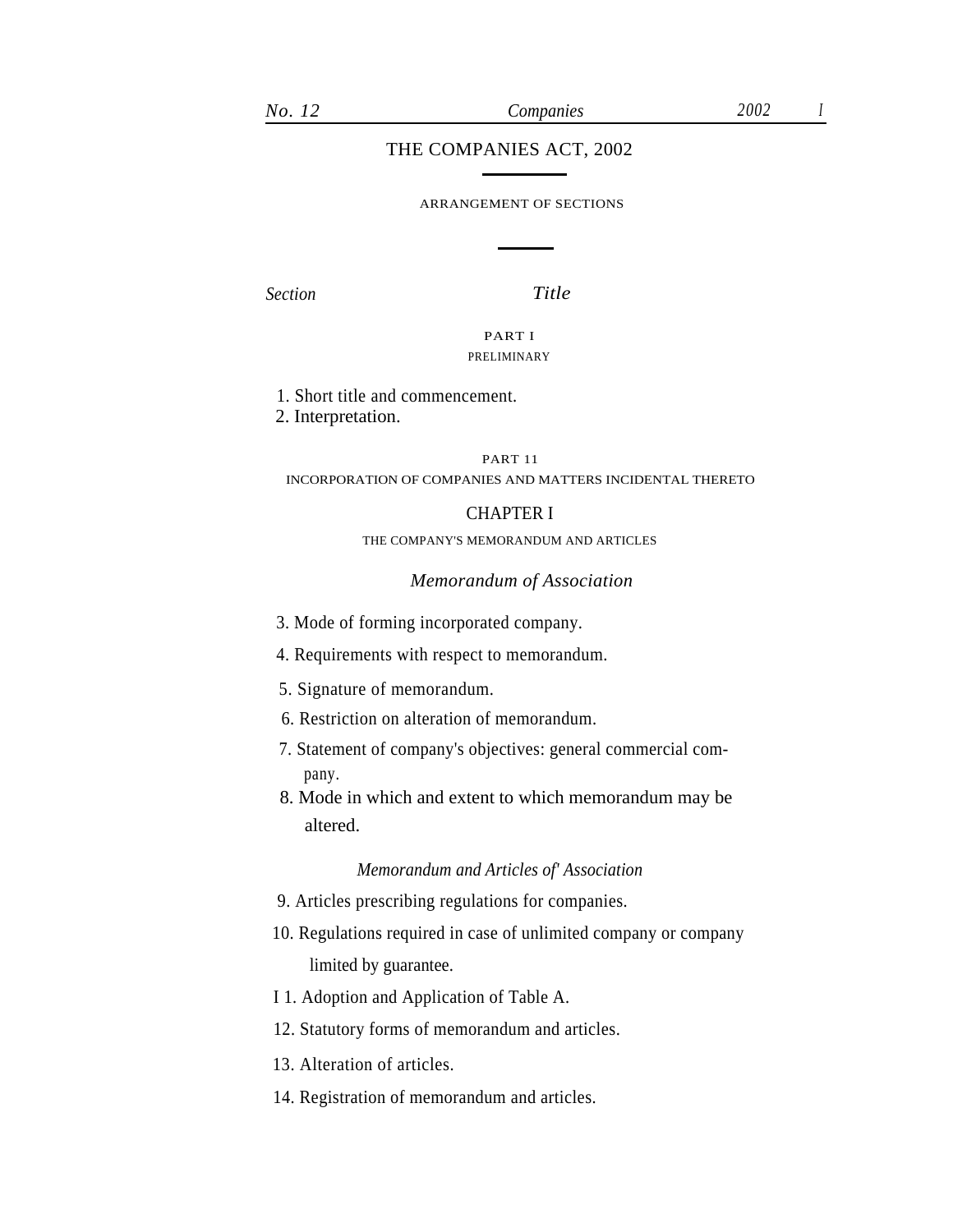- 1 5. Effect of registration.
- 16. Conclusiveness of certificate of incorporation.
- 17. Registration of unlimited company as limited.
- 18. Effect of memorandum and articles.
- 19. Memorandum and articles of a company limited by guarantee.
- 20. Effect of alteration on company's members.
- 21. Power to alter conditions in a memorandum which could have been contained in articles.
- 22. Copies of memorandum and articles to be given to members.
- 23. Issued copies of memorandum to embody alteration.

### Membership of Companies

- 24. Definition of member.
- 25. Membership of holding company.
- 26. Members severally liable for debts where business carried on with fewer than two members.

## Private Companies

- 27. Meaning of ''private company''
- 28. Consequences of default in complying with conditions constituting a company a private company.
- 29. Company ceasing to be private company.

#### CHAPTER 11

### COMPANY NAMES

- 30. Reservation of name and prohibition of undesirable name.
- 3 1. Change of name.
- 32. Power to dispense with ''limited''.
- 33. Power to require company to abandon misleading name.
- 34. Penalty for improper use of ''Limited'' or ''Public Limited Company'' etc.

### CHAPTER III

A COMPANY's CAPACITY: FORMALITIES OF CARRYING ON BUSINESS

- 35. A company's capacity not limited by its memorandum.
- 36. Power of Directors to bind the company.
- 37. No duty to enquire as to capacity of company or authority of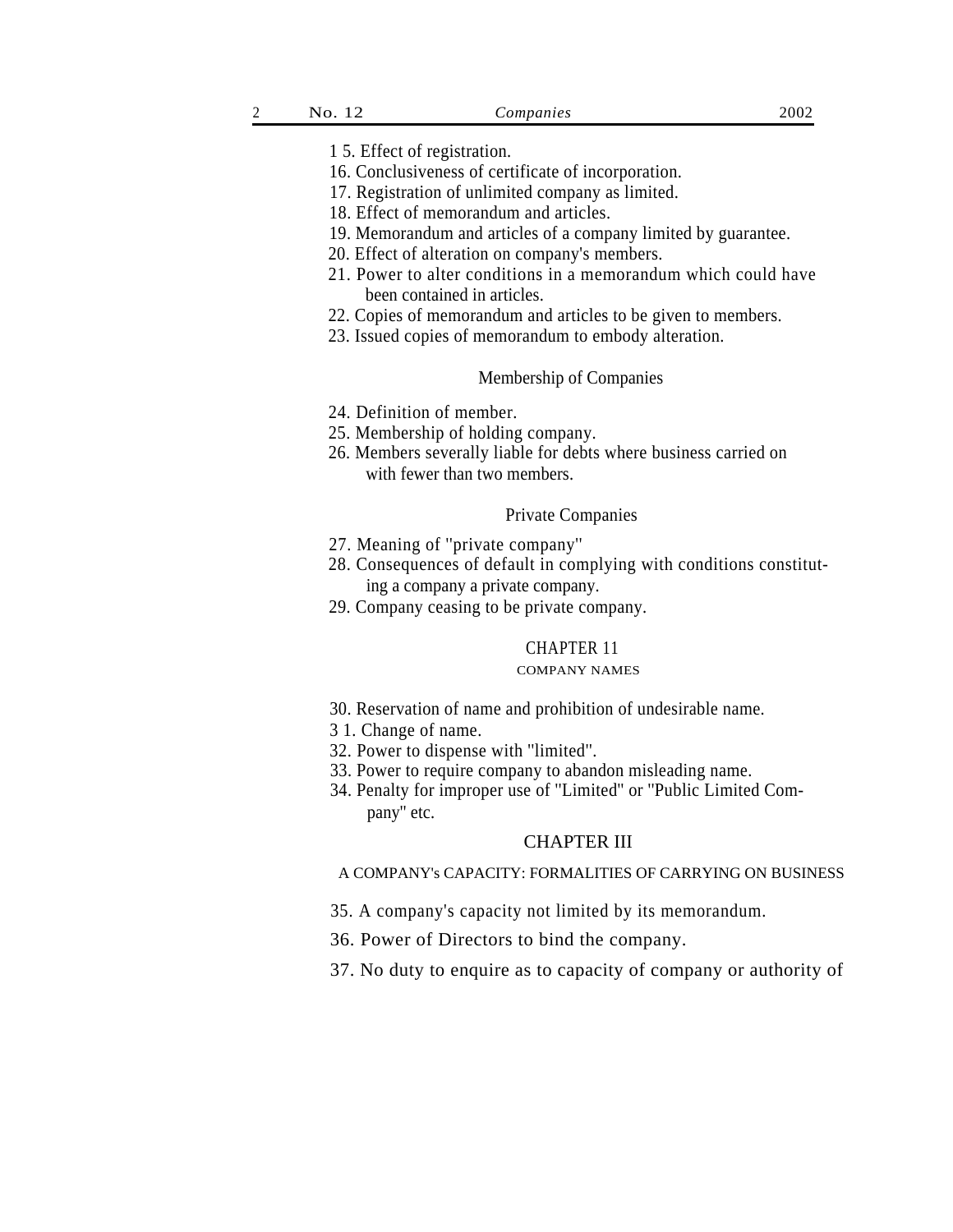Directors.

- 38*.* Company contracts.
- 39*.* Execution of documents.
- 40*.* Pre-incorporation contracts, deeds and obligations.
- 41*.* Bills of exchange and promissory notes.
- 42*.* Execution of deeds abroad.
- 43*.* Power for company to have official seal for use abroad.
- 44. Authentication of documents.

### PART III

## SHARE CAPITAL AND DEBENTURES

45*.* Public and Private Companies.

## *Offer documents*

- 46*.* Dating of offer document.
- 47*.* Matters to be stated and reports to be set out in offer document.
- 48*.* Expert's consent to issue of offer document containing statement by him.
- 49*.* Registration of offer document.
- 50*.* Civil liability for mis-statements in offer document.
- 51*.* Criminal liability for mis-statements in offer document.
- 52. Document containing offer or shares or debentures for sale to be deemed offer document.
- 53*.* Interpretation of provisions relating to offer documents.

### *Allotment*

- 54*.* Requirements as to allotments.
- 55*.* Return as to allotments.

## *Commissions and Discounts, Financial Assistance*

- 56*.* Power to pay certain commissions, and prohibitions of payment of all other commissions, discounts, etc.
- 57. Prohibition of provision of financial assistance by company for purchase or subscription for its own, or its holding company's shares.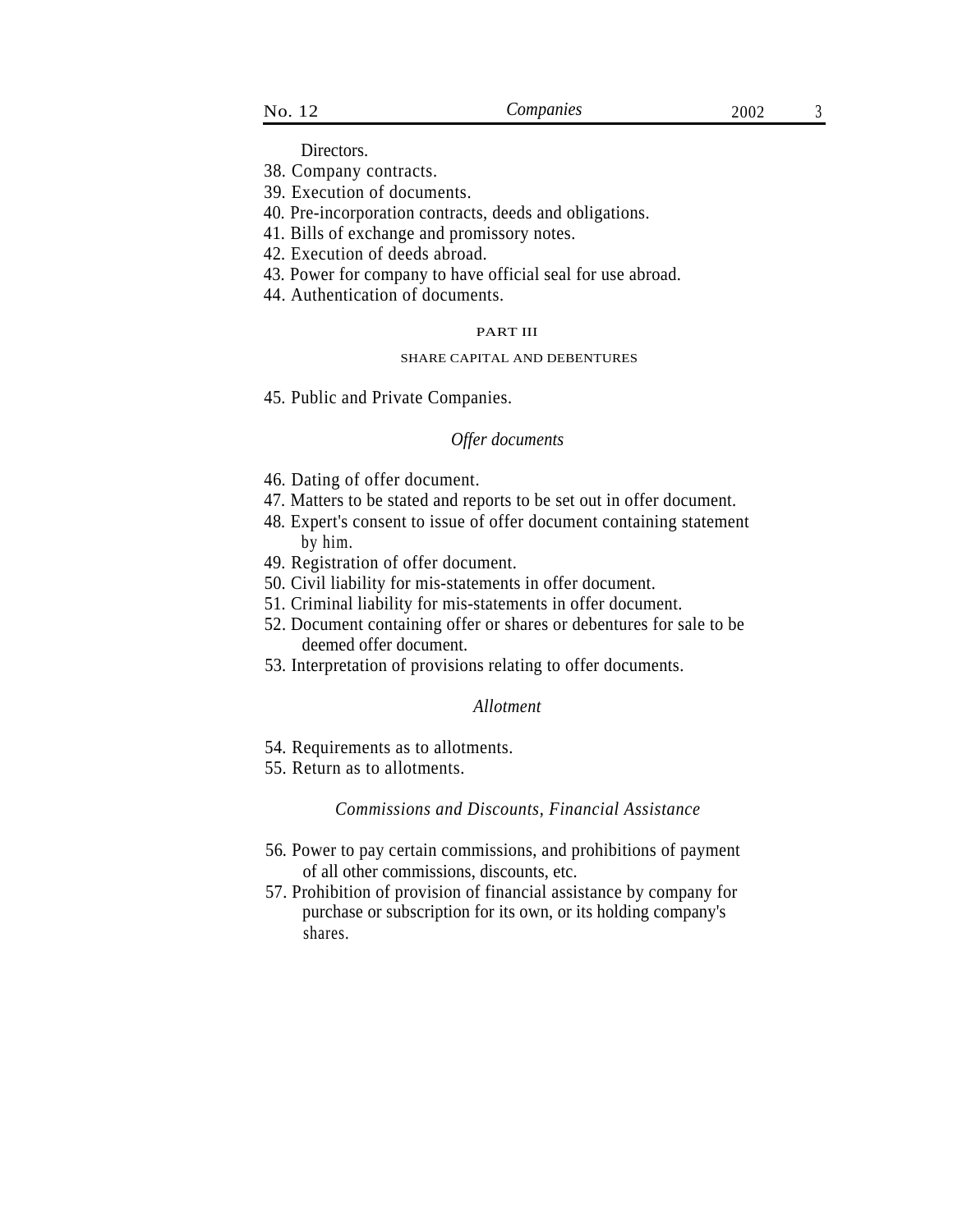*Construction of References to Offering Shares or Debentures to the Public*

58. Construction of references to offering of shares or debentures to the public.

*Issue of Shares at Premium and Discount and Redeemable Shares*

- 59. Application of premiums received on issue of shares.
- 60. Power to issue shares at a discount.
- 61. Power to issue redeemable shares.

## *Miscellaneous Provisions as to Share Capital*

- 62. Power of company to arrange for different amounts being paid on shares.
- 63. Reserve liability of limited company.
- 64. Power of company to alter its share capital.
- 65. Notice to Registrar of consolidation of share capital, conversion of shares into stock etc.
- 66. Notice of increase of share capital.
- 67. Power of unlimited company to provide for reserve share capital on re-registration.

## *Reduction of Share Capital*

- 68. Disapplication re open-ended investment companies.
- 69. Special resolution for reduction of share capital.
- 70. Director's certificate of solvency.
- 71. Application to court by creditors objecting to the reduction.
- 72. Liability of members and directors in respect of reduced shares.

### *Variation of Shareholders' Rights*

73. Rights of holders of special classes of shares.

## *Transfer of Shares and Debentures, Evidence of Title, etc.*

- 74. Nature of shares.
- 75. Share depositories.
- 76. Numbering of shares.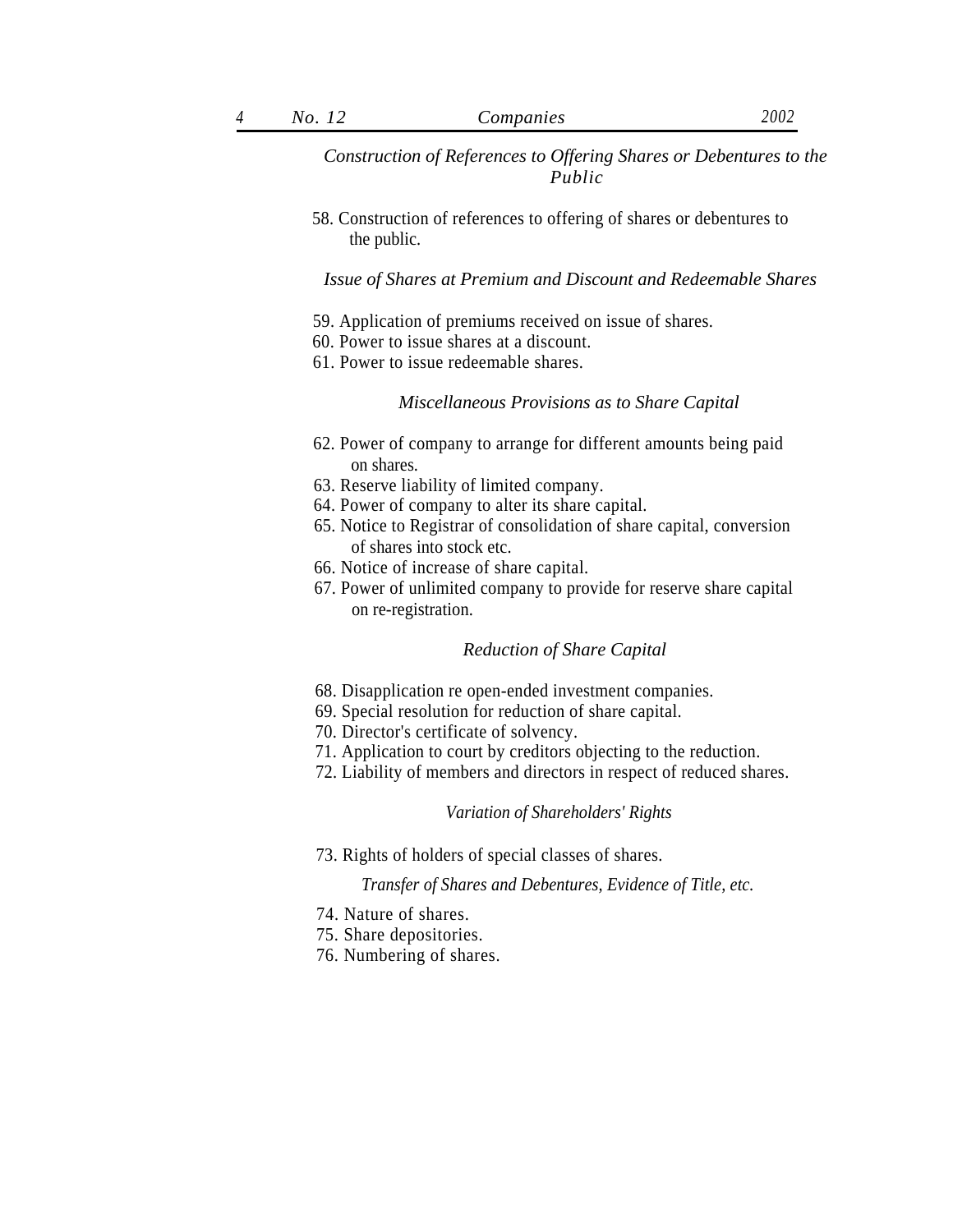- 77*.* Transfer not to be registered except on production of instrument of transfer.
- 78*.* Transfer by personal representative.
- 79. Registration of transfer at request of transferor.
- 80*.* Notice of refusal to register transfer.
- 81*.* Certification of transfers.
- 82*.* Duties of companies with respect to issue of certificates.
- 83*.* Evidence of title.
- 84*.* Evidence of grant of probate.
- 85*.* Issue and effect of share warrants to bearer.
- 86*.* Penalty for impersonation of shareholder.
- 87*.* Offences in connection with share warrants.

## *Special Provisions as to Debentures*

- *88.* Provisions as to register of debenture holders.
- *89.* Rights of debenture holders and shareholders to inspect register of debenture holders and to have copies of trust deed.
- *90.* Liability of trustee for debenture holders.
- *91.* Perpetual debentures.
- *92.* Power to re-issue redeemed debentures in certain cases.
- *93.* Saving, in case of re-issued debentures, of rights of certain mortgagees.
- *94.* Specific performance of contracts to subscribe for debentures.
- *95.* Payment of debts out of assets subject to floating charge.

## *PART IV*

### REGISTRATION OF CHARGES

## *Registration of charges with Registrar*

- *96.* Registration of charges.
- *97.* Charges which have to be registered.
- *98.* Formalities of registration (debentures).
- *99.* Charges created outside Tanzania.
- 1 00. Duty of company to register charges created by a company.
- 101. Duty of company to register charges existing on property acquired.
- 102*.* The companies charges register.
- 103. Endorsement of certificate of registration on debentures.
- 104. Registration of satisfaction and release of property from charge.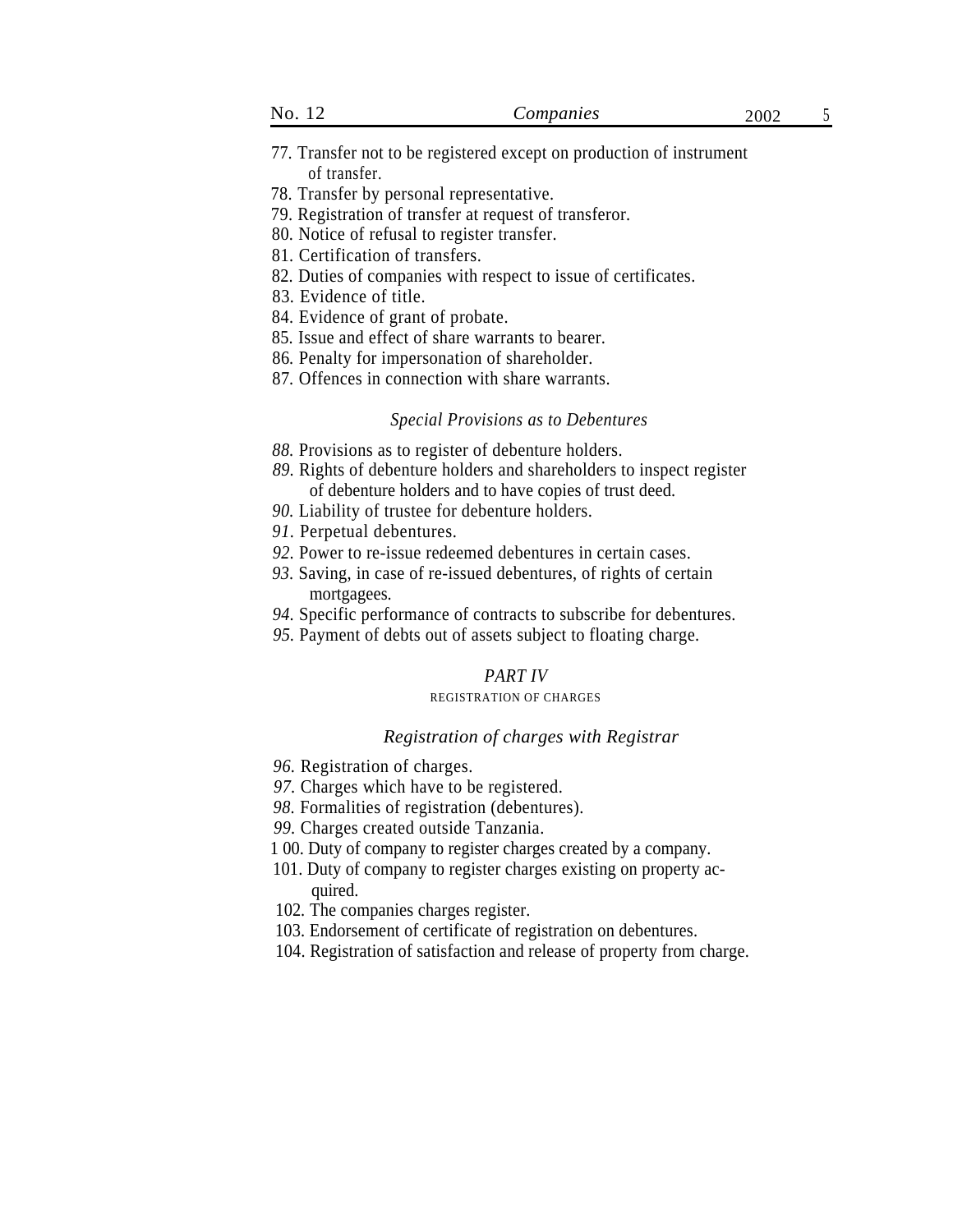105. Extension of time to register charges or rectification. 106*.* Registration of enforcement of security.

*Provisions as to Company's Register of Charges and as to Copies of Instruments Creating Charges*

- 107. Copies of instruments creating charges to be kept by company.
- 108. Company's register of charges.
- 109. Right to inspect instruments creating charges.

### PART V

#### MANAGEMENT AND ADMINISTRATION

## CHAPTER II

### REGISTERED OFFICE AND NAME

- 110. Registered office of company.
- 111. Notification of situation of registered office and of charge therein.
- 11 2. Publication of name by company and form of seal.

## *Statement of Amount of Paid-Up Capital*

11 3. Statement of amount of capital subscribed and amount paid-up.

#### *Restrictions on Commencement of Business*

114. Restrictions on commencement of business.

## CHAPTER 11

### REGISTER OF MEMBERS

- 115. Register of members.
- 11 6*.* Index of members.
- I 1 7. Entries in register in relation to share warrants.
- 11 8. Inspection of register and index.
- 119. Non-compliance with requirements as to register owing to agent's default.
- 120. Power to close register.
- 121. Power of court to rectify register.
- 122. Trusts not to be entered on register.
- 123. Register to be evidence.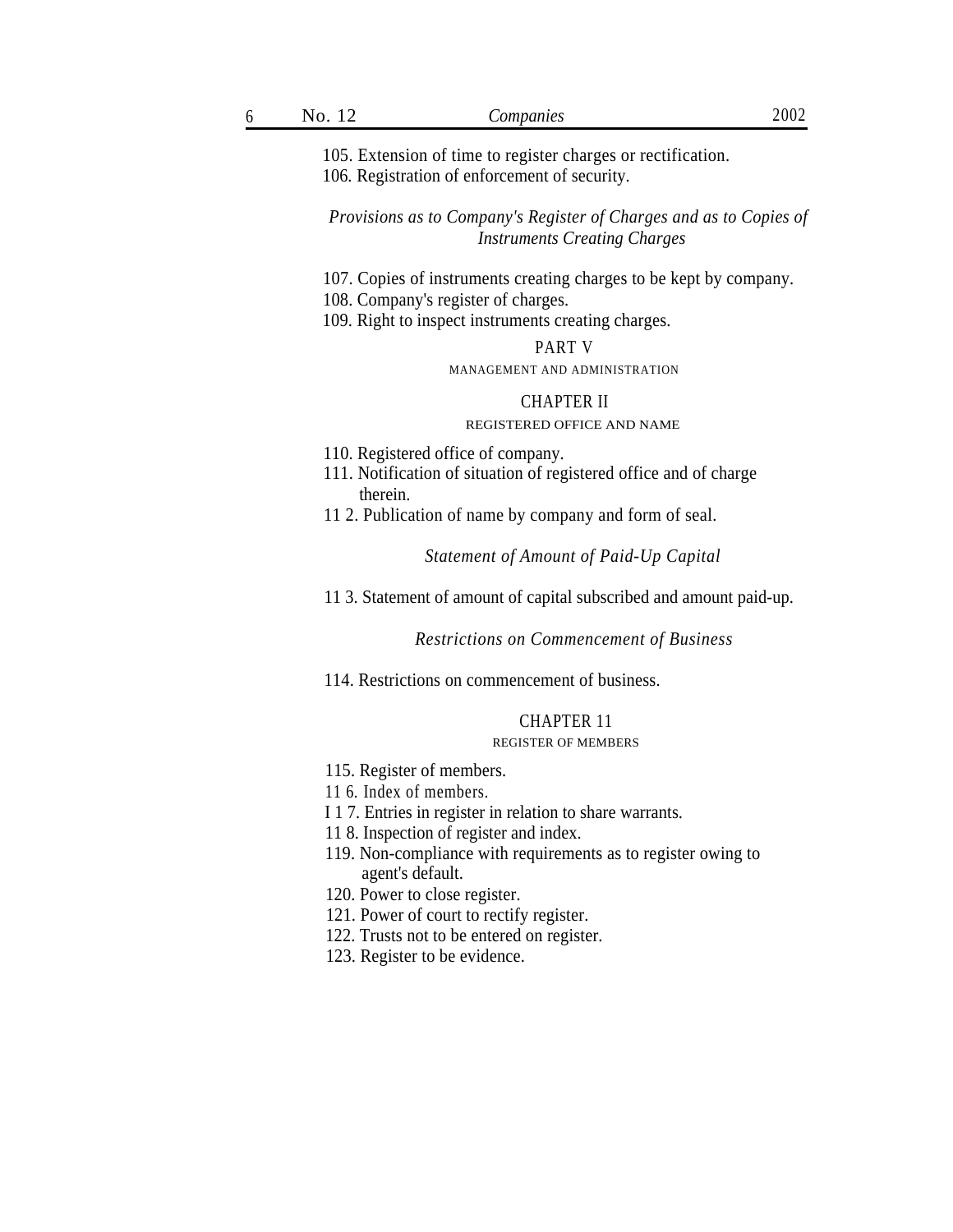### *Branch Register*

- 124. Power to keep branch register.
- 125. Regulations as to branch register.
- 126*.* Stamp duties in case of shares registered in branch registers.
- 127*.* Branch registers of companies kept in Tanzania.

## CHAPTER III

### ANNUAL RETURN

- 128. Duty to deliver annual return.
- 129. Contents of annual return: general.
- 130*.* Contents of annual return: share capital and shareholders.
- 13 1*.* Annual return to be made by a company not having a share capital.
- 132*.* Accounts and other documents to be annexed to annual return.

## CHAPTER IV

## MEETINGS AND RESOLUTIONS

## *Meetings*

133*.* Annual general meeting.

- 134*.* Extraordinary general meeting on member's requisition.
- 135*.* Length of notice for calling meetings.
- 136. General provisions as to meetings and votes.
- 137. Power of court to order meeting.

138. Proxies.

- 139*.* Rights to demand a poll.
- 140*.* Voting on a poll.
- 141. Representation of corporations at meetings.
- 142*.* Circulation of members' resolutions, etc.

143*.* Special resolution.

- 144. Resolutions requiring special notice.
- 145*.* Registration and copies of certain resolutions and agreements.
- 146. Resolutions passed at adjourned meetings.

147*.* Written resolutions.

- 148. Minutes of proceedings of meetings of company and of directors.
- 149*.* Recording of written resolutions.
- 150. Inspection of minute books.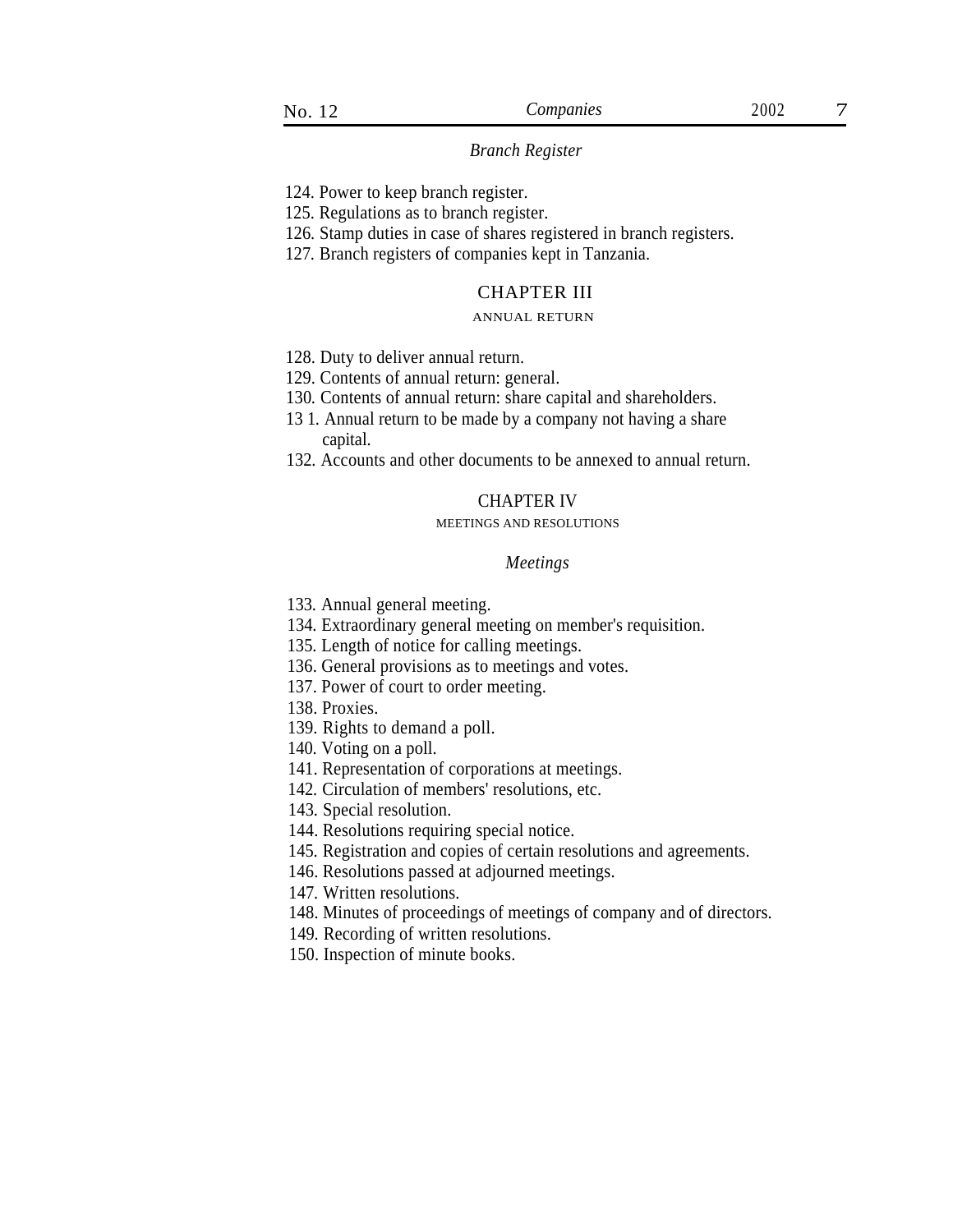# **CHAPTER V**

## ACCOUNTS AND AUDIT

15 1*.* Keeping of books of account.

152. Accounting period.

- 153. Duty to prepare individual accounts.
- 154. Requirements for accounts.
- 155*.* Duty to prepare group accounts.
- 156. Exemption from the requirement to prepare group accounts.
- 157. Registrar's power to extend accounting period.
- 158*.* Approval and signing of accounts.
- 159*.* Duty to prepare director's report.
- 160. Approval and signing of director's report.
- 1 6 1*.* Auditor's report.
- 162*.* Signature of auditors' report.
- 163*.* Duties of auditors.
- 164*.* Persons entitled to receive copies of accounts and reports.
- 165. Right to demand copies and reports.
- 166. Accounts and copies of reports to be laid before the company in general meeting.
- 167*.* Accounts and reports to be delivered to the Registrar.
- 168*.* Minister's notice in respect of annual accounts.
- 169. Exemption from requirement to deliver accounts and reports for unlimited companies.

#### Auditors

- 170*.* Appointment and remuneration of auditors.
- 171. Exemption from audit for qualifying private companies.
- 172. Directors' statement and certificate.
- 173*.* Right to require audit.
- 174. Resolutions appointing or removing auditors.
- 175. Disqualification from appointment as auditor.
- 176*.* Rights to information.
- 177*.* Resignation of auditors.
- 178. Rights of resigning auditors.
- 179. Statement by person ceasing to hold office as auditor.

## CHAPTER VI

### DIVIDENDS

180. Dividends.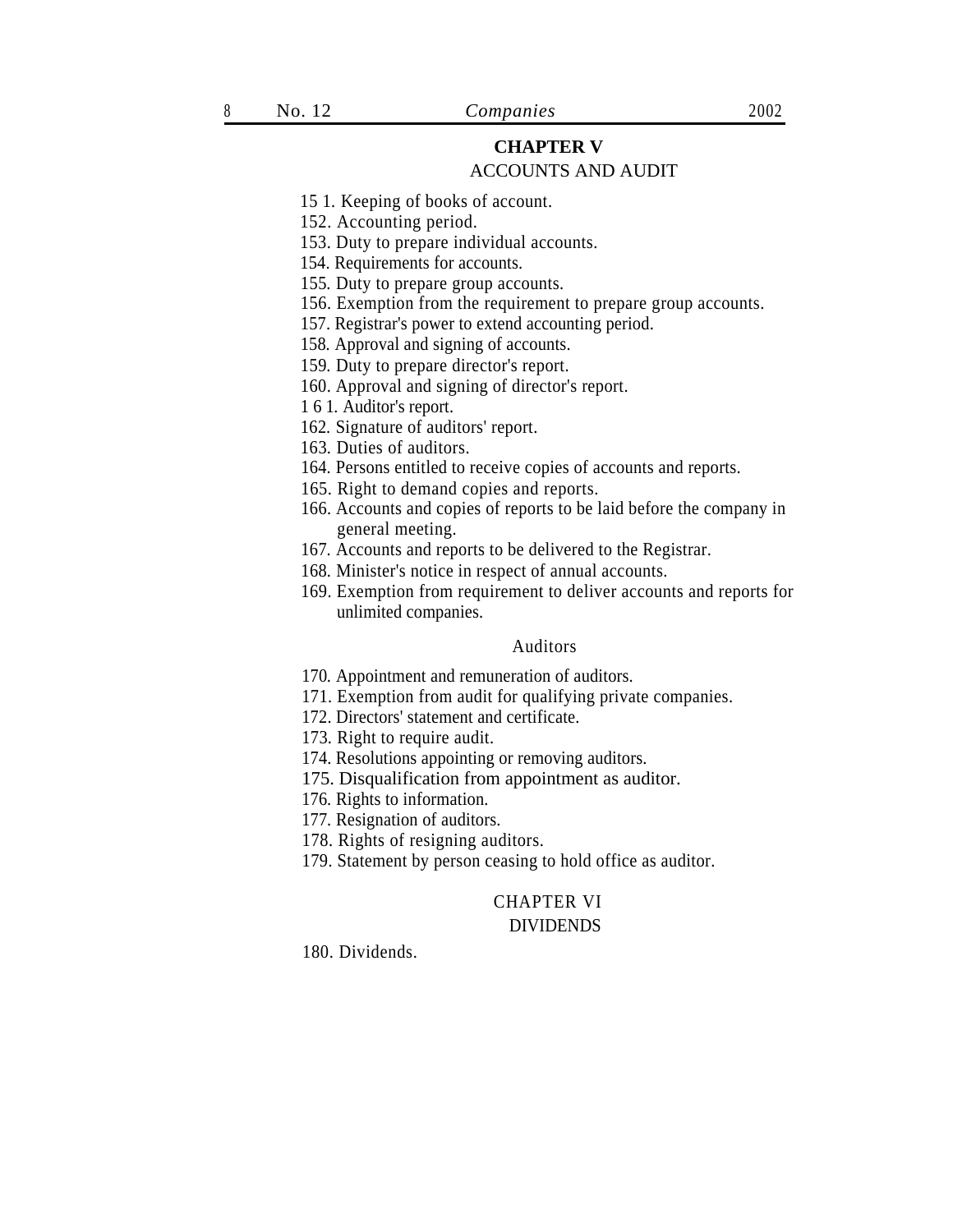## CHAPTER VII

#### A COMPANY'S MANAGEMENT

### *Directors and other Officers*

- *181.* Management of company.
- *182.* Duty of directors to act in good faith and in best interests of company.
- *183.* Director's to have regard to interests of employees.
- *184.* Powers to be exercised for proper purpose.
- *185.* Directors duty of care.
- *186.* Number of directors.
- *187.* Secretary.
- *188.* Avoidance of acts done by person in dual capacity.
- *189.* Validity of acts of directors.
- *190.* Restrictions on appointment of director.
- *191.* Share qualifications of directors.
- *192.* Appointment of directors of public companies to be voted on individually.
- *193.* Removal of directors.
- *194.* Minimum age for appointment of directors and retirement of directors over age limit.
- *195.* Duty of directors to disclose age.
- *196.* Provisions as to undischarged bankrupts acting as directors.
- *197.* Disqualification orders.
- *198.* Personal liability for company's debts where person acts while disqualified.
- *199.* Prohibition of tax-free payments to directors.
- *200.* Prohibition of loans to directors and connected persons.
- *20 1.* Approval of company requisite for payment to director for loss of office, etc.
- *202.* Approval of company requisite for any payment in connection with transfer of its property to director.
- *203.* Duty of director to disclose payment for loss of office etc. made in connection with transfer of shares in company.
- *204.* Provisions supplementary to sections *201, 202* and *203.*
- *205.* Register of directors' share-holdings.
- *206.* Particulars in accounts of directors' salaries, pensions etc.
- 207. Particulars in accounts of loans to officers, etc.
- *208.* General duty to make disclosure for purposes of sections *205, 206* and *207.*
- 209. Disclosure by directors of interests in contracts.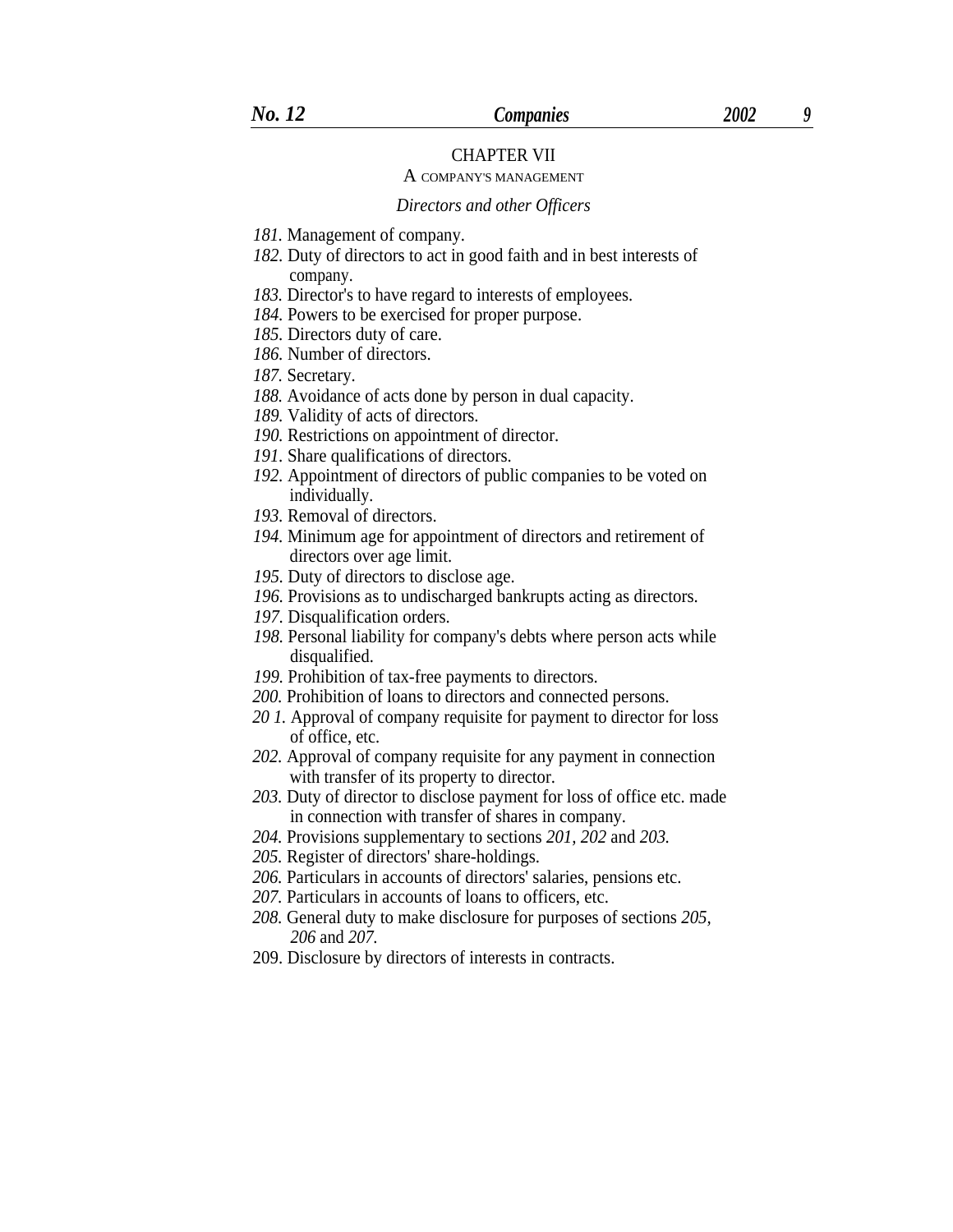- 21 0. Register of directors and secretaries.
- 21 1. Director's service contracts to be open to inspection.
- 212. Director's contract of employment for more than 5 years.
- 213. Particulars in business documentation.

*Avoidance of Provisions in Articles or Contracts relieving Officers from Liability*

214. Provisions as to liability of officers and auditors.

### CHAPTER VIII

#### INVESTIGATION AND INSPECTION

#### *Investigation by the Registrar*

- 215. Registrar's power to call for information.
- 216. Duty to furnish information.

#### *Inspection*

- 217. Investigation of company's affairs on application of members.
- 218. Investigation of the company's affairs in other cases.
- 219. Power of inspectors to carry out investigation into affairs of related companies.
- 220. Production of documents and evidence on investigation.
- 221. Inspectors' report.
- 222. Proceedings on Inspectors' reports.
- 223. Expense of investigation.
- 224. Inspector's report to be evidence.
- 225. Appointment and powers of inspectors to investigate ownership of company.
- 226. Destroying, mutilating etc. company documents.
- 227. Saving for advocates and bankers.
- 228. Investigation of foreign companies.

### CHAPTER IX

#### ARRANGEMENTS AND RECONSTRUCTION

- 229. Power to compromise with creditors and members.
- 230. Information as to compromise to be circulated.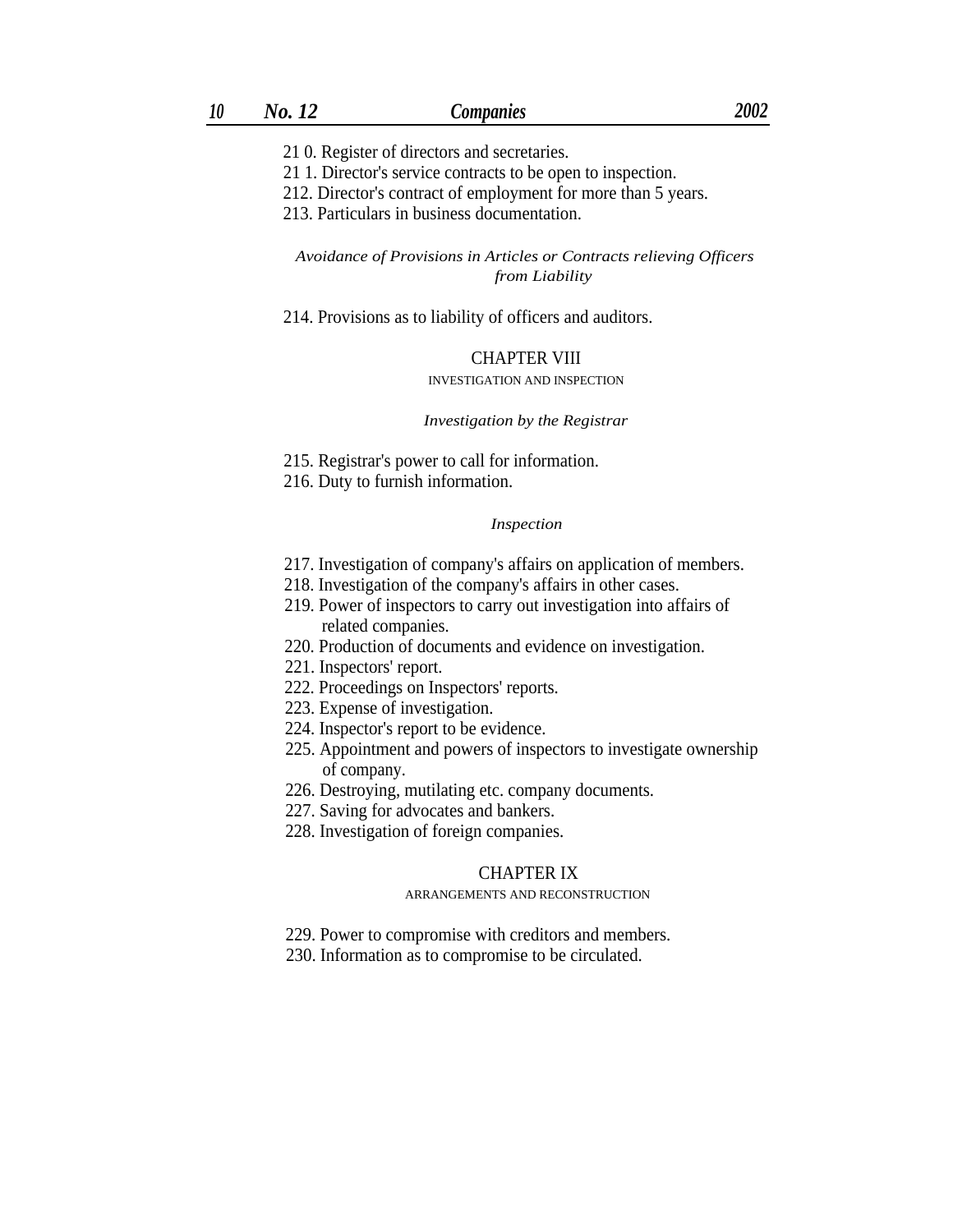| No.   |   |        |               |  | <b>Companies</b> |  | $200^\circ$<br>900F |  |
|-------|---|--------|---------------|--|------------------|--|---------------------|--|
| --- - | . | $\sim$ | $\sim$ $\sim$ |  |                  |  |                     |  |

- 231. Provisions for facilitating reconstruction and amalgamation of companies.
- 232. Power to acquire shares of shareholders dissenting from scheme or contract approved by majority.

## **CHAPTER X UNFAIR PREJUDICE AND DERIVATIVE ACTIONS**

- 233. Order in cases of unfair prejudice.
- 234. Derivative actions.

## **PART VI MISCELLANEOUS PROVISIONS RELATING TO INSOLVENCY ETC.**

- 235. Introduction to provisions on insolvency etc.
- 236. Holders of office to be insolvency practitioners.
- 237. Appointment of office of two or more persons.
- 238. Validity of office holders' acts.
- 239. Supplies of gas, water, electricity, etc.

## **PART VII**

## **ADMINISTRATION ORDERS AND COMPANY VOLUNTARY ARRANGEMENTS**

## **CHAPTER I COMPANY VOLUNTARY ARRANGEMENTS**

## *The Proposal*

- 240. Those who may propose an arrangement.
- 241. Procedure where nominee is not the liquidator or administrator.
- 242. Summoning of meetings.

## *Consideration and Implementation of proposal*

243. Decisions of meetings.

244. Effect of approval.

- 245. Challenge of decisions.
- 246. Implementation of proposal.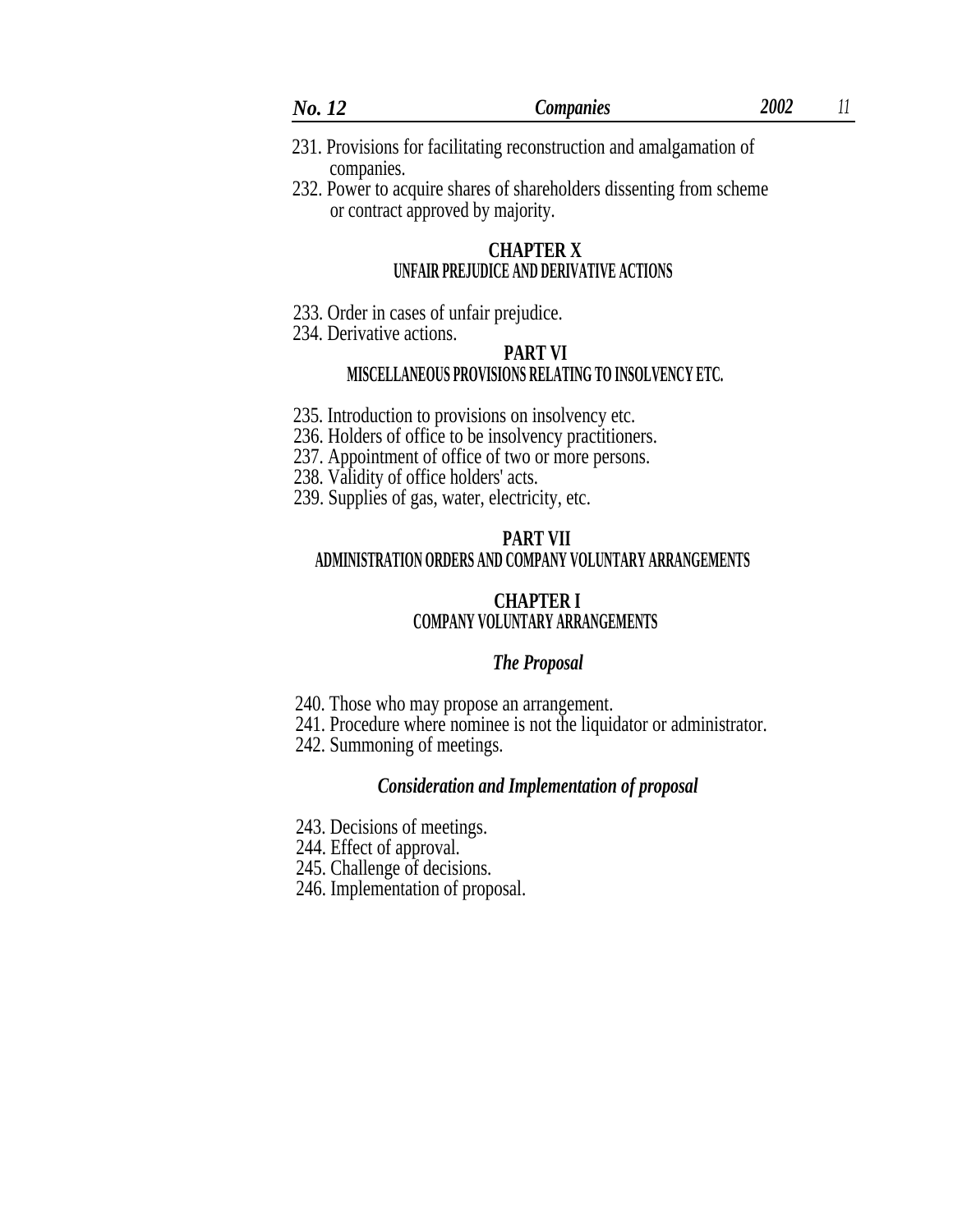## **CHAPTER 11 ADMINISTRATION ORDERS**

## *Making of administration Order*

- 247. Power of court to make order.
- *248.* Application for order.
- *249.* Effect of application.
- *250.* Effect of administration order.
- *25* 1. Notification of order.

## *Administrators*

- *252.* Appointment of administrator.
- *253.* General powers.
- *254.* Power to deal with charged property, etc.
- *255.* General duties.
- *256.* Discharge or variation of administration order.
- *257.* Vacation of office.
- *258.* Release of administrator.

## *Ascertainment and investigation of company's affairs*

- *259.* Information to be given by administrator.
- *260.* Statement of affairs.
- *261.* Statement of proposals.
- *262.* Consideration of proposals by creditors meeting.
- *263.* Approval of substantial revisions.

## *Miscellaneous*

- *264.* Creditor's committee.
- *265.* Protection of interests of creditors.
- *266.* Orders to protect interests of creditors.

## *PART VIII* **WINDING UP**

## **CHAPTER I PRELIMINARY**

*Modes of Winding up*

*267.* Modes of Winding up.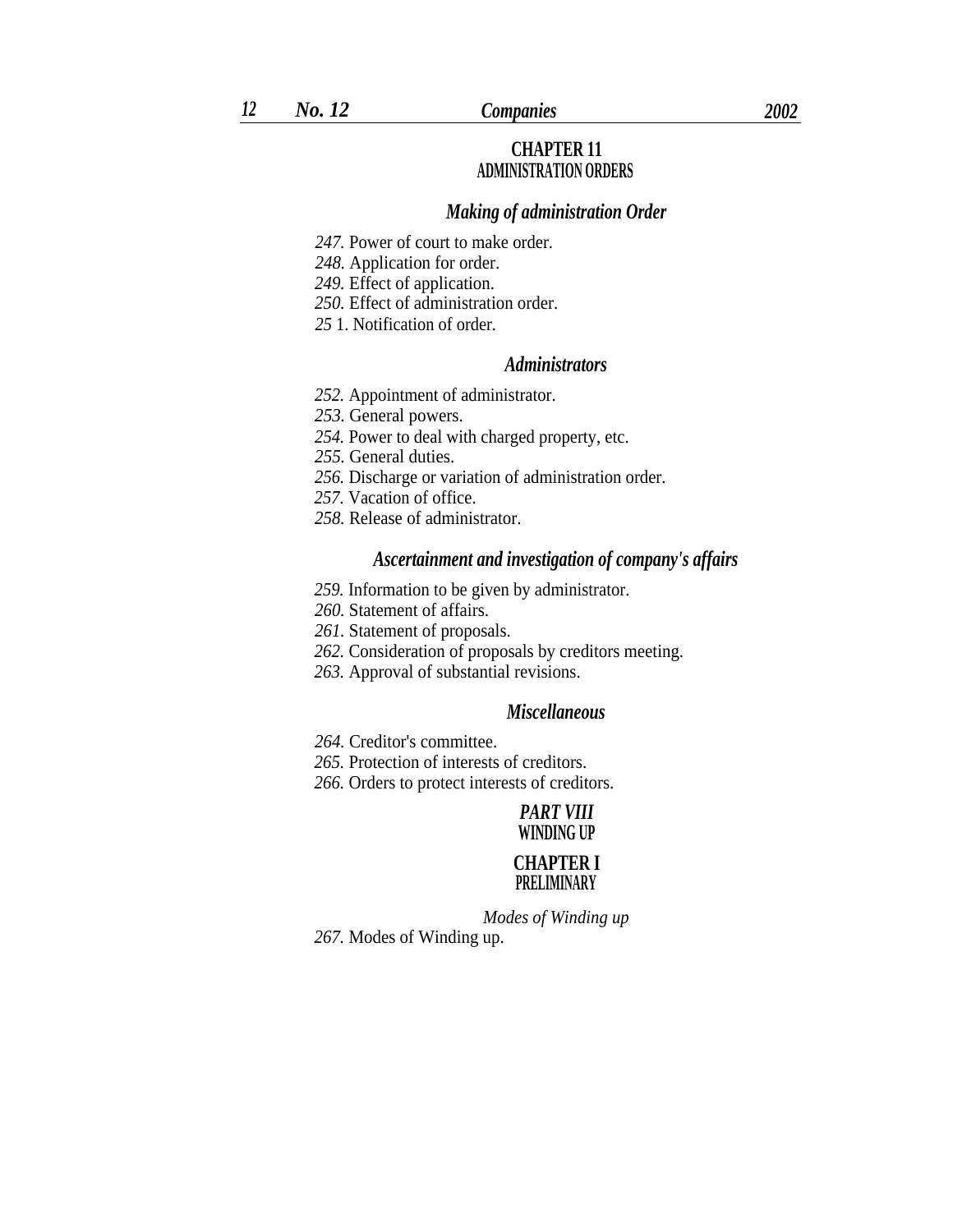## *Contributories*

*268.* Contributories.

*269.* Liability of certain directors, etc.

*270.* Contributories: companies limited by guarantee.

*27 1.* Definition of contributory.

*272.* Nature of liability of contributory.

*273.* Contributories in case of death of members.

*274.* Contributories in case of bankruptcy of member.

### **CHAPTER 11 WINDING UP BY THE COURT**

## *Jurisdiction*

- *275.* Jurisdiction to wind up companies registered in Tanzania.
- *276.* Transfer of proceedings from High Court to Resident Magistrate's Court.
- *277.* Transfer of proceedings in Resident Magistrate's Court
- *278.* Statement of case for opinion of High Court.

## *Cases in which Company may be Wound up by Court*

- *279.* Circumstances in which company may be wound up by the court.
- *280.* Definition of inability to pay debts.

## *Petition for Winding up and Effects thereof*

- *28 1.* Provisions as to applications for winding up.
- *282.* Power of court on hearing petition.
- *283.* Power to stay or restrain proceedings against company.
- *284.* Avoidance of dispositions of property, etc, after commencement of winding up.
- *285.* Avoidance of attachments, etc.

#### *Commencement of Winding up*

*286.* Commencement of winding up by the court.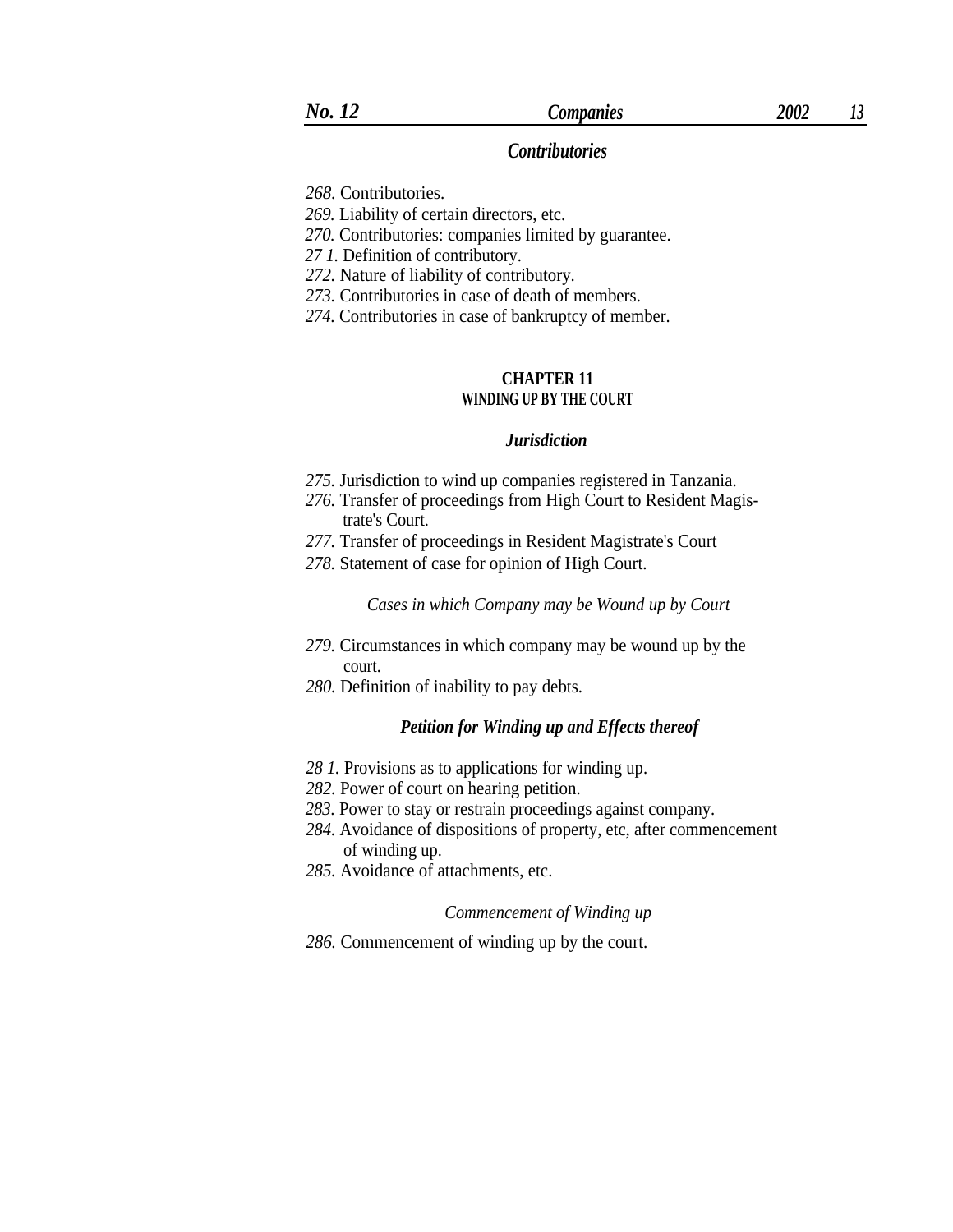## *Consequences of Winding up Order*

- *287. Copy* of order to be forwarded to Registrar.
- *288.* Actions stayed on winding up order.
- *289.* Effect of winding up order.

### *Official Receiver in Winding up*

- *290.* Official receiver.
- *291.* Appointment of official receiver by court in certain cases.
- *292.* Statement of company's affairs to be submitted to official receiver.
- *293.* Report by official receiver.

#### *Liquidators*

- *294.* Power of court to appoint liquidators.
- *295.* Appointment and powers of interim liquidator.
- *296.* Appointment, style, etc. of liquidators.
- *297.* Provisions where person other than official receiver is appointed liquidator.
- *298.* General provisions as to liquidator.
- *299.* Custody of company's property.
- *300.* Vesting of property of company in liquidator.
- *301.* Powers of liquidator.
- *302.* Exercise and control of liquidator's powers.
- *303.* Books to be kept by liquidator.
- *304.* Payments by liquidator into bank.
- *305.* Audit or liquidator's accounts.
- *306.* Control over liquidators.
- *307.* Release of liquidators.

### *Committees of Inspection*

- *308.* Meetings of creditors and contributories to determine whether Committee shall be appointed.
- *309.* Constitution and proceedings of committee of inspection.
- *3 1* 0. Powers of court where no committee of inspection.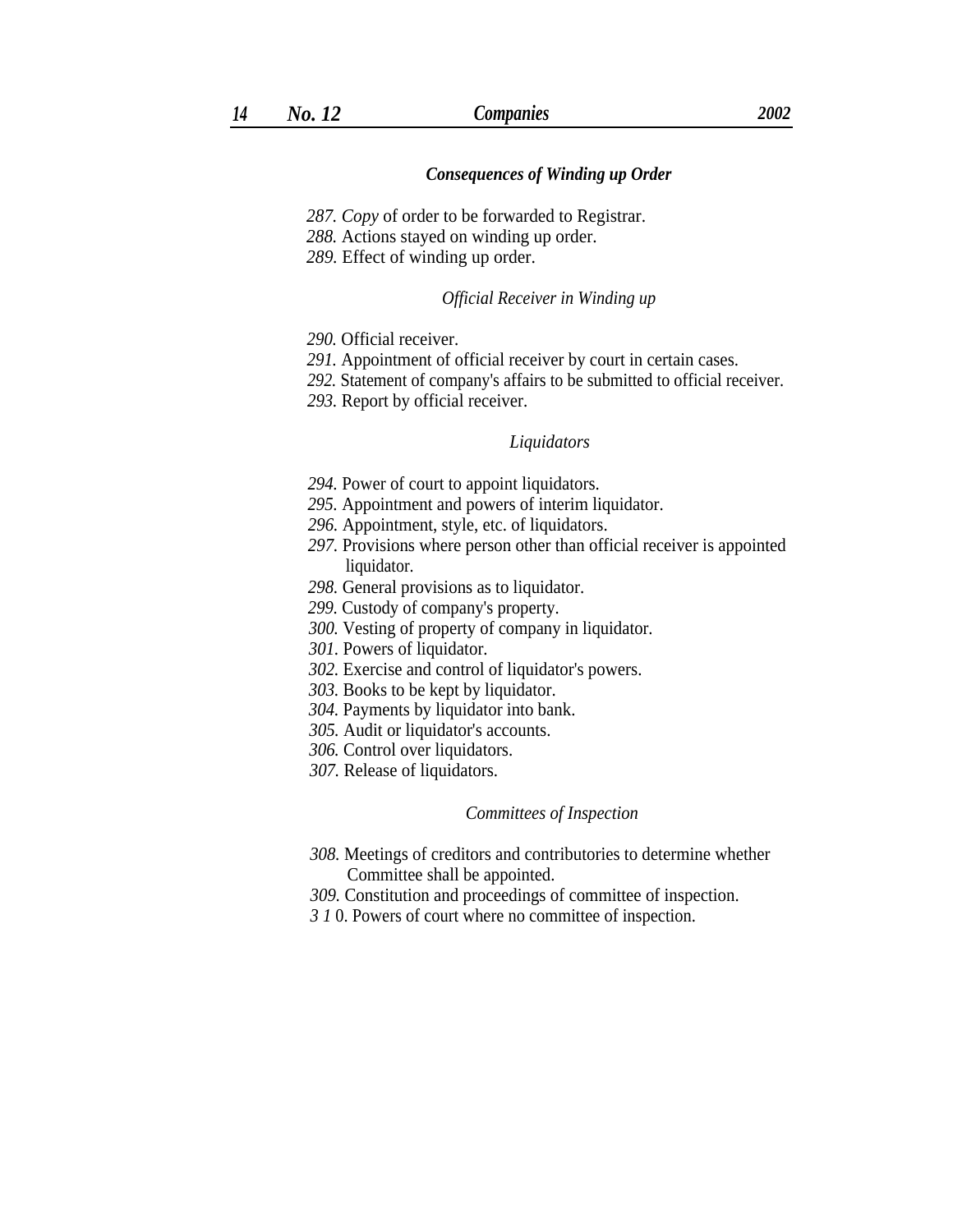## *General Powers of Court in case of Winding up by Court*

- *31 1.* Power to stay winding up.
- *312.* Settlement of list of contributories and application of assets.
- *313.* Delivery of property to liquidator.
- *314.* Payment of debts due from contributory to company.
- *315.* Power of court to make calls.
- *316.* Payment into bank of moneys due to company.
- *317.* Order on contributory conclusive evidence.
- *318.* Appointment of special manager.
- *319.* Power to exclude creditors not proving in time.
- *320.* Adjustment of rights of contributories.
- *321.* Inspection of books by creditors and contributories.
- *322.* Power to order costs of winding up to be paid out of assets.
- *323.* Power to summon persons suspected of having property of company, etc.
- *324.* Attendance of officers of company at meetings of creditors, etc.
- *325.* Power to order public examination of promoters and officers.
- *326.* Absconding etc.
- *327.* Powers of court cumulative.
- *328.* Delegation to liquidator of certain powers of court.
- *329.* Dissolution of company.

## *Enforcement of Orders and Appeals*

- *330.* Manner of enforcing orders of court.
- *33 1.* Enforcement of order in another court.
- *332.* Appeals.

### CHAPTER III

### VOLUNTARY WINDING UP

### *Resolutions for, and Commencement* of, *Voluntary Winding up*

- *333.* Circumstances in which company may be wound up voluntarily.
- *334.* Notice of resolution to wind up voluntarily.
- *335.* Commencement of voluntary winding up.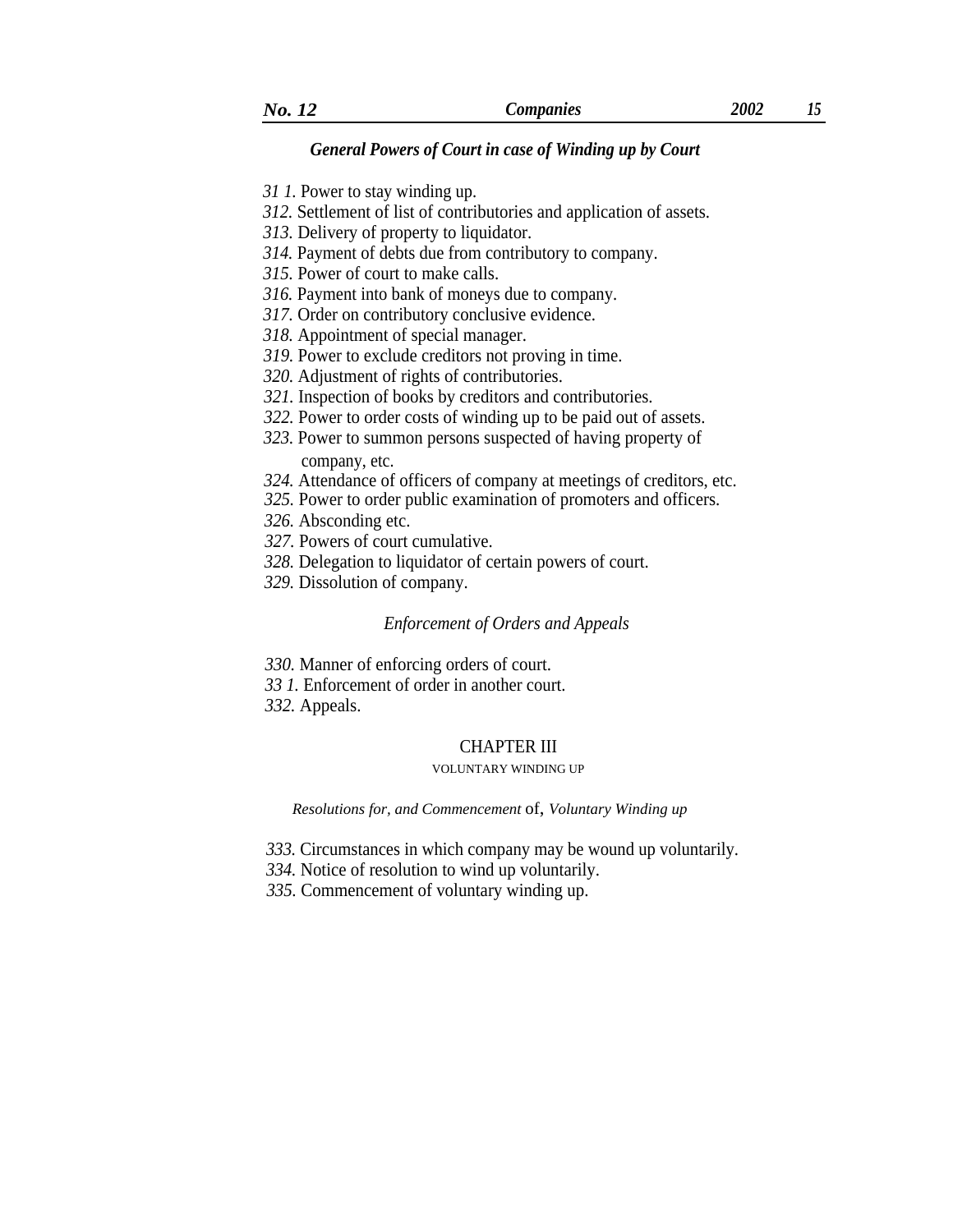## *Consequences of Voluntary Winding up*

- *336.* Effect of voluntary winding up on business and status of company.
- *337.* Avoidance of transfers, etc. after commencement of voluntary winding up.

*Declaration of Solvency*

*338.* Statutory declaration of solvency.

*Provisions Applicable to a Member's Voluntary Winding up*

- *339.* Provisions applicable to a members' winding up.
- *340.* Power of company to appoint and fix remuneration of liquidators.
- *341.* Power to fill vacancy in office of liquidator.
- *342.* Power of liquidator to accept shares, etc. as consideration for sale of property of company.
- *343.* Duty of liquidator to call creditors' meeting in case of insolvency.
- *344.* Duty of liquidator to call general meeting at end of each year.
- *345.* Final meeting and dissolution.
- *346.* Alternative provisions as to annual and final meetings in case of insolvency.

*Provisions Applicable to a Creditor's Voluntary Winding up*

- *347.* Provisions applicable to a creditors' winding up.
- *348.* Meeting of creditors.
- *349.* Appointment of liquidator and cesser of directors' powers.
- *350.* Appointment of committee of inspection.
	- *35 1.* Fixing of liquidators' remuneration.
	- *352.* Power to fill vacancy in office of liquidator.
	- *353.* Application of section *342* to a creditors' winding up.
- *354.* Meetings of company and of creditors at end of each year.
	- *355.* Final meeting and dissolution.

*Provisions Applicable to every Voluntary Winding up*

- *356.* Provisions applicable to every voluntary winding up.
- *357.* Distribution of property of company.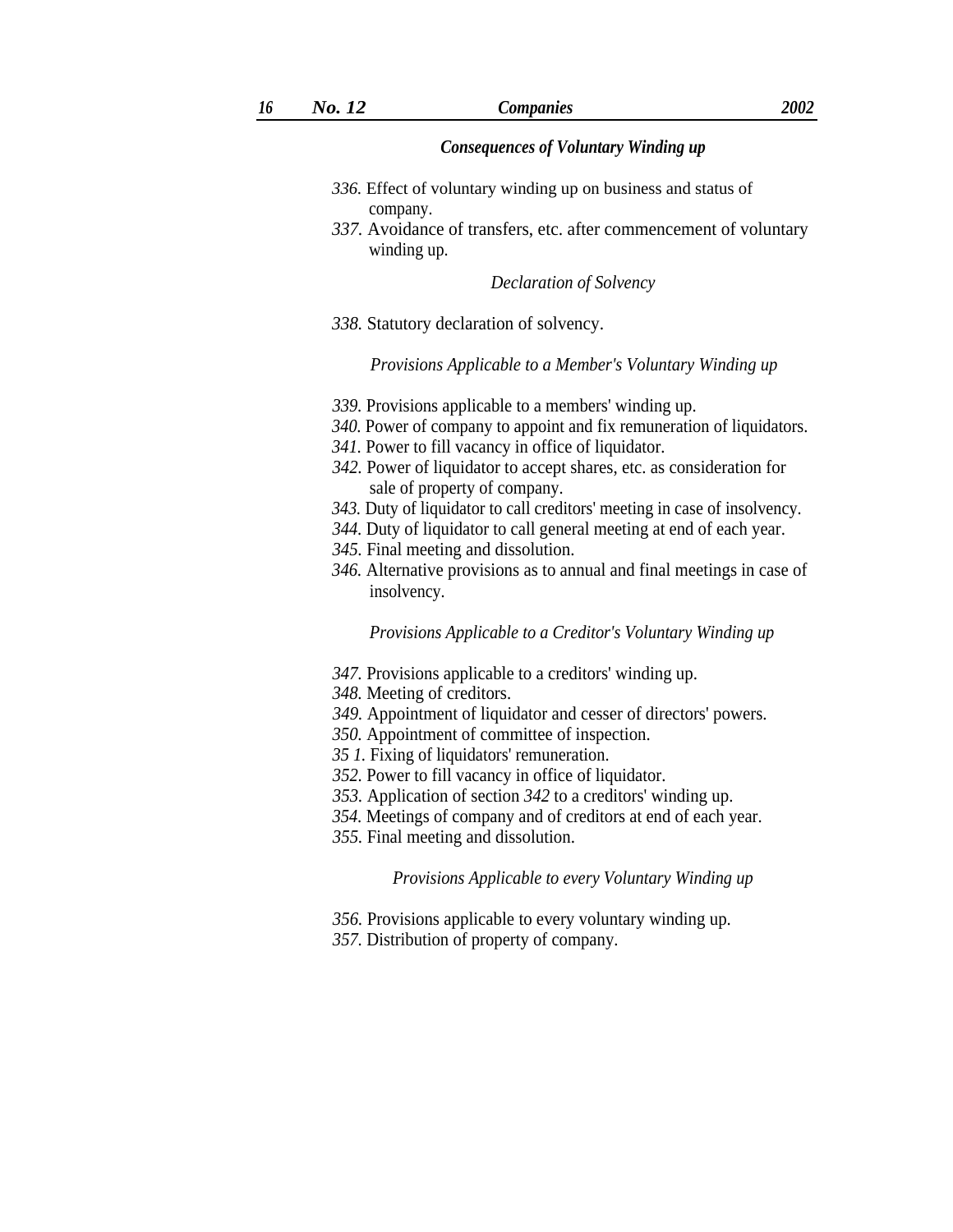| No.<br>┸┵ | <i>Companies</i> | 2002 | 15 |
|-----------|------------------|------|----|
|           |                  |      |    |

- *358.* Powers and duties of liquidator in voluntary winding up.
- *359.* Power of court to appoint and remove liquidator in voluntary winding up.
- *360.* Notice by liquidator of his appointment.
- *361.* Arrangement when binding on creditors.
- *362.* Reference of questions to court.
- *363.* Costs of voluntary winding up.
- *364.* Savings for rights of creditors and contributories.

## **CHAPTER IV PROVISIONS APPLICABLE To EVERY MODE OF WINDING UP**

## *Proof and Ranking of Claims*

- *365.* Debts of all descriptions may be proved.
- *366.* Application of bankruptcy rules.
- *367.* Preferential debts.

## *Effect of Winding up on Antecedent and other Transactions*

- *368.* Transactions at an undervalue.
- *369.* Preferences.
- *370.* ''Relevant time'' under section *368* and *369.*
- *371.* Orders under sections *368* and *369.*
- *372.* Effect of floating charge.
- *373.* Disclaimer of onerous property in case of company wound up.
- *374.* Restriction of rights of creditor as to execution or attachment in case of company being wound up.
- *375.* Duties of bailiff as to goods taken in execution.

## *Offences Antecedent to or in course of Winding up*

- *376.* Fraud, etc. in anticipation of winding up.
- *377.* Transactions in fraud of creditors.
- *378.* Misconduct in course of winding up.
- *379.* Penalty for falsification of books.
- *380.* Officers of company failing to account for loss of part of company's property.
- *3 8 1.* Liability where proper accounts not kept.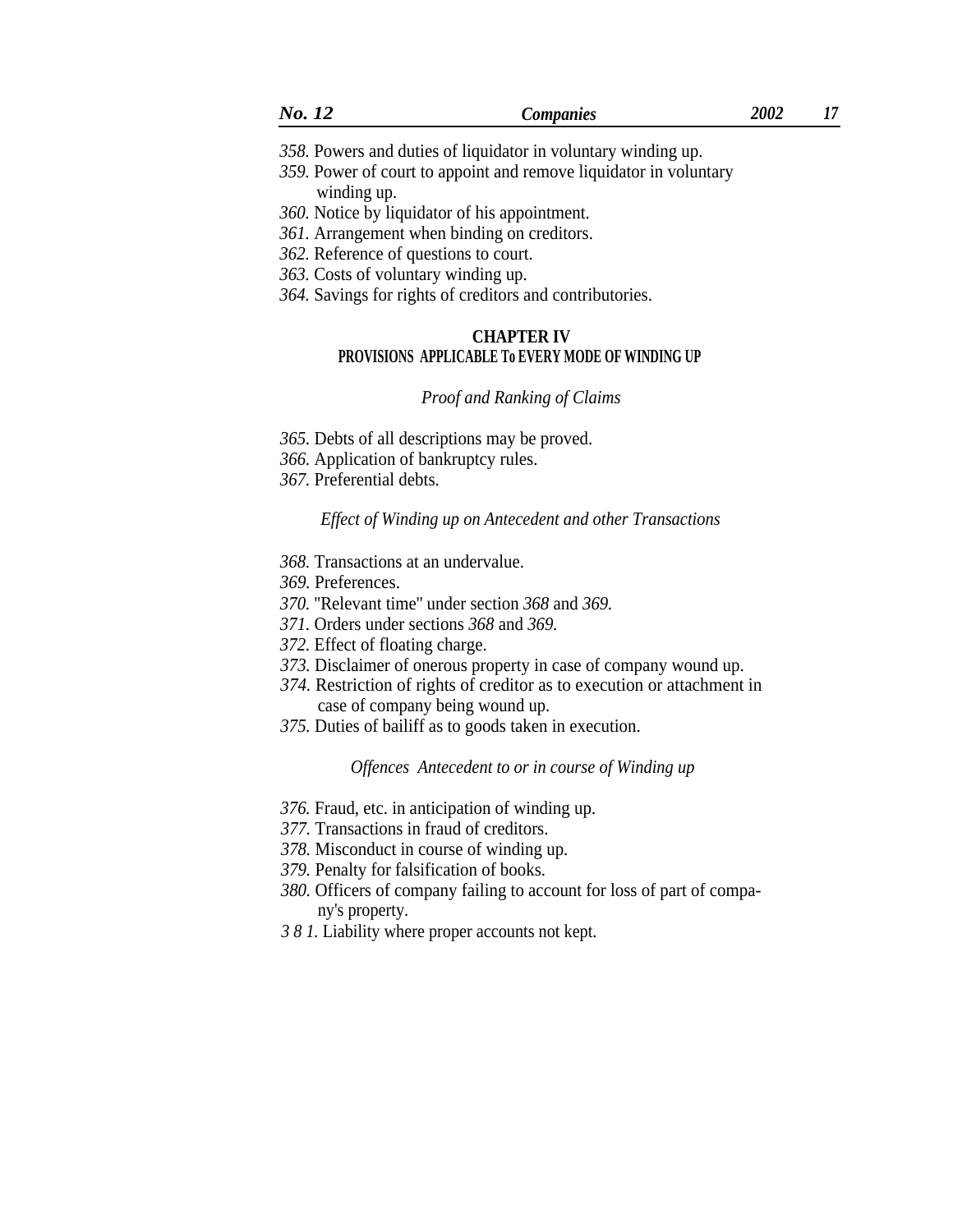## *Penalization of Directors and Officers*

- *382.* Remedy against delinquent directors, liquidators etc.
- *383.* Fraudulent trading.
- *384.* Wrongful trading.
- *385.* Proceedings under sections *383* and *384.*
- *386.* Prosecution of delinquent officers and members of company.

### *Supplementary Provisions as to Winding up*

- *387.* Disqualification for appointment as liquidator.
- *388.* Corrupt inducement affecting appointment as liquidator.
- *389.* Enforcement of duty of liquidator to make returns, etc.
- *390.* Notification that a company is in liquidation.
- *391.* Exemption of certain documents from stamp duty on winding up.
- *392.* Books of company to be evidence.
- *393.* Disposal of books and papers of company.
- *394.* Information as to pending liquidations.
- *395.* Unclaimed assets.
- *396.* Resolutions passed at adjourned meetings of creditors and contributories.

## *Supplementary Powers of Court*

- *397.* Meetings to ascertain wishes of creditors or contributories.
- *398.* Swearing of affidavits.

### *Provisions as to Dissolution*

- *399.* Power of court to declare dissolution of company void.
- *400.* Registrar may strike defunct company off register
- *401.* Property of dissolved company to be bona vacantia.
- *402.* Power of Government to disclaim title to property vesting under section *40 1.*

### *Companies liquidation Account*

- *403.* Companies Liquidation Account.
- *404.* Investment of surplus funds.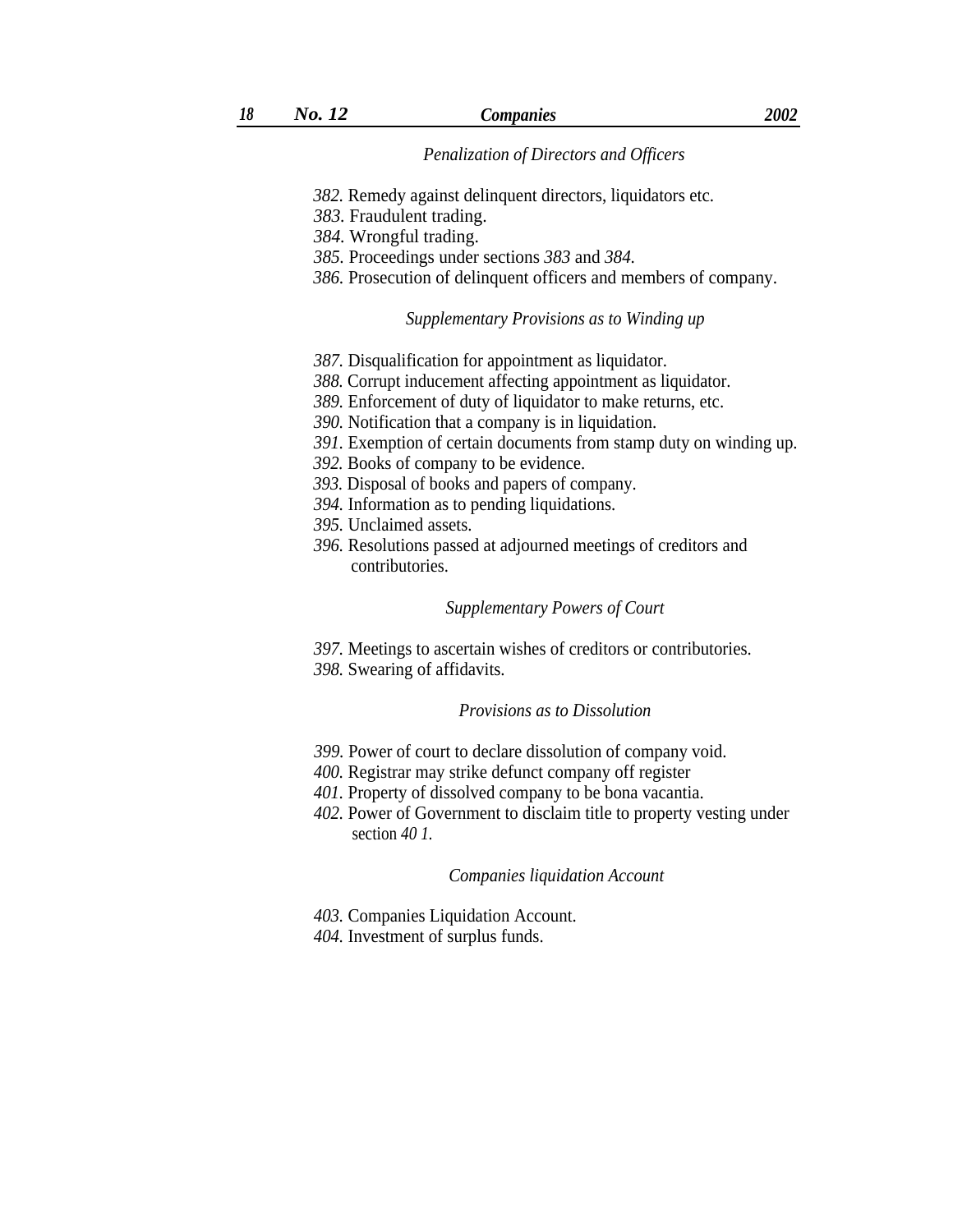## **PART IX**

### **RECEIVERS AND MANAGERS**

## *Preliminary and General Provisions*

- *405.* Construction of references to receivers, managers and administrative receivers.
- *406.* Disqualification of body corporate for appointment as receiver.
- *407.* Disqualification on undischarged bankrupt from acting as receiver or manager
- *408.* Power to appoint official receiver.
- *409.* Application to court for directions.
- *41 0.* Liability for invalid appointment.
- *41 1.* Notification that receiver or manager appointed.
- *412.* Power of court to fix remuneration on application of liquidator.
- *413.* Liability for contracts etc.
- *414.* Delivery to Registrar of accounts of receivers and managers.
- *415.* Enforcement of duty of receivers and managers to make returns etc.

## *Administrative Receivers*

- *416.* General powers.
- *417.* Power to dispose of charged property etc.
- *418.* Agency and liability for contracts.
- *419.* Vacation of office.
- *420.* Information to be given by administrative receiver.
- *421.* Statement of affairs to be submitted.
- *422.* Report by administrative receiver.
- *423.* Committee of creditors.

## **PART X**

## **APPLICATION TO COMPANIES FORMED OR REGISTERED UNDER THE REPEALED ORDINANCES**

*424.* Application of Act to companies formed and registered under former enactments.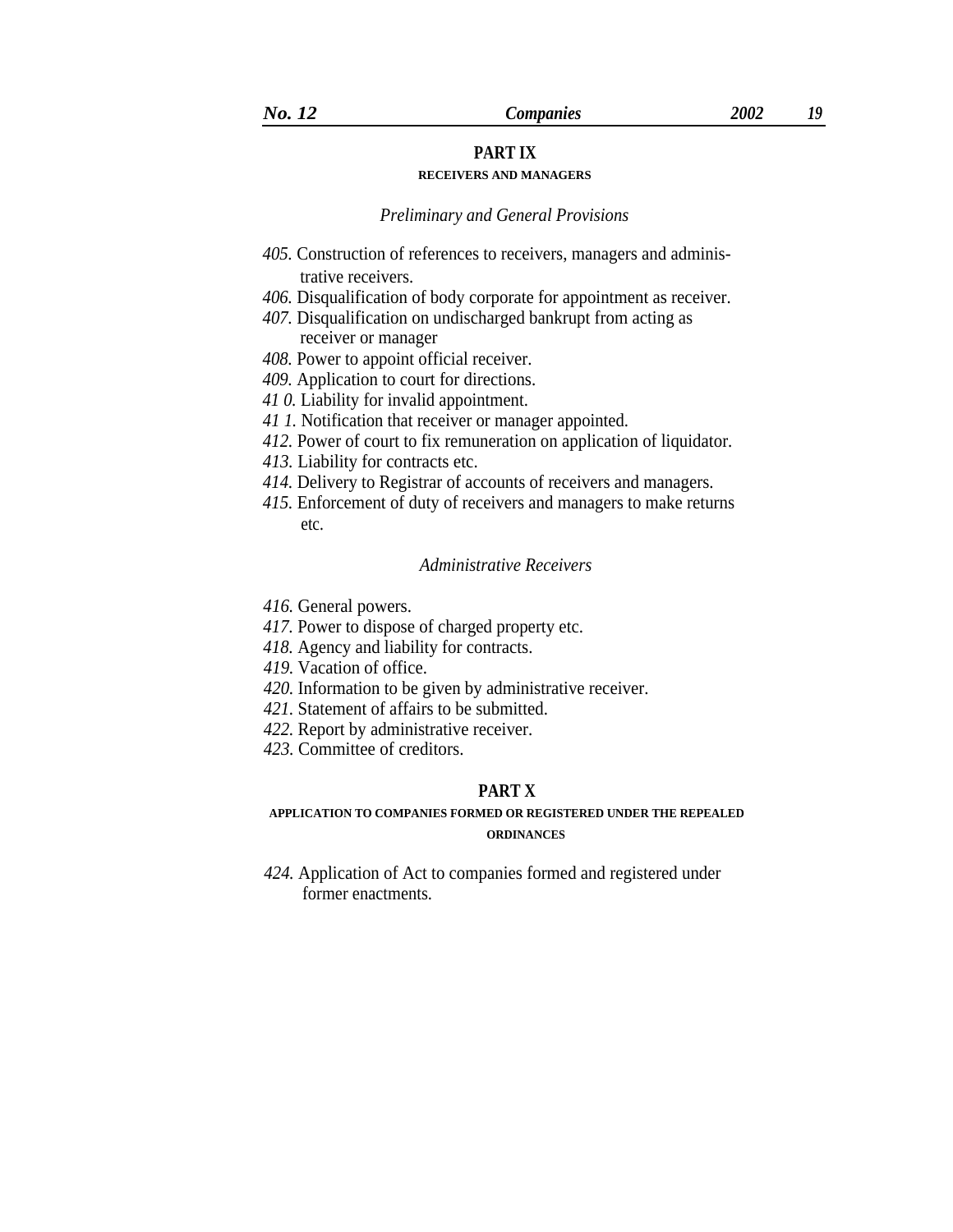### **PART XI**

## **WINDING UP OF UNREGISTERED COMPANIES**

*425.* Meaning of unregistered company.

*426.* Winding up of unregistered companies.

*427.* Foreign companies may be wound up although dissolved.

*428.* Contributories in winding up of unregistered company.

*429.* Power of court to stay or restrain proceedings.

*430.* Actions stayed on winding up order.

*43 1.* Provisions of this Part to be cumulative.

*432.* Saving for former enactments providing for winding up.

#### PART XII

#### COMPANIES INCORPORATED OUTSIDE TANZANIA

*Provisions as to establishment of place of business in Tanzania*

*433.* Application of sections *434* to *443.*

- *434.* Documents etc. to be delivered to Registrar by foreign companies.
- *435.* Certificate of registration and power to hold land.
- *436.* Return to be delivered to Registrar by foreign company where documents etc., altered.
- *437.* Registration of charges created by foreign companies.
- *438.* Obligation on foreign companies to file accounts
- *439.* Obligation to state name of foreign company, whether limited and country where incorporated.
- *440.* Service on foreign company.
- *441.* Cessation of business by foreign company and striking off register.

*442.* Penalties.

- *443.* Interpretation of sections *433* to *442.*
- *444.* Dating of offer document and particulars to be contained therein.
- *445.* Provisions as to expert's consent and allotment.
- *446.* Registration of offer document.
- *447.* Penalty for contravention of Sections *444, 445* or *446.*
- *448. Civil* liability for mis-statements in offer document.
- *449.* Interpretation of provisions as to offer document.

## **PART XIII GENERAL PROVISIONS AS TO REGISTRATION**

*450.* Appointment of Registrar, etc.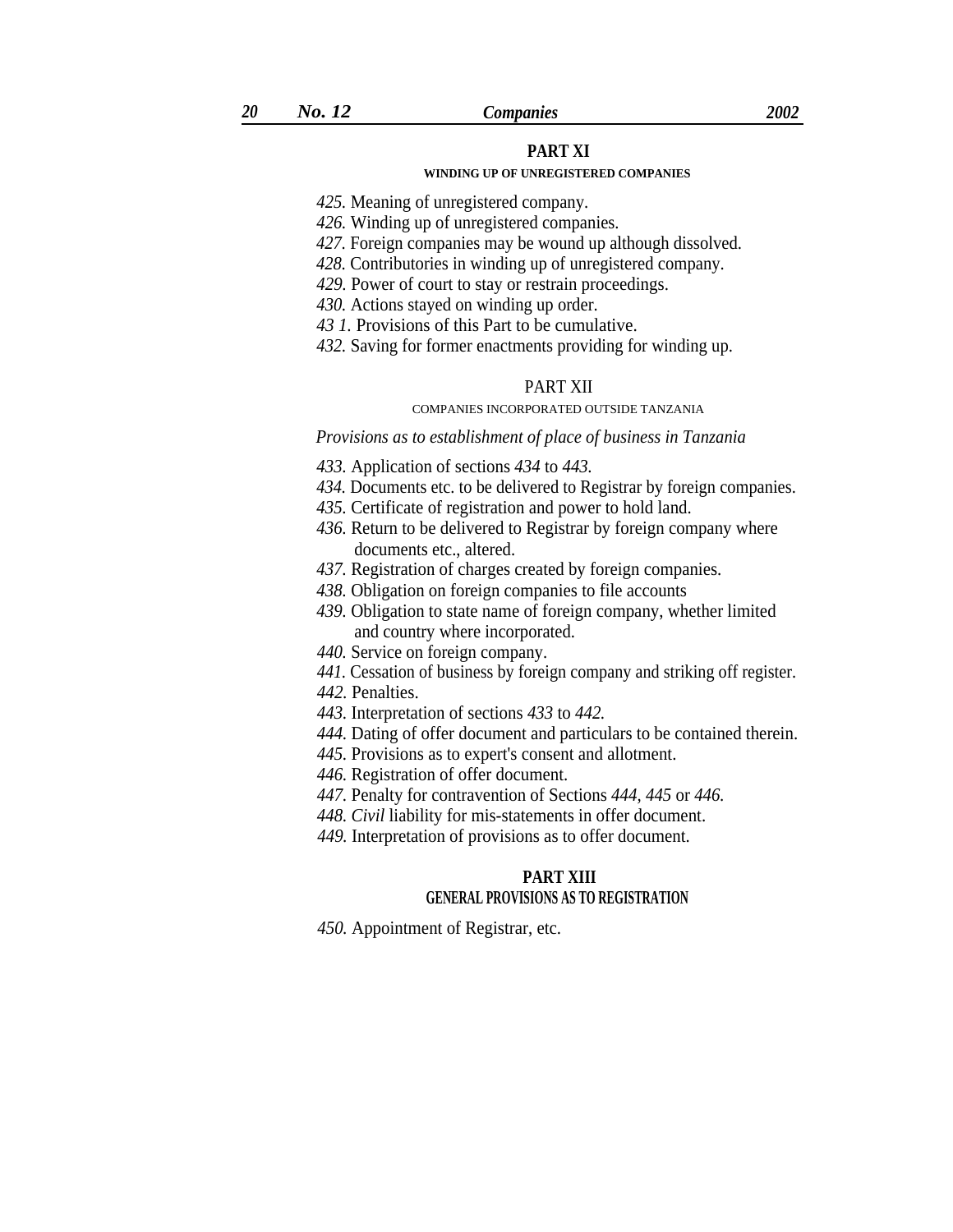- *451.* Register of companies.
- *452.* Fees payable to Registrar.
- *453.* Delivery to the Registrar of documents in paper form.
- *454.* Delivery to the Registrar of documents otherwise than in paper form.
- *455.* The keeping of company records by the Registrar.
- *456.* Provision and authentication by Registrar of documents in nonpaper form.
- *457.* Certificate of incorporation.
- *45 8.* Inspection, production and evidence of documents kept by Registrar.
- *459.* Enforcement of duty of company to make returns to Registrar.

### *PART XIV* **MISCELLANEOUS AND SUPPLEMENTARY PROVISIONS**

*Miscellaneous provisions with respect to banks, insurance companies and certain societies and partnerships*

- *460.* Dis-application relating to banks and insurance companies.
- *461.* Certain companies to publish periodical statement.
- *462.* Certain companies deemed insurance companies.
- *463.* Prohibition of partnerships with more than twenty members.

*Provision for employees on cessation or transfer of business-*

- *464.* Power of company to provide for employees on cessation or transfer of business.
- *465.* Interpretation of ''subsidiary company''
- *466.* Special provisions relating to statutory corporations and their subsidiaries.
- *467.* Dissolution of subsidiary companies.

### *Form of Registers, etc.*

*468.* Form of registers, etc.

*469.* Use of computers for company records.

### *Service of Documents, etc.*

- *470.* Service of documents.
- *471.* Returns, etc., filed out of time.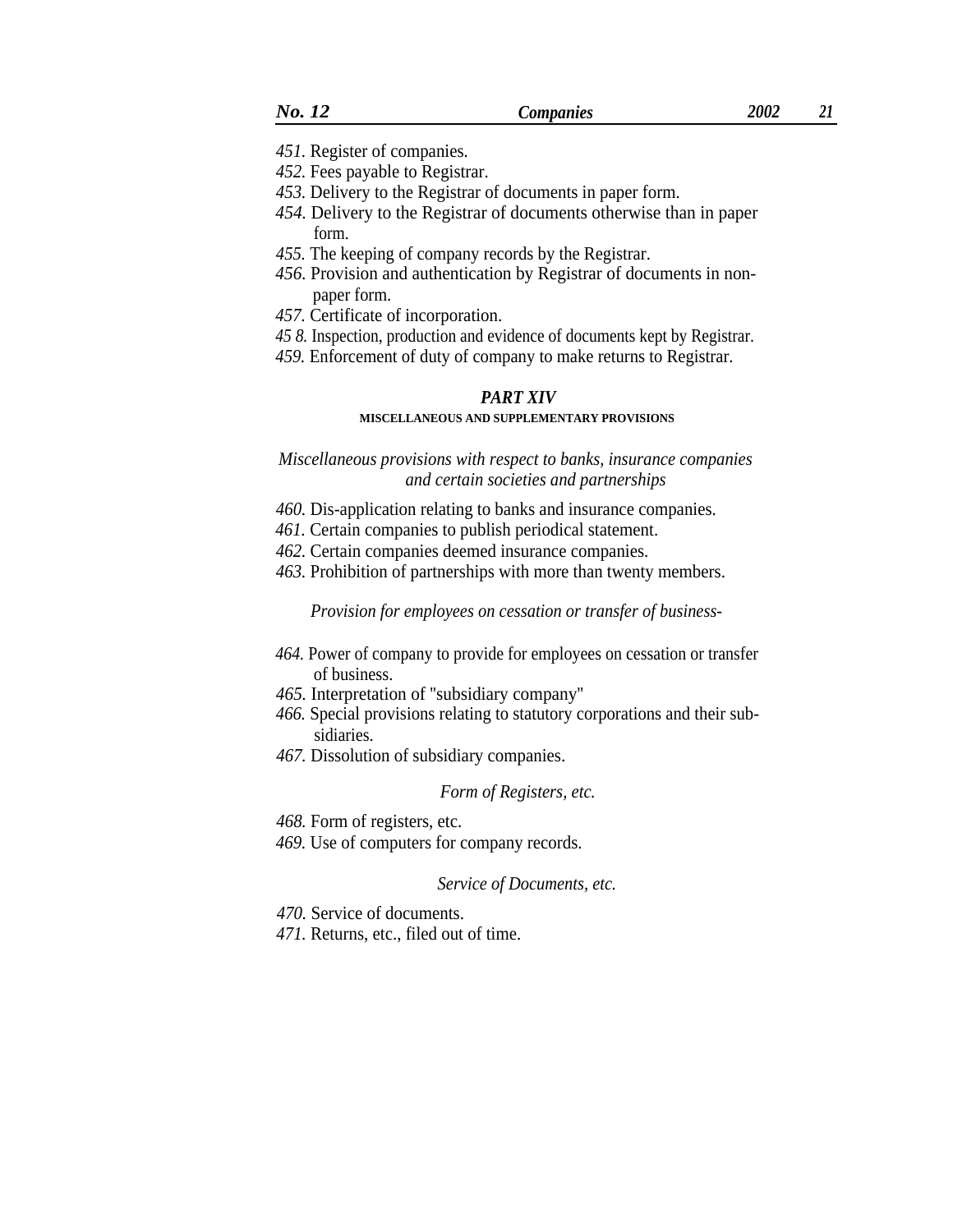## *Offences*

- *472.* Penalty for false statements.
- *473.* Fines and imprisonment, default fines and meaning of ''officer in default''.
- *474.* Production and inspection of books where offence suspected.
- *475.* Cognisance of offences.
- *476.* Application of fines.
- *477.* Provisions relating to institution of criminal proceedings by the Attorney-General.
- *478.* Saving for privileged communications.

## *Rules and Fees*

*479.* Rules and fees.

## *Legal Proceedings*

- *480.* Costs in actions by certain limited companies.
- 481. Power of court to grant relief in certain cases.
- *482.* Power to enforce orders.
- *483.* Power to alter tables and forms and to make regulations.
- *484.* Saving for subsidiary legislation.
- *485.* Repeal and savings.
- *486.* Provision as to winding up commenced prior to appointed day.

## *PART XV* **FINAL PROVISIONS**

- *487.* Meaning of ''holding Company'' and ''subsidiary''
- *488.* Index of defined expressions.
- *489.* Miscellaneous provisions relating to directors, bodies corporate and articles.
- *490.* Reference to Parts, etc.

### **SCHEDULE**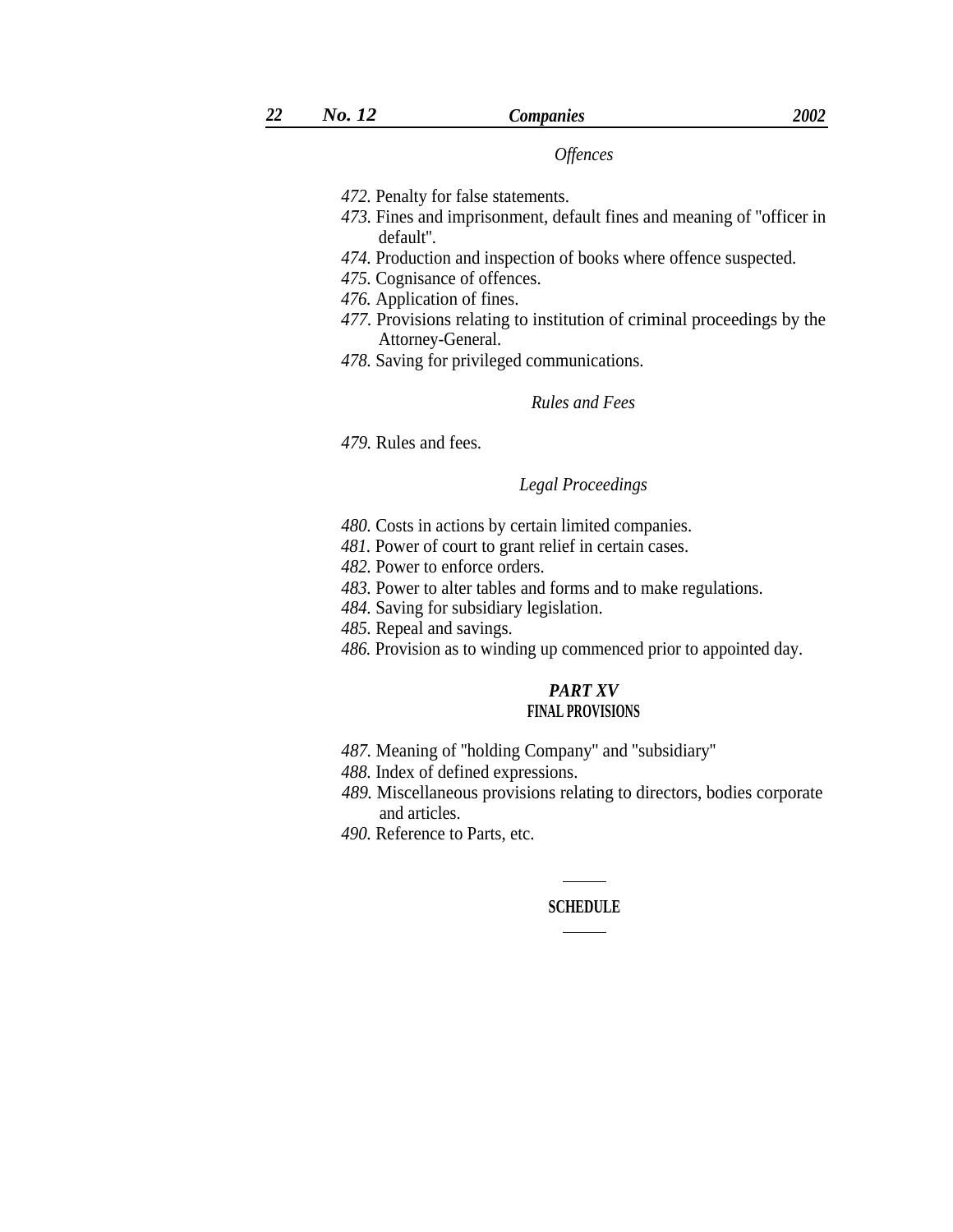#### No. 12 *Companies* 2002 23

### THE UNITED REPUBLIC OF TANZANIA



No. 12 OF 2002

Benjamın W. Mka**pa** 

 $27\frac{m}{\mu}$  June,  $2002$ .

## An Act to repeal and replace a law relating to companies and other associations, to provide for more comprehensive provisions for regulation and control of companies, associations and related matters. [ .............................. , ........ ]

ENACTED by the Parliament of the United Republic of Tanzania.

### PART I

### **PRELIMINARY**

1.-( 1) This Act may be cited as the Companies Act 2002.

(2) This Act shall come into operation on such date as the Minister may by notice in the Gazette appoint and the Minister may appoint different dates for the coming into operation of the different provisions or Parts of this Act.

2. In this Act, unless the context otherwise requires:

- "articles" means the articles of association of a company, as originally framed or as altered by special resolution, including so far as they apply to the company, the regulations contained in Table  $A$  in the First Schedule to either of the repealed Ordinances or in Table A in the Schedule to this Act;
- "bank" means a bank as defined in the Banking and Financial Institutions Act;
- "book and paper" and "book or paper" include accounts, deeds, writings and documents;
- "Capital Markets and Securities Authority" means the Authority established by section 6 of the Capital Markets and Securities Act;

Short title and commencement

Definitions

Act No, 12 of 1991;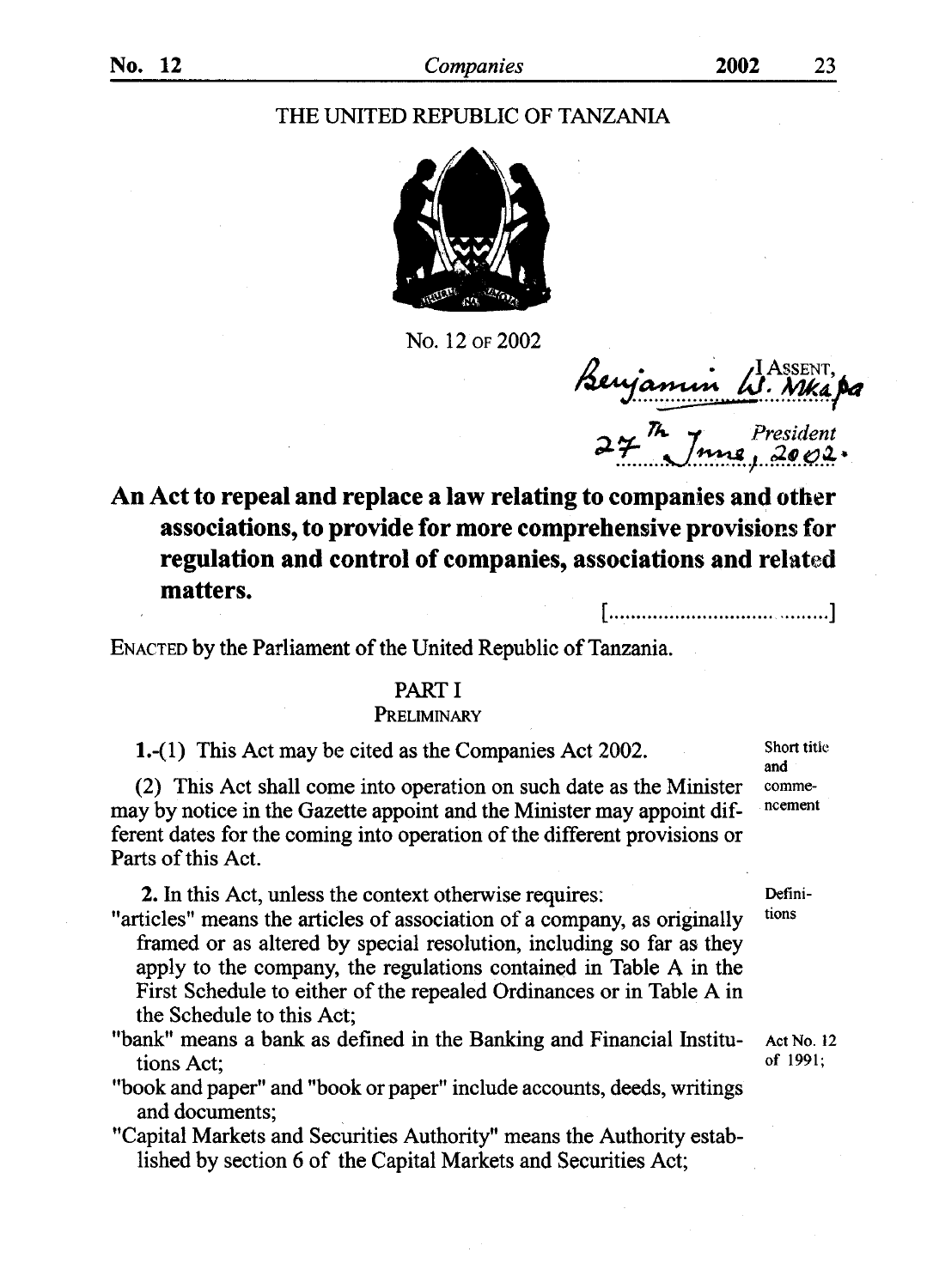| 24                   | No. 12          | <b>Companies</b>                                                                                                                                                                             | 2002 |
|----------------------|-----------------|----------------------------------------------------------------------------------------------------------------------------------------------------------------------------------------------|------|
| Act No. 5            |                 | "certified" means certified in the prescribed manner to be a true copy or                                                                                                                    |      |
| of 1994              |                 | a correct translation;                                                                                                                                                                       |      |
| Act No. 33           |                 | "certified public accountant means" Certified Public Accountant as                                                                                                                           |      |
| of 1972              |                 | defined in the National Accountants and Auditors Act;                                                                                                                                        |      |
|                      |                 | company" means a company formed and registered under this Act or<br>an existing company;                                                                                                     |      |
|                      |                 | "the court", used in relation to a company, means the court having juris-                                                                                                                    |      |
|                      |                 | diction to wind up the company;                                                                                                                                                              |      |
| Act No. 5<br>of 1994 |                 | "dealer or investment adviser" means a dealer or investment adviser as<br>defined in the Capital Markets and Securities Act, 1994;                                                           |      |
|                      |                 | "debenture" includes debenture stock, bonds and any other securities of                                                                                                                      |      |
|                      |                 | a company whether constituting a charge on the assets of the                                                                                                                                 |      |
|                      | company or not; | "director" includes any person occupying the position of director by                                                                                                                         |      |
|                      |                 | whatever name called;                                                                                                                                                                        |      |
|                      | and registers;  | "document" includes summons, notice, order, and other legal process,                                                                                                                         |      |
|                      |                 | existing company" means a company formed and registered under                                                                                                                                |      |
|                      |                 | either of the repealed Ordinances;                                                                                                                                                           |      |
|                      |                 | "generally accepted principles of accounting" means such practices, prin-                                                                                                                    |      |
|                      |                 | ciples, guidelines or accounting and auditing standards, taking into<br>account international practices, principles and standards, as shall be                                               |      |
|                      |                 | issued by the National Board of Accountants and Auditors;                                                                                                                                    |      |
|                      |                 | group" means a parent or holding company and its subsidiaries;                                                                                                                               |      |
|                      |                 | "insolvency practitioner" means: -                                                                                                                                                           |      |
|                      | G)              | a Certified Public Accountant certified by the National Board<br>of Accountants and Auditors or other regulatory body of the<br>profession as having the requisite experience of insolvency; |      |
| Act No. 18           |                 | (ii) a qualified Advocate of the High Court having the requisite ex-                                                                                                                         |      |
|                      |                 | perience of insolvency;                                                                                                                                                                      |      |
|                      |                 | (iii) such other persons as may be specified by the Minister in regu-<br>lations;                                                                                                            |      |
|                      |                 | "insurance company" means a company which is an insurance broker,                                                                                                                            |      |
| of 1996              |                 | insurance agent or an insurer as those expressions are defined in the<br>Insurance Act 1996:                                                                                                 |      |
|                      |                 | "limited company" means a company limited by shares or a company                                                                                                                             |      |
|                      |                 | limited by guarantee;                                                                                                                                                                        |      |
|                      |                 | "memorandum" means the memorandum of association of a company,                                                                                                                               |      |
|                      |                 |                                                                                                                                                                                              |      |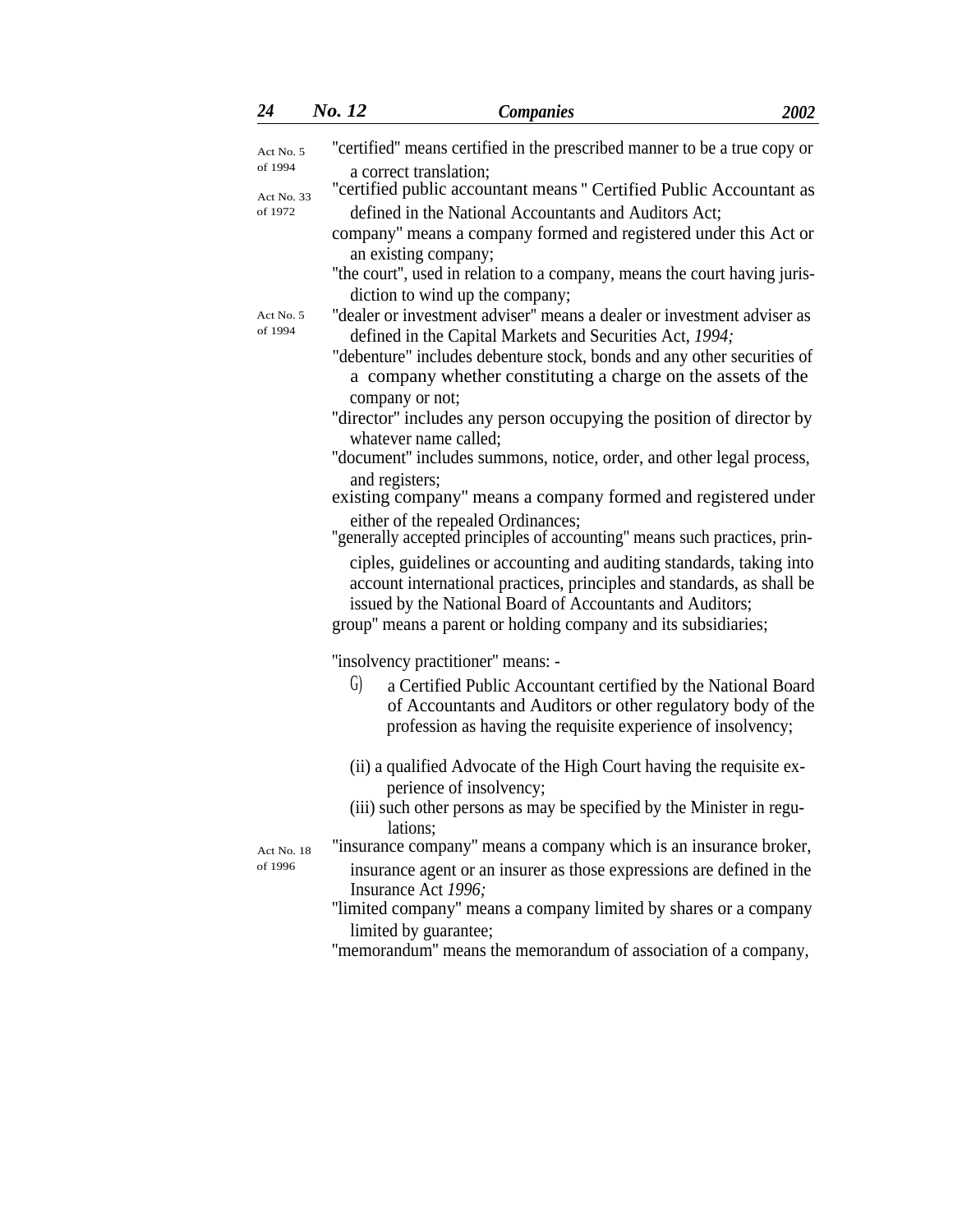as originally framed or as altered from time to time;

''Minister'' means the Minister for the time being responsible for trade; ''offer document '' means any document, prospectus, notice, circular,

advertisement, or other invitation, offering to the public for subscription or purchase any shares or debentures of a company or any interest therein, or any right to acquire any shares or debentures or any interest therein;

 officer'', in relation to a body corporate, includes a director, manager or secretary;

''open-ended investment company'' means a body corporate:-

- (a) which has as its purpose the investment of its funds with the aim of spreading investment risk and giving its members the benefit of the results of the management of those funds by or on behalf of that body; and
- (b) the members in which have rights represented by shares of securities of that body which -
	- W those members are entitled to have redeemed or purchase from them by or out of funds provided by that body; or
	- (ii) the body ensures can be sold by the members on an investment exchange at a price related to the value of the property to which they relate;

personal representative'' means:-

- (a) in the case of a deceased person to whom the Indian Succession Act, *1865* applies either wholly or in part, his executor or ad-Cap 2 ministrator;
- (b) in the case of any other deceased person, any person who, under law or custom, is responsible for administering the estate of such deceased person;

''printed'' means reproduced by original letter press or by laser or other form of printer or by such other means as may be prescribed;

registrar'' means the registrar of companies or any deputy or assistant registrar or other officer performing under this Act the duty of registration of companies;

''the repealed Ordinances'' means the Indian Companies Act, *1882* (as applied to Tanzania);

''the repealed Companies Ordinance'' means the Companies Ordinance,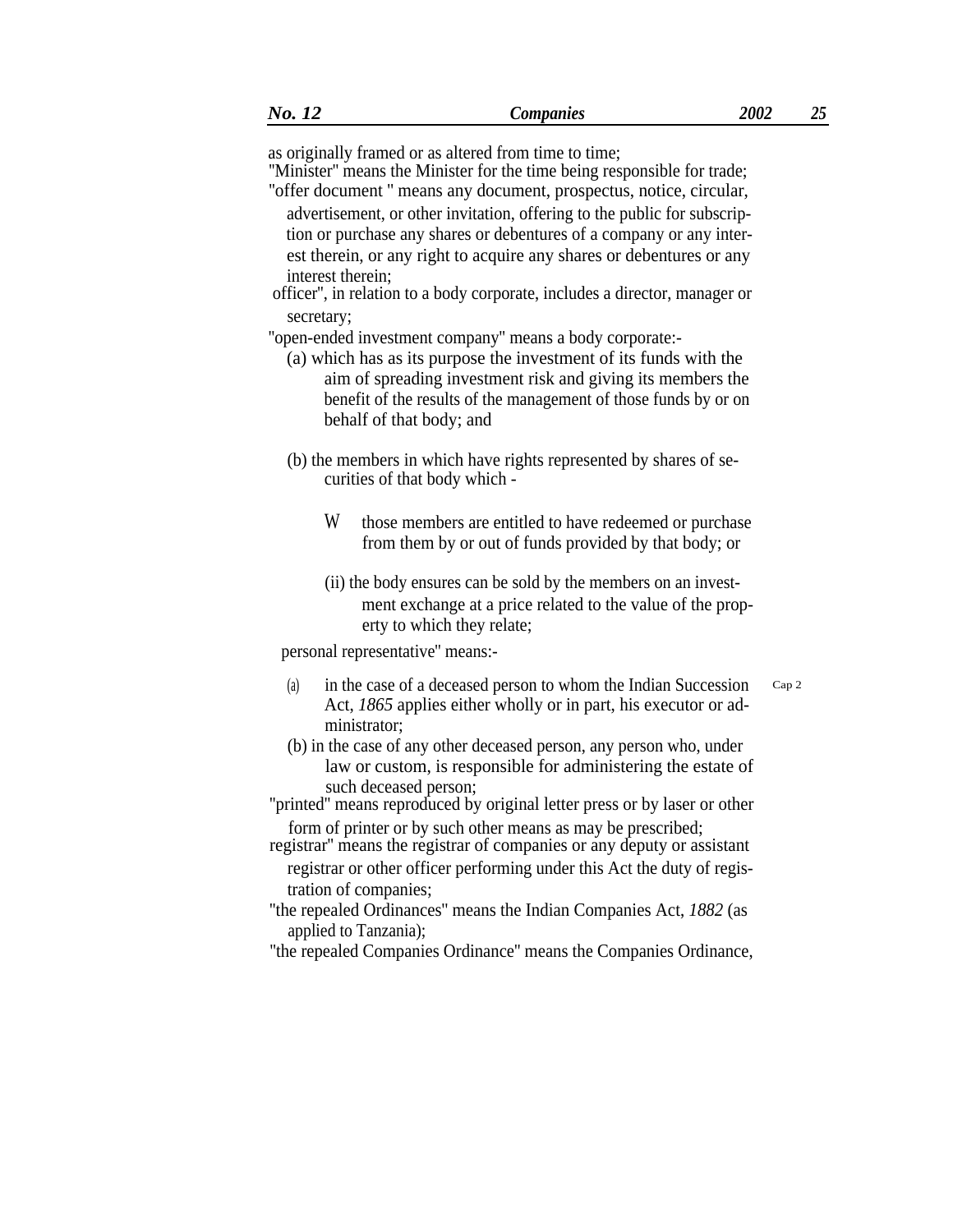Chapter *212* of the Laws of Tanganyika (Revised Edition, 1947); ''share'' means share in the share capital of a company, and includes stock except where a distinction between stock and shares is expressed or implied; ''statutory corporation'' has the meaning given in the Public Corporations Act; ''Table A'' means Table A in the Schedule to this Act; ''Tanzania'' means mainland Tanzania and does not include Tanzania Act No. 2 Zanzibar; ''undertaking'' means a body corporate or partnership or an unincorporated association carrying on a trade or business with or without a view to profit; ''wholly-owned subsidiary''- a body corporate shall be deemed to be the

## wholly-owned subsidiary of another if it has no members except that other and that other's wholly-owned subsidiaries or its nominees.

### **PART II**

## **INCORPORATION OF COMPANIES AND MATTERS INCIDENTAL THERETO**

### **CHAPTER I THE COMPANY'S MEMORANDUM AND ARTICLES**

### *Memorandum of Association*

Mode of forming incorporated company

1992

3.-(I) Any two or more persons, associated for any lawful purpose may, by subscribing their names to a memorandum of association and otherwise complying with the requirements of this Act in respect of registration, form an incorporated company, with or without limited liability.

*(2)* Such a company may be either -

- (a) a company having the liability of its members limited by the memorandum to the amount, if any, unpaid on the shares respectively held by them (in this Act termed ''a company limited by shares''); or
- (b) a company having the liability of its members limited by the memorandum to such amount as the members may respectively thereby undertake to contribute to the assets of the company in the event of its being wound up (in this Act termed ''a company limited by guarantee"); or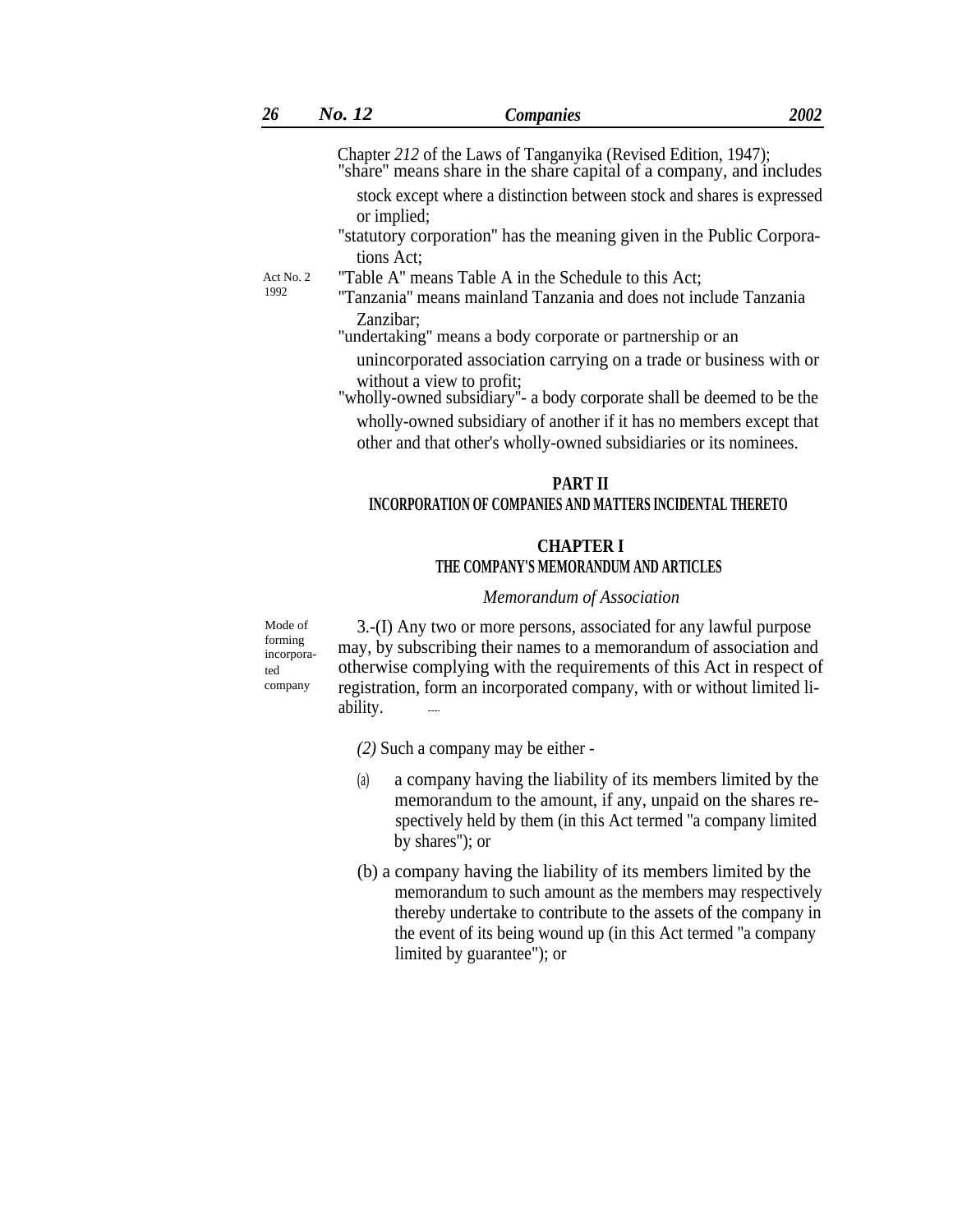| No. 12 | <b>Companies</b> | 2002 | 87 |
|--------|------------------|------|----|
|        |                  |      |    |

a company not having any limit on the liability of its members (in this Act termed ''an unlimited company''). *(c)*

(3) A ''public company'' is a company limited by shares or limited by guarantee and having a share capital, being a company the memorandum of which states that it is to be a public company, and a ''private'' company'' is a company as defined in section *27.*

4.-(l)The memorandum of every company shall be printed in the English language and shall state:-

Requirements with respect to memoran-

(a) the name of the company, with "public limited company" as the  $\frac{dum}{dt}$ last words of the name in the case of a public company, or with ''limited'' as the last word of the name in the case of a company limited by shares or by guarantee (not being a public company); and

(b) the objects of the company.

(2) The memorandum of a company limited by shares or by guarantee must also state that the liability of its members is limited.

(3) The memorandum of a company limited by guarantee must also state that each member undertakes to contribute to the assets of the company in the event of its being wound up while he is a member, or within one year after he ceases to be a member, for payment of the debts and liabilities of the company contracted before he ceases to be a member, and of the costs, charges and expenses of winding up, and for adjustment of the rights of the contributories among themselves, such amount as may be required, not exceeding a specified amount.

(4) In the case of a company having a share capital:-

the memorandum must also, unless the company is an unlimited company, state the amount of share capital with which the company proposes to be registered and the division thereof into shares of a fixed amount; (a)

(b) no subscriber of the memorandum may take less than one share;

there must be shown in the memorandum against the name of each subscriber the number of shares he takes. (c)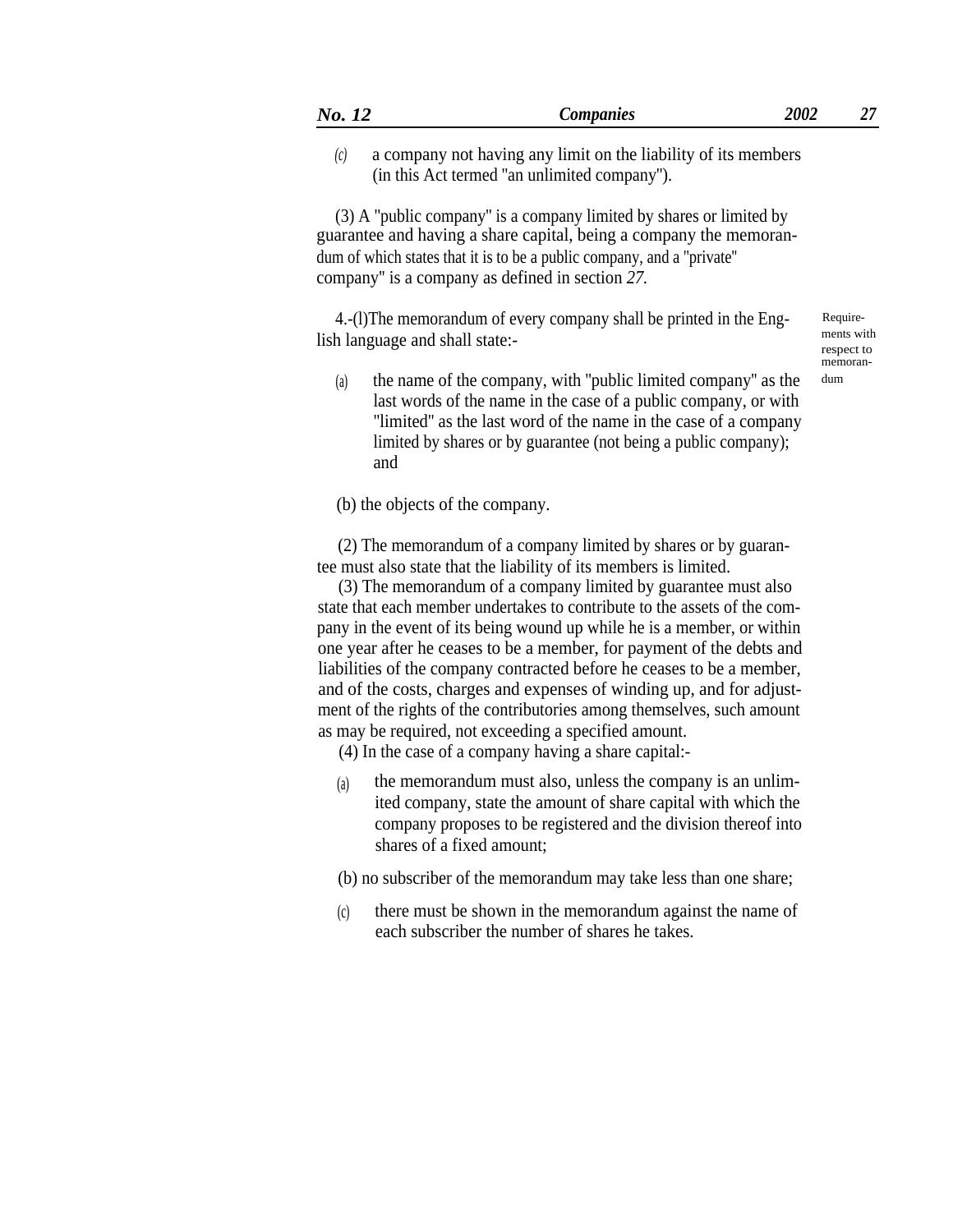of memorandum

Restriction on alteration of memorandum

 $S_{\text{is}\text{parameter}}$  5.-(1) The memorandum shall be dated and shall be signed by each subscriber in the presence of at least one attesting witness.

> *(2)* Opposite the signature of every subscriber and attesting witness there shall be written in legible characters his full names, his occupation and postal address.

6. A company may not alter the conditions contained in its memorandurn except in the cases, in the mode and to the extent for which express provision is made in this Act.

Statement 7. Where the company's memorandum states that the object of the company is to carry on business as a general commercial company:-

- $\epsilon_{\text{commer}}$  (a) the object of the company is to carry on any trade or business cial whatsoever, and
	- (b) the company has power to do all such things as are incidental or conducive to the carrying on of any trade or business by it.
- Mode in  $8-(1)$  A company may, by special resolution:
- $\epsilon_{\text{x,} \text{t}}$  (a) alter the provisions of its memorandum with respect to the objects of the company;
	- (b) in the case of a private company seeking to become a public company, or a public company seeking to become a private company, alter the company's memorandum including by way of the inclusion or, as applicable, the deletion of a statement that the company is to be a public company:

Provided that if an application is made to the court in accordance with this section for the respective alteration to the memorandum to be cancelled, it shall not have effect except in so far as it is confirmed by the court.

- (2) An application under this section may be made: -
- (a) by the holders of not less in the aggregate than ten per cent in nominal value of the company's issued share capital or any class

of company's objects: general company

which memorandum may be altered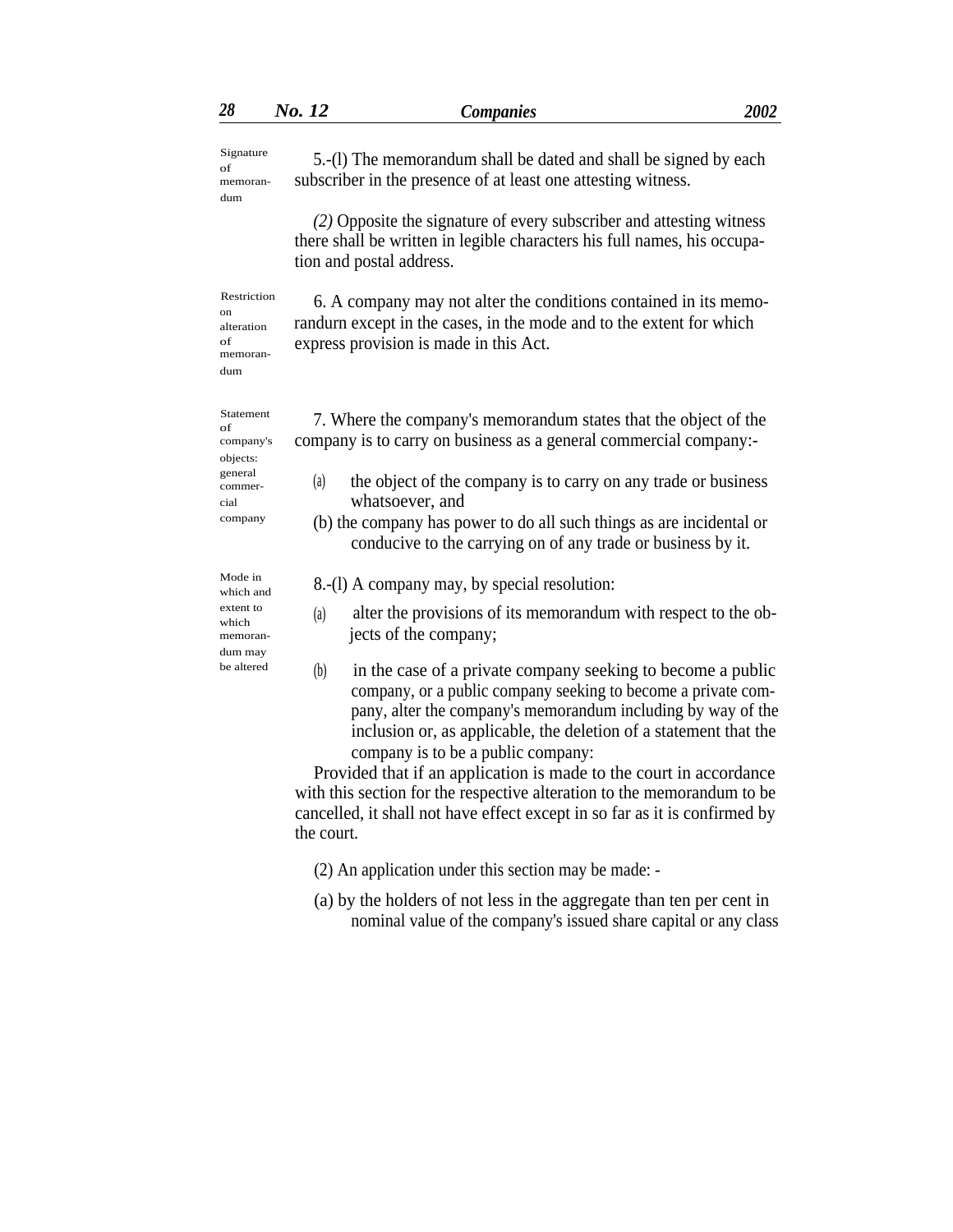thereof or, if the company is not limited by shares, not less than te. percent of the company's members, or

(b) by the holders of not less than fifteen percent of the company's debentures entitling the holders to object to alterations of its memorandum:

Provided that an application shall not be made by any person who has consented to or voted in favour of the alteration.

(3) An application under this section must be made within thirty days after the date on which the resolution altering the company's memorandum was passed and may be made on behalf of the persons entitled to make the application by such one or more of their number as they may appoint in writing for the purpose.

(4) On an application under this section, the court may make an order cancelling the alteration or confirming the alteration either wholly or in part and on such terms and conditions as it thinks fit, and may -

- if it thinks fit, adjourn the proceedings in order that an arrangement may be made to the satisfaction of the court for the purchase of the interests of dissenting members, and (a)
- (b) give such directions and make such orders as it may think expedient for facilitating or carrying into effect any such arrangements:

Provided that no part of the capital of the company shall be expended in any such purchase.

(5) The court's order may, if the court thinks fit, provide for the purchase by the company of any shares of the members of the company, and for the reduction accordingly of its capital, and may make such alterations in the company's memorandum and articles as may be required in consequence.

(6) An alteration in the memorandum or articles of a company made by virtue of an order under this section is of the same effect as if duly made by resolution, and this Act shall apply accordingly to the memorandurn or articles so altered.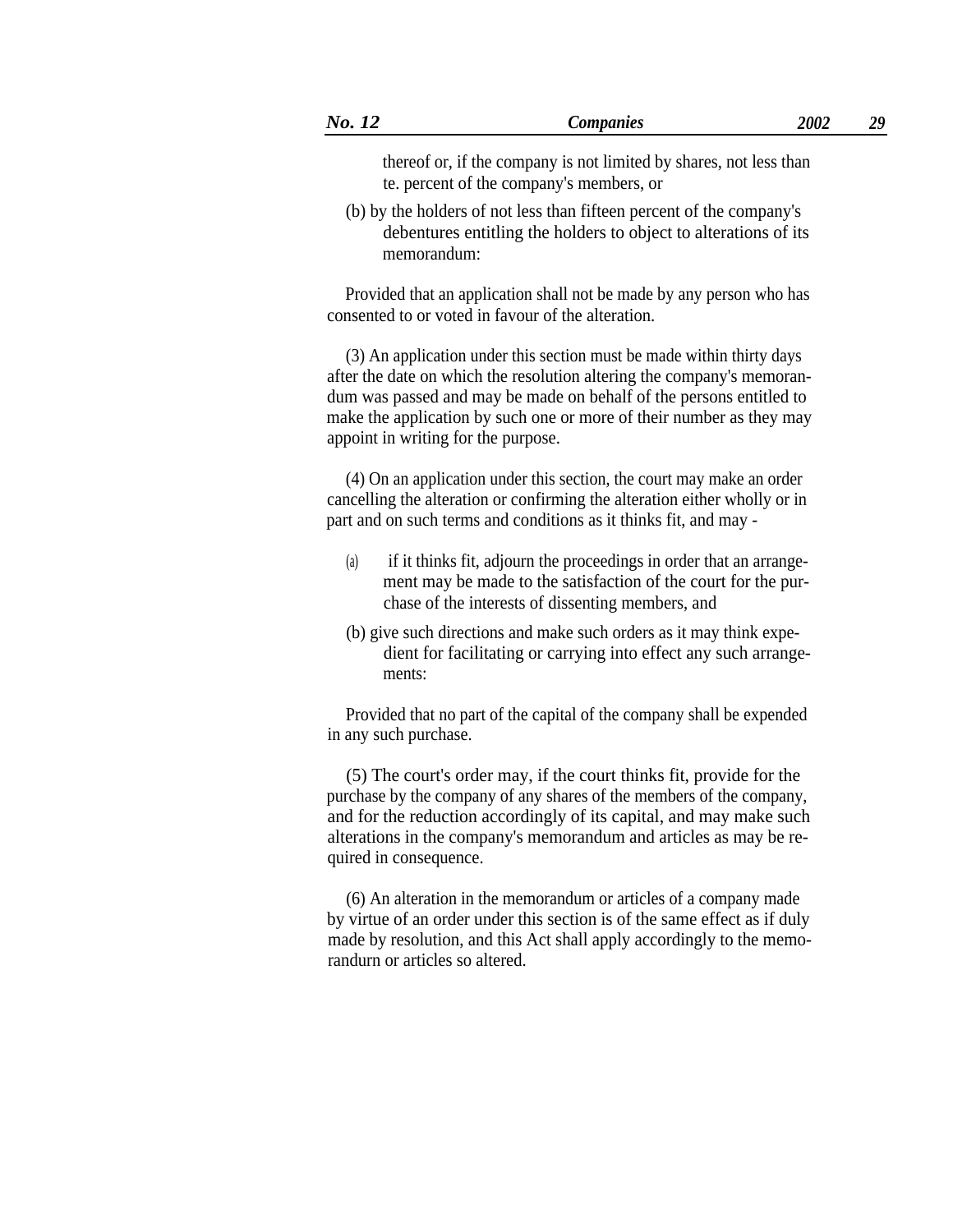(7) The debentures entitling the holders to object to alterations of a company's memorandum shall be any debentures secured by a floating charge which were issued or first issued before the appointed day, or form part of the same series as any debentures so issued, and a special resolution altering a company's memorandum shall require the same notice to the holders of any such debentures as to members of the company.

In default of any provisions regulating the giving of notice to any such debenture holders, the provisions of the company's articles regulating the giving of notice to members shall apply.

(8) In the case of a company which is, by virtue of a licence from the Registrar, exempted from the obligation to use the word ''limited'' as part of its name, a resolution altering the company's objects shall also require the same notice to the Registrar as to members of the company.

(9) Where a company passes a resolution altering its memorandum:-

- if no application is made with respect thereto under this section, it shall within fourteen days from the end of the period for making such an application deliver to the Registrar a printed copy of its memorandum as altered; and (a)
- (b) if such an application is made it shall:
	- (i) immediately give notice of that fact to the Registrar; and
	- (ii) within fourteen days from the date of any order cancelling or confirming the alteration wholly or in part, deliver to the Registrar a certified copy of the order and, in the case of an order confirming the alteration wholly or in part, a printed copy of the memorandum as altered.

The court may by order at any time extend the time for the delivery of documents to the Registrar under subsection (9)(b) for such period as the court may think proper.

(10) If a company makes default in giving notice or delivering any document to the Registrar as required by subsection (9), the company and every officer of the company who is in default shall be liable to a default fine.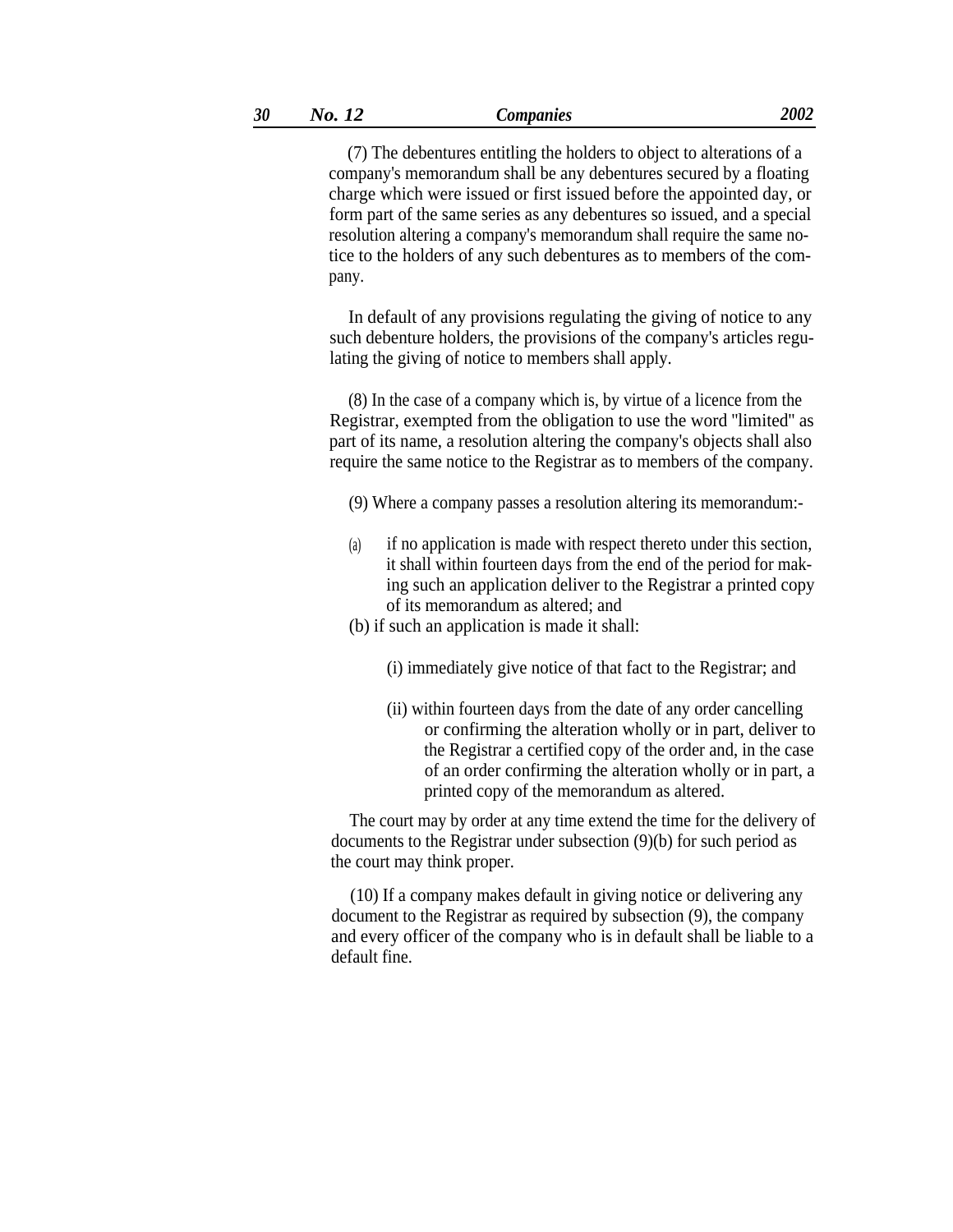(I 1) The validity of an alteration of a company's memorandum under this section shall not be questioned on the ground that it was not authorised by subsection (1) except in proceedings taken for the purpose (whether under this section or otherwise) before the expiration of twenty one days after the date of the resolution in that behalf, and where any such proceedings are taken otherwise than under this section, subsections (9) and (I 0) shall apply in relation thereto as if they had been taken under this section and as if an order declaring the alteration invalid were an order cancelling it and as if an order dismissing the proceedings were an order confirming the alteration.

(1 2) In relation to a resolution for altering the provisions of a company's memorandum with respect to the objects of the company passed before the appointed day, this section shall have effect as if, in lieu of the proviso to subsection  $(1)$  and subsections  $(2)$  to  $(1 1)$ , there had been enacted herein the provisions of subsections (2) to (8) of section 7 of the repealed Companies Ordinance.

## *Memorandum and Articles of Association*

9.-(l) There may in the case of a company limited by shares, and  $\frac{\text{Articles}}{\text{mescrib}}$ there shall in the case of a company limited by guarantee or unlimited. be registered with the memorandum and articles of association, which shall be signed by the subscribers to the memorandum and shall contain companies<br>the regulations for the company.

(2) Articles shall be:

- (a) in the English language;
- (b) printed;
- divided into paragraphs numbered consecutively; and  $(c)$
- signed by each subscriber to the memorandum of association in the presence of at least one witness, who shall attest the signature and add his occupation and postal address. (c)

10.-(I) In the case of an unlimited company, the articles must state the number of members with which the company proposes to be registered and, if the company has a share capital, the amount of share capital with which the company proposes to be registered.

Regula-

ing regulations for

tions required in case of unlimited company or company limited by guarantee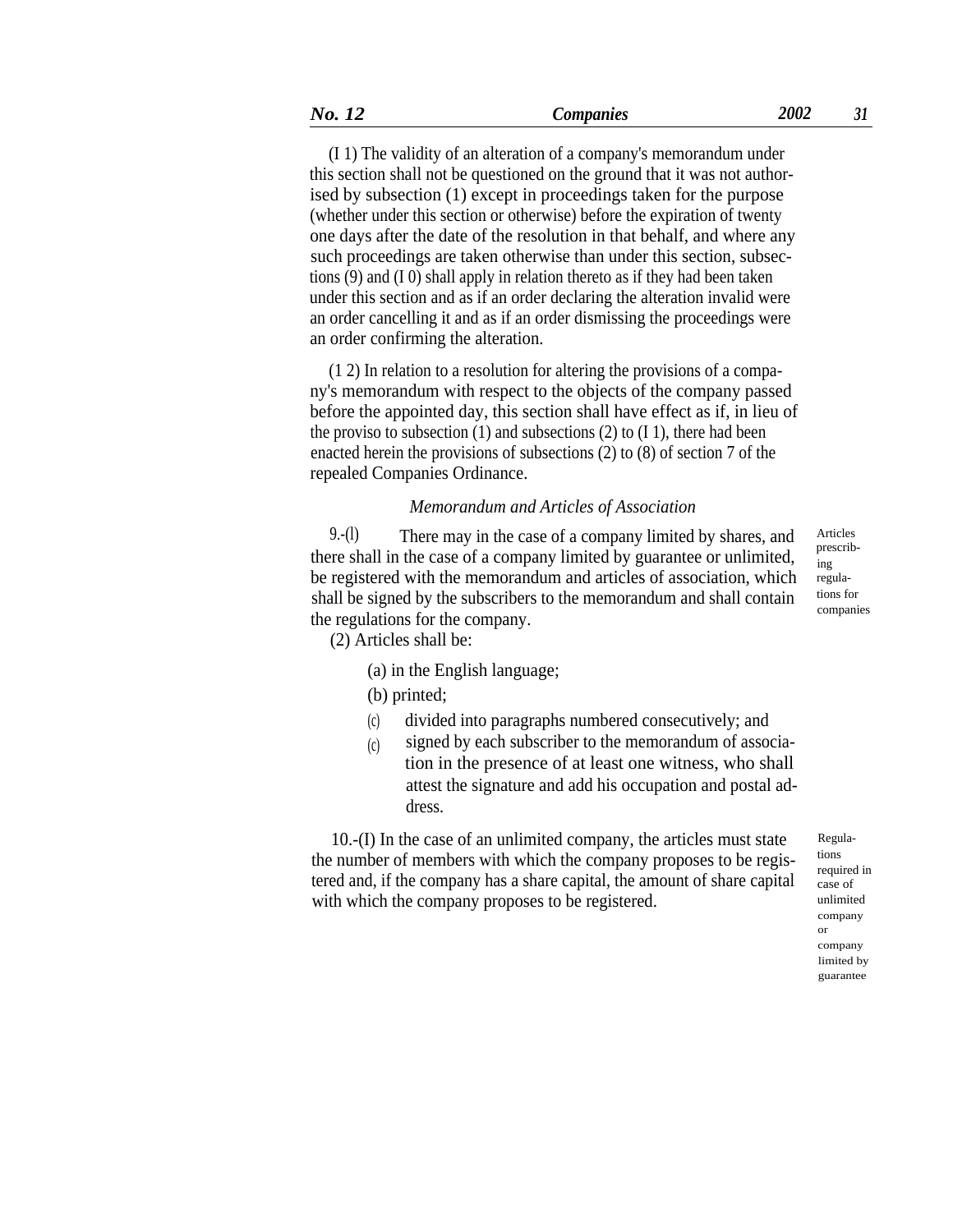*(2)* In the case of a company limited by guarantee, the articles must state the number of members with which the company proposes to be registered.

*(3)* Where an unlimited company or a company limited by guarantee has increased the number of its members beyond the registered number, it shall, within fourteen days after the increase was resolved on or took place, give to the Registrar notice of the increase, and the Registrar shall record the increase.

If default is made in complying with this subsection, the company and every officer of the company who is in default shall be liable to a default fine.

11.-(I) A public or private company may, as applicable, for its articles of association, adopt all or any of the regulations contained in Table A. In any case where a company adopts all or any of the regulations in Table A, a printed copy of Table A shall be annexed to or incorporated in each copy of its articles of association.

*(2)* In the case of a company limited by shares and registered after the commencement of this Act, if articles are not registered, or, if articles are registered, in so far as the articles do not exclude or modify the regulations contained in Table A, Table A shall, so far as applicable, constitute the articles of the company in the same manner and to the same extent as if articles in the form of Table A had been duly registered.

 $12.-(l)$  The form of  $$ fonns of memoran-

Adoption and application of Table A

- 
- durn and (a) the memorandum of association of a company limited by articles shares;
	- (b) the memorandum and articles of association of a company limited by guarantee and not having a share capital;
	- (c) the memorandum and articles of association of a company limited by guarantee and having a share capital;
	- (d) the memorandum and articles of association of an unlimited company having a share capital,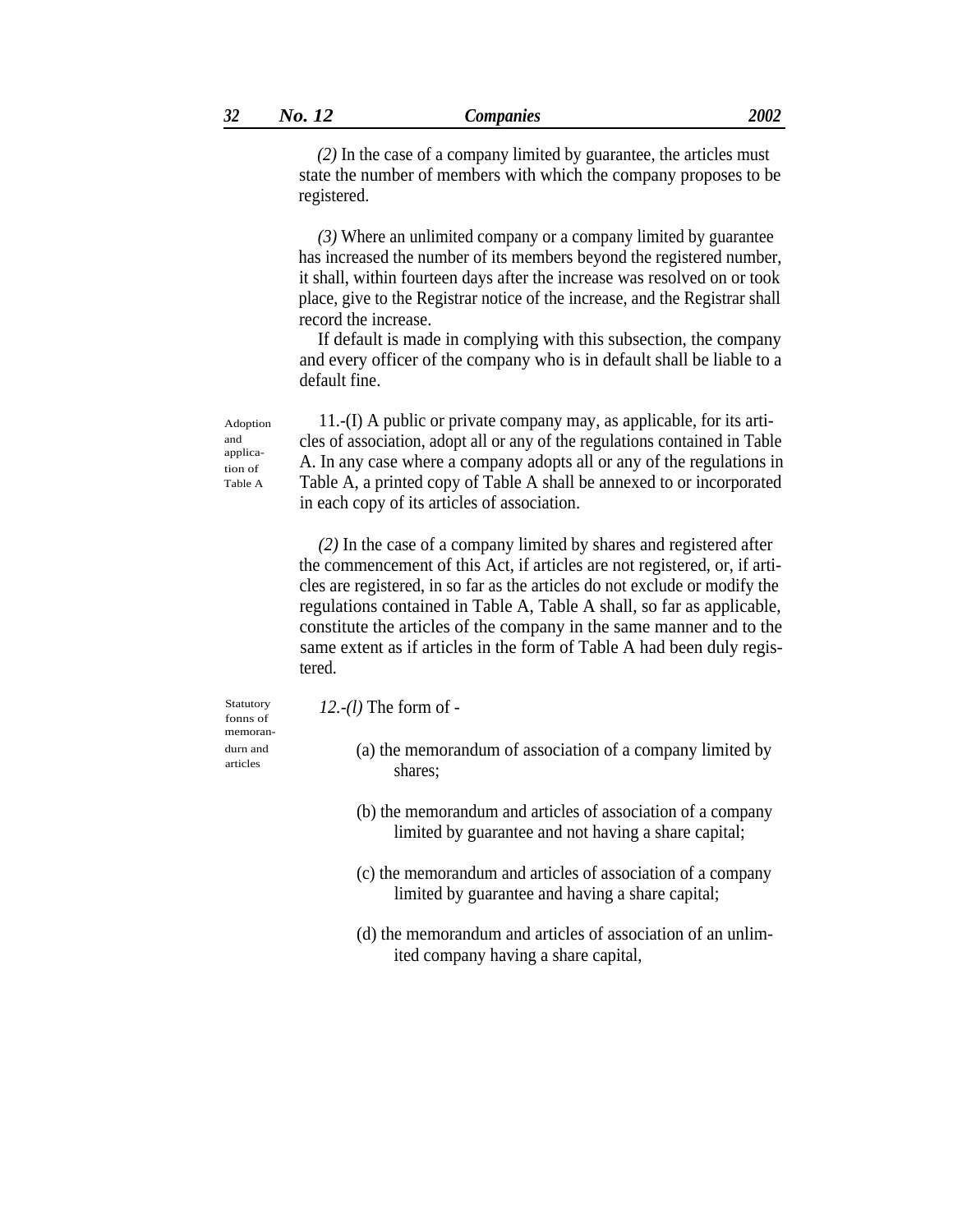shall be respectively in accordance with the forms set out in Tables B, C, D and E in the Schedule to this Act, or as near thereto as circumstances admit.

(2) In any case where a company adopts all or any of the regulations in Table C, a printed copy of Tables A and C shall be annexed to or incorporated in each copy of its articles of association.

13.-(l) Subject to the provisions of this Act and to the conditions contained in its memorandum, a company may by special resolution alter its articles. Alteration of articles

(2) Any alteration so made in the articles shall, subject to the provisions of this Act, be as valid as if originally contained therein, and be subject in like manner to alteration by special resolution.

14.-(I) The memorandum and the articles, if any, shall be delivered to the Registrar for registration.

Registration of tnernorandurn and articles

(2) With the memorandum there shall be delivered a statement in the prescribed form containing the name and address (or registered office) of.-

- (a) the person or persons being the first director or directors of the company,
- (b) the person or persons being the first secretary or joint secretaries of the company;and in the case of a first director or directors, particulars of any other directorships held during the five years preceding the date on which the statement is delivered to the Registrar.

*(3)* There shall in the statement be specified the intended address of the company's registered office on incorporation.

(4) The Registrar shall not register a company's memorandum delivered under this section unless he is satisfied that all the requirements of this Act have been complied with.

(5) The Registrar shall not register the memorandum of an open-ended investment company delivered under this section unless he is satisfied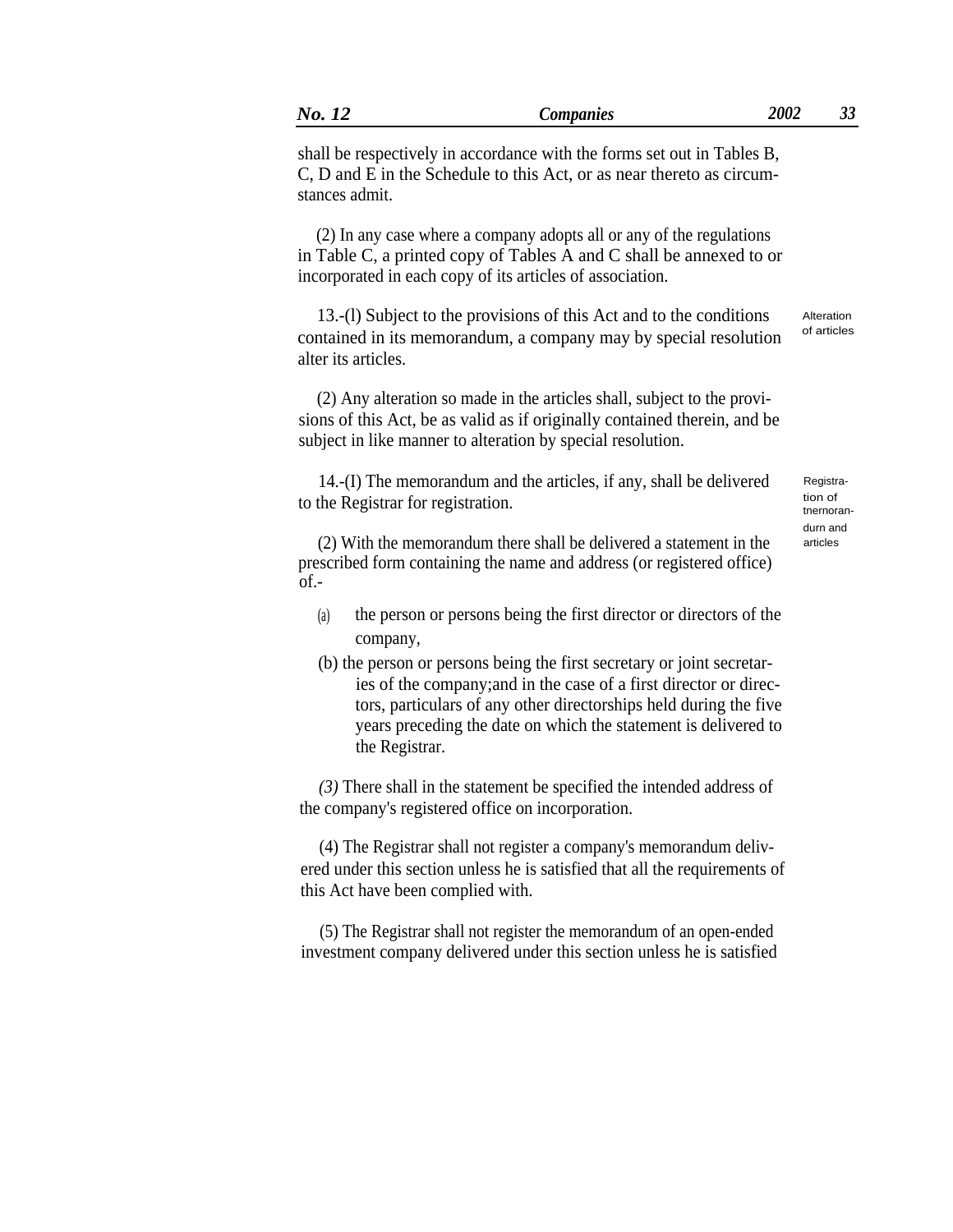that the memorandum and the articles of association delivered with it have previously been approved by the Capital Markets and Securities Authority.

15.-(I) On the registration of the memorandum of a company the Registrar shall certify under his hand that the company is incorporated and, in the case of a limited company, that the company is limited, and, in the case of a public company, that the company is a public company. Effect of registration

> (2) From the date of incorporation mentioned in the certificate of incorporation, the subscribers to the memorandum, together with such other persons as may from time to time become members of the company, shall be a body corporate by the name contained in the memorandum, capable of exercising all the functions of an incorporated company, but with such liability on the part of the members to contribute to the assets of the company in the event of its being wound up as provided for in this Act.

16.-(I) A certificate of incorporation given by the Registrar in respect of any association shall be conclusive evidence that all the requirements of this Act in respect of registration and of matters precedent and incidental thereto have been complied with and that the association. is a company authorised to be registered and duly registered under this Act.

(2) A statutory declaration by an advocate of the High Court engaged in the formation of the company, or by a person named in the articles as a director or secretary of the company, of compliance with all or any of the said requirements shall be produced to the registrar, and the registrar may accept such a declaration as sufficient evidence of compliance.

Registration of unlimited company as limited.

Conclusiveness of certificate of incorporation

> 17.-(I) Subject to the provisions of this section, a company registered as unlimited may register under this Act as limited, but the registration. of an unlimited company as a limited company shall not affect the rights or liabilities of the company in respect of any debt or obligation incurred, or any contract entered into, by, to, with, or on behalf of the company before the registration.

(2) On registration in pursuance of this section, the Registrar shall close the former registration of the company, and may dispense with the delivery to him of copies of any documents with copies of which he was furnished on the occasion of the original registration of the company,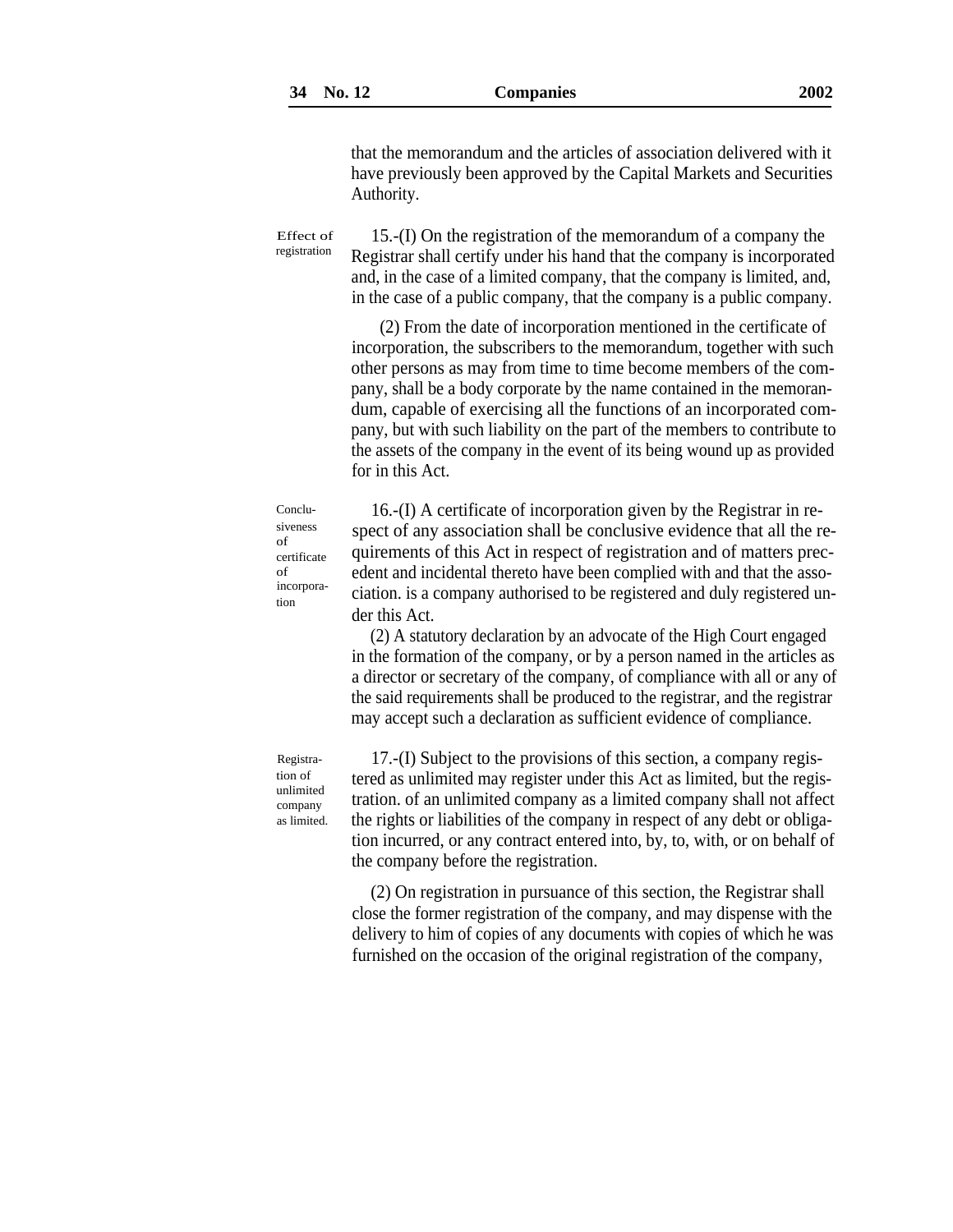but save as above, the registration shall take place in the same manner and shall have effect as if it were the first registration of the company under this Act.

18.-(I) Subject to the provisions of this Act, the memorandum and articles shall, when registered, bind the company and the members thereof Effect of mernorandum and to the same extent as if they respectively had been signed and sealed by articles each member, and contained covenants on the part of each member to observe all the provisions of the memorandum and of the articles.

*(2)* All money payable by any member to the company under the memorandum or articles shall be a debt due from him to the company.

19.- (1) In the case of a company limited by guarantee and not having a share capital and being registered after I October *1932,* every provision in the memorandum or articles, or any resolution of the company purporting to give any person a right to participate in the divisible profits of the company otherwise than as a member shall be void.

*(2)* For the purpose of the provisions of this Act relating to the memorandurn of a company limited by guarantee and of this section, every provision in the memorandum or articles, or in any resolution, of a company limited by guarantee and registered on or after the date aforesaid, purporting to divide the undertaking of the company into shares or interests shall be treated as a provision for a share capital, not withstanding that the nominal amount or number of the shares or interests is not specified thereby.

*20.* Notwithstanding anything in the memorandum or articles of a company, no member of the company shall be bound by an alteration made in the memorandum or articles after the date on which he became a member, if and so far as the alteration:-

- requires him to take or subscribe for more shares than the number held by him at the date on which the alteration is made, or (a)
- (b) in any way increases his liability as at that date to contribute to the share capital of, or otherwise to pay money to, the company:

Effect of alteration on company's

members

Memorandum and articles of a company limited by guarantee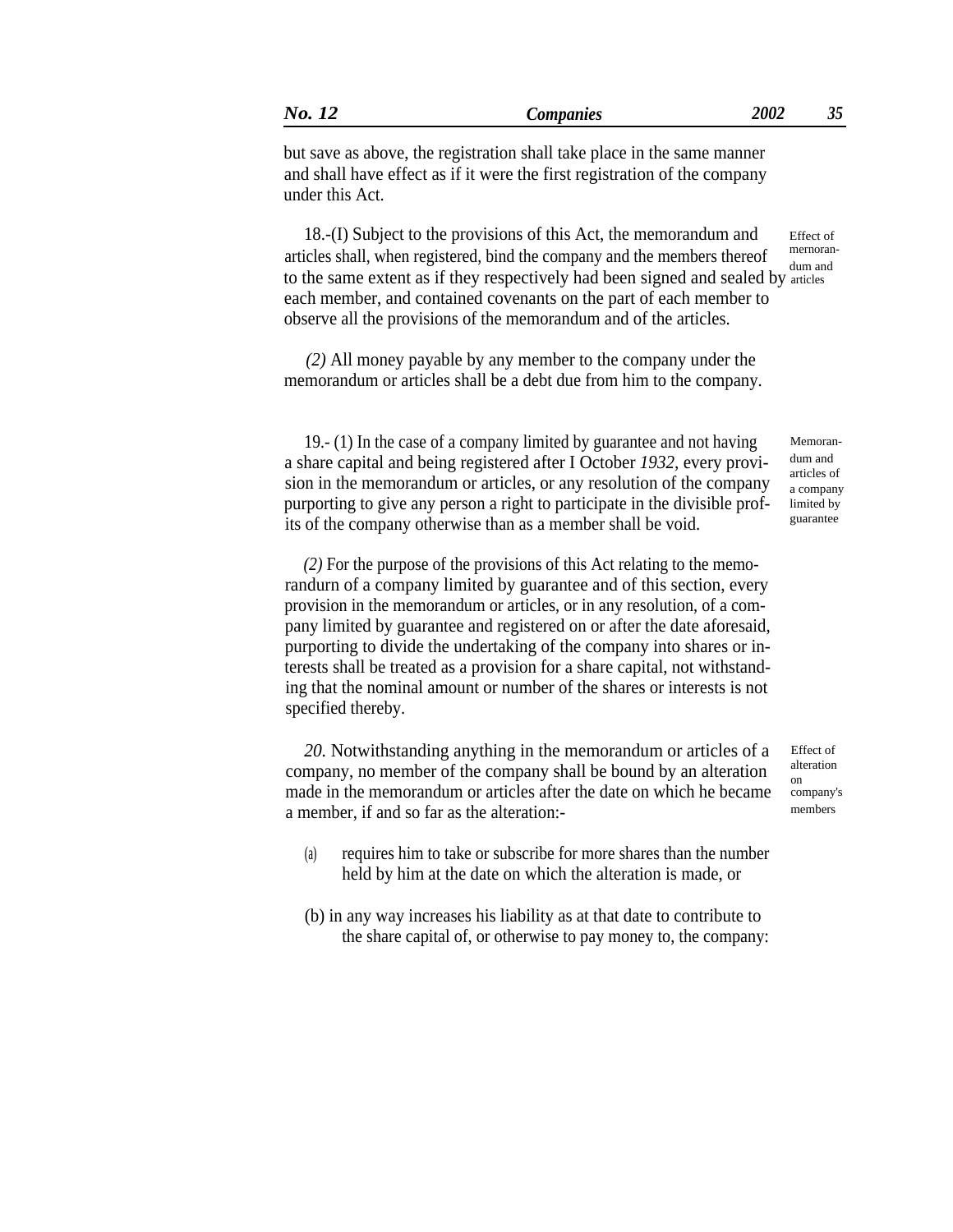Provided that this section shall not apply in a case where the member agrees in writing, either before or after the alteration is made, to be bound by the alteration.

Power to alter conditions in memorandum which could have been contained in articles

21.- (1) Subject to the provisions of section 20 and section 233, any condition contained in a company's memorandum which could lawfully have been contained in articles of association instead of in the memorandum may, subject to the provisions of this section, be altered by the company by special resolution:

Provided that if an application is made to the court for the alteration to be cancelled, it shall not have effect except in so far as it is confirmed by the court.

(2) This section shall not apply where the memorandum itself provides for or prohibits the alteration of all or any of the said conditions, and shall not authorise any variation or abrogation of the special rights of any class of members.

(3) Subsections (2) to (8) of section 8 (except subsection  $(2)(b)$ ) shall apply in relation to any alteration and to any application made under this section as they apply in relation to alterations and to applications made under that section.

(4) This section shall apply to a company's memorandum whether registered before or after the commencement of this Act.

Copies of memorandum and articles to be given to members

22.-(I) A company shall, on being so required by any member, send to him a copy of the memorandum and of the articles, if any, and a copy of any Act or Ordinance which alters the memorandum, subject to payment, in the case of a copy of the memorandum and of the articles of such fee as the Minister may prescribe in regulations, and in the case of a copy of an Act, of such sum not exceeding the published price thereof.

(2) If a company makes default in complying with this section, the company and every officer of the company who is in default shall be liable for each offence to a fine.

Issued copies of memorandum to embody alterations

23.-(I) Where an alteration is made in the memorandum of a comparty, every copy of the memorandum issued after the date of the alteration shall be in accordance with the alteration.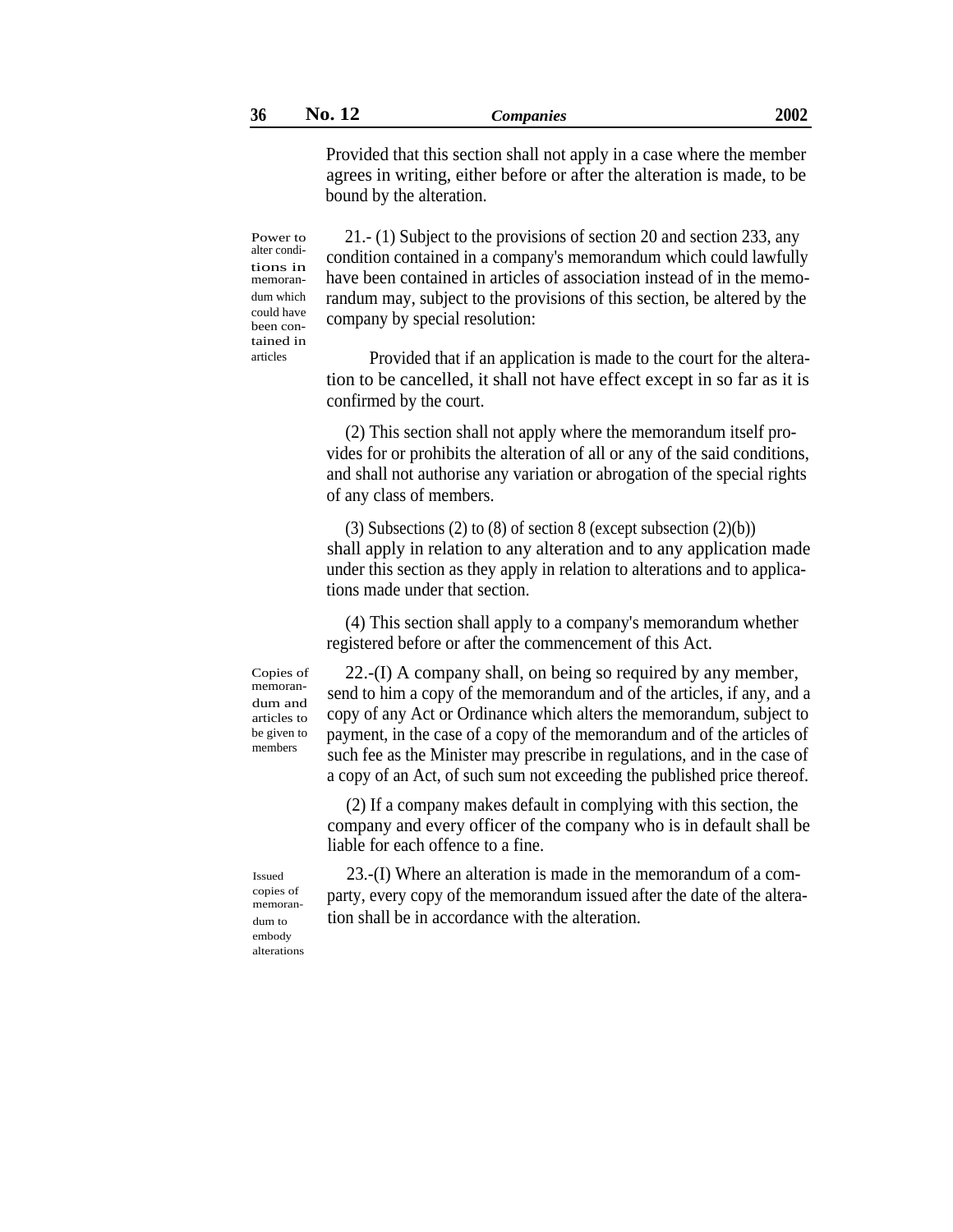| $\sqrt{ }$<br><i>Sompanies</i> | 2002 | . . |
|--------------------------------|------|-----|
|                                |      |     |

(2) If, where any such alteration has been made, the company at any time after the date of the alteration issues any copies of the memorandum which are not in accordance with the alteration, it shall be liable to a fine for each copy so issued, and every officer of the company who is in default shall also be liable to a fine.

### *Membership of Company*

*24.-(I)* The subscribers to the memorandum of a company shall be deemed to have agreed to become members of the company, and on its registration shall be entered as members in its register of members.

(2) Every other person who agrees to become a member of a company, and whose name is entered in its register of members, shall be a member of the company.

*25.-(l)* Except as mentioned in this section, a body corporate cannot be a member of a company which is its holding company, and any allotment or transfer of shares in a company to its subsidiary shall be void.

(2) Nothing in this section shall apply where the subsidiary is concemed as personal representative, or as trustee, unless the holding company or a subsidiary thereof is beneficially interested under the trust and is not so interested only by way of security for the purposes of a transaction entered into by it in the ordinary course of business which includes the lending of money.

*(3)* This section shall not prevent a subsidiary which is, at the appointed day, a member of its holding company, from continuing to be a member but, subject to subsection (2), the subsidiary shall have no right to vote at meetings of the holding company or any class of members thereof.

The provisions of this section shall apply to a nominee acting on behalf of a subsidiary as to the subsidiary itself.

(4) In relation to a company, other than a company limited by shares, the references in this section to shares shall be construed as references to the interests of its members as such, whatever the form of that interest. Membership of holding company

Definition of member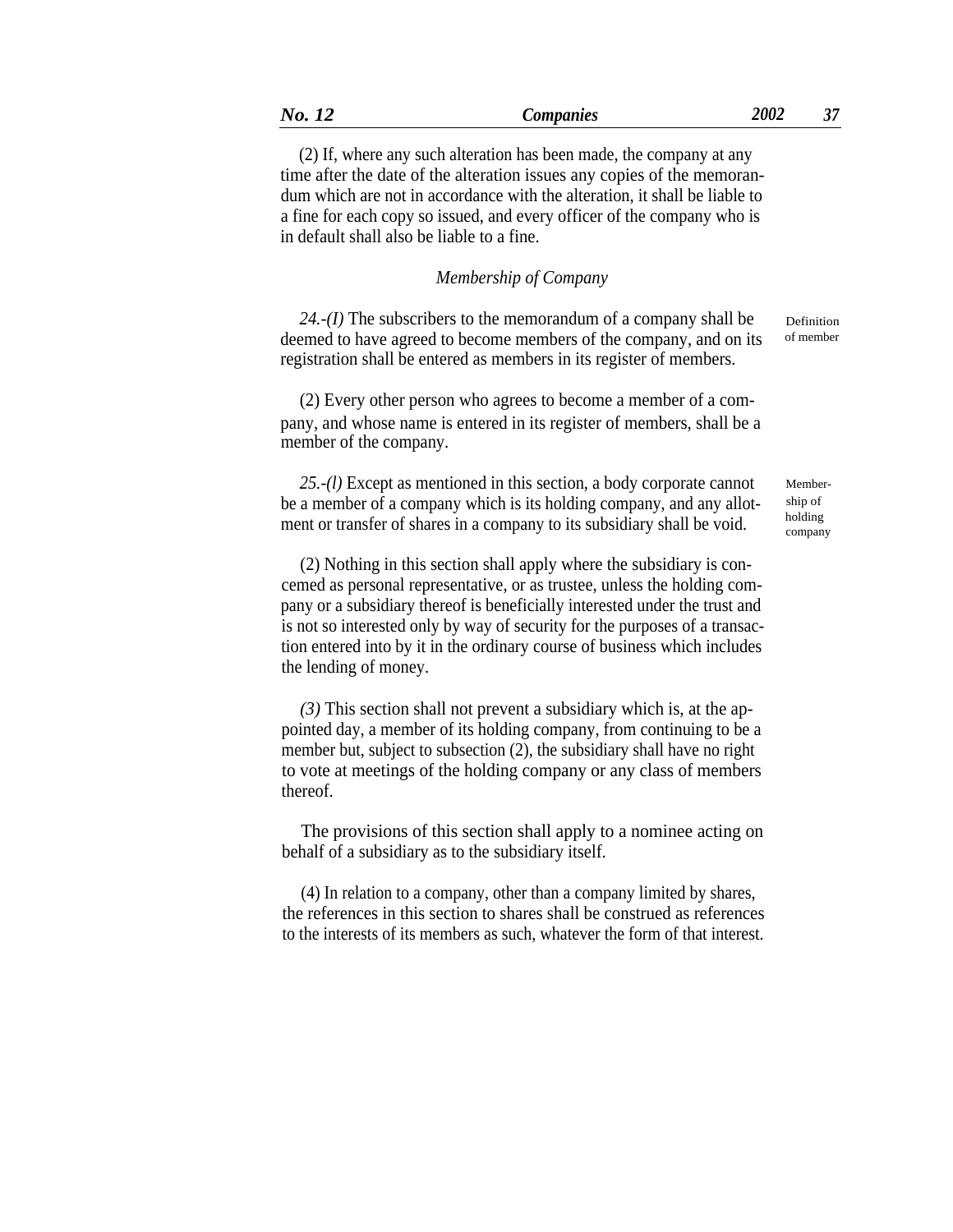| 38 | __ | <i>annior</i><br>unico<br>--- | ווי |
|----|----|-------------------------------|-----|
|    |    |                               |     |

Members severally liable for debts where business carried on with fewer than two members

*26.* If at any time the number of members of a company is reduced below two, and it carries on business for more than six months while the number is so reduced, every person who is a member of the company during the time that it so carries on business after those six months and knows that it is carrying on business with fewer than two members, shall be liable (jointly and severally with the company) for the payment of the whole debts of the company contracted during that time.

#### *Private Companies*

of ''private company''

Meaning *27.-(I) A* ''private company'' means a company which by its articles-

- (a) restricts the right to transfer its shares; and
- (b) limits the number of its members to fifty, not including persons who are in the employment of the company and persons who, having been formerly in the employment of the company, were while in that employment, and have continued after the determination of that employment to be, members of the company, and
- (c) prohibits any invitation to the public to subscribe for any shares or debentures of the company.

(2) Where two or more persons hold one or more shares in a company jointly, they shall, for the purposes of this section, be treated as a single member.

Consequences of default in complying with conditions constituting a company a private company

*28.* Where the articles of a company include the provisions which, under section 27 are required to be included in the articles of a company in order to constitute it a private company but default is made in complying with any of those provisions, the company shall cease to be entitled to any privilege or exemption conferred on private companies under any of the provisions of this Act, and thereupon the provisions of this Act shall apply to the company as if it were a public company:

Provided that the court, on being satisfied that the failure to comply with the conditions was accidental or due to inadvertence or to some other sufficient cause, or that on other grounds it is just and equitable to grant relief, may on the application of the company or any other person interested and on such terms and conditions as seem to the court just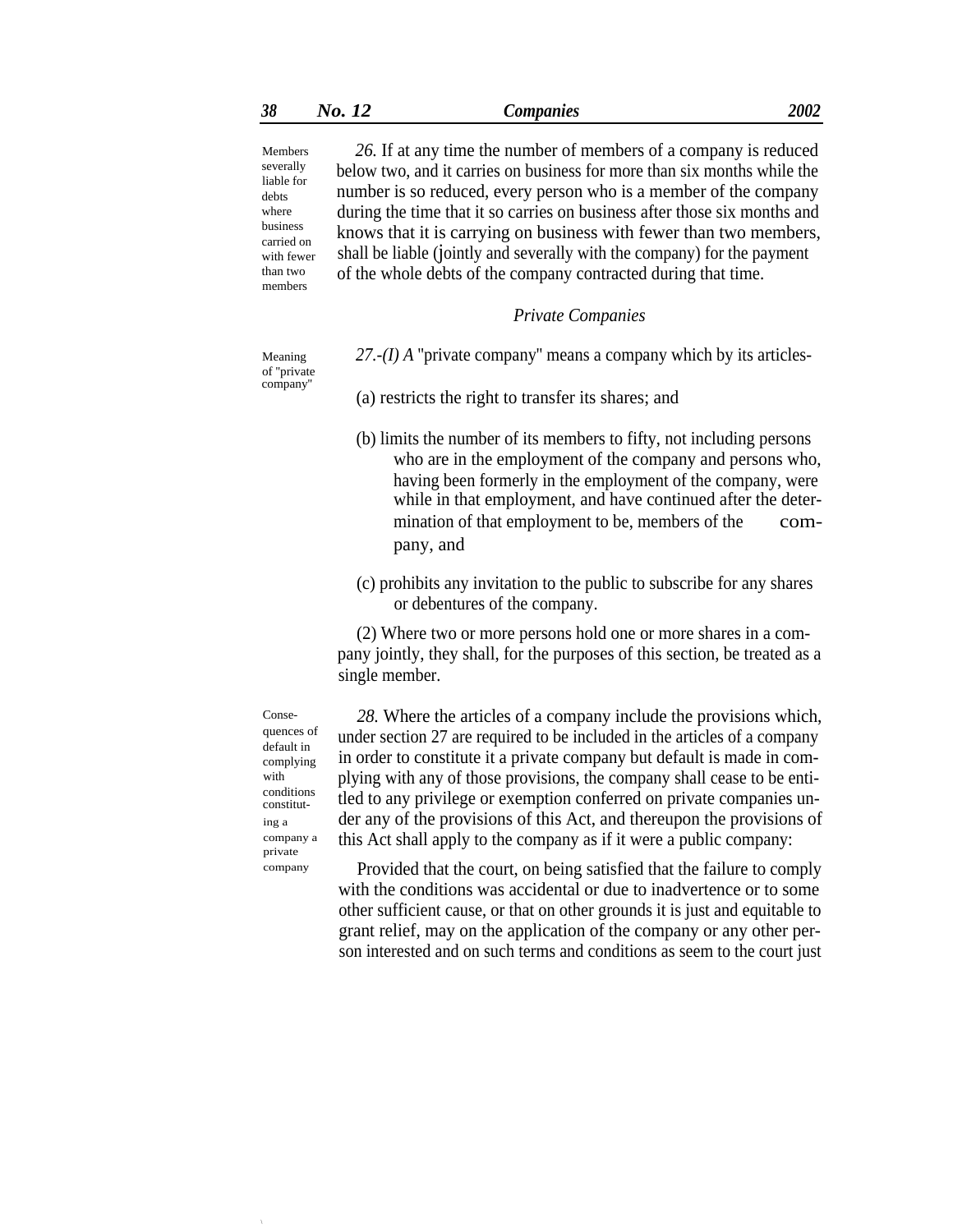and expedient, order that the company be relieved from such consequences as aforesaid.

29.- $(I)$  If a private company alters its articles such that they no longer company<br>clude the provisions required under section  $27$  the company shall as  $\epsilon$ <sup>ceasing to</sup> include the provisions required under section  $27$ , the company shall, as on the date of the alteration, cease to be a private company and shall amend its memorandum so as to state that it is a public company Within a period of fourteen days, it shall send notification to the Registrar in the prescribed form along with a copy of the memorandum as altered. The Registrar shall then issue a certificate to the effect that the company is a public company. be private company

(2) If default is made in complying with subsection (1), the company and every officer of the company who is in default shall be liable to a default fine.

# **CHAPTER 11 COMPANY NAMES**

30.-(I) The Registrar may, on written application, reserve a name pending registration of a company or a change of name by a company. Any such reservation shall remain in force for a period of thirty days or such longer period not exceeding sixty days, as the registrar may, for special reasons, allow, and during such period no other company shall be entitled to be registered with that name.

(2) No name shall be reserved and no company shall be registered by a name which, in the opinion of the Registrar, is the same as or too like a name appearing in the index of company names or is otherwise undesirable.

31.-(I) A company may by special resolution and, with the approval of the Registrar signified in writing change its name. If the Registrar reftises to give his approval, he shall give his reasons.

(2) If, through inadvertence or otherwise, a company on its first registration or on its registration by a new name is registered by a name which, in the opinion of the Registrar, is too like the name by which a company in existence is registered, the first mentioned company may change its name with the sanction of the Registrar and, if he so directs within six months of its being registered by that name, shall change it within a period of six weeks from the date of the direction or such longer period as the Registrar may think fit to allow.

#### Reserva-

tion of name and prohibition of undesirable name.

Change of name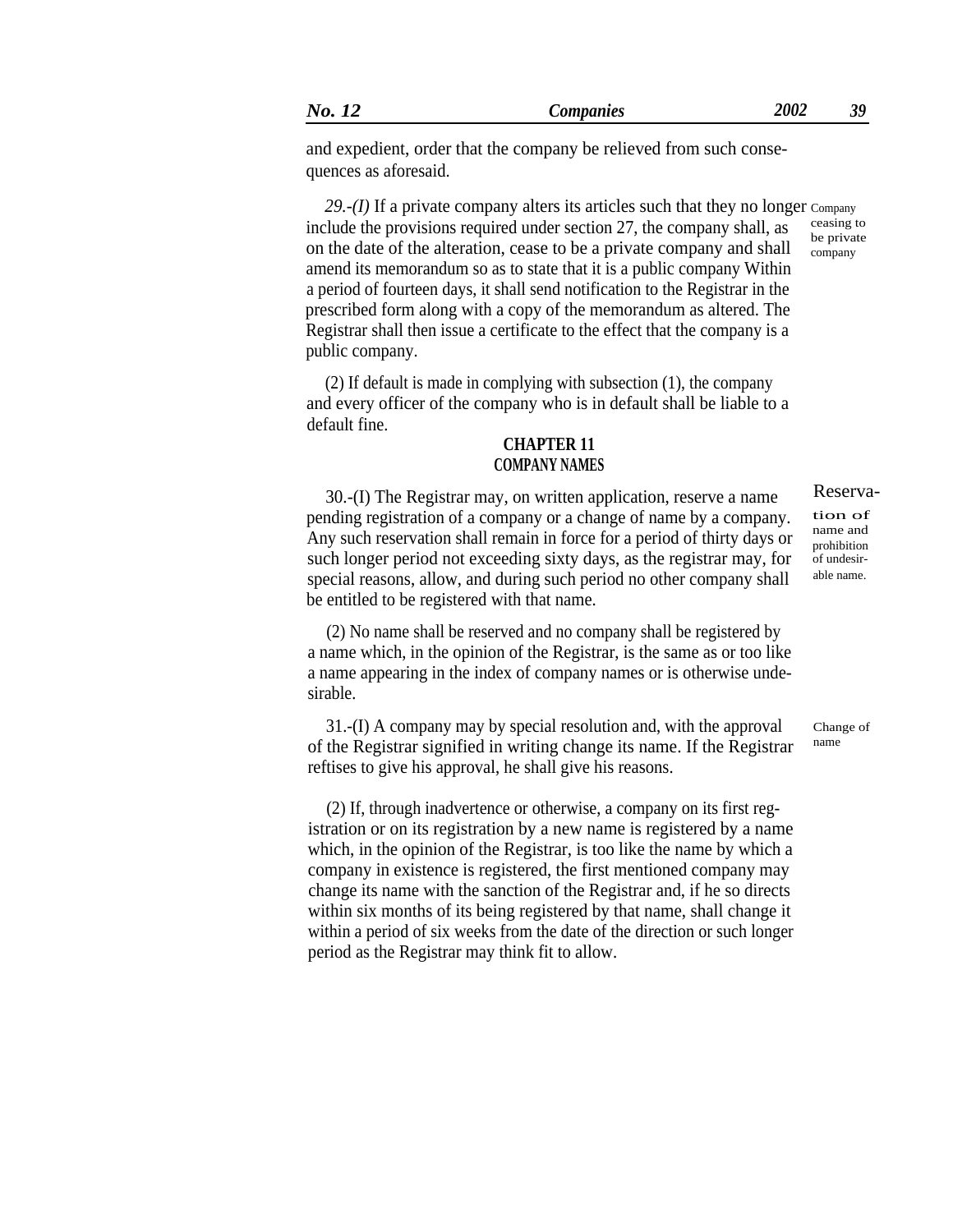(3) Where a company changes its name under this section, it shall within fourteen days give to the Registrar notice thereof and the Registrar shall, subject to the provisions of section 30(2), enter the new name on the register in place of the former name, and shall issue to the company a certificate of change of name, and shall notify such change of name in the *Gazette.*

*(4) A* change of name by a company under this section shall not affect any rights or obligations of the company or render defective any legal proceedings by or against the company, and any legal proceedings that might have been continued or commenced against it by its former name may be continued or commenced against it by its new name.

Power to dispense with ''Limited''

*32.-(I)* Where it is proved to the satisfaction of the Registrar that an association about to be formed as a private company is to be formed for promoting commerce, art, science, education, religion, charity or any other useful or social object, and intends to apply its profits, if any, or other income in promoting its objects, and to prohibit the payment of any dividend to its members, the Registrar may by licence direct that the association may be registered as a private company with limited liability, without the addition of the word ''limited'' to its name, and the association may be registered accordingly and shall on registration, enjoy all the privileges and (subject to the provisions of this section) be subject to all the obligations of limited companies.

(2) Where it is proved to the satisfaction of the Registrar: -

- (a) that the objects of the company are restricted to those specified in subsection (1) and to objects incidental or conducive thereto;
- (b) that by its constitution the company is required to apply its profits, if any, or other income in promoting its objects and is prohibited from paying any dividend to its members; and
- (b) that by its constitution the company is required on its winding up to transfer all the assets which would otherwise be generally available to the members either to another body with objects similar to its own or to another body the objects of which are the promotion of charity or anything incidental or conducive thereto,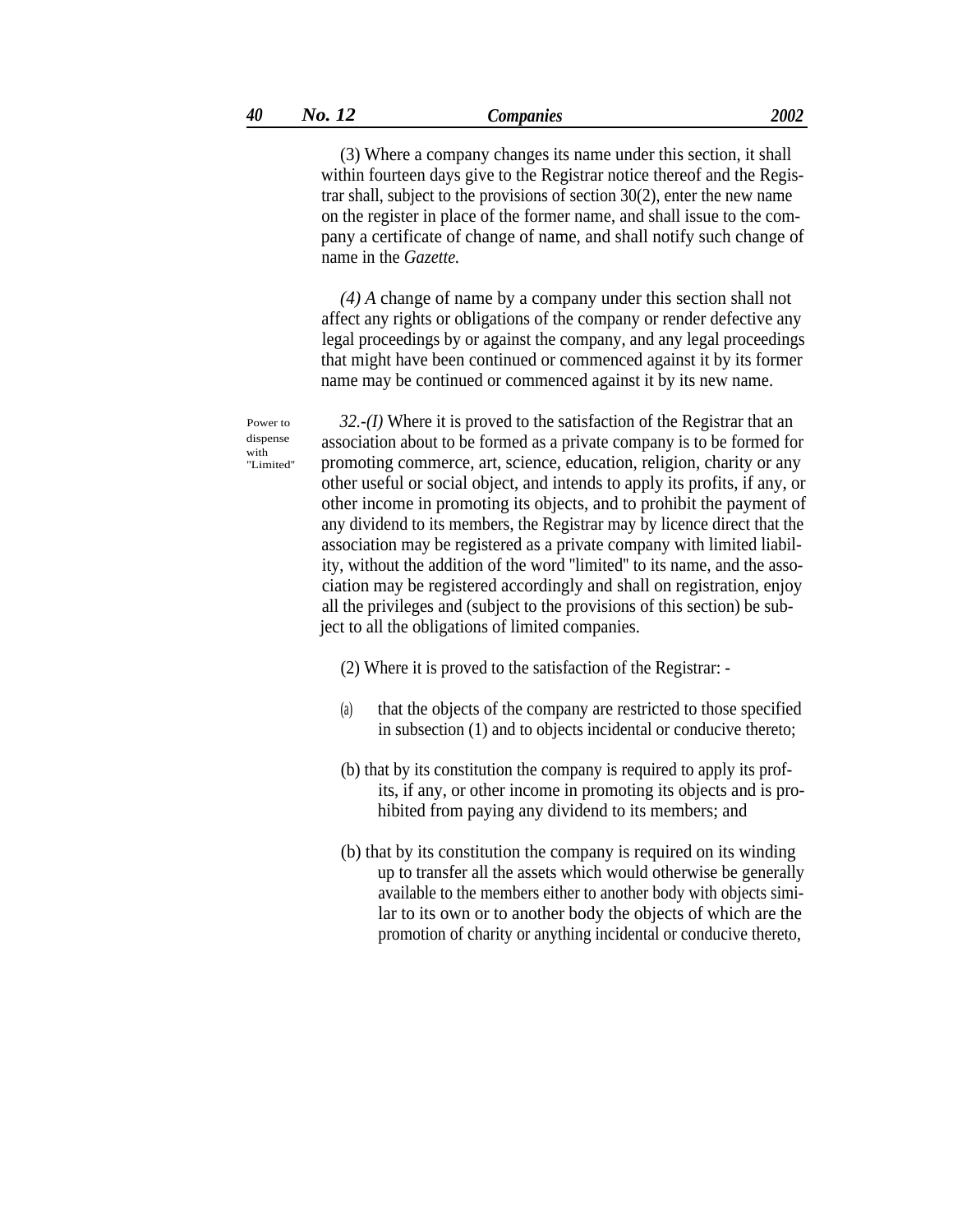| 2002<br>No. 12<br>Companies |  |  |  | 41 |
|-----------------------------|--|--|--|----|
|-----------------------------|--|--|--|----|

the Registrar may by licence authorise the company to make by special resolution a change in its name including or consisting of the omission of the word ''limited'' and sections 31(3) and 31(4) shall apply to a change of name under this subsection as they apply to a change of name under that section.

(3) A licence by the Registrar under this section may be granted on such conditions and subject to such regulations as the Registrar thinks fit, and those conditions and regulations shall be binding on the body to which the licence is granted, and where the grant is under subsection  $(1)$ shall, if the Registrar so directs, be inserted in the memorandum and articles, or in one of those documents.

(4) A company which is exempt from requirements relating to the use of the word ''limited'' and does not include that word as part of its name, is also exempt from the requirements of this Act relating to the publication of its name and the sending of lists of members to the Registrar of companies.

(5) The Registrar may revoke a licence under this section and upon revocation the Registrar shall enter in the register the word ''limited'' at the end of the name of the body to which it was granted, and the body shall cease to enjoy the exemptions granted by this section:

Provided that, before any revocation is effected, the Registrar shall give to the body in writing a statement of his intention, and shall afford it an opportunity of being heard in opposition to the revocation.

(6) A body in respect of which a licence under this section is in force may not alter the provisions of its memorandum or its articles with respect to those requirements referred to in subsection (2) without the consent of the Registrar. The Registrar may (unless he sees fit to revoke the licence) vary the licence by making it subject to such condi- tions and regulations as he may think fit, in lieu of or in addition to the conditions and regulations, if any, to which the licence was formerly subject.

(7) If the body makes default in complying with the requirements of this subsection, the body and every officer of the body who is in default shall be liable to a default fine.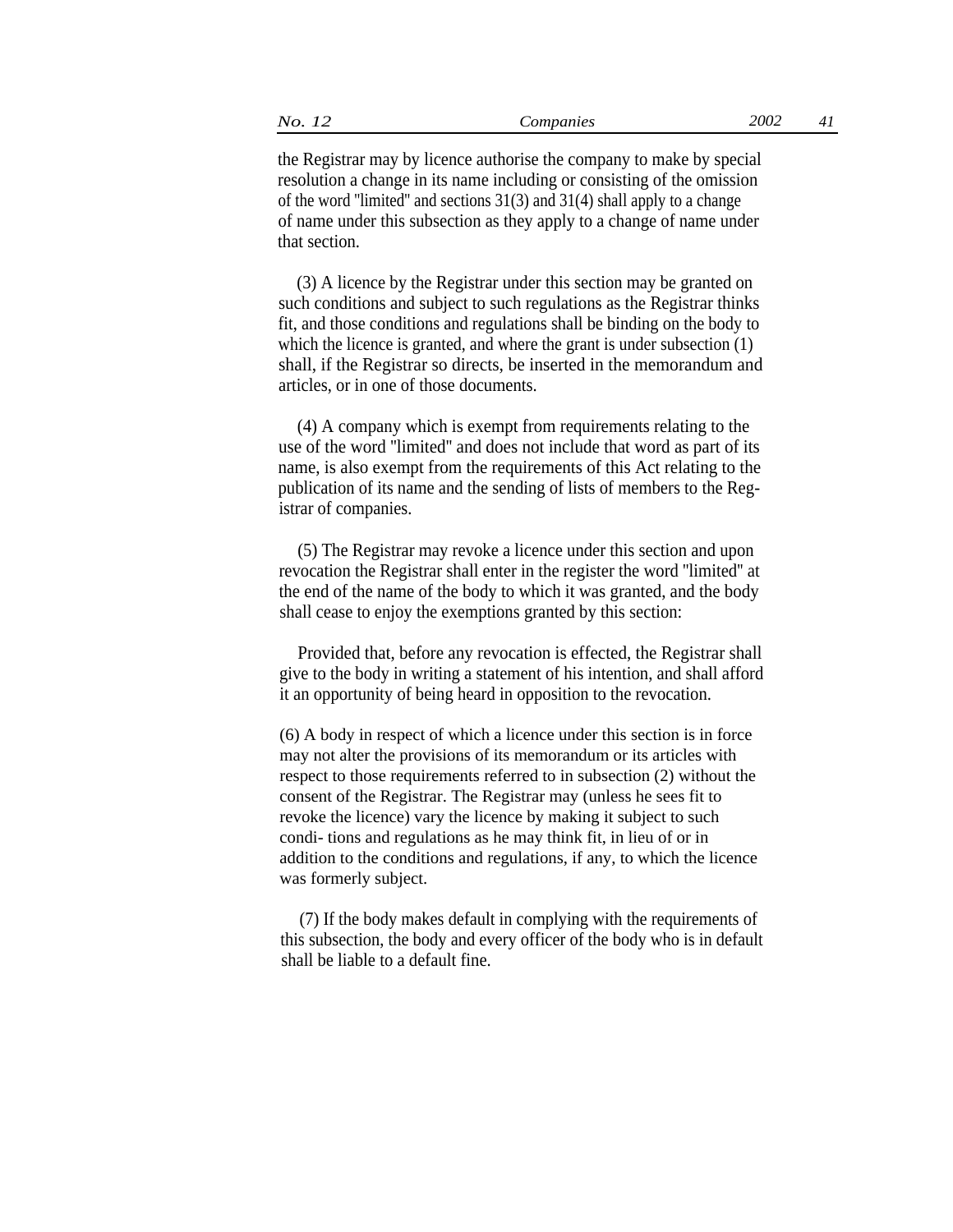Power to require company to abandon misleading name

33.-(I) If in the Minister's opinion the name by which a company is registered gives so misleading an indication of the nature of its activities as to be likely to cause harm to the public, he may direct it to change its name.

*(2)* The direction must, if not duly made the subject of an application to the court under subsection (3), be complied with within a period of 6 weeks from the date of the direction or such longer period as the Registrar may think fit to allow.

(3) The company may, within a period of 3 weeks from the date of the direction, apply to the court to set it aside; and the court may set the direction aside or confirm it and, if it confirms the direction, shall specify a period within which it must be complied with.

*(4)* If a company makes default in complying with a direction under this section, it is liable to a fine and, for continued contravention, to a default fine.

(5) Where a company changes its name under this section, the Registrar shall enter the new name on the register in place of the former name, and shall issue a certificate of incorporation altered to meet the circumstances of the case; and the change of name has effect from the date on which the altered certificate is issued.

(6) A change of name by a company under this section does not affect any of the rights or obligations of the company, or render defective any legal proceedings by or against it; and any legal proceedings that might have been continued or commenced against it under its former name may be continued or commenced against it under its new name.

Penalty to improper use of ''limited'' or ''public limited company'' etc

34.-(I) If any person trades or carries on any business or profession under a name or title of which ''limited'', or any contractions or imitation of that word, is the last word, that person, unless duly incorporated with limited liability, is guilty of an offence.

*(2)* A person who is not a public company is guilty of an offence if he carries out any trade, profession or business under a name which includes, as its last part, the words ''public limited company'' or any contractions thereof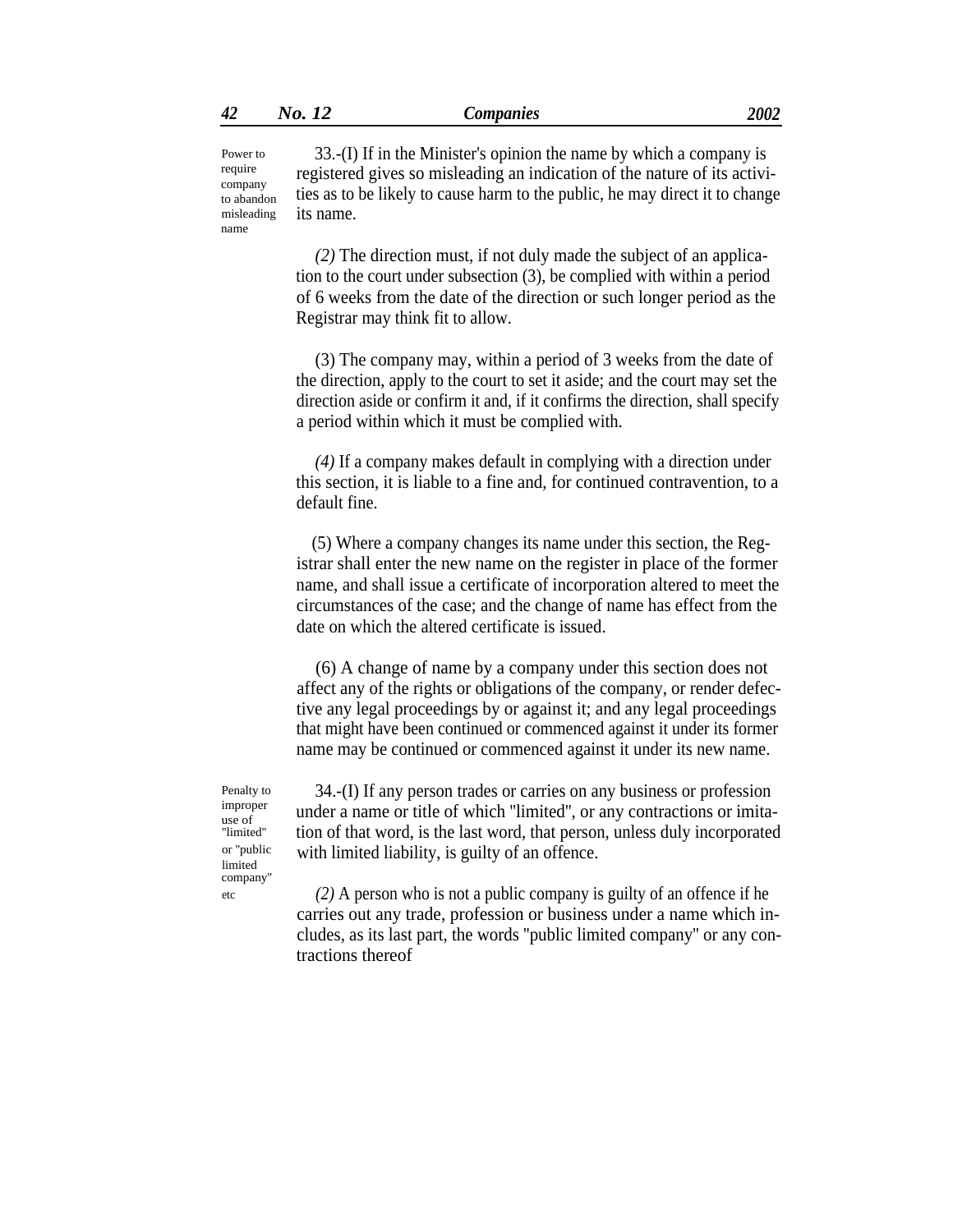*(3)* A public limited company is guilty of an offence if in circumstances in which the fact that it is a public company is likely to be material to any person, it uses a name which may reasonably be expected to give the impression that it is a private company.

*(4)* A person guilty of an offence under subsections (1), (2) or *(3)* and, if that person is a company, any officer of the company who is in default, is liable to a fine and, for continued contravention, to a default fine.

# CHAPTER III

#### A COMPANY'S CAPACITY; FORMALITIES OF CARRYING ON BUSINESS

35.-(l) The validity of an act done by a company shall not be called  $A^{1}$ into question on the ground of lack of capacity by reason of anything in the company's memorandum.

(2) A member of a company may bring proceedings to restrain the doing of an act which but for subsection (1) would be beyond the company's capacity; but no such proceedings shall lie in respect of an act to be done in fulfilment of a legal obligation arising from a previous act of the company.

36.-(I) Subject to subsection (5), in favour of a person dealing with a company in good faith, the power of the board of directors to bind the company, or authorise others to do so, shall be deemed to be free of any limitation under the company's constitution.

(2) For this purpose -

- A person ''deals with'' a company if he is a party to any transaction or other act to which the company is a party; (a)
- a person shall not be regarded as acting in bad faith by reason only of his knowing that an act is beyond the powers of the directors under the company's constitution; and (b)
- (c) a person shall be presumed to have acted in good faith unless the contrary is proved.

ny's capacity not limited by its memorandum

Power of directors to bind the company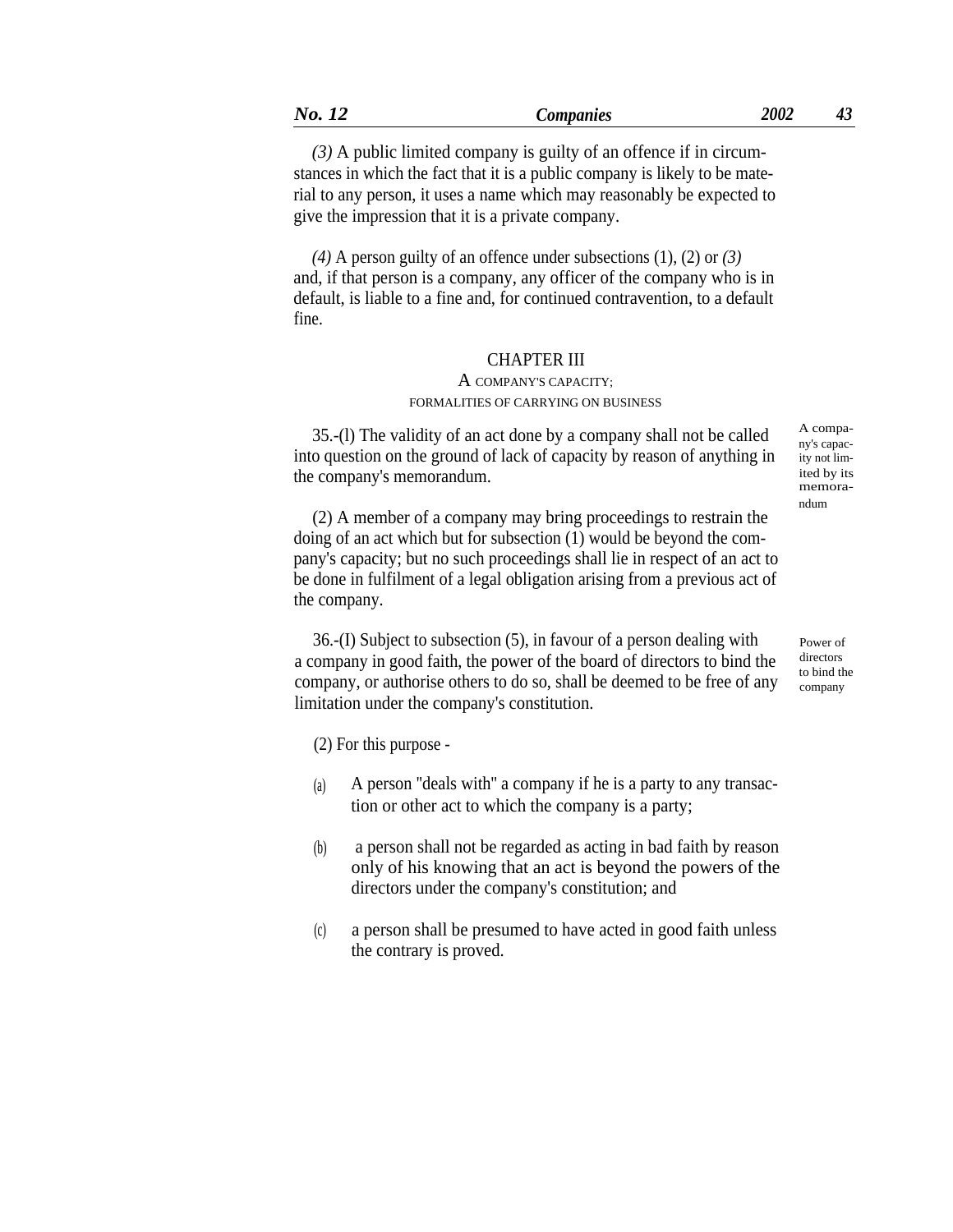(3) The references above to limitations on the directors' power under the company's constitution include limitations deriving -

- from a resolution of the company in general meeting or a meeting of any class of shareholders, or (a)
- (b) from any agreement between the members of the company or of any class of shareholders.

*(4)* Subsection (1) does not affect any right of a member of the company to bring proceedings to restrain the doing of an act which is beyond the powers of the directors; but no such proceedings shall lie in respect of an act to be done in fulfillment of a legal obligation arising from a previous act of the company. Nor does that subsection affect any liability incurred by the director, or any other person, by reason of the directors' exceeding their powers.

(5) This section shall not apply in relation to any transaction or other act to which the company is a party where the person dealing with the company is a director of that company or its holding company or a connected person as defined in section *200(4).*

No duty to 37. A party to a transaction with a company is not bound to enquire as to whether it is permitted by the company's memorandum or as to any limitation on the powers of the board of directors to bind the company enquire as to capacity of company or anthority of or authorise others to do so. Directors

Company 38. A contract may be made contracts

- (a) by a company, by writing under its common seal, or
- (b) on behalf of a company, by any person acting under its author-

ity, express or implied,and any formalities required by law in the case of a contract made by an individual also apply, unless a contrary intention appears, to a contract made by or on behalf of a company.

Execution of documents

39.-(I) A document is executed by a company by the affixing of its common seal. A company need not have a common seal, however, and the following subsections apply whether it does or not.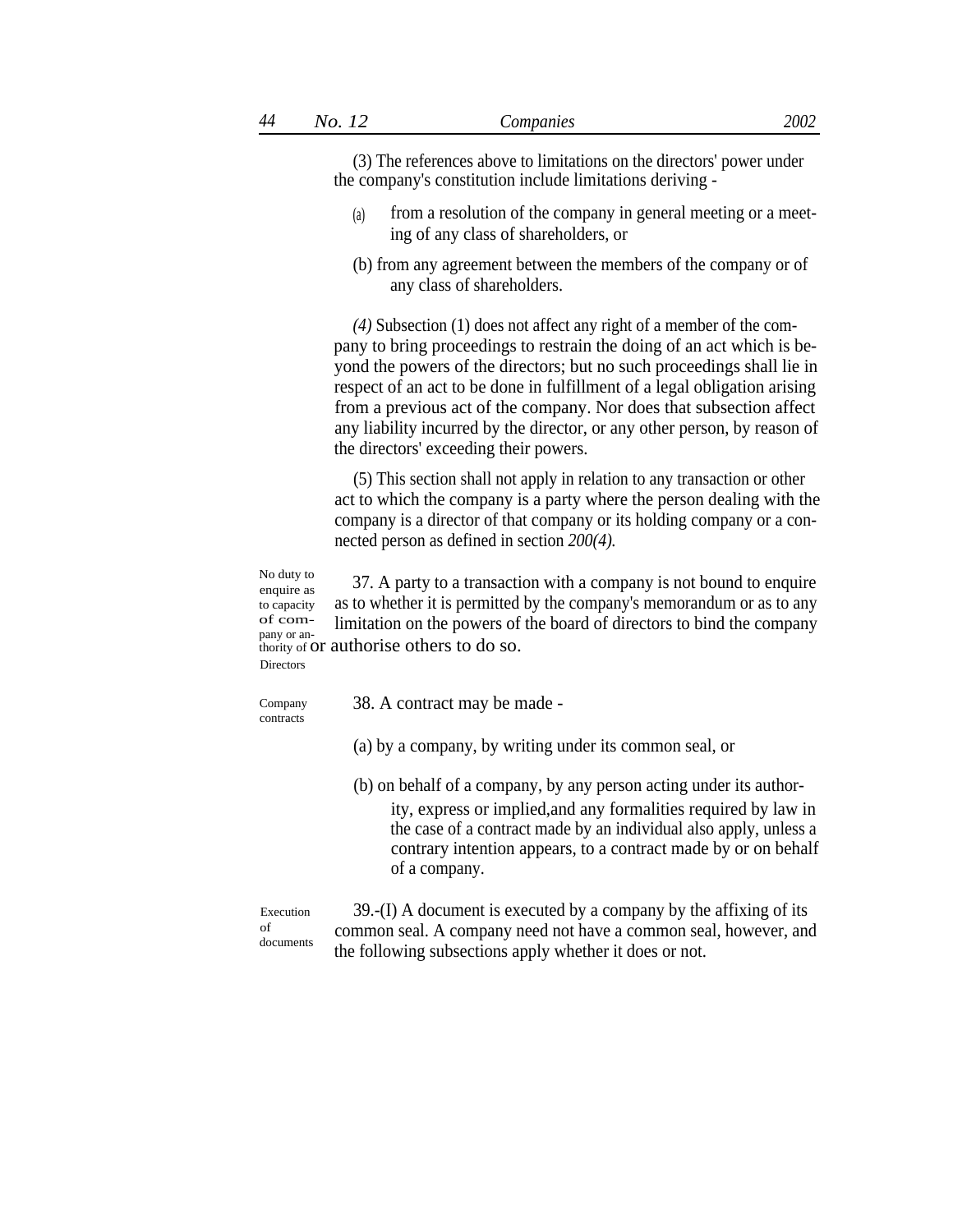(2) A document signed by a director and the secretary of a company, or by two directors of a company, and expressed (in whatever form of words) to be executed by the company has the same effect as if executed under the common seal of the company.

(3) A document executed by a company which makes it clear on its face that it is intended by the person or persons making it to be a deed has effect, upon delivery, as a deed; and it shall be presumed, unless a contrary intention is proved, to be delivered upon its being so executed.

*(4)* In favour of a purchaser, a document shall be deemed to have been duly executed by a company if it purports to be signed by a director and the secretary of the company, or by two directors of the comparty, and where it makes it clear on its face that it is intended by the person or persons making it to be a deed, shall be deemed to have been delivered upon its being executed.

A ''Purchaser'' means a purchaser in good faith for valuable consideration and includes a lessee, mortgagee or other person who for valuable consideration acquires an interest in property.

*(5)* For the purposes of any enactment providing for a document to be executed by a company by affixing its common seal, or referring in whatever terms to a document so executed, a document signed or subscribed by or on behalf of the company in accordance with the provisions of this Act shall have effect as if so executed.

40.-(l) A contract which purports to be made by or on behalf of a company at a time when the company has not been formed has effect, subject to any agreement to the contrary, as one made with the person purporting to act for the company or as agent for it, and he is personally liable on the contract accordingly.

(2) Subsection (1) applies to the making of a deed as it applies to the making of a contract.

41. A bill of exchange or promissory note shall be deemed to have been made, accepted, or endorsed on behalf of a company if made, accepted, or endorsed in the name of, or by or on behalf or on account of, the company by any person acting under its authority, express or implied.

Pre-incorporation contracts, deeds and obligations

Bills of exchangeand promissory notes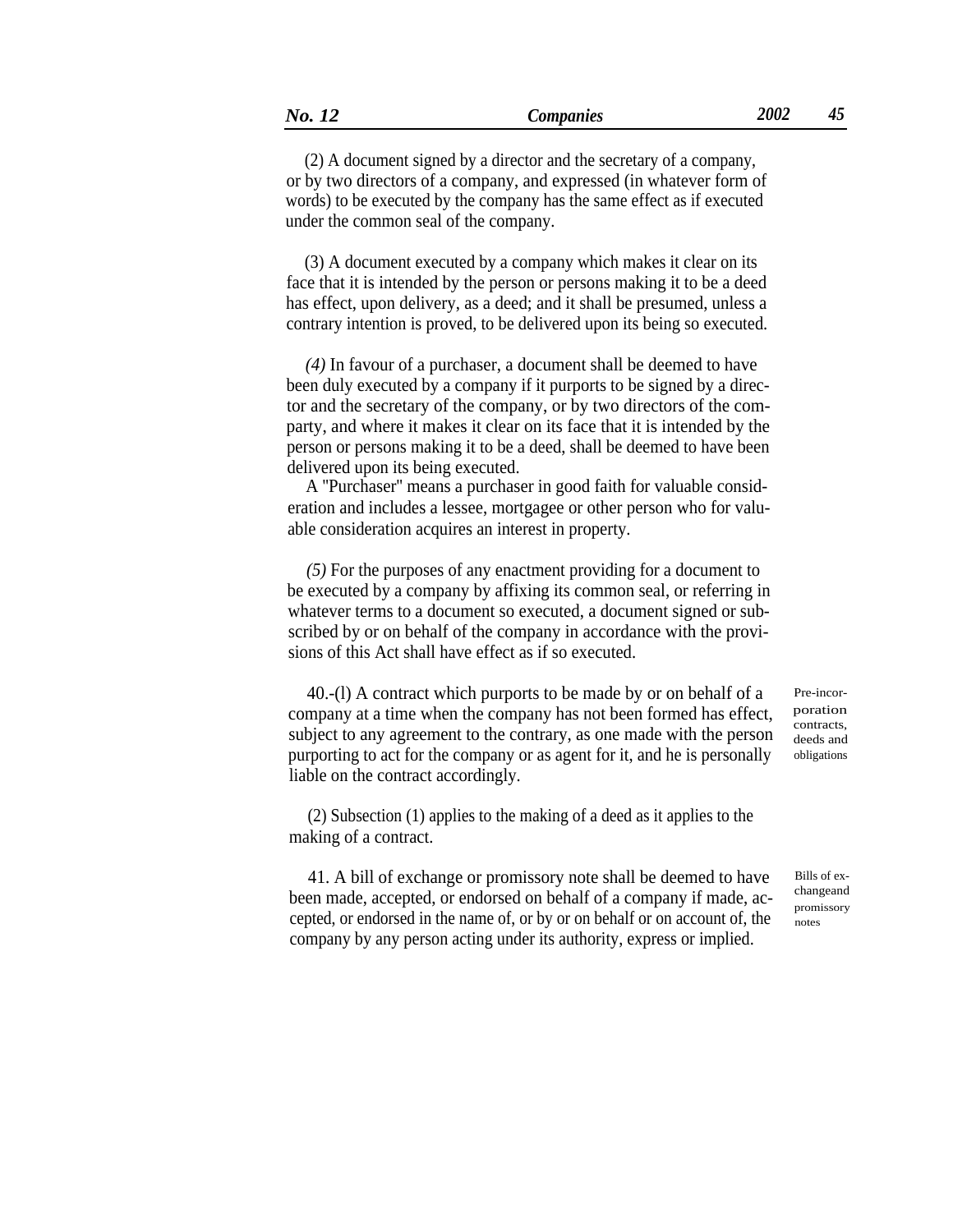Execution of deeds abroad

*42.-(I) A* company may, by writing under its common seal, empower any person, either generally or in respect of any specified matters, as its attorney, to execute deeds on its behalf in any place outside Tanzania.

*(2) A* deed signed by such an attorney on behalf of the company and under his seal shall bind the company and have the same effect as if it were under its common seal.

Power for company to have official seal for use abroad

*43.-(I) A* company which has a common seal whose objects require or comprise the transaction of business outside Tanzania may, if authorised by its articles, have for use in any place outside Tanzania, an official seal, which shall be a facsimile of the common seal of the company, with the addition on its face of the name of every place where it is to be used.

*(2) A* deed or other document to which an official seal is duly affixed shall bind the company as if it had been sealed with the common seal of the company.

*(3) A* company having an official seal for use in any such place may, by writing under its common seal, authorize any person appointed for the purpose in that place, to affix the official seal to any deed or other document to which the company is party in that place.

*(4)* The authority of any such agent shall, as between the company and any person dealing with the agent, continue during the period, if any, mentioned in the instrument conferring the authority, or if no period is there mentioned, then until notice of the revocation or determination of the agent's authority has been given to the person dealing with him.

(5) The person affixing any such official seal shall, by writing under his hand, certify on the deed or other instrument to which the seal is . affixed, the date on which and the place at which it is affixed.

Authentication of documents

*44. A* document or proceeding requiring authentication by a company may be signed by a director, secretary, or other authorised officer of the company, and need not be under its common seal.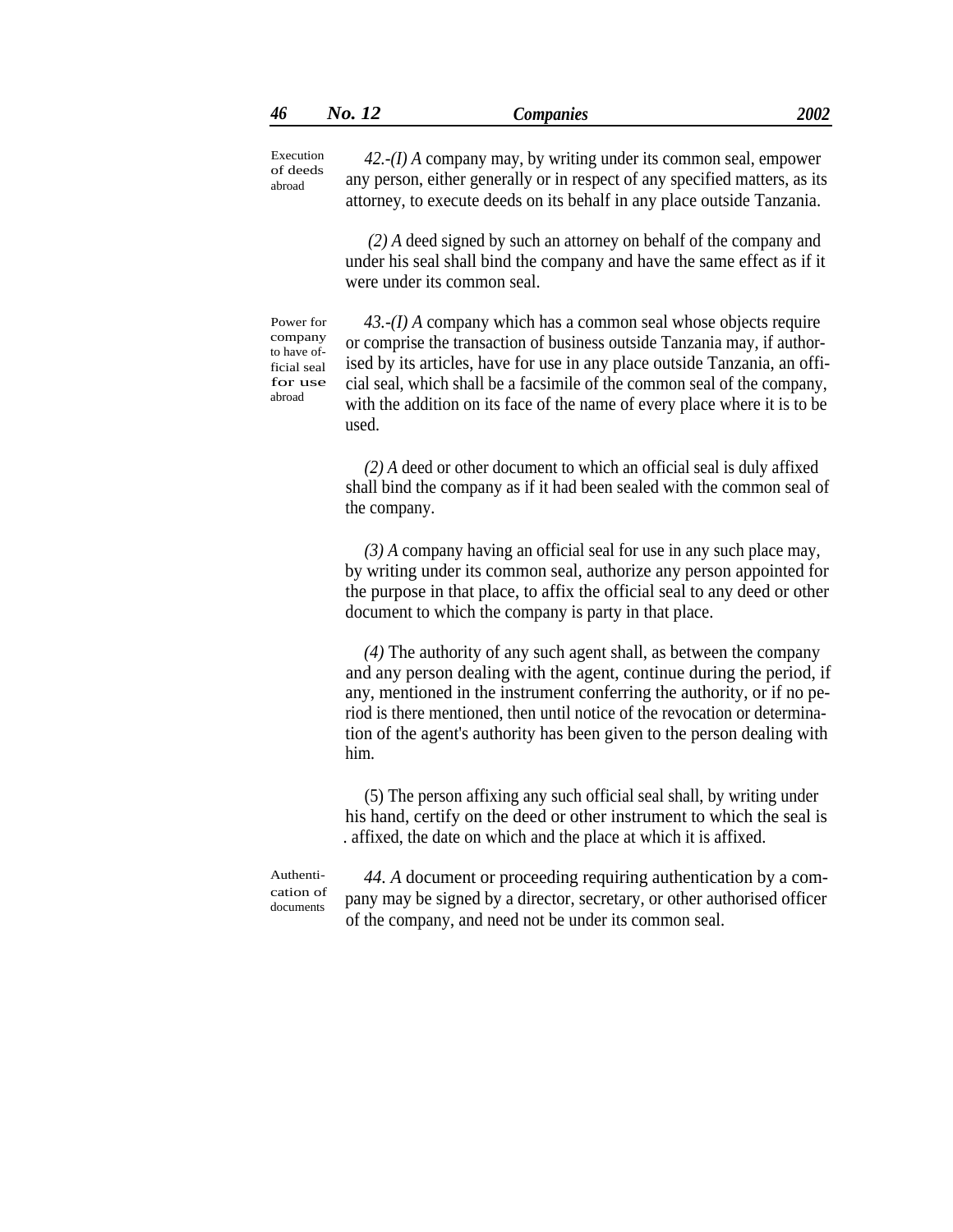# *PART III* **SHARE CAPITAL AND DEBENTURES**

45.-(I) In this part, sections *46-54* and *58* shall apply to public companies only.

Public and Private Companies

(2) A private company (other than a company limited by guarantee and not having a share capital) commits an offence if it -

- (a) offers to the public (whether for cash or otherwise) any shares in or debentures of the company; or
- (b) allots or agrees to allot (whether for cash or otherwise) any shares in or debentures of the company with a view to all or any of those shares or debentures being offered for sale to the public.

(3) A company guilty of an offence under subsection (2), and any officer of it who is in default, is liable to a fine.

*(4)* Nothing in this section affects the validity of any allotment or sale of shares or debentures, or of any agreement to allot or sell shares or debentures.

#### *Offer documents*

46. An offer document issued by or on behalf of a company or in relation to an intended company shall be dated, and that date shall, unless the contrary is proved, be taken as the date of publication of the offer document.

47.-(I) Every offer document issued by or on behalf of a company, or by or on behalf of any person who is or has been engaged or interested in the formation of the company, must state the matters specified and contain the reports required to be included from time to time in regulations made by the Minister for the time being responsible for finance, or by the Capital Markets and Securities Authority or such other authority as may be designated by that Minister for the purpose.

Dating of offer document

Matters to be stated and reports to be set out in offer document

(2) A condition requiring or binding an applicant for shares in or debentures of a company to waive compliance with any requirement of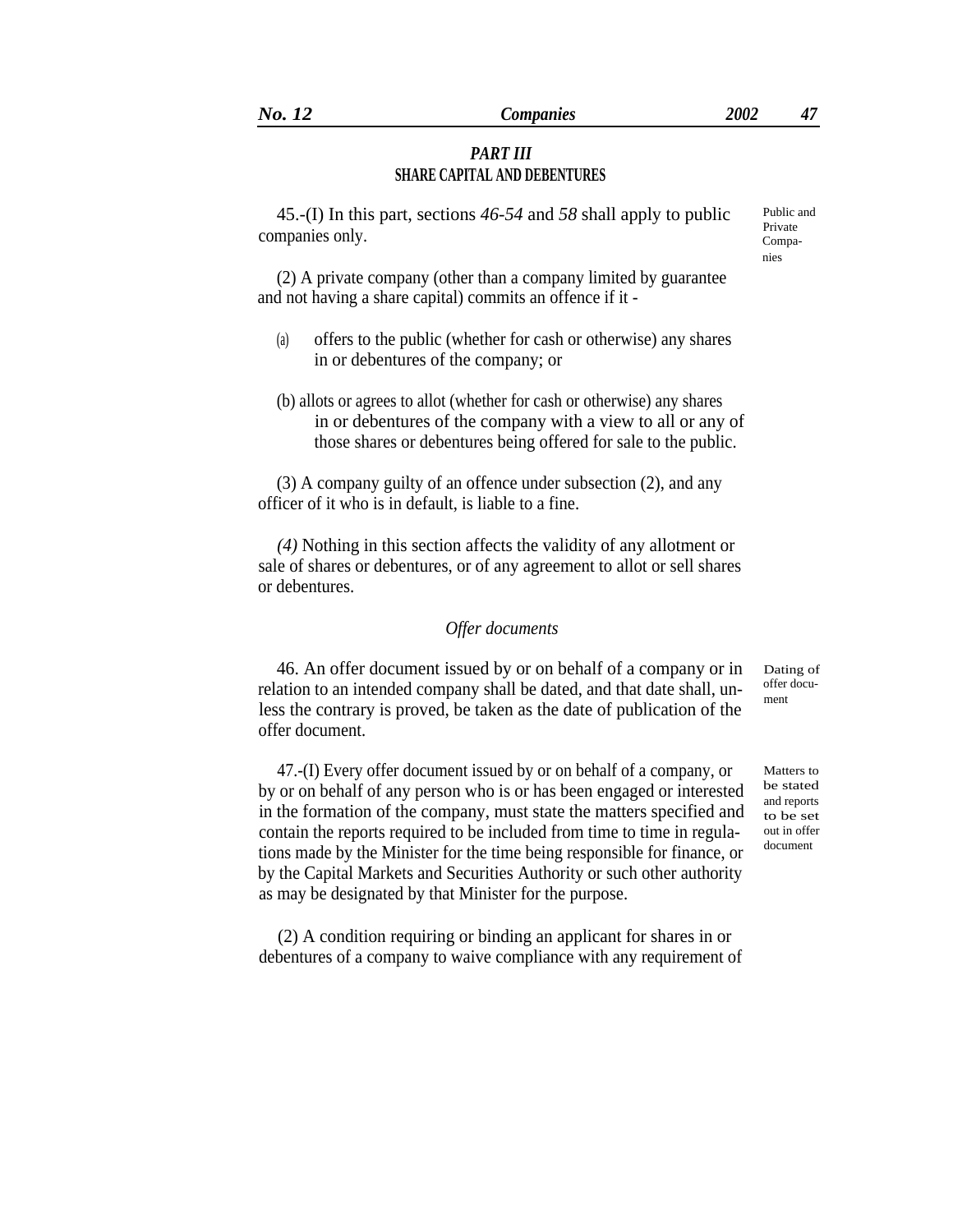this section, or purporting to affect him with notice of any contract, document or matter not specifically referred to in the offer document, shall be void.

(3) It shall not be lawful to issue any form of application for shares in or debentures of a company unless the form is issued with an offer document which complies with the requirements of this section.

(4) In the event of non-compliance with or contravention of any of the requirements of this section, a director or other person responsible for the offer document shall not incur any liability by reason of the noncompliance or contravention, if -

- as regards any matter not disclosed, he proves that he had no knowledge thereof; or (a)
- (b) he proves that the non-compliance or contravention arose from an honest mistake of fact on his part; or
- (c) the non-compliance or contravention was in respect of matters which in the opinion of the court dealing with the case were immaterial or was otherwise such as ought, in the opinion of that court, having regard to all the circumstances of the case, reasonably to be excused.

(5) This section shall apply to an offer document or a form of application whether issued on or with reference to the formation of a company or subsequently.

(6) Nothing in this section shall limit or diminish any liability which any person may incur under the general law or this Act.

(7) If any person acts in contravention of the provisions of this section, he shall be liable to a fine.

Expert's consent to issue of offer document statement by him

48.-(I) An offer document inviting persons to subscribe for shares in or debentures of a company and including a statement purporting to be made by an expert shall not be issued unless: -

containing he has given and has not, before delivery of a copy of the offer document for registration, withdrawn his written consent to the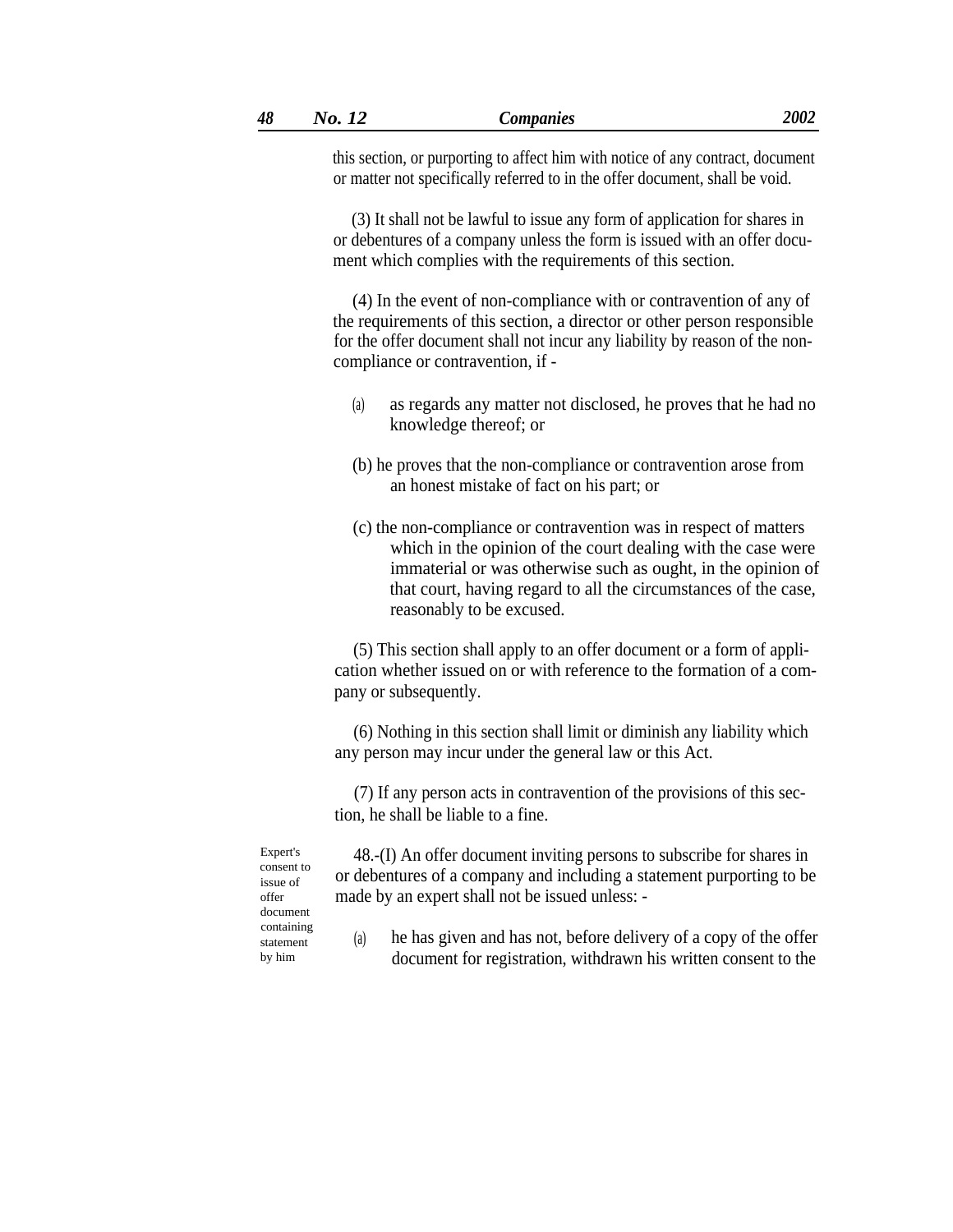issue thereof with the statement included in the form and context in which it is included; and

(b) a statement that he has given and has not withdrawn his consent appears in the offer document.

(2) If any offer document is issued in contravention of this section the company and every person who is knowingly a party to the issue thereof shall be liable to a fine.

(3) In this Part the expression ''expert'' includes engineer, valuer, accountant and any other person whose profession gives authority to a statement made by him.

49.-(l) No offer document shall be issued by or on behalf of a company or in relation to an intended company unless, on or before the date of its publication, there has been delivered to the registrar for registration a copy thereof approved by the Capital Markets and Securities Authority and signed by every person who is named therein as a director or proposed director of the company, or by his agent authorised in writing, and having endorsed thereon or attached thereto: -

Registration of offer document

- (a) any consent to the issue of the offer document required by section *48* from any person as an expert; and
- (b) a copy of any contract, statement or other document required pursuant to section 47.

(2) Every offer document shall: -

- (a) state that a copy has been delivered for registration as required by this section; and
- (b) specify, or refer to statements included in the offer document which specify, any documents required by this section to be endorsed on or attached to the copy so delivered.

(3) The Registrar shall not register an offer document unless it is dated, approved by the Capital Markets and Securities Authority, and the copy thereof signed as required by this section, and unless it has endorsed thereon or attached thereto the documents (if any) specified as above.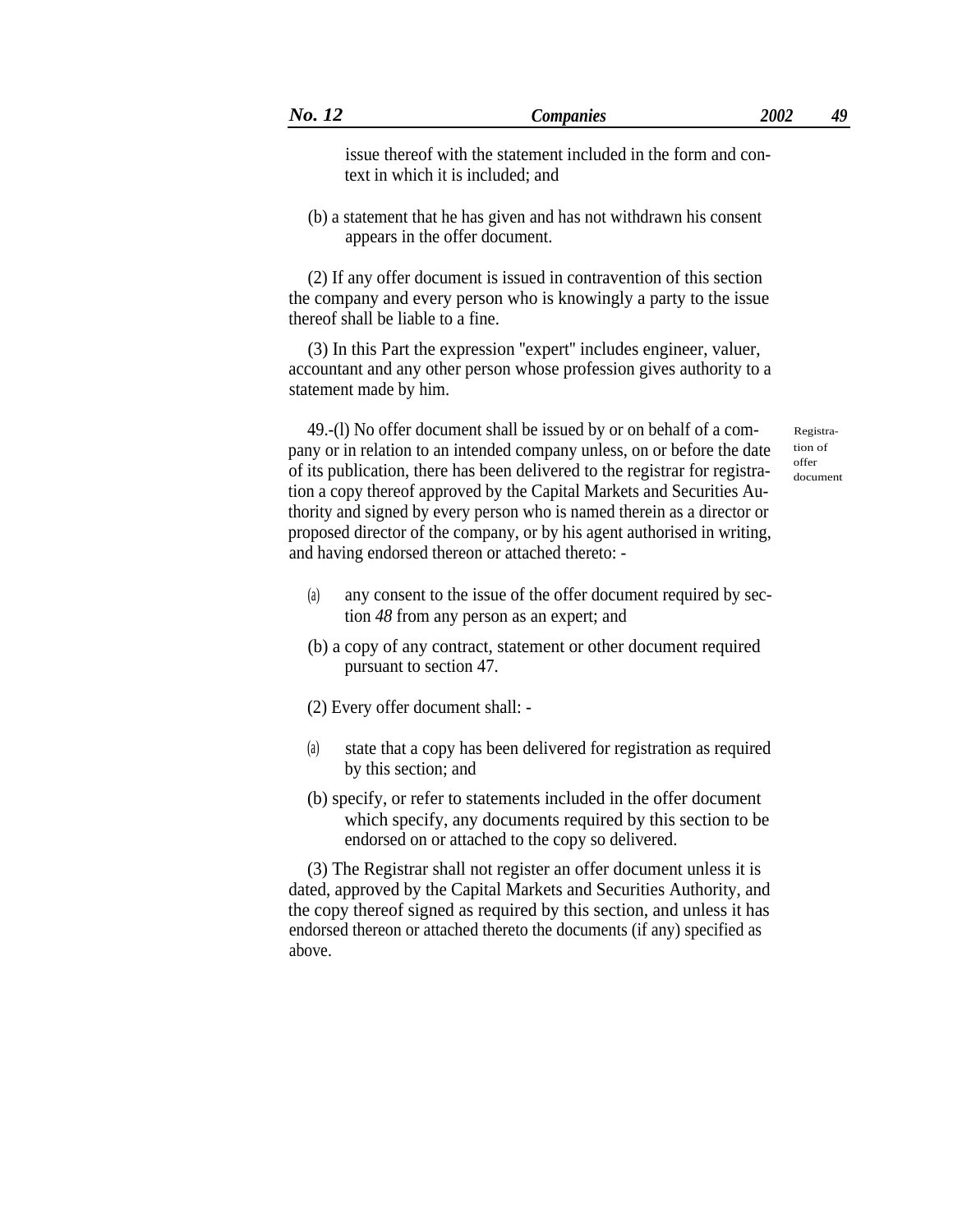(4) If an offer document is issued without a copy thereof being delivered in accordance with this section to the registrar or without the copy so delivered having attached thereto the required documents, the company, and every person who is knowingly a party to the issue of the offer document, shall be liable to a fine for every day from the date of the issue of the offer document until a copy thereof is so delivered with the required documents attached thereto.

for misstatements in offer document

Civil 50.-(l) Subject to the provisions of this section, where an offer document invites persons to acquire shares in or debentures of a company, the following persons shall be liable to pay compensation to all persons who acquire any shares or debentures in reliance on the offer document for the loss or damage they may have sustained by reason of any untrue statement included therein -

- (a) the company or, where the company does not offer the shares or debentures, the offeror thereof,
- (b) every person who is a director of the company or, as the case may be, the offeror at the time of the issue of the offer document;
- (c) every person who has authorized himself to be named and is named in the offer document as a director of the company, or as the case may be, the offeror or as having agreed to become such a director whether immediately or after an interval of time;
- (d) every person being a promoter of the company; and
- every person who has authorised the issue of the offer document or any part thereof\* (e)

Provided that where, under section 48, the consent of a person is required to the issue of an offer document and he has given that consent, he shall not by reason of his having given it be liable under this subsection as a person who has authorised the issue of the offer document except in respect of an untrue statement purporting to be made by him as an expert.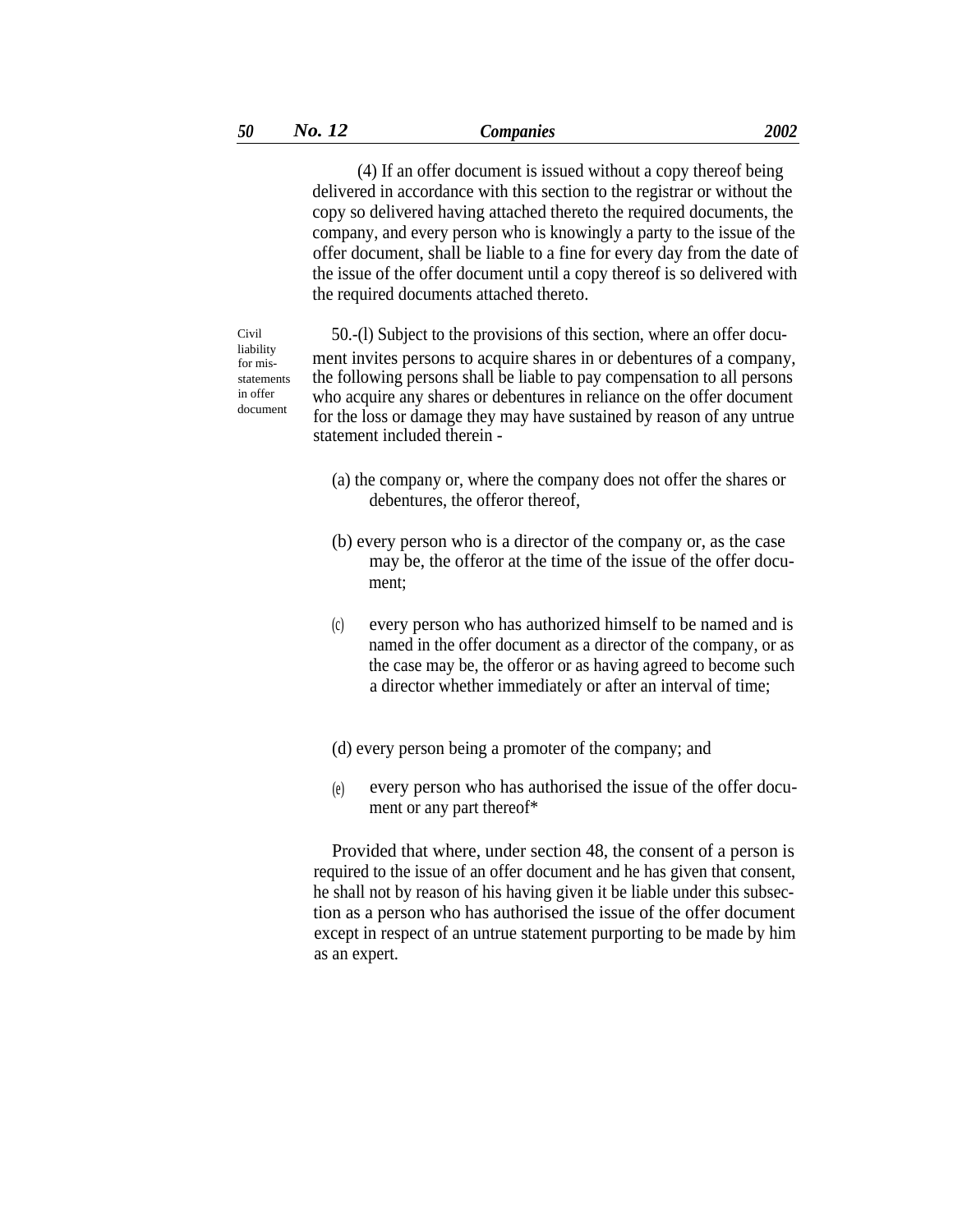(2) A person shall not incur any liability under this section if at the time when the offer document was delivered for registration he reasonably believed, having made such enquiries (if any) as were reasonable, that the untrue statement was true and not misleading or that the matter whose omission caused the loss was properly omitted and -

- (a) he continued in that belief until the time when the shares or debentures were acquired; or
- (b) they were acquired before it was reasonably practicable to bring a correction to the attention of persons likely to acquire the shares or debentures in question; or
- (c) before the same were acquired he had taken all such steps as it was reasonable for him to have taken to secure that a correction was immediately brought to the attention of those persons; or

(d) the shares or debentures were acquired after such a lapse of time that he ought in the circumstances to be reasonably excused and, if the same are dealt in on a stock exchange, that he continued in that belief until after the commencement of dealings therein on that exchange.

(3) A person shall not incur any liability under this section for any loss caused by a statement purporting to be made by or on the authority of another person as an expert which is, and is stated to be, included in the offer document with that other person's consent if at the time when the offer document was delivered for registration he believed on reasonable grounds that the other person was competent to make or authorise the statement and had consented to its inclusion in the form and context in which it was included and -

- (a) he continued in that belief until the time when the shares or debentures were acquired; or
- (b) they were acquired before it was reasonably practicable to bring the fact that the expert was not competent or had not consented to the attention of persons likely to acquire the shares or debentures in question; or
- (c) before the same were acquired he had taken all such steps as it was reasonable for him to have taken to secure that the fact was immediately brought to the attention of those persons; or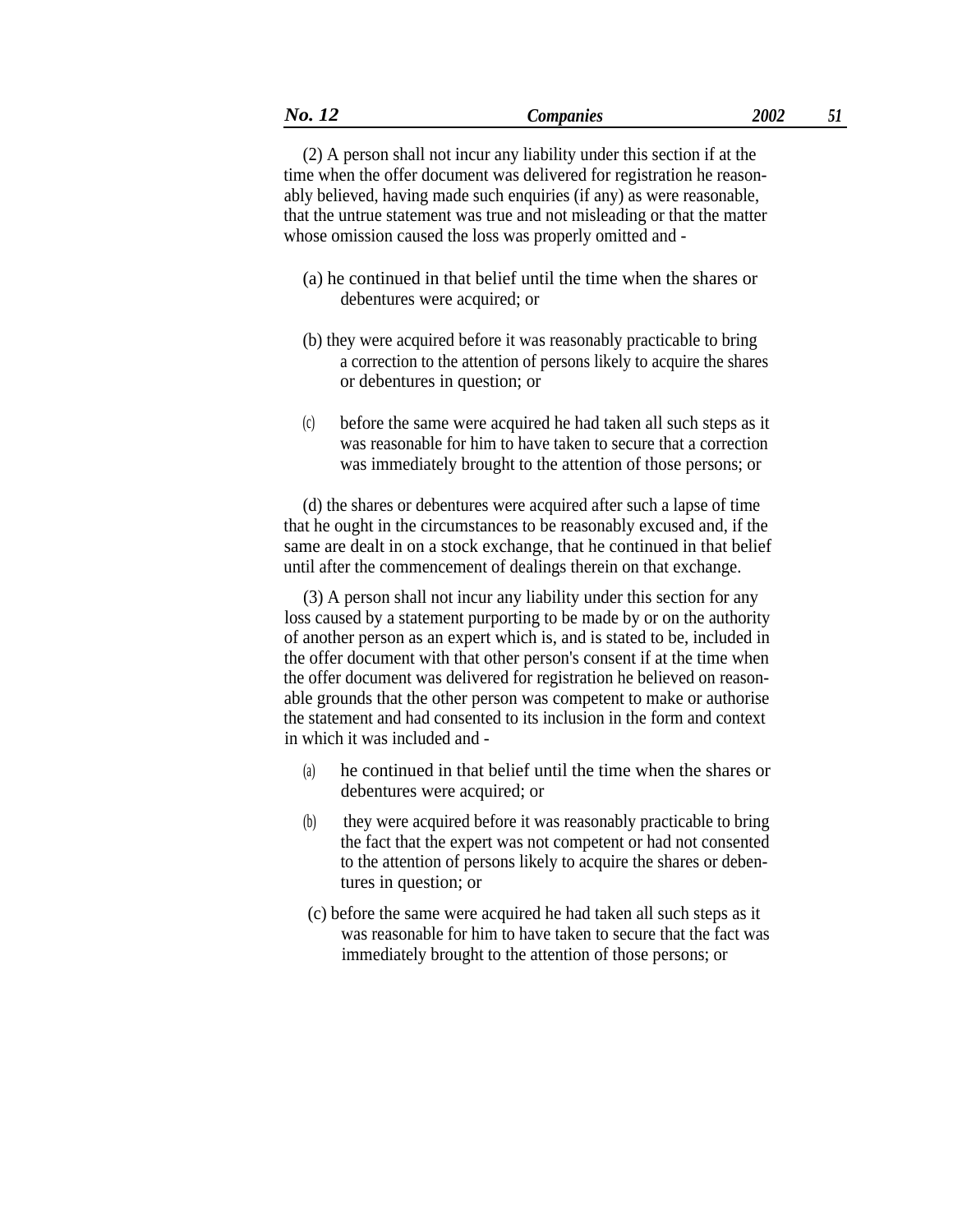(d) the shares or debentures were acquired after such a lapse of time that he ought in the circumstances to be reasonably excused and, if the same are dealt in on a stock exchange, he continued in that belief until after the commencement of dealings therein on that exchange.

(4) A person shall not incur any liability under this section for any loss caused by any such statement or omission if -

- before the shares or debentures were acquired, a correction or, where the statement was such as is mentioned in subsection  $(3)$ , the fact that the expert was not competent or had not consented had been published in a manner calculated to bring it to the attention of persons likely to acquire the shares or debentures in question; or (a)
- (b) he took all such steps as it was reasonable for him to take to secure such publication and reasonably believed that it had taken place before the shares or debentures were acquired.

(5) A person shall not incur any liability under this section for any loss resulting from a statement made by a public official or contained in a public official document which is included in the offer document if the statement was accurately and fairly reproduced.

(6) A person shall not incur any liability under this section if the person suffering the loss acquired the shares or debentures in question with knowledge that the statement was untrue.

(7) For the purposes of subsection (1), the expression ''promoter'' means a promoter who was a party to the preparation of the offer document, or of the portion thereof containing the untrue statement, but does not include any person by reason of his acting in a professional capacity for persons engaged in procuring the formation of the company.

Criminal 51.-(l) Where an offer document issued after the commencement of liability for this Act includes any untrue statement, any person who authorised the mis-stateissue of the offer document shall be liable on conviction to imprisonment, or a fine, or both, unless he proves either that the statement was immaterial or that he had reasonable ground to believe and did, up to the time of the issue of the offer document, believe that the statement was true. ments in offer document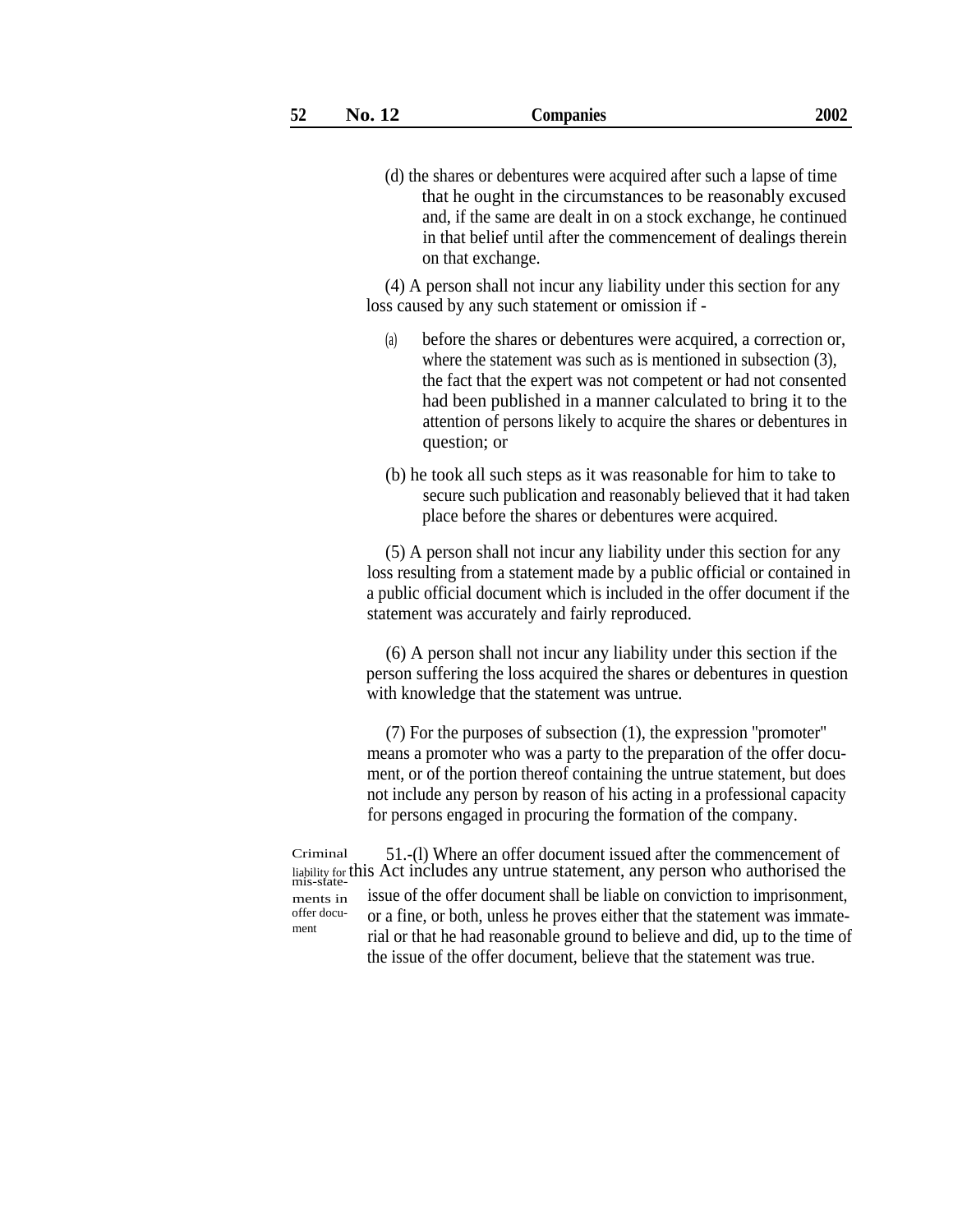(2) A person shall not be deemed for the purpose of this section to have authorised the issue of a offer document by reason only of his having given the consent required by section 48 to the inclusion therein of a statement purporting to be made by him as an expert.

*52.-*(1) Where a company allots or agrees to allot any shares in or debentures of the company with a view to all or any of those shares or debentures being offered for sale to the public, any document by which the offer for sale to the public is made shall for all purposes be deemed for sale to to be an offer document issued by the company, and the provisions of the deeme this Part and all or any rules of law as to the contents of offer documents and to liability in respect of statements in and omissions from offer documents, or otherwise relating to offer documents, shall apply and have effect accordingly, as if the shares or debentures had been offered to the public for subscription and as if persons accepting the offer in respect of any shares or debentures were subscribers for those shares or debentures, but without prejudice to the liability, if any, of the persons by whom the offer is made in respect of mis-statements contained in the document or otherwise in respect thereof.

(2) For the purposes of this Act, it shall, unless the contrary is proved, be evidence that an allotment of, or an agreement to allot shares or debentures was made with a view to the shares or debentures being offered for sale to the public if it is shown -

- (a) that an offer of the shares or debentures or of any of them for sale to the public was made within six months after the allotment or agreement to allot; or
- (b) that at the date when the offer was made the whole consideration to be received by the company in respect of the shares or debentures had not been so received.

(3) Section 47 as applied by this section shall have effect as if it is required by an offer document to state in addition to the matters required by or pursuant to that section to be stated in an offer document-

(a) the net amount of the consideration received or to be received by the company in respect of the shares or debentures to which the offer relates; and

Document containing offer of shares or debentures be deemed offer document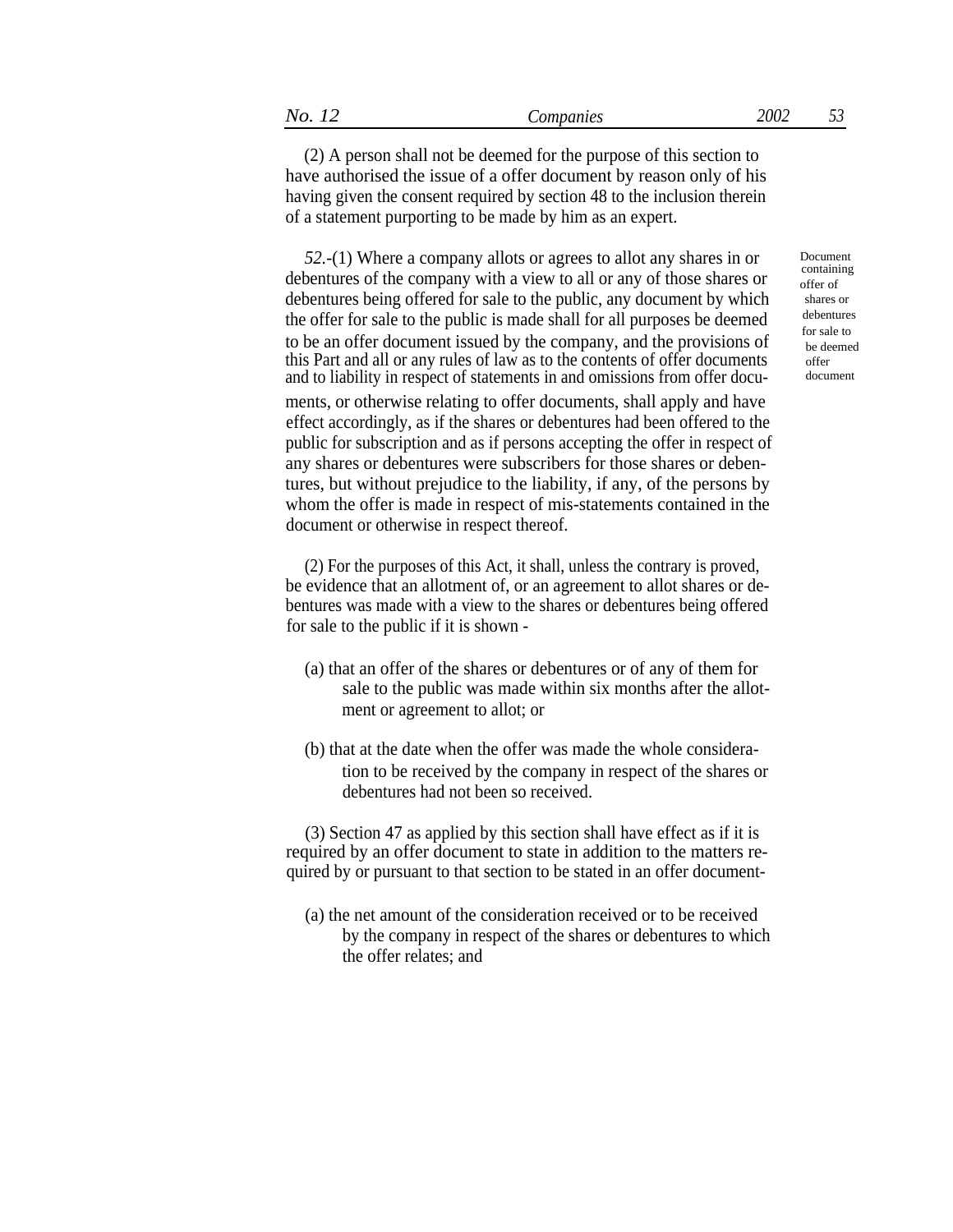(b) the place and time at which the contract under which the said shares or debentures have been or are to be allotted may be inspected,

and section *49* as applied by this section shall have effect as though the persons making the offer were persons named in an offer document as directors of a company.

(4) Where a person making an offer to which this section relates is a company or a firm, it shall be sufficient if the document is signed on behalf of the company or firm by two directors of the company or not less than half of the partners, as the case may be, and any such director or partner may sign by his agent authorised in writing.

provisions offer documents

- Interpreta- **<sup>53</sup>**. For the purpose of the foregoing provisions of this Part tion of
- relating to (a) a statement included in an offer document shall be deemed to be untrue if it is misleading in the form and context in which it is included; and
	- (b) a statement shall be deemed to be included in an offer document if it is contained therein or in any report or memorandum appearing on the face thereof or by reference incorporated therein or issued therewith.

# *Allotment*

ents as to allotments

Requirem- **54**. Requirements as to allotments of shares or debentures pursuant to the issue of an offer document, the effect of irregular allotments and other related matters shall be as prescribed from time to time in regulations made by the Minister for the time being responsible for finance, or by the Capital Markets and Securities Authority or such other authority designated for the purpose.

Return as to allotments

**55**.-(1) Whenever a company limited by shares or a company limited by guarantee and having a share capital makes any allotment of its shares, the company shall within sixty days thereafter deliver to the registrar for registration -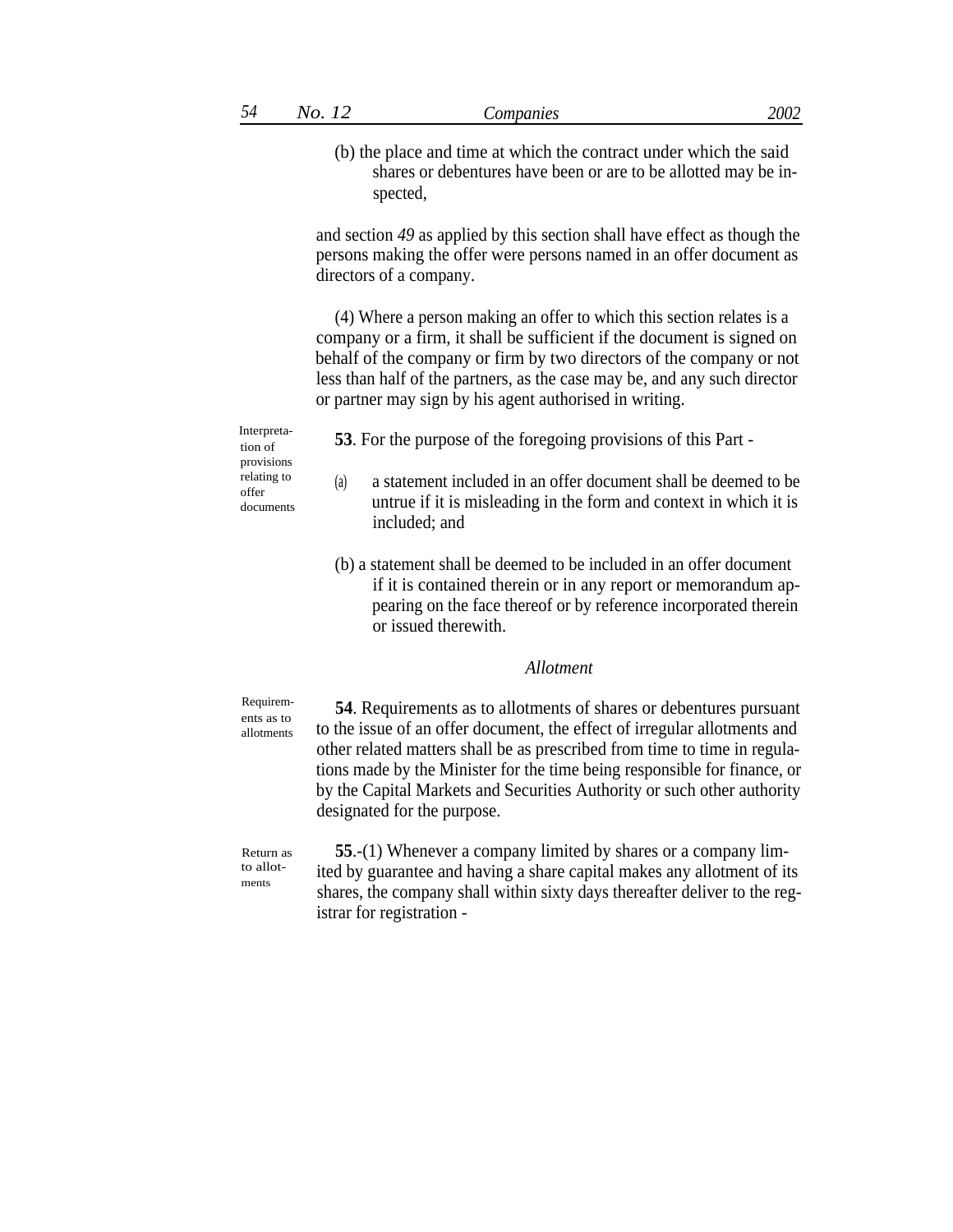- (a) a return of the allotments, stating the number and nominal amount of the shares comprised in the allotment, the names, addresses and descriptions of the allottees, and the amount, if any, paid or due and payable on each share; and
- (b) in the case of shares allotted as fully or partly paid up otherwise than in cash, a contract in writing constituting the title of the allottees to the allotment together with any contract of sale, or for services or other consideration in respect of which that allotment was made, such contracts being duly stamped, and a return stating the number and nominal amount of shares so allotted, the extent to which they are to be treated as paid up, and the consideration for which they have been allotted.

(2) Where such a contract as above-mentioned is not reduced to writing, the company shall within sixty days after the allotment deliver to the Registrar for registration the prescribed particulars of the contract stamped with the same stamp duty as would have been payable if the contract had been reduced to writing, and those particulars shall be deemed to be an instrument within the meaning of the Stamp Duty Act, and the registrar may as a condition of filing the particulars, require that the duty payable thereon be adjudicated under section 37 of that Act.

(3) If default is made in complying with this section, every officer of the company who is in default shall be liable to a default fine.

#### *Commissions and Discounts, Financial Assistance*

**56**.-(I) It shall be lawful for a company to pay a commission to any person in consideration of his subscribing or agreeing to subscribe, whether absolutely or conditionally, for any shares in the company, or procuring or agreeing to procure subscriptions, whether absolute or conditional, for any shares in the company if -

- (a) the payment of the commission is authorised by the articles;  $\frac{all \ other}{commis-}$
- (b) the commission paid or agreed to be paid does not exceed ten  $\frac{\text{sions, diss}}{\text{counts, etc.}}$ per cent of the price at which the shares are issued or the amount or rate authorised by the articles, whichever is the less;
- (c) the amount or rate per cent of the commission paid or agreed to be paid is in the case of shares offered to the public for sub scription, disclosed in the offer document; and

Power to pay certain commissions, and prohibitions of payment of

Act No. 20 of 1972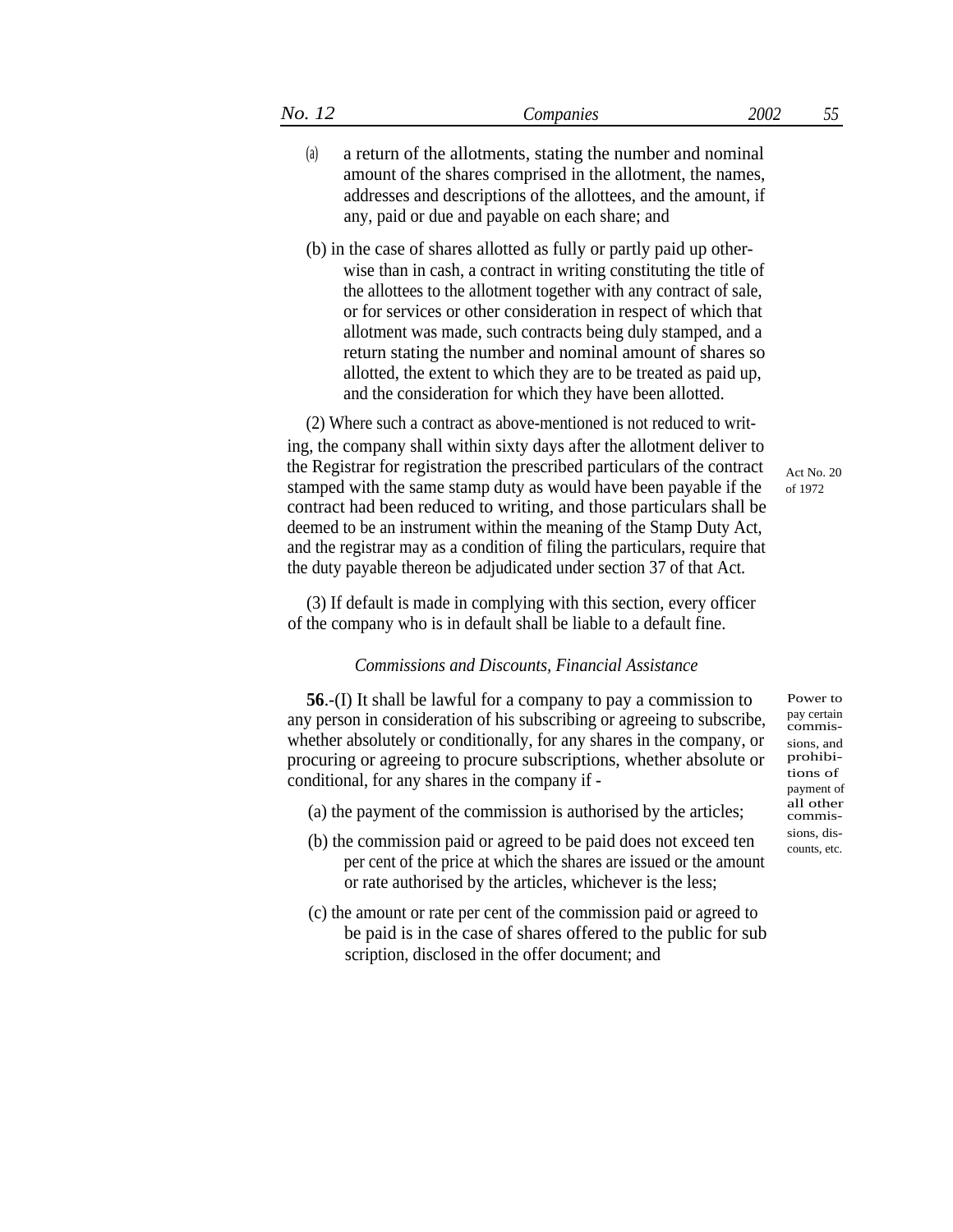(d) the number of shares which persons have agreed for a commission to subscribe absolutely is disclosed in the manner aforesaid.

(2) Save as aforesaid, no company shall apply any of its shares or capital money either directly or indirectly in payment of any commission, discount or allowance, to any person in consideration of his subscribing or agreeing to subscribe, whether absolutely or conditionally, for any shares in the company, or procuring or agreeing to procure subscriptions, whether absolute or conditional, for any shares in the cornpany, whether the shares or money be so applied by being added to the purchase money of any property acquired by the company or to the contract price of any work to be executed for the company, or the money be paid out of the nominal purchase money or contract price, or otherwise.

(3) Nothing in this section shall affect the power of any company to pay such brokerage as it has prior to the appointed day been lawful for a company to pay.

(4) A vendor to, promoter of, or other person who receives payment in money or shares from a company shall have and shall be deemed always to have had power to apply any part of the money or shares so received in payment of any commission, the payment of which, if made directly by the company, would have been legal under this section.

Prohibition of provision of financial assistance by company for purchase or subscription for its own, or its company's shares

57.-(I) Subject as provided in this section, it shall not be lawful for a company to give, whether directly or indirectly, and whether by means of a loan, guarantee, the provision of security or otherwise, any financial assistance for the purpose of or in connection with a purchase or subscription made or to be made by any person of or for any shares in the company, or, where the company is a subsidiary company, in its holding company:

holding Provided that nothing in this section shall be taken to prohibit -

(a) where the lending of money is part of the ordinary business of a company, the lending of money by the company in the ordinary course of its business: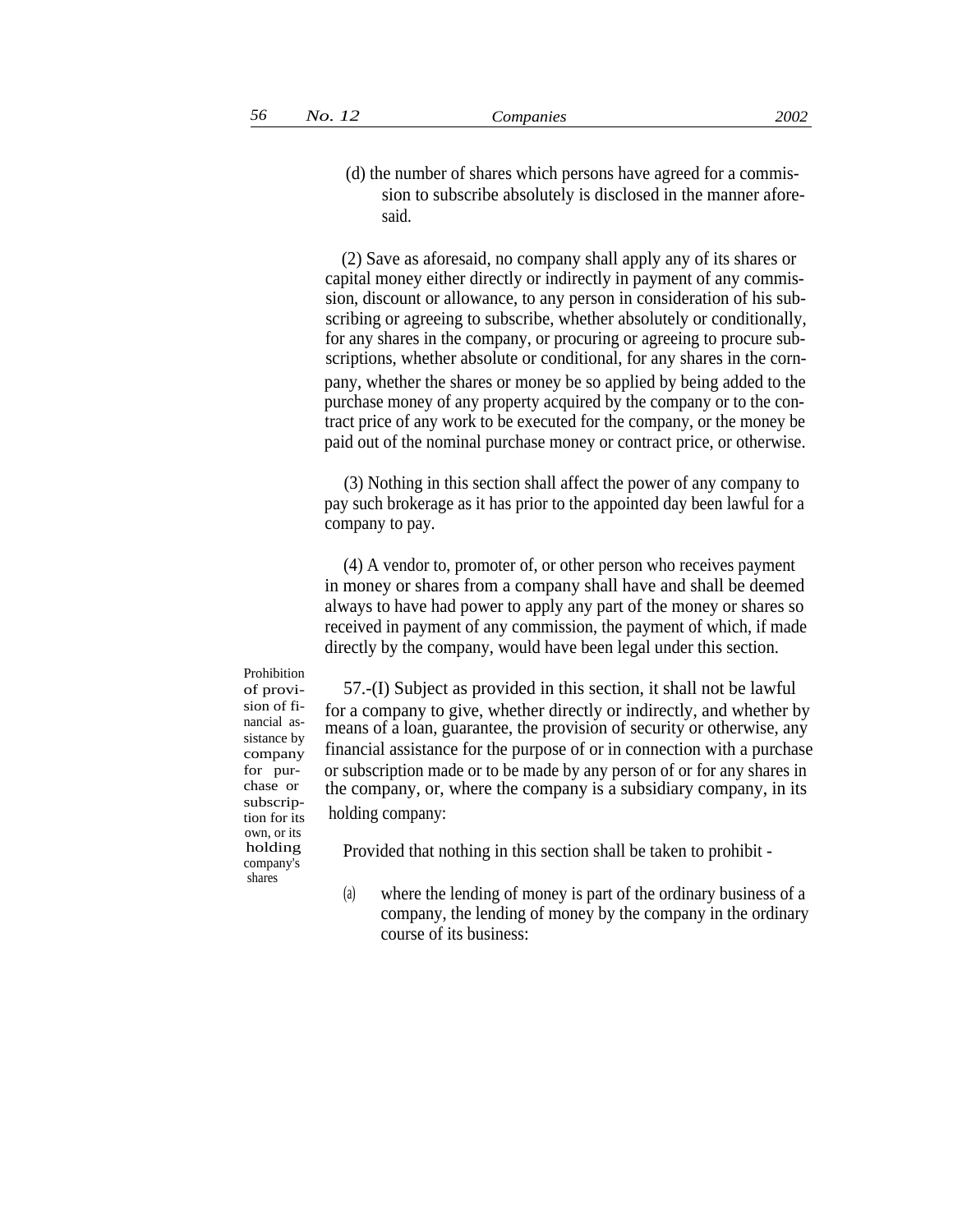- (b) the provision by a company, in accordance with any scheme for the time being in force, of money for the purchase of, or subscription. for, fully paid shares in the company or its holding company or any subsidiary of it or its holding company, being a purchase or subscription by trustees of or for shares to be held by or for the benefit of employees or former employees or the dependants of any of them of the company or any such other company, including any director holding a salaried employment or office in the company or any such other company;
- the making by a company of loans to persons other than directors, bona fide in the employment of the company with a view to enabling those persons to purchase or subscribe for fully paid shares in the company or its holding company to be held by themselves by way of beneficial ownership;  $(c)$
- (d) the lawful distribution by a company of any of its assets by way of dividends or otherwise.

(2) If a company acts in contravention of this section, the company and every officer of the company who is in default shall be liable to a fine.

(3) The Capital Markets and Securities Authority may certify that the provisions of subsection (1) shall not apply to a company in respect of any particular transaction.

(4) This section shall not apply to private companies.

# *Construction of References to Offering Shares or Debentures to the Public*

**58**.-Any reference in this Act to offering shares or debentures to the public shall, subject to any provision to the contrary contained therein, be construed as including a reference to offering them to any section of the public, whether selected as members or debenture holders of the company concerned or as clients of the person issuing the offer docu-<br>debentures ment or in any other manner, and references in this Act or in a company's articles to invitations to the public to subscribe for shares or debentures shall, subject as aforesaid, be similarly construed.

Construction of references to to the public offering shares or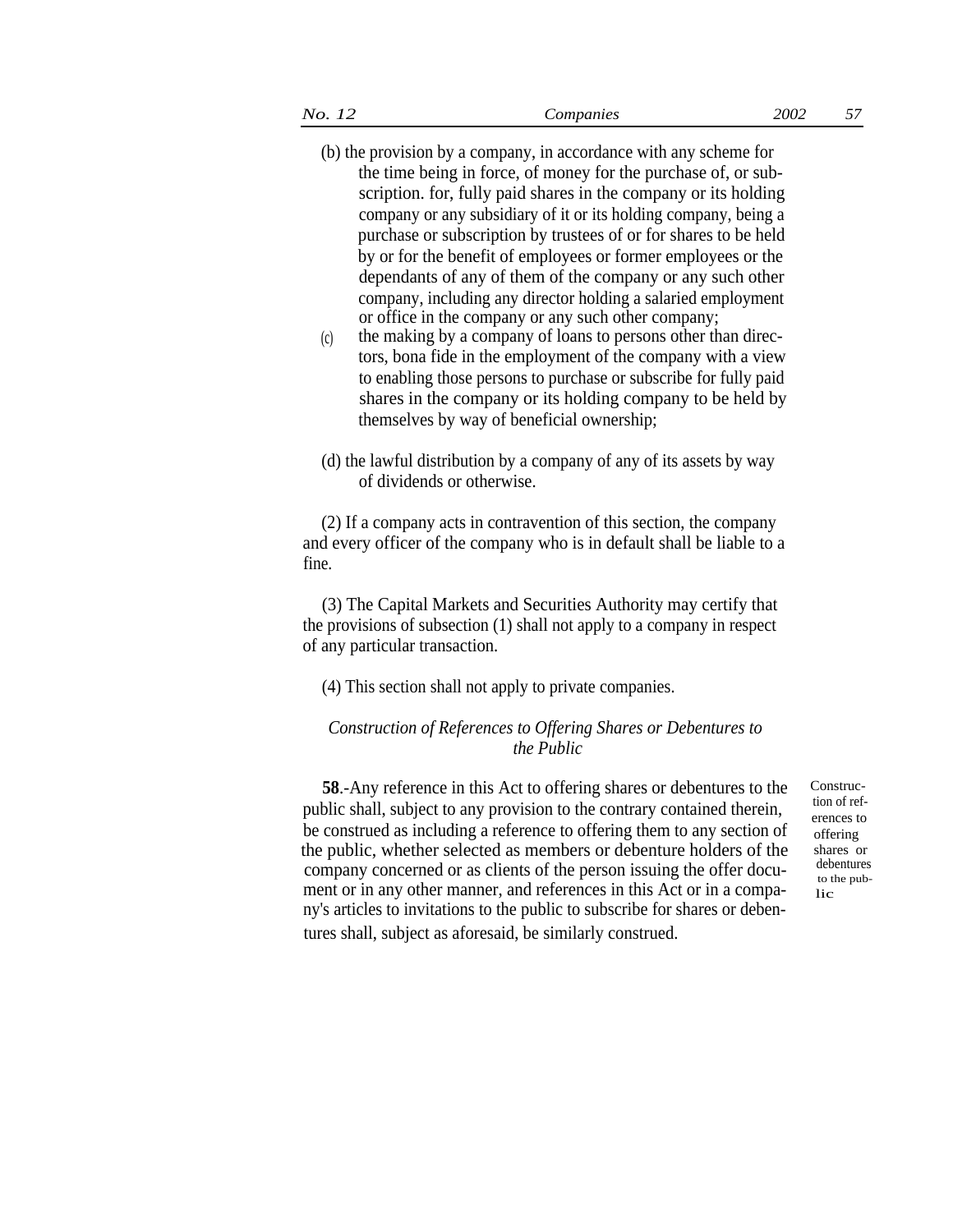(2) Subsection (1) shall not be taken as requiring any offer or invitation to be treated as made to the public if it can properly be regarded, in all the circumstances, as not being calculated to result, directly or indirectly, in the shares or debentures becoming available for subscription or purchase by persons other than those receiving the offer or invitation, or otherwise as being a domestic concern of the persons making and receiving it, and in particular a provision in a company's articles prohibiting invitations to the public to subscribe for shares or debentures shall not be taken as prohibiting the making to members or debenture holders of an invitation which can properly be so regarded.

(3) An offer of shares or debentures for subscription or sale to any person whose ordinary business is to buy or sell shares or debentures, whether as principal or agent, shall not be deemed an offer to the public for the purposes of this Part.

### *Issue of Shares at Premium and Discount and Redeemable Shares*

Application of premiums received on issue of shares

**59**.-(I) Where a company issues shares at a premium whether for cash or otherwise, a sum equal to the aggregate amount or value of the premiums on those shares shall be transferred to an account, to be called ''the share premium account'', and the provisions of this Act relating to the reduction of the share capital of a company shall, except as provided in this section, apply as if the share premium account were paid up share capital of the company.

(2) The share premium account may, notwithstanding anything in subsection (1), be applied by the company in paying up unissued shares of the company to be issued to members of the company as fully paid bonus shares, in writing off -

- (a) the preliminary expenses of the company; or
- (b) the expenses of, or the commission paid or discount allowed on, any issue of shares or debentures of the company,

or in providing for the premium payable on redemption of any redeemable shares or of any debentures of the company.

(3) Where a company has before the appointed day issued any shares at a premium, this section shall apply as if the shares had been issued after the appointed day: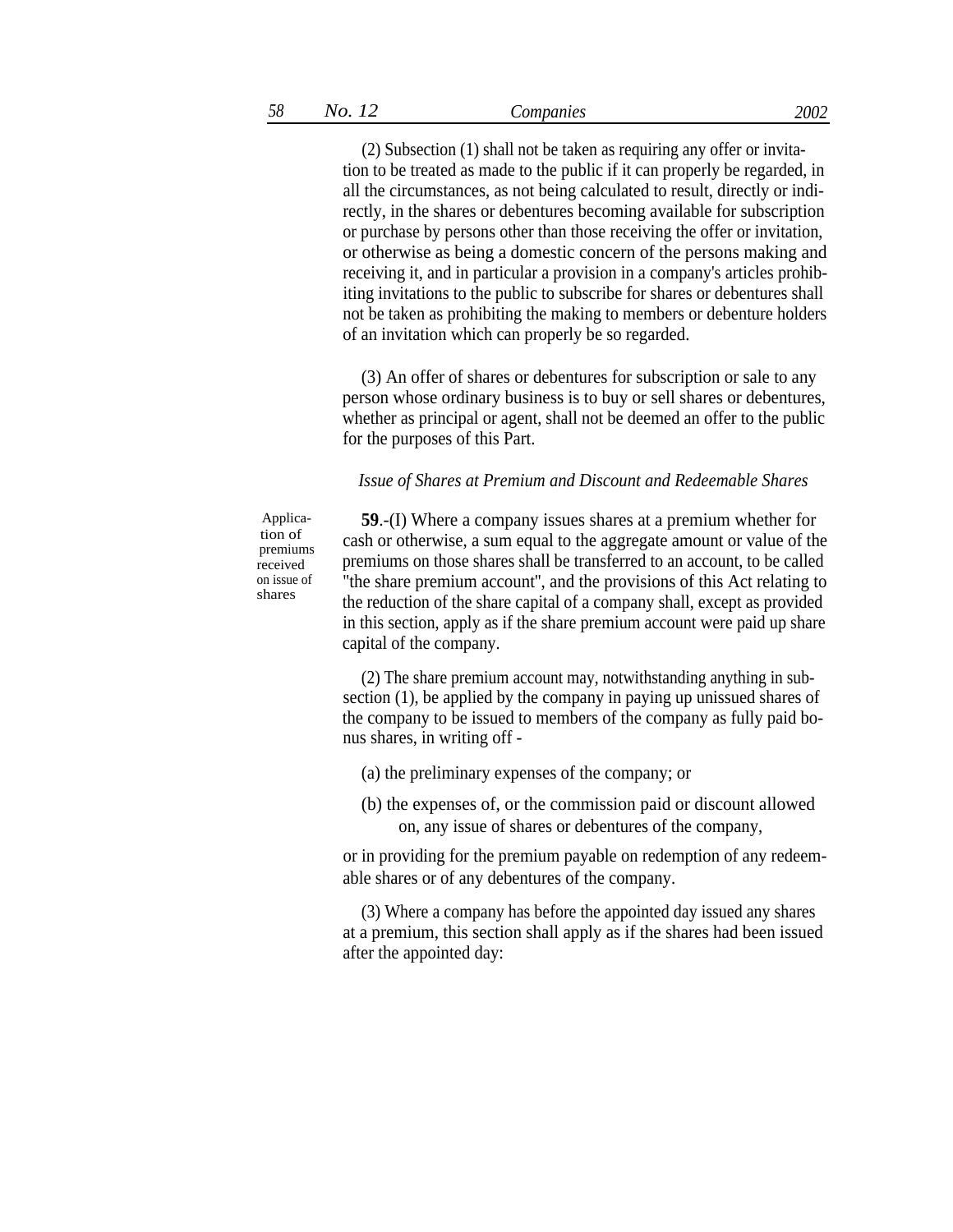Provided that any part of the premiums which has been so applied that it does not at the appointed day form an identifiable part of the company's reserves shall be disregarded in determining the sum to be included in the share premium account.

60.- (1) Subject as provided in this section, it shall be lawful for a company to issue at a discount shares in the company of a class already issued:

Power to issue shares at a discount

Provided that -

- the issue of the shares at a discount must be authorised by resolution passed in general meeting of the company, and must be sanctioned by the court; (a)
- (b) the resolution must specify the maximum rate of discount at which the shares are to be issued;
- not less than one year must, at the date of the issue, have elapsed since the date on which the company was entitled to commence business;  $(c)$
- (d) the shares to be issued at a discount must be issued within one month after the date on which the issue is sanctioned by the court or within such extended time as the court may allow.

(2) Where a company has passed a resolution authorising the issue of shares at a discount, it may apply to the court for an order sanctioning the issue, and on any such application the court may make an order sanctioning the issue on such terms and conditions as it thinks fit.

(3) Every offer document relating to the issue of the shares must contain particulars of the discount allowed on the issue of the shares or of so much of that discount as has not been written off at the date of the issue of the offer document.

(4) If default is made in complying with this subsection, the company and every officer of the company who is in default shall be liable to a default fine.

**61**.-(I) Subject to the provisions of this section, a company limited by shares may, if so authorised by its articles, issue shares which are, or at the option of the company are to be liable, to be redeemed:

Power to issue redeernable shares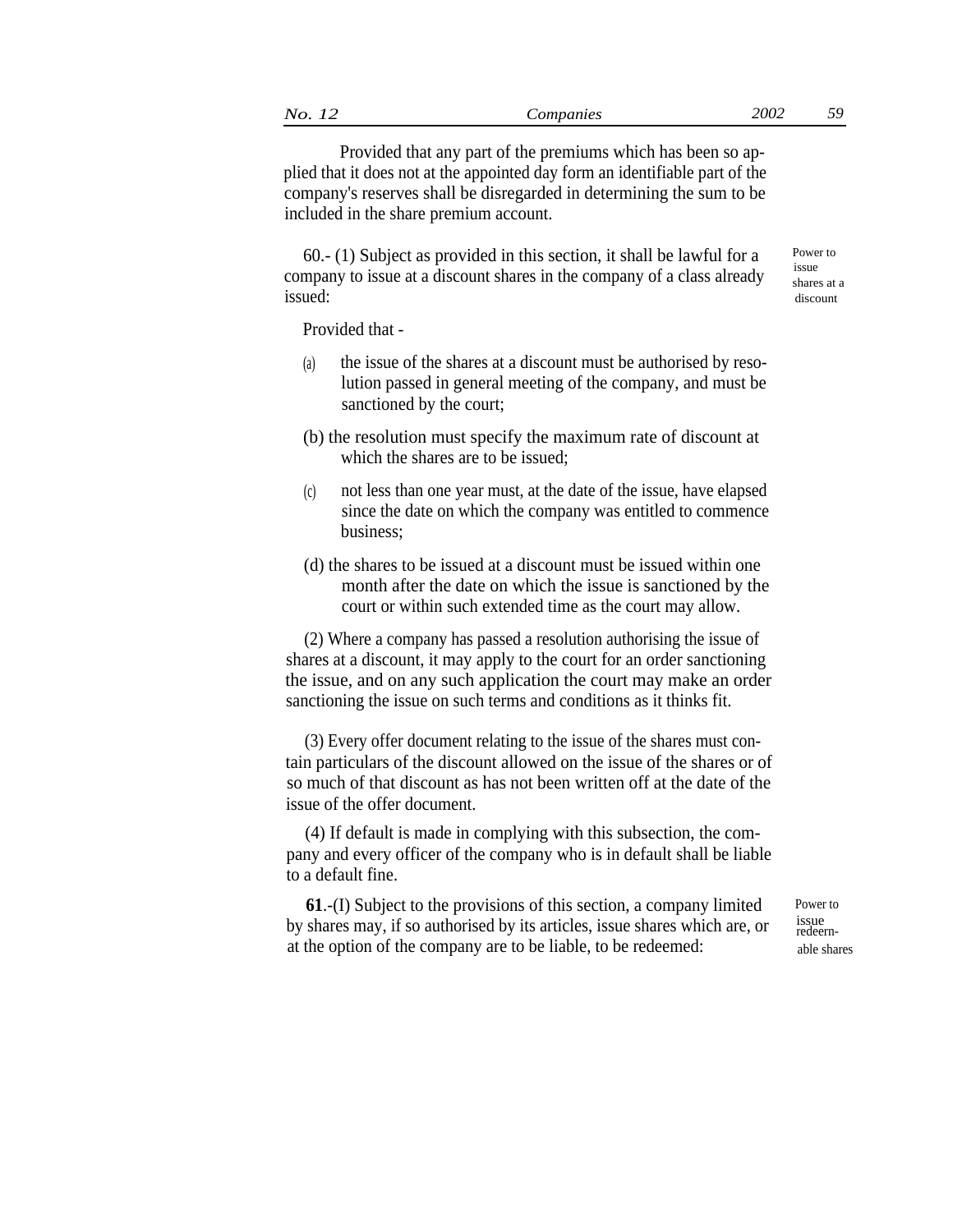Provided that -

(a) no such shares shall be redeemed except out of profits of the company which would otherwise be available for dividend or out of the proceeds of a fresh issue of shares made for the purposes of the redemption;

(b) no such shares shall be redeemed unless they are fully paid;

- (c) the premium, if any, payable on redemption, must have been provided for out of the profits of the company or out of the company's share premium account before the shares are redeemed;
- (d) where any such shares are redeemed otherwise than out of the proceeds of a fresh issue, there shall out of profits which would otherwise have been available for dividend be transferred to a reserve fund to be called ''the capital redemption reserve fund'', a sum equal to the nominal amount of the shares redeemed, and the provisions of this Act relating to the reduction of the share capital of a company shall, except as provided in this section, apply as if the capital redemption reserve fund were paid up share capital of the company.

(2) Subject to the provisions of this section, the redemption of shares may be effected on such terms and in such manner as may be provided by the articles of the company.

(3) The redemption of shares under this section by a company shall not be taken as reducing the amount of the company's authorised share capital.

(4) Where in pursuance of this section a company has redeemed or is about to redeem any shares, it shall have power to issue shares up to the nominal amount of the shares redeemed or to be redeemed as if those shares had never been issued, and accordingly the share capital of the company shall not for the purpose of any enactments relating to tax on nominal capital be deemed to be increased by the issue of shares in pursuance of this subsection: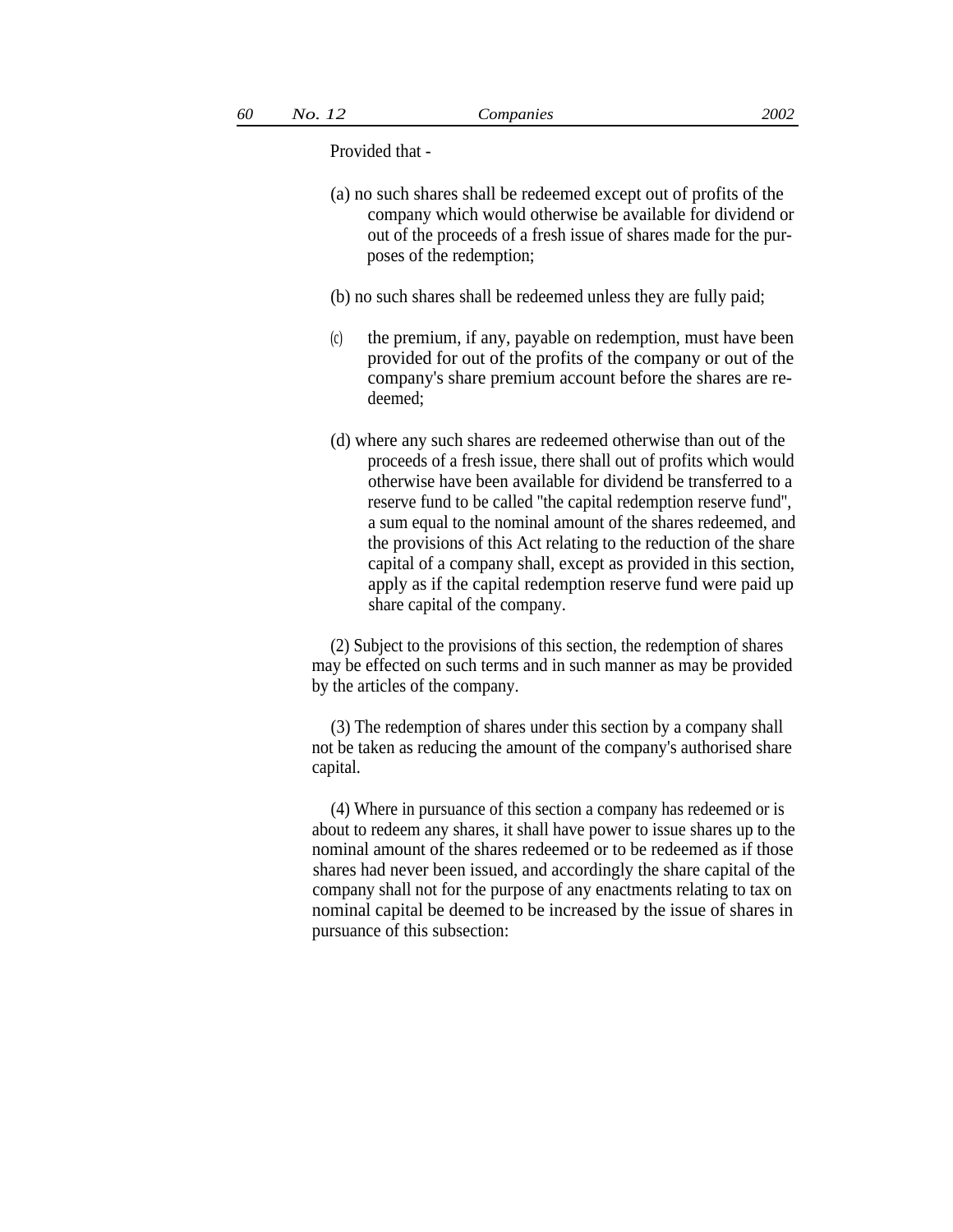Provided that, where new shares are issued before the redemption of old shares, the new shares shall not, so far as relates to tax on nominal capital, be deemed to have been issued in pursuance of this subsection unless the old shares are redeemed within one month after the issue of the new shares.

(5) The capital redemption reserve fund may, notwithstanding anything in this section, be applied by the company in paying up unissued shares of the company to be issued to members of the company as fully paid bonus shares.

# *Miscellaneous Provisions as to Share Capital*

**62***. A* company, if so authorised by its articles, may do any one or more of the following things -

(a) make arrangements on the issue of shares for a difference between the shareholders in the amounts and times of payment of calls on their shares;

(b) accept from any member the whole or a part of the amount remaining unpaid on any shares held by him, although no part of that amount has been called up;

(c) pay dividend in proportion to the amount paid up on each share where a larger amount is paid up on some shares than on others.

**63***. A* limited company may by special resolution determine that any portion of its share capital which has not been already called up shall not be capable of being called up except in the event and for the purposes of the company being wound up, and thereupon that portion of its share capital shall not be capable of being called up except in the event and for the purposes aforesaid.

**64***.*-(1) *A* company limited by shares or a company limited by guarantee and having a share capital, if so authorised by its articles, may alter the conditions of its memorandum as follows, that is to say, it may-<br>share capi-

increase its share capital by new shares of such amount as it thinks expedient; (a)

Reserve liability of limited company

> tal Power of company

Power of company to arrange for

different amounts being paid on shares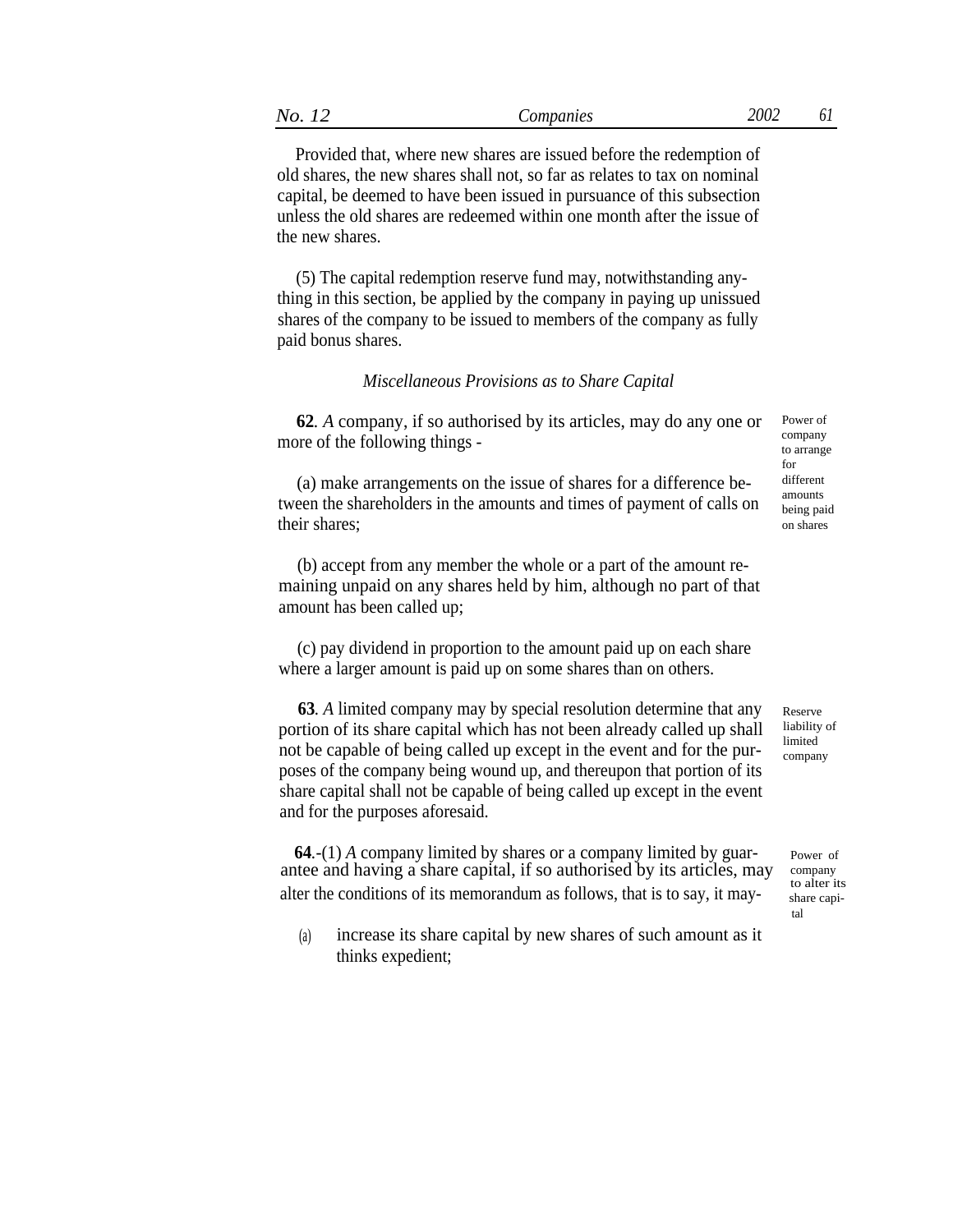|                                                | (b) consolidate and divide all or any of its share capital into shares<br>of larger amount than its existing shares;                                                                                                                                                                                                                                  |
|------------------------------------------------|-------------------------------------------------------------------------------------------------------------------------------------------------------------------------------------------------------------------------------------------------------------------------------------------------------------------------------------------------------|
|                                                | convert all or any of its paid up shares into stock, and reconvert<br>(c)<br>that stock into paid up shares of any denomination;                                                                                                                                                                                                                      |
|                                                | (d) subdivide its shares, or any of them, into shares of smaller amount<br>than is fixed by the memorandum, so, however, that in the sub-<br>division the proportion between the amount paid and the amount,<br>if any, unpaid on each reduced share shall be the same as it was<br>in the case of the share from which the reduced share is derived; |
|                                                | cancel shares which, at the date of the passing of the resolution<br>(e)<br>in that behalf, have not been taken or agreed to be taken by any<br>person, and diminish the amount of its share capital by the<br>amount of the shares so cancelled.                                                                                                     |
|                                                | (2) A cancellation of shares in pursuance of this section shall not be<br>deemed to be a reduction of share capital within the meaning of this Act.                                                                                                                                                                                                   |
| Notice to<br>registrar of<br>consolida-        | 65.-(1) If a company having a share capital has -                                                                                                                                                                                                                                                                                                     |
| tion of<br>shareal,                            | consolidated and divided its share capital into shares of<br>(a)<br>larger amount than its existing shares; or                                                                                                                                                                                                                                        |
| conversion<br>of shares<br>into stock,<br>etc. | (b) converted any shares into stock; or                                                                                                                                                                                                                                                                                                               |
|                                                | (c) re-converted stock into shares; or                                                                                                                                                                                                                                                                                                                |
|                                                | (d) subdivided its shares or any of them; or                                                                                                                                                                                                                                                                                                          |
|                                                | (e) redeemed any redeemable shares; or                                                                                                                                                                                                                                                                                                                |
|                                                | cancelled any shares, otherwise than in connection with a<br>(f)<br>reduction of share capital under section 69,                                                                                                                                                                                                                                      |

it shall within thirty days after so doing give notice thereof to the registrar specifying, as the case may be, the shares consolidated, divided, converted, sub-divided, redeemed or cancelled, or the stock re-converted.

(2) If default is made in complying with this section, the company and every officer of the company who is in default shall be liable to a default fine.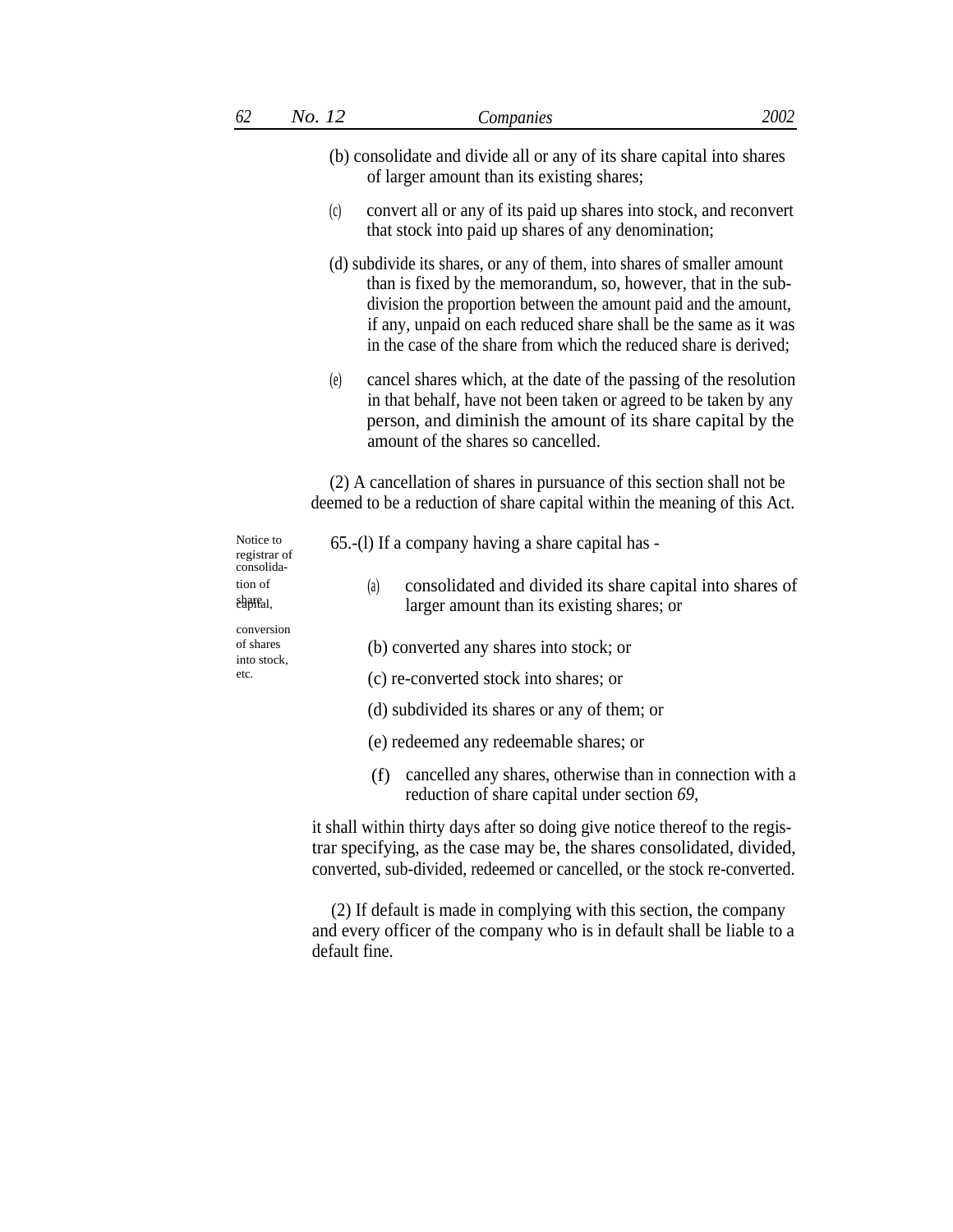| No.<br>- | companies | 2002 | U. |
|----------|-----------|------|----|
|----------|-----------|------|----|

66.-(I) Where a company having a share capital, whether its shares have or have not been converted into stock, has increased its share capital beyond the registered capital, it shall, within thirty days after the passing of the resolution authorising the increase, give to the Registrar notice of the increase.

(2) The notice to be given shall include such particulars as may be prescribed with respect to the classes of shares affected and the conditions subject to which the new shares have been or are to be issued, together with details of the amount of issued share capital of each class at the date of the notice, and there shall be forwarded to the Registrar together with the notice a printed copy of the resolution authorising the increase.

(3) If default is made in complying with this section, the company and every officer of the company who is in default shall be liable to a default fine.

**67**. An unlimited company having a share capital may, by its resolution for registration as a limited company in pursuance of this Act, do either or both of the following things, namely -

- (a) increase the nominal amount of its share capital by increasing share capithe nominal amount of each of its shares, but subject to the condition that no part of the increased capital shall be capable of being called up except in the event and for the purposes of the company being wound up;
- (b) provide that a specified portion of its uncalled share capital shall not be capable of being called up except in the event and for the purposes of the company being wound up.

# *Reduction of Share Capital*

**68**. Sections 69-72 inclusive shall not apply to an open-ended investment company whose establishment has been duly authorised under the Capital Markets and Securities Act.

Disapplication re. openended investment companies Act No. 5 of 1994

Power of unlimited company to provide for reserve share capi-<br>tal on reregistration

Notice of increase of share capital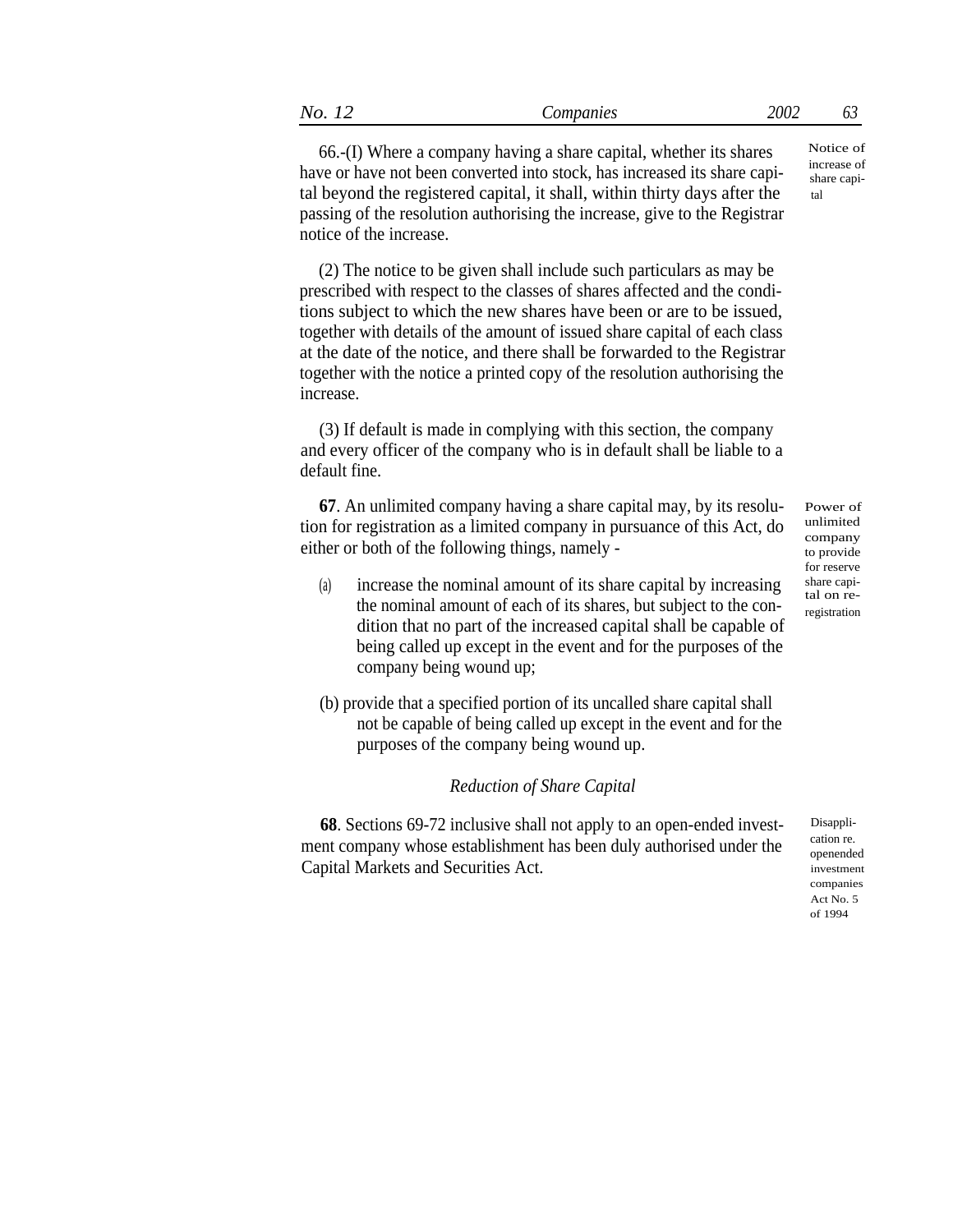Special resolution for reduction of share capital

**69.**-(I) A company limited by shares or a company limited by guarantee and having a share capital may, if so authorised by its articles and as provided herein, by special resolution reduce its share capital in any way, and in particular, may -

- extinguish or reduce the liability on any of its shares in respect of share capital not paid up; or (a)
- (b) either with or without extinguishing or reducing liability on any of its shares, cancel any paid up share capital which is lost or unrepresented by available assets; or
- either with or without extinguishing or reducing liability on any of its shares, pay off any paid up share capital which is in excess of the requirements of the company,  $(c)$

and may, if and so far as is necessary, alter its memorandum by reducing the amount of its share capital and of its shares accordingly.

(2) The notice given of the intention to propose the special resolution to reduce the company's share capital shall be accompanied by a directors' certificate of solvency given in accordance with section 70 and, where appropriate, the auditors' report thereon prepared in accordance with section 70.

(3) Subject to section 71, a special resolution passed reducing the share capital of a company shall not take effect until after the resolution has been filed with the registrar and the resolution shall not, in any event, be filed with the Registrar until thirty five days from the date that it was passed.

(4) A special resolution reducing the share capital of a company shall be advertised in the *Gazette* and, in the case of a public company, one national newspaper, in each case within five working days of the resolution having been passed. If the company fails to comply with this subsection, the directors shall be liable to a fine.

certificate of solvency

Directors' **70.-(I)** Where it is proposed to pass a resolution reducing the share capital of a company, the directors or a majority of them shall certify that they have made a fall inquiry into the affairs of the company, and that, having so done, they have formed the opinion that the company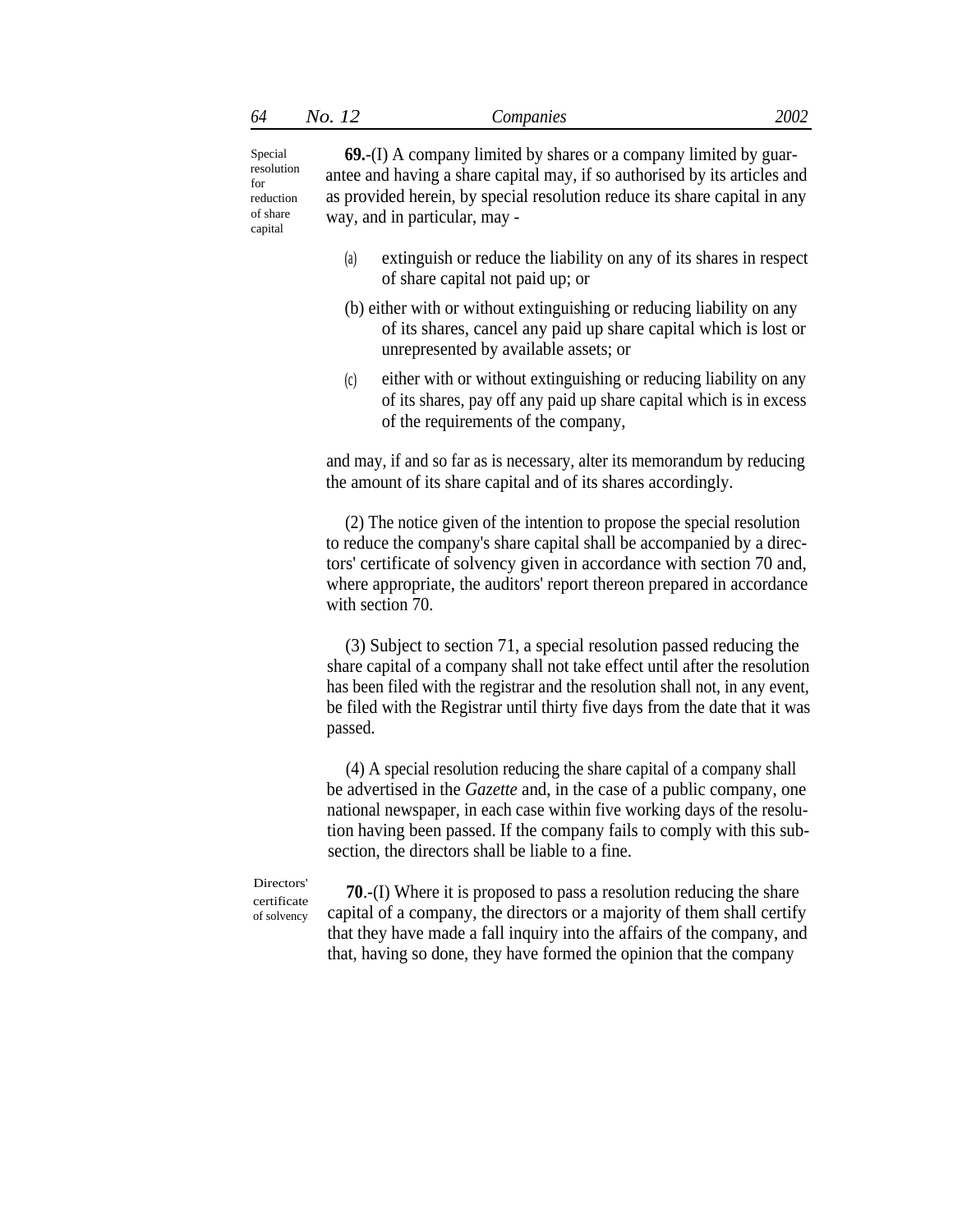will be able to pay its debts in full within twelve months from the date of the certificate or, if the company is wound up within that period, the date of the commencement of the winding up.

(2) If the company has auditors, the directors' certificate shall be accompanied by a report from the auditors to the effect that they have enquired into the state of the company's affairs and are not aware of anything to indicate that the directors' certificate of solvency is unreasonable.

(3) Any director of a company giving a certificate under this section without having reasonable grounds for his opinion shall be liable to imprisonment or to a fine or to both; and if the company is wound up in pursuance of a resolution passed within the period of twelve months after the giving of the certificate, but its debts are not paid or provided for in full within the period stated in the certificate, it shall be presumed unless the contrary is shown that the director did not have reasonable grounds for his opinion.

**71**.-(l) In the case of a reduction in the share capital of the company other than for the purpose specified in section 69 (1)(b), any creditor of the company may apply to the court to object to the proposed reduction on the grounds that his position as creditor would be materially prejudiced by the reduction.

court by creditors objecting to the reduction Application to

(2) An application under this section shall be made -

- within twenty eight days of the advertisement of the special resolution in the Gazette or, where appropriate, national newspaper; (a) or
- (b) in the case of a failure to advertise the special resolution as required by section 69(4), within such further period as the court may think just.

(3) On an application under this section the court may make an order prohibiting the reduction or confirming the reduction either wholly or in part and on such terms and conditions as it thinks fit.

(4) An alteration in the memorandum of a company made by virtue of an order under this section is of the same effect as if duly made by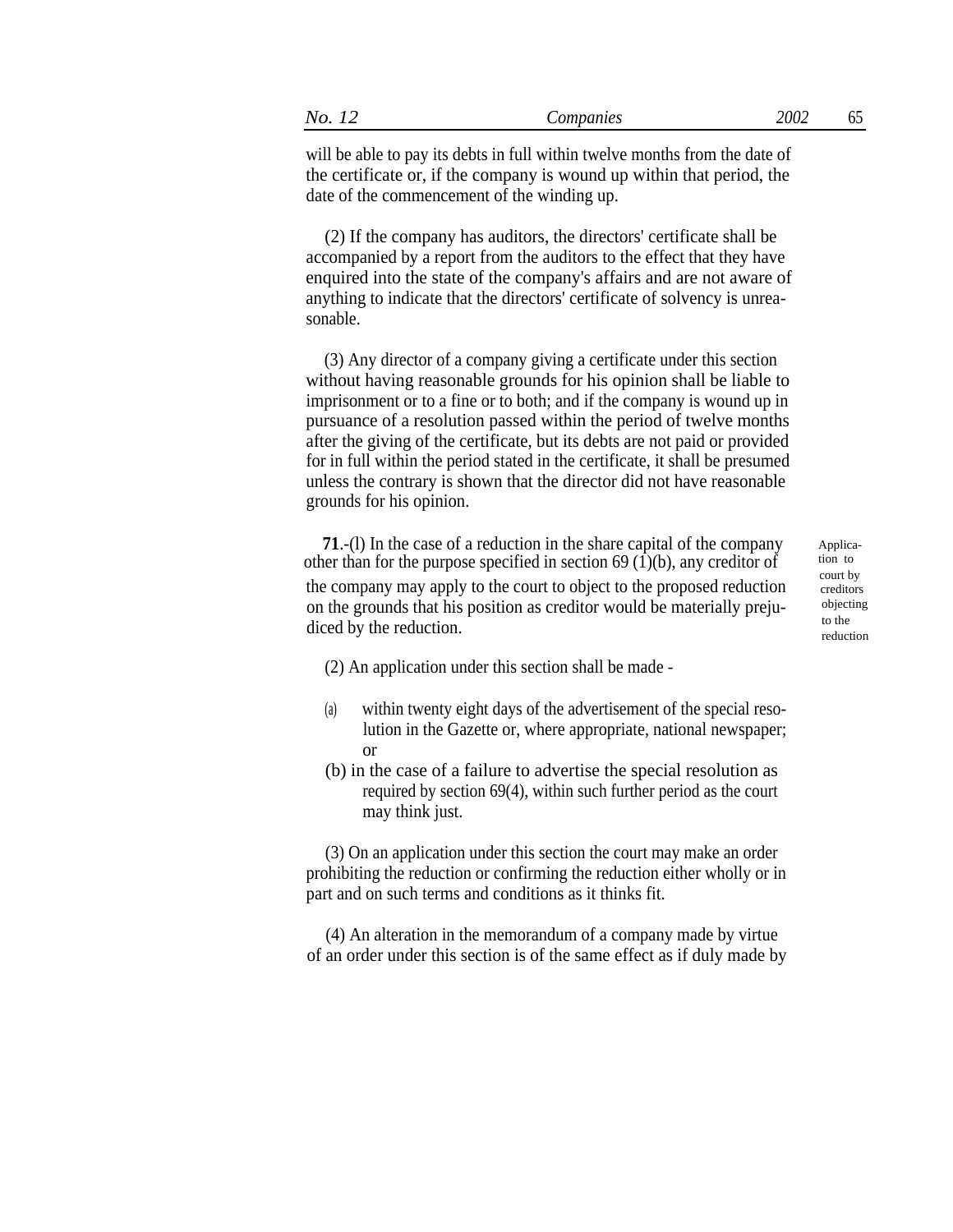resolution, and this Act shall apply accordingly to the memorandum so altered.

of members and directors in respect ofreduced shares

Liability *72.-(l)* In the case of a reduction in capital that is not effected in accordance with sections *69-7 1,* including the case where a certificate is given by directors under section *70* where the directors did not have reasonable grounds to believe in its truth, any creditor of the company that would have been entitled to object to the proposed reduction under section *71* may apply to the court to object to the reduction on the grounds that his position as creditor has been materially prejudiced by the reduction.

> (2) On an application under this section the court may make such order as it thinks fit, including an order that every member of the company at the date of the passing of the special resolution reducing the share capital having knowledge of the failure to comply with sections *69-71* and, where appropriate, every director giving a directors' certificate under section *70,* shall be liable to:

- (a) contribute to the payment of the debt or claim of the creditor, save that in the case of a member this shall be in an amount not exceeding the amount which he would have been liable to contribute if the company had commenced to be wound up on the day before the date of the passing of the special resolution; or
- (b) contribute to the repayment of the sum by which the share capital of the company was reduced as a result of the passing of the special resolution.

(3) Nothing in this section shall affect the rights of the contributories among themselves.

#### *Variation of Shareholders'Rights*

Rights of holders of special classes of shares

**73**.-(l) *If* in the case *of* a company, the share capital of which is divided into different classes *of* shares, provision is made by the memorandum. or articles for authorising the variation of the rights attached to any class of shares in the company, subject to the consent of any specified proportion of the holders of the issued shares of that class or the sanction of a resolution passed at a separate meeting of the holders of those shares, and in pursuance of the said provision the rights attached to any such class of shares are at any time varied, the holders of not less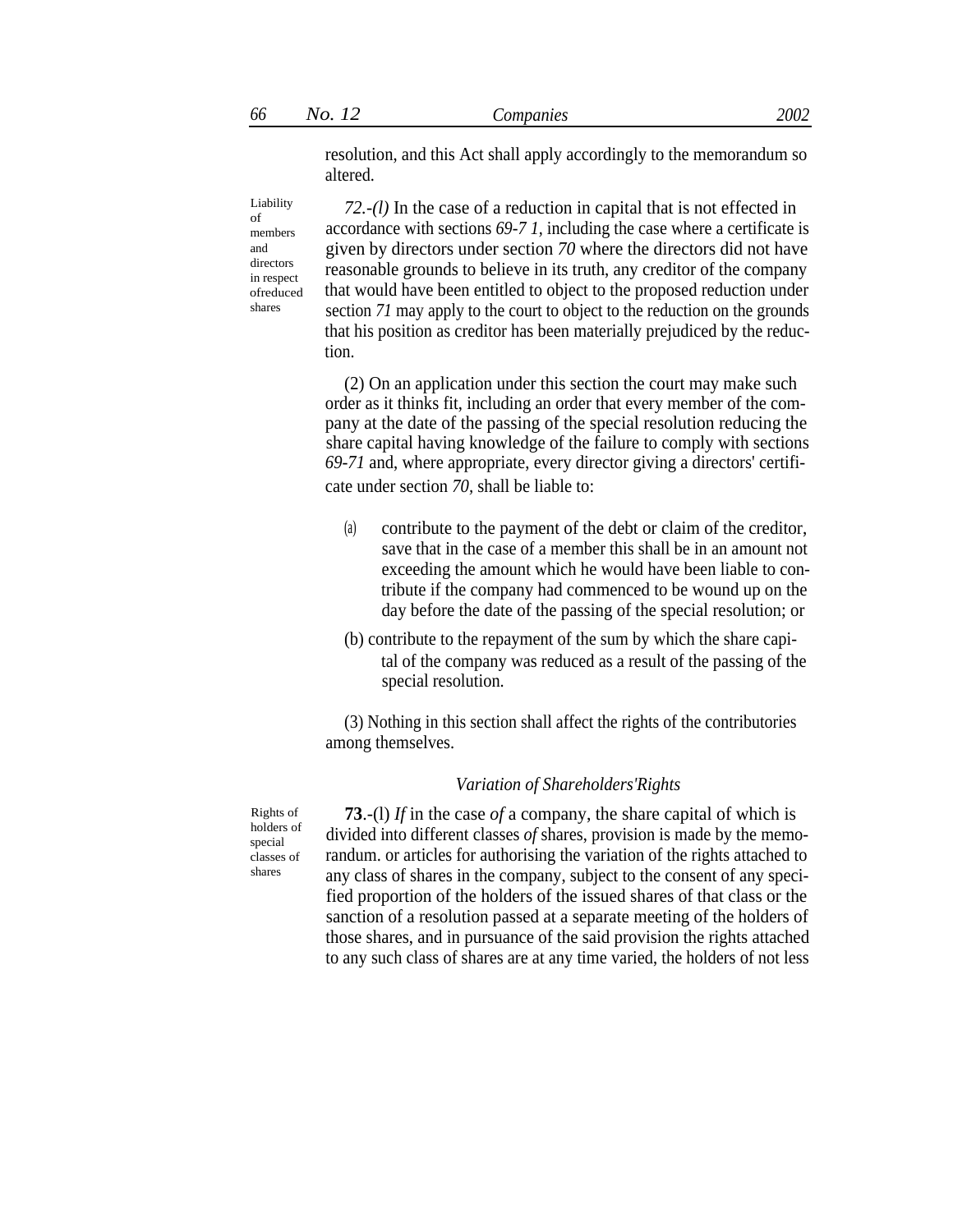| $\sim$ $\sim$<br>No<br>$\overline{\phantom{a}}$<br>$\overline{\phantom{a}}$ | companies | 2002 |  |
|-----------------------------------------------------------------------------|-----------|------|--|
|-----------------------------------------------------------------------------|-----------|------|--|

in the aggregate than ten per cent of the issued shares of that class, being persons who did not consent to or vote in favour of the resolution for the variation, may apply to the court to have the variation cancelled, and, where any such application is made, the variation shall not have effect unless and until it is confirmed by the court.

(2) An application under this section shall be made by petition within thirty days after the date on which the consent was given or the resolution was passed, as the case may be, and may be made on behalf of the shareholders entitled to make the application by such one or more of their number as they may appoint in writing for the purpose.

(3) On any such application, the court, after hearing the applicant and any other persons who apply to the court to be heard and appear to the court to be interested in the application, may, if it is satisfied, having regard to all the circumstances of the case, that the variation would unfairly prejudice the shareholders of the class represented by the applicant, disallow the variation, and shall, if not so satisfied, confirm the variation.

(4) The decision of the court on any such application shall be final.

(5) The company shall within thirty days after the making of an order by the court on any such application forward a certified copy of the order to the registrar, and, if default is made in complying with this provision, the company and every officer of the company who is in default shall be liable to a default fine.

(6) The expression ''variation'' in this section includes abrogation and the expression ''varied'' shall be construed accordingly.

# *Transfer of Shares and Debentures, Evidence of Title, etc.*

**74.** The shares or other interest of any member in a company shall be movable property transferable in manner provided by the articles of the company.

**75.**-(I) An approved stock exchange may establish a depository in which issued securities may be maintained provided that the Authority or other ruling body of such exchange shall prescribe rules relating to safe custody, transfer and reports to be filed with the registrar relating to transactions concerning the deposited securities.

Nature of shares

Share depositories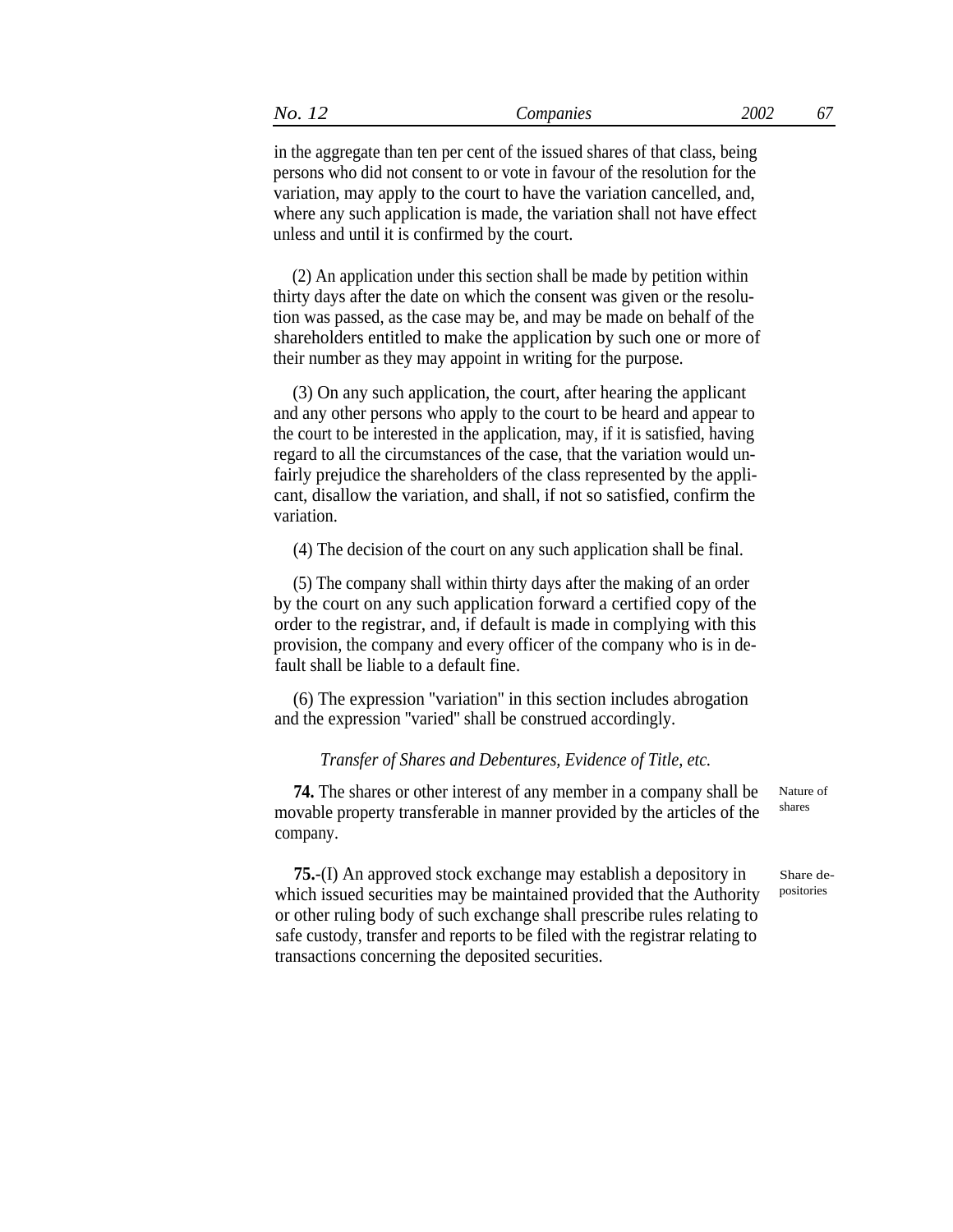(2) The rules prescribed under subsection (1) shall be satisfactory to the registrar.

(3) Transfer of securities deposited in a depository maintained by an approved stock exchange shall be effected in accordance with transfer procedures prescribed under the rules of such exchange.

Numbering of shares

.

**76**. Each share in a company having a share capital shall be distinguished by its appropriate number: -

Provided that, if at any time all the issued shares in a company, or all the issued shares therein of a particular class, are fully paid up and rank paripassu for all purposes, none of those shares need thereafter have a distinguishing number so long as it remains fully paid up and ranks pari passu for all purposes with shares of the same class for the time being issued and fully paid up.

not to be registered except on production of transfer

Transfer **77**. Notwithstanding anything in the articles of a company, it shall not be lawful for the company to register a transfer of shares in or debentures of the company unless a proper instrument of transfer duly stamped has been delivered to the company: -

> Provided that nothing in this section shall prejudice any power of the company to register as shareholder or debenture holder any person to whom the right to any shares in or debentures of the company has been transmitted by operation of law.

**78**. A transfer of the share or other interest of a deceased member of a company made by his personal representative shall, although the personal representative is not himself a member of the company, be as valid as if he had been such a member at the time of the execution of the instrument of transfer.

**79**. On the application of the transferor of any share or interest in a company, the company shall enter in its register of members the name of the transferee in the same manner and subject to the same conditions as if the application for the entry were made by the transferee.

Notice of refusal lo register transfer

**80**.-(l) If a company refuses to register a transfer of any shares or debentures, the company shall, within sixty days after the date on which the transfer was lodged with the company, send to the transferee notice of the refusal.

Transfer by personal representative

Registration of transfer at request of transferor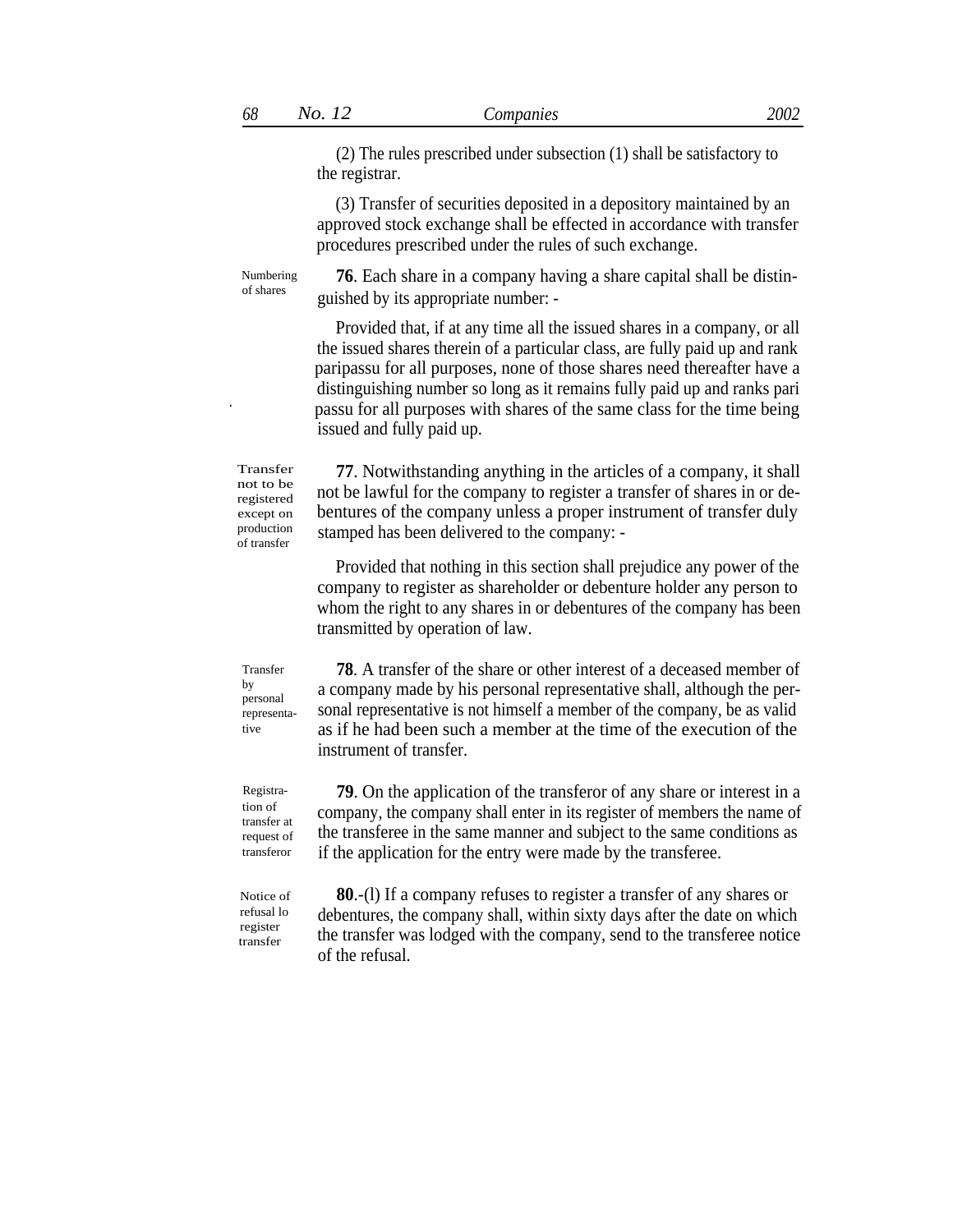| - -<br>. .<br>╭<br>companies<br>W | 2002 | $\sim$<br>ີ |
|-----------------------------------|------|-------------|
|-----------------------------------|------|-------------|

(2) If default is made in complying with this section, the company and every officer of the company who is in default shall be liable to a default fine.

**81**.-(I) The certification by a company of any instrument of transfer of shares in or debentures of the company shall be taken as a representation by the company to any person acting on the faith of the certification that there have been produced to the company such documents as on the face of them show a *prima facie* title to the shares or debentures in the transferor named in the instrument of transfer, but not as a representation that the transferor has any title to the shares or debentures.

Certification of transfers

(2) Where any person acts on the faith of false certification by a company made negligently, the company shall be under the same liability to him as if the certification had been made fraudulently.

(3) For the purposes of this section -

- (a) an instrument of transfer shall be deemed to be certificated if it bears the words ''certificate lodged'' or words to the like effect;
- (b) the certification of an instrument of transfer shall be deemed to be made by a company if -
	- (i) the person issuing the instrument is a person authorised to issue certificated instruments of transfer on the company's behalf-, and
	- (ii) the certification is signed by a person authorised to certificate transfers on the company's behalf or by any officer or servant either of the company or of a body corporate so authorised;
- (c) a certification shall be deemed to be signed by any person if
	- $(i)$  it purports to be authenticated by his signature or initials (whether handwritten or not); and
	- (ii) it is not shown that the signature or initials was or were placed there neither by himself nor by any person authorised to use the signature or initials for the purpose of certificating transfers on the company's behalf.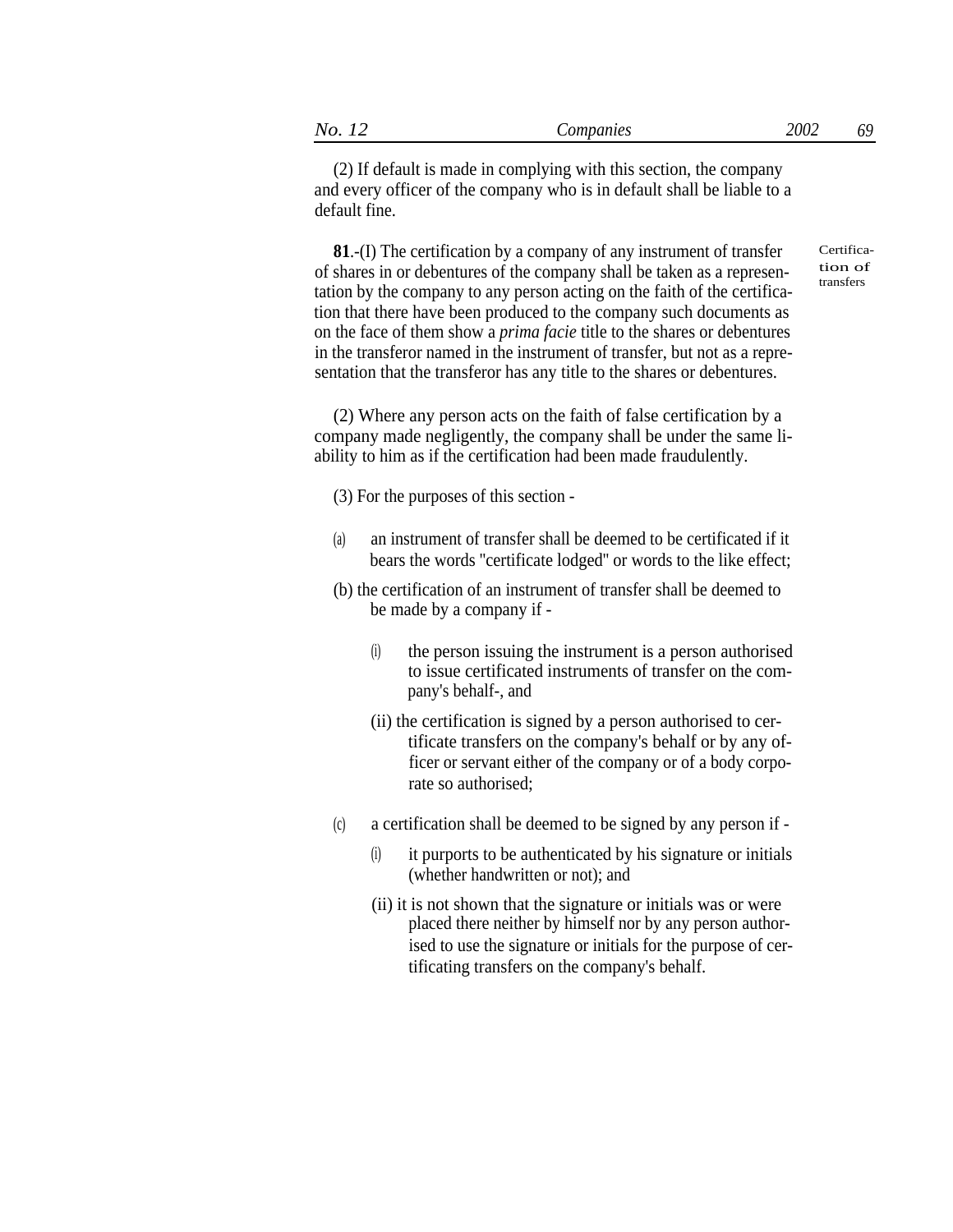company with respect to issue of certificates

Duties of **82.**-(l) Every company shall, within sixty days after the allotment of any of its shares, debentures or debenture stock and within two months after the date on which a transfer of any such shares, debentures or debenture stock is lodged with the company, complete and have ready for delivery the certificates of all shares, the debentures and the certificates of all debenture stock allotted or transferred, unless the conditions of issue of the shares, debentures or debenture stock otherwise provide. The expression ''transfer'' for the purpose of this subsection means a transfer duly stamped and otherwise valid, and does not include such a transfer as the company is for any reason entitled to refuse to register and does not register.

> (2) If default is made in complying with this section, the company and every officer of the company who is in default shall be liable to a default fine.

> (3) If any company on whom a notice has been served requiring the company to make good any default in complying with the provisions of subsection (1) fails to make good the default within ten days after the service of the notice, the court may, on the application of the person entitled to have the certificates or the debentures delivered to him, make an order directing the company and any officer of the company to make good the default within such time as may be specified in the order, and any such order may provide that all costs of and incidental to the application shall be borne by the company or by any officer of the company responsible for the default.

**83**.- (1) *A* certificate, under the common seal of the company, specifying any shares held by any member, shall be *prima facie* evidence of the title of the member to the shares. Evidence of title

> (2) *A* depository receipt, issued by a depository established under section 75(1)*,* shall be *prima facie* evidence of the title to the interest represented by the receipt.

**84**. The production to a company of any document which is by law sufficient evidence of - Evidence of grant of probate

> (a) probate of the will, or letters of administration of the estate, of a deceased person having been granted to some person; or

Cap. 27

(b) the Administrator-General having undertaken administration of an estate under the Administrator-General's Ordinance (Cap. 27).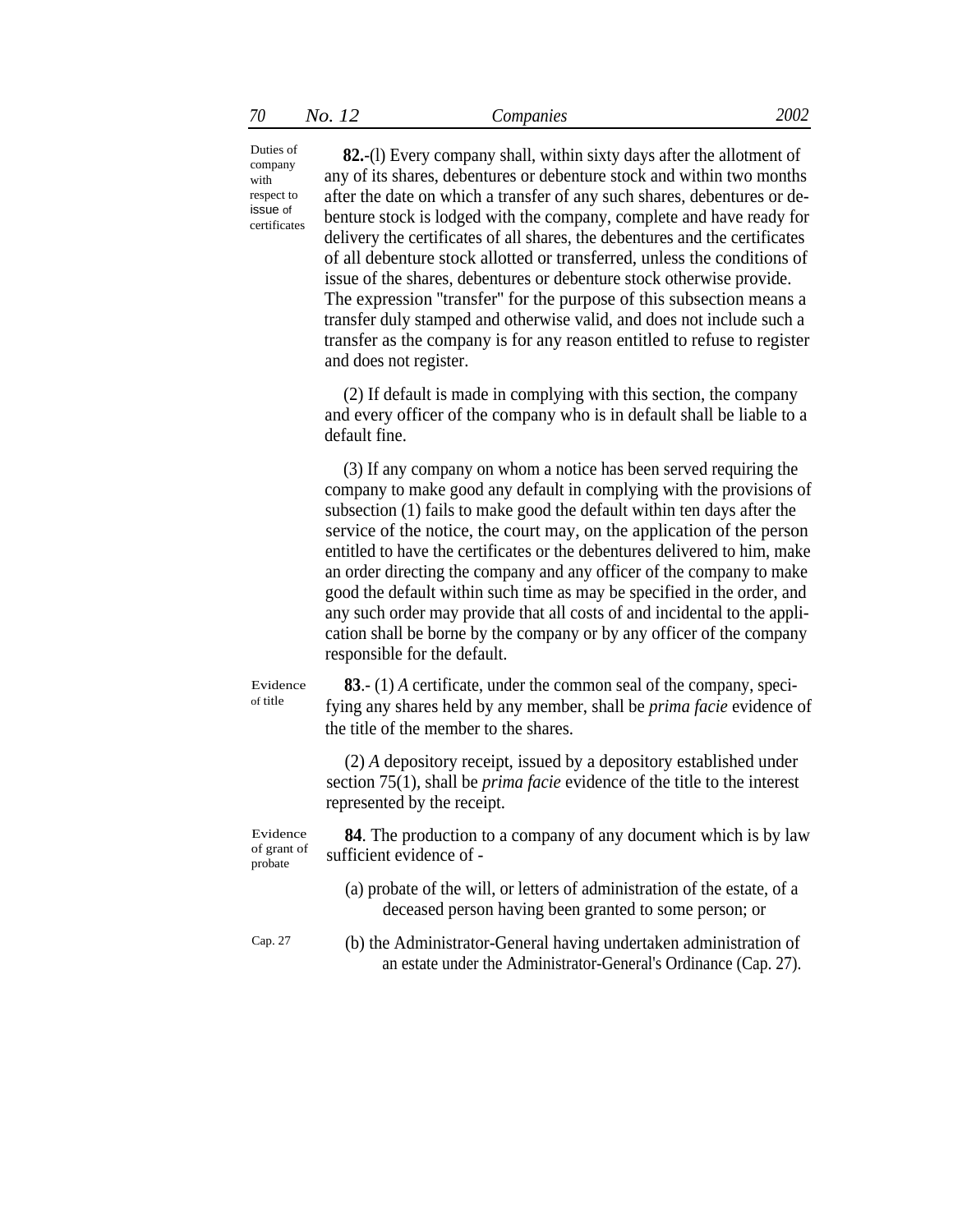Provided that a company shall not be bound to give notice under this shall be accepted by the company, notwithstanding anything in its articles, as sufficient evidence of such grant or undertaking.

**85**.-(l) A company limited by shares, if so authorised by its articles, may, with respect to any fully paid-up shares, issue under its common seal a warrant stating that the bearer of the warrant is entitled to the shares therein specified, and may provide, by coupons or otherwise, for the payment of the future dividends on the shares included in the warrant.

Issue and effect of share warrants to bearer

 $(2)$  Such a warrant is in this Act termed a "share warrant".

(3) A share warrant shall entitle the bearer thereof to the shares therein specified, and the shares may be transferred by delivery of the warrant.

**86**. If any person falsely and deceitfully impersonates any owner of any share or interest in any company, or of any share warrant or coupon,  $\frac{1}{2}$ issued in pursuance of this Act, and thereby obtains or endeavours to obtain any such share or interest or share warrant or coupon, or receives or endeavours to receive any money due to any such owner, as if the offender were the true and lawful owner, he shall be guilty of an offence, and shall on conviction thereof be liable to imprisonment or to a fine or both.

**87**. -(I) If any person: Offences in

- (a) with intent to defraud, forges or alters, or offers, or disposes of, knowing the same to be forged or altered, any share warrant or coupon, or any document purporting to be a share warrant or coupon; or
- by means of any such forged or altered share warrant, coupon or document, demands or endeavours to obtain or receive any share or interest in any company under this Act, or to receive any dividend or money payable in respect thereof, knowing the warrant, coupon or document to be forged or altered, (b)

he shall be guilty of an offence and shall on conviction thereof be liable to imprisonment or to a fine or both.

tion of share holder Penalty for

connection with share warrants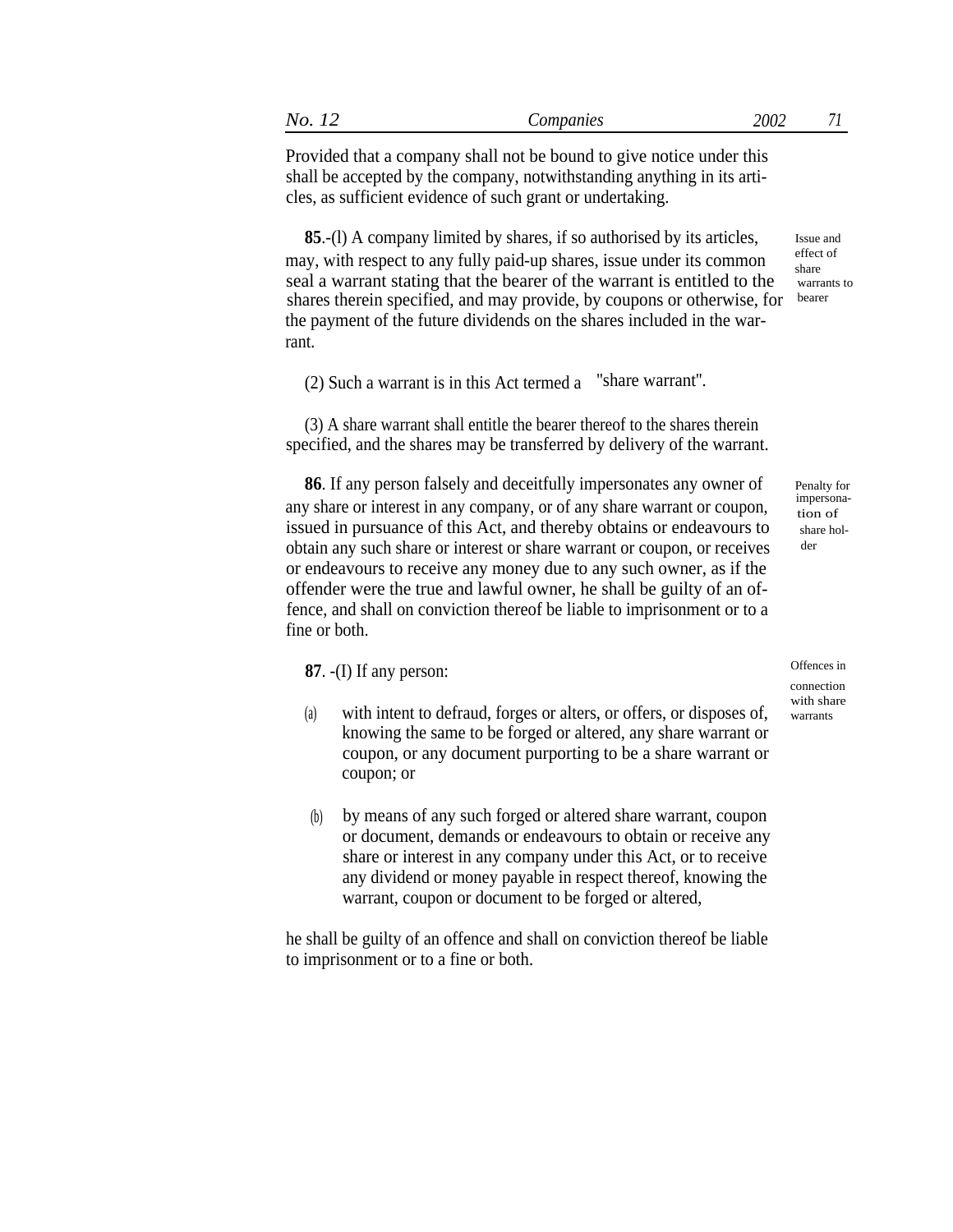(2) If any person:

- engraves, prints or makes any share warrant or coupon purporting to be: (a)
	- a share warrant or coupon issued or made by any particular company in pursuance of this Act; or (i)
	- (ii) a blank share warrant or coupon so issued or made; or
	- (iii) a part of such a share warrant or coupon; or
	- (b) uses any material for the making or printing of any such share warrant or coupon, or of any such blank share warrant or coupon, or any part thereof respectively; or
	- (c) knowingly has in his custody or possession any material or equipment for the making thereof,

he shall be guilty of an offence, and shall on conviction thereof be liable to imprisonment or to a fine or both.

#### *Special Provisions as to Debentures*

as to register of debenture holders

Provisions **88**.-(I) Every company which, after the appointed day, issues a series of debentures shall keep at the registered office of the company a register of holders of such debentures:

Provided that -

- (a) where the work of making up such register is done at some office of the company other than the registered office, such register may be kept at such office; and
- (b) where the work of making up such register is by arrangement by the company undertaken by some person on behalf of the company, such register may be kept at the office of that person at which the work is done.

(2) Every company shall give notice to the Registrar of the place where the register is kept and of any change in that place:-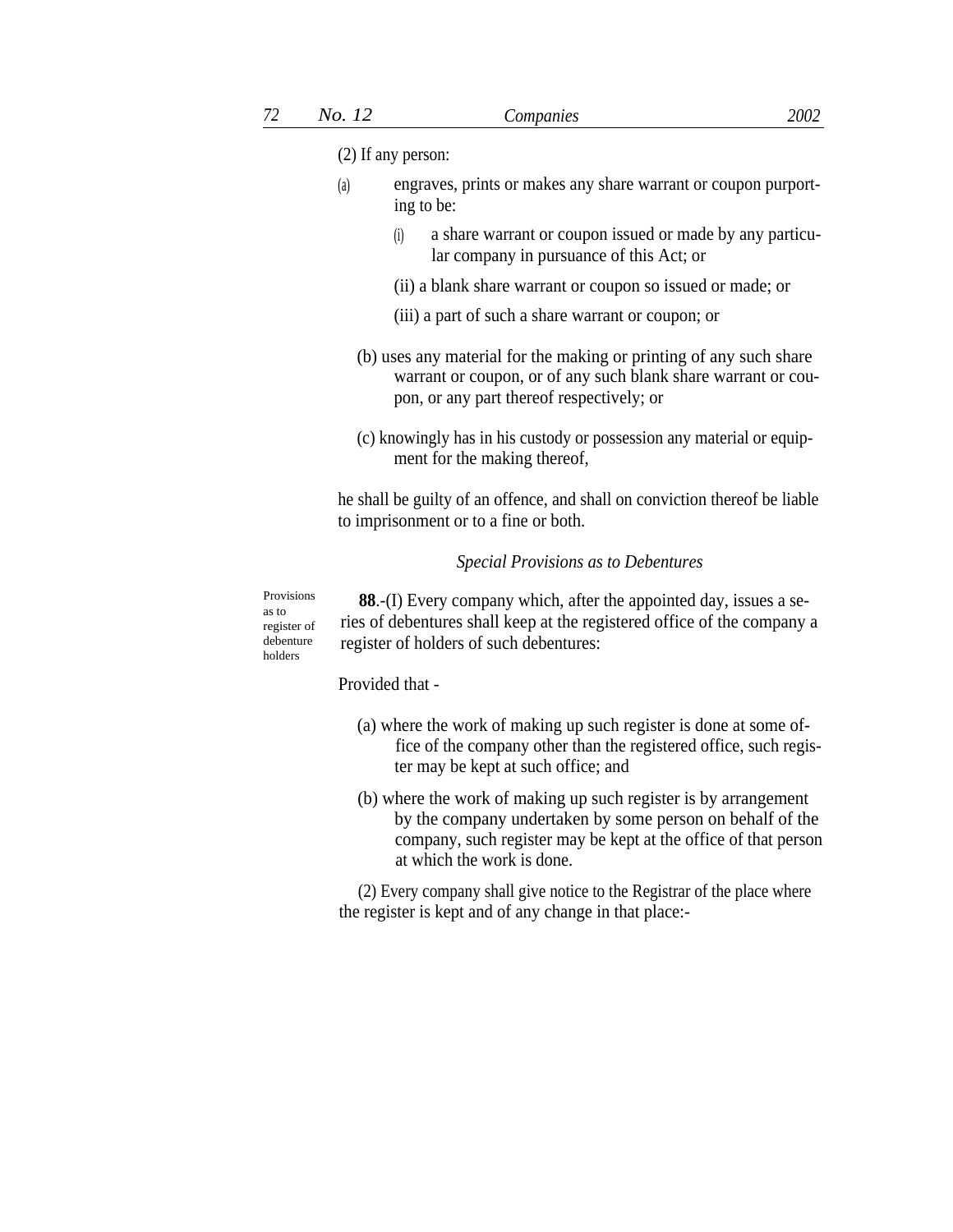subsection if the register has, at all times since it came into existence, been kept at the registered office of the company.

**89**.-(1) Every register of holders of debentures of a company shall, except when duly closed, be open during business hours to the inspection of the registered holder of any such debentures or any holder of shares in the company without fee, and of any other person on payment shareholdof a fee not exceeding the amount prescribed by the Minister in regulations.

(2) Every registered holder of debentures and every holder of shares  $\frac{\text{holders}}{\text{and to}}$ in a company may require a copy of the register of the holders of debentures of the company or any part thereof on payment of a fee not exceeding the amount prescribed by the Minister in regulations.

*(*3) A copy of any trust deed for securing any issue of debentures shall be forwarded to every holder of any such debentures at his request on payment of a fee not exceeding the amount prescribed by the Minister in regulations.

(4) If inspection is refused, or a copy is refused or not forwarded, the company and every officer of the company who is in default shall be liable to a fine, and further shall be liable to a default fine.

(5) Where a company is in default, the court may by order compel an immediate inspection of the register or direct that the copies required shall be sent to the person requiring them.

(6) For the purposes of this section, a register shall be deemed to be duly closed if closed in accordance with provisions contained in the articles or in the debentures or, in the case of debenture stock, in the stock certificates, or in the trust deed or other document securing the debentures or debenture stock, during such period or periods, not exceeding in the whole thirty days in any year, as may be therein specified.

90.-(l) Subject to the following provisions of this section, any provision contained in a trust deed for securing an issue of debenture, or in any contract with the holders of debentures secured by a trust deed, shall be void in so far as it would have the effect of exempting a trustee thereof from or indemnifying him against liability for breach of trust where he fails to show the degree of care and diligence required of him

Liability of trustees for debenture holder

Rights of debenture holders

ers to inspect register of debenture and to have copies of trust deed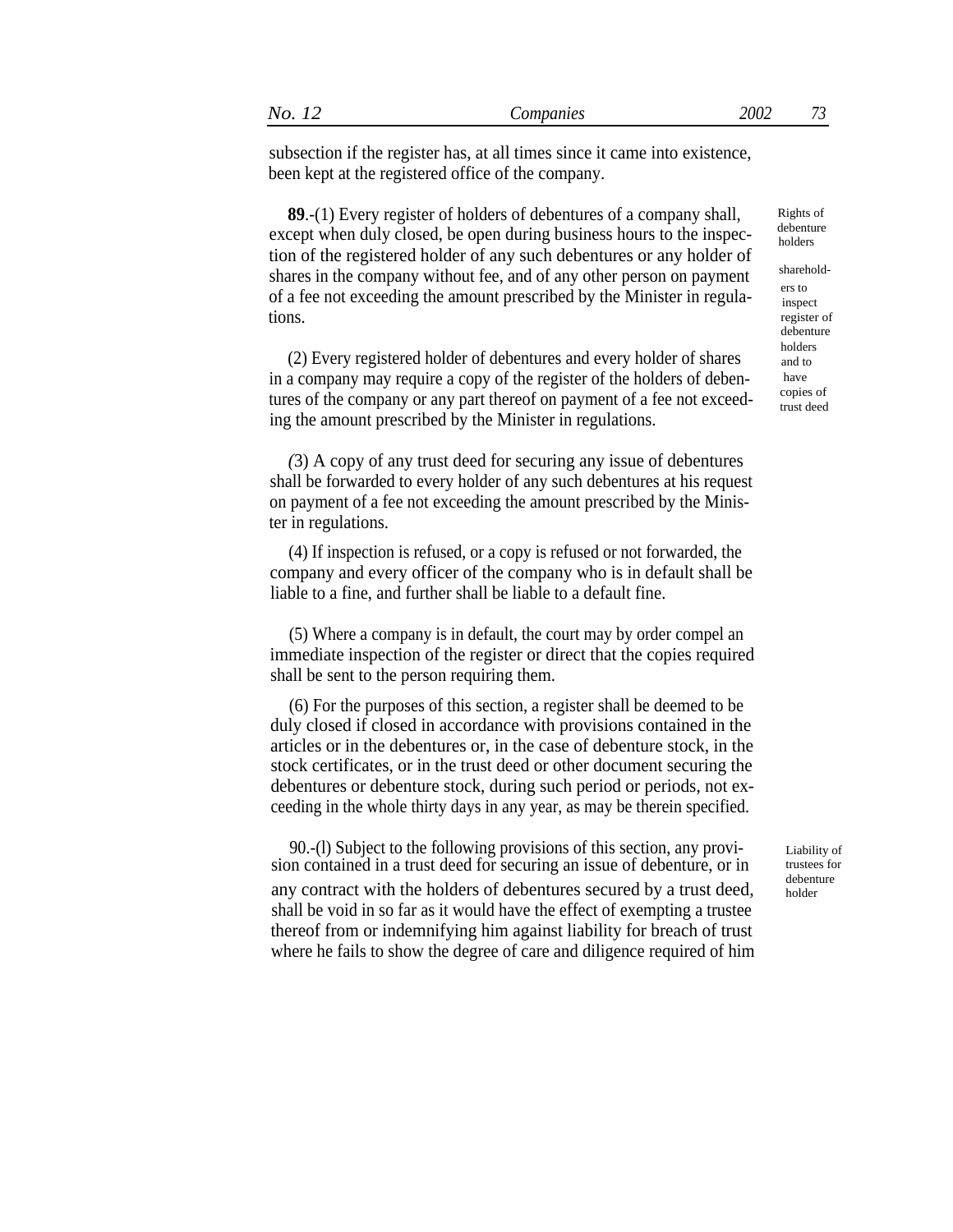as trustee, having regard to the provisions of the trust deed conferring on him any powers, authorities or discretions.

(2) Subsection (1) shall not invalidate -

(a) any release otherwise validly given in respect of anything done or omitted to be done by a trustee before the giving of the release; or

(b) any provision enabling such a release to be given: -

- (i) on the agreement thereto of a majority of not less than three-fourths in value of the debenture holders present and voting in person or, where proxies are permitted, by proxy at a meeting summoned for the purpose; and
- (ii) either with respect to specific acts or omissions or on the trustee dying or ceasing to act.

(3) Subsection (1) shall not operate -

- (a) to invalidate any provision in force at the appointed day so long as any person then entitled to the benefit of that provision or afterwards given the benefit thereof under subsection *(4)* remains a trustee of the deed in question; or
- (b) to deprive any person of any exemption or right to be indemnified in respect of anything done or omitted to be done by him while any such provision was in force.

(4) While any trustee of a trust deed remains entitled to the benefit of a provision saved by subsection (3), the benefit of that provision may be given either:

- (a) to all trustees of the deed, present and future; or
- (b) to any named trustees or proposed trustees thereof,

by a resolution passed by a majority of not less than three-fourths in value of the debenture holders present in person or, where proxies are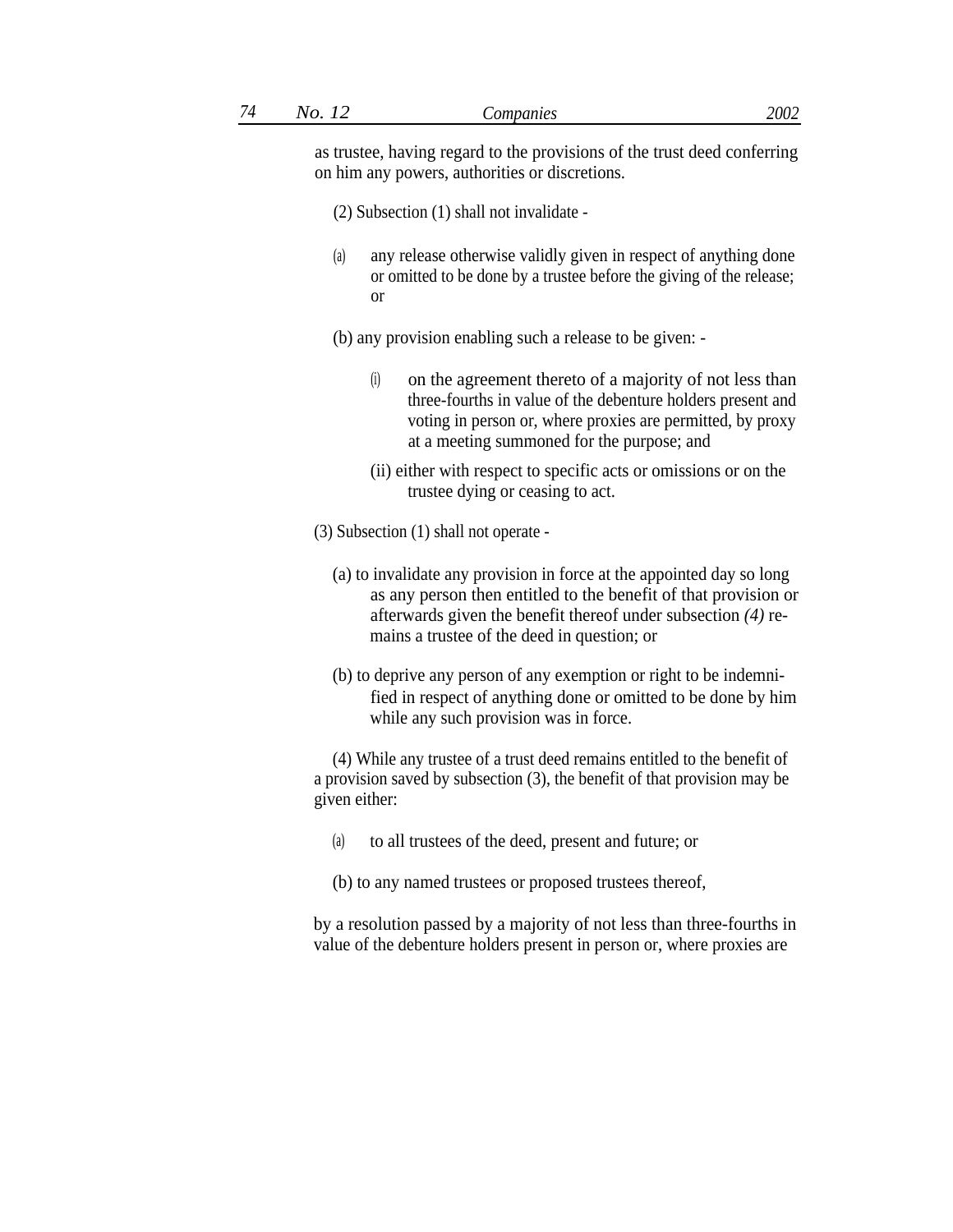permitted, by proxy at a meeting summoned for the purpose in accordance with the provisions of the deed or, if the deed makes no provision for summoning meetings, a meeting summoned for the purpose in any manner approved by the court.

**91***. A* condition contained in any debentures or in any deed for securing any debentures, whether issued or executed before or after the appointed day, shall not be invalid by reason only that the debentures are thereby made irredeemable or redeemable only on the happening of a contingency, however remote, or on the expiration of a period, however long, any rule of equity to the contrary notwithstanding.

**92**.-(1) Where either before or after the appointed day a company has redeemed any debentures previously issued, then:

re-issue redeemed debentures

Power to

Perpetual debentures

- (a) unless any provision to the contrary, whether express or im-<br> $\frac{1}{100}$  in certain plied, is contained in the articles or in any contract entered into by the company; or
- (b) unless the company has, by passing a resolution to that effect or by some other act, manifested its intention that the debentures shall be cancelled,

the company shall have, and shall be deemed always to have had, power to re-issue the debentures, either by re-issuing the same debentures or by issuing other debentures in their place.

(2) Subject to the provisions of section 93 on a re-issue of redeemed debentures the person entitled to the debentures shall have, and shall be deemed always to have had, the same priorities as if the debentures had never been redeemed.

(3) Where a company has either before or after the appointed day deposited any of its debentures to secure advances from time to time on current account or otherwise, the debentures shall not be deemed to have been redeemed by reason only of the account of the company having ceased to be in debit whilst the debentures remained so deposited.

(4) The re-issue of a debenture or the issue of another debenture in its place under the power by this section given to, or deemed to have been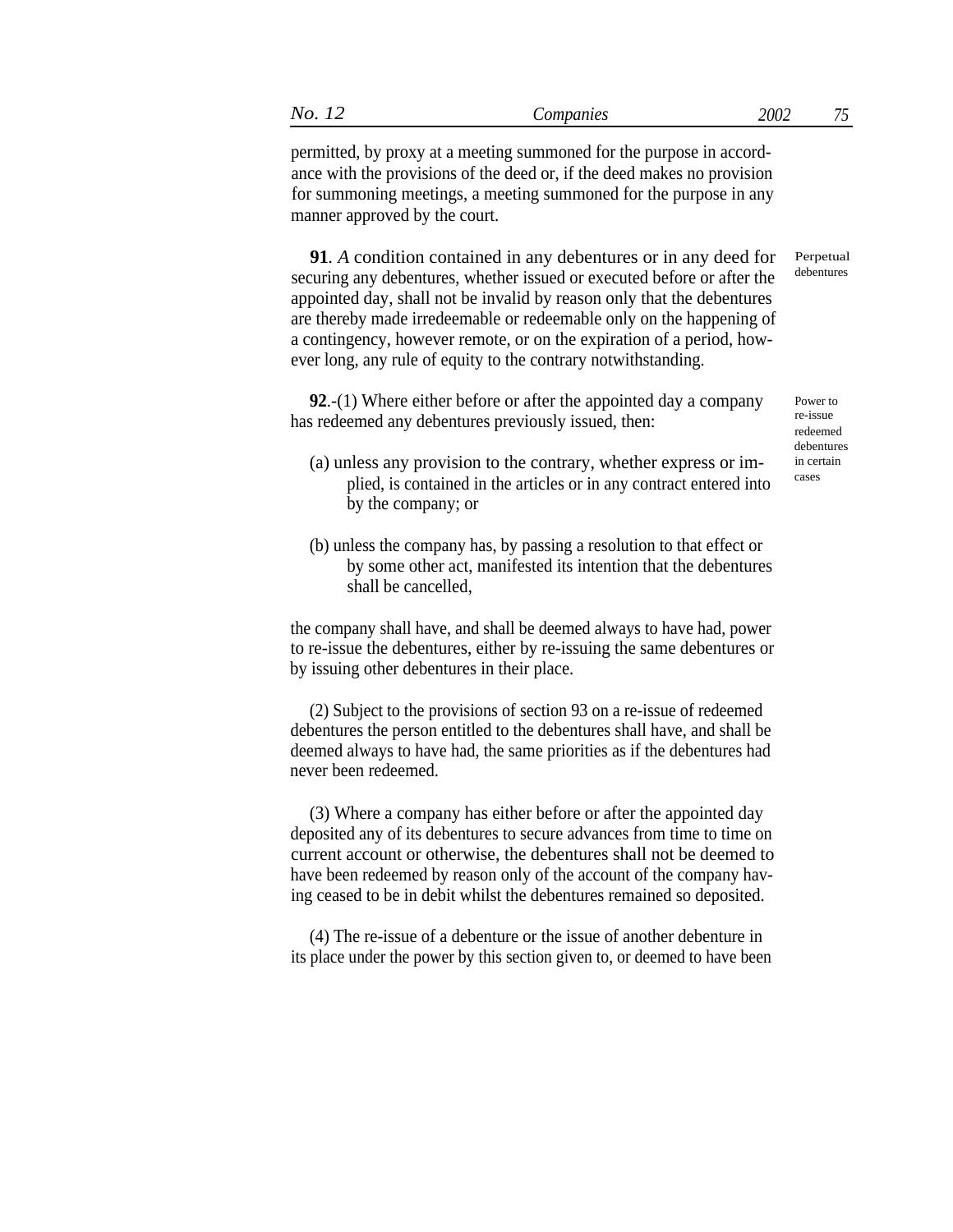possessed by, a company, whether the re-issue or issue was made before or after the appointed day, shall be treated as the issue of a new debenture for the purposes of stamp duty, but it shall not be so treated for the purposes of any provision limiting the amount or number of debentures to be issued:

Provided that any person lending money on the security of a debenture re-issued under this section which appears to be duly stamped may give the debenture in evidence in any proceedings for enforcing his security without payment of the stamp duty or any penalty in respect thereof, unless he had notice or, but for his negligence, might have discovered, that the debenture was not duly stamped, but in any such case the company shall be liable to pay the proper stamp duty and penalty.

**93**. Where any debentures which were redeemed before I **11** October 1932, have been re-issued after that day and before the appointed day or are re-issued after the appointed day, the re-issue of the debentures shall not prejudice and shall be deemed not to have prejudiced any right or priority which any person would have had under or by virtue of any mortgage or charge created before such date.

**94**. A contract with a company to take up and pay for any debentures of the company may be enforced by an order for specific performance.

ance of contracts to subscribe for debentures

Specific perform-

Saving, in case of reissued

debentures of rights of certain mortgagees

Payment of debts out of assets subject to charge

**95**.-(1) The following applies in the case of a company where debentures of the company are secured by a charge which, as created, was a floating charge.

floating (2) Where either a receiver is appointed on behalf of the holders of any debentures of a company secured by a floating charge, or possession is taken by or on behalf of the holders of any of the debentures of any property comprised in or subject to the charge, and the company is not at that time in course of being wound up, the company's preferential debts shall be paid out of assets coming to the hands of the person taking possession in priority to any claims for principal or interest in respect of the debentures.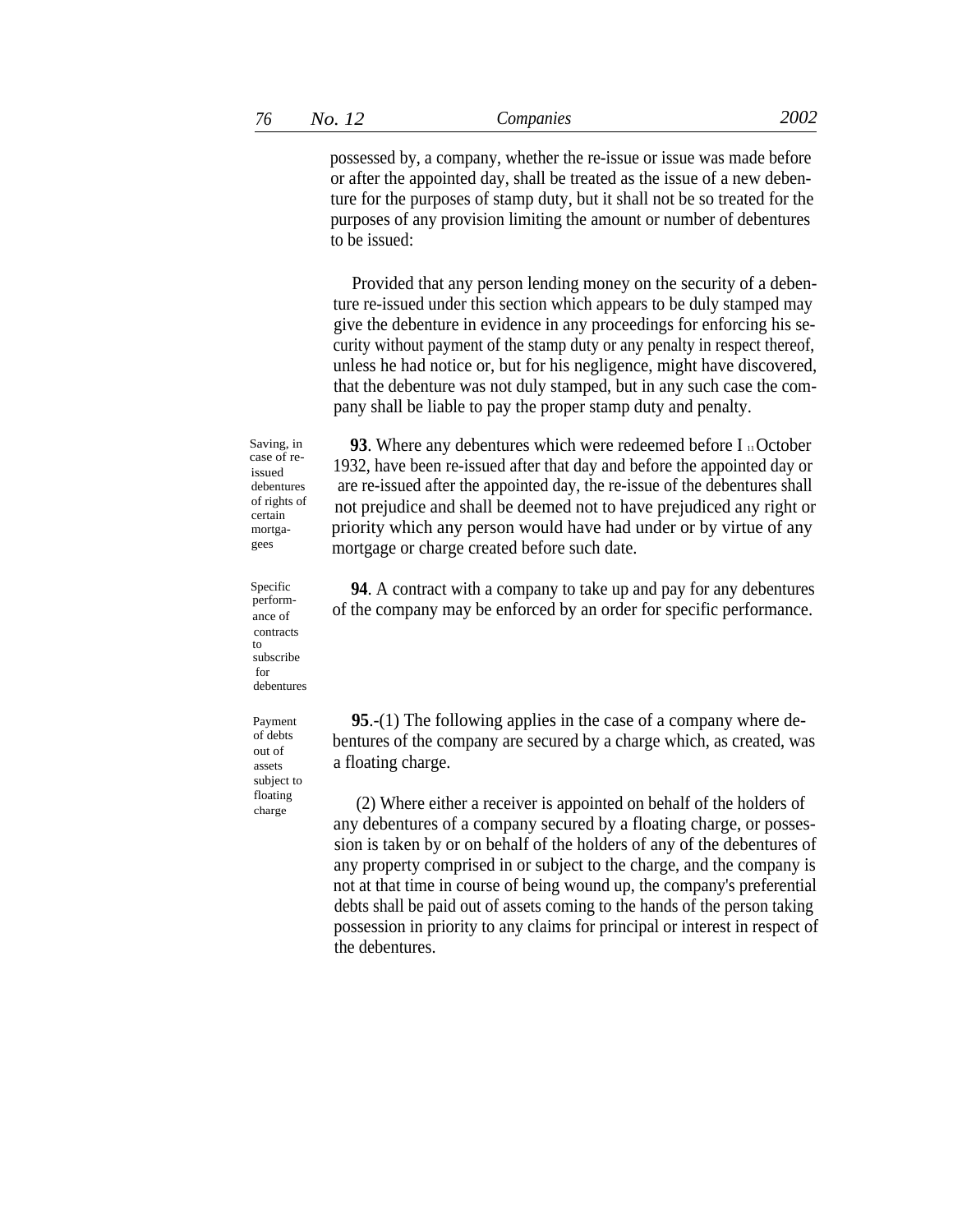(3) ''Preferential debts'' means the categories of debts listed in section *367* and for the purposes of that section ''the relevant date'' is the date of possession being taken as above mentioned.'

(4) Payments made under this section shall be recouped, as far as may be, out of the assets of the company available for payment of general creditors.

#### **PART IV** REGISTRATION OF CHARGES

# *Registration of Charges with Registrar*

**96**.-(1) Subject to the provisions of this Part, every charge created by a company registered in Tanzania and being a charge to which this section applies shall, so far as any security on the company's property or undertaking is conferred thereby, be void against the liquidator or administrator and any creditor of the company, unless the prescribed particulars of the charge, together with the instrument, if any, by which the charge is created or evidenced are delivered to or received by the Registrar for registration in the manner required by this Part within fortytwo days after the date of its creation.

(2) Subsection (1) is without prejudice to any contract or obligation for repayment of the money thereby secured, and when a charge becomes void under this section the money secured thereby shall immediately become payable.

- **97**.-(1) Section 96 applies to the following charges:
- (a) a charge for the purpose of securing any issue of debentures;
- (b) a charge on uncalled share capital of the company,
- a charge created or evidenced by an instrument which, if executed by an individual, would require registration as a bill of sale;  $(c)$

(d) a charge on land, wherever situated, or any interest therein;

- (e) a charge on book debts of the company;
- (f) a floating charge on the undertaking or property of the company;
- (g) a charge on calls made but not paid;

tion of charges

Charges which have to be registered

Registra-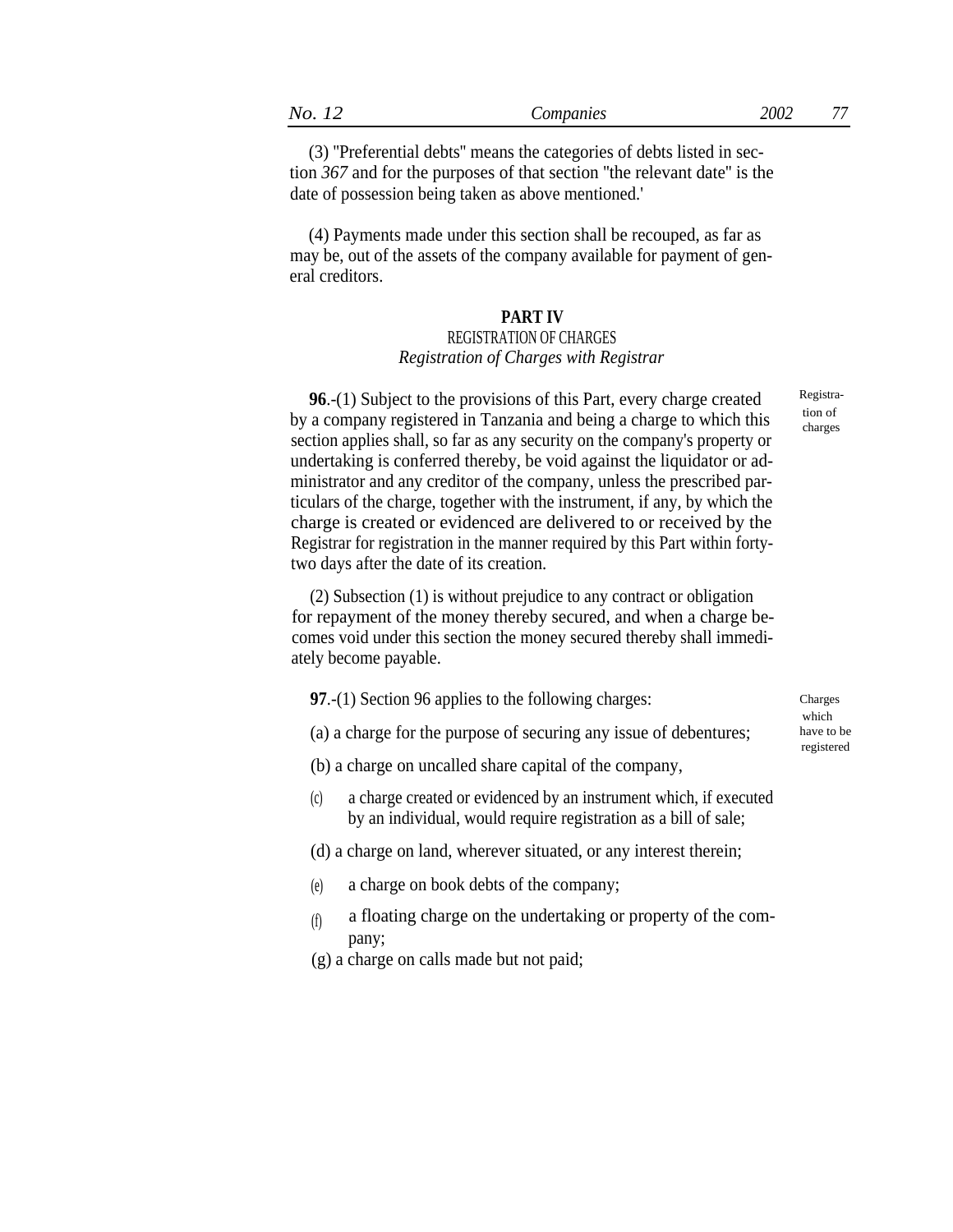(h) a charge on a ship, or aircraft, or any share in a ship;

(i) a charge on goodwill, or on any intellectual property.

(2) The Minister may by regulations amend subsection (1) to add any description of charge to, or remove any description of charge from, the charges which may be registered under section 96.

(3) Where a negotiable instrument has been given to secure the payment of any book debts of a company the deposit of the instrument for the purpose of securing an advance to the company shall not for the purposes of this section be treated as a charge on those book debts.

(4) The holding of debentures entitling the holder to a charge on land shall not for the purposes of this section be deemed to be an interest in land.

(5) In this Part:

(a) the expression ''charge'' includes mortgage;

- (b) a charge shall be deemed to be created in the case of an instrument creating a charge on the date of the execution thereof by or on behalf of the company, and in the case of a charge created by deposit of title deeds on the date of the deposit thereof,
- (c) the following are intellectual property:
	- any patent trademark, registered design, copyright or design right; (i)
	- (ii) any licence under or in respect of such right.

of registration (debentures)

Formalities **98**.-(I) Where a series of debentures containing, or giving by reference to another instrument, any charge to the benefit of which the debenture holders of that series are entitled pari passu is created by a company, it shall for the purposes of this section be sufficient if there are delivered to or received by the Registrar within forty-two days after the execution of the deed containing the charge or, if there is no such deed, after the execution of any debentures of the series, the following particulars:-

(a) the total amount secured by the whole series;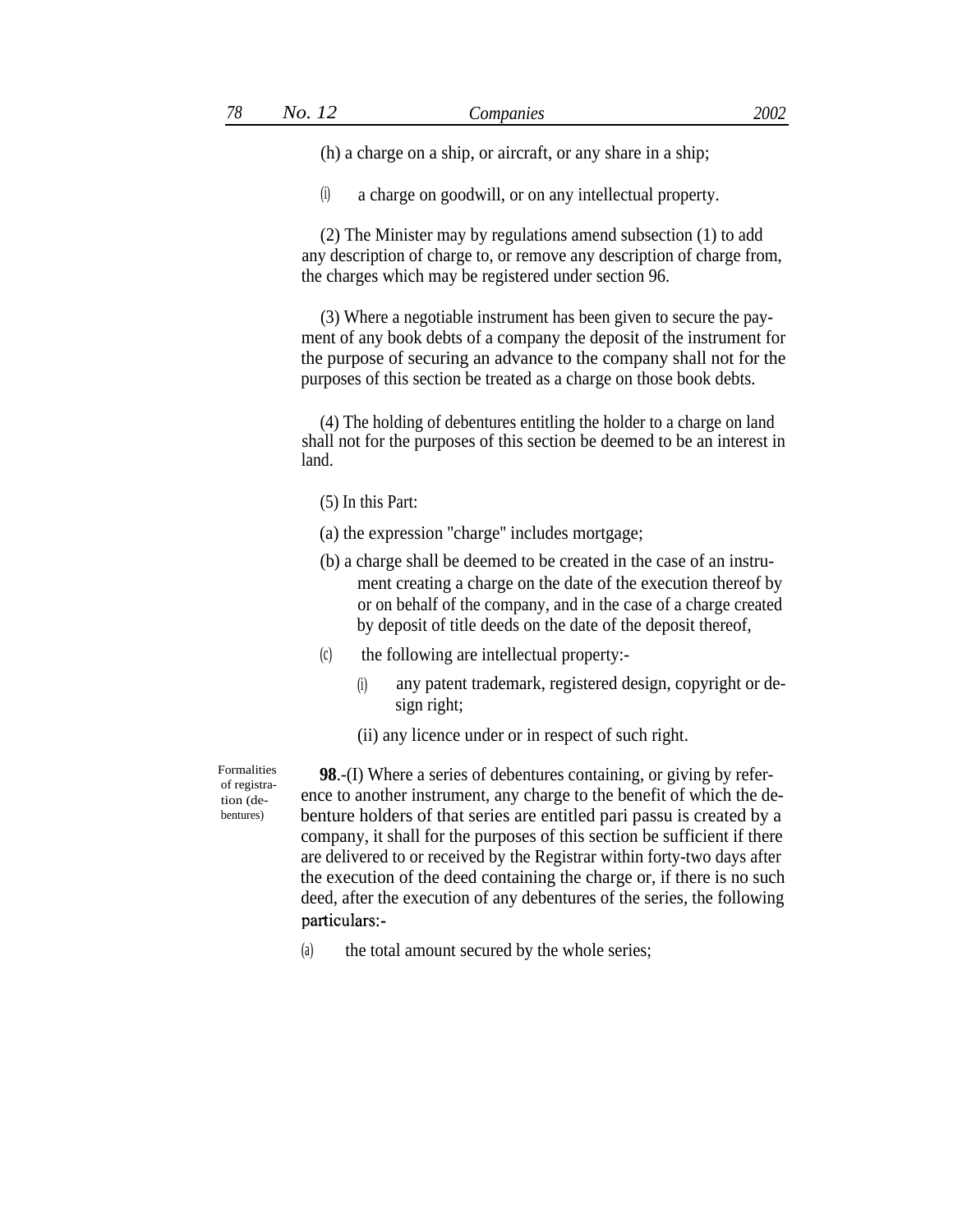- (b) the date of the resolution authorising the issue of the series and the date of the covering deed, if any, by which the security is created or defined;
- (c) a general description of the property charged; and
- (d) the names of the trustees, if any, for the debenture holders,

together with the deed containing the charge or a copy thereof verified in the prescribed manner, or, if there is no such deed, one of the debentures of the series.

Provided that, where more than one issue is made of debentures in the series, there shall be delivered to the registrar within forty-two days of each issue for entry in the register particulars of the date and amount of each issue, but an omission to do this shall not affect the validity of the debentures issued.

(2) Where any commission, allowance or discount has been paid or made either directly or indirectly by a company to any person in consideration of his:-

- (a) subscribing or agreeing to subscribe, whether absolutely or conditionally, for any debentures of the company, or
- (b) procuring or agreeing to procure subscriptions, whether absolute or conditional, for any such debentures, the particulars required to be sent for registration under this section shall include particulars as to the amount or rate per cent of the commission, discount or allowance so paid or made, but omission to do this shall not affect the validity of the debentures issued:

Provided that the deposit of any debentures as security for any debt of the company shall not for the purposes of this subsection be treated as the issue of the debentures at a discount.

**99.**-(I) In the case of a charge created out of Tanzania comprising property situated outside Tanzania, the delivery to and the receipt by the registrar of a copy verified in the prescribed manner of the instrument

Charges created outside Tanzania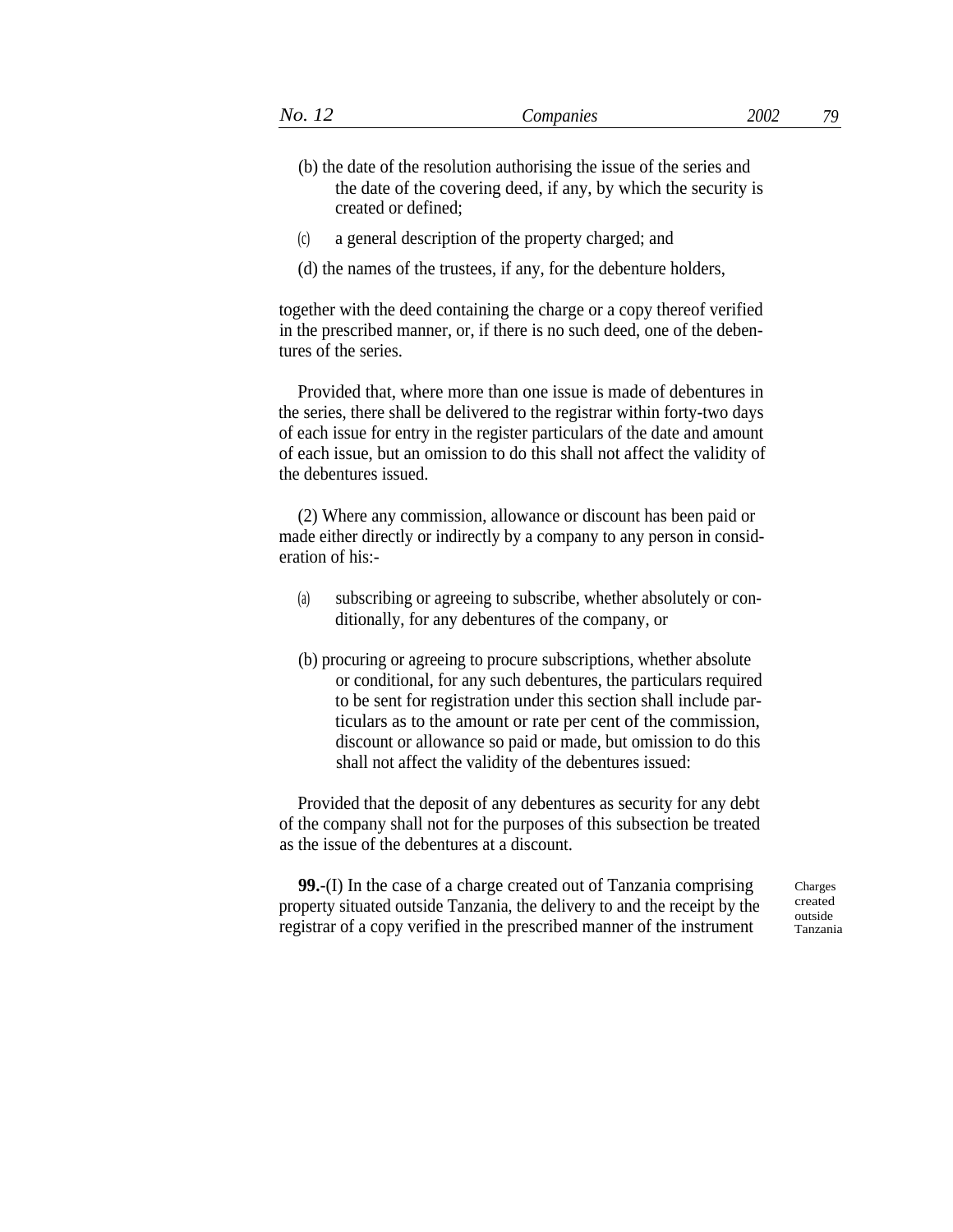by which the charge is created or evidenced, shall have the same effect for the purposes of this section as the delivery and receipt of the instrument itself, and forty-two days after the date on which the instrument or copy could, in due course of post, and if despatched with due diligence, have been received in Tanzania shall be substituted for forty-two days after the date of the creation of the charge, as the time within which the particulars and instrument or copy are to be delivered to the registrar.

(2) The instrument creating or purporting to create the charge may be sent for registration under this section notwithstanding that further proceedings may be necessary to make the charge valid or effectual.

**100**.-(l) It shall be the duty of a company to deliver to the Registrar for registration the particulars of every charge created by the company and of the issue of debentures of a series, requiring registration under this Part, but registration of any such charge may be effected on the application of any person interested therein.

(2) Where registration is effected on the application of some person other than the company, that person shall be entitled to recover from the company the amount of any fees properly paid by him to the Registrar on registration.

(3) If a company fails for a period of forty-two days, or such extended period as the court may have ordered, to deliver to the Registrar for registration the particulars of any charge created by the company, or of the issue of debentures of a series requiring registration, then, unless the registration has been effected on the application of some other person, the company and every officer or other person who is a party to the default shall be liable to a default fine.

101.-(l) Where after the appointed day a company acquires any property which is subject to a charge of any such kind as would, if it had been created by the company after the acquisition of the property, have been required to be registered under this Part, the company shall cause the prescribed particulars of the charge, together with a copy (certified in the prescribed manner to be a correct copy) of the instrument, if any, by which the charge was created or is evidenced, to be delivered to the Registrar for Registration within forty-two days after the date on which the acquisition is completed:

created by company

Duty of company to register charges

Duty of company to register charges existing on property acquired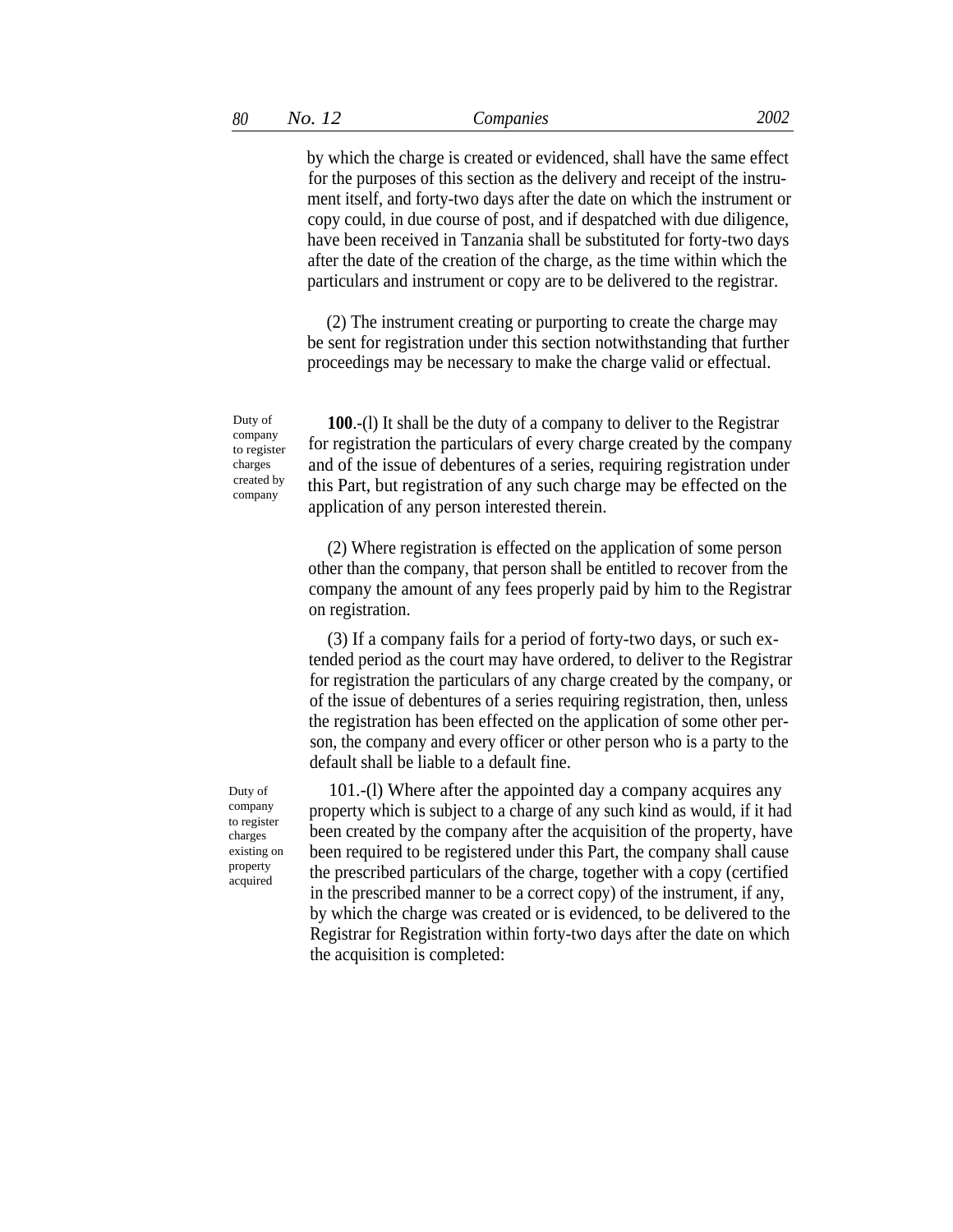| $ -$<br>$N\Omega$<br>companies | 2002 | $_{01}$ |
|--------------------------------|------|---------|
|--------------------------------|------|---------|

Provided that, if the property is situated and the charge was created outside Tanzania, forty-two days after the date on which the copy of the instrument could in due course of post, and if despatched with due dili- .gence, have been received in Tanzania, shall be substituted for fortytwo days after the completion of the acquisition as the time within which the particulars and the copy of the instrument are to be delivered to the Registrar.

(2) If default is made in complying with this section the company and every officer of the company who is in default shall be liable to a default fine.

**102.**-(I) The Registrar shall keep for each company a register in such forrn as he thinks fit of charges on property of the company and such register shall consist of a file containing with respect to each charge the following particulars:

The Companies charges register

(a) in the case of a charge to the benefit of which the holders of a series of debentures are entitled, the particulars specified in section 98(l),

(b) in the case of any other charge,

- $G$  if it is a charge created by the company, the date of its creation, and if it is a charge which was existing on property acquired by the company, the date of the acquisition, and
- (ii) the amount secured by the charge, and
- (iii) short particulars of the property charged, and
- (iv) the persons entitled to the charge.

(2) The register kept in pursuance of this section shall be open to any person and any person may require the Registrar to provide a certificate stating the date on which any specified particulars or other information relating to a charge were delivered to him.

(3) The Registrar shall give to the company a certificate of the registration of any charge registered in pursuance of and within any period allowed under this Part, stating the amount thereby secured, and the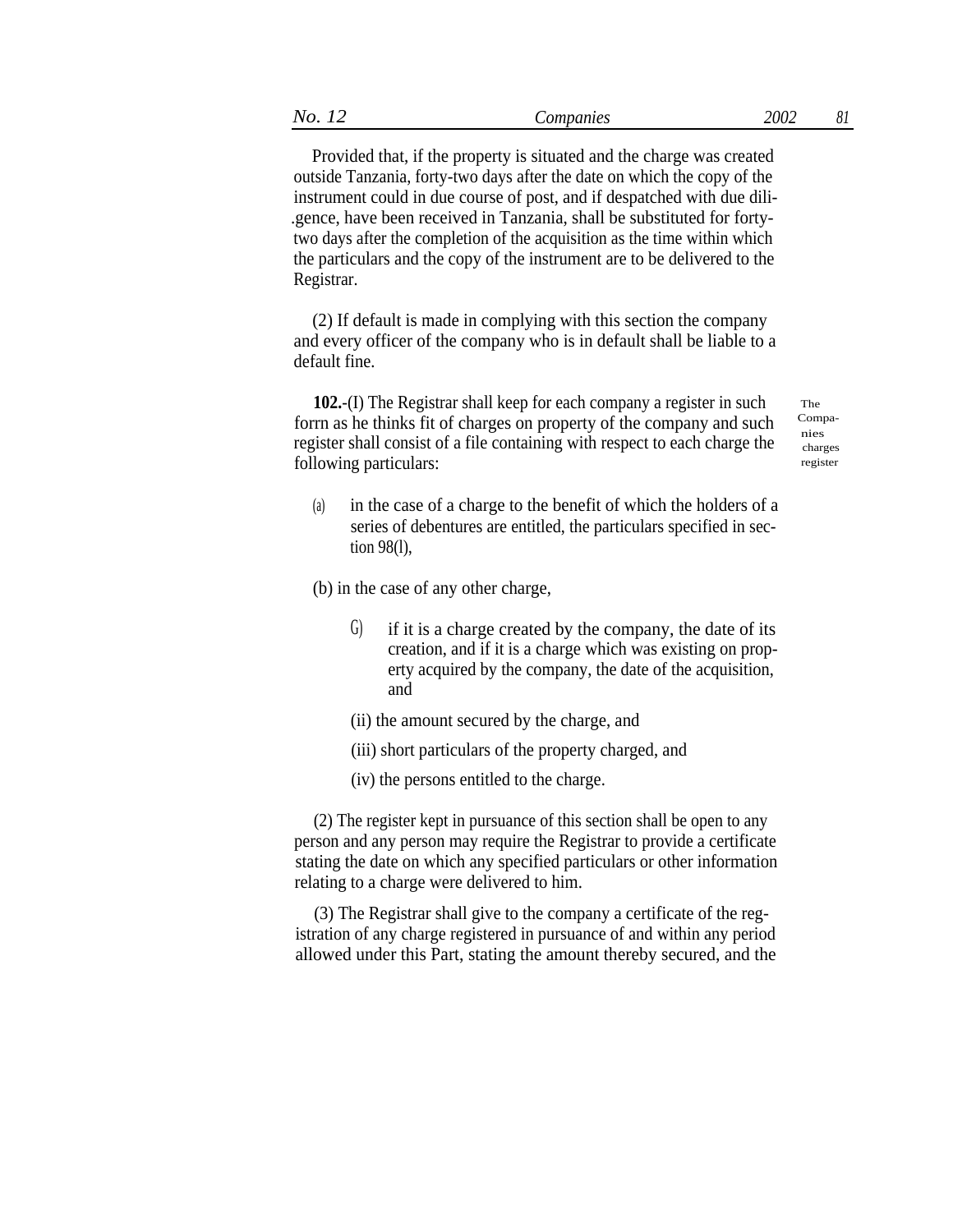certificate shall be conclusive evidence that the requirements of this Part as to registration have been complied with.

Endorsement of certificate of registration on debentures

**103**.-(1) The company shall cause a copy of every certificate of registration given under section 102(3) to be endorsed on every debenture or certificate of debenture stock which is issued by the company, and the payment of which is secured by the charge so registered:

Provided that nothing in this subsection shall be construed as requiring a company to cause a certificate of registration of any charge so given to be endorsed on any debenture or certificate of debenture stock issued by the company before the charge was created.

(2) If a person knowingly and wilfully authorises or permits the delivery of any debenture or certificate of debenture stock which under the provisions of this section is required to have endorsed on it a copy of a certificate of registration without the copy being so endorsed upon it, he shall, without prejudice to any other liability, be liable to a fine.

**104**. The Registrar on evidence being given to his satisfaction with respect to any registered charge -

- (a) that the debt for which the charge was given has been paid or satisfied in whole or in part; or
- (b) that part of the property or undertaking charged has been released from the charge or has ceased to form part of the company's property or undertaking,

may enter on the register a memorandum of satisfaction in whole or in part, or the fact that part of the property or undertaking has been released from the charge or has ceased to form part of the company's property or undertaking, as the case may be, and where he registers a memorandum of satisfaction in whole he shall, if required, furnish the company with a copy thereof

Extension of time to register charges or rectification

**105**. The court, on being satisfied that the omission to register a charge within the time required by this Act or that the omission or misstatement of any particular with respect to any such charge or in a memorandum of satisfaction was accidental, or due to inadvertence or to some other sufficient cause, or is not of a nature to prejudice the position of creditors or shareholders of the company, or that on other grounds it is

Registration of tion and release of property from<br>charge satisfac-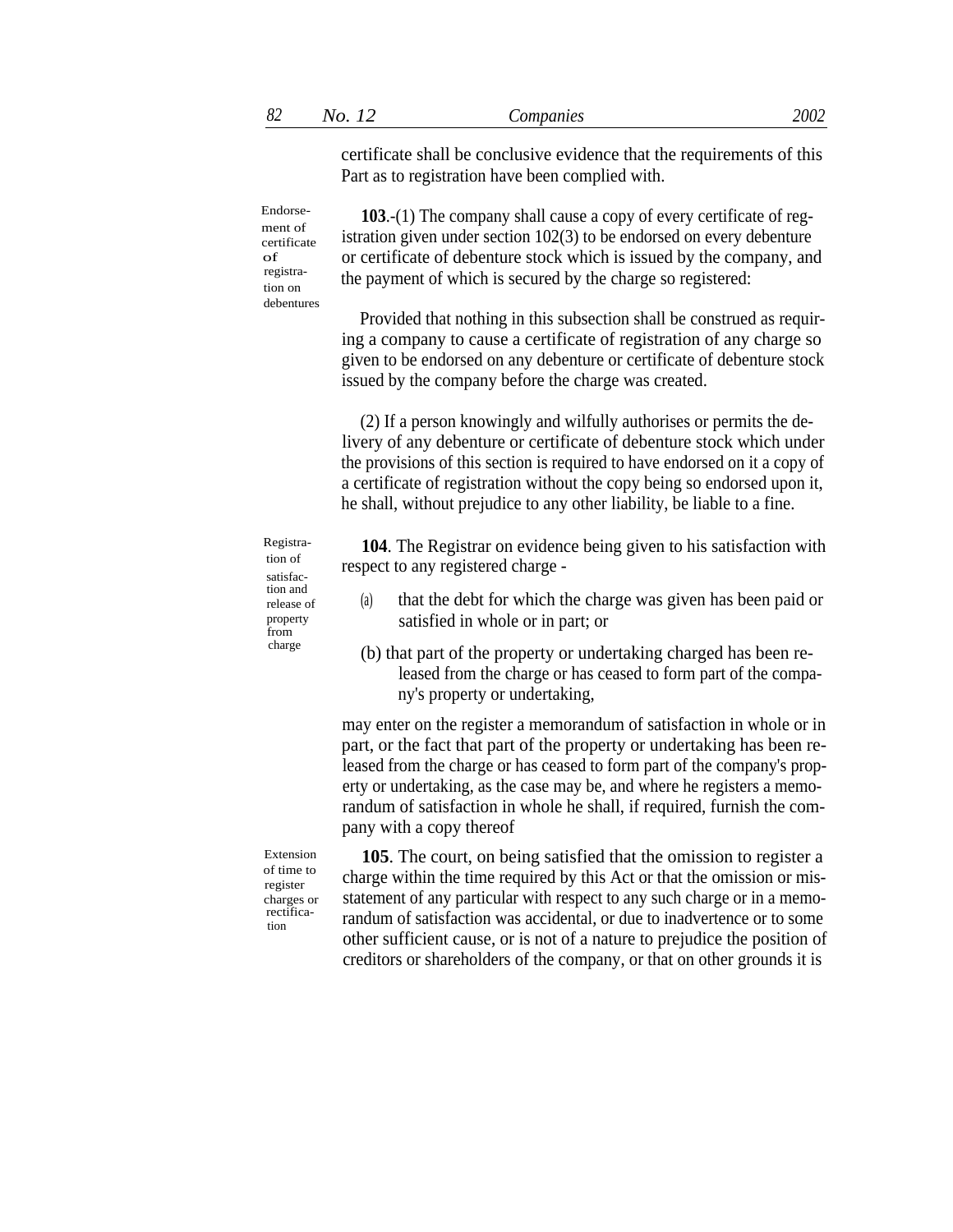| $N_O$ | <i>Sompanies</i> | 2002 | 02 |
|-------|------------------|------|----|
|       |                  |      | 89 |

just and equitable to grant relief, may, on the application of the company or any person interested, and on such terms and conditions as seem to the court just and expedient, order that the time for registration shall be extended, or, as the case may be, that the omission or mis-statement shall be rectified.

**106.**-(1) If a person obtains an order for the appointment of a receiver or manager of the property of a company, or appoints such a receiver or manager under any powers contained in any instrument, he shall, within seven days from the date of the order or of the appointment under the said powers, give notice of the fact to the Registrar, and the Registrar shall enter the fact in the register of charges.

(2) Where any person appointed receiver or manager of the property of a company under the powers contained in any instrument ceases to act as such receiver or manager, he shall, within seven days of so ceasing, give the Registrar notice to that effect, and the Registrar shall enter the fact in the register of charges.

(3) If any person makes default in complying with the requirements of this section, he shall be liable to a fine for every day during which the default continues

## *Provisions as to Company's Register of Charges and as to Copies of Instruments Creating Charges*

**107**.-(1) Every company shall cause a copy of every instrument creating any charge requiring registration under this Part to be kept at the registered office of the company.

(2) In the case of a series of uniform debentures, a copy of one debenture of the series shall be sufficient.

**108**.-(1) Every limited company shall keep at its registered office a register of charges and enter therein all charges specifically affecting property of the company and all floating charges on the undertaking or any property of the company, giving in each case a short description of the property charged, the amount of the charge, and, except in the case of securities to bearer, the names of the persons entitled thereto.

(2) If an officer of the company knowingly and wilfully authorises or permits the omission of any entry required to be made in pursuant of this section, he shall be liable to a fine.

Copies of instruments creating be kept by company

Registration of enforcement of security

Company's register of charges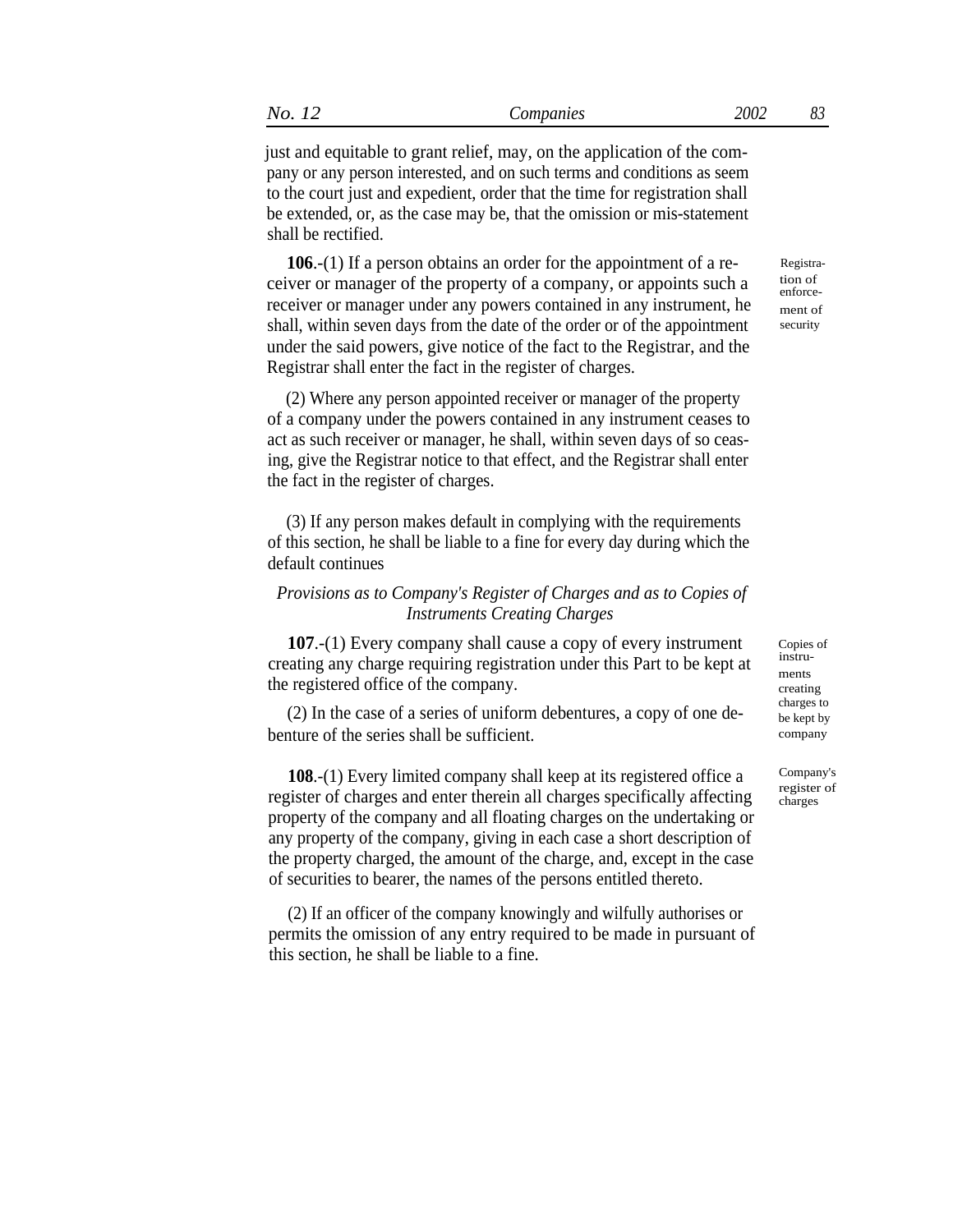| 84 | No. 12 | Companies | 2002 |
|----|--------|-----------|------|
|    |        |           |      |

Right to **109**-(1) The copies of instruments creating any charge requiring registration under this Part with the Registrar, and the Register of charges kept in pursuance of section *108,* shall be open during business hours to the inspection of any creditor or member of the company without fee, and the register of charges shall also be open to the inspection of any other person on payment of such fee as may be prescribed by the Minister in regulations. inspect instruments creating charges

- (2) If inspection of the said copies or register is refused -
- any officer of the company refusing inspection, and every director and manager of the company authorising or knowingly and wilfully permitting the refusal, shall be liable to a fine and a further fine for every day during which the refusal continues, and (a)
- (b) the court may by order compel an immediate inspection of the copies or register.

# **PART V** MANAGEMENT AND ADMINISTRATION **CHAPTER I:** REGISTERED OFFICE AND NAME

office of company

 $R_{\text{e}^{\text{gistered}}}$  110.-(I) A company shall, at all times have a registered office to which all communications and notices may be addressed.

> (2) If default is made in complying with this section the company and every officer of the company who is in default shall be liable to a default fine.

tion of situation of registered office and ofchange therein

Notifica- 111.-(l) On incorporation, the situation of the company's registered office is that specified in the statement sent to the Registrar under seetion *14.*

> (2) The company may change the situation of its Registered office from time to time by giving notice in the prescribed form to the Registrar and such notice shall be given within fourteen days after the date of the change, and the Registrar shall record the same.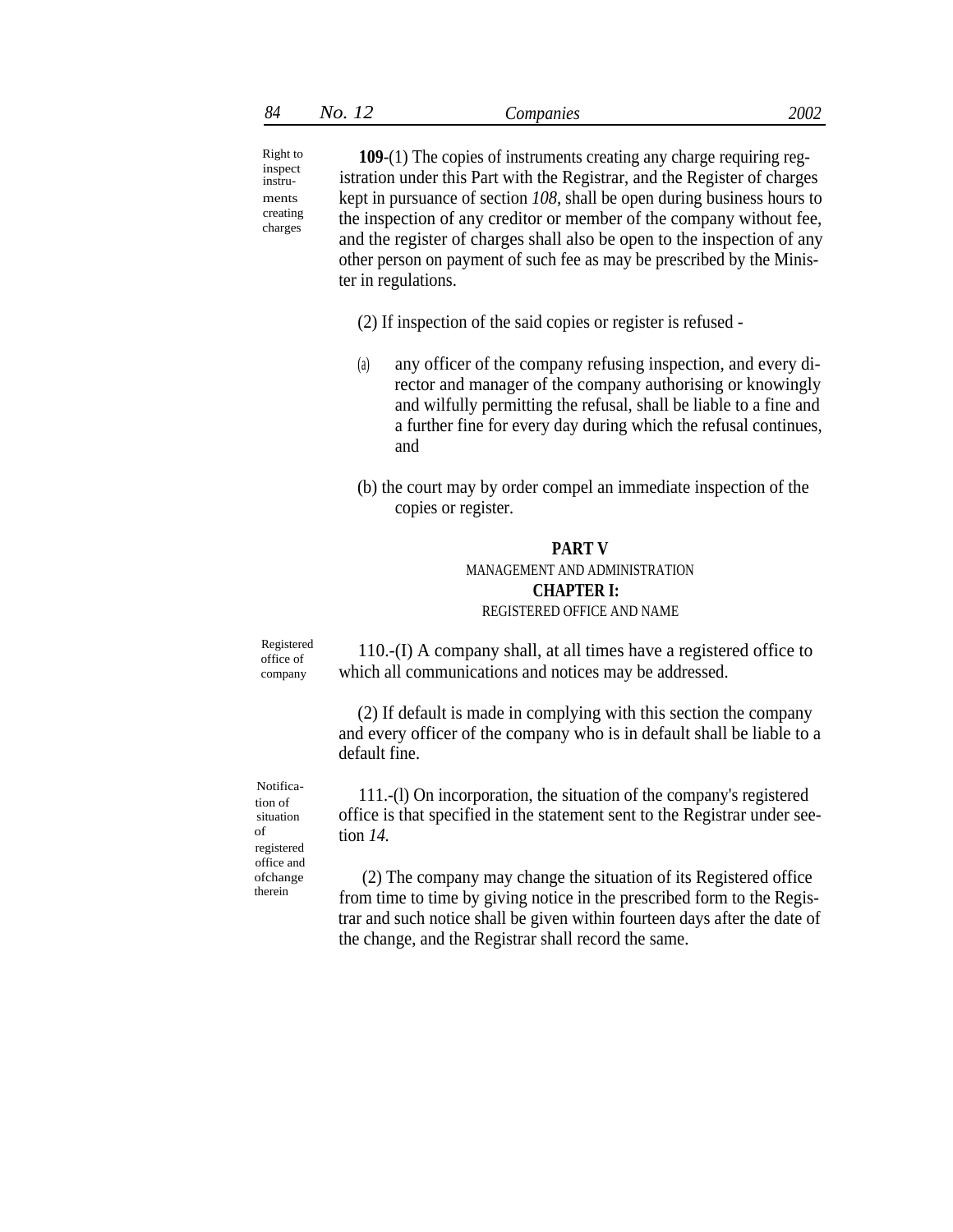(3) The inclusion in the annual return of a company of a statement as to the situation of its registered office shall not be taken to satisfy the obligations imposed by this section.

(4) If default is made in complying with this section, the company and every officer of the company who is in default shall be liable to a default fine.

**112.**-(I) Every company - Publica-

- shall paint or affix, and keep painted or affixed, its name on the  $\frac{\text{name by}}{\text{common}}$ outside of every office or place in which its business is carried on, in a conspicuous position, in easily legible letters; (a)
- (b) shall, in the case that it has a common seal, have its name engraved in legible letters on its seal;
- shall have its name and its registered office mentioned in legible letters in all business letters of the company and in all notices and other official publications of the company, and in all bills of exchange, promissory notes, endorsements, cheques and orders for money or goods purporting to be signed by or on behalf of the company, and in all invoices, receipts and letters of credit of the company. (c)

(2) If a company does not paint or affix its name in manner directed by this section, the company and every officer of the company who is in default shall be liable to a fine and if a company does not keep its name painted or affixed in manner so directed, the company and every officer of the company who is in default shall be liable to a default fine.

(3) If a company fails to comply with subsections  $(1)(b)$  or  $(1)(c)$ , the company shall be liable to a fine.

- (4) If an officer of a company or any person on its behalf -
- (a) uses or authorises the use of any seal purporting to be a seal of the company without its name as required by subsection (1); or
- (b) issues or authorises the issues of any business letter of the company or any notice or other official publication of the company,

tion of company and form of seal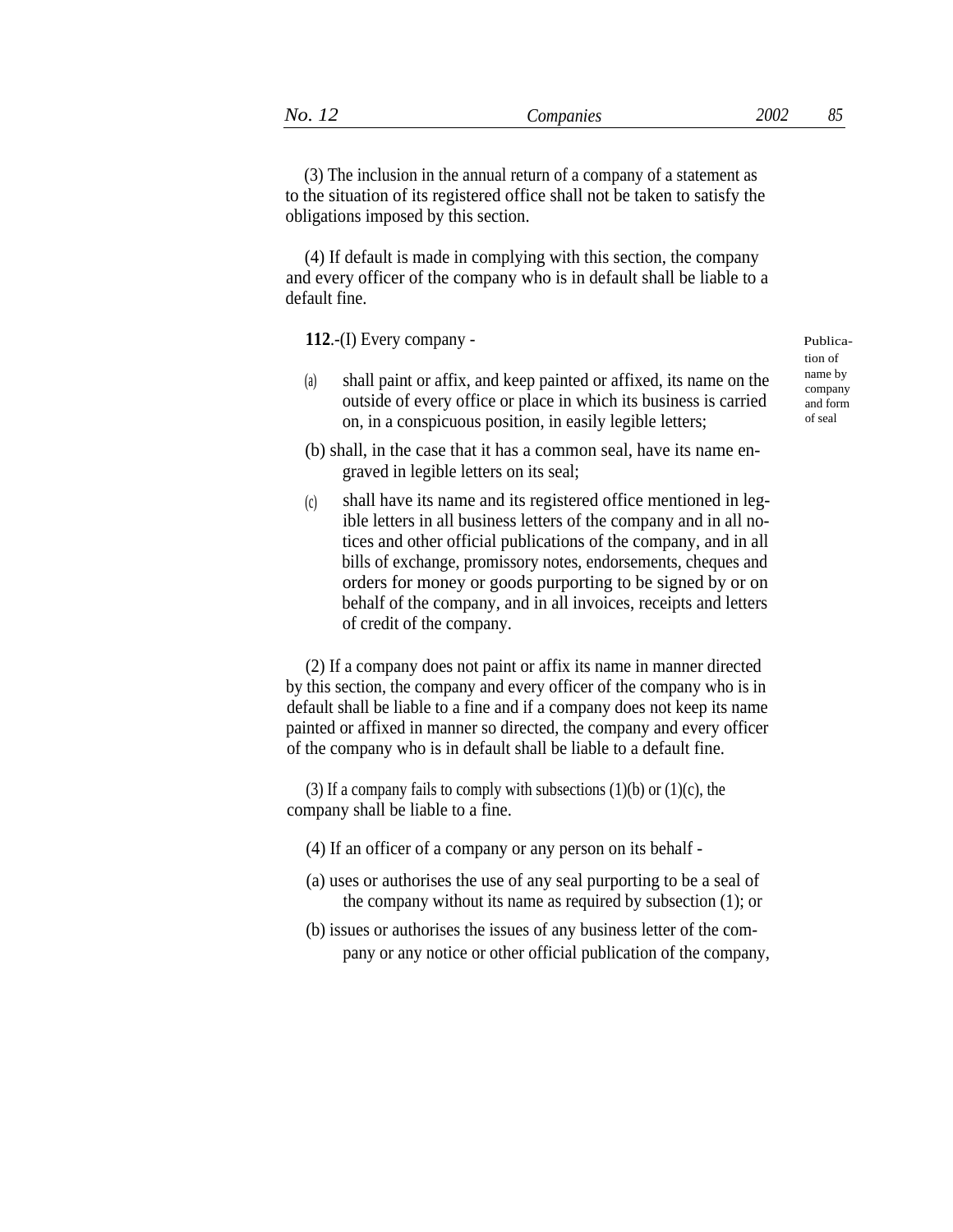or signs or authorises to be signed on behalf of the company any bill of exchange, promissory note, endorsement, cheque or order for money or goods wherein its name and registered office are not mentioned in manner aforesaid; or

(c) issues or authorises the issue of any invoice, receipt or letter of credit of the company wherein its name and registered office is not mentioned in manner aforesaid,

he shall be liable to a fine and shall further be personally liable to the holder of the bill of exchange, promissory note, cheque or order for money or goods for the amount thereof unless it is duly paid by the company.

#### *Statement of Amount of Paid-Up Capital*

of amount of capital subscribed and amount paid up

Statement 113.-(l) Where any notice, advertisement or other official publication of a company contains a statement of the amount of the authorised capital of the company, such notice, advertisement, or other official publication shall also contain a statement in an equally prominent position and in equally conspicuous characters of the amount of the capital which has been subscribed and the amount paid up.

> (2) Any company which makes default in complying with the requirements of this section and every officer who is in default shall be liable to a fine.

#### *Restriction on commencement of Business*

Restrictions on cornmencement of business

114.-(l) Where a public company having a share capital has issued an offer document inviting the public to subscribe for its shares, the company shall not commence any business or exercise any borrowing powers unless it has complied with the requirements as included from time to time in regulations made by the Minister for the time being responsible for finance, or the Capital Markets and Securities Authority or such other authority as may be designated for the purpose.

(2) If any public company commences business or exercises borrowing powers in contravention of this section, every person who is responsible for the contravention shall, without prejudice to any other liability, be liable to a default fine.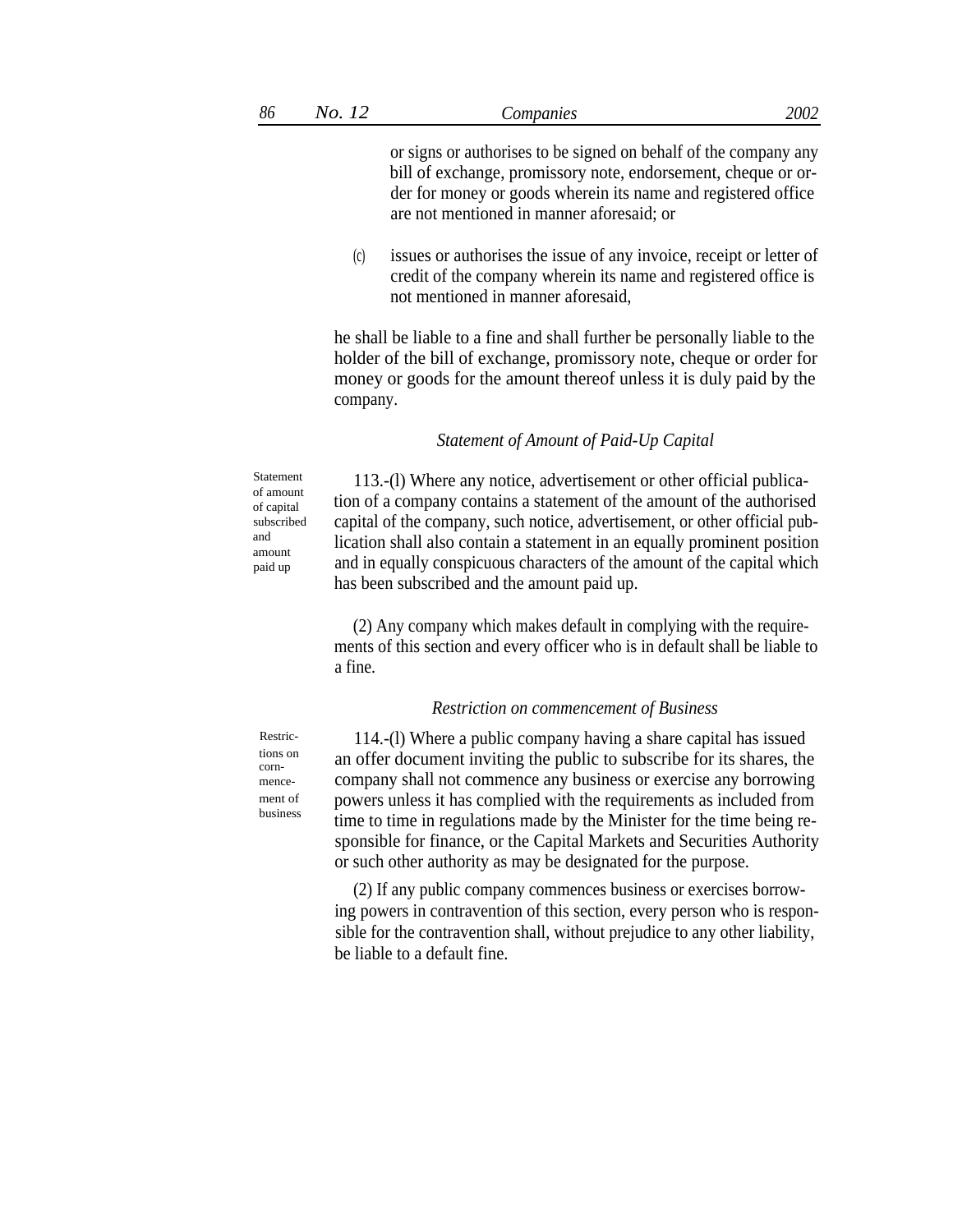## CHAPTER 11 REGISTER OF MEMBERS

**115**-40 Every company shall keep a register of its members and enter in it the following particulars -

Register of members

- (a) the names and addresses of the members, and in the case of a company having a share capital a statement of -
	- (i) the shares held by each member, distinguishing each share by its number (so long as the share has a number), and where appropriate by its class, and
	- (ii) the amount paid or agreed to be considered as paid on the shares of each member;
- (b) the date at which each person was entered in the register as a member;
- (c) the date at which any person ceased to be a member:

Provided that where the company has converted any of its shares into stock, the register shall show the amount of stock held by each member instead of the amount of shares and the particulars relating to shares specified in paragraph (a) of this subsection.

(2) The register of members shall be kept at the registered office of the company:

Provided that:

- if the work of making it up is done at another office of the comparty, it may be kept at that other office; and (a)
- (b) if the company arranges with some other person for the making up of the register to be undertaken on behalf of the company by that other person, it may be kept at the office of that other person at which the work is done,

although it shall not be kept at a place outside Tanzania.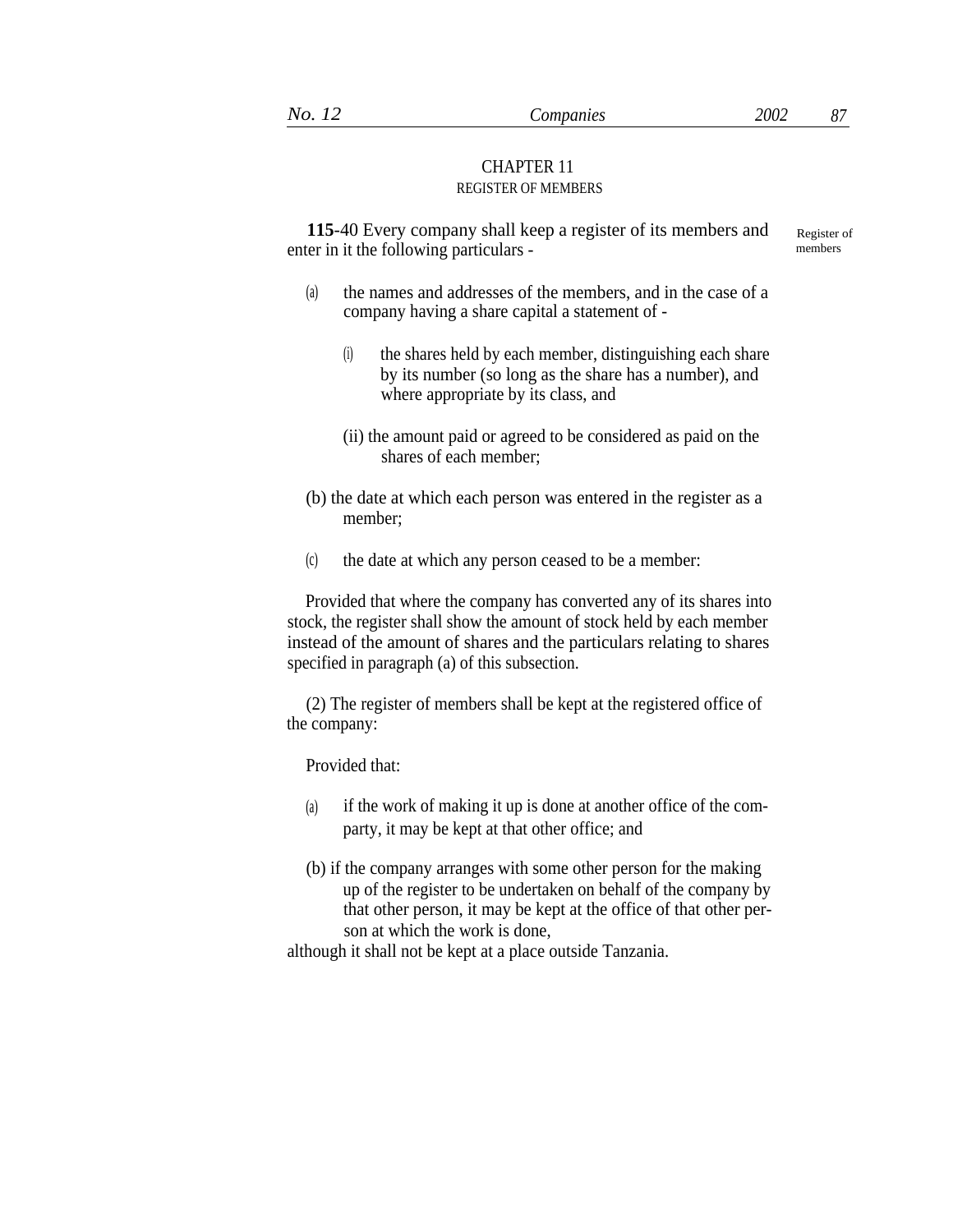(3) Where the register of members is not kept at the registered office, every company shall send notice to the Registrar of the place where it is kept and of any change in that place.

(4) Where a company makes default in complying with subsection (1) or makes default for fourteen days in complying with subsection (3), the company and every officer of the company who is in default shall be liable to a default fine.

Index of 116.-(I) Every company having more than fifty members shall, unless the register of members is in such a form as to constitute in itself an index, keep an index of the names of the members of the company and shall, within fourteen days after the date on which any alteration is made in the register of members, make any necessary alteration in the index. members

> (2) The index shall in respect of each member contain a sufficient indication to enable the account of that member in the register to be readily found.

(3) The index shall be at all times kept at the same place as the register of members.

(4) If default is made in complying with this section, the company and every officer of the company who is in default shall be liable to a default fine.

Entries in register in relation to share warrants

117.-(I) On the issue of a share warrant the company shall strike out of its register of members the name of the member then entered therein as holding the shares specified in the warrant as if he had ceased to be a member, and shall enter in the register the following particulars, namely-

- (a) the fact of the issue of the warrant;
- (b) a statement of the shares included in the warrant, distinguishing each share by its number; and
- (c) the date of the issue of the warrant.

(2) The bearer of a share warrant shall, subject to the articles of the company, be entitled, on surrendering it for cancellation, to have his name entered as a member in the register of members.

(3) The company shall be responsible for any loss incurred by any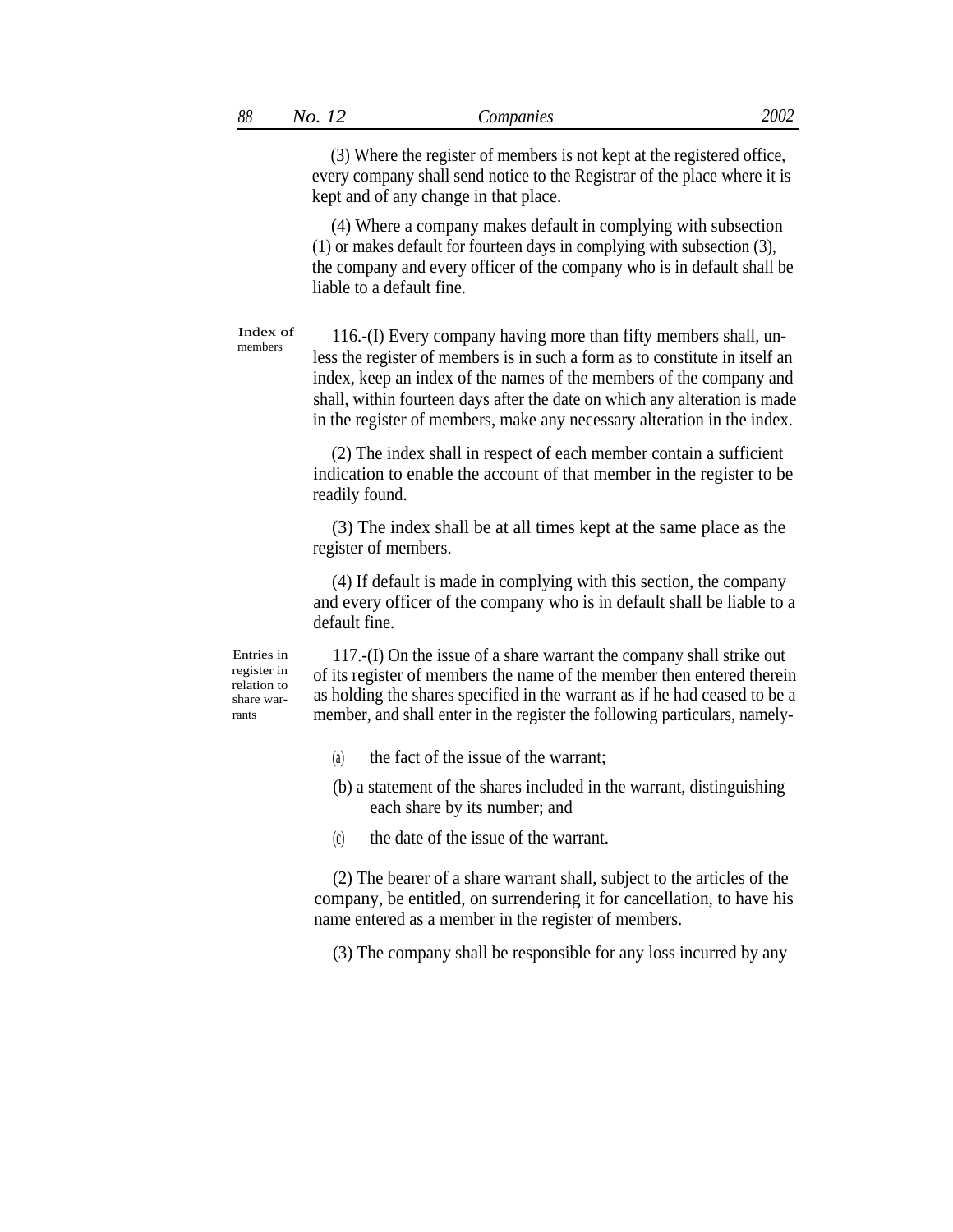person by reason of the company entering in the register the name of a bearer of a share warrant in respect of the shares therein specified without the warrant being surrendered and cancelled.

(4) Until the warrant is surrendered, the particulars specified in subsection (1) shall be deemed to be the particulars required by this Act to be entered in the register of members, and, on the surrender, the date of the surrender must be entered.

(5) Subject to the provisions of this Act, the bearer of a share warrant may, if the articles of the company so provide, be deemed to be a member of the company within the meaning of this Act, either to the full extent or for any purposes defined in the articles.

118.-(I) Except when the register of members is closed under the provisions of this Act, the register, and index of the names of the members of a company shall during business hours be open to the inspection of any member without charge and of any other person on payment of such fee as the Minister may prescribe in regulations.

Inspection of register and index

(2) Any member or other person may require a copy of the register, or of any part thereof, on payment of such fee as the Minister may prescribe in regulations, and the company shall cause any copy so required by any person to be sent to that person within a period of ten days commencing on the day next after the day on which the requirement is received by the company.

(3) If any inspection required under this section is refused or if any copy required under this section is not sent within the proper period, the company and every officer of the company who is in default shall be liable in respect of each offence to a fine.

(4) In the case of any such refusal or default, the court may by order compel an immediate inspection of the register and index or direct that the copies required shall be sent to the person requiring them.

119. Where, by virtue of section  $115(2)(b)$ , the register of members Nonis kept at the office of some person other than the company, and by reason of any default of that person the company fails to comply with section 115(3), section 116(3), or section 118 or with any requirements of this Act as to the production of the register, that other person shall be liable to the same penalties as if he were an officer of the company who was in default, and the power of the court under section I 1 8(4) shall extend to the making of orders against that other person and his officers and servants.

compliance with requirements as to register owing to agent's default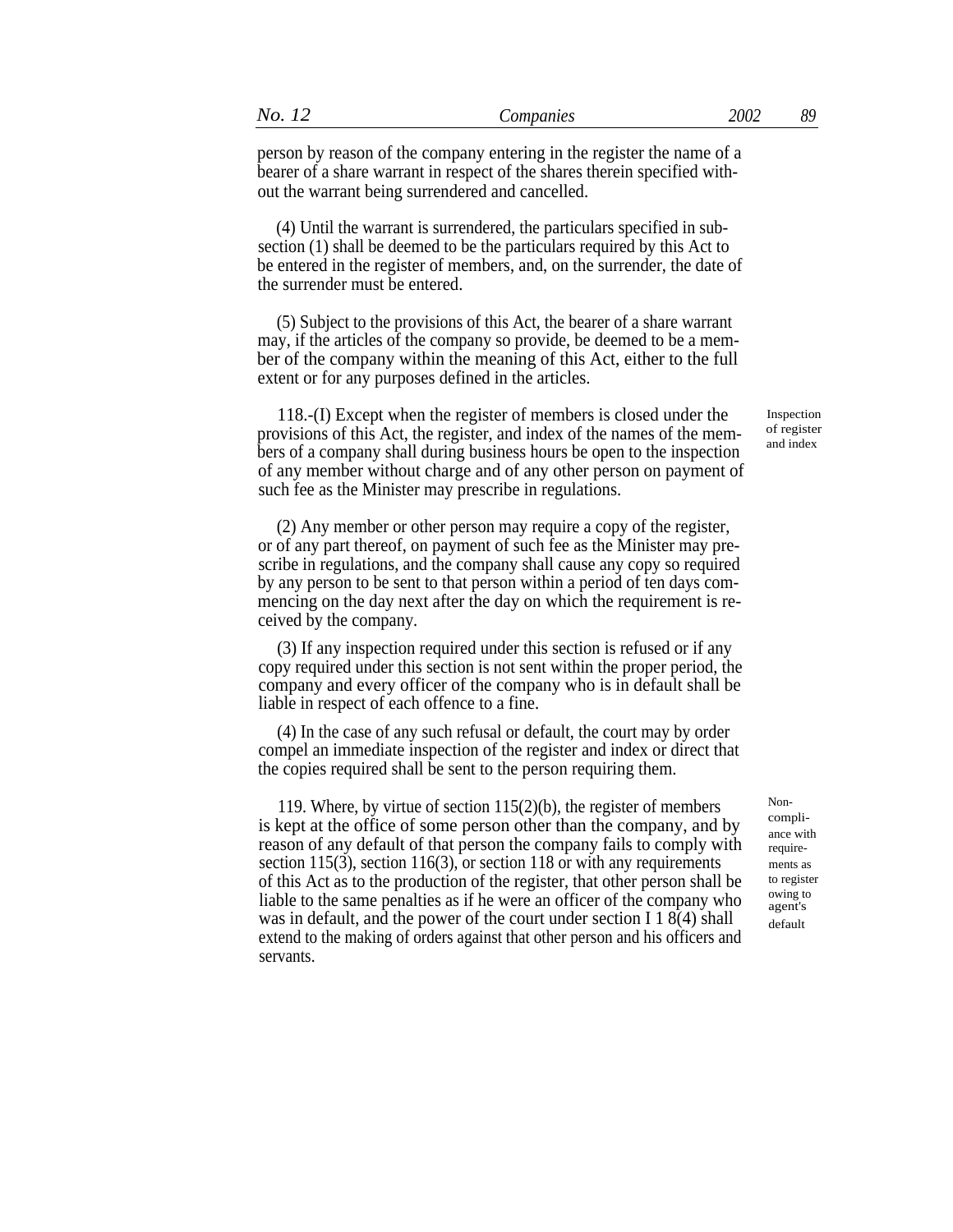**120***.* A company may, on giving notice by advertisement in a newspaper circulating in the district of Tanzania in which the registered office of the company is situated, close the register of members for any time or times not exceeding in the whole thirty days in each year.

Power of **121.-**(1) If court to rectify (a) register

Power to close register

- - the name of any person is, without sufficient cause, entered in or omitted from the register of members of a company; or
	- (b) default is made or unnecessary delay takes place in entering on the register the fact of any person having ceased to be member,

the person aggrieved, or any member of the company, or the company, may apply to the court for rectification of the register.

(2) The court may either refuse the application or may order rectification of the register and payment by the company of any damages sustained by any party aggrieved.

(3) The court may decide any question relating to the title of any person who is a party to the application to have his name entered in or omitted from the register, whether the question arises between members or alleged members, or between members or alleged members on the one hand and the company on the other hand, and generally may decide any question necessary or expedient to be decided for rectification of the register.

(4) In the case of a company required by this Act to send a list of its members to the Registrar, the court, when making an order for rectification of the register, shall by its order direct notice of the rectification to be given to the Registrar.

**122***. No* notice of any trust, expressed, implied or constructive, shall be entered on the register, or be receivable by the Registrar.

**123***.* The register of members shall be *prima facie* evidence of any matters by this Act directed or authorised to be inserted therein.

## *Branch Register*

**124.**-(I) A company having a share capital may, if so authorised by its articles, cause to be kept in any country outside Tanzania a branch register of members resident in that country (in this Act called a ''branch register'').

Trusts not to be entered on register

Register to be evidence

Power to keep branch register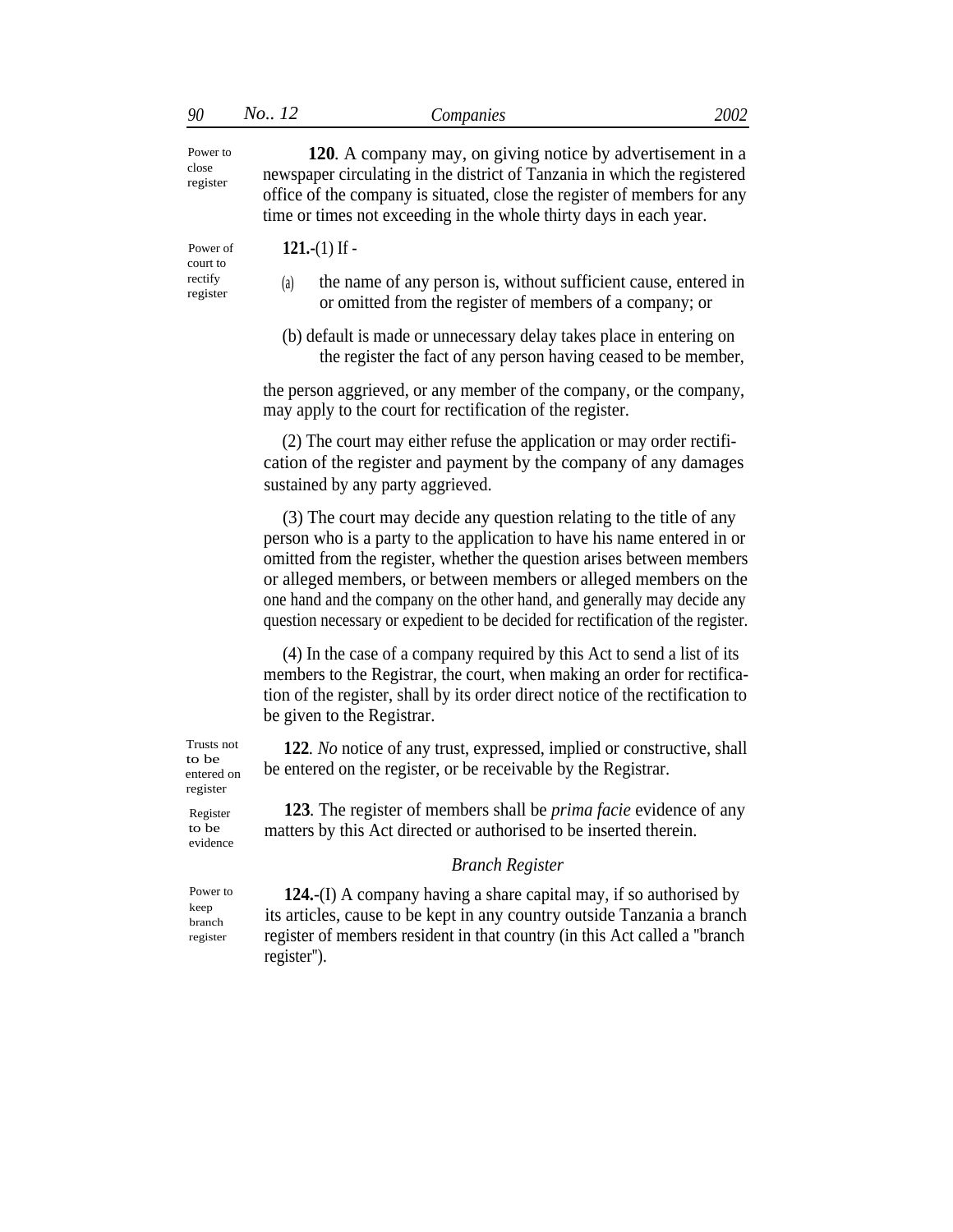| - -<br>$N_{\rm A}$<br>. . | ompanies | $200^\circ$ | - |
|---------------------------|----------|-------------|---|
|                           |          |             |   |

(2) The company shall give to the Registrar notice of the situation of the office where any branch register is kept, and of any change in its situation, and if it is discontinued, of its discontinuance, and any such notice shall be given within thirty days of the opening of the office or of the change or discontinuance, as the case may be.

(3) If default is made in complying with subsection (2) the company and every officer of the company who is in default shall be liable to a default fine.

**125**.-(1) A branch register shall be deemed to be part of the company's register of members (in this section called ''the principal register'').

(2) A branch register shall be kept in the same manner in which the  $\frac{register}{}$ principal register is required to be kept by this Act, except that the advertisement before closing the register shall be inserted in some newspaper circulating in the district where the branch register is kept.

(3) The company shall -

- transmit to its registered office a copy of every entry in its branch register as soon as may be after the entry is made; and (a)
- (b) cause to be kept at the place where the company's principal register is kept a duplicate of its branch register duly entered up from time to time; and

Every such duplicate shall for all the purposes of this Act be deemed to be a part of the principal register.

(4) Subject to the provisions of this section with respect to the duplicate register, the shares registered in a branch register shall be distinguished from the shares registered in the principal register, and no transaction with respect to any shares registered in a branch register shall, during the continuance of that registration, be registered in any other register.

(5) A company may discontinue to keep a branch register, and thereupon all entries in that register shall be transferred to the principal register. Regulations as to branch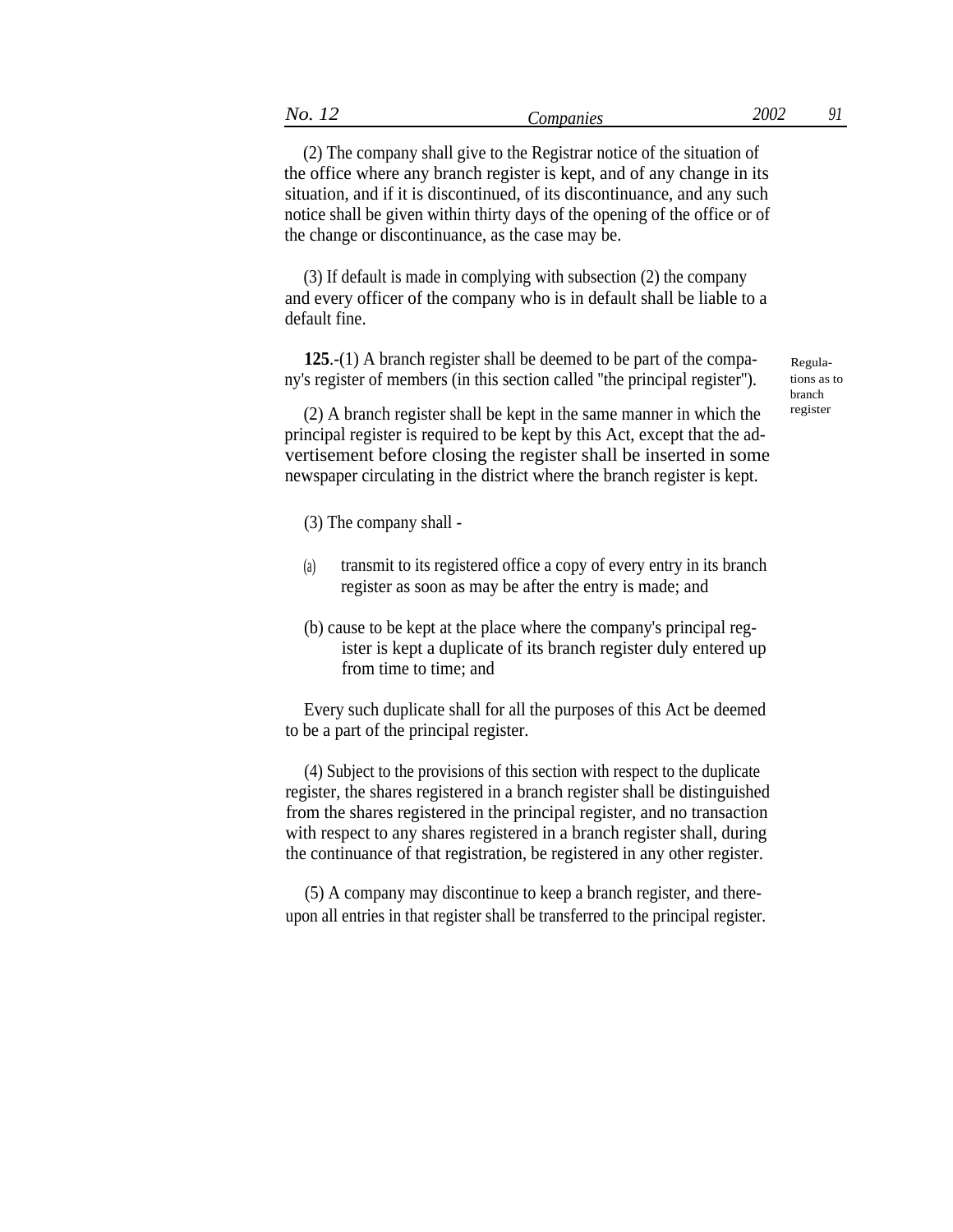(6) Subject to the provisions of this Act, any company may, by its articles, make such provisions as it may think fit respecting the keeping of branch registers.

(7) If default is made in complying with subsection (3), the company and every officer of the company who is in default shall be liable to a fine; and where, by virtue of section  $115(2)(b)$ , the principal register is kept at the office of some person other than the company and by reason of any default of that person the company fails to comply subsection (3)(b) of this section, he shall be liable to the same penalty as if he were an officer of the company who was in default.

126. An instrument of transfer of a share registered in a branch register, shall be deemed to be a transfer of property situated out of Tanzania, and, unless executed in any part of Tanzania, shall be exempt from stamp duty chargeable in Tanzania.

127. If, by virtue of the law in force in any country outside Tanzania, companies incorporated under that law have the power to keep in Tanzania branch registers of their members resident in Tanzania, the Minister may by order published in the *Gazette* direct that section I 1 5(2) except the proviso thereto and sections 11 8 and 121 shall, subject to any modifications and adaptations specified in the order, apply to and in relation to any such branch registers kept in Tanzania as they apply to and in relation to the registers of companies within the meaning of this Act.

## CHAPTER III

#### ANNUAL RETURN

128.-(I) Every company shall deliver to the Registrar, successive annual returns each of which is made up to a date not later than the "return date", that is:-

(a) the anniversary of the company's incorporation, or

(b) if the company's last return delivered in accordance with this Chapter was made up to a different date, the anniversary of that date.

(2) Each return shall -

(a) be in the prescribed form,

Stamp duties in case of shares registered in branch registers

Branch registers of companies kept in Tanzania

> Duty to deliver annual returns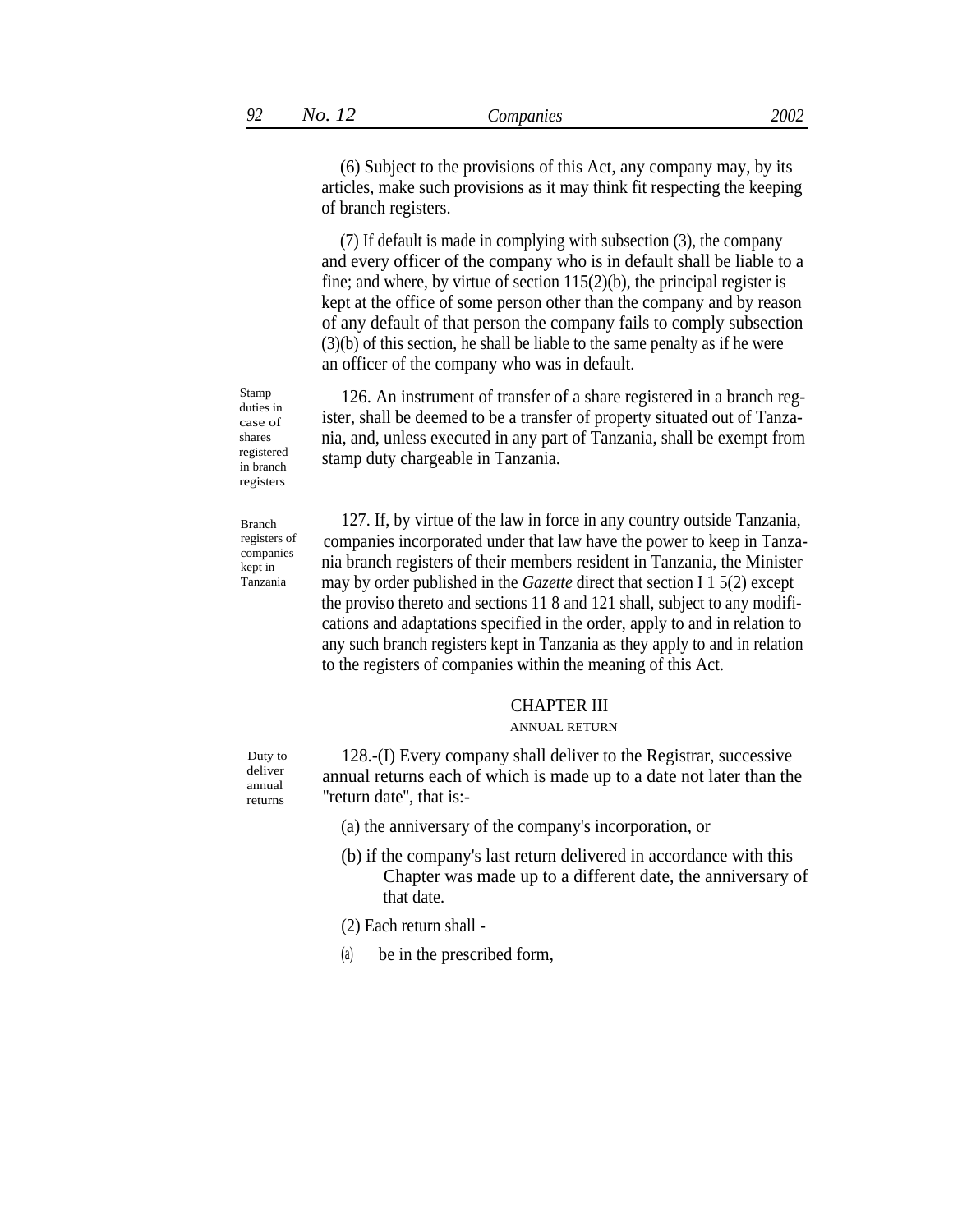(b) contain the information required under the provisions of this Chapter,

(c) be signed by a Director or the Secretary of the company.

(3) If a company fails to deliver an annual return in accordance with this Chapter within twenty eight days of the return date, the company and every officer of the company who is in default shall be liable to a fine and, in the case of a continued failure to deliver an annual return, to a default fine. For the purpose of this subsection, the expression ''officer'' shall include any person in accordance with whose directions or instructions the directors of the company are accustomed to act.

**129.**-(I) Every annual return shall state the date to which it is made up and shall contain the following information: -

**Contents** of annual return: general

- (a) the address of the company's registered office;
- (b) the type of company whether it is (public/private/open-ended investment company) and its principal business activities;
- (c) the name and address of the company secretary;

(d) the name and address of every director of the company, and,

- $(i)$  in the case of each individual director, his nationality, date of birth, business occupation and such particulars of other directorships as are required to be contained in the company's register of directors,
- (ii) in the case of a corporate director, such particulars of other directorships as would be required to be kept in the company's register in the case of an individual;
- if the register of members is not kept at the company's registered office, the address of the place where it is kept; (e)
- if any register of debenture holders (or a duplicate of any such register or part of it) is not kept at the company's registered office, the address of the place where it is kept. (f)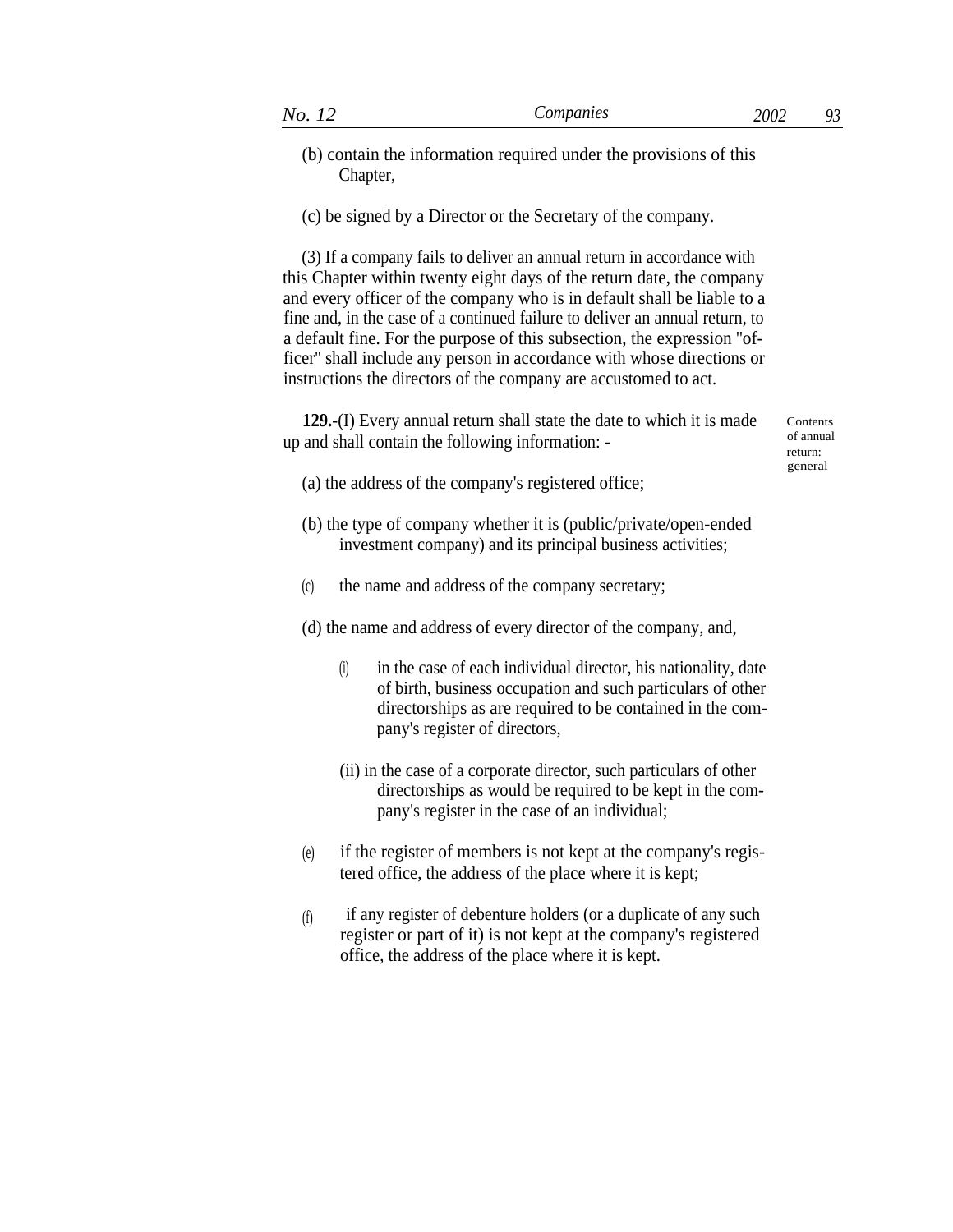Contents of annual return: share capital and sharehold ers

**130.-(I)** The annual return of a company having a share capital shall contain the information specified under subsections (2), (3), *(4)* and (5) with respect to its share capital and members.

(2) The annual return shall state the total number of issued shares of the company at the date to which the return is made up and the aggregate nominal value of those shares.

(3) The annual return shall state with respect to each class of shares in the company -

- (a) the nature of the class, and
- (b) the total number and aggregate nominal value of issued shares of that class at the date to which the return is made up.

(4) The annual return shall contain a list of the names and addresses of every person who -

- (a) is a member of the company on the date to which the return is made up, or
- (b) has ceased to be a member of the company since the date to which the last return was made up (or, in the case of the first return, since the incorporation of the company);

and if the names are not arranged in alphabetical order the return shall have annexed to it an index sufficient to enable the name of any person in the list to be easily found.

- (5) The annual return shall also state -
- (a) the number of shares of each class held by each member of the company at the date to which the return is made up, and
- (b) the number of shares of each class transferred since the date to which the last return was made up (or, in the case of the first return, since the incorporation of the company) by each member or person who has ceased to be a member, and the dates of registration of the transfers.

(6) The annual return may, if either of the two immediately preceding returns has given the full particulars required by subsections (4) and (5), give only such particulars as relate to persons ceasing to be or becoming members since the date of the last return and to shares transferred since that date.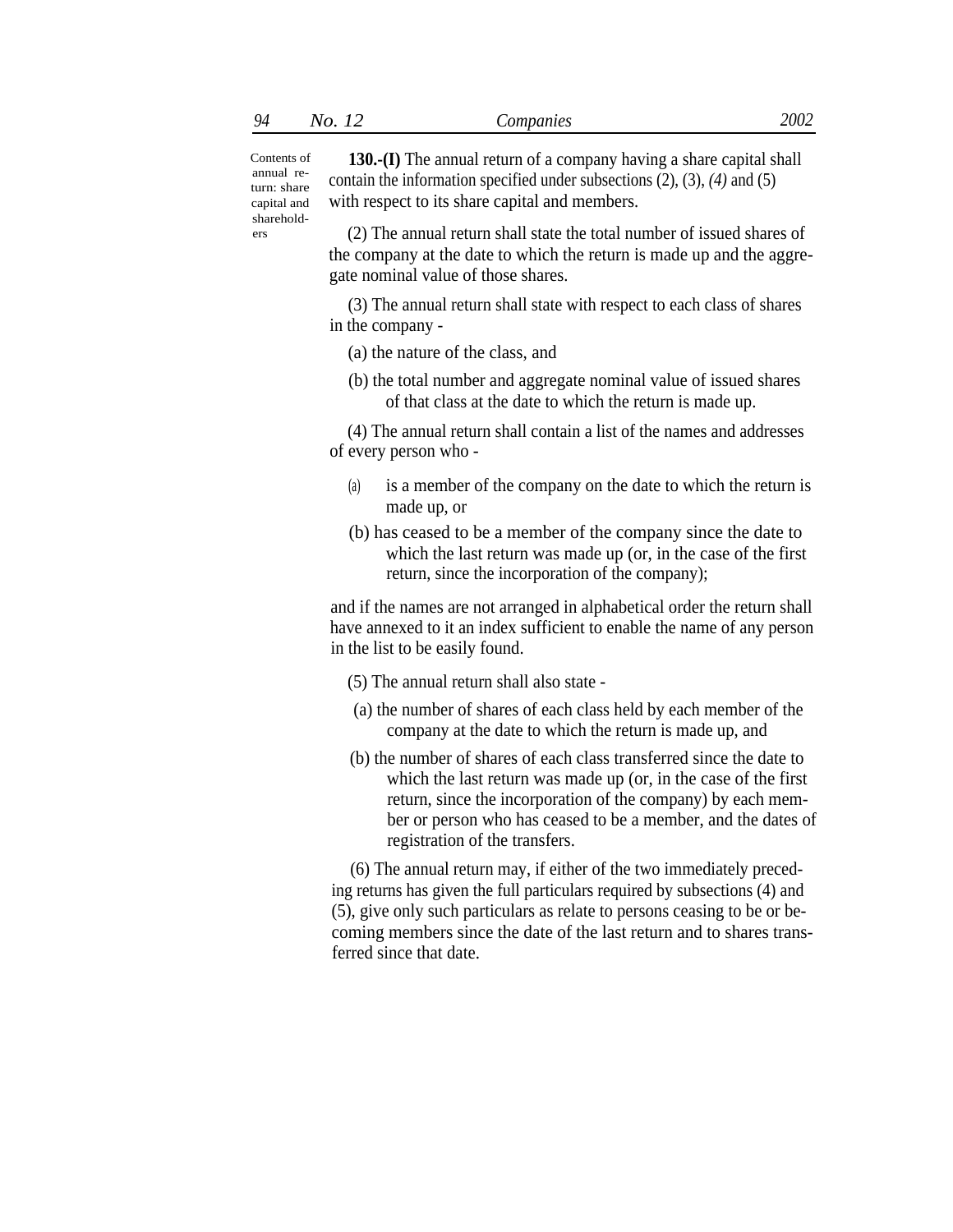| No.<br>companies | 2002 | $\Omega$<br>$\overline{\phantom{a}}$ |
|------------------|------|--------------------------------------|
|------------------|------|--------------------------------------|

(7) Subsections (4) and *(5)* do not require the inclusion of particulars entered in a branch register if copies of those entries have not been received at the company's registered office by the date to which the return is made up and such particulars shall be included in the company's next annual return after they are received.

(8) Where the company has converted any of its shares into stock, the return shall give the corresponding information in relation to that stock, stating the amount of stock instead of the number or nominal value of shares.

**131***.* Every company not having a share capital shall make an annual return containing the information specified in section 129 and there shall be annexed to the return a statement containing particulars of the total amount of the indebtedness of the company in respect of all mortgages and charges which are required to be registered with the Registrar under this Act, or which would have been required so to be registered if created after 1st December 1920.

**132.**-(1) There shall be annexed to the annual return: Accounts

- (a) in the case of all companies other than private companies  $ex-$  to be anempt from the obligation to appoint auditors under section 171 and unlimited companies exempt from the obligation to prepare accounts under section 169;
	- a copy, certified both by a Director and by the Secretary of the company to be a true copy, of the accounts laid before the company in a general meeting during the period to which the return relates (including every document required by law to be annexed to the accounts); and (i)
	- (ii) a copy, certified as above, of the report of the auditors on, and of the report of the directors accompanying, each such balance sheet; and where any such accounts or document required by law to be annexed thereto is in a foreign language, there shall be annexed thereto a certified translation;
	- (iii) if any such accounts or document required by law to be annexed thereto did not comply with the requirements of the law as in force at the date of the audit with respect to

turn to be made by company not having a share capital

Annual re-

and other documents nexed to annual return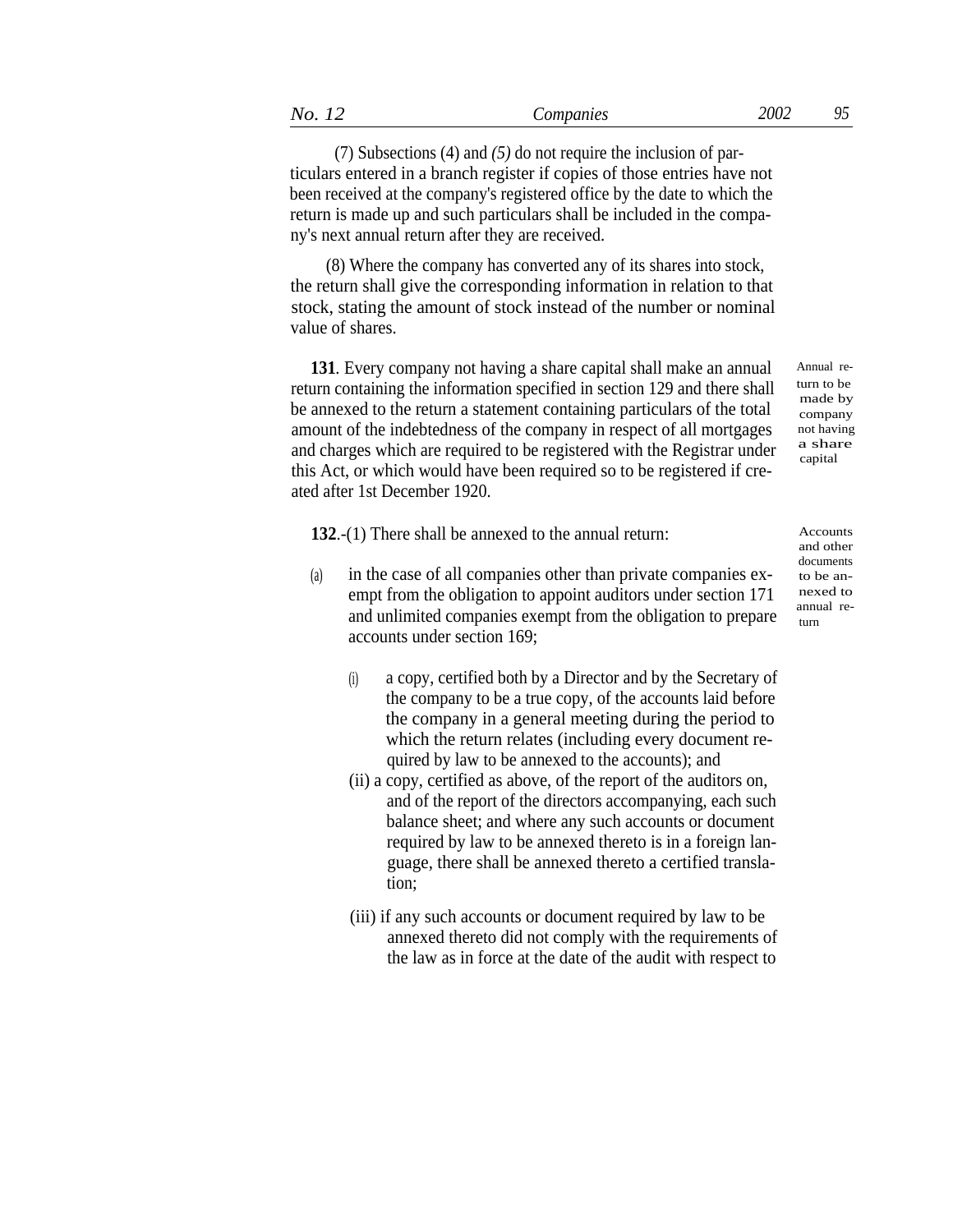the form of accounts or documents aforesaid, as the case may be, there shall be made such additions to and corrections in the copy as would have been required to be made in the accounts or document in order to make the same comply with the said requirements, and the fact that the copy has been so amended shall be stated thereon;

- (b) in the case of a private company, a certificate signed by a Director of the company that the company has not, since the date of the last return or, in the case of a first return, since the date of the incorporation of the company, issued any invitation to the public to subscribe for any shares or debentures of the company;
- (c) in the case of a private company exempt from the obligation to appoint an auditor under section 171, a certificate signed by a Director of the company that the qualifying conditions as to turnover and gross assets as provided for in that section have been satisfied:
	- $(i)$  in the case of a company's first accounting period, in that period, and
	- (ii) in any other case, in the last completed accounting period and the preceding period.

(2) If a company fails to comply with this section, the company and every officer of the company who is in default shall be liable to a fine.

(3) If any certificate required to be given under this section is false in any particular, the company and every officer of the company who is in default shall be liable to a fine.

(4) For the purposes of this subsection, the expression ''officer'' shall include any person in accordance with whose directions or instructions the directors of the company are accustomed to act.

## CHAPTER IV

## MEETINGS AND RESOLUTIONS

#### *Meetings*

**133**.-(I) Every company shall in each year hold a general meeting as its annual general meeting in addition to any other meetings in that year,

Annual general meeting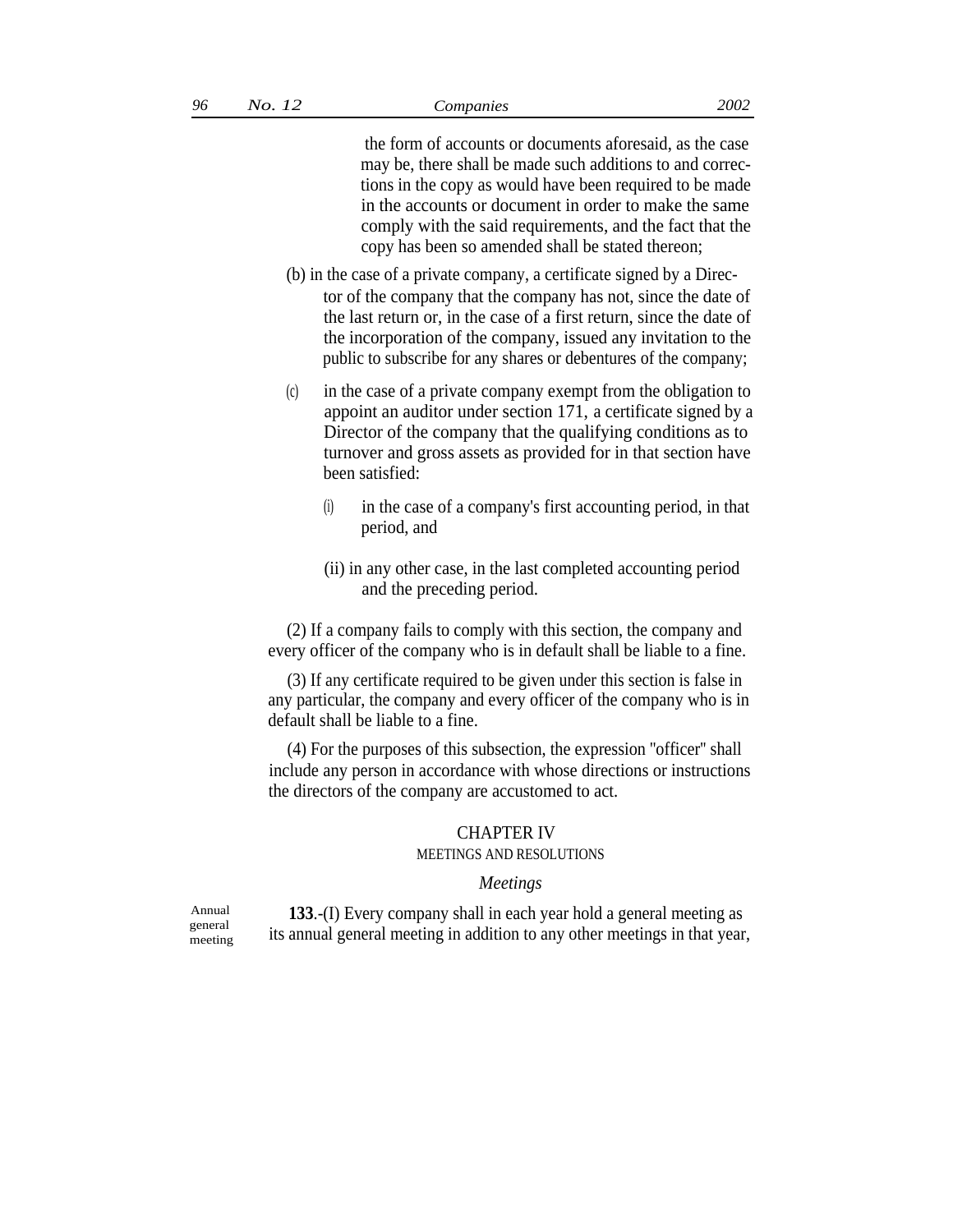and shall specify the meeting as such in the notices calling it. At the annual general meeting, the company shall, wherever practicable and subject to the provisions of this Act, transact the following business:

- (a) to have laid before the members the annual accounts;
- (b) to have laid before the members the directors' report;
- (c) to have laid before the members the auditors' report;
- (d) the appointment of auditors for the period up till the next general meeting at which accounts are laid;
- (e) the re-election of any directors retiring and seeking re-election in accordance with any requirement in the company's articles of association;
- the election or confirmation of appointment of any directors in accordance with any requirement in the company's articles of association. (f)

(2) So long as a company holds its first annual general meeting within eighteen months of its incorporation, it need not hold it in the year of its incorporation or in the following year.

(3) Not more than fifteen months shall elapse between the date of one annual general meeting of a company and that of the next.

(4) If default is made in holding a meeting of the company in accordance with subsection (3), the Minister may, on the application of any member of the company, call or direct the calling of a general meeting of the company and give such ancillary or consequential directions as the Registrar thinks expedient, including directions modifying or supplementing, in relation to the calling, holding and conducting of the meeting, the operation of the company's articles; and the directions that may be given under this subsection including a direction that one member of the company present in person or by proxy shall be deemed to constitute a meeting.

(5) A general meeting held in pursuance of subsection (4) shall, subject to any directions of the Registrar, be deemed to be an annual general meeting of the company; but, where a meeting so held is not held in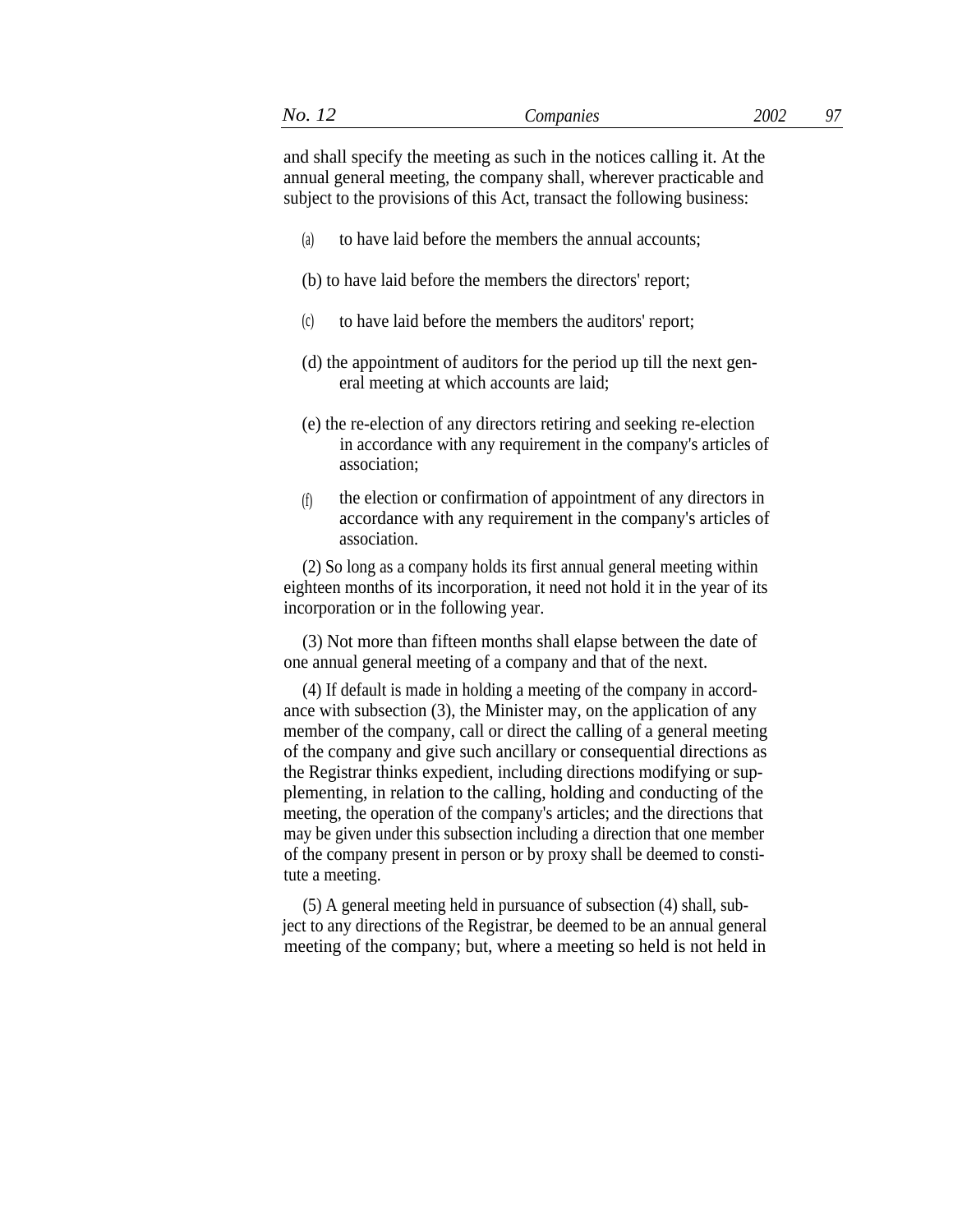the year in which the default in holding the company's annual general meeting occurred, the meeting so held shall not be treated as the annual general meeting for the year in which it is held unless at that meeting the company resolves that it shall be so treated.

(6) Where a company resolves that a meeting shall be treated as the company's annual general meeting, a copy of the resolution shall, within fourteen days after the passing thereof, be forwarded to the Registrar for registration.

(7) If default is made in holding a meeting of the company in accordance with subsection (1), or in complying with any directions of the Registrar under subsection (4), the company and every officer of the company who is in default shall be liable to a fine and if default is made in complying with subsection (6), the company and every officer of the company who is in default shall be liable to a default fine.

**134**.-(l) The directors of a company, notwithstanding anything in its articles, shall, on a members' requisition, immediately proceed duly to convene an extraordinary general meeting of the company.

(2) A members' requisition is a requisition of -

- members of the company holding at the date of the deposit of the requisition not less than one-tenth of such of the paid-up capital of the company as at the date of the deposit carries the right of voting at general meetings of the company, or, (a)
- (b) in the case of a company not having a share capital, members of the company representing not less than one-tenth of the total voting rights of all the members having at the said date a right to vote at general meetings of the company.

(3) The requisition must state the objects of the meeting, and must be signed by the requisitionists and deposited at the registered office of the company, and may consist of several documents in like form each signed by one or more requisitionists.

(4) If the directors do not within twenty-one days from the date of the deposit of the requisition proceed duly to convene a meeting, the requisitionists, or any of them representing more than one-half of the total vot

Extraordinary general meeting on member's requisition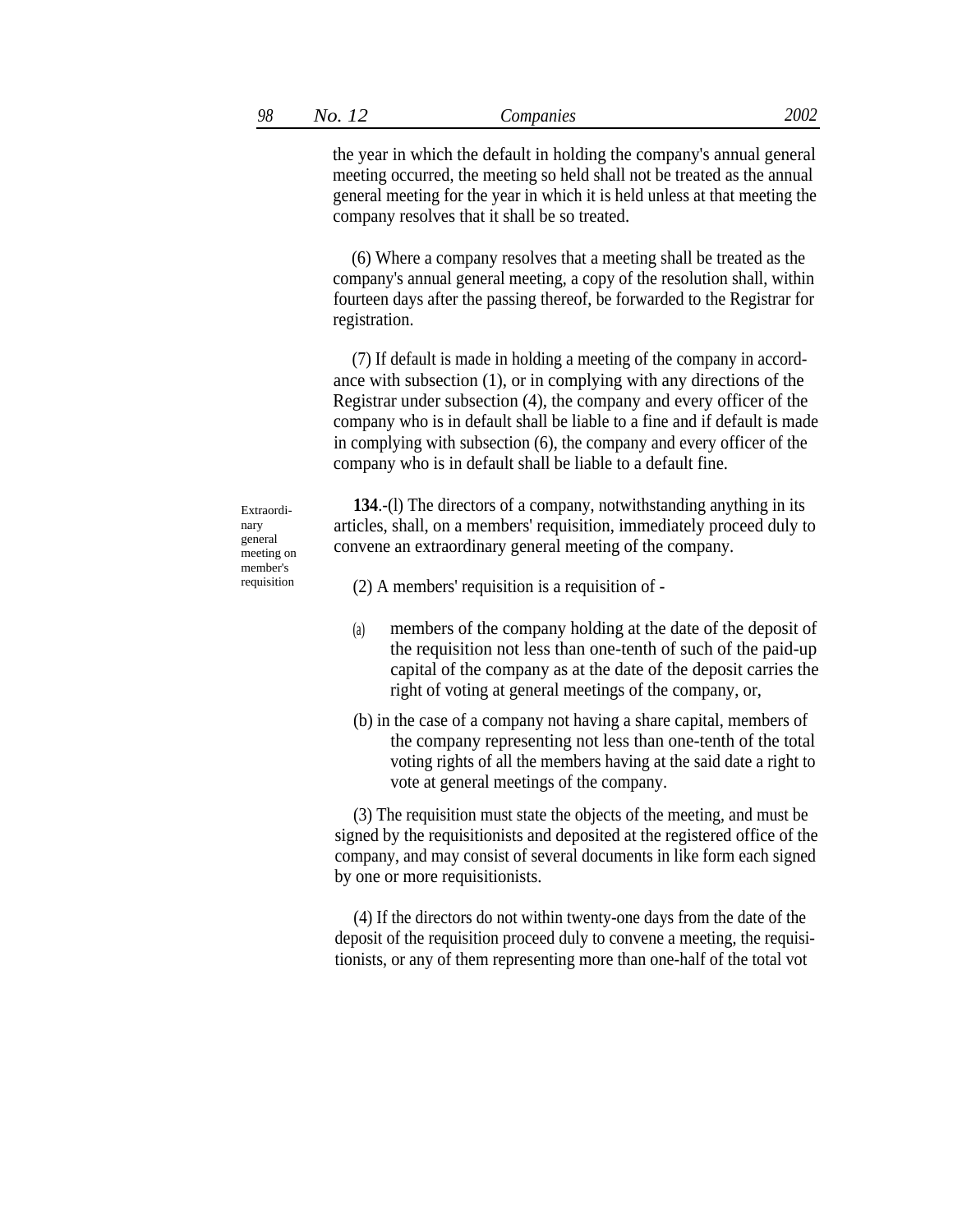ing rights of all of them, may themselves convene a meeting, but any meeting so convened shall not be held after the expiration of three months from the said date.

(5) A meeting convened under this section by the requisitionists shall be convened in the same manner, as nearly as possible, as that in which meetings are to be convened by directors.

(6) Any reasonable expenses incurred by the requisitionists by reason of the failure of the directors duly to convene a meeting shall be repaid to the requisitionists by the company, and any sum so repaid shall be retained by the company out of any sums due or to become due from the company by way of fees or other remuneration in respect of their services to such of the directors as were in default.

(7) For the purposes of this section, the directors shall, in the case of a meeting at which a resolution is to be proposed as a special resolution, be deemed not to have duly convened the meeting if they do not give such notice thereof as is required by section 143.

(8) The directors are deemed not to have duly convened a meeting if they convene a meeting more than twenty eight days after the date of the notice convening the meeting.

135.-(I) Any provision of a company's articles shall be void in so far as it provides for the calling of a meeting of the company other than an adjourned meeting by a shorter notice than twenty-one days; and every such notice shall be in writing.

Length of notice for calling meetings

(2) Save in so far as the articles of a company make other provision in that behalf (not being a provision avoided by subsection (1)), a meeting of the company other than an adjourned meeting may be called by twenty-one days notice in writing.

(3) A meeting of a company shall, notwithstanding that it is called by shorter notice than that specified in subsection (2) or in the company's articles, as the case may be, be deemed to have been duly called if it is so agreed: -

(a) in the case of a meeting called as the annual general meeting, by all the members entitled to attend and vote thereat; and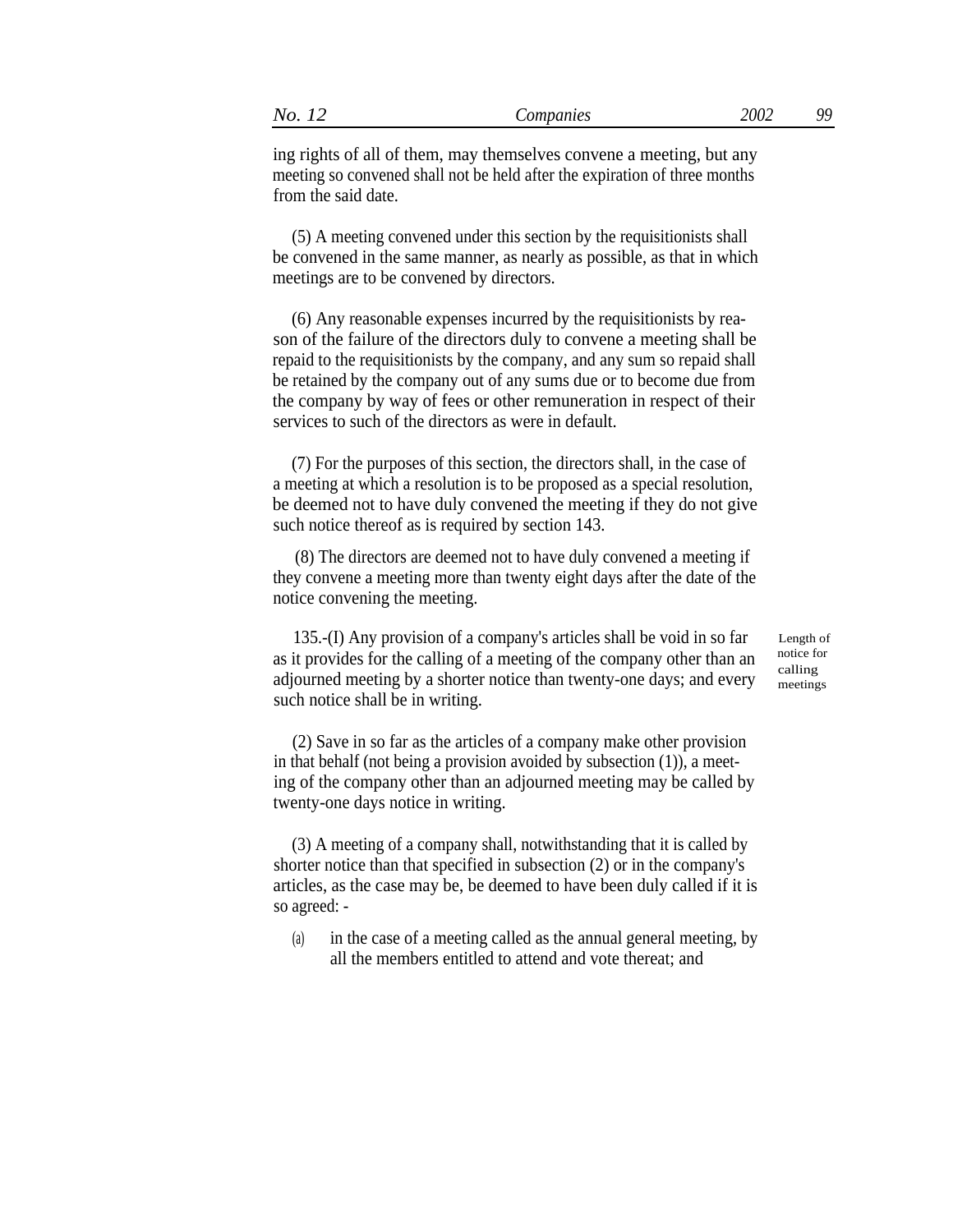as to meetings

General 136. The following provisions shall have effect in so far as the arti-<br>provisions cles of the company do not make other provisions in that behalf.

- and votes (a) notice of the meeting of a company shall be served on every member of the company in the manner in which notices are required to be served by Table A, (as for the time being in force);
	- (b) two or more members holding not less than one-tenth of the issued share capital or, if the company has no share capital, not less than five per cent in number of the members of the comparty, may call a meeting;
	- (c) two members personally present shall be a quorum;
	- (d) any member elected by the members present at a meeting may be chairman thereof,
	- (e) in the case of a company originally having a share capital, every member shall have one vote in respect of each share or each [two hundred shillings of stock] held by him, and in any other case every member shall have one vote.

Power of court to order meeting

**137.**-(I) If for any reason it is impracticable to call a meeting of a company in any manner in which meetings of that company may be called, or to conduct the meeting of the company in the manner prescribed by the articles or this Act, the court may, either of its own motion or on the application of any director of the company or of any member of the company who would be entitled to vote at the meeting, order a meeting of the company to be called, held and conducted in such manner as the court thinks fit.

(2) Where any such order is made, the court may give such ancillary or consequential directions as it thinks expedient; and these may include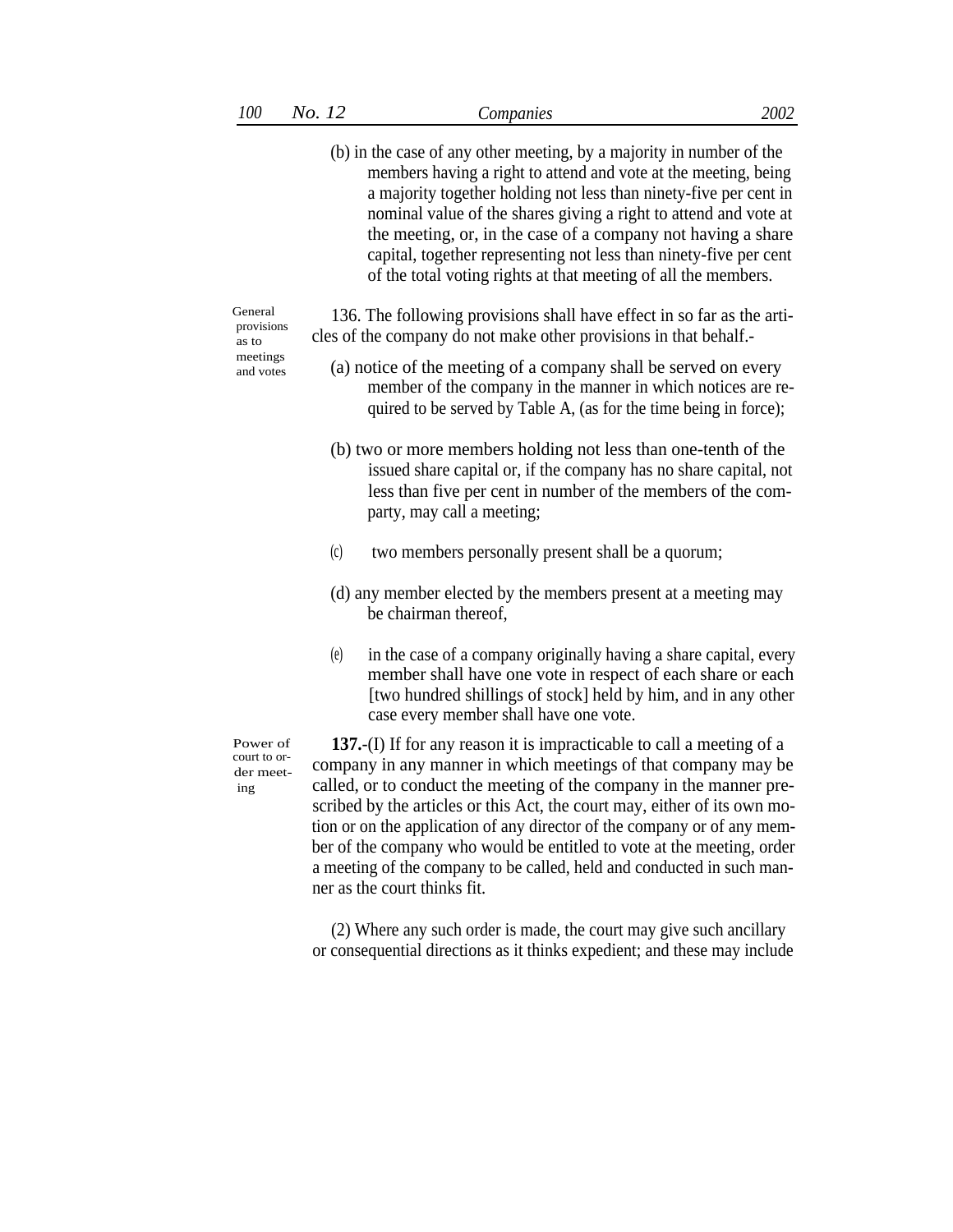a direction that one member of the company present in person or by proxy shall be deemed to constitute a meeting.

(3) Any meeting called, held and conducted in accordance with an order under this section shall for all purposes be deemed to be a meeting of the company duly called, held and conducted.

138.-(I) Any member of a company entitled to attend and vote at a meeting of the company shall be entitled to appoint another person whether a member or not as his proxy to attend and vote instead of him, and the proxy appointed to attend and vote shall have the same right as the member to speak at the meeting: Proxies

Provided that, unless the articles otherwise provide:-

- (a) this subsection shall not apply in the case of a company not having a share capital; and
- (b) a member of a company shall not be entitled to appoint more than one proxy to attend on the same occasion; and
- (c) a proxy shall not be entitled to vote except on a poll.

(2) In every notice calling a meeting of a company having a share capital there shall appear with reasonable prominence a statement that a member entitled to attend and vote is entitled to appoint a proxy and that a proxy need not also be a member; and if default is made in complying with this subsection as respects any meeting, every officer of the company who is in default shall be liable to a fine.

(3) Any provision contained in a company's articles shall be void in so far as it would have the effect of requiring the instrument appointing a proxy, or any other document necessary to show the validity of or otherwise relating to the appointment of a proxy, to be received by the company or any other person more than forty-eight hours before a meeting or adjourned meeting in order that the appointment may be effective thereat.

(4) If, for the purpose of any meeting of a company, invitations to appoint as proxy a person or one of a number of persons specified in the invitations are issued at the company's expense to some only of the members entitled to be sent a notice of the meeting and to vote thereat by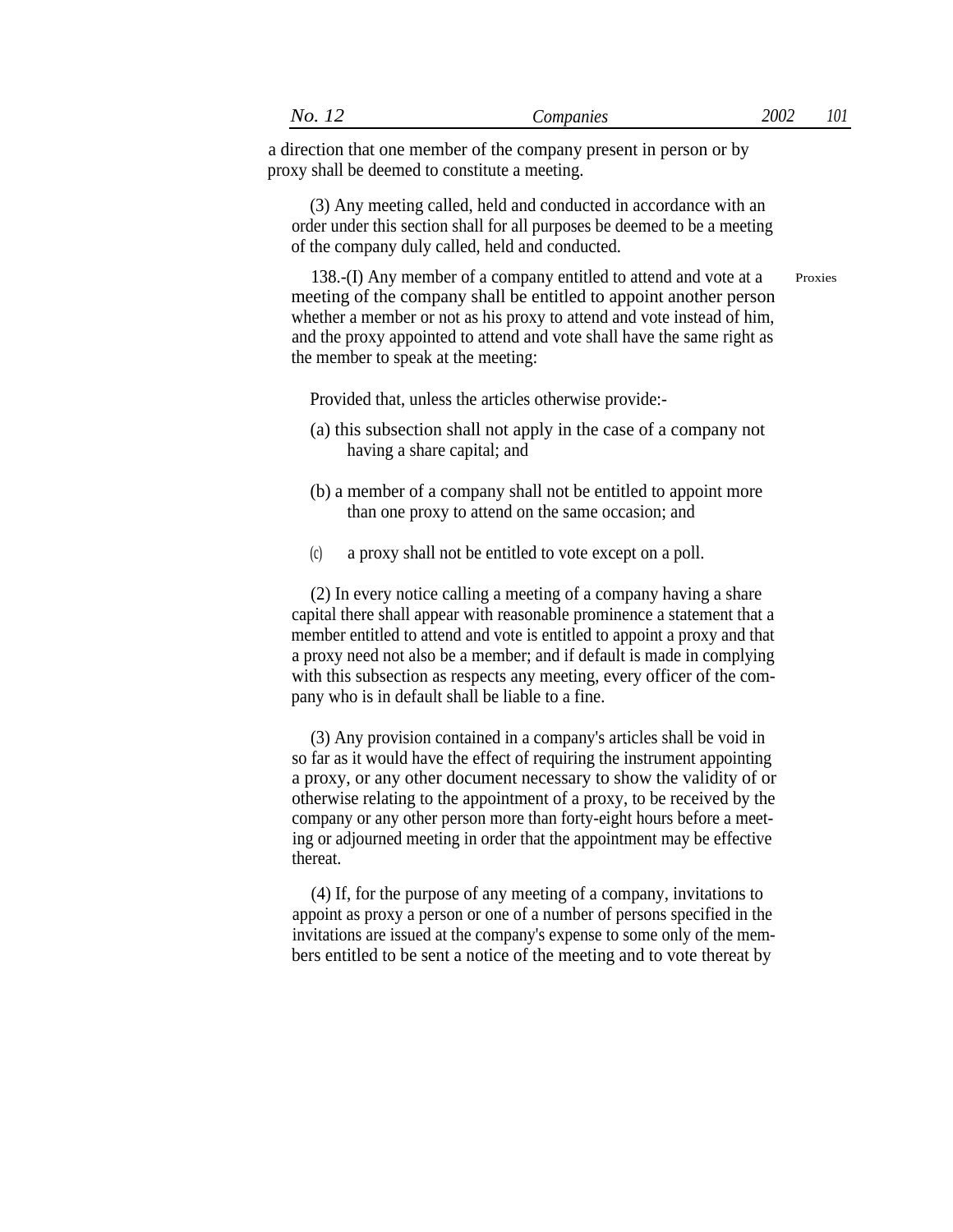proxy, every officer of the company who knowingly and wilfully authorises or permits their issue as aforesaid shall be liable to a fine:

Provided that an officer shall not be liable under this subsection by reason only of the issue to a member at his request in writing of a form of appointment naming the proxy or of a list of persons willing to act as proxy if the form or list is available on request in writing to every mernber entitled to vote at the meeting by proxy.

(5) This section shall apply to meetings of any class of members of a company as it applies to general meetings of the company.

Rights to demand a poll

139.-(I) Any provision contained in a company's articles shall be void in so far as it would have the effect either-

- (a) of excluding the right to demand a poll at a general meeting on any question other than the election of the chairman of the meeting or the adjournment of the meeting; or
- (b) of making ineffective a demand for a poll on any such question which is made either:
	- by not less than five members having the right to vote at the meeting; or G)
	- (ii) by a member or members representing not less than onetenth of the total voting rights of all the members having the right to vote at the meeting; or
	- (iii) by a member or members holding shares in the company conferring a right to vote at the meeting, being shares on which an aggregate sum has been paid up equal to not less than.one-tenth of the total sum paid up on all shares conferring that right.

*(2)* The instrument appointing a proxy to vote at the meeting of a company shall be deemed also to confer authority to demand or join in demanding a poll, and for the purposes of subsection (1), a demand by a person as proxy for a member shall be the same as a demand by the member.

Voting on a poll

**140**. On a poll taken at a meeting of a company or a meeting of any class of members of a company, a member entitled to more than one vote need not, if he votes, use all his votes or cast all the votes he uses in the same way.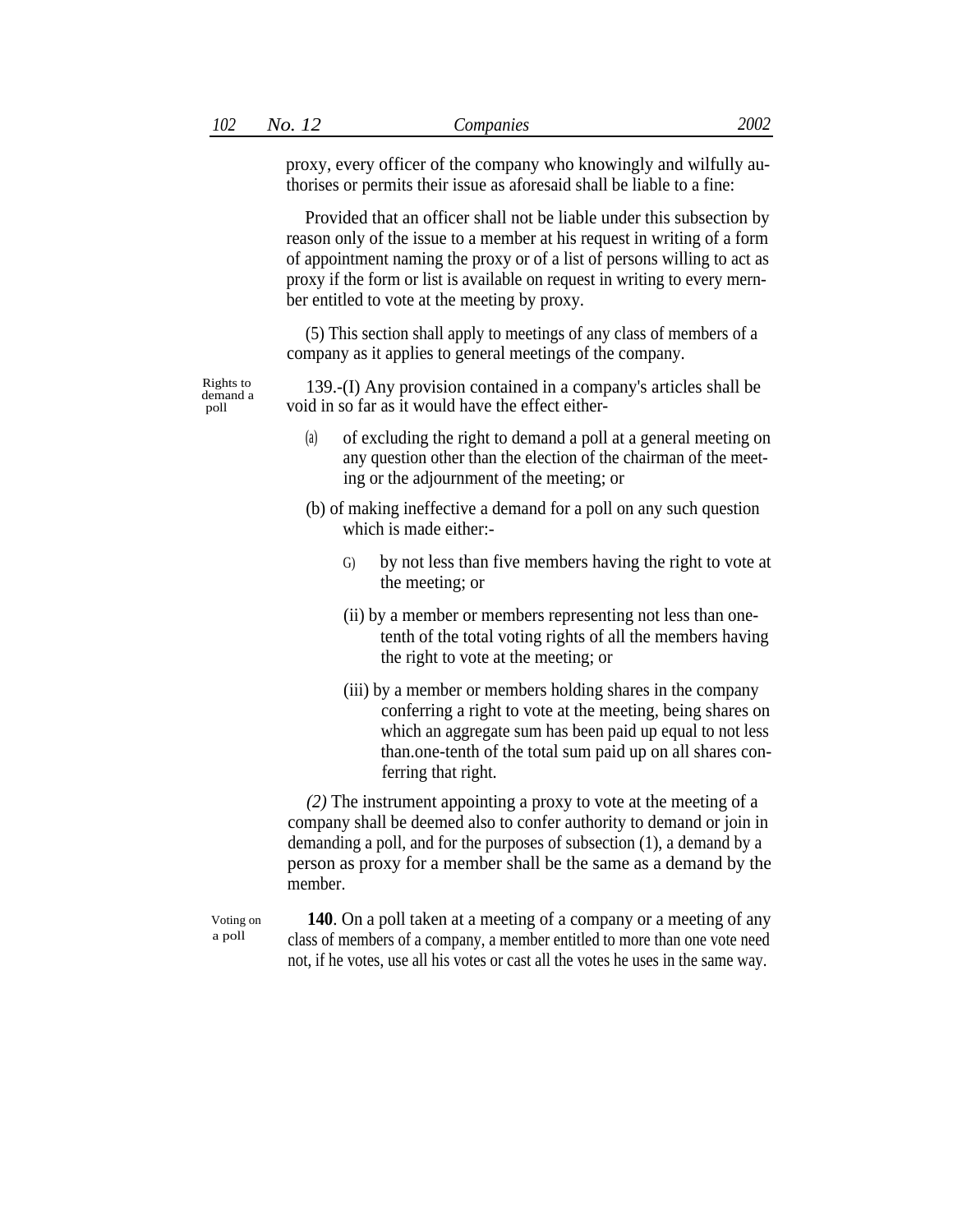| Ν۵ | Companies | .UJ |
|----|-----------|-----|
|    |           |     |

**141**.-(I) A corporation, whether a company within the meaning of this Act or not, may:-<br>
external this Act or not, may:-

- (a) if it is a member of a company within the meaning of this Act, by resolution of its directors or other governing body, authorise such person as it thinks fit to act as its representative at any meeting of the company or at any meeting of any class of members of the company;
- (b) if it is a creditor (including a holder of debentures) of a company within the meaning of this Act, by resolution of its directors or other governing body, authorise such person as it thinks fit to act as its representative at any meeting of any creditors of the company held in pursuance of this Act or of any rules made thereunder, or in pursuance of the provisions contained in any debenture or trust deed, as the case may be.

(2) A person authorised under subsection (1) shall be entitled to exercise the same powers on behalf of the corporation which he represents as that corporation could exercise if it were an individual shareholder, creditor or holder of debentures of that other company.

**142.**-(1) Subject to the following provisions of this section, it shall be the duty of a company, on the requisition in writing of such number of members as is hereinafter specified:-

- (a) to give to members of the company entitled to receive notice of the next annual general meeting or any other general meeting notice of any resolution which may properly be moved and is intended to be moved at that meeting;
- (b) to circulate to members entitled to have notice of any general meeting sent to them any statement of not more than one thousand words with respect to the matter referred to in any proposed resolution or the business to be dealt with at that meeting.

Provided that, the expense of circulating to members copies of any such resolution or statement shall be borne by the requisitionists unless such resolution or statement is received no less than six weeks from the date of the meeting.

(2) The number of members necessary for a requisition under subsection (1) shall be:-

Circulation of members' resolutions, etc.

tions at

meetings

Represen-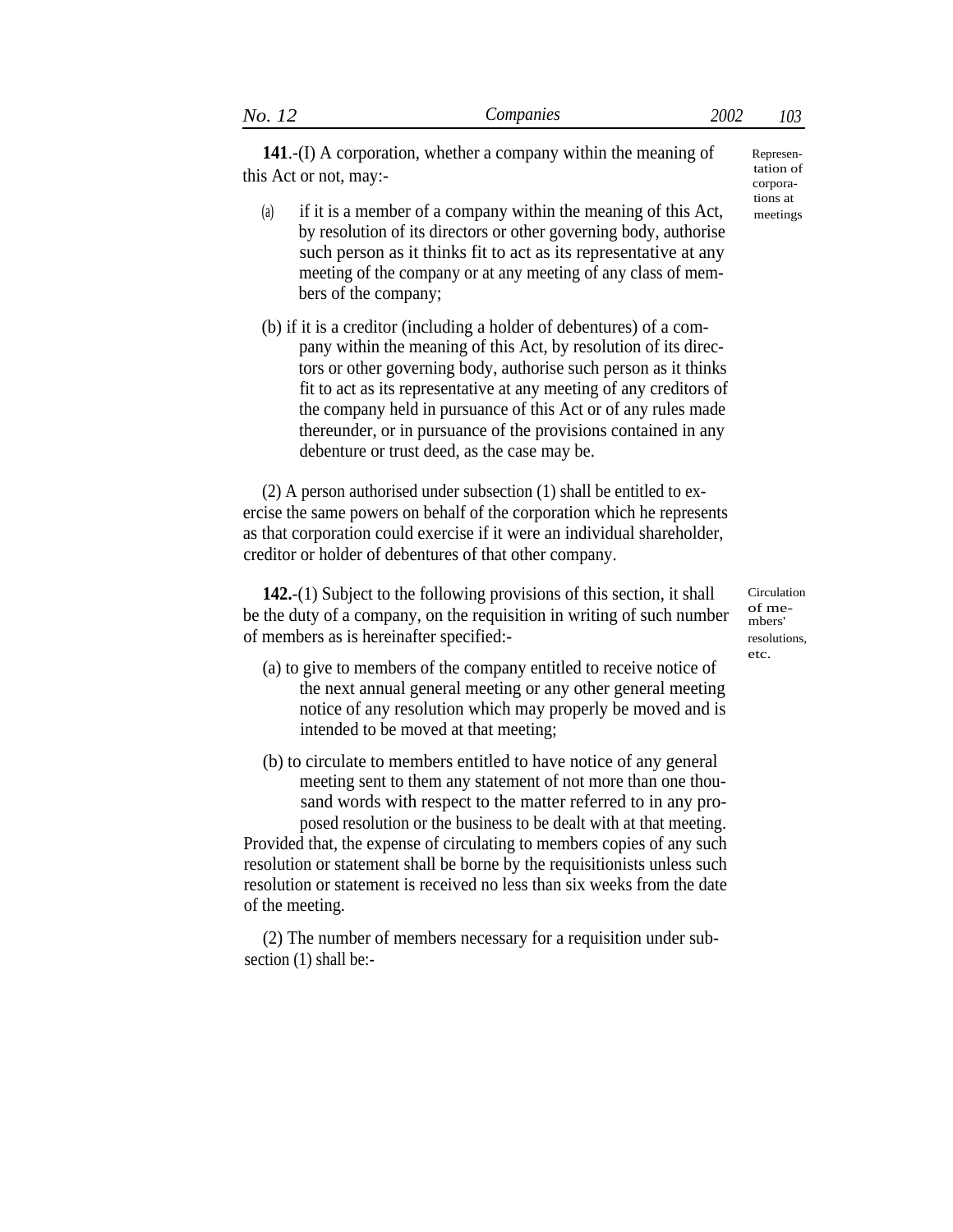- any number of members representing not less than one-twentieth of the total voting rights of all the members having at the date of the requisition a right to vote at the meeting to which the requisition relates; or (a)
- (b) not less than one hundred members holding shares in the company on which there has been paid up an average sum, per member, of not less than two thousand shillings.

(3) Notice of any such resolution shall be given, and any such statement shall be circulated, to members of the company entitled to have notice of the meeting sent to them by serving a copy of the resolution or statement on each such member in any manner permitted for service of notice of the meeting, and notice of any such resolution shall be given to any other member of the company by giving notice of the general effect of the resolution in any manner permitted for giving him notice of meetings of the company:

Provided that, the copy shall be served, or notice of the effect of the resolution shall be given, as the case may be, in the same manner and, so far as practicable, at the same time as notice of the meeting or as soon as practicable thereafter

(4) *A* company shall not be bound under this section to give notice of any resolution or to circulate any statement unless:-

> a copy of the requisition signed by the requisitionists (or two or more copies which between them contain the signatures of all the requisitionists) is deposited at the registered office of the company -

in the case of a requisition requiring notice of a resolution, not less than six weeks before the meeting;

- (ii) in the case of any other requisition, not less than one week before the meeting; and
- (b) subject to subsection (1), there is deposited or tendered with the requisition a sum reasonably sufficient to meet the company's expenses in giving effect thereto: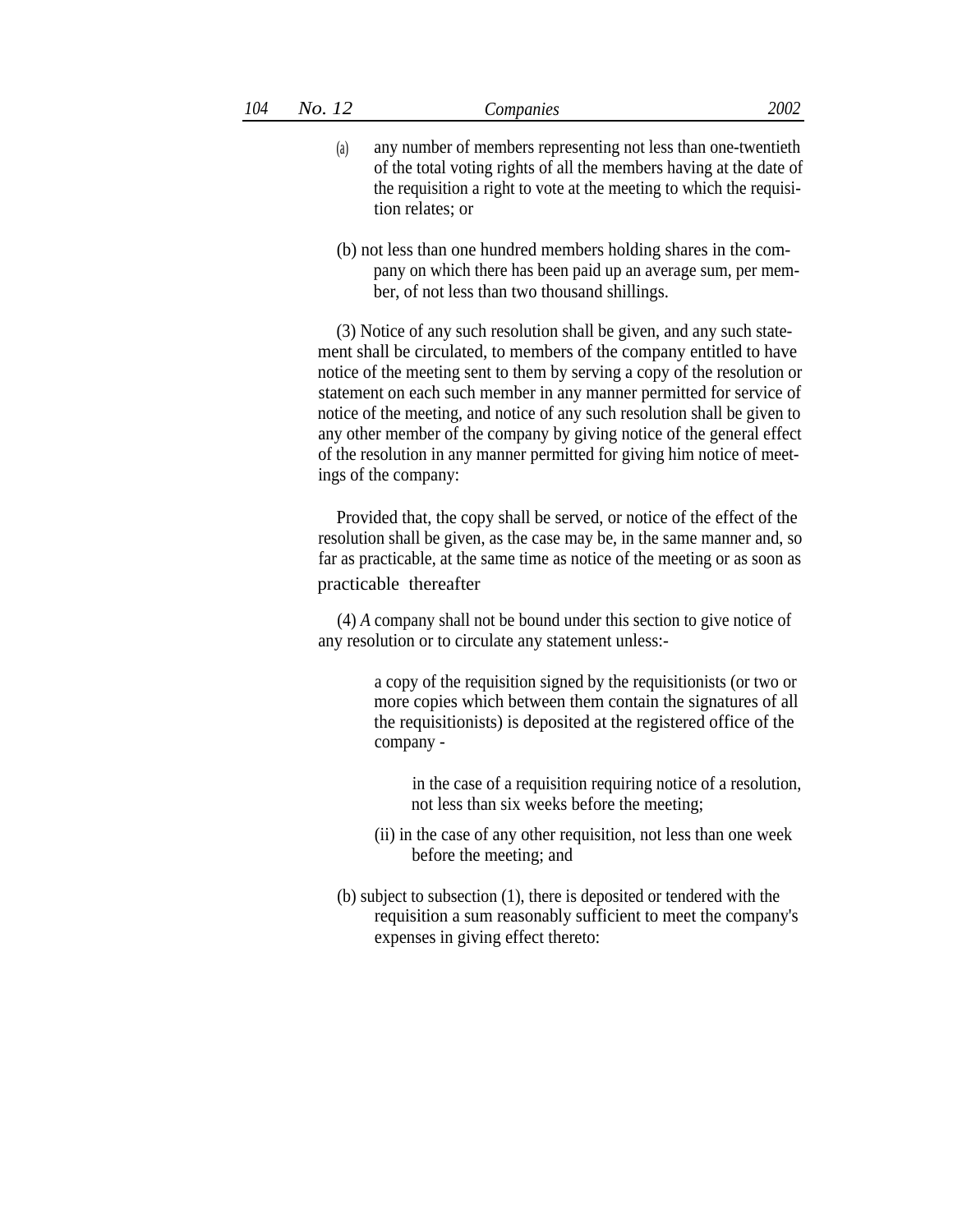| $\Delta$<br>Companies | 2002 | $\Lambda$<br>v |
|-----------------------|------|----------------|
|-----------------------|------|----------------|

Provided that if, after a copy of a requisition requiring notice of a resolution has been deposited at the registered office of the company, a general meeting is called for a date six weeks or less after the copy has been deposited, the copy though not deposited within the time required by this subsection shall be deemed to have been properly deposited for the purposes thereof.

(5) The company shall not be bound under this section to circulate any statement if, on the application either of the company or of any other person who claims to be aggrieved, the court is satisfied that the rights conferred by this section are being abused to secure needless publicity for defamatory matter; and the court may order the company's costs on an application under this section to be paid in whole or in part by the requisitionists, notwithstanding that they are not parties to the application.

(6) Notwithstanding anything in the company's articles, the business which may be dealt with at the general meeting shall include any resolution of which notice is given in accordance with this section, and for the purposes of this subsection, notice shall be deemed to have been so given notwithstanding the accidental omission, in giving it, of one or more members.

(7) In the event of any default in complying with the provisions of this section, every officer of the company who is in default shall be liable to a fine.

**143**.-(l) A resolution shall be a special resolution when it has been passed by a majority of not less than three-fourths of such members as, being entitled so to do, vote in person or, where proxies are allowed, by proxy, at a general meeting of which notice specifying the intention to propose the resolution as a special resolution has been duly given:

Provided that, if it is so agreed by a majority in number of the members having the right to attend and vote at any such meeting, being a majority together holding not less than ninety-five per cent in nominal value of the shares giving that right, or, in the case of a company not having a share capital, together representing not less than ninety-five per cent of the total voting rights at that meeting of all the members, a resolution may be proposed and passed as a special resolution at a meeting of which less than twenty-one days' notice has been given.

(2) At any meeting at which a special resolution is submitted to be

Special resolutions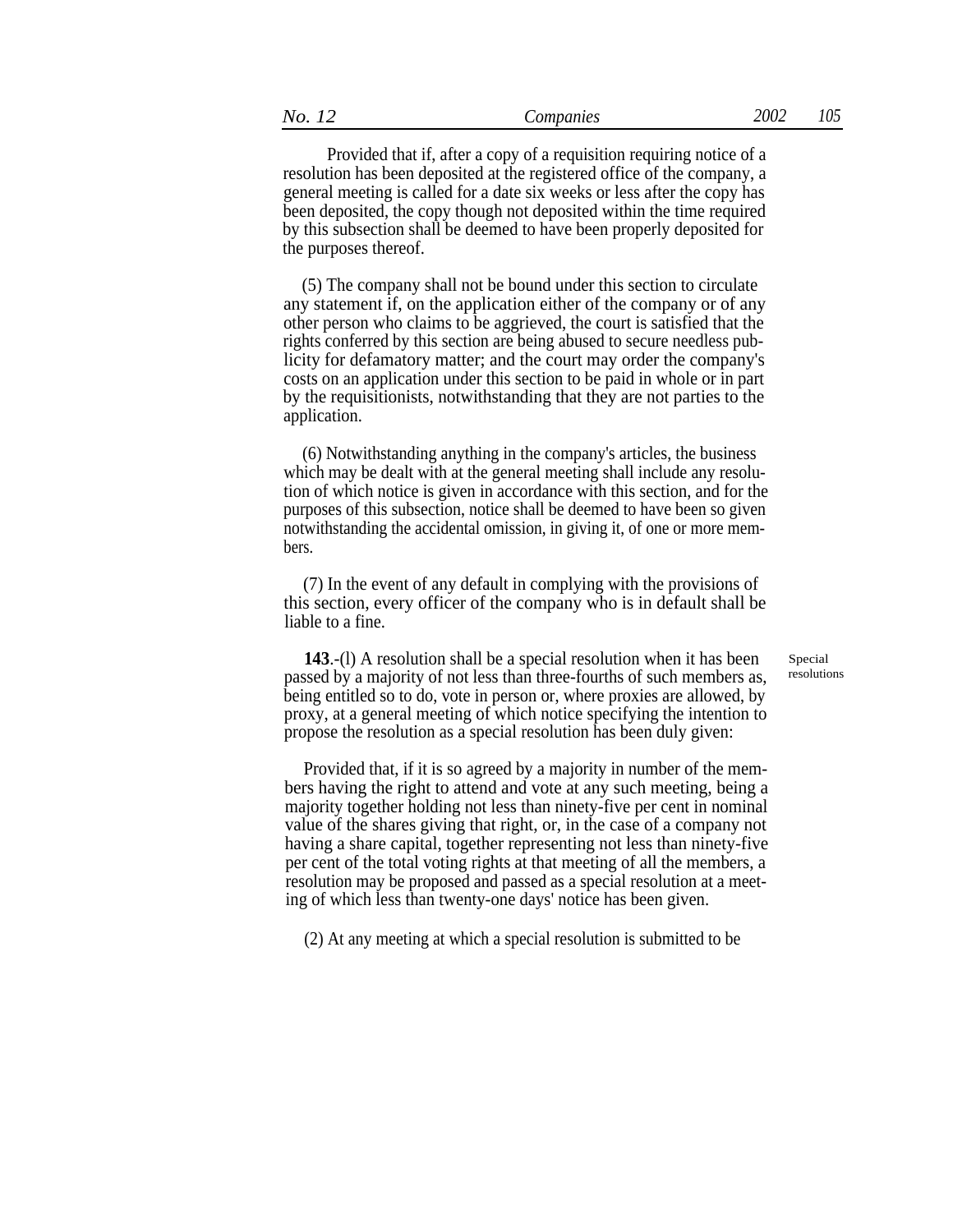passed, a declaration of the Chairman that the resolution is carried shall, unless a poll is demanded, be conclusive evidence of the fact without proof of the number or proportion of the votes recorded in favour of or against the resolution.

(3) In computing the majority on a poll demanded on the question that a special resolution be passed, reference shall be had to the number of votes cast for and against the resolution.

(4) For the purposes of this section, notice of a meeting shall be deemed to be duly given and the meeting to be duly held when the notice is given and the meeting held in the manner provided by this Act or the company's articles.

 $R_{\text{esolu-}}$  144.-(I) Where by any provision in this Act, special notice is required of a resolution, the resolution shall not be effective unless notice of the intention to move it has been given to the company not less than twenty-eight days before the meeting at which it is moved, and the company shall give its members notice of any such resolution at the same time and in the same manner as it gives notice of the meeting or, if that is not practicable, shall give them notice thereof, either by advertisement in a newspaper having an appropriate circulation or in any other mode allowed by the articles, not less than twenty-one days before the meeting.

> (2) If, after notice of the intention to move such a resolution has been given to the company, a meeting is called for a date twenty-eight days or less after the notice has been given, the notice though not given within the time required by this subsection, shall be deemed to have been properly given for the purposes thereof.

 $Resistra-$  145.-(l) Two printed copies of every resolution or agreement to which this section applies shall, within thirty days after the passing or making thereof, be delivered to the Registrar for registration.

> (2) Where articles have been registered, a printed copy of every such resolution or agreement for the time being in force shall be embodied in or annexed to every copy of the articles issued after the passing of the resolution or the making of the agreement.

> (3) Where articles have not been registered, a printed copy of every such resolution or agreement shall be forwarded to any member at his request on payment of such fee as the Minister may prescribe in regulations.

tions requiring special notice

tion and copies of certain resolutions

and agreements .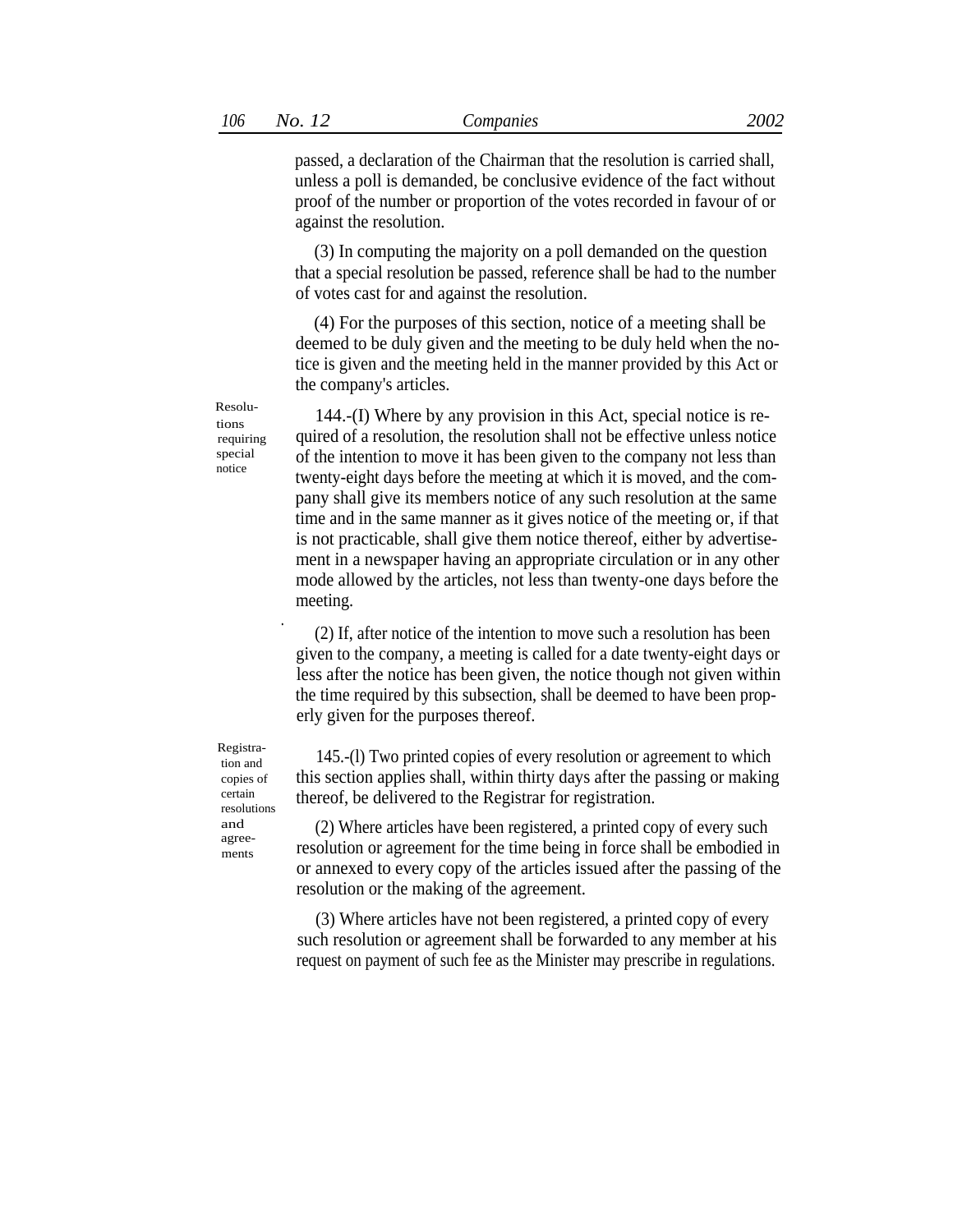(4) This section shall apply to -

(a) special resolutions;

(b) resolutions or agreements which have been agreed to by all the members of a company, but which, if not so agreed to, would not have been effective for their purpose unless they had been passed as special resolutions;

(c) resolutions or agreements which have been agreed to by all the members of some class of shareholders but which, if not so agreed to, would not have been effective for their purpose unless they had been passed by some particular majority or otherwise in some particular manner, and all resolutions or agreements which effectively bind all the members of any class of shareholders though not agreed to by all those members;

(d) resolutions requiring a company to be wound up voluntarily, passed under paragraph (a) of section 333(l).

(5) If a company fails to comply with subsection (1), the company and every officer of the company who is in default shall be liable to a default fine.

(6) If a company fails to comply with subsection (2) or subsection (3), the company and every officer of the company who is in default shall be liable to a fine for each copy in respect of which default is made.

(7) For the purposes of the two last foregoing subsections, a liquidator of the company shall be deemed to be an officer of the company.

**146**. Where a resolution is passed at an adjourned meeting of - Resolu-

(a) a company; passed at

(b) the holders of any class of shares in a company; meetings

(c) the directors of a company,

the resolution shall for all purposes be treated as having been passed on the date on which it was in fact passed, and shall not be deemed to have been passed on any earlier date.

tions adjourned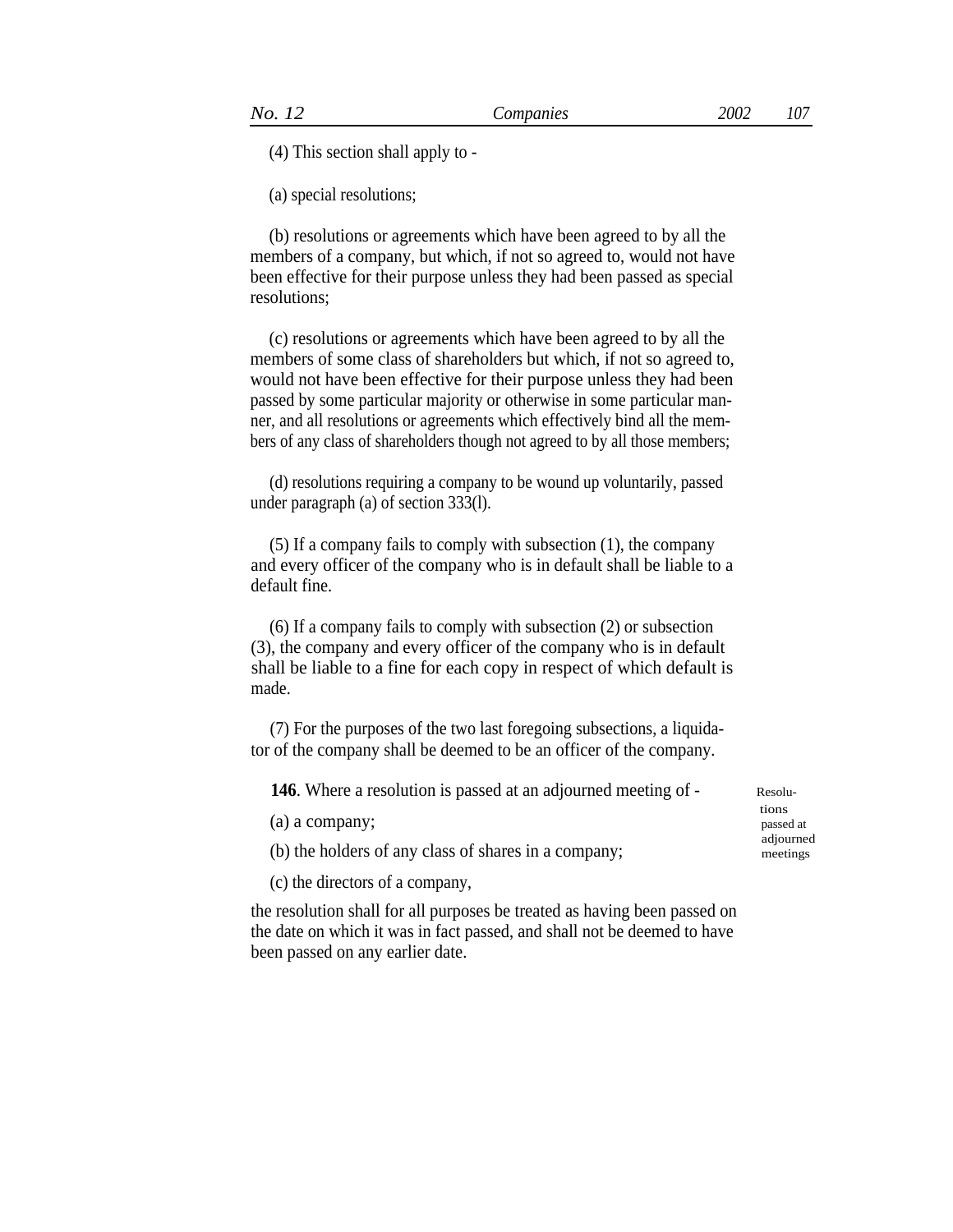**147**.-(1) Anything which in the case of a company may be done -

- (a) by resolution of the company in general meeting, or
- (b) by resolution of a meeting of any class of members of the company,

may be done, without a meeting and without any previous notice being required, by resolution in writing signed by or on behalf of all the members of the company who at the date of the resolution would be entitled to attend and vote at such meeting:

Provided that, nothing in this section shall apply to a resolution under section 193(l) removing a director before the expiry of his period of office or a resolution under section 170(7) removing an auditor before the expiry of his term of office.

(2) The signature need not be on a single document provided each is on a document which accurately states the terms of the resolution.

(3) The date of the resolution means when the resolution is signed by or on behalf of the last member to sign.

(4) A resolution agreed to in accordance with this section has effect as if passed -

(a) by the company in general meeting, or

(b) by a meeting of the relevant class of members of the company,

as the case may be; and any reference in any enactment to a meeting at which a resolution is passed or to members voting in favour of a resolution shall be construed accordingly.

(5) A resolution may be agreed to in accordance with this section which would otherwise be required to be passed as a special resolution; and any reference in any enactment to a special resolution includes such a resolution.

Minutes of proceedings of meetings of company and of directors

148.-(I) Every company shall cause minutes of all proceedings of general meetings, and of all proceedings at meetings of its directors to be entered in books kept for that purpose.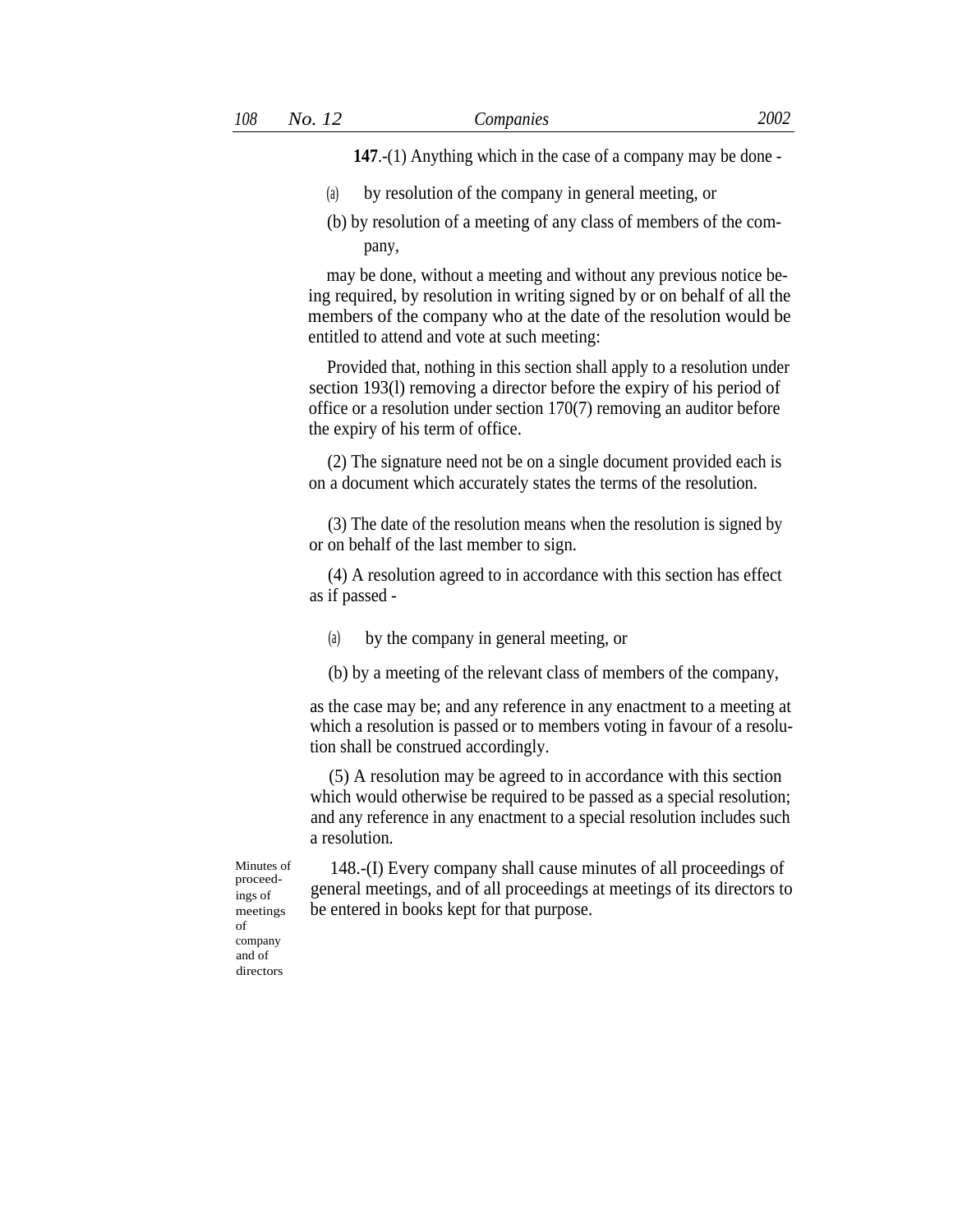(2) Any such minute if purporting to be signed by the Chairman of the meeting at which the proceedings were held, or by the Chairman of the next succeeding general meeting or meeting of directors, as the case may be, shall be evidence of the proceedings.

(3) Where, in accordance with the provisions of this section, minutes have been made of the proceedings at any general meeting of the company or meeting of directors, then, until the contrary is proved, the meeting shall be deemed to have been duly held and convened, and all proceedings thereat to have been duly transacted, and all appointments of directors or liquidators shall be deemed to be valid.

(4) If a company fails to comply with subsection (1), the company and every officer of the company who is in default shall be liable to a default fine.

**149**.-(I) Where a written resolution is agreed to in accordance with section 147 which has effect as if agreed by the company in general meeting, the company shall cause a record of the resolution and of the signatures to be entered in a book in the same way as minutes of proceedings of a general meeting of the company.

(2) Any such record, if purporting to be signed by a director of the company or by the Company Secretary, is evidence of the proceedings in agreeing to the resolution and where a record is made in accordance with this section, then until the contrary is proved, the requirements of this Act with respect of those proceedings shall be deemed to be complied with.

(3) Section 148(4) (shall) applies in relation to a failure to comply with subsection (1) of this section; and section 150 relating to inspection of minute books apply in relation to a record made in accordance with this section as it applies in relation to the minutes of a general meeting.

**150.-(l)** The books containing the minutes of proceedings of any general meeting of a company shall be kept at the registered office of the company, and shall during business hours be open to the inspection of any member without charge.

(2) Any member shall be entitled to be furnished within fourteen days after he has made a request in that behalf to the company with a copy of any such minutes at a charge not exceeding the fee prescribed by the Minister in regulations for every page copied.

Recording of written resolutions

Inspection of minute books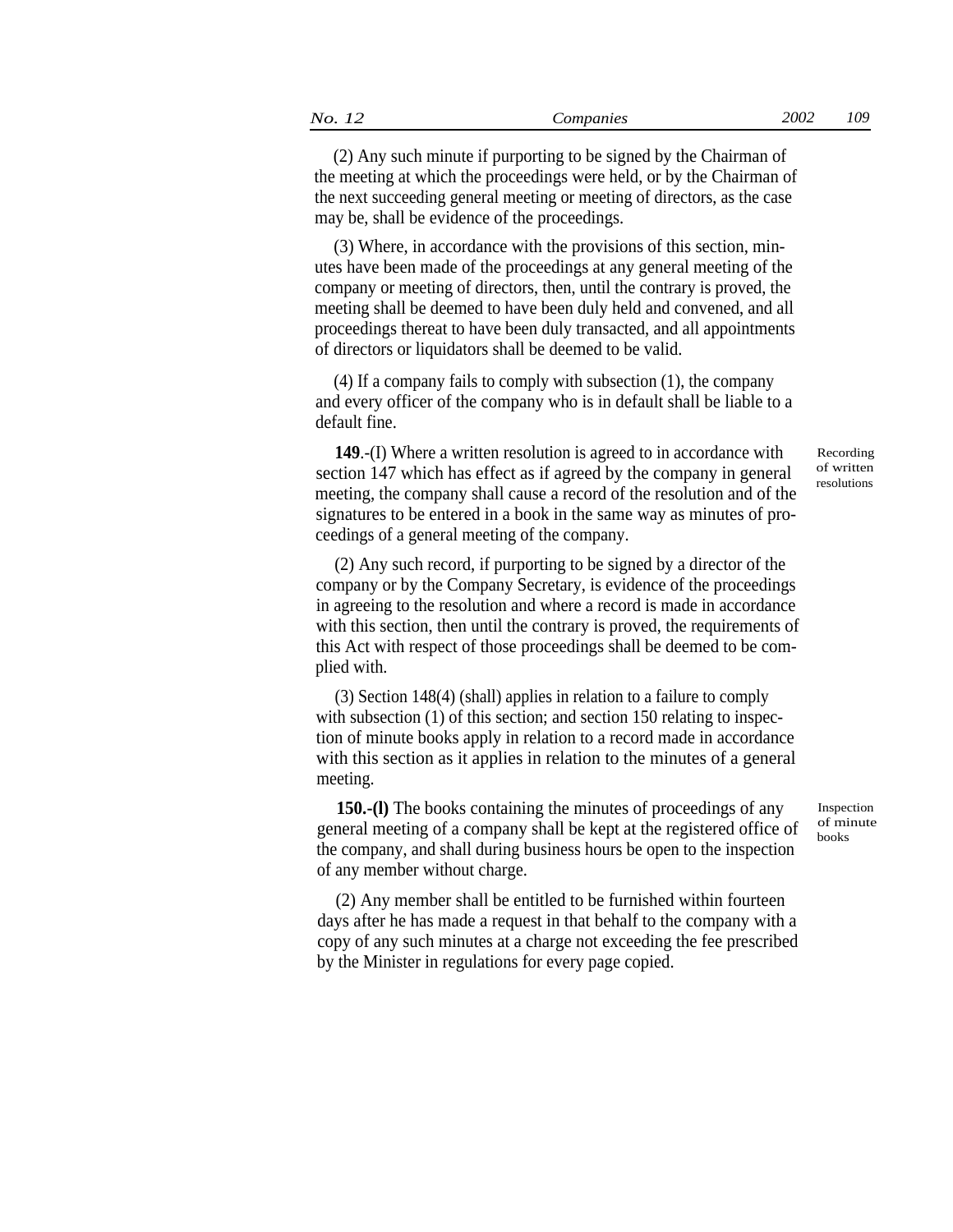(3) If any inspection required under this section is refused or if any copy required under this section is not sent within the proper time, the company and every officer of the company who is in default shall be liable in respect of each offence to a fine and further to a default fine.

(4) In the case of any such refusal or default, the court may by order, compel an immediate inspection of the books in respect of all proceedings of general meetings or direct that the copies required shall be sent to the persons requiring them.

## CHAPTER V

### ACCOUNTS AND AUDIT

Keeping of  $151-(I)$  Every company shall keep in English or Swahili proper books of account which are sufficient to show and explain the company's transactions and are such as to -

- (a) disclose with reasonable accuracy at any time, the financial position of the company, at that time;
- (b) enable the directors to ensure that any balance sheet, profit and loss account and cash flow statement prepared under this Chapter complies with the requirements of this Act.
- (2) The books of account shall in particular contain -
- entries from day to day of all sums of money received and expended by the company and the matters in respect of which the receipt and expenditure takes place; (a)
- (b) all sales and purchases of goods by the company;
- (c) the assets and liabilities of the company.

(3) The books of account shall be kept at the registered office of the company or at such other place in Tanzania as the directors think fit, and shall at all times be open to inspection by the directors.

(4) The books of account which a company is required to keep under this section shall be preserved by it for six years from the date on which they are made up.

books of account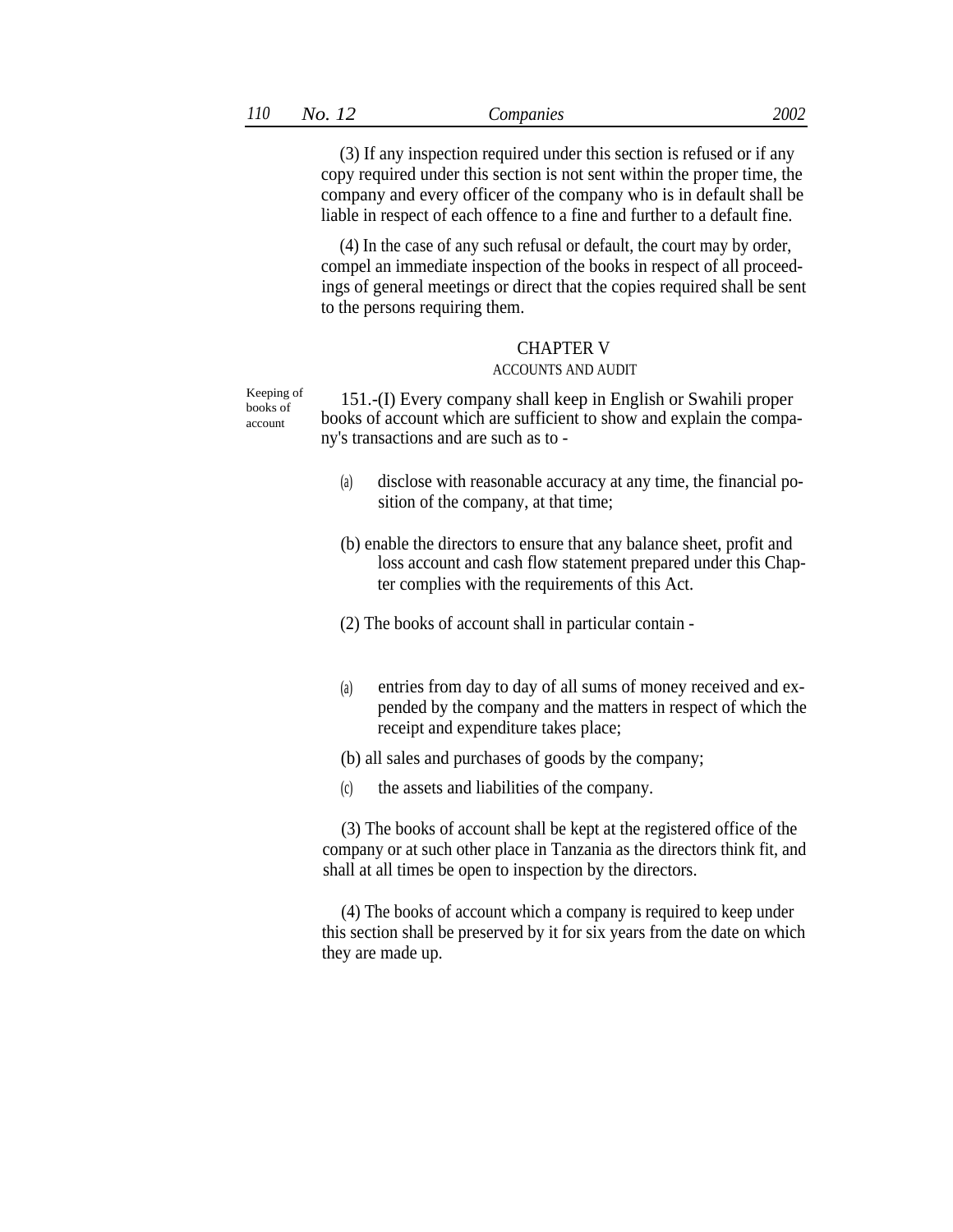(5) If any person, being a Director of a company, fails to take all reasonable steps to secure compliance by the company with the requirements of this section or section 153, or has by his own wilful act been the cause of any default by the company thereunder, he shall, in respect of each offence, be liable on conviction to imprisonment or to a fine or to both:

Provided that -

- in any proceedings, against a person in respect of an offence under this section, consisting of a failure to take reasonable steps to secure compliance by the company with the requirements of this section, it shall be a defence to provide that, he had reasonable ground to believe and did believe that a competent and reliable person was charged with the duty of seeing that those requirements were complied with and was in a position to discharge that duty; and (a)
- (b) a person shall not be sentenced to imprisonment for such an offence unless, in the opinion of the court, the offence was committed wilfully.

**152***. A* company's first accounting period shall be the period of more than six months, but not more than eighteen months, beginning with the date of its incorporation. Its subsequent accounting periods shall be successive periods of twelve months beginning immediately after the end of the previous accounting period.

**153***.* The directors of every company shall prepare individual accounts for each accounting period and lay before the company in general meeting in accordance with section 166, and such accounts shall indicate: -

- (a) a profit and loss account or, in the case of a company not trading for profit, an income and expenditure account;
- (b) a balance sheet as at the last day of the accounting period; and
- (c) a cash flow statement.

**154**.-(l) The balance sheet shall give a true and fair view of the state of affairs of the company as at the end of its accounting period, the profit and loss account of a company shall give a true and fair view of the profit or loss of the company for the accounting period, and the cash

ing period

Account-

Duty to prepare individual accounts

Requirements for accounts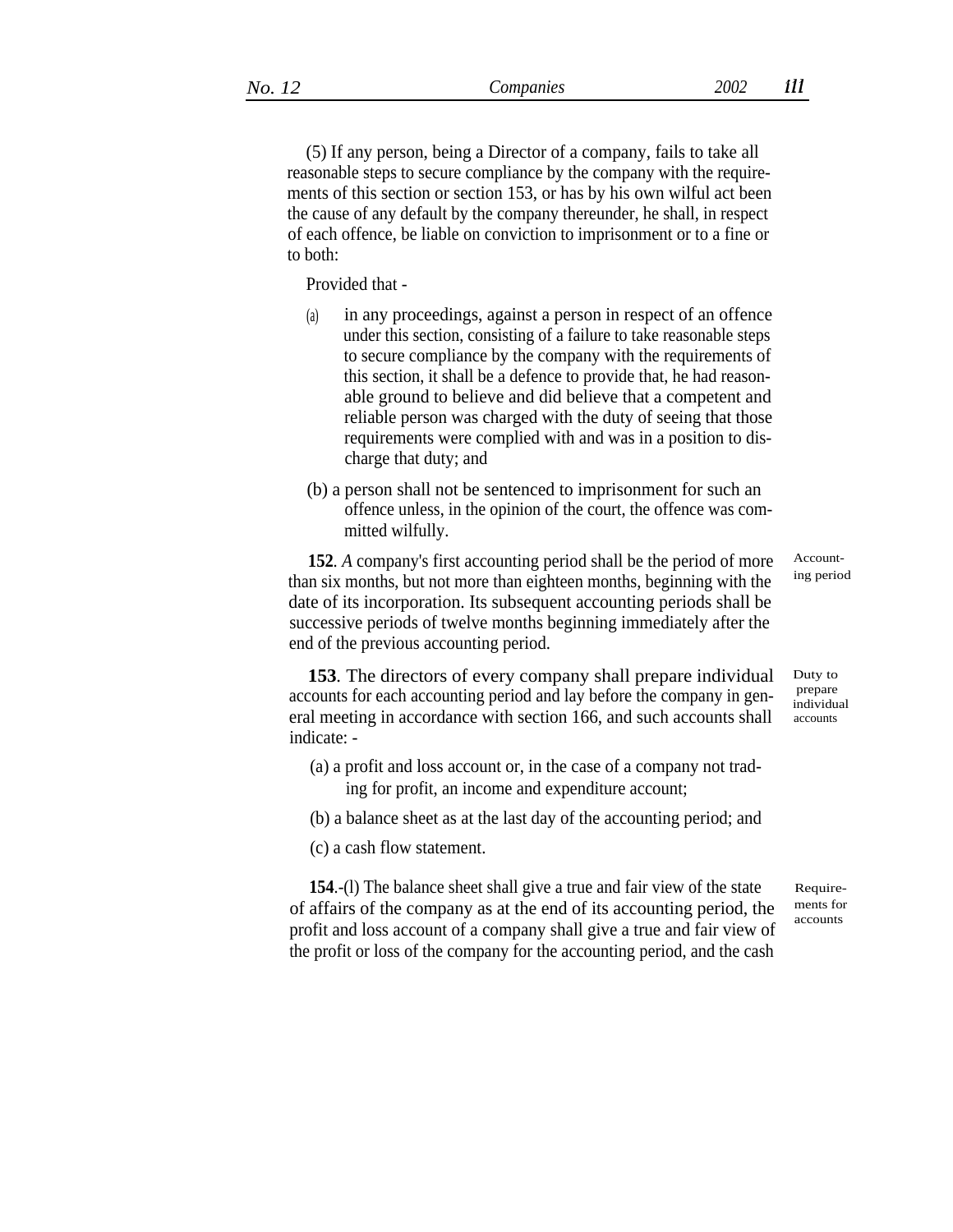flow statement of the company shall give a true and fair view of the sources and uses of funds during the accounting period.

(2) Subject to the provisions of this Act, a company's balance sheet, profit and loss account and cash flow statement shall comply with the requirements specified in regulations prescribed by the Minister, or the National Board of Accountants and Auditors or such other body as the Minister may decide, having regard in either case to generally accepted principles of accounting, and the regulations referred to in this section may make special provision for the following types of company:

(a) open-ended investment companies,

(b) statutory corporations,

(c) private companies exempt from audit under section 171.

(3) If in special circumstances compliance with any requirements pursuant to subsection (2) *is* inconsistent with the requirement to give a true and fair view, the directors shall depart from such requirement to the extent necessary to give a true and fair view. Particulars of any such departure, the reasons for it and its effect shall be given in a note to the accounts.

(4) If any person, being a Director of a company, fails to take all reasonable steps to secure compliance as respects any accounts laid before the company in general meeting with the provisions of this section and with the other requirements of this Act as to the matters to be stated in the accounts, he shall, in respect of each offence, be liable on conviction to imprisonment or to a fine:

Provided that -

- (a) in any proceedings against a person in respect of an offence under this section, it shall be a defence to prove that he had reasonable ground to believe and did believe that a competent and reliable person was charged with the duty of seeing that the said provisions or the said other requirements, as the case may be, were complied with and was in a position to discharge that duty; and
- (b) a person shall not be sentenced to imprisonment for any such offence unless, in the opinion of the court dealing with the case, the offence was committed wilfully.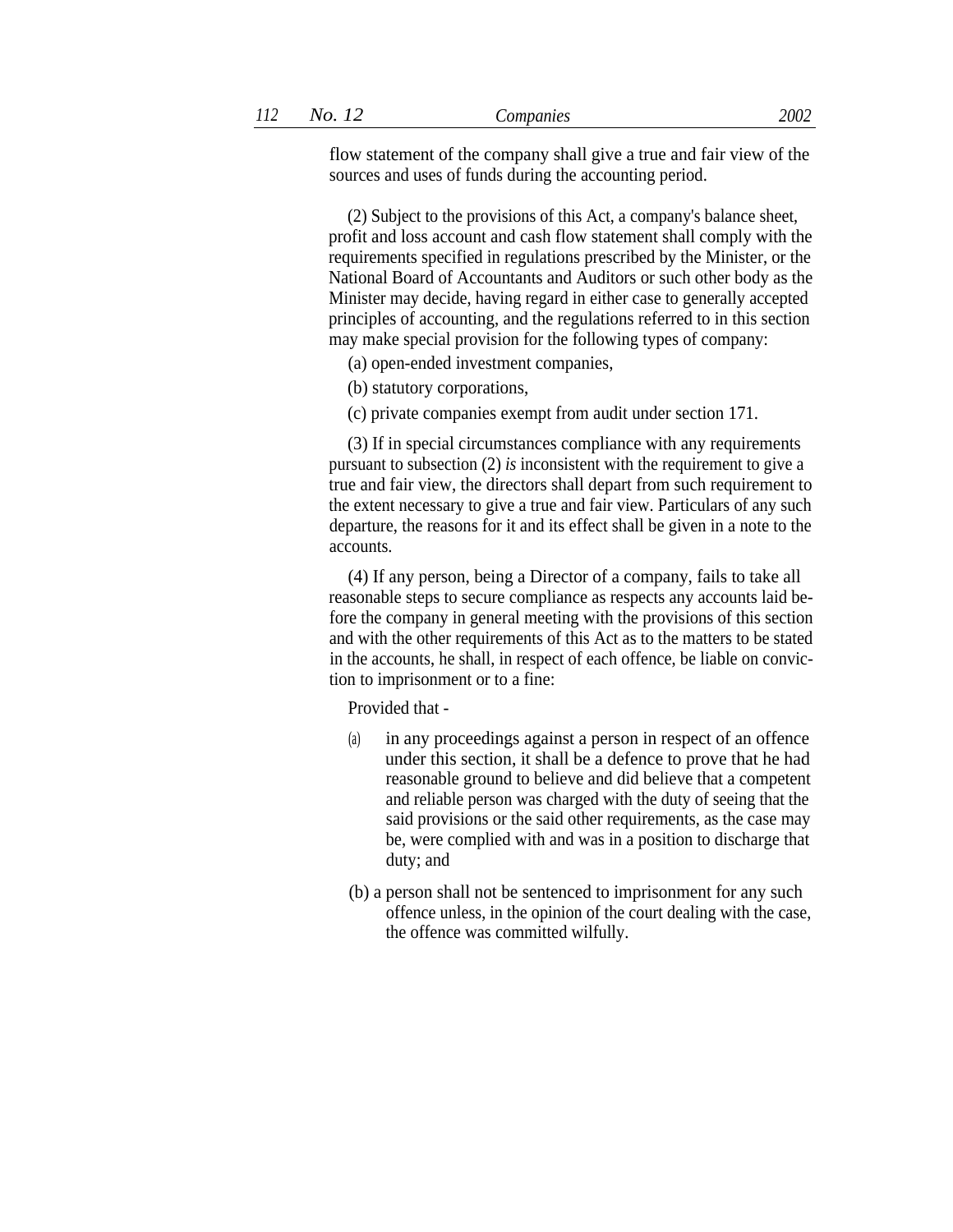| シレビントン<br>$ -$<br>-<br>$-0$<br>$\ddot{\,}\,$<br>.<br>. |
|--------------------------------------------------------|
|                                                        |

(5) For the purposes of this section and the following provisions of this Act, except where the context otherwise requires:-

- (a) any reference to a balance sheet or profit and loss account or individual accounts shall include any notes thereon or document annexed thereto giving information which is required by this Act and is thereby allowed to be so given; and
- (b) any reference to a profit and loss account shall be taken, in the case of a company not trading for profit, as referring to its income and expenditure account, and references to profit or to loss and, if the company has subsidiaries, references to a consolidated profit and loss account shall be construed accordingly

**155.**-(1) Subject to section 156, where at the end of its accounting period a company is a parent company having subsidiaries, the directors shall as well as preparing individual accounts for the accounting period, prepare group accounts, which shall be laid before the company in general meeting when the parent company's individual accounts are so laid.

Duty to prepare group accounts

- (2) The group accounts shall be consolidated accounts comprising -
- (a) a consolidated balance sheet dealing with the state of affairs of the parent company and all its subsidiaries to be dealt with in group accounts;
- (b) a consolidated profit and loss account dealing with the profit or loss of the parent company and those subsidiaries; and
- (c) a consolidated cash flow statement.

(3) The accounts shall give a true and fair view of the state of affairs as at the end of the accounting period, and the profit or loss and the cash flow for the accounting period, of the undertakings included in the group, so far as concerns members of the company.

(4) Where the accounting period of a subsidiary does not coincide with that of the parent company, the group accounts shall, unless the Registrar on the application or with the consent of the parent company's directors otherwise directs, deal with the subsidiary's state of affairs as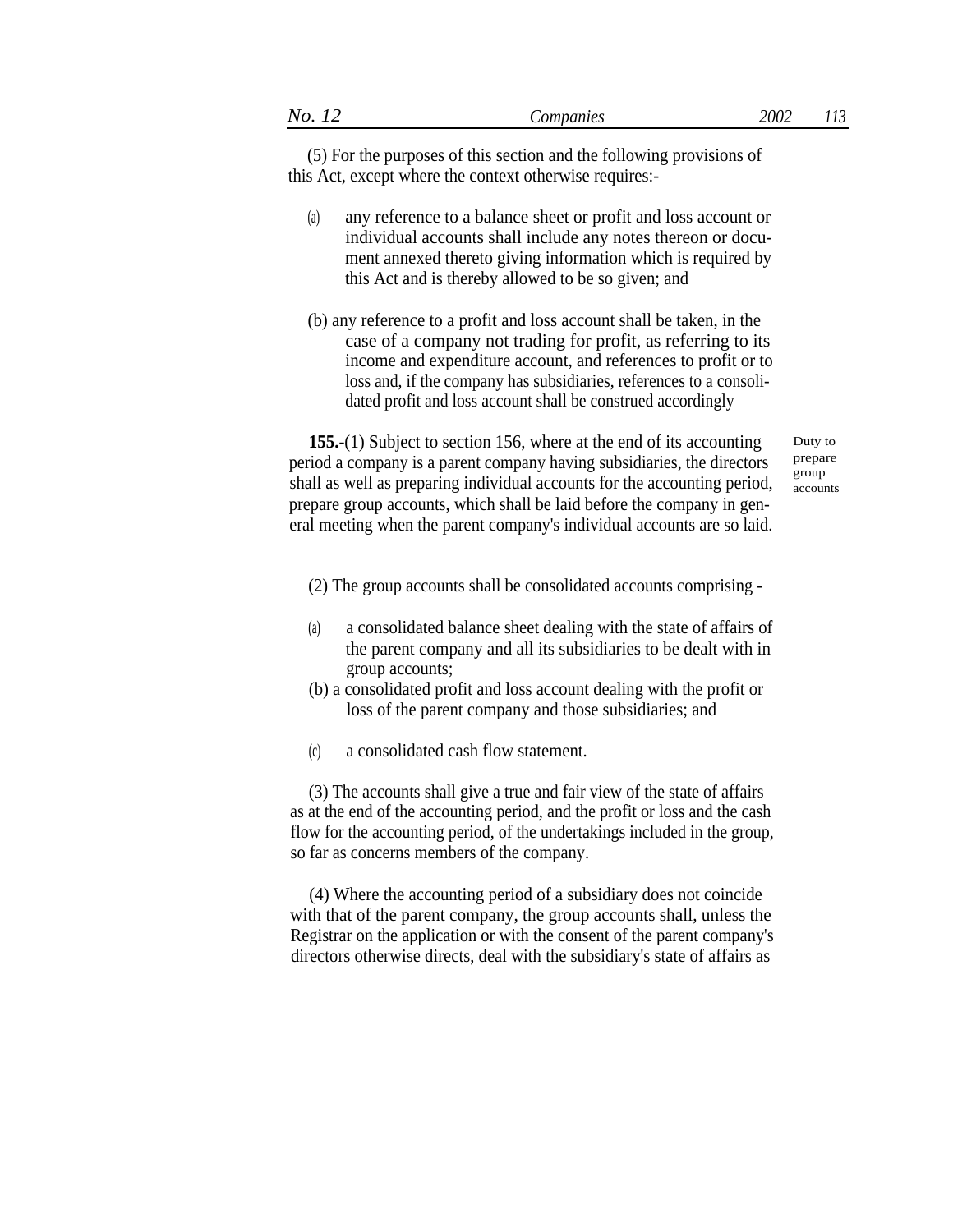at the end of its accounting period ending with or last before that of the holding company, and with the subsidiary's profit or loss for that accounting period.

(5) Without prejudice to subsection (2)*,* the group accounts shall comply with the requirements specified in the regulations prescribed pursuant to section 154(2) as to the form and content of the consolidated balance sheet and consolidated profit and loss account and additional information to be provided by way of notes to the accounts. Where compliance with such requirements, and the other provisions of this Act as to the matters to be included in a company's group accounts or in notes to those accounts, would not be sufficient to give a true and fair view, the necessary additional information shall be given in the accounts or a note to them.

(6) If in special circumstances, compliance with any requirements pursuant to subsection (5) is inconsistent with the requirement to give a true and fair view, the directors shall depart from such requirement to the extent necessary to give a true and fair view and the particulars of any such departure, the reasons for it and its effect shall be given in a note to the accounts.

Exemption **156**.-(I) A parent company is exempt from the requirement to prepare group accounts in respect of an accounting period if it is itself a subsidiary of another company that does prepare group accounts.

> *(2) A* parent company need not prepare group accounts for an accounting period in relation to which the group headed by that company satisfies the qualifying conditions set out in section 171 and is not an ineligible group.

> **157**. Where it appears to the Registrar desirable for a holding company or a subsidiary to extend its accounting period so that the subsidiary's accounting period may end with that of the holding company, and for that purpose to postpone the submission of the relevant accounts to a general meeting, the Registrar may on the application or with the consent of the directors of the company whose accounting period is to be extended direct that, in the case of that company, the submission of accounts to a general meeting, the holding of an annual general meeting or the making of an annual return shall be so postponed.

> **158**.-(I) A company's annual accounts shall be approved by the Board of Directors and signed on behalf of the board by a director of the company.

from the ment to

require-

prepare group accounts

Registrar's power to extend accounting period

Approval and signing of

accounts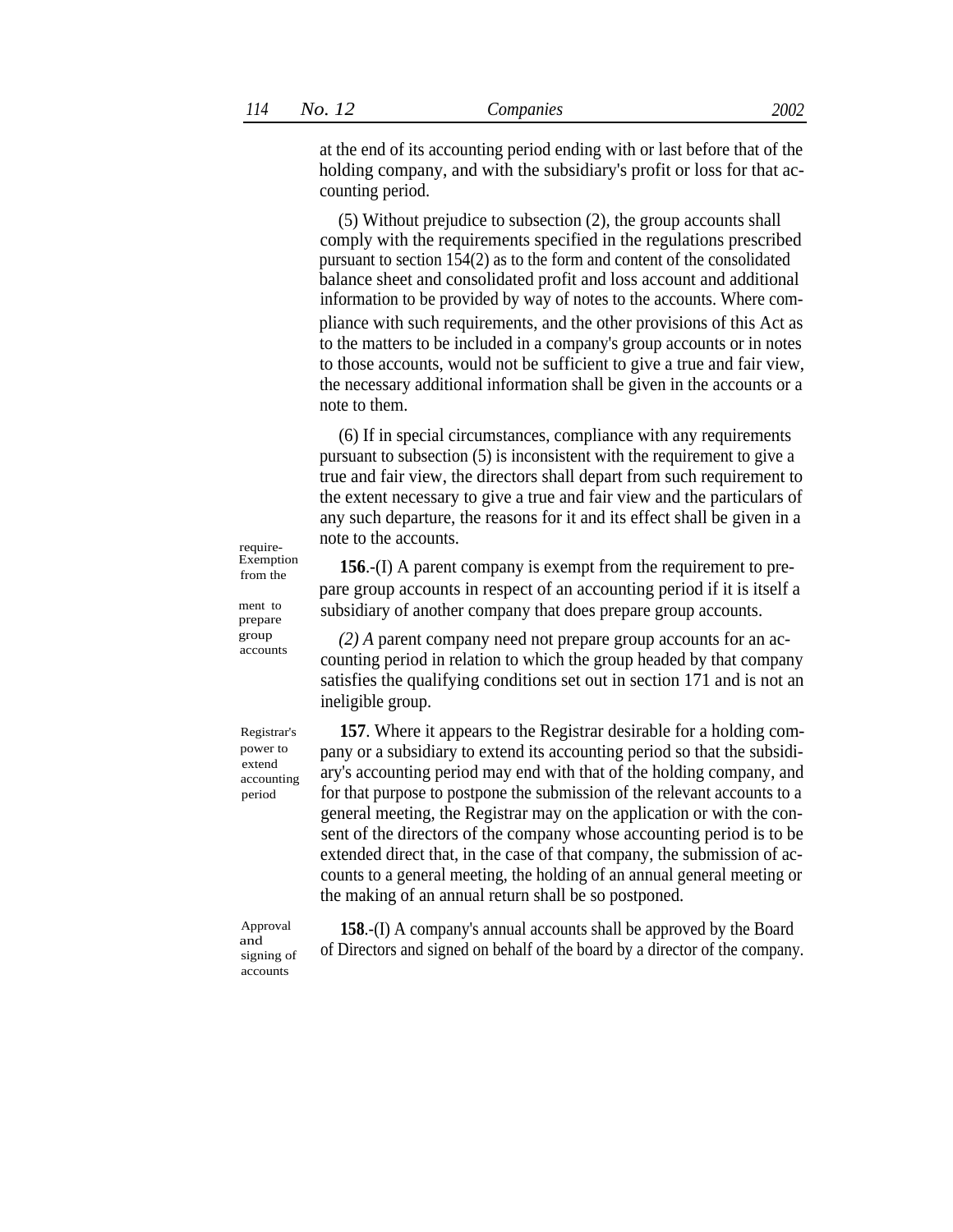(2) The signature shall be on the company's balance sheet.

(3) Every copy of the balance sheet which is laid before the company in general meeting, or which is otherwise circulated, published or issued, shall state the name of the person who signed the balance sheet on behalf of the Board.

(4) The copy of the company's balance sheet which is delivered to the Registrar shall be signed on behalf of the Board by a director of the company.

(5) If annual accounts are approved which do not comply with the requirements of this Act, every director of the company who is party to their approval and who knows that they do not comply or is reckless as to whether they comply, is guilty of an offence and liable to a fine. For this purpose, every director of the company at the time the accounts are approved, shall be taken to be a party to their approval unless he shows that he took all reasonable steps to prevent their being approved.

(6) If a copy of the balance sheet -

- (a) is laid before the company, or otherwise circulated, published or issued, without the balance sheet having been signed as required by this section or without the required statement of the signatory's name being included, or
- (b) is delivered to the Registrar without being signed as required by this section, the company and every officer of it who is in default, is guilty of an offence and liable to a fine.

(7) ''Annual accounts'' means the individual accounts required by section *153* and any group accounts required by section 155.

**159**.-(1) The directors of a company, shall for each accounting period, prepare a report giving a fair review of the development of the business of the company and its subsidiaries during the accounting period and their position at the end of it and the amount, if any, which they recommend should be paid by way of dividend.

Duty to prepare directors' report

(2) The directors' report shall deal, so far as is material with any change during the accounting period in the nature of the company's business or in the company's subsidiaries, or in the classes of business in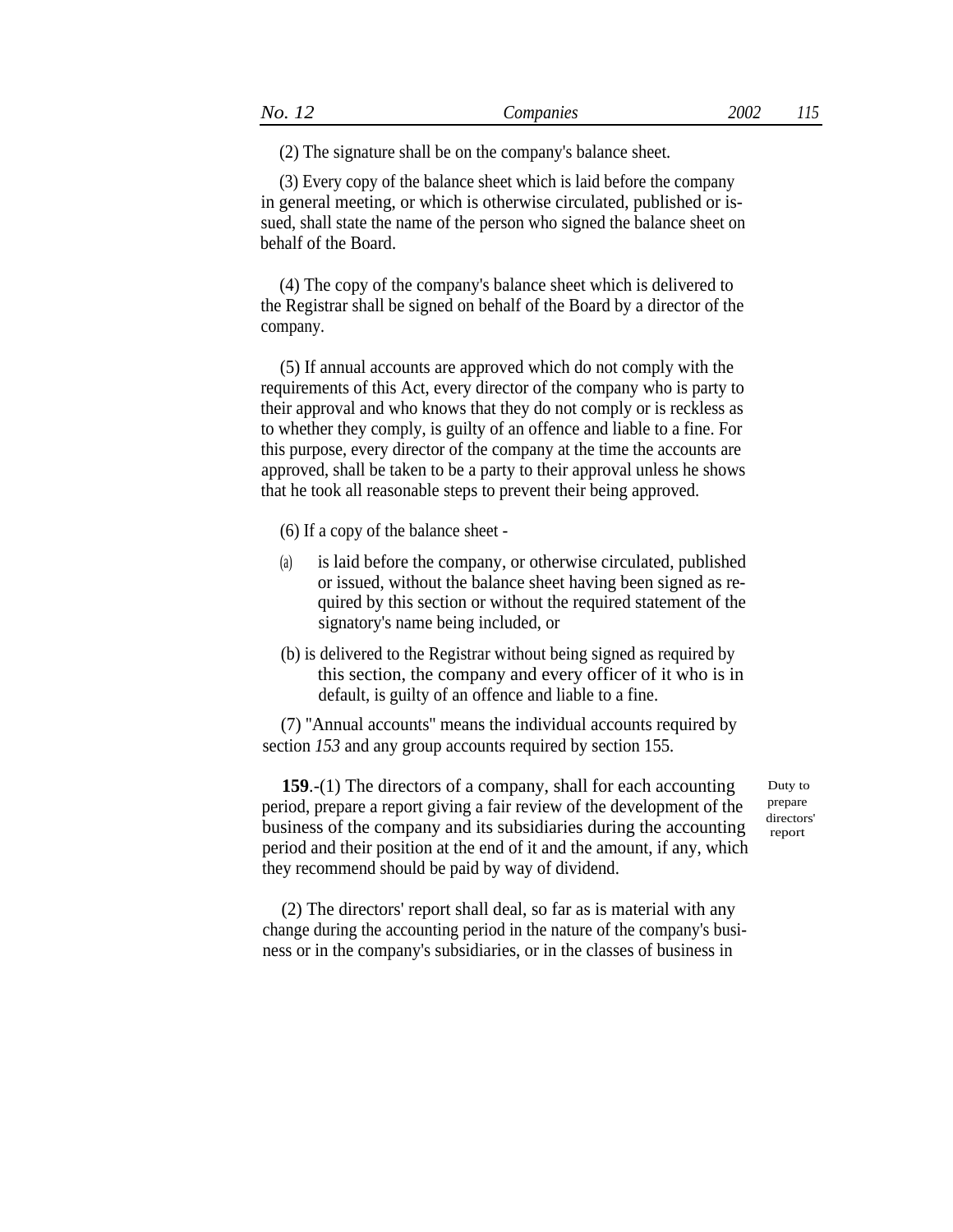which the company has an interest, whether as member of another company or otherwise.

(3) If any person, being a Director of a company, fails to take all reasonable steps to comply with the provisions of subsection (1), he shall, in respect of each offence, be liable on conviction to imprisonment or to a fine:

Provided -

- in any proceedings against a person in respect of an offence under subsection (1), it shall be a defence to prove that, he had reasonable ground to believe and did believe that a competent and reliable person was charged with the duty of seeing that the provisions of that subsection were complied with and was in a position to discharge that duty; and (a)
- (b) a person shall not be liable to be sentenced to imprisonment for such an offence unless, in the opinion of the court, the offence was committed wilfully.

160.-(I) The Directors' Report shall be approved by the Board of Directors and signed on behalf of the Board by a Director.

(2) Every copy of the Directors' Report which is laid before the company in general meeting, or which is otherwise circulated, published or issued, shall state the name of the person who signed it on behalf of the Board.

(3) The copy of the Directors' Report which is delivered to the Registrar shall be signed on behalf of the Board by a Director or the Secretary of the company.

(4) If a copy of the Directors' Report -

- (a) is laid before the company, or otherwise circulated, published or issued, without the report having been signed as required by this section or without the required statement of the signatory's name being included, or
- (b) is delivered to the Registrar without being signed as required by this section,the company and every officer of it who is in default, is guilty of an offence and liable to a fine.

Approval and signing of Directors' Report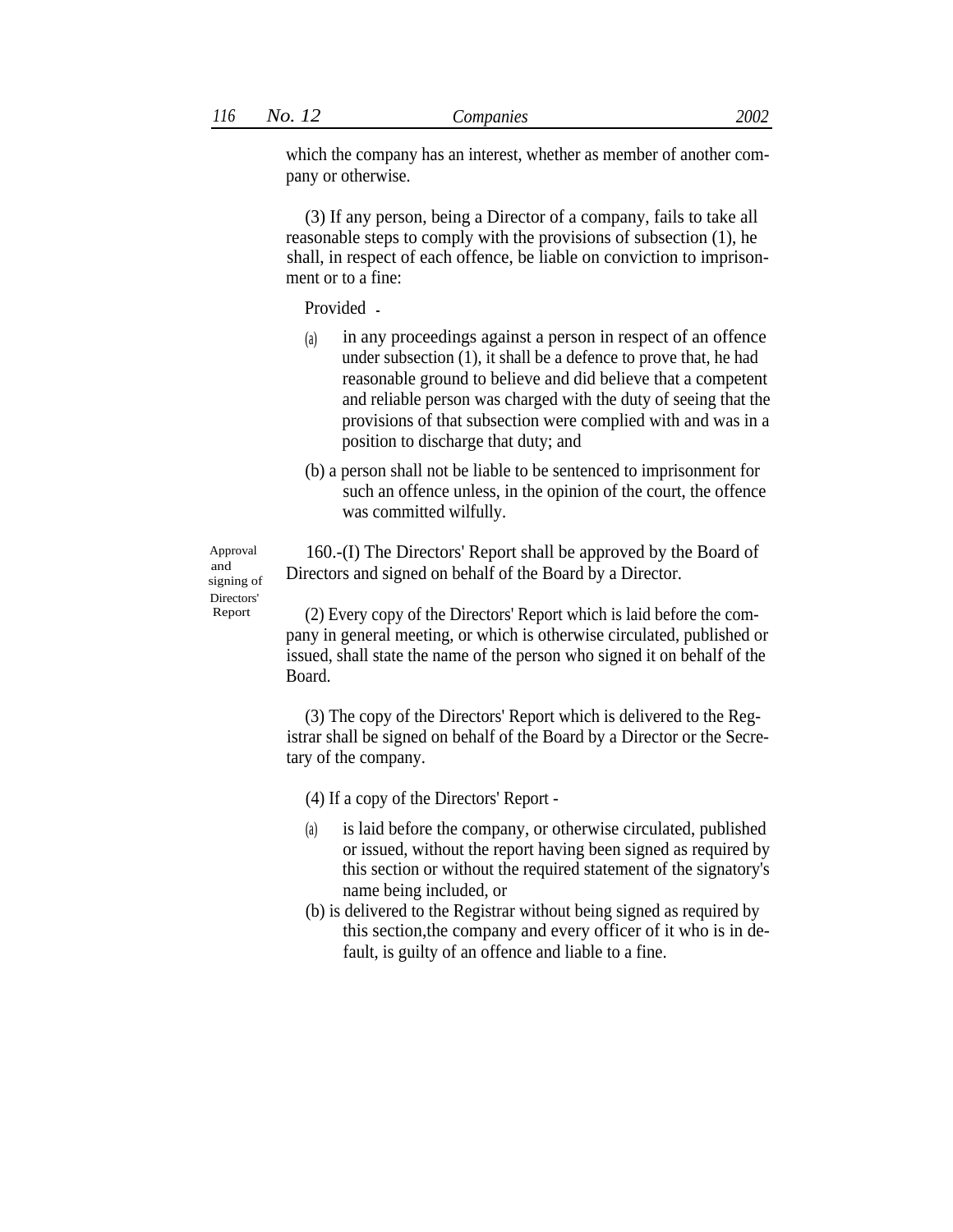| No<br>∸ | companies | 2002 | . . |
|---------|-----------|------|-----|
|         |           |      |     |

*161.- (1)* A company's Auditors shall make a report to the company's members on all annual accounts of the company of which copies are to be laid before the company in general meeting during their tenure of office. Auditors' Report

- (2) The Auditors 'Report shall state whether in the Auditors' opinion the annual accounts have been properly prepared in accordance with this Act, and in particular whether a true and fair view is given -
- (a) in the case of an individual balance sheet, of the state of affairs of the company as at the end of the accounting period;
- (b) in the case of an individual profit and loss account, of the profit or loss of the company for the accounting period;
- in the case of the cash flow statement, the cash flow of the company for the accounting period;  $(c)$
- (d) in the case of group accounts, of the state of affairs as at the end of the accounting period, and the profit or loss for the accounting period, of the undertakings included in the consolidation as a whole, so far as concerns, members of the company.

(3) The Auditors shall consider whether the information given in the Directors' Report for the accounting period for which the annual accounts are prepared is consistent with those accounts; and if they are of opinion that it is not, they shall state that fact in their Report.

(4) The Auditors' Report shall be read before the company in general meeting and shall be open to inspection by any member.

**162**.-(l) The Auditors' Report shall state the names of the Auditors and be signed by them.

Signature of Auditors' Report

(2) Every copy of the Auditors' Report which is laid before the company in general meeting or which is otherwise circulated, published or issued, shall state the names of the Auditors.

(3) The copy of the Auditors' Report which is delivered to the registrar shall state the names of the Auditors and be signed by them.

(4) If a copy of the Auditors' Report is laid before the company or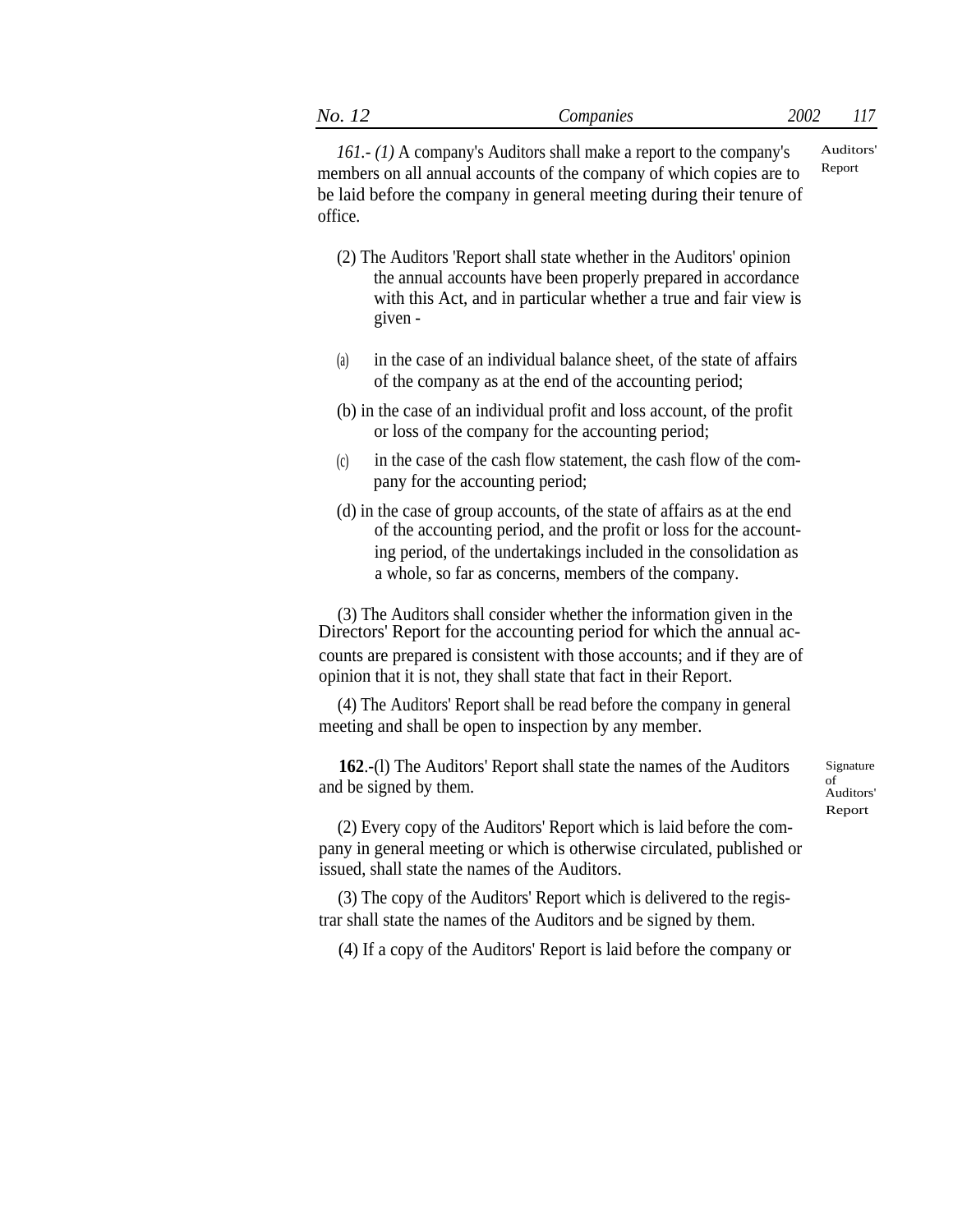otherwise circulated, published or issued without the required statement of the names of the Auditors, or is delivered to the Registrar without the required statement of the names of the Auditors or without being signed by them as required by subsection (3), the company and every officer of it who is in default shall be liable to a fine.

(5) References in this section to signature by the auditors are, where the office of auditor is held by a body corporate or partnership to signature in the name of the body corporate or partnership by a person authorised to sign on its behalf.

Duties of auditors

163.-(I) A company's auditors shall, in preparing their report, carry out such investigations as will enable them to form an opinion as to -

- whether proper accounting records have been kept by the company and proper returns adequate for their audit have been received from branches not visited by them, and (a)
- (b) whether the company's individual accounts are in agreement with the accounting records and returns.

(2) If the auditors are of opinion that proper accounting records have not been kept, or that proper returns adequate for their audit have not been received from branches not visited by them, or if the company's individual accounts are not in agreement with the accounting records and returns, the auditors shall state that fact in their report.

(3) If the auditors fail to obtain all the information and explanations which, to the best of their knowledge and belief, are necessary for the purposes of their audit, they shall state that fact in their report.

(4) If the requirements of section 206 relating to disclosure of information emoluments and other benefits of directors and others are not complied with in the annual accounts, the auditors shall include in their report, so far as they are reasonably able to do so, a statement giving the required particulars.

Persons entitled to receive copies of accounts and reports

164.-(I) A copy of the annual accounts, in respect of each accounting period, together with a copy of the Directors' Report and the Auditors' Report, shall, not less than twenty-one days before the date of the general meeting at which they are to be laid in accordance with section 166, be sent to every member of the company (whether he is or is not entitled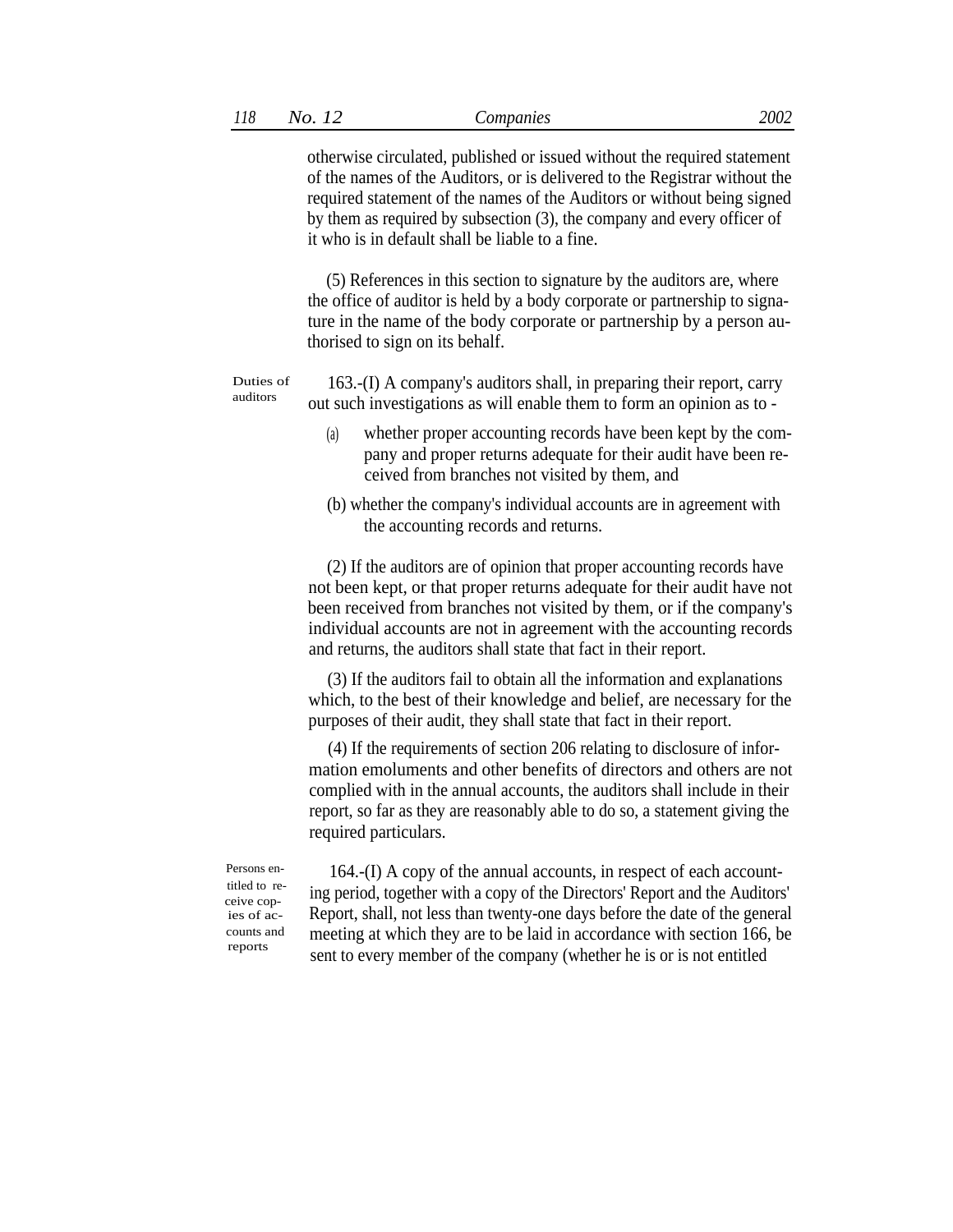to receive notices of general meetings of the company), every holder of debentures of the company (whether he is or is not so entitled) and all persons other than members or holders of debentures of the company, being persons so entitled:

# Provided that -

- in the case of a company not having a share capital, this subsection shall not require the sending of a copy of the documents above to a member of the company who is not entitled to receive notices of general meetings of the company or to a holder of debentures of the company who is not so entitled; (a)
- (b) this subsection shall not require a copy of those documents to be sent
	- to a member of the company or a holder of debentures of the company, being in either case a person who is not entitled to receive notices of general meetings of the company and of whose address the company is unaware; (i)
	- (ii) to more than one of the joint holders of any shares or debentures none of whom are entitled to receive notices; or
	- (iii) in the case of joint holders of any shares or debentures some of whom are and some of whom are not entitled to receive such notices, to those who are not so entitled; and
- if the copies of the documents above are sent less than twentyone days before the date of the meeting, they shall, notwithstanding that fact, be deemed to have been duly sent if it is so agreed by all the members entitled to attend and vote at the meeting.  $(c)$

(2) If default is made in complying with subsection (1), the company and every officer of the company who is in default shall be liable to a fine.

(3) Subsection (1) shall not have effect in relation to the accounts of a company laid before it before the appointed day, and the right of any person to be furnished with a copy of any such accounts and the liability of the company in respect of a failure to satisfy that right shall be the same as they would have been if this Act had not been passed.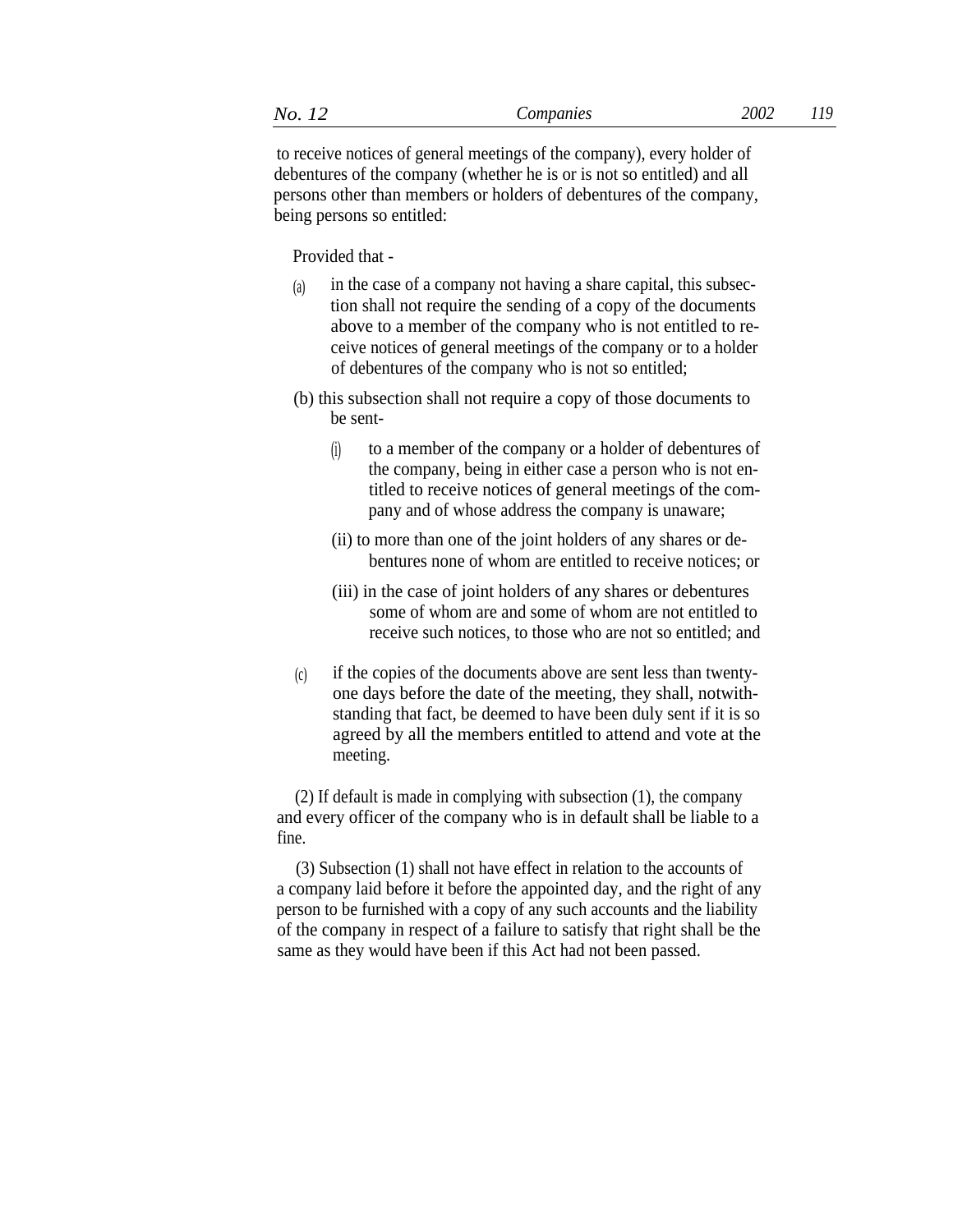Right to demand copies and reports

**165**.-(1) Any member of a company, whether he is or is not entitled to have sent to him copies of the company's accounts, and any holder of debentures of the company, whether he is or is not so entitled, shall be entitled to be furnished on demand without charge with a copy of the last annual accounts of the company, together with a copy of the Directors' Report and the Auditors' Report.

(2) If*,* when any person makes a demand for any document that he is entitled to receive pursuant to subsection (1), default is made in complying with the demand within seven days, the company and every officer of the company who is in default, shall be liable to a default fine, unless it is proved that, that person had already made a demand for and been furnished with a copy of the document.

**166.**-(1) The directors of a company shall in respect of each accounting period, lay before the company in general meeting copies of the company's annual accounts, the Directors' Report and the Auditors' before the Report on those accounts.

in general (2) The period allowed for laying and delivering accounts and reports shall be seven months from the completion of the accounting period in the case of a public company and ten months from the completion of the accounting period in the case of a private company.

> (3) If the requirements of subsection (1) are not complied with before the end of the period allowed for laying and delivering accounts and reports as set out in subsection (2)*,* every person who immediately before the end of that period was a director of the company, is guilty of an offence and liable to a fine and, for continued contravention, to a daily default fine.

> (4) It is a defence for a person charged with such offence to prove that he took all reasonable steps for securing that those requirements would be complied with before the end of that period. It is not a defence to prove that the documents in question were not in fact prepared as required by this Part.

**Accounts** and reports to be delivered to the Registrar

**167**.-(I) Subject to subsection (2), the directors of a company shall in respect of each accounting period deliver to the Registrar a copy of the company's annual accounts together with a copy of the Directors' Report for that accounting period and a copy of the Auditors' Report on those accounts.

Accounts and copies of reports to be laid company meeting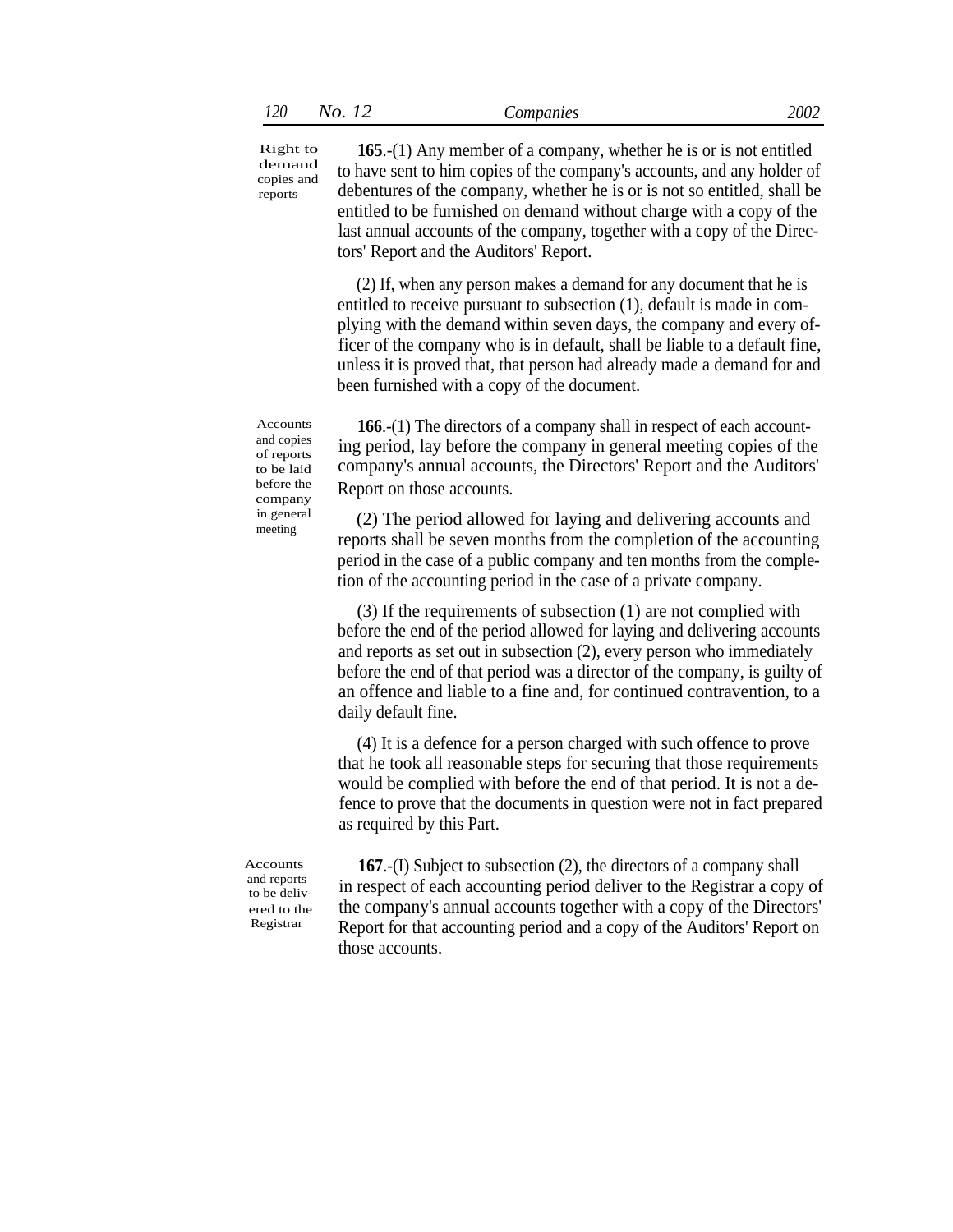(2) A private company exempt in relation to an accounting period from the requirement to appoint an auditor pursuant to section 171 shall also be exempt from the requirement to deliver copies of the accounts and Directors' Report to the Registrar under subsection (1) in respect of that accounting period.

(3) If the requirements of subsection (1) are not complied with before the end of the period allowed for laying and delivering accounts and reports as set out in section 166(2)*,* every person who immediately before the end of that period was a Director of the company is guilty of an offence and liable to a fine and, for continued contravention, to a daily default fine.

(4) Further, if the directors of the company fail to make good the default within fourteen days after the service of a notice on them requiring compliance, the court may on the application of any member of creditor of the company or of the Registrar, make an order directing the directors (or any of them) to make good the default within such time as may be specified in the order., and the court's order may provide that all costs of and incidental to the application shall be borne by the directors.

(5) It is a defence for a person charged with an offence under this section to prove that he took all reasonable steps for securing that the requirements of subsection (1) would be complied with before the end of the period allowed for laying and delivering accounts and reports. It is not a defence in any proceedings under this section to prove that the documents in question were not in fact prepared as required by this Part.

**168.**-(1) Where copies of a company's annual accounts have been sent out under section 164*,* or a copy of a company's annual accounts has been laid before the company in general meeting or delivered to the Registrar, and it appears to the Minister that there is, or may be, a question whether the accounts comply with the requirements of this Act, he may give notice to the directors of the company indicating the respects in which it appears to him that such a question arises, or may arise.

(2) The notice shall specify a period of not less than one month for the directors to give him an explanation of the accounts or prepare revised accounts.

Minister's notice in respect of annual accounts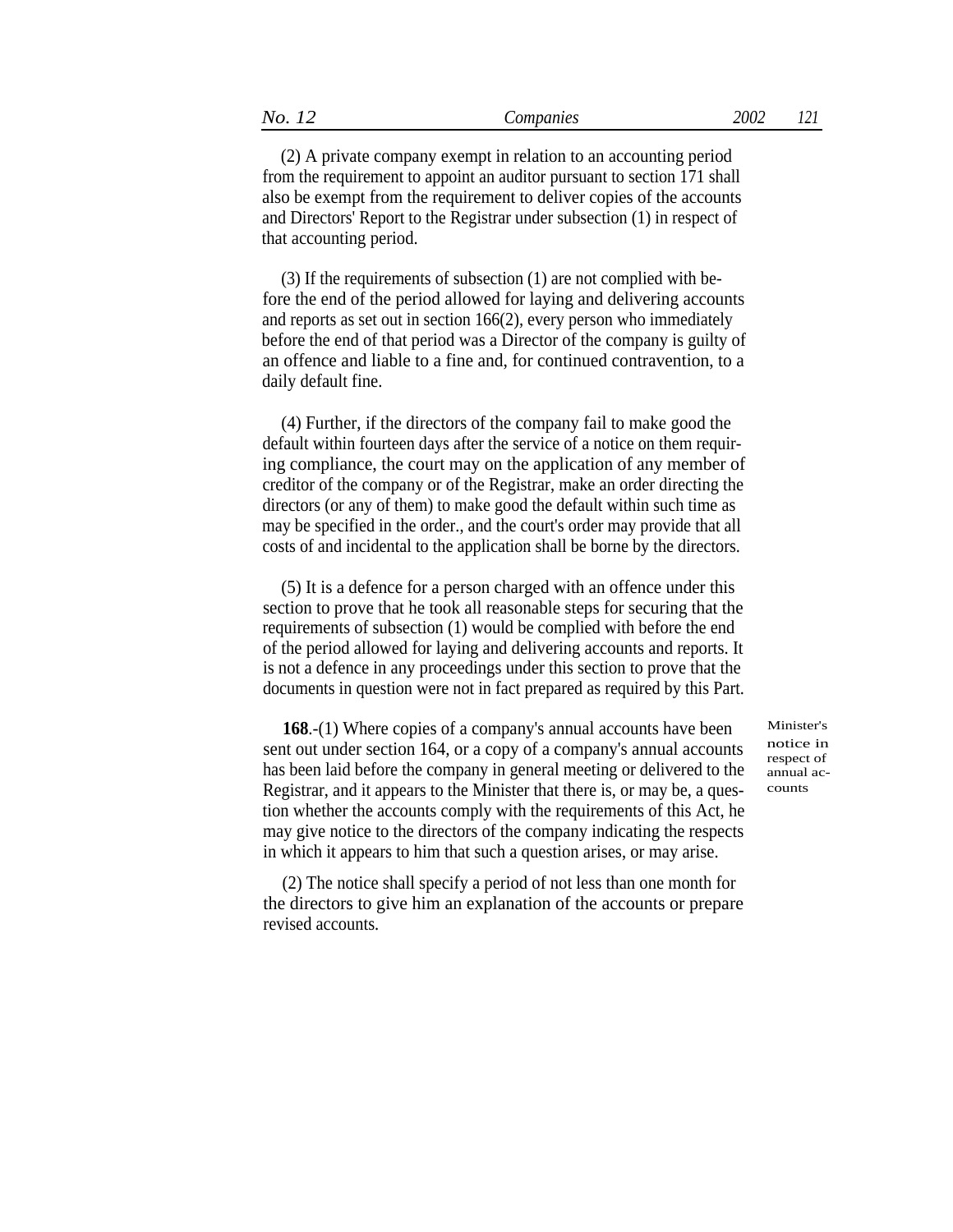(3) If at the end of the specified period, or such longer period as he may allow, it appears to the Minister that no satisfactory explanation of the accounts has been given and that the accounts have not been revised so as to comply with the requirements of the Act, he may if he thinks fit apply to the court for an order that the company prepare and have audited revised accounts.

169.-(I) The directors of an unlimited company are not required to deliver accounts and reports to the Registrar in respect of an accounting period if the conditions set out under subsection *(2)* are met.

accounts *(2)* The conditions are that, at no time during the relevant accounting reports for **period** period -

- has the company been, to its knowledge, a subsidiary undertaking of an undertaking which was then limited, or
- (b) have there been, to its knowledge, exercisable by or on behalf of two or more undertakings which were then limited, rights which if exercisable by one of them would have made the company a subsidiary undertaking of it; or
- (c) has the company been a parent company of an undertaking which was then limited.

The references above to an undertaking being limited at a particular time are to an undertaking (under whatever law established) the liability of whose members is at that time limited.

(3) The exemption conferred by this section does not apply if the company is a banking or insurance company or the parent company of a banking or insurance group.

#### Auditors

170.-(1) Subject to section 171, every company shall at each general meeting at which accounts are laid, appoint an auditor or auditors to hold office from the conclusion of that general meeting until the conclusion of the next general meeting at which accounts are laid.

(2) Notwithstanding the provisions of subsection (1), at any general meeting at which accounts are laid, a retiring auditor, however appointed, shall be deemed to be re-appointed without any resolution being passed unless -

Appointment and remuneration of auditors

Exemption from requirement to deliver unlimited companies (a)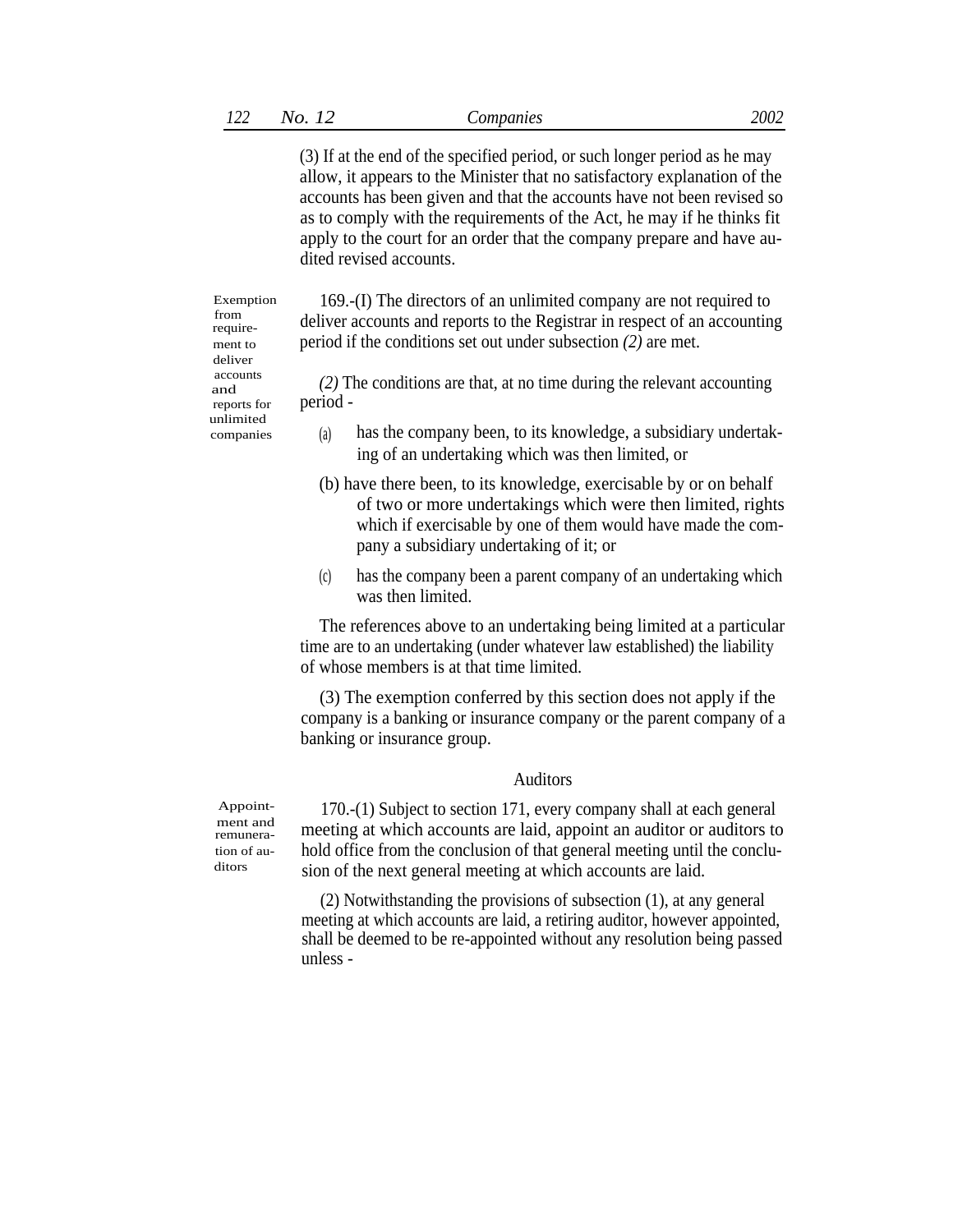- (a) he is not qualified for re-appointment; or
- (b) a resolution has been passed at that meeting appointing somebody instead of him or providing expressly that he shall not be re-appointed; or
- he has given the company notice in writing of his unwillingness to be re-appointed: (c)

Provided that, where notice is given of an intended resolution to appoint some person or persons in place of a retiring auditor, and by reason of the death, incapacity or disqualification of that person or of all those persons, as the case may be, the resolution cannot be proceeded with, the retiring auditor shall not be deemed to be automatically reappointed by virtue of this subsection.

(3) Where at a general meeting at which accounts are laid no auditors are appointed or re-appointed, the Registrar may appoint a person to fill the vacancy.

(4) The company shall, within seven days of the Registrar's power under subsection (3) becoming exercisable, give him notice of that fact, and, if a company fails to give notice as required by this subsection, the company and every officer of the company who is in default shall be liable to a default fine.

(5) Subject as hereinafter provided, the first Auditors of a company may be appointed by the directors at any time before the first annual general meeting, and auditors so appointed shall hold office until the conclusion of that meeting:

Provided that -

- the company may at a general meeting remove any such auditors and appoint in their place any other persons who have been nominated for appointment by any member of the company and of whose nomination notice has been given to the members of the company not less than fourteen days before the date of the (a) meeting; and
- (b) if the directors fail to exercise their powers under this subsection, the company in general meeting may appoint the first auditors, and thereupon the said powers of the directors shall cease.
- (6) The directors may fill any casual vacancy in the office of Auditor,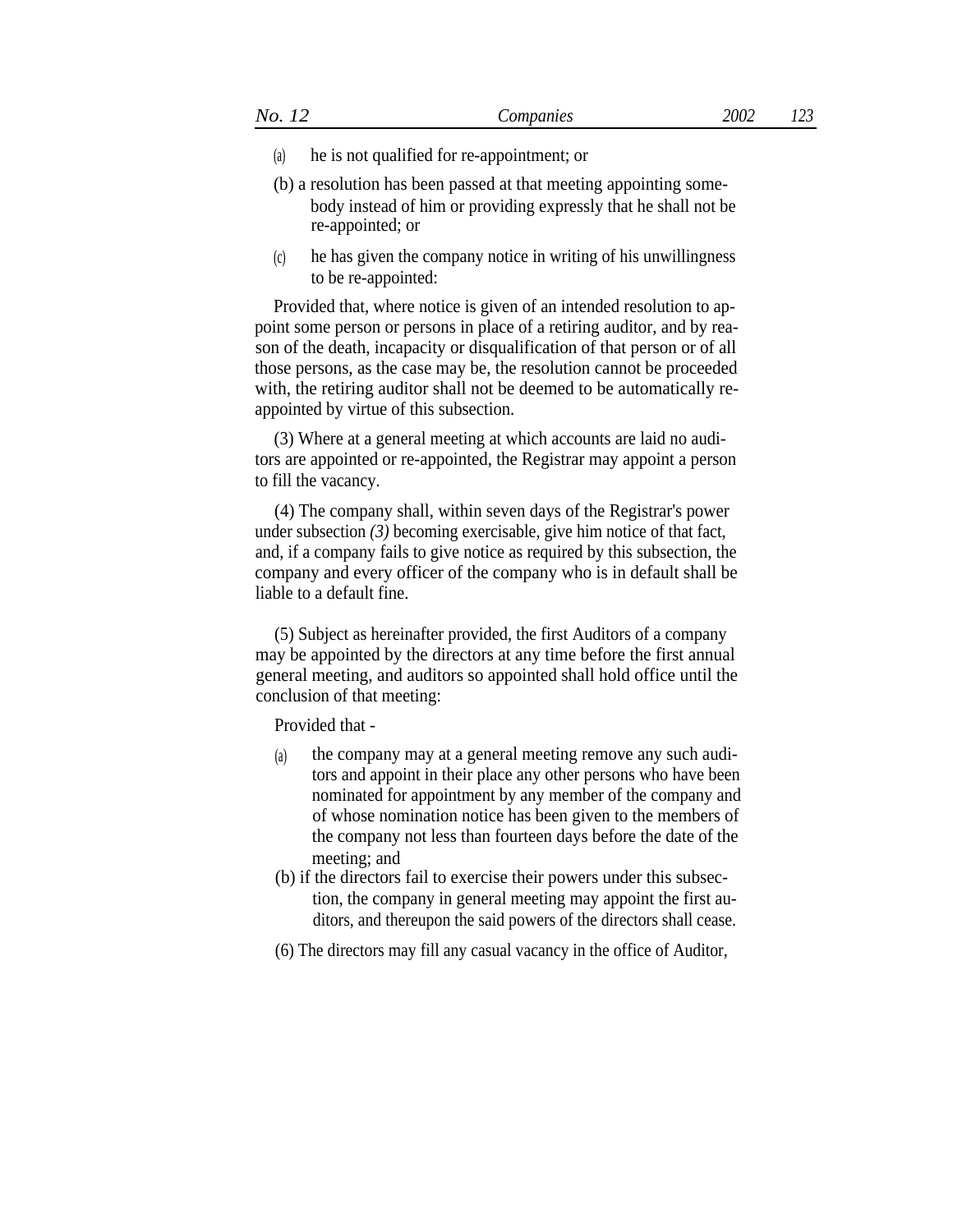but while any such vacancy continues, the surviving or continuing Auditor or Auditors, if any, may act.

(7) A company may by ordinary resolution at any time remove an auditor from office, notwithstanding anything in any agreement between it and him:

Provided that, where such a resolution is passed, the company shall within fourteen days give notice of that fact in the prescribed form to the Registrar, failing which the company and every officer of it who is in default shall be guilty of an offence and liable to a fine and, in the case of continued contravention, to a default fine.

(8) The remuneration of the Auditors of a company -

- (a) in the case of an Auditor appointed by the directors or by the Registrar may be fixed by the directors or by the Registrar, as the case may be;
- (b) subject to the foregoing paragraph, shall be fixed by the company in general meeting or in such manner as the company in general meeting may determine;
- (c) shall be stated in a note to the company's annual accounts.

(9) For the purposes of this subsection, any sums paid by the company in respect of the Auditors' expenses shall be deemed to be included in the expression ''remuneration''

from audit for qualifying private companies

Exemption **171.**-(l) A private company shall be exempt from the requirement to appoint an Auditor under section 170 in relation to an accounting period if the qualifying conditions set out in subsection *(2)* are met -

- (a) in the case of the company's first accounting period, in that period, and
- (b) in the case of any subsequent accounting period, in that period and the preceding period.

*(2)* The qualifying conditions shall be met in an accounting period in which the following requirements are satisfied -

(a) Turnover;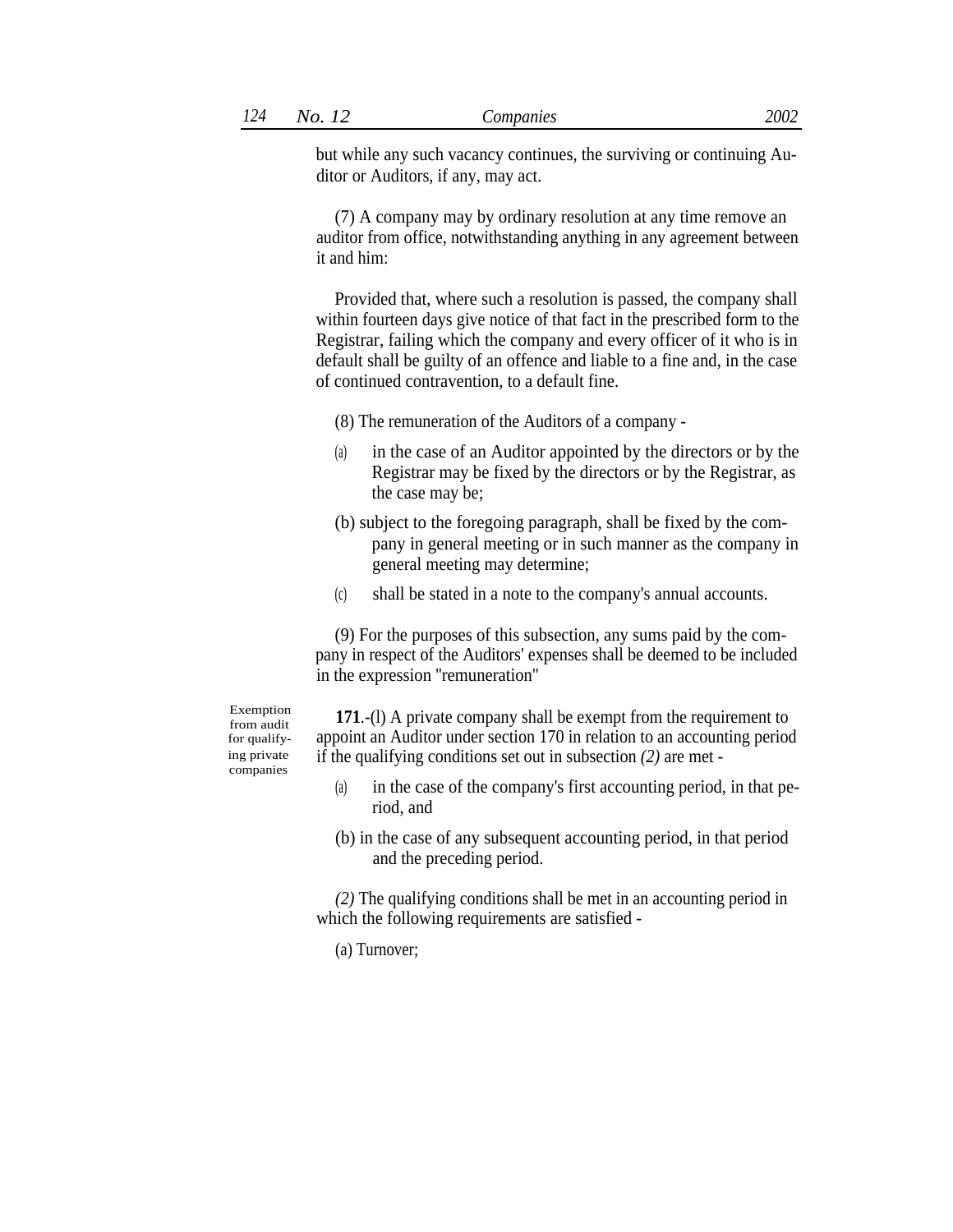(b) Gross assets.

as specified in either case in regulations prescribed by the Minister having regard to generally accepted principles of accounting.

(3) Where a company's accounting period is not a twelve month period, the maximum figures for turnover shall be proportionately adjusted.

(4) Nothing in this section shall apply where -

- the company is, or was at any time within the accounting period to which the accounts relate - (a)
	- (i) a bank or insurance company; or (ii) dealer or investment adviser; or
- (b) the company is, or was at any time during the period, a member of an ineligible group.
- (5) *A* group is ineligible if any of its members is -
- a public company or a body corporate which not being a company has power under its constitution to offer its shares or debentures to the public and may lawfully exercise that power; (a)
- (b) a bank;
- (c) an insurance company; or
- (d) a dealer or investment adviser.

(6) *A* company, which is a member of a group shall not be treated as satisfying the qualifying conditions set out in subsection *(2)* in relation to an accounting period unless the group is a qualifying group.

(7) *A* group is a qualifying group in relation to an accounting period if the qualifying conditions are met -

in the case of the parent company's first accounting period, in that period; and (a)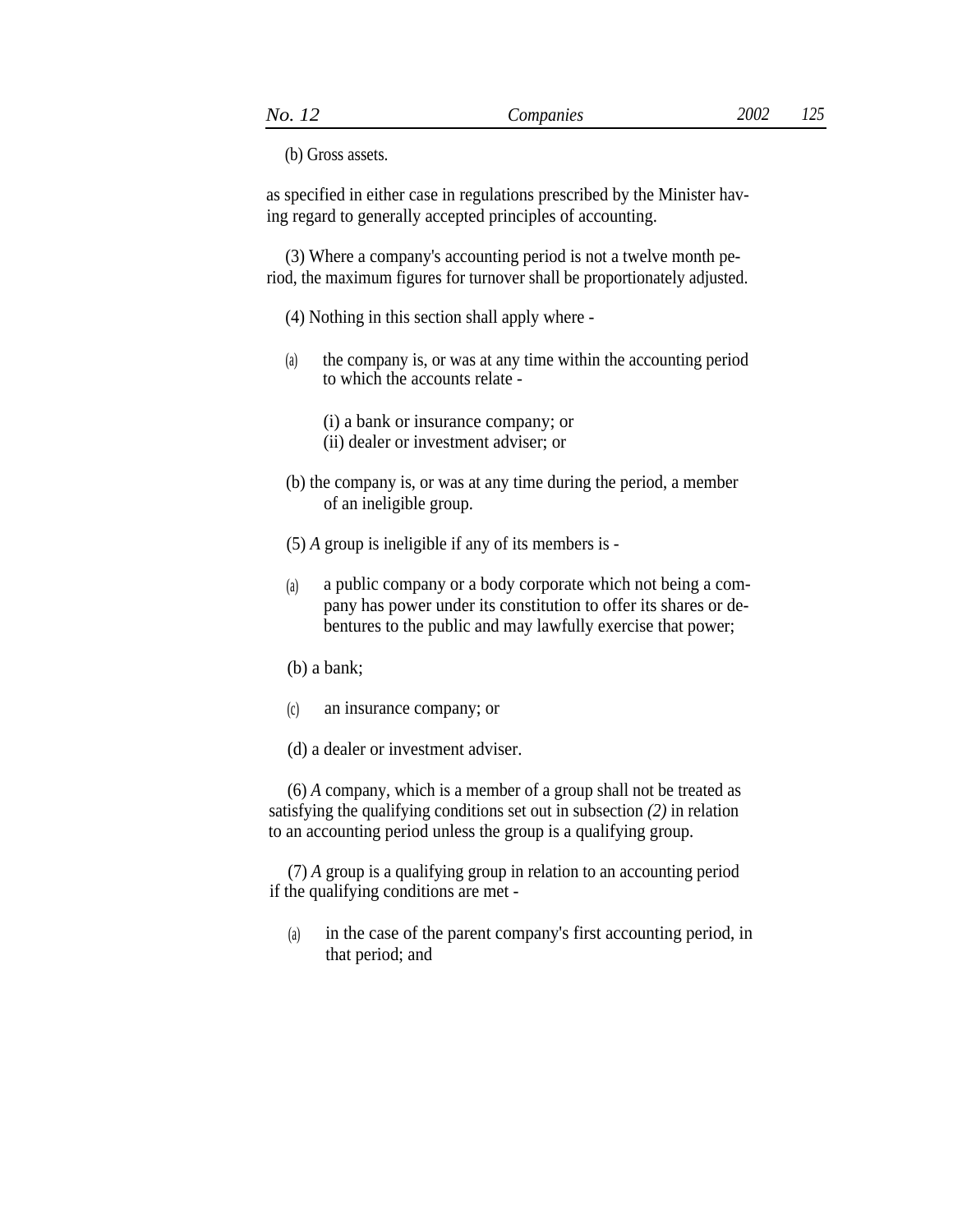(b) in the case of any subsequent accounting period, in that period and the preceding period;

(8) The qualifying conditions are met by a qualifying group in an accounting period in which it satisfies the following requirements -

(a) Aggregate turnover;

(b) Aggregate gross assets.

as specified in either case in regulations prescribed by the Minister having regard to generally accepted principles of accounting.

statement and certificate

Directors' **<sup>172</sup>**.-(l) A company is not entitled to the exemption conferred by section 171 (1) unless its balance sheet contains a statement by the Directors-

- (a) that for the accounting period in question, the company satisfied the qualifying conditions specified in section 171(2),
- (b) that no notice has been deposited under section 173 in relation to its accounts for the accounting period, and
- (c) that the directors acknowledge their responsibilities for
	- (i) ensuring that the company keeps books of account which comply with section 15 1, and
	- (ii) preparing accounts which give a true and fair view of the state of affairs of the company as at the end of the accounting period and of its profit and loss for the accounting period in accordance with the requirements of sections 153 and 154 and which otherwise comply with the requirements of this Act relating to accounts, so far as applicable to the company.

(2) A company satisfying the qualifying conditions set out in section 171(2) shall annex the appropriate certificate to its annual return as provided for in section 132.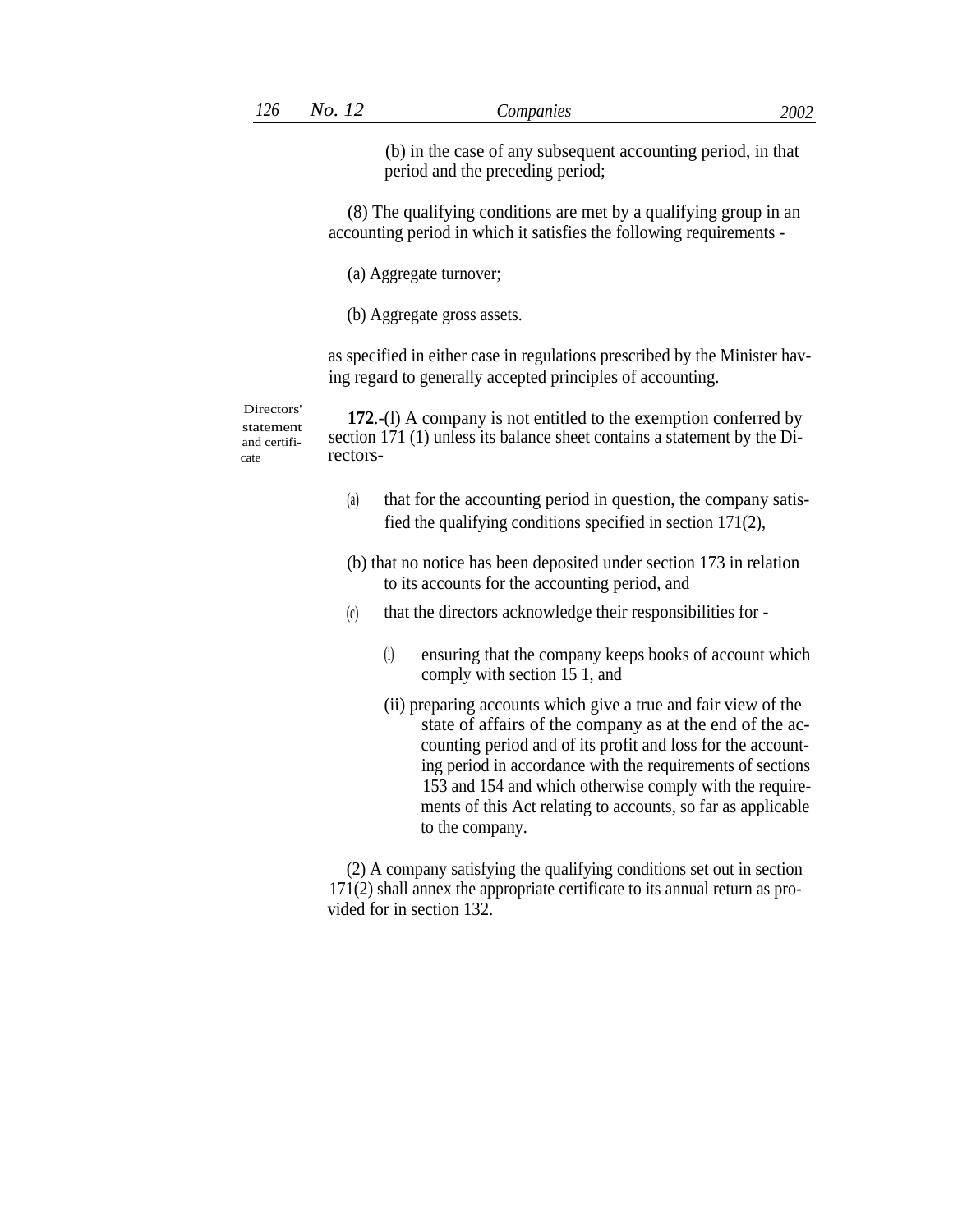(3) The directors' statement and certificate under this section shall be submitted for verification by auditors appointed by the company for that purpose no less than once in every five consecutive accounting periods.

(4) Any director of a company making a statement or giving a certificate under this section that is false in a material way without reasonable grounds shall be liable to imprisonment or to a fine or to both.

**173**.-(l) Any member or members holding not less in the aggregate than I 0 per cent in nominal value of the issued share capital or any class of it of a private company qualifying as exempt under section *171* or, if such company does not have a share capital, not less than I 0 per cent in number of the members of that company, may, by notice in writing deposited at the registered office of the company during an accounting period but not later than one month before the end of that accounting period, require the company to obtain an audit of its accounts for that accounting period.

(2) Where a notice has been deposited under subsection (1), the company shall be obliged to appoint an auditor in respect of the accounting period to which the notice relates.

**174.-**(1) Special notice shall be required for a resolution at a general meeting at which accounts are laid -

Resolutions appointing or<br>removing auditors

- $(a)$  appointing as Auditor a person other than a retiring auditor;
- (b) providing expressly that a retiring Auditor shall not be re-appointed;
- (c) filling a casual vacancy in the office of Auditor; or
- (d) removing an Auditor before the expiration of his term of office.

(2) On receipt of notice of such an intended resolution as above, the company shall immediately send a copy thereof to the retiring Auditor (if any) or, as the case may be, the auditor to be removed.

(3) Where notice is given of such an intended resolution as above and the retiring Auditor or, as the case may be, the auditor to be removed makes with respect to the intended resolution representations in writing to the company (not exceeding a reasonable length) and requests their notification to members of the company, the company shall, unless the representations are received by it too late for it to do soRight to require audit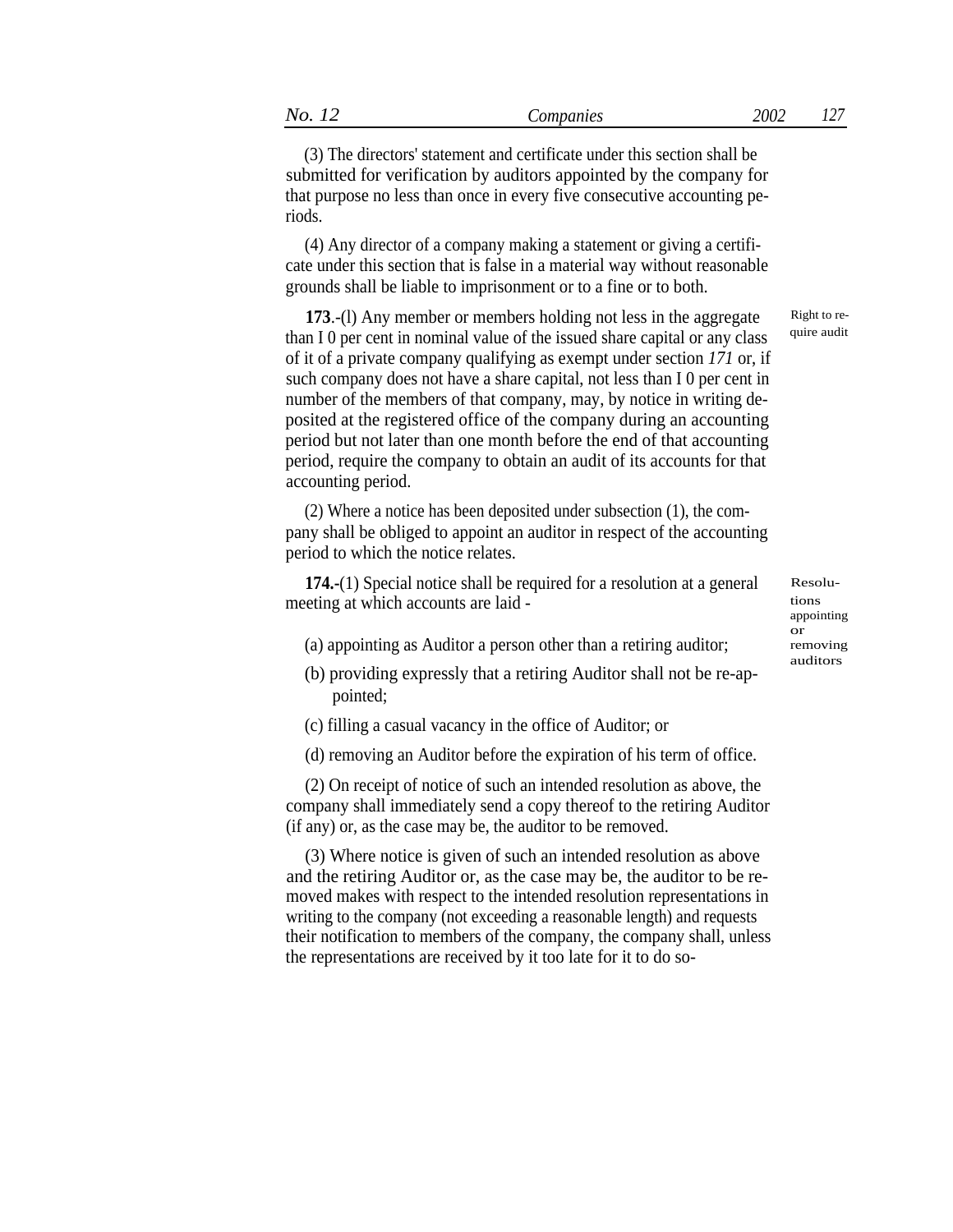- in any notice of the resolution given to members of the company, state the fact of the representations having been made: and (a)
- (b) send a copy of the representations to every member of the company to whom notice of the meeting is sent (whether before or after receipt of the representations by the company),

and if a copy of the representations is not sent as above because it has been received too late or because of the company's default, the Auditor may (without prejudice to his right to be heard orally) require that the representations shall be read out at the meeting:

Provided that, copies of the representations need not be sent out and the representations need not be read out at the meeting if, on the application either of the company or of any other person who claims to be aggrieved, the court is satisfied that the rights conferred by this section are being abused to secure needless publicity for defamatory matter, and the court may order the company's costs on an application under this section to be paid in whole or in part by the Auditor, notwithstanding that he is not a party to the application.

- (4) Subsection (3) shall apply:
	- (a) to a resolution to remove the first Auditors by virtue of section 170(5) as it applies in relation to a resolution that a retiring auditor shall not be re-appointed;
	- (b) to an Auditor who, of his own volition, deposits notice of his resignation at the company's registered office and submits therewith a statement of circumstances which he considers should be brought to the attention of members or creditors of the company.

**175**.-(1) A person or firm shall not be qualified for appointment as Auditor of a company unless he, or, in the case of a firm, every partner in the firm is a certified public accountant.

(2) None of the following persons shall be qualified for appointment as Auditor of a company -

(a) an officer or employee of the company;

Disqualification from appointment as auditor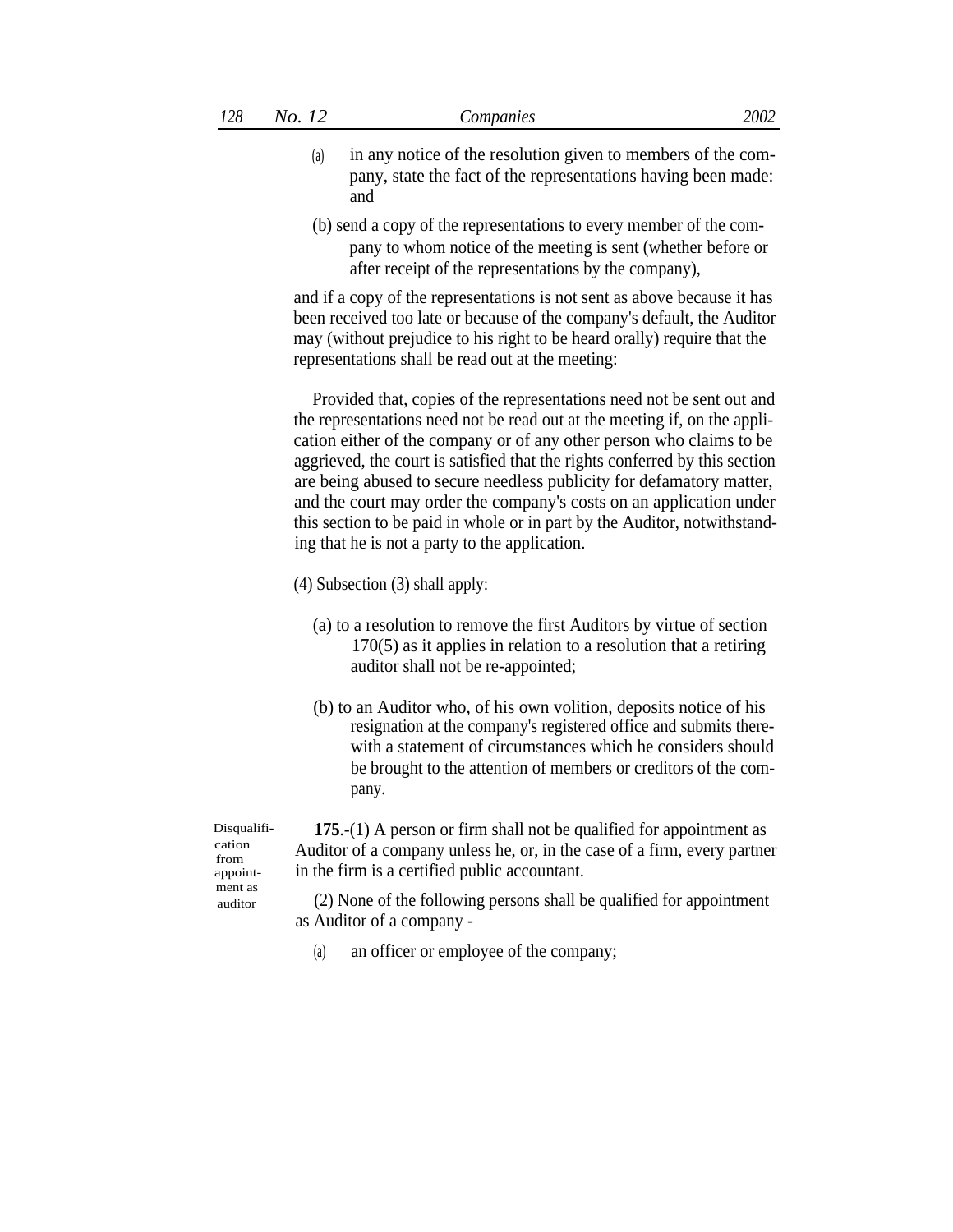(b) a person who is a partner of or in the employment of an officer or employee of the company.

References in this subsection to an officer or employee shall be construed as not including references to an Auditor.

(3) A person shall also not be qualified for appointment as Auditor of a company if he is, by virtue of subsection (2*),* disqualified for appointment as Auditor of any other body corporate which is that company's subsidiary or holding company or a subsidiary of that company's holding company, or would be so disqualified if the body corporate were a company.

(4) If any person who is not qualified so to act is appointed as Auditor of a company, the company and every officer in default and every such person who acts as Auditor shall each be liable to a fine.

**176**.-(1) Every Auditor of a company shall have a right of access at all times to the books and accounts and vouchers of the company, and shall be entitled to require from the officers of the company such information and explanation as he thinks necessary for the performance of the duties of the Auditors.

(2) An officer of a company commits an offence if, he knowingly or recklessly, makes to the company's Auditors a statement whether written or oral which conveys or purports to convey any information or explanations which the Auditors require, or are entitled to require, as Auditors of the company, and is misleading, false or deceptive in a material particular. A person guilty of an offence under this subsection is liable to imprisonment or a fine or both.

(3) The Auditors of a company shall be entitled to attend any general meeting of the company and to receive all notices of and other communications relating to any general meeting which any member of the company is entitled to receive and to be heard at any general meeting which they attend on any part of the business of the meeting which concerns them as auditors.

**177**.-(1) An Auditor of a company may resign his office by depositing a notice in writing to that effect at the company's registered office. The notice is not effective unless it is accompanied by the statement required by section 179.

information

Rights to

Resignation of auditors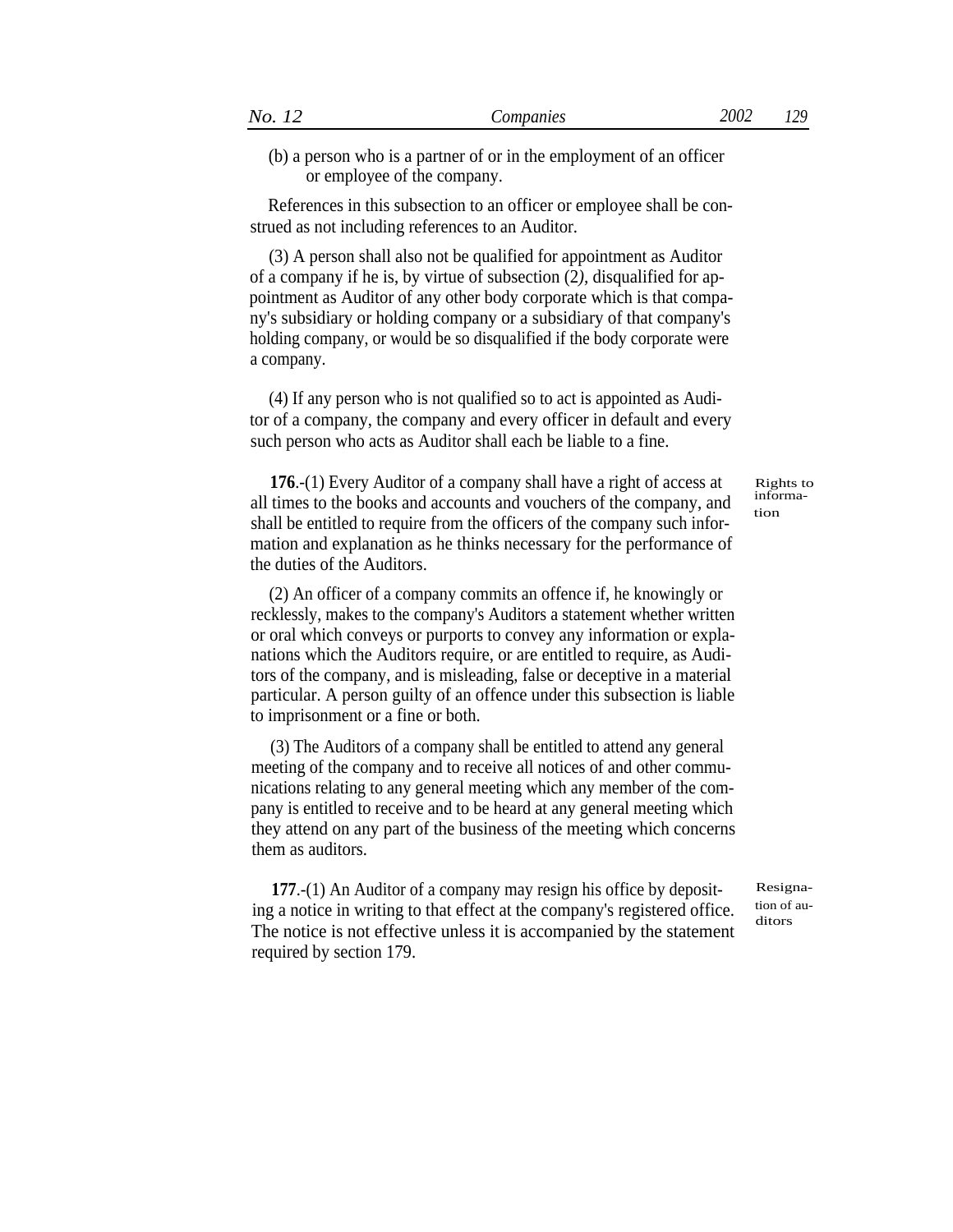(2) An effective notice of resignation operates to bring the Auditor's term of office to an end as of the date on which the notice is deposited or on such later date as may be specified in it.

(3) The company shall within fourteen days of the deposit of a notice of resignation send a copy of the notice to the Registrar of companies and if default is made in complying with this subsection, the company and every officer of it who is in default is guilty of an offence and liable to a fine and, for continued contravention, a default fine.

resigning auditors

Rights of **178**.-(1) This section applies where an Auditor's notice of resignation is accompanied by a statement of circumstances which he considers should be brought to the attention of members or creditors of the company.

> (2) The Auditor may deposit with the notice a signed requisition calling on the directors of the company immediately duly to convene an extraordinary general meeting of the company for the purpose of receiving and considering such explanation of the circumstances connected with his resignation as he may wish to place before the meeting.

(3) The Auditor may request the company to circulate to its members-

- (a) before the meeting convened on his requisition, or
- (b) before any general meeting at which his term of office would otherwise have expired or at which it is proposed to fill the vacancy caused by his resignation,a statement in writing (not exceeding a reasonable length) of the circumstances connected with his resignation.

(4) The company shall (unless the statement is received too late for it to comply)-

- (a) in any notice of the meeting given to members of the company, state the fact of the statement having been made, and
- (b) send a copy of the statement to every member of the company to whom notice of the meeting is or has been sent.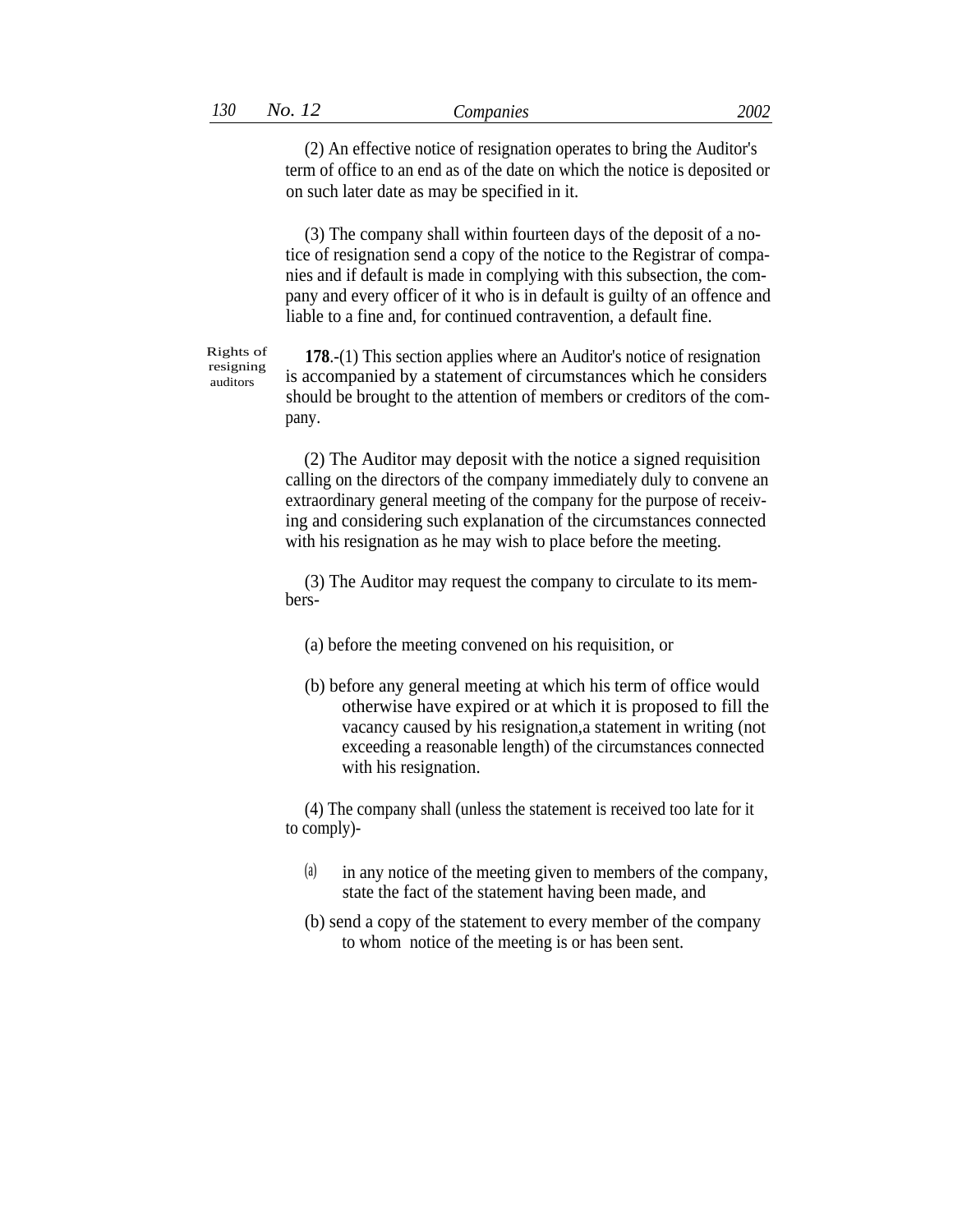(5) If the directors do not within twenty one days from the date of the deposit of a requisition under this section proceed duly to convene a meeting for a day not more than twenty eight days after the date on which the notice convening the meeting is given, every director who failed to take all reasonable steps to secure that a meeting was convened as mentioned above, is guilty of an offence and liable to a fine.

(6) If a copy of the statement mentioned above is not sent out as required because it was received too late or because of the company's default, the Auditor may (without prejudice to his right to be heard orally) require that the statement be read out at a meeting.

(7) Copies of a statement need not be sent out and the statement need not be read out at the meeting if, on the application either of the company or of any other person who claims to be aggrieved, the court is satisfied that the rights conferred by this section are being abused to secure needless publicity for defamatory matter; and the court may order the company's costs on such an application to be paid in whole or in part by the auditor, notwithstanding that he is not a party to the application.

(8) An auditor who has resigned has, notwithstanding his resignation, the rights conferred by section 176 in relation to any such general meeting of the company as is mentioned in subsections (3)(a) or (b). In such a case the references in that section to matters concerning the Auditors as Auditors shall be construed as references to matters concerning him as a former Auditor.

**179**.-(1) Where an Auditor ceases for any reason, to hold office, he shall deposit at the company's registered office a statement of any circumstances connected with his ceasing to hold office which he considers should be brought to the attention of the members or creditors of the company or, if he considers that there are no such circumstances, a statement that there are none.

Statement by person ceasing to hold office as auditor

(2) In the case of resignation, the statement shall be deposited along with the notice of resignation; in the case of failure to seek re-appointment, the statement shall be deposited not less than fourteen days before the end of the time allowed for next appointing Auditors; in any other case the statement shall be deposited not later than the end of the period of fourteen days beginning with the date on which he ceases to hold office.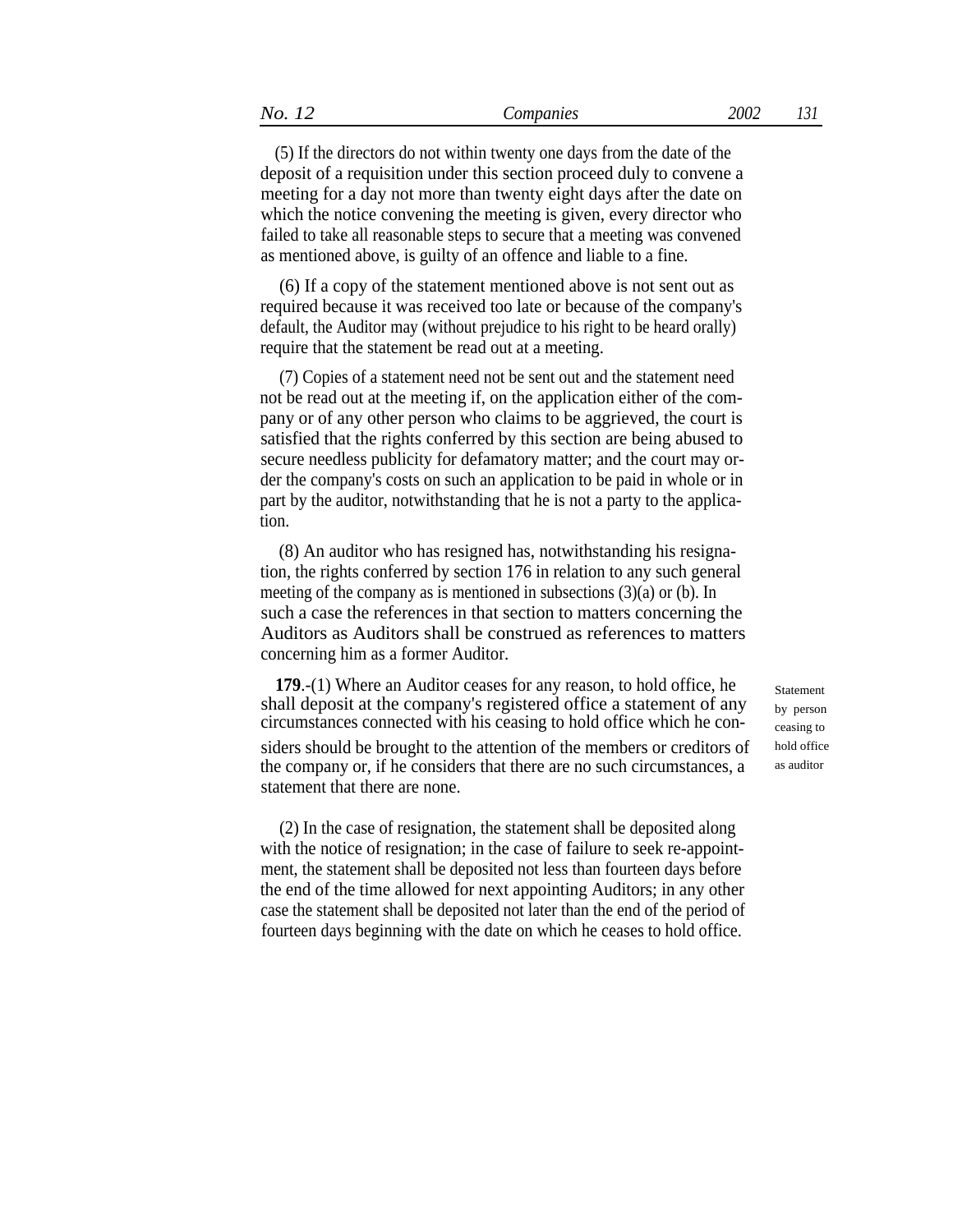(3) If the statement is of circumstances which the Auditor considers should be brought to the attention of the members or creditors of the company, the company shall within fourteen days of the deposit of the statement either -

send a copy of it to every person who is entitled to be sent copies of the accounts, or (a)

(b) apply to the court.

(4) The company shall, if it applies to the court, notify the Auditor of the application.

(5) Unless the Auditor receives notice of such an application before the end of the period of twenty one days beginning with the day on which he deposited the statement, he shall within a further seven days send a copy of the statement to the Registrar.

(6) If the court is satisfied that the Auditor is using the statement to secure needless publicity for defamatory matter -

- (a) it shall direct that copies of the statement need not be sent out; and
- (b) it may further order the company's costs on the application to be paid in whole or in part by the Auditor, notwithstanding that he is not a party to the application; and the company shall within 14 days of the court's decision send to the persons mentioned in subsection (3)(a) a statement setting out the effect of the order.

(7) If the court is not satisfied, the company shall within fourteen days of the court's decision -

- send copies of the statement to the persons mentioned in subsection (3)(a); and (a)
- (b) notify the Auditor of the court's decision; and the Auditor shall within seven days of receiving such notice send a copy of the statement to the Registrar.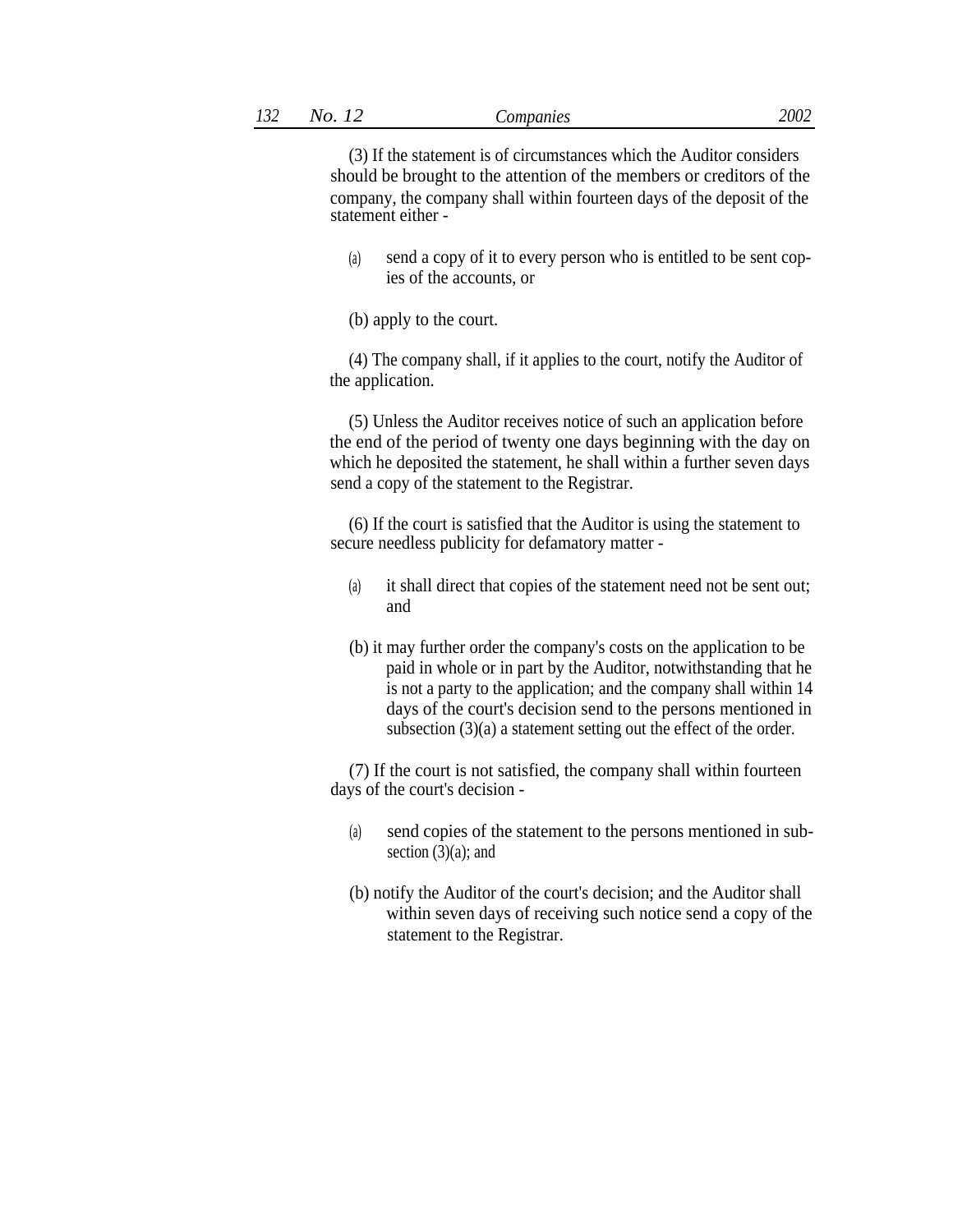# CHAPTER Vl: DIVIDENDS

**180**.-(1) Subject to this section, a company may, in general meeting, declare dividends in respect of any accounting period or other period.

Dividends

(2) Where the recommendation of the directors of a company with respect to the declaration of a dividend is rejected or varied by the company in general meeting, a statement to that effect shall be included in the relevant directors' annual report and in the relevant annual return.

(3) A company may pay a dividend:

(a) out of its realised profits less its realised losses, or

(b) out of its realised revenue profits less its revenue losses, whether realised or unrealised, provided the directors reasonably believe that immediately after the dividend has been paid the company will be able to discharge its liabilities as they fall due, and the realisable value of the company's assets will not be less than the amount of its liabilities.

(4) Notwithstanding anything in this section, an open ended investment company may pay such dividends as may be permitted in regulations made by the Minister for the time being responsible for finance, or by the Capital Markets and Securities Authority or such other authority designated for the purpose.

## CHAPTER V11

#### A COMPANY'S MANAGEMENT

### *Directors and other Officers*

**181***.* Subject to any modifications, exceptions, or limitations contained in this Act or in the company's articles, the directors of a company have all the powers necessary for managing, and for directing and supervising the management of, the business and affairs of a company.

**182.**-(1) Subject to this section, a director of a company, when exercising powers or performing duties, must act honestly and in good faith and in what the director believes to be the best interests of the company.

Management of company.

rectors to act in good faith and in best interests of company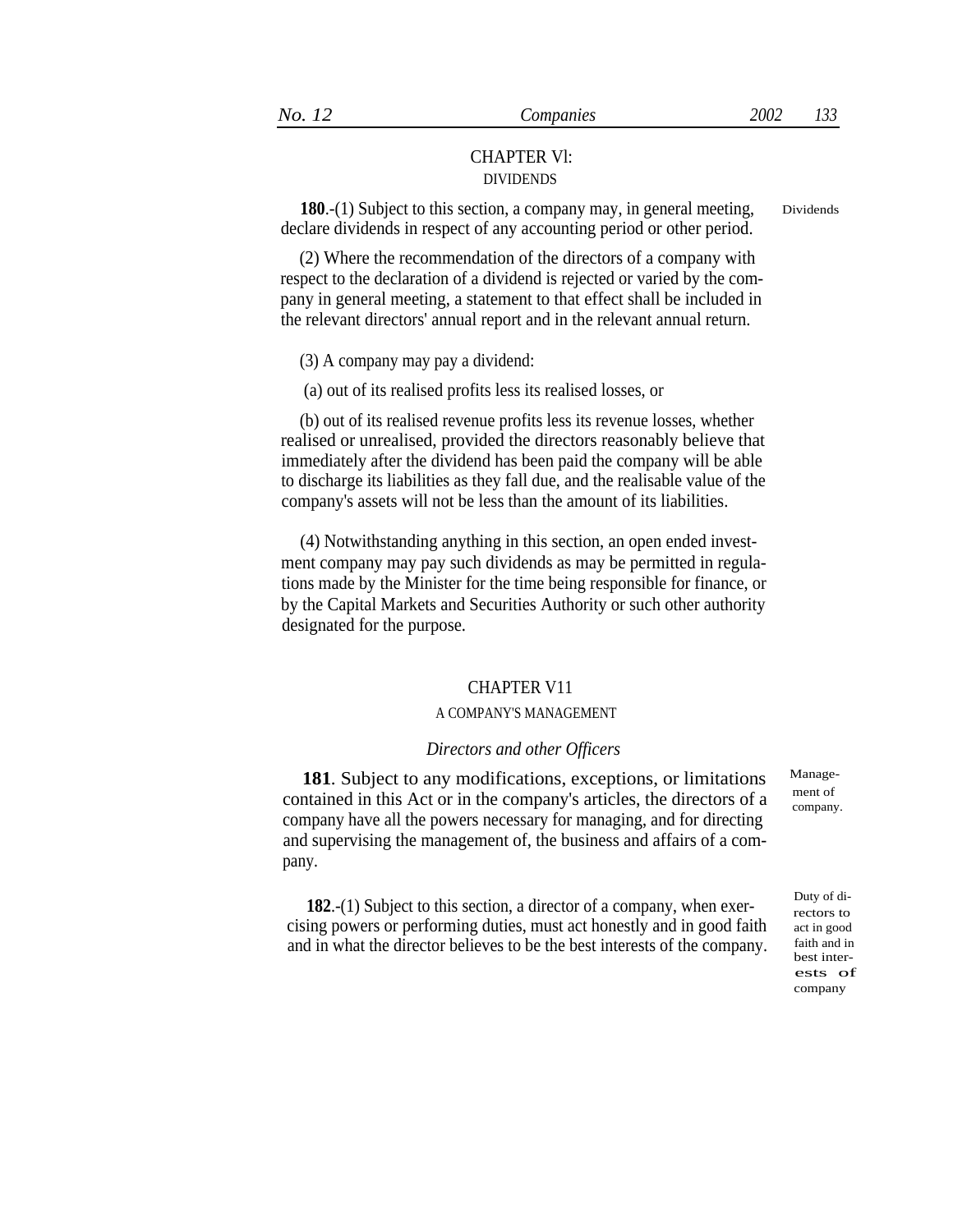(2) A director of a company that is a wholly-owned subsidiary may, when exercising powers or performing duties as a director, if expressly permitted to do so by the articles of the company, act in a manner which he believes is in the best interests of that company's holding company even though it may not be in the best interests of the company.

(3) A director of a company that is a subsidiary (but not a whollyowned subsidiary) may, when exercising powers or performing duties as a director, if expressly permitted to do so by the articles of the company and with the prior agreement of the shareholders (other than its holding company), act in a manner which he believes is in the best interests of that company's holding company even though it may not be in the best interests of the company.

(4) A director of a company incorporated to carry out a joint venture between the shareholders may, when exercising powers or performing duties as director in connection with the carrying out of the joint venture, if expressly permitted to do so by the articles of the company, act in a manner which he believes is in the best interests of a shareholder or shareholders, even though it may not be in the best interests of the cornpany.

**Directors** to have regard to employees interest of

**183**.-(1) The matters to which the directors of the company are to have regard in the performance of their functions include, in addition to the interests of the members, the interests of the company's employees.

(2) The duty imposed by this section on the directors is owed by them to the company (and the company alone) and is enforceable in the same way as any other fiduciary duty owed to a company by its directors.

Powers to **184**. A director must exercise his powers for proper purposes.

be exercised for proper purpose

duty of care

Directors' **185**. A director owes the company a duty to exercise the care, skill and diligence which would be exercised in the same circumstances by a reasonable person having both -

> (a) the knowledge and experience that may reasonably be expected of a person in the same position as the director, and

(b) any special knowledge and experience which the director has.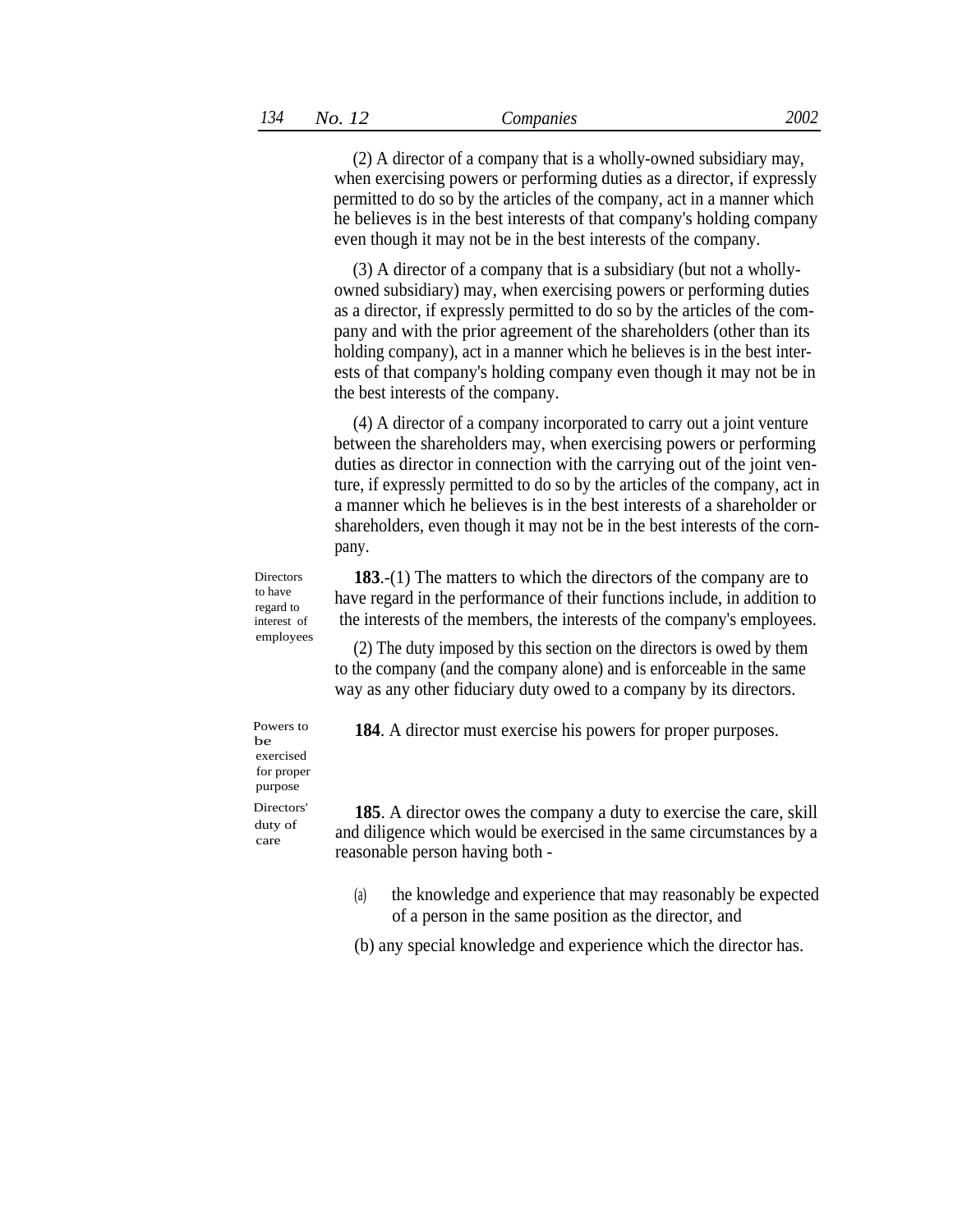| No. 12                                                                                                                                                                                                                                                                                                                                                                             | Companies                                                                                                                                                                                                                                                                                                                                                                                 | 2002                                                    | 135                                                              |
|------------------------------------------------------------------------------------------------------------------------------------------------------------------------------------------------------------------------------------------------------------------------------------------------------------------------------------------------------------------------------------|-------------------------------------------------------------------------------------------------------------------------------------------------------------------------------------------------------------------------------------------------------------------------------------------------------------------------------------------------------------------------------------------|---------------------------------------------------------|------------------------------------------------------------------|
|                                                                                                                                                                                                                                                                                                                                                                                    | 186. Every company shall have at least two directors.                                                                                                                                                                                                                                                                                                                                     |                                                         | Number of<br>directors                                           |
| 187.-(I) Every company shall have a Secretary.                                                                                                                                                                                                                                                                                                                                     |                                                                                                                                                                                                                                                                                                                                                                                           |                                                         | Secretary                                                        |
| public company.                                                                                                                                                                                                                                                                                                                                                                    | (2) It is the duty of the directors of a public company to take all<br>reasonable steps to secure that the Secretary (or each joint secretary) of<br>the company is a person who appears to them to have the requisite knowl-<br>edge and experience to discharge the functions of the Secretary of a                                                                                     |                                                         |                                                                  |
| by a resolution of the Board of Directors.                                                                                                                                                                                                                                                                                                                                         | (3) Anything required or authorised to be done by or to the Secretary,<br>may, if the office is vacant or there is for any other reason no Secretary<br>capable of acting, be done by or to any Assistant or Deputy Secretary, if<br>there is no Assistant or Deputy Secretary capable of acting, by or to any<br>officer of the company authorised generally or specially in that behalf |                                                         |                                                                  |
| secretary.                                                                                                                                                                                                                                                                                                                                                                         | <b>188.</b> A provision requiring or authorising a thing to be done by or to<br>a director and the secretary shall not be satisfied by its being done by or<br>to the same person acting both as director and as, or in place of, the                                                                                                                                                     |                                                         | Avoidance<br>of acts<br>done by<br>person in<br>dual<br>capacity |
| fication.                                                                                                                                                                                                                                                                                                                                                                          | 189. The acts of a director or manager shall be valid notwithstanding<br>any defect that may afterwards be discovered in his appointment or quali-                                                                                                                                                                                                                                        |                                                         | Validity of<br>acts of di-<br>rectors                            |
| 190. A person shall not be capable of being appointed director of a<br>company by the articles unless, before the registration of the articles or<br>the publication of the offer document, as the case may be, he has by<br>himself or by his agent authorised in writing signed and delivered to the<br>Registrar for registration a consent in writing to act as such director. |                                                                                                                                                                                                                                                                                                                                                                                           | Restric-<br>tions on<br>appoint-<br>ment of<br>director |                                                                  |
|                                                                                                                                                                                                                                                                                                                                                                                    | 191.-(1) It shall be the duty of every director who is by the articles of<br>the company required to hold a specified share qualification, and who is<br>not already qualified, to obtain his qualification within two months after<br>his appointment, or such shorter time as may be fixed by the articles.                                                                             |                                                         | Share<br>qualifica-<br>tions of<br>directors                     |
| fied in the warrant.                                                                                                                                                                                                                                                                                                                                                               | (2) For the purposes of any provision in the articles requiring a direc-<br>tor or manager to hold a specified share qualification, the bearer of a<br>share warrant shall not be deemed to be the holder of the shares speci-                                                                                                                                                            |                                                         |                                                                  |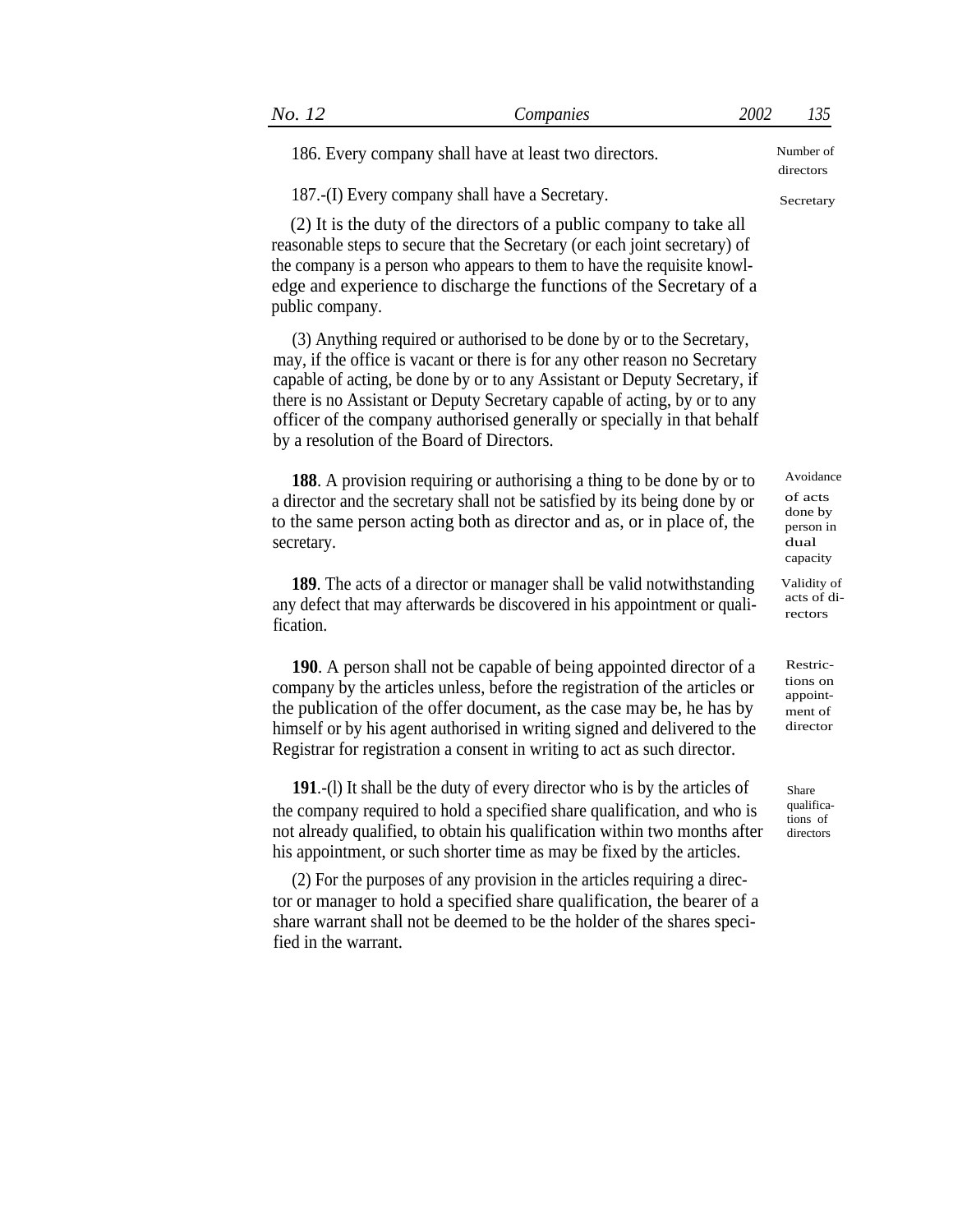(3) The office of director of a company shall be vacated if the director does not within two months from the date of his appointment, or within such shorter time as may be fixed by the articles, obtain his qualification, or if after the expiration of the said period or shorter time he ceases at any time to hold his qualification.

(4) A person vacating office under this section shall be incapable of being re-appointed director of the company until he has obtained his qualification.

(5) If after the expiration of the said period or shorter time any unqualified person acts as a director of the company, he shall be liable to a fine for every day that he has been in default.

ment of directors of public companies to be voted on individu-

Appoint-<br>192.-(I) At a general meeting of a public company a motion for the appointment of two or more persons as directors of the company by a single resolution shall not be made, unless a resolution that it shall be so made has first been agreed to by the meeting without any vote being given against it.

ally (2) A resolution moved in contravention of this section shall be void, whether or not its being so moved was objected to at the time:

Provided that -

- (a) this subsection shall not be taken as excluding the operation of section 189; and
- (b) where a resolution so moved is passed, no provision for the automatic reappointment of retiring directors in default of another appointment shall apply.
- (3) For the purposes of this section, a motion for approving a person's appointment or for nominating a person for appointment shall be treated as a motion for his appointment.

(4) Nothing in this section shall apply to a resolution altering the company's articles.

Removal of directors

**193**.-(I) A company may by ordinary resolution remove a director before the expiration of his period of office, notwithstanding anything in its articles or in any agreement between it and him: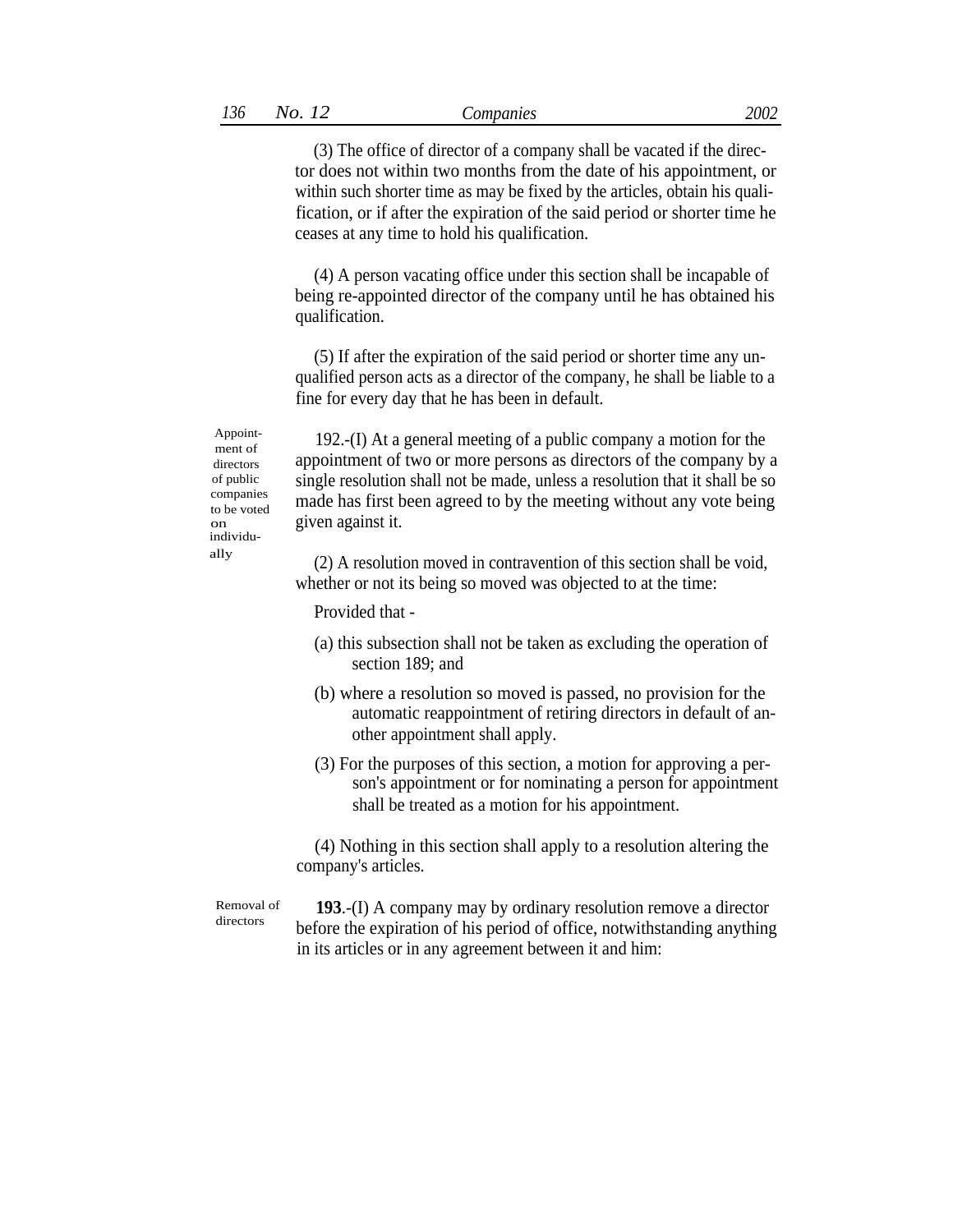(2) Special notice shall be required of any resolution to remove a director under this section or to appoint somebody instead of a director so removed at the meeting at which he is removed, and on receipt of notice of an intended resolution to remove a director under this section, the company shall immediately send a copy thereof to the director concerned, and the director (whether or not he is a member of the company) shall be entitled to be heard on the resolution at the meeting.

(3) Where notice is given of an intended resolution to remove a director under this section and the director concerned makes with respect thereto representations in writing to the company (not exceeding a reasonable length) and requests their notification to members of the company, the company shall, unless the representations are received by it too late for it to do so-

- in any notice of the resolution given to members of the company state the fact of the representations having been made; and (a)
- (b) send a copy of the representations to every member of the company to whom notice of the meeting is sent (whether before or after receipt of the representations by the company),

and if a copy of the representations is not sent as above because it has been received too late or because of the company's default, the director may (without prejudice to his right to be heard orally) require that the representations shall be read out at the meeting:

Provided that, copies of the representations need not be sent out and the representations need not be read out at the meeting if, on the application either of the company or of any other person who claims to be aggrieved, the court is satisfied that the rights conferred by this section are being abused to secure needless publicity for defamatory matter; and the court may order the company's costs on an application under this section to be paid in whole or in part by the director, notwithstanding that he is not a party to the application.

(4) A vacancy created by the removal of a director under this section, if not filled at the meeting at which he is removed, may be filled as a casual vacancy.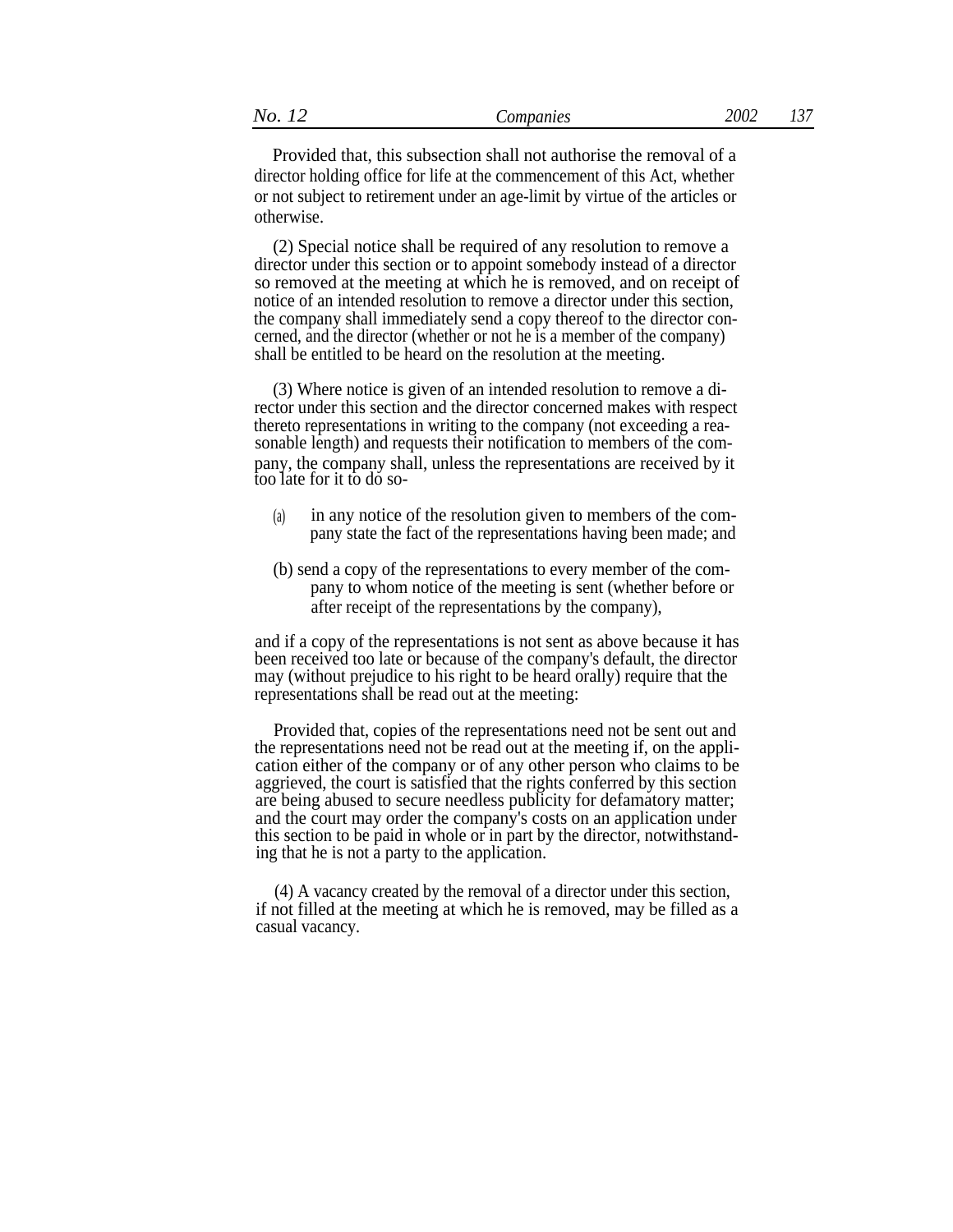(5) A person appointed director in place of a person removed under this section shall be treated, for the purpose of determining the time at which he or any other director is to retire, as if he had become director on the day on which the person in whose place he is appointed was last appointed a director.

(6) Nothing in this section shall be taken as depriving a person removed thereunder of compensation or damages payable to him in respect of the termination of his appointment as director or of any appointment terminating with that as director or as derogating from any power to remove a director which may exist apart from this section.

**194.-(I)** Subject to the provisions of this section, no person shall be capable of being appointed a director of a company which is subject to this section if at the time of his appointment he had not attained the age of twenty-one or he has attained the age of seventy.

retirement (2) Subject as above, a director of a company which is subject to this section shall vacate his office at the conclusion of the annual general meeting commencing next after he attains the age of seventy:

> Provided that, acts done by a person as director shall be valid notwithstanding that it is afterwards discovered that his appointment had terminated by virtue of this subsection.

> (3) Where a person retires by virtue of subsection (2), no provision for the automatic reappointment of retiring directors in default of another appointment shall apply; and if at the meeting at which he retires the vacancy is not filled it may be filled as a casual vacancy.

> (4) Subsection (2) shall not apply to a director who is in office at the appointed day so as to terminate his then appointment before the conclusion of the third annual general meeting commencing after the appointed day, but shall apply so as to terminate it at the conclusion of that meeting if he has attained the age of seventy before the commencement of the meeting.

> (5) Nothing in the foregoing provisions of this section shall prevent the appointment of a director at any age above the age of eighteen, or require a director to retire at any time, if his appointment is or was made or approved by the company in general meeting, but special notice shall be required of any resolution appointing or approving the appointment of

Minimum age for appointment of directors and of directors over age limit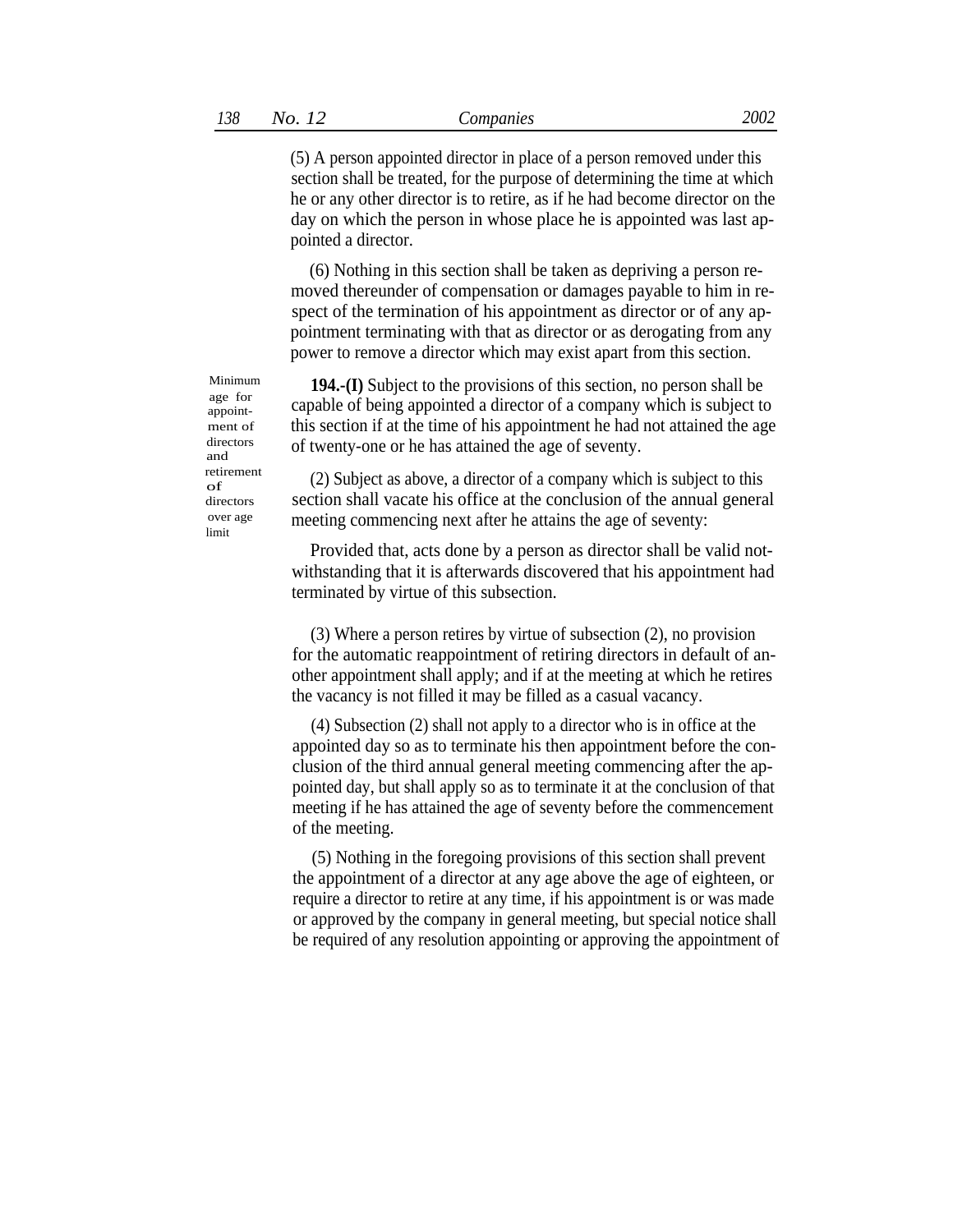a director for it to have effect for the purposes of this subsection and the notice thereof given to the company and by the company to its members must state or must have stated the age of the person to whom it relates.

(6) A person re-appointed director on retiring by virtue of subsection (2), or appointed in place of a director so retiring, shall be treated, for the purpose of determining the time at which he or any other director is to retire, as if he had become director on the day on which the retiring director was last appointed before his retirement; but except as provided by this subsection, the retirement of a director out of turn by virtue of subsection (2) shall be disregarded in determining when any other directors are to retire.

(7) In the case of a company first registered after the appointed day, this section shall have effect subject to the provisions of the company's articles; and in the case of a company first registered before the appointed day -

- this section shall have effect subject to any alterations of the company's articles made after the appointed day ; and (a)
- (b) if at the appointed day the company's articles contained provision for retirement of directors under an age limit or for preventing or restricting appointments of directors over a given age this section shall not apply to directors to whom that provision applies.

**195.**-(1) Any person who is appointed or to his knowledge proposed to be appointed director of a company subject to section *194* at a time before he has attained the age of twenty-one or after he attained any retiring age applicable to him as director either under this Act or under the company's articles shall give notice of his age to the company:

Provided that, this subsection shall not apply in relation to a person's reappointment on the termination of a previous appointment as director of the company.

- (2) Any person who -
- (a) fails to give notice of his age as required by this section; or
- (b) acts as director under any appointment which is invalid or has terminated by reason of his age;

shall be liable to a default fine.

Duty of directors to disclose age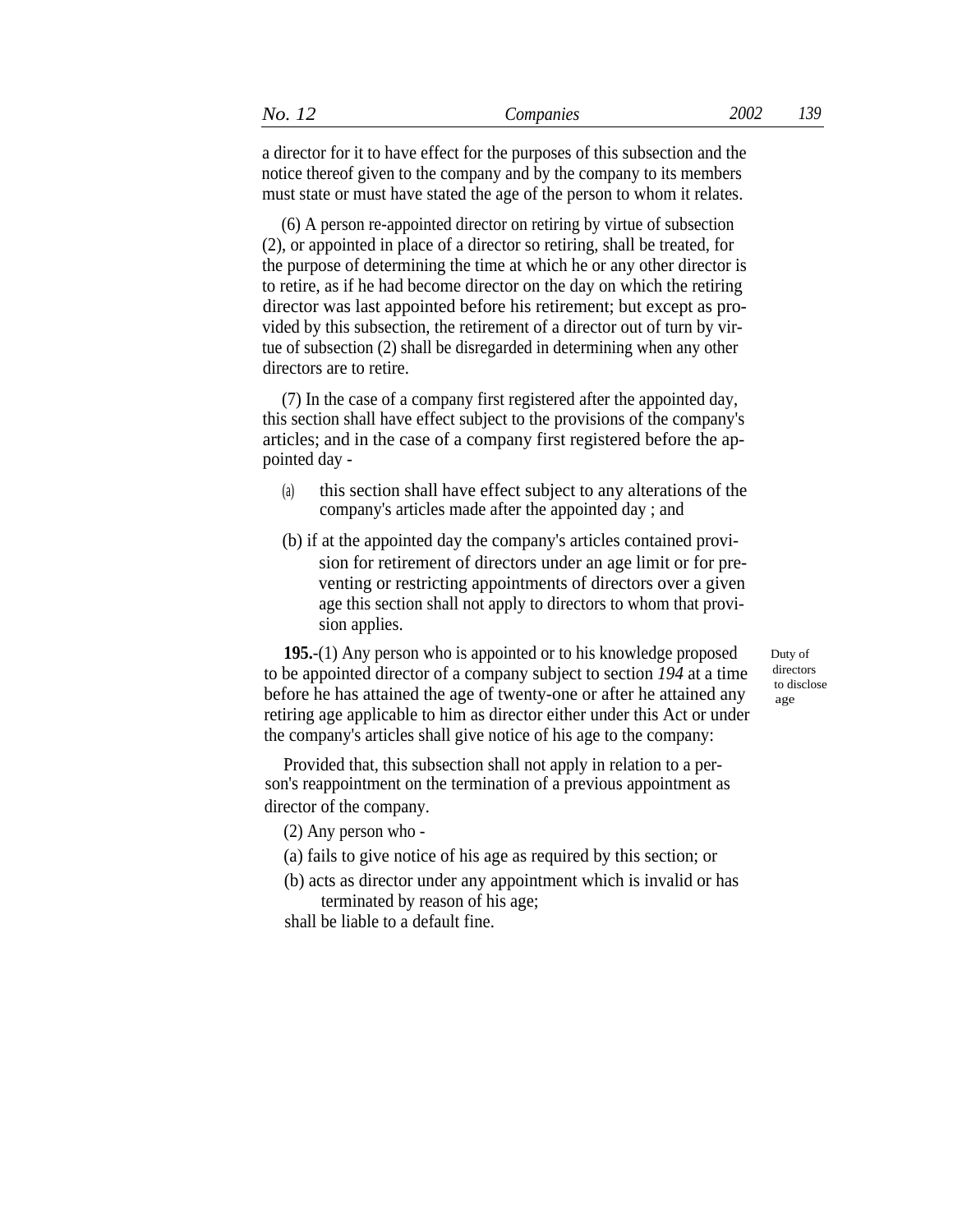(3) For the purposes of subsection (2), a person who has acted as director under an appointment which is invalid or has terminated shall be deemed to have continued so to act throughout the period from the invalid appointment or the date on which the appointment terminated, as the case may be, until the last day on which he is shown to have acted thereunder.

as to undischarged bankrupts acting as directors

Provisions **<sup>196</sup>**.-(I) If any person who has been declared bankrupt or insolvent by a competent court in Tanzania or elsewhere and has not received his discharge acts as director of, or directly or indirectly takes part in or is concerned in the management of, any body corporate except with the leave of the court, he shall be liable on conviction to imprisonment, or to a fine or to both.

> (2) The leave of the court for the purposes of this section shall not be given unless notice of intention to apply therefor has been served on the official receiver, and it shall be the duty of the official receiver, if he is of opinion that it is contrary to the public interest that any such application should be granted, to attend on the hearing of and oppose the granting of the application.

> (3) In this section the expression ''body corporate" includes a body corporate incorporated outside Tanzania which has an established place of business within Tanzania, and the expression "official receiver" means the official receiver in bankruptcy.

cation or ders

Disqualiti- **197**.-(I) Where -

- (a) a person is convicted of any offence in connection with the promotion, formation or management of a company; or
- (b) a person has been persistently in default in relation to provisions of this Act requiring any return, account or other document to be filed with, delivered or sent, or notice of any matter to be given, to the Registrar;
- (c) in the course of winding up a company it appears that a person-
	- (i) has been guilty of any offence for which he is liable (whether he has been convicted or not) under section 3 83; or
	- (ii) has otherwise been guilty, while an officer of the company, of any fraud in relation to the company or of any breach of his duty to the company; or
- (d) the court has made a declaration under section 382, 383 or 384 that a person is liable to make a contribution to a company's assets; or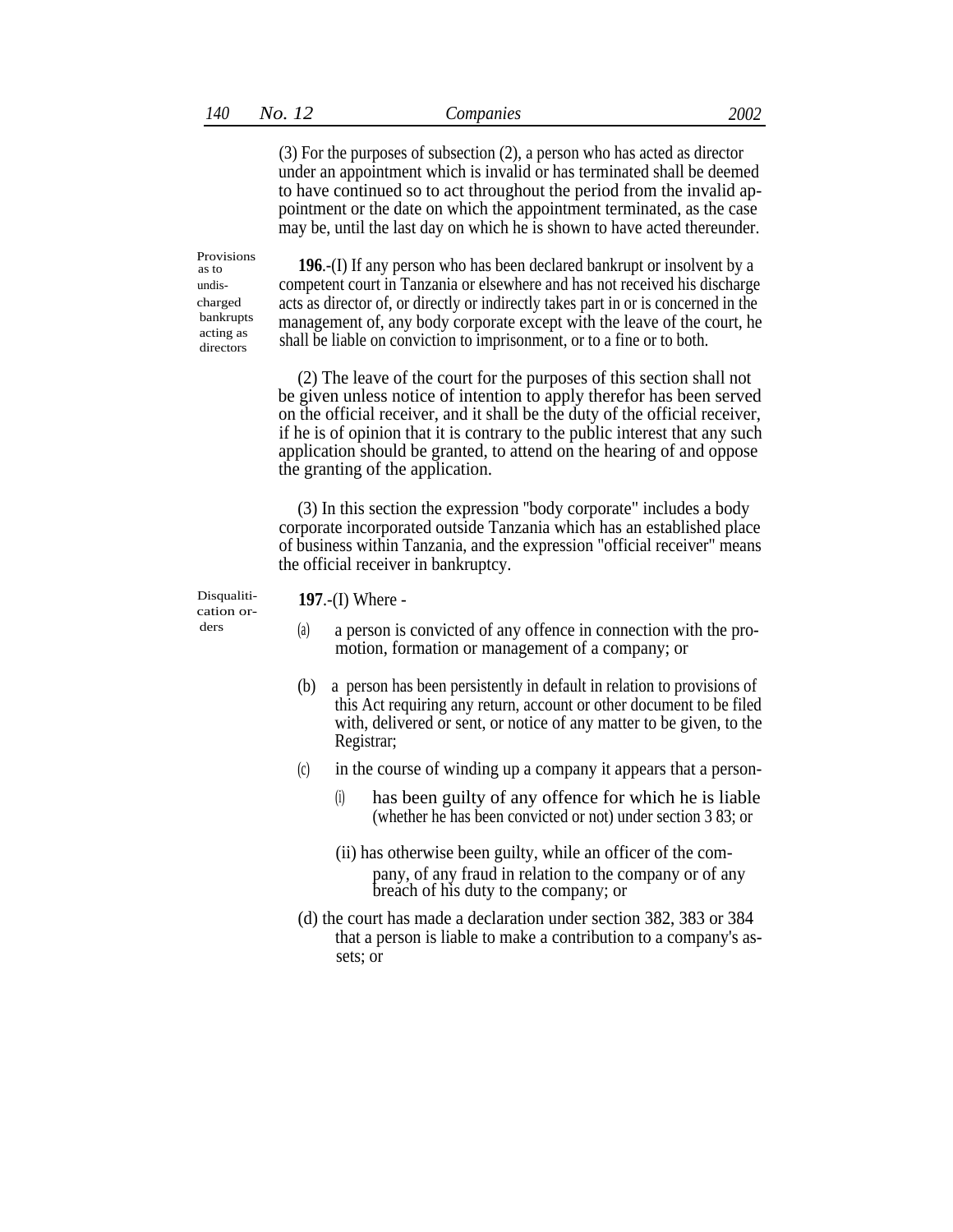(e) the court is satisfied that a person is or has been a director of a company which has at any time become insolvent (whether while he was a director or subsequently), and that his conduct as a director of that company (either alone or taken together with his conduct as a director of any other company or companies) makes him unfit to be involved in the management of companies,

the court may make a disqualification order against that person providing that he shall not, without the leave of the court, be a director of or in any way, whether directly or indirectly, be concerned or take part in the management of a company for such period not exceeding fifteen years with respect to subsections (a), (c), (d) and (e) above, and not exceeding five years with respect to subsection (b) above, as may be specified in the order.

(2) In subsection (1) the expression ''the court'' includes the court before which he is convicted, as well as any court having jurisdiction to wind up the company, and in relation to the granting of leave means any court having jurisdiction to wind up the company as respects which leave is sought.

(3) A person intending to apply for the making of a disqualification order under this section by the court having jurisdiction to wind up a company shall give not less than ten days' notice of his intention to the person against whom the order is sought, and on the hearing of the application the last-mcritioned person may appear and himself give evidence or call witnesses.

*(4)* An application for the making of a disqualification order under this section by the court having jurisdiction to wind up a company may be made by the official receiver, or by the liquidator or administrator of the company or by a person who is or has been a member or creditor of the company; and on the hearing of any application for an order under this section by the official receiver or the liquidator or administrator, or of any application for leave under this section by a person against whom an order has been made, the official receiver or liquidator or administrator shall appear and call the attention of the court to any matters which seem to him to be relevant, and may himself give evidence or call witnesses.

(5) A disqualification order may be made by virtue of subsection  $(1)(c)(ii)$  notwithstanding that the person concerned may be criminally liable in respect of the matters on the ground on which the order is to be made, and for the purposes of the said subsection the expression ''officer'' shall include any person in accordance with whose directions or instructions the directors of the company have been accustomed to act.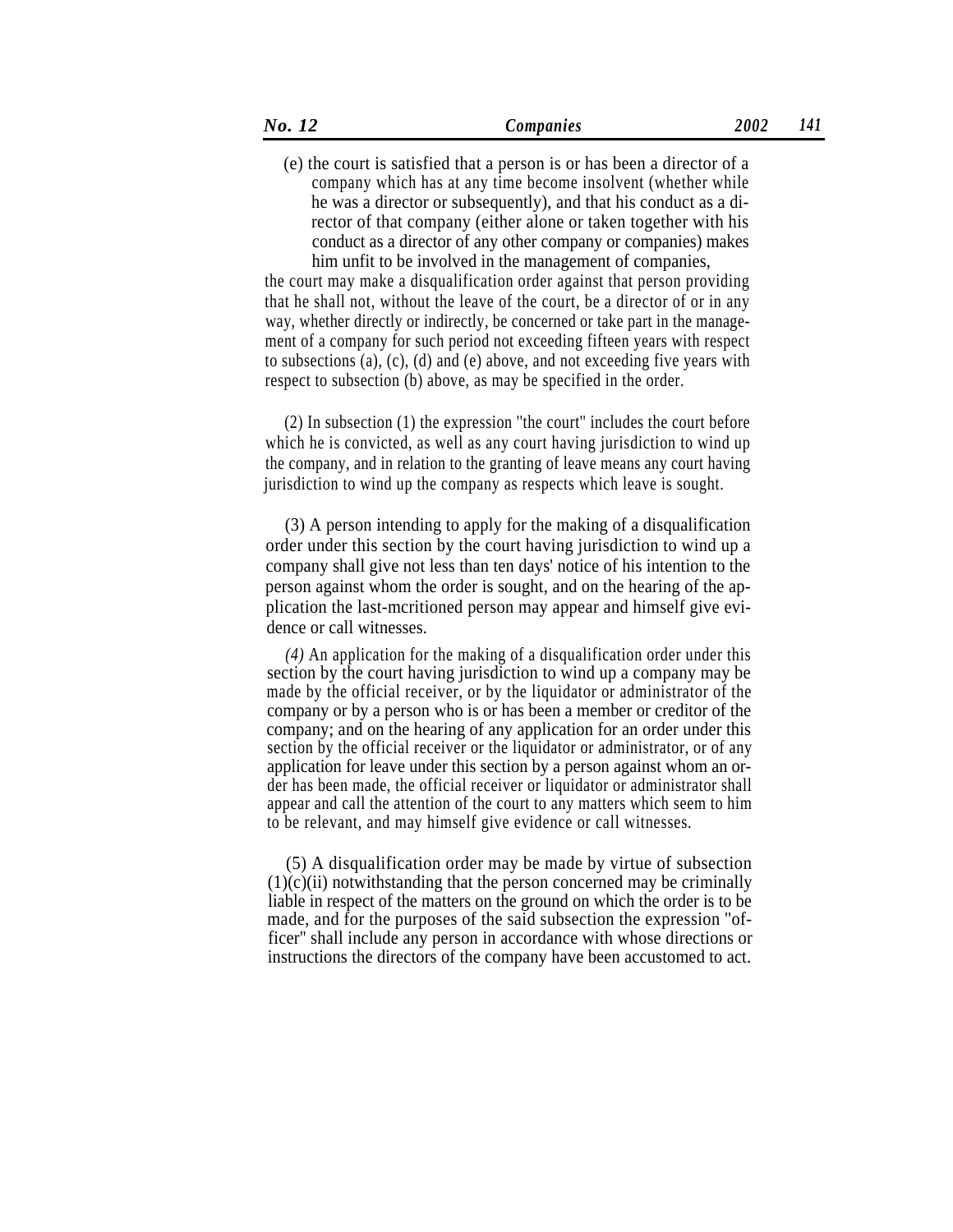(6) If any person acts in contravention of an order made under this section, he shall, in respect of each offence, be liable on conviction to imprisonment or to a fine or to both.

198.-(I) A person is personally responsible for all the relevant debts of a company if at any time -

Personal liability for company's debts where disqualified

- (a) in contravention of a disqualification order he is involved in the management of the company, or
- person acts (b) as a person who is involved in the management of the company, he acts or is willing to act on instructions given without the leave of the court by a person whom he knows at that time to be the subject of a disqualification order or to be an undischarged bankrupt.

*(2)* Where a person is personally responsible under this section for the relevant debts of a company, he is jointly and severally liable in respect of those debts with the company and any other person who, whether under this section or otherwise, is so liable and for the purposes of this section the relevant debts of a company are -

- (a) in relation to a person who is personally responsible under subsection (1)(a), such debts and other liabilities of the company as are incurred at a time when that person was involved in the management of the company; and
- (b) in relation to a person who is personally responsible under subsection (1)(b), such debts and other liabilities of the company as are incurred at a time when that person was acting or was willing to act on instructions given as mentioned in that subsection.

(3) For the purposes of this section, a person is involved in the management of a company if he is a director of the company or if he is concerned, whether directly or indirectly, or takes part, in the management of the company.

*(4)* For the purposes of this section a person who, as a person involved in the management of a company, has at any time acted on instructions given without the leave of the court by a person whom he knew at that time to be the subject of a disqualification order or to be an undischarged bankrupt is presumed, unless the contrary is shown, to have been willing at any time thereafter to act on any instructions given by that person.

Prohibition of tax-free payments to directors

199.-(I) It shall not be lawful for a company to pay a director remuneration (whether as director or otherwise) free of any tax assessable on or otherwise by reference to his income, except under a contract which was in force two years before the appointed day and provides expressly, and not by reference to the articles, for payment of remuneration as above.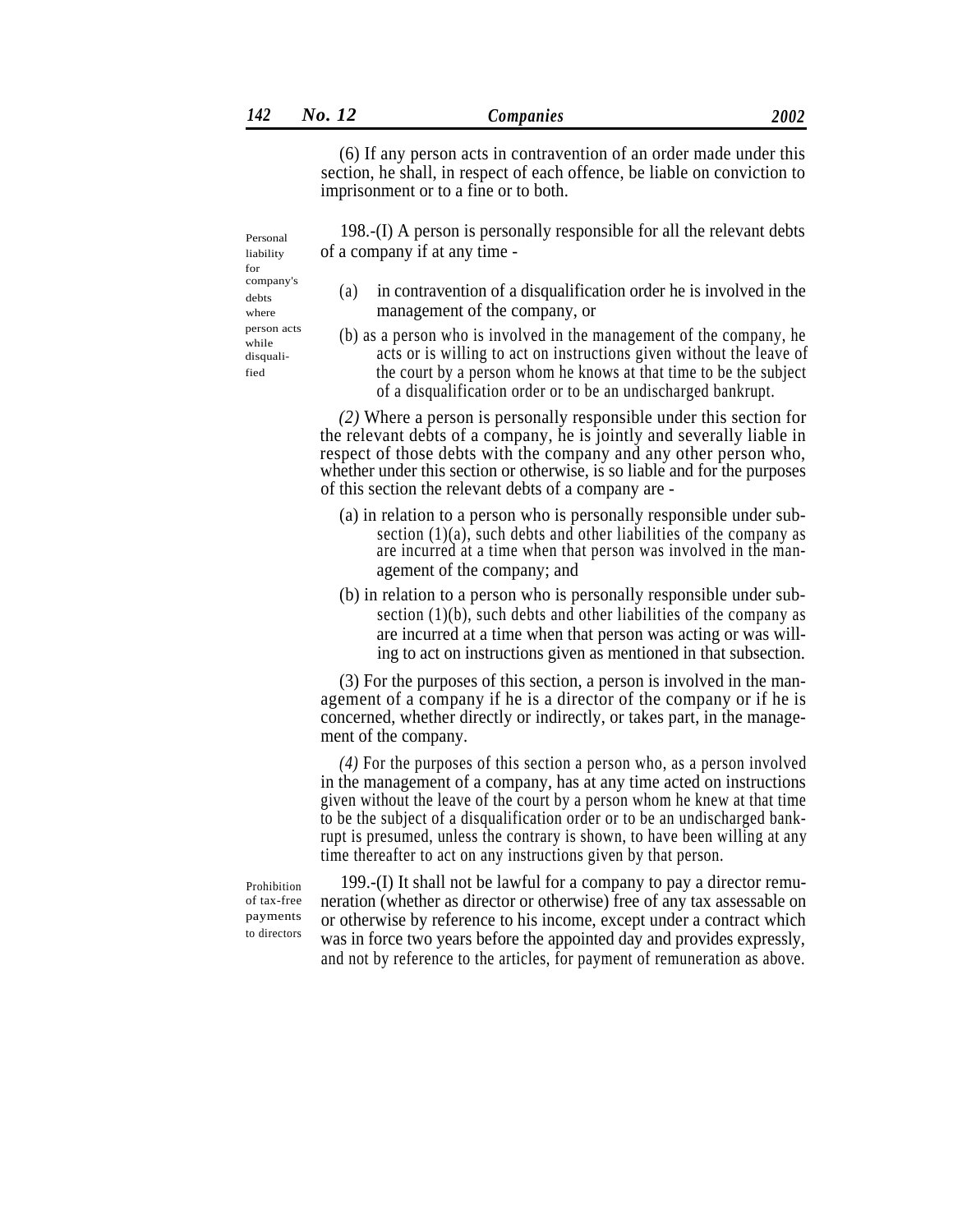(2) Any provision contained in a company's articles, or in any contract other than such a contract as above, or in any resolution of a company or a company's directors, for payment to a director of remuneration as above shall have effect as it if provided for payment, as a gross sum subject to any such tax, of the net sum for which it actually provides.

*(3)* This section shall not apply to remuneration due before the appointed day or in respect of a period before the appointed day.

*200.-(I)* It shall not be lawful for a company to make a loan to a Prohibition director of the company or a director of its holding company, or in either of loans **base a connected person, or to enter into any guarantee or provide any** directors security in connection with a loan made to such a director or connected and consecurity in connection with a loan made to such a director or connected and conperson as above by any other person: sons

Provided that nothing in this section shall apply either -

- (a) to anything done by a subsidiary, where the director is its holding company; or
- (b) subject to subsection (2), to anything done to provide any such person as above with funds to meet expenditure incurred or to be incurred by him for the purposes of the company or for the purpose of enabling him properly to perform his duties as an officer of the company; or
- (c) in the case of a company whose ordinary business includes the lending of money or the giving of guarantees in connection with loans made by other persons, to anything done by the company in the ordinary course of that business.

(2) Proviso (b) to subsection (1) shall not authorize the making of any loan, or the entering into any guarantee, or the provision of any security, except either-

- with the prior approval of the company given at a general meeting at which the purposes of the expenditure and the amount of the loan or the extent of the guarantee or security, as the case may be, are disclosed; or (a)
- (b) on condition that, if the approval of the company is not given as above at or before the next following annual general meeting, the loan shall be repaid or the liability under the guarantee or security shall be discharged, as the case may be, within six months from the conclusion of that meeting.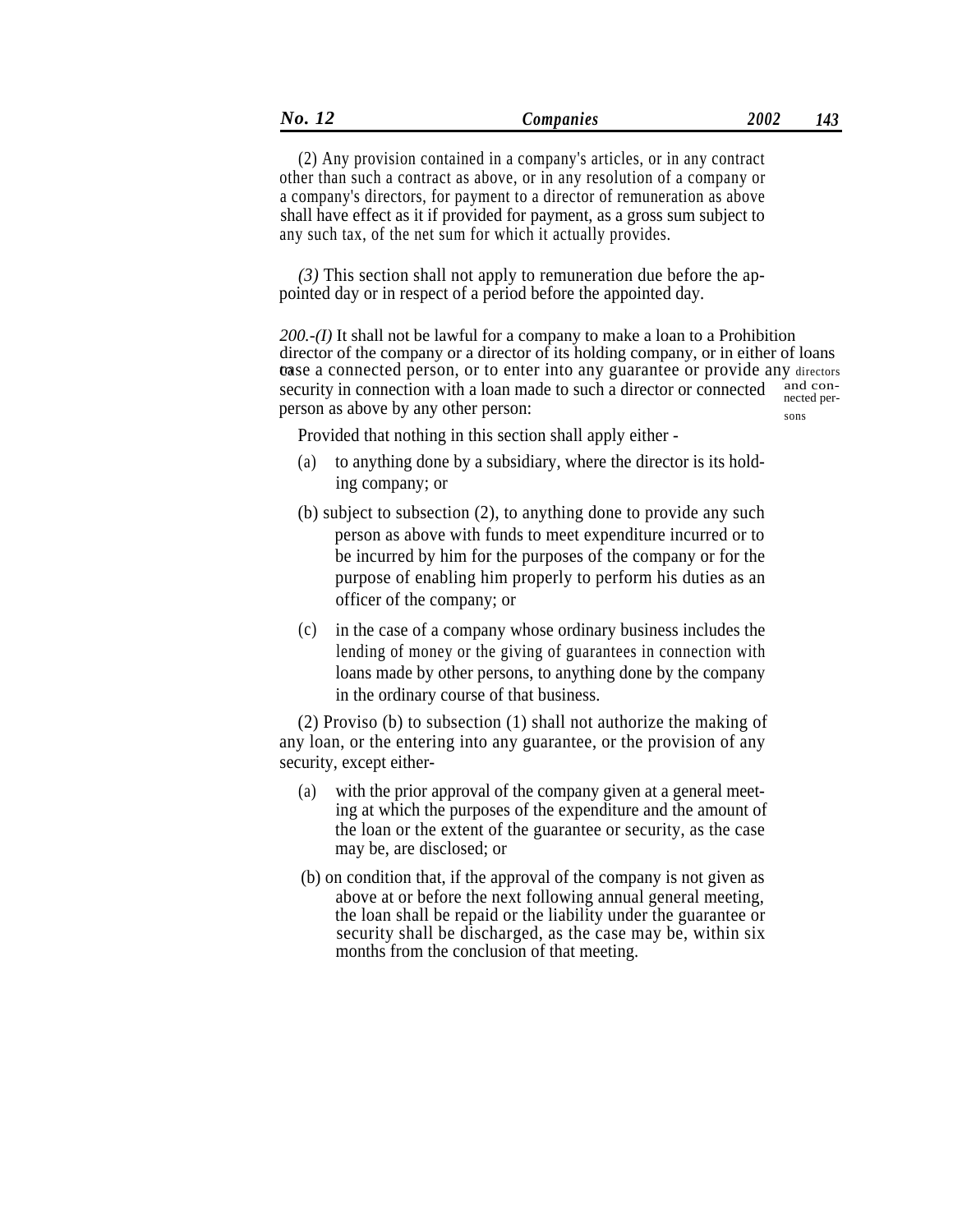(3) Where the approval of the company is not given as required by any such condition, the directors authorizing the making of the loan, or the entering into of the guarantee, or the provision of the security, shall be jointly and severally liable to indemnify the company against any loss arising therefrom.

*(4)* For the purposes of this Chapter, a connected person shall mean- -

- (a) a director's spouse, child or step-child, or a body corporate in which the director or any such other person has a direct or indirect interest of twenty per cent or more in the share capital;
- (b) a trustee, acting as such, of any trust of which the beneficiaries include any one of the persons mentioned in subsection (a);
- (c) a partner, acting as such, of the director or any one of the persons mentioned in subsections (a) and (b).

Approval of *201.* It shall not be lawful for a company to make to any director of company the company any payment by way of compensation for loss of office, or requisite for payment to as consideration for or in connection with his retirement from office, director for without particulars with respect to the proposed payment (including the loss of ofamount thereof) being disclosed to members of the company and the proposal being approved by the company in general meeting. fice, etc.

Approval of *202.-(I)* It shall not be lawful in connection with the transfer of the company requisitefor whole or any part of the undertaking or property of a company for any any pay- payment to be made to any director of the company byway of compen-<br>ment, in extinction for last of office, or as consideration for an in equation with his ment, in sation for loss of office, or as consideration for or in connection with his connection with trans- retirement from office, unless particulars with respect to the proposed fer of its property, to director payment (including the amount thereof) have been disclosed to the members of the company and the proposal approved by the company in general meeting.

> (2) Where a payment which is hereby declared to be unlawful is made to a director of the company, the amount received shall be deemed to have been received by him in trust for the company.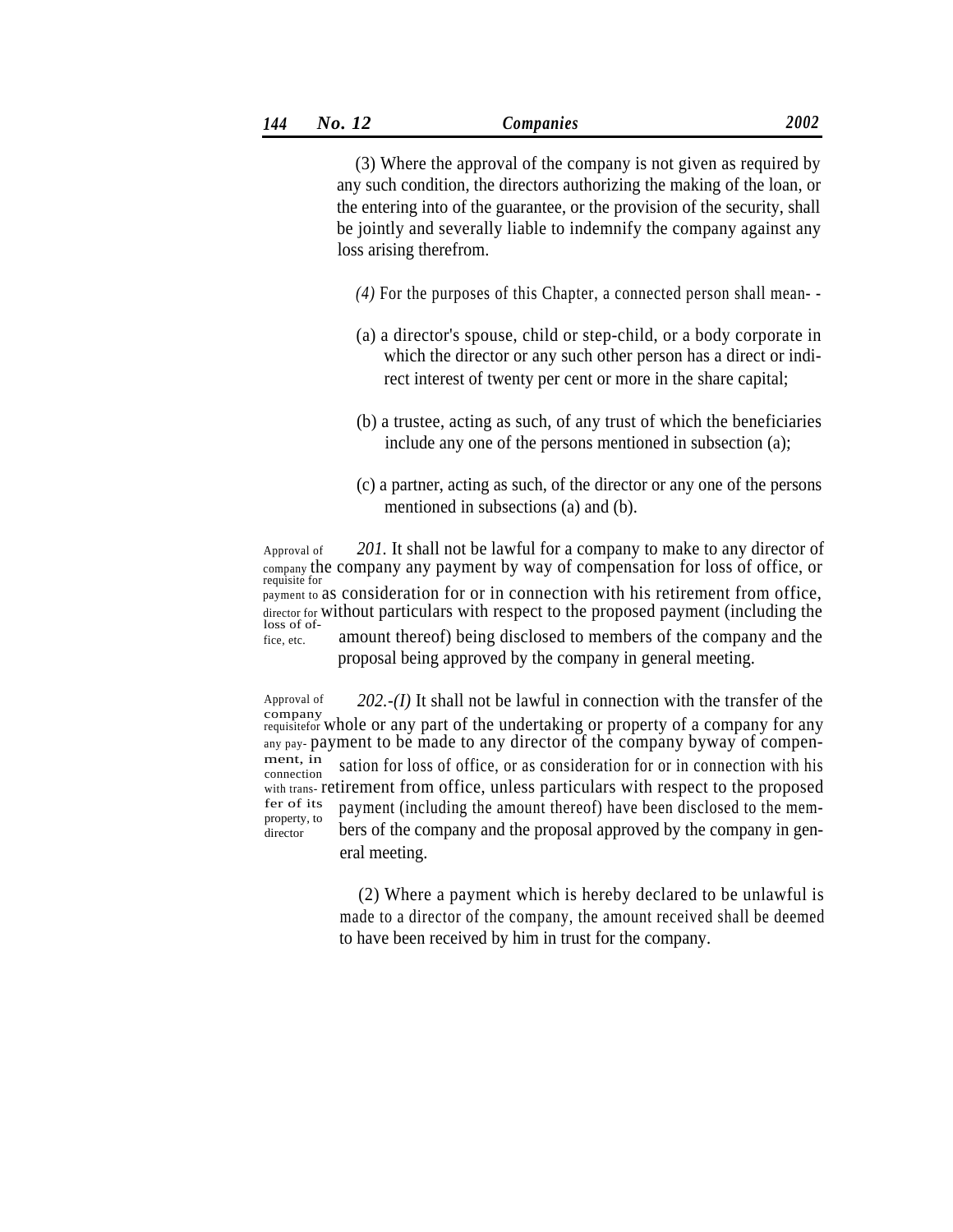*203.-(I)* This section applies where, in connection with the transfer to any persons of all or any of the shares in a company, being a transfer resulting from - Duty of

(a) an offer made to the general body of shareholders; for loss of office ete.

director to disclose payment

- (b) an offer made by or on behalf of some other body corporate with made in a view to the company becoming its subsidiary or a subsidiary of connecits holding company; the interval of the company of the transfer of the transfer of the transfer of the transfer of
- (c) an offer made by or on behalf of an individual with a view to his shares in obtaining the right to exercise or control the exercise of not less than one-third of the voting power at any general meeting of the company; or
- (d) any other offer which is conditional on acceptance to a given extent, a payment is to be made to a director of the company by way of compensation for loss of office, or as consideration for or in connection with his retirement from office.

(2) It shall in those circumstances be the duty of that director to take all reasonable steps to secure that particulars with respect to the proposed payment including the amount thereof shall be included m or sent with any notice of the offer made for their shares which is given to any shareholders.

- (3) If -
- (a) the director fails to take reasonable steps on the requirements specified under subsection (2);
- (b) any person who has been properly required by any such director to include the said particulars in or send them with any such notice as above fails so to do,
- he shall be liable to a fine.
- $(4)$  If  $-$
- (a) the requirements of subsection (2) are not complied with; or
- (b) the making of the proposed payment is not, before the transfer of any shares in pursuance of the offer, approved by a meeting summoned for the purpose of the holders of the shares to which the offer relates and of other holders of shares of the same class as any of the said shares, any sum received by the director on account of the payment shall be deemed to have been received by him in trust for any persons who have sold their shares as a result of the offer made, and the expenses incurred by him in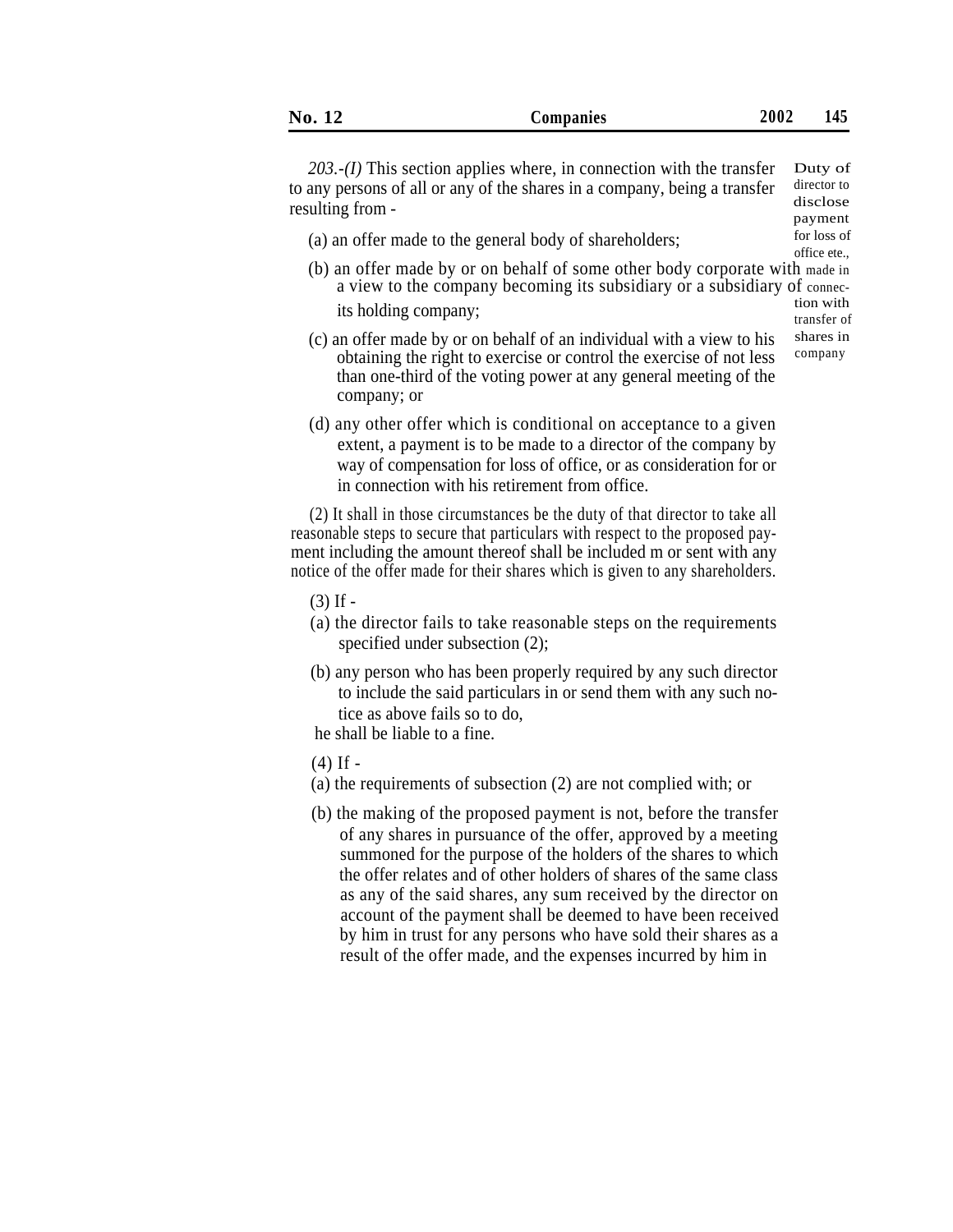distributing that sum amongst those persons shall be borne by him and not retained out of that sum.

(5) Where the shareholders referred to in subsection (4)(b) are not all the members of the company and no provision is made by the articles for summoning or regulating such a meeting as is mentioned in that subsection, the provisions of this Act and of the company's articles relating to general meetings of the company shall, for that purpose, apply to the meeting either without modification or with such modifications as the Registrar on the application of any person concerned may direct for the purpose of adapting them to the circumstances of the meeting.

(6) If at a meeting summoned for the purposes of approving any payment as required by subsection (4)(b), a quorum is not present and, after the meeting has been adjourned to a later date, a quorum is again not present, the payment shall be deemed for the purposes of that subsection to have been approved.

204.-(I) Where in proceedings for the recovery of any payment as having, by virtue of section 202(2) or section 203(4), been received by any person in trust, it is shown that -

- sections (a) the payment was made in pursuance of any arrangement entered into as part of the agreement for the transfer in question, or within one year before or two years after that agreement or the offer leading thereto; and
	- (b) the company or any person to whom the transfer was made was privy to that arrangement,

the payment shall be deemed, except in so far as the contrary is shown, to be one to which the subsections apply.

(2) If in connection with any such transfer as is mentioned in either of sections 202 or 203 -

- (a) the price to be paid to a director of the company whose office is to be abolished or who is to retire from office for any shares in the company held by him is in excess of the price which could at the time have been obtained by other holders of the like shares; or
- (b) any valuable consideration is given to any such director, the excess or the money value of the consideration, as the case may be, shall, for the purposes of that section, be deemed to have been a payment made to him by way of compensation for loss of office or as consideration for or in connection with his retirement from office.

Provisions supplernentary to and 203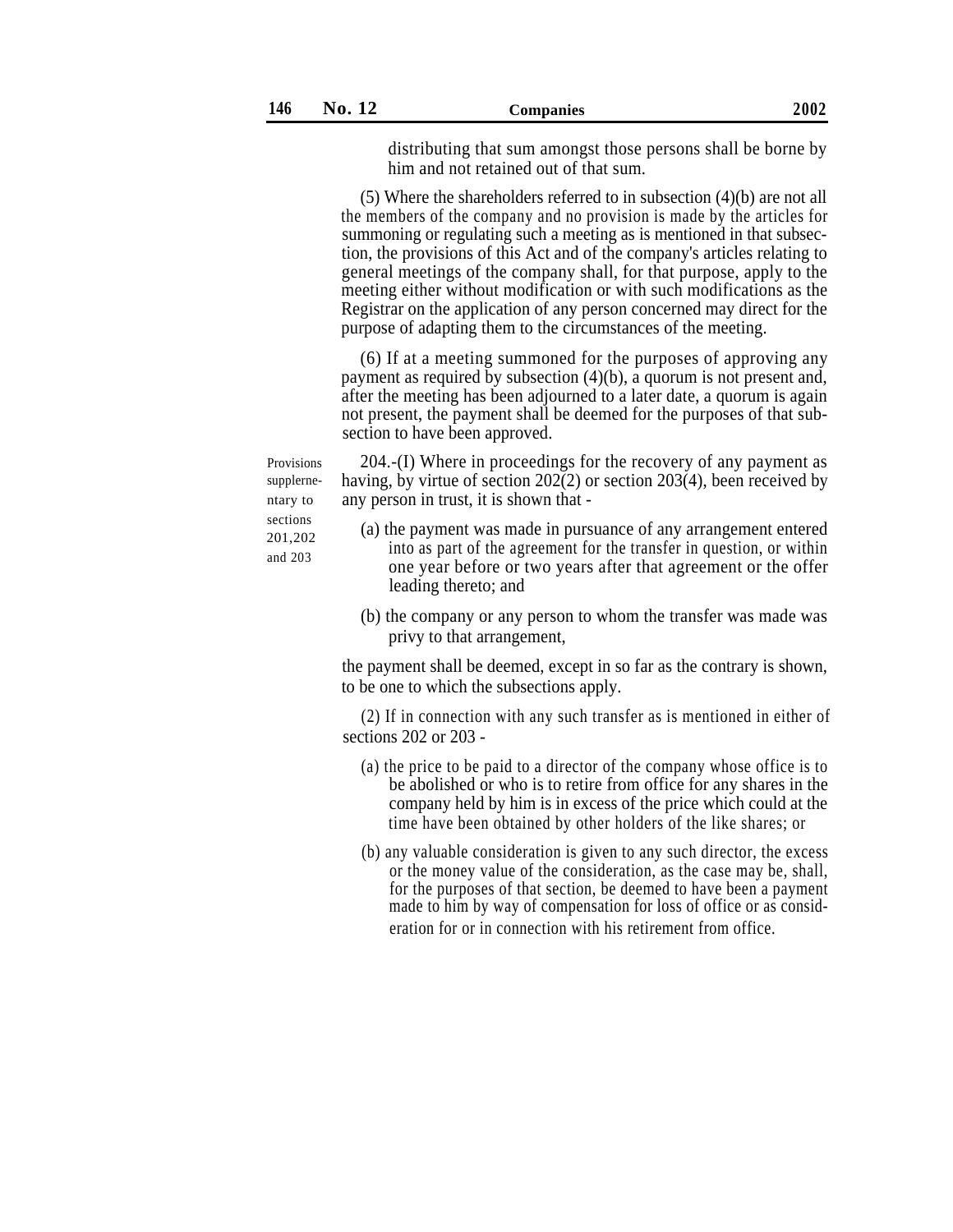*(3)* References in sections *201, 202* and *203* to payments made to any director of a company by way of compensation for loss of office, or as consideration for or in connection with his retirement from office, do not include any bona fide payment by way of damages for breach of contract or by way of pension in respect of past services, and for the Purposes of this subsection the expression ''pension'' includes any superannuation allowance, superannuation gratuity or similar payment.

*(4)* With respect to sections *201, 202* and *203,* when a vote is taken by the company in general meeting to approve payments of compensation or otherwise to a director, no votes shall be taken on shares held by the director, or a person connected with him as defined in section *200(4).*

*205.-(I)* Every company shall keep a register showing as respects each director of the company (not being its holding company) the number, class and amount of any shares in or debentures of the company or any other body corporate, being the company's subsidiary or holding company, or a subsidiary of the company's holding company, which are held by or in trust for him or of which he has any right to become the holder (whether on payment or not).

Register of directors' shareholdings

*(2)* Where any shares or debentures fall to be or cease to be recorded in the said register in relation to any director by reason of a transaction entered into after the appointed day and while he is a director, the register shall also show the date of, and price or other consideration for, the transaction:

Provided that, where there is an interval between the agreement for any such transaction and the completion thereof, the date shall be that of the agreement.

*(3)* The nature and extent of a director's interest or right in or over any shares or debentures recorded in relation to him in the said register shall, if he so requires, be indicated in the register.

*(4)* The company shall not, by virtue of anything done for the purposes of this section, be affected with notice of, or put upon inquiry as to, the rights of any person in relation to any shares or debentures.

(5) The register shall, subject to the provisions of this section, be kept at the company's registered office and shall be open to inspection during business hours.

(6) The Registrar may at any time require a copy of the register, or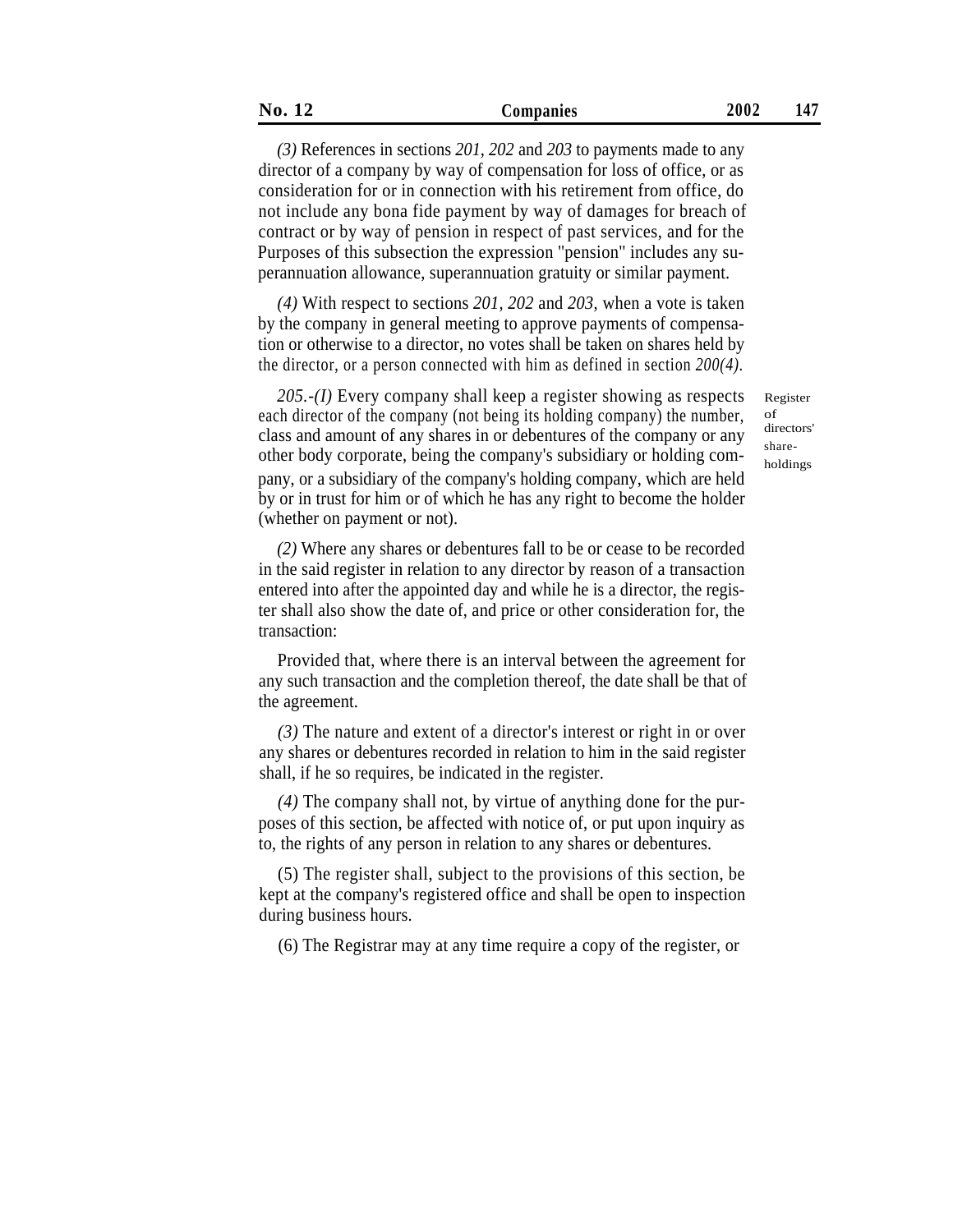(7) The register shall also be produced at the commencement of the company's annual general meeting and remain open and accessible during the continuance of the meeting to any person attending the meeting.

*(8)* If default is made in complying with subsection (7), the company and every officer of the company who is in default shall be liable to a fine; and if default is made in complying with subsections (1) or (2), or if any inspection required under this section is refused or any copy required thereunder is not sent within a reasonable time, the company and every officer of the company who is in default shall be liable to a fine and further to a default fine.

(9) In the case of any such refusal, the court may by order compel an immediate inspection of the register.

(I 0) For the purposes of this section -

- (a) any person in accordance with whose directions or instructions the directors of a company are accustomed to act shall be deemed to be a director of a company;
- (b) a director of a company shall be deemed to hold, or to have an interest or right in or over, any shares or debentures if a body corporate other than the company holds them or has that interest or right in or over them, and either -
	- (i) that body corporate or its directors are accustomed to act in accordance with his directions or instructions; or
	- (ii) he is entitled to exercise or control the exercise of one third or more of the voting power at any general meeting of that body corporate.

Particu- 206.-(I) In any accounts of a company laid before it in general meetlars in ing, or in a statement annexed thereto, there shall be shown -

- (a) the amount of each of the director's emoluments;
- (b) the amount of each of the director's or past director's pensions; and
- pensions, (c) the amount of any compensation payable to any director or past director in respect of loss of office.
	- (2) The amount to be shown under subsection  $(1)(a)$  of this section -
	- (a) shall include any emoluments paid to or receivable by any person

accounts of directors' salaries,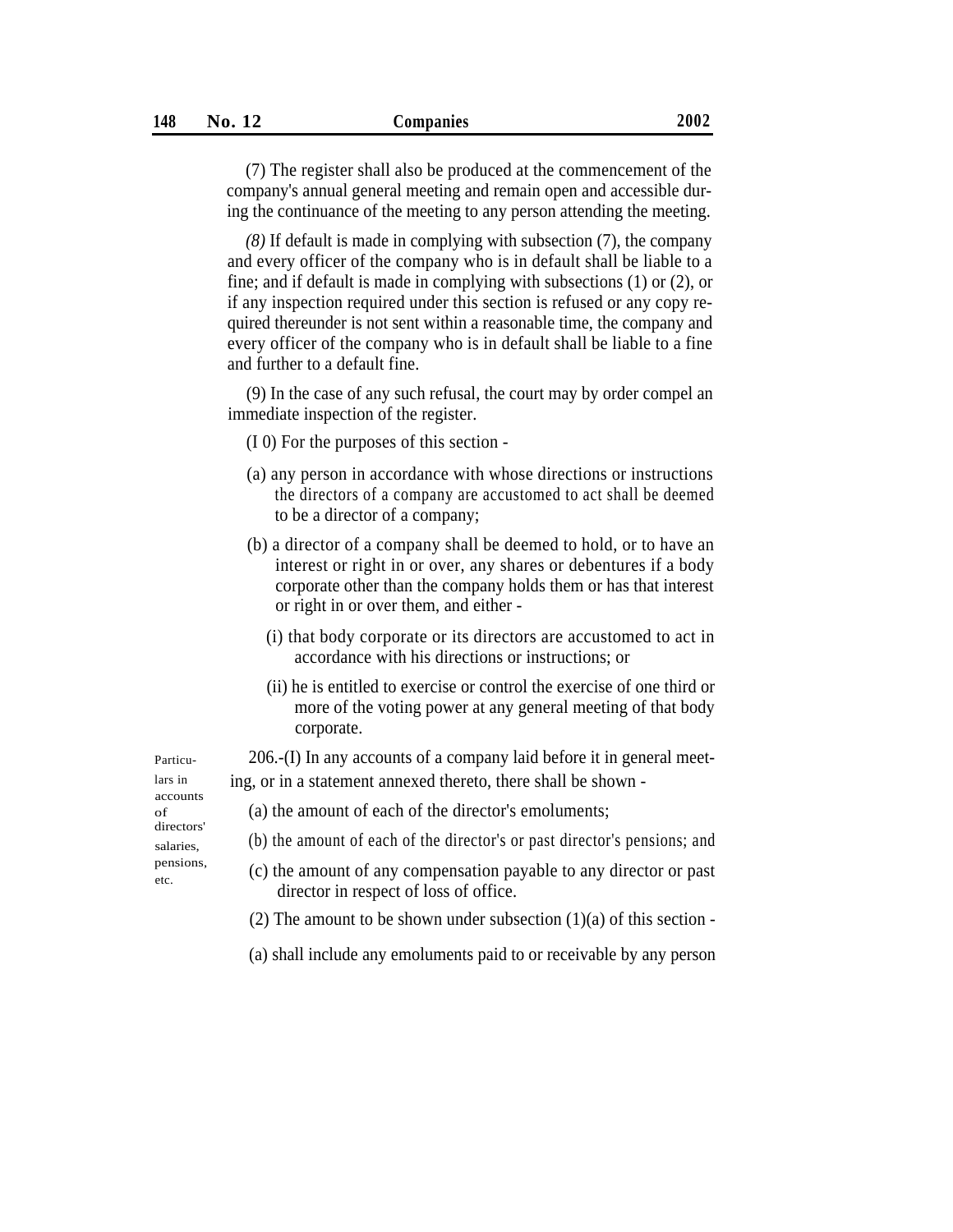in respect of his services as director of the company or in respect of his services, while director of the company, as director of any subsidiary thereof or otherwise in connection with the management of the affairs of the company or any subsidiary thereof, and

(b) shall distinguish between emoluments in respect of services as director, whether of the company or its subsidiary, and other emoluments,

and, for the purposes of this section the expression ''emoluments'', in relation to a director, includes fees and percentages, any sums paid by way of expenses allowance in so far as those sums are charged to income tax, any contribution paid in respect of him under any pension scheme and the estimated money value of any other benefits recovered by him otherwise than in cash.

- (3) The amount to be shown under subsection  $(1)(b)$ .
- (a) shall not include any pension paid or receivable under a pension scheme if the scheme is such that the contributions thereunder are substantially adequate for the maintenance of the scheme, but save as above shall include any pension paid or receivable in respect of any such services of a director or past director of the company as are mentioned in subsection (2), whether to or by him or, on his nomination or by virtue of dependence on or other connection with him, to or by any other person; and
- (b) shall distinguish between pensions in respect of services as director, whether of the company or its subsidiary, and other pensions,

and for the purposes of this section the expression ''pension'' includes any superannuation allowance, superannuation gratuity or similar payment, and the expression ''pension scheme'' means a scheme for the provision of pensions in respect of services as director or otherwise which is maintained in whole or in part by means of contributions, and the expression ''contribution'' in relation to a pension scheme means any payment (including an insurance premium) paid for the purposes of the scheme by or in respect of persons rendering services in respect of which pensions will or may become payable under the scheme, except that it does not include any payment in respect of two or more persons if the amount paid in respect of each of them is not ascertainable.

- (4) The amount to be shown under subsection  $(1)(c)$  -
- (a) shall include any sums paid to or receivable by a director or past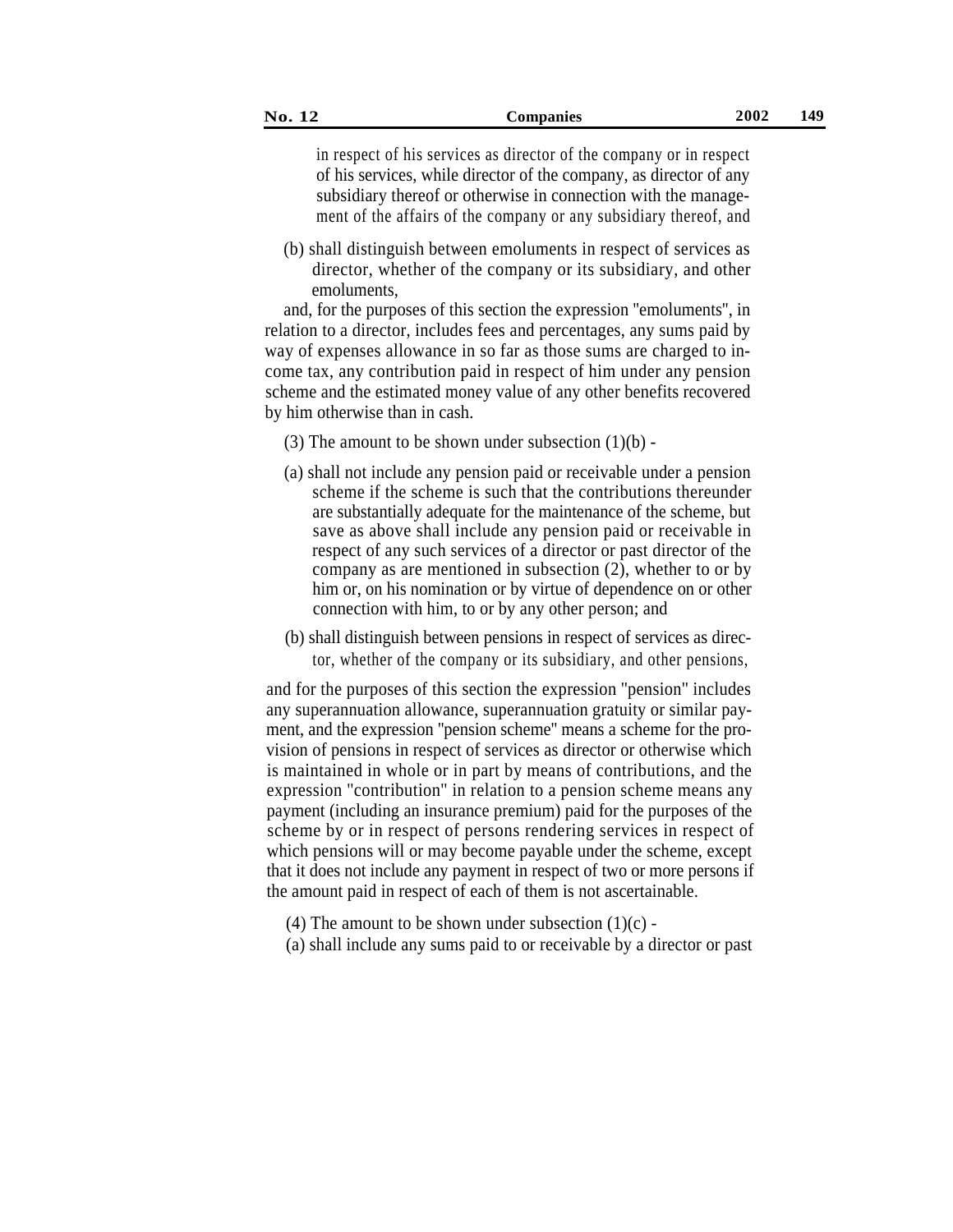- director by way of compensation for the loss of office as director of the company or for the loss, while director of the company or on or in connection with his ceasing to be a director of the company, of any other office in connection with the management of the company's affairs or of any office as director or otherwise in connection with the management of the affairs of any subsidiary thereof; and
- (b) shall distinguish between compensation in respect of the office of director, whether of the company or its subsidiary, and compensation in respect of other offices,

And for the purposes of this section references to compensation for loss of office shall include sums paid as consideration for or in connection with a person's retirement from office.

- (5) The amounts to be shown under each paragraph of subsection (1) -
- (a) shall include all relevant sums paid by or receivable from
	- (i) the company; and
	- (ii) the company's subsidiaries; and
	- (iii) any other person;

except sums to be accounted for to the company or any of its subsidiaries or, by virtue of section 203, to past or present members of the company or any of its subsidiaries or any class of those members; and

(b) shall distinguish, in the case of the amount to be shown under subsection  $(1)(c)$ , between the sums respectively paid by or receivable from the company, the company's subsidiaries and persons other than the company and its subsidiaries.

(6) The amounts to be shown under this section for any accounting period shall be the sums receivable in respect of that year, whenever paid, or, in the case of sums not receivable in respect of a period the sums paid during that year, so, however, that where -

- (a) any sums are not shown in the accounts for the relevant accounting period on the ground that the person receiving them is liable to account, there for as mentioned in subsection(5)(a), but the liability is thereafter wholly or partly released or is not enforced within a period of two years; or
- (b) any sums paid by way of expenses allowance are charged to income tax after the end of the relevant accounting period.
- Those sums shall, to the extent to which the liability is released or not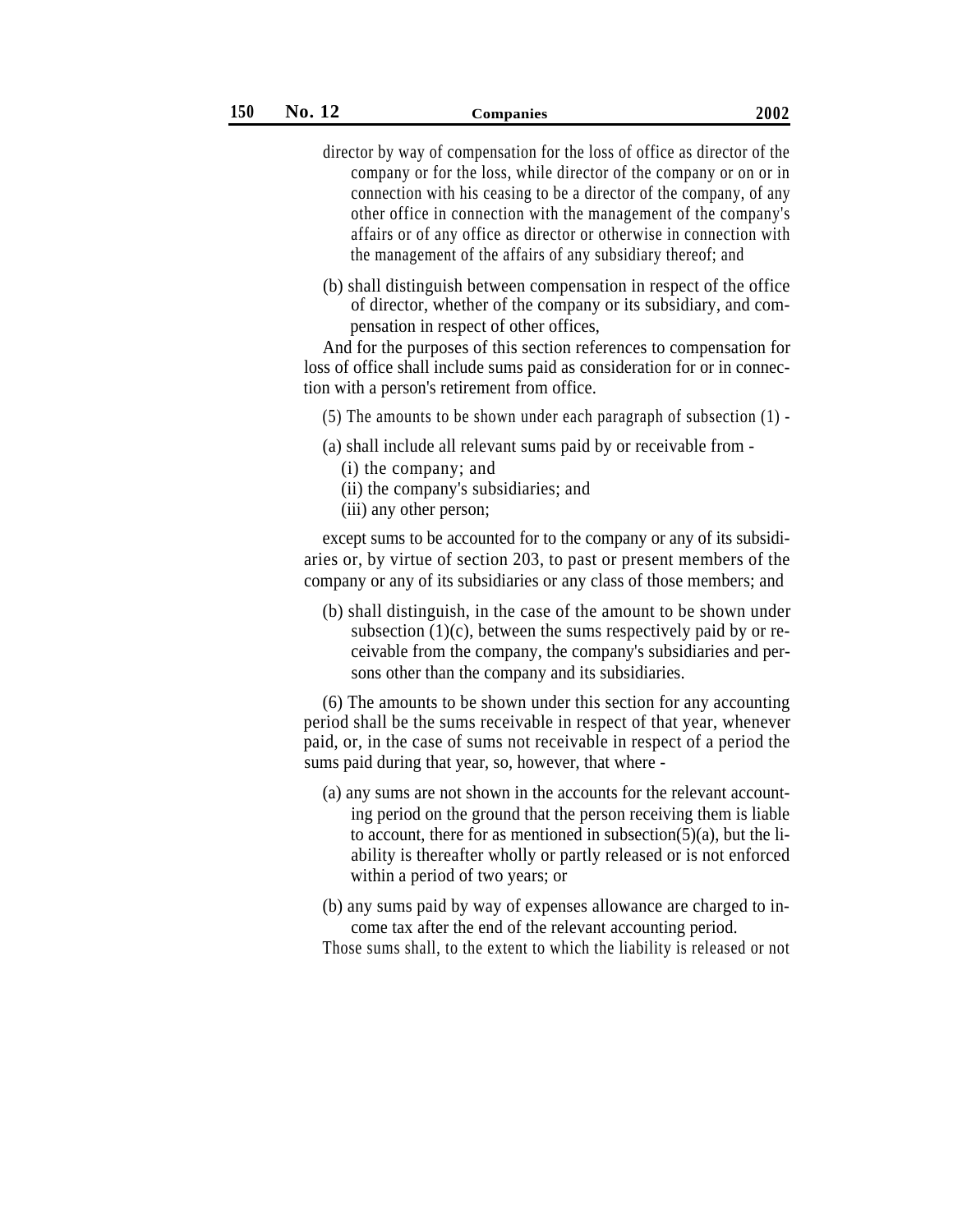| No.<br><b>12</b> | $\mathcal{L}$ ompanies | 2002 | 151 |
|------------------|------------------------|------|-----|
|------------------|------------------------|------|-----|

enforced or they are charged as above, as the case may be, be shown in the first accounts in which it is practicable to show them or in a statement annexed thereto, and shall be distinguished from the amounts to be shown therein apart from this provision.

(7) Where it is necessary for the purpose of making any distinction required by this section in any amount to be shown thereunder, the directors may apportion any payments between the matters in respect of which they have been paid or are receivable in such manner as they think appropriate.

- (8) In this section any reference to a company's subsidiary -
- (a) in relation to a person who is or was, while a director of the company, a director also, by virtue of the company's nomination, direct or indirect, of any other body corporate, shall, subject to the following paragraph, include that body corporate, whether or not it is or was in fact the company's subsidiary; and
- (b) shall for the purposes of subsections (2) and (3) be taken as referring to a subsidiary at the time the services were rendered, and for the purposes of subsection (4) be taken as referring to a subsidiary immediately before the loss of office as director of the company.

*207.-(l)* The accounts which are to be laid before every company in general meeting shall contain particulars showing -

Particulars in accounts of loans to officers,

- (a) the amount of any loans made during the company's accounting period to
	- etc. (i) any officer of the company; or
	- (ii) any person who, after the making of the loan, became during that year an officer of the company,

by the company or a subsidiary thereof or by any other person under a guarantee from or on a security provided by the company or a subsidiary thereof (including any such loans which were repaid during that year); and

(b) the amount of any loans made in manner aforesaid to any such officer or person as aforesaid at any time before the company's accounting period and outstanding at the expiration thereof.

(2) Subsection (1) shall not require the inclusion in accounts of particulars of -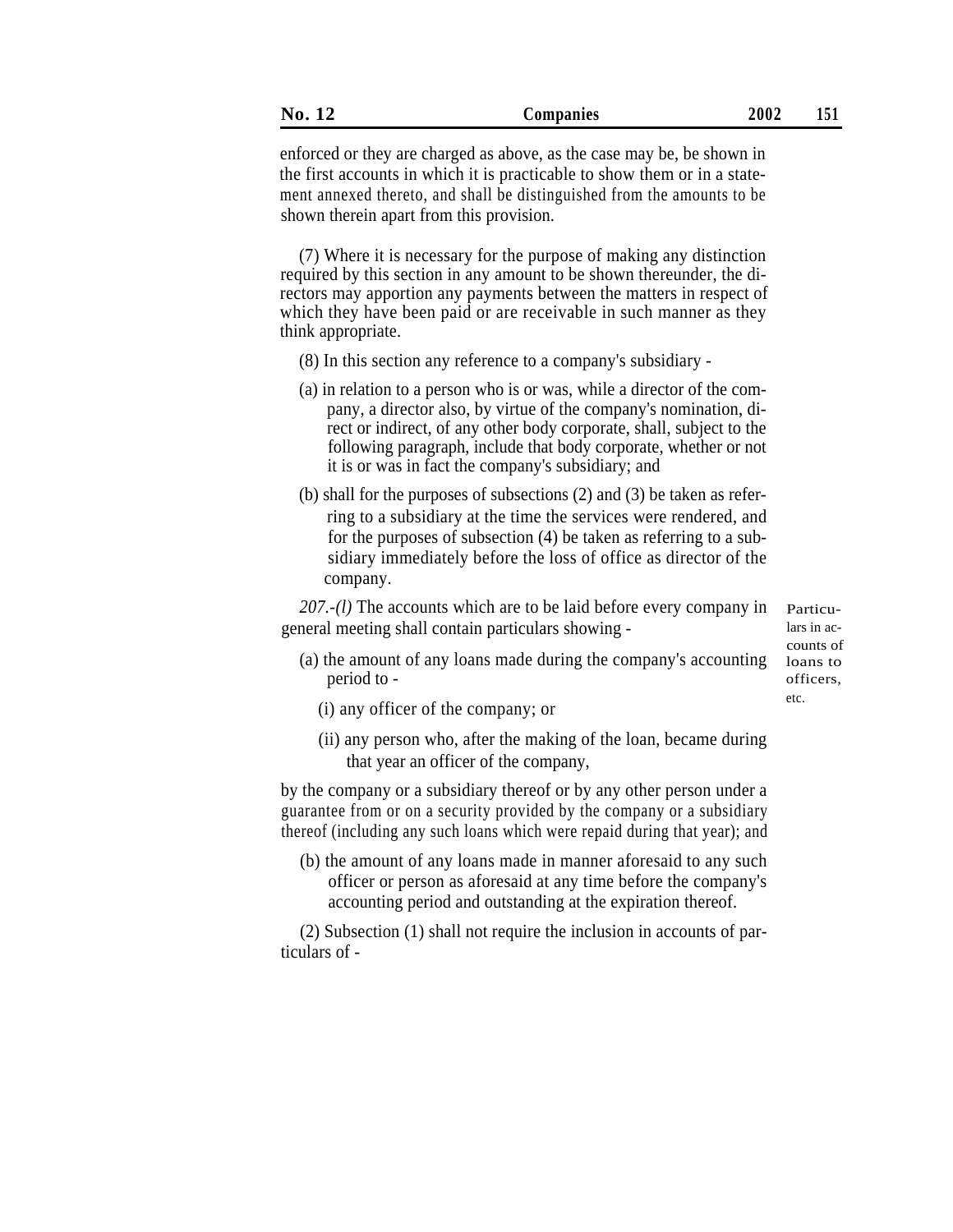- (a) a loan made in the ordinary course of its business by the company or a subsidiary thereof, where the ordinary business of the company or, as the case may be, the subsidiary, includes the lending of money; or
- (b) a loan made by the company or a subsidiary thereof to an employee of the company or subsidiary, as the case may be, if the loan does not exceed forty thousand shillings and is certified by the directors of the company or subsidiary, as the case may be, to have been made in accordance with any practice adopted or about to be adopted by the company or subsidiary with respect to loans to its employees,

not being, in either case, a loan made by the company under a guarantee from or on a security provided by a subsidiary thereof or a loan made by a subsidiary of the company under a guarantee from or on a security provided by the company or any other subsidiary thereof.

(3) If in the case of any such accounts as above the requirements of this section are not complied with, it shall be the duty of the auditors of the company by whom the accounts are examined to include in their report on the annual accounts of the company, so far as they are reasonably able to do so, a statement giving the required particulars.

*(4)* References in this section to a subsidiary shall be taken as referring to a subsidiary at the end of the company's accounting period (whether or not a subsidiary at the date of the loan).

General duty to make disclopurposes of sections 205,206 and 207

*208.-(l)* It shall be the duty of any director of a company to give notice to the company of such matters relating to himself as may be necessary for the purposes of sections *205, 206* and *207.*

sure for *(2)* Any such notice given for the purposes of section *205* shall be in writing and, if it is not given at a meeting of the directors, the director giving it shall take reasonable steps to secure that it is brought up and read at the next meeting of directors after it is given.

> (3) Subsection (1) shall apply as it applies in relation to directors as follows -

(a) for the purposes of section *205,* an interest in shares or debenlures of a person connected with a director as defined in section *200(4)* is to be treated as the director's interest;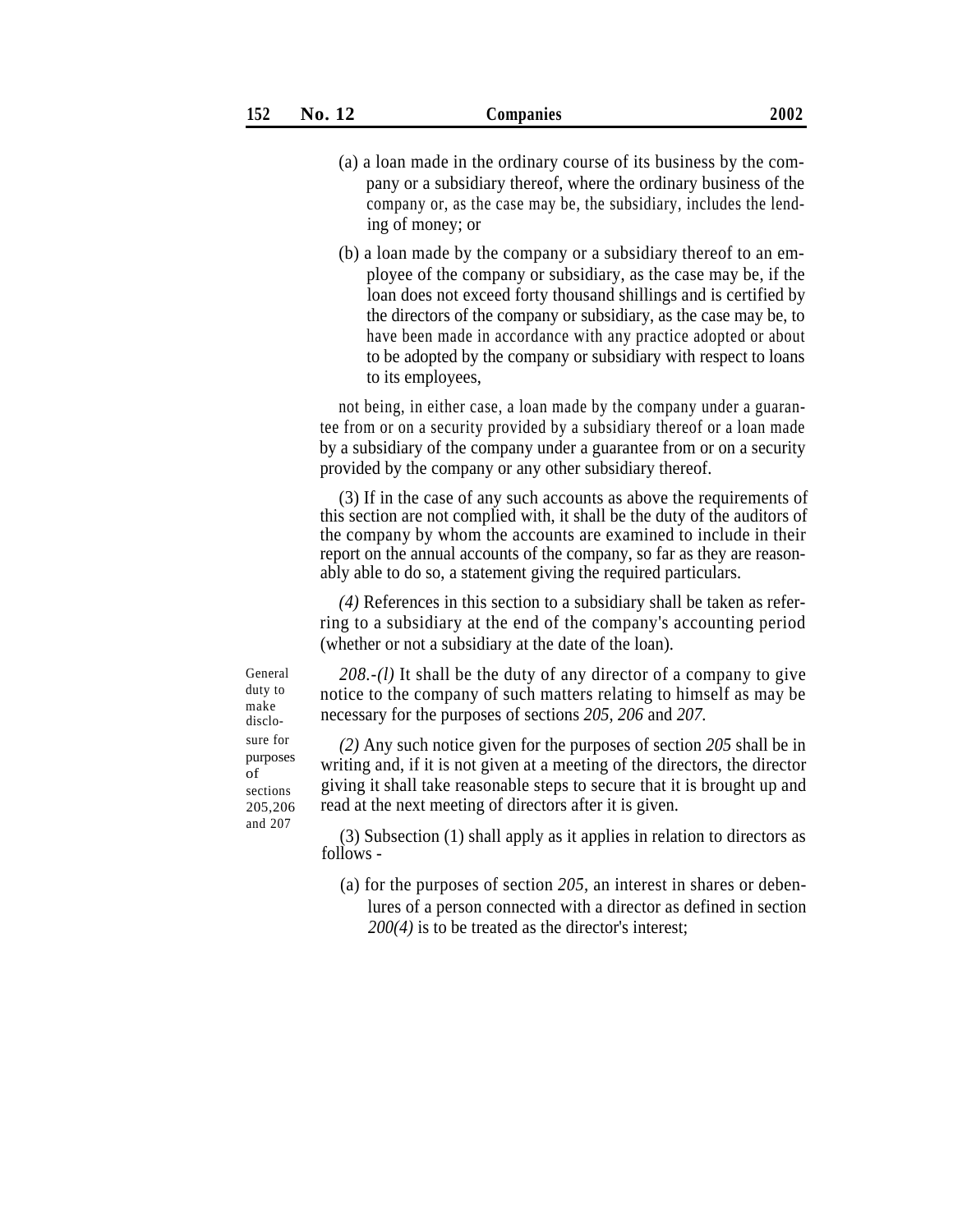- (b) for the purposes of section 207, in relation to officers other than directors; and
- (c) for the purposes of sections 206 and 207 in relation to persons who are or have at any time during the preceding five years been officers.

(4) Any person who makes default in complying with the foregoing provisions of this section shall be liable to a fine.

*209.-(I)* It shall be the duty of a director of a company where he or any connected person is in any way, whether directly or indirectly, interested in a contract or proposed contract with the company to declare the nature of that interest at a meeting of the directors of the company.

Disclosure by directors of interests contracts

- (2) In. the case of a proposed contract the declaration shall be made in
- (a) at the meeting of the directors at which the question of entering into the contract is first taken into consideration, or
- (b) if the director was not at the date of that meeting interested in the proposed contract, at the next meeting of the directors held after he became so interested,

and in a case where the director becomes interested in a contract after it is made, the said declaration shall be made at the first meeting of the directors held after the director becomes so interested.

*(3)* For the purposes of this section, a general notice given to the directors of a company by a director to the effect that -

- (a) he is a member of a specified company or firm or acts for the company in a specified capacity and is to be regarded as interested in any contract which may, after the date of the notice, be made with that company or firm or with himself in such specified capacity, or
- (b) he is to be regarded as interested in any contract which may after the date of the notice be made with any connected person, shall be deemed to be a sufficient declaration of interest in relation to any contract so made:

Provided that, no such notice shall be of effect unless either it is given at a meeting of the directors or the director takes reasonable steps to secure that it is brought up and read at the next meeting of the directors after it is given.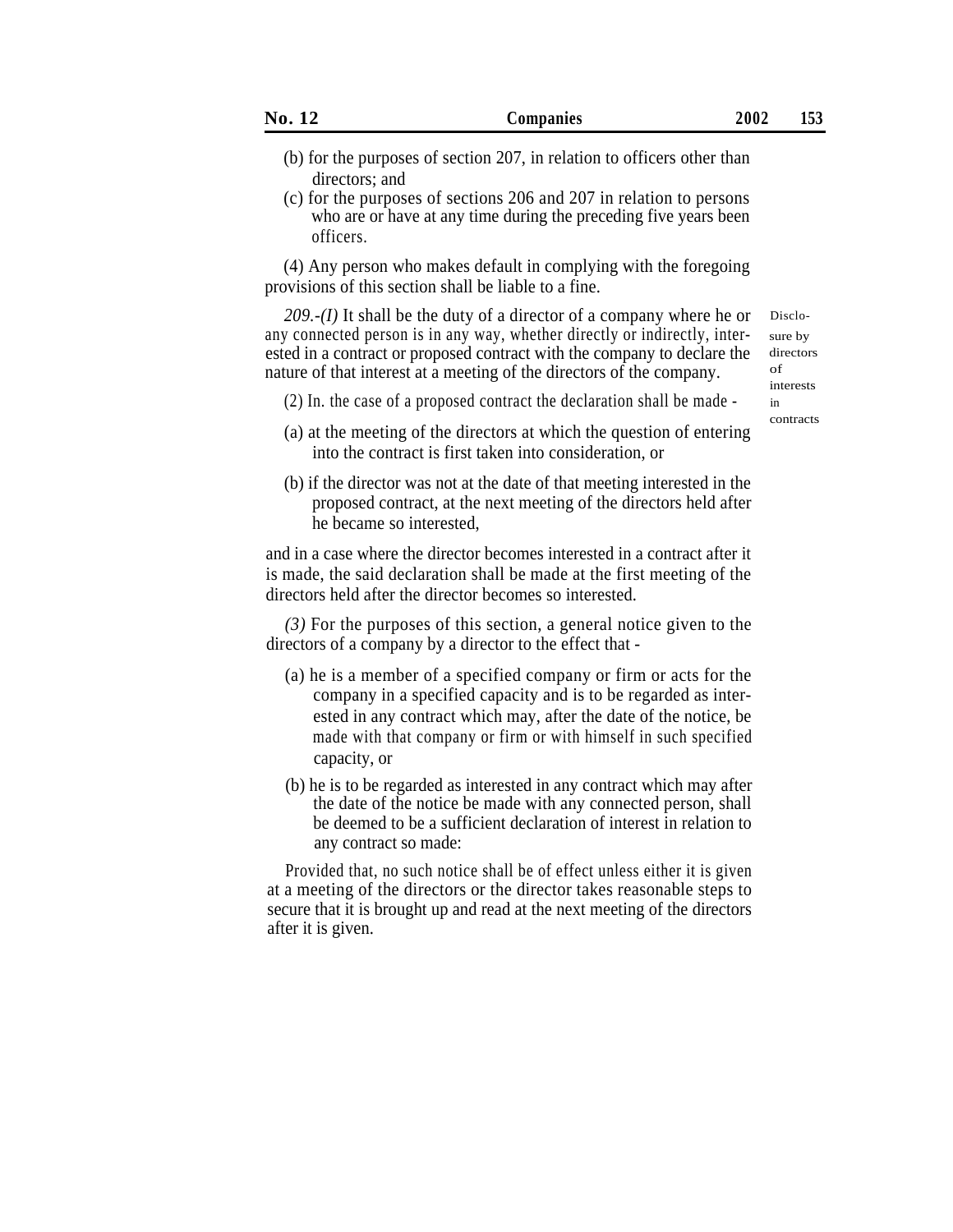*(4)* Any director who fails to comply with the provisions of this section shall be liable to a fine.

*(5)* Nothing in this section shall be taken to prejudice the operation of any rule of law restricting directors of a company from having any interest in contracts with the company.

*210.-(I)* Every company shall keep at its registered office a register of its directors and secretaries.

(2) The register shall contain the following particulars with respect to each director -

(a) in the case of an individual, his present name and surname, any former name or surname, his usual address, his nationality and, if that nationality is not his nationality of origin, his nationality of origin, his business occupation, if any, particulars of all other directorships held by him and the date of his birth; and

(b) in the case of a corporation, its corporate name and registered office:

Provided that, it shall not be necessary for the register to contain particulars of directorships held by a director in companies of which the company is the wholly-owned subsidiary, or which are the wholly-owned subsidiaries either of the company or of another company of which the company is the wholly-owned subsidiary, and for the purposes of this proviso the expression ''company'' shall include any body corporate incorporated in Tanzania.

(3) The said register shall contain the following particulars with respect to the Secretary or, where there are Joint Secretaries, with respect to each of them -

- (a) in the case of an individual, his present name and surname, any former name and surname and his usual address; and
- (b) in the case of a corporation, its corporate name and registered office:

Provided that, where all the partners in a firm are Joint Secretaries, the name and principal office of the firm may be stated instead of the said particulars.

*(4)* The company shall, within the periods respectively mentioned in subsection *(5),* deliver to the Registrar for registration a return in the prescribed form containing the particulars specified in the said register and a notification in the prescribed form of any change among its directors or in its Secretary or in any of the particulars contained in the register, specifying the date of the change.

Register of direetors and secretaries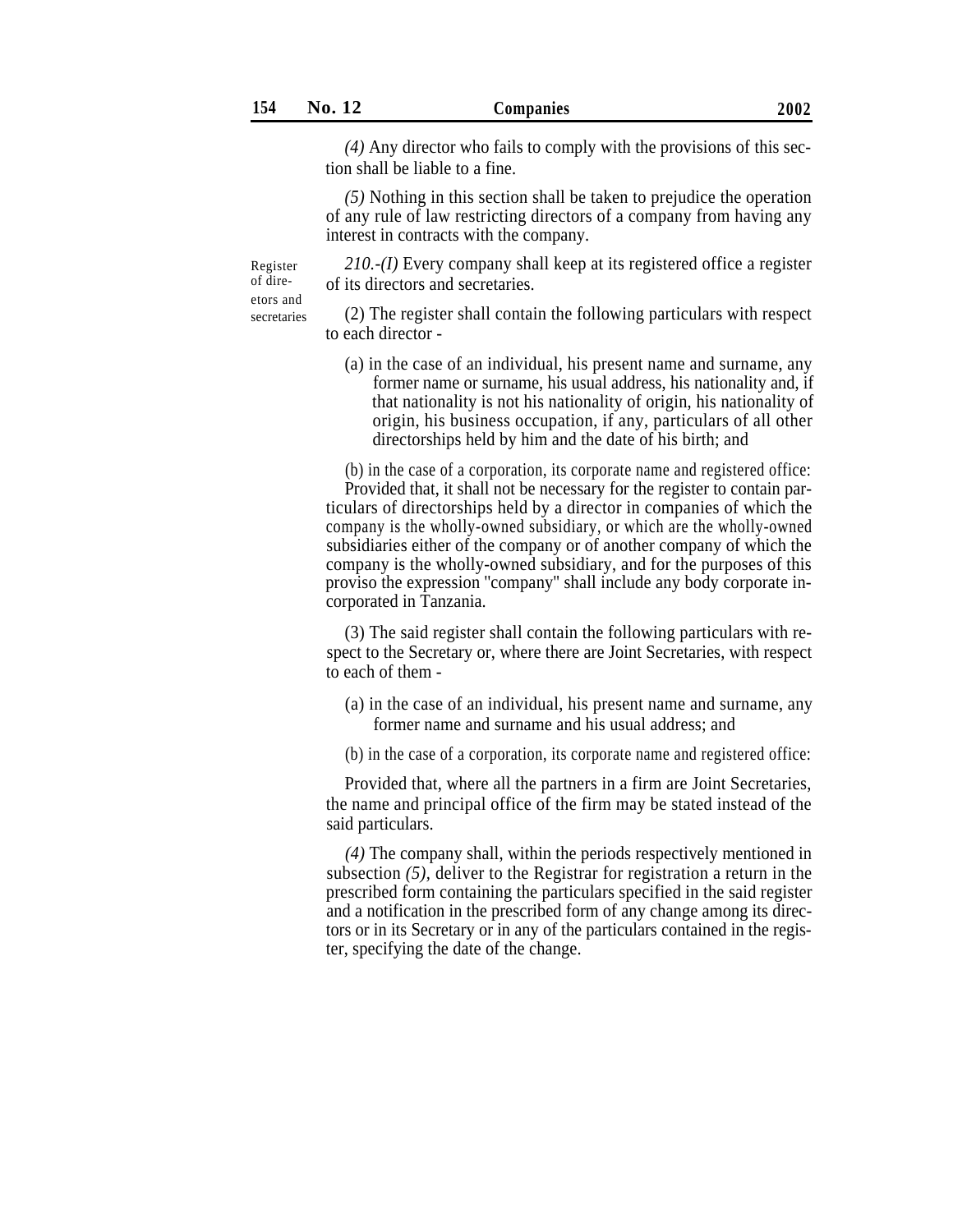- *(5)* The periods referred to in subsection (4) are the following -
- (a) the period, within which the said return is to be delivered shall be a period of fourteen days from the appointment of the first directors of the company; and
- (b) the period within which the said notification of a change is to be delivered shall be fourteen days from the happening thereof-

Provided that, in the case of a return containing particulars with respect to any person who is the company's Secretary on the appointed day, the period shall be fourteen days from the appointed day.

(6) The register to be kept under this section shall during business hours be open to the inspection of any member of the company without charge and of any other person on payment of such fee as the Minister may prescribe in regulations for each inspection.

(7) If any inspection required under this section is refused or if default is made in complying with subsection  $(1)$ ,  $(2)$ ,  $(3)$  or  $(4)$ , the company and every officer of the company who is in default shall be liable to a default fine.

(8) In the case of any such refusal, the court may by order compel an immediate inspection of the register.

- (9) For the purposes of this section -
- (a) a person in accordance with whose directions or instructions the directors of a company are accustomed to act shall be deemed to be a director and officer of the company;
- (b) references to a former name or surname do not include
	- (i) in the case of any person, a former name or surname where that name or surname was changed or disused before the person bearing the name attained the age of eighteen years or has been changed or disused for a period of not less than twenty years; or
	- (ii) in the case of a married woman, the name or surname by which she was known prior to the marriage.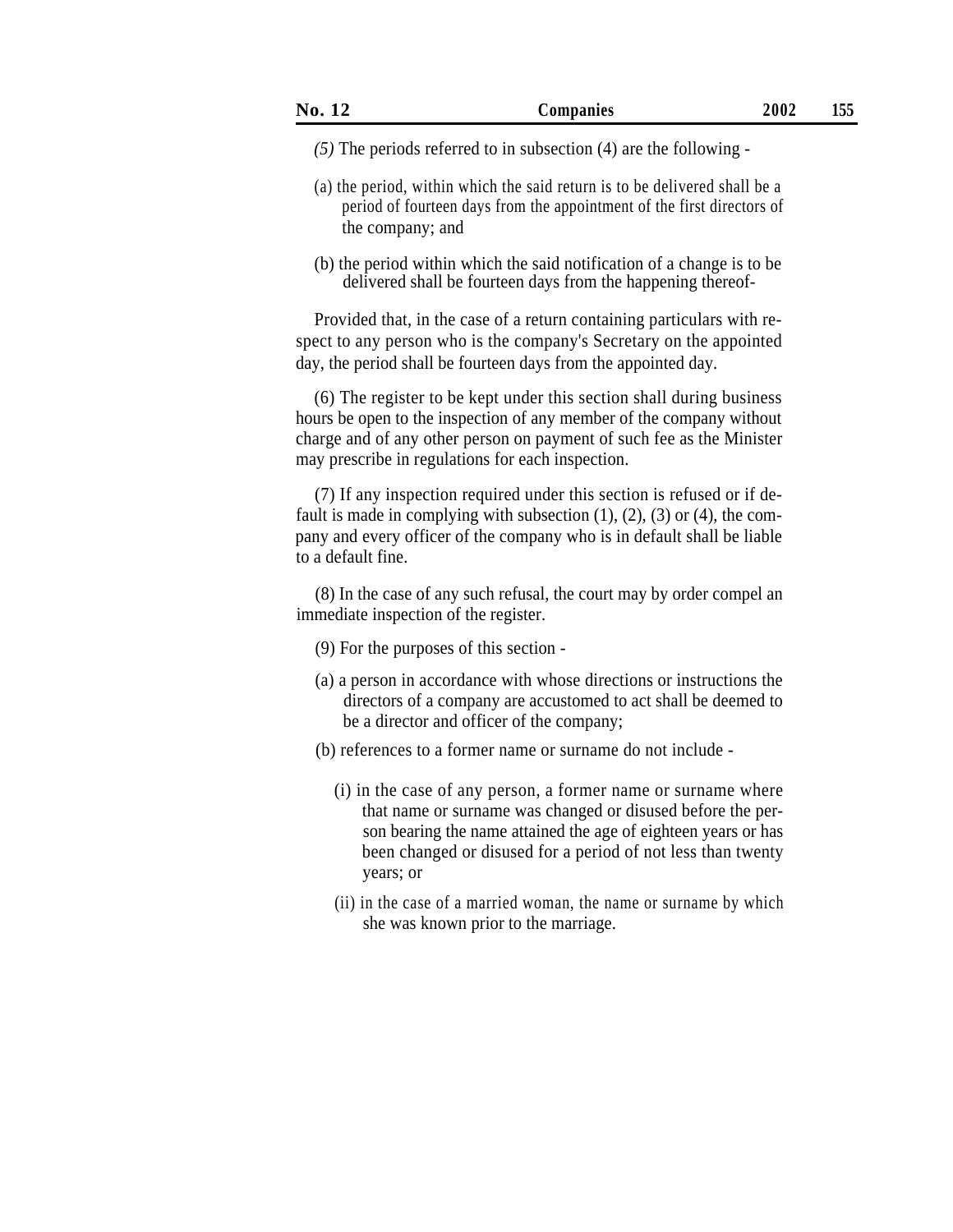| 156                                                                       | No. 12 | Companies                                                                                                                                                                                                                                                                                                              | 2002 |
|---------------------------------------------------------------------------|--------|------------------------------------------------------------------------------------------------------------------------------------------------------------------------------------------------------------------------------------------------------------------------------------------------------------------------|------|
| Directors'<br>service<br>contracts<br>to be<br>open to<br>inspec-<br>tion |        | 211.-(I) Subject to the following provisions, every company shall<br>keep at an appropriate place -                                                                                                                                                                                                                    |      |
|                                                                           |        | (a) in the case of each director whose contract of service with the<br>company is in writing, a copy of that contract:                                                                                                                                                                                                 |      |
|                                                                           |        | (b) in the case of each director whose contract of service with the<br>company is not in writing, a written memorandum setting out its<br>terms; and                                                                                                                                                                   |      |
|                                                                           |        | (c) in the case of each director who is employed under a contract of<br>service with a subsidiary of the company, a copy of that contract or,<br>if it is not in writing, a written memorandum setting out its terms.                                                                                                  |      |
|                                                                           |        | (2) All copies and memoranda kept by a company in pursuance of<br>subsection (1) shall be kept at the same place.                                                                                                                                                                                                      |      |
|                                                                           |        | (3) The following are appropriate places for the purposes of subsec-<br>tion $(1)$ -                                                                                                                                                                                                                                   |      |
|                                                                           |        | (a) the company's registered office:                                                                                                                                                                                                                                                                                   |      |
|                                                                           |        | (b) the place where its register of members is kept (if other than its<br>registered office).                                                                                                                                                                                                                          |      |
|                                                                           |        | (4) Every company shall send notice in the prescribed form to the<br>Registrar of companies of the place where copies and memoranda are<br>kept in compliance with subsection (1), and of any change in that place,<br>save in a case in which they have at all times been kept at the company's<br>registered office. |      |
|                                                                           |        | $(5)$ Every copy and memorandum required by subsection (1) to be kept<br>shall be open to inspection of any member of the company without charge.                                                                                                                                                                      |      |
|                                                                           |        | $(6)$ If -                                                                                                                                                                                                                                                                                                             |      |
|                                                                           |        | (a) default is made in complying with subsection $(1)$ , or                                                                                                                                                                                                                                                            |      |
|                                                                           |        | (b) an inspection required under subsection $(5)$ is refused, or                                                                                                                                                                                                                                                       |      |
|                                                                           |        | (c) default is made for 14 days in complying with subsection (4),                                                                                                                                                                                                                                                      |      |
|                                                                           |        | the company and every officer of it who is in default is liable to a fine<br>and, for continued contravention to a daily default fine.                                                                                                                                                                                 |      |
|                                                                           |        | (7) In the case of a refusal of an inspection required under subsection<br>$(5)$ of a copy or memorandum, the court may by order compel an imme-<br>diate inspection of it.                                                                                                                                            |      |
|                                                                           |        |                                                                                                                                                                                                                                                                                                                        |      |
|                                                                           |        |                                                                                                                                                                                                                                                                                                                        |      |
|                                                                           |        |                                                                                                                                                                                                                                                                                                                        |      |
|                                                                           |        |                                                                                                                                                                                                                                                                                                                        |      |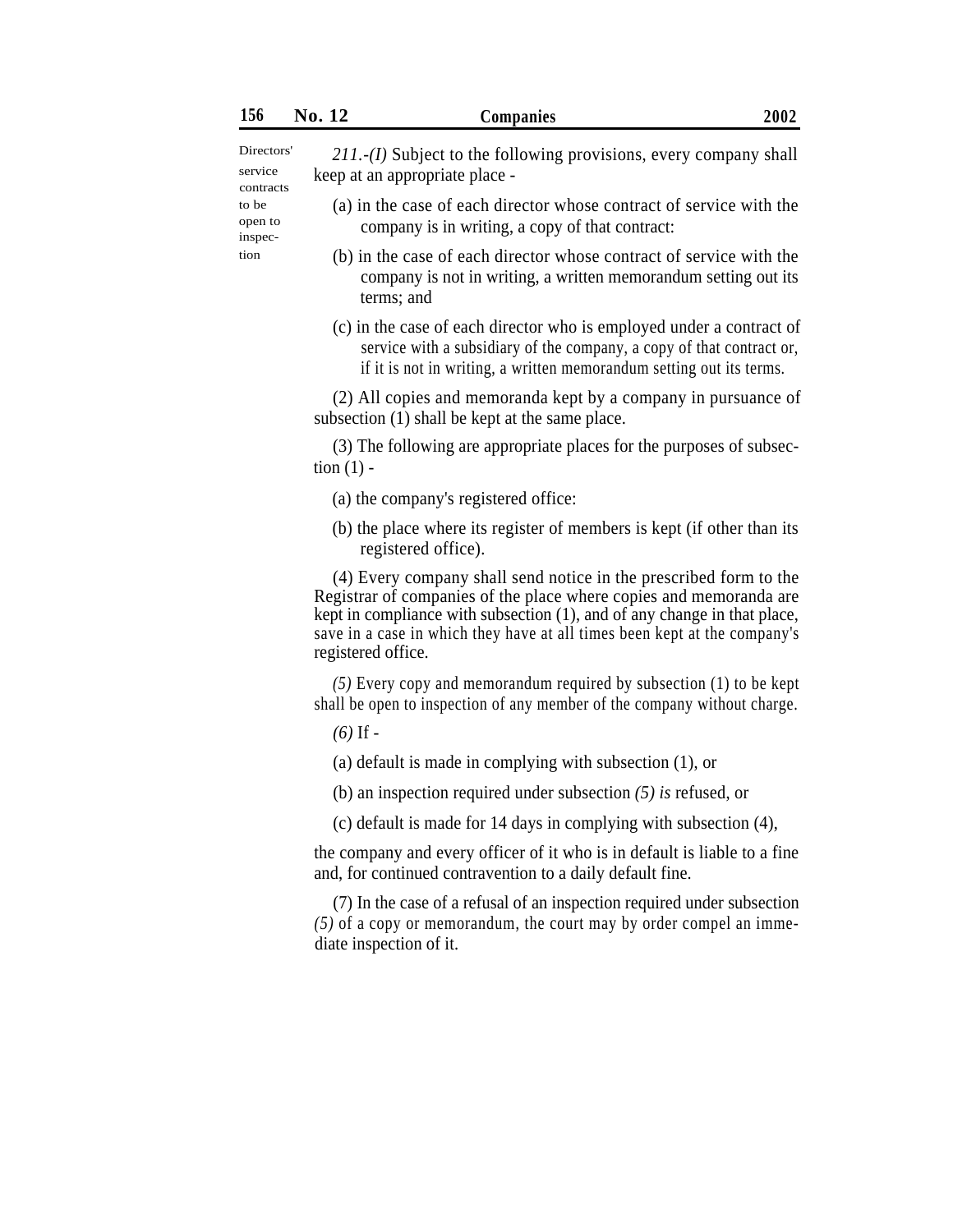| No. | <b>Companies</b> | 0.08<br>$ -$<br>$200 -$<br>▴◡<br>$ -$ |
|-----|------------------|---------------------------------------|
|-----|------------------|---------------------------------------|

(8) Subsection (1) shall apply to a variation of a director's contract of service as it applies to the contract.

*212.-(I)* This section applies in respect of any term of an agreement whereby a director's employment with the company of which he is a director or, where he is the director of a holding company, his employment within the group is to continue, or may be continued, otherwise than at the instance of the company (whether under the original agreement or under a new agreement entered into in pursuance of it), for a period of more than three years during which the employment - Director's contract of employment for more than five years

(a) cannot be terminated by the company by notice; or

(b) can be so terminated only in specified circumstances.

- (2) In any case where -
- (a) a person is or is to be employed with a company under an agreement which cannot be terminated by the company by notice or can be so terminated only in specified circumstances; and
- (b) more than 6 months before the expiration of the period for which he is or is to be so employed, the company enters into a further agreement (otherwise than in pursuance of a right conferred by or under the original agreement on the other party to it) under which he is to be employed with the company or, where he is a director of a holding company, within the group,

this section applies as if to the period for which he is to be employed under that further agreement there were added a further period equal to the unexpired period of the original agreement.

(3) A company shall not incorporate in an agreement such a term as is mentioned in subsection (1), unless the term is first approved by a resolution of the company in general meeting and, in the case of a director of a holding company, by a resolution of that company in general meeting.

(4) No approval is required to be given under this section by any body corporate unless it is a company within the meaning of this Act, or if it is a wholly-owned subsidiary of any body corporate, wherever incorporated.

*(5)* A resolution of a company approving such a term as is mentioned in subsection (1) shall not be passed at a general meeting of the com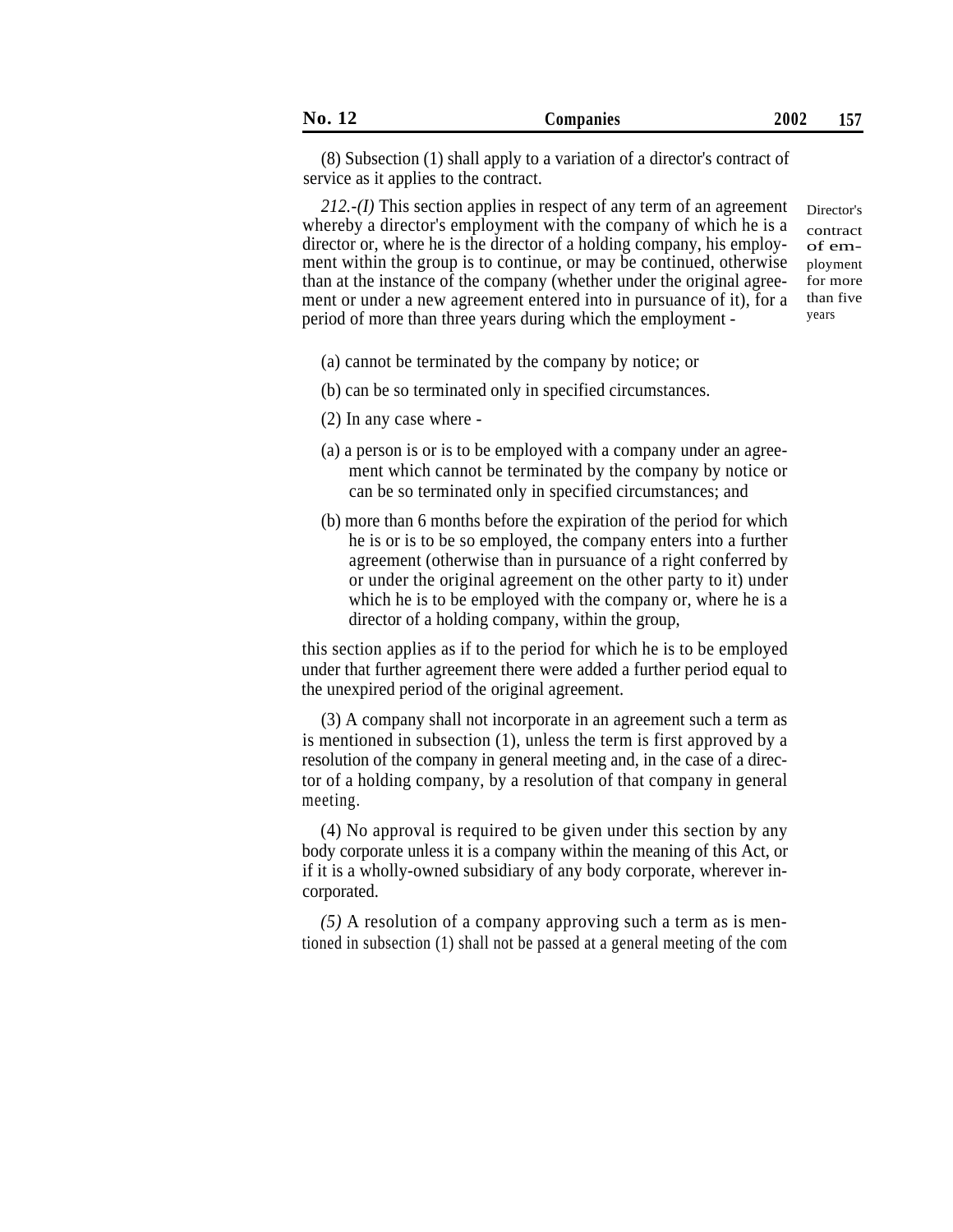pany unless a written memorandum setting out the proposed agreement incorporating the term is available for inspection by members of the company both -

- (a) at the company's registered office for not less than fifteen days ending with the date of the meeting; and
- (b) at the meeting itself

(6) A term incorporated in an agreement in contravention of this section is, to the extent that it contravenes this section, void; and that agreement and, in a case where subsection (2) applies, the original agreement are deemed to contain a terni entitling the company to terminate it at any time by giving reasonable notice.

*213.-(l)* Every company shall, in all business documentation on or in which the company's name appears and which is issued or sent by the company to any person in any part of the Territory, state in legible letters with respect to every director being a corporation, the corporate name, and with respect to every director being an individual, the follow-Particulars in business documentation ing particulars -

(a) his present name, or the initials thereof, and present surname;

(b) any former names and surnames:

Provided that, if special circumstances exist which render it in the opinion of the Registrar expedient that such an exemption should be granted, the Registrar may by order grant, subject to such conditions as may be specified in the order, exemption from all or any of the obligations imposed by this subsection.

(2) If a company makes default in complying with this section, every officer of the company who is in default shall be liable on conviction for each offence to a fine, and for the purposes of this subsection, where a corporation is an officer of the company, any officer of the corporation shall be deemed to be an officer of the company.

(3) For the purposes of this section -

- (a) the expression ''director'' includes any person in accordance with whose directions or instructions the directors of the company are accustomed to act and the expression ''officer'' shall be construed accordingly;
- (b) the expression ''initials'' includes a recognized abbreviation of a name;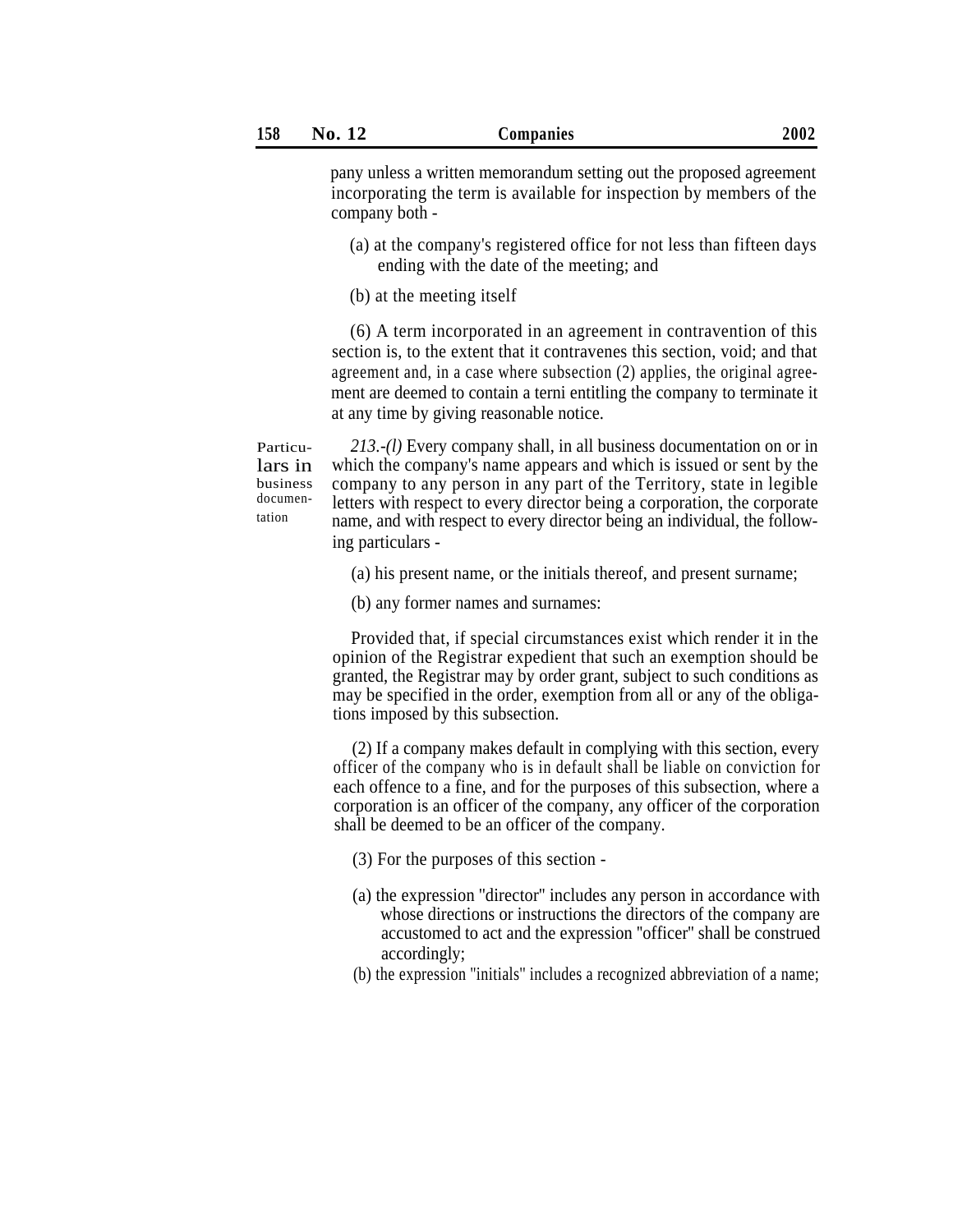and paragraphs (b) and (c) of subsection *(9)* of section 21 0 shall apply as they apply for the purposes of that section.

# *Avoidance of provisions in Articles or Contracts relieving Officers from Liability*

*214.* Subject as hereinafter provided, any provision, whether contained in the articles of a company or in any contract with a company or otherwise, for exempting any officer of the company or any person employed by the company as auditor from, or indemnifying him against, any liability which by virtue of any rule of law would otherwise attach and to him in respect of any negligence, default, breach of duty or breach of auditors Provisions as to liability of officers

trust of which he may be guilty in relation to the company, shall be void:

Provided that -

(a) nothing in this section shall operate to prevent a company from purchasing and maintaining for any such officer or auditor insurance against any such liability; and

(b) notwithstanding anything in this section, a company may, in pursuance of any such provision as above, indemnify any such officer or auditor against any liability incurred by him in defending any proceedings, whether civil or criminal in which judgment is given in his favour or in which he is acquitted or in connection with any application under section *491* in which relief is granted to him by the court.

#### **CHAPTER VIII**

#### **INVESTIGATION AND INSPECTION**

*215.* Where the Registrar believes and has reasonable cause to believe on perusal of any document which a company submits to him under the provisions of this Act, that the document does not disclose a full and fair statement of the matters to which it purports to relate, he may, by a written order, call on the company concerned to produce all or any of the books of the company or to furnish in writing such information or explanation as he may specify in his order and such books shall be produced and such information or explanation shall be furnished by the company within such time as may be specified in the order.

216.-(I) On receipt of an order under section 215, it shall be the duty of all persons who are or have been officers of the company to produce such books or to furnish such information or explanation so far as lies within their power.

Registrar's power to call for Information

Duty to fumish information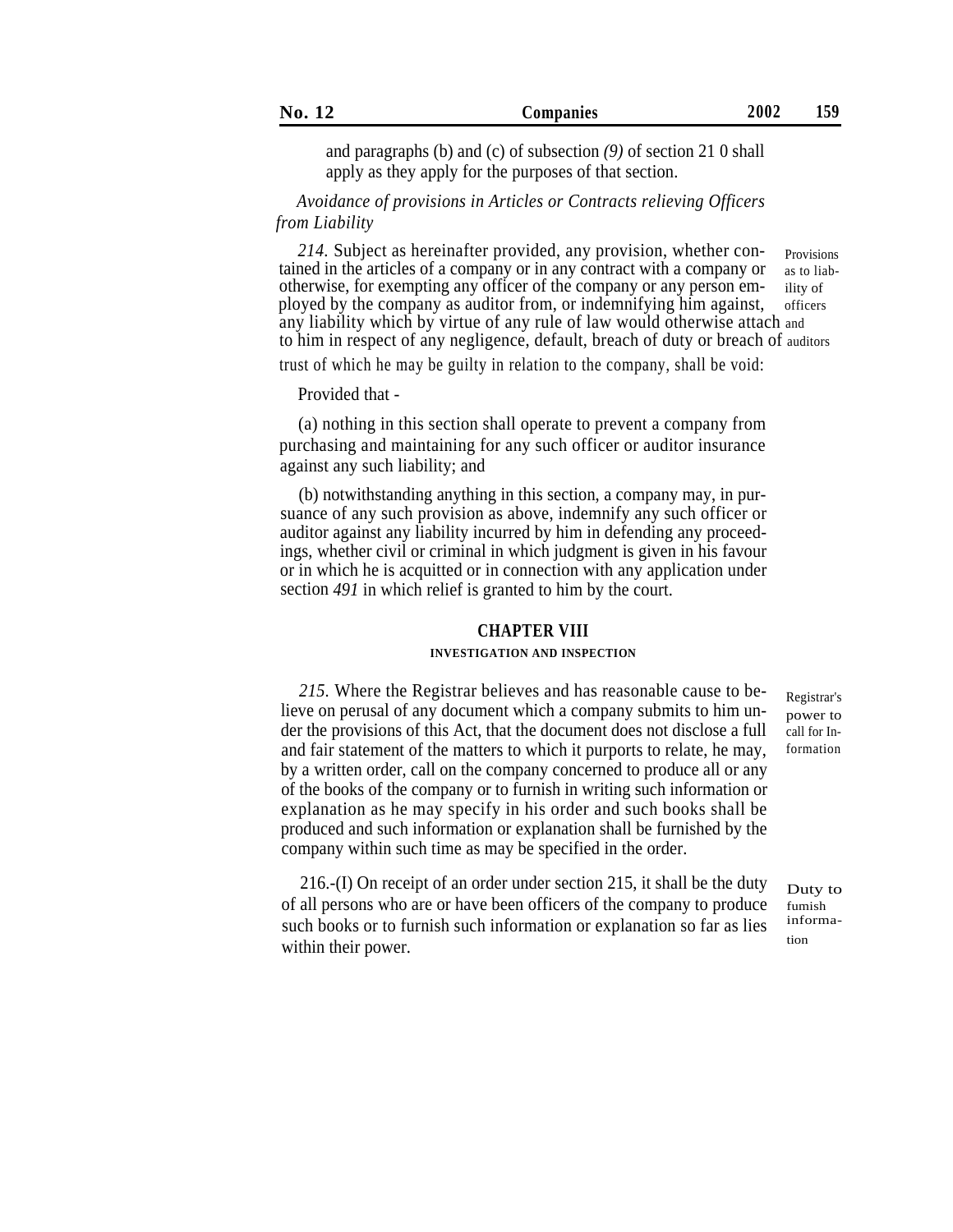(2) If any such person refuses or neglects to produce such books or to furnish any such information or explanation he shall be liable to a fine in respect of each offence.

(3) If, after examination of such books or consideration of such information or explanation, the Registrar is of the opinion that an unsatisfactory state of affairs is disclosed or that a full and fair statement has not been disclosed, the Registrar shall report the circumstances of the case in writing to the court.

## *Inspection*

Investiga- *217.-(I)* The court may appoint one or more competent inspectors tiol of to investigate the affairs of a company and to report thereon in such compan~s manner as the court directs-

- tion of (a) in the case of a company having a share capital, on the application either of not less than one hundred members or of members holding not less than one-tenth of the shares issued;
	- (b) in the case of a company not having a share capital, on the application of not less than one-fifth in number of the persons on the company's register of members;
	- (c) in any case, on application by the company.

(2) The application shall be supported by such evidence as the court may require for the purpose of showing that the applicants have good reason for requiring the investigation, and the court may, before appointing an inspector, require the applicants to give security for payment of the costs of the investigation.

tion of<br>compan~s affairs in other

- Investiga- *218.* Without prejudice to its powers under section 217, the court-
	- $(a)$  shall appoint one or more competent inspectors to investigate the affairs of a company and to report thereon m such manner as the court directs, if the company by special resolution declares that its affairs ought to be investigated by an inspector appointed by the court;
		- (b) may do so, if it appears to the court upon a report from the Minister that there are circumstances suggesting-

affairs on applicamembers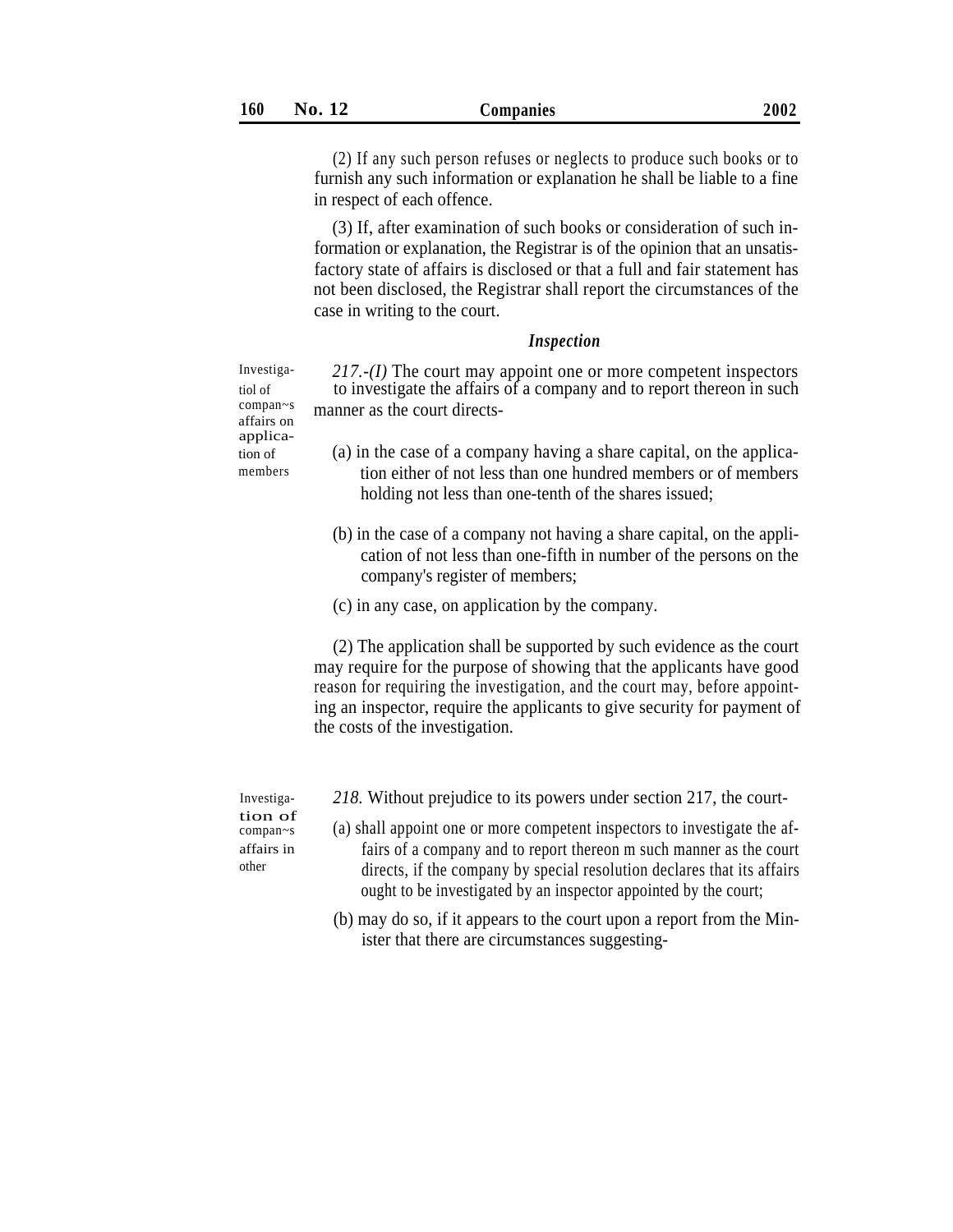- (i) that the company's business is being conducted with intent to defraud its creditors or the creditors of any other person or otherwise for a fraudulent or unlawful purpose, or in a manner oppressive of any part of its members, or that it was formed for any fraudulent or unlawful purpose; or
- (ii) that persons concerned with its formation or the management of its affairs have in connection therewith been guilty of fraud, misfeasance or other misconduct towards it or towards its members; or
- (iii) that its members have not been given all the information with respect to its affairs which they might reasonably expect; or
- (iv) that it is desirable to do so; and
- (c) may do so on receipt of a report from the Registrar under section *216(3).*

*219.* If an inspector appointed under either of sections *217* or *218* to investigate the affairs of a company thinks it necessary for the purposes of his investigation to investigate also the affairs of any other body corporate which is or has at any relevant time been the company's subsidiary or parent company or a subsidiary of its parent company or a parent company of its subsidiary, he shall have power so to do, and shall report on the affairs of the other body corporate so far as he thinks the results of his investigation thereof are relevant to the investigation of the affairs of the first-mentioned company.

*220.-(I)* It shall be the duty of all officers and agents of the company and of all officers and agents of any other body corporate whose affairs are investigated by virtue of section *219* to produce to any inspector all books and documents of or relating to the company or, as the case may be, the other body corporate which are in their custody or power, to attend before the inspector when required to do so and otherwise to give to the inspector all assistance in connection with the investigation which they are reasonably able to give.

(2) If the inspector considers that an officer or agent of the company or other body corporate or any other person is or may be in possession of information relating to a matter which they believe to be relevant to the investigation, they may require him:

(a) to produce to the inspector any documents in his custody or power

Power of inspectors to carry out investigation into affairs of related companies

Production of docurnents, and evidence, on investigation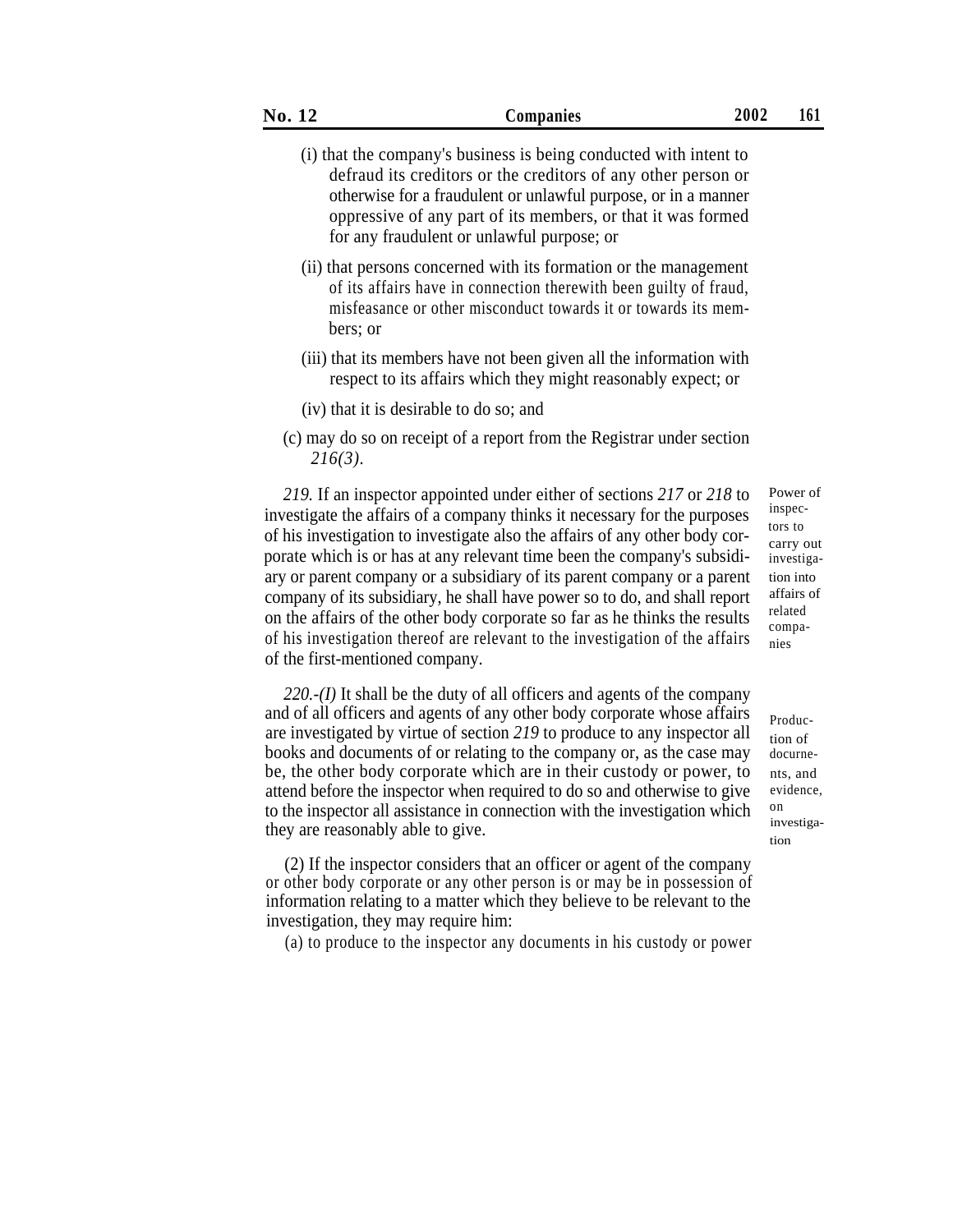relating to that matter,

- (b) to attend before the inspector,
- (c) otherwise to give to the inspector all assistance in connection with the investigation which he is reasonably able to give

(3) An inspector may examine on oath the officers and agents of the company or other body corporate in relation to its business, and may administer an oath accordingly.

(4) If any officer or agent of the company or other body corporate refuses to produce to an inspector any book or document which it is his duty under this section so to produce, or refuses to attend before the inspector when required to do so, or refuses to answer any question which is put to him by an inspector with respect to the affairs of the company or other body corporate, as the case may be, the inspector may certify the refusal under his hand to the court, and the court may thereupon inquire into the case, and after hearing any witnesses who may be produced against or on behalf of the alleged offender and after hearing any statement which may be offered in defence, punish the offender in like manner as if he had been guilty of contempt of court.

(5) If an inspector thinks it necessary for the purpose of his investigation that a person whom he has no power to examine on oath should be so examined, he may apply to the court and the court may if it sees fit order that person to attend and be examined on oath before it on any matter relevant to the investigation, and on any such examination -

- (a) the inspector may take part therein either personally or by advocate;
- (b) the court may put such questions to that person examined as the court thinks fit;
- (c) the person examined shall answer all such questions as the court may put or allow to be put to him, but may at his own cost employ an advocate, who shall be at liberty to put to him such questions as the court may deem just for the purpose of enabling him to explain or qualify any answers given by him,

and notes of the examination shall be taken down in writing and shall be read over to or by, and signed by, the person examined, and may thereafter be used in evidence against him:

Provided that, notwithstanding anything in paragraph (c) of this sub-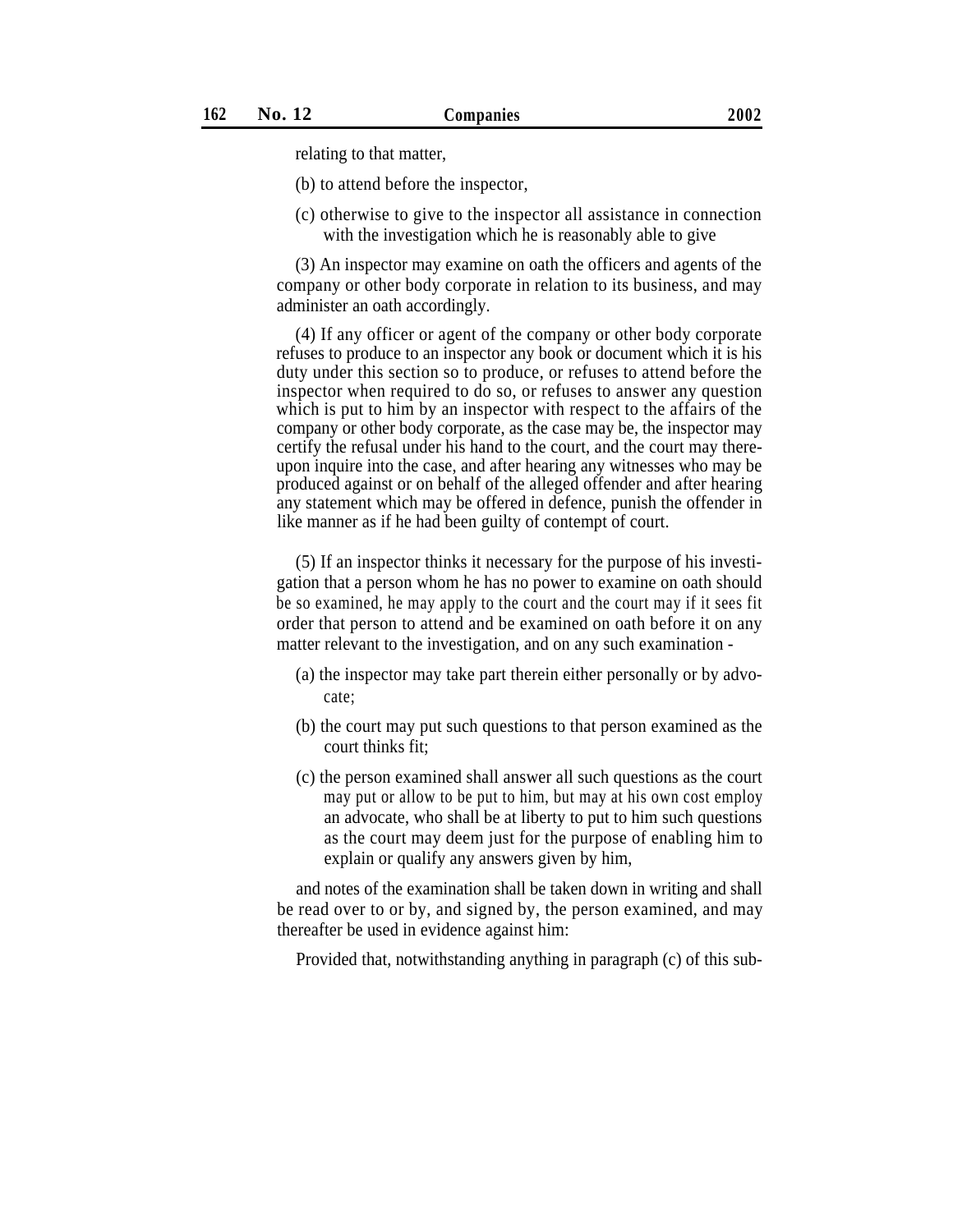section, the court may allow the person examined such costs as in its discretion it may think fit, and any costs so allowed shall be paid as part of the expenses of the investigation.

(6) In this section any reference to officers or agents shall include past, as well as present, officers or agents, as the case may be, and for the purposes of this section the expression ''agents'', in relation to a comparry or other body corporate shall include the bankers and advocates of the company or other body corporate and any persons employed by the company or other body corporate as auditors, whether those persons are or are not officers of the company or other body corporate.

*221.-(I)* An inspector may, and, if so directed by the court, shall make interim reports to the court, and on the conclusion of the investigation shall make a final report to the court; any such report shall be written or, if the court so directs, printed.

(2) The court shall order that a copy of any report be forwarded to the Minister and may, in its discretion, order that a copy of any report be forwarded:-

- (a) to the company;
- (b) on request and on payment of the prescribed fee to any other person who is a member of the company or of any other body corporate dealt with in the report by virtue of section 219, or whose interests as a creditor of the company or any such other body corporate as above appear to the court to be affected, or whose conduct is referred to in the report;
- (c) on request to the applicants for the investigation;
- (d) to the auditors of the company or body corporate as the case may be,

and may also cause the report to be printed and published.

*222.-(I)* If from any report made under section 221, it appears to the court that any person has, in relation to the company or to any body corporate whose affairs have been investigated by virtue of section 219 been guilty of any offence for which he is criminally liable, the court shall forward a copy of the report to the Attorney-General, and if the Attorney-General considers that the case is one in which a prosecution ought to be instituted, he shall institute proceedings accordingly, and it shall be the duty of all officers and agents of the company, past and present (other than the defendant in the proceedings), to give him all

Proceedings on inspectors' reports

Inspector's report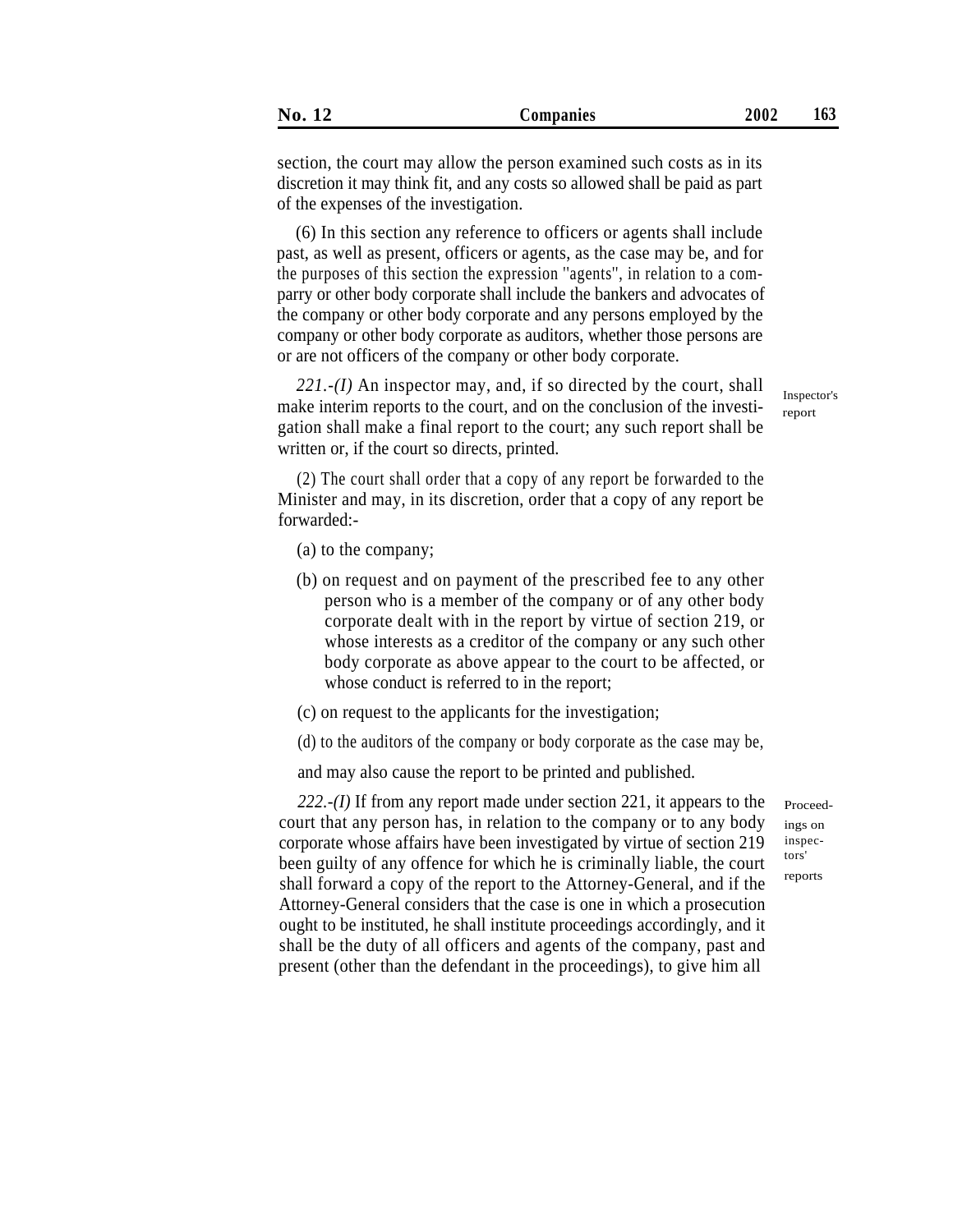assistance in connection with the prosecution which they are reasonably able to give.

Section 220(5) shall apply for the purposes of this subsection as it applies for the purposes of that section.

(2) If, in the case of any body corporate that may be wound up under this Act, it appears to the Attorney-General, from any such report as above that it is expedient so to do by reason of any such circumstances as are referred to in sub-paragraphs (i) or (ii) of paragraph (b) of section 218, the Attorney-General may, unless the body corporate is already being wound up by the court, present a petition for it to be so wound up if the court thinks it just and equitable that it should be wound up or a petition for an order under section 233 or both.

(3) If from any report made or information obtained under this Part it appears to the Attorney-General that any civil proceedings ought in the public interest to be brought by any body corporate, he may himself bring proceedings for that purpose in the name of the body corporate.

*(4)* The Minister shall indemnify the body corporate against any costs or expenses incurred by it in or in connection with any proceedings brought by virtue of subsection (3).

Expense of investigation

*223.-(l)* The expenses of and incidental to an investigation by an inspector appointed by the court under this Chapter shall be defrayed in the first instance by the Minister, but the following persons shall, to the extent mentioned, be liable to repay the Minister -

- (a) any person who is convicted on a prosecution instituted by the Attorney-General as a result of the investigation or who is ordered to pay damages or restore any property in proceedings brought by virtue of section 222(3), may in the same proceedings be ordered to pay the said expenses to such extent as may be specified in the order;
- (b) any body corporate in whose name proceedings are brought as above shall be liable to the amount or value of any sums or property recovered by it as a result of those proceedings; and any amount for which a body corporate is liable by virtue of this paragraph shall be a first charge on the sums or property recovered;
- (c) unless as a result of the investigation a prosecution is instituted by the Attorney-General -
	- (i) any body corporate dealt with by the report, where the inspec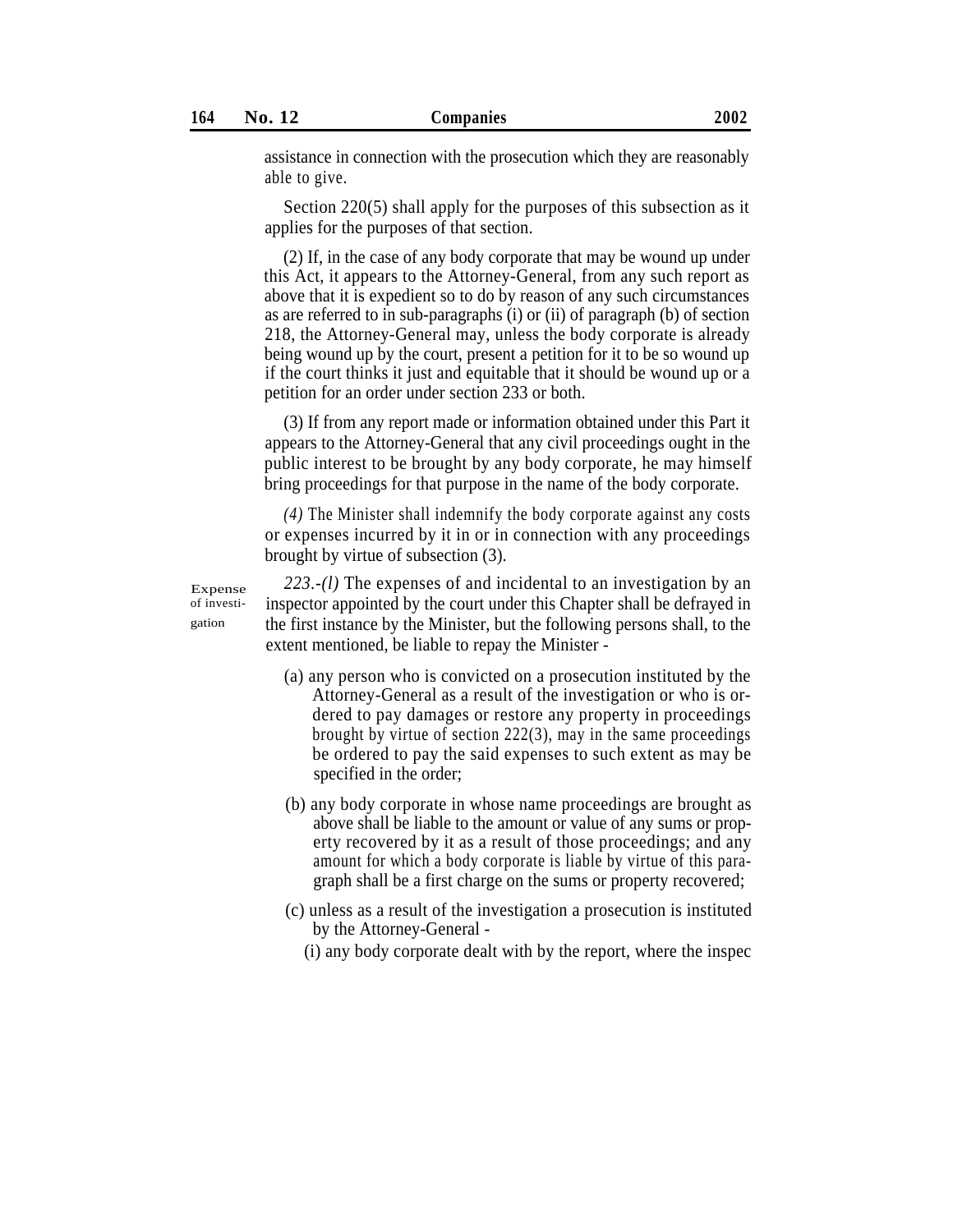- 
- tor was appointed otherwise than under section 218(b), shall be liable, except so far as the court otherwise directs; and
- (ii) the applicants for the investigation, where the inspector was appointed under section 217, shall be liable to such extent (if any) as the court directs,

(2) The report of an inspector appointed otherwise than under section 218(b), may, if he thinks fit, and shall, if the court so directs, include a recommendation as to the directions (if any) which he thinks appropriate, in the light of his investigation, to be given under subsection  $I(c)$ .

(3) For the purposes of this section, any costs or expenses incurred by the Attorney-General in or in connection with proceedings brought by virtue of section 222(3) (including expenses incurred by the Minister by virtue of subsection (4) thereof) shall be treated as expenses of the investigation giving rise to the proceedings.

(4) Any liability to repay the Minister imposed by subsections  $(1)(a)$ and (1)(b) shall, subject to satisfaction of the Minister's right to repayment, be a liability also to indemnify all persons against liability under subsection  $(1)(c)$ , and any such liability imposed by subsection  $(1)(a)$  shall, subject as aforesaid, be a liability under subsection  $(1)(c)$ ; and any person liable under subsection  $(1)(a)$  or  $(1)(b)$  or either sub-paragraph (i) or (ii) of subsection  $(1)(c)$  shall be entitled to contribution from any other person liable under the same subsection or sub-paragraph, as the case may be, according to the amount of their respective liabilities thereunder.

*224.* A copy of any report of an inspector appointed under the fore- Inspectors' going provisions of this Act shall be admissible in any legal proceedings report to as evidence of the opinion of the inspector in relation to any matter be evidecontained in the report.

*225.* Regulations may be made by the Minister for the time being responsible for finance, or by the Capital Markets and Securities Authority or such other authority designated for the purpose, for the investigation of the ownership of any company or any shares or debentures or for the purpose of determining the true persons who are or have been financially interested in the success or failure of the company or able to control or materially to influence its policy.

Appointment and powers of Inspectors to Investigate ownership of company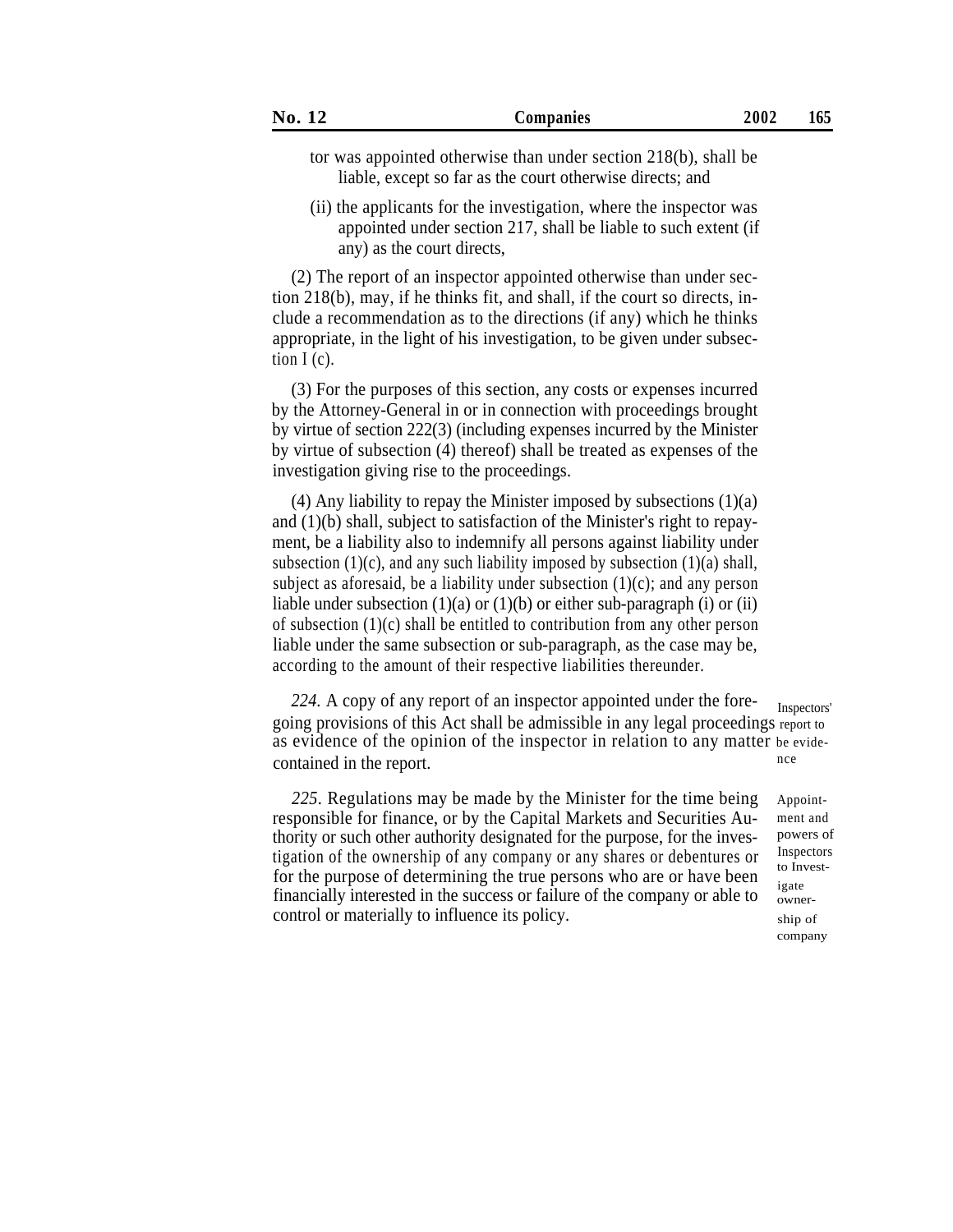*226.-(I)* An officer of a company or an insurance company who destroys, mutilates, falsifies or is privy to the destruction, mutilation or falsification of a document affecting or relating to the company's property or affairs, or makes or is privy to the making of a false entry in such a document, is guilty of an offence, unless he proves that he had no intention to conceal the state of affairs of the company or defeat the law. Destroying mutilating etc company d o c u ments

> (2) Such a person as above mentioned who fraudulently either parts with, alters or makes an omission in any document or is privy to fraudulent parting with, fraudulent altering or fraudulent making of an omission in, any such document, is guilty of an offence.

> (3) A person guilty of an offence under this section is liable to impri sonment or a fine or both.

> (4) In this section, ''document'' includes information recorded in any form.

Saving for advocates and bankers

*227.* Nothing in the foregoing provisions of this Chapter shall require disclosure to the court or to the Registrar or to an inspector appointed by the court or the Registrar -

- (a) by an advocate of any privileged communication made to him in that capacity, except as respects the name and address of his client; or
- (b) by a company's bankers of any information as to the affairs of any of their customers other than the company.

Investigation of foreign companies

*228.-(I)* The provisions of this Chapter shall apply to foreign comparties and bodies corporate incorporated outside Tanzania that have at any time carried on business in Tanzania, as they apply to companies incorporated under this Act, but subject to the exceptions provided in subsection (2).

(2) The following provisions do not apply to foreign companies and bodies corporate mentioned in subsection (1) -

- (a) section  $217(1)(a)$  and (c) (inspections ordered on the application of the company or its members);
- (b) section 222(3) (power to bring civil proceedings on the companies' behalf).
- (3) The Minister may make regulations applying any provisions of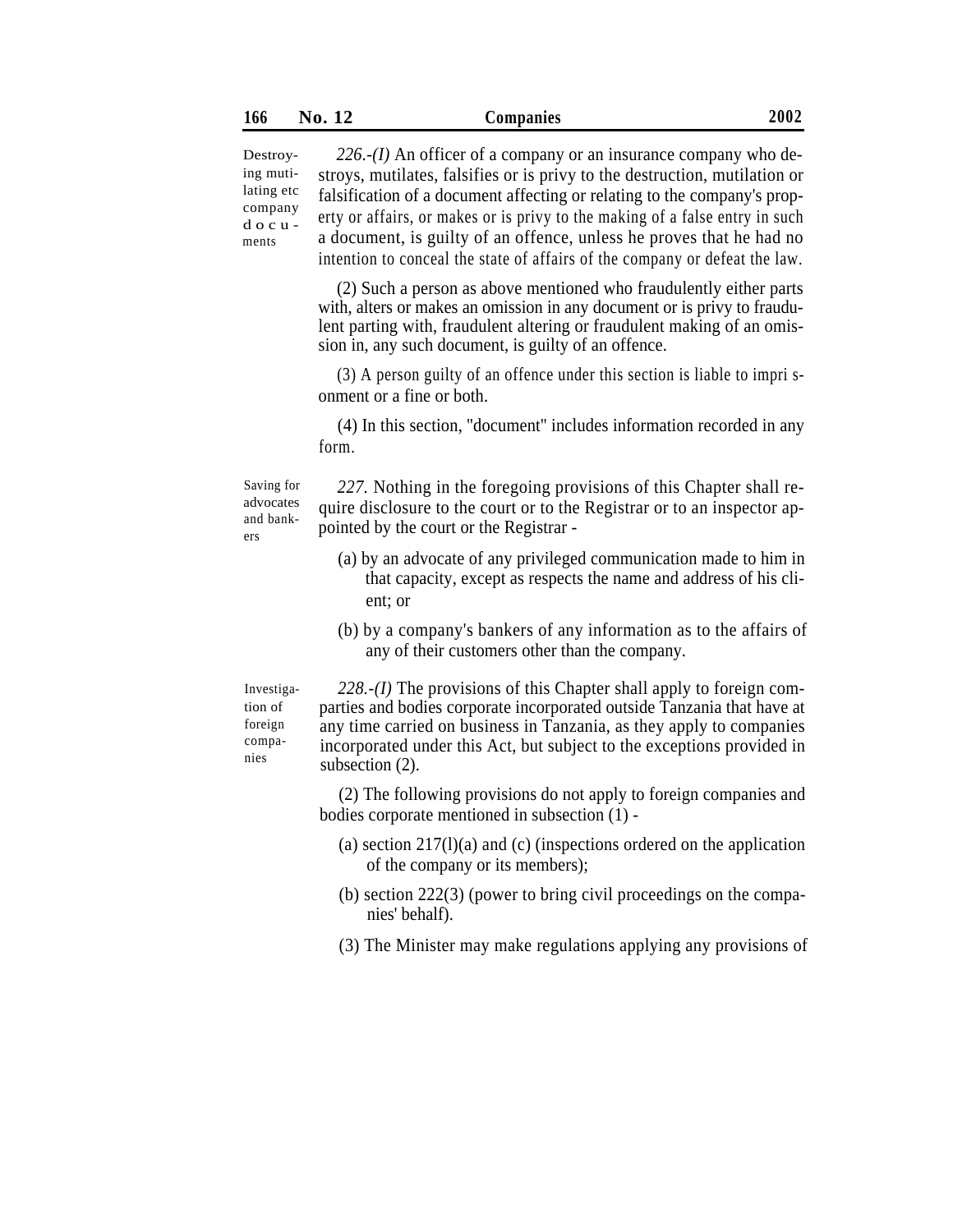| No. | Companies | 2002 | 107 |
|-----|-----------|------|-----|
|-----|-----------|------|-----|

this Part to foreign companies or other bodies mentioned in subsection (1) subject to modifications as may be specified therein.

# CHAPTER IX

#### ARRANGEMENTS AND RECONSTRUCTIONS

*229.-(l)* Where a compromise or arrangement is proposed between a company and its creditors, or any class of them, or between the company and its members or any class of them, the court may, on the application (in a summary way) of the company or of any creditor or member of the company, or, in the case of a company being wound up, of the liquidator, order a meeting of the creditors or class of creditors, or of the -members of the company or class of members, as the case may be, to be summoned in such manner as the court directs.

Power to compromise with creditors and mernbers

(2) If a majority in number representing three-fourths in value of the creditors or class of creditors or members or class of members (as the case may be), present and voting either in person or by proxy at the meeting, agree to any compromise or arrangement, the compromise or arrangement, if sanctioned by the court is binding on all creditors or the class of creditors or on the members or class of members (as the case may be), and also on the company or, in the case of a company in the course of being wound up, on the liquidator and contributories of the company.

(3) The court's order under subsection (2) has no effect until an office copy of it has been delivered to the Registrar for registration; and a copy of every such order shall be annexed to every copy of the company's memorandum issued after the order has been made or, in the case of a company not having a memorandum, of every copy so issued of the instrument constituting the company or defining its constitution.

(4) If a company makes default in complying with subsection (3), the company and every officer of it who is in default is liable to a fine.

(5) In this section and the next -

- (a) ''company'' means any company that maybe wound up under this Act, and
- (b) ''arrangement'' includes a reorganization of the company's share capital by the consolidation of shares of different classes or by the division of shares into shares of different classes, or by both of those methods.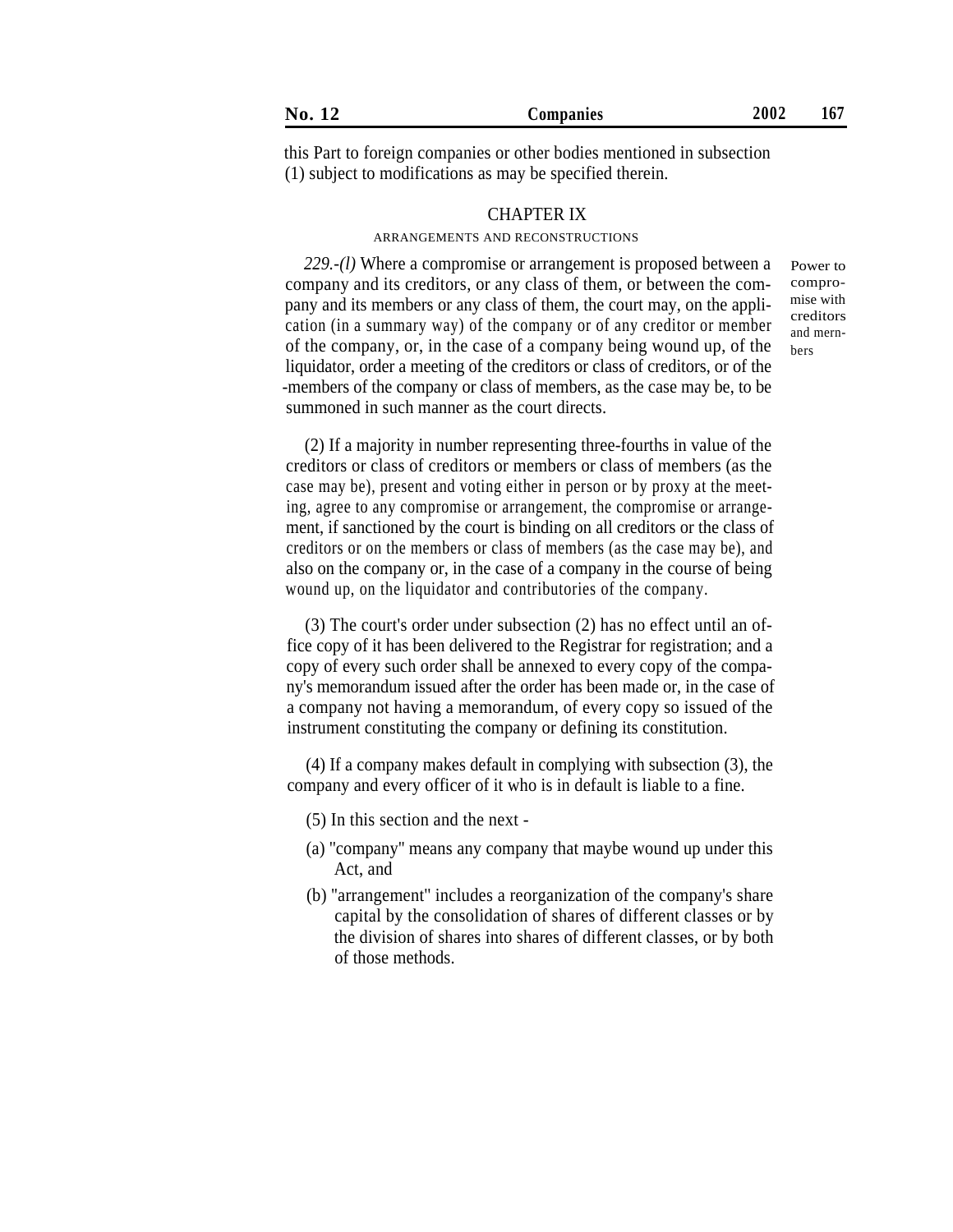tion as to compromise to be circulated

Informa- *230.-(I)* The following applies where a meeting of creditors or any class of creditors, or of members or any class of members, is summoned under section 229.

> (2) With every notice summoning the meeting which is sent to a creditor or member, there shall be sent also a statement explaining the effect of the compromise or arrangement and in particular stating any material interests of the directors of the company (whether as directors or as members or as creditors of the company or otherwise) and the effect on those interests of the compromise or arrangement, in so far as it is different from the effect on the like interests of other persons.

> (3) In every notice summoning the meeting which is given by advertisement, there shall be included either such a statement as above-mentioned or a notification of the place at which, and the manner in which, creditors or members entitled to attend the meeting may obtain copies of the statement.

> (4) Where the compromise or arrangement affects the rights of debenture holders of the company, the statement shall give the like explanation as respects the trustees of any deed for securing the issue of the debentures as it is required to give as respects the company's directors.

> (5) Where a notice given by advertisement includes a notification that copies of a statement explaining the effect of the compromise or arrangement proposed can be obtained by creditors or members entitled to attend the meeting, every such creditor or member shall, on making application in the manner indicated by the notice, be furnished by the company free of charge with a copy of the statement.

> *(6)* If a company makes default in complying with any requirement of this section, the company and every officer of the company who is in default shall be liable to a fine, and for the purpose of this subsection any liquidator of the company and any trustee of a deed for securing the issue of debentures of the company shall be deemed to be an officer of the company:

> Provided that, a person shall not be liable under this subsection if that person shows that the default was due to the refusal of any other person, being a director or trustee for debenture holders, to supply the necessary particulars as to his interest.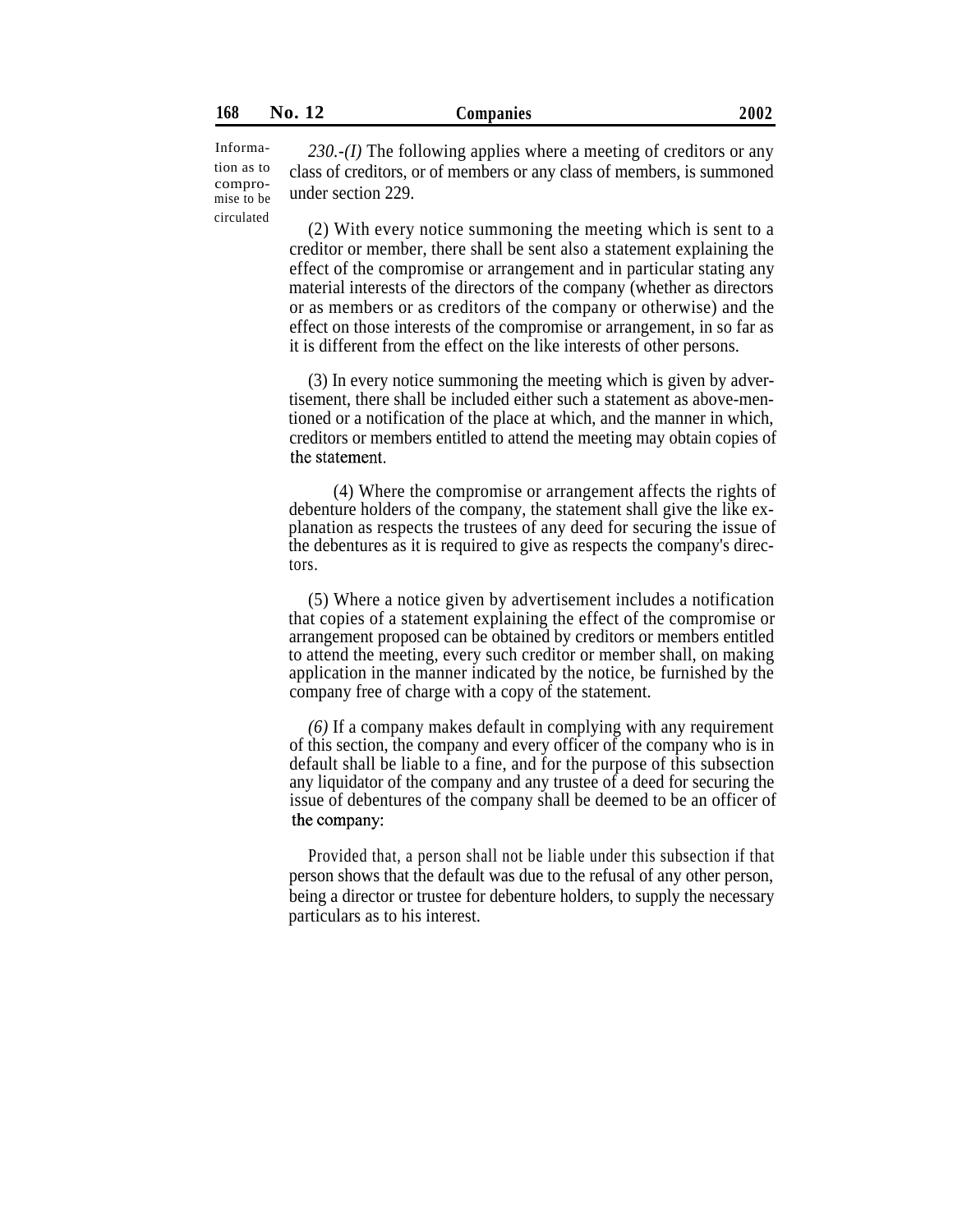(7) It shall be the duty of any director of the company and of any trustee for debenture holders of the company to give notice to the company of such matters relating to himself as may be necessary for the purposes of this section, and any person who makes default in complying with this subsection shall be liable to a fine.

*231.-(l)* Where an application is made to the court under section *229* for the sanctioning of a compromise arrangement proposed between a company and any such persons as are mentioned in that section, and it is shown to the court that the compromise or arrangement has been proposed for the purposes of or in connection with a scheme for the reconstruction of any company or companies or the amalgamation of any two Provisions for facilitating reconstruction or more companies, and that under the scheme the whole or any part of malgathe undertaking or the property of any company concerned in the scheme mation of (in this section referred to as "a transferor company") is to be trans- $_{\text{compa}}$ . ferred to another company (in this section referred to as ''the transferee company''), the court may, either by the order sanctioning the compromise or arrangement or by any subsequent order, make provision for all or any of the following matters nies

- (a) the transfer to the transferee company of the whole or any part of the undertaking and of the property or liabilities of any transferor company;
- (b) the allotting or appropriation by the transferee company of any shares, debentures, policies or other like interests in that company, which under the compromise or arrangement are to be allotted or appropriated by that company to or for any person;
- (c) the continuation by or against the transferee company of any legal proceedings pending by or against any transferor company;
- (d) the dissolution, without winding up, of any transferor company;
- (e) the provision to be made for any persons who, within such time and in such manner as the court directs, dissent from the compromise or arrangement;
- (f) such incidental, consequential and supplemental matters as are necessary to secure that the reconstruction or amalgamation shall be fully and effectively carried out.

(2) Where an order under this section provides for the transfer of property or liabilities, that property shall, by virtue of the order, be transferred to and vest in, and those liabilities shall, by virtue of the order, be transferred to and become the liabilities of, the transferee company, and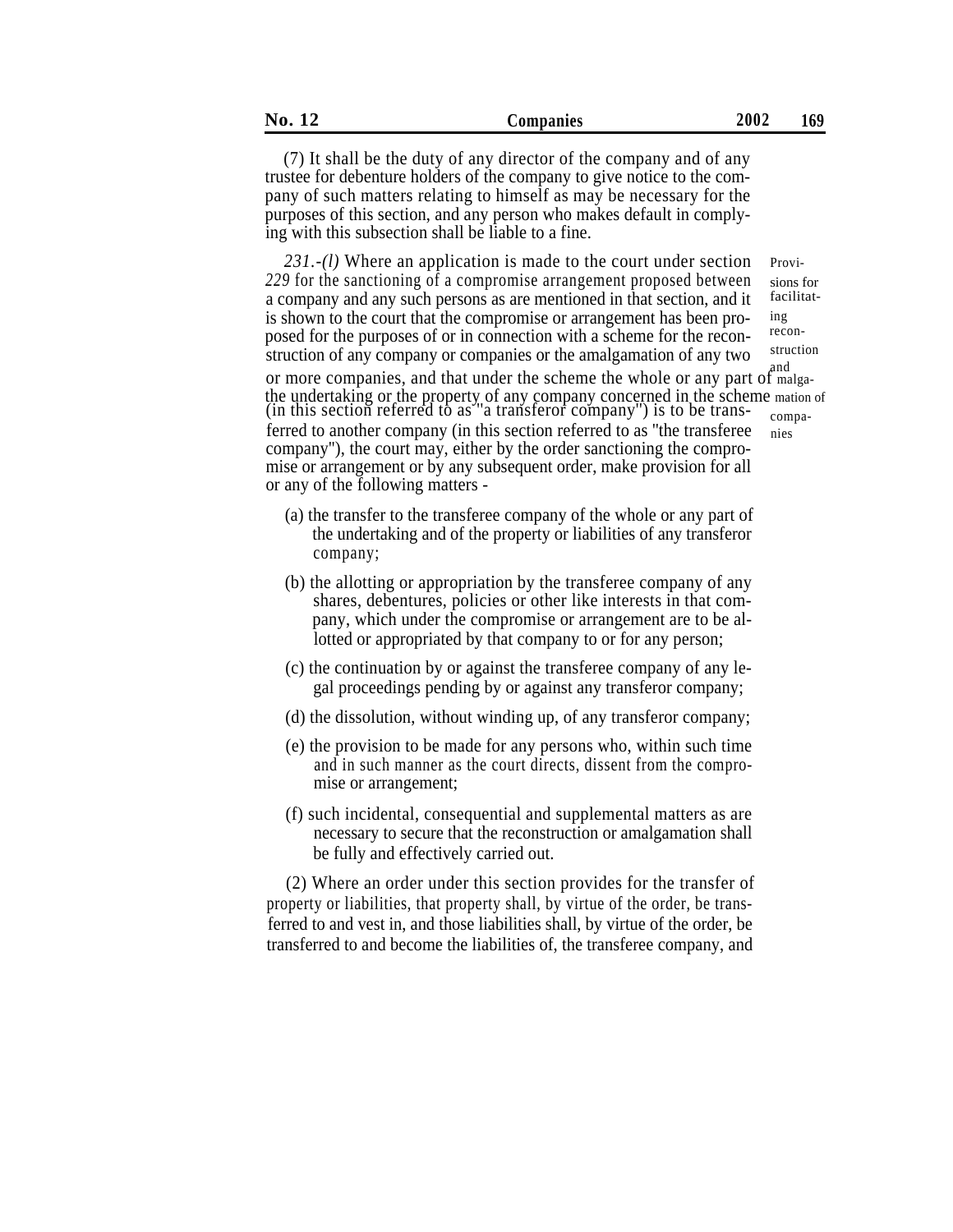in the case of any property, if the order so directs, vest freed from any charge which is by virtue of the compromise or arrangement to cease to have effect.

(3) Where an order is made under this section, every company in relation to which the order is made shall cause a certified copy thereof to be delivered to the Registrar for registration within seven days after the making of the order, and if default is made in complying with this subsection, the company and every officer of the company who is in default shall be liable to a default fine.

(4) In this section the expression ''property'' includes property, rights and powers of every description, and the expression ''liabilities'' includes duties.

(5) Notwithstanding the provisions of section 229 (5), the expression '''company'' in this section does not include any company other than a company within the meaning of this Act.

Power to acquire shares of shareholders dissewing fium scheme or contract approved by the majority

*232.-(I)* Where a scheme or contract involving the transfer of shares or any class of shares in a company (in this section referred to as ''the transferor company'') to another company, whether a company within the meaning of this Act or not (in this section referred to as ''the transferee company''), has, within four months after the making of the offer in that behalf by the transferee company been approved by the holders of not less than nine-tenths in value of the shares whose transfer is involved (other than shares already held at the date of the offer by, or by a nominee for, the transferee company or its subsidiary), the transferee company may, at any time within two months after the expiration of the said four months, give notice in the prescribed manner to any dissenting shareholder that it desires to acquire his shares, and when such a notice is given the transferee company shall, unless on an application made by the dissenting shareholder within one month from the date on which the notice was given the court thinks fit to order otherwise, be entitled and bound to acquire those shares on the terms on which, under the scheme or contract, the shares of the approving shareholders are to be transferred to the transferee company:

Provided that, where shares in the transferor company of the same class or classes as the shares whose transfer is involved are already held as aforesaid to a value greater than one-tenth of the aggregate of their value and that of the shares (other than those already held as aforesaid) whose transfer is involved, this subsection shall not apply unless-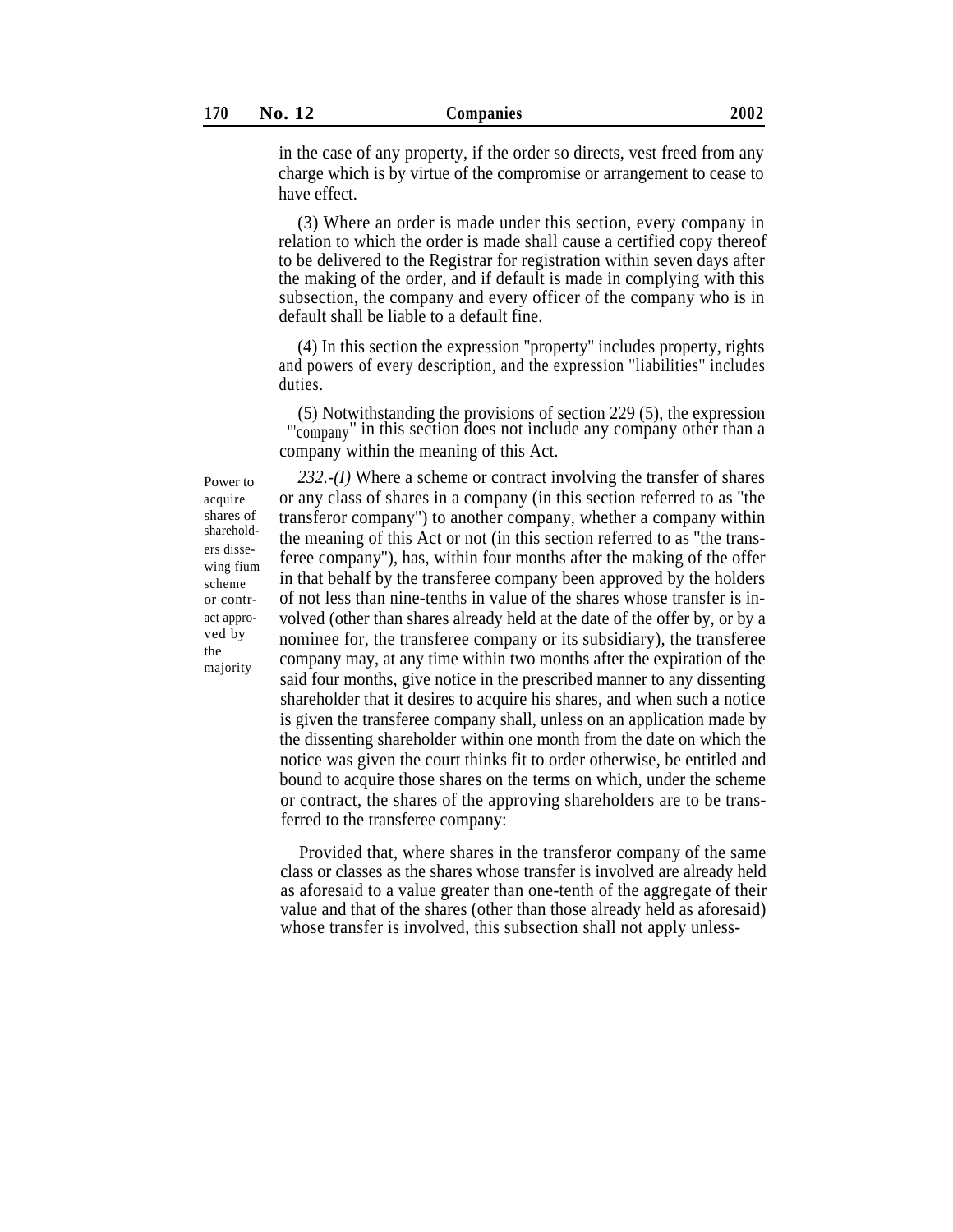- (a) the transferee company offers the same terms to all holders of the shares (other than those already held as aforesaid) whose transfer is involved, or, where those shares include shares of different classes, of each class of them; and
- (b) the holders who approve the scheme or contract, besides holding not less than nine-tenths in value of the shares (other than those already held as aforesaid) whose transfer is involved, are not less than three-fourths in number of the holders of those shares.

(2) Where, in pursuance of any such scheme or contract as aforesaid, shares in a company are transferred to another company or its nominee, and those shares together with any other shares in the first-mentioned company held by, or by a nominee for, the transferee company or its subsidiary at the date of the transfer comprise or include nine-tenths in value of the shares in the first-mentioned company or of any class of those shares, then -

- (a) the transferee company shall within one month from the date of the transfer (unless on a previous transfer in pursuance of the scheme or contract it has already complied with this requirement) give notice of that fact in the prescribed manner to the holders of the remaining shares or of the remaining shares of that class, as the case may be, who have not assented to the scheme or contract; and
- (b) any such holder may within three months from the giving of the notice to him require the transferee company to acquire the shares in question,

and where a shareholder gives notice under paragraph (b) of this subsection with respect to any shares, the transferee company shall be entitled and bound to acquire those shares on the terms on which under the scheme or contract the shares of the approving shareholders were transferred to it, or on such other terms as may be agreed or as the court on the application of either the transferee company or the shareholder thinks fit to order.

(3) Where a notice has been given by the transferee company under subsection (1) of this section and the court has not, on an application made by the dissenting shareholder, ordered to the contrary, the transferee company shall, on the expiration of one month from the date on which the notice has been given, or, if an application to the court by the dissenting shareholder is then pending, after that application has been disposed of, transmit a copy of the notice to the transferor company,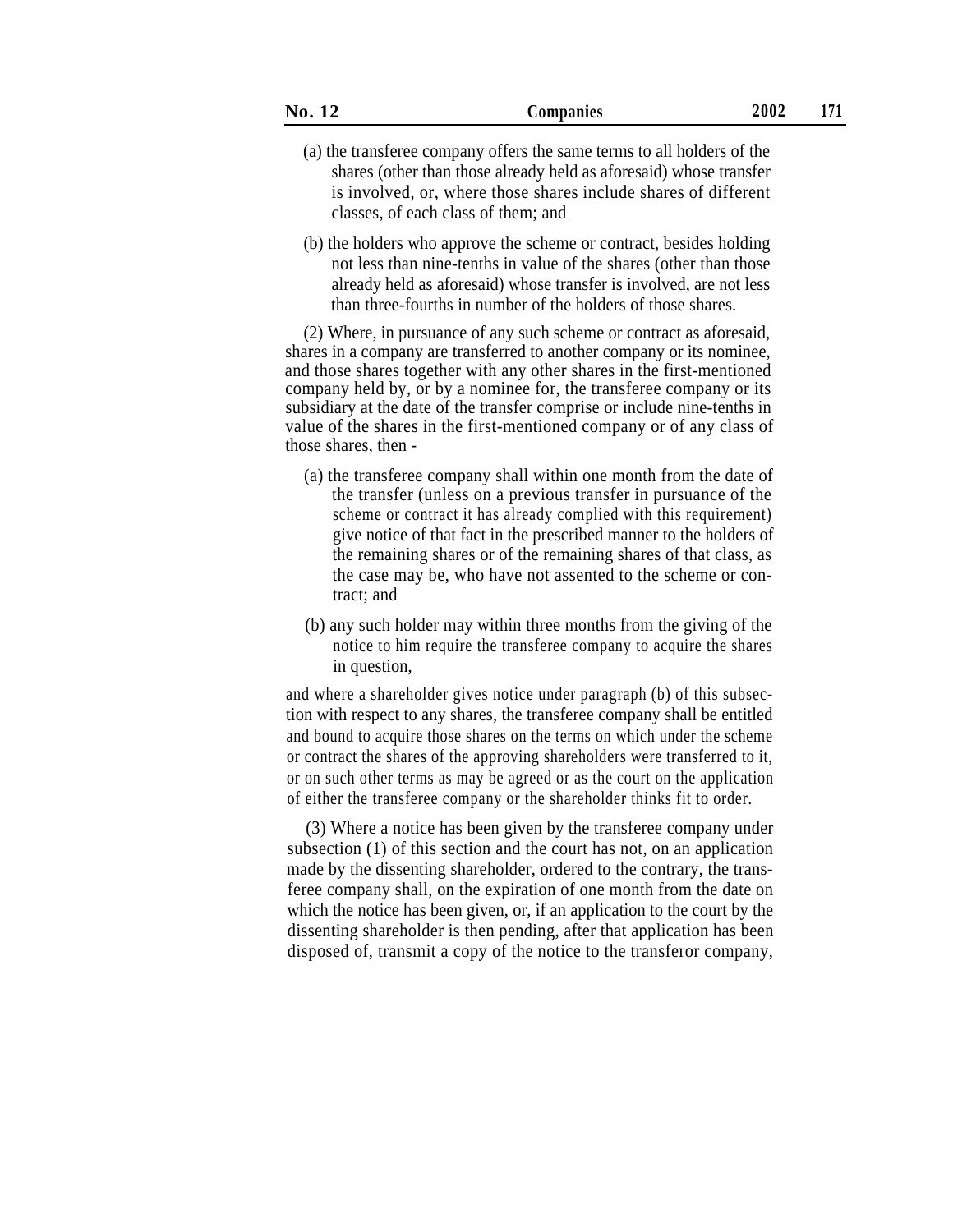together with an instrument of transfer executed on behalf of the shareholder by any person appointed by the transferee company and on its own behalf by the transferee company, and pay or transfer to the transferor company the amount or other consideration representing the price payable by the transferee company for the shares which by virtue of this section that company is entitled to acquire, and the transferor company shall thereupon register the transferee company as the holder of those shares:

Provided that, an instrument of transfer shall not be required for any share for which a share warrant is for the time being outstanding.

(4) Any sums received by the transferor company under this section shall be paid into a separate bank account, and any such sums and any other consideration so received shall be held by that company on trust for the several persons entitled to the shares in respect of which the said sums or other consideration were respectively received.

(5) In this section the expression ''dissenting shareholder'' includes a shareholder who has not assented to the scheme or contract and any shareholder who has failed or refused to transfer his shares to the transferee company in accordance with the scheme or contract.

(6) In relation to an offer made by the transferee company to shareholders of the transferor company before the appointed day, this section shall have effect -

- (a) with the substitution, in subsection (1), for the words ''the shares whose transfer is involved (other than shares already held at the date of the offer by, or by a nominee for, the transferee company or its subsidiary)", of the words ''the shares affected'' and with the omission of the proviso to that subsection;
- (b) with the omission of subsection *(2);* and
- (c) with the omission, in subsection (3), of the words ''together with an instrument of transfer executed on behalf of the shareholder by any person appointed by the transferee company and on its own behalf by the transferee company'' and of the proviso to that subsection.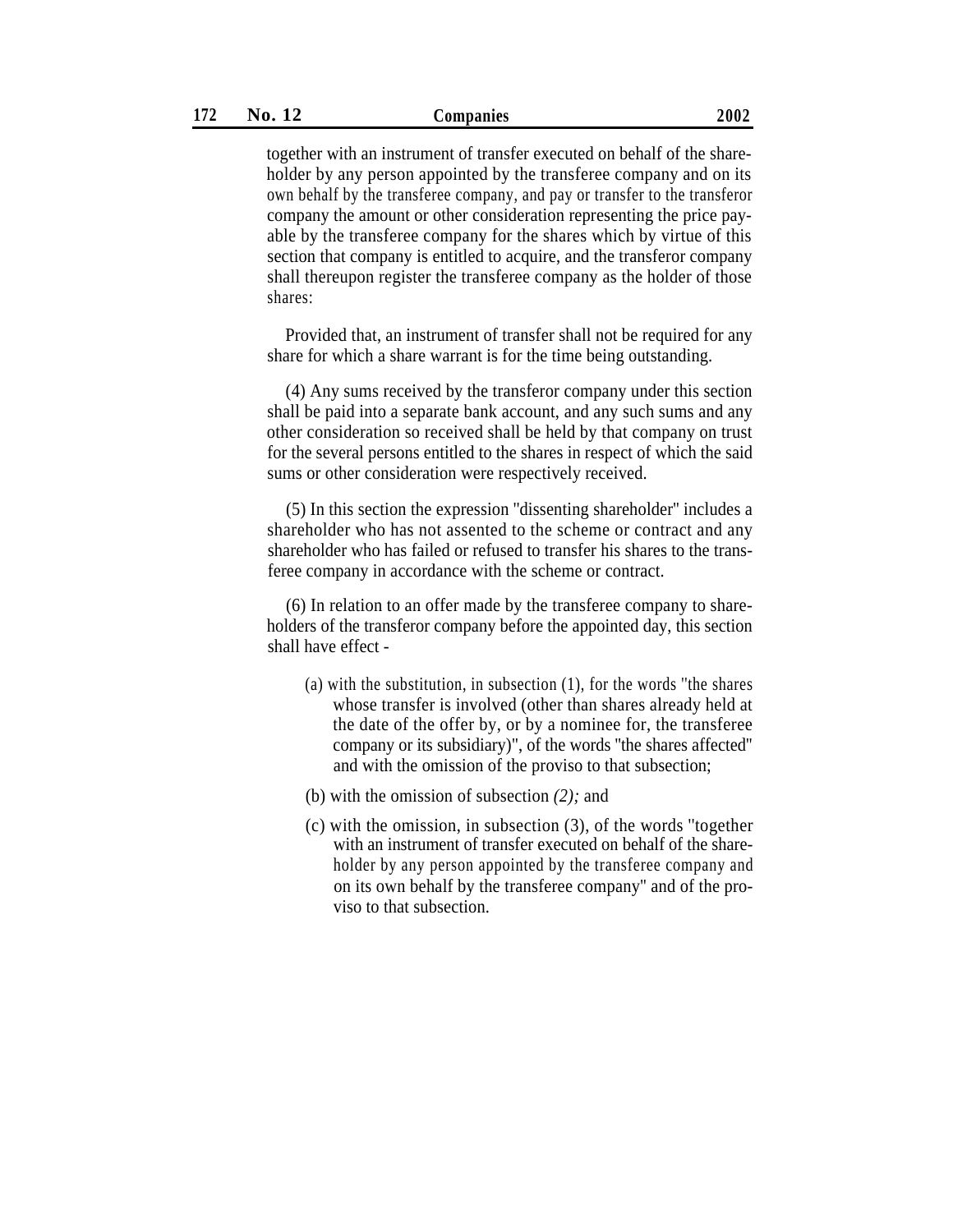Order in cases of unfair prejudice

# **CHAPTER X**

## **UNFAIR PREJUDICE AND DERIVATIVE ACTIONS**

*233.-(I)* Any member of a company may make an application to the court by petition for an order on the ground that the company's affairs are being or have been conducted in a manner which is unfairly prejudicial to the interests of its members generally or of some part of its members (including at least himself) or that any actual or proposed act or omission of the company (including an act or omission on its behalf) is or would be so prejudicial. If the court is satisfied that the petition is well founded, it may make such interim or final order as it sees fit for giving relief in respect of the matters complained of.

(2) This section shall apply to a person who is not a member of a company but to whom shares in the company have been transferred by operation of law, as those provisions apply to a member of a company; and references to a member or members are to be construed accordingly.

*(3)* Without prejudice to the generality of subsection (1), the court's order may:

- (a) regulate the conduct of the company's affairs in the future,
- (b) require the company to refrain from doing or continuing an act complained of by the petitioner or to do an act which the petitioner has complained it has omitted to do,
- (c) authorize civil proceedings to be brought in the name and on behalf of the company by such person or persons and on such terms as the court may direct,
- (d) provide for the purchase of the shares of any members of the company by other members of the company or by the company and, in the case of a purchase by the company, for the reduction accordingly of the company's capital, or otherwise.

(4) If an order under this section requires the company not to make any, or any specified, alteration in the memorandum or articles, the company does not then have power without leave of the court to make any such alteration in breach of that requirement.

(5) Where an order under this section makes any alteration in or addition to any company's memorandum or articles, then, notwithstanding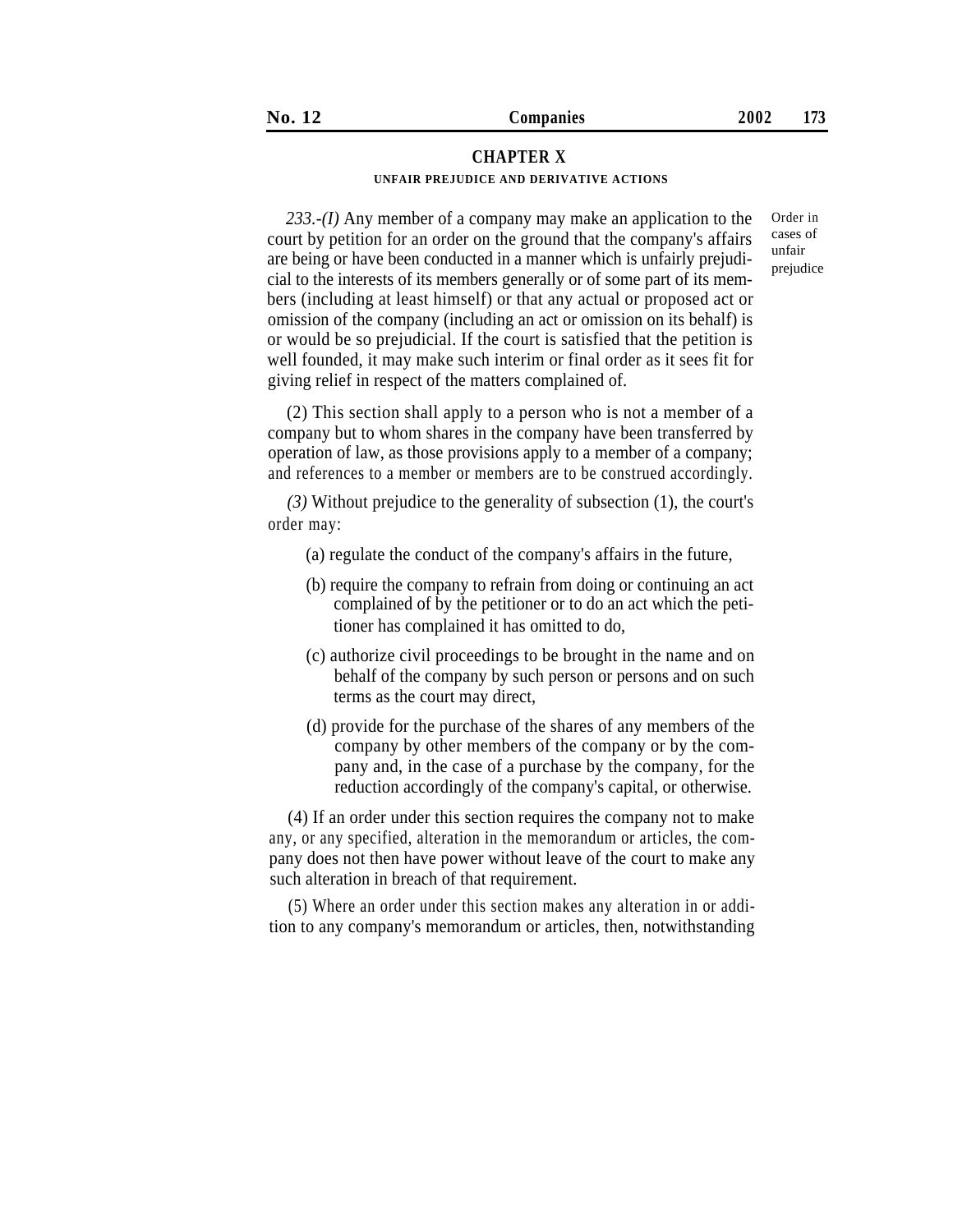anything in any other provision of this Act but subject to the provisions of the order, the company concerned shall not have power without the leave of the court to make any further alteration in or addition to the memorandum or articles inconsistent with the provisions of the order; but, subject to the foregoing provisions of this subsection, the alterations or additions made by the order shall be of the same effect as if duly made by resolution of the company and the provisions of this Act shall apply to the memorandum or articles as so altered or added to accordingly.

(6) A certified copy of any order under this section altering or adding to, or giving leave to alter or add to, a company's memorandum or articles shall, within fourteen days after the making thereof, be delivered by the company to the Registrar for registration; and if a company makes default in complying with this subsection, the company and every officer of the company who is in default shall be liable to a default fine.

Derivative actions

*234.-(I)* Subject to subsection (2), a person (the ''applicant'') may, for the purpose of prosecuting, defending or discontinuing an action on behalf of a company, apply to the court for leave to bring an action in the name and on behalf of the company or any of its subsidiaries, or intervene in an action to which any such company or any of its subsidiaries is a party.

(2) No action may be brought, and no intervention in an action may be made under subsection (1) unless the court is satisfied that -

- (a) the applicant has given reasonable notice to the directors of the company or its subsidiary of his intention to apply to the court under subsection (1) if the directors of the company or its subsidiary do not bring, diligently prosecute or defend, or discontinue, the action;
- (b) the applicant is acting in good faith; and
- (c) it appears to be m the interests of the company or its subsidiary that the action be brought, prosecuted, defended or discontinued.

(3) The court may, in connection with an action brought or intervened in under this section, make such order as it thinks fit, including an order -

- (a) authorizing the applicant, the Registrar or any other person to control the conduct of the action;
- (b) giving directions for the conduct of the action;
- (c) directing that any amount adjudged by a defendant in the action be paid, in whole or in part, directly to former and present shareholders or debentures holders of the company or its subsidiary, instead of to the company or its subsidiary; or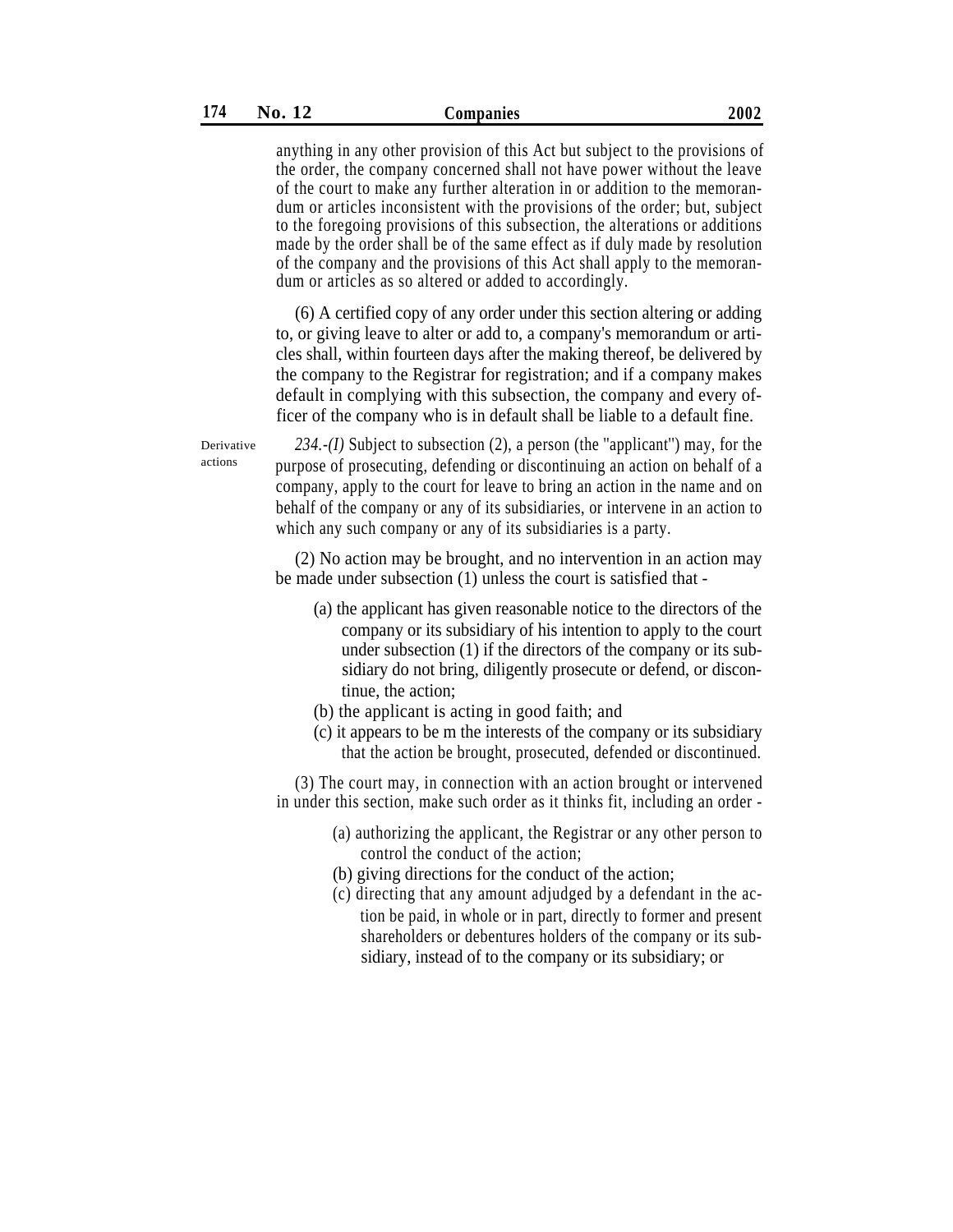| N o | Companies | 400C | -- |
|-----|-----------|------|----|
|     |           |      |    |

(d) requiring the company or its subsidiary to pay reasonable legal fees incurred by the applicant in connection with the action.

# PART VI

# MISCELLANEOUS *PROVISIONS* RELATING TO INSOLVENCY, *ETC*

235.-(1) **Parts VII to VIII** contain provisions relating to a situation of Introducimpending or actual insolvency of a company, or a situation where ation to company has not satisfied a debt or is unable to satisfy its debts, as  $\frac{\text{prox}}{\text{sions on}}$  follows:

- 
- (a) the adoption of a company voluntary arrangement (Part VII, ncy etc Chapter 1); in Part VII, Chapter 1, the person conducting the proceedings in the voluntary arrangement is referred to as a ''supervisor'';
- (b) the making by the court of an administration order (Part VII, Chapter 11); in Part VII, Chapter 11, the person conducting the proceedings in the administration is referred to as an  $"$ administrator'';
- (c) the winding up of a company by the court (Part VIII, Chapter 11); in Part VIII, Chapter 11, the person conducting the proceedings in winding up a company is referred to as a ''liquidator'' and, where the court appoints the official receiver as liquidator, the ''official receiver and liquidator'';
- (d) the voluntary winding up of a company by its members (Part VIII, Chapter 111, especially sections *339-346);* in Part VIII, Chapter 111, the person conducting the proceedings in a members'voluntary winding up is referred to as a ''liquidator''-
- (e) the voluntary winding up of a company by its creditors (Part VIII, Chapter 111, especially sections *347-355);* in Part VIII, Chapter 111, the person conducting the proceedings in a creditors' voluntary winding up is referred to as a ''liquidator'';
- (f) the appointment of a ''receiver'' or ''manager'' under the powers contained in an instrument (Part IX, especially sections 405(a) and (b) and 406-415);
- (g) the appointment of an ''administrative receiver'' under the powers contained in an instrument (allowing the appointment of a receiver or manager in respect of the whole or substantially the whole of a company's property) (Part IX especially sections 405(c) and 416-423).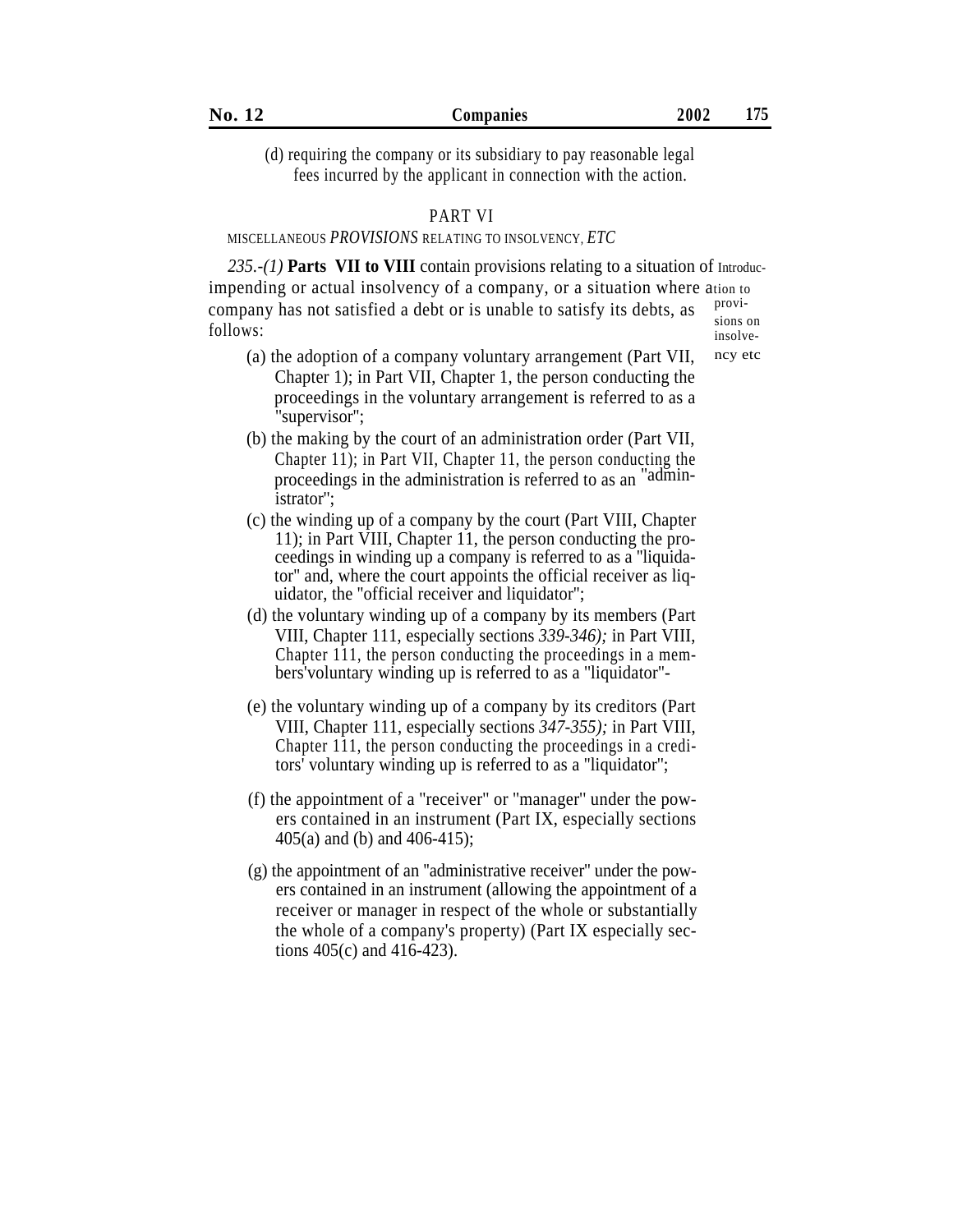Holders of office to be

(2) Part X contains provisions relating to the winding up of unregistered companies.

*236.-(I)* Wherein a company, voluntary arrangement is proposed, the nominee must be a person who is qualified to act as an insolvency practitioner in relation to the company, where a company voluntary arrangement is approved, the supervisor must be a person who is so qualified. insolvency practitio-

ners (2) Where an administration order is made in relation to a company, the administrator must be a person who is so qualified.

> (3) Where a company goes into liquidation, the liquidator must be a person who is so qualified.

> (4) Where a provisional liquidator is appointed, he must be a person who is so qualified.

> (5) Subsections (3) and (4) are without prejudice to any enactment under which the official receiver is to be, or may be, liquidator or provisional liquidator.

> *(6)* Where an administrative receiver of a company is appointed, he must be a person who is so qualified.

> *237.-(l)* This section applies if an appointment or nomination of administrator, liquidator or provisional liquidator or administrative receiver:

more (a) relates to more than one person, or

(b) has the effect that the office is to be held by more than one person.

(2) The appointment or nomination shall declare whether any act required or authorized under any enactment to be done by the adminis trator, liquidator or provisional liquidator, or administrative receiver, is to be done by all or any one or more of the persons for the time being holding the office in question.

Validity of officeholders' acts

238. The acts of an individual as supervisor, administrator, liquidator or provisional liquidator, or administrative receiver of a company are valid notwithstanding any defect in his appointment, nomination or qualifications.

Appointment of office of two or persons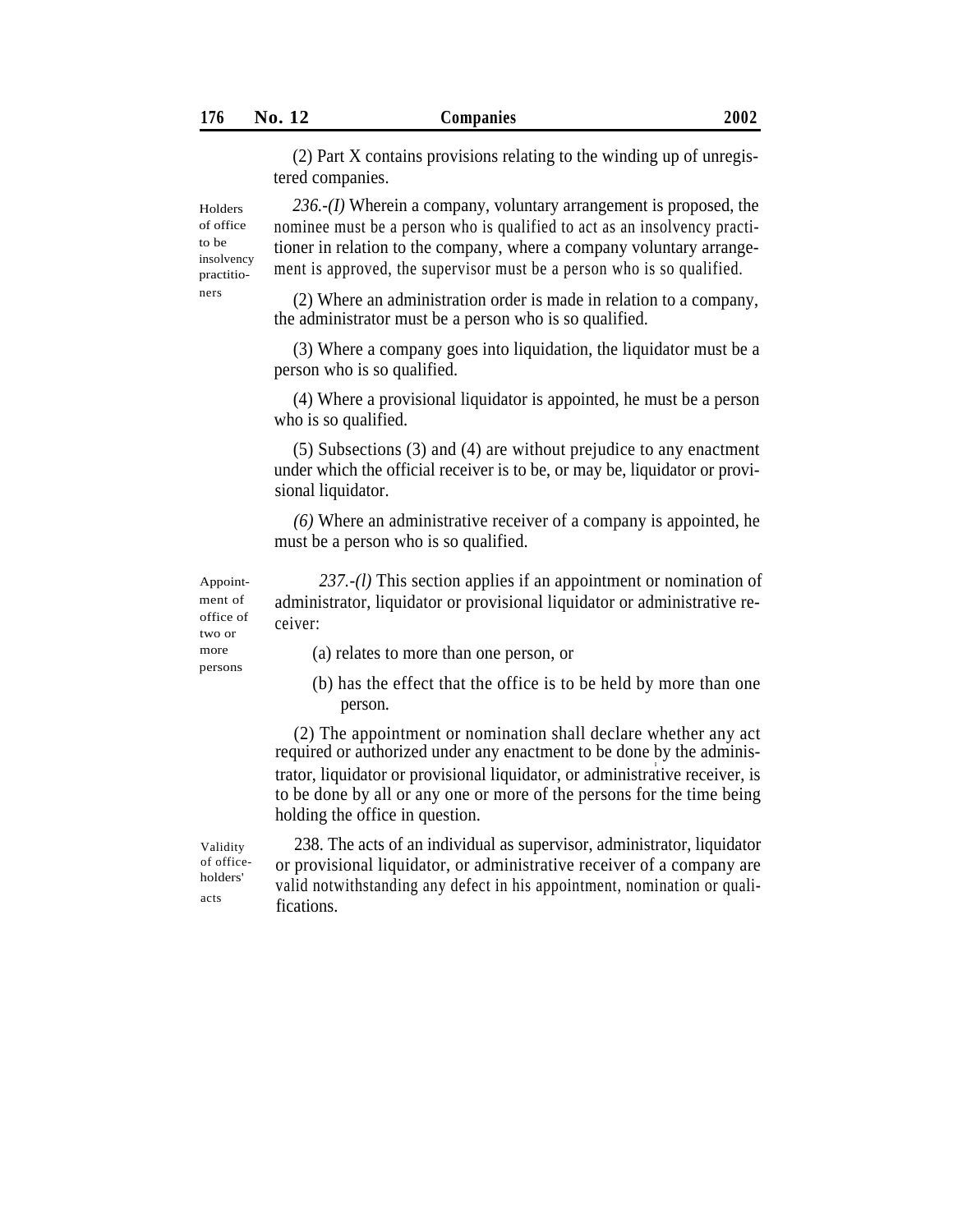| <b>No. 12</b> | Companies                                                         | 2002 | 177      |
|---------------|-------------------------------------------------------------------|------|----------|
|               | 239.- $(I)$ This section applies in the case of a company where - |      | Supplies |

- (a) a voluntary arrangement under Part VII, Chapter I has taken  $\sigma$   $\frac{1}{\text{water}}$  effect or
- effect, or (b) an administration order is made in relation to the company, or ity, etc
- (c) the company goes into liquidation, or
- (d) a provisional liquidator is appointed, or
- (e) an administrative receiver is appointed,
- and ''the office holder'' means the supervisor of the voluntary arrangement, the administrator, the liquidator or the provisional liquidator, or the administrative receiver, as the case may be.

(2) If a request is made by or with the concurrence of the officeholder for the giving, after the effective date, of any of the supplies mentioned in the next subsection, the supplier -

- (a) may make it a condition of the giving of the supply that the office-holder personally guarantees the payment of any charges in respect of the supply, but
- (b) shall not make it a condition of the giving of the supply, or do anything which has the effect of making it a condition of the giving of the supply, that any outstanding charges in respect of a supply given to the company before the effective date are paid.
- (3) The supplies referred to in subsection (2) are
	- (a) a supply of gas by a gas supplier;
	- (b) a supply of electricity by an electricity supplier;
	- (c) a supply of water by a water supplier;
	- (d) a supply of telecommunications by a telecommunications supplier.

(4) ''The effective date'' for the purposes of this section is whichever is applicable of the following dates-

- (a) the date on which the voluntary arrangement was approved,
- (b) the date on which the administration order was made,
- (c) the date on which the company went into liquidation,
- (e) the date on which the administrative receiver was appointed (or, if he was appointed in succession to another administrative receiver, the date on which the first of his predecessors was appointed).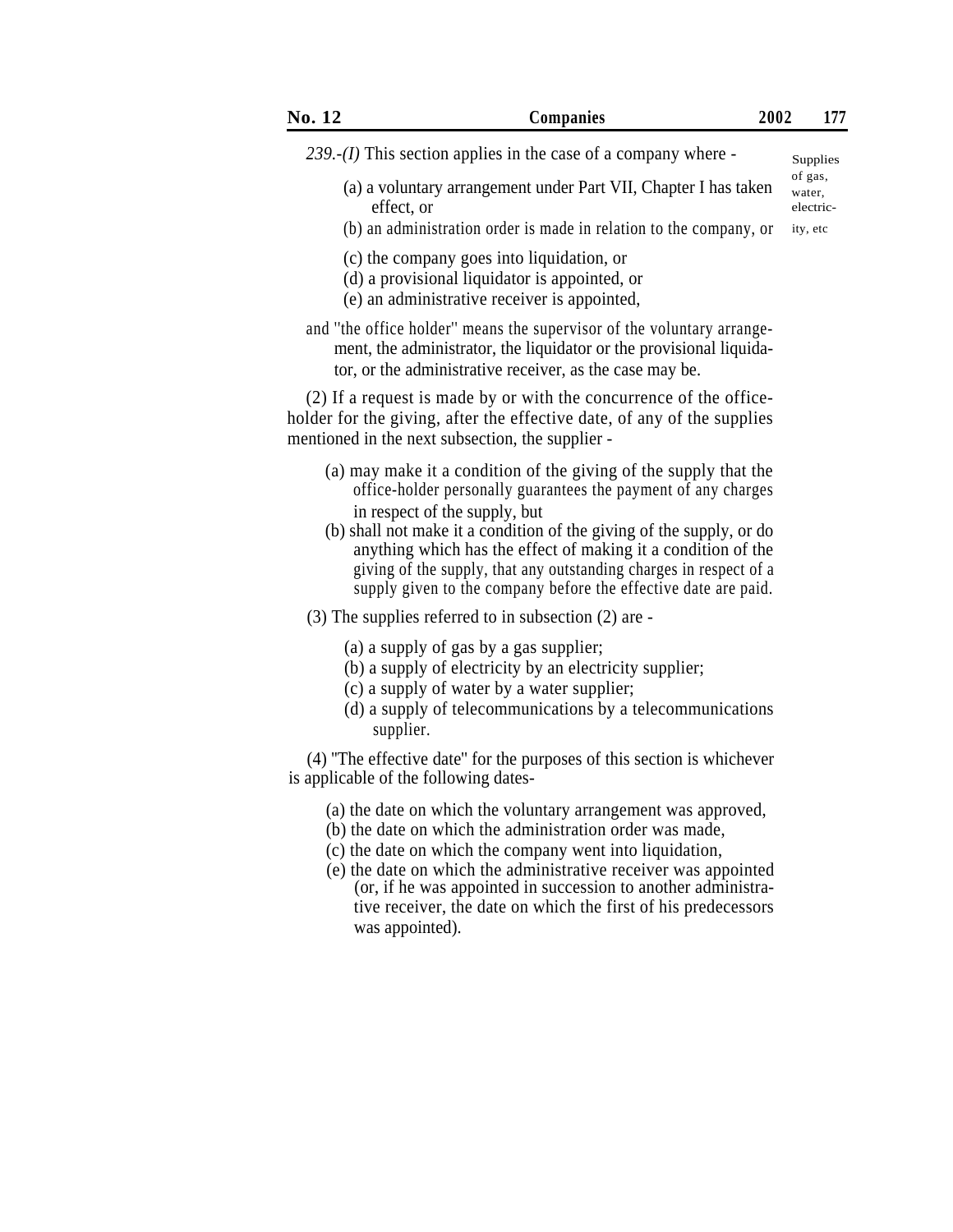# *PART VII*

#### **ADMINISTRATION ORDERS AND COMPANY VOLUNTARY ARRANGEMENTS**

## **CHAPTER I**

#### **COMPANY VOLUNTARY ARRANGEMENTS**

### *The proposal*

Those who may propose

*240.-(I)* The directors of a company (other than one for which an administration order is in force, or which is being wound up) may make a proposal under this Chapter to the company and to its creditors for a composition in an arran-<br>satisfaction of its debts or a scheme of arrangement of its affairs (from here<br>on referred to, m either case, as a "voluntary arrangement").

> *(2)* A proposal under this Chapter is one which provides for some person (''the nominee'') to act in relation to the voluntary arrangement either as trustee or otherwise for the purpose of supervising its implementation; and the nominee must be a person who is qualified to act as an insolvency practitioner in relation to the company.

(3) Such a proposal may also be made -

- (a) where an administration order is in force in relation to the company, by the administrator, and
- (b) where the company is being wound up, by the liquidator.

*241.-(l)* This section applies where the nominee under section *240 is* not the liquidator or administrator of the company.

*(2)* The nominee shall, within *28* days (or such longer period as the court may allow) after he is given notice of the proposal for a voluntary arrangement, submit a report to the court stating -

- or (a) whether, m his opinion, meetings of the company and of its creditors should be summoned to consider the proposal, and
	- (b) if in his opinion, such meetings should be summoned, the date on which, and time and place at which, he proposes the meetings should be held.

(3) For the purposes of enabling the nominee to prepare his report, the person intending to make the proposal shall submit to the nominee -

- (a) a document setting out the terms of the proposed voluntary arrangement, and
- (b) a statement of the company's affairs containing
	- (i) such particulars of its creditors and of its debts and other liabilities and of its assets as may be prescribed, and
	- (ii) such other information as may be prescribed.

dure where nominee is not the liquidator administrator

Proce-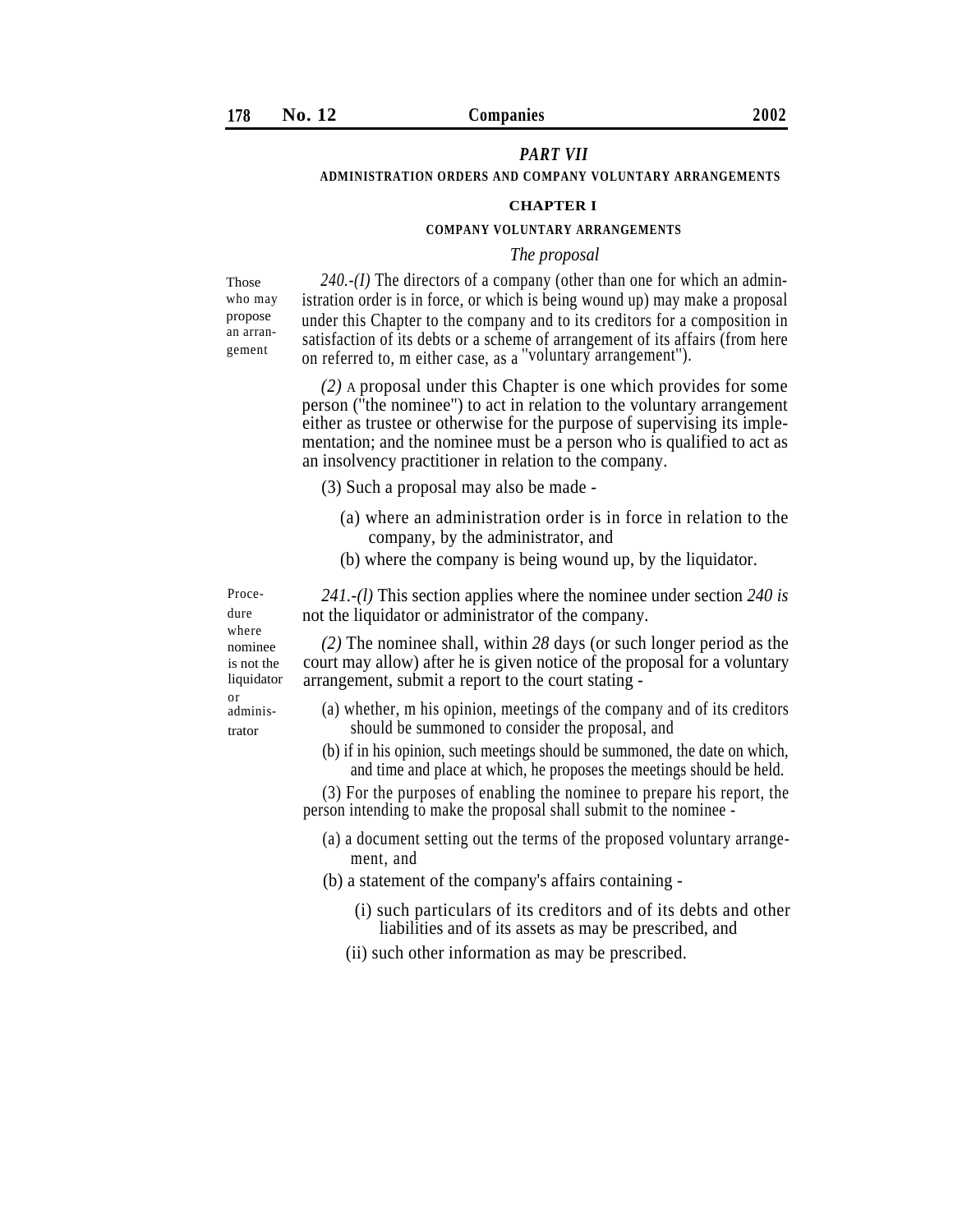(4) The court may, on an application made by the person intending to make the proposal, in a case where the nominee has failed to submit the report required by this section, direct that the nominee be replaced as such by another person qualified to act as an insolvency practitioner in relation to the company.

*242.-(I)* Where the nominee under section 240 is not the liquidator or administrator, and it has been reported to the court that such meetings as are mentioned in section 241(2) should be summoned, the person making the report shall (unless the those meetings for the time, date and place proposed in the report.

(2) Where the nominee is the liquidator or administrator, he shall summon meetings of the company and of its creditors to consider the proposal for such a time, date and place as he thinks fit.

(3) The persons to be summoned to a creditors' meeting under this section are every creditor of the company of whose claim and address the person summoning the meeting is aware.

# *Consideration and implementation of proposal*

*243.-(I)* The meetings summoned under section 242 shall decide whether to approve the proposed voluntary arrangement (with or without modifications).

(2) The modifications may include one conferring the functions proposed to be conferred on the nominee on another person qualified to act as an insolvency practitioner in relation to the company. But they shall not include any modification by virtue of which the proposal ceases to be a proposal such as is mentioned in section 240.

(3) Subject as follows, if the company is being wound up or an administration order is in force, the court may do one or both of the following, namely -

- (a) by order stay all proceedings in the winding up or discharge the administration order;
- (b) give such directions with respect to the conduct of the winding up or the administration as it thinks appropriate for facilitating the implementation of the approved voluntary arrangement.
- (4) The court shall not make an order under subsection  $(3)(a)$  -
- (a) at any time before the end of the period of 28 days beginning with the first day on which each of the reports required by section 243(6) has been made to the court, or
- (b) at any time when an application under the next section or an appeal in respect of such an application is pending, or at any time in the period within which such an appeal may be brought.

Decisions of meetings

Summoning of meetings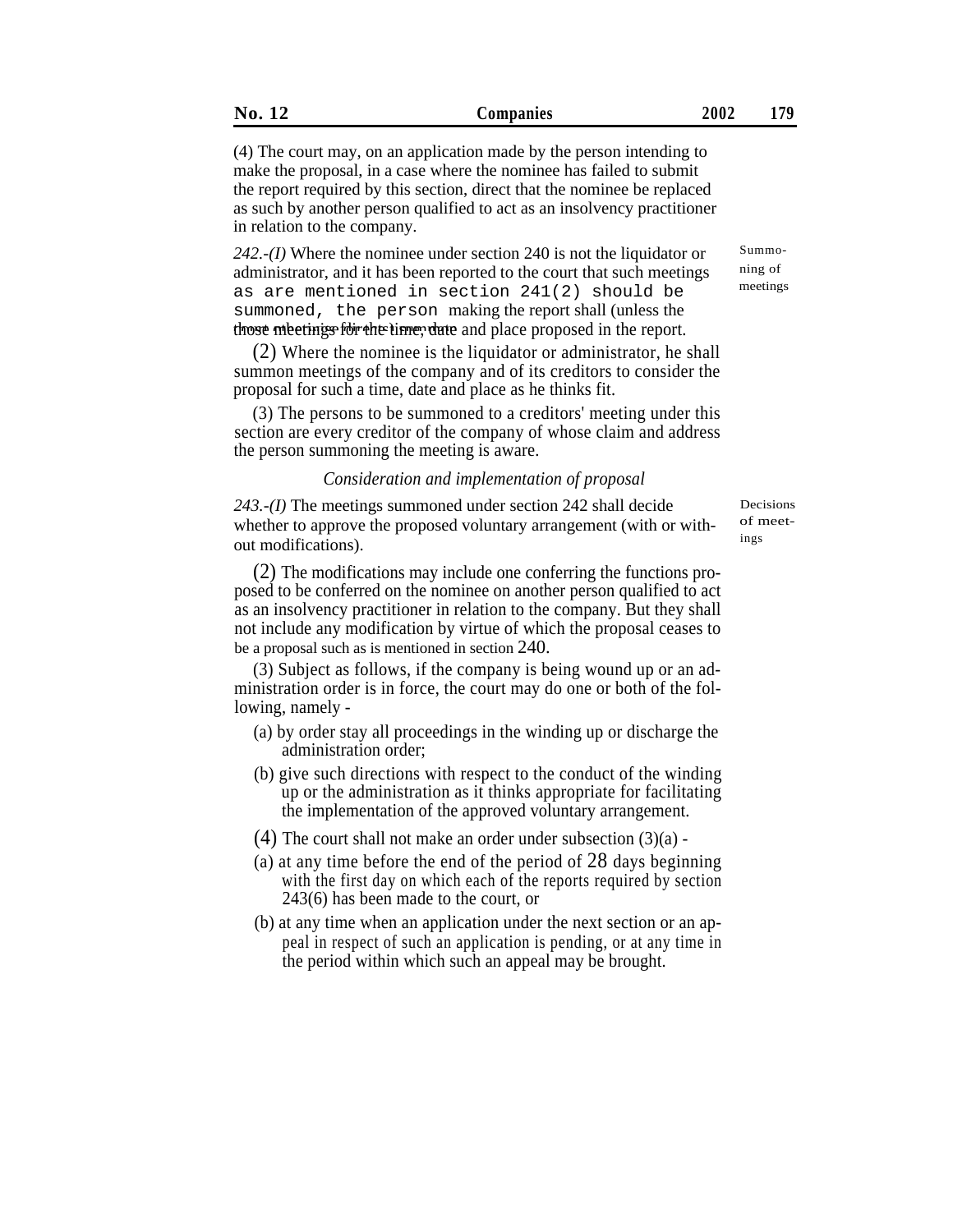(3) A meeting so summoned shall not approve any proposal or modification which affects the right of a secured creditor of the company to enforce his security, except with the concurrence of the creditor concemed.

(4) Subject as follows, a meeting so summoned shall not approve any proposal or modification under which -

- (a) any preferential debt of the company is to be paid otherwise than in priority to such of its debts as are not preferential debts, or
- (b) a preferential creditor of the company is to be paid an amount in respect of a preferential debt that bears to that debt a smaller proportion than is borne to another preferential debt by the amount that is to be paid in respect of that other debt.

However, the meeting may approve such a proposal or modification with the concurrence of the preferential creditor concerned.

(5) Subject as above, each of the meetings shall be conducted in accordance with the relevant rules.

(6) After the conclusion of either meeting in accordance with the rules, the chairman of the meeting shall report the result of the meeting to the court, and, immediately after reporting to the court, shall give notice of the result of the meeting to such persons as may be prescribed.

(7) References in this section to preferential debts and preferential creditors are to be read in accordance with section 367.

Effect of approval

*244.-(I)* This section has effect where each of the meetings summoned under section 242 approves the proposed voluntary arrangement either with the same modifications or without modifications.

(2) The approved voluntary arrangement -

- (a) takes effect as if made by the company at the creditors' meeting; and
- (b) binds every person who in accordance with the rules had notice of, and was entitled to vote at, that meeting (whether or not he was present, or represented at the meeting) as if he were a party to the voluntary arrangement.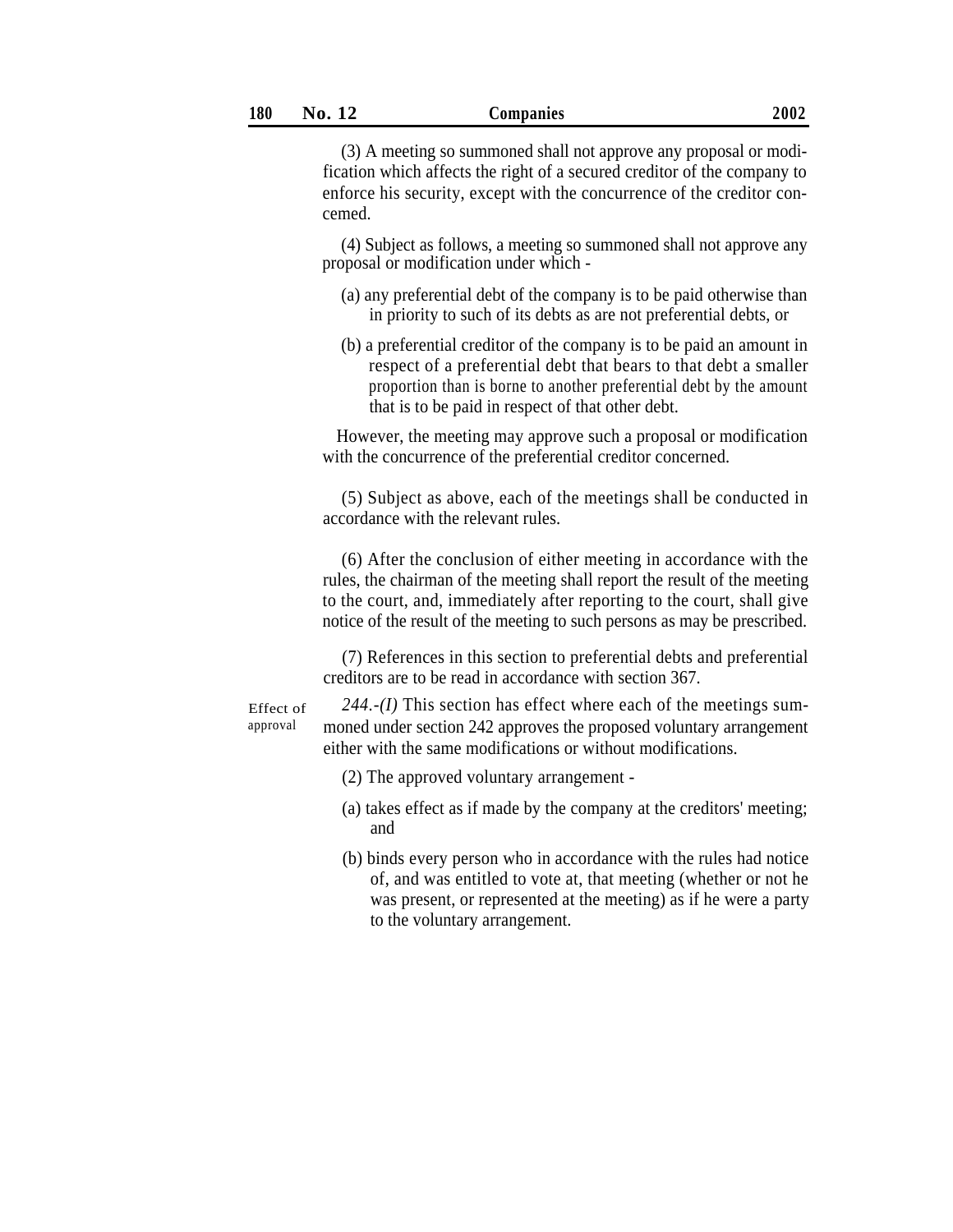245.-(l) Subject to this section, an application to the court may be made, by any of the persons specified below, on one or both of the following grounds, namely - Challenge of decisions

- (a) that a voluntary arrangement approved at the meetings summoned under section 242 unfairly prejudices the interests of a creditor, member or contributory of the company;
- (b) that there has been some material irregularity at or in relation to either of the meetings.
- (2) The persons who may apply under this section are -
- (a) a person entitled, in accordance with the rules, to vote at either of the meetings;
- (b) the nominee or any person who has replaced him under section 241 or 243; and
- (c) if the company is being wound up or an administration order is in force, the liquidator or administrator.

(3) An application under this section shall not be made after the end of the period of 28 days beginning with the first day on which each of the reports required by section 243 has been made to the court.

(4) Where on such an application the court is satisfied as to either of the grounds mentioned in subsection (1), it may do one or both of the following, namely -

- (a) revoke or suspend the approvals given by the meetings or, in a case falling within subsection  $(1)(b)$ , any approval given by the meeting in question;
- (b) give a direction to any person for the summoning of further meetings to consider any revised proposal the person who made the original proposal may make or, in a case falling within subsection  $(1)(b)$ , a further company or (as the case may be) creditors' meeting to reconsider the original proposal.

(5) Where at any time after giving a direction under subsection (4)(b) for the summoning of meetings to consider a revised proposal the court is satisfied that the person who made the original proposal does not intend to submit a revised proposal, the court shall revoke the direction and revoke or suspend any approval given at the previous meetings.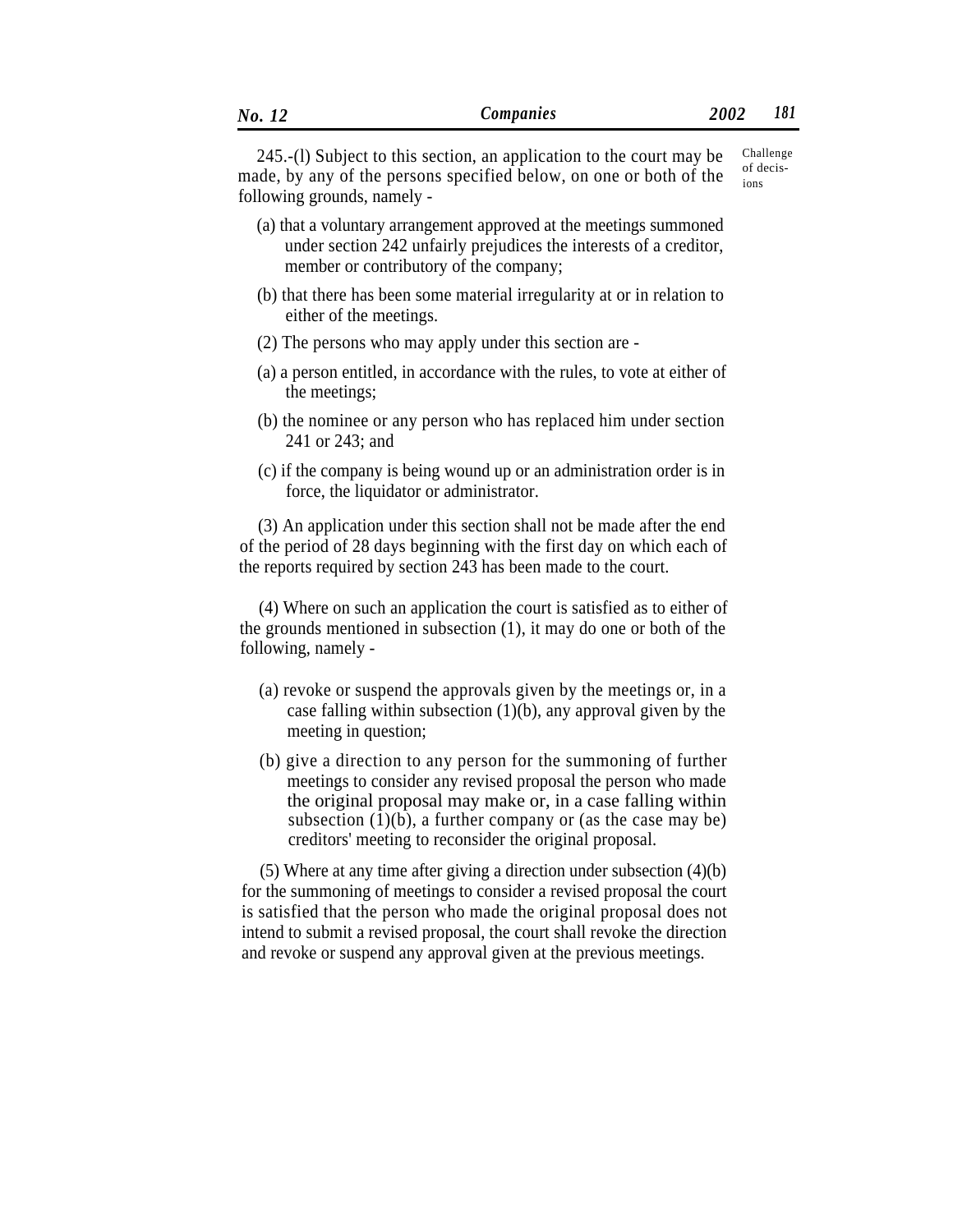- (a) gives a direction under subsection (4)(b), or
- (b) revokes or suspends an approval under subsection  $(4)(a)$  or  $(5)$ , the court may give such supplemental directions as it thinks fit and, in particular directions with respect to things done since the meeting under any voluntary arrangement approved by the meeting.

(7) Except in pursuance of the preceding provisions of this section, an approval given at a meeting summoned under section 242 is not invalidated by any irregularity at or in relation to the meeting.

proposal

Implerne-<br>
246.-41) This section applies where a voluntary arrangement approved<br>  $\frac{1}{2}$ by the meetings summoned under section 242 has taken effect.

> (2) The person who is for the time being carrying out in relation to the voluntary arrangement the functions conferred -

- (a) by virtue of the approval on the nominee, or
- (b) by virtue of section 240 or 242 on a person other than the nominee, shall be known as the supervisor of the voluntary arrangement.

(3) If any of the company's creditors or any other person is dissatisfied by the act, omission or decision of the supervisor, he may apply to the court; and on the application the court may -

(a) confirm, reverse or modify any act or decision of the supervisor,

- (b) give him directions, or
- (c) make such other order as it thinks fit.
- (4) The supervisor -
- (a) may apply to the court for directions in relation to any particular matter arising under the voluntary arrangement, and
- (b) is included among the persons who may apply to the court for the winding up of the company or for an administration order to be made in relation to it.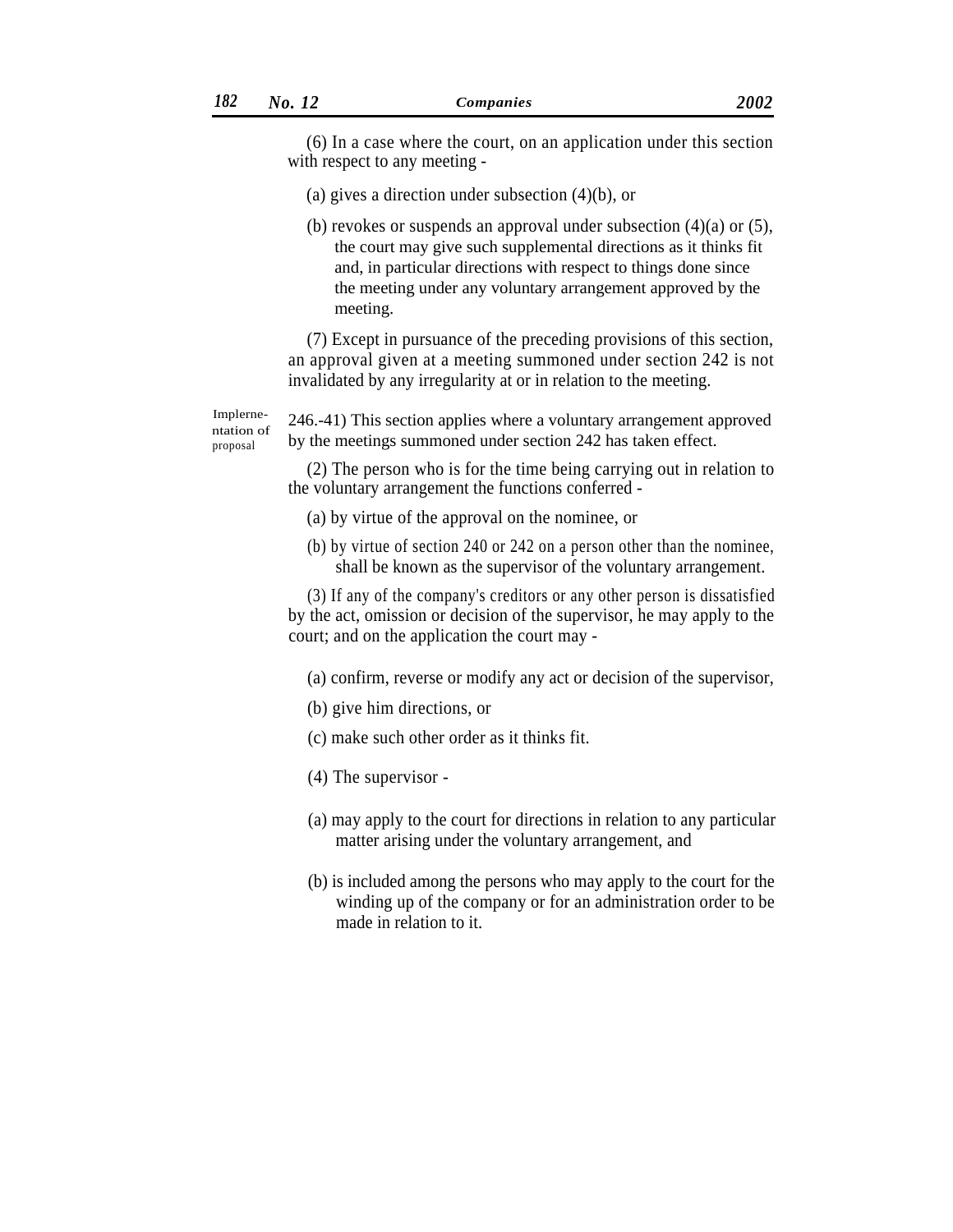- (5) The court may, whenever -
- (a) it is expedient to appoint a person to carry out the functions of the supervisor, and
- (b) it is inexpedient, difficult or impracticable for an appointment to be made without the assistance of the court,

make an order appointing a person who is qualified to act as an insolvency practitioner in relation to the company, either in substitution for the existing supervisor or to fill a vacancy.

(6) The power conferred by subsection (5) is exercisable so as to increase the number of persons exercising the functions of supervisor or, where there is more than one person exercising those functions, so as to replace one or more of those persons.

### *CHAPTER 11*

# *ADMINISTRATION ORDERS Making of Administration Order*

247.-41) Subject to this section, if the court - Power of

court to

- (a) is satisfied that a company is or is likely to become unable to pay makeorder its debts (within the meaning given to that expression by section 280), and
- (b) considers that the making of an order under this section would be likely to achieve one or more of the purposes mentioned below, the court may make an administration order in relation to the company.

(2) An administration order is an order directing that, during the period for which the order is in force, the affairs, business and property of the company shall be managed by a person (''the administrator'') appointed for the purpose by the court.

(3) The purposes for whose achievement an administration order may be made are -

- (a) the survival of the company, and the whole or any part of its undertaking, as a going concern;
- (b) the sanctioning under section 229 of a compromise or arrangement between the company and any such persons as are mentioned in that section; and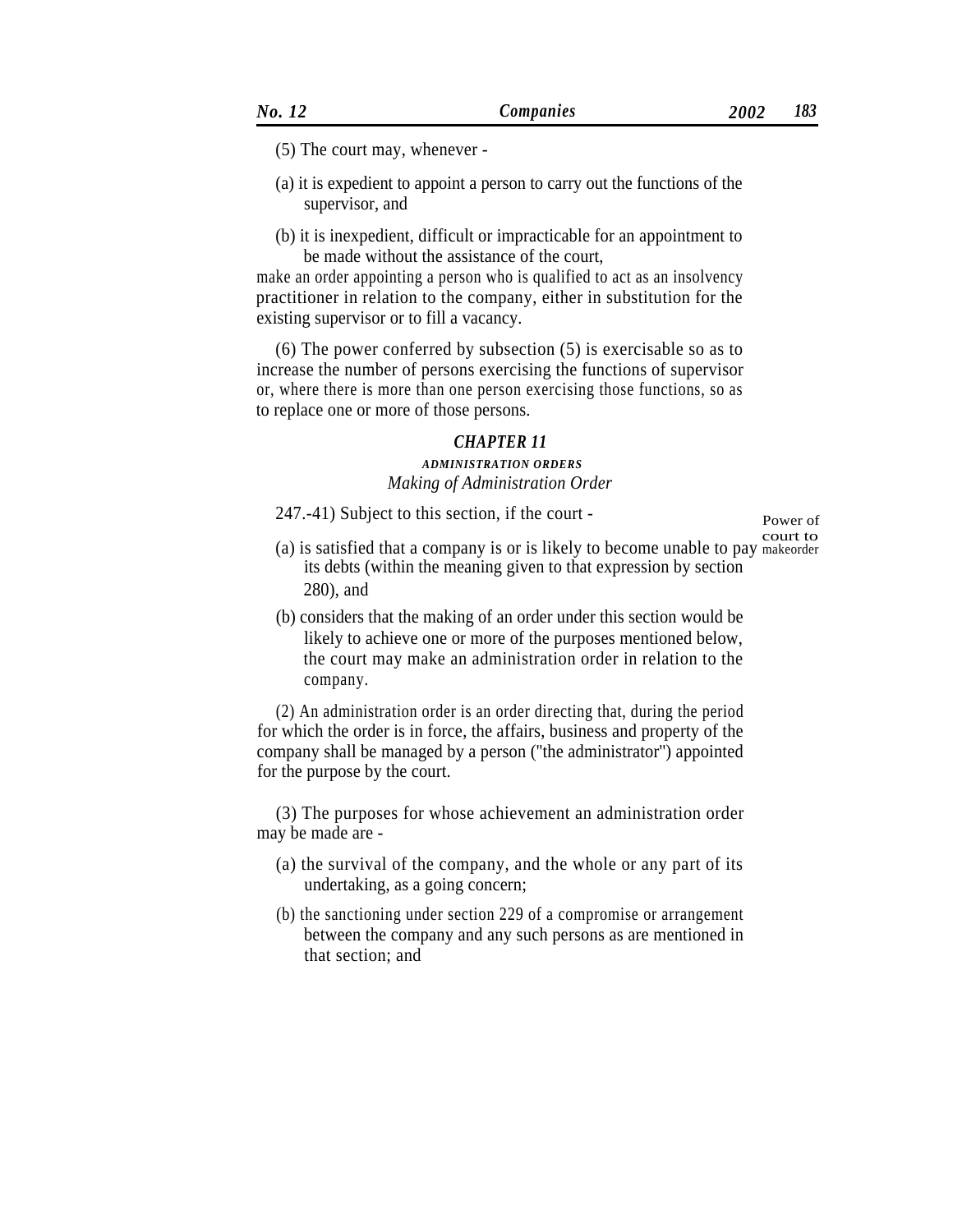(c) a more advantageous realization of the company's assets than would be effected on a winding up;

and the order shall specify the purpose or purposes for which it is made.

(4) An administration order shall not be made in relation to a company after it has gone into liquidation, nor where it is: - Application for order

Act No. 18 (a) an insurer as defined in the Insurance Act 1996, or of 1996

(b) a bank.

248.-4 1) An application to the court for an administration order shall be by petition presented either by the company or the directors, or by a creditor or creditors (including any contingent or prospective creditor or creditors), or by all or any of those parties, together or separately.

- (2) Where a petition is presented to the court -
- (a) notice of the petition shall be given immediately to any person who has appointed, or is or may be entitled to appoint, an administrative receiver of the company, and to such other persons as may be prescribed, and
- (b) the petition shall not be withdrawn except with the leave of the court.

(3) Where the court is satisfied that there is an administrative receiver of the company, the court shall dismiss the petition unless it is also satisfied either: -

- (a) that the person by whom or on whose behalf the receiver was appointed has consented to the making of the order, or
- (b) that, if an administration order were made, any security by virtue of which the receiver was appointed would: -
	- (i) be void against the administrator to any extent by virtue of section 96 (registration of company charges),
	- (ii) be liable to be released or discharged under section 368 or section 369 (transactions at an undervalue and preferences),
	- (iii) be avoided under section 372 (avoidance of floating charges).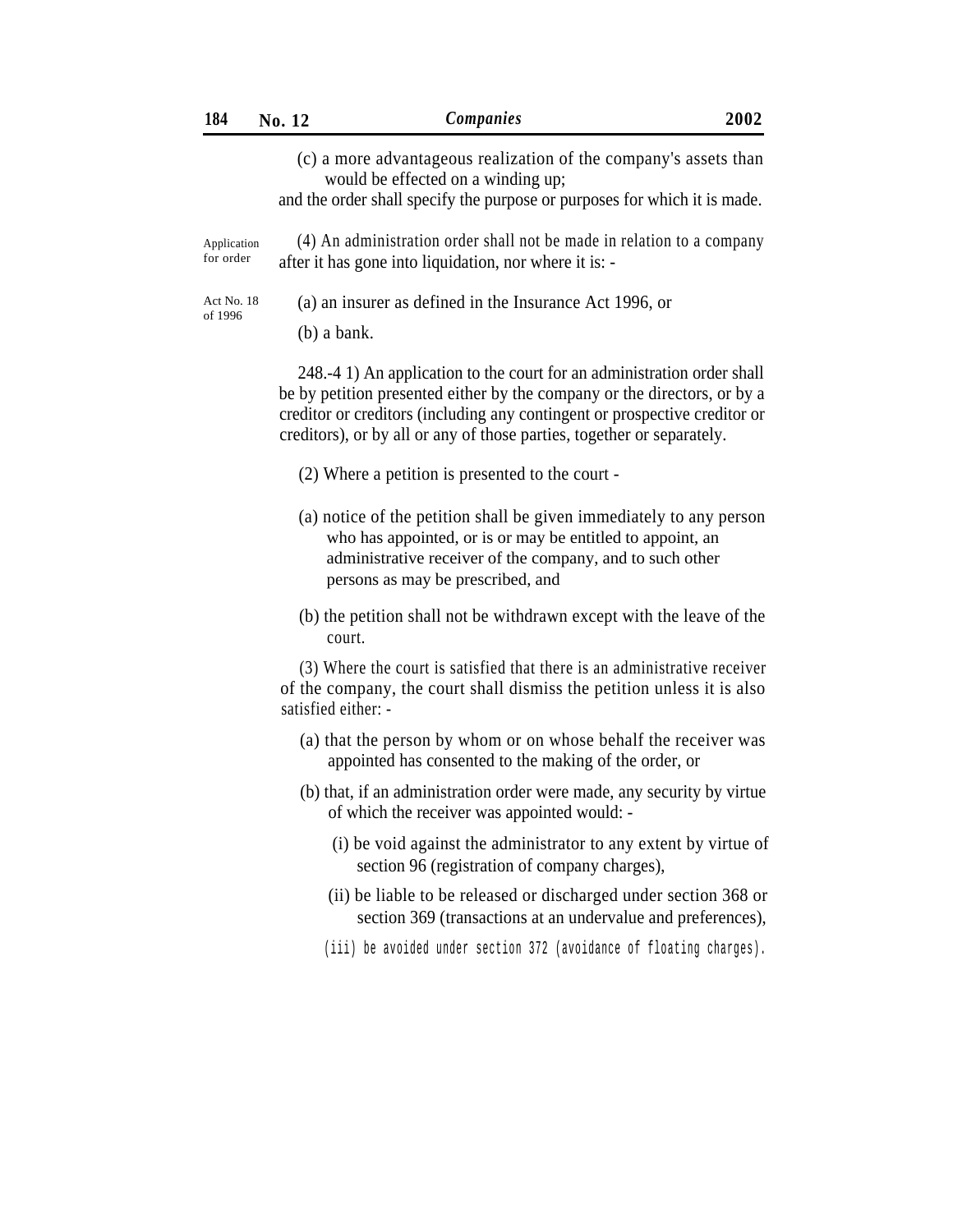an interim order or any other order that it thinks fit.

(4) Subject to subsection (3), on hearing a petition, the court may dismiss it, adjourn the hearing conditionally or unconditionally, or make

(5) Without prejudice to the generality of subsection (4), an interim order under that subsection may restrict the exercise of any powers of the directors or of the company (whether by reference to the consent of the court or of an insolvency practitioner).

(6) In this Part, ''administrative receiver'' shall have the meaning set out in section 405(c).

249.-(I) During the period beginning with the presentation of a petition for an administration order and ending with the making of such an order or the dismissal of the petition-Effect of application

- (a) no resolution may be passed or order made for the winding up of the company;
- (b) no steps may be taken to enforce any security over the company's property or to repossess goods in the company's possession under any hire-purchase agreement, except with the leave of the court and subject to such terms as the court may impose; and
- (c) no other proceedings and no execution or other legal process may be commenced or continued, and no distress may be levied, against the company or its property except with the leave of the court and subject to such terms as aforesaid.
- (2) Nothing in subsection (1) requires the leave of the court: -
- (a) for the presentation of a petition for the winding up of the company,
- (b) for the appointment of an administrative receiver of the company, or
- (c) for the carrying out by such a receiver (whenever appointed) of any of his functions.
- (3) Where: -
- (a) a petition for an administration order is presented at a time when there is an administrative receiver of the company, and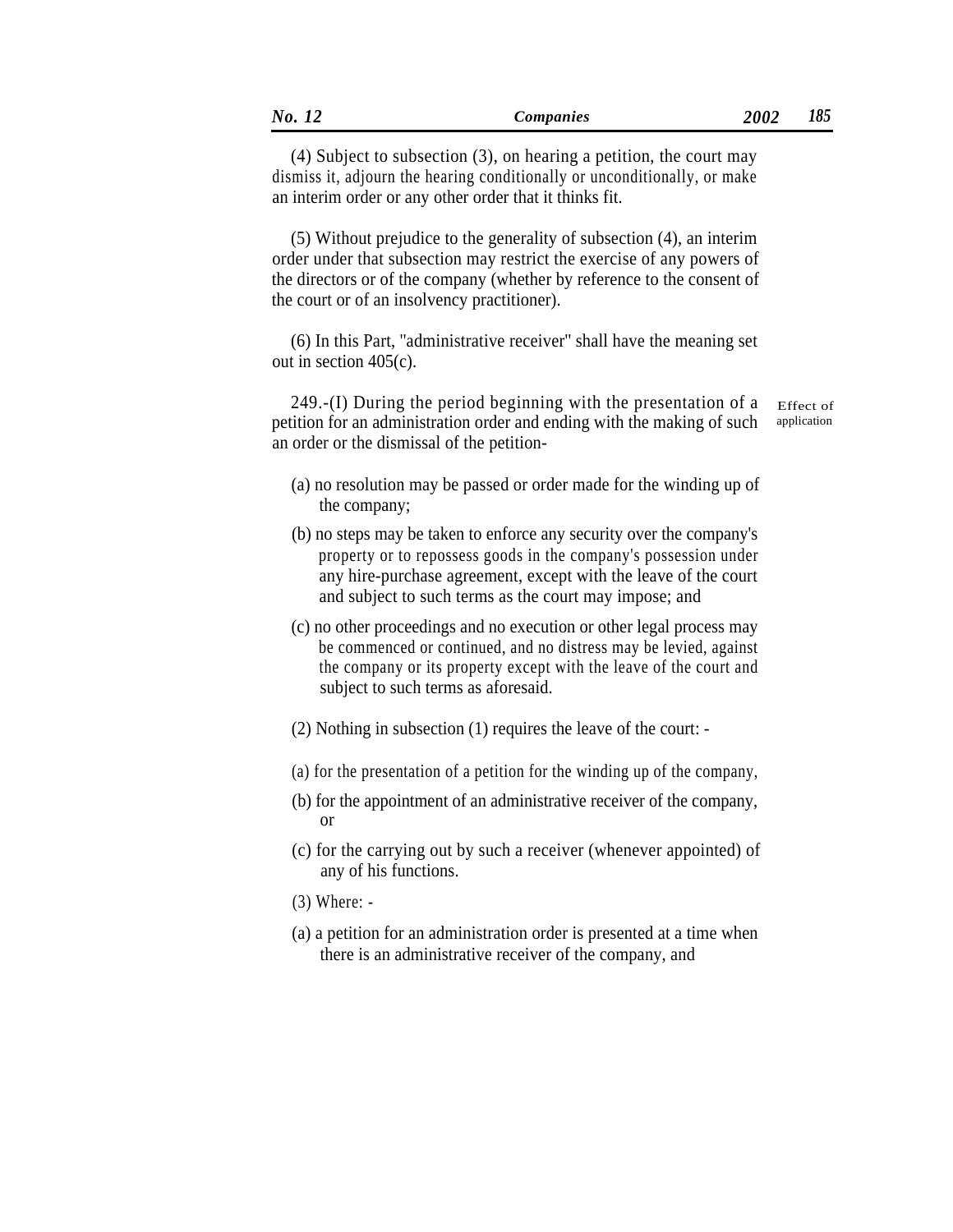(b) the person by or on whose behalf the receiver was appointed has not consented to the making of the order,

the period mentioned in subsection (1) is deemed not to begin unless and until that person so consents.

(4) References in this section and the next to hire-purchase agreements include conditional sale agreements, chattel leasing agreements and retention of title agreements.

Effect of 250.-(I) On the making of an administration order-

administra-

- tion order (a) any petition for the winding up of the company shall be dismissed, and
	- (b) any administrative receiver of the company shall vacate office.

(2) Where an administration order has been made, any receiver of part of the company's property shall vacate office on being required to do so by the administrator.

- (3) During the period for which an administration order is in force: -
- (a) no resolution may be passed or order made for the winding up of the company;
- (b) no administrative receiver of the company may be appointed;
- (c) no other steps may be taken to enforce any security over the company's property, or to repossess goods in the company's possession under any hire-purchase agreement, except with the consent of the administrator or the leave of the court and subject (where the court gives leave) to such terms as the court may impose; and
- (d) no other proceedings and no execution or other legal process may be commenced or continued, and no distress may be levied, against the company or its property except with the consent of the administrator or the leave of the court and subject (where the court gives leave) to such terms as aforesaid.

(4) Where at any time an administrative receiver of the company has vacated office under subsection  $(1)(b)$ , or a receiver of part of the company's property has vacated office under subsection (2):-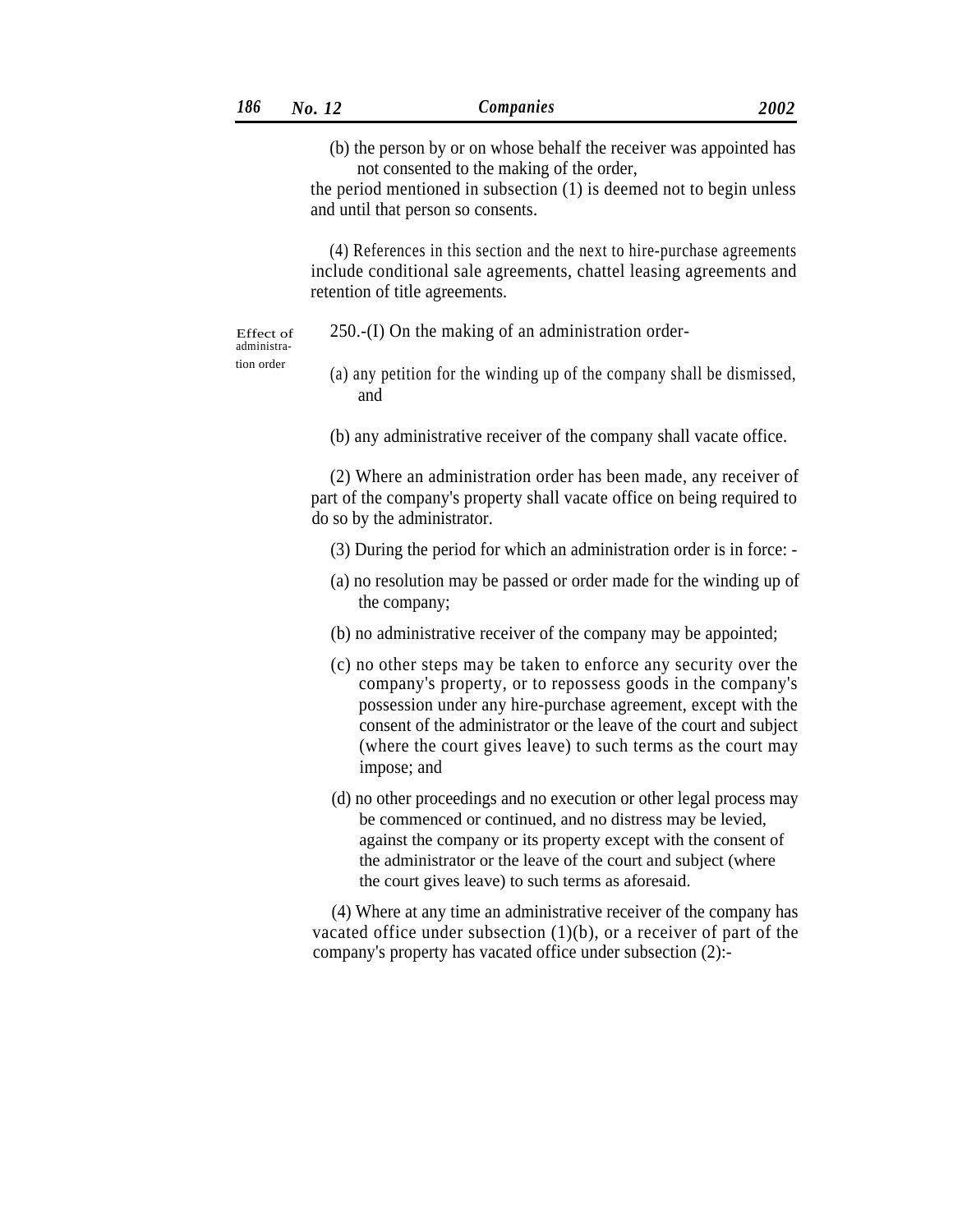(a) his remuneration and any expenses properly incurred by him, and

(b) any indemnity to which he is entitled out of the assets of the company,

shall be charged on and (subject to subsection *(3))* paid out of any property of the company which was in his custody or under his control at that time in priority to any security held by the person by or on whose behalf he was appointed.

(5) Neither an administrative receiver who vacates office under subsection  $(1)(b)$  nor a receiver who vacates office under subsection  $(2)$ is required on or after so vacating office to take any steps for the purpose Of complying with any duty imposed on him by section *367* (duty to pay preferential creditors).

251.-(I) Every invoice, order for goods or business letter which, at a time when an administration order is in force in relation to a company, is issued by or on behalf of the company or the administrator, being a document on or in which the company's name appears, shall also contain the administrator's name and a statement that the affairs, business and property of the company are being managed by the administrator.

Notification of order

(2) If default is made in complying with this section, the company and any of the following persons who without reasonable excuse authorizes or permits the default, namely, the administrator and any officer of the company, is liable to a fine.

#### *Administrators*

252.-(I) The administrator of a company shall be appointed either by the administration order or by an order under subsection (2).

Appointment of ad in in is trator

(2) If a vacancy occurs by death, resignation or otherwise in the office of the administrator, the court may by order fill the vacancy.

- (3)An application for an order under subsection (2) may be made -
- (a) by any continuing administrator of the company; or
- (b) where there is no such administrator, by creditors' committee established under section 264; or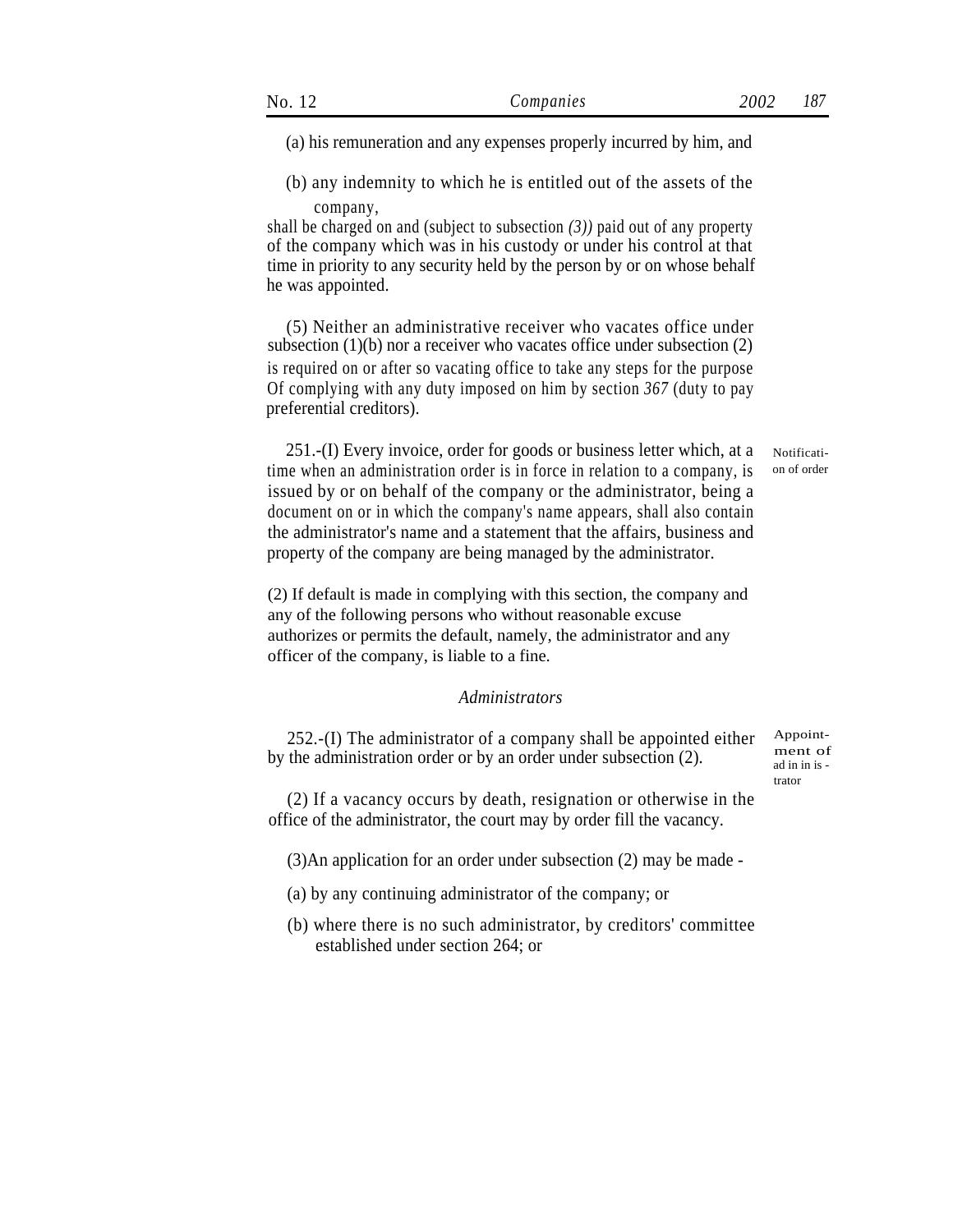(c) where there is no such administrator and no such committee, by the company or the directors or by any creditor or creditors of the company.

General powers

253.-(I) The administrator of a company may do all such things as may be necessary for the management of the affairs, business and property of the company, and in particular shall have the following powers: -

- (a) to take possession of, collect and get in the property of the company and, for that purpose, to take such proceedings as may seem to him expedient;
- (b) to sell or otherwise dispose of the property of the company by public auction or private contract;
- (c) to raise or borrow money and grant security therefore over the property of the company;
- (d) to appoint a solicitor or accountant or other professionally
- qualified person to assist him in the performance of his functions;
- (e) to bring or defend any action or other legal proceedings in the name and on behalf of the company;
- (f) to bring or defend any arbitration on any question affecting the company;
- (g) to effect and maintain insurances in respect of the business and property of the company;
- (h) to use the company's seal;
- (i) to do all acts and to execute in the name and on behalf of the company any deed, receipt or other document;
- 0) to draw, accept, make and endorse any bill of exchange or promissory note in the name and on behalf of the company;
- (k) to appoint any agent to do any business which he is unable to do himself or which can more conveniently be done by an agent and power to employ and dismiss employees;
- (1) to do all such things (including the carrying out of works) as may be necessary for the realization of the property of the company;
- (in) to make any payment which is necessary or incidental to the performance of his functions;
- (n) to carry on the business of the company;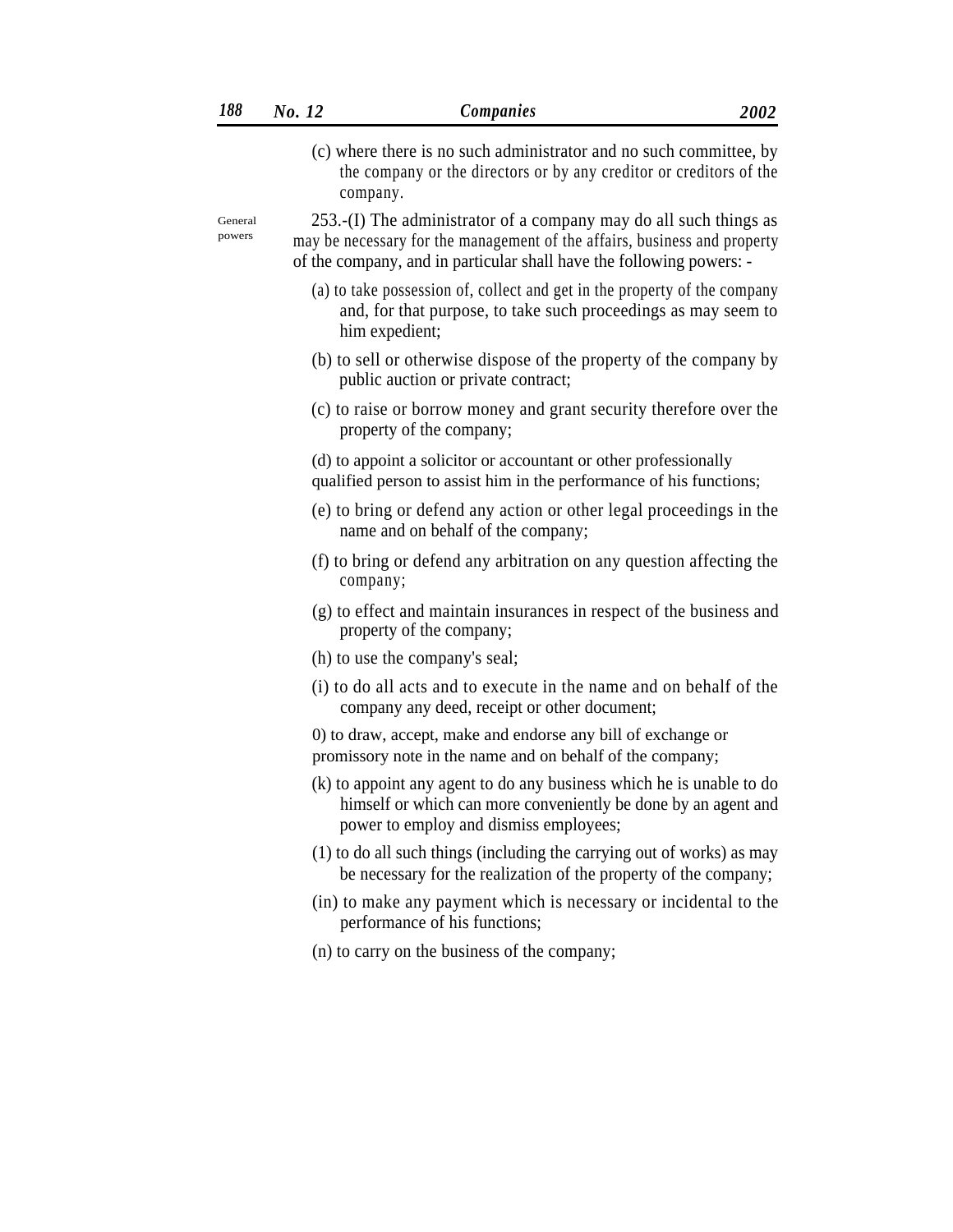- (o) to establish subsidiaries of the company;
- (p) to transfer to subsidiaries of the company the whole or any part of the business and property of the company;
- (q) to grant or accept a surrender of a lease or tenancy of any of the property of the company, and to take a lease or tenancy of any property required or convenient for the business of the company;

(r) to make any arrangements or compromise on behalf of the company;

- (s) to call up any uncalled capital of the company;
- (t) to rank and claim in the bankruptcy, insolvency, sequestration or liquidation of any person indebted to the company and to receive dividends, and to accede to trust deeds for the creditors of any such person;
- (u) to present or defend a petition for the winding up of the company;
- (v) to change the situation of the company's registered office;
- (w) to do all other things incidental to the exercise of the foregoing powers.
- (2) The administrator also has power-
- (a) to remove any director of the company and to appoint any person to be a director of it, whether to. fill a vacancy or otherwise, and
- (b) to call any meeting of the members or creditors of the company.

(3) The administrator may apply to the court for directions in relation to any particular matter arising in connection with the carrying out of his functions.

(4) Any power conferred on the company or its officers by this Act or by the memorandum or articles of association, which could be exercised in such a way as to interfere with the exercise by the administrator of his powers is not exercisable except with the consent of the administrator, which may be given either generally or in relation to particular cases.

(5) In exercising his powers the administrator is deemed to act as the company's agent.

(6) A person dealing with the administrator in good faith and for value is not concerned to inquire whether the administrator is acting within his powers.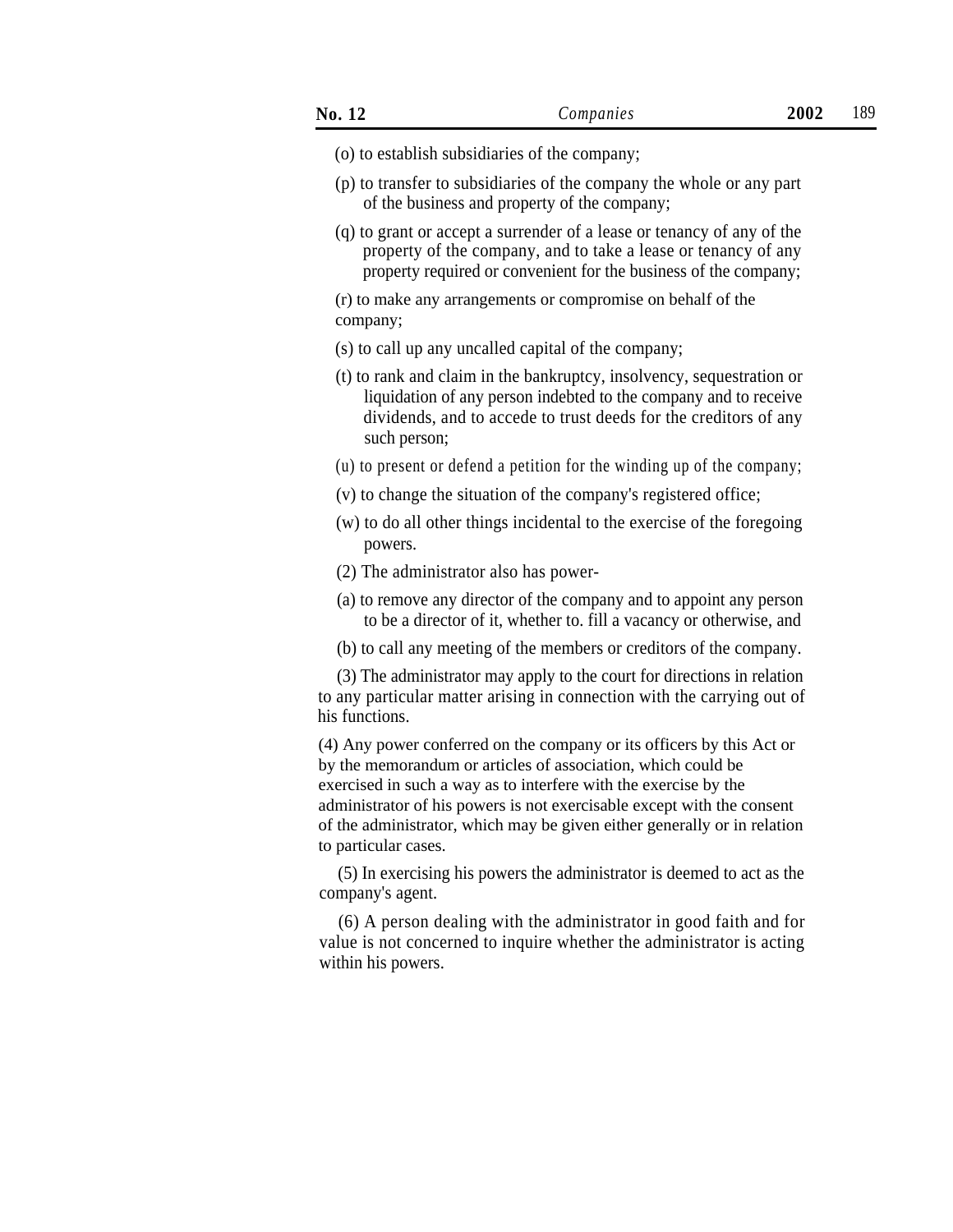Power to deal with charged pro-perty, etc

254.-(I) The administrator of a company may dispose of or otherwise exercise his powers in relation to any property of the company which is subject to a security to which this subsection applies as if the property were not subject to the security.

(2) Where, on an application by the administrator, the court is satisfied that the disposal (with or without other assets) of. -

- (a) any property of the company subject to a security to which this subsection applies, or
- (b) any goods in the possession of the company under a hire-purchase agreement,

would be likely to promote the purpose or one or more of the purposes specified in the administration order, the court may by order authorize the administrator to dispose of the property as if it were not subject to the security or to dispose of the goods as if all rights of the owner under the hire-purchase agreement were vested in the company.

(3) Subsection (1) applies to any security which, as created, was a floating charge; and subsection (2) applies to any other security.

(4) Where property is disposed of under subsection (1), the holder of the security has the same priority in respect of any property of the company directly or indirectly representing the property disposed of as he would have had in respect of the property subject to the security.

(5) It shall be a condition of an order under subsection (2) that:-

- (a) the net proceeds of the disposal, and
- (b) where those proceeds are less than such amount as may be determined by the court to be the net amount which would be realized on a sale of the property or goods in the open market by a willing vendor, such sums as may be required to make good the deficiency,

shall be applied towards discharging the sums secured by the security or payable under the hire-purchase agreement.

(6) Where a condition imposed in pursuance of subsection (5) relates to two or more securities, that condition requires the net proceeds of the disposal and, where paragraph (b) of that subsection applies, the sums mentioned in that paragraph to be applied towards discharging the sums secured by those securities in the order of their priorities.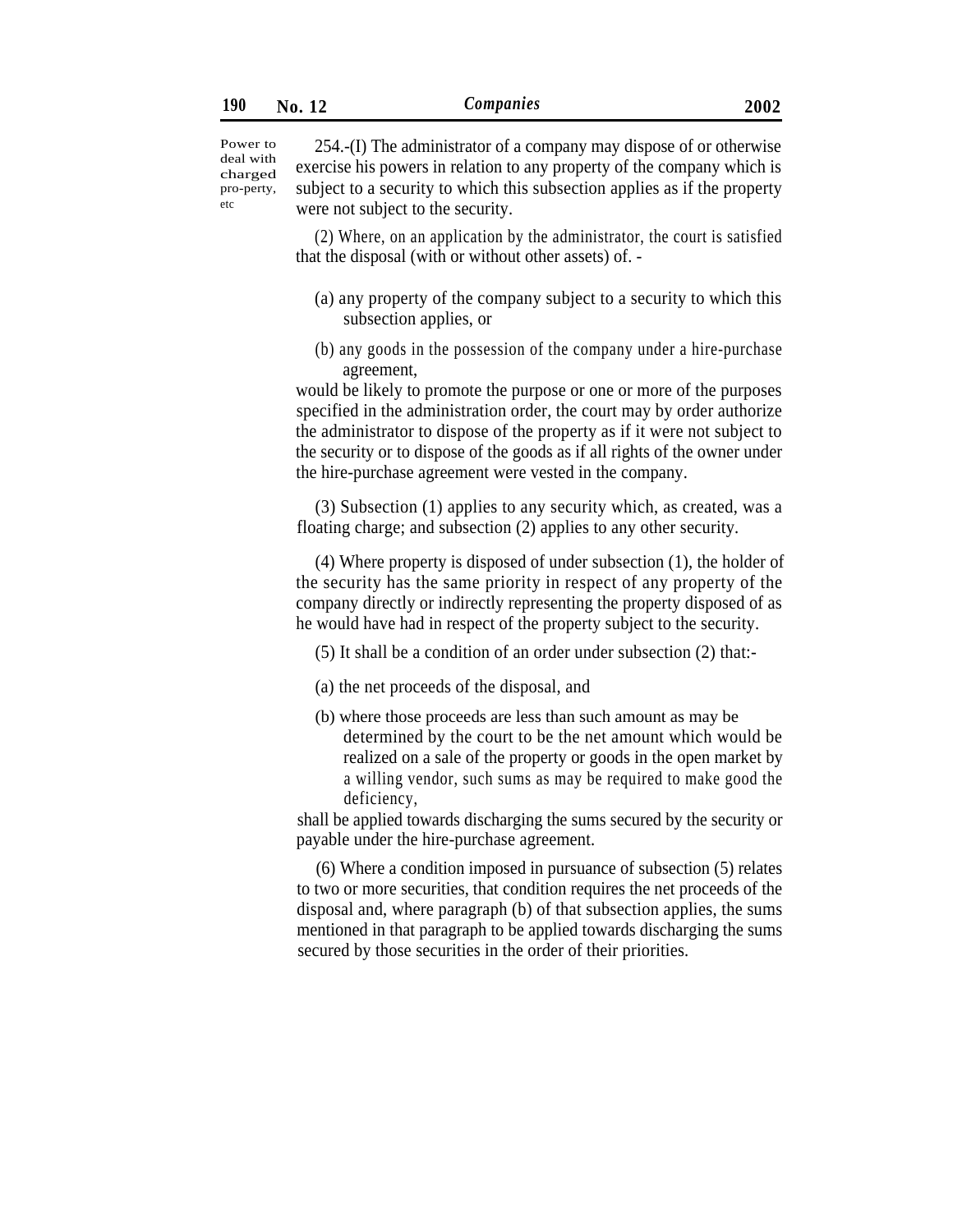(7) An office copy of an order under subsection (2) shall, within 14 days after the making of the order, be sent by the administrator to the Registrar.

(8) If the administrator without reasonable excuse fails to comply with subsection (7), he is liable to a fine and, for continued contravention, to a default fine.

(9) References in this section to hire-purchase agreements include conditional sale agreements, chattel leasing agreements and retention of title agreements.

**255.-41)** The administrator of a company shall, on his appointment, take into his custody or under his control all the property to which the company is or appears to be entitled.

(2) The administrator shall manage the affairs, business and property of the company:-

- (a) at any time before proposals have been approved (with or without modifications) under section 262, in accordance with any directions given by the court, and
- (b) at any time after proposals have been so approved, in accordance with those proposals as from time to time revised, whether by him or a predecessor of his.

(3) The administrator shall summon a meeting of the company's creditors if -

- (a) he is requested, in accordance with rules prescribed by the Minister in regulations (in this Part, the ''rules''), to do so by one-tenth, in value, of the company's creditors, or
- (b) he is directed to do so by the court.

**256.-41)** The administrator of a company may at any time apply to the court for the administration order to be discharged, or to be varied so as to specify an additional purpose.

**Discharge or variation of administration order**

(2) The administrator shall make an application under this section if.-

(a) it appears to him that the purpose or each of the purposes specified in the order either has been-achieved or is incapable of achievement; or

Gene .duti es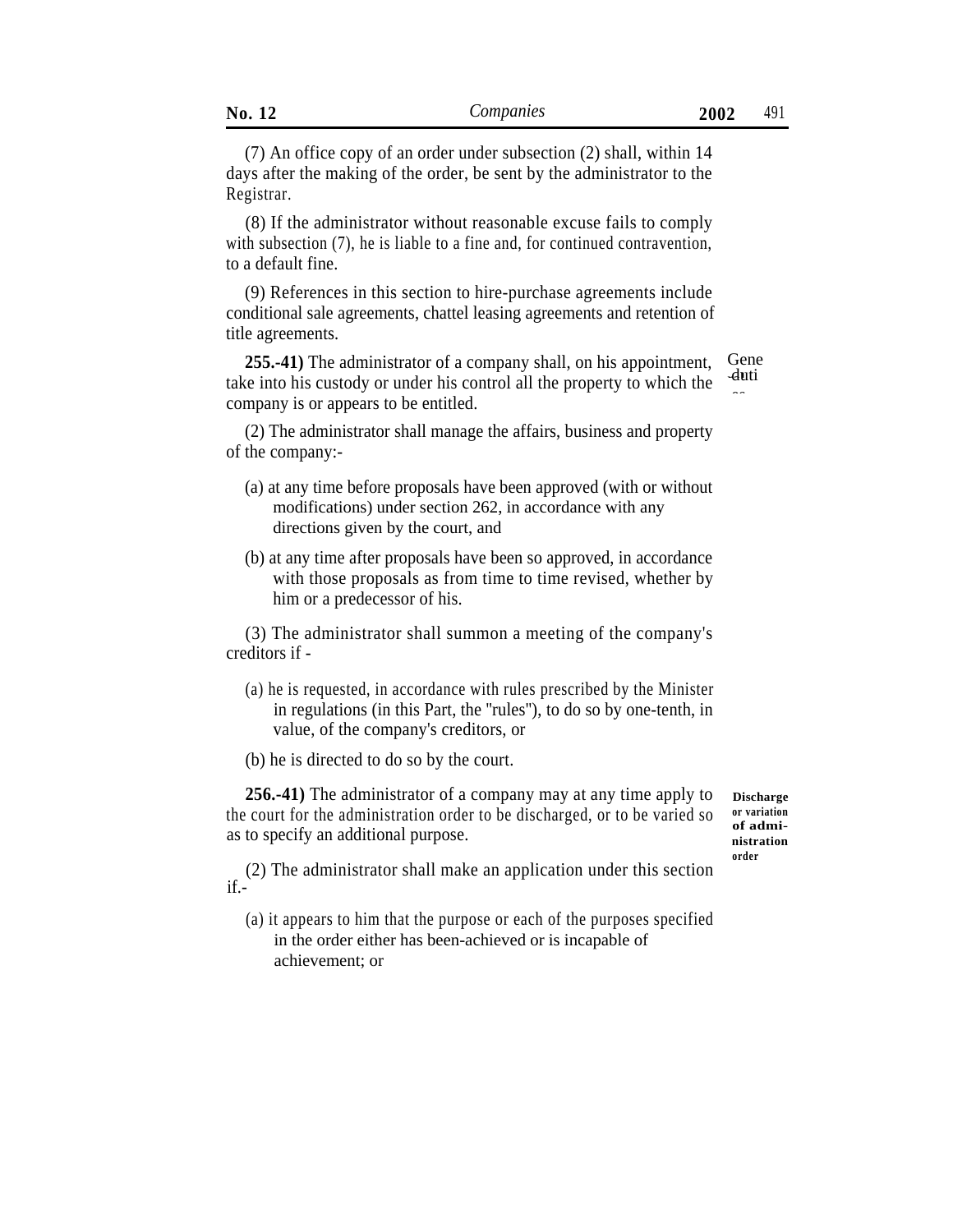(b) he is required to do so by a meeting of the company's creditors summoned for the purpose in accordance with the rules.

(3) On the hearing of an application under this section, the court may by order, discharge or vary the administration order and make such consequential provision as it thinks fit, or adjourn the hearing conditionally or unconditionally, or make an interim order or any other order it thinks fit.

(4) Where the administration order is discharged or varied the administrator shall, within 14 days after the making of the order effecting the discharge or variation, send an office copy of that order to the Registrar.

(5) If the administrator without reasonable excuse fails to comply with subsection (4), he is liable to a fine and, for continued contravention. to a default fine.

257.-~ 1) The administrator of a company may at any time be removed from office by order of the court and may, in the circumstances prescribed in the rules, resign his office giving notice of his resignation to the court. Vacation of **office**

(2) The administrator shall vacate office if -

(a) he ceases to be qualified to act as an insolvency practitioner in relation to the company, or

(b) the administration order is discharged.

(3) Where at any time a person ceases to be administrator, the following subsections apply.

(4) His remuneration and any expenses properly incurred by him shall be charged on and paid out of any property of the company which is in his custody or under his control at that time in priority to any security to which section 254(l) then applies.

(5) Any sums payable in respect of debts or liabilities incurred, while he was administrator, under contracts entered into by him or a predecessor of his in the carrying out of his or the predecessor's functions shall be charged on and paid out of any such property as is mentioned in subsection (4) in priority to any charge arising under that subsection.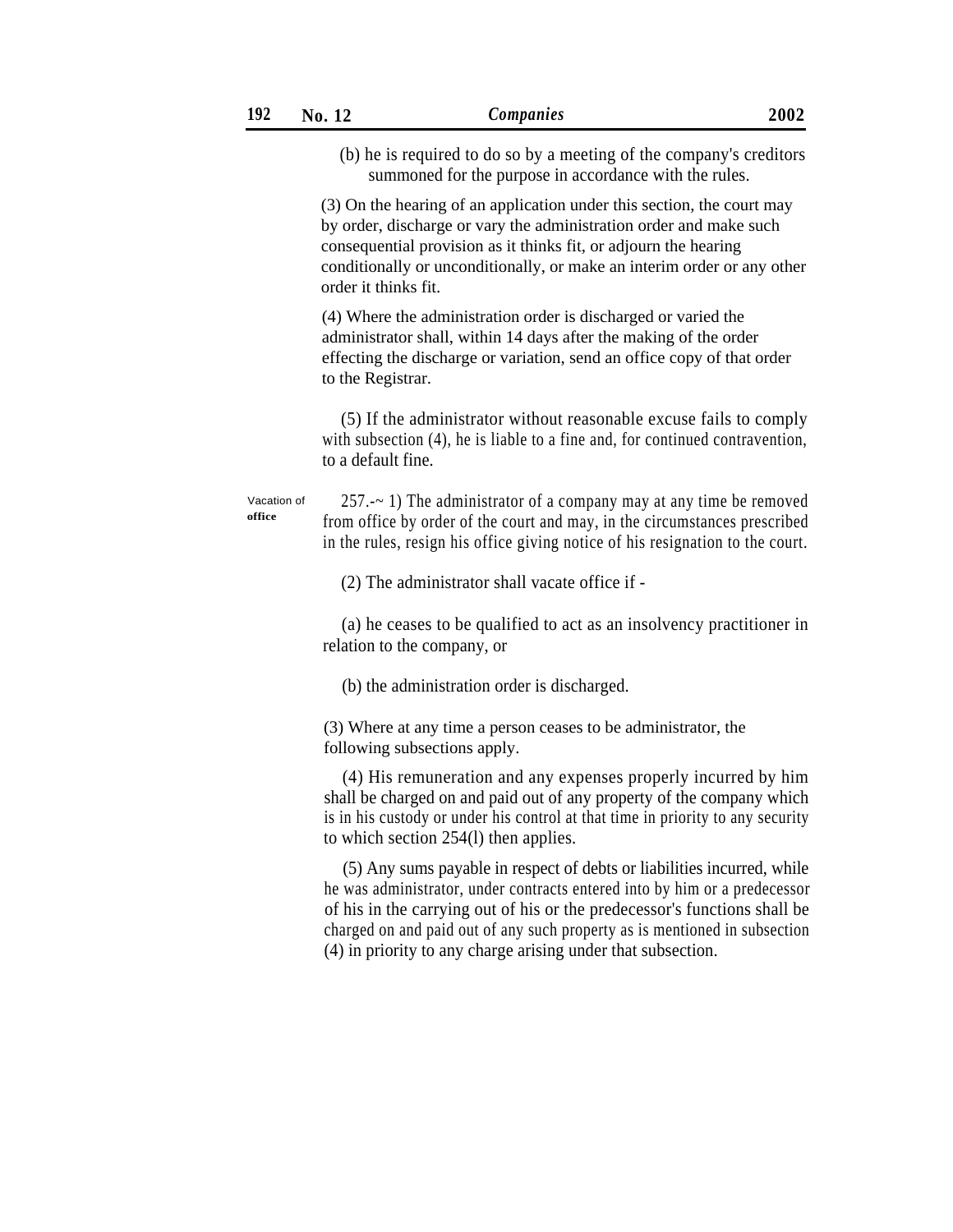| 2002<br>No. 12<br>Companies |
|-----------------------------|
|-----------------------------|

(6) Any sums payable in respect of liabilities incurred, while he was administrator, under contracts of employment adopted by him or a predecessor of his in the carrying out of his or the predecessor's functions shall, to the extent that the liabilities are qualifying liabilities, be charged on and paid out of any such property as it is mentioned in subsection (4) and enjoy the same priority as any sums to which subsection (5) applies.

For this purpose, the administrator is not to be taken to have adopted a contract of employment by reason of anything done or omitted to be done within 14 days after his appointment.

(7) For the purposes of subsection (6), a liability under a contract of employment is a qualifying liability if. -

- (a) it is a liability to pay a sum by way of wages or salary or contribution to an occupational pension scheme, and
- (b) it is in respect of services rendered wholly or partly after the adoption of the contract.

(8) There shall be disregarded for the purposes of subsection (6) so much of any qualifying liability as represents payment in respect of services rendered before the adoption of the contract.

258.-(I) A person who has ceased to be the administrator of a company has his release with effect from the following time: -

Release of administrator

- (a) in the case of a person who has died, the time at which notice is given to the court in accordance with the rules that he has ceased to hold office;
- (b) in any other case, such time as the court may determine.

(2) Where a person has his release under this section, he is, with effect from the time specified above, discharged from all liability both in respect of acts or omissions of his in the administration and otherwise in relation to his conduct as administrator.

(3) However, nothing in this section prevents the exercise, in relation to a person who has had his release as above, of the court's powers under section 382 (summary remedy against delinquent directors, liquidators, etc).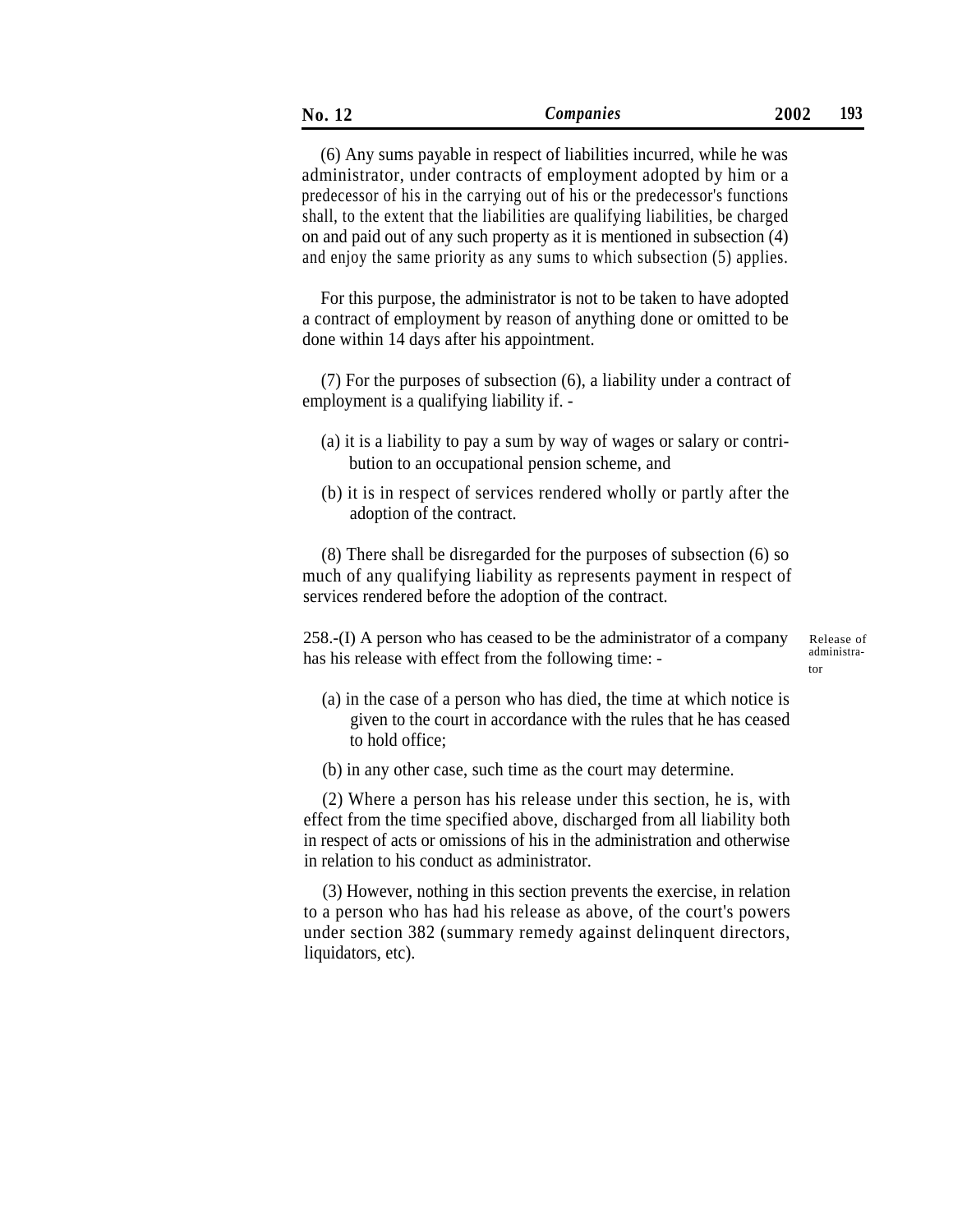*Ascertainment and investigation of company ~ affairs*

| Informa-<br>tion to be<br>given by | 259.-(I) Where an administration order has been made, the<br>administrator shall: -                                                                                                                                                                  |  |  |
|------------------------------------|------------------------------------------------------------------------------------------------------------------------------------------------------------------------------------------------------------------------------------------------------|--|--|
| administra-<br>tor                 | (a) immediately send to the company and publish in the <i>Gazette</i> or a<br>news-paper widely circulating in Tanzania, a notice of the order,<br>and                                                                                               |  |  |
|                                    | (b) within 28 days after the making of the order, unless the court<br>otherwise directs, send such a notice to all creditors of the company<br>(so far as he is aware of their addresses).                                                           |  |  |
|                                    | (2) Where an administration order has been made, the administrator<br>shall also, within 14 days after the making of the order, send an office<br>copy of the order to the Registrar and to such other persons as may be<br>prescribed in the rules. |  |  |
|                                    | (3) If the administrator without reasonable excuse fails to comply<br>with this section, he is liable to a fine and, for continued contravention,<br>to a default fine.                                                                              |  |  |
| Statement<br>of affairs            | 260.-41) Where an administration order has been made, the<br>administrator shall at once require some or all of the persons<br>mentioned below to make out and submit to him a statement in the<br>prescribed form as to the affairs of the company. |  |  |
|                                    | (2) The statement shall be verified by affidavit by the persons required<br>to submit it and shall show: -                                                                                                                                           |  |  |
|                                    | (a) particulars of the company's assets, debts and liabilities;                                                                                                                                                                                      |  |  |
|                                    | (b) the names and addresses of its creditors;                                                                                                                                                                                                        |  |  |
|                                    | (c) the securities held by them respectively;                                                                                                                                                                                                        |  |  |
|                                    | (d) the dates when the securities were respectively given; and                                                                                                                                                                                       |  |  |
|                                    | (e) such further or other information as may be prescribed.                                                                                                                                                                                          |  |  |
|                                    | $(3)$ The persons referred to in subsection $(1)$ are:-                                                                                                                                                                                              |  |  |
|                                    | (a) those who are or have been officers of the company;                                                                                                                                                                                              |  |  |
|                                    | (b) those who have taken part in the company's formation at any<br>time within one year before the date of the administration order;                                                                                                                 |  |  |
|                                    |                                                                                                                                                                                                                                                      |  |  |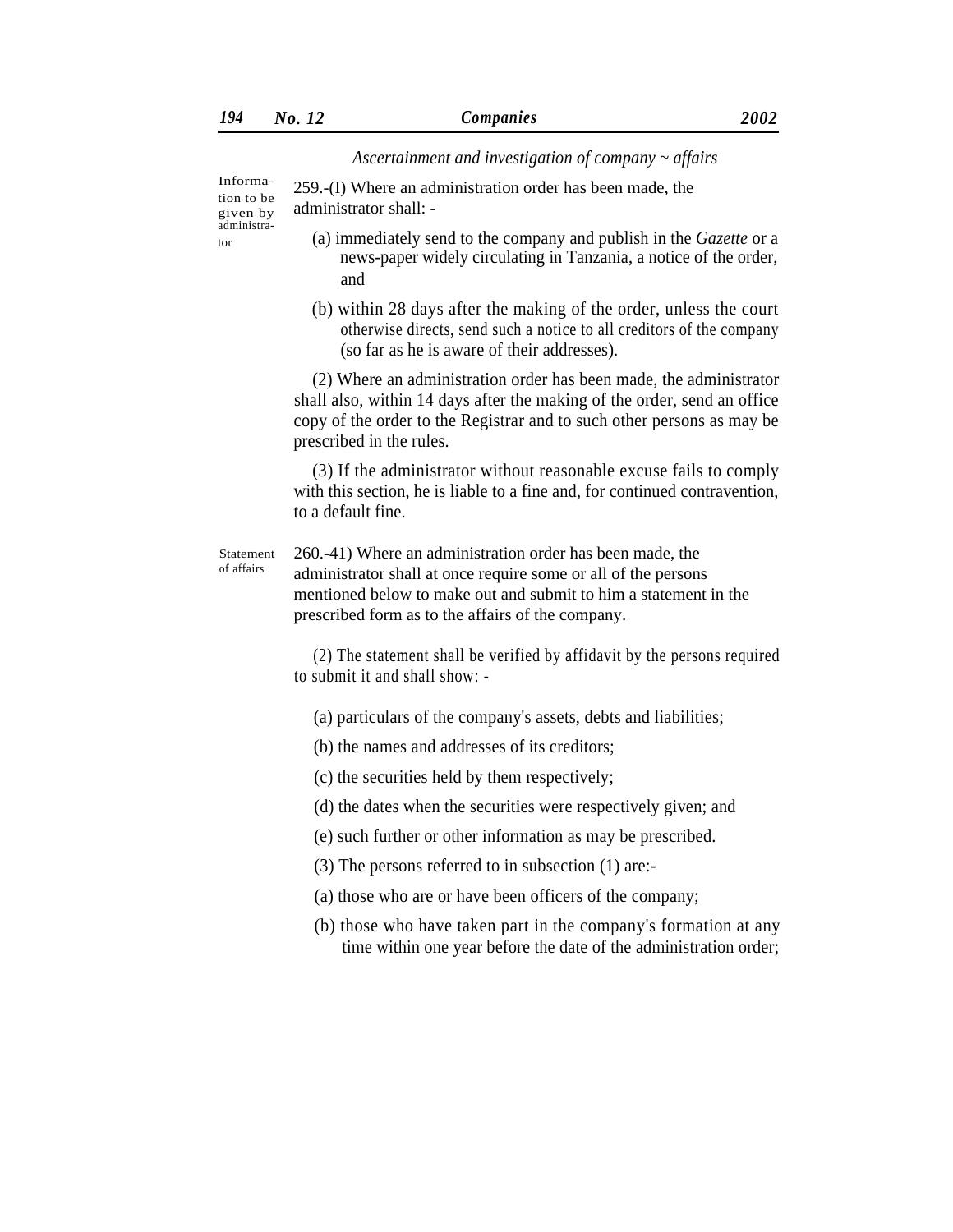- (c) those who are in the company's employment or have been in its employment within that year, and are in the administrator's opinion capable of giving the information required;
- (d) those who are or have been within that year officers of or in the employment of a company which is, or within that year was, an officer of the company.

In this subsection ''employment'' includes employment under a contract for services.

(4) Where any persons are required under this section to submit a statement of affairs to the administrator, they shall do so (subject to subsection (5)) before the end of the period of 21 days beginning with the day after that on which the prescribed notice of the requirement is given to them by the administrator.

- (5) The administrator, if he thinks fit, may -
- (a) at any time release a person from an obligation imposed on him under subsection (1) or (2), or
- (b) either when giving notice under subsection (4) or subsequently, extend the period so mentioned;

and where the administrator has refused to exercise a power conferred by this subsection, the court, if it thinks fit, may exercise it.

(6) If a person without reasonable excuse fails to comply with any obligation imposed under this section, he is liable to a fine and, for continued contravention, to a default fine.

261.-(l) Where an administration order has been made, the administrator shall, within 3 months (or such longer period as the court may allow) after the making of the order -

Statement of proposals

- (a) send to the Registrar and (so far as he is aware of their addresses) to all creditors a statement of his proposals for achieving the purpose or purposes specified in the order, and
- (b) lay a copy of the statement before a meeting of the company's creditors summoned for the purpose on not less than 14 day's notice.

(2) The administrator shall also, within 3 months (or such longer period as the court may allow) after the making of the order, either: -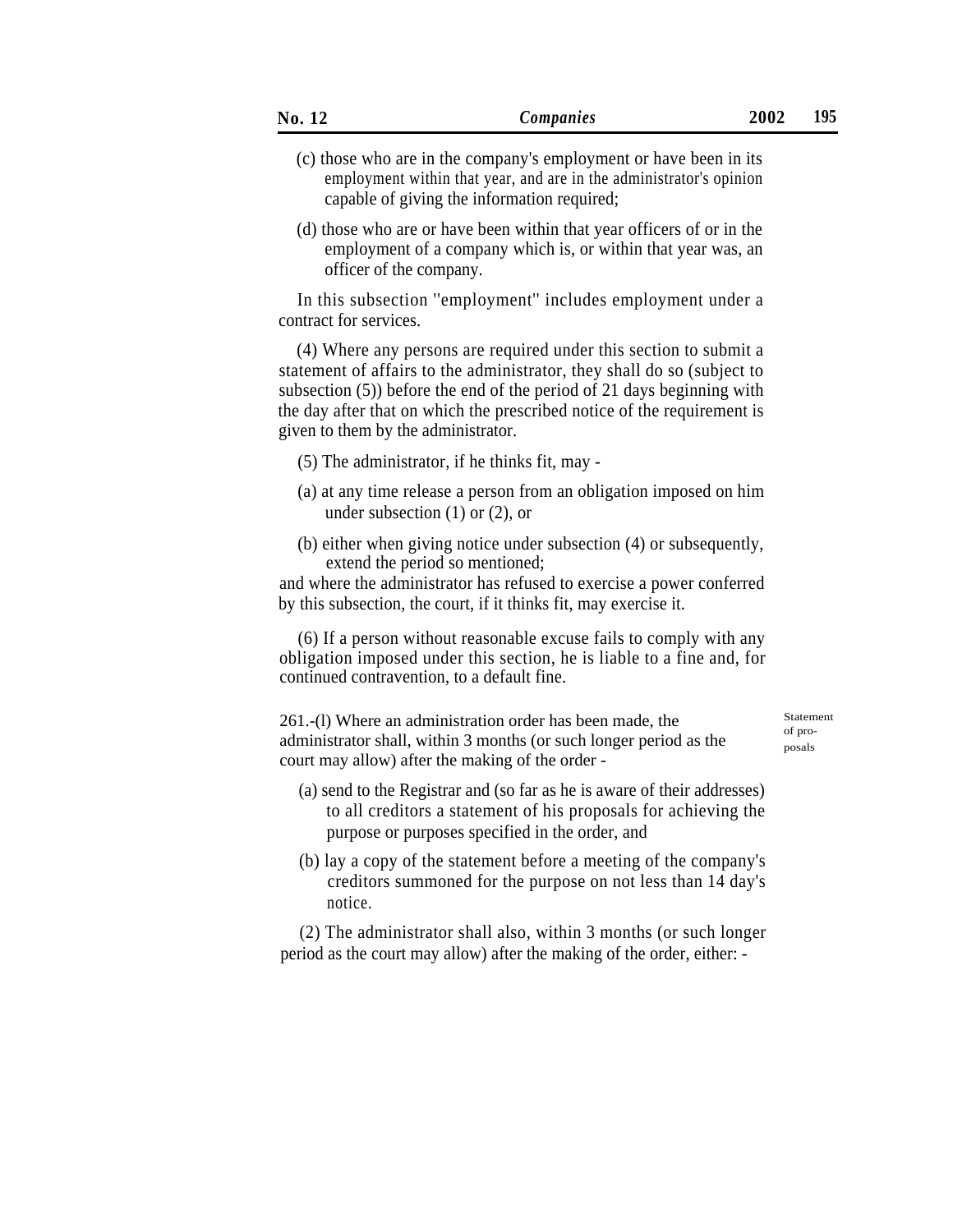Consideration of proposals by

meeting

(a) send a copy of the statement (so far as he is aware of their addresses) to all members of the company, or

(b) publish in the prescribed manner a notice stating an address to which members of the company should write for copies of the statement to be sent to them free of charge.

(3) If the administrator without reasonable excuse fails to comply with this section, he is liable to a fine and, for continued contravention, to a default fine.

262.-(I) A meeting of creditors summoned under section 261 shall approve the administrator's proposals.

creditors (2) The meeting may approve the proposals with modifications, but shall not do so unless the administrator consents to each modification.

> (3) Subject as above, the meeting shall be conducted in accordance with the rules.

> (4) After the conclusion of the meeting, the administrator shall report the result of the meeting to the court and shall give notice of that result to the Registrar and to such persons as may be prescribed in the rules.

> (5) If a report is given to the court under subsection (4) that the meeting has declined to approve the administrator's proposals (with or without modifications), the court may by order discharge the administration order and make such consequential provision as it thinks fit, or adjourn the hearing conditionally or unconditionally, or make an interim order or any other order that it thinks fit.

> (6) Where the administration order is discharged, the administrator shall, within 14 days after the making of the order effecting the discharge, send an office copy of that order to the Registrar.

> (7) If the administrator without reasonable excuse fails to comply with subsection (6), he is liable to a fine and, for continued contravention, to a default fine.

Approval 261-4 1) This section applies where -

- (a) proposals have been approved (with or without modification) under section 262, and
- (b) the administrator proposes to make revisions of those proposals which appear to him substantial.

of substa ntial revisions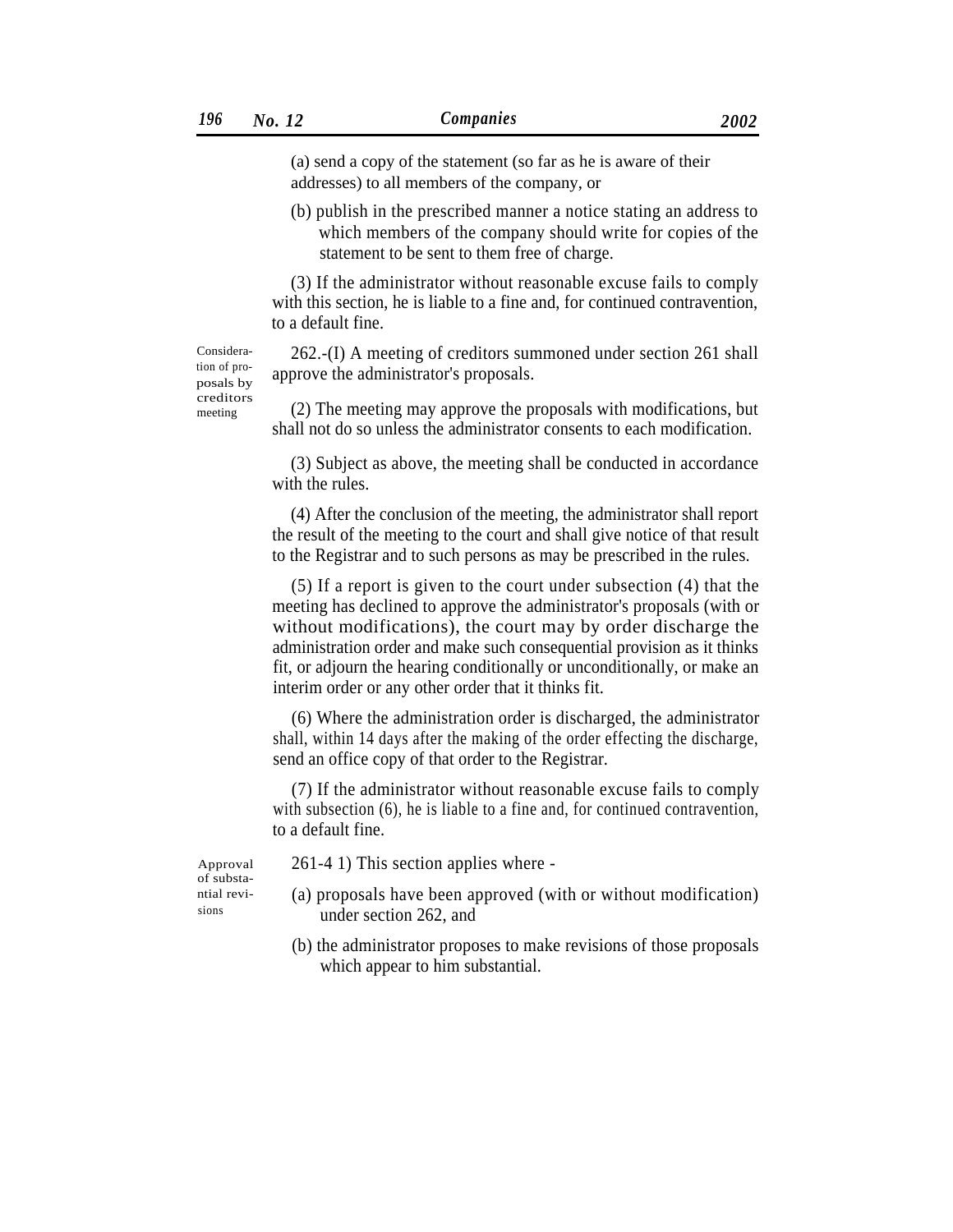- (2) The administrator shall -
- (a) send to all creditors of the company (so far as he is aware of their addresses) a statement in the prescribed form of his proposed revisions, and
- (b) lay a copy of the statement before a meeting of the company's creditors summoned for the purpose on not less than 14 days' notice;

and he shall not make the proposed revisions unless they are approved by the meeting.

(3) The administrator shall also either:-

(a) send a copy of the statement (so far as he is aware of their addresses) to all members of the company, or

(b) publish in the prescribed manner a notice stating an address to which members of the company should write for copies of the statement to be sent to them free of charge.

(4) The meeting of creditors may approve the proposed revisions with modifications, but shall not do so unless the administrator consents to each modification.

(5) Subject as above, the meeting shall be conducted in accordance with the rules.

(6) After the conclusion of the meeting, the administrator shall give notice of the result of the meeting to the Registrar and to such persons as may be prescribed in the rules.

### *Miscellaneous*

264.-(I) Where a meeting of creditors summoned under section 261 has approved the administrator's proposals (with or without modifications), the meeting may, if it thinks fit, establish a committee (''the creditors' committee'') to exercise the functions conferred on it by or under this Act.

(2) If such a committee is established, the committee may, on giving not less than 7 days notice, require the administrator to attend before it at any reasonable time and furnish it with such information relating to the carrying out of his functions as it may reasonably require.

Creditors' committee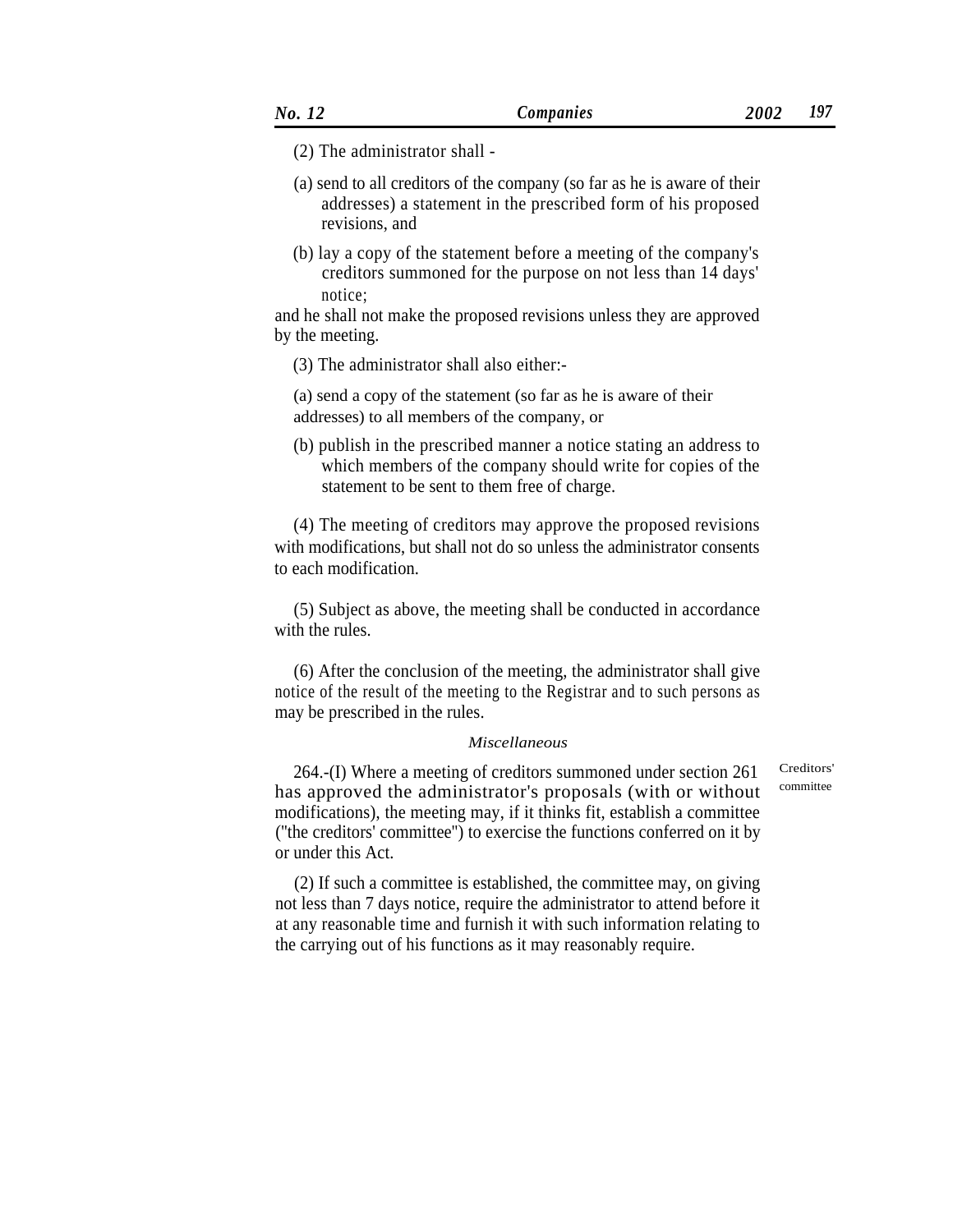265. At any time when an administration order is in force, a creditor or member of the company may apply to the court by petition for an order under this section on the ground - Protection of interests of creditors

- (a) that the company's affairs, business and property are being or have been managed by the administrator in a manner which is unfairly prejudicial to the interests of its creditors or members generally, or of some part of its creditors or members (including at least himself), or
- (b) that any actual or proposed act or omission of the administrator is or would be so prejudicial.

Orders to protect inte-rests of creditors

266.-(I) On an application for an order under section 265, the court may, make such order as it thinks fit for giving relief in respect of the matters complained of, or adjourn the hearing conditionally or unconditionally, or make an interim order or any other order that it thinks fit.

- (2) An order under this section shall not prejudice or prevent -
- (a) the implementation of any compromise or arrangement sanctioned under section 264;
- (b) where the application for the order was made more than 28 days after the approval of any proposals or revised proposals under sections 262 or 263, the implementation of those proposals or revised proposals.
- (3) Subject as above, an order under this section may in particular: -

(a) regulate the future management by the administrator of the company's affairs, business and property;

- (b) require the administrator to refrain from doing or continuing an act complained of by the petitioner, or to do an act which the petitioner has complained he has omitted to do;
- (c) require the summoning of a meeting of creditors or members for the purpose of considering such matters as the court may direct;
- (d) discharge the administration order and make such consequential provision as the court thinks fit.

(4) Nothing in section 254 is to be taken as prejudicing applications to the court under this section.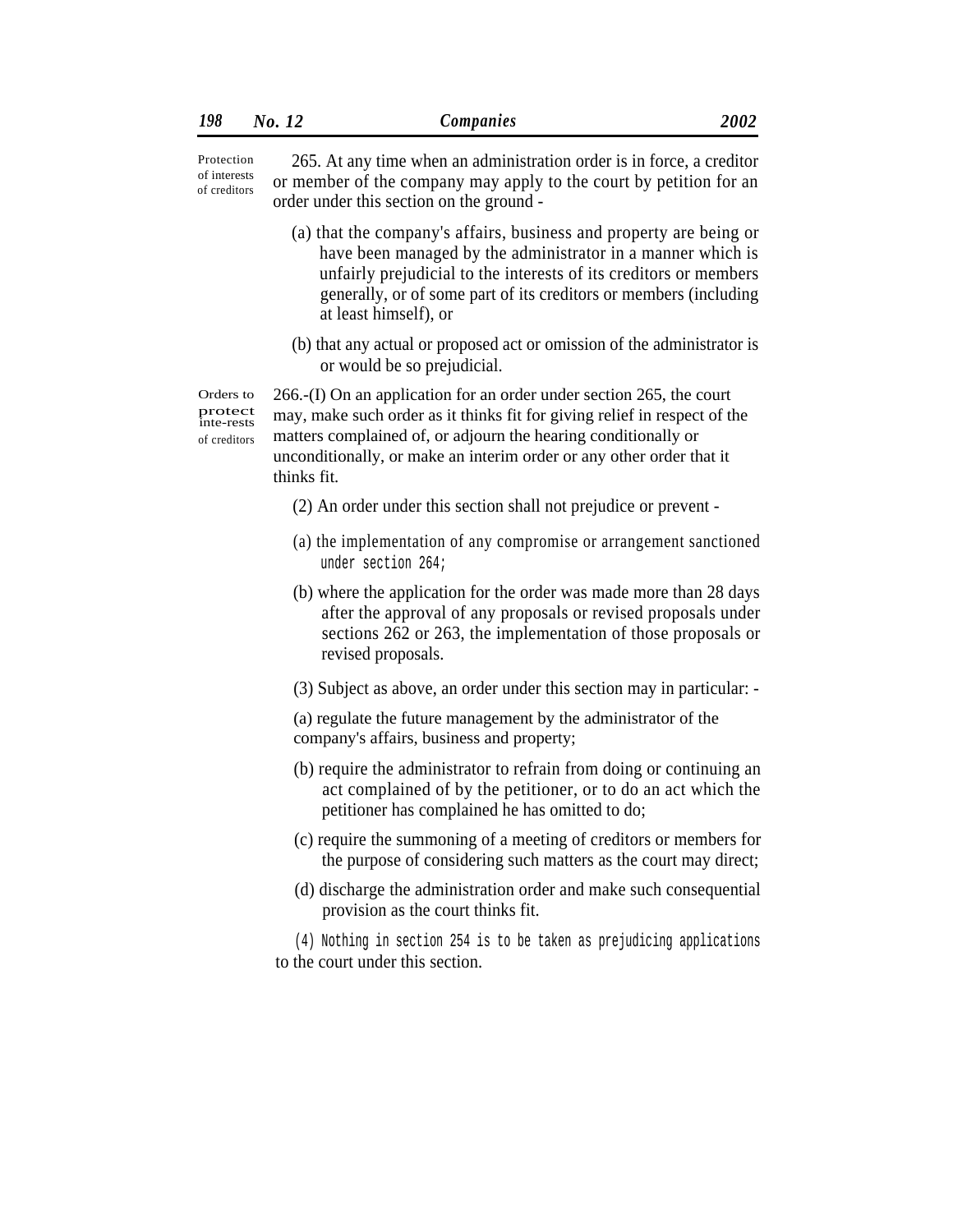|  |  | Companies | 2002 | 100 |
|--|--|-----------|------|-----|
|--|--|-----------|------|-----|

(5) Where the administration order is discharged, the administrator shall, within 14 days after the making of the order effecting the discharge, send an office copy of that order to the Registrar; and if without reasonable excuse he fails to comply with this subsection, he is liable to a fine and, for continued contravention to a default fine.

# **PART VIII WINDING UP CHAPTER I**

# **PRELIMINARY**

# *Modes of Winding Up*

**267.-41**) The winding up of a company may be either - Modes of

winding up

(a) by the court; or

(b) voluntary.

(2) The provisions of this Act with respect to winding up apply, unless the contrary appears, to the winding up of a company in any of those modes.

# *Contributories*

268. In the event of a company being wound up, every present and Contribupast member shall be liable to contribute to the assets of the company to <sup>tories</sup> an amount sufficient for payment of its debts and liabilities, and the expenses of the winding up, and for the adjustment of the rights of the contributories among themselves, subject to the provisions of section 269 and the following qualifications -

- (a) a past member shall not be liable to contribute if he has ceased to be a member for one year or upwards before the commencement of the winding up;
- (b) a past member shall not be liable to contribute in respect of any debt or liability of the company contracted after he ceased to be a member;
- (c) a past member shall not be liable to contribute unless it appears to the court that the existing members are unable to satisfy the contributions required to be made by them in pursuance of this Act;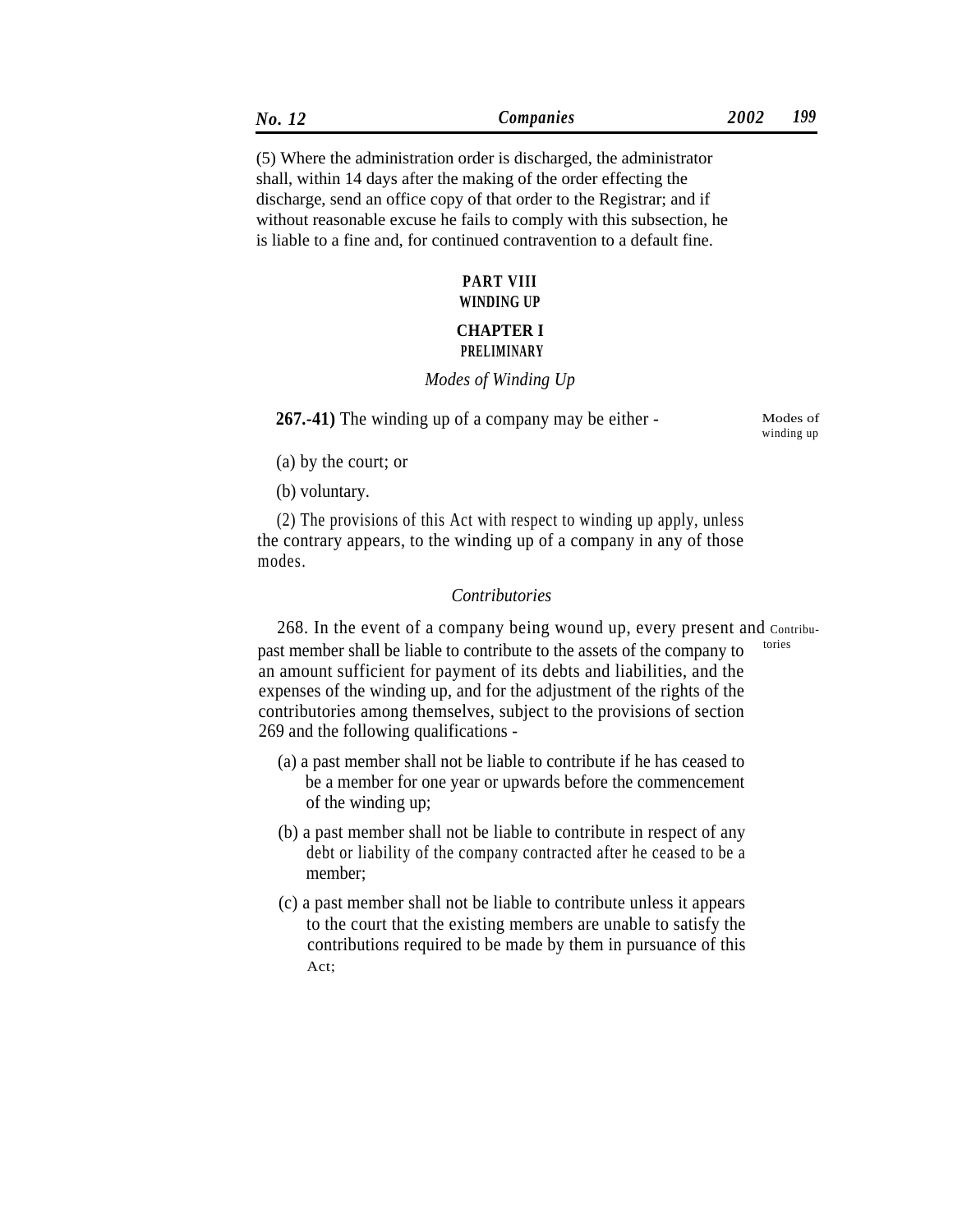- (d) in the case of a company limited by shares, no contribution shall be required from any member exceeding the amount, if any, unpaid on the shares in respect of which he is liable as a present or past member;
- (e) in the case of a company limited by guarantee, no contribution shall, subject to the provisions of section 270, be required from any member exceeding the amount undertaken to be contributed by him to the assets of the company in the event of its being wound up,
- (f) nothing in this Act shall invalidate any provision contained in any policy of insurance or other contract whereby the liability of individual members on the policy or contract is restricted or whereby the funds of the company are alone made liable in respect of the policy or contract;

(g) a sum due to any member of a company, in his character of a member, by way of dividends, profits or otherwise shall not be deemed to be a debt of the company payable to that member in a case of competition between himself and any other creditor not a member of the company, but any such sum may be taken into account for the purpose of the final adjustment of the rights of the contributories among themselves.

Liability of certain dire-ctors, etc.

269. In the winding up of a limited company, any director or manager, whether past or present, whose liability is, under the provisions of this Act, unlimited, shall, in addition to his liability (if any) to contribute as an ordinary member, be liable to make a further contribution as if he were at the commencement of the winding up a member of an unlimited company:

Provided that -

- (a) a past director or manager shall not be liable to make such further contribution if he has ceased to hold office for a year or upwards before the commencement of the winding up;
- (b) a past director or manager shall not be liable to make such further contribution in respect of any debt or liability of the company contracted after he ceased to hold office;
- (c) subject to the articles of the company, a director or manager shall not be liable to make such further contribution unless the court deems it necessary to require that contribution in order to satisfy the debts and liabilities of the company and the expenses of the winding up.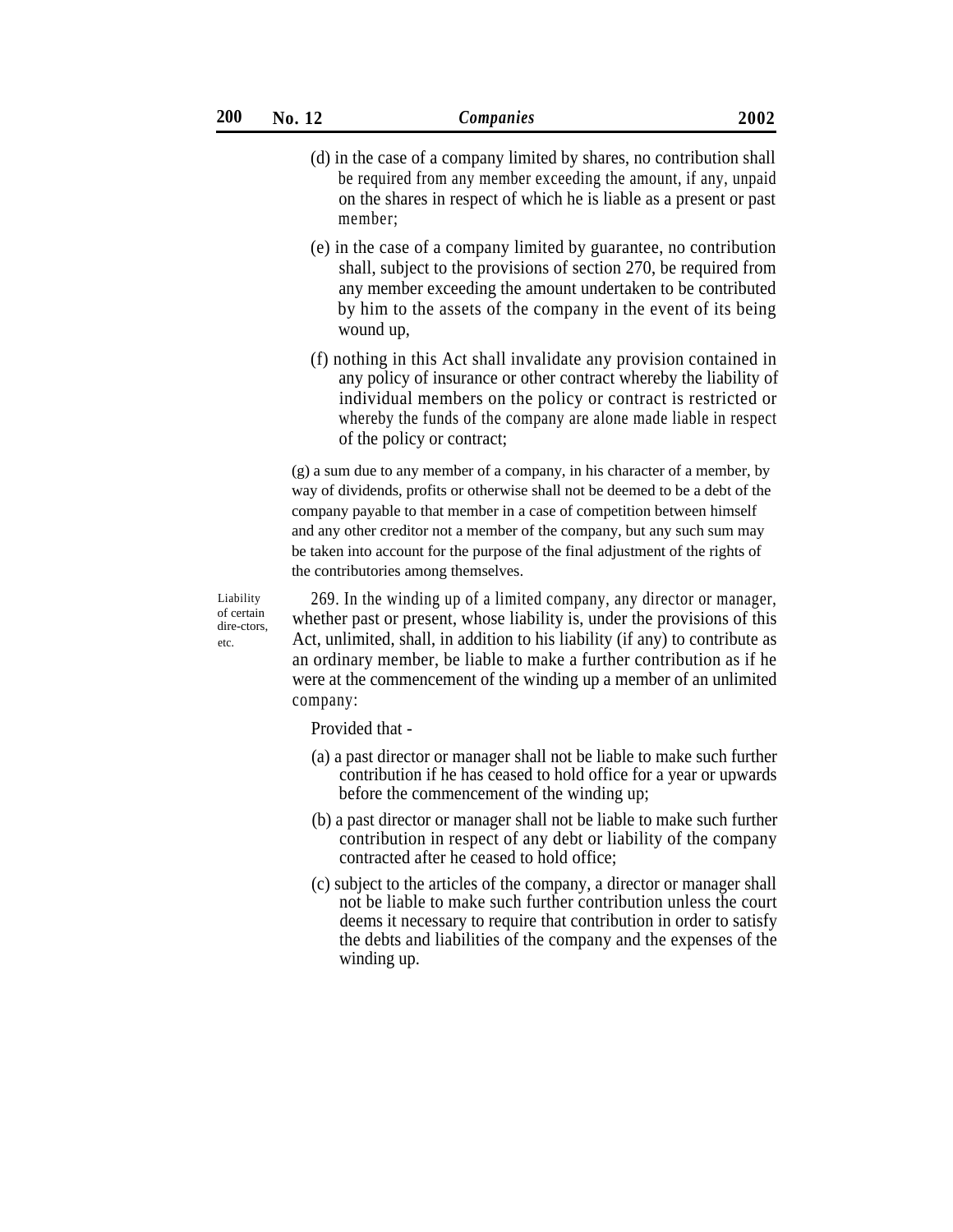| No. | Companies | 2002 | 201 |
|-----|-----------|------|-----|
|     |           |      |     |

270. In the winding up of a company limited by guarantee which has a share capital, every member of the company shall be liable, in addition to the amount undertaken to be contributed by him to the assets of the company in the event of its being wound up, to contribute to the extent of any sums unpaid on any shares held by him. Contributories: companies limited by guarantee

271. The term ''contributory'' means every person liable to contribute to the assets of a company in the event of its being wound up, and for the Purposes of all Proceedings for determining, and all proceedings prior to the final determination of, the persons who are to be deemed contributories, includes any person alleged to be a contributory. Definition of contributory

272. The liability of a contributory shall create a debt accruing due from him at the time when his liability commenced, but payable at the times when calls are made for enforcing the liability.

273.-(1) If a contributory dies either before or after he has been placed on the list of contributories, his personal representatives shall be liable in a due course of administration to contribute to the assets of the company in discharge of his liability and shall be contributories accordingly.

(2) If the personal representatives make default in paying any money ordered to be paid by them, proceedings may be taken for administering the estate of the deceased contributory and for compelling payment thereout of the money due.

274- If a contributory becomes bankrupt, either before or after he has been placed on the list of contributories -

- (a) his trustee in bankruptcy shall represent him for all the Purposes of member of the winding up, and shall be a contributory accordingly, and may be called on to admit to proof against the estate of the bankrupt, or otherwise to allow to be paid out of his assets in due course of law, any money due from the bankrupt in respect of his liability to contribute to the assets of the company; and
- (b) there may be proved against the estate of the bankrupt the estimated value of his liability to future calls as well as calls already made.

Contributories in case of bankruptcy

Nature of liability of contributory

Contributories in case of death of membets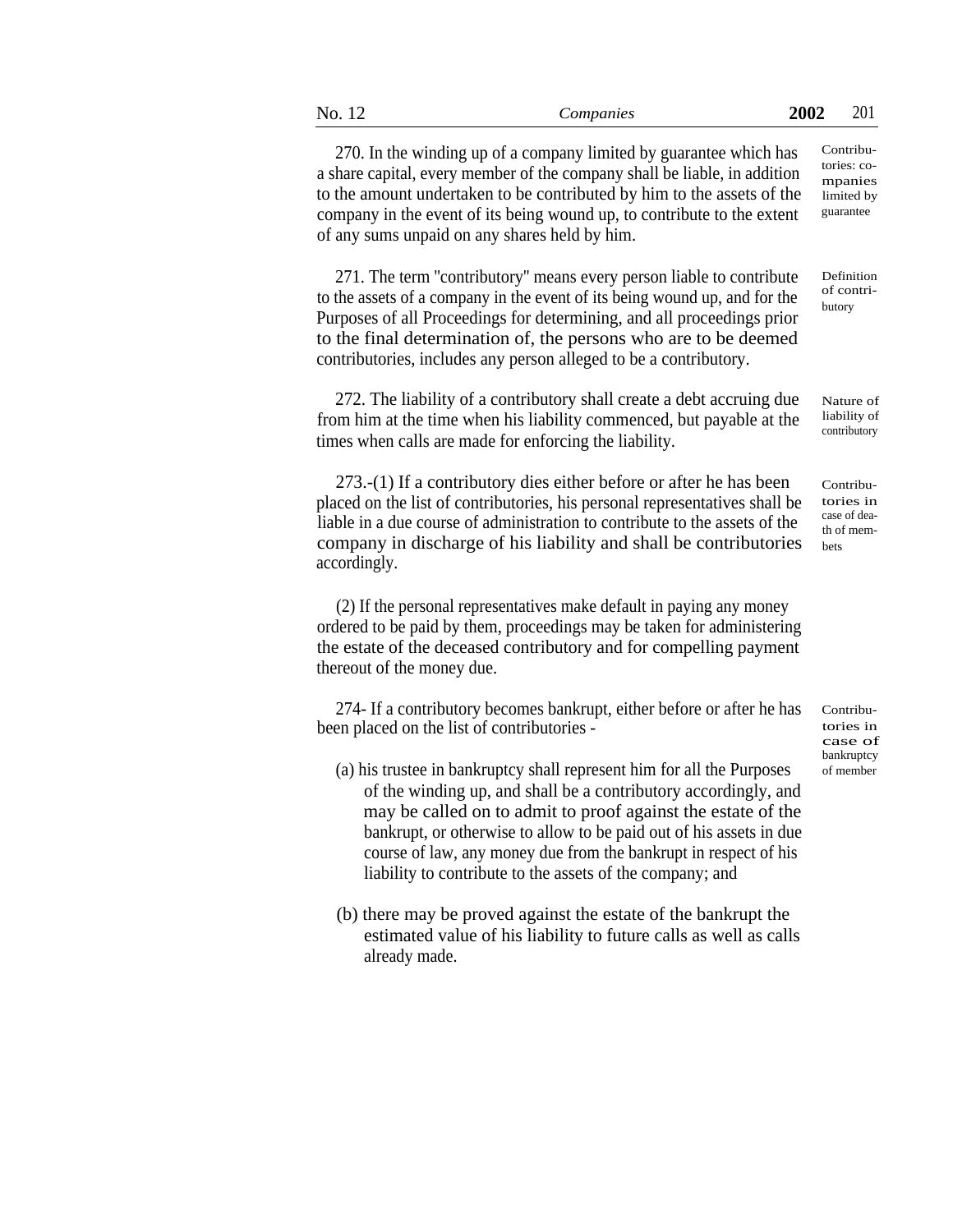## CHAPTER 11

#### WINDING UP BY THE COURT

### *Jurisdiction*

275. The High Court shall have jurisdiction to wind up any company registered in Tanzania and a body corporate as mentioned in section 279(2). **Jurisdiction** to wind up

in Tanzania Transfer of

companies registered

proceedings from High Court to Resident Magistrates' Court

Transfer of proceedings in Resident Magistrates' Court

Statement of case for opinion of High Court

nces in which company may be by the court

276. Where the High Court makes an order for winding up a company under this Act, it may, if it thinks fit, direct all subsequent proceedings to be held in a Resident Magistrates' Court and thereupon such court shall for the purpose of winding up the company be deemed to be the court within the meaning of this Act, and shall have, for the purposes of such winding up, all the jurisdiction and powers of the High Court.

277. If during the progress of a winding up in a Resident Magistrates' Court it is made to appear to the High Court that the same could be more conveniently prosecuted in any other Resident Magistrates' Court, the High Court may transfer the same to such other court, and thereupon the winding up shall proceed in such other Resident Magistrates' Court.

278. If any question of law arises in any winding up proceedings in a Resident Magistrates' Court which all the parties to the proceeding, or which one of them and the Magistrate of the court, desire to have decided in the first instance in the High Court, the Magistrate shall state the facts and the question of law which has arisen in the form of a special case for the opinion of the High Court, and thereupon the special case and the proceedings, or such of them as may be required, shall be transmitted to the High Court for the purposes of determination.

*Cases in which Company may be wound up by Court*

 $Circumsta-$  279.-(I) A company may be wound up by the court if -

- (a) the company has by special resolution resolved that the company be wound up by the court;
- wound up<br>by the (b) the company does not commence its business within a year from its incorporation or suspends its business for a whole year;
	- (c) the number of members falls below two;
	- (d) the company is unable to pay its debts;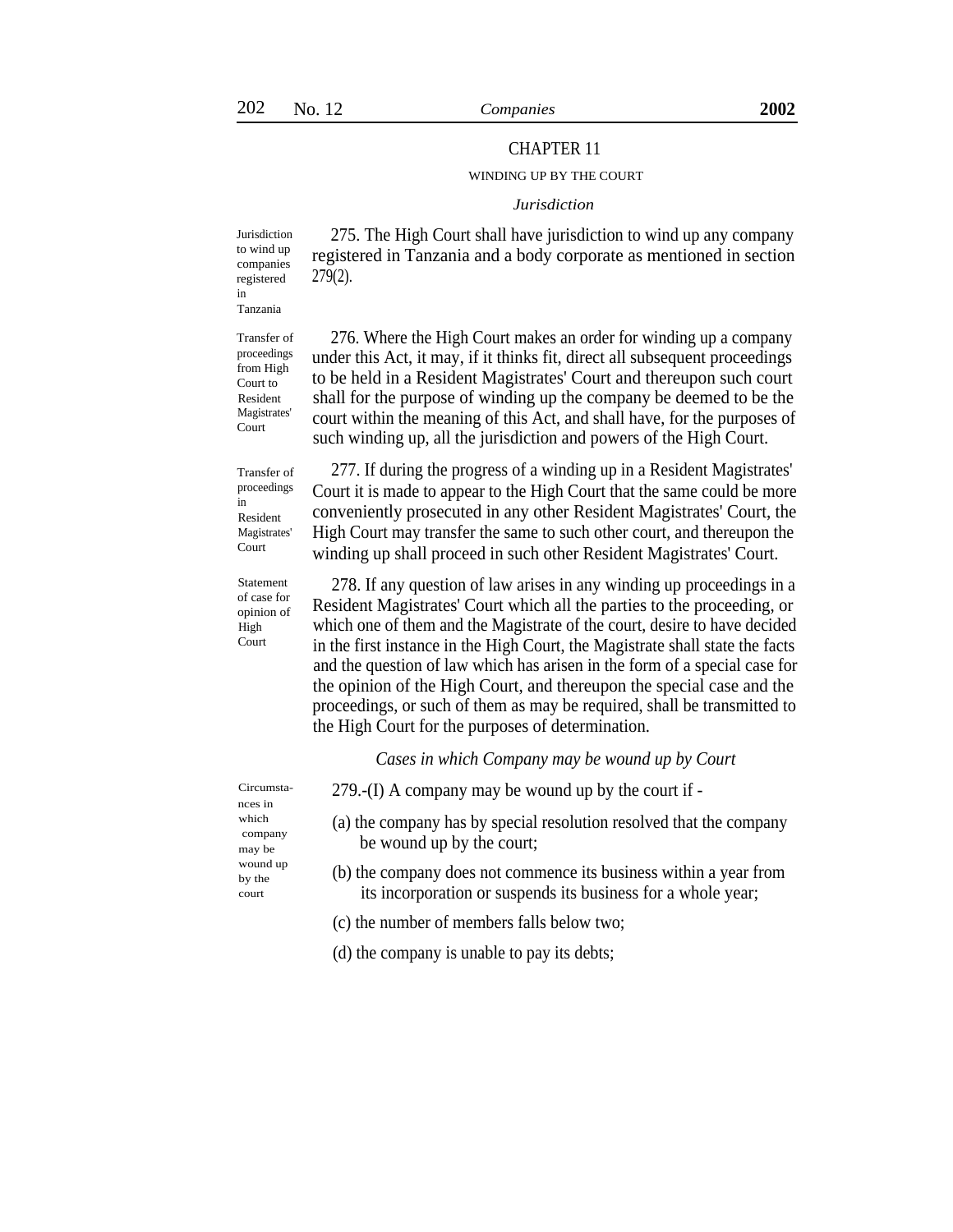(e) the court is of the opinion that it is just and equitable that the company should be wound up;

(2) A body corporate may also be wound up by the court if incorporated outside Tanzania and carrying on business in Tanzania and winding up proceedings have been commenced in respect of it in the country of its incorporation or in any other country in which it has established a place of business.

280. A company shall be deemed to be unable to pay its debts -

- (a) if a creditor, by assignment or otherwise, to whom the company is indebted in a sum exceeding fifty thousand shillings or such other amount as may from time to time be prescribed in regulations made by the Minister, then due has served on the company, by leaving at the registered office of the company, a written demand requiring the company to pay the sum so due and the company has for twenty-one days thereafter neglected to pay the sum or to secure or compound for it to the reasonable satisfaction of the creditor; or
- (b) if execution or other process issued on a judgment, decree or order of any court in favour of a creditor of the company is returned unsatisfied in whole or in part; or
- (c) if it is proved to the satisfaction of the court that the company is unable to pay its debts as they fall due; or
- (d) if it is proved to the satisfaction of the court that the value of the company's assets is less than the amount of its liabilities, taking into account the contingent and prospective liabilities of the company.

# *Petition for Winding Up and Effects thereof*

281.-(I) An application to the court for the winding up of a company shall be by petition presented, subject to the provisions of this section, either by the company or by any creditor or creditors (including any contingent or prospective creditor or creditors), contributory or contributories, or by an administrator, or by all or any of those parties, together or separately:

Provided that -

(a) a contributory shall not be entitled to present a winding-up petition unless -

Definition of inability to pay debts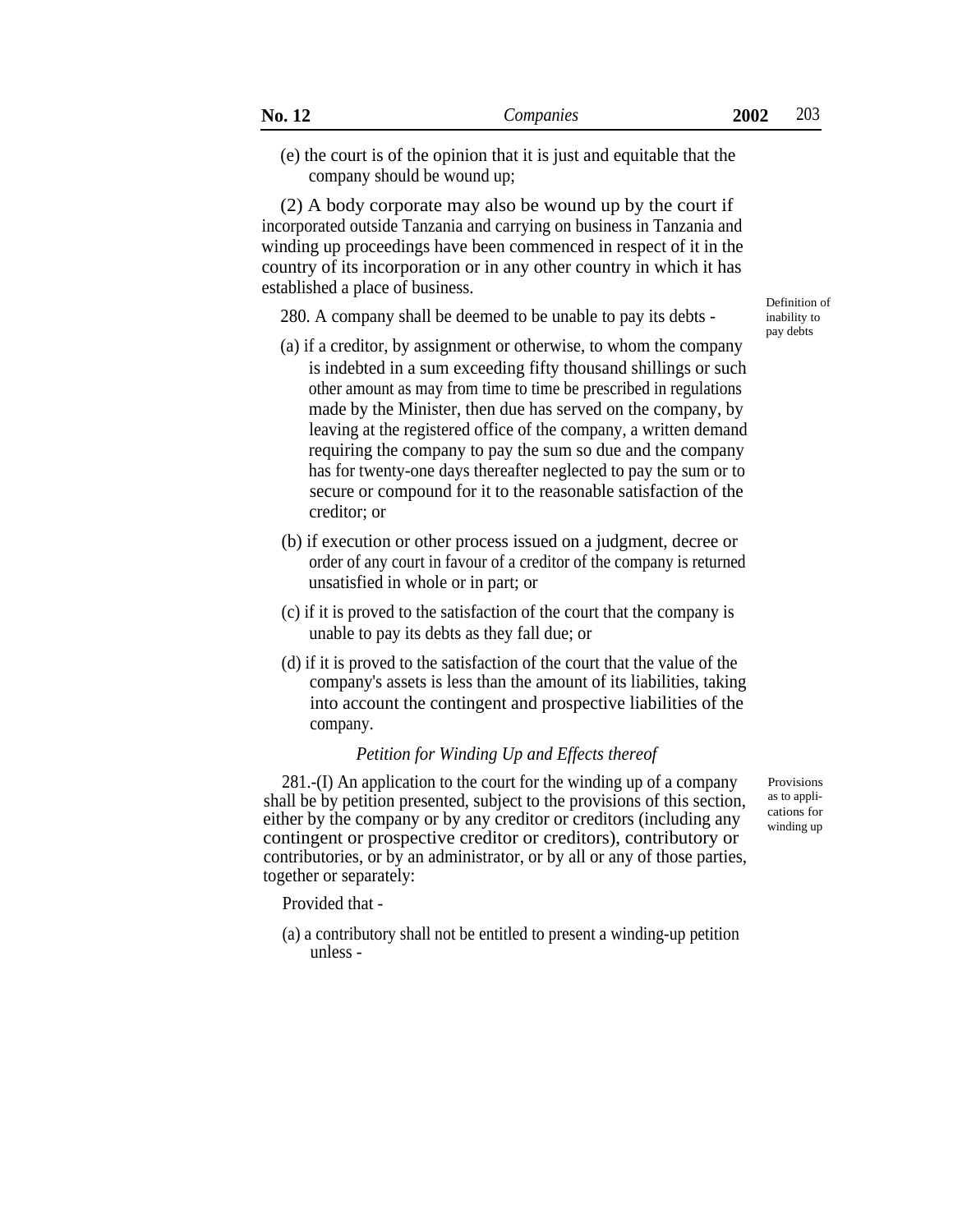- (i) either the number of members is reduced below two; or
- (ii) the shares in respect of which he is a contributory, or some of them, either were originally allotted to him or have been held by him, and registered in his name, for at least six months during the eighteen months before the commencement of the winding up, or have devolved on him through the death of a former holder;
- (b) the court shall not give a hearing to a winding-up petition presented by a contingent or prospective creditor until such security for costs has been given as the court thinks reasonable and until a prima facie case for winding up has been established to the satisfaction of the court;
- (c) in a case falling within section 222(2), a winding-up petition may be presented by the Attorney-General; and
- (d) a petition for the winding-up of a body corporate on the ground mentioned in section 279(2) may be presented by the official receiver as well as by any other person authorised to do so under the provisions of this subsection, but the court shall not make a winding-up order on a petition presented by the official receiver unless it is satisfied that the liquidator or provisional liquidator of the body corporate in the country where winding-up proceedings have been commenced in respect of it has in the manner prescribed required the official receiver to present the petition.

(2) Where a company is being wound up voluntarily or subject to supervision, a winding-up petition may be presented by the official receiver as well as by any other person authorised in that behalf under the other provisions of this section, but the court shall not make a windingup order on the petition unless it is satisfied that the voluntary windingup or winding up subject to supervision cannot be continued with due regard to the interests of the creditors or contributories.

Power of court on hearing petition

282.-(I) On hearing a winding-up petition the court may dismiss it, or adjourn the hearing conditionally or unconditionally, or make any interim order, or, any other order that it thinks fit.

(2) Where the petition is presented by members of the company as contributories on the ground that it is just and equitable that the company should be wound up, the court, if it is of opinion -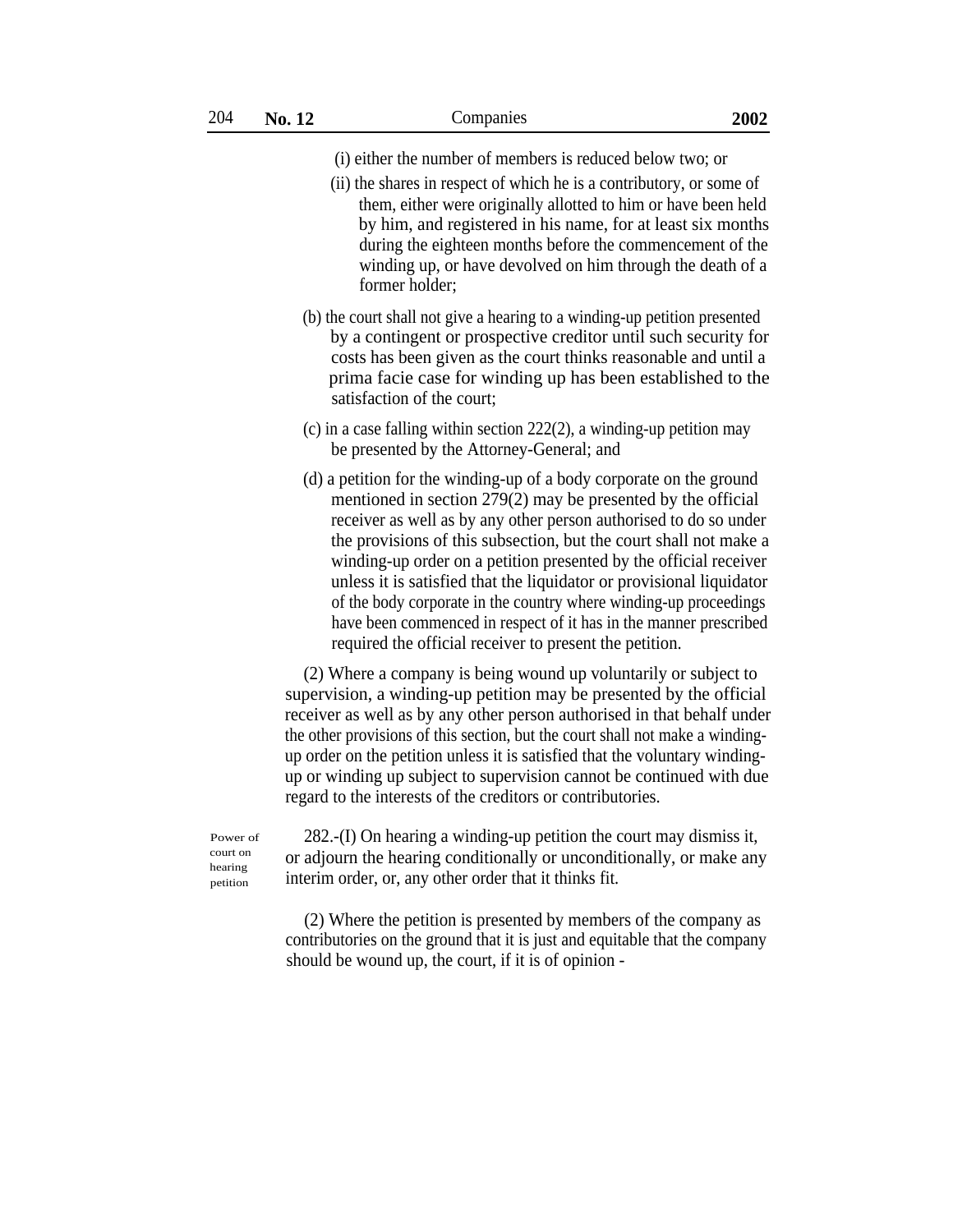- (a) that the petitioners are entitled to relief either by winding up the company or by some other means; and
- (b) that in the absence of any other remedy it would be just and equitable that the company should be wound up,

shall make a winding-up order, unless it is also of the opinion both that some other remedy is available to the petitioners and that they are acting unreasonably in seeking to have the company wound up instead of pursuing that other remedy.

283. At any time after the presentation of a winding-up petition, and before a winding up order has been made, the company, or any creditor or contributory, may -

- (a) where any action or proceedings against the company is pending in the High Court or Court of Appeal apply to the court in which the action or proceedings is pending for a stay of proceedings therein; and
- (b) where any other action or proceeding is pending against the company, apply to the court having jurisdiction to wind up the company to restrain further steps in the action or proceeding,

and the court to which application is so made may, as the case may be, stay or restrain the proceedings accordingly on such terms as it thinks fit.

284. In a winding-up by the court, any disposition of the property of Avoidance the company, including things in action, and any transfer of shares, or alteration in the status of the members of the company, made after the commencement of the winding-up, shall, unless the court otherwise orders, be void

285. Where any company is being wound up by the court, any attachment, sequestration, distress or execution put in force against the assets of the company after the commencement of the winding up shall be void.

### *Commencement of Winding Up*

286.-(I) Where, before the presentation of a petition for the winding up of a company by the court, a resolution has been passed by the company for voluntary winding up, the winding up of the company shall be deemed to have commenced at the time of the passing of the resolution, and unless the court, on proof of fraud or mistake, thinks fit otherwise to

Power to stay or restrain proceedings against cornpany

sitions of property, etc., after cornmencernent of winding up

Avoidance of attachments, etc.

Commencement of windingup by the court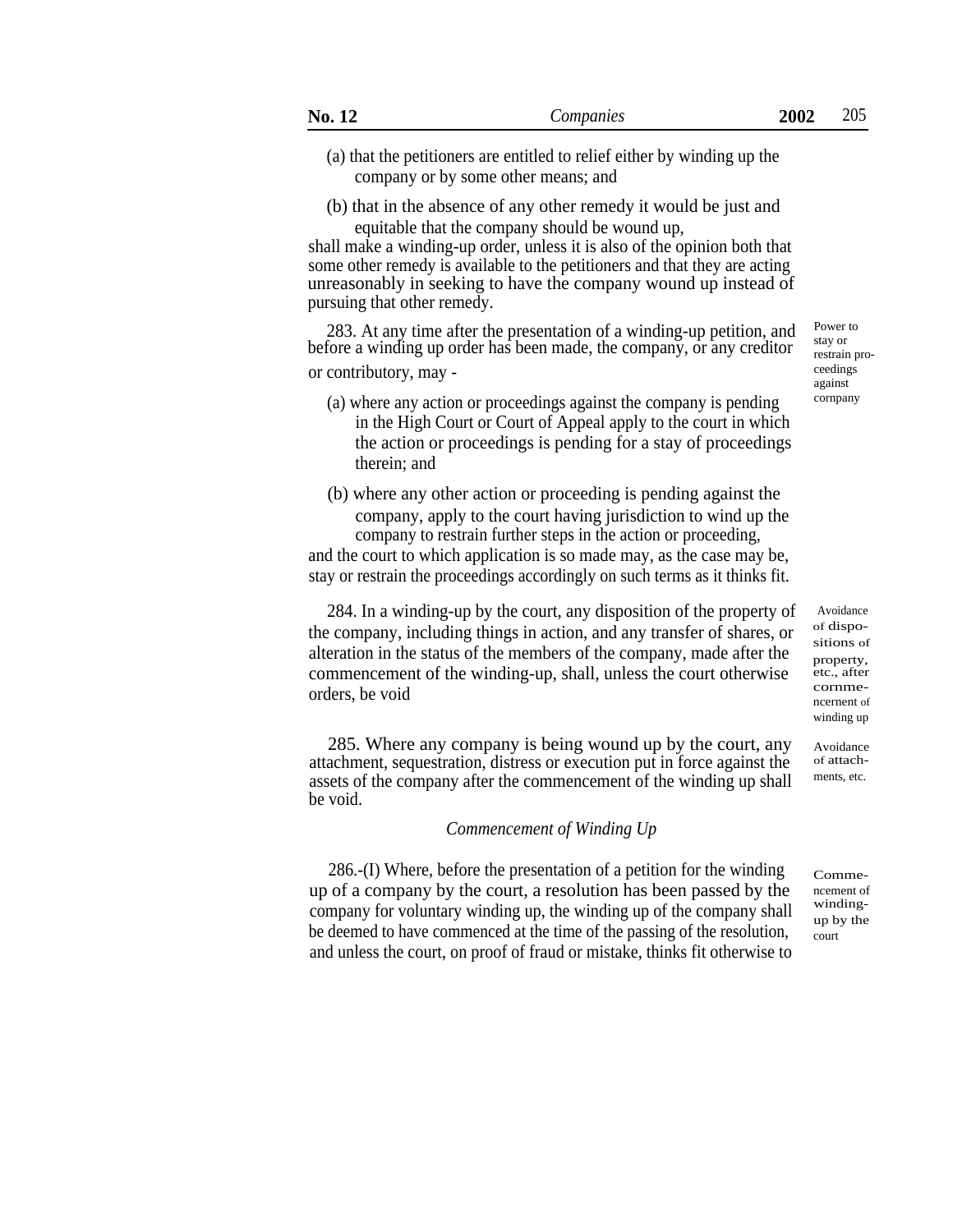official receiver a statement as to the affairs of the company in the prescribed form, verified by affidavit, and showing the particulars of its assets and liabilities, the names, addresses and occupations of its creditors, the securities held by them respectively, the dates when the securities were respectively given, and such further or other information as may be prescribed or as the official receiver may require.

(2) The statement shall be submitted and verified by one or more of the persons who are at the relevant date the directors and by the person who is at that date the Secretary of the company, or by such of the persons hereinafter in this subsection mentioned as the official receiver, subject to the direction of the court, may require to submit and verify the statement, that is to say persons -

- (a) who are or have been officers of the company,
- (b) who have taken part in the formation of the company at any time within one year before the relevant date;
- (c) who are in the employment of the company, or have been in the employment of the company within the said year, and are in the opinion of the official receiver capable of giving the information required;
- (d) who are or have been within the said year officers of or in the employment of a company which is, or within the said year was, an officer of the company to which the statement relates;
- (e) who are at the relevant date the receivers or managers of the whole or substantially the whole of the company's property.

(3) The statement shall be submitted within twenty-one days from the relevant date or within such extended time as the official receiver or the court may for special reasons appoint.

(4) Any person making or concurring in making the statement and affidavit required by this section may be allowed, and if so allowed shall be paid by the official receiver out of the assets of the company such costs and expenses incurred in and about the preparation and making of the statement and affidavit as the official receiver may consider reasonable, subject to an appeal to the court.

(5) If any person, without reasonable excuse, makes default in complying with the requirements of this section, he shall be liable to a default fine.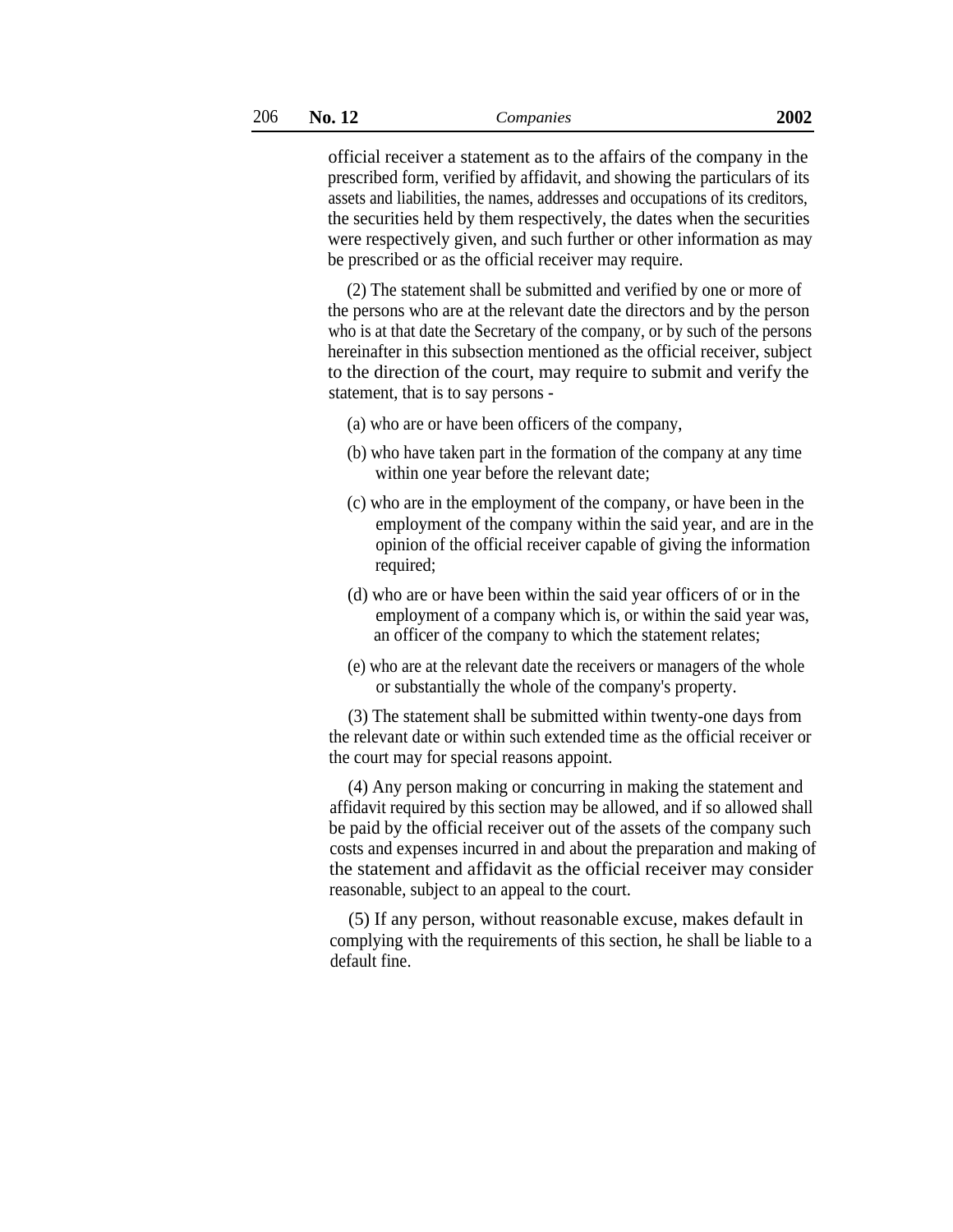direct, all proceedings taken in the voluntary winding up shall be deemed to have been validly taken.

(2) In any other case, the winding up of a company by the court shall be deemed to commence at the time of the presentation of the petition for the winding-up.

# *Consequences of Winding Up Order*

287. On the making of a winding up order, a copy of the order shall immediately be forwarded by the company, or otherwise as may be prescribed, to the Registrar for registration. forwarded to registrar

288. When a winding up order has been made or an interim liquidator has been appointed under section 295, no action or proceeding shall be proceeded with or commenced against the company except by leave of the court and subject to such terms as the court may impose.

289. An order for winding up a company shall operate in favour of Effect of all the creditors and of all the contributories of the company as if made  $\frac{1}{2}$  winding on the joint petition of a creditor and of a contributory.

## *Official Receiver in Winding Up*

290. For the purposes of this Act so far as it relates to the winding up of companies by the court, the term ''official receiver'' means the official receiver attached to the court for bankruptcy purposes. **Official** receiver

291. If, in the case of the winding up of any company by the court it appears to the court desirable, with a view to securing the more convenient and economical conduct of the winding up, that some officer other than receiver the person who would by virtue of section 290 be the official by court in should be the official receiver for the purposes of that winding up, the court may appoint that other officer to act as official receiver in that winding up, and the person so appointed shall be deemed to be the official receiver in that winding up for all the purposes of this Act.

292.-(I) Where the court has made a winding up order or appointed an interim liquidator under section 295, there shall, unless the court thinks fit to order otherwise and so orders, be made out and submitted to the

Appointment of cases

Statement of company's affairs to be submitted to official receiver

Copy of order to be

Actions stayed on winding<br>up order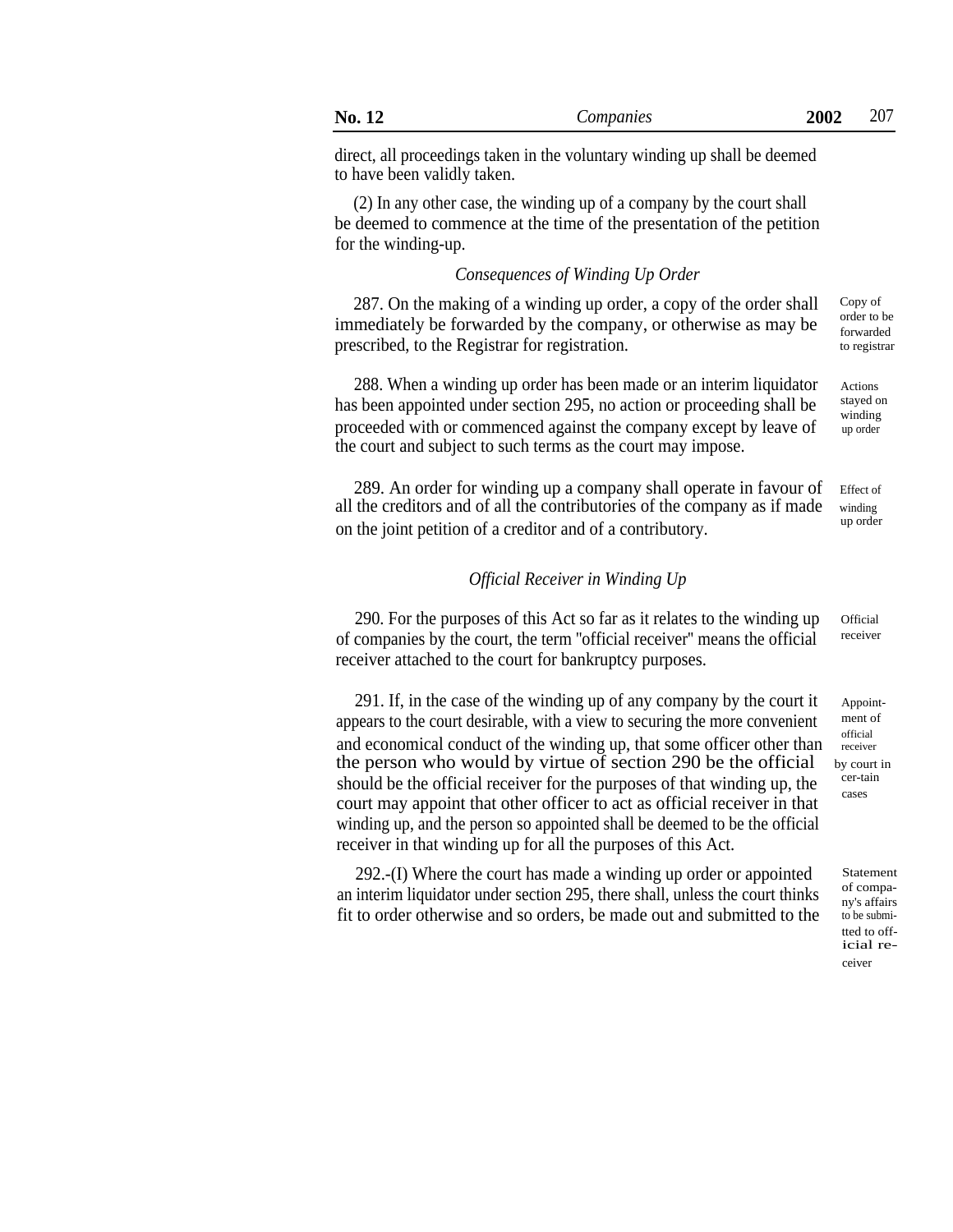(6) Any person stating himself in writing to be a creditor or contributory of the company shall be entitled by himself or by his agent at all reasonable times, on payment of the prescribed fee, to inspect the statement submitted in pursuance of this section, and to a copy thereof or extract therefrom.

(7) Any person untruthfully so stating himself to be a creditor or contributory shall be guilty of an offence and shall on conviction be liable to a fine.

(8) In this section the expression ''the relevant date'' means, m a case where an interim liquidator is appointed, the date office appointment, and in a case where no such appointment is made, the date of the winding up order.

Report by official receiver

**291-41)** In a case where a winding up order is made, the official receiver shall, as soon as practicable after receipt of the statement to be submitted under section 292, or, in a case where the court orders that no statement shall be submitted, as soon as practicable after the date of the order, submit a preliminary report to the court -

- (a) as to the amount of capital issued, subscribed and paid up, and the estimated amount of assets and liabilities; and
- (b) if the company has failed, as to the causes of the failure; and
- (c) whether in his opinion further inquiry is desirable as to any matter relating to the promotion, formation or failure of the company or the conduct of the business thereof.

(2) The official receiver may also, if he thinks fit, make a further report, or further reports, stating the manner in which the company was formed and whether in his opinion any fraud has been committed by any person in its promotion or formation or by any officer of the company in relation to the company since the formation thereof, and any other matters which in his opinion it is desirable to bring to the notice of the court.

(3) If the official receiver states in any such further report that in his opinion a fraud has been committed as aforesaid, the court shall have the further powers provided in section 325.

### *Liquidators*

Power of court to appoint liquidators

294. For the purpose of conducting the proceedings in winding up a company and performing such duties in reference thereto as the court may impose, the court may appoint a liquidator or liquidators.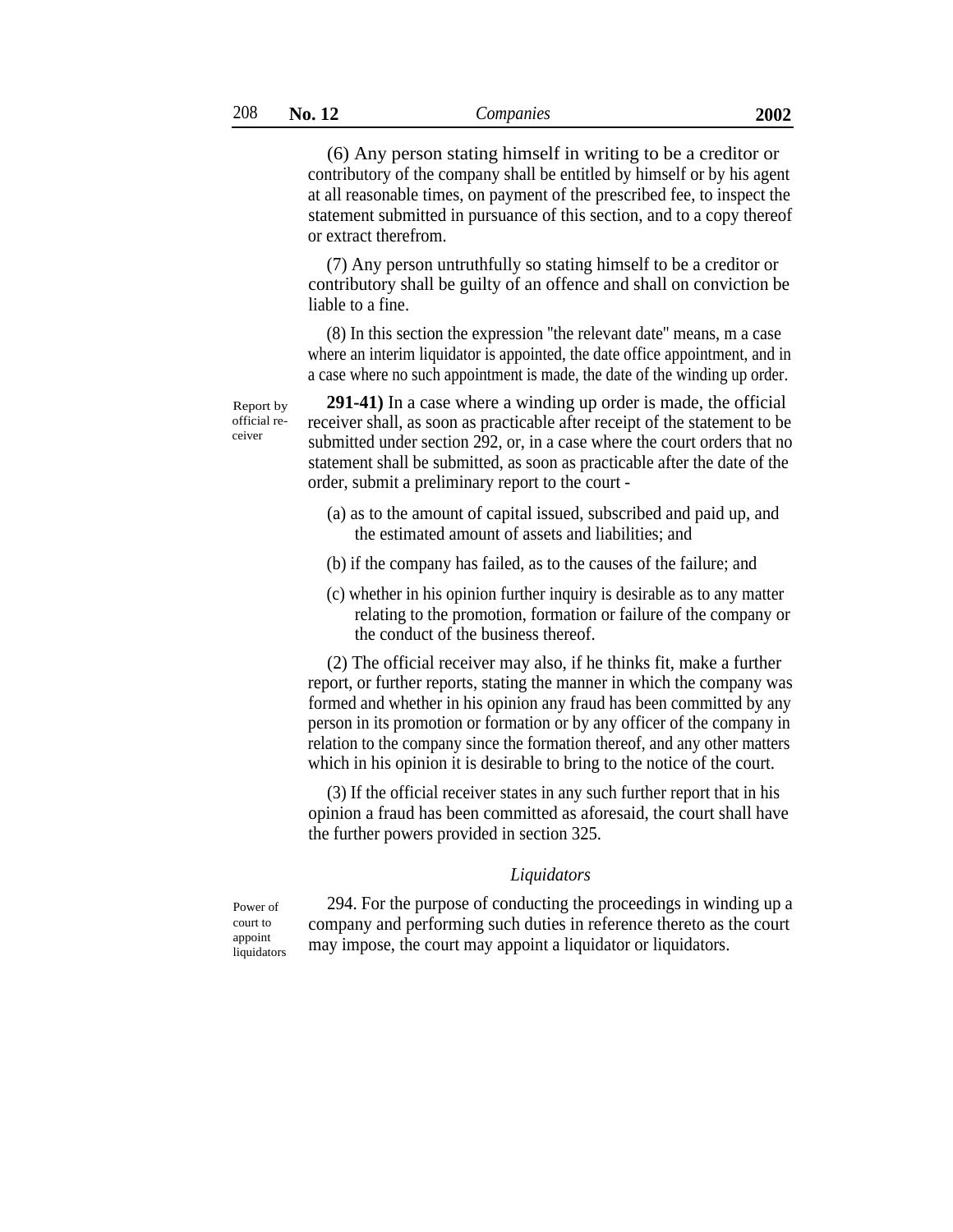295.-41) The court may appoint the official receiver to be the liquidator at any time after the presentation of a winding up petition and before the making of a winding up order.

(2) Where a liquidator (in this Part referred to as an interim liquidator)  $\frac{1}{\text{liquidator}}$ is so appointed by the court, the court may limit and restrict his powers by the order appointing him.

296. The following provisions with respect to liquidators shall have effect on a winding up order being made -

- $(a)$  the official receiver shall by virtue of his office become the provisional liquidator and shall continue to act as such until he or another person becomes liquidator and is capable of acting as such;
- (b) the official receiver shall summon separate meetings of the creditors and contributories of the company for the purpose of determining whether or not an application is to be made to the court for appointing a liquidator in the place of the official receiver;

Provided that, where the court has dispensed with the settlement of a list of contributories it shall not be necessary for the official receiver to summon a meeting of contributories;

- (c) the court may make any appointment and order required to give effect to any such determination and, if there is a difference between the determinations of the meetings of the creditors and contributories, the court shall decide the difference and make such order thereon as the court may think fit;
- (d) in a case where a liquidator is not appointed by the court, the official receiver shall be the liquidator of the company;
- (e) the official receiver shall by virtue of his office be the liquidator during any vacancy;
- (f) a liquidator shall be described, where a person other than the official receiver is liquidator, by the style of ''the liquidator'', and, where the official receiver is liquidator, by the style of ''the official receiver and liquidator'', of the particular company in respect of which he is appointed and not by his individual name.

297. Where, in the winding up of a company by the court a person other than the official receiver is appointed liquidator, that person -

(a) shall not be capable of acting as liquidator until he has notified than official his appointment to the Registrar and given security in the prescribed manner to the satisfaction of the official receiver;

Provisions where person other ver is appointed liquidator

Appointment and powers of interim

Appointment, style, etc. of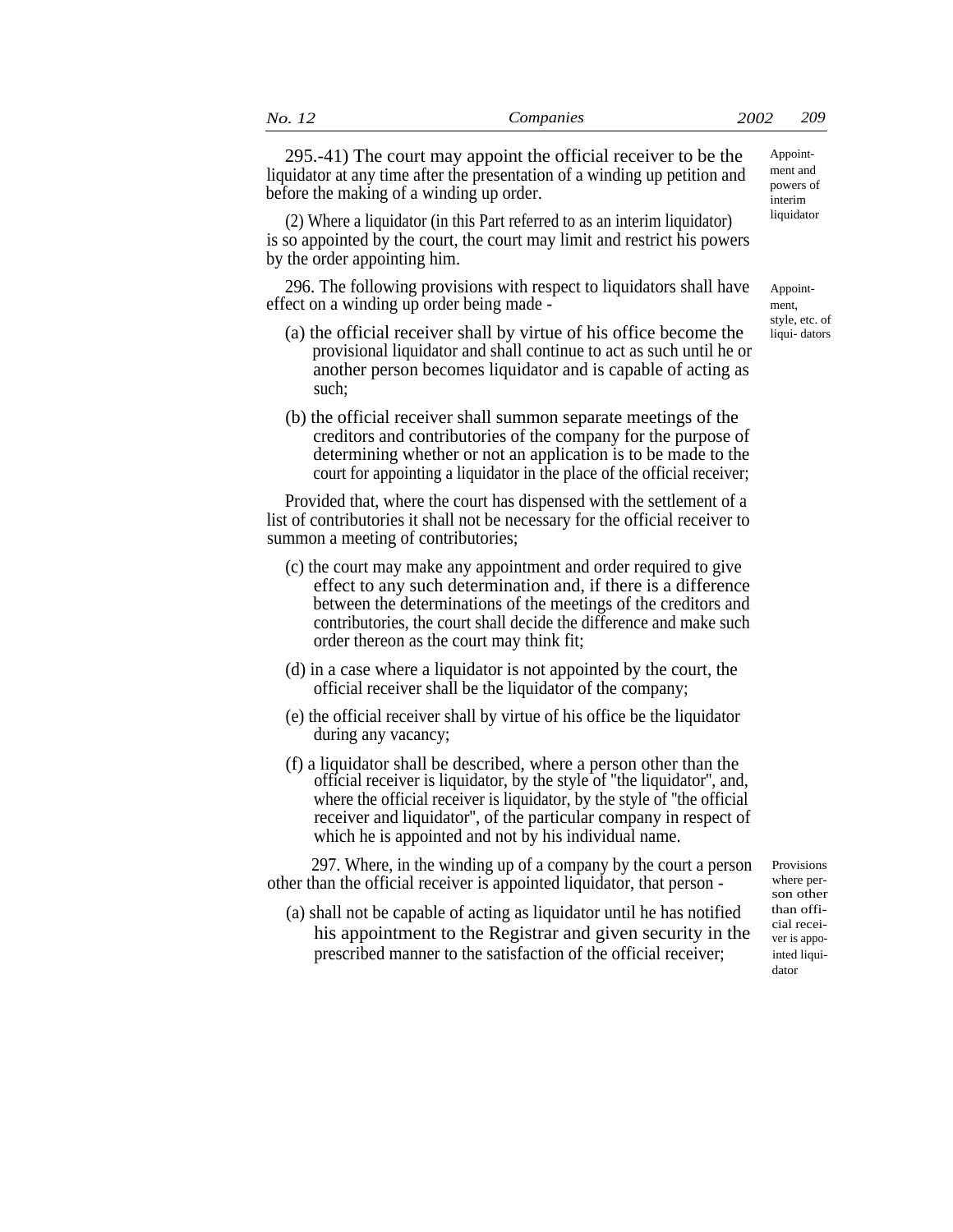(b) shall give the official receiver such information and such access to and facilities for inspecting the books and documents of the company and generally such aid as may be requisite for enabling that officer to perform his duties under this Act.

General provisions as to liquida-

298.-(l) A liquidator appointed by the court may resign or, on cause shown, be removed by the court.

tor (2) Where a person other than the official receiver is appointed liquidator, he shall receive such salary or remuneration by way of percentage or otherwise as the court may direct, and, if more such persons than one are appointed liquidators, their remuneration shall be distributed among them in such proportions as the court directs.

> (3) A vacancy in the office of a liquidator appointed by the court shall be filled by the court.

(4) If more than one liquidator is appointed by the court, the court shall declare whether any act by this Act required or authorised to be done by the liquidator is to be done by all or any one or more of the persons appointed.

(5) Subject to the provisions of section 387, the acts of a liquidator shall be valid notwithstanding any defects that may afterwards be discovered in his appointment or qualification.

Custody of company's property

299. Where a winding up order has been made or where an interim liquidator has been appointed, the liquidator or the interim liquidator, as the case may be, shall take into his custody or under his control all the property and things in action to which the company is or appears to be entitled.

Vesting of property of company in liquidator

300. Where a company is being wound up by the court, the court may on the application of the liquidator by order direct that all or any part of the property of whatsoever description belonging to the company or held by trustees on its behalf shall vest in the liquidator by his official name, and thereupon the property to which the order relates shall vest accordingly; and the liquidator may, after giving such indemnity, if any, as the court may direct, bring or defend in his official name any action or other legal proceeding which relates to that property or which it is necessary to bring or defend for the purpose of effectually winding up the company and recovering its property.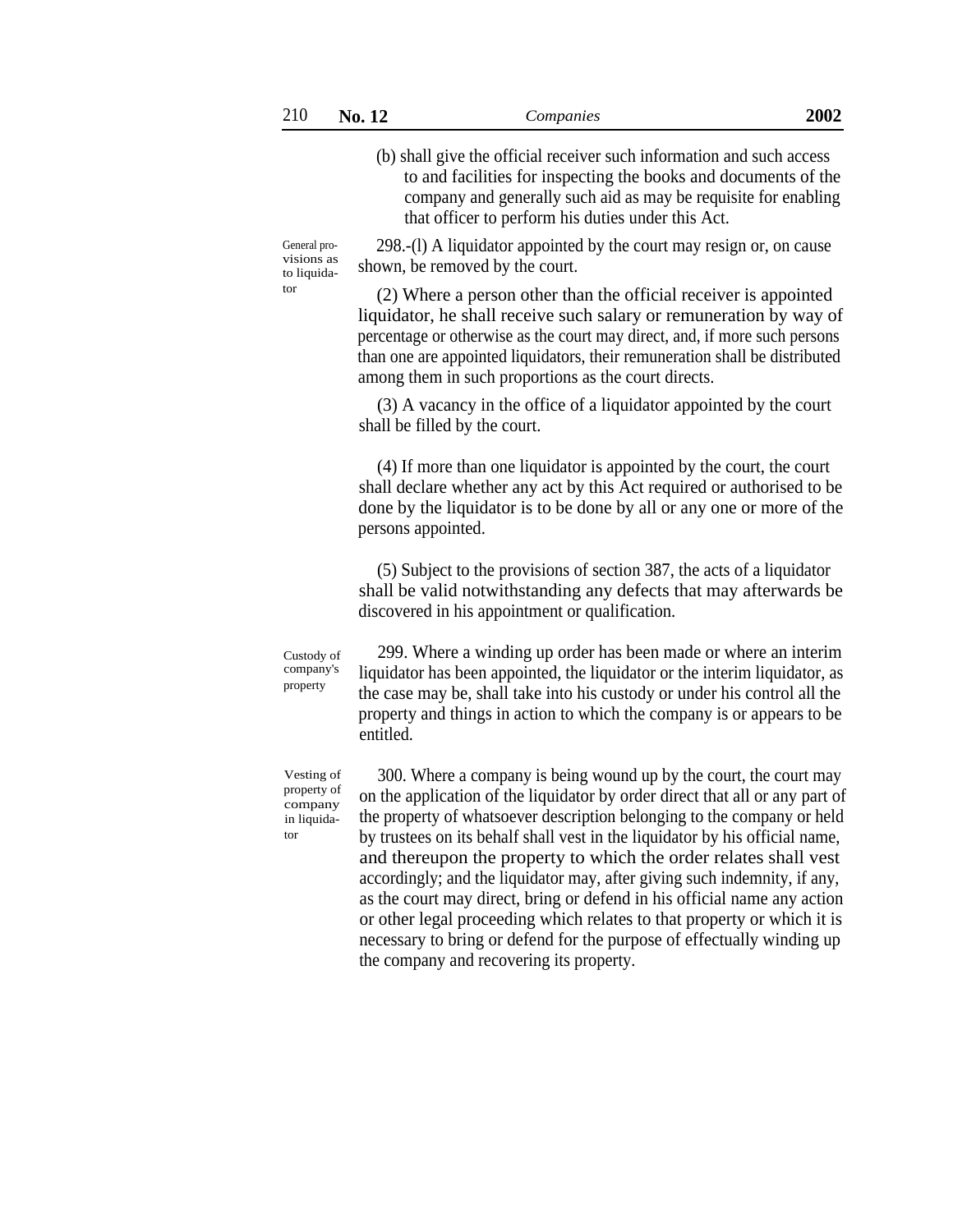30 1.- (1) The liquidator in a winding up by the court shall have power with the sanction either of the court or of the committee of inspection - Powers of liquidator

- (a) to bring or defend any action or other legal proceeding in the name and on behalf of the company;
- (b) to carry on the business of the company so far as may be necessary for the beneficial winding up thereof,
- (c) to appoint an advocate to assist him in the performance of his duties;
- (d) to pay any classes of creditors in full;
- (e) to make any compromise, or arrangement with creditors, or persons claiming to be creditors, or having or alleging themselves to have any claim, present or future, certain or contingent, ascertained or sounding only in damages against the company, or whereby the company may be rendered liable;
- (f) to compromise all calls and liabilities to calls, debts and liabilities capable of resulting in debts, and all claims, present or ftiture, certain or contingent, ascertained or sounding only in damages, subsisting or supposed to subsist between the company and a contributory or alleged contributory or other debtor or person apprehending liability to the company, and all questions in any way relating to or affecting the assets or the winding up of the company, on such terms as may be agreed, and take any security for the discharge of any such call, debt, liability or claim and give a complete discharge in respect thereof.

(2) The liquidator in a winding up by the court shall have power without the express sanction of the court -

- (a) to sell the movable and immovable property and things in action of the company by public auction or private contract, with power to transfer the whole thereof to any person or company or to sell the same in parcels;
- (b) to do all acts and to execute, in the name and on behalf of the company, all deeds, receipts and other documents, and for that purpose to use, when necessary, the company's seal;
- (c) to prove, rank and claim in the bankruptcy, insolvency or sequestration of any contributory for any balance against his estate, and to receive dividends in the bankruptcy, insolvency or sequestration in respect of that balance, as a separate debt due from the bankrupt or insolvent, and rateably with the other separate creditors;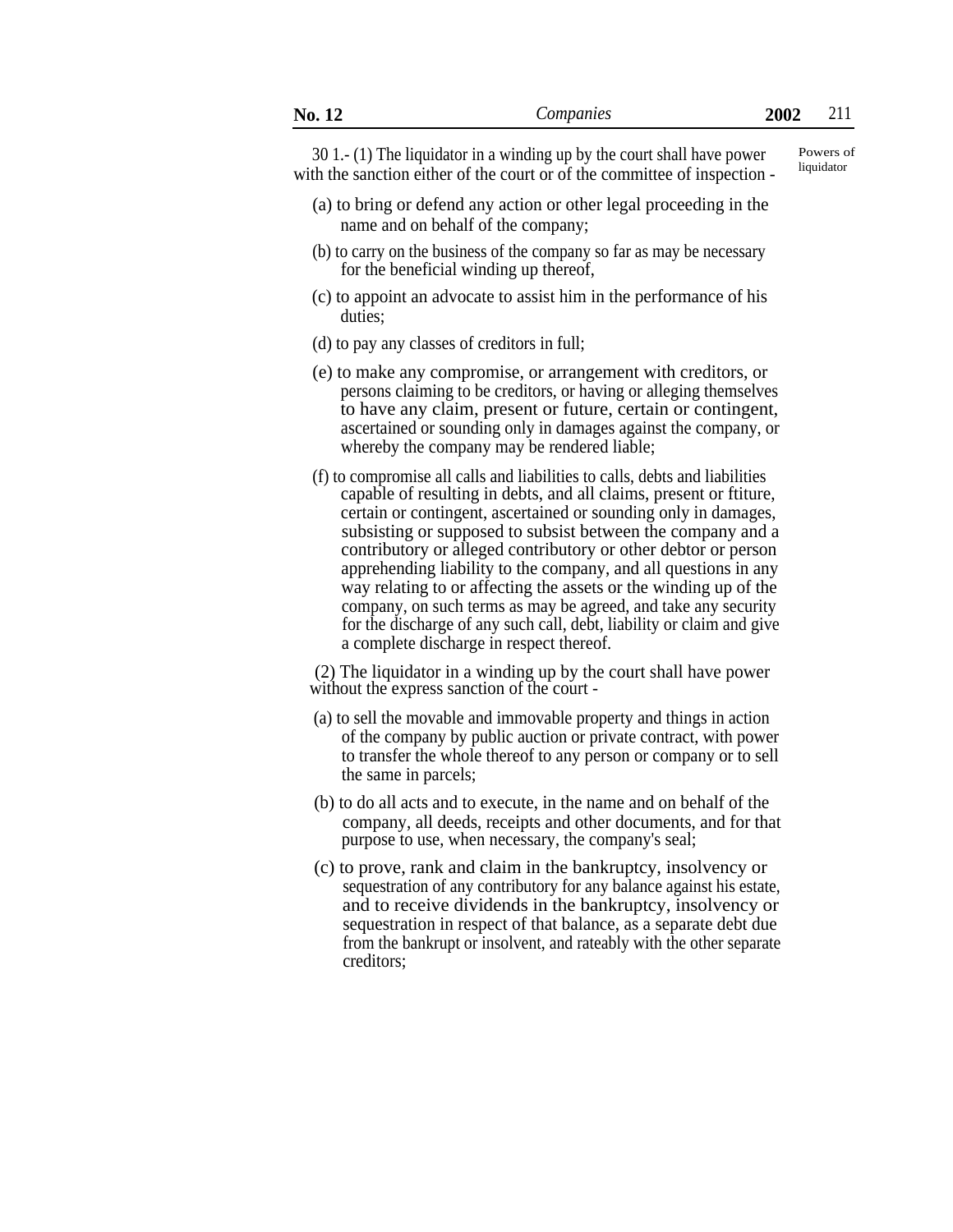- (d) to draw, accept, make and endorse any bill of exchange or promissory note in the name and on behalf of the company, with the same effect with respect to the liability of the company as if the bill or note had been drawn, accepted, made or endorsed by or on behalf of the company in the course of its business;
- (e) to raise on the security of the assets of the company any money requisite;
- (f) to take out in his official name letters of administration to any deceased contributory, and to do in his official name any other act necessary for obtaining payment of any money due from a contributory or his estate which cannot be conveniently done in the name of the company, and in all such cases the money due shall, for the purpose of enabling the liquidator to take out the letters of administration or recover the money, be deemed to be due to the liquidator himself-

Provided that, nothing in this paragraph shall be deemed to affect the rights, duties and privileges of the Administrator-General;

- (g) to appoint an agent to do any business which the liquidator is unable to do himself,
- (h) to do all such other things as may be necessary for winding up the affairs of the company and distributing its assets.

(3) The exercise by a liquidator in a winding up by the court of the powers conferred by this section shall be subject to the control of the court, and any creditor or contributory may apply to the court with respect to any exercise or proposed exercise of any of those powers.

Exercise and control of liquidator's powers

302.-(l) Subject to the provisions of this Act, the liquidator of a company which is being wound up by the court shall, in the administration of the assets of the company and in the distribution thereof among its creditors, have regard to any directions that may be given by resolution of the creditors or contributories at any general meeting or by the committee of inspection, and any directions given by the creditors or contributories at any general meeting shall in case of conflict be deemed to override any directions given by the committee of inspection.

(2) The liquidator may summon general meetings of the creditors or contributories for the purpose of ascertaining their wishes, and it shall be his duty to summon meetings at such times as the creditors or contributories, by resolution, either at the meeting appointing the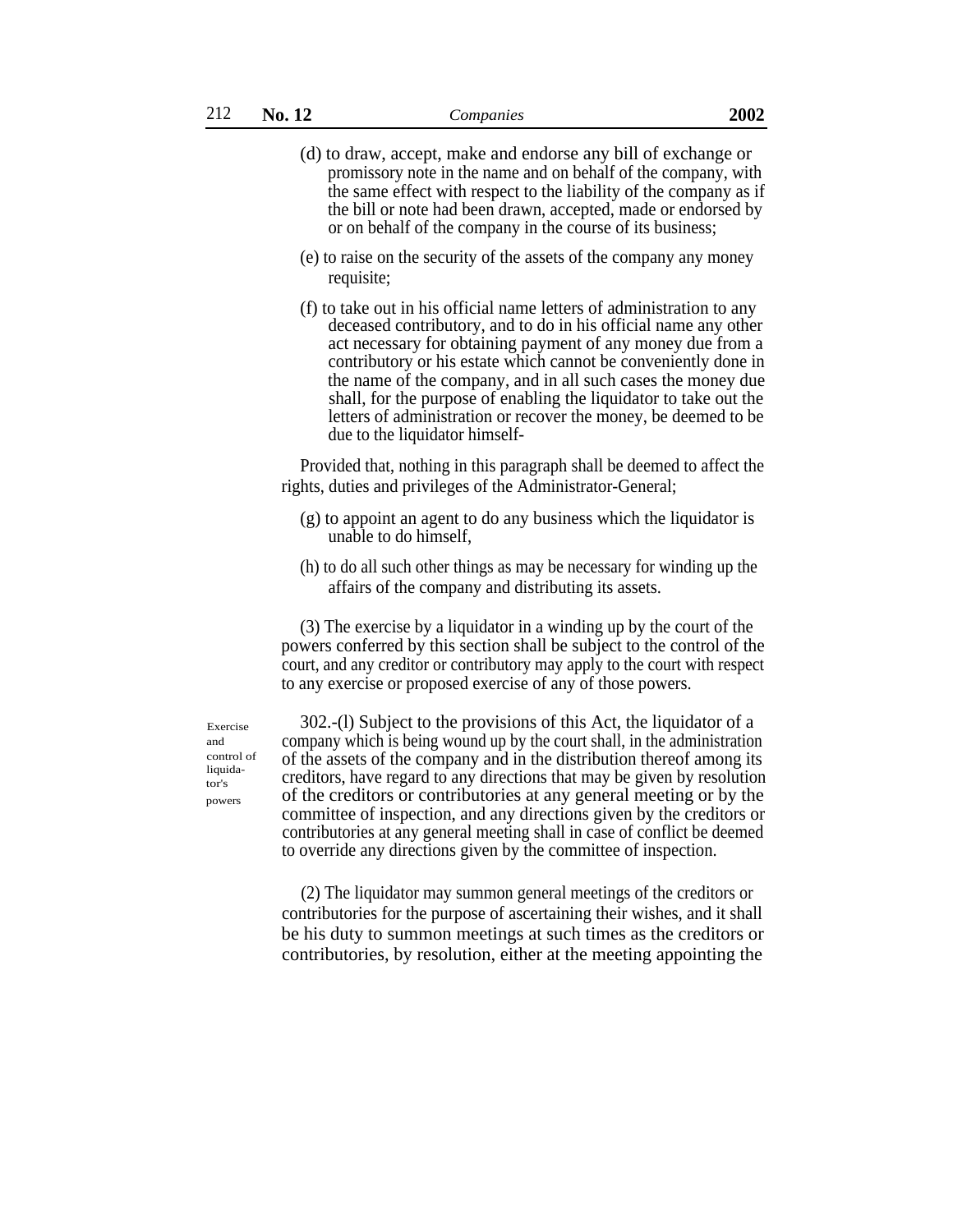liquidator or otherwise, may direct, or whenever requested in writing to do so by one-tenth in value of the creditors or contributories, as the case may be.

*(3)* The liquidator may apply to the court in manner prescribed for directions in relation to any particular matter arising under the winding up.

(4) Subject to the provisions of this Act, the liquidator shall use his own discretion in the management of the estate and its distribution among the creditors.

(5) If any person is aggrieved by any act or decision of the liquidator, that person may apply to the court, and the court may confirm, reverse or modify the act or decision complained of, and make such order in the premises as it thinks just.

303. Every liquidator of a company which is being wound up by the court shall keep, in the manner prescribed by the Minister in regulations, proper books in which he shall cause to be made entries or minutes of proceedings at meetings, and of such other matters as may be so prescribed, and any creditor or contributory may, subject to the control of the court, personally or by his agent inspect any such books.

304.-(I) Every liquidator of a company which is being wound up by the court shall, in such manner and at such times as the official receiver shall direct, pay the money received by him to the official receiver for the credit of the Company's Liquidation Account, and the official receiver shall furnish him with a receipt for the money so paid:

Provided that, if the committee of inspection satisfies the court that, for the purpose of carrying on the business of the company or of obtaining advances, or for any other reason, it is for the advantage of the creditors or contributories that the liquidator should have an account with any bank, the court shall, on the application of the committee of inspection, authorise the liquidator to make his payments into and out of such bank as the committee may select.

*(2)* If any such liquidator at any time retains for more than twentyone days a sum exceeding one thousand shillings, or such other amount as the court in any particular case authorises him to retain, then, unless he explains the retention to the satisfaction of the court he shall pay interest on the amount so retained in excess at the rate of five per cent

Books to be kept by liquidator

Payments by liquidator into bank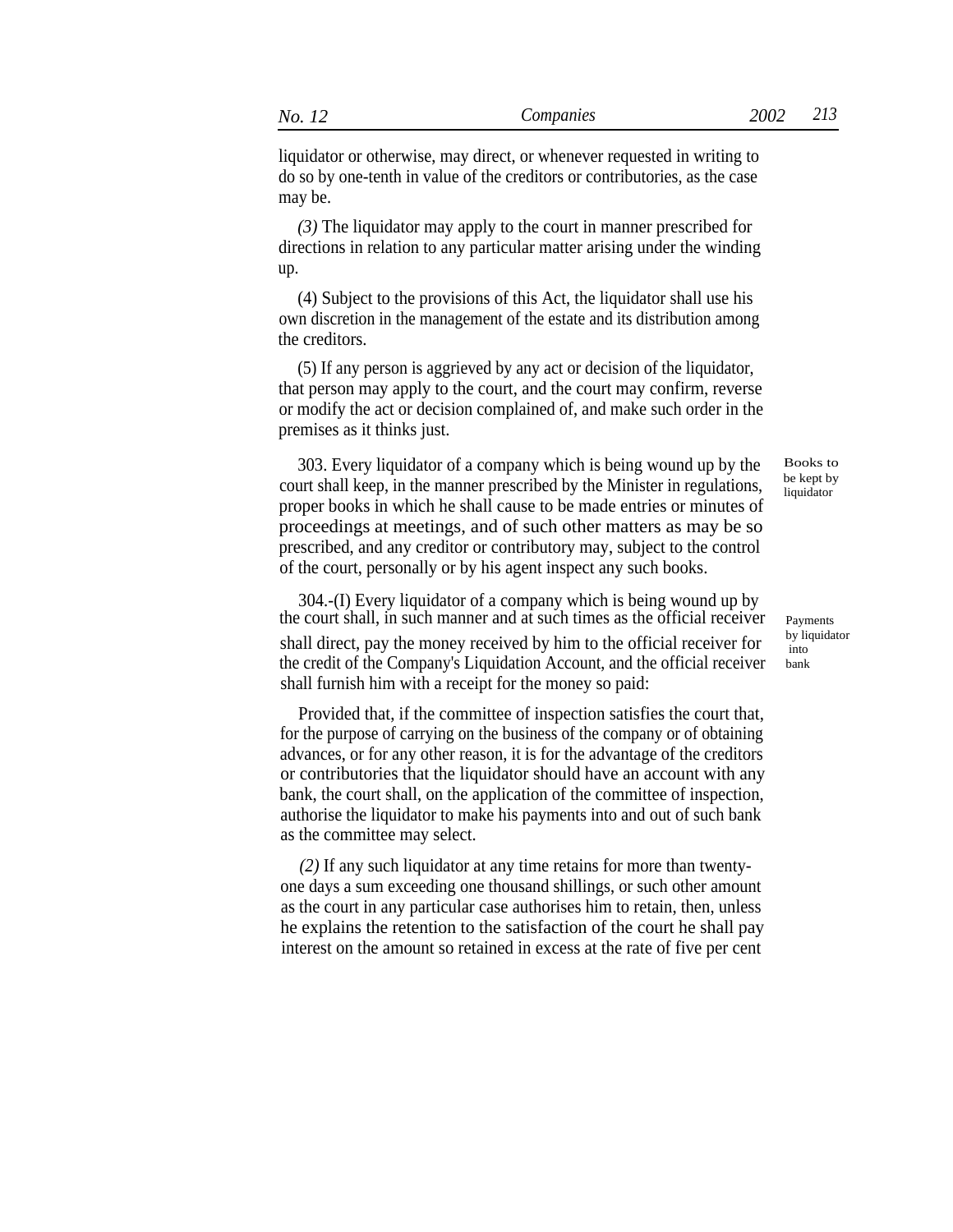per annum, and shall be liable to disallowance of all or such part of his remuneration as the court may think just, and to be removed from his office by the court, and shall be liable to pay any expenses occasioned by reason of his default.

(3) A liquidator of a company which is being wound up by the court shall not pay any sums received by him as liquidator into his private banking account. If he does so he shall commit an offence and shall be liable to imprisonment or a fine or both.

Audit or liquidator's accounts

305.-(I)Every liquidator other than the official receiver of a company which is being wound up by the court shall, at such times as may be prescribed but not less than twice in each year during his tenure of office, send to the official receiver, or as he directs, an account of his receipts and payments as liquidator.

(2) The account shall be in the prescribed form, shall be made in duplicate, and shall be verified by a statutory declaration in the prescribed form.

(3) The official receiver shall cause the account to be audited, and for the purpose of the audit, the liquidator shall furnish the official receiver with such vouchers and information as the official receiver may require, and the official receiver may at any time require the production of and inspect any books or accounts kept by the liquidator.

(4) When the account has been audited, one copy thereof shall be filed and kept by the official receiver and the other copy shall be delivered to the court for filing, and each copy shall be open to the inspection of any person on payment of the fee prescribed by the Minister in regulations.

(5) The liquidator shall cause a copy of the account when audited or a summary thereof to be sent by post to each creditor and contributory within thirty days after the completion of the audit:

Provided that, the official receiver may in any case dispense with compliance with this subsection.

306.-(I) The official receiver shall take notice of the conduct of liquidators of companies which are being wound up by the court, and, if a liquidator does not faithfully perform his duties and duly observe all the requirements imposed on him by statute, rules or otherwise with respect

Control over liquidators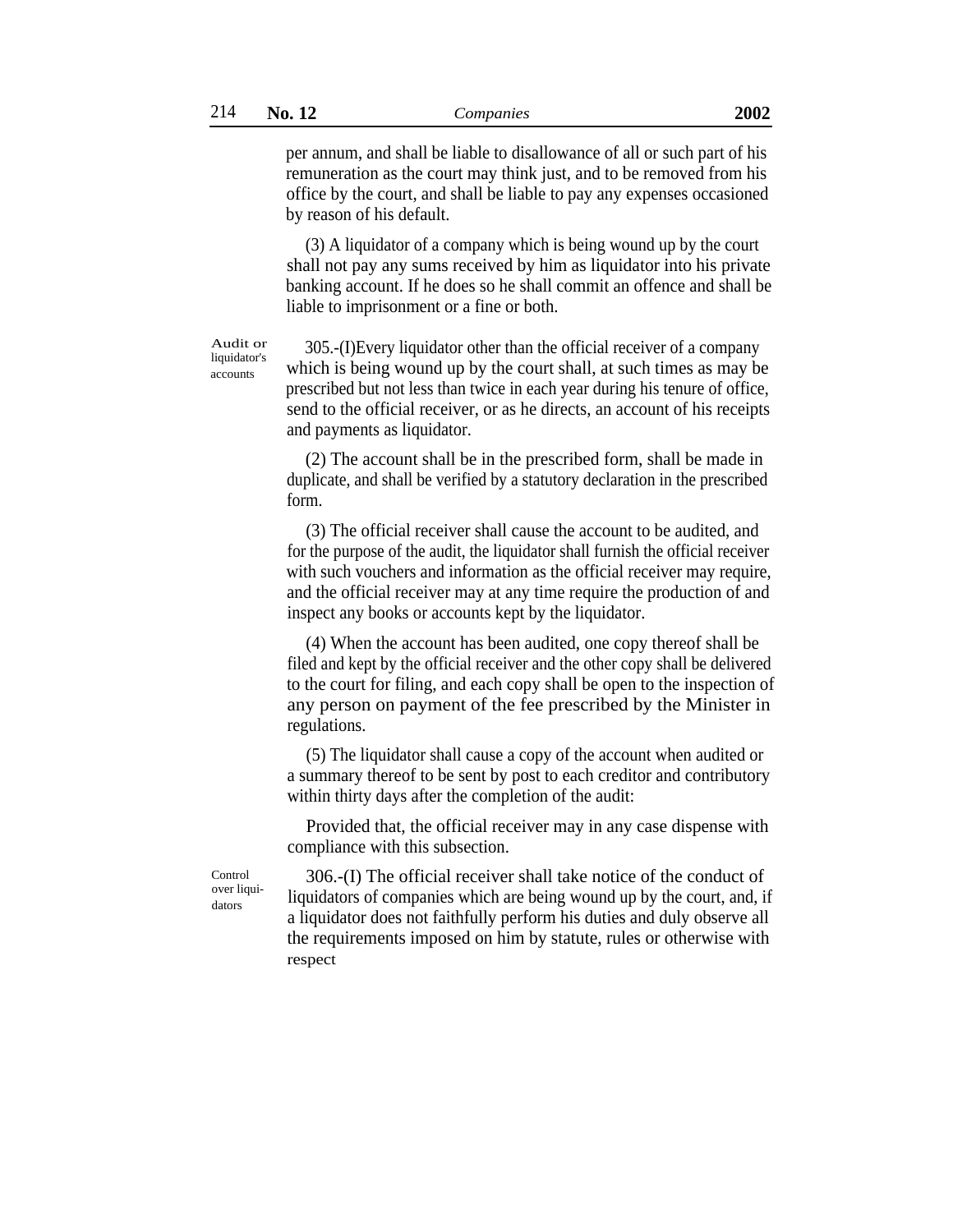| No. |  |  |
|-----|--|--|
|-----|--|--|

to the performance of his duties or if any complaint is made to the official receiver by any creditor or contributory in regard thereto, the official receiver shall inquire into the matter and take such action thereon as he may think expedient.

(2) The official receiver may at any time require any liquidator of a company which is being wound up by the court to answer any inquiry in relation to any winding up in which he is engaged, and may, if the official receiver thinks fit, apply to the court to examine him or any other person on oath concerning the winding up.

307.-(l) When the liquidator of a company which is being wound up by the court has realised all the property of the company, or so much thereof as can, in his opinion, be realised without needlessly protracting the liquidation, and has distributed a final dividend, if any, to the creditors, and adjusted the rights of the contributories among themselves, and made a final return, if any, to the contributories, or has resigned, or has been removed from his office, the court shall, on his application, cause a report on his accounts to be prepared, and, on his complying with all the requirements of the court, shall take into consideration the report and any objection which may be urged by any creditor or contributory or person interested against the release of the liquidator, and shall either grant or withhold the release accordingly.

(2) Where the release of a liquidator is withheld, the court may, on the application of any creditor or contributory or person interested, make such order as it thinks just, charging the liquidator with the consequences of any act or default which he may have done or made contrary to his duty.

(3) An order of the court releasing the liquidator shall discharge him from all liability in respect of any act done or default made by him in the administration of the affairs of the company or otherwise in relation to his conduct as liquidator, but any such order may be revoked on proof that it was obtained by fraud or by suppression or concealment of any material fact.

(4) Where the liquidator has not previously resigned or been removed, his release shall operate as a removal of him from his office.

Release of liquidators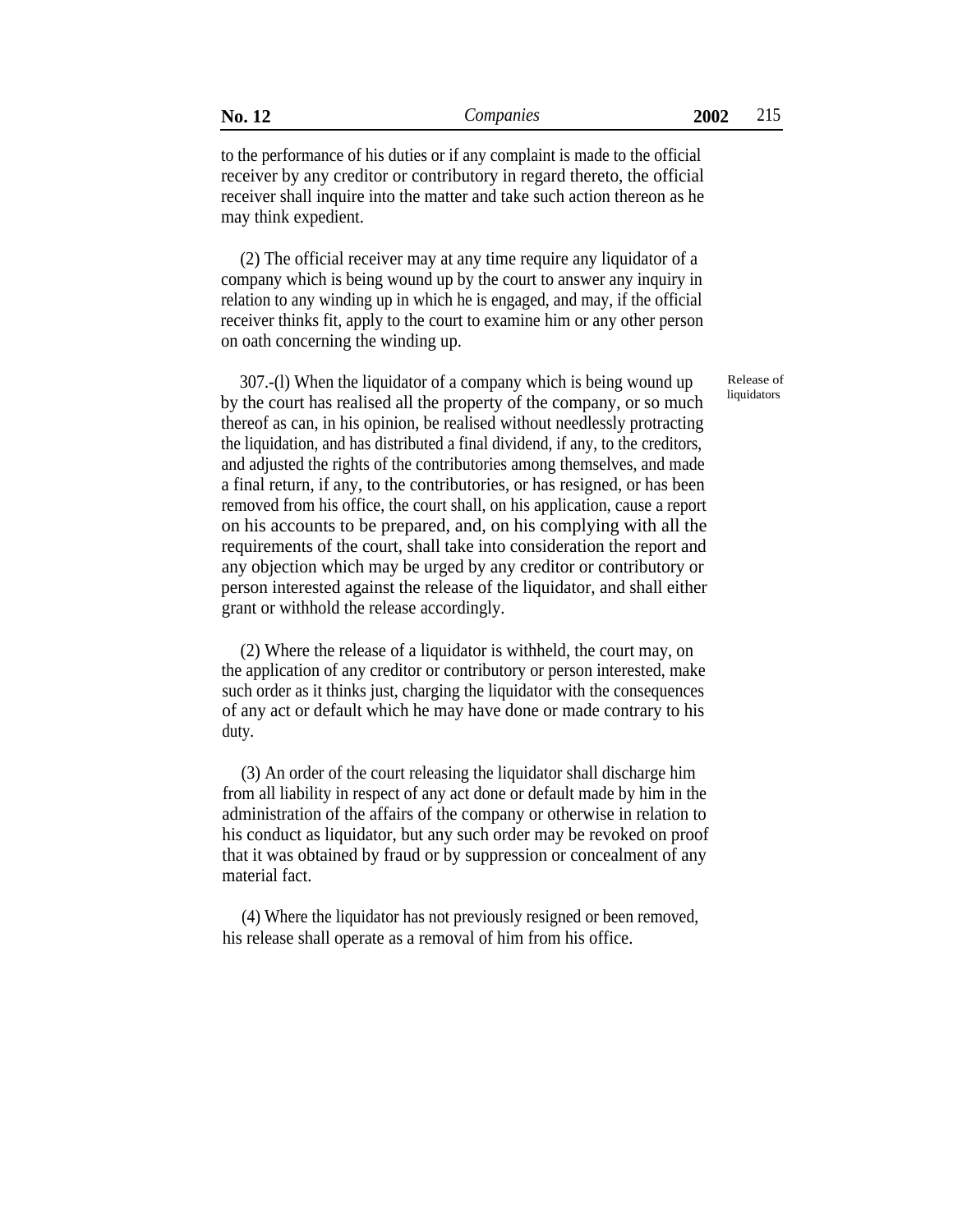#### *Committees of Inspection*

Meetings of creditors and contributories to determine whether committee shall be appointed.

308.-41) When a winding-up order has been made by the court, it shall be the business of the separate meetings of creditors and contributories summoned for the purpose of determining whether or not an application should be made to the court for appointing a liquidator in place of the official receiver, to determine further whether or not an application is to be made to the court for the appointment of a committee of inspection to act with the liquidator and who are to be members of the committee if appointed.

(2) The court may make any appointment and order required to give effect to any such determination, and if there is a difference between the determinations of the meetings of the creditors and contributories, the court shall decide the difference and make such order thereon as the court may think fit.

Constitution and proceedings of committee of inspe-ction

309.-(l) A committee of inspection appointed in pursuance of this Act shall consist of creditors and contributories of the company or persons holding general powers of attorney from creditors or contributories in such proportions as may be agreed on by the meetings of creditors and contributories or as, in the case of difference, may be determined by the court.

(2) The committee shall meet at such times as they may from time to time appoint, and, failing such appointment, at least once a month, and the liquidator or any member of the committee may also call a meeting of the committee as and when he thinks necessary.

(3) The committee may act by a majority of their members present at a meeting but shall not act unless a majority of the committee are present.

(4) A member of the committee may resign by notice in writing signed by him and delivered to the liquidator.

(5) If a member of the committee becomes bankrupt or compounds or arranges with his creditors or is absent from five consecutive meetings of the committee without the leave of those members who together with himself represent the creditors or contributories, as the case may be, his office shall thereupon become vacant.

(6) A member of the committee may be removed by an ordinary resolution at a meeting of creditors, if he represents creditors, or of contributories, if he represents contributories, of which twenty-one days notice has been given, stating the object of the meeting.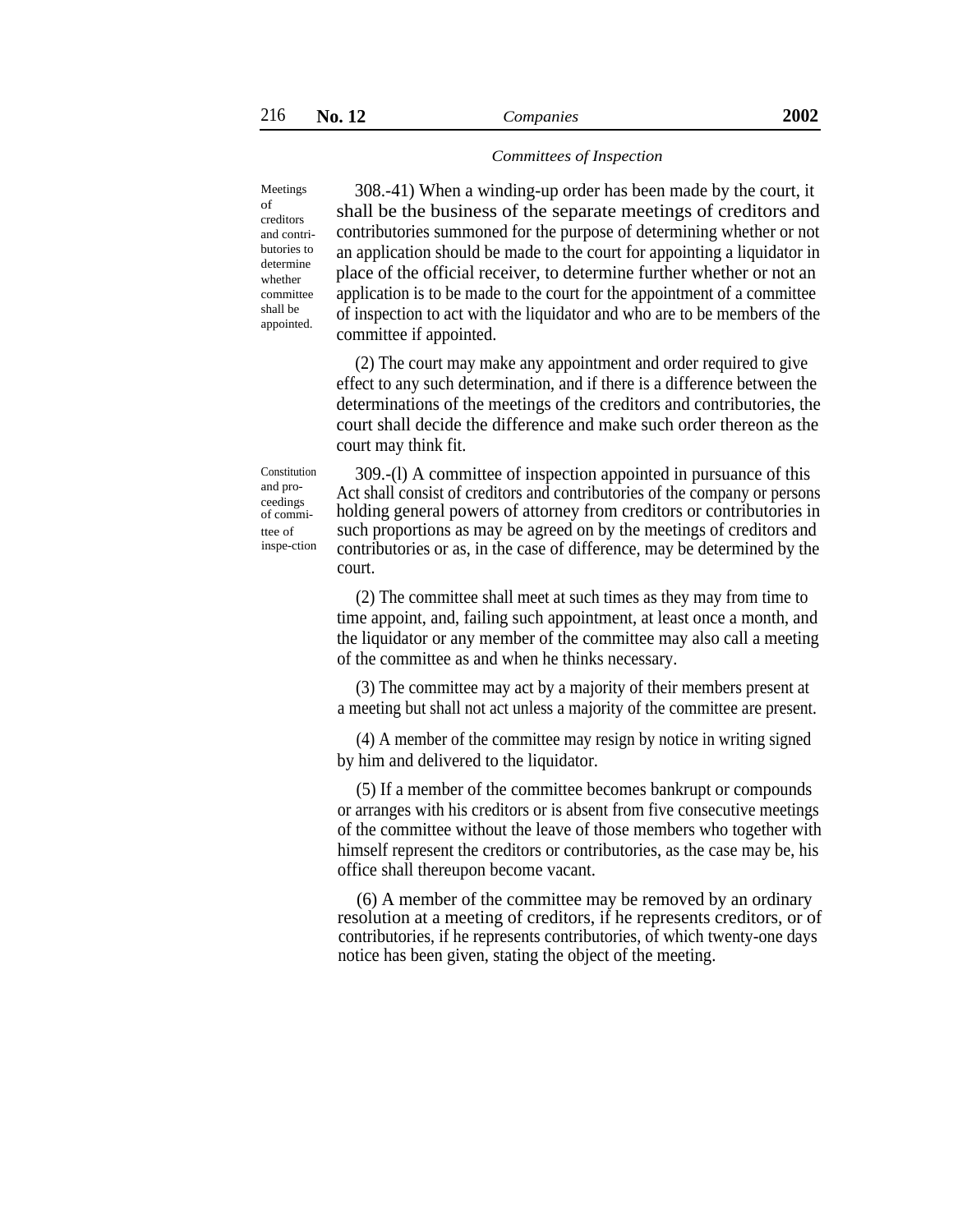(7) On a vacancy occurring in the committee, the liquidator shall immediately summon a meeting of creditors or of contributories, as the case may require, to fill the vacancy, and the meeting may, by resolution, reappoint the same or appoint another creditor or contributory to fill the vacancy:

Provided that, if the liquidator, having regard to the position in the winding up, is of the opinion that it is unnecessary for the vacancy to be filled he may apply to the court and the court may make an order that the vacancy shall not be filled, or shall not be filled except in such circumstances as may be specified in the order.

(8) The continuing members of the committee, if not less than two, may act notwithstanding any vacancy in the committee.

310. Where in the case of a winding up there is no committee of  $\frac{\text{Powers of court}}{\text{where no}}$ inspection, the court may, on the application of the liquidator, do any act or thing or give any direction or permission which is by this Act authorised or required to be done or given by the committee:

Provided that, where the official receiver is the liquidator he may do any such act or thing and give any such direction or permission without application to the court.

# *General Powers of Court in case of Winding Up by Court*

311.-(l) The court may at any time after an order for winding up, on the application either of the liquidator or the official receiver or any creditor or contributory, and on proof to the satisfaction of the court that all proceedings in relation to the winding up ought to be stayed, make an order staying the proceedings, either altogether or for a limited time, on such terms and conditions as the court thinks fit.

(2) On any application under this section the court may, before making an order, require the official receiver to furnish to the court a report with respect to any facts or matters which are in his opinion relevant to the application.

(3) A copy of every order made under this section shall immediately be forwarded by the company to the Registrar for registration.

where no committee of inspection

Power to stay winding up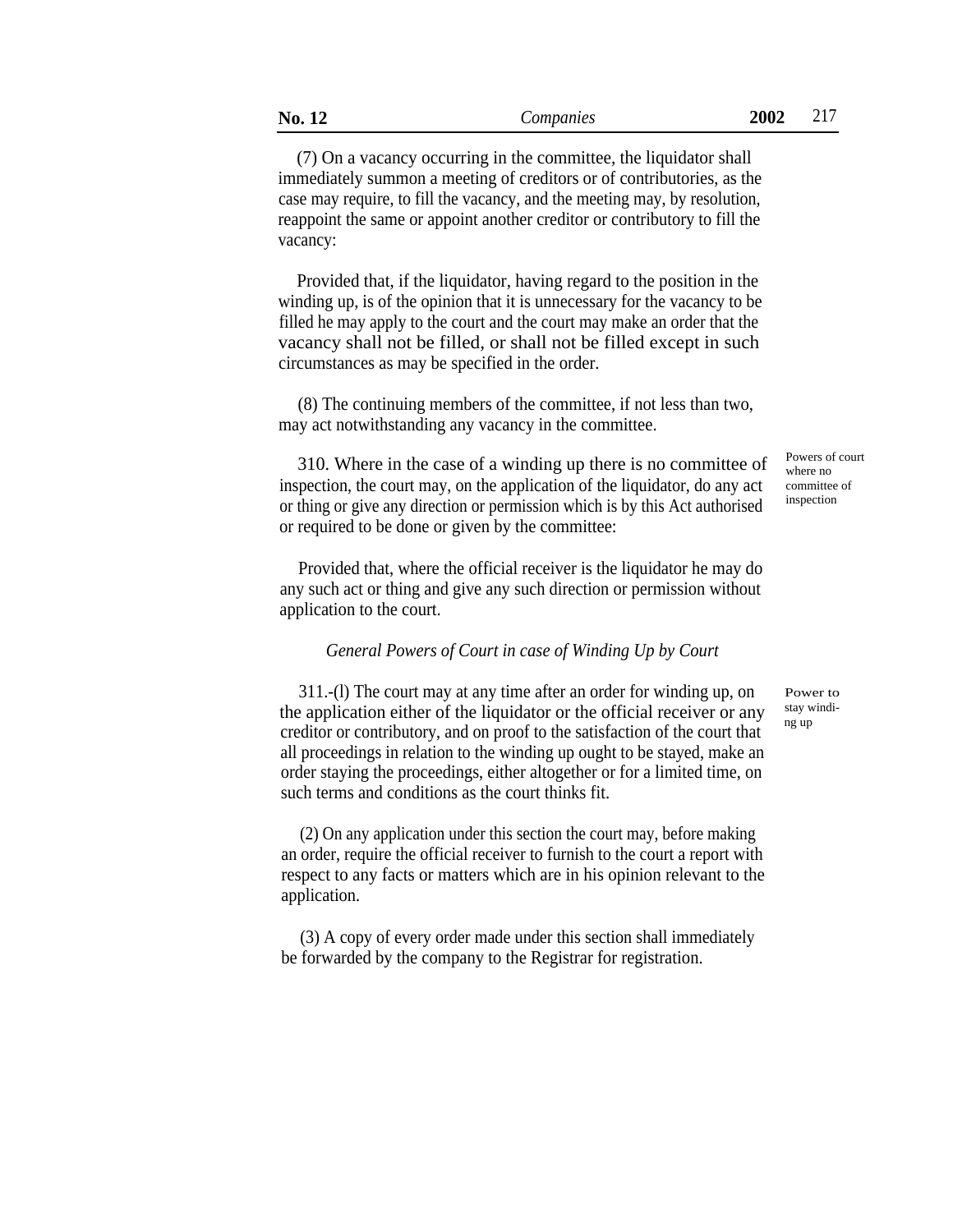Settlement of list of contributories and application of assets

312.-(I) As soon as may be after making a winding up order, the court shall settle a list of contributories, with power to rectify the register of members in all cases where rectification is required in pursuance of this Act, and shall cause the assets of the company to be collected, and applied in discharge of its liabilities:

Provided that, where it appears to the court that it will not be necessary to make calls on or adjust the rights of contributories, the court may dispense with settlement of a list of contributories.

(2) In settling the list of contributories, the court shall distinguish between persons who are contributories in their own right and persons who are contributories as being representatives of or liable for the debts of others.

313. The court may, at any time after making a winding up order, require any contributory for the time being on the list of contributories and any trustee, receiver, banker, agent or officer of the company to pay, deliver, convey, surrender or transfer immediately, or within such time as the court directs, to the liquidator any money, property or books and papers in his hands to which the company is *prima facie* entitled.

Payment of debts due from contributory to company

Delivery of property to liquidator

> 314.-(I) The court may, at any time after making a winding up order, make an order on any contributory for the time being on the list of contributories to pay, in manner directed by the order, any money due from him or from the estate of the person whom he represents to the company, exclusive of any money payable by him or the estate by virtue of any call in pursuance of this Act.

- (2) The court in making such an order may -
- (a) in the case of an unlimited company, allow to the contributory by way of set-off any money due to him or to the estate which he represents from the company on any independent dealing or contract with the company, but not any money due to him as a member of the company in respect of any dividend or profit; and
- (b) in the case of a limited company, make to any director or manager whose liability is unlimited or to his estate the like allowance.

(3) In the case of any company, whether limited or unlimited, when all the creditors are paid in full, any money due on any account whatever to a contributory from the company may be allowed to him by way of set-off against any subsequent call.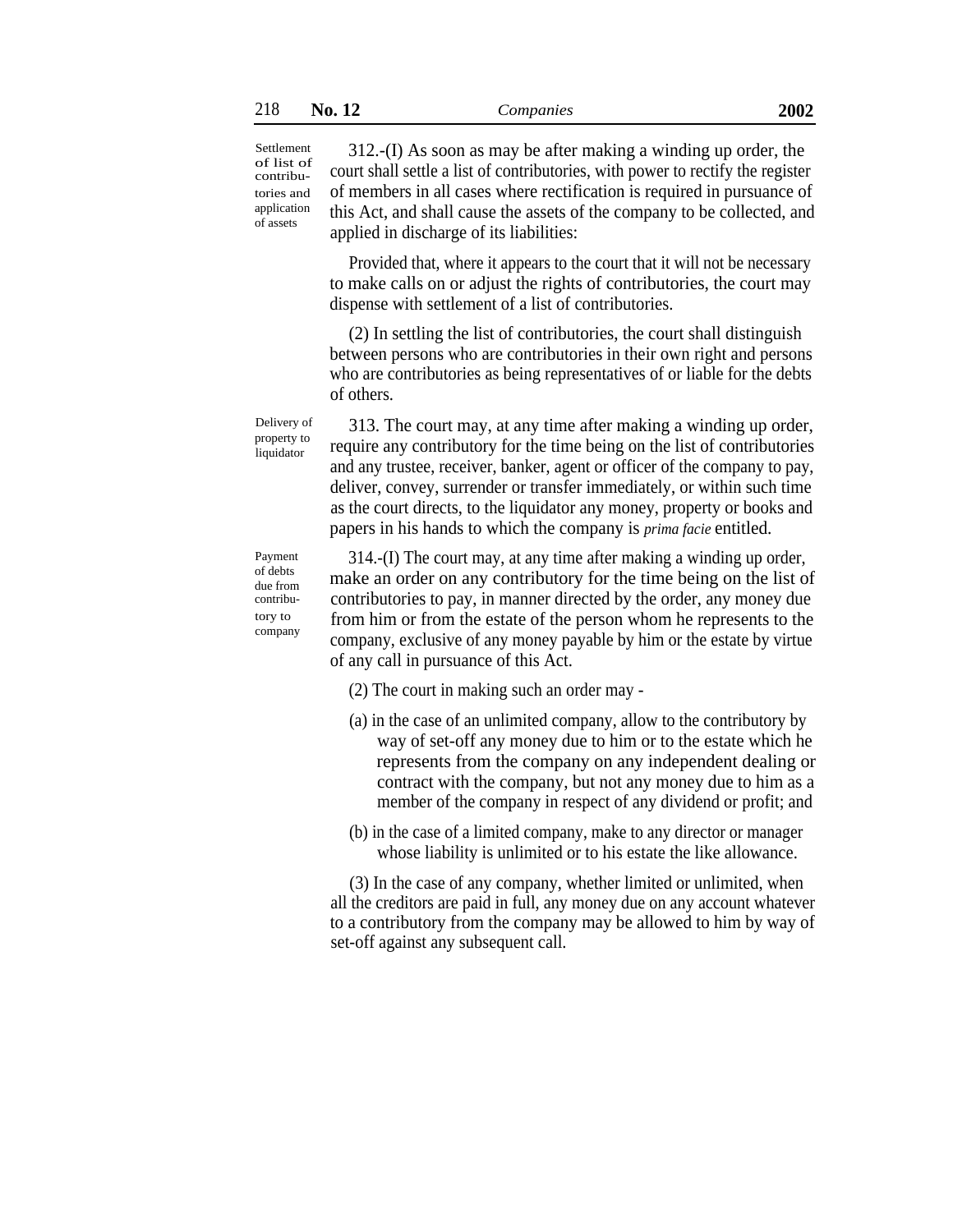315.-(l) The court may, at any time after making a winding up order, and either before or after it has ascertained the sufficiency of the assets of the company, make calls on all or any of the contributories for the time being on the list of the contributories to the extent of their liability, for payment of any money which the court considers necessary to satisfy the debts and liabilities of the company, and the costs, charges and expenses of winding up, and for the adjustment of the rights of the contributories among themselves, and make an order for payment of any calls so made. Power of court to make calls

(2) In making a call the court may take into consideration the probability that some of the contributories may partly or wholly fail to pay the call.

316.41) The court may order any contributory, purchaser or other person from whom money is due to the company to pay the amount due into a specified bank or any branch thereof to the account of the liquidator instead of to the liquidator, and any such order may be enforced in the same manner as if it had directed payment to the liquidator.

(2) All moneys and securities paid or delivered into a specified bank or any branch thereof in the event of a winding-up by the court shall be subject in all respects to the orders of the court.

317.-(I) An order made by the court on a contributory shall, subject to any right of appeal, be conclusive evidence that the money, if any, thereby appearing to be due or ordered to be paid is due.

*(2)* All other pertinent matters stated in the order shall be taken to be truly stated as against all persons and in all proceedings whatsoever.

**318**.-(I) Where the official receiver becomes the liquidator of a company, whether provisionally or otherwise, he may, if satisfied that the nature of the estate or business of the company, or the interests of the creditors or contributories generally, require the appointment of a special manager of the estate or business of the company other than himself, apply to the court and the court may on such application appoint a special manager of the said estate or business to act during such time as the court may direct, with such powers, including any of the powers of a receiver or manager, as may be entrusted to him by the court.

(2) The special manager shall give such security and account in such manner as the official receiver shall direct.

Order on contributory conclusive

evidence

Payment into bank of moneys due to company

Appointment of special manager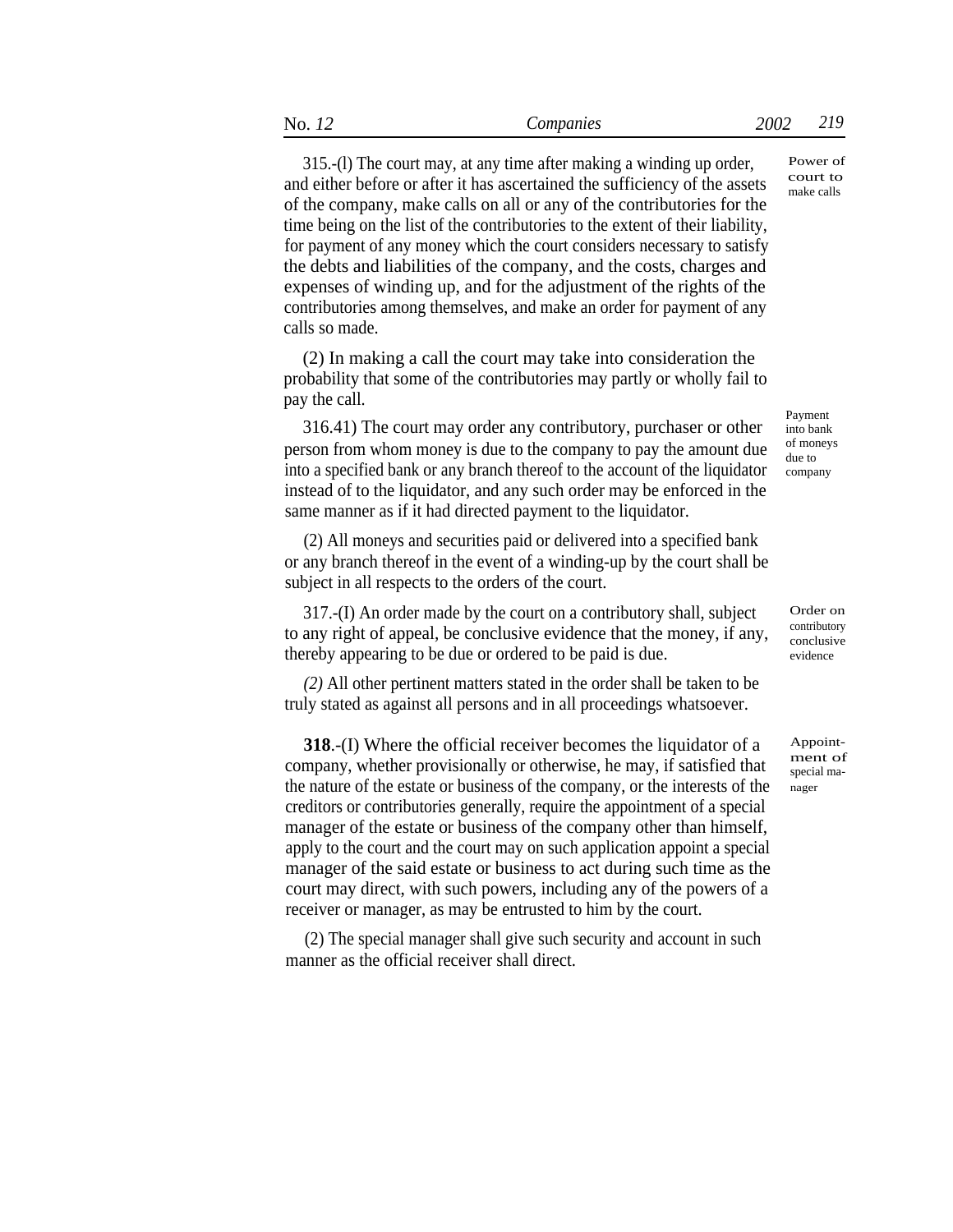(3) The special manager shall receive such remuneration as may be fixed by the court.

319. The court may fix a time or times within which creditors are to prove their debts or claims or to be excluded from the benefit of any distribution made before those debts are proved.

not proving in time

Power to exclude creditors

Adjustment of rights of contributories

Inspection of books by creditors and contributories

320. The court shall adjust the rights of the contributories among themselves and distribute any surplus among the persons entitled thereto.

321.-(l) The court may, at any time after making a winding-up order, make such order for inspection of the books and papers of the company by creditors and contributories as the court thinks just, and any books and papers of the company may be inspected by creditors or contributories accordingly, but not further or otherwise.

(2) Nothing in this section shall be taken as excluding or restricting any statutory rights of any department of the Government or of any officer thereof or of any person acting under the authority of any such department.

Power to order costs of winding up to be paid out of assets

Power to summon persons suspected company etc.

322. The court may, in the event of the assets being insufficient to satisfy the liabilities, make an order as to the payment out of the assets of the costs, charges and expenses incurred in the winding up in such order of priority as the court thinks just.

323.-(l) The court may, at any time after the appointment of an interim liquidator or the making of a winding up order, summon before it any officer of the company or person known or suspected to have in of having his possession any property of the company or supposed to be indebted property of to the company, or any person whom the court deems capable of giving information concerning the promotion, formation, trade, dealing, affairs or property of the company.

> (2) The court may examine him on oath either orally or on written interrogatories, and may reduce his answers to writing and require him to sign them.

> (3) The court may require him to produce any books and papers in his custody or power relating to the company, but, where he claims any lien on books or papers produced by him, the production shall be without prejudice to that lien, and the court shall have jurisdiction in the winding up to determine all questions relating to that lien.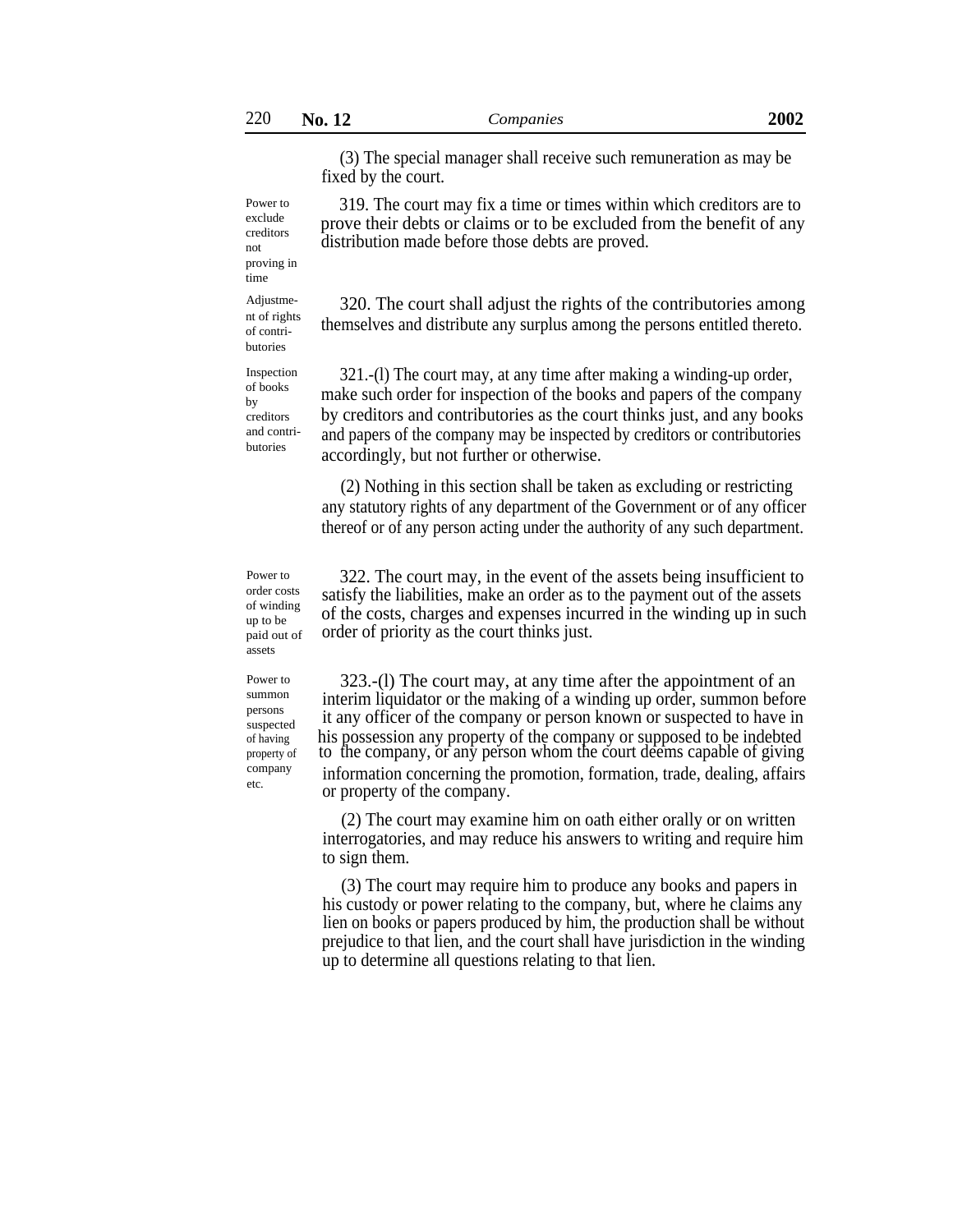(4) If any person so summoned, after being tendered a reasonable sum for his expenses, refuses to come before the court at the time appointed, not having a lawful impediment (made known to the court at the time of its sitting and allowed by it), the court may cause him to be arrested and brought before the court for examination.

324. In the winding-up by the court of a company, the court shall  $A_{t}$  Attendance of officers have power to require the attendance of any officer of the company at any meeting of creditors or of contributories or of a committee of inspection for the purpose of giving information as to the trade, dealings, affairs or property of the company.

325.-(I) Where an order has been made for winding up a company  $\frac{P_{\text{ower to order}}}{\text{order}}$  the court, and the official receiver has made a further report under  $\frac{P_{\text{lower}}}{\text{public}}$ by the court, and the official receiver has made a further report under this Act stating that in his opinion a fraud has been committed by any examinaperson in the promotion or formation of the company or by any officer tion of

of the company in relation to the company since its formation, the court may, after consideration of the report direct that such person or officer shall attend before the court on a day appointed by the court for that purpose and be publicly examined as to the promotion or formation or the conduct of the business of the company or as to his conduct and dealings as an officer thereof.

*(2)* The official receiver shall take part in the examination, and for that purpose may, if specially authorised by the court in that behalf, employ an advocate.

(3) The liquidator, where the official receiver is not the liquidator, and any creditor or contributory may also take part in the examination either personally or by advocate.

(4) The court may put such questions to the person examined as the court thinks fit.

(5) The person examined shall be examined on oath and shall answer all such questions as the court may put or allow to be put to him.

(6) A person ordered to be examined under this section shall at his own cost, before his examination, be famished with a copy of the official receiver's report and may at his own cost employ an advocate, who shall be at liberty to put to him such questions as the court may deem just for the purpose of enabling him to explain or qualify any answers given by him:

of company at meetings creditors etc

> promoters and Officer'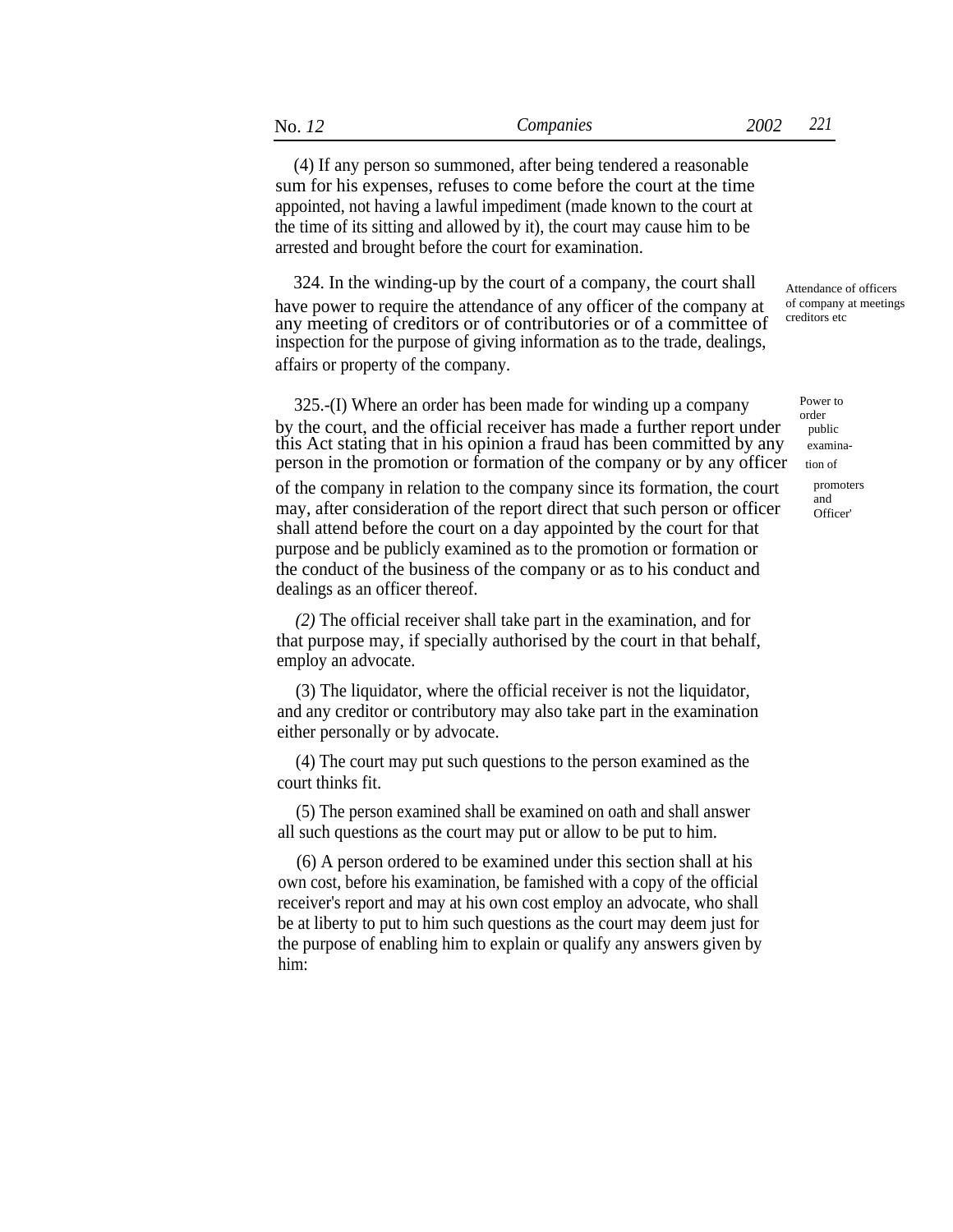Provided that, if any such person applies to the court to be exculpated from any charges made or suggested against him, it shall be the duty of the official receiver to appear on the hearing of the application and call the attention of the court to any matters which appear to the official receiver to be relevant, and if the court, after hearing any evidence given or witnesses called by the official receiver, grants the application, the court may allow the applicant such costs as in its discretion it may think fit.

(7) Notes of the examination shall be taken down in writing, and shall be read over to or by, and signed by, the person examined, and may thereafter be used in evidence against him, and shall be open to the inspection of any creditor or contributory at all reasonable times.

326. The court, at any time either before or after making a winding up order, on proof of probable cause for believing that any person or officer of the company mentioned in section 325(l) or a contributory is about to quit Tanzania or otherwise to abscond or to remove or conceal any of his property for the purpose of evading payment of calls or of avoiding examination respecting the affairs of the company, may cause him to be arrested and his books and papers and movable personal property to be seized and him and them to be safely kept until such time as the court may order.

327. Any powers by this Act conferred on the court shall be in addition to and not in restriction of any existing powers of instituting proceedings against any contributory or debtor of the company or the estate of any contributory or debtor, for the recovery of any call or other sums.

328. Provision may be made by general rules prescribed by the Minister for enabling or requiring all or any of the powers and duties conferred and imposed on the court by this Act to be exercised or performed by the liquidator as an officer of the court in respect of the following matters -

- (a) the holding and conducting of meetings to ascertain the wishes of creditors and contributories:
- (b) the settling of lists of contributories and the rectifying of the register of members where required, and the collecting and applying of the assets;
- (c) the paying, delivery, conveyance, surrender or transfer of money, property, books or papers to the liquidator;
- (d) the making of calls;

Delegation to liquidator of certain powers of court

Powers of court CUMlative

Absconding etc.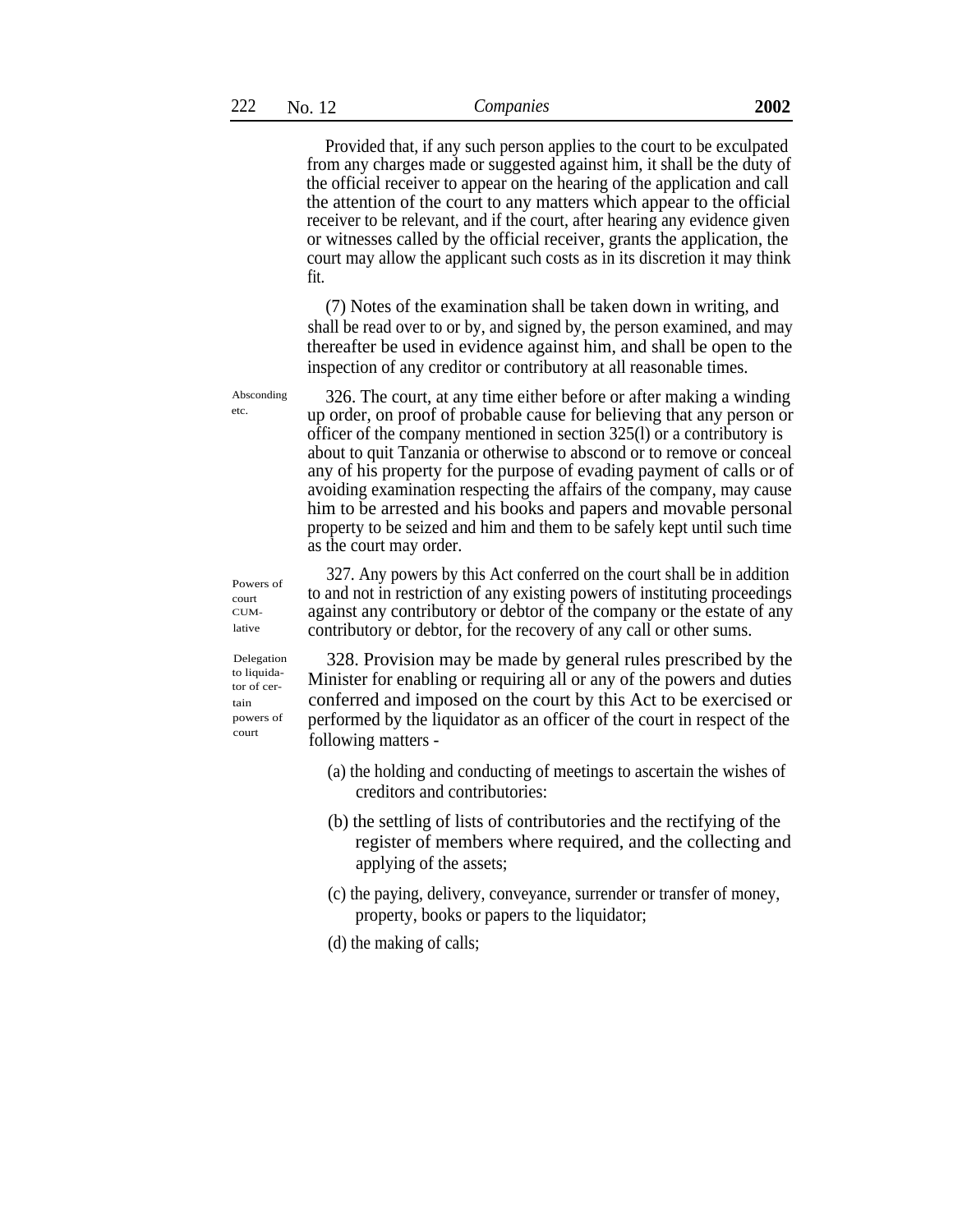(e) the fixing of a time within which debts and claims must be proved:

Provided that, the liquidator shall not, without the leave of the court, rectify the register of members, and shall not make any call without either the leave of the court or the sanction of the committee of inspection.

329.-(I) When the affairs of a company have been completely wound up, the court, if the liquidator makes an application in that behalf, shall make an order that the company be dissolved from the date of the order, and the company shall be dissolved accordingly.

(2) A copy of the order shall within fourteen days from the date thereof be delivered by the liquidator to the Registrar for registration.

(3) If the liquidator makes default in complying with the requirements of this section, he shall be liable to a default fine.

# *Enforcement of Orders and Appeals*

330. All orders made by a court under this Part may be enforced in the same manner in which decrees of such court made in any suit pending therein may be enforced.

331. Where any order for or in the course of winding up made by one court is required to be enforced by another court, a certified copy of the order shall be produced to the proper officer of the council required to enforce the same, and the production of a certified copy shall be sufficient evidence of the order and thereupon the last-mentioned court shall take the requisite steps in the matter for enforcing the order in the same manner as if it had been made by that court.

332. Subject to such conditions and limitations as may be prescribed by general rules, an appeal shall lie-

- (a) to the High Court from a decision or order given or made by a Resident Magistrates Court in the exercise of any jurisdiction conferred upon it under section 276;
- (b) to the Court of Appeal on a matter of law, but not on a matter of fact, from a decision or order given or made by the High Court in the exercise of the appellate jurisdiction conferred upon it by subsection (a);

Dissolution of company

Manner of enforcing orders of court

enforcement of order in another court

Appeals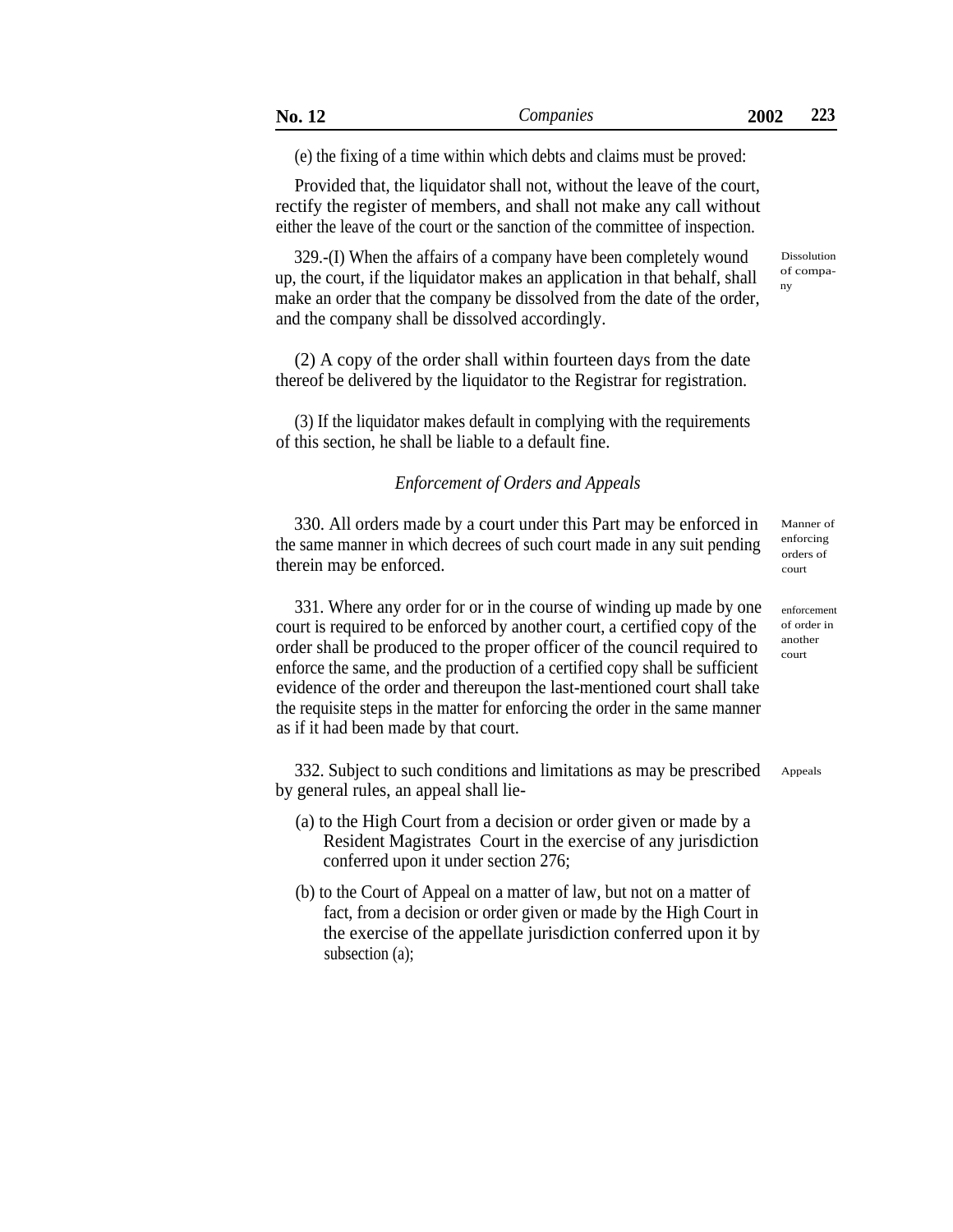- (c) to the Court of Appeal from a decision or order given or made by the High Court in respect of a special case referred to it under section 278;
- (d) to the Court of Appeal from any decision or order given or made by the High Court in the exercise of the jurisdiction conferred upon it by section 275, not being a decision or order of the kind referred to in the two last foregoing paragraphs.

#### CHAPTER III

#### VOLUNTARY WINDING UP

#### *Resolutions for, and Commencement of Voluntary Winding Up*

nces in may be wound up voluntarily

- $Circumsta-$  333.-(I) A company may be wound up voluntarily -
- which co- $\qquad$  (a) when the period, if any, fixed for the duration of the company by meany the articles expires, or the event, if any, occurs, on the occurrence of which the articles provide that the company is to be dissolved, and the company in general meeting has passed a resolution requiring the company to be wound up voluntarily;
	- (b) if the company resolves by special resolution that the company be wound up voluntarily;
	- (c) if the company resolves by special resolution to the effect that it cannot by reason of its liabilities continue its business, and that it is advisable to wind up.

(2) In this Act the expression ''a resolution for voluntary winding up'' means a resolution passed under any of the provisions of subsection (1).

(3) A copy of any resolution passed as referred to in subsection (1) must be forwarded to the Registrar within fourteen days of the resolution being passed.

Notice of resolution to wind up voluntarily

334.-(I) When a company has passed a resolution for voluntary winding up, it shall, within fourteen days after the passing of the resolution, give notice of the resolution by advertisement in the *Gazette,* and also in some newspaper circulating in Tanzania.

(2) If default is made in complying with this section, the company and every officer of the company who is in default shall be liable to a default fine, and for the purposes of this subsection the liquidator of the company shall be deemed to be an officer of the company.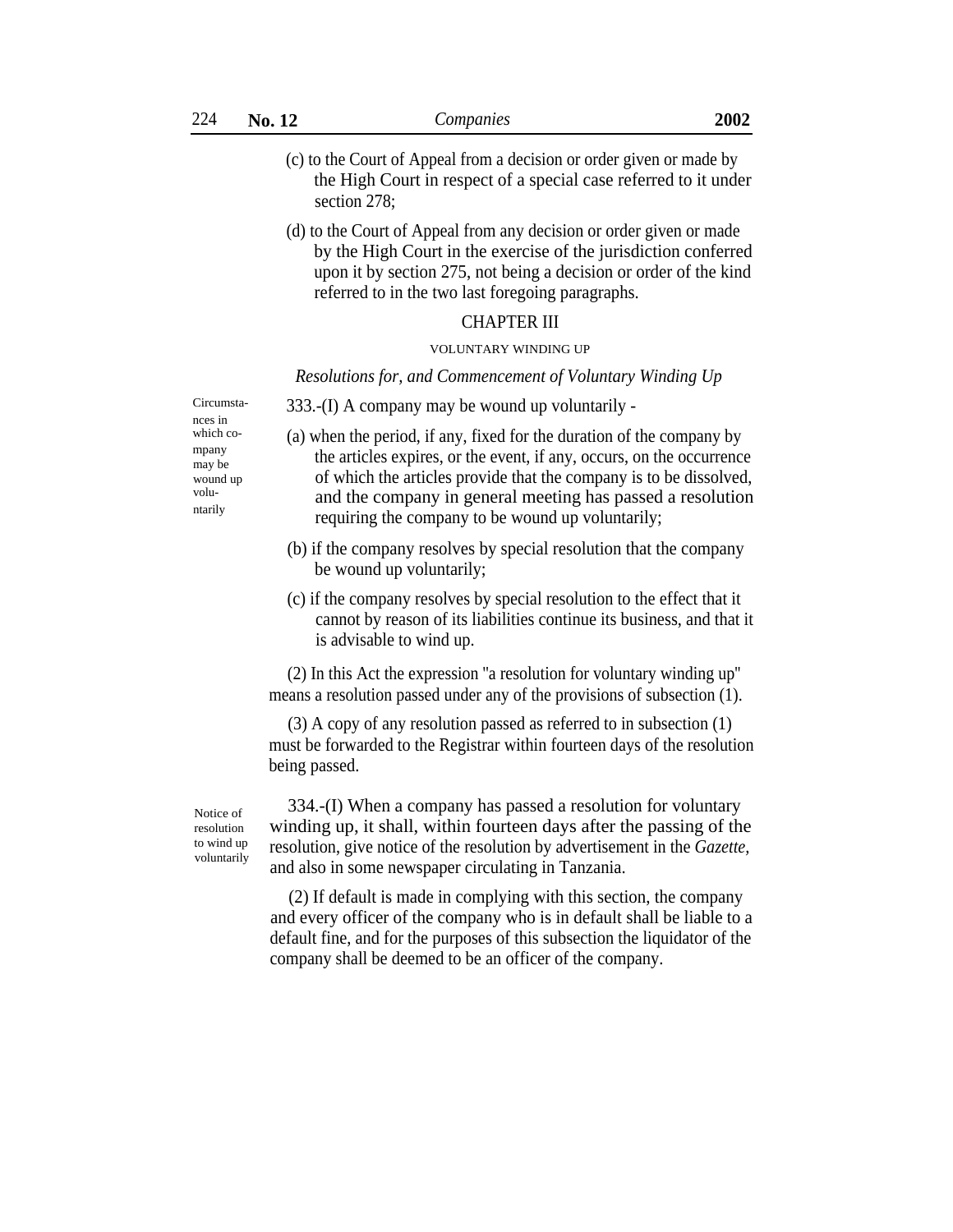| - - | ues<br>--- |  | --- |
|-----|------------|--|-----|
|-----|------------|--|-----|

335. A voluntary winding up shall be deemed to commence at the time of the passing of the resolution for voluntary winding up.

# winding up *Consequences of Voluntary Winding Up*

336. In case of a voluntary winding up, the company shall, from the commencement of the winding up, cease to carry on its business, except so far as may be required for the beneficial winding up thereof-

and status Provided that, the corporate state and corporate powers of the company shall, notwithstanding anything to the contrary in its articles, continue until it is dissolved.

337. Any transfer of shares, not being a transfer made to or with the sanction of the liquidator, and any alteration in the status of the members of the company, made after the commencement of a voluntary winding up, shall be void.

#### *Declaration of Solvency*

338.-(I) Where it is proposed to wind up a company voluntarily, the directors of the company or, in the case of a company having more than two directors, the majority of the directors, may, at a meeting of the directors make a declaration in the prescribed form to the effect that they have made a full inquiry into the affairs of the company, and that, having so done, they have formed the opinion that the company will be able to pay its debts in full within such period not exceeding twelve months from the commencement of the winding up as may be specified in the declaration.

(2) A declaration made under this section shall have no effect for the purposes of this Act unless -

- (a) it is made within the thirty days immediately preceding the date of the passing of the resolution for winding up the company and is delivered to the Registrar for registration before that date; and
- (b) it embodies a statement of the company's assets and liabilities as at the latest practicable date before the making of the declaration.

(3) Any director of a company making a declaration under this section without having reasonable grounds for the opinion that the company will be able to pay its debts in full within the period specified in the declaration, shall be liable to imprisonment or to a fine or to both; and if the company is wound up in pursuance of a resolution passed within the

Cornmencentent of voluntary

Effect of voluntary winding up on business of company

Avoidance of transfers, etc. after commencement of voluntary winding up

**Statutory** declaration of **Solvency**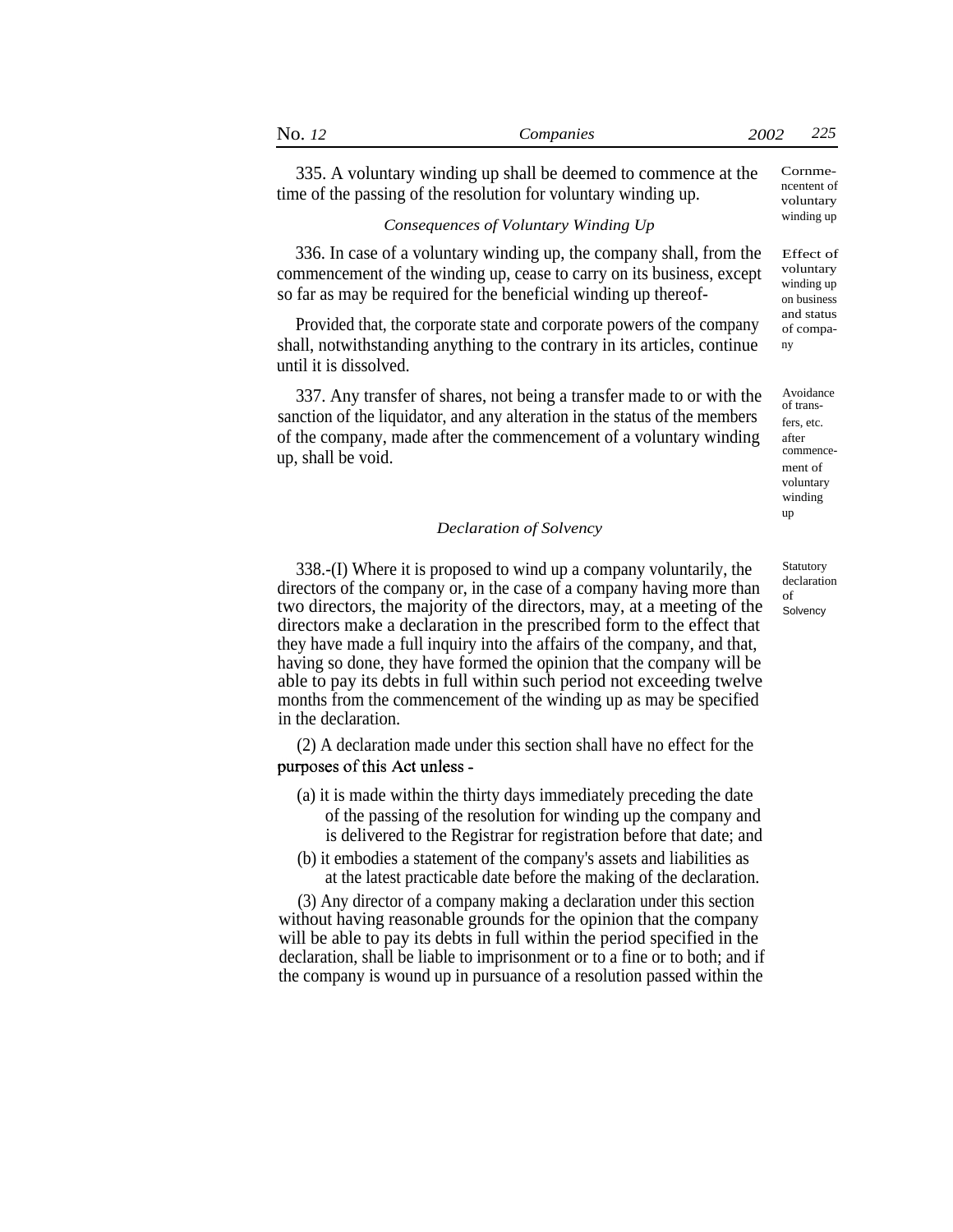period of thirty days after the making of the declaration, but its debts are not paid or provided for in full within the period stated in the declaration, it shall be presumed until the contrary is shown that the director did not have reasonable ground for his opinion.

(4) A winding up in the case of which a declaration has been made and delivered in accordance with this section or section 226 of the repealed Companies Ordinance, is in this Act referred to as a members' voluntary winding up'', and a winding up in the case of which a declaration of solvency has not been made and delivered is in this Act referred to as ''a creditors' voluntary winding up''

(5) Subsections (1) to (3) of this section shall not apply to a winding up commencing before the appointed day.

## *Provisions Applicable to a Members' Voluntary Winding Up*

Provisions applicable to a members' winding up

Power of company to appoint and fix remuneration of

liquidators

Cap. 212

339. The provisions contained in sections 340 to 345 (inclusive) shall, subject to the provisions of section 346, apply in relation to a members' voluntary winding up.

340.-(l) The company in general meeting shall appoint one or more liquidators for the purpose of winding up the affairs and distributing the assets of the company, and may fix the remuneration to be paid to him or them.

(2) On the appointment of a liquidator all the powers of the directors shall cease, except so far as the company in general meeting or the liquidator sanctions the continuance thereof.

Power to fill vacancy in office of liquidator

341.-(I) If a vacancy occurs by death, resignation or otherwise in the office of liquidator appointed by the company, the company in general meeting may, subject to any arrangement with its creditors, fill the vacancy.

(2) For that purpose a general meeting may be convened by any contributory or, if there were more liquidators than one, by any continuing liquidator.

(3) The meeting shall be held in the manner provided by this Act or by the articles, or in such manner as may, on application by any contributory or, by the continuing liquidators, be determined by the court.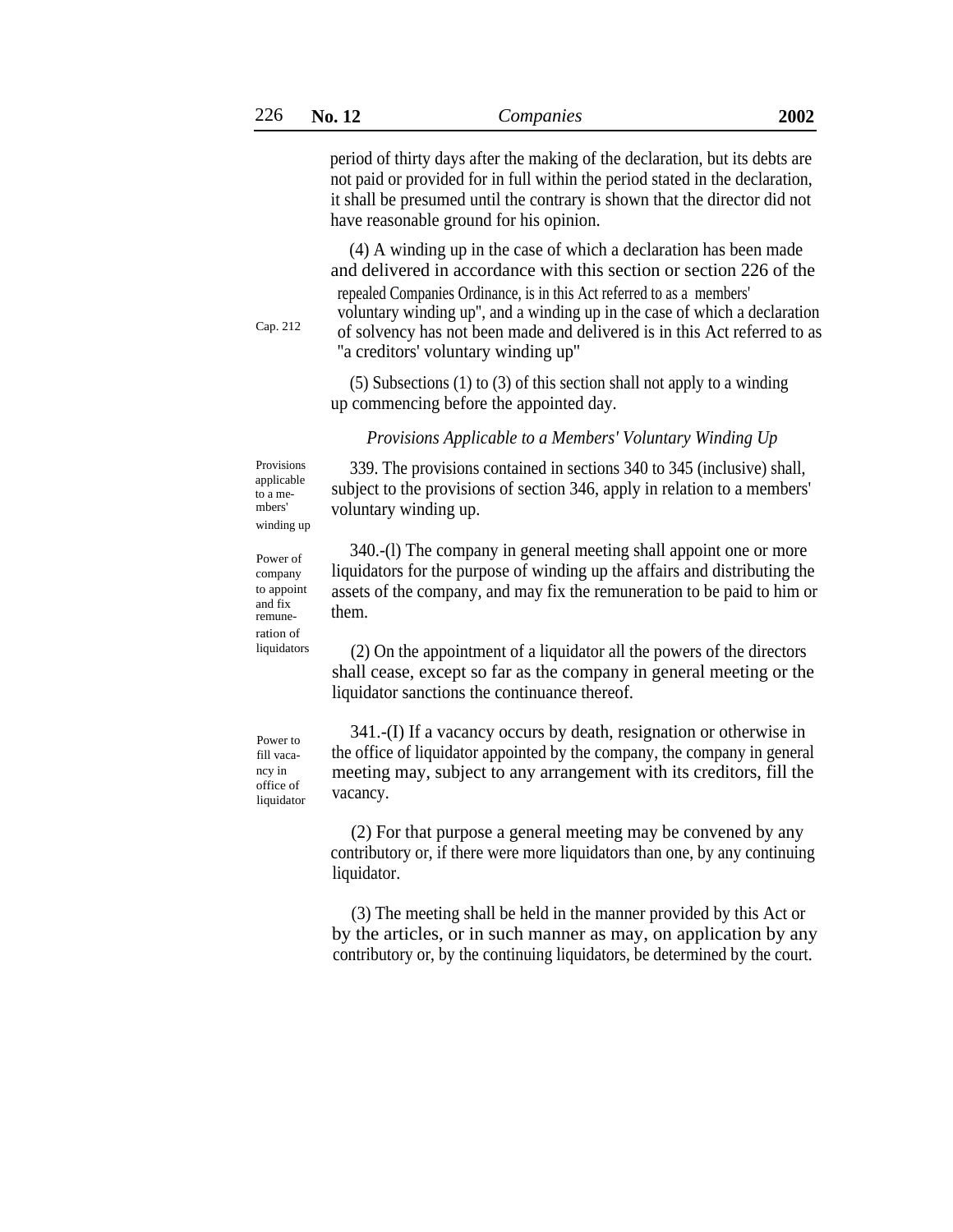342.-(I) Where a company is proposed to be, or is in course of being, wound up voluntarily, and the whole or part of its business or property is proposed to be transferred or sold to another company, whether a company within the meaning of this Act or not (in this section called ''the transferee company''), the liquidator of the first-mentioned company (in this section called ''the transferor company'') may with the sanction of a special resolution of that company, conferring either a general authority on the liquidator or an authority in respect of any particular arrangement, receive, in compensation or part compensation for the transfer or sale, shares, policies or other like interests in the transferee company for distribution among the members of the transferor company, or may enter into any other arrangement whereby the members of the transferor company may, in lieu of receiving cash, shares, policies or other like interests, or in addition thereto, participate in the profits of or receive any other benefit from the transferee company.

(2) Any sale or arrangement in pursuance of this section shall be binding on the members of the transferor company.

(3) If any member of the transferor company who did not vote in favour of the special resolution expresses his dissent therefrom in writing addressed to the liquidator, and left at the registered office of the company within seven days after the passing of the resolution he may require the liquidator either to abstain from carrying the resolution into effect or to purchase his interest at a price to be determined by agreement or by arbitration in accordance with the law relating to arbitration for the time being in force in Tanzania.

(4) If the liquidator elects to purchase the member's interest, the purchase money must be paid before the company is dissolved and be raised by the liquidator in such manner as may be determined by special resolution.

(5) A special resolution shall not be invalid for the purposes of this section by reason that it is passed before or concurrently with a resolution for voluntary winding up or for appointing liquidators, but, if an order is made within a year for winding up the company by the court, the special resolution shall not be valid unless sanctioned by the court.

343.-(l) If, in the case of a winding up commenced after the appointed day, the liquidator is at any time of opinion that the company will not be able to pay its debts in full within the period stated in the declaration under section 338, he shall immediately notify the Registrar accordingly

Duty of liquidator to call creditors' meeting in case of insolvency

Power of liquidator to accept shares, etc., as consideration for sale of property of company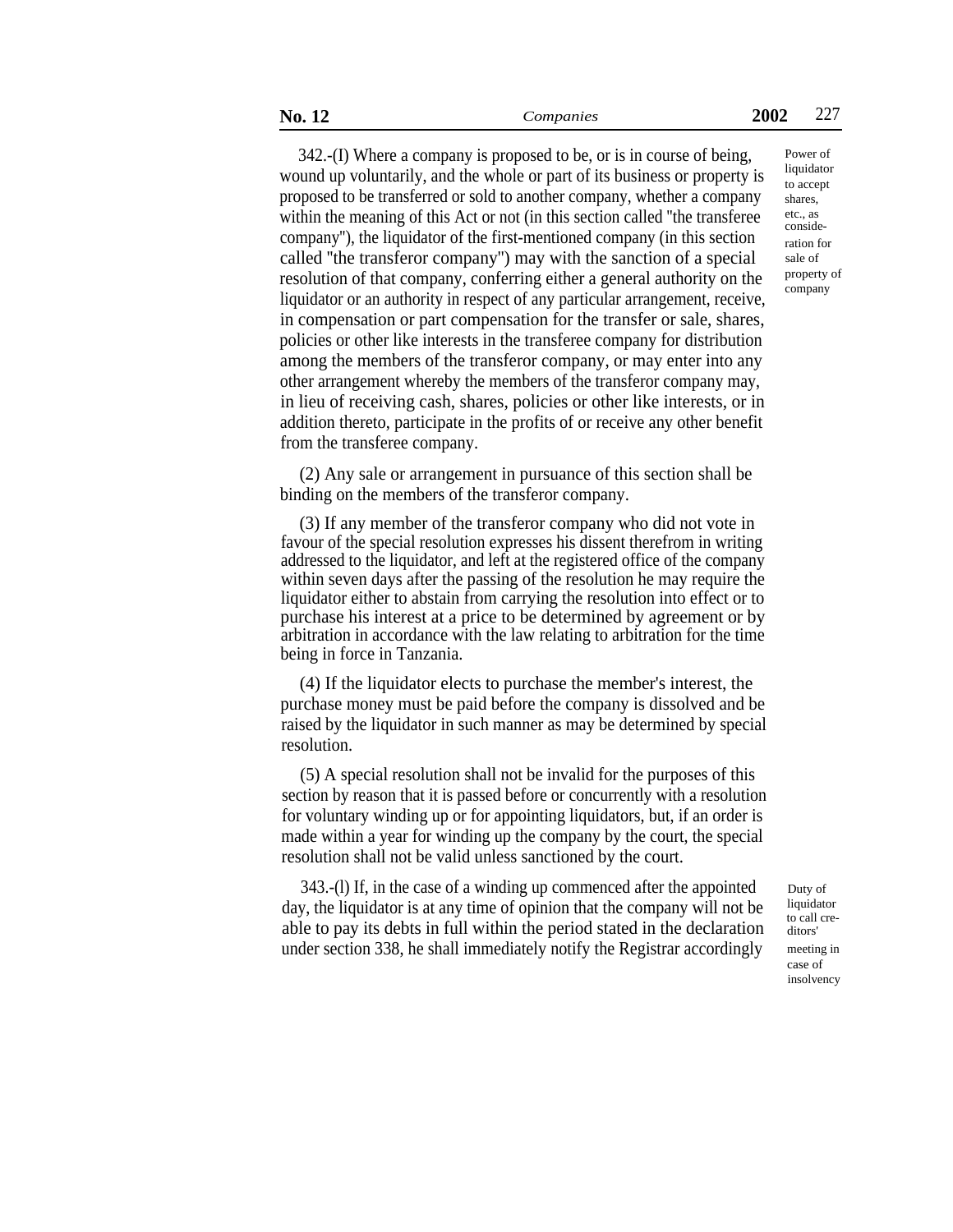and summon a meeting of the creditors, and shall lay before the meeting a statement of the assets and liabilities of the company

(2) Notice of the creditors' meeting referred to in subsection (1) shall be given at least seven days before the meeting is to be held specifying the time, place and object thereof, and such notice shall be advertised in the *Gazette* and in a newspaper circulating in Tanzania.

(3) If the liquidator fails to comply with this section, he shall be liable to a fine

Duty of liquidator to call general meeting at end of each year

344.-(l) Subject to the provisions of section 346, in the event of the winding up continuing for more than one year, the liquidator shall summon a general meeting of the company at the end of the first year from the commencement of the winding up, and of each succeeding year, or at the first convenient date within three months from the end of the year or such longer period as the Registrar may allow, and shall lay before the meeting an account of his acts and dealings and of the conduct of the winding up during the preceding year.

(2) If the liquidator fails to comply with this section, he shall be liable to a fine.

345.-(l) Subject to the provisions of section 346, as soon as the affairs of the company are fully wound up, the liquidator shall make up an account of the winding up, showing how the winding up has been conducted and the property of the company has been disposed of, and thereupon shall call a general meeting of the company for the purpose of laying before it the account, and giving any explanation thereof.

(2) The meeting shall be called by advertisement in the *Gazette,* and in a newspaper circulating in Tanzania, specifying the time, place and object thereof, and published thirty days at least before the meeting.

(3) Within fourteen days after the meeting, the liquidator shall deliver to the Registrar a copy of the account, and shall make a return to him of the holding of the meeting and of its date, and if the copy is not delivered or the return is not made in accordance with this subsection the liquidator shall be liable to a default fine:

Provided that, if a quorum is not present at the meeting, the liquidator shall, in lieu of the return mentioned above make a return that the meeting

Final meeting and dissolution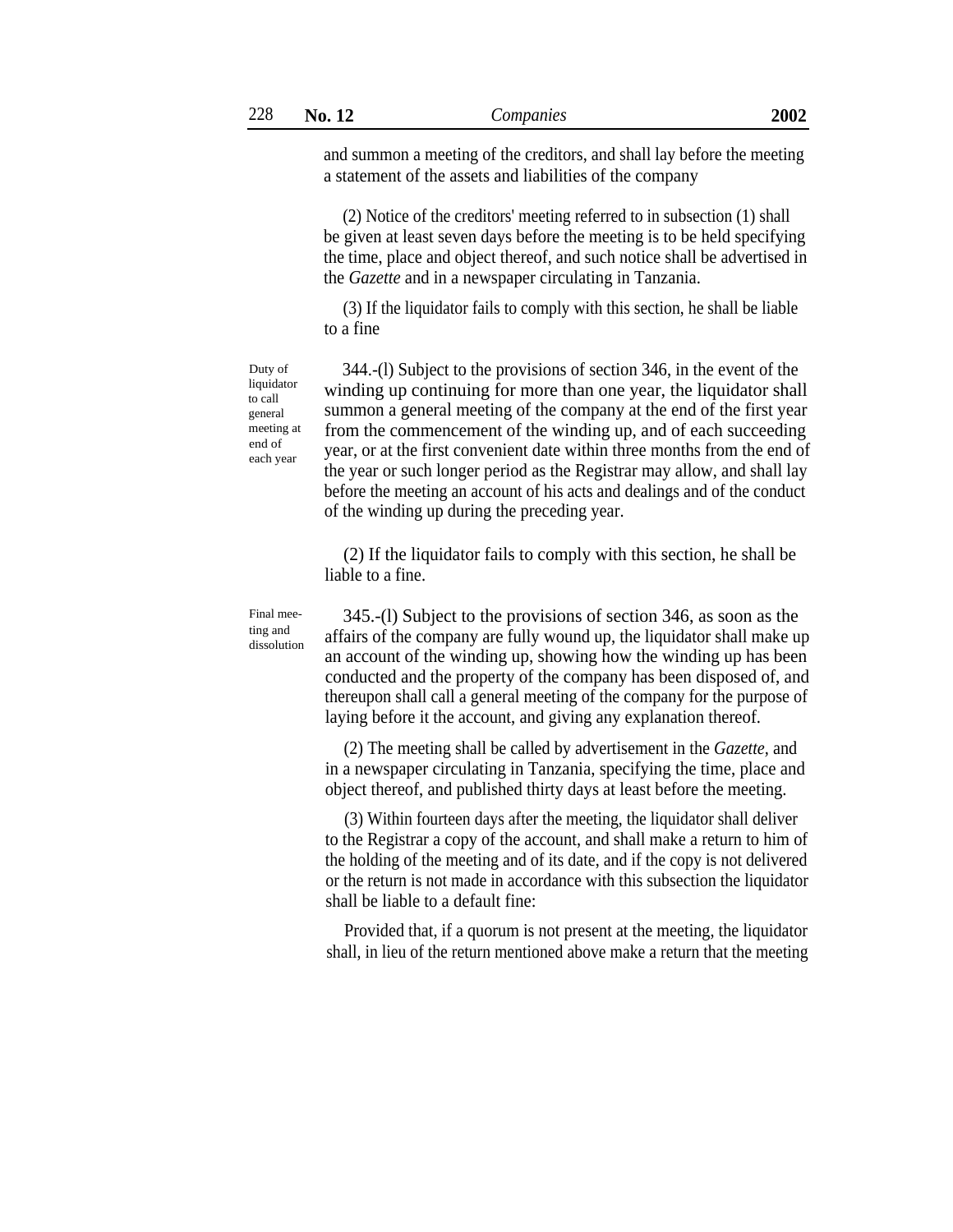was duly summoned and that no quorum was present thereat, and upon such a return being made the provisions of this subsection as to the making of the return shall be deemed to have been complied with.

(4) The Registrar on receiving the account and either of the returns mentioned above shall immediately register them, and on the expiration of three months from the registration of the return the company shall be deemed to be dissolved:

Provided that, the Court may, on the application of the liquidator or of any other person who appears to the Court to be interested, make an order deferring the date at which the dissolution of the company is to take effect for such time as the court thinks fit.

(5) It shall be the duty of the person on whose application an order of the court under this section is made, within seven days after the making of the order, to deliver to the Registrar a certified copy of the order for registration, and if that person fails so to do he shall be liable to a default fine.

(6) If the liquidator fails to call a general meeting of the company as required by this section, he shall be liable to a fine.

346. Where section 343 has effect, sections 354 and 355 shall apply to the winding up to the exclusion of sections 344 and 345 as if the winding up were a creditor's voluntary winding up and not a member's voluntary winding up:

Alternative provisions as to annual and final meetings in case of in-

Provided that, the liquidator shall not be required to summon a meeting solver in the liquidator shall not be required to summon a meeting of creditors under section 354 at the end of the first year from the commencement of the winding up, unless the meeting held under section 343 is held more than three months before the end of that year.

## *Provisions Applicable to a Creditors' Voluntary Winding Up*

347. The provisions contained in sections 348 to 355 (inclusive) shall apply in relation to a creditors' voluntary winding up.

Provisions applicable to a creditors' winding up

348.-(I) The company shall cause a meeting of the creditors of the company to be summoned for the day, or the day next following the day,

Meeting of creditors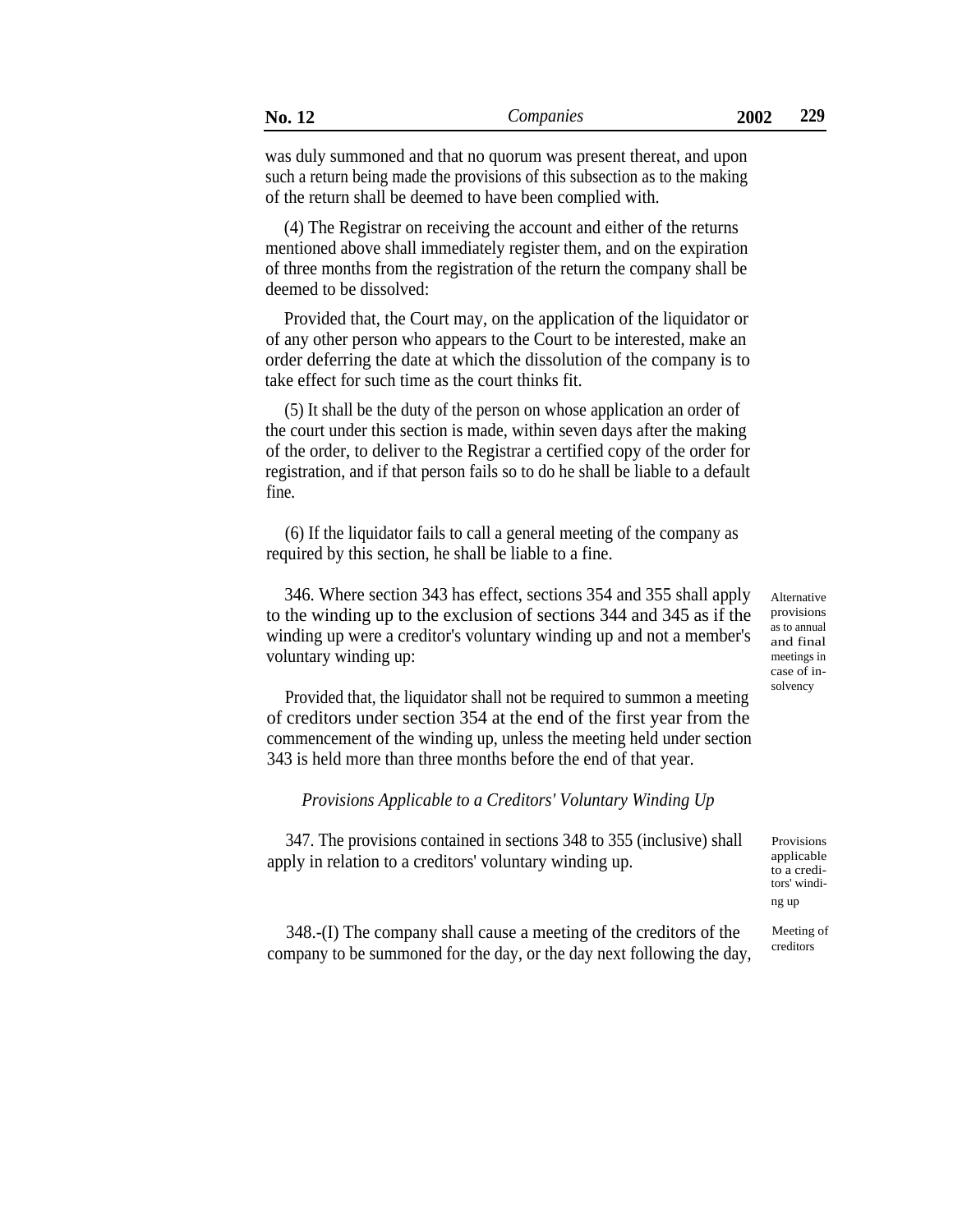on which there is to be held the meeting at which the resolution for voluntary winding up is to be proposed, and shall cause the notices of the said meeting of creditors to be sent by post to the creditors simultaneously with the sending of the notices of the said meeting of the company.

(2) The company shall cause notice of the meeting of the creditors to be advertised once in the *Gazette* and once at least in a newspaper circulating in Tanzania.

- (3) The directors of the company shall -
- (a) cause a full statement of the position of the company's affairs together with a list of the creditors of the company and the estimated amount of their claims to be laid before the meeting of the creditors; and
- (b) appoint one of their number to preside at the said meeting.

(4) It shall be the duty of the director appointed to preside at the meeting of the creditors to attend the meeting and preside thereat.

(5) If the meeting of the company at which the resolution for voluntary winding up is to be proposed is adjourned and the resolution is passed at an adjourned meeting, any resolution passed at the meeting of the creditors held in pursuance of subsection (1) shall have effect as if it had been passed immediately after the passing of the resolution for winding up the company.

- (6) If default is made -
- (a) by the company in complying with subsections (1) and (2);
- (b) by the directors of the company in complying with subsection  $(3);$

(c) by any director of the company in complying with subsection (4), the company, directors or director, as the case may be, shall be liable to a fine, and, in the case of default by the company, every officer of the company who is in default shall be liable to a fine.

liquidator of directo-

Appoint-<br>
349.-(I) The creditors and the company at their respective meetings<br>  $\frac{349}{100}$ mentioned in section 347 may nominate a person to be liquidator for the and cesser purpose of winding up the affairs and distributing the assets of the of directors company, and if the creditors and the company nominate different persons, the person nominated by the creditors shall be the liquidator,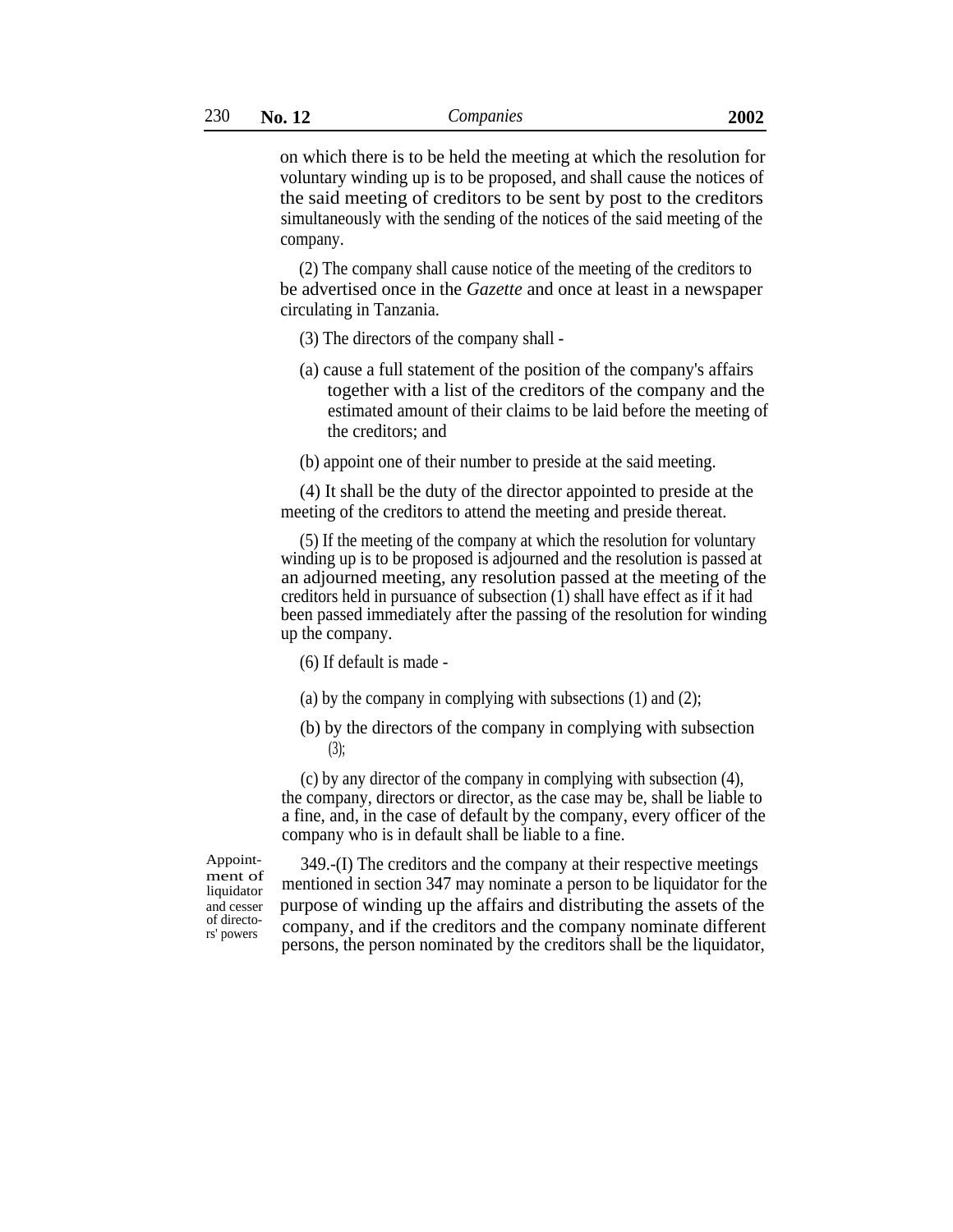and if no person is nominated by the creditors the person, if any, nominated by the company shall be liquidator:

Provided that, in the case of different persons being nominated, any director, member or creditor of the company may, within seven days after the date on which the nomination was made by the creditors, apply to the court for an order either directing that the person nominated as liquidator by the company shall be liquidator instead of or jointly with the person nominated by the creditors or appointing some other person to be liquidator instead of the person appointed by the creditors.

(2) On the appointment of a liquidator, all the powers of the directors shall cease, except so far as the committee of inspection, or if there is no such committee, the creditors, sanction the continuance thereof.

350.-(1) The creditors at the meeting to be held in pursuance of Appointsection 348 or at any subsequent meeting may, if they think fit, appoint not more than five persons to be members of a committee of inspection, and if such a committee is appointed, the company may, either at the meeting at which the resolution for voluntary winding up is passed or at any time subsequently in general meeting, appoint such number of persons as they think fit to act as members of the committee so, however, that the majority of the members of the committee shall be persons appointed by the creditors:

Provided that, the creditors may, if they think fit, resolve that all or any of the persons so appointed by the company ought not to be members of the committee of inspection, and, if the creditors so resolve, the persons mentioned in the resolution shall not, unless the court otherwise directs, be qualified to act as members of the committee, and on any application to the court under this provision, the Court may, if it thinks fit, appoint other persons to act as such members in place of the persons mentioned in the resolution.

(2) Subject to the provisions of this section and to any general rules made in this behalf, the provisions of section 308 (except subsection (1) thereof) shall apply with respect to a committee of inspection appointed under this section as they apply with respect to a committee of inspection appointed in a winding up by the court.

351. The committee of inspection, or if there is no such committee, the creditors, may fix the remuneration to be paid to the liquidator or liquidators.

committee of inspection

Fixing of liquidators' remuneration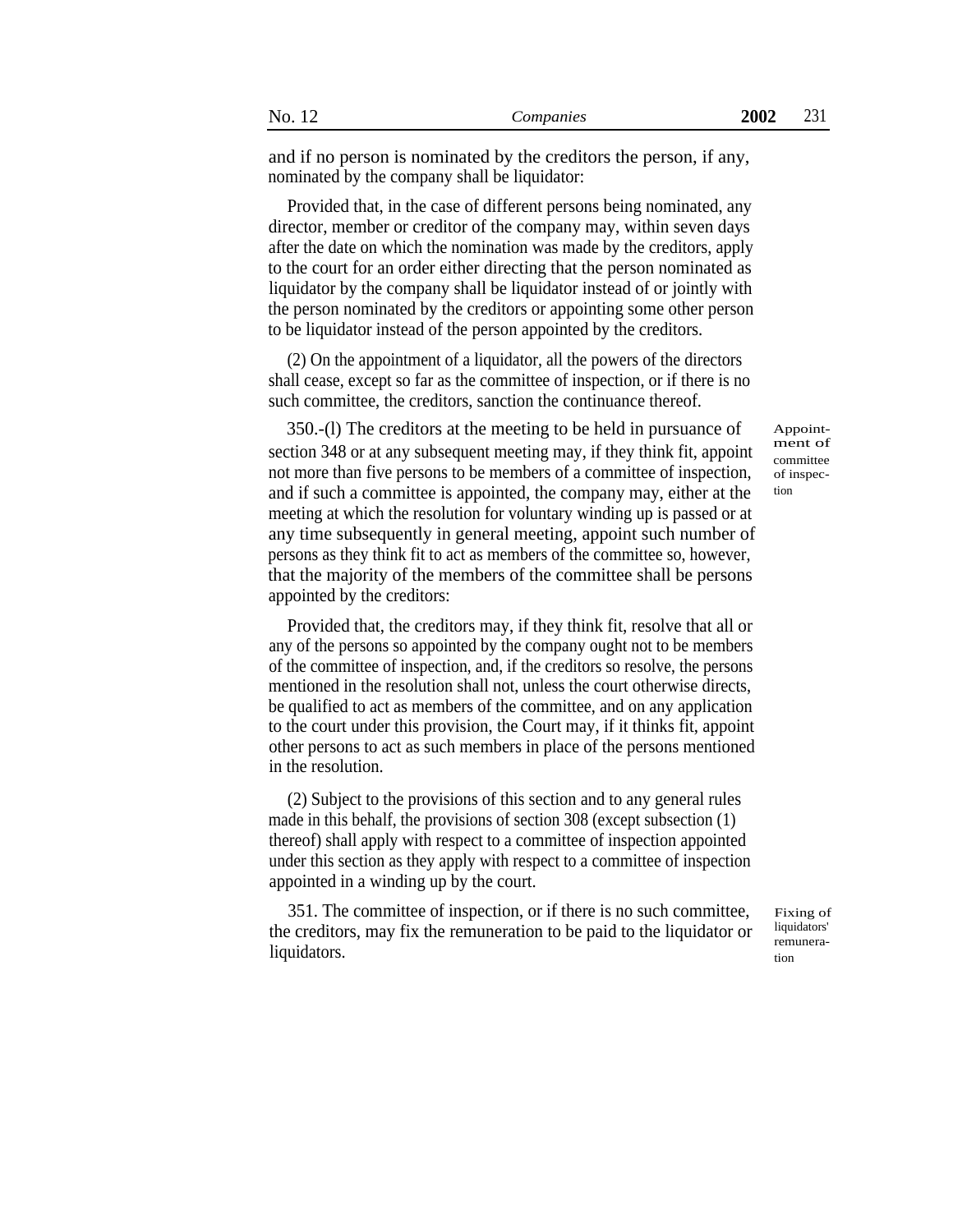fill vacancy

Power to 352. If a vacancy occurs, by death, resignation or otherwise, in the office of a liquidator, other than a liquidator appointed by, or by the liquidator direction of, the court, the creditors may fill the vacancy.

353. The provisions of section 342 shall apply in the case of a creditors' voluntary winding up as in the case of a members' voluntary winding up, with the modification that the powers of the liquidator under the said section shall not be exercised except with the sanction either of the court or of the committee of inspection in substitution for the sanction of a special resolution. Application of section 342 to a creditors' winding up

Meetings of company and of creditors at end of each year

354.-(I) In the event of the winding up continuing for more than one year, the liquidator shall summon a general meeting of the company and a meeting of the creditors at the end of the first year from the commencement of the winding up, and of each succeeding year, or at the first convenient date within three months from the end of the year or such longer period as the Registrar may allow, and shall lay before the meetings an account of his acts and dealings of the conduct of the winding up during the preceding year.

(2) If the liquidator fails to comply with this section he shall be liable to a fine.

Final meeting and dissolution

355.-(l) As soon as the affairs of the company are fully wound up, the liquidator shall make up an account of the winding up, showing how the winding up has been conducted and the property of the company has been disposed of, and thereupon shall call a general meeting of the company and a meeting of the creditors for the purpose of laying the account before the meetings and giving any explanation thereof.

(2) Each such meeting shall be called by advertisement in the *Gazette* and in a newspaper circulating in Tanzania, specifying the time, place and object thereof, and published thirty days at least before the meeting.

(3) Within fourteen days after the date of the meetings, or, if the meetings are not held on the same date, after the date of the later meeting, the liquidator shall deliver to the Registrar a copy of the account, and shall make a return to him of the holding of the meetings and of their dates, and if the copy is not delivered or the return is not made in accordance with this subsection the liquidator shall be liable to a default fine:

Provided that, if a quorum is not present at either such meeting, the liquidator shall, in lieu of the return mentioned above, make a return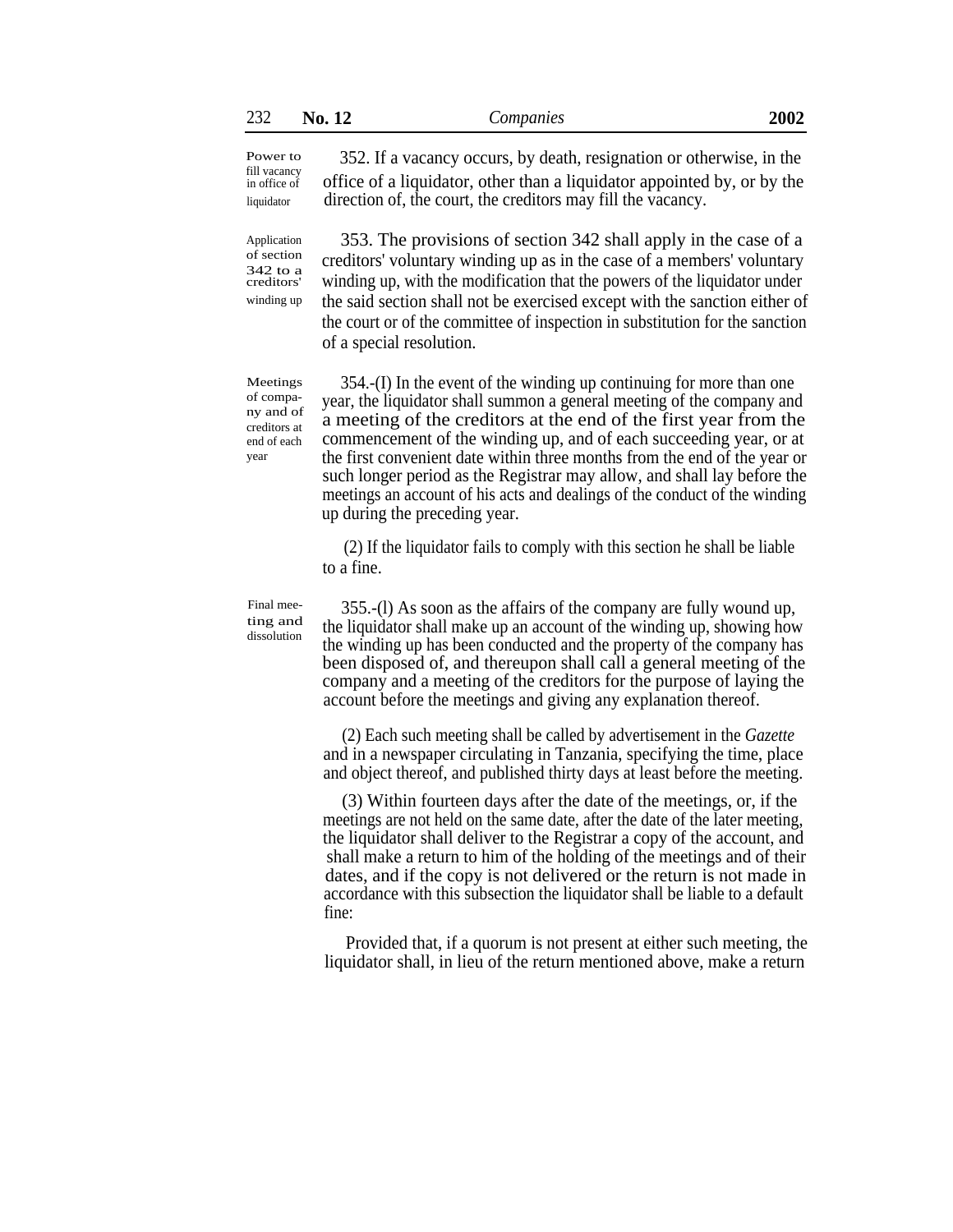that the meeting was duly summoned and that no quorum was present thereat and upon such a return being made, the provisions of this subsection as to the making of the return shall, in respect of that meeting, be deemed to have been complied with.

(4) The Registrar on receiving the account and, in respect of each such meeting, either of the returns mentioned above, shall immediately register them, and on the expiration of three months from the registration thereof the company shall be deemed to be dissolved:

Provided that, the court may, on the application of the liquidator or any other person who appears to the court to be interested, make an order deferring the date at which the dissolution of the company is to take effect for such time as the court thinks fit.

(5) It shall be the duty of the person on whose application an order of the court under this section is made, within seven days after the making of the order, to deliver to the Registrar a certified copy of the order for registration, and if that person fails so to do he shall be liable to a default fine.

(6) If the liquidator fails to call a general meeting of the company or a meeting of the creditors as required by this section he shall be liable to a fine.

#### *Provisions Applicable to Every Voluntary Winding Up*

356. The provisions contained in sections 357 to 394 (inclusive) shall apply to every voluntary winding up whether a members' or a creditors' winding up. voluntary

357. Subject to the provisions of this Act as to preferential payments, the assets of a company shall, on its voluntary winding up, be applied in satisfaction of its liabilities pari passu, and, subject to such application, shall, unless the articles otherwise provide, be distributed among the members according to their rights and interests in the company.

358.-(I) The liquidator may- Powers and

(a) in the case of a members' voluntary winding up, with the sanction  $\frac{1}{2}$  liquidator of a special resolution of the company, and, in the case of a creditors' voluntary winding up, with the sanction of the court or the committee of inspection or (if there is no such committee) a meeting

Provisions applicable to every winding up

Distribution of property of company

duties of<br>liquidator ry winding UP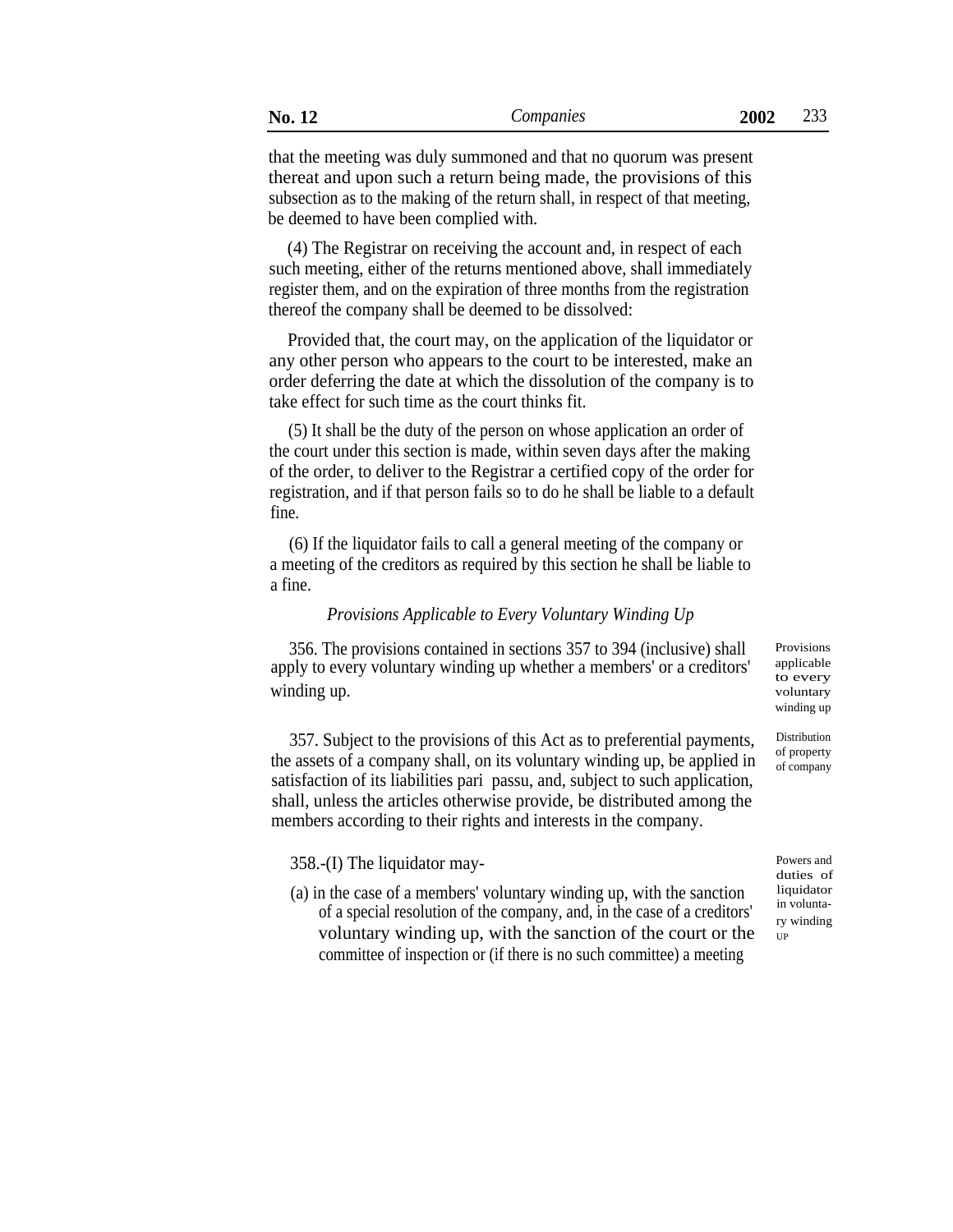of the creditors, exercise any of the powers given by paragraphs (d), (e) and (f) of subsection (1) of section *301* to a liquidator in a winding up by the court;

- (b) without sanction, exercise any of the other powers by this Act given to the liquidator in a winding up by the court;
- (c) exercise the power of the court under this Act of settling a list of contributories, and the list of contributories shall be *prima facie* evidence of the liability of the persons named therein to be contributories;
- (d) exercise the power of the court of making calls;
- (e) summon general meetings of the company for the purpose of obtaining the sanction of the company by special resolution or for any other purpose he may think fit.

*(2)* The liquidator shall pay the debts of the company and shall adjust the rights of the contributories among themselves.

*(3)* When several liquidators are appointed, any power given by this Act may be exercised by such one or more of them as may be determined at the time of their appointment, or, in default of such determination, by any number not less than two.

*(4)* Where the liquidator in exercise of the powers conferred on him by this Act disposes of any property of the company to a person who is connected with the company, he shall give notice thereof to the committee of inspection (if one is in existence).

For the purposes of this subsection, a person who is connected with the company shall mean a director of the company and any connected person in relation to such director as defined in section *200(4).*

Power of court to appoint and remo ve liquidator in volunta-ty winding up

359.-(I) If from any cause whatever there is no liquidator acting, the court may appoint a liquidator.

*(2)* The court may, on cause shown, remove a liquidator and appoint another liquidator.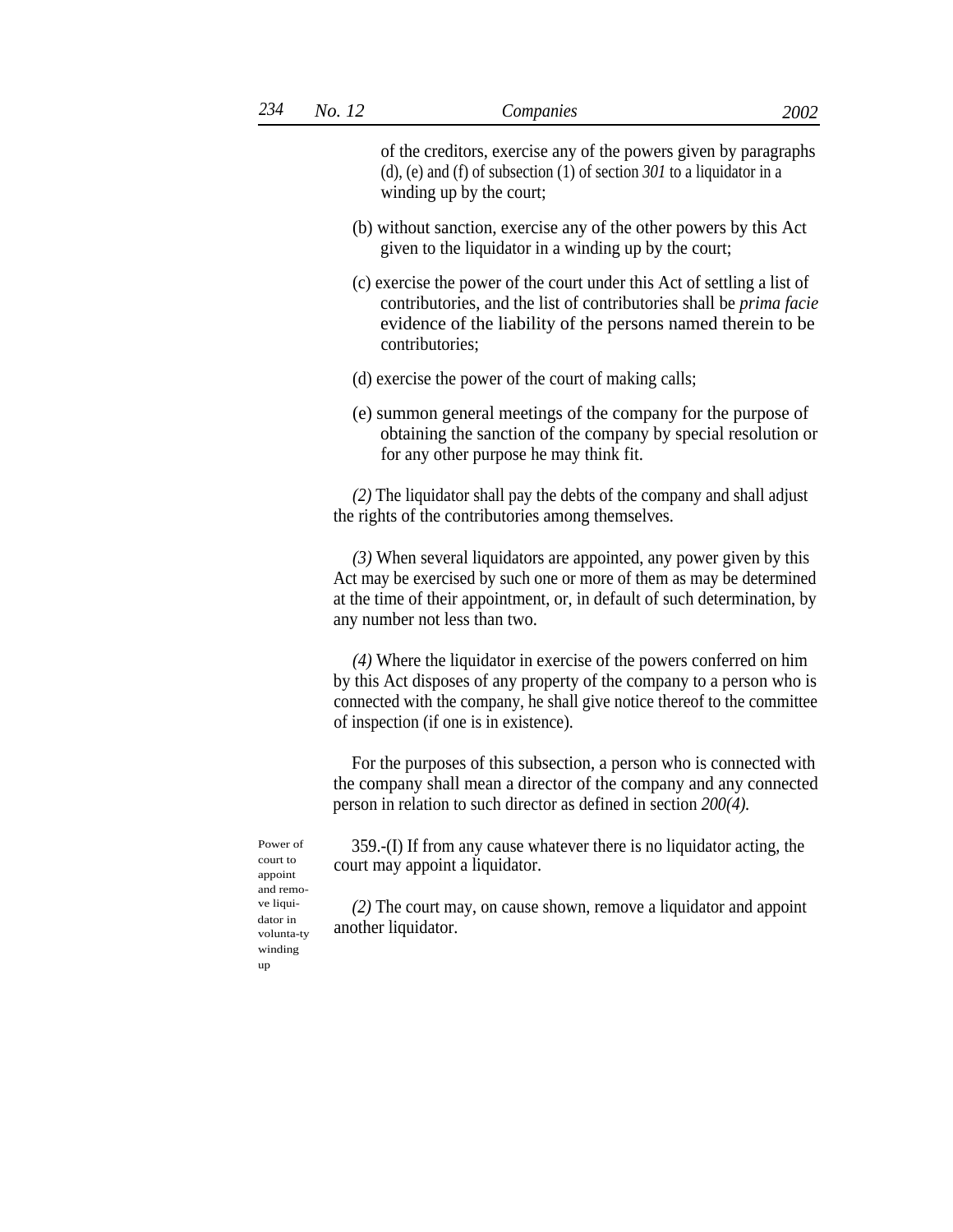| $\mathbf{N_0}, \mathbf{1_2}$ | companies | 2002<br>⊷ |
|------------------------------|-----------|-----------|
|                              |           |           |

 $360$ .--(I) The liquidator shall, within fourteen days after his Notice by appointment, publish in the *Gazette* and deliver to the Registrar for registration a notice of his appointment in the form prescribed.

(2) If the liquidator fails to comply with the requirements of this section, he shall be liable to a default fine.

361.-(l) Any arrangement entered into between a company about to Arrange-<br>ment when be, or in the course of being wound up, and its creditors shall, subject to binding on the right of appeal under this section, be binding on the company if creditors sanctioned by a special resolution and on the creditors if acceded to by three-fourths in number and value of the creditors.

(2) Any creditor or contributory may, within three weeks from passing of the special resolution or approval by the creditors, as the case may be, in accordance with subsection (1), appeal to the court against it, and the court may thereupon, as it thinks just, amend, vary or confirm the arrangement.

362.-(l) The liquidator or any contributory or creditor may apply to the court to determine any question arising in the winding up of a company, or to exercise, as respects the enforcing of calls or any other matter, all or any of the powers which the court might exercise if the company were being wound up by the court.

(2) The court, if satisfied that the determination of the question or the required exercise of power will be just and beneficial, may accede wholly or partially to the application on such terms and conditions as it sees fit, or make such other order on the application as it thinks just.

(3) A copy of an order made by virtue of this section staying the proceedings in the winding up shall immediately be delivered by the company, or otherwise as may be prescribed, to the Registrar for registration.

363. All costs, charges and expenses properly incurred in the winding up, including the remuneration of the liquidator, shall be payable out of the assets of the company in priority to all other claims.

364. The voluntary winding up of a company shall not bar the right of Savings for any creditor or contributory to have it wound up by the court, but in the case of an application by a contributory the court must be satisfied that the rights of the contributories will be prejudiced by a voluntary winding up.

of questions to court-

Reference

liquidator of his appointment

> Costs of voluntary winding up

rights of creditors and contributories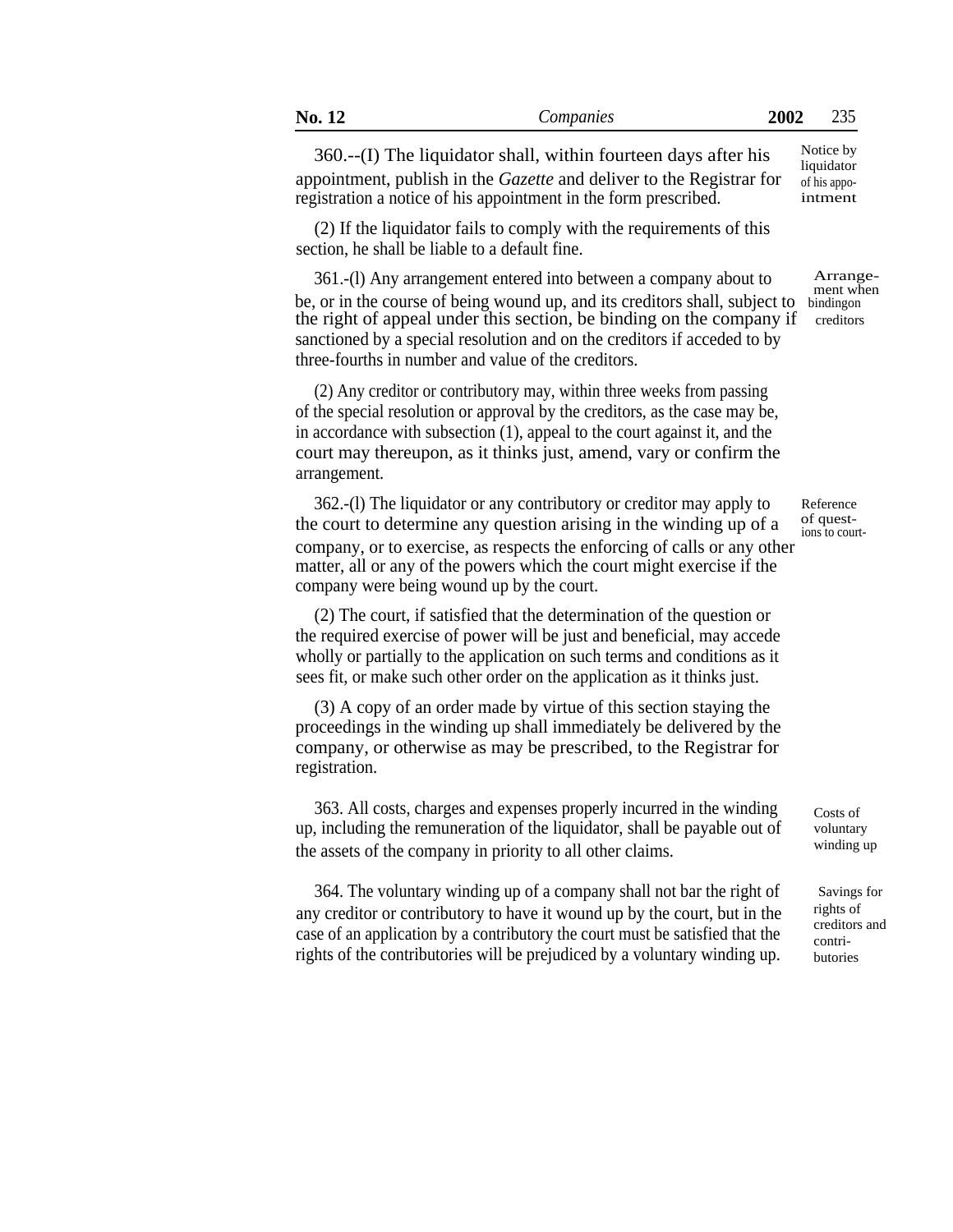# CHAPTER IV PROVISioNs APPLICABLE To EVERY MODE OF WINDING UP

#### *Proof and Ranking of Claims*

Debts of all descriptions may be proved

365. In. every winding up (subject, in the case of insolvent companies, to the application in accordance with the provisions of this Act of the law of bankruptcy) all debts payable on a contingency, and all claims against the company, present or future, certain or contingent, ascertained or sounding only in damages, shall be admissible to proof against the company, a just estimate being made, so far as possible, of the value of such debts or claims as maybe subject to any contingency or sound only in damages, or for some other reason do not bear a certain value.

366. In the winding up of an insolvent company, the same rules shall prevail and be observed with regard to the respective rights of secured and unsecured creditors and to debts provable and to the valuation of annuities and future and contingent liabilities as are in force for the time being under the law of bankruptcy with respect to the estates of persons adjudged bankrupt, and all persons who in any such case would be entitled to prove for and receive dividends out of the assets of the company may come in under the winding up and make such claims against the company as they respectively are entitled to by virtue of this section. Application of bankruptcy rules

Preferential debts

367.-(I) In a winding up, the company's preferential debts shall be paid in priority to all other debts.

- (2) The following shall be considered preferential debts:
- (a) all Government taxes, local rates and customs and excise duties due from the company at the relevant date and having become due and payable within twelve months next before that date;
- (b) all Government rents not more than one year in arrears;
- (c) all wages or salary (whether or not earned wholly or in part by way of commission) of any employee not being a director in respect of services rendered to the company during four months next before the relevant date;
- (d) unless the company is being wound up voluntarily merely for the purposes of reconstruction or amalgamation with another company, or unless the company has, at the commencement of the winding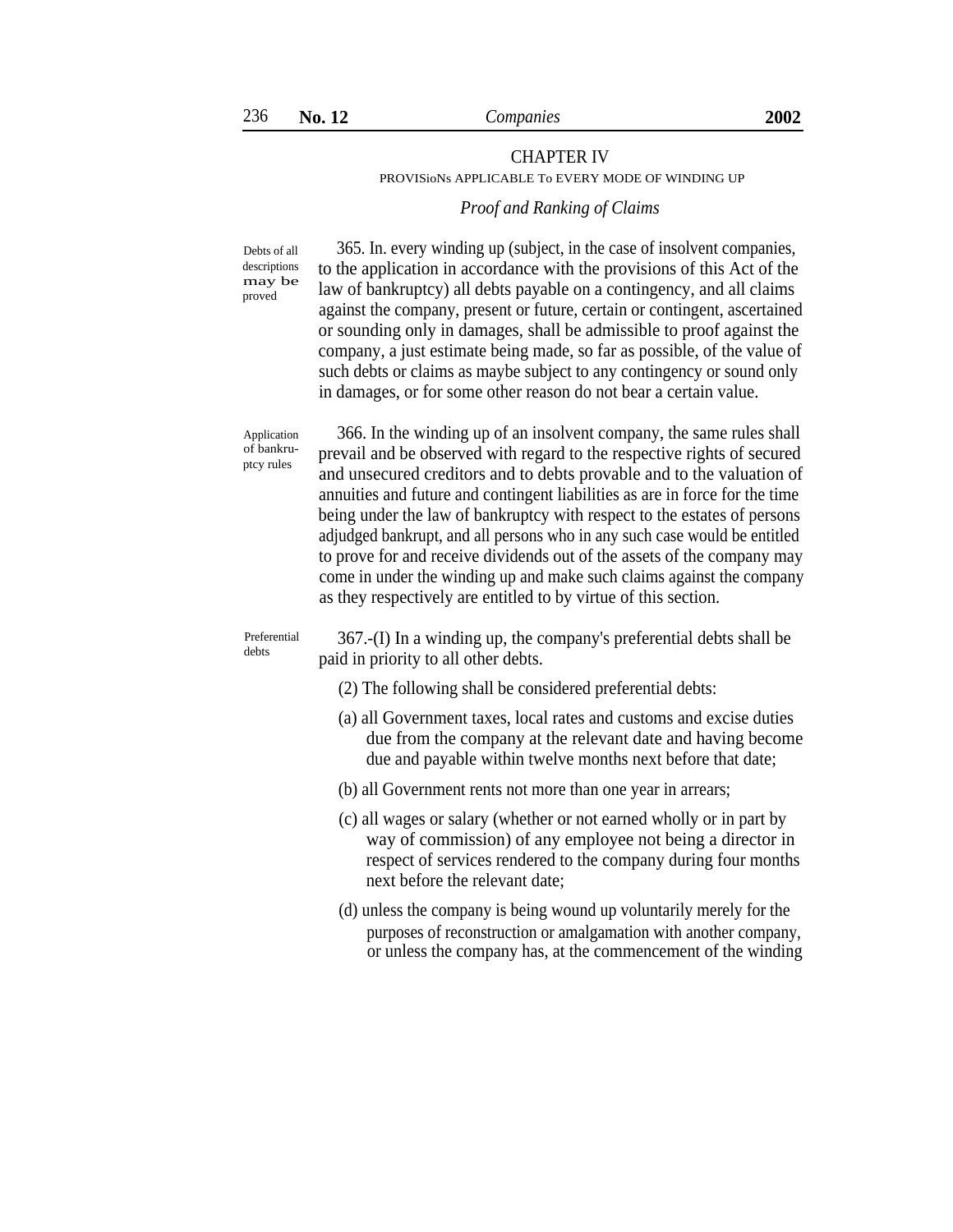| No. 12 | Companies | 2002 | דמר<br>، ب ر |
|--------|-----------|------|--------------|
|--------|-----------|------|--------------|

# *Effect of Winding Up on Antecedent and Other Transactions*

368.-(l) This section applies in the case of a company where an administration order is made in relation to the company, or the company goes into liquidation.

(2) Where the company has at a relevant time (defined in section 370) entered into a transaction with any person at an undervalue, the administrator or the liquidator, as the case may be, may apply to the court, which may make such order as it thinks fit for restoring the position to what it would have been if the company had not entered into that transaction.

- (3) A company enters into a transaction with a person at an undervalue if-
- (a) the company makes a gift to that person or otherwise enters into a transaction with that person on terms that provide for the company to receive no consideration, or
- (b) the company enters into a transaction with that person for a consideration the value of which is significantly less than the value of the consideration provided by the company.

(4) The court shall not make an order under this section in respect of a transaction at an undervalue if it is satisfied -

- (a) that the company which entered into the transaction did so in good faith and for the purpose of carrying on its business, and
- (b) that at the time it did so there were reasonable grounds for believing that the transaction would benefit the company.

369.-(I) This section applies as does section 368. Preferences

(2) Where the company has at a relevant time (defined in section 370) given a preference to any person, the administrator or the liquidator, as the case may be, may apply to the court, which may make such order as it thinks fit for restoring the position to what it would have been if the company had not given that preference.

- (3) A company gives a preference to a person if -
- (a) that person is one of the company's creditors or a surety or guarantor for any of the company's debts or other liabilities, and

Transactions at an under value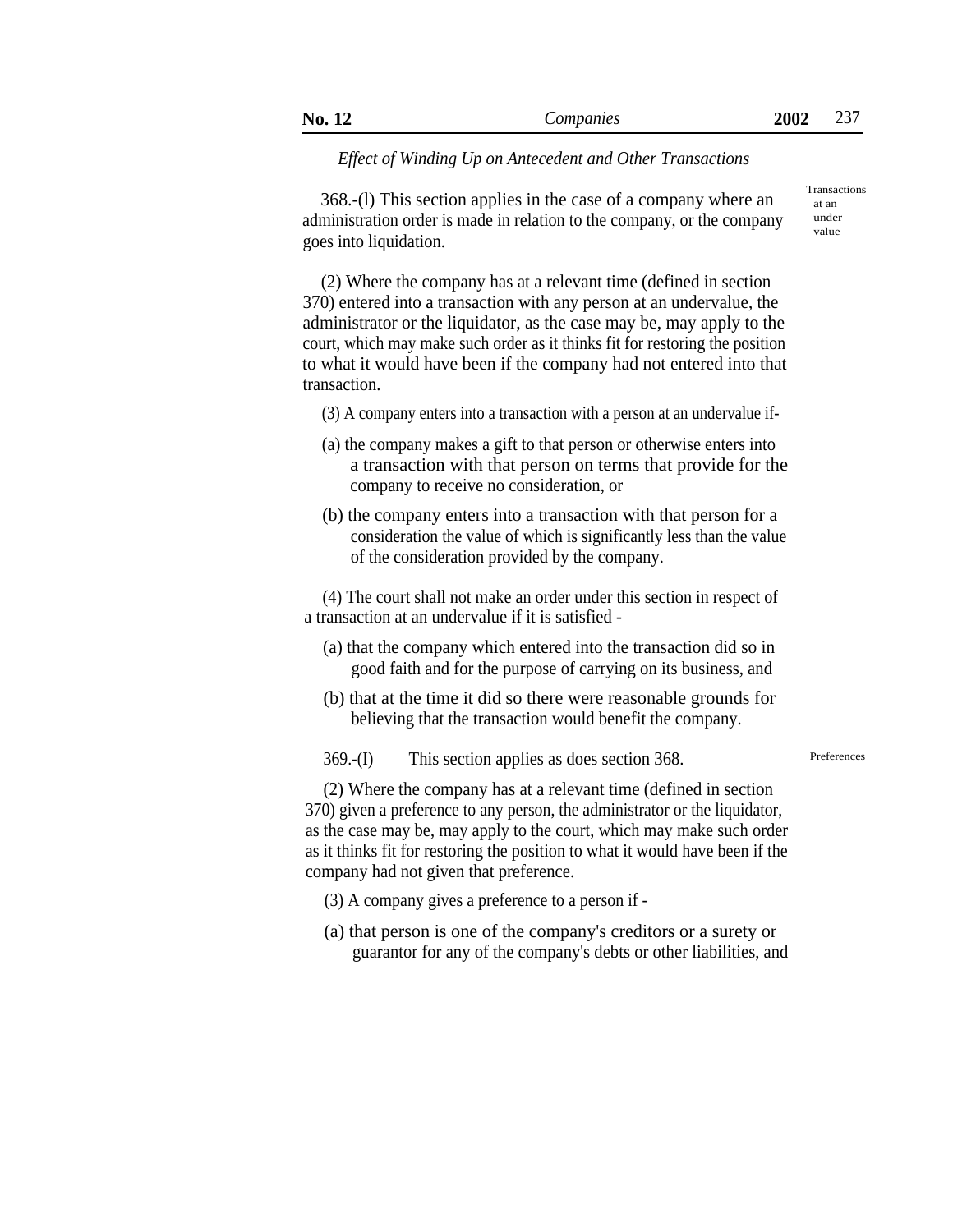up, under any contract, rights capable of being transferred to and vested in the employee, all amounts due in respect of any compensation or liability for compensation under any law for the time being in force in Tanzania relating to compensation of employees, being amounts which have accrued before the relevant date.

(3) Notwithstanding anything in subsection  $(2)(c)$ , the sum to which priority is to be given under that subsection shall not, in the case of any one claimant, exceed such amount as may be from time to time specified in regulations made by the Minister:

Provided that, where a claimant under subsection (2)(c) is an employee who has entered into a contract for the payment of a portion of his wages in a lump sum at the end of the year of hiring, he shall have priority in respect of the whole of such sum, or a part thereof, as the court may decide to be due under the contract, proportionate to the time of service up to the relevant date.

(4) Where any compensation under any law for the time being in force in Tanzania relating to compensation of employees is a weekly payment, the amount due in respect thereof shall, for the purposes of subsection (2)(d) be taken to be the amount of the lump sum for which the weekly payment could, if redeemable, be redeemed if the employer made an application for that purpose under such law.

(5) Where any payment has been made to any employee, not being a director, on account of wages or salary out of money advanced by some person for that purpose, the person by whom the money was advanced shall in a winding up have a right of priority in respect of the money so advanced and paid up to the amount by which the sum in respect of which the employee would have been entitled to priority in the winding up has been diminished by reason of the payment having been made.

(6) Preferential debts shall -

- (a) rank equally among themselves and be paid in full, unless the assets are insufficient to meet them, in which case they shall abate in equal proportions; and
- (b) so far as the assets of the company available for payment of general creditors are insufficient to meet them, have priority over the claims of holders of debentures under any floating charge created by the company, and be paid accordingly out of any property comprised in or subject to that charge.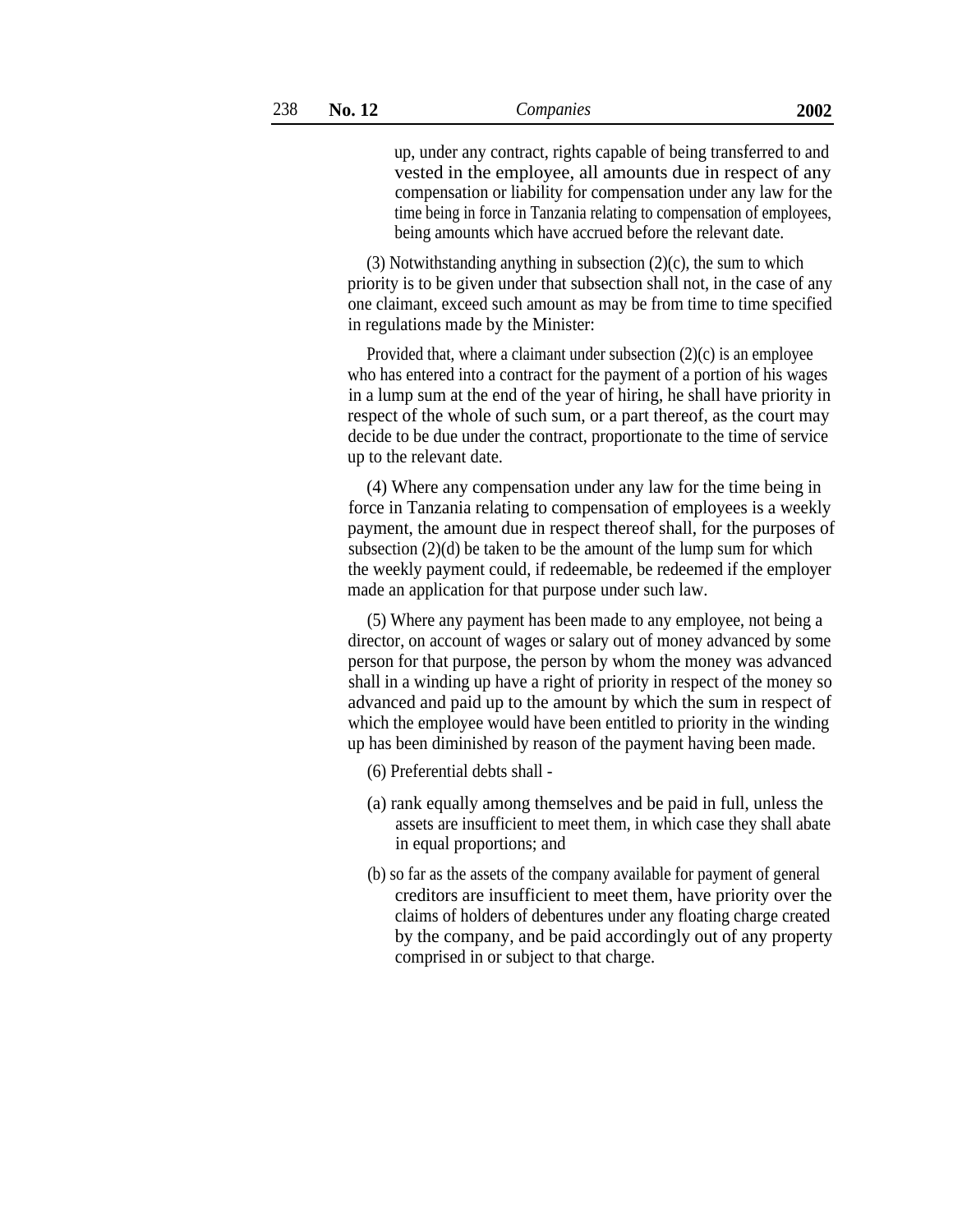(7) Subject to the retention of such sums as may be necessary for the costs and expenses of the winding up, the preferential debts shall be discharged immediately so far as the assets are sufficient to meet them.

(8) Where any person (whether or not a landlord or person entitled to rent) has distrained upon the goods or effects of the company in the period of 3 months ending with the date of the winding-up order, those goods or effects, or the proceeds of their sale, shall be charged for the benefit of the company with the preferential debts of the company to the extent that the company's property is for the time being insufficient for meeting them.

(9) Where by virtue of a charge under subsection (8), any person surrenders any goods or effects to a company or makes a payment to a company, that person ranks in respect of the amount of the proceeds of sale of those goods or effects by the liquidator or (as the case may be) the amount of the payment, as a preferential creditor of the company, except as against so much of the company's property as is available for the payment of preferential creditors by virtue of the surrender or payment.

- (I 0) For the purposes of this section -
- (a) any remuneration in respect of a period of absence from work through sickness or other good cause shall be deemed to be wages in respect of services rendered to the company during that period;
- (b) the expression ''the relevant date'' means
	- (i) in the case of a company ordered to be wound up compulsorily, the date of the appointment (or first appointment) of an interim liquidator, or, if no such appointment was made, the date of the winding up order, unless in either case the company had commenced to be wound up voluntarily before that date; and
	- (ii) in any case where sub-paragraph (i) does not apply, means the date of the passing of the resolution for the winding up of the company.

(I 1) This section shall not apply in the case of a winding up where the relevant date as defined in subsection (6) of section 259 of the repealed Companies Ordinance occurred before the appointed day, and in such a case the provisions relating to preferential payments which would have applied if this Act had not been passed shall be deemed to remain in full force.

Cap. 212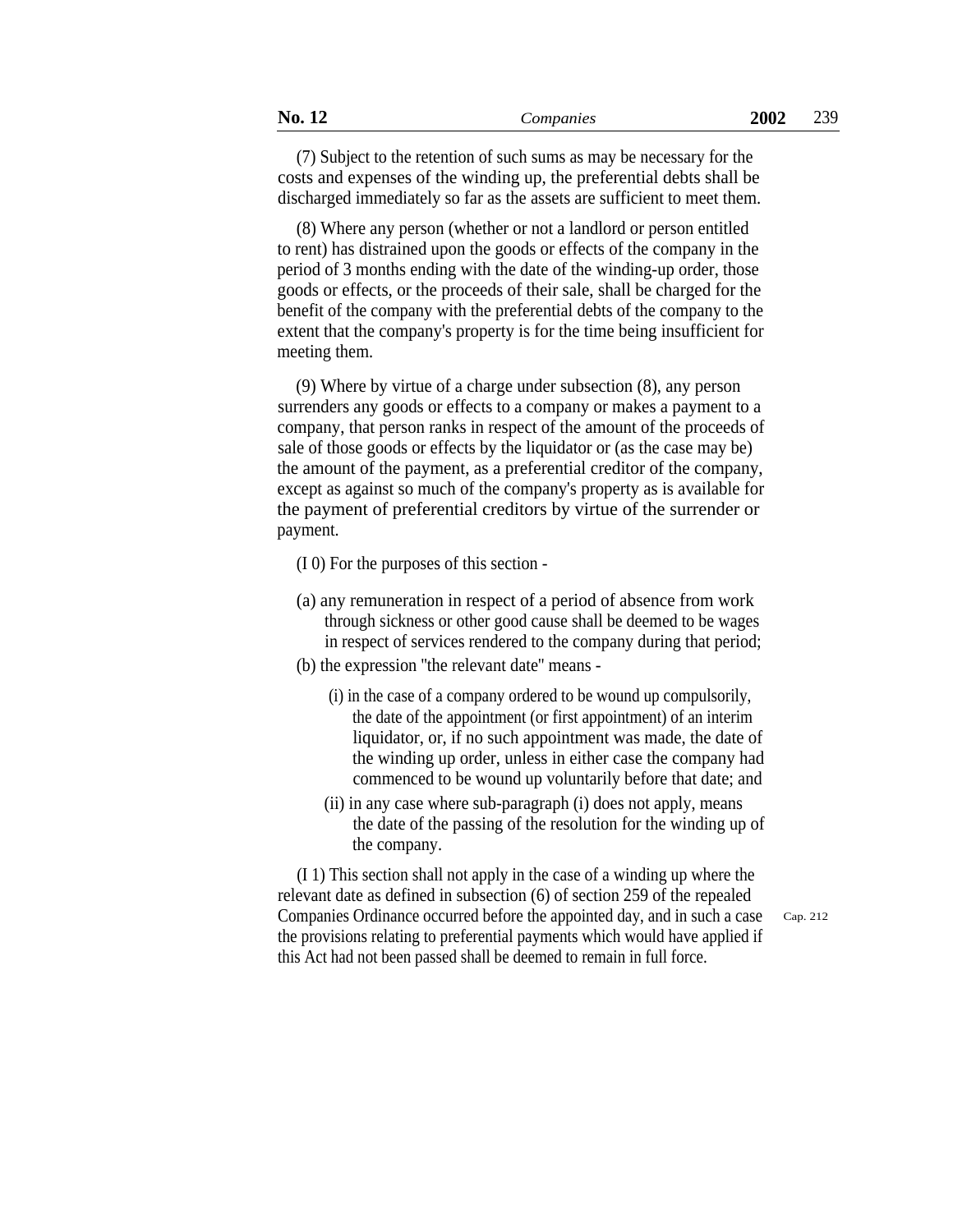(b) the company does anything or suffers anything to be done which (in either case) has the effect of putting that person into a position which, in the event of the company going into insolvent liquidation, would be better than the position he would have been in if that thing had not been done.

(4) The court shall not make an order under this section in respect of a preference given to any person unless the company which gave the preference was influenced in deciding to give it by a desire to produce in relation to that person the effect mentioned in subsection (3)(b).

(5) A company which has given a preference to a person connected with the company at the time the preference was given is presumed, unless the contrary is shown to have been influenced in deciding to give it by such a desire as is mentioned in subsection (4). For the purposes of this section and section 370, a person is connected with the company if he is a director or a person connected to a director as defined by section 200(4), and a director shall be deemed to include a person in accordance with whose directions or instructions the directors of a company are accustomed to act.

(6) The fact that something has been done in pursuance of the order of a court does not, without more, prevent the doing or suffering of that thing from constituting the giving of a preference.

''Relevant time'' under section

370.-(I) Subject to subsection (2), the time at which a company enters into a transaction at an undervalue or gives a preference is a relevant time if the transaction is entered into, or the preference given -

- <sup>368 and</sup> (a) in the case of a transaction at an undervalue or of a preference which is given to a person who is connected with the company, at a time in the period of 2 years ending with the onset of insolvency (which expression is defined below);
	- (b) in the case of a preference which is not such a transaction and is not so given, at a time in the period of 6 months ending with the onset of insolvency; and
	- (c) in either case, at a time between the presentation of a petition for the making of an administration order in relation to the company and the making of such an order on that petition.

(2) Where a company enters into a transaction at an undervalue or gives a preference at a time mentioned in subsection  $(1)(a)$  or  $(1)(b)$ , that time is not a relevant time for the purposes of sections 368 or 369 unless the company -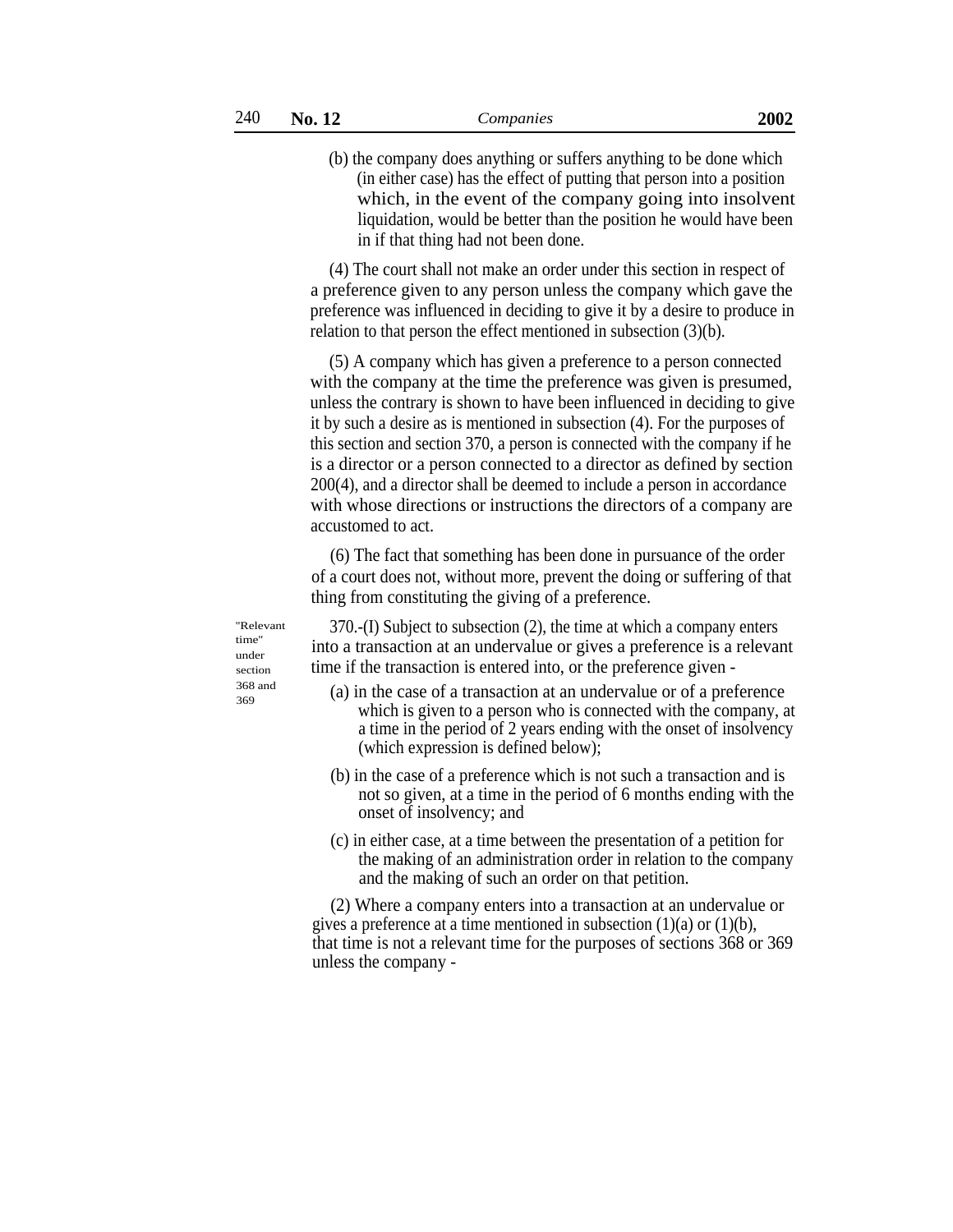- (a) is at that time unable to pay its debts within the meaning of section 280; or
- (b) becomes unable to pay its debts within the meaning of that section in consequence of the transaction or preference;

but the requirements of this subsection are presumed to be satisfied, unless the contrary is shown, in relation to any transaction at an undervalue which is entered into by a company with a person who is connected with the company.

(3) For the purposes of subsection (1), the onset of insolvency is -

- (a) in a case where section 368 or section 369 applies by reason of the making of an administration order, or of a company going into liquidation immediately upon the discharge of an administration order, the date of the presentation of the petition on which the administration order was made; and
- (b) in a case where the section applies by reason of a company going into liquidation at any other time, the date of the commencement of the winding up.

371.-(l) Without prejudice to the generality of sections 368(2) and 369(2), an order under either of those sections with respect to a transaction or preference entered into or given by a company may (subject to the next subsection) -

Orders under sections 368 and 369

- (a) require any property transferred as part of the transaction, or in connection with the giving of the preference, to be vested in the company;
- (b) require any property to be so vested if it represents in any person's hands the application either of the proceeds of sale of property so transferred or of money so transferred;
- (c) release or discharge (in whole or in part) any security given by the company;
- (d) require any person to pay, in respect of benefits received by him from the company, such sums to the office-holder as the court may direct;
- (e) provide for any surety or guarantor whose obligations to any person were released or discharged (in whole or in part) under the transaction, or by the giving of the preference, to be under such new or revived obligations to that person as the court thinks appropriate;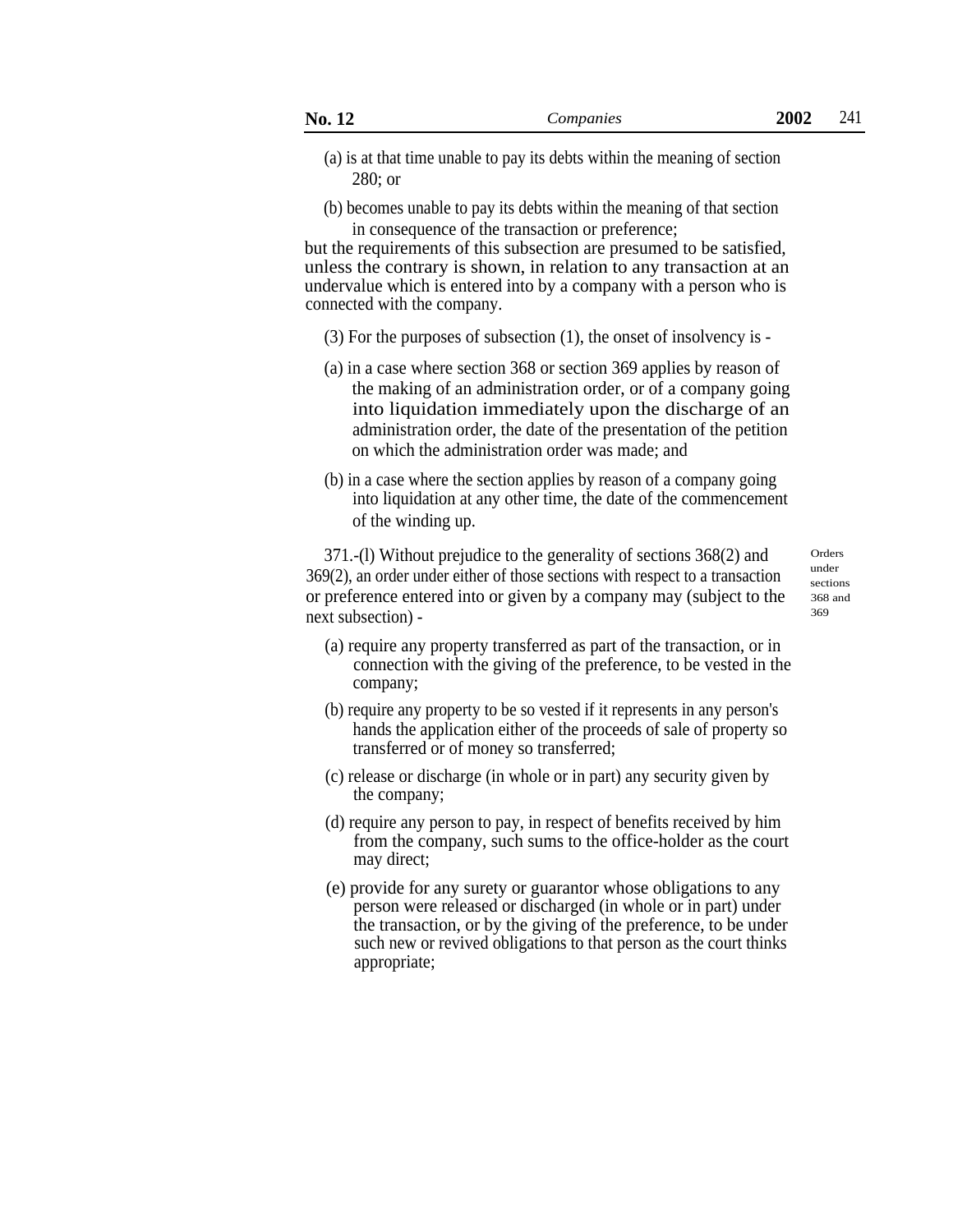- (f) provide for security to be provided for the discharge of any obligation imposed by or arising under the order, for such an obligation to be charged on any property and for the security or charge to have the same priority as a security or charge released or discharged (in whole or in part) under the transaction or by the giving of the preference; and
- (g) provide for the extent to which any person whose property is vested by the order in the company, or on whom obligations are imposed by the order, is to be able to prove m the winding up of the company for debts or other liabilities which arose from, or were released or discharged (in whole or in part) under or by, the transaction or the giving of the preference.

(2) An order made by a court pursuant to sections *373* or *374* may affect the property of, or impose an obligation on, any person whether or not he is the person with whom the company in question entered into the transaction or (as the case may be) the person to whom the preference was given; but such an order -

- (a) shall not prejudice any interest in property which was acquired from a person other than the company and was acquired in good faith and for value, or prejudice any interest deriving from such an interest; and
- (b) shall not require a person who received a benefit from the transaction or preference in good faith and for value to pay a sum to the administrator or the liquidator, as the case may be, except where that person was a party to the transaction or the payment is to be in respect of a preference given to that person at a time when he was a creditor of the company.

Effect of floating charge

372. Where a company is being wound up, a floating charge on the undertaking or property of the company created within twelve months of the commencement of the winding up shall, unless it is proved that the company immediately after the creation of the charge was solvent, be invalid, except to the amount of any cash paid, or the value of any goods and services supplied to the company, or the value of any discharge of any debt of the company, at the time of or subsequently to the creation of, and in consideration for, the charge, together with interest on that amount at the rate of five per cent per annum or such other rate as may for the time being be prescribed in regulations by the Minister: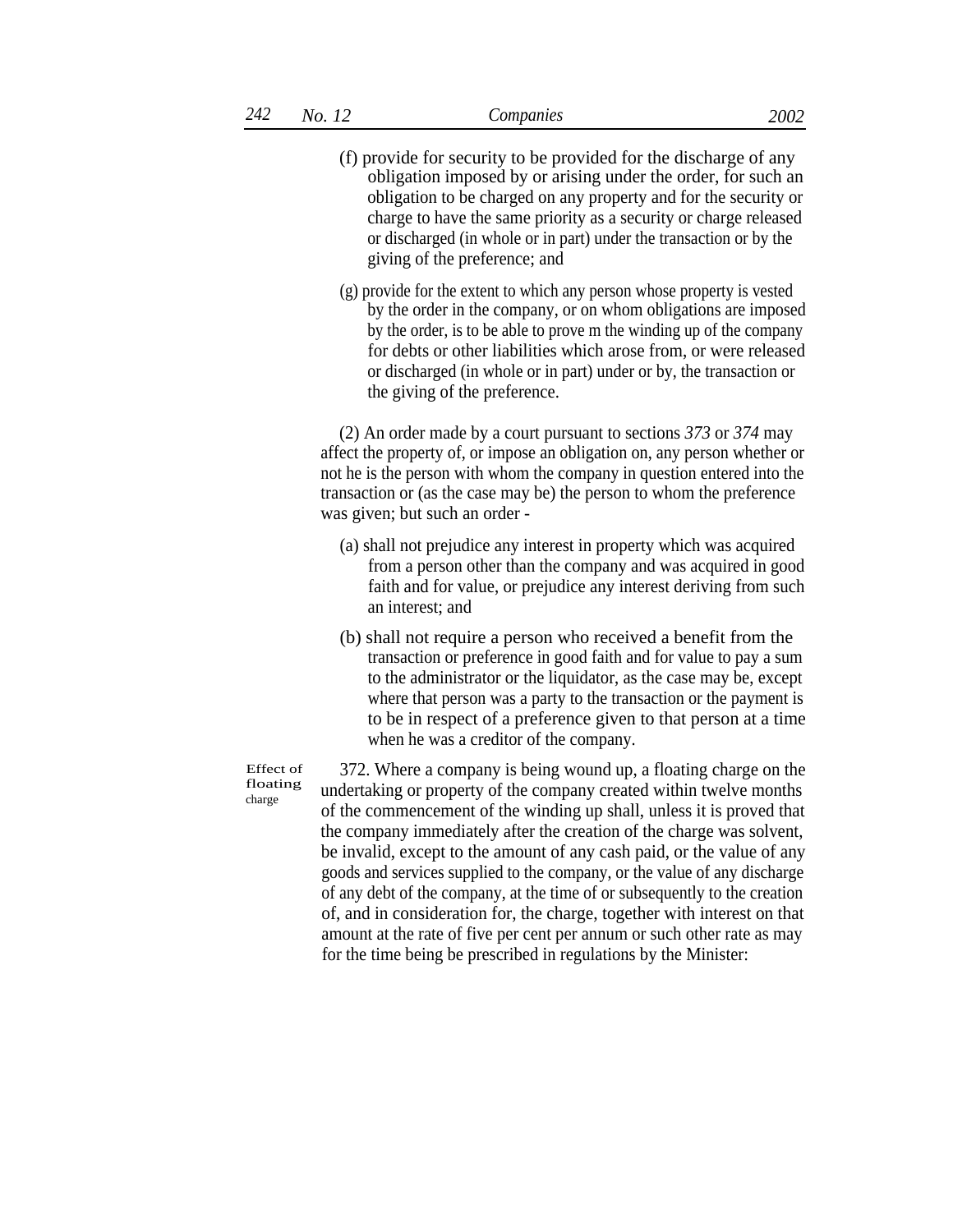Provided that, in relation to a charge created more than six months before the appointed day, this section shall have effect with the substitution, for the words ''twelve months'', of the words ''six months''

373.-(I) Where any part of the property of a company which is being wound up consists of land of any tenure burdened with onerous covenants, of shares or stock in companies, of unprofitable contracts, or of any other property that is unsealable, or not readily saleable, by reason of its binding the possessor thereof to the performance of any onerous act or to the payment of any sum of money, the liquidator of the company, notwithstanding that he has endeavored to sell or has taken possession of the property or exercised any act of ownership in relation thereto, may, with the leave of the court and subject to the provisions of this section, by writing signed by him, at any time within twelve months after the commencement of the winding up or such extended period as may be allowed by the court, disclaim the property:

Provided that, where any such property has not come to the knowledge of the liquidator within one month after the commencement of the winding up, the power under this section of disclaiming the property may be exercised at any time within twelve months after he has become aware thereof or such extended period as may be allowed by the court.

(2) The disclaimer shall operate to determine as from the date of disclaimer, the rights, interest and liabilities of the company, and the property of the company, in or in respect of the property disclaimed, but shall not, except so far as is necessary for the purpose of releasing the company and the property of the company from liability, affect the rights or liabilities of any other person.

(3) The court, before or on granting leave to disclaim, may require such notices to be given to persons interested, and impose such terms as a condition of granting leave, and make such other order in the manner as the court thinks just.

(4) The liquidator shall not be entitled to disclaim any property under this section in any case where an application in writing has been made to him by any persons interested in the property requiring him to decide whether he will or will not disclaim and the liquidator has not, within a period of twenty-eight days after the receipt of the application or such further period as may be allowed by the court, given notice to the applicant that he intends to apply to the court for leave to disclaim, and, in the case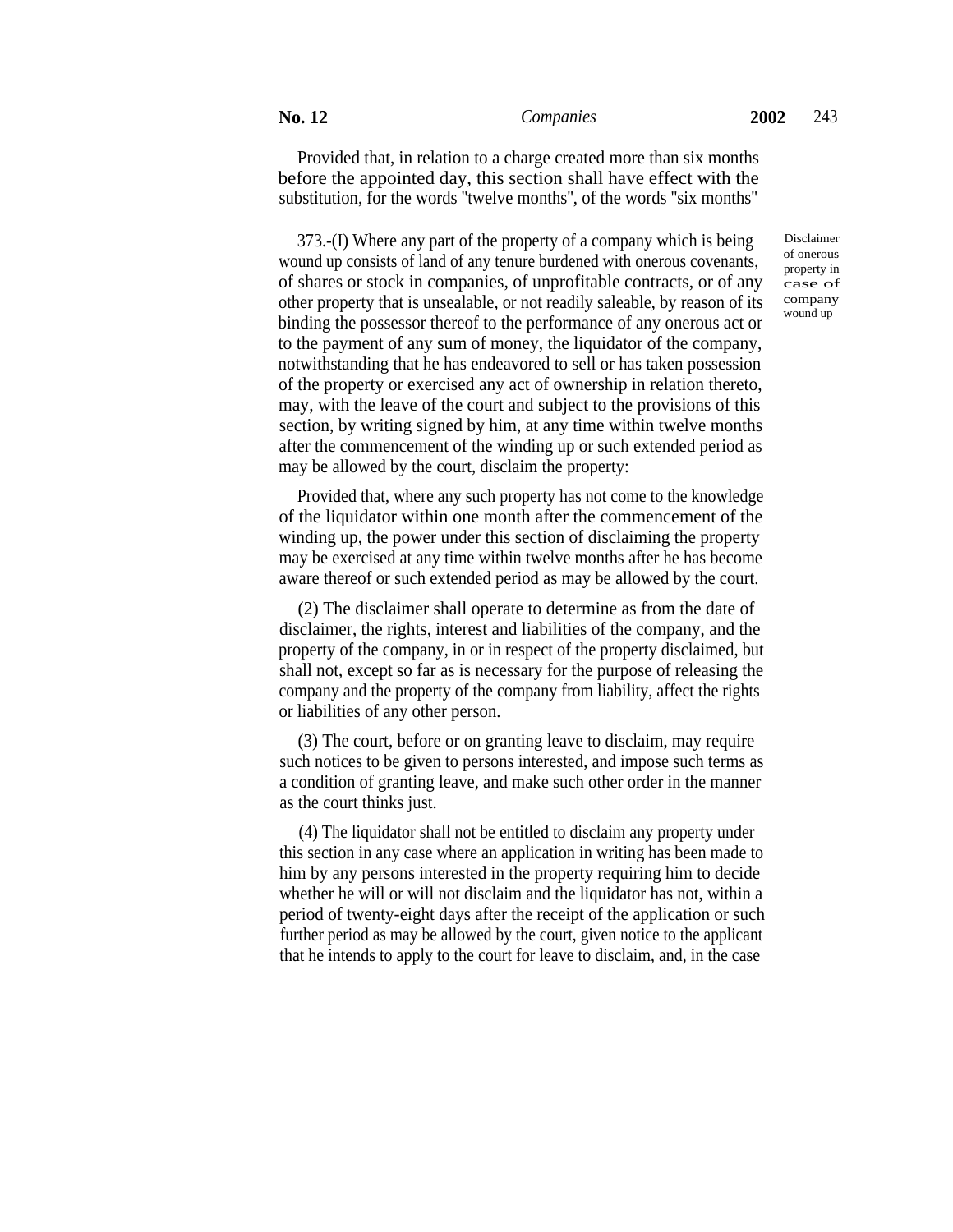of a contract, if the liquidator, after such an application, does not within the said period or further period disclaim the contract, the company shall be deemed to have adopted it.

(5) The court may on the application of any person who is, as against the liquidator, entitled to the benefit or subject to the burden of a contract made with the company, make an order rescinding the contract on such terms as to payment by or to either party of damages for the nonperformance of the contract or otherwise as the court thinks just, and any damages payable under the order to any such person may be proved by him as a debt in the winding up.

(6) The court may, on an application by any person who either claims any interest in any disclaimed property or is under any liability not discharged by this Act in respect of any disclaimed property and on hearing any such persons as it thinks fit, make an order for the vesting of the property in or the delivery of the property to any persons entitled thereto, or to whom it may seem just that the property should be delivered by way of compensation for such liability, or a trustee for him, and on such terms as the court thinks just, and on any such vesting order being made, the property comprised therein shall vest accordingly in the person therein named in that behalf without any conveyance or assignment for the purpose:

Provided that, where the property disclaimed is of a leasehold nature, the court shall not make a vesting order in favour of any person claiming under the company as under lessee or mortgagee except upon the terms of making that person -

- (a) subject to the same liabilities and obligations as those to which the company was subject under the lease in respect of the property at the commencement of the winding up; or
- (b) if the court thinks fit, subject only to the same liabilities and obligations as if the lease had been assigned to that person at that date,

And in either event (if the case so requires) as if the lease had comprised only the property comprised in the vesting order, and any mortgagee or under-lessee declining to accept a vesting order upon such terms shall be excluded from all interest in and security upon the property, and, if there is no person claiming under the company who is willing to accept an order upon such terms, the court shall have power to vest the estate and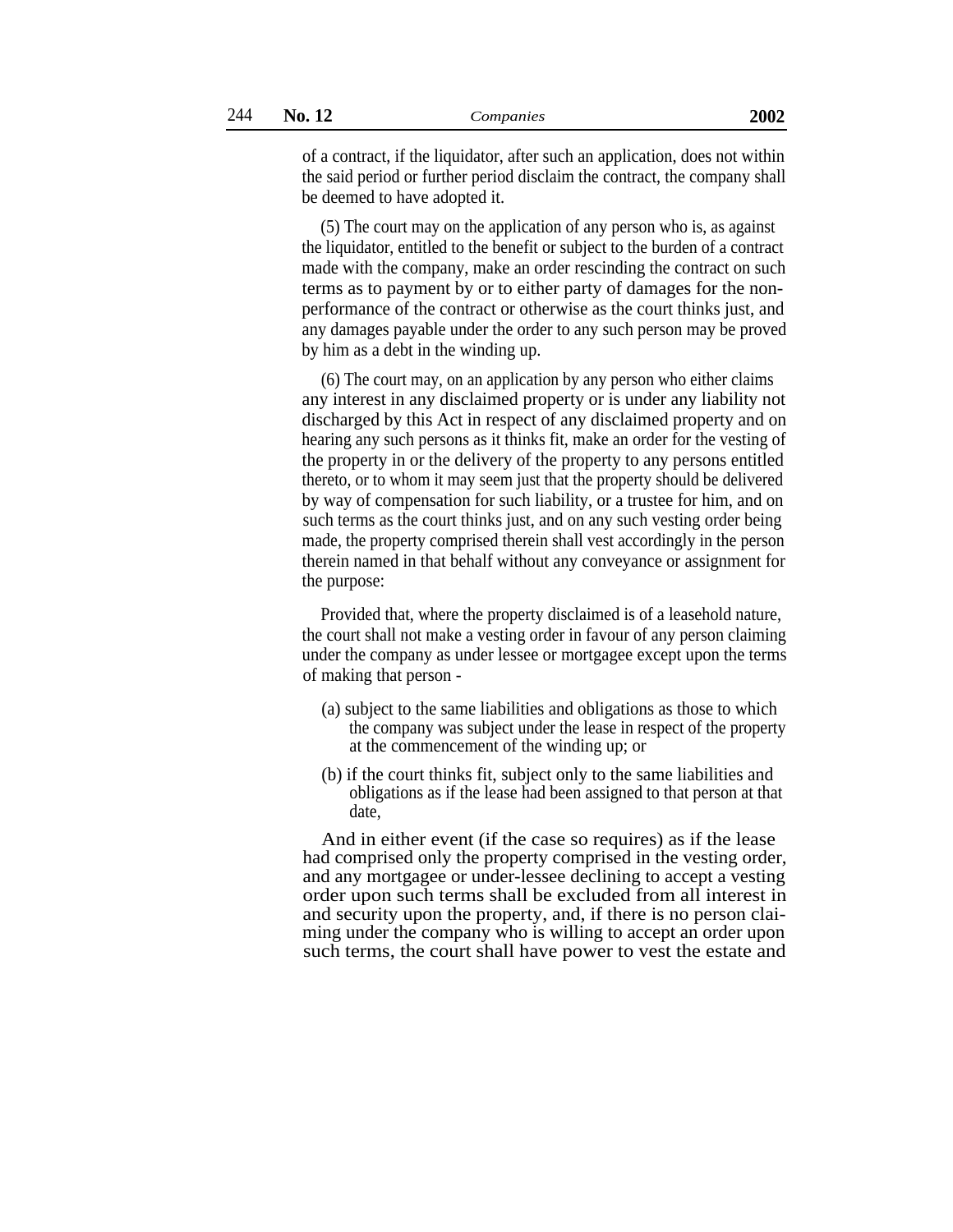| <b>No. 12</b> | Companies | 2002 | 245 |
|---------------|-----------|------|-----|
|               |           |      |     |

interest of the company in the property in any person liable either personally or in a representative character, and either alone or jointly with the company, to perform the lessee's covenants in the lease, freed and discharged from all estates, encumbrances and interests created therein by the company.

(7) Any person injured by the operation of a disclaimer under this section shall be deemed to be a creditor of the company to the amount of the ' injury, and may accordingly prove the amount as a debt in the winding up.

 $R$ <sup>274.-(I)</sup> Where a creditor has issued execution against the movable  $R$ <sup>Restriction</sup> or immovable property of a company or has attached any debt due to the company, and the company is subsequently wound up, he shall not be entitled to retain the benefit of the execution or attachment against the liquidator in the winding up of the company unless he has completed the execution or attachment before the commencement of the winding up:

of rights of creditor as to execution or attachment in case of company being wound up

Provided that -

- (a) where any creditor has had notice of a meeting having been called at which a resolution for voluntary winding up is to be proposed, the date on which the creditor so had notice shall, for the purposes of the foregoing provision, be substituted for the date of the commencement of the winding up;
- (b) a person who purchases in good faith under a sale by a bailiff on an order of the court any movable property of a company on which an execution has been levied shall in all cases acquire a good title thereto against the liquidator; and
- (c) the rights conferred by this subsection on the liquidator may be set aside by the court in favour of the creditor to such extent and subject to such terms as the court may think fit.

(2) For the purpose of this section, an execution against movable property shall be taken to be completed by seizure and sale, and an attachment of a debt shall be deemed to be completed by receipt of the debt, and an execution against immovable property shall be deemed to be completed by seizure and, in the case of an equitable interest, by the appointment of a receiver.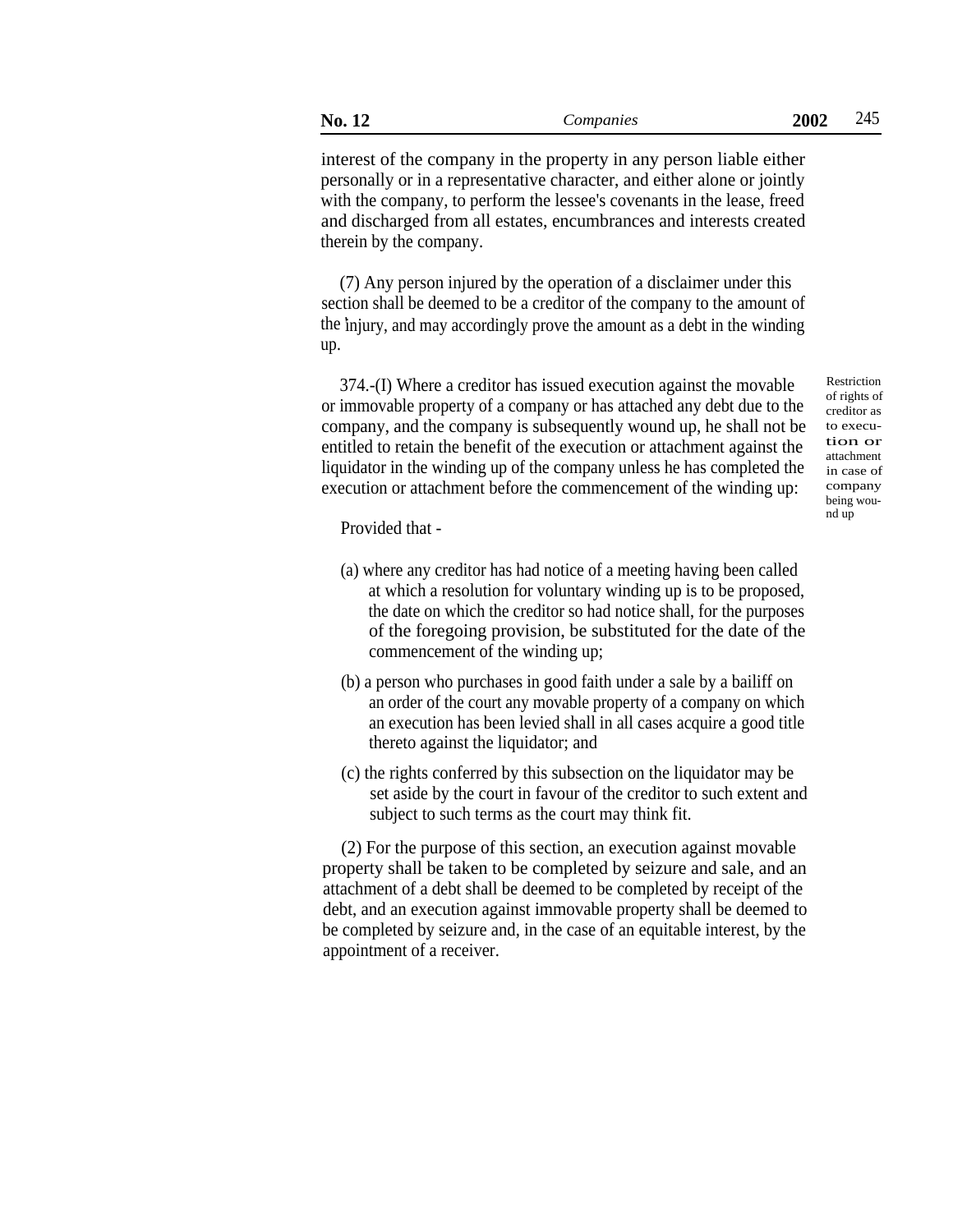(3) In this section and in section 375 the expression ''movable property'' includes all chattels personal, and the expression ''bailiff' includes any officer charged with the execution of a writ or other process.

Duties of bailiff as to goods taken in execution

375.-(I) Subject to the provisions of subsection (3), where any movable property of a company is taken in execution, and, before the sale thereof or the completion of the execution by the receipt or recovery of the full amount of the levy, notice is served on the bailiff that an interim liquidator has been appointed or that a winding up order has been made or that a resolution for voluntary winding up has been passed, the bailiff shall, on being so required, deliver the movable property including any money seized or received in part satisfaction of the execution to the liquidator; but the costs of the execution shall be a first charge on the goods or money so delivered, and the liquidator may sell the goods, or a sufficient part thereof, for the purpose of satisfying that charge.

(2) Subject to the provisions of subsection (3), where under an execution in respect of a decree for a sum exceeding [four hundred shillings] the movable property of a company is sold or money is paid in order to avoid sale, the bailiff shall deduct the costs of the execution from the proceeds of the sale or the money paid and retain the balance for fourteen days, and if within that time notice is served on him of a petition for the winding up of the company having been presented or of a meeting having been called at which there is to be proposed a resolution for the voluntary winding up of the company and an order is made or a resolution is passed, as the case may be, for the winding up of the company, the bailiff shall pay the balance to the liquidator, who shall be entitled to retain it as against the execution creditor.

(3) The rights conferred by this section on the liquidator may be set aside by the court in favour of the creditor to such extent and subject to such terms as the court thinks fit.

## *Offences Antecedent to or in course of Winding Up*

Fraud, etc in anticipation of winding up

376.-(I) When a company is ordered to be wound up by the court, or passes a resolution for voluntary winding up, any person, being a past or present officer of the company is deemed to have committed an offence, if, within the 12 months immediately preceding the commencement of the winding up, he has -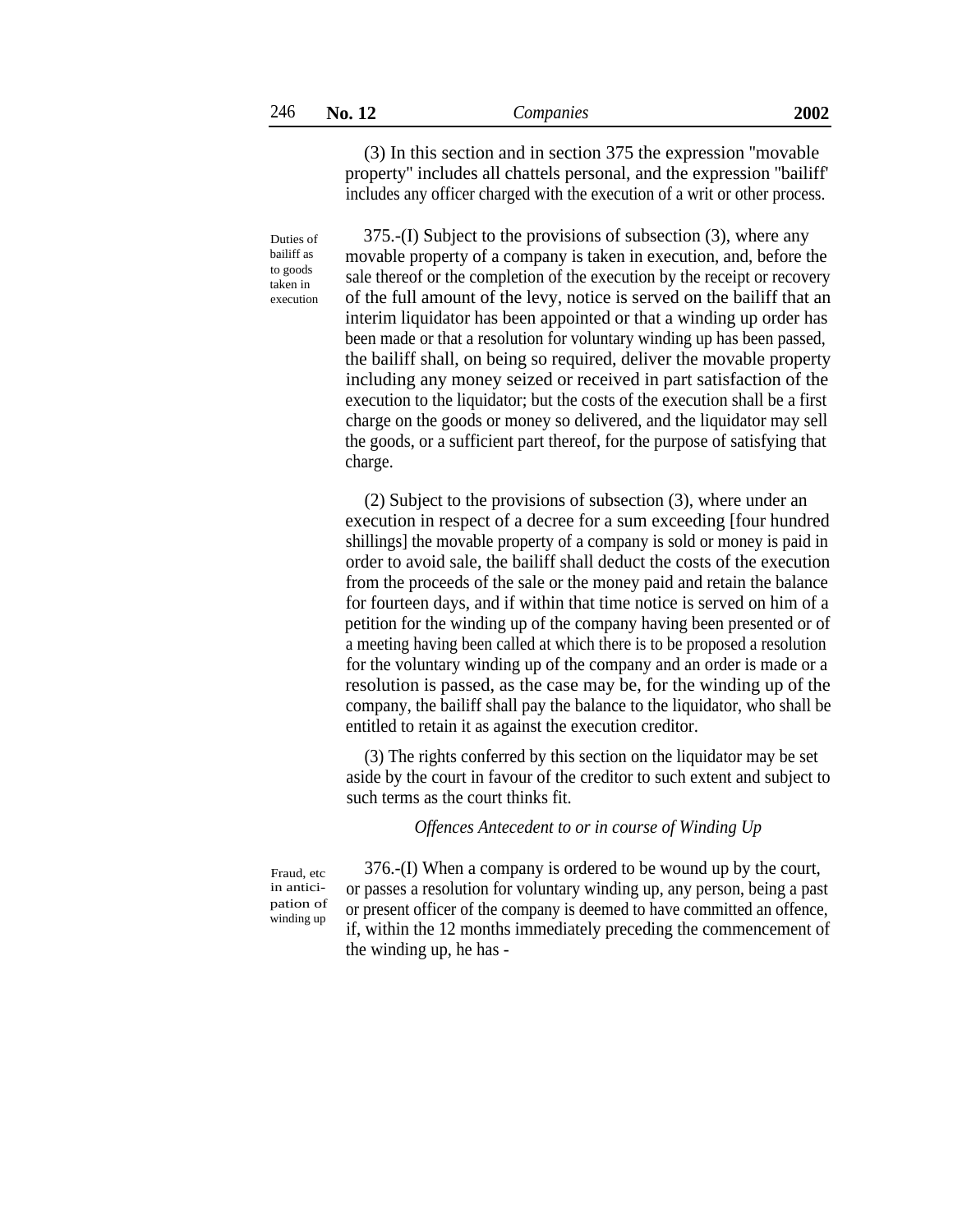- (a) concealed any part of the company's property or concealed any debt due to or from the company; or
- (b) fraudulently removed any part of the company's property to the value of or more; or
- (c) concealed, destroyed, mutilated or falsified any book or paper affecting or relating to the company's property or affairs; or
- (d) made any false entry in any book or paper affecting or relating to the company's property or affairs; or
- (e) fraudulently parted with, altered or made any omission in any document affecting or relating to the company's property or affairs; or
- (f) pawned, pledged or disposed of any property of the company which has been obtained on credit and has not been paid for (unless the pawning, pledging or disposal was in the ordinary way of the company's business).

(2) Such a person is deemed to have committed an offence if within the period above mentioned he has been privy to the doing by others of any of the things mentioned in paragraph (c), (d) and (e) of subsection (1); and he commits an offence if, at any time after the commencement of the winding up, he does any of the things mentioned in paragraphs (a) to (f) of that subsection, or is privy to the doing by others of any of the things mentioned in paragraph (c) to (e) of it.

- (3) It is a defence -
- (a) for a person charged under paragraph (a) or (f) of subsection (1) (or under subsection (2) in respect of the things mentioned in either of those two paragraphs) to prove that he had no intent to defraud; and
- (b) for a person charged under paragraph (c) or (d) of subsection (1) (or under subsection (2) in respect of the things mentioned in either of those two paragraphs) to prove that he had no intent to conceal the state of affairs of the company or to defeat the law.

(4) Where a person pawns, pledges or disposes of any property in circumstances which amount to an offence under subsection  $(1)(f)$ , every person who takes in pawn or pledge, or otherwise receives, the property knowing it to be pawned, pledged or disposed of in such circumstances, is guilty of an offence.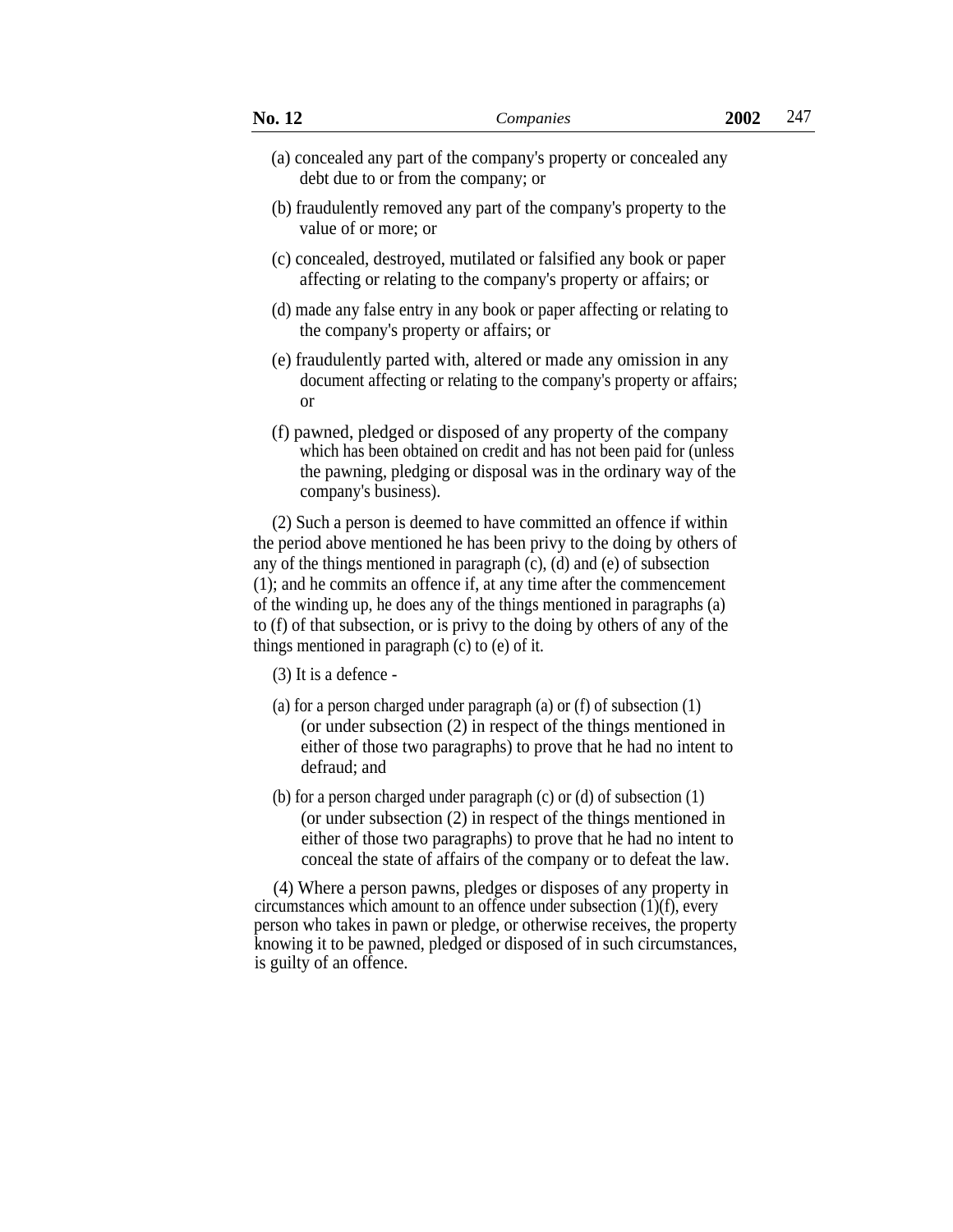(5) A person guilty of an offence under this section is liable to imprisonment or to a fine, or both.

377.-(I) When a company is ordered to be wound up by the court or passes a resolution for voluntary winding up, a person is deemed to have committed an offence if he, being at the time an officer of the company - Transactions in fraud of creditors

- (a) has by false pretences or by means of any other fraud induced any person to give credit to the company; or
- (b) has made or caused to be made any gift or transfer of, or charge on, or has caused or connived at the levying of any execution against, the company's property; or
- (c) has concealed or removed any part of the company's property since, or within 2 months before, the date of any unsatisfied judgment or order for the payment of money obtained against the company.
- (2) A person is not guilty of an offence under this section -
- (a) by reason of conduct constituting an offence under subsection (1)(b) which occurred more than 5 years before the commencement of the winding up; or
- (b) if he proves that, at the time of the conduct constituting the offence, he had no intent to defraud the company's creditors.

(3) A person guilty of an offence under this section is liable to imprisonment or a fine, or both.

Misconduct in course of winding up

378.-(I) When a company is being wound up, whether by the court or voluntarily, any person, being a past or present officer of the company, commits an offence if he -

- (a) does not to the best of his knowledge and belief fully and truly discover to the liquidator all the company's property, and how and to whom and for what consideration and when the company disposed of any part of that property (except such part as has been disposed of in the ordinary way of the company's business); or
- (b) does not deliver up to the liquidator (or as he directs) all such part of the company's property as is in his custody or under his control, and which he is required by law to deliver up; or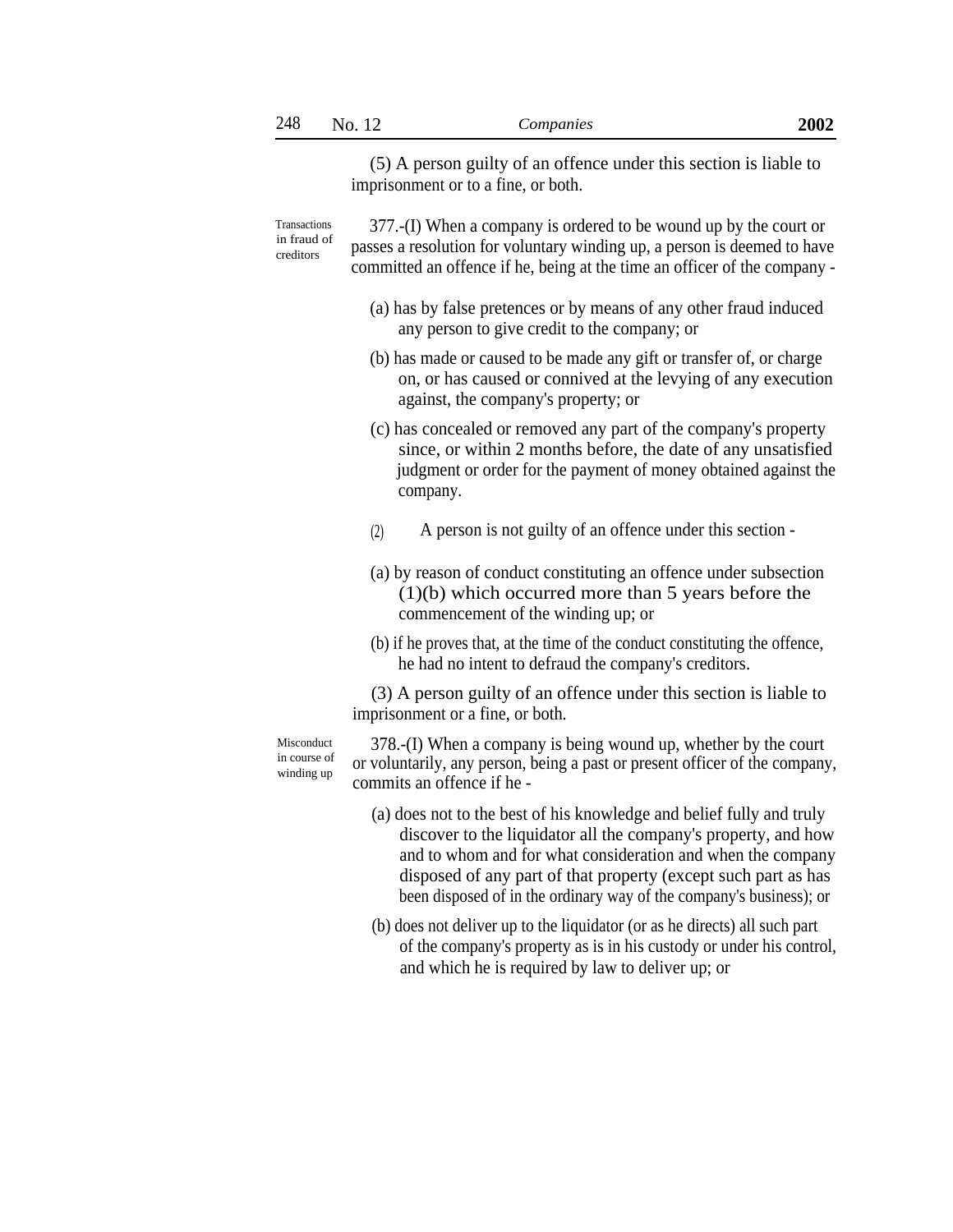- (c) does not deliver up to the liquidator (or as he directs) all books and papers in his custody or under his control belonging to the company and which he is required by law to deliver up; or
- (d) knowing or believing that a false debt has been proved by any person in the winding up, fails to inform the liquidator as soon as practicable; or
- (e) after the commencement of the winding up, prevents the production of any book or paper affecting or relating to the company's property or affairs.

(2) Such a person commits an offence if after the commencement of the winding up he attempts to account for any part of the company's property by fictitious losses or expenses; and he is deemed to have committed that offence if he has so attempted at any meeting of the company's creditors within the 12 months immediately preceding the commencement of the winding up.

(3) It is a defence for a person charged under paragraphs (a), (b) or (c) of subsection (1) to prove that he had no intent to defraud, and for a person charged under paragraph (e) of subsection (1) to prove that he had no intent to conceal the state of affairs of the company or to defeat the law.

(4) A person guilty of an offence under this section is liable to imprisonment or a fine, or both.

379. If any contributory of any company being wound up destroys, mutilates, alters or falsifies any books, papers or securities, or makes or is privy to the making of any false or fraudulent entry in any register, book of account or document belonging to the company with intent to defraud or deceive any person, he shall be guilty of an offence and be liable to imprisonment.

380.-(I) If any person being a past or present officer of a company which is being wound up under the provisions of this Act, on being required by the official receiver at any time or in the course of his examination by the court under the provisions of section 325 to account for the loss of any substantial part of the company's property incurred within a period of one year next preceding the commencement of the winding up, fails to give a satisfactory explanation of the manner in which such loss occurred, he shall be guilty of an offence and be liable on conviction to imprisonment.

Penalty for falsification of books

Officers of company failing to account for loss of pan of company's property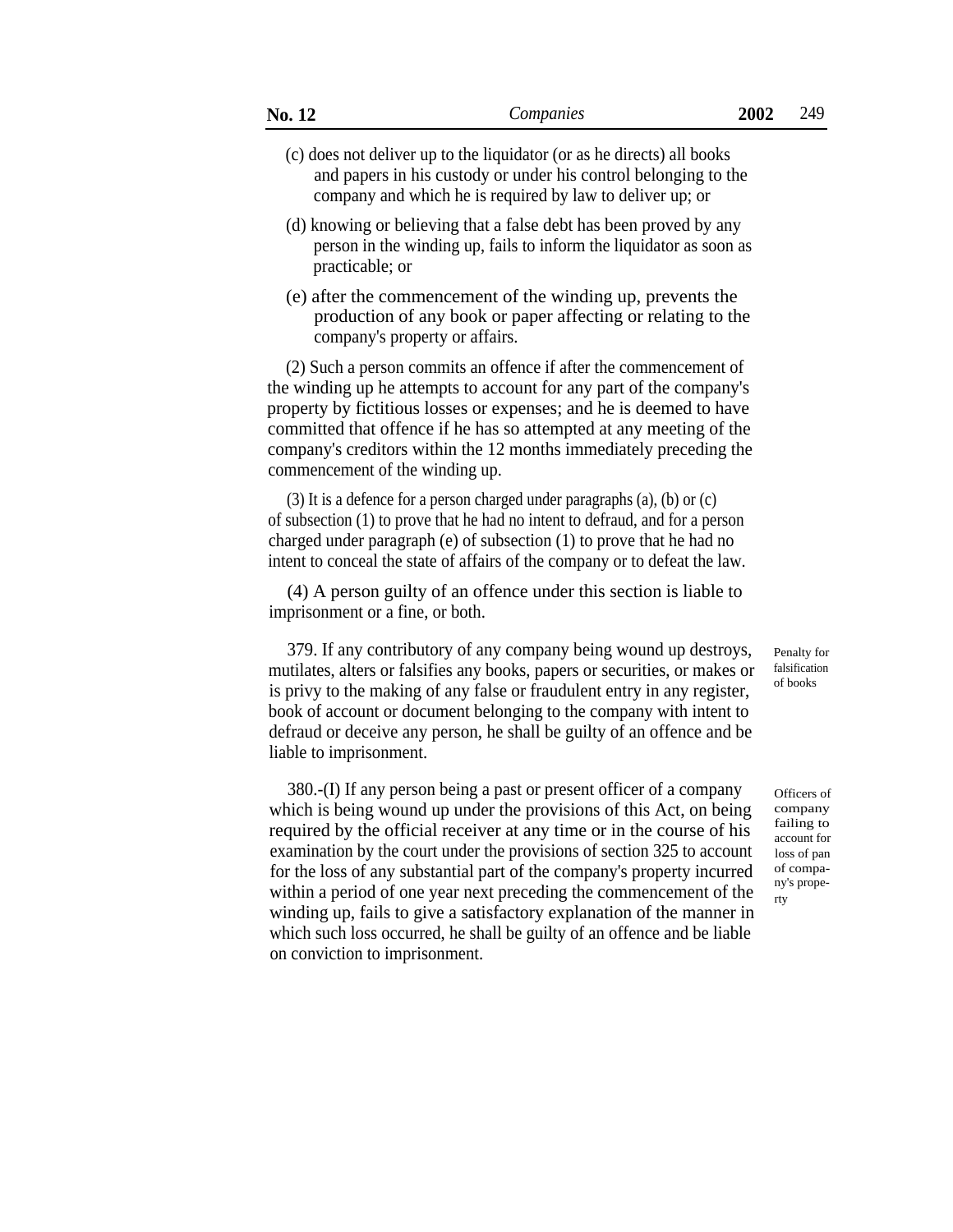(2) A prosecution shall not be instituted against any person under this section except by or with the consent of the Attorney-General.

Liability where proper accounts not kept

381.-(I) If in the course of the winding up of a company it is shown that proper books of account were not kept by the company at any time during the period of two years immediately preceding the commencement of the winding up, or the period between the incorporation of the company and the commencement of the winding up, whichever is the shorter, every officer of the company who is in default shall, unless he shows that he acted honestly and that in the circumstances in which the business of the company was carried on the default was excusable, be liable on conviction to imprisonment or to a fine or to both.

(2) For the purpose of this section, a company shall be deemed not to have kept proper books of account, if it has not kept such books or accounts as are required to be kept by section 151.

#### *Penalisation of Directors and Officers*

Remedy against delinquent

382.-(I) This section applies if in the course of a winding up of a company it appears that a person who-

directors, (a) is or has been an officer of the company,

- etc. (b) has acted as liquidator, administrator or administrative receiver of the company, or
	- (c) not being a person falling within paragraph (a) or (b), is or has been concerned, or has taken part, in the promotion, formation or management of the company,

has misapplied or retained, or become accountable for, any money or other property of the company, or been guilty of any misfeasance or breach of any fiduciary or other duty in relation to the company.

(2) The reference in subsection (1) to any misfeasance or breach of any fiduciary or other duty in relation to the company includes, in the case of a person who as acted as liquidator or administrator of the company, any misfeasance or breach of any fiduciary or other duty in connection with the carrying out of his functions as liquidator or administrator of the company.

(3) The court may, on the application of the official receiver or the liquidator, or of any creditor or contributory, examine into the conduct of the person falling within subsection (1) and compel him-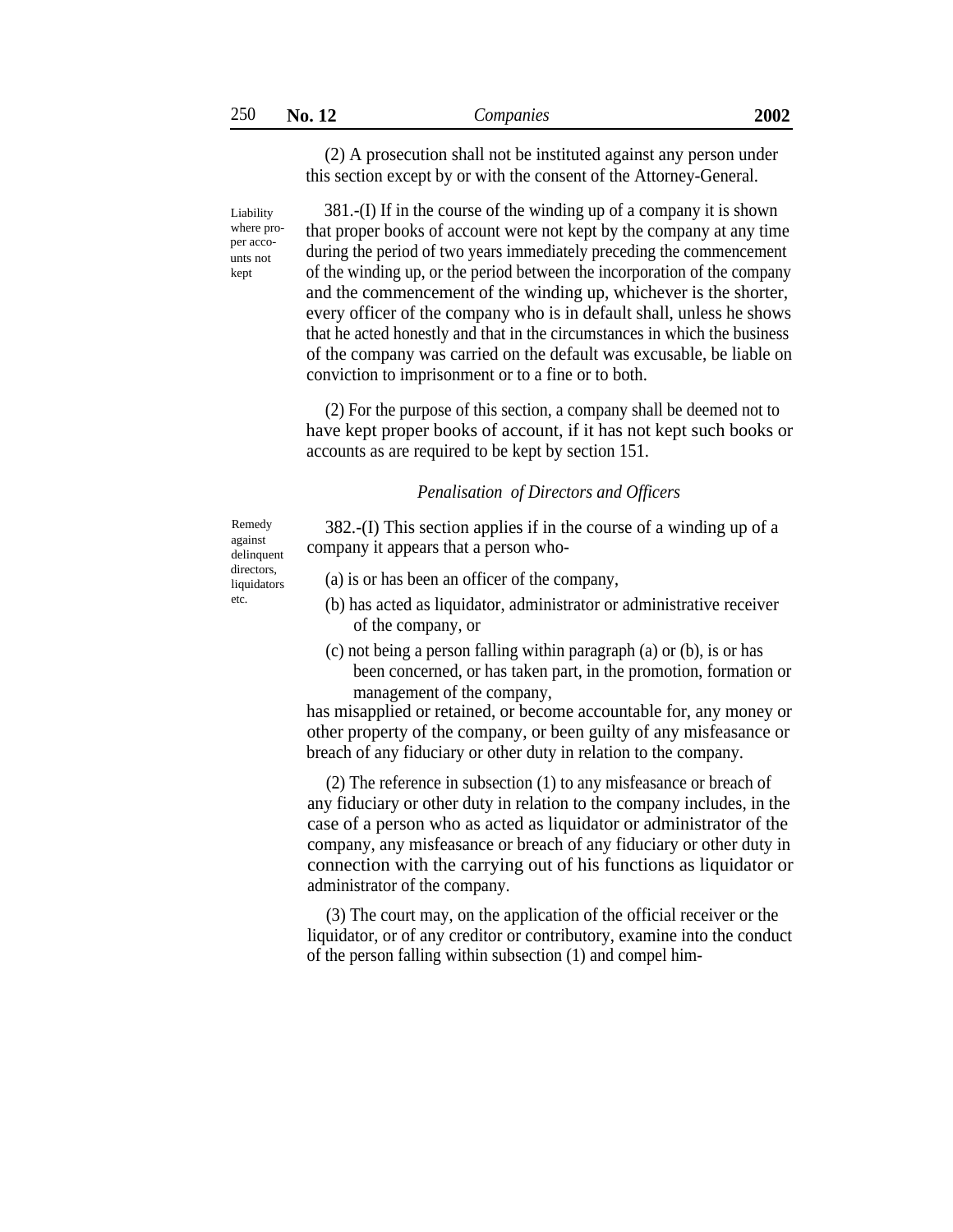- (a) to repay, restore or account for the money or property or any part of it, with interest at such rate as the court thinks just, or
- (b) to contribute such sum to the company's assets by way of compensation in respect of the misfeasance or breach of any fiduciary or other duty as the court thinks just.

(4) The power to make an application under subsection (3) in relation to a person who has acted as liquidator or administrator of the company is not exercisable, except with the leave of the court, after that person has had his release.

(5) The power of a contributory to make an application under (3) is not exercisable except with the leave of the court, but is exercisable notwithstanding that he will not benefit from any order the court may make on the application.

383.-(I) If in the course of the winding up of a company it appears that any business of the company has been carried on with intent to defraud creditors of the company or creditors of any other person, or for any fraudulent purpose, the following has effect.

*(2)* The court, on the application of the liquidator may declare that any persons who were knowingly parties to the carrying on of the business in the manner above-mentioned are to be liable to make such contributions to the company's assets as the court thinks just.

384.-(l) Subject to subsection (3), if in the course of the winding up of a company it appears that subsection *(2)* applies in relation to a person who is or has been a director of the company, the court, on the application of the liquidator, may declare that person is to be liable to make such contribution to the company's assets as the court thinks just.

- *(2)* This subsection applies in relation to a person if -
- (a) the company has gone into insolvent liquidation; and
- (b) at sometime before the commencement of the winding up of the company, that person knew or ought to have concluded that there was no reasonable prospect that the company would avoid going into insolvent liquidation; and
- (c) that person was a director of the company at that time.

Fraudulent trading

Wrongful trading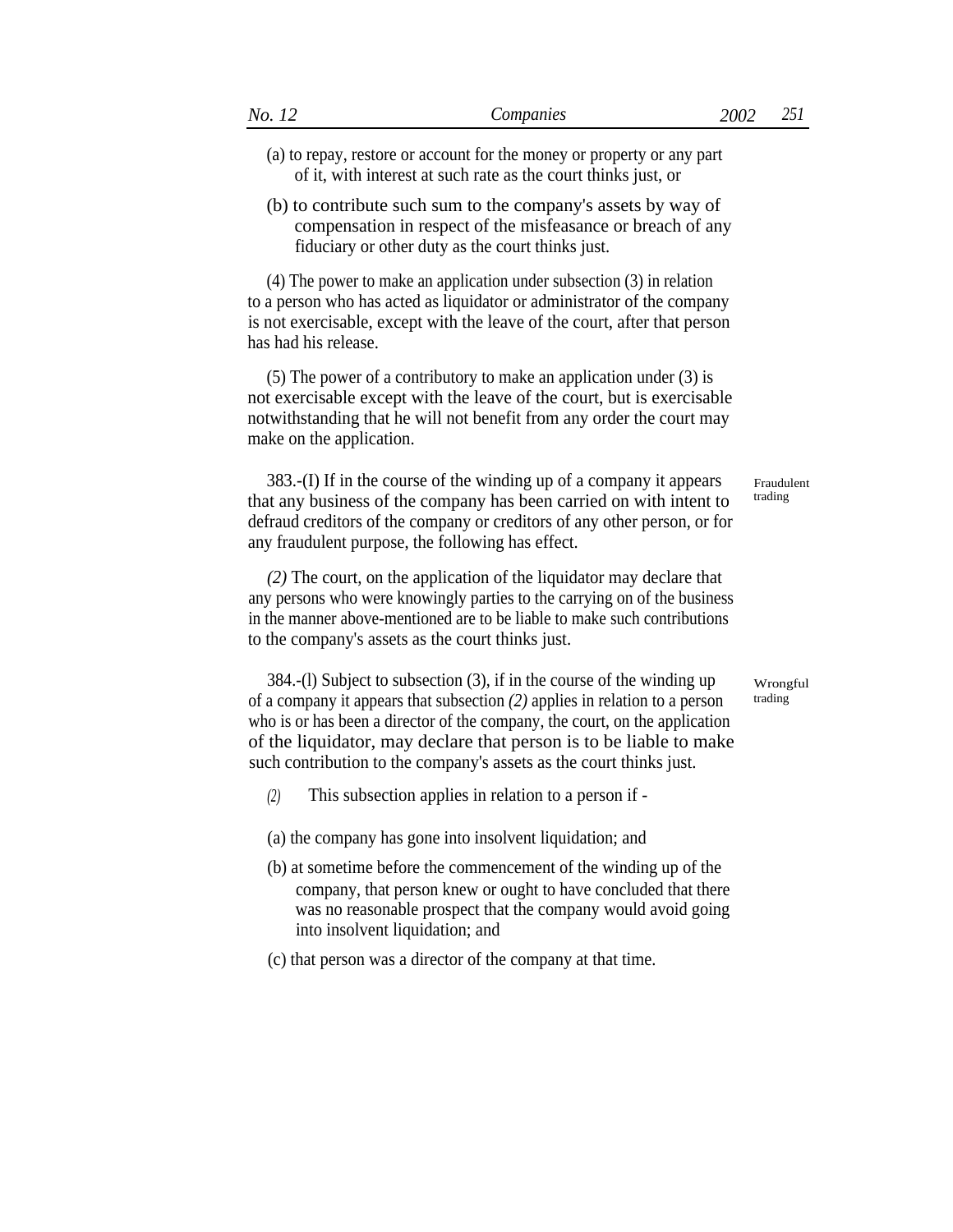(3) The court shall not make a declaration under this section with respect to any person if it is satisfied that after the condition specified in subsection (2)(b) was first satisfied in relation to him, that person took every step with a view to minimising the potential loss to the company's creditors as (assuming him to have known that there was no reasonable prospect that the company would avoid going into insolvent liquidation) he ought to have taken.

(4) For the purposes of subsections (2) and (3), the facts which a director of a company ought to know or ascertain, the conclusions which he ought to reach and the steps which he ought to take are those which would be known or ascertained, or reached or taken, by a reasonably diligent person exercising the duty of care owed to the company under section 185.

(5) The reference in subsection (4) to the functions carried out in relation to a company by a director of the company includes any functions which he does not carry out but which have been entrusted to him.

(6) For the purposes of this section, a company goes into insolvent liquidation if it goes into liquidation at a time when its assets are insufficient for the payment of its debts and other liabilities and the expenses of the winding up.

(7) This section is without prejudice to section 383.

Proceedings under sections 384

385.-(l) On the hearing of an application under section 383 and 384, the liquidator may himself give evidence or call witnesses.

 $\frac{383 \text{ and}}{384}$  (2) Where under either section the court makes a declaration, it may give such further directions as it thinks proper for giving effect to the declaration; and in particular, the court may -

- (a) provide for the liability of any person under the declaration to be a charge on any debt or obligation due from the company to him, or on any mortgage or charge or any interest in a mortgage or charge on assets of the company held by or vested in him, or any person on his behalf, or any person claiming as assignee from or through the person liable or any person acting on his behalf, and
- (b) from time to time make such further order as may be necessary for enforcing any charge imposed under this subsection.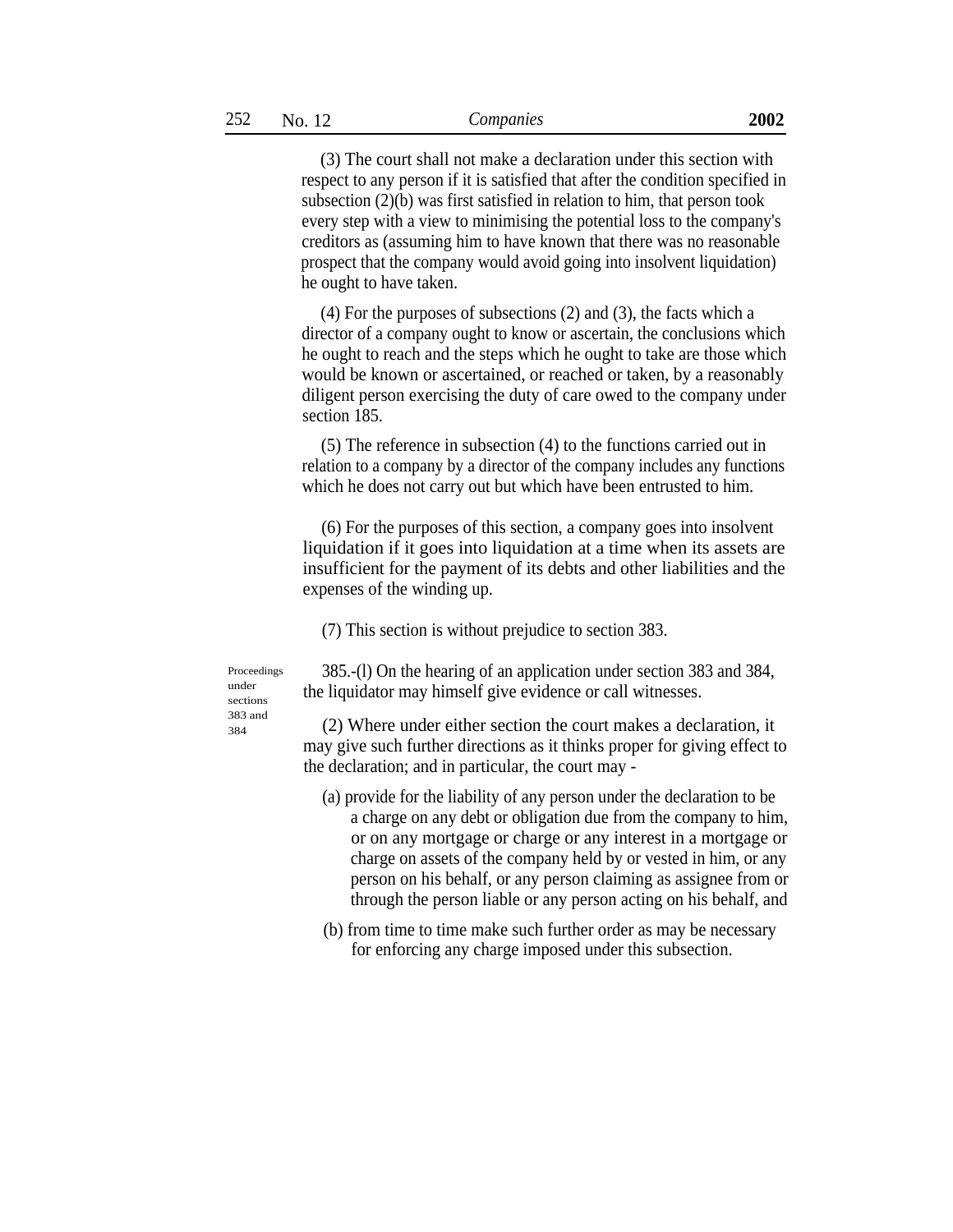- *(3)* For the purposes of subsection *(2),* ''assignee'' -
- (a) includes a person to whom or in whose favour, by the directions of the person made liable, the debt, obligation, mortgage or charge was created, issued or transferred or the interest created; but
- (b) does not include an assignee for valuable consideration (not including consideration by way of marriage) given in good faith and without notice of any of the matters on the ground of which the declaration is made.

*(4)* Where the court makes a declaration under either section in relation to a person who is a creditor of the company, it may direct that the whole or any part of any debt owed by the company to that person and any interest thereon shall rank after all other debts owed by the company and after any interest on those debts.

(5) Sections *383* and *384* have effect notwithstanding that the person concerned may be criminally liable in respect of matters on the ground of which the declaration under the section is to be made.

**386.-(I) If** it appears to the court in the course of a winding up by the court that any past or present officer, or any member of the company has been guilty of any offence in relation to the company for which he is criminally liable, the court may, either on the application of any person interested in the winding up or of its own motion, direct the liquidator to refer the matter to the Attorney-General.

(2) If it appears to the liquidator in the course of a voluntary winding up that any past or present officer, or any member, of the company has been guilty of any offence in relation to the company for which he is criminally liable, he shall immediately report the matter to the Attorney-General and shall furnish to the Attorney-General such information and give to him such access to and facilities for inspecting and taking copies of any documents, being information or documents in the possession or under the control of the liquidator and relating to the matter in question, as the Attorney-General may require.

(3) Where any report is made under subsection (2) to the Attorney-General, he may, if he thinks fit, refer the matter to the official receiver for further inquiry, and the official receiver shall thereupon investigate the matter and may, if he thinks it expedient, apply to the court for an order conferring on him for the purpose with respect to the company

Prosecution of delinquent officers and members of company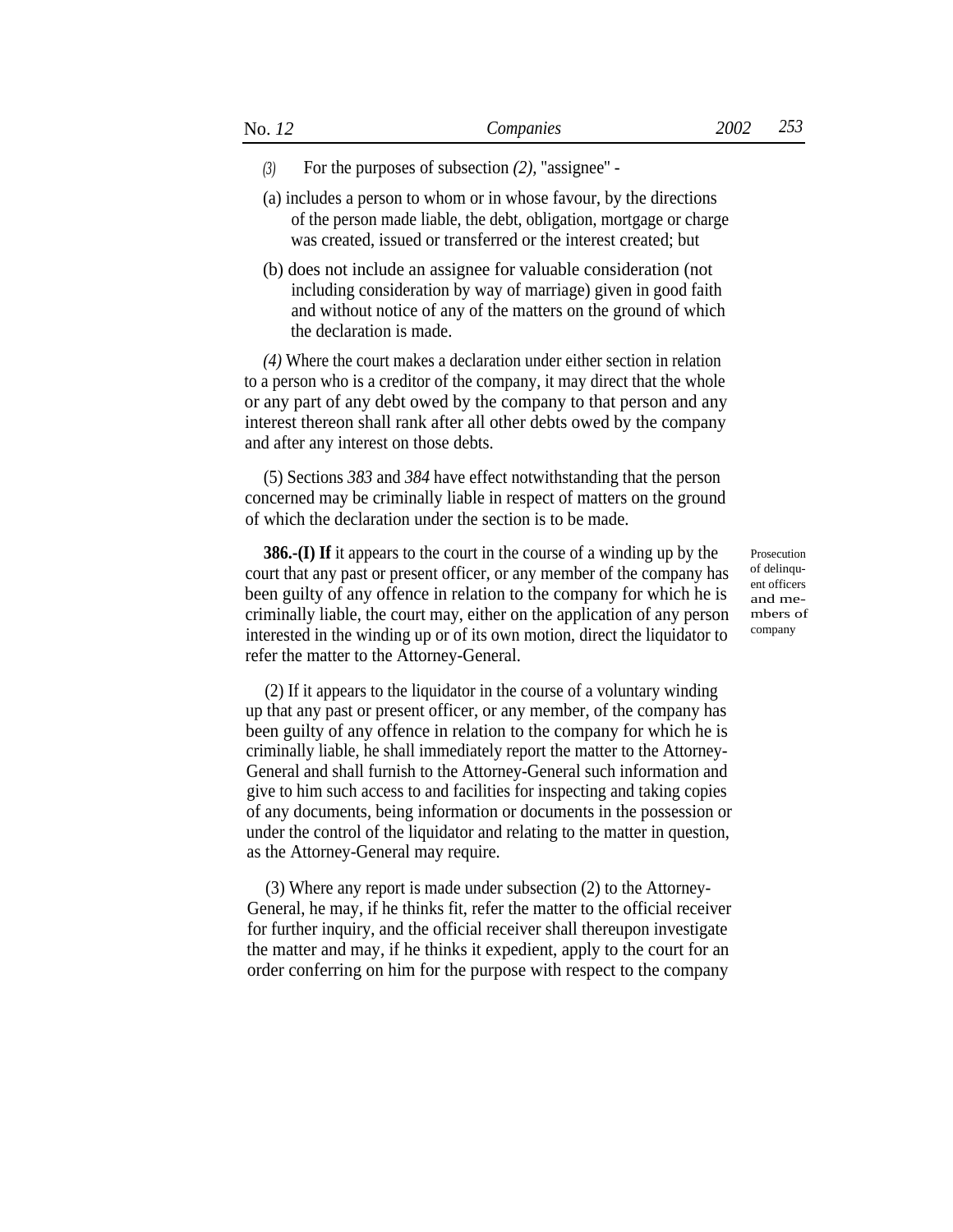concerned all such powers of investigating the affairs of the company as are provided by this Act in the case of a winding up by the court.

(4) If it appears to the court in the course of a voluntary winding up that any past or present officer, or any member, of the company has been guilty as aforesaid, and that no report with respect to the matter has been made by the liquidator to the Attorney-General under subsection (2), the court may, on the application of any person interested in the winding up or of its own motion, direct the liquidator to make such a report, and on a report being made accordingly the provisions of this section shall have effect as though the report had been made in pursuance of the provisions of subsection (2).

(5) If, where any matter is reported or referred to the Attorney-General under this section, he considers that the case is one in which a prosecution ought to be instituted, he shall institute proceedings accordingly, and it shall be the duty of the liquidator and of every officer and agent of the company past and present (other than the defendant in the proceedings) to give him all assistance in connection with the prosecution which he is reasonably able to give.

For the purposes of this subsection, the expression ''agent'' in relation to a company shall be deemed to include any banker or advocate of the company and any person employed by the company as auditor.

(6) If any person fails or neglects to give assistance in manner required by subsection (5), the court may, on the application of the Attorney-General, direct that person to comply with the requirements of the said subsection, and where any such application is made with respect to a liquidator, the court may, unless it appears that the failure or neglect to comply was due to the liquidator not having in his hands sufficient assets of the company to enable him so to do, direct that the costs of the application shall be borne by the liquidator personally.

## *Supplementary Provisions as to Winding Up*

Disqualification for appointment as liquidator

387. A body corporate shall not be qualified for appointment as liquidator of a company, whether in a winding up by the court or in a voluntary winding up, and -

(a) any appointment made in contravention of this provision shall be void; and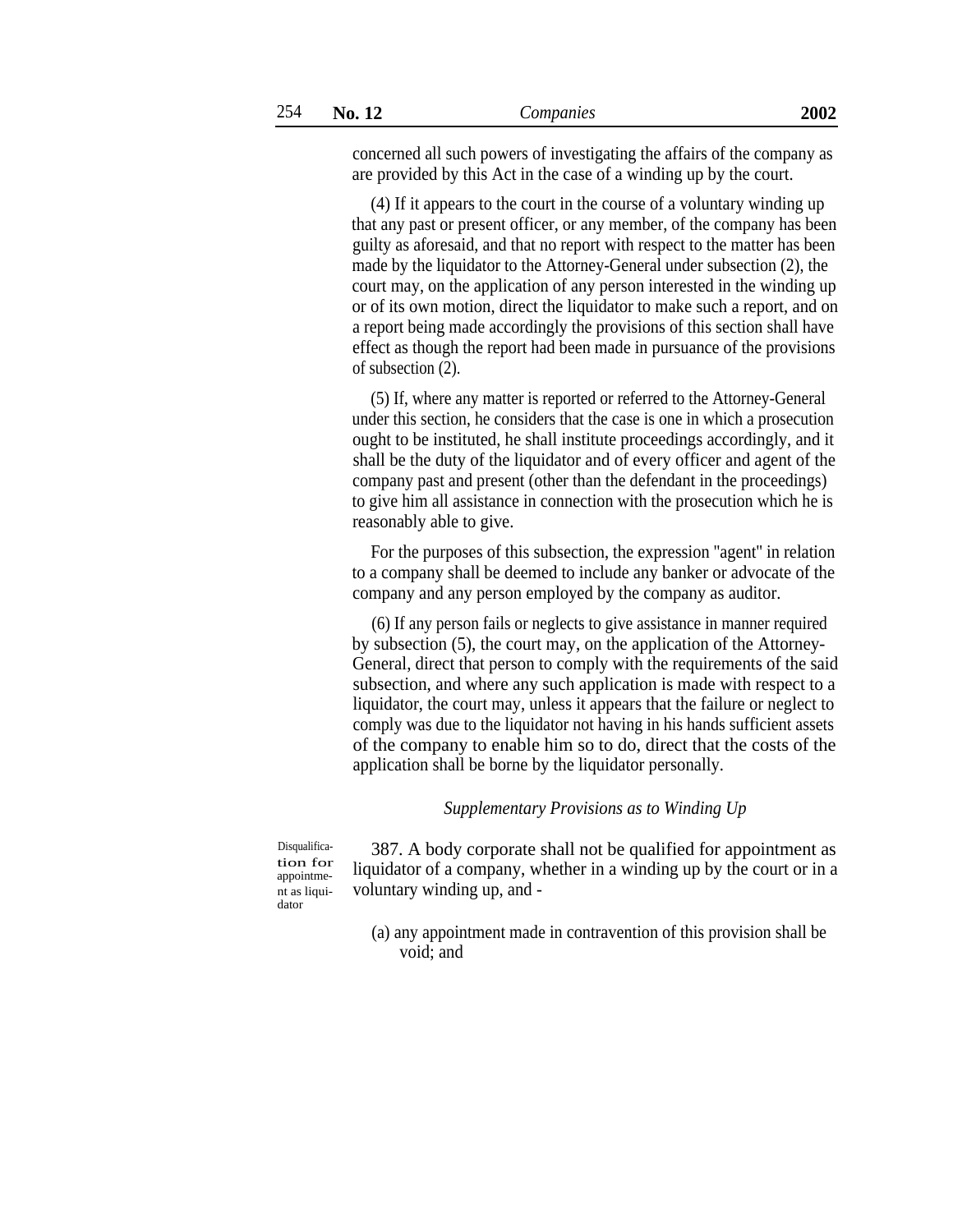(b) any body corporate which acts as liquidator of a company shall be liable to a fine.

388. Any person who gives or agrees or offers to give to any member or creditor of a company any valuable consideration with a view to securing his own appointment or nomination, or to securing or preventing the appointment or nomination of some person other than himself, as the company's liquidator shall be liable to a fine.

389.-(I) If any liquidator who has made any default in filing, delivering or making any return, account or other document, or in giving any notice which he is by law required to file, deliver, make or give, fails to make good the default within fourteen days after the service on him of a notice requiring him to do so, the court may, on an application made to the court by any contributory or creditor of the company or by the Registrar, make an order directing the liquidator to make good the default within such time as may be specified in the order.

(2) Any such order may provide that all costs of and incidental to the application shall be bome by the liquidator.

(3) Nothing in this section shall be taken to prejudice the operation of any enactment imposing penalties on a liquidator in respect of any such default.

 $390$ .-(I) Where a company is being wound up, whether by the Court Notificatior voluntarily, every invoice, order for goods or business letter issued by or on behalf of the company or a liquidator of the company, or a receiver or manager of the property of the company, being a document on or in which the name of the company appears, shall contain a statement that the company is in liquidation.

(2) If default is made in complying with this section, the company and any of the following persons who knowingly and wifully authorises or permits the default, namely, any officer of the company, any liquidator of the company and any receiver or manager, shall be liable to a fine.

391.-(I) In the case of a winding up by the court, or of a creditors' voluntary winding up of a company -

(a) every assurance relating solely to freehold or leasehold property or to a right of occupancy or to any mortgage, charge or other Corrupt inducement affecting appointment as liquidator

Enforcement of duty of liquidator to make returns, etc.

> company is in liquidation

Exemption of certain documents from stamp duty on winding up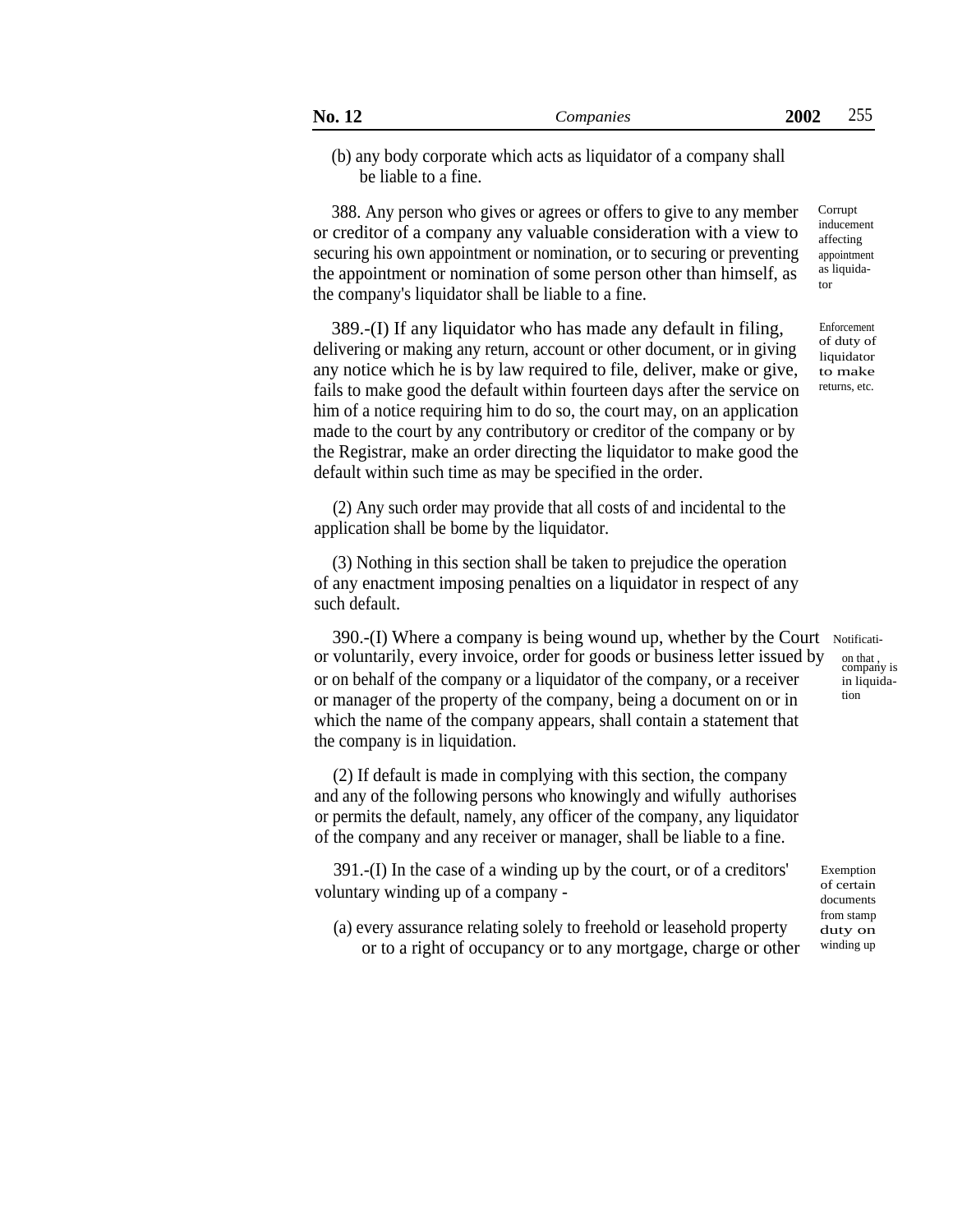encumbrance on, or to any estate, right or interest in, any movable or immovable property, which forms part of the assets of the company and which, after the execution of the assurance, either at law or in equity, is or remains part of those assets; and

(b) every power of attorney, proxy paper, writ, order, certificate, affidavit, statutory declaration, bond or other instrument or writing relating solely to the property of any company which is being so wound up, or to any proceeding under any such winding up,

shall be exempt from duties chargeable under the enactments relating to stamp duties.

(2) In subsection (1), the expression ''assurance'' includes deed, conveyance, grant, transfer, assignment and surrender.

Books of company to be evidence

392. Where a company is being wound up, all books and papers of the company and of the liquidators shall, as between the contributories of the company, be *prima facie* evidence of the truth of all matters purporting to be therein recorded.

Disposal of books and papers of company

393.-(I) When a company has been wound up and is about to be dissolved, the books and papers of the company and of the liquidators may be disposed of as follows -

- (a) in the case of a winding up by the court, in such way as the court directs;
- (b) in the case of a members' voluntary winding up, in such way as the company by special resolution directs, and, in the case of a creditors' voluntary winding up, in such way as the committee of inspection or, if there is no such committee, as the creditors of the company, may direct.

(2) Subject to the other provisions of this section, after five years from the dissolution of the company, no responsibility shall rest on the company, the liquidators, or any person to whom the custody of the books and papers has been committed, by reason of any book or paper not being forthcoming to any person claiming to be interested therein.

(3) Provision may be made in rules prescribed by the Minister to prevent, for any period not exceeding five years from the dissolution of the company, the destruction of the books and papers of a company which has been wound up, and for enabling any creditor or contributory of the company to appeal from any direction so given.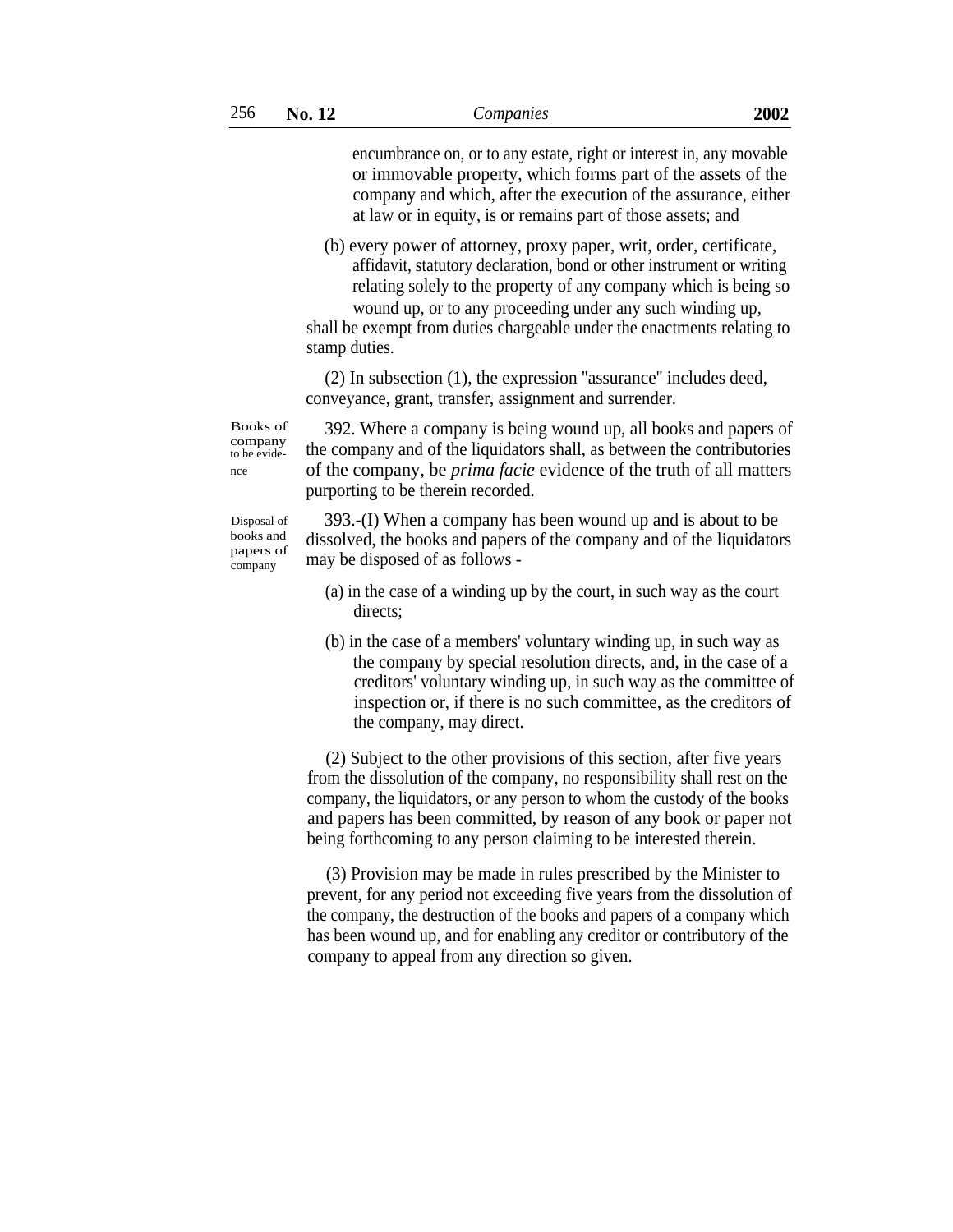(4) If any person acts in contravention of any such rules he shall be liable to a fine.

 $394.-(I)$  If, where a company is being wound up the winding up is  $\frac{In forma}{\frac{I}{I}}$ not concluded within one year after its commencement, the liquidator tion as to shall, at [six-monthly] intervals thereafter, until the winding up is concluded, deliver to the Registrar a statement in the prescribed form and containing the prescribed particulars with respect to the proceedings in and position of the liquidation. liquidations

*(2)* If a liquidator fails to comply with this section, he shall be liable to a default fine.

395.--(I) If, where a company is being wound up, it appears either from any statement delivered to the Registrar under section 394 or otherwise that a liquidator has in his hands or under his control any money representing unclaimed or undistributed assets of the company which have remained unclaimed or undistributed for six months after the date of their receipt or any money held by the company in trust in respect of dividends or other sums due to any person as a member of the company, the liquidator shall immediately pay the said money to the official receiver for the credit of the Companies Liquidation Account, and shall be entitled to a receipt for the money so paid, and that receipt shall be an effectual discharge to him in respect thereof.

*(2)* For the purpose of ascertaining and getting in any money payable in pursuance of this section, the like powers may be exercised, and by the like authority, as are exercisable under section 1 3 6 of the Bankruptcy Ordinance, for the purposes of ascertaining and getting in the sums, funds and dividends referred to in that section.

(3) Any person claiming to be entitled to any money paid in pursuance of this section may apply to the official receiver for payment thereof and the official receiver may, on a certificate by the liquidator that the person claiming is entitled, pay to that person the sum due.

(4) Any person dissatisfied with the decision of the official receiver in respect of a claim made in pursuance of this section may appeal to the court.

396. Where a resolution is passed at an adjourned meeting of any creditors or contributories of a company the resolution shall, for all purposes, be treated as having been passed on the date on which it was in fact passed, and shall not be deemed to have been passed on any earlier date.

Resolutions passed at adjourned meetings of creditors and contributories

Unclaimed assets

Cap. 25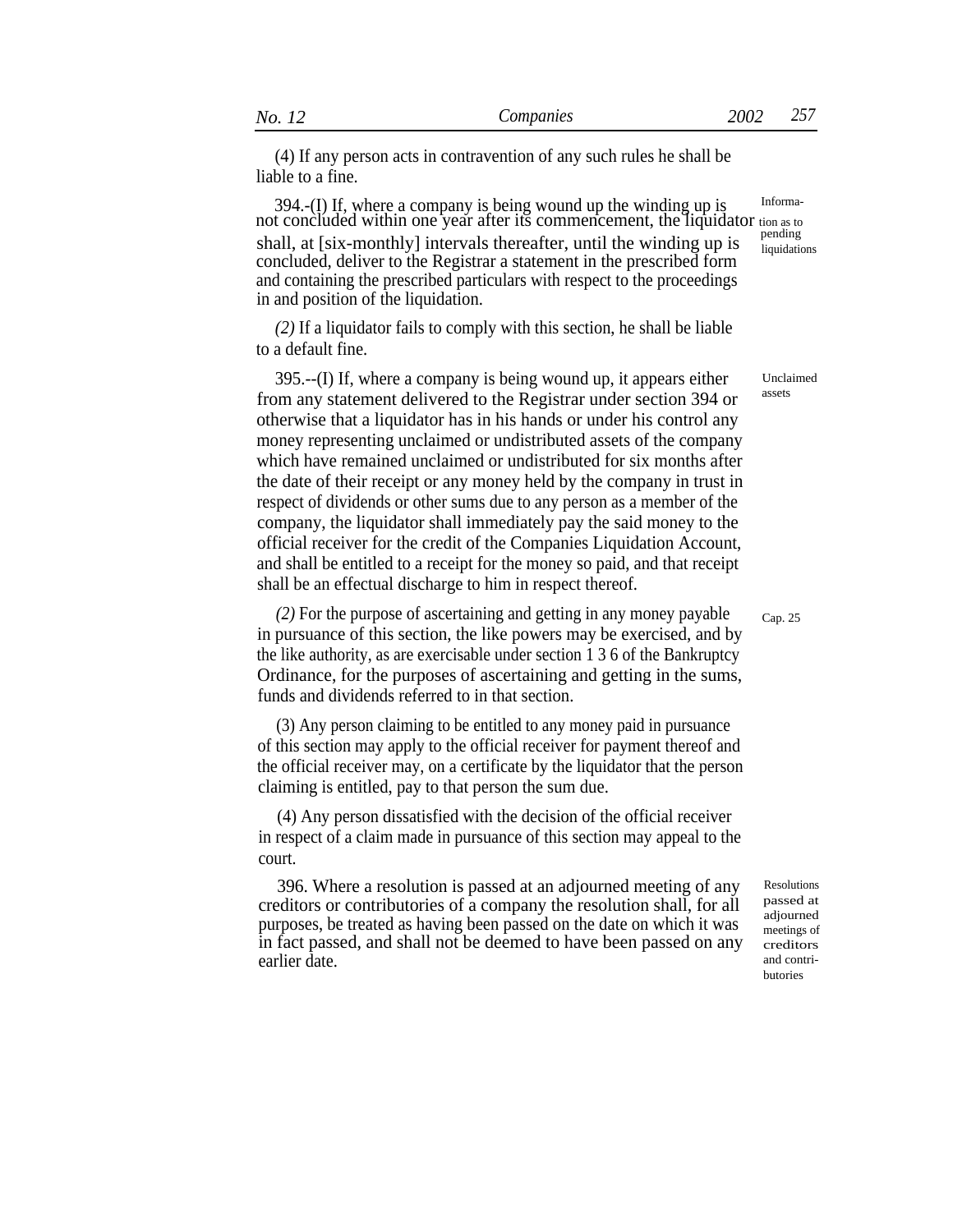## *Supplementary Powers of Court*

to ascertain tories

Meetings 397.-(l) The court may, as to all matters relating to the winding up of a company, have regard to the wishes of the creditors or contributories creditors or of the company, as proved to it by any sufficient evidence, and may, if it thinks fit, for the purpose of ascertaining those wishes, direct meetings of the creditors or contributories to be called, held and conducted in such manner as the court directs, and may appoint a person to act as chairman of any such meeting and to report the result thereof to the court.

> (2) In the case of creditors, regard shall be had to the value of each creditor's debt.

> (3) In the case of contributories, regard shall be had to the number of votes conferred on each contributory by this Act or the articles.

Swearing of affidavits

398.-(I) Any affidavit or declaration required to be sworn or made under the provisions or for the purposes of this Part of this Act may be sworn or made in Tanzania before any court, Judge or person lawfully authorised to take and receive affidavits or statutory declarations or before any consuls or vice-consuls appointed by the Government in any place outside Tanzania.

(2) All Courts, Judges, Justices, Commissioners and persons acting judicially in Tanzania shall take judicial notice of the seal or stamp or signature, as the case may be, of any such court, Judge or person attached, appended or subscribed to any such affidavit or declaration, or to any other document to be used for the purposes of this Part.

## *Provisions as to Dissolution*

court to<br>declare dis-

Power of 399.-(I) Where a company has been dissolved, the court may on an application being made for the purpose by the liquidator of the company solution of or by any other person who appears to the court to be interested, make company an order upon such terms as the court thinks fit, declaring the dissolution to have been void and thereupon such proceedings may be taken as might have been taken if the company had not been dissolved.

> (2) It shall be the duty of the person on whose application the order was made, within seven days after the making of the order or such further time as the court may allow, to deliver to the Registrar for registration a certified copy of the order, and if that person fails so to do he shall be liable to a default fine.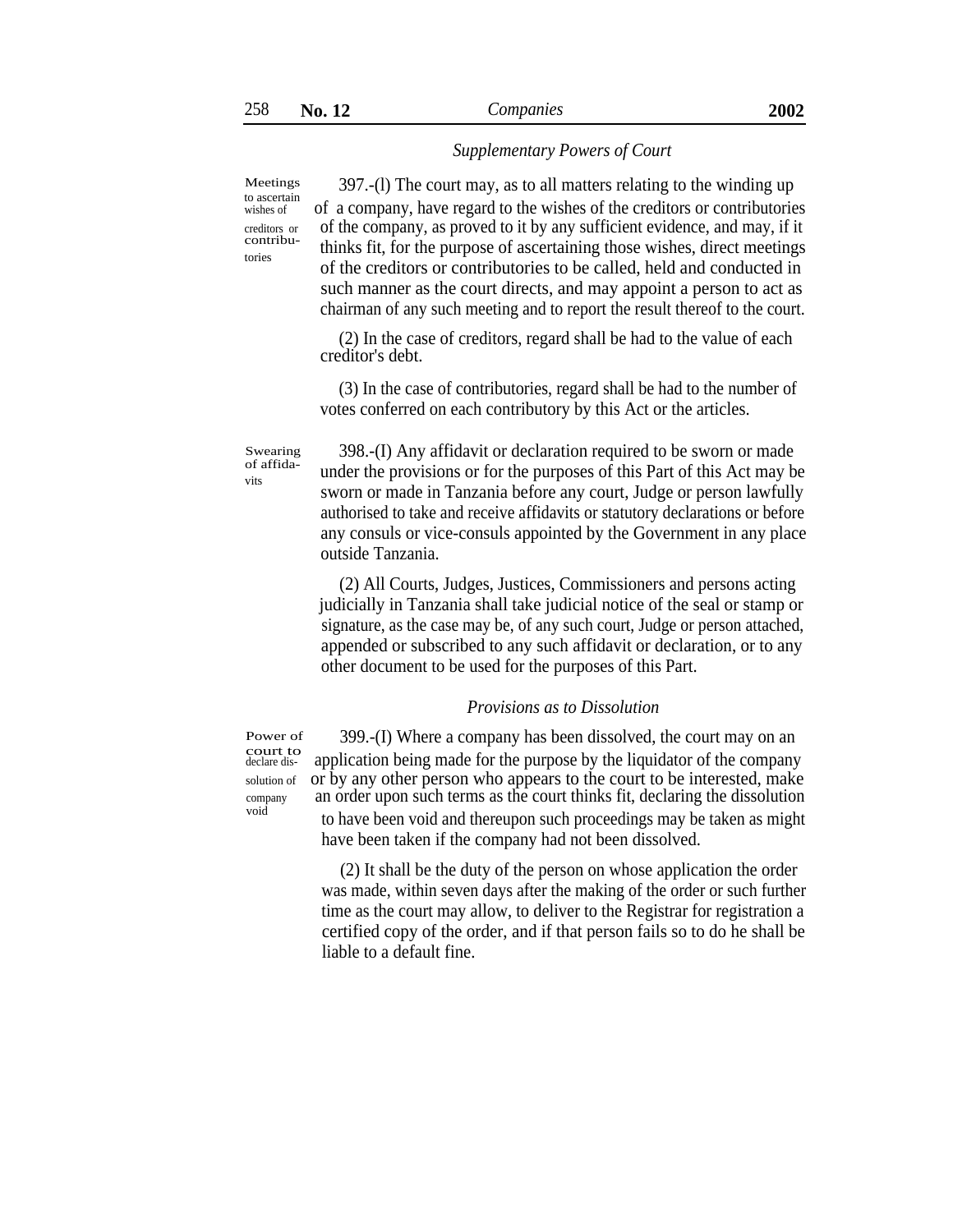Registrar may strike defunct company off register

(2) If the Registrar does not within thirty days of sending the letter receive any answer thereto, he shall within fourteen days after the expiration of that period send to the company by registered post a letter referring to the first letter, and stating that no answer thereto has been received, and that if an answer is not received to the second letter within thirty days from the date thereof, a notice will be published in the *Gazette* with a view to striking the name of the company off the register.

(3) If the Registrar either receives an answer to the effect that the company is not carrying on business or in operation, or does not within thirty days after sending the second letter receive any answer, he may publish in the *Gazette,* and send to the company by post, a notice that at the expiration of three months from the date of the notice the name of the company mentioned therein will, unless cause is shown to the contrary, be struck off the register and the company will be dissolved:

Provided that, the Registrar shall not be required to send the letters referred to in subsections (1) and (2) in any case where the company itself or any director or the Secretary of the company has requested him to strike the company off the register or has notified him that the company is not carrying on business.

(4) If, in any case where a company is being wound up, the Registrar has reasonable cause to believe either that no liquidator is acting, or that the affairs of the company are fully wound up, and the returns required to be made by the liquidator have not been made for a period of six consecutive months, the Registrar shall publish in the *Gazette* and send to the company or the liquidator, if any, a like notice as is provided in subsection (3).

(5) At the expiration of the time mentioned in the notice, the Registrar may, unless cause to the contrary is previously shown by the company or the liquidator, as the case may be, strike its name off the register, and shall publish notice thereof in the *Gazette,* and on the publication in the *Gazette* of this notice the company shall be dissolved: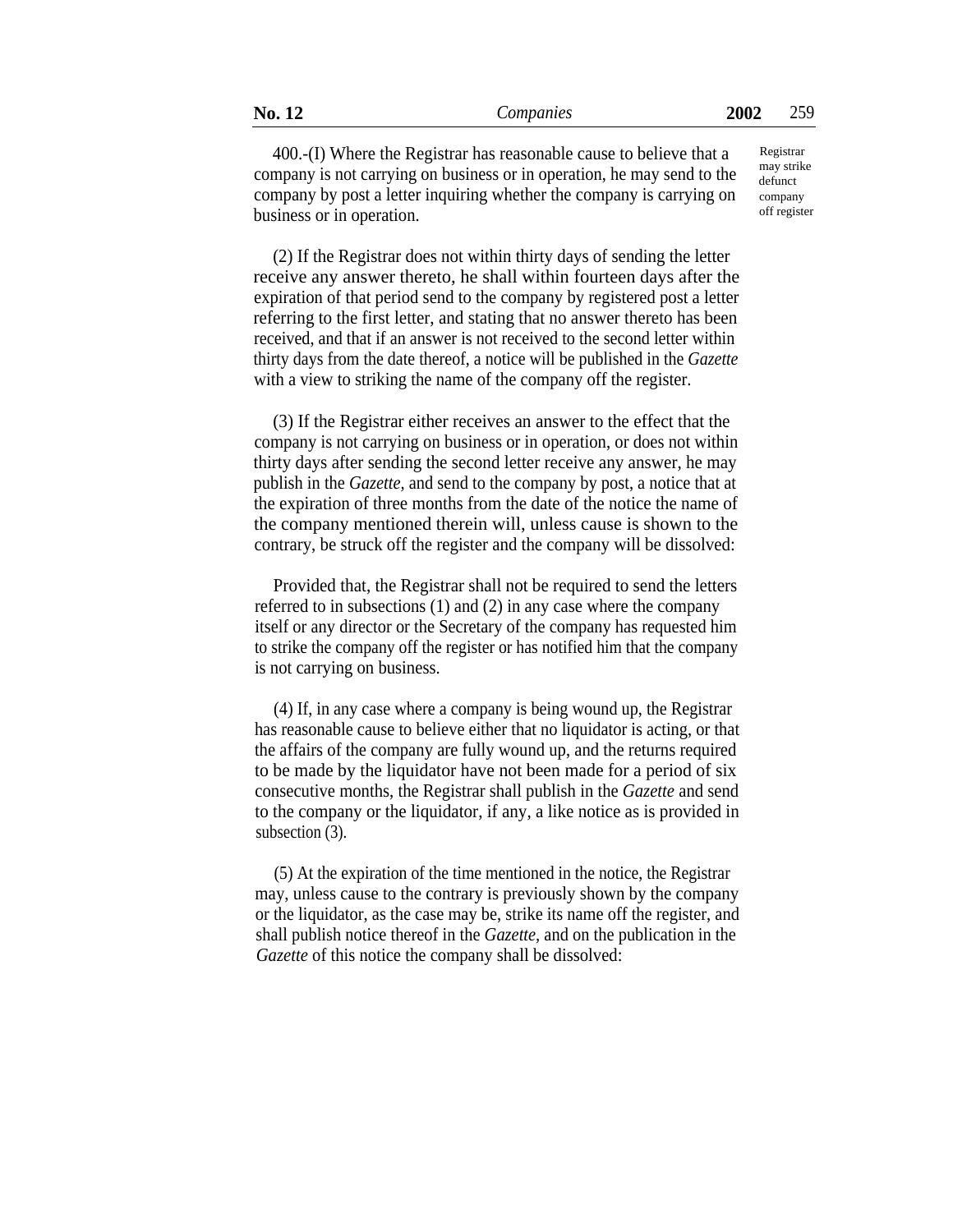Provided that -

- (a) the liability, if any, of every director, officer and member of the company shall continue and may be enforced as if the company had not been dissolved; and
- (b) nothing in this subsection shall affect the power of the court to wind up a company the name of which has been struck off the register.

(6) If a company or any member or creditor thereof feels aggrieved by the company having been struck off the register the Court on an application made by the company or member or creditor before the expiration of ten years from the publication in the *Gazette* of the notice above may, if satisfied that the company was at the time of the striking off carrying on business or in operation, or otherwise that it is just that the company be restored to the register, order the name of the company to be restored to the register, and upon a certified copy of the order being delivered to the Registrar for registration, the company shall be deemed to have continued in existence as if its name had not been struck off, and the court may by the order give such directions and make such provisions as seem just for placing the company and all other persons in the same position as nearly as may be as if the name of the company had not been struck off.

(7) A notice to be sent under this section to a liquidator may be addressed to the liquidator at his last known place of business, and a letter or notice to be sent under this section to a company may be addressed to the company at its registered office or, if it has no registered office, to the care of some officer of the company, or if there is no officer of the company whose name and address are known to the Registrar, may be sent to each of the persons who subscribed the memorandum, addressed to him at the address mentioned in the memorandum.

dissolved company to be *bona vacantia*

Property of 401. Where a company is dissolved, all property and rights whatsoever vested in or held on trust for the company immediately before its dissolution (but not including property held by the company on trust for any other person) shall, subject and without prejudice to any order which may at any time be made by the court under sections 399 and 400 be deemed to be *bona vacantia,* and shall accordingly belong to the Government.

> 402.-(I) Where any property vests in the Government under section 401 the Government's title thereto under that section may be disclaimed by a notice signed by the Attorney-General.

Power of Government to disclaint title to property vesting under section 401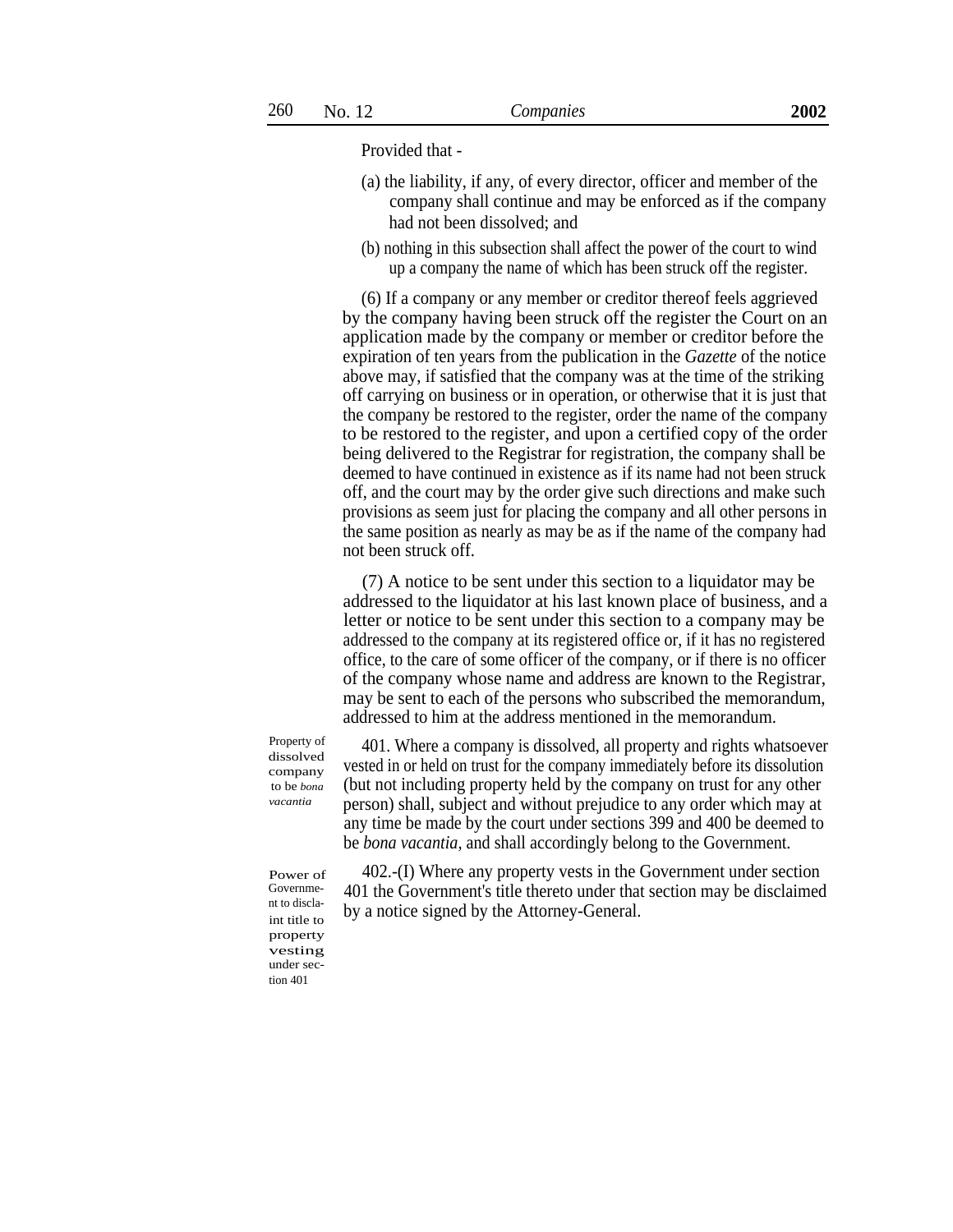(2) Where a notice of disclaimer under this section is executed as respects any property, that property shall be deemed not to have vested in the Government under section 401 and subsections (2) and (6) of section 373 shall apply in relation to the property as if it had been disclaimed under section 373(l) immediately before the dissolution of the company.

(3) The right to execute a notice of disclaimer under this section may be waived by or on behalf of the Government either expressly or by taking possession or other act evincing that intention.

(4) A notice of disclaimer under this section shall be of no effect unless it is executed within twelve months of the date on which the vesting of the property as above came to the notice of the Attorney-General, or, if an application in writing is made to the Attorney-General by any person interested in the property requiring him to decide whether he will or will not disclaim, within a period of three months after the receipt of the application or such further period as may be allowed by the court which would have had jurisdiction to wind up the company if it had not been dissolved.

(5) A statement in a notice of disclaimer of any property under this section that the vesting of the property came to the notice of the Attorney-General on a specified date or that no such application was received by him with respect to the property before a specified date shall, until the contrary is proved, be sufficient evidence of the fact stated.

(6) A notice of disclaimer under this section shall be delivered to the Registrar for registration by him, and copies thereof shall be published in the *Gazette* and sent to any persons who have given the Attorney-General notice that they claim to be interested in the property.

# *Companies Liquidation Account*

403. An account, to be called the Companies Liquidation Account shall be kept by the official receiver with any of the local commercial banks approved by the Governor, or such other bank as may be prescribed by the Minister in regulations, and all moneys received by the official receiver in respect of proceedings under this Act in connection with the winding up of companies shall be paid to that account.

404.-(I) Whenever the cash balance standing to the credit of the Companies Liquidation Account is in excess of the amount which in the opinion of the official receiver is required for the time being to answer

Companies Liquidation Account

Investment of surplus fund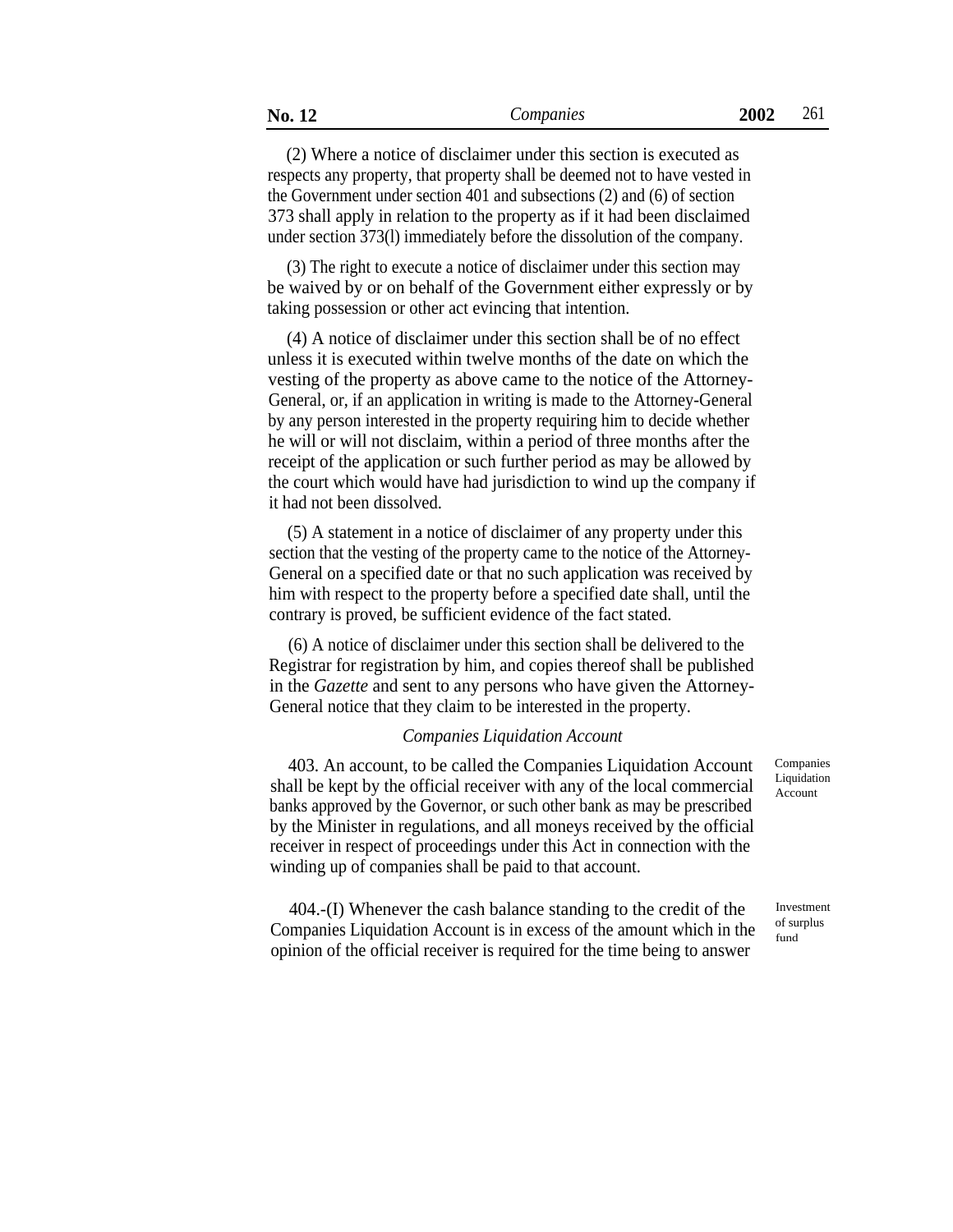claims against the account, the official receiver may invest the amount not so required or any part thereof in any investment authorised by law for the investment of trust funds, or may place the same or any part thereof on fixed deposit with any bank.

(2) Whenever any money so invested or placed on deposit is, in the opinion of the official receiver, required to answer any claims against the account, the official receiver shall thereupon raise such sums as may be required by the sale of such part of the said securities or by withdrawing such amount from deposit, as may be required and repay the same to the credit of the cash balance of the Companies Liquidation Account.

(3) All interest accruing from any money so invested or placed on deposit shall be paid by the official receiver to the credit of a separate account entitled the Companies Contingency Fund at any of the local commercial banks approved by the Governor, or such other bank as may be prescribed by the Minister in regulations. Where it appears that it is in the public interest to do so and that other funds are not available or properly chargeable, the court may, on the application of the official receiver or the Registrar, authorise the official receiver or the Registrar, as the case may be, to employ money in the Companies Contingency Fund to meet expenditure which it shall consider necessary or advisable to incur for the purpose of enabling the Registrar to meet any indemnity or to pay any expenses which he is required by this Act to meet or pay. Where an application is made by the Registrar under this subsection, the official receiver shall be heard by the court before such application is granted; and, if the application is granted, the official receiver shall pay to the Registrar, out of the Companies Contingency Fund, the amount authorised by the court.

(4) The court may in its discretion order that the fund be reimbursed in whole or in part of any money so recovered as a result of expenditure so authorised.

## PART IX

# RECEIVERS AND MANAGERS *Preliminary and General Provisions*

Constructi- 405. Except where the context otherwise requires on of refemanagers and administrative receivers

- rences, to (a) any reference in this Act to a receiver or manager of the property receivers.
	- of a company, or to a receiver thereof, includes a reference to a receiver or manager, or (as the case may be) to a receiver, of part only of that property and to a receiver only of the income arising from that property or from part thereof; and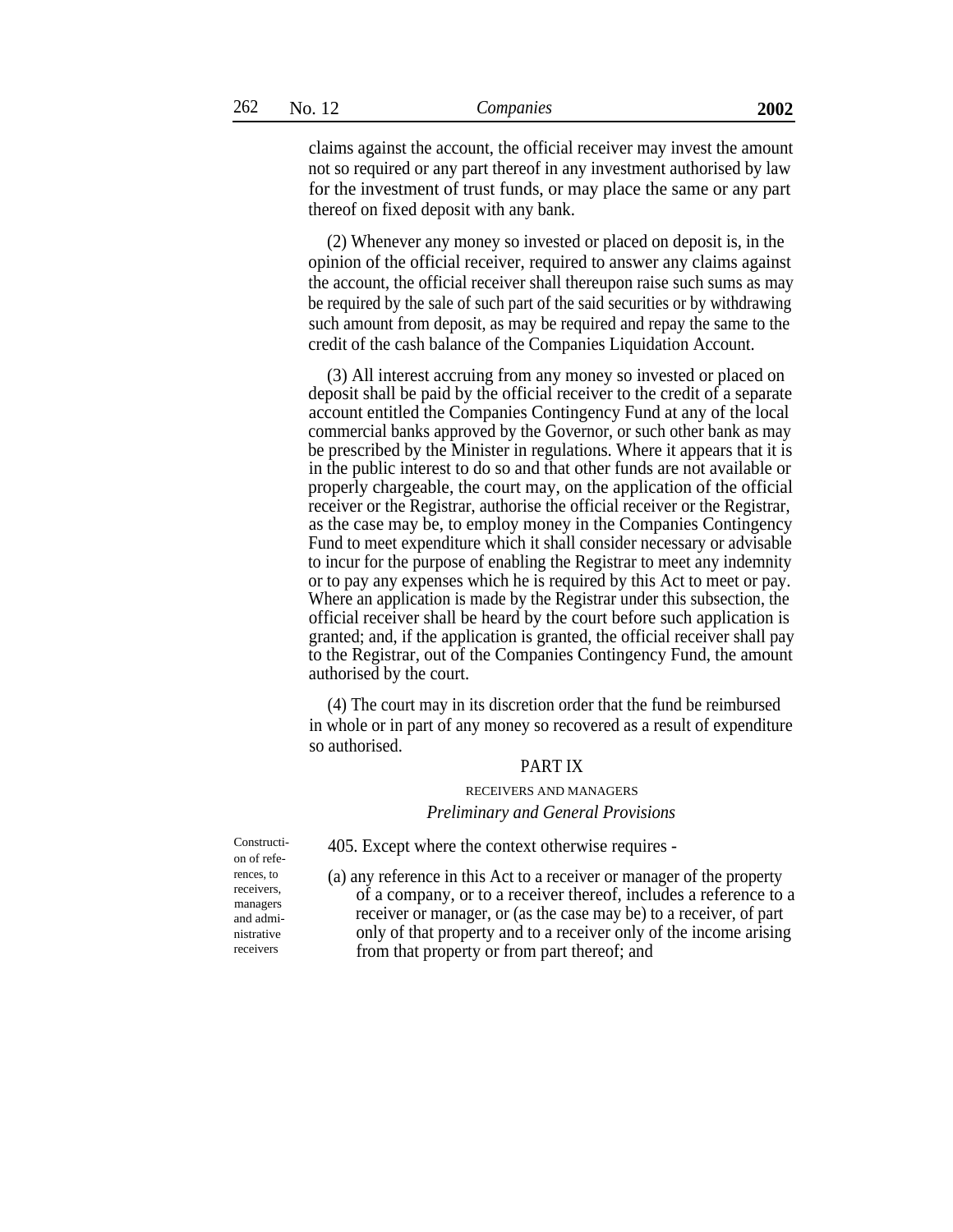- (b) any reference in this Act to the appointment of a receiver or manager under powers contained in any instrument includes a reference to an appointment made under powers which, by virtue of any enactment, are implied in and have effect as if contained in an instrument; and
- (c) any reference in this Act to an administrative receiver means a receiver or manager of the whole or substantially the whole of a company's property appointed by or on behalf of the holders of any debentures of the company secured by a charge which, as created, was a floating charge, or by such a charge and one or more other securities, or a person who would be such a receiver or manager but for the appointment of some other person as the receiver of part of the company's property.

406. A body corporate shall not be qualified for appointment as receiver of the property of a company, and any body corporate which acts as such a receiver shall be liable to a fine.

407.-(l) If any person being an undischarged bankrupt acts as receiver or manager of the property of a company on behalf of debenture holders, he shall, subject to the following subsection, be liable on conviction to imprisonment or a fine or to both.

- (2) Subsection (1) shall not apply to a receiver or manager where manager
- (a) the appointment under which he acts and the bankruptcy were both before the appointed day; or
- (b) he acts under an appointment made by order of a court.

408. Where an application is made to the court to appoint a receiver on behalf of the debenture holders or other creditors of a company which is being wound up by the court, the official receiver may be so appointed.

409. A receiver or manager of the property of a company appointed under the powers contained in any instrument may apply to the court for directions in relation to any particular matter arising in connection with the performance of his functions, and on any such application the court may give such directions, or may make such order declaring the rights of persons before the court or otherwise, as the court thinks just.

Disqualification of body corporate for appointment as receiver

Disqualification of undischarged bankrupt from acting as receiver or

Power to appoint official receiver

Application to court for directions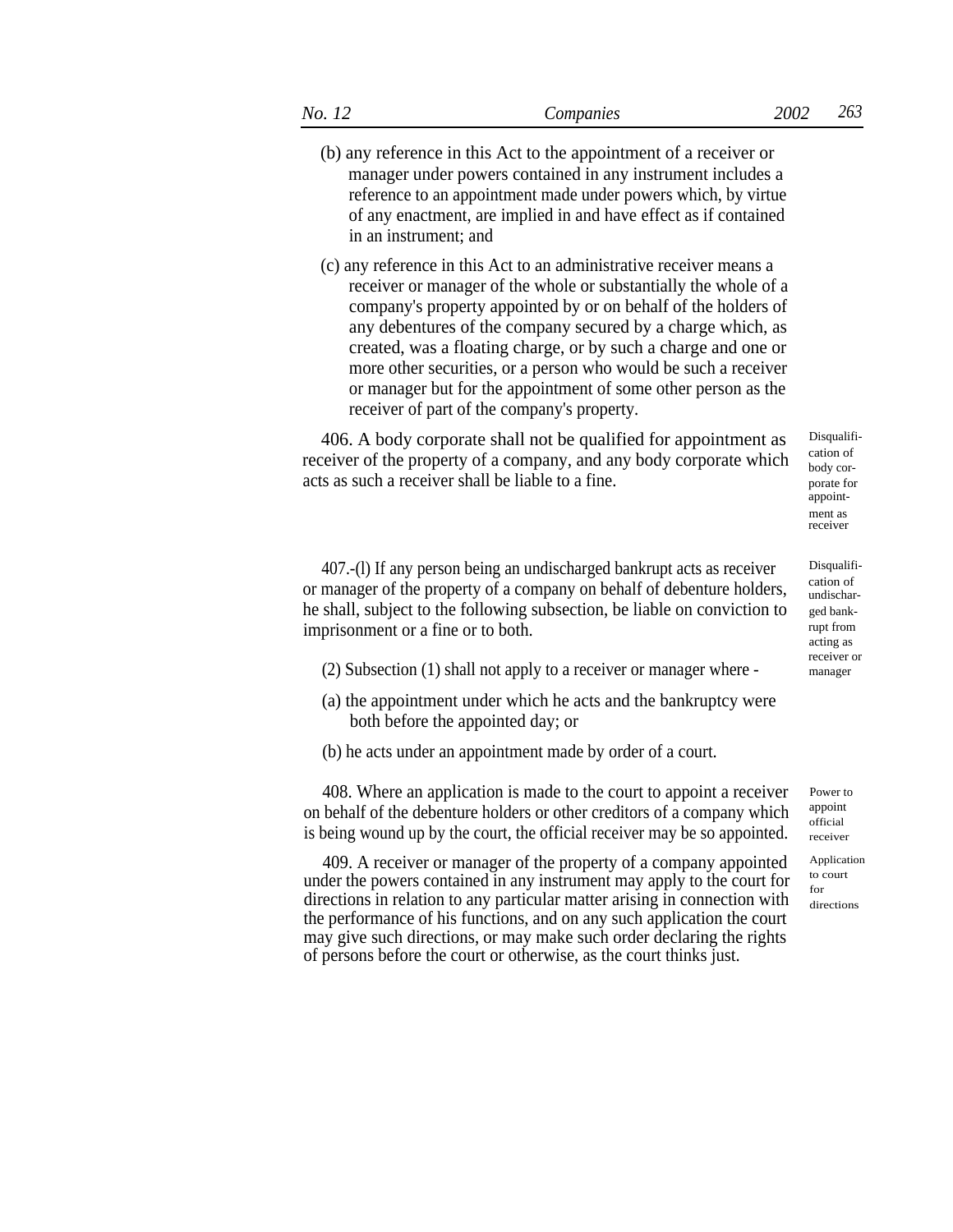| 264 | No. 12 | Companies | 2002 |
|-----|--------|-----------|------|
|     |        |           |      |

| Liability<br>for invalid<br>appoint-<br>ment                                          | 410. Where the appointment of a person as the receiver or manager<br>of a company's property under powers contained in an instrument is<br>discovered to be invalid (whether by virtue of the invalidity of the<br>instrument or otherwise), the court may order the person by whom or on<br>whose behalf the appointment was made to indemnify the person<br>appointed against any liability which arises solely by reason of the<br>invalidity of the appointment. |
|---------------------------------------------------------------------------------------|----------------------------------------------------------------------------------------------------------------------------------------------------------------------------------------------------------------------------------------------------------------------------------------------------------------------------------------------------------------------------------------------------------------------------------------------------------------------|
| Notifica-<br>tion that<br>receiver or<br>manager<br>appointed                         | 411.-(I) Where a receiver or manager of the property of a company<br>has been appointed, every invoice, order for goods or business letter<br>issued by or on behalf of the company or the receiver or manager or the<br>liquidator of the company, being a document on or in which the name of<br>the company appears, shall contain a statement that a receiver or manager<br>has been appointed.                                                                  |
|                                                                                       | (2) If default is made in complying with the requirements of this<br>section, the company and any of the following persons who knowingly<br>and willfully authorises or permits the default, namely, any officer of the<br>company, any liquidator of the company and any receiver or manager,<br>shall be liable to a fine.                                                                                                                                         |
| Power of<br>court to fix<br>remunera-<br>tion on<br>applica-<br>tion of<br>liquidator | 412.-(1) The court may, on an application made to the court by the<br>liquidator of a company, by order fix the amount to be paid by way of<br>remuneration to any person who, under the powers contained in any<br>instrument, has been appointed as receiver or manager of the property<br>of the company.                                                                                                                                                         |
|                                                                                       | (2) The power of the court under subsection (1) shall, where no<br>previous order has been made with respect thereto -                                                                                                                                                                                                                                                                                                                                               |
|                                                                                       | (a) extend to fixing the remuneration for any period before the making<br>of the order or the application thereto; and                                                                                                                                                                                                                                                                                                                                               |
|                                                                                       | (b) be exercisable notwithstanding that the receiver or manager has<br>died or ceased to act before the making of the order or the<br>application; and                                                                                                                                                                                                                                                                                                               |
|                                                                                       | (c) where the receiver or manager has been paid or has retained for<br>his remuneration for any period before the making of the order<br>any amount in excess of that so fixed for that period, extend to                                                                                                                                                                                                                                                            |

requiring him or his legal representatives to account for the excess

or such part thereof as may be specified in the order: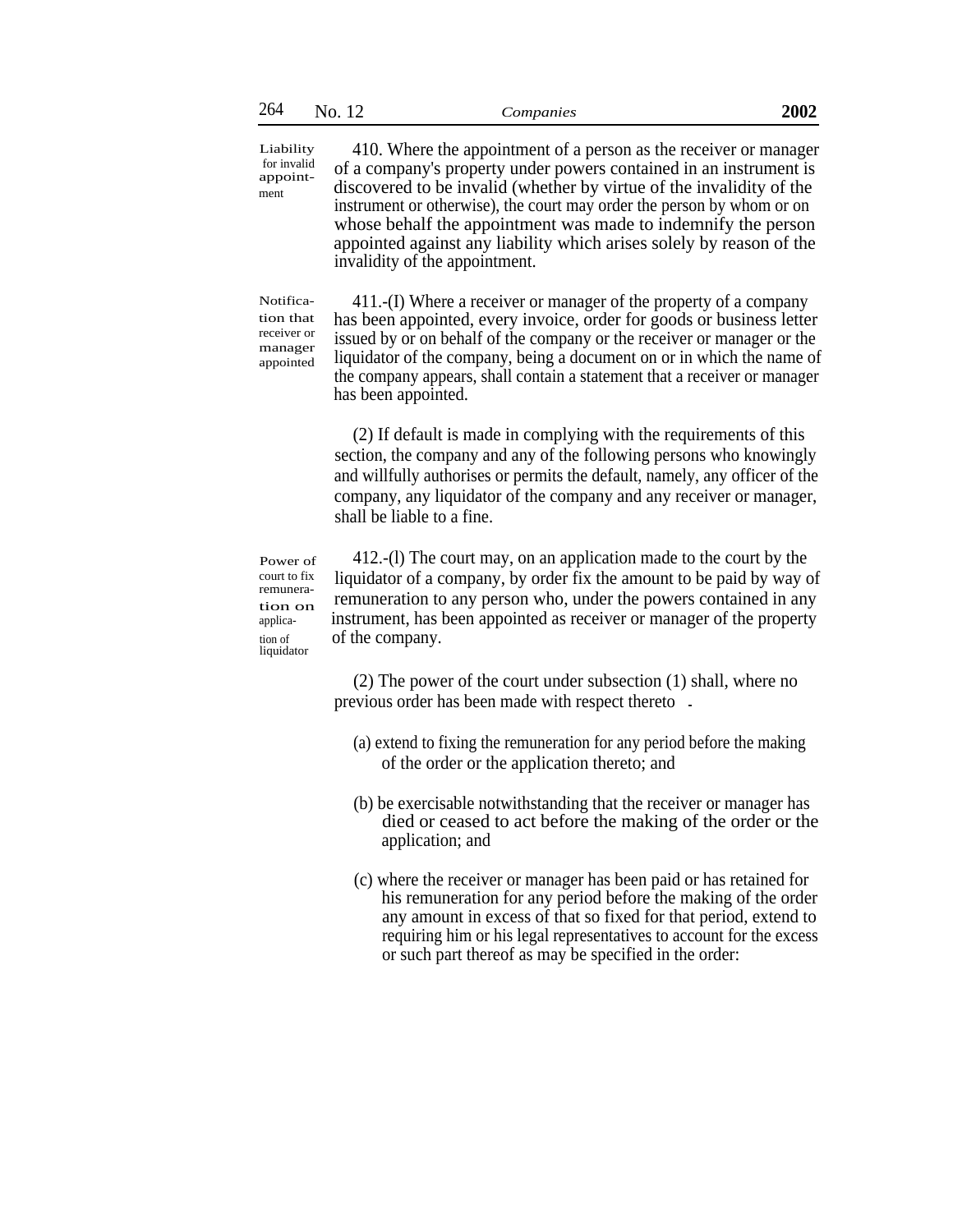(3) The court may from time to time on an application made either by the liquidator or by the receiver or manager vary or amend an order made under subsection (1).

(4) This section shall apply whether the receiver or manager was appointed before or after the appointed day, and to periods before, as well as to periods after, the appointed day.

413.-(I) A receiver or manager appointed under powers contained in an instrument (other than an administrative receiver) is, to the same extent as if he had been appointed by order of the court-

- Liability for contracts etc.
- (a) personally liable on any contract entered into by him in performance of his functions (except in so far as the contract otherwise provides) and on any contract of employment adopted by him in the performance of those functions, and

(b) entitled in respect of that liability to indemnity out of the assets.

(2) For the purposes of subsection  $(1)(a)$ , the receiver or manager is not to be taken to have adopted a contract of employment by reason of anything done or omitted to be done within 14 days after his appointment.

(3) Subsection (1) does not limit any right to indemnity which the receiver or manager would have apart from it, nor limit his liability on contracts entered into without authority, nor confer any right to indemnity in respect of that liability.

(4) Where at any time the receiver or manager so appointed vacates office -

- (a) his remuneration and any expenses properly incurred by him, and
- (b) any indemnity to which he is entitled out of the assets of the company,

shall be charged on and paid out of any property of the company which is in his custody or under his control at that time in priority to any charge or other security held by the person by or on whose behalf he was appointed.

414.-(I) Except where section 422 applies, every receiver or manager of the property of a company who has been appointed under the powers contained in any instrument shall, within one month, or such longer period as the Registrar may allow, after the expiration of the period of six months Delivery to Registrar of accounts of receivers and managers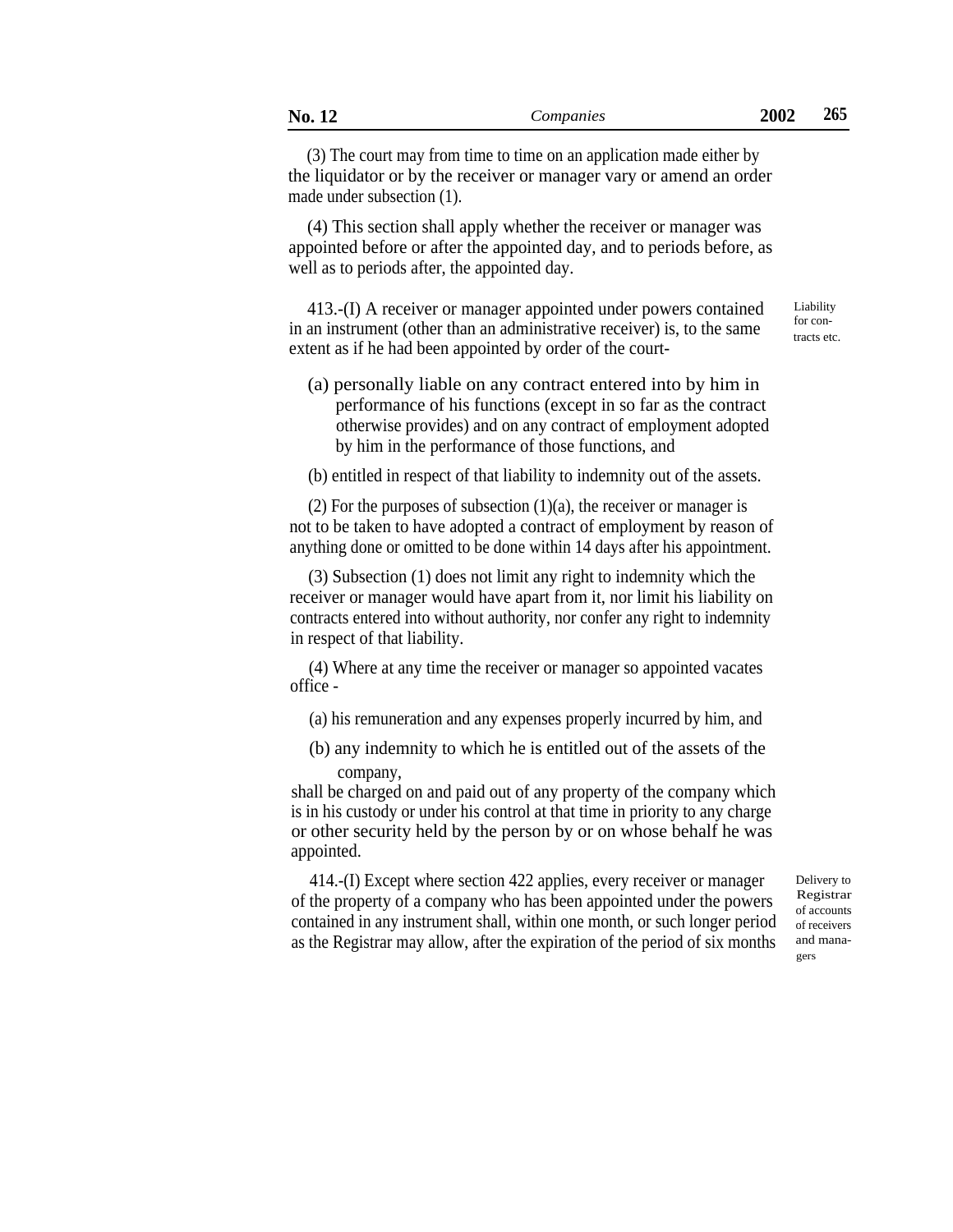from the date of his appointment and of every subsequent period of six months, and within one month after he ceases to act as receiver or manager, deliver to the Registrar for registration an abstract in the prescribed form showing his receipts and his payments during that period of six months, or where he ceases to act as aforesaid, during the period from the end of the period to which the last preceding abstract related up to the date of his so ceasing, and the aggregate amount of his receipts and of his payments during all preceding periods since his appointment.

(2) Every receiver or manager who makes default in complying with the provisions of this section shall be liable to a default fine.

415.-(I) If any receiver or manager of the property of a company - Enforcement of duty of and managers to make returns etc.

receivers (a) having made default in filing, delivering or making any return, account or other document, or in giving any notice, which a receiver or manager is by law required to file, deliver, make or give, fails to make good the default within fourteen days after the service on him of a notice requiring him to do so; or

> (b) having been appointed under the powers contained in any instrument, has, after being required at any time by the liquidator of the company so to do, failed to render proper accounts of his receipts and payments and to vouch the same and to pay over to the liquidator the amount properly payable to him,

the court may, on an application made for the purpose, make an order redirecting the receiver or manager, as the case may be, to make good the default within such time as may be specified in the order.

(2) In the case of any such default as is mentioned in subsection (1) (a) , an application for the purposes of this section may be made by any member or creditor of the company or by the Registrar, and in the case of any such default as is mentioned in subsection (1) (b), the application shall be made by the liquidator, and in either case the order may provide that all costs of and incidental to the application shall be borne by the receiver or manager, as the case may be.

(3) Nothing in this section shall be taken to prejudice the operation of any enactments imposing penalties on receivers in respect of any such default as is mentioned in subsection (1).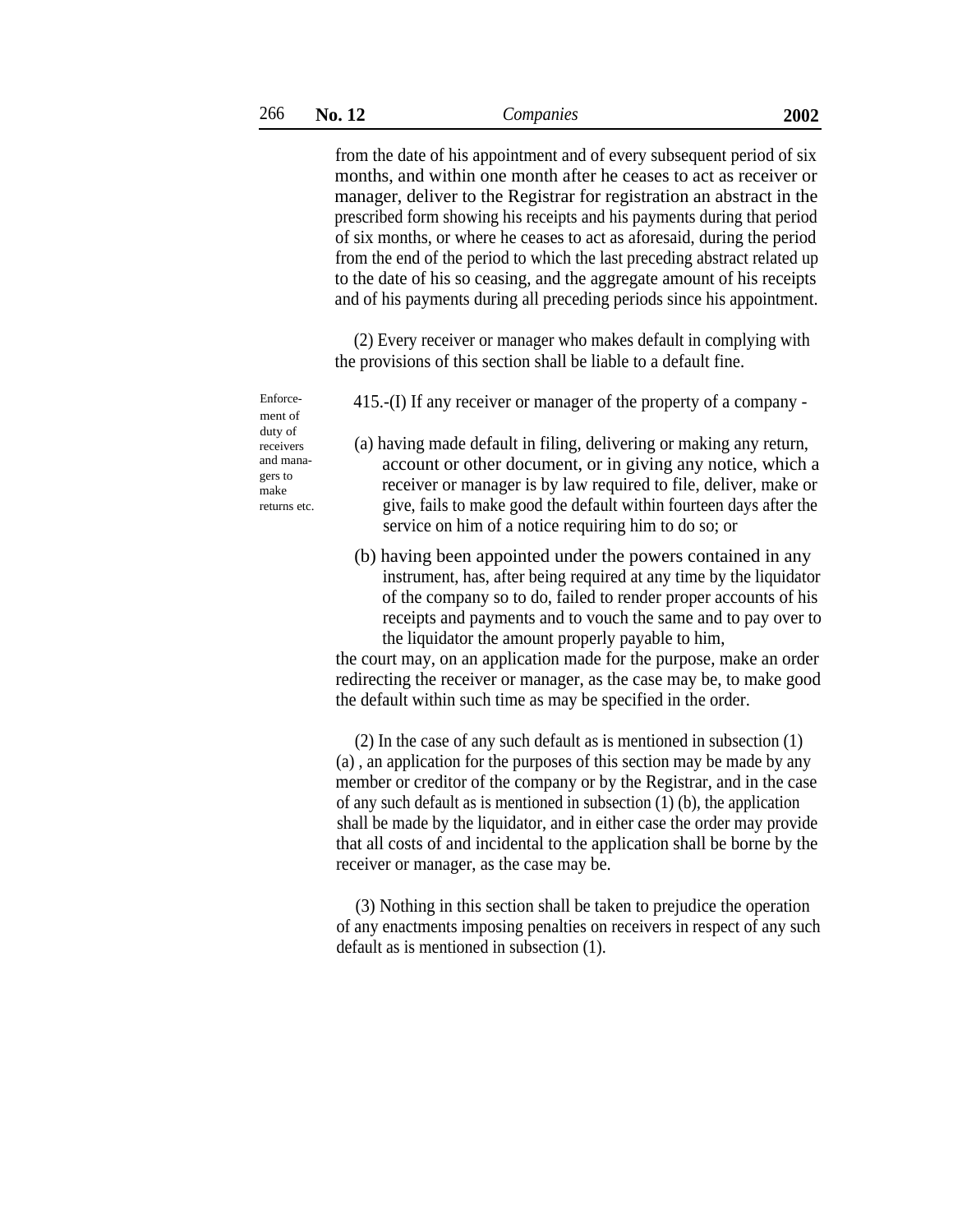416.-(I) The powers conferred on the administrative receiver of a company by the debentures by virtue of which he was appointed are deemed to include (except in so far as they are inconsistent with any of the provisions of those debentures) the powers specified in section 253. General powers

(2) In the application of section 252 to the administrative receiver of a company -

- (a) the words ''he'' and ''him'' refer to the administrative receiver; and
- (b) references to the property of the company are to the property of which he is or, but for the appointment of some other person as the receiver of part of the company's property, would be the receiver or manager.

(3) A person dealing with the administrative receiver in good faith and for value is not concerned to inquire whether the receiver is acting within his powers.

417.-(l) Where, on an application by the administrative receiver, the court is satisfied that the disposal (with or without assets) of any relevant property which is subject to a security would be likely to promote a more advantageous realisation of the company's assets than would otherwise be effected, the court may by order authorise the administrative receiver to dispose of the property as if it were not subject to the security.

Power to dispose of charged property etc

(2) Subsection (1) does not apply in the case of security held by the person by or on whose behalf the administrative receiver was appointed, or of any security to which a security so held has priority.

(3) It shall be a condition of an order under this section that -

(a) the net proceeds of the disposal, and

(b) where those proceeds are less than such amounts as may be determined by the court to be the net amount which would be realised on a sale of the property in the open market by a willing vendor, such sums as may be required to make good the deficiency,

shall be applied towards discharging the sums secured by the security.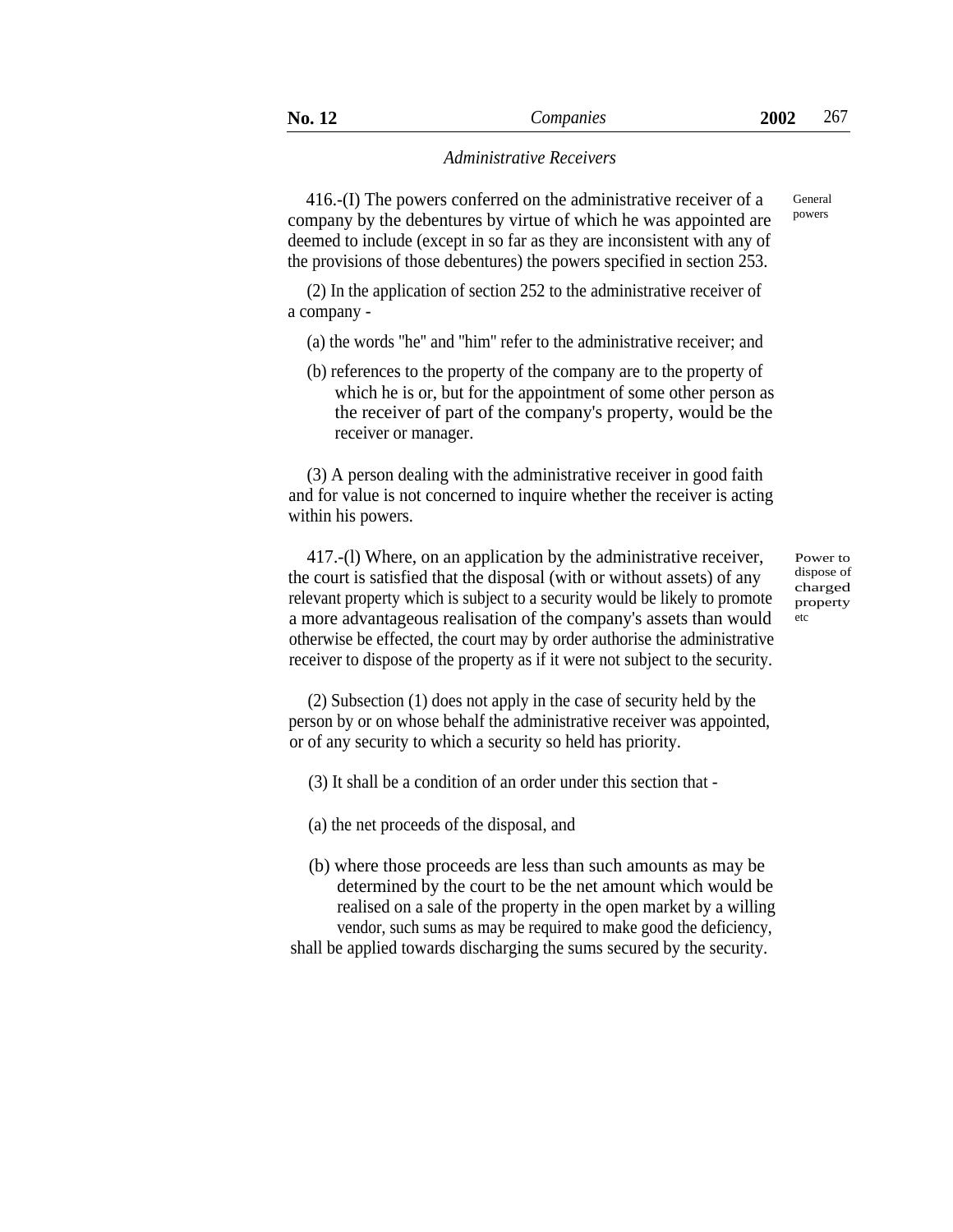(4) Where a condition imposed in pursuance of subsection (3) relates to two or more securities, that condition shall require the net proceeds of the disposal and, where paragraph (b) of that subsection applies, the sums mentioned in that paragraph to be applied towards discharging the sums secured by those securities in the order of their priorities.

(5) An office copy of an order under this section shall, within 14 days of the making of the order, be sent by the administrative receiver to the Registrar.

(6) If the administrative receiver without reasonable excuse fails to comply with subsection (5), he is liable to a fine and, for continued contravention, to a default fine.

(7) hi this section ''relevant property'', in relation to the administrative receiver, means the property of which he is or, but for the appointment of some other person as the receiver of part of the company's property, would be the receiver or manager.

and liability for contracts

- Agency 418.-(I) The administrative receiver of a company -
	- (a) is deemed to be the company's agent, unless and until the company goes into liquidation;
	- (b) is personally liable on any contract entered into by him in the carrying out of his functions (except in so far as the contract otherwise provides) and on any contract of employment adopted by him in the carrying out of those functions; and
	- (c) is entitled in respect of that liability to an indemnity out of the assets of the company.

(2) For the purpose of subsection  $(1)(b)$  the administrative receiver is not to be taken to have adopted a contract of employment by reason of anything done or omitted to be done within 14 days after his appointment.

(3) This section does not limit any right to indemnity which the administrative receiver would have apart from it, nor limit his liability on contracts entered into or adopted without authority, nor confer any right to indemnity in respect of that liability.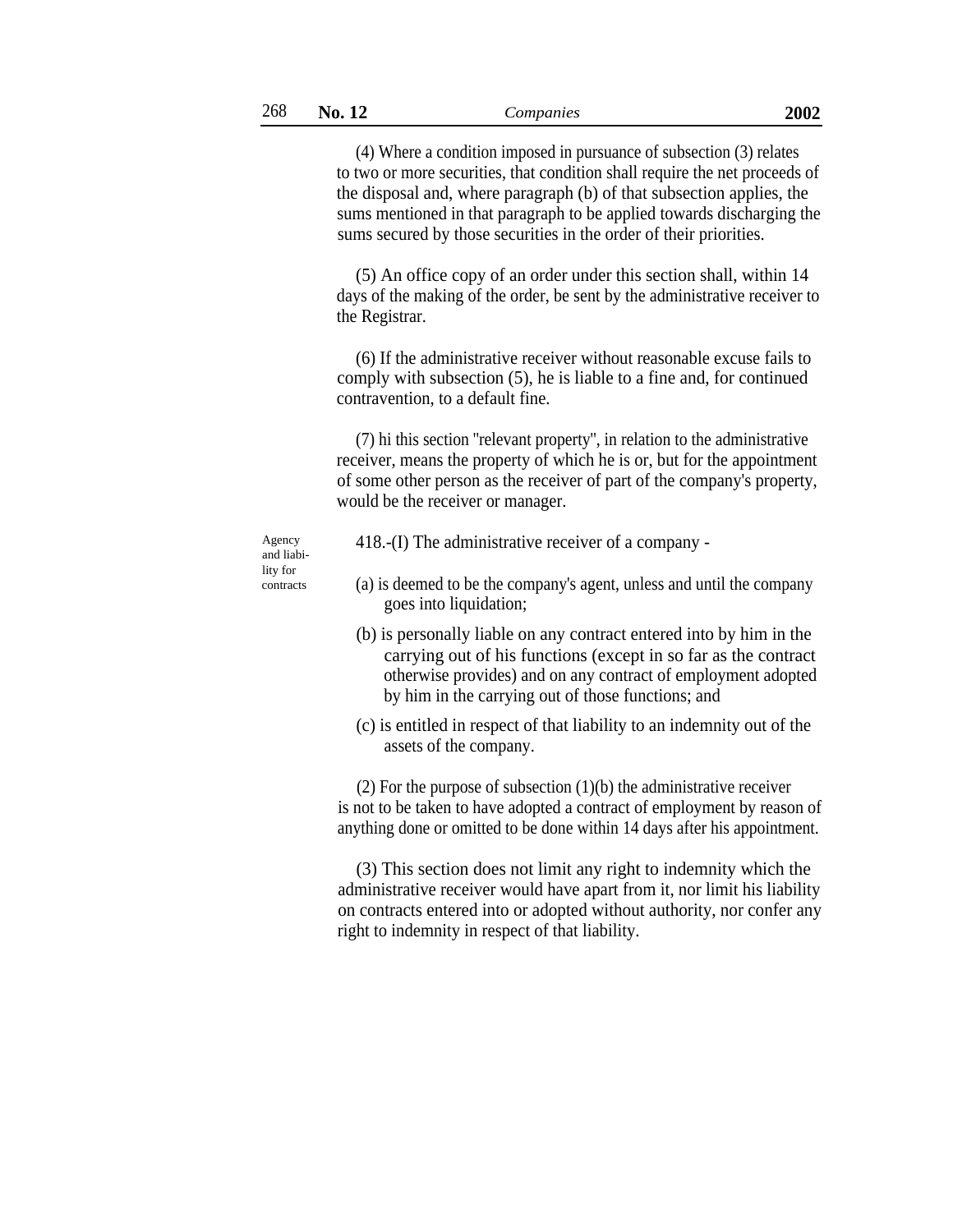419.-(I) An administrative receiver of a company may at any time be removed from office by order of the court (but not otherwise) and may resign his office by giving notice of his resignation in the manner and to such persons as may be prescribed by the Minister in regulations.

(2) An administrative receiver shall vacate office if he ceases to be qualified to act as an insolvency practitioner in relation to the company.

(3) Where at any time an administrative receiver vacates office -

- (a) his remuneration and any expenses properly incurred by him, and
- (b) any indemnity to which he is entitled out of the assets of the company,

shall be charged on and paid out of any property of the company which is in his custody or under his control at that time in priority to any security held by the person by or on whose behalf he was appointed.

(4) Where an administrative receiver vacates office otherwise than by death, he shall, within 14 days after his vacation of office, send a notice to that effect to the Registrar.

(5) If an administrative receiver without reasonable excuse fails to comply with subsection (4), he is liable to a fine and, for continued contravention, to a default fine.

420.-(I) Where an administrative receiver is appointed, he shall-<br>Informa-

- (a) immediately send to the company and publish in the prescribed manner a notice of his appointment, and
- (b) within 28 days after his appointment, unless the court otherwise directs, send such a notice to all the creditors of the company (so far as he is aware of their addresses).

(2) This section and the next do not apply in relation to the appointment of an administrative receiver to act-

(a) with an existing administrative receiver, or

(b) in place of an administrative receiver dying or ceasing to act, except that, where they apply to an administrative receiver who dies or ceases to act before they have been fully complied with, the references in this section and the next to the administrative receiver include (subject to the next subsection) his successor and any continuing administrative receiver.

Vacation of office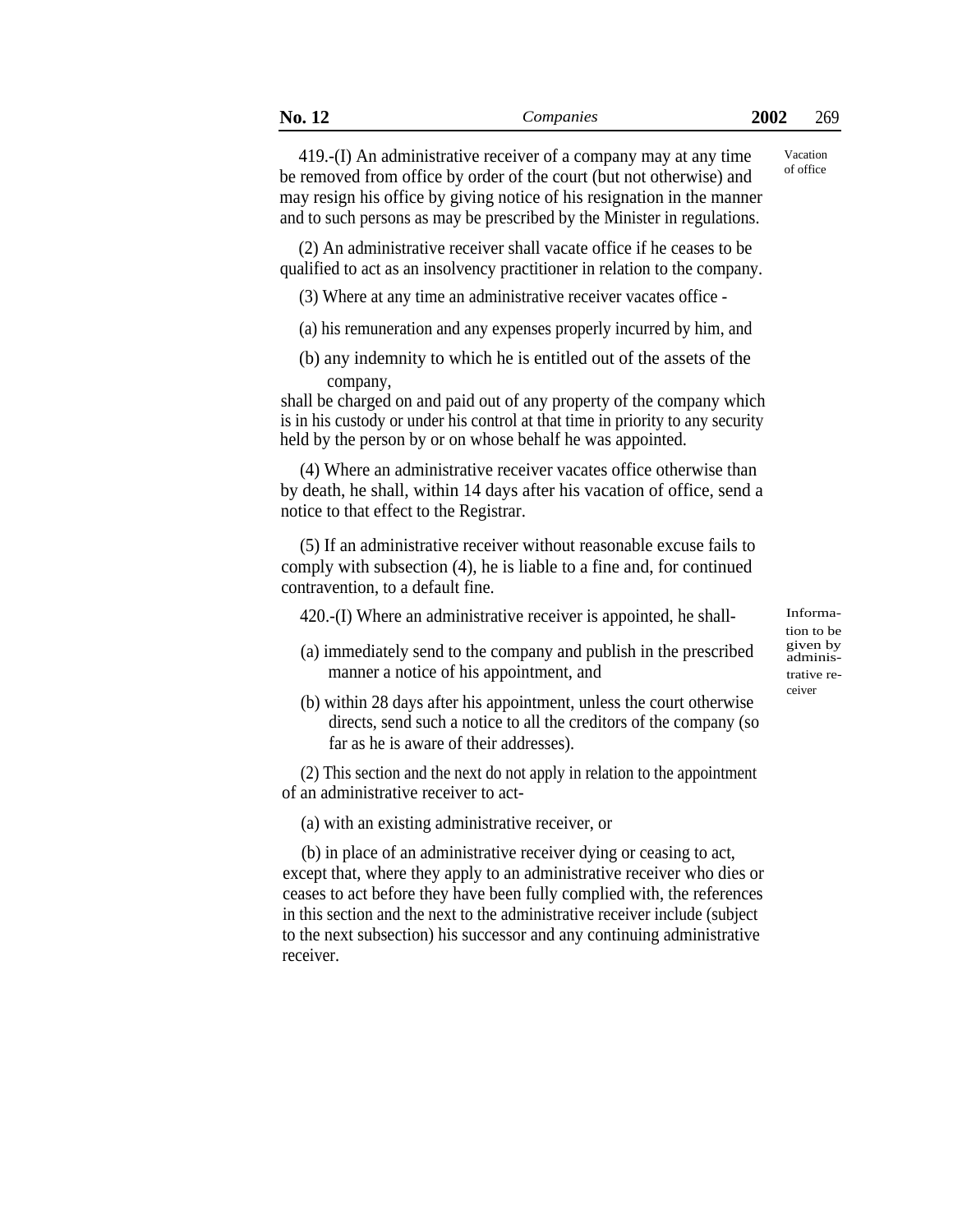(3) If the company is being wound up, this section and the next apply notwithstanding that the administrative receiver and the liquidator are the same person, but with any necessary modifications arising from that fact.

(4) If the administrative receiver without reasonable excuse fails to comply with this section, he is liable to a fine and, for continued contravention, to a daily default fine.

Statement of affairs to be submitted

421.-(I) Where an administrative receiver is appointed, he shall immediately require some or all of the persons mentioned below to make out and submit to him a statement in the prescribed form as to the affairs of the company.

(2) A statement submitted under this section shall be verified by affidavit by the persons required to submit it and shall show-

- (a) particulars of the company's assets, debts and liabilities;
- (b) the names and addresses of its creditors;
- (c) the securities held by them respectively;
- (d) the dates when the securities were respectively given, and
- (e) such further or other information as may be prescribed.
- (3) The persons referred to in subsection (1) are-
- (a) those who are or have been officers of the company;
- (b) those who have taken part in the company's formation at any time within one year before the date of the appointment of the administrative receiver;
- (c) those who are in the company's employment, or have been in its employment within that year, and are in the administrative receiver's opinion capable of giving the information required;
- (d) those who are or have been within that year officers of or in the employment of a company which is, or within that year was, an officer of the company.

In this subsection ''employment'' includes employment under a contract for services.

(4) Where any persons are required under this section to submit a statement of affairs to the administrative receiver, they shall do so (subject to the next subsection) before the end of the period of 21 days beginning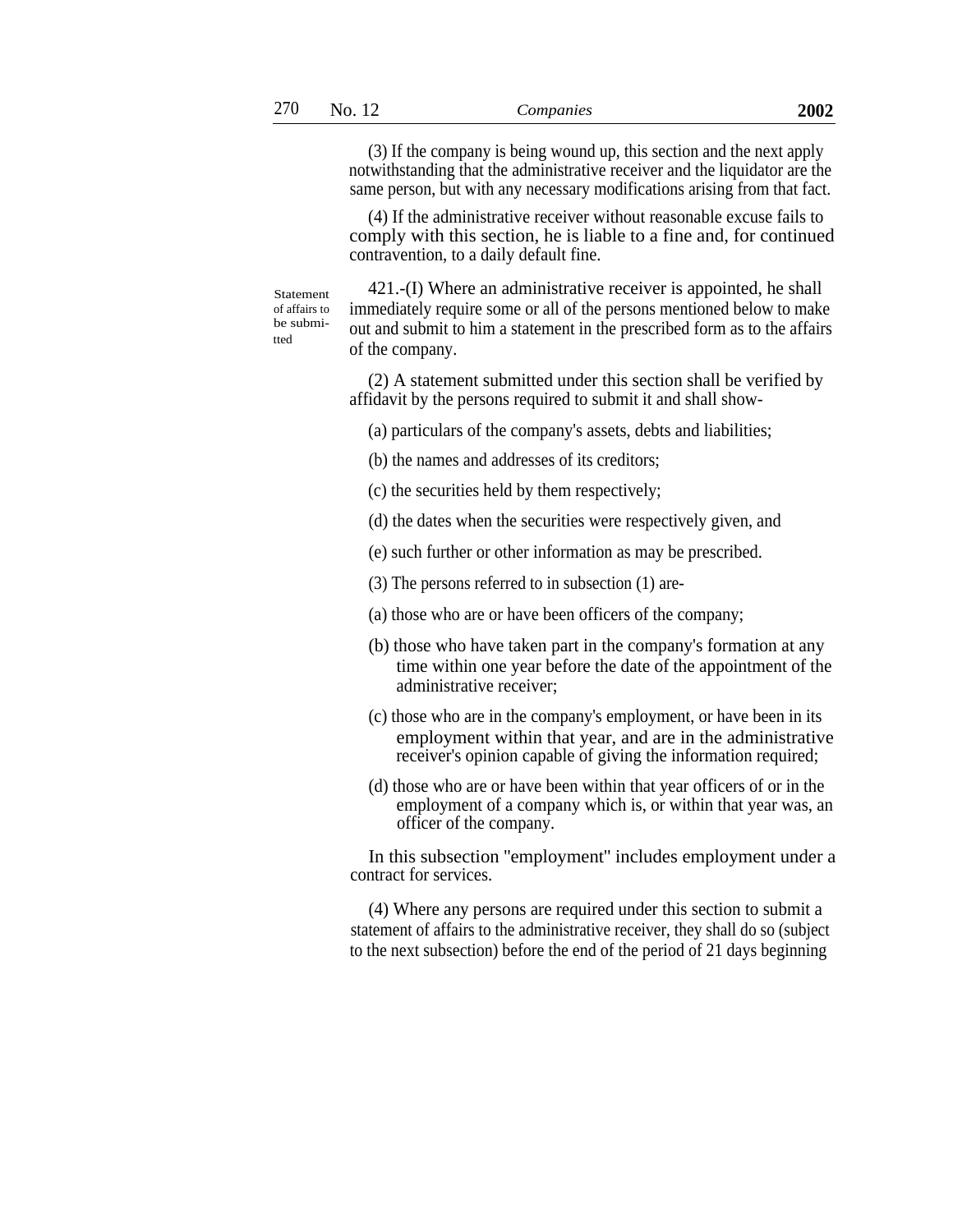with the day after that on which the prescribed notice of the requirement is given to them by the administrative receiver.

- (5) The administrative receiver, if he thinks fit, may-
- (a) at any time release a person from an obligation imposed on him under subsection (1) or (2), or
- (b) either when giving notice under subsection (4) or subsequently, extend the period so mentioned,

and where the administrative receiver has refused to exercise a power conferred by this subsection, the court, if it thinks fit, may exercise it.

(6) If a person without reasonable excuse fails to comply with any obligation imposed under this section, he is liable to a fine and, for continued contravention, to a daily default fine.

422.-(l) Where an administrative receiver is appointed, he shall, within 3 months (or such longer period as the court may allow) after his appointment, send to the Registrar of companies, to any trustees for secured creditors of the company and (so far as he is aware of their addresses) to all such creditors a report as to the following matters namelyReport by administrative receiver-

(a) the events leading up to his appointment, so far as he is aware of them;

- (b) the disposal or proposed disposal by him of any property of the company and the carrying on or proposed carrying on by him of any business of the company,
- (c) the amounts of principal and interest payable to the debenture holders by whom or on whose behalf he was appointed and the amounts payable to preferential creditors; and
- (d) the amount (if any) likely to be available for the payment of other creditors.

(2) The administrative receiver shall also, within 3 months (or such longer period as the court may allow) after his appointment, either-

- (a) send a copy of the report (so far as he is aware of their addresses) to all unsecured creditors of the company, or
- (b) publish in the prescribed manner a notice stating an address to which unsecured creditors of the company should write for copies of the report to be sent to them free of charge,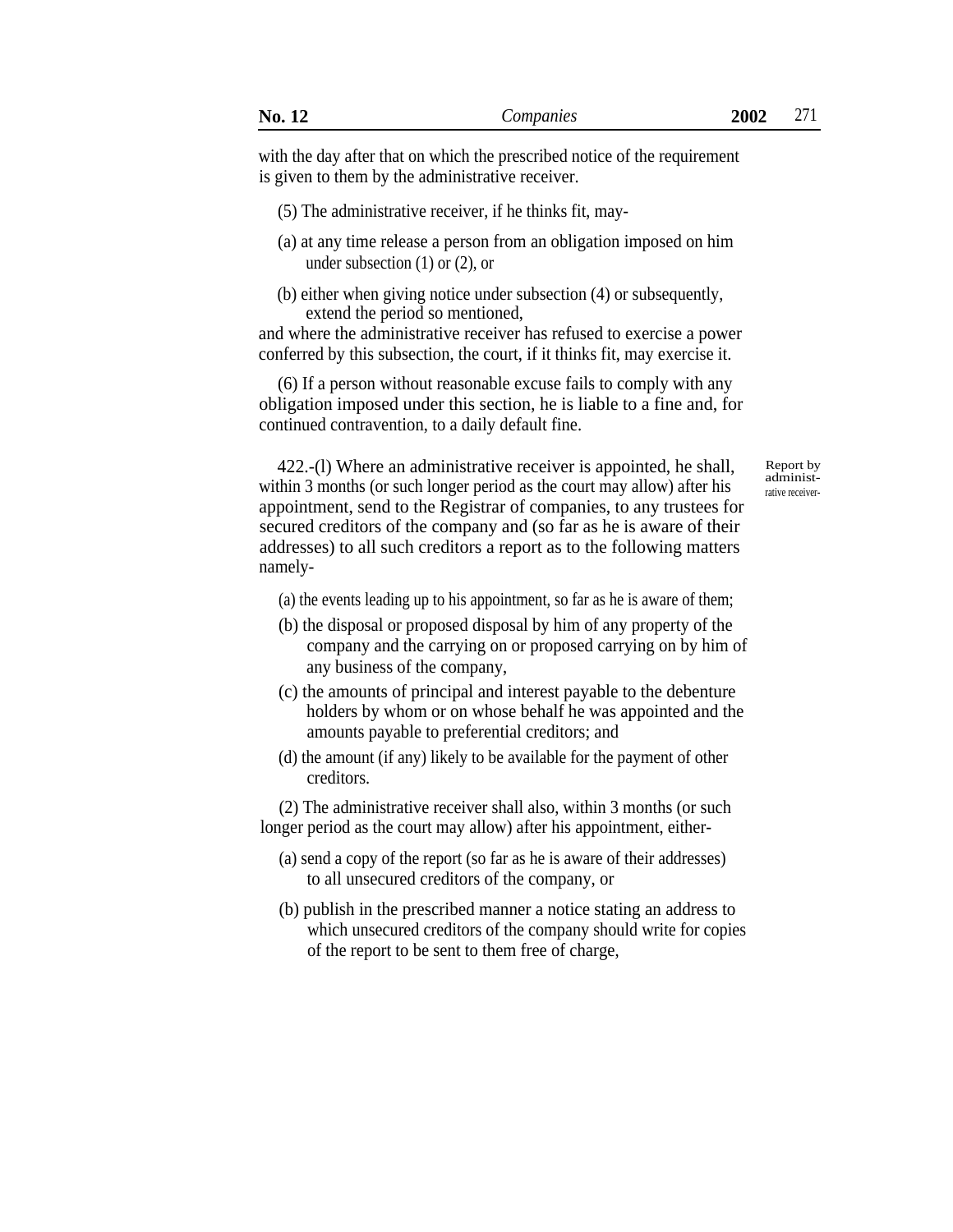and (in either case), unless the court otherwise directs, lay a copy of the report before a meeting of the company's unsecured creditors summoned for the purpose on not less than 14 days notice.

- (3) The court shall not give a direction under subsection (2) unless-
- (a) the report states the intention of the administrative receiver to apply for the direction, and
- (b) a copy of the report is sent to the persons mentioned in paragraph (a) of that subsection, or a notice is published as mentioned in paragraph (b) of that subsection, not less than 14 days before the hearing of the application.

(4) Where the company has gone or goes into liquidation, the administrative receiver-

- (a) shall, within 7 days after his compliance with subsection (1) or, if later, the nomination or appointment of the liquidator, send a copy of the report to the liquidator, and
- (b) where he does so within the time limited for compliance with subsection (2), is not required to comply with that subsection.

(5) A report under this section shall include a summary of the statement of affairs made out and submitted to the administrative receiver under section 421 and of his comments (if any) upon it.

(6) Nothing in this section is to be taken as requiring any such report to include any information the disclosure of which would seriously prejudice the carrying out by the administrative receiver of his functions.

(7) Section 420 applies for the purposes of this section also.

(8) If the administrative receiver without reasonable excuse fails to comply with this section, he is liable to a fine and, for continued contravention, to a daily default fine.

**Committee** of creditors

423.-(l) Where a meeting of creditors is summoned under section 422 the meeting may, if it thinks fit, establish a committee (''the creditors' committee'') to exercise the functions conferred on it by or under this Act.

(2) If such a committee is established, the committee may, on giving not less than 7 days' notice, require the administrative receiver to attend before it at any reasonable time and furnish it with such information relating to the carrying out by him of his functions as it may reasonably require.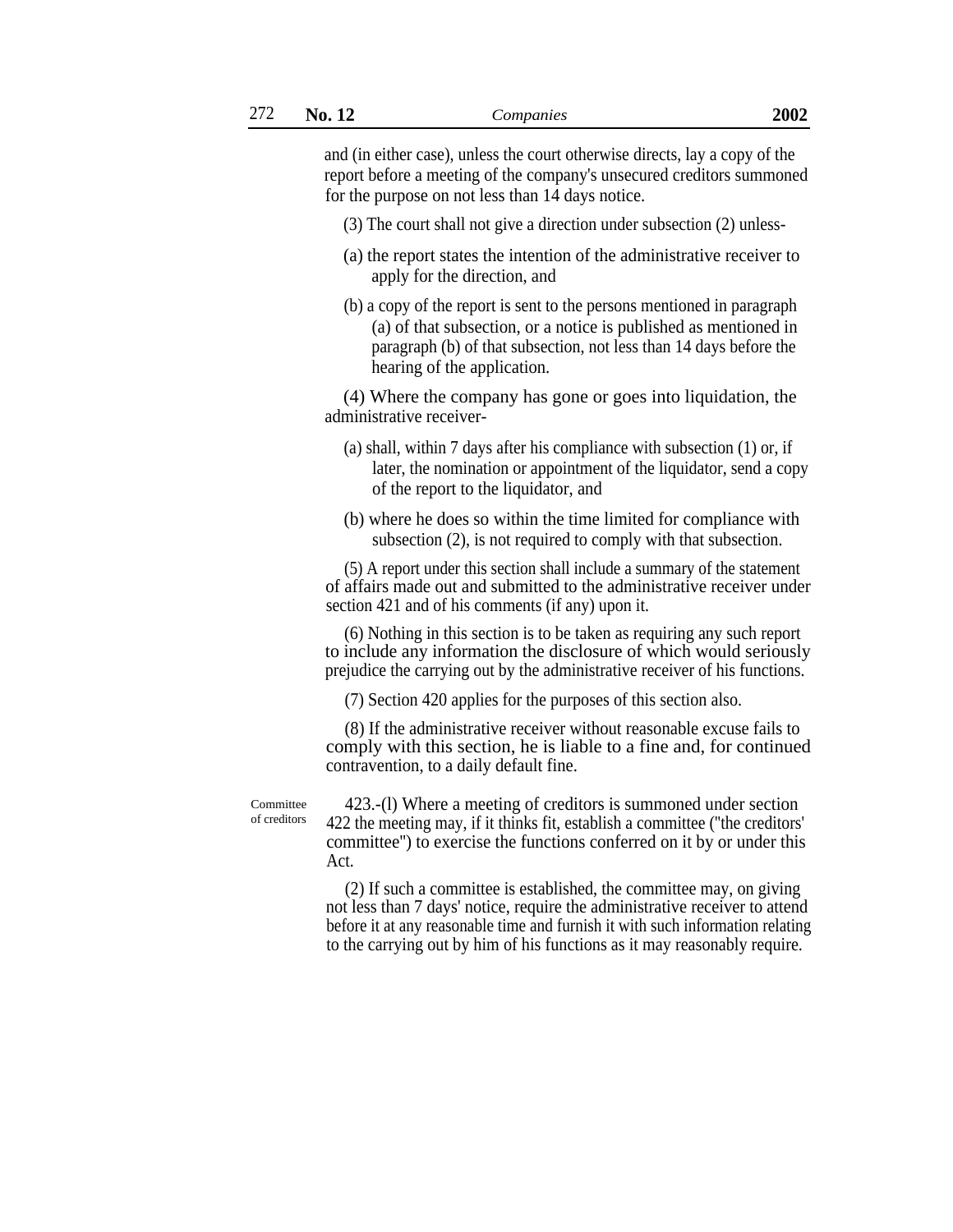#### PART X

## APPLICATION TO COMPANIES FORMED OR REGISTERED UNDER THE REPEALED ORDINANCE

#### 424. This Act shall apply to existing companies - Application

- (a) in the case of a limited company, other than a company limited by companies guarantee, as if the company had been formed and registered under this Act as a company limited by shares;
- $(b)$  in the case of a company limited by guarantee, as if the company  $t_{\text{ments}}$ had been formed and registered under this Act as a company limited by guarantee; and
- (c) in the case of a company other than a limited company, as if the company had been formed and registered under this Act as an unlimited company:

Provided that reference, express or implied, to the date of registration shall be construed as a reference to the date at which the company was registered under that one of the repealed Ordinances under which such company was registered.

## PART X1 WINDING UP OF UNREGISTERED COMPANIES

425. For the purposes of this Part, the expression ''unregistered company'' shall include any partnership, whether limited or not, any association and any company with the following exceptions - Meaning of unregistered company

- (a) a company registered under either of the repealed Ordinances or this Act;
- (b) a partnership, association or company which consists of less than eight members and is not a partnership, association or company, formed outside Tanzania;
- (c) a building society registered under the Building Societies' Ordinance; and Cap. 340
- (d) a co-operative society registered under the Co-operative Societies  $\frac{\text{Act No. 15}}{61991}$ of 1991<br>Act.

426.-(I) Subject to the provisions of this Part, any unregistered company may be wound up under this Act and all the provisions of this Act with respect to winding up shall apply to an unregistered company, Winding up of unregistered companies

of Act to registered under former enac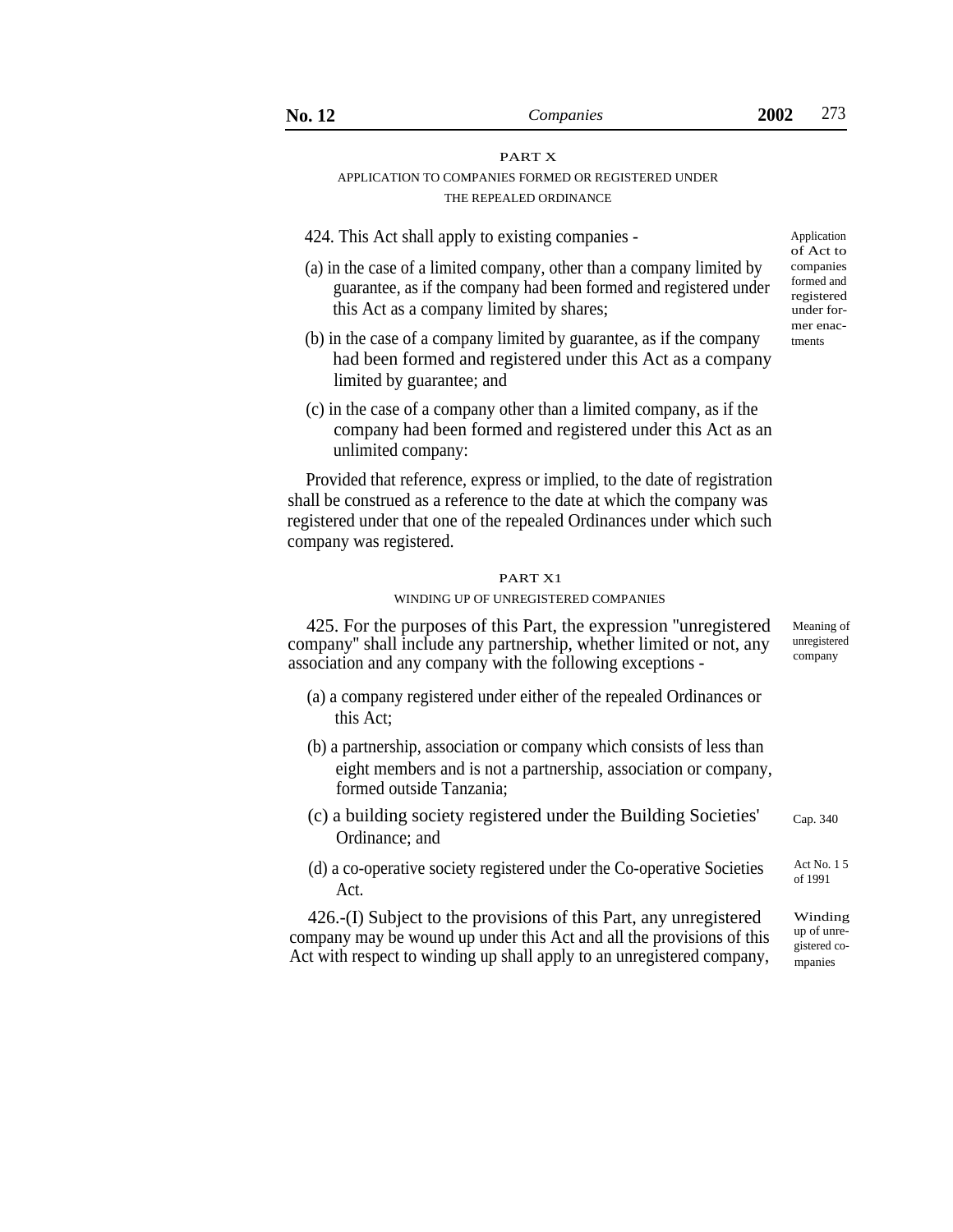with the exceptions and additions mentioned in the following provisions of this section.

(2) No unregistered company shall be wound up under this Act voluntarily.

(3) The circumstances in which an unregistered company may be wound up are as follows -

- (a) if the company is dissolved, or has ceased to carry on business, or is carrying on business only for the purpose of winding up its affairs;
- (b) if the company is unable to pay its debts;
- (c) if the court is of opinion that it is just and equitable that the company should be wound up.

(4) An unregistered company shall, for the purposes of this Act, be deemed to be unable to pay its debts -

- (a) if a creditor, by assignment or otherwise, to whom the company is indebted in a sum exceeding [one thousand shillings] then due, has served on the company, by leaving at its principal place of business or by delivering to the Secretary or some director, partner, manager or officer of the company, or by otherwise serving in such manner as the Registrar may approve or direct, a demand under his hand requiring the company to pay the sum so due, and the company has for twenty-one days after the service of the demand neglected to pay the sum or to secure or compound for it to the satisfaction of the creditor;
- (b) if any action or other proceeding has been instituted against any member for any debt or demand due, or claimed to be due, from the company, or from him in his character of member or partner, and notice in writing of the institution of the action or proceeding having been served on the company by leaving the same at its principal place of business, or by delivering it to the Secretary, or some director, partner, manager or officer of the company, or by otherwise serving the same in such manner as the court may approve or direct, the company has not within twenty-one days after service of the notice paid, secured or compounded for the debt or demand, or procured the action or proceeding to be stayed or indemnified the defendant to his reasonable satisfaction against the action or proceeding, and against all costs, damages and expenses to be incurred by him by reason of the same;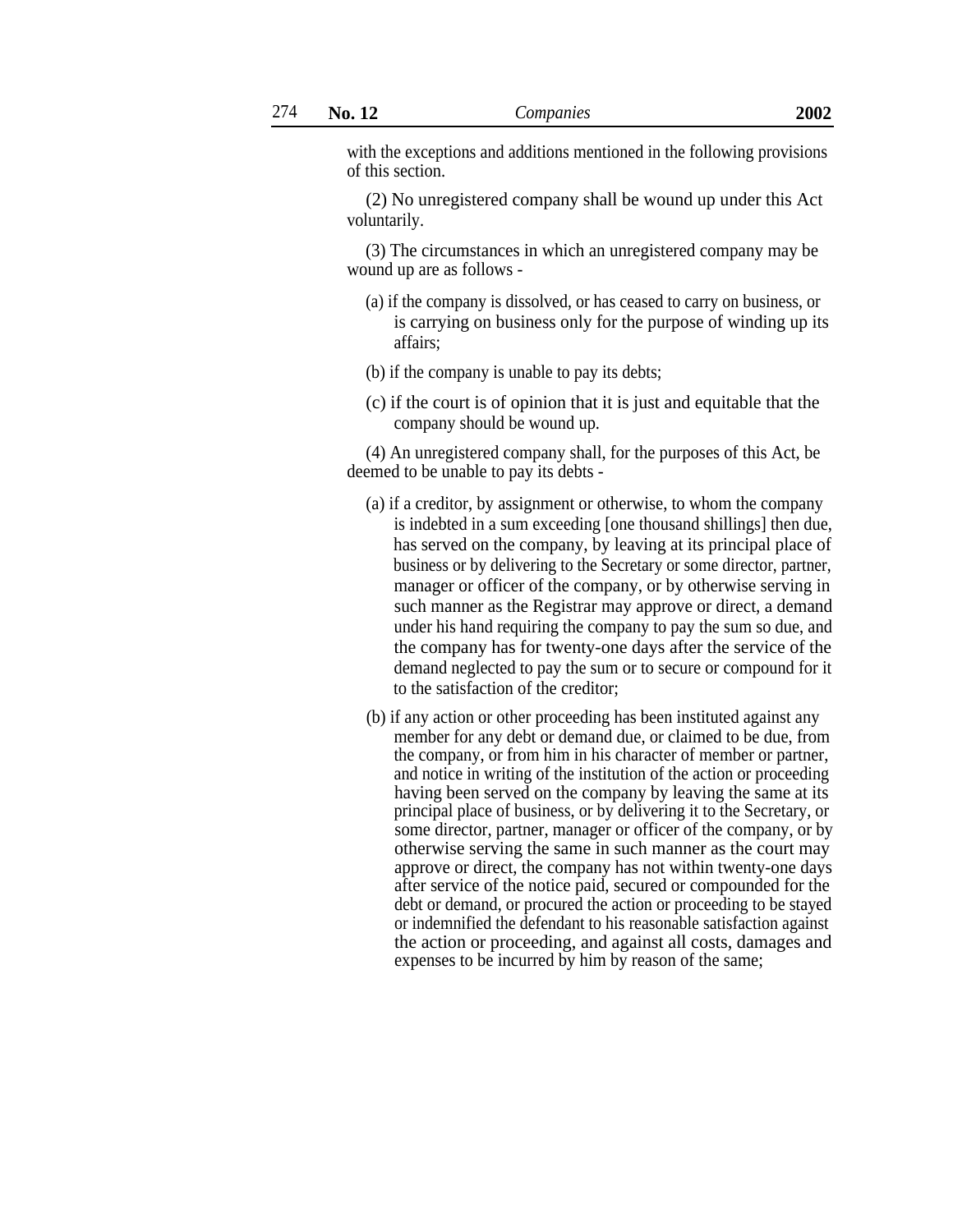- (c) if execution or other process issued on a judgment, decree or order obtained in any court in favour of a creditor against the company, or any member thereof as such, or any person authorised to be sued as nominal defendant on behalf of the company, is returned unsatisfied;
- (d) if it is otherwise proved to the satisfaction of the court that the company is unable to pay its debts as they fall due; or it is proved to the satisfaction of the court that the value of the company's assets is less than the amount of its liabilities, taking into account the contingent and prospective liabilities of the company.

427. Where a company incorporated outside Tanzania which has been carrying on business in Tanzania ceases to carry on business in Tanzania, it may be wound up as an unregistered company under this Part, notwithstanding that it has been dissolved or otherwise ceased to exist as a company under or by virtue of the laws of the country in which it was incorporated.

 $428-(I)$  In the event of an unregistered company being wound up,  $\frac{\text{Contribution}}{I}$ every person shall be deemed to be a contributory who is liable to pay or contribute to the payment of any debt or liability of the company, or to pay or contribute to the payment of any sum for the adjustment of the rights of the members or partners among themselves, or to pay or mpany contribute to the payment of the costs and expenses of winding up the company, and every contributory shall be liable to contribute to the assets of the company all sums due from him in respect of any such liability.

(2) In the event of the death, bankruptcy or insolvency of any contributory, the provisions of this Act with respect to the legal representatives and heirs of deceased contributories and to the trustees in bankruptcy or insolvent contributories shall apply.

429. The provisions of this Act with respect to staying and restraining actions and proceedings against a company at any time after the presentation of a petition for winding up and before the making of a winding up order shall, in the case of an unregistered company, where the application to stay or restrain is by a creditor, extend to actions and proceedings against any contributory of the company.

430. Where an order has been made for winding up an unregistered company, no action or proceeding shall be proceeded with or commenced against any contributory of the company in respect of any debt of the company, except by leave of the court, and subject to such terms as the court may impose.

Foreign companies may be wound up although dissolved

tories in winding up of unregistered co-

Power of court to stay or restrain proceedings;

Actions stayed on winding up order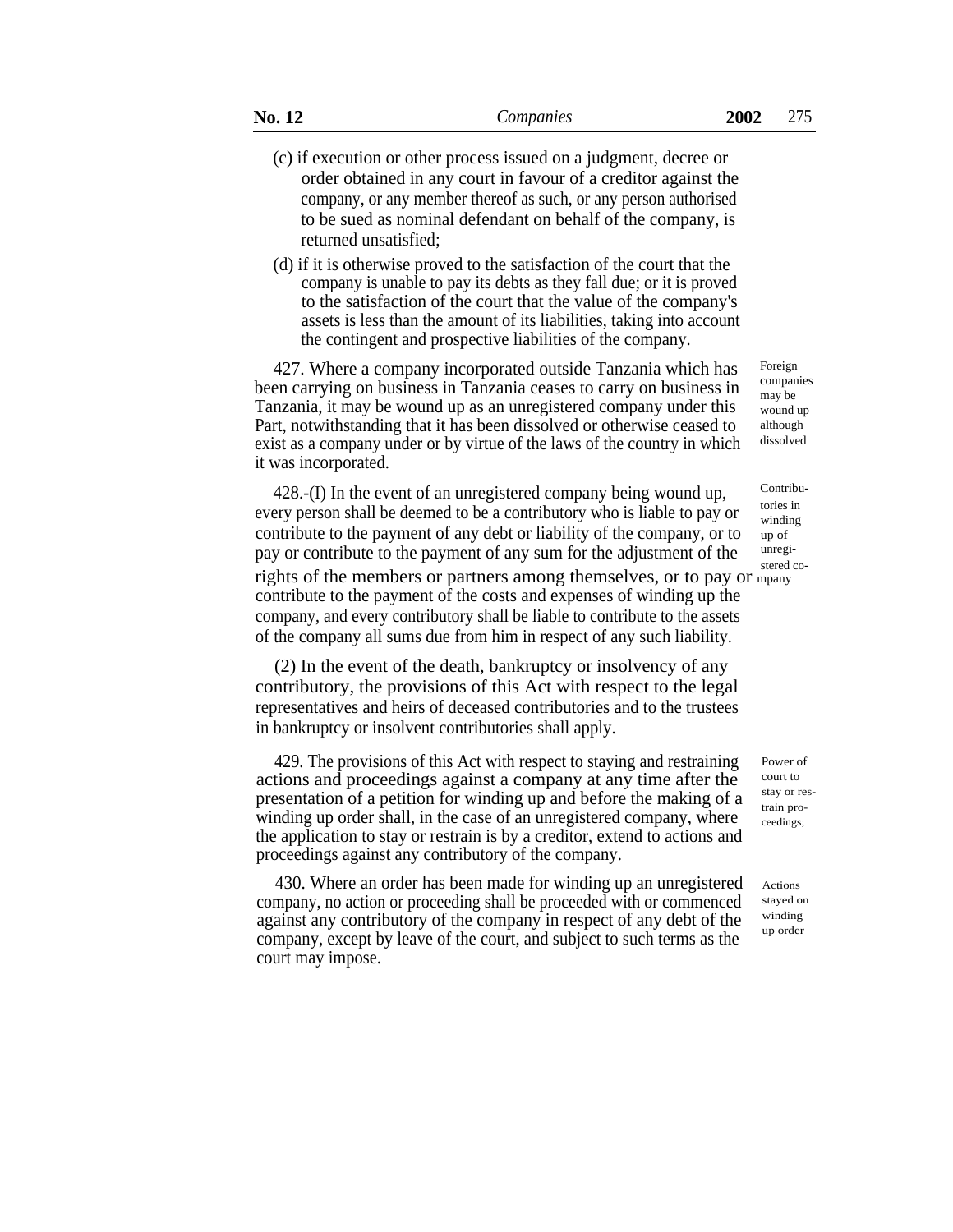| 276 | No. 12 | Companies | 2002 |
|-----|--------|-----------|------|
|     |        |           |      |

Provisions of this Part to be cumulative

Saving for for-

providing for wi-

431. The provisions of this Part with respect to unregistered companies shall be in addition to and not in restriction of any provisions in this Act contained with respect to winding up companies by the court, and the court or liquidator may exercise any powers or do any act in the case of unregistered companies which might be exercised or done by it or him in winding up companies formed and registered under this Act:

Provided that, an unregistered company shall not, except in the event of its being wound up, be deemed to be a company under this Act and then only to the extent provided by this Part.

432. Nothing in this Part shall affect the operation of any enactment which provides for any partnership, association or company being wound mer ena-<br>the original up as a company or as an unregistered company,<br>the wage of the graded Ordinance under either of the repealed Ordinances.

# nding up PART XII

## COMPANIES INCORPORATED OUTSIDE TANZANIA

### *Provisions as to Establishment of Place of Business in Tanzania*

Application of sections 434 to 443

Cap. 340

433.-(I) Sections 434 to 443 (inclusive) shall apply to all foreign companies, that is, companies incorporated outside Tanzania, which, after the appointed day, establish a place of business within Tanzania and companies incorporated outside Tanzania which have, before the appointed day, established a place of business within Tanzania and continue to have a-place of business within Tanzania on and after the appointed day:

Provided that, the said sections shall not apply to a company incorporated outside Tanzania which is registered under Part XII of the Building Societies Ordinance.

(2) A foreign company shall not be deemed to have a place of business in Tanzania solely on account of its doing business through an agent in Tanzania at the place of business of the agent.

Documents etc., to be delivered to Registrar by foreign

434.-(I) Foreign companies which, after the appointed day, establish a place of business within Tanzania shall, within thirty days of the establishment of the place of business, deliver to the Registrar for registration -

companies (a) a certified copy of the charter, statutes or memorandum and articles of the company or other instrument constituting or defining the constitution of the company, and, if the instrument is not written in the English language, a certified translation thereof,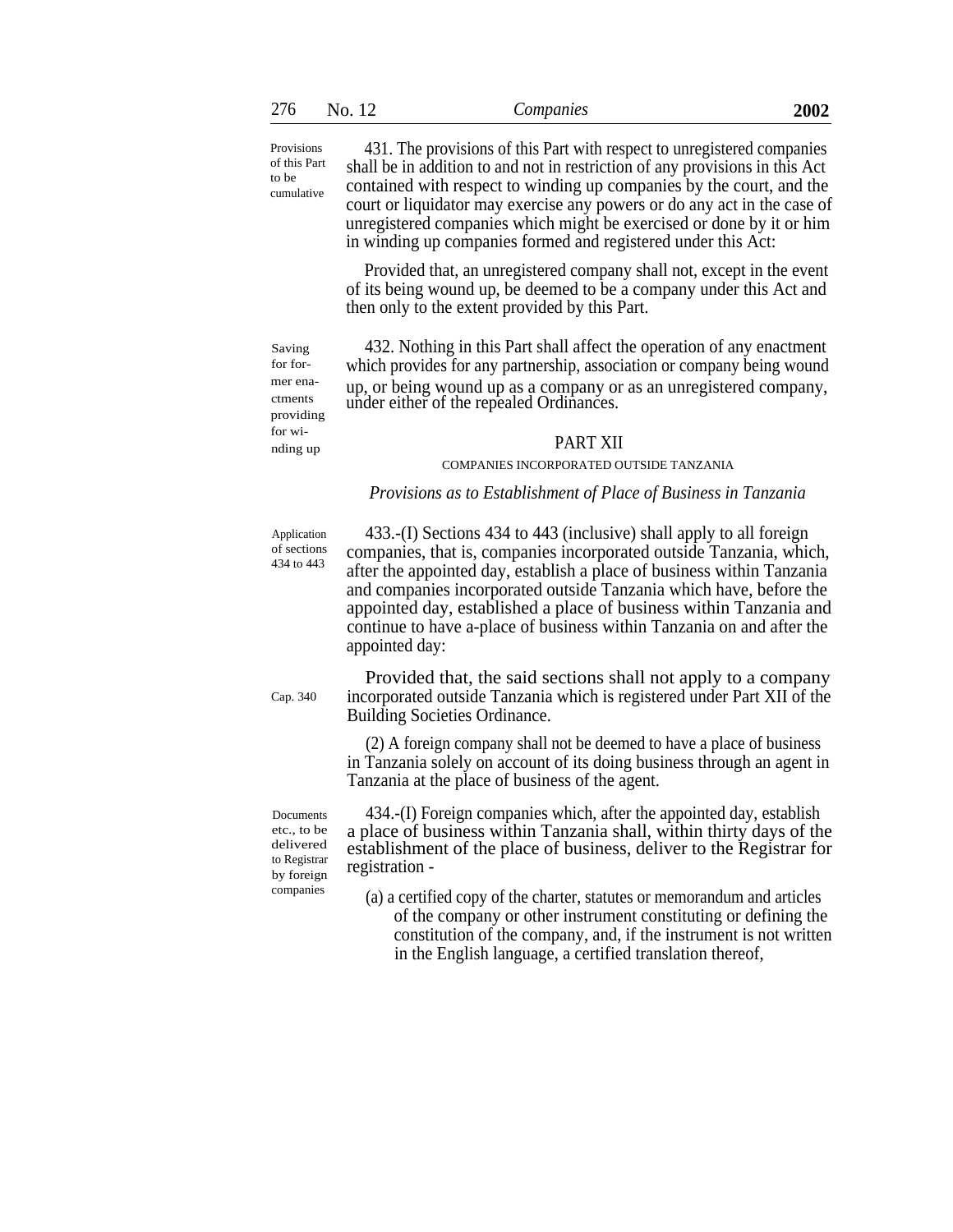- (b) a list of the directors and Secretary of the company containing the particulars mentioned in subsection (2);
- (c) a statement of all subsisting charges created by the company, being charges of the kinds set out in section 99 and not being charges comprising solely property situate outside Tanzania;
- (d) the names and addresses of one or more persons resident in Tanzania authorised -
	- (i) to accept on behalf of the company service of process and any notices required to be served on the company, and
	- (ii) to represent the company as its permanent representative for the place of business,

and, in the case of subsection (ii), a statement as to the extent of the authority of the permanent representative, including whether he is authorised to act alone or jointly.

- (e) the full address of the registered or principal office of the company, and the full address of the place of business in Tanzania;
- (f) a statutory declaration made by a director or Secretary of the company stating the date on which the company's place of business on Tanzania was established, the business that is to be carried on and, if different from the registered name of the company, the name under which that business is to be carried on;
- (g) a copy of the most recent accounts and related reports of the company including, where such are not in English, a translation of the same.

(2) The list referred to in subsection  $(1)(b)$  shall contain the following particulars with respect to each director and secretary-

- (a) in the case of an individual, his present name and surname and any former name or surname, his usual address, his nationality and his business occupation, if any; and
- (b) in the case of a corporation, its corporate name and registered or principal office, and its address:

Provided that, where all the partners in a firm are joint secretaries of the company, the name and principal office of the firm may be stated instead of the particulars mentioned in this subsection.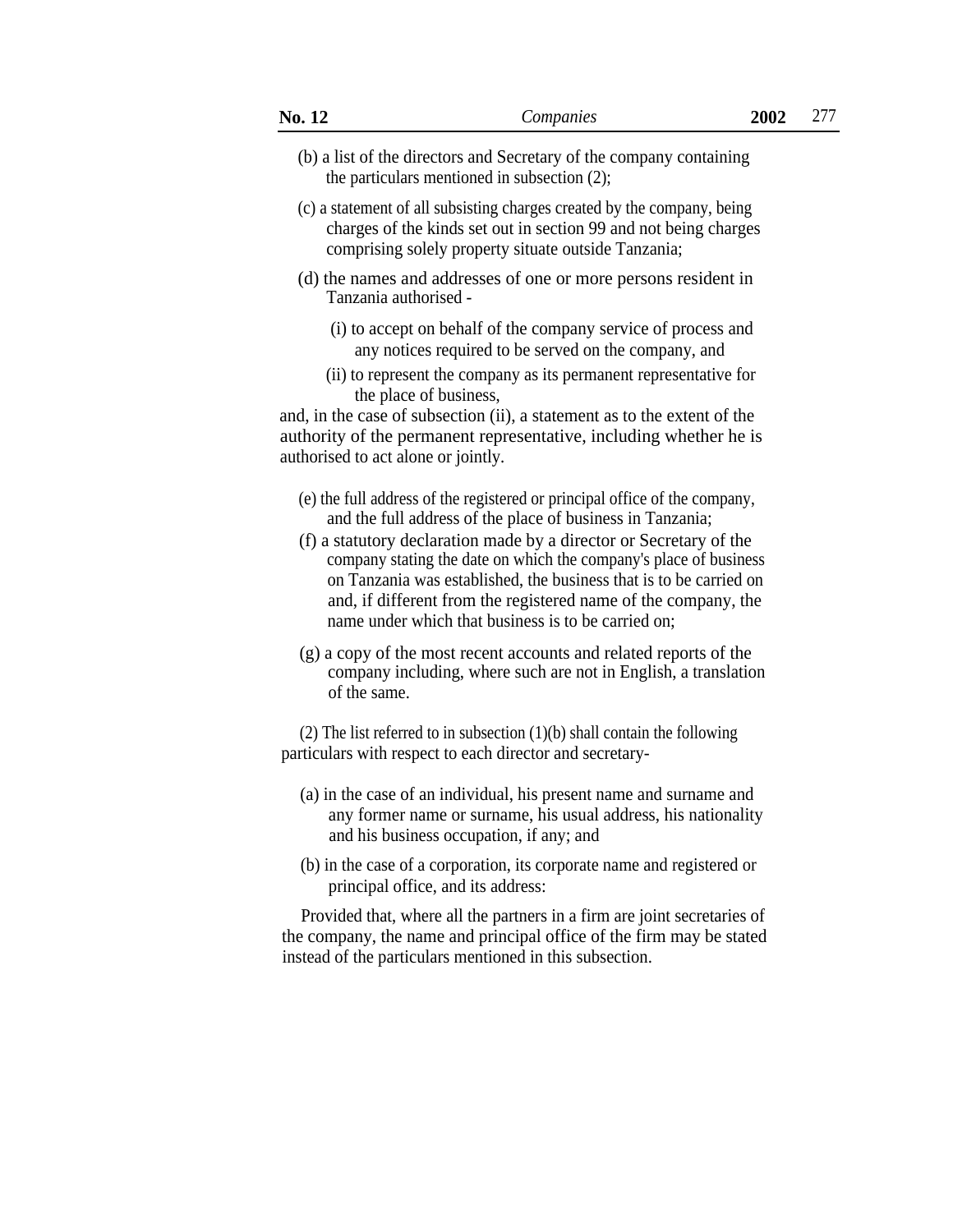Section 210(9)(b) shall apply for the purpose of the construction of references in this subsection to present and former names and surnames as they apply for the purpose of the construction of such references in that section.

(3) If any charge, being a charge which ought to have been included in the statement required by subsection  $(1)(c)$ , is not so included, it shall be void as regards property in Tanzania against the liquidator and any creditor of the company.

**Certificate** of registration and power to hold land

435.-(I) On the registration of the documents specified in section 434, the Registrar shall certify under his hand that the company has complied with the provisions of that section and such certificate shall be conclusive evidence that the company is registered as a foreign company under this Act.

(2) From the date of registration under this Act and so long as it is registered, a foreign company shall have the same power to hold land in Tanzania as if it were a company incorporated under this Act.

(3) Where a foreign company has delivered to the Registrar the documents and particulars required to be delivered by any provision of any of the repealed Ordinances corresponding to section 434, it shall, subject to the provisions of the repealed Ordinances in accordance with which such documents and particulars were so delivered and of this Act, have'the same power to hold land in Tanzania as if it were a company incorporated under this Act, and any certificate given by the Registrar of companies that a foreign company has complied with any provision of any of the repealed Ordinances corresponding to section 434 shall be conclusive evidence that the company has complied with any such provision.

be delive red to Registrar by foreign cowhere documents

- Return to 436.-(l) If any alteration is made in
	- (a) the charter, statutes, or memorandum and articles of a foreign company or any such instrument; or
- $\frac{mpany}{mpany}$  (b) the directors or Secretary of a foreign company or the particulars contained in the list of the directors and Secretary; or
- etc, altered (c) the names or postal addresses of the persons authorised to accept service on behalf of a foreign company or to represent that company, or the extent of their authority to represent the company; or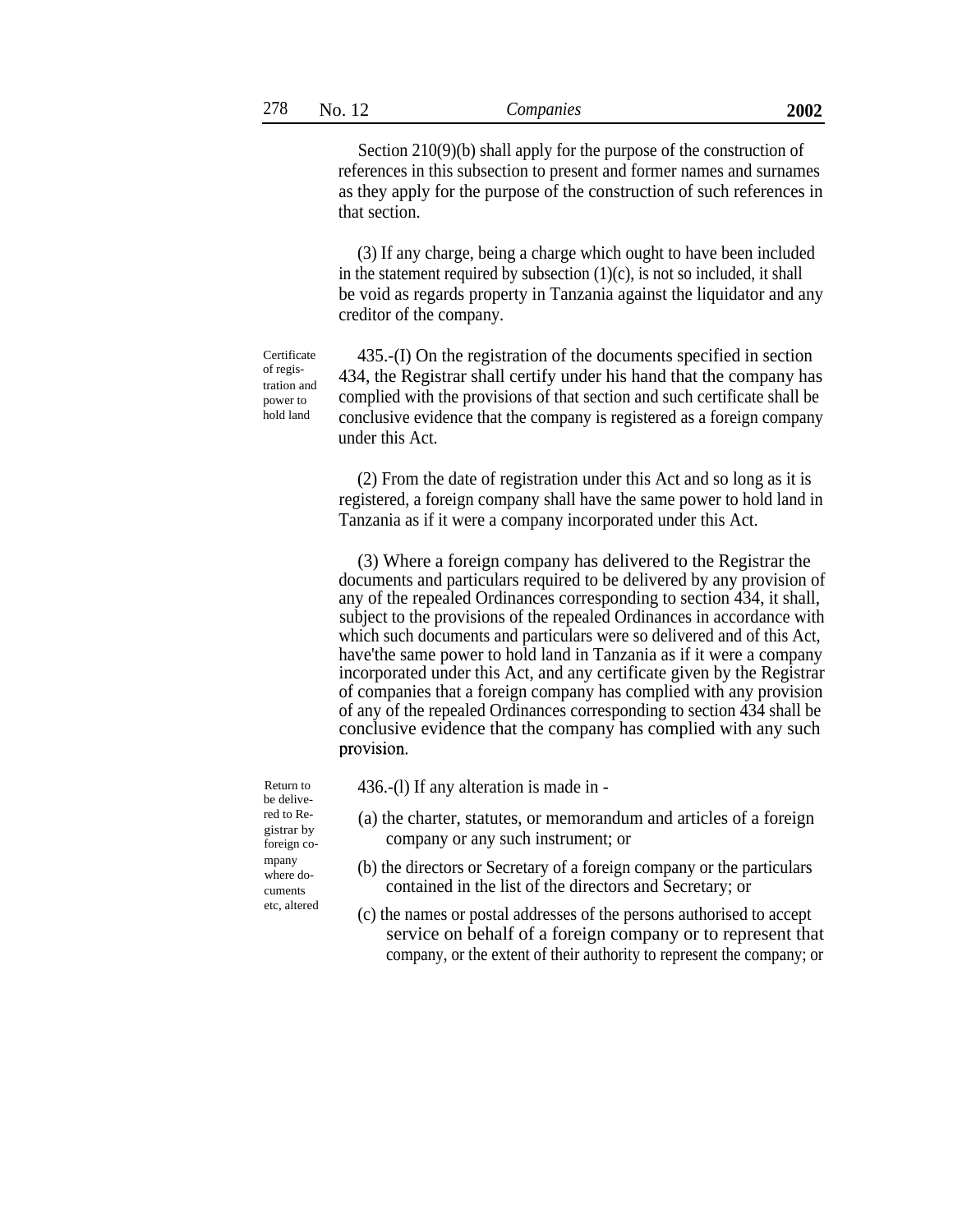- (d) the address of the registered or principal office of a foreign company, or its place of business in Tanzania; or
- (e) the nature of the business that a foreign company is to carry on in Tanzania, or the name under which that business is to be carried on,

The company shall, within sixty days deliver to the Registrar for registration a return containing the prescribed particulars of the alteration.

- (2) Where in the case of a company to which this Part applies -
- (a) a winding up order is made by the court; or
- (b) proceedings substantially similar to a voluntary winding up of the company under this Act are commenced in a court of the country in which such company was incorporated,

the company shall within thirty days of the date of the making of such order or the commencement of such proceedings, as the case may be, deliver to the Registrar a return containing the prescribed particulars relating to the making of such order or the commencement of such proceedings and shall cause the advertisements prescribed by the Minister in regulations in relation thereto to be published in the *Gazette.*

437. The provisions of Part IV shall extend to charges on property in Tanzania which are created, and to charges on property in Tanzania which is acquired, after the appointed day, by a foreign company which has an established place of business in Tanzania;

Registration of charges created by foreign companies

Provided that, in the case of a charge executed by a foreign company out of Tanzania comprising property situate both within and outside Tanzania -

- (a) it shall not be necessary to produce to the Registrar the instrument creating the charge if the prescribed particulars of it and a copy of it, verified in the prescribed manner, are delivered to the Registrar for registration; and
- (b) the time within which such particulars and copy are to be delivered to the Registrar shall be sixty days after the date of execution of the charge by the company or in the case of a deposit of title deeds the date of the deposit.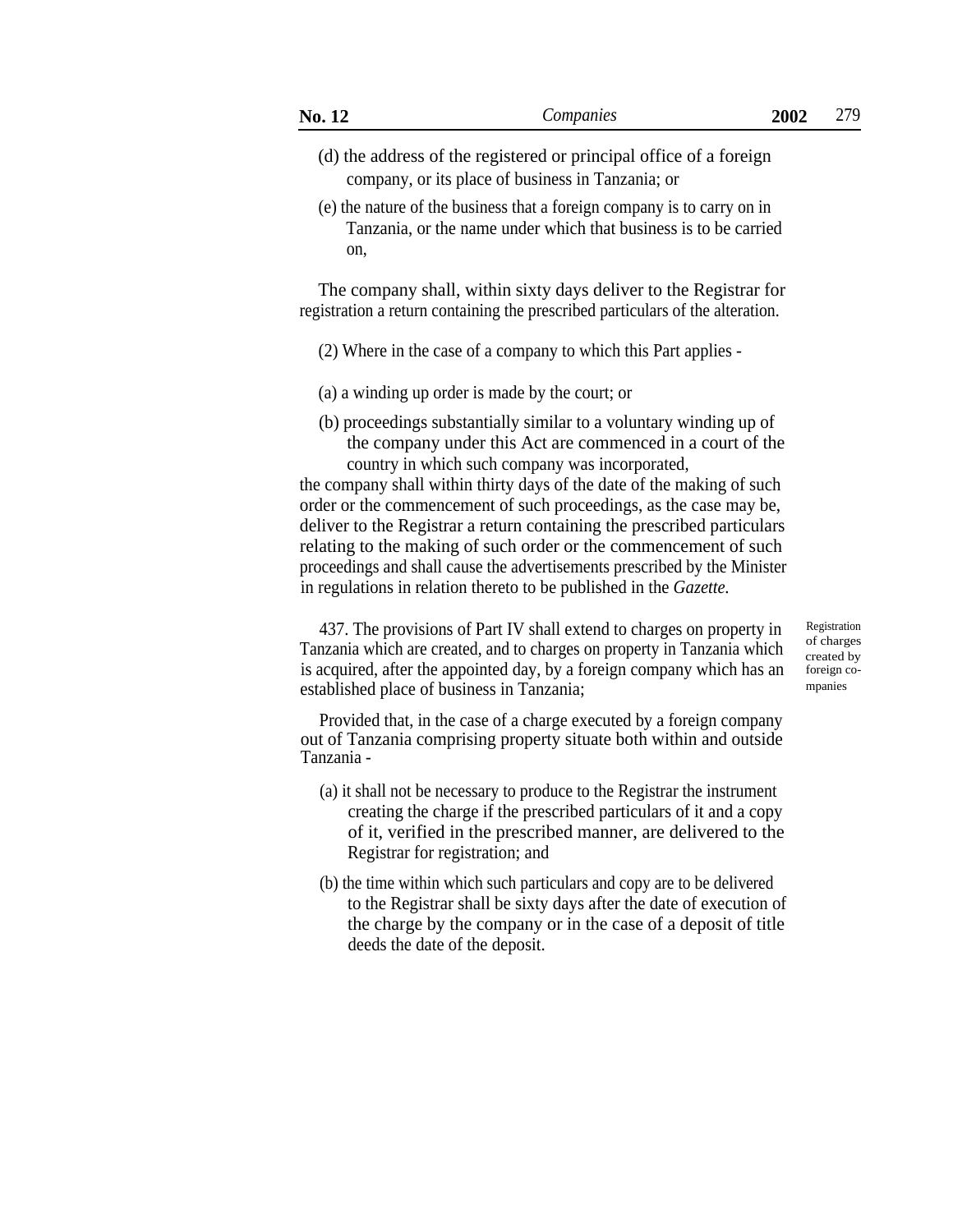| Obligation<br>on foreign<br>companies<br>to file acco-<br>unts | 438.-(I) Every foreign company shall, in every calendar year, make<br>out annual accounts in such form, and containing such particulars and<br>including such documents, as under the provisions of this Act (subject,<br>however, to any exceptions prescribed by the Minister in regulations) it<br>would, if it had been a company within the meaning of this Act, have<br>been required to make out and lay before the company in general meeting,<br>and deliver, within three months after the date at which such accounts<br>are made out, copies of those documents to the Registrar for registration. |
|----------------------------------------------------------------|----------------------------------------------------------------------------------------------------------------------------------------------------------------------------------------------------------------------------------------------------------------------------------------------------------------------------------------------------------------------------------------------------------------------------------------------------------------------------------------------------------------------------------------------------------------------------------------------------------------|
|                                                                | (2) If any such document as is mentioned under subsection (1) is not<br>written in the English language there shall be annexed to it a certified<br>translation thereof.                                                                                                                                                                                                                                                                                                                                                                                                                                       |
| Obligation<br>to state                                         | 439.-(I) Every foreign company shall -                                                                                                                                                                                                                                                                                                                                                                                                                                                                                                                                                                         |
| name of<br>foreign co-<br>mpany,<br>whether                    | (a) in every offer document inviting subscriptions for its shares or<br>debentures in Tanzania state the country in which the company is<br>incorporated; and                                                                                                                                                                                                                                                                                                                                                                                                                                                  |
| limited,<br>and coun-<br>try where<br>incorporated             | (b) conspicuously exhibit in legible characters on every place where<br>it carries on business in Tanzania the name of the company and<br>the country in which the company is incorporated; and                                                                                                                                                                                                                                                                                                                                                                                                                |
|                                                                | (c) cause the name of the company and of the country in which the<br>company is incorporated to be stated in legible letters in all bill<br>heads and letter paper, and in all notices and other official<br>publications of the company; and                                                                                                                                                                                                                                                                                                                                                                  |
|                                                                | (d) if the liability of the members of the company is limited, cause<br>notice of that fact to be stated in the English language in legible<br>characters in every such offer document and in all bill heads,<br>letter paper, notices and other official publications of the company<br>in Tanzania and to be affixed on every place where it carries on<br>its business.                                                                                                                                                                                                                                     |
|                                                                | (2) Every foreign company shall in all trade catalogues, trade<br>circulars, and business letters and documentation on or in which the<br>company's name appears and which are issued or sent by the company<br>to any person in Tanzania, state in legible letters with respect to every<br>director being a corporation, the corporate name, and with respect to<br>every director, being an individual, the following particulars -                                                                                                                                                                         |

- (a) his present name, or the initial thereof, and present surname;
- (b) any former names and surnames;
- (c) his nationality, if he is not a Tanzanian national: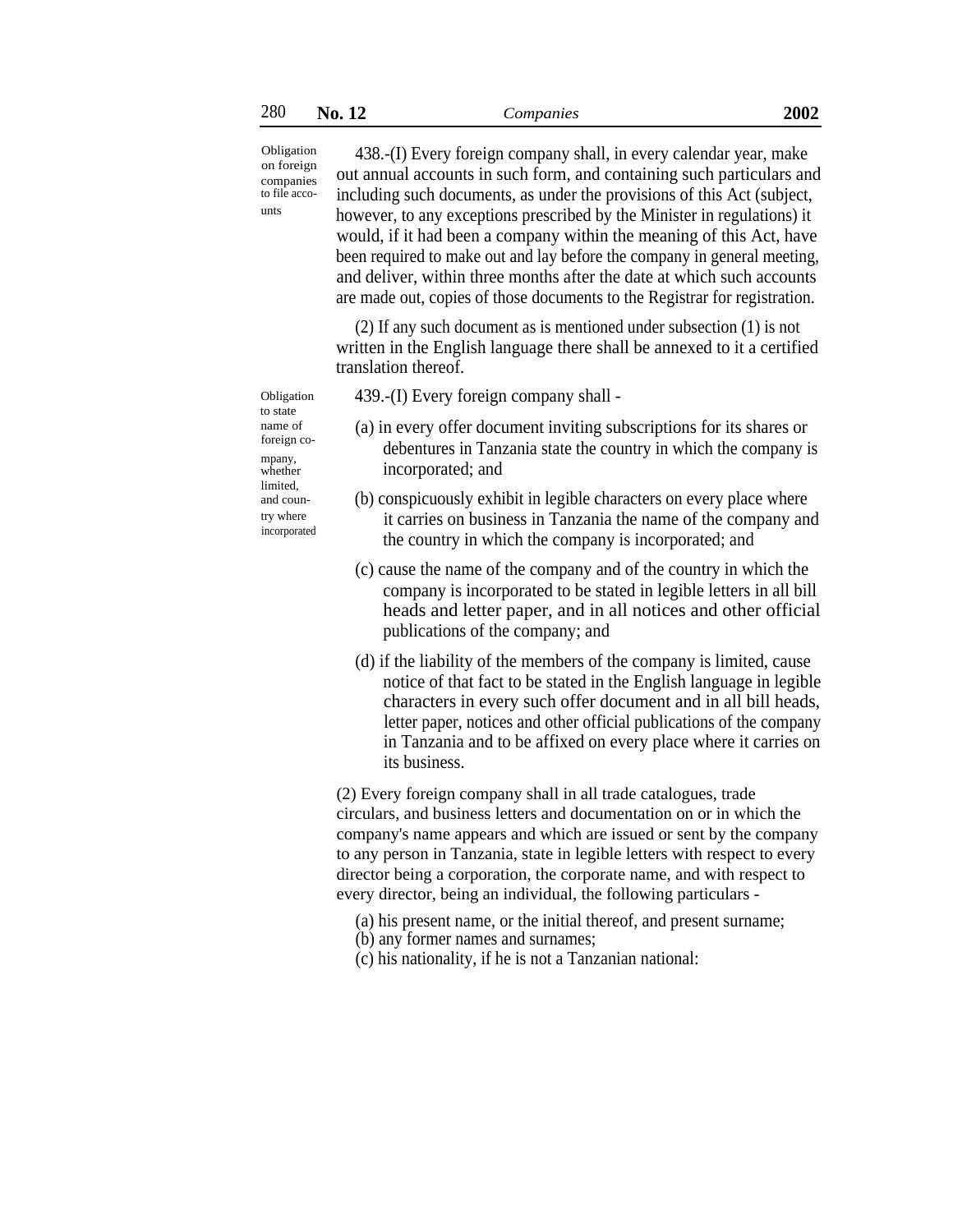| No. 12<br>Companies | 2002 | 281 |
|---------------------|------|-----|
|---------------------|------|-----|

Provided that, if special circumstances exist which render it in the opinion of the Registrar expedient that an exemption should be granted, the Registrar may by order grant, subject to such conditions as may be specified in the order, exemption from the obligations imposed by this subsection.

440. Any processor notice required to be served on a foreign company shall be sufficiently served if addressed to any person whose name has been delivered to the Registrar under the foregoing provisions of this Part or under any corresponding provision contained in either of the repealed Ordinances and left at or sent by registered post to the address which has been so delivered:

Service on foreign company

Provided that -

- (a) where any such company makes default in delivering to the Registrar the name and address of a person resident in Tanzania who is authorised to accept on behalf of the company service of process or notices; or
- (b) if at any time all the persons whose names and addresses have been so delivered are dead or have ceased so to reside, or refuse to accept service on behalf of the company, or for any reason cannot be served,

a document may be served on the company by leaving it at or sending it by registered post to any place of business established by the company in Tanzania.

441.-(I) If any foreign company ceases to have a place of business in Tanzania it shall immediately give notice in writing of the fact to the Registrar for registration and as from the date on which notice is so given the obligation of the company to deliver any document to the Registrar shall cease and the Registrar shall strike the name of the company off the register.

Cessation of business by foreign company and striking off register

(2) Where the Registrar has reasonable cause to believe that a foreign company has ceased to have a place of business in Tanzania, he may send by registered post to the person authorised to accept service on behalf of the company and, if more than one, to all such persons, a letter inquiring whether the company is maintaining a place of business in Tanzania.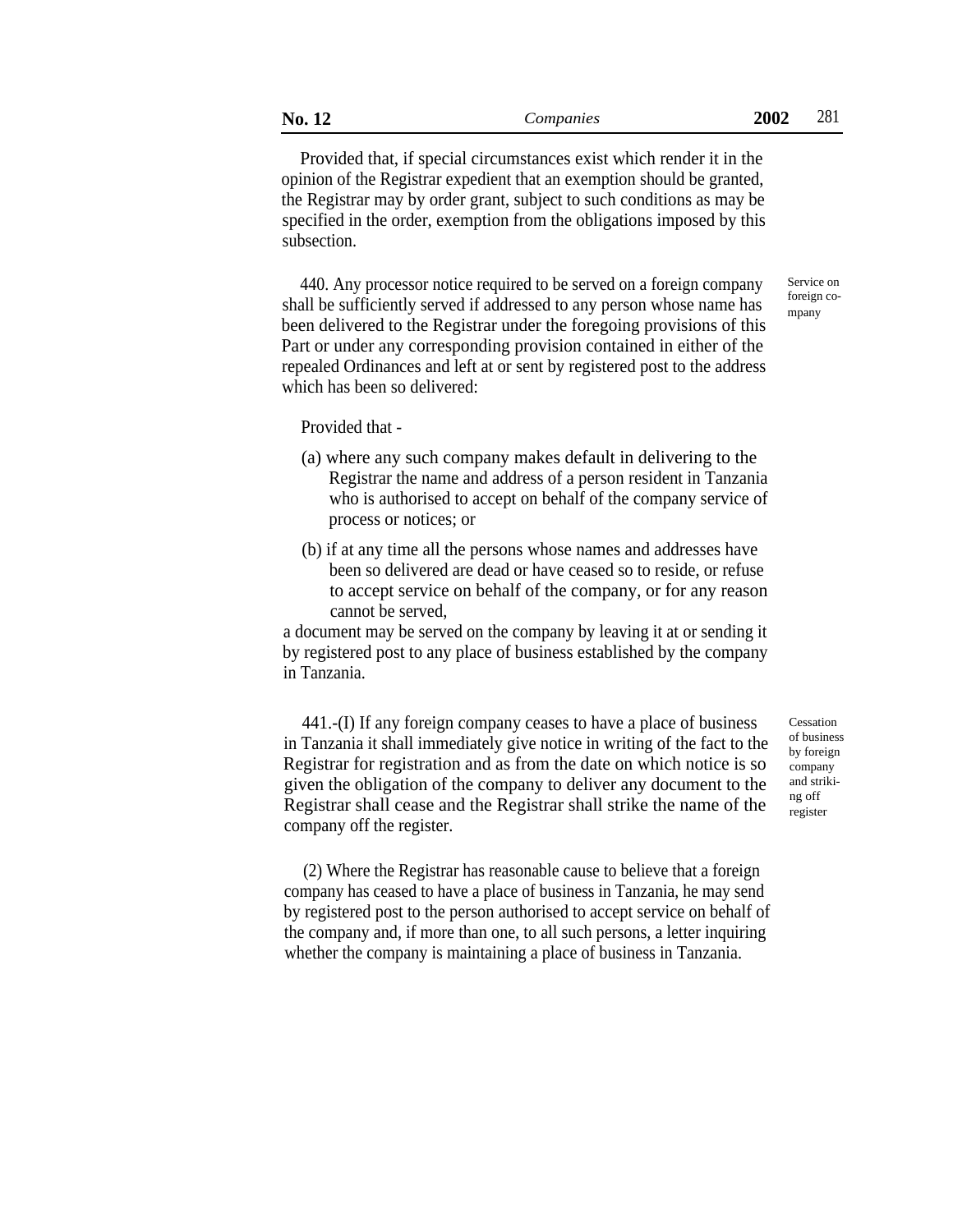(3) If the Registrar Receives an answer to the effect that the company has ceased to have a place of business in Tanzania or does not within three months receive any reply, he may strike the name of the company off the register.

(4) Where the name of a foreign company is struck off the register, it shall within three months of the date of striking off, dispose of all land held by it in Tanzania by virtue of the power in that behalf contained in section 435, and if any such land is held by the company at the expiration of such period of three months, such land shall be deemed to be *bona vacantia* and shall accordingly belong to the Government.

442. If any foreign company fails to comply with any of the foregoing provisions of this Part, the company and every officer or agent of the company who knowingly and willfully authorises or permits the default, shall be liable to a fine, or in the case of a continuing offence, a default fine. Penalties

sections 433 to 442

Interpreta-443. For the purposes of the foregoing provisions of this Part of this  $\frac{\Delta ct}{\Delta}$ Act  $-$ 

- (a) the expression ''director'' in relation to a company includes any person in accordance with whose directions or instructions the directors of the company are accustomed to act;
- (b) the expression ''place of business'' includes a share transfer or share registration office;
- (c) the expression ''offer document'' has the same meaning as when used in relation to a company incorporated under this Act;
- (d) the expression ''secretary'' includes any person occupying the position of secretary by whatever name called.

# *Offer documents*

Dating of offer document and particulars to be conta-ined the-rein

444.-(I) It shall not be lawful for any person to issue, circulate or distribute in Tanzania any offer document offering for subscription shares in or debentures of a company incorporated or to be incorporated outside Tanzania, whether the company has or has not established, or when formed will or will not establish, a place of business in Tanzania, unless the offer document is dated and -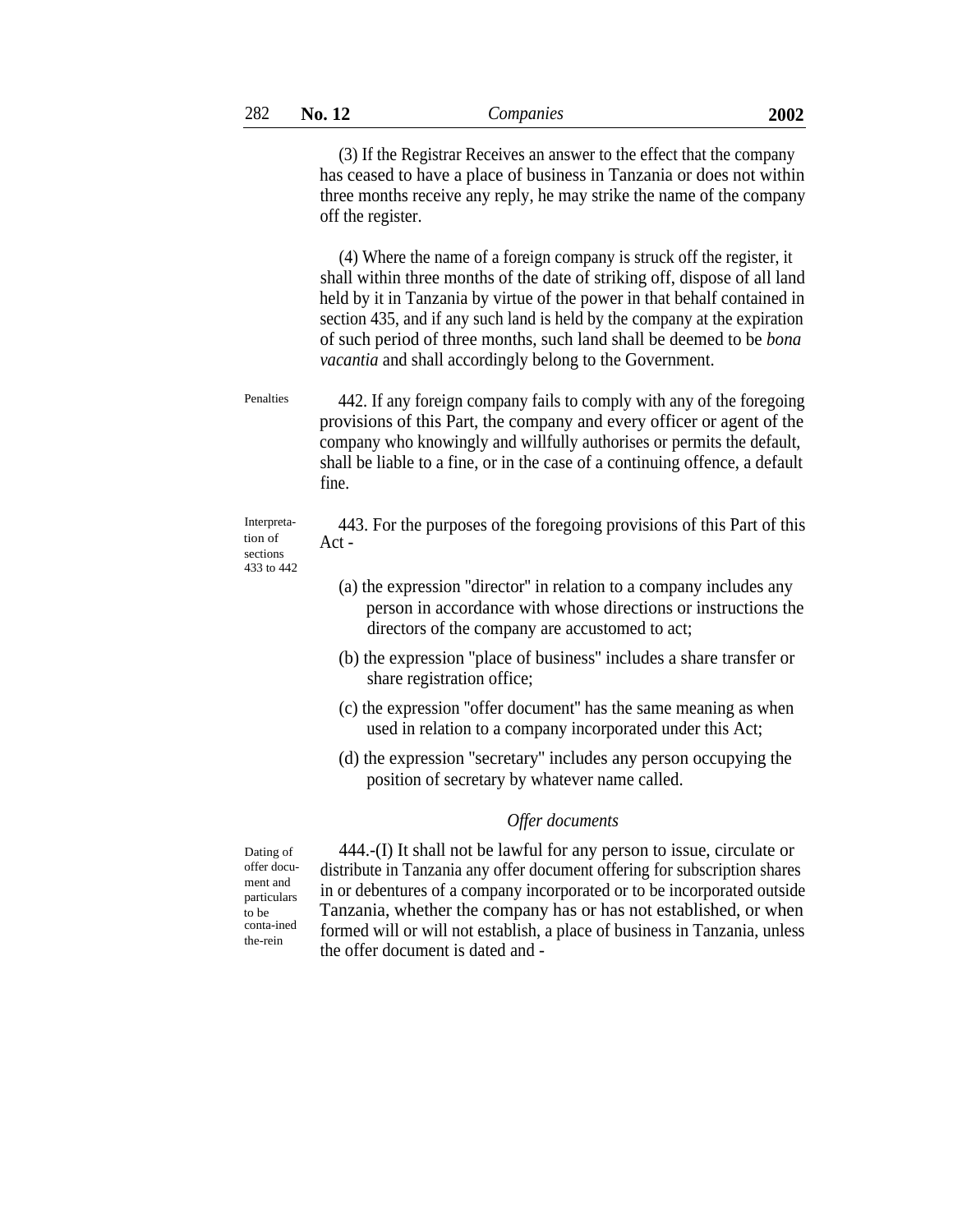- (a) contains particulars with respect to the following matters
	- (i) the instrument constituting or defining the constitution of the company;
	- (ii) the enactments, or provisions having the force of an enactment, by or under which the incorporation of the company was effected;
	- (iii) an address in Tanzania where the said instrument, enactments or provisions, or copies thereof, and if the same are in a language other than English a certified English translation thereof, can be inspected;
	- (iv) the date on which and the country in which the company was incorporated;
	- (v) whether the company has established a place of business in Tanzania, and, if so, the address of its principal office in Tanzania;
- (b) subject to the provisions of this section, states the matters specified in and contains the reports required to be included from time to time in regulations made by the Minister responsible for the time being for finance, or by the Capital Markets and Securities Authority or such other authority as may be designated by that Minister for the purpose.

(2) Any conditions requiring or binding an applicant for shares or debentures to waive compliance with any requirements imposed by virtue of subsection (1), or purporting to affect him with notice of any contract, document or matter not specifically referred to in the offer document, shall be void.

(3) It shall not be lawful for any person to issue to any person in Tanzania a form of application for shares in or debentures of such a company or intended company as is mentioned in subsection (1) unless the form is issued with an offer document which complies with this Part and the issue whereof in Tanzania does not contravene the provisions of section 445.

(4) In the event of non-compliance with or contravention of any of the requirements imposed by subsection (1), a director or other person responsible for the offer document shall not incur any liability by reason of the non-compliance or contravention, if -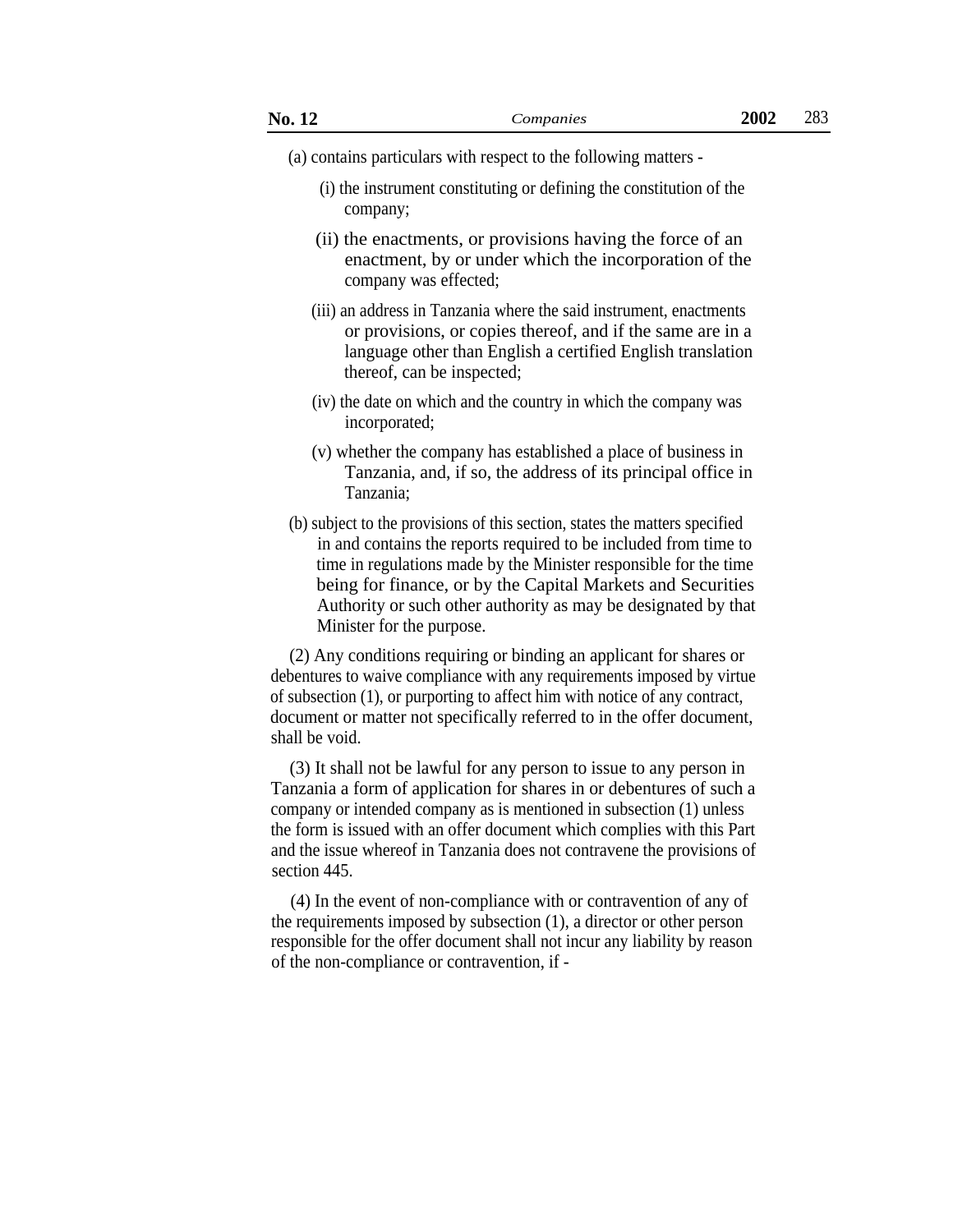- (a) as regards any matter not disclosed, he proves that he was not cognisant thereof-, or
- (b) he proves that the non-compliance or contravention arose from an honest mistake of fact on his part; or
- (c) the non-compliance or contravention was in respect of matters which, in the opinion of the court dealing with the case, were immaterial or were otherwise such as ought, in the opinion of that court, having regard to all the circumstances of the case, reasonably to be excused.

(5) This section shall apply to an offer document or form of application whether issued on or with reference to the formation of a company or subsequently.

(6) Nothing in this section shall limit or diminish any liability which any person may incur under the general law or this Act, apart from this section.

Provisions as to expen's consent and allotment

445.-(l) It shall not be lawful for any person to issue, circulate or distribute in Tanzania, any offer document offering for subscription shares in or debentures of a company incorporated or to be incorporated outside Tanzania, whether the company has or has not established, or when formed will or will not establish, a place of business in Tanzania if, where the offer document includes a statement purporting to be made by an expert, he has not given, or has before delivery of the offer document for registration withdrawn, his written consent to the issue of the offer document with the statement included in the form and context in which it is included or there does not appear in the offer document a statement that he has given and has not withdrawn his consent.

(2) In this section the expression ''expert'' includes engineer, valuer, accountant and any other person whose profession gives authority to a statement made by him, and for the purposes of this section a statement shall be deemed to be included in a offer document if it is contained therein or in any report or memorandum appearing on the face thereof or by reference incorporated therein or issued therewith.

Registration of offer document

446. It shall not be lawful for any person to issue, circulate or distribute in Tanzania any offer document offering for subscription shares in or debentures of a company incorporated or to be incorporated outside Tanzania, whether the company has or has not established, or when formed will or will not establish a place of business in Tanzania, unless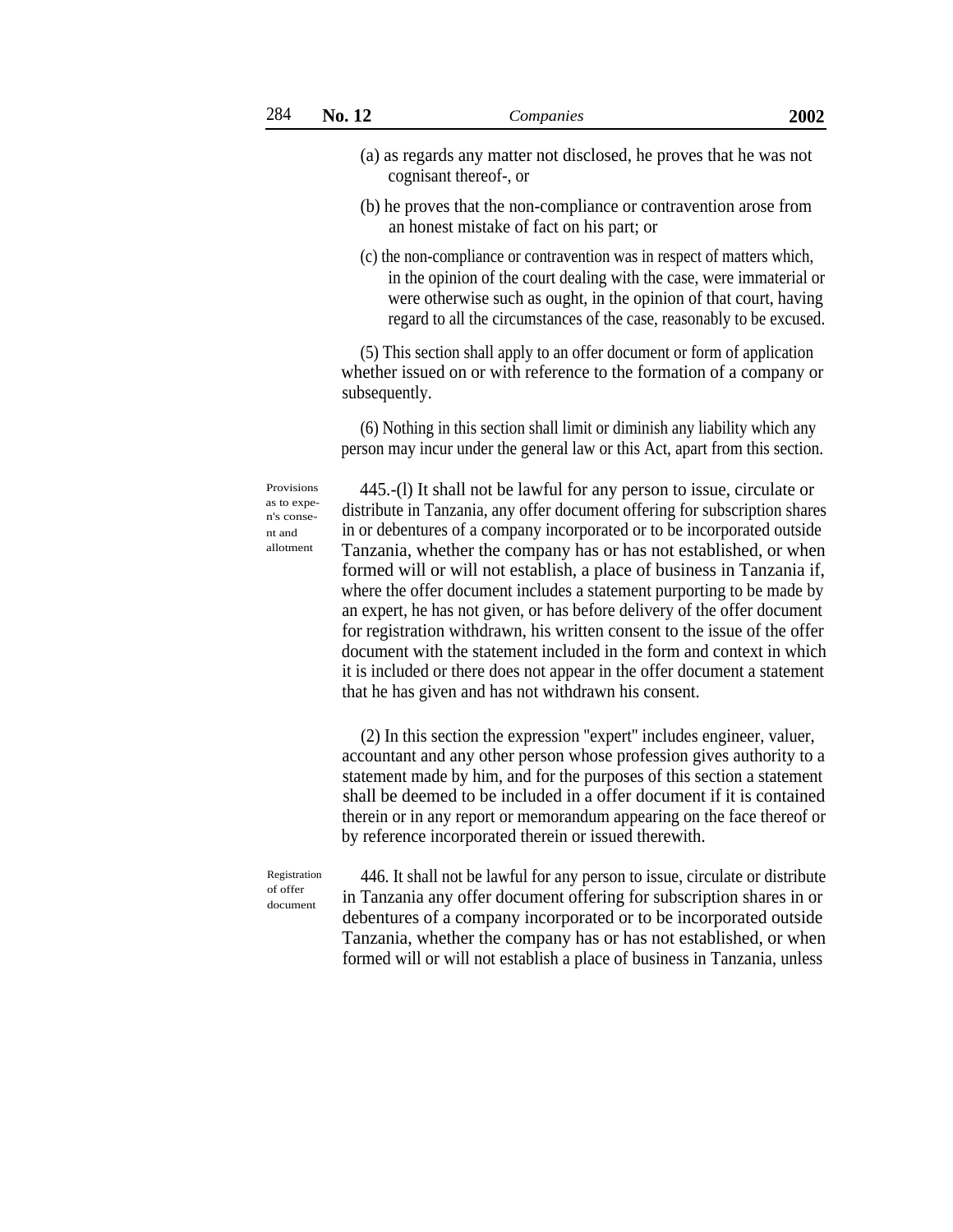before the issue, circulation or distribution of the offer document in Tanzania, a copy thereof certified by the chairman and two other directors of the company as having been approved by resolution of the managing body has been delivered to the Registrar for registration and the offer document states on the face of it that a copy has been so delivered, and there is endorsed on or attached to the copy -

- (a) any consent to the issue of the offer document required by section 445;
- (b) a copy of any contract, statement or other document required pursuant to section 444.

447. Any person who is knowingly responsible for the issue, circulation or distribution of an offer document, or for the issue of a From of application of shares or debentures, in contravention of any of sections the provisions of sections 444, 445 or 446 shall be liable to a fine. 444,445 or

448. Section 50 shall extend to every offer document offering for civil<br>liabil-ity subscription shares in or debentures of a company incorporated or to be incorporated outside Tanzania, whether the company has or has not established, or when formed will or will not establish, a place of business in Tanzania, with the substitution for references to section 48, of references to section 444.

449.-(I) Where any document by which any shares in or debentures of a company incorporated outside Tanzania are offered for sale to the public would, if the company concerned had been a company within the meaning of this Act, have been deemed by virtue of section 55 to be an document offer document issued by the company, that document shall be deemed to be, for the purpose of this Part, an offer document issued by the company.

(2) In this Part the expressions ''offer document'', ''shares'' and ''debentures'' have the same meaning as when used in relation to a company incorporated under this Act.

## WART X111

#### GENERAL PROVISIONS AS To REGISTRATION

450.-(1) The Minister shall appoint a Registrar and such Deputy and Appoint-Assistant Registrars as he thinks necessary for the registration of  $\frac{\text{ment of}}{\text{inter}}$ companies under this Act, and may make regulations with respect to their duties and may remove any persons so appointed.

contrave-446 for misstatements in offer document

Penalty for

Interpretation of provisions<br>as to offer

registrar, etc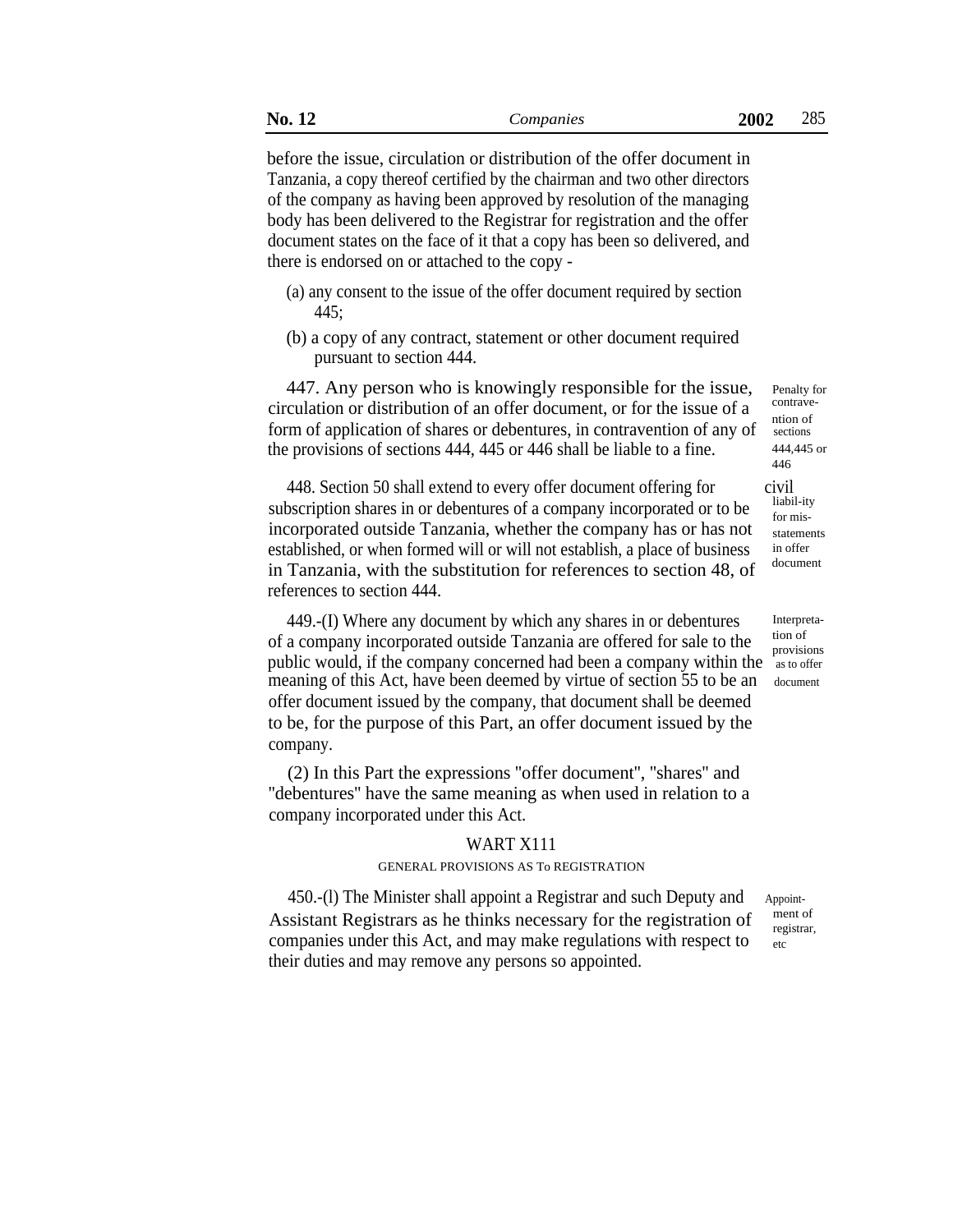(2) Every Deputy or Assistant Registrar may, subject to the directions of the Registrar, perform any act or discharge any duty which the Registrar may lawfully do or is required by this Act to do, and for such purpose shall have all the powers, privileges and authority of the Registrar. (3) The Minister may direct a seal or seals to be prepared for the authentication of documents required for or connected with the registration of companies: Provided that, any seal or seals prepared under the provisions of subsection (4) of section 292 of the repealed Companies Ordinance may continue to be used for the purposes of this Act. 451.-(I) There shall be kept by the Registrar a record called ''the Register of Companies'' wherein shall be entered all the matters prescribed by this Act. Register of Companies (2) Each company shall be identified by a company registration number allocated to the company by the Registrar. 452. The Minister may by regulations require the payment to the registrar of companies such fees as may be specified in the regulations in respect of-Fees payable to Registrar (a) the performance by the Registrar of such functions under the Act as may be so specified, including the receipt by him of any document which under the Act is required to be delivered to him, (b) the inspection of documents kept by him under the Act. 453.-(l) This section applies to the delivery to the Registrar under any provision of the Act of documents in paper form. Delivery to the Registrar of  $\frac{1}{2}$  documents (2) The document must in paper form (a) state in a prominent position the registered number of the company to which it relates, (b) satisfy any requirements prescribed by regulations for the purposes of this section, and

> (c) conform to such requirements as the Registrar may specify for the purposes of enabling him to copy the document.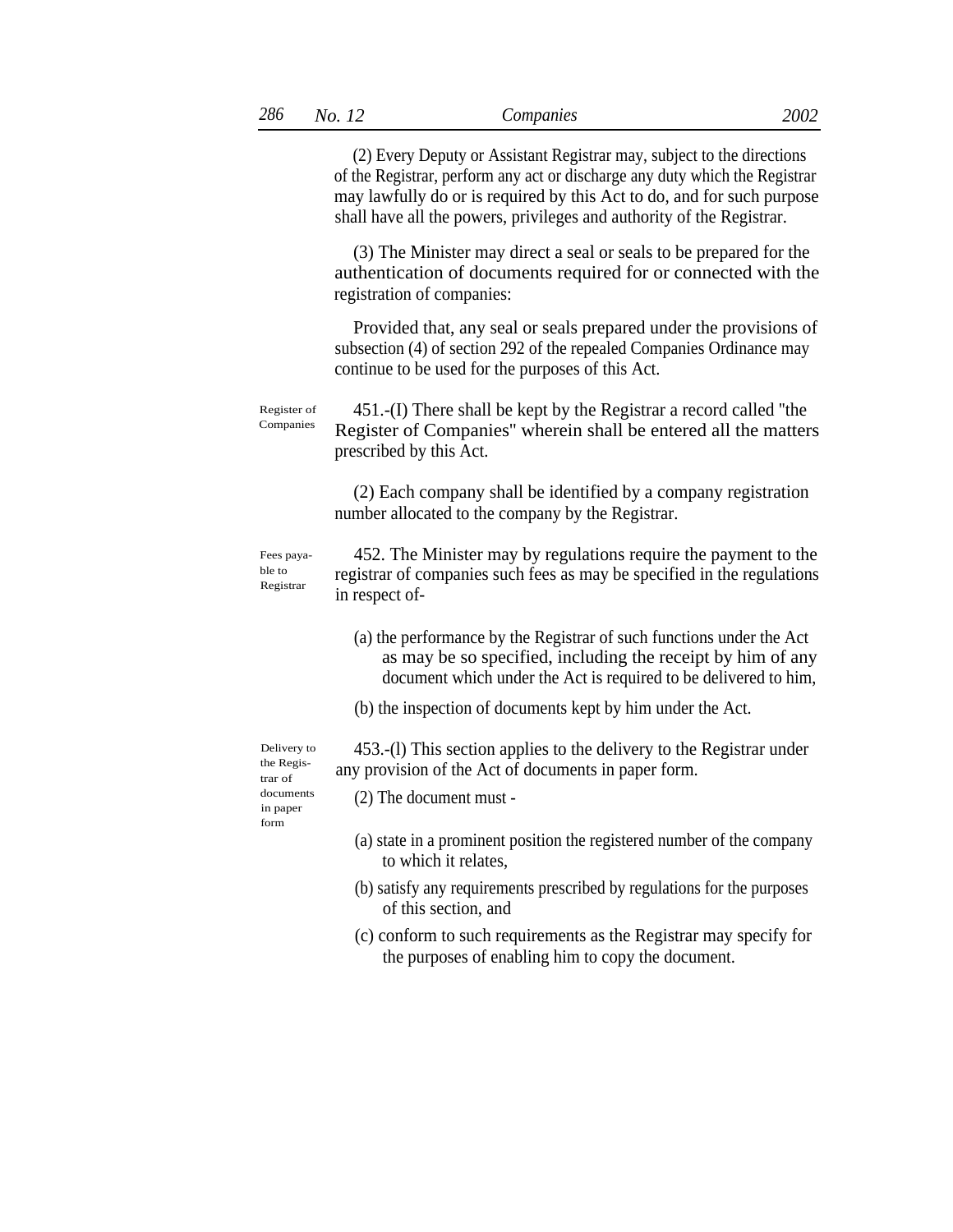(4) Where the Registrar serves such a notice, then, unless a replacement document-

- (a) is delivered to him within 14 days after the service of the notice, and
- (b) complies with the requirements of this section (or section 454) or is not rejected by him for failure to comply with those requirements,

the original document shall be deemed not to have been delivered to him.

But for the purposes of any enactment imposing a penalty for failure to deliver, so far as it imposes a penalty for continued contravention, no account shall be taken of the period between the delivery of the original document and the end of the period of 14 days after service of the Registrar's notice.

(5) Regulations made for the purposes of this section may make different provision with respect to different descriptions of document.

454.-(I) This section applies to the delivery to the Registrar under any provision of the Act of documents otherwise than in paper form.

(2) Any requirement to deliver a document to the Registrar, or to deliver a document in the prescribed form, is satisfied by the communication to the Registrar of the requisite information in any nonpaper form prescribed for the purposes of this section by regulations or approved by the Registrar.

(3) Where the document is required to be signed or sealed, it shall instead be authenticated in such manner as may be prescribed by regulations or approved by the Registrar.

- (4) The document must -
- (a) contain in a prominent position the registered number of the company to which it relates,
- (b) satisfy any requirements prescribed by regulations for the purposes of this section, and

Delivery to the Registrar of docume nts otherwise than in paper form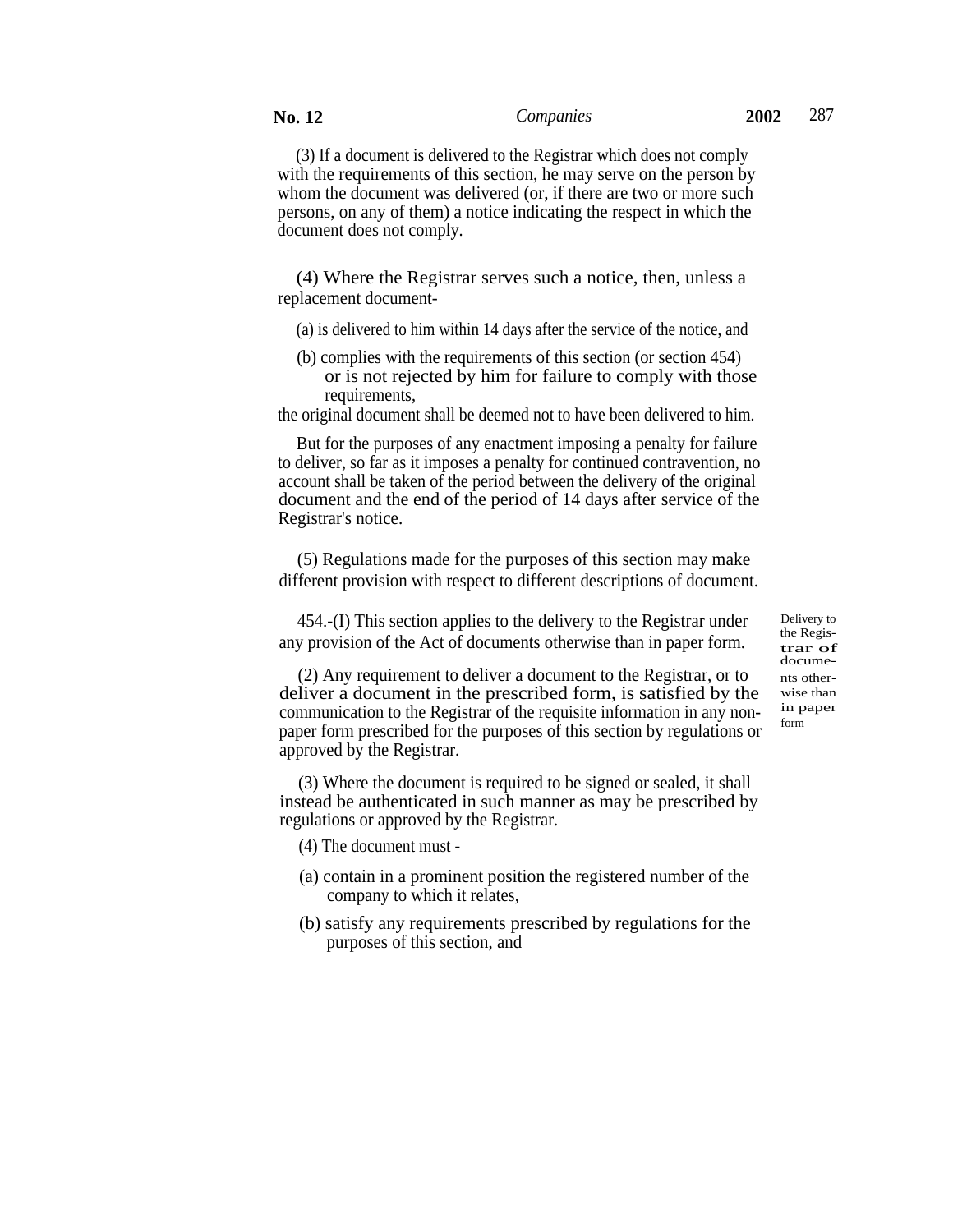(c) be furnished in such manner, and conform to such requirements, as the Registrar may specify for the purposes of enabling him to read and copy the document.

(5) If a document is delivered to the Registrar which does not comply with the requirements of this section, he may serve on the person by whom the document was delivered (or, if there are two or more such persons, on any of them) a notice indicating the respect in which the document does not comply.

(6) Where the Registrar serves such a notice, then, unless a replacement document-

- (a) is delivered to him within 14 days after the service of the notice, and
- (b) complies with the requirements of this section (or section 453) or is not rejected by him for failure to comply with those requirements,

the original document shall be deemed not to have been delivered to him.

But for the purposes of any enactment imposing a penalty for failure to deliver, so far as it imposes a penalty for continued contravention, no account shall be taken of the period between the delivery of the original document and the end of the period of 14 days after service of the Registrar's notice.

(7) The Minister may by regulations make further provision with respect to the application of this section in relation to instantaneous forms of communication.

(8) Regulations made for the purposes of this section may make different provision with respect to different descriptions of document and different forms of communication.

The keeping of company records by the Registrar

455.-(I) The information contained in a document delivered to the Registrar under the Act may be recorded and kept by him in any form he thinks fit, provided it is possible to inspect the information and to produce a copy of it in paper form.

This is sufficient compliance with any duty of his to keep, file or register the document.

(2) The originals of documents delivered to the Registrar in paper form shall be kept by him for ten years, after which they may be destroyed.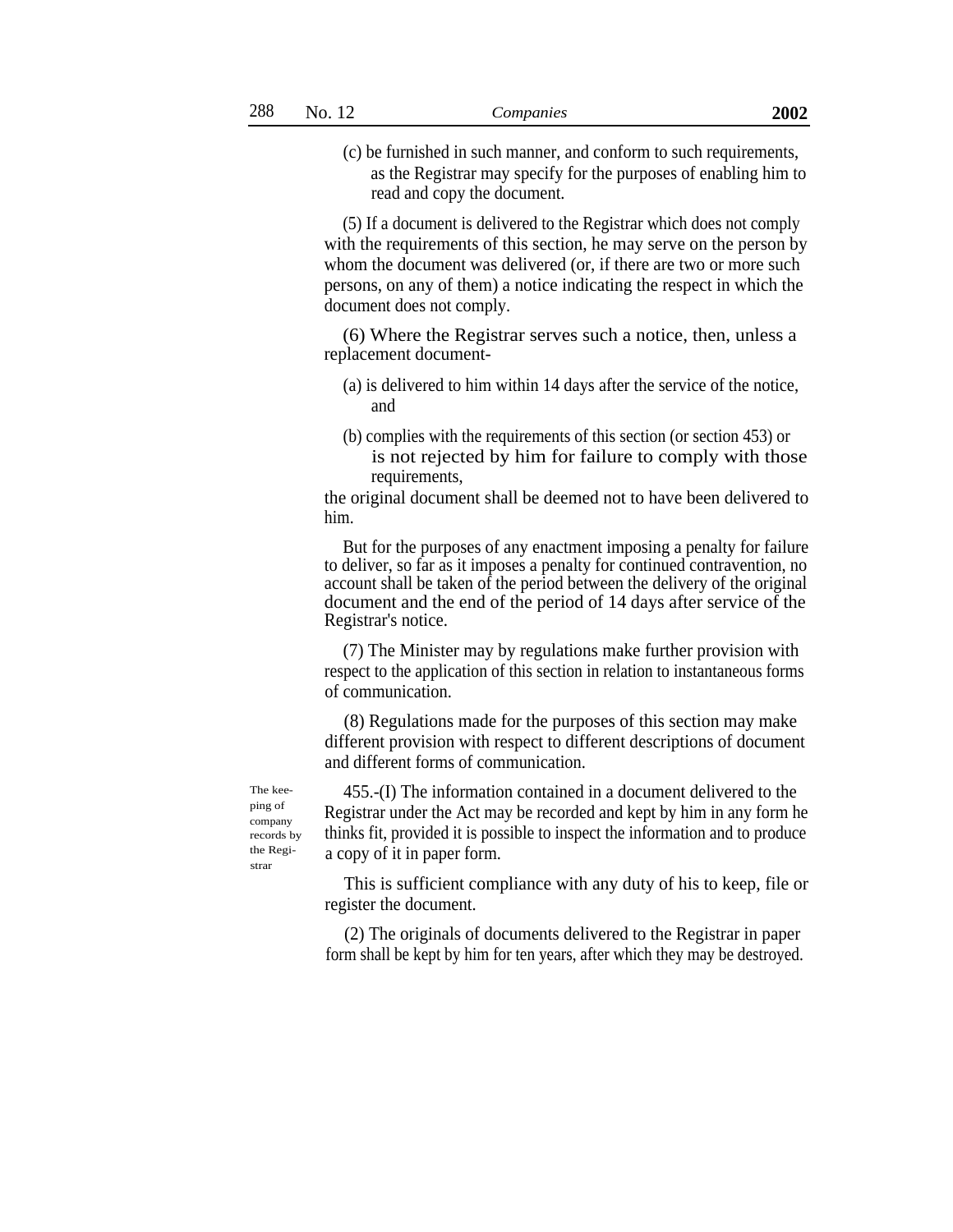(3) Where a company has been dissolved, the Registrar may, at any time after the expiration of two years from the date of the dissolution, direct that any record in his custody relating to the company may be removed to the Archives and Records Management Office, and records in respect of which such a direction is given shall be disposed of in accordance with the enactments relating to that Department and the rules made under them.

456.-(I) Any requirement of the Act as to the supply by the Registrar  $P_{\text{provision}}$  and auther

of a document may, if the Registrar thinks fit, be satisfied by the ntication communication by the Registrar of the requisite information in any non- by Regispaper form prescribed for the purposes of this section by regulations  $\frac{\text{tr}_a}{\text{tr}_a}$  trar of do-

prescribed by the Minister or by the Registrar. The currents in

 $(2)$  Where the document is required to be signed by him or sealed  $\frac{60 \text{ cm}}{2}$ with his official seal, it shall instead be authenticated in such manner as may be prescribed by regulations made by the Minister or the Registrar.

457. Any person may require a certificate of incorporation, signed Certificate by the Registrar or authenticated by his official seal.  $\qquad \qquad \text{of incorrect}$ 

poration

458.-(I) Any person may -

(a) inspect the documents kept by the Registrar, on payment of the fee prescribed by the Minister in regulations;

(b) require a certificate of the incorporation of any company, or a  $\Gamma_{\text{downen}}^{\text{rec of}}$ copy or extract of any other document or any part of any other nts kept by document, to be certified by the Registrar, on payment for the registrar certificate, certified copy or extract, of the fee prescribed by the Minister in regulations:

Provided that -

- (i) in relation to documents delivered to the Registrar with an offer document in pursuance of section 49(l)(b) or in pursuance of section 446(l)(b), the rights conferred by this subsection shall be exercisable only during the fourteen days beginning with the date of the offer document or with the permission of the Registrar; and
- (ii) the right conferred by paragraph (a) of this subsection shall not extend to any copy sent to the Registrar under section 422 of a report as to the affairs of a company or of any comments of the administrative receiver or his successor or a continuing

inspection, production and evide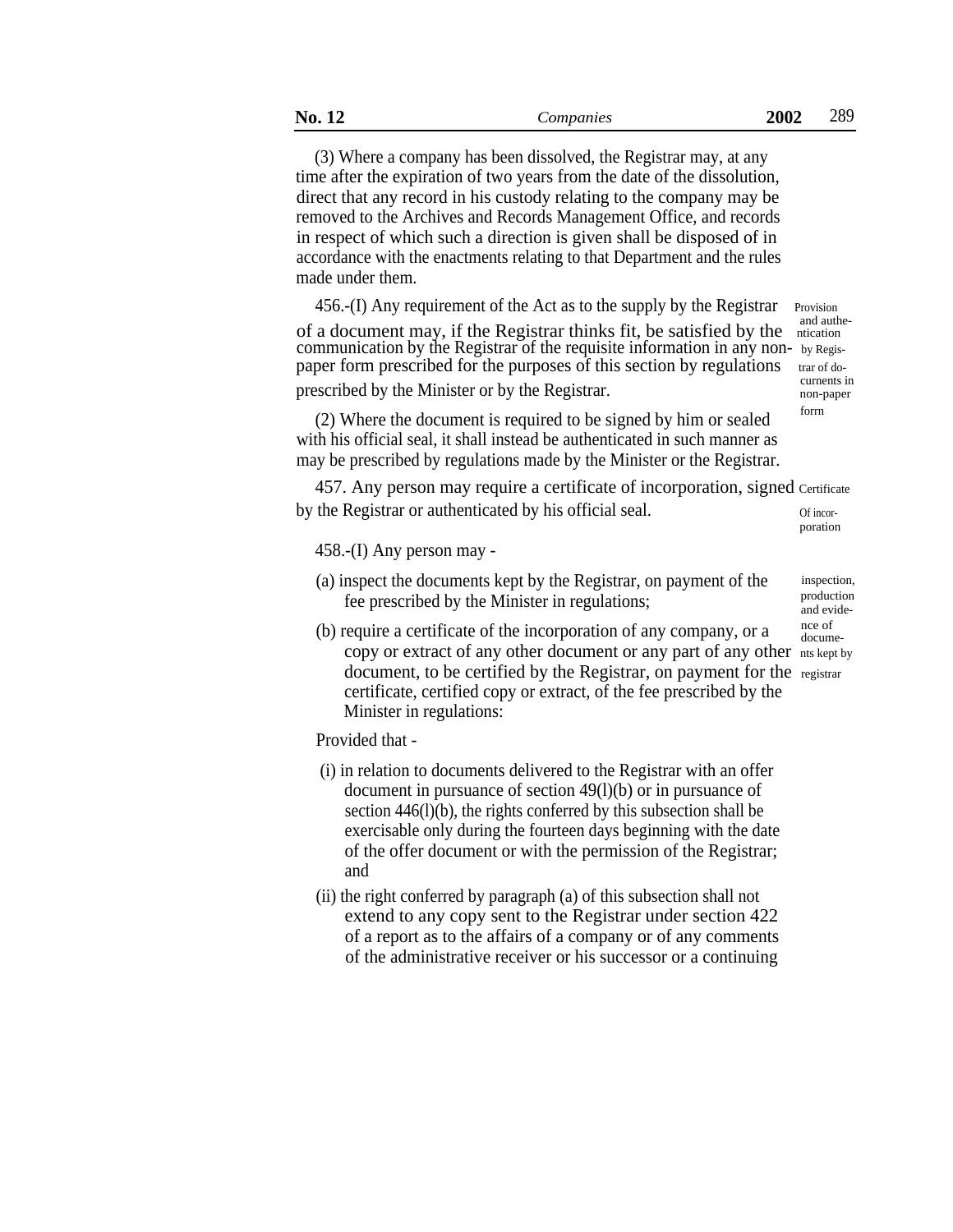administrative receiver thereon, but only to the summary thereof, except where the person claiming the right either is, or is the agent of, a person stating himself in writing to be a member or creditor of the company to which the statement relates, and the right conferred by paragraph (b) of this subsection shall be similarly limited.

(2) No process for compelling the production of any documents kept by the Registrar shall issue from any court except with the leave of that court, and any such process if issued shall bear thereon a statement that it is issued with the leave of the court.

(3) A copy of, or extract from, any document kept and registered at the office of the Registrar, certified to be a true copy under the hand of the Registrar (whose official position it shall not be necessary to prove), shall in all legal proceedings be admissible as *prima facie* evidence of such document or extract, as the case may be, and of the matters, transactions and accounts therein recorded.

(4) The Registrar may not, in any legal proceedings to which he is not a party, be compelled -

- (a) to produce any document the contents of which can be proved under subsection (3); or
- (b) to appear as a witness to prove the matters, transactions or accounts recorded in any such document,

unless by order of the court made for special cause.

(5) Any person untruthfully stating himself in writing for the purposes Of Proviso (ii) to subsection (1) to be, or to be the agent of, a member or creditor of a company shall be liable to a fine.

Enforcement of duty of company to make re-tums to Registrar

459.-(I) If a company, having made default in complying with any Provision of this Act which requires it to file with, deliver or send to the Registrar any return, account or other document, or to give notice to him of any matter, fails to make good the default within fourteen days after the service of a notice on the company requiring it to do so, the court may, on an application made to the court by any member or creditor of the company or by the Registrar, make an order directing the company and any officer thereof to make good the default within such time as may be specified in the order.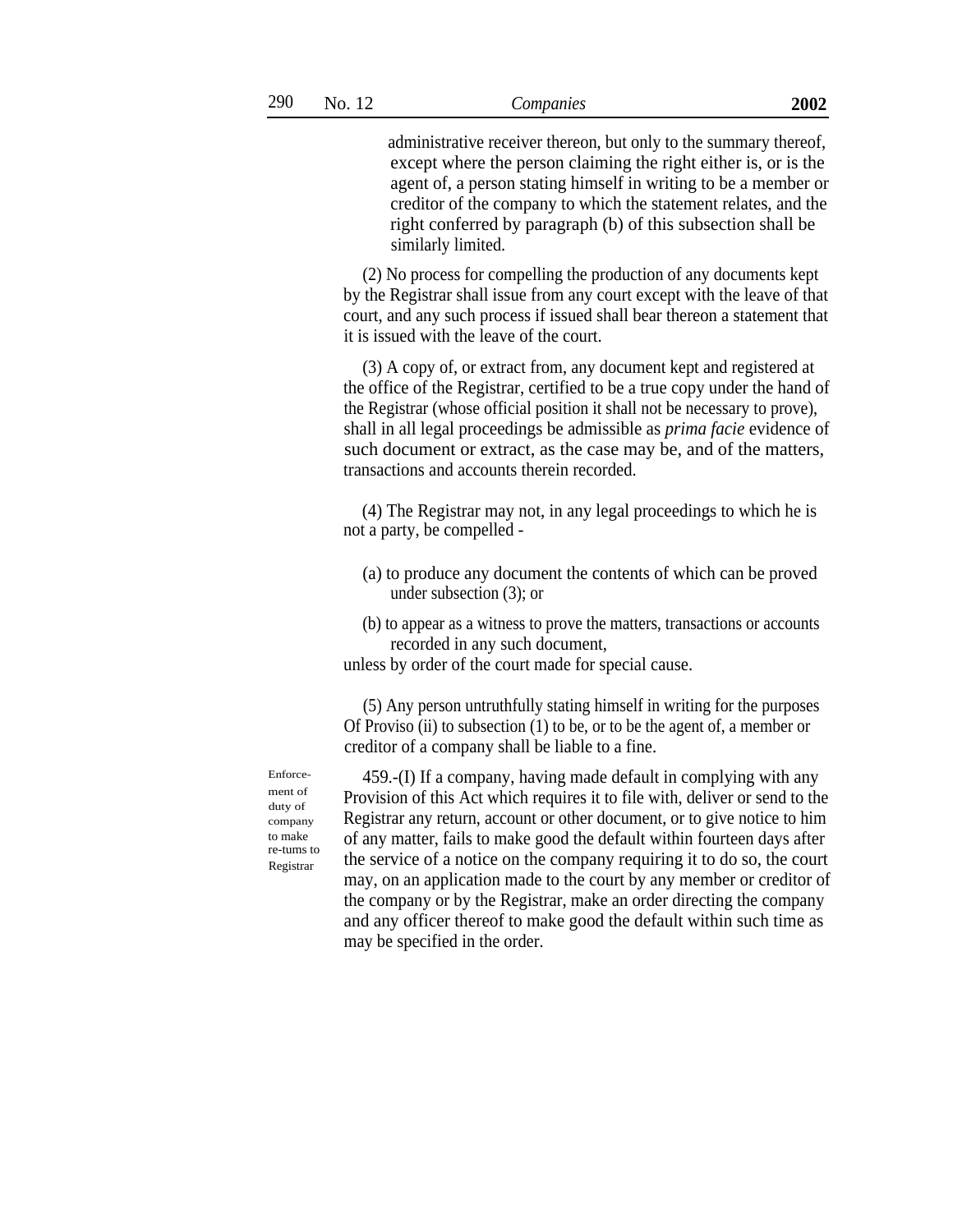(2) Any such order may provide that all costs of and incidental to the application shall be borne by the company or by any officer of the company responsible for the default.

(3) Nothing in this section shall be taken to prejudice the operation of any enactment imposing penalties on a company or its officers in respect of any such default.

# PART XIV

## MISCELLANEOUS AND SUPPLEMENTARY PROVISIONS

# *Miscellaneous provisions with respect to banks, insurance companies and certain societies and partnerships*

460.-(I) This Act shall apply to banks or insurance companies except in so far as its provisions are modified or expressly or impliedly excluded by, respectively, the Banking and Financial Institutions Act, 1991 or the Insurance Act, 1996 or any statutory modification or re-enactment thereof

(2) Nothing in this Act shall affect the operation of either the Banking and Financial Institutions Act, 1991 or the Insurance Act, 1996 so far as concerns banks and insurance companies.

461.-(I) Every company being an insurance company or a deposit, provident or benefit society shall, before it commences business, and also on the first Monday in February and the first Tuesday in August in periodical every year during which it carries on business, make and file with the statement<br>Designed a statement in the form laid days in applicing agreealized by Registrar a statement in the form laid down in regulations prescribed by the Minister, or as near thereto as circumstances admit.

(2) A copy of the statement shall be exhibited in a conspicuous place in every office of the company, or other place where the business of a company is carried on.

(3) Every member and every creditor of the company shall be entitled to a copy of the statement.

(4) If default is made in complying with this section, the company and every officer of the company who is in default shall be liable to a default fine.

Dis-application rela-ting to banks and insurance companies

Acts No. 12 of 1991 and Act No. 18 of 1996

**Certain** companies to publish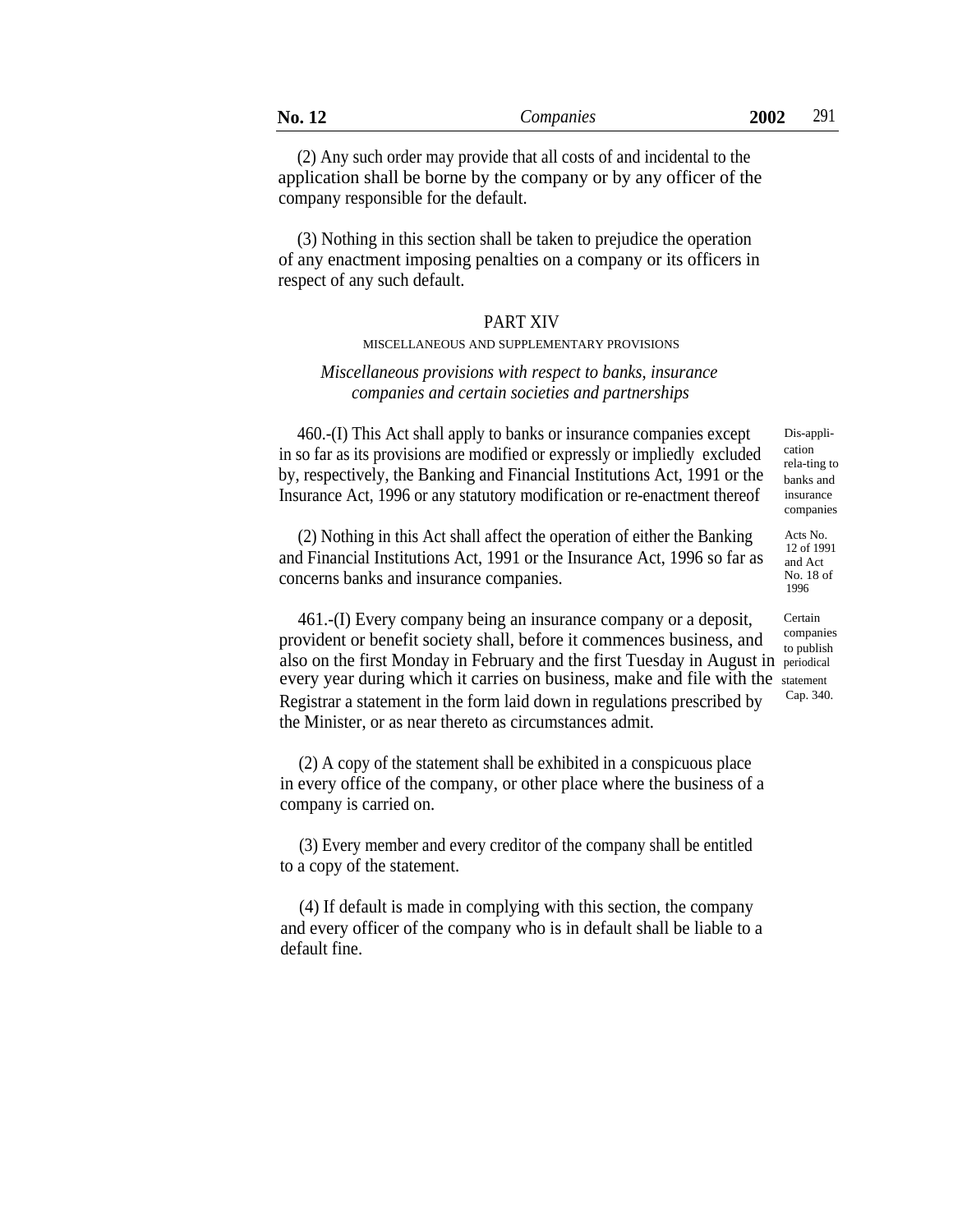Certain companies deemed insurance companies

Prohibiti on of partnerships with more than twenty me-

mbers.

of

462. For the purposes of this Act, a company which carries on the business of insurance in common with any other business or businesses shall be deemed to be an insurance company.

463. No company, association or partnership consisting of more than twenty persons shall be formed for the purposes of carrying on any business that has for its object the acquisition of gain by the company, association or partnership or by the individual members thereof, unless it is registered as a company under this Act or is formed in pursuance of some other Act, or of letters patent:

Provided that, this section shall not prohibit the formation for the purpose of -

- (a) carrying on practice as solicitors or accountants, of a partnership consisting of persons each of whom is a solicitor or accountant as the case may be;
- (b) carrying on business as members of a recognised stock exchange, of a partnership consisting of persons each of whom is a member of that stock exchange;

or for any other purpose prescribed by the Minister in regulations.

# *Provision for Employees on Cessation or Transfer of Business*

Power of company to provide for employees on cessation or transfer business

464.-(I) The powers of a company include (if they would not otherwise do so apart from this section) power to make the following provision for the benefit of persons employed or formerly employed by the company or any of its subsidiaries, that is to say, provision in connection with the cessation or the transfer to any person of the whole or part of the undertaking of the company or that subsidiary.

(2) The power conferred by subsection (1) is exercisable notwithstanding that its exercise is not in the best interests of the company.

(3) The power which a company may exercise by virtue only of subsection (1) shall only be exercised by the company if sanctioned -

- (a) in a case not falling within paragraph  $(b)$  or  $(c)$  below, by an ordinary resolution of the company, or
- (b) if so authorised by the memorandum or articles, a resolution of the directors; or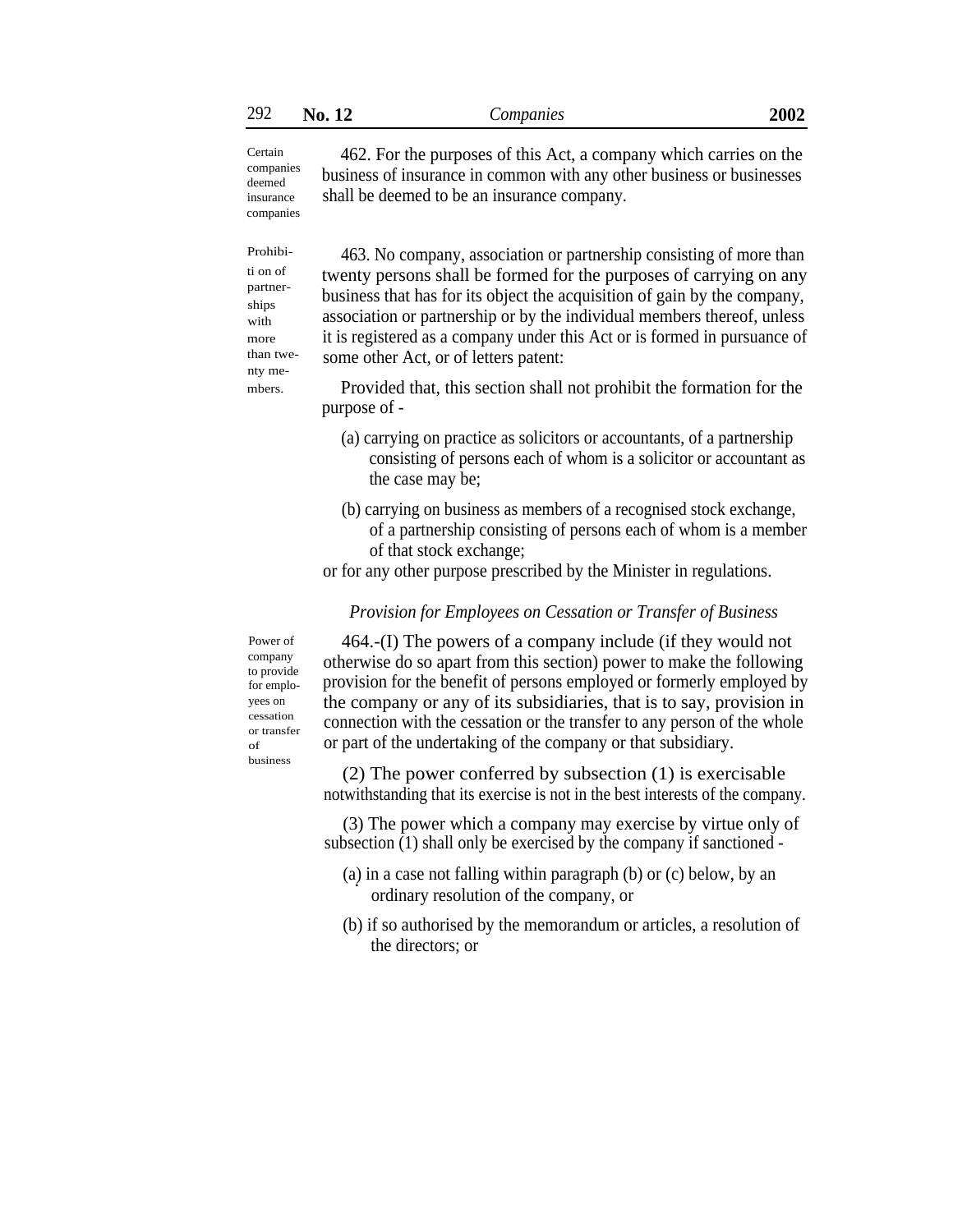(c) if the memorandum or articles require the exercise of the power to be sanctioned by a resolution of the company of some other description for which more than a simple majority of the members voting is necessary, with the sanction of a resolution of that description,

and in any case after compliance with any other requirements of the memorandum or articles applicable to its exercise.

(4) Any payment which may be made by a company under this section may, if made before the commencement of any winding up of the company, be made out of profits of the company which are available for dividend.

Special provisions relating to Statutory Corporations

465. For the purposes of sections 466-467, ''subsidiary company'' means a company all the shares of which are owned directly or indirectly by a statutory corporation.

466.-(I) A statutory corporation or a subsidiary company may acquire all the shares in any company and may become the sole member of any company.<br>statutory statutory

(2) Where a statutory corporation or a subsidiary company acquires all the shares in a company or becomes the sole member of the company, every provision in this Act or other written law or in the articles or other charter or instrument of the company the shares of which are so acquired, providing for any consequence to follow, or requiring any act or thing to be done, or entitling any person to do any act or thing or to take any action whatsoever, as the result of the reduction in the number of members of such company below a certain number, shall be of no effect in relation to the company.

(3) The Minister may, by order published in the Gazette, exempt a subsidiary company from any of the provisions of this Act.

467.-(l) The Minister may, by order published in the Gazette, dissolve a subsidiary company.

(2) Every order made under subsection (1) shall specify the date (in this section referred to as the ''effective date'') on which the same shall come into operation.

Interpretation of 'subsidiary company'

relating to<br>statutory corporations subsidiaries and their special provisions

Dissolution of subsidi ary company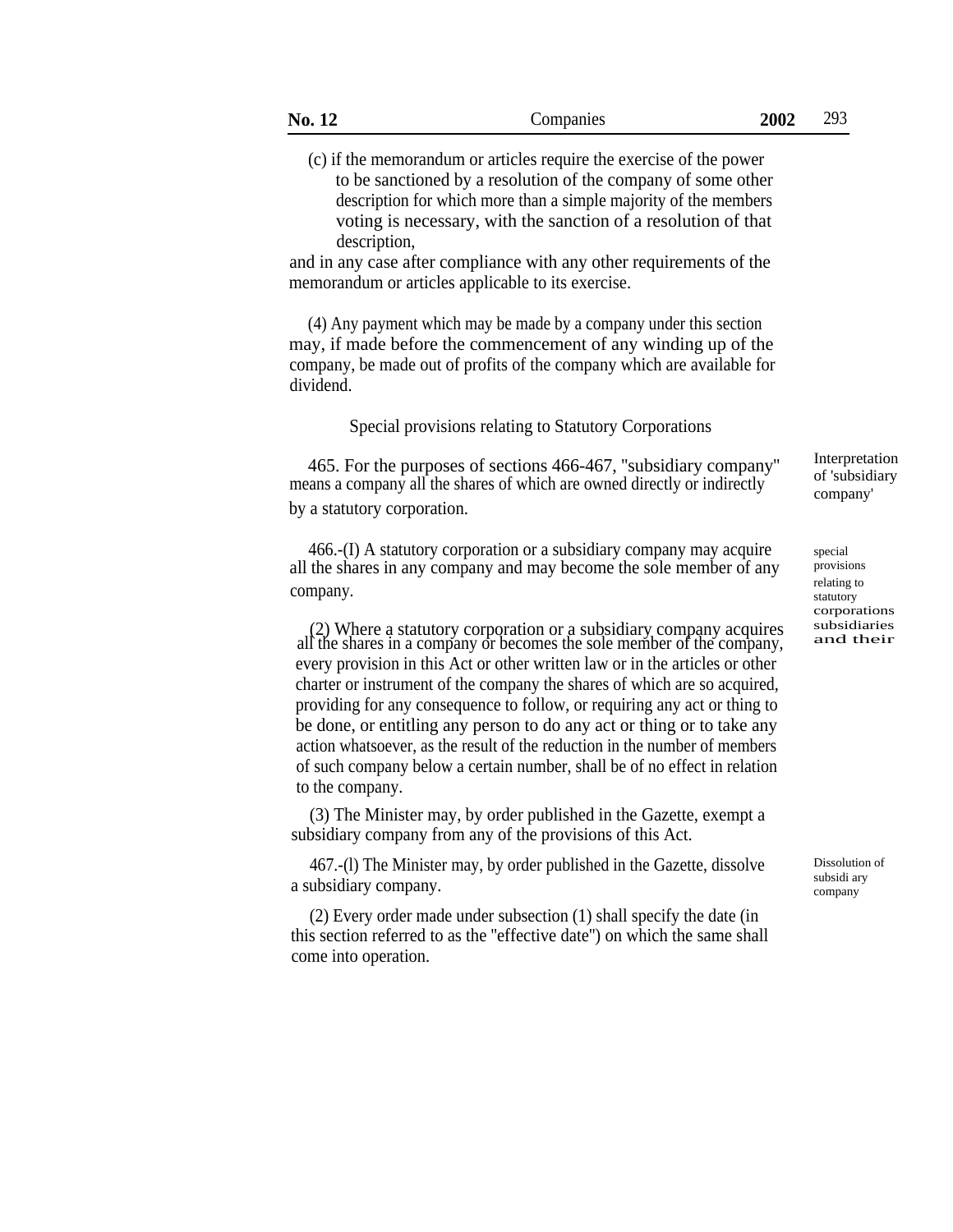(3) Where an order is made under subsection (1) in respect of a subsidiary company (hereinafter referred to as ''the specified company'') -

- (a) all the assets of the specified company subsisting upon the effective date shall, without further assurance, vest in the statutory corporation of which such company is a subsidiary, or any other company which is a subsidiary of such statutory corporation, as may be specified in such order (such statutory corporation or subsidiary company is hereinafter referred to as ''the holding company");
- (b) all the liabilities of the specified company subsisting on the effective date shall, without further assurance , be vested in the holding company and the specified company shall be discharged from its obligations in respect of those liabilities;
- (c) all instruments (including contracts, guarantees, agreements, bonds, authorities, mortgages, charges, bills of exchange, promissory notes, bank drafts, bank cheques, letters of credit and securities)-
	- (i) to which the specified company is a party;
	- (ii) under which any money is or may become payable, or any other property is to be or may become liable to be transferred, conveyed or assigned to the specified company; or
	- (iii) under which any money is or may become payable or any other property is to be transferred, conveyed or assigned by the specified company,

which are subsisting at the effective date shall continue in full force and effect and the holding company shall -

- (a) be deemed to have been substituted for the specified company as a party thereto;
- (b) be entitled to receive and enforce payment of any money payable thereunder;
- (c) be entitled to obtain a transfer, conveyance or assignment of, and enforce possession of, any property which is to be transferred, conveyed or assigned thereunder;
- (d) be liable to make payment of any money payable thereunder;
- (e) be liable to transfer, convey or assign any property which is to be transferred, conveyed or assigned thereunder as the case may be.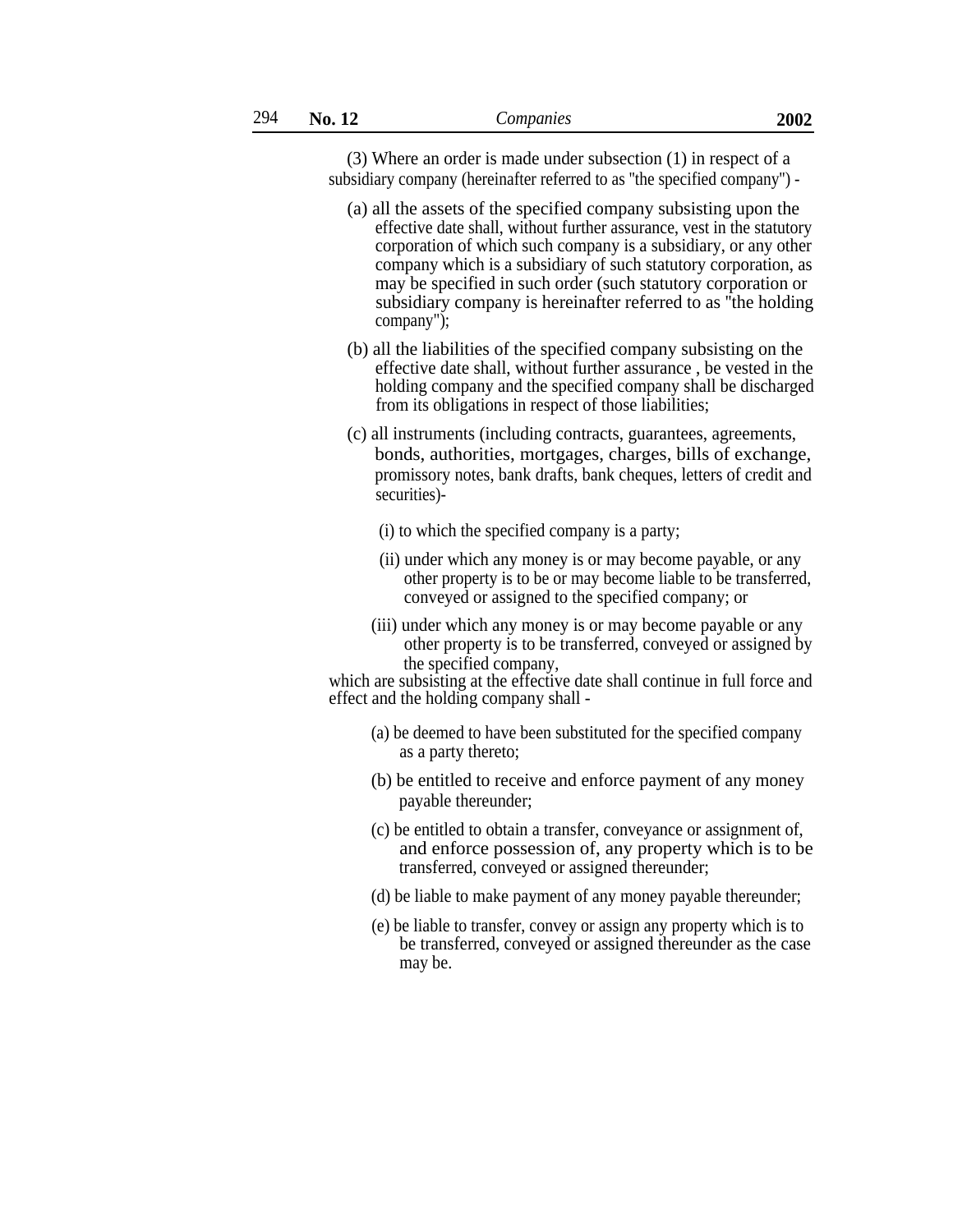(4) Where the Minister makes an order under subsection (1) he may by order transfer any person who is an employee of the specified company to the service of the holding company or the statutory corporation of which the specified company is a subsidiary.

(5) Where by an order made under subsection (4), the Minister transfers any employee of a specified company to the service of the holding company or the statutory corporation -

- (a) such employee shall, as from the date of such transfer, be deemed to be an employee of the holding company or, as the case may be of the corporation to which he is transferred;
- (b) the terms and conditions of service applicable to such employees after such transfer shall be not less favorable than those which were applicable to him immediately before the transfer, and for the purpose of determining any right to gratuity or any other superannuation benefit the service of such employee with the holding company or the corporation to which he is transferred shall be regarded as continuous with his service in the specified corporation immediately preceding such transfer; and
- (c) the employment of such employee immediately prior to his transfer and his employment by the holding company or the statutory corporation to which he is transferred shall be deemed to be continuous employment by one employer within the meaning of section 8A of the Severance Allowance Ordinance, and that Act shall apply to the parties in the same manner as it applies to the cases set out in subsection (1) of the said section 8A.

(6) The power conferred upon the Minister by this section shall be in addition to and without prejudice to the powers conferred upon any other authority in relation to the company by or under any written law.

# *Form of Registers, etc*

468. --(I) Any register, index, minute book or book of account required by this Act to be kept by a company may be kept either by making entries in bound books or by recording the matters in question in any other manner.

(2) Where any such register, index, minute book or book of account is not kept by making entries in a bound book, but by some other means, Cap. 487

Form of Registers, etc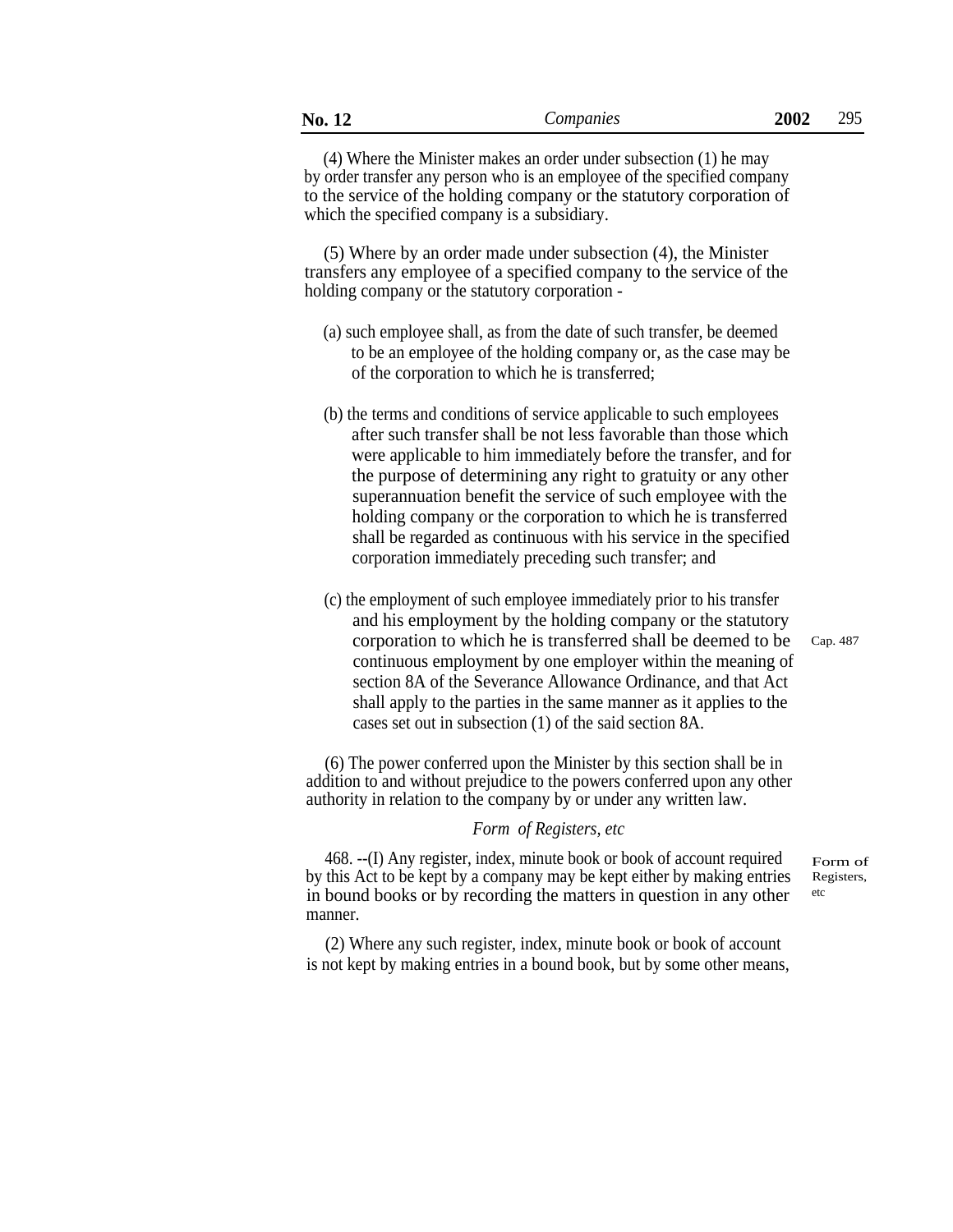adequate precautions shall be taken for guarding against falsification and facilitating its discovery, and where default is made in complying with this subsection, the company and every officer of the company who is in default shall be liable to a fine and further shall be liable to a default fine.

company

Use of co- 469.-(I) The power conferred on a company by section 468 to keep mputers for a register or other record by recording the matters in question otherwise  $\frac{\text{company}}{\text{records}}$  than by making entries in bound books includes power to keep the register or other record by recording those matters otherwise than in a paper form, so long as the recording is capable of being reproduced in a paper form.

> (2) Any provision of an instrument made by a company which requires a register of holders of the company's debentures to be kept in a paper form is to be read as requiring the register to be kept in a paper or nonpaper form.

> (3) If any such register or other record of a company as is mentioned in section 468, or a register of holders of a company's debentures, is kept by the company by recording the matters in question otherwise than in a paper form, any duty imposed on the company by this Act to allow inspection of, or to furnish a copy of, the register or other record or any part of it is to be treated as a duty to allow inspection of, or to furnish, a reproduction of the recording or of the relevant part of it is a paper form.

# *Service of Documents, etc*

Service of documents.

470.-(I) A document may be served on a company by serving it personally on an officer of the company, by sending it by post to the registered address of the company in Tanzania, or by leaving it at the registered office of the company.

(2) A document may be served on the Registrar by leaving it at or sending it by post to his office.

Retums etc., filed out of time

471.-(I) Where under the provisions of this Act, any return, account, notice or other document or particulars is or are required to be filed, delivered, given or sent to the Registrar within a specified period, the duty to file, deliver, give or send the same shall not cease on the expiration of that period but shall be a continuing duty.

(2) The Registrar shall, on payment of such additional fee as may be prescribed by the Minister in regulations, register any document delivered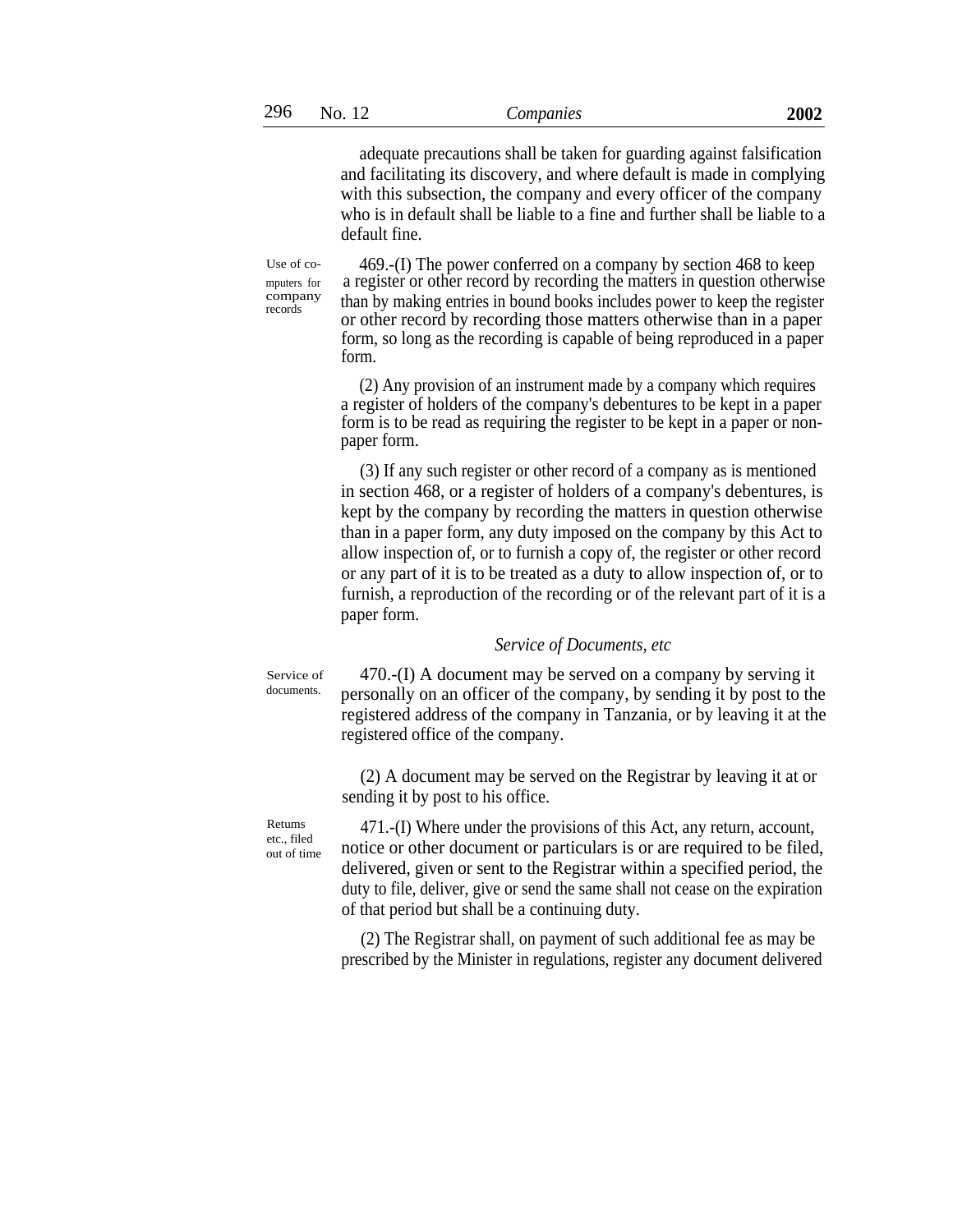| No. 12 | Companies | 2002 | 207 |
|--------|-----------|------|-----|
|--------|-----------|------|-----|

to him for registration notwithstanding the expiration of the period within which the same ought to have been delivered but no such registration shall relieve any person from any liability he may have incurred by reason of his default in delivering such document within the specified period.

# *Offences*

472. If any person in any return, report, certificate, accounts, or other Penalty for document, required by or for the purposes of any of the provisions of false statethis Act, willfully makes a statement false in any material particular, knowing it to be false, he shall be guilty of an offence, and shall be liable on conviction to imprisonment and to a fine.

473.-(I) The Minister shall make provision in regulations for the maximum penalties by way of fines and/or terms of imprisonment in relation to offences created by this Act.

(2) Where in any section of this Act it is provided that a company and  $\frac{\text{ning of}}{\text{cofficer in}}$ every officer of the company who is in default shall be liable to a default fine, the company and every such officer shall, for every day during which the default, refusal or contravention continues, be liable to a fine not exceeding such amount as specified in regulations prescribed by the Minister.

(3) For the purpose of any section of this Act which provides that an officer of a company who is in default shall be liable to a fine or penalty, the expression ''officer who is in default'' means any officer of the company;

Provided that -

- (a) in any proceedings against a person alleged to be an officer who is in default, it shall be a good defence to prove that he had reasonable grounds to believe and did believe that a competent and reliable person was responsible for complying with the particular requirement and was in a position to discharge that responsibility; and
- (b) an officer who is in default shall not be sentenced to imprisonment for any such default unless, in the opinion of the court dealing with the case, the offence was committed willfully.

ments.

Fines and imprisonment, default fines and mea-''officer in default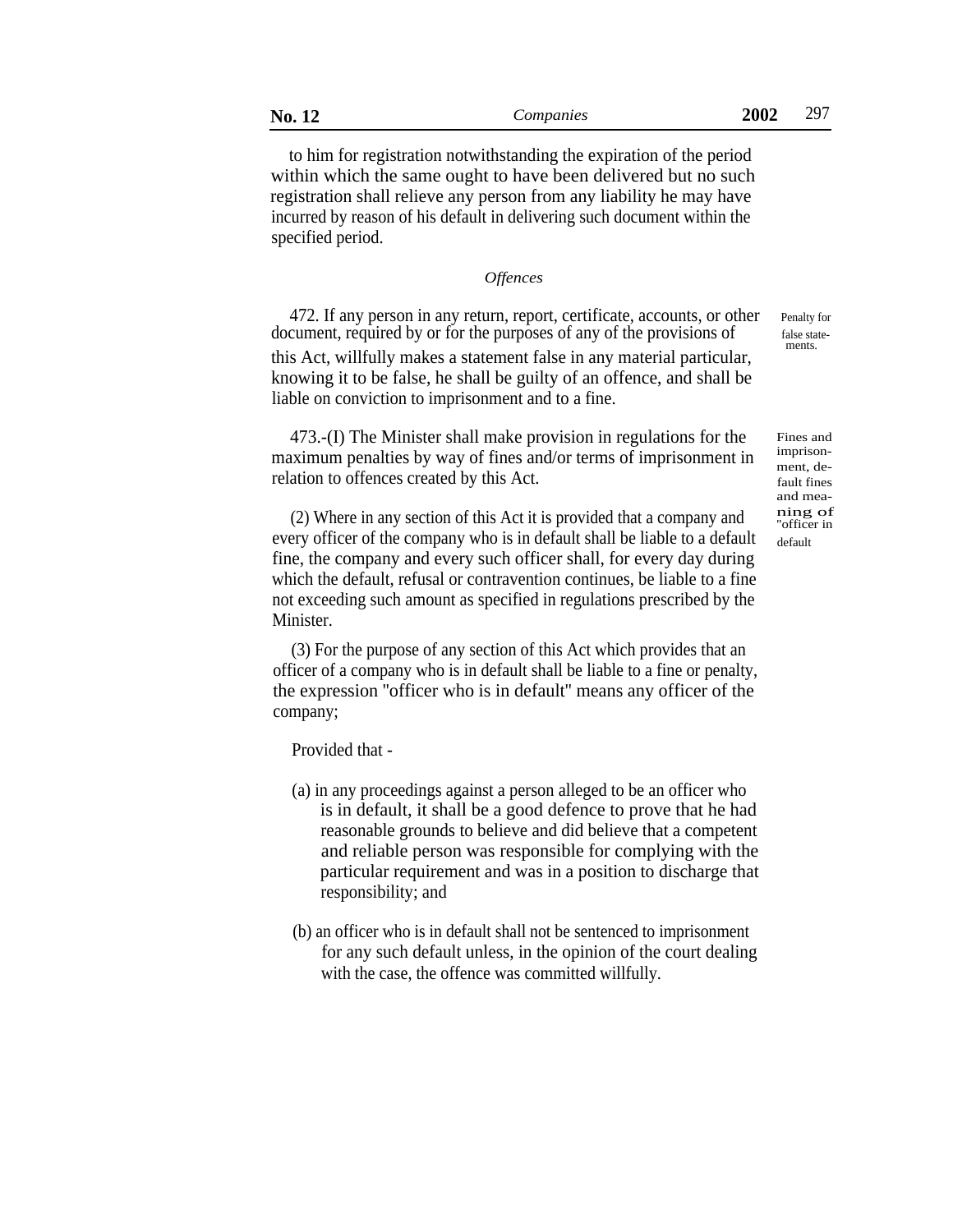| 298 | <b>No. 12</b> | Companies | 2002 |
|-----|---------------|-----------|------|
|-----|---------------|-----------|------|

| Production<br>and inspe-<br>ction of<br>books<br>where<br>offence<br>suspected | 474.-(I) If on an application made to a Judge of the High Court in<br>chambers by the Attorney-General, or the Registrar, there is shown to be<br>reasonable cause to believe that any person has, while an officer of a<br>company, committed an offence in connection with the management of<br>the company's affairs and that evidence of the commission of the offence<br>is to be found in any books or papers of or under the control of the<br>company, an order may be made - |
|--------------------------------------------------------------------------------|---------------------------------------------------------------------------------------------------------------------------------------------------------------------------------------------------------------------------------------------------------------------------------------------------------------------------------------------------------------------------------------------------------------------------------------------------------------------------------------|
|                                                                                | (a) authorising any person named therein to inspect the said books or<br>papers or any of them for the purpose of investigating and<br>obtaining evidence of the offence; or                                                                                                                                                                                                                                                                                                          |
|                                                                                | (b) requiring the Secretary of the company or such other officer thereof<br>as may be named in the order to produce the said books or papers<br>or any of them to a person named in the order at a place so named.                                                                                                                                                                                                                                                                    |
|                                                                                | (2) Subsection (1) shall apply also in relation to any books or papers<br>of a person carrying on the business of banking so far as they relate to<br>the company's affairs, as it applies to any books or papers of or under<br>the control of the company, except that no such order as is referred to in<br>paragraph (b) thereof shall be made by virtue of this subsection.                                                                                                      |
|                                                                                | (3) The decision of a Judge of the High Court on an application under<br>this section shall not be appealable.                                                                                                                                                                                                                                                                                                                                                                        |
| Cognisance<br>of offences                                                      | 475. No court inferior to a District court shall try any offence under<br>this Act.                                                                                                                                                                                                                                                                                                                                                                                                   |
| Application<br>of fines                                                        | 476. The court imposing any fine under this Act may direct that the<br>whole or any part thereof shall be applied in or towards payment of the<br>costs of the proceedings, and subject to any such direction, all fines<br>under this Act shall, notwithstanding anything in any other Act, be paid<br>into the general revenues of Tanzania.                                                                                                                                        |
| Provisions<br>relating to<br>institution<br>of criminal                        | 477. Nothing in this Act relating to the institution of criminal<br>proceedings by the Attorney-General shall be taken to preclude any<br>person from instituting or carrying on any such proceedings.                                                                                                                                                                                                                                                                                |

proceedings by Attorney-General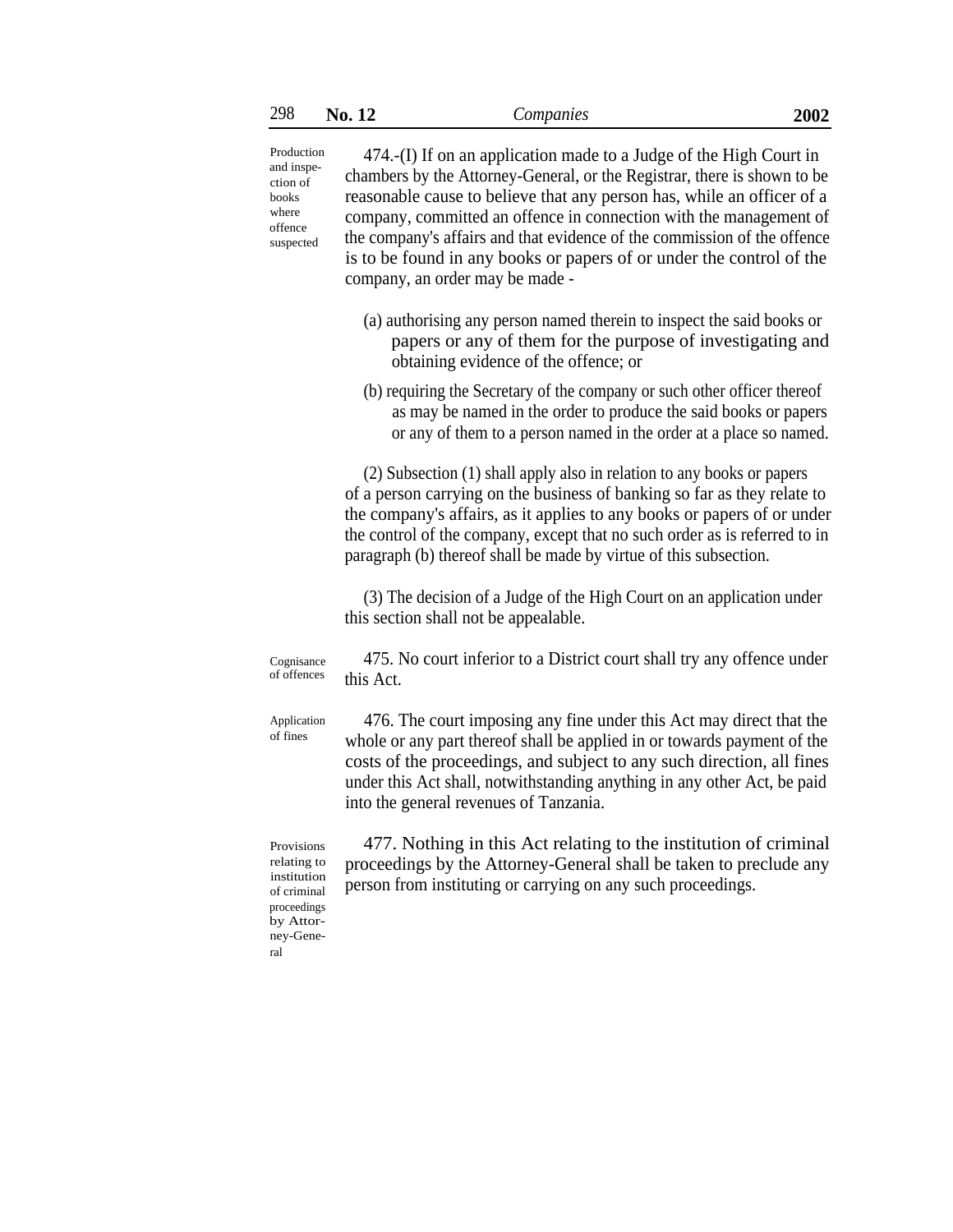| N<br>$\mathbf{z}$ | ompanies | л | $\sim$ $\sim$<br>- |
|-------------------|----------|---|--------------------|
|                   |          |   |                    |

478. Where proceedings are instituted under this Act against any person by the Attorney-General or the Registrar, nothing in this Act shall be taken to require any person who has acted as advocate for the defendant to disclose any privileged communication made to him in that capacity. Saving for privileged communications

# *Rules and Fees*

479.-(I) The Minister may make rules for carrying into effect the objects of this Act and for any matter or thing which by this Act is to be or may be provided for by rules. Any rules made under this section which are in the nature of rules of court shall not be made except after obtaining the advice of the Chief Justice. Rules and fees

*(2)* The fees to be paid under this Act shall be such as the Minister may from time to time prescribe in regulations.

# *Legal Proceedings*

480. Where a limited company is plaintiff in any suit or other legal proceedings, any court having jurisdiction in the matter may, if it appears that there is reason to believe that the company will be unable to pay the costs of the defendant if successful in his defence, require sufficient security to be given for those costs, and may stay all proceedings until the security is given.

481.-(I) If in any proceedings for negligence, default, breach of duty or breach of trust against an officer of a company or a person retained by a company as auditor it appears to the court hearing the case that officer or person is or may be liable in respect of the negligence, default, breach of duty or breach of trust, but that he has acted honestly and reasonably, and that, having regard to all the circumstances of the case, including those connected with his appointment, he ought fairly to be excused for the negligence, default, breach of duty or breach of trust, that court may relieve him, either wholly or partly from his liability on such terms as the court may think fit.

(2) Where any such officer or person has reason to apprehend that any claim will or might be made against him in respect of any negligence, default, breach of duty or breach of trust, he may apply to the court for relief, and the court on any such application shall have the same power to relieve him under this section as it would have had if it had been a court before which proceedings against that person for negligence, default, breach of duty or breach of trust had been brought.

Costs in actions by certain limited companies,

Power of court to grant relief in certain cases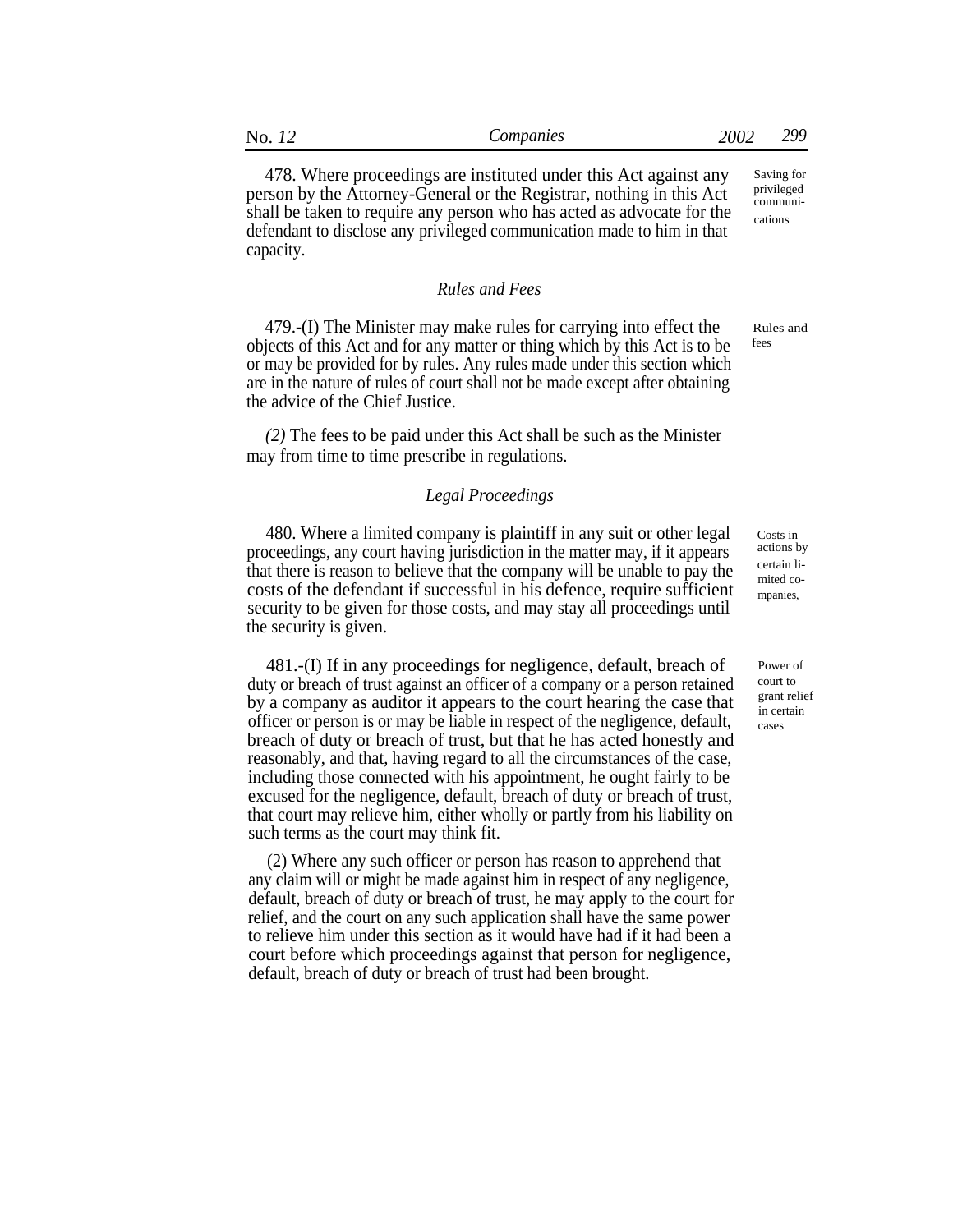| 300                                                                      | <b>No. 12</b> | Companies                                                                                                                                                                                                                                                                                                                  | 2002 |
|--------------------------------------------------------------------------|---------------|----------------------------------------------------------------------------------------------------------------------------------------------------------------------------------------------------------------------------------------------------------------------------------------------------------------------------|------|
| Power to<br>enforce<br>orders                                            |               | 482. Orders made by the High Court under this Act may be enforced<br>in the same manner as orders made in an action pending therein.                                                                                                                                                                                       |      |
| Power to<br>alter tables<br>and forms<br>and to<br>make regu-<br>lations |               | 483.-(1) The Minister may make regulations to alter Table A, Tables B, C, D and E in the Schedule to this Act; but no alteration made by the<br>Minister in Table A shall affect any company registered before the alteration, or repeal as respects that company of any portion of that Table.                            |      |
|                                                                          |               | (2) In addition to the powers conferred by this section, the Minister<br>may make regulations in respect of any matters which by this Act are to<br>be or may be appointed or prescribed (other than matters which are to be<br>or may be appointed or prescribed under any provision of this Act by<br>any other person). |      |

legislation

Saving for 484.-(I) Notwithstanding the provisions of section 485, subsidiary subsidiary legislation brought into force by or made under the repealed Companies Ordinance, shall in so far as and to the extent that it is in force on the appointed day remain in force after the appointed day until it is revoked in the manner prescribed in subsection (3).

> (2) Any subsidiary legislation which by virtue of subsection (1) remains in force on or after the appointed day shall be read with and considered part of this Act, except in so far as it may be inconsistent therewith.

(3) The Minister may make rules revoking any or all of the subsidiary legislation referred to in this section.

Repeal and savings

485.-(I) Subject to the provisions of section 484, the repealed Companies Ordinance, is hereby repealed.

 $Cap. 212$  (2) An order made on an application under section 213, subsection (4) of section 269 or section 270 of the repealed Companies Ordinance, which is in force on the coming into operation of this Act, shall have effect as if it were an order under section 197.

> (3) Nothing in this Act shall affect any prosecution by a liquidator instituted or ordered by the court to be instituted under section 271 of the repealed Companies Ordinance, and the court shall have the same power of directing how any costs and expenses properly incurred by a liquidator in any such prosecution are to be defrayed as it would have had if this Act had not been passed.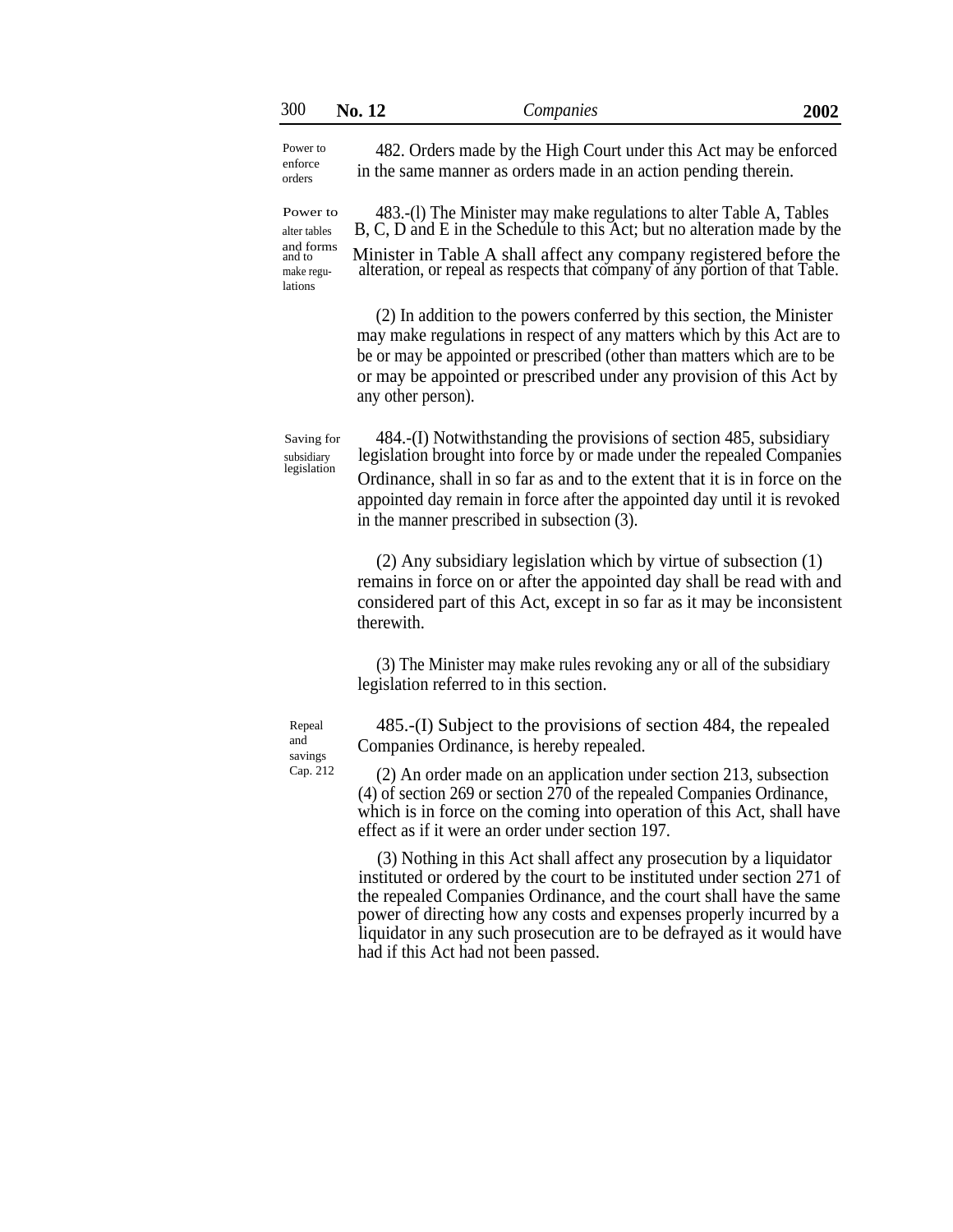482. Orders made by the High Court under this Act may be enforced in the same manner as orders made in an action pending therein. Power to

483.-(l) The Minister may make regulations to alter Table A, Tables B, C, D and E in the Schedule to this Act; but no alteration made by the Minister in Table A shall affect any company registered before the alteration, or repeal as respects that company of any portion of that Table.

(2) In addition to the powers conferred by this section, the Minister may make regulations in respect of any matters which by this Act are to be or may be appointed or prescribed (other than matters which are to be or may be appointed or prescribed under any provision of this Act by any other person).

484.-(I) Notwithstanding the provisions of section 485, subsidiary legislation brought into force by or made under the repealed Companies Ordinance, shall in so far as and to the extent that it is in force on the appointed day remain in force after the appointed day until it is revoked in the manner prescribed in subsection (3).

(2) Any subsidiary legislation which by virtue of subsection (1) remains in force on or after the appointed day shall be read with and considered part of this Act, except in so far as it may be inconsistent therewith.

(3) The Minister may make rules revoking any or all of the subsidiary legislation referred to in this section.

485.-(I) Subject to the provisions of section 484, the repealed Companies Ordinance, is hereby repealed. Repeal and savings

(2) An order made on an application under section 213, subsection Cap. 212 (4) of section 269 or section 270 of the repealed Companies Ordinance, which is in force on the coming into operation of this Act, shall have effect as if it were an order under section 197.

(3) Nothing in this Act shall affect any prosecution by a liquidator instituted or ordered by the court to be instituted under section 271 of the repealed Companies Ordinance, and the court shall have the same power of directing how any costs and expenses properly incurred by a liquidator in any such prosecution are to be defrayed as it would have had if this Act had not been passed.

enforce orders Power to alter tables and forms

and to make regu**lotions** 

Saving for subsidiary legislation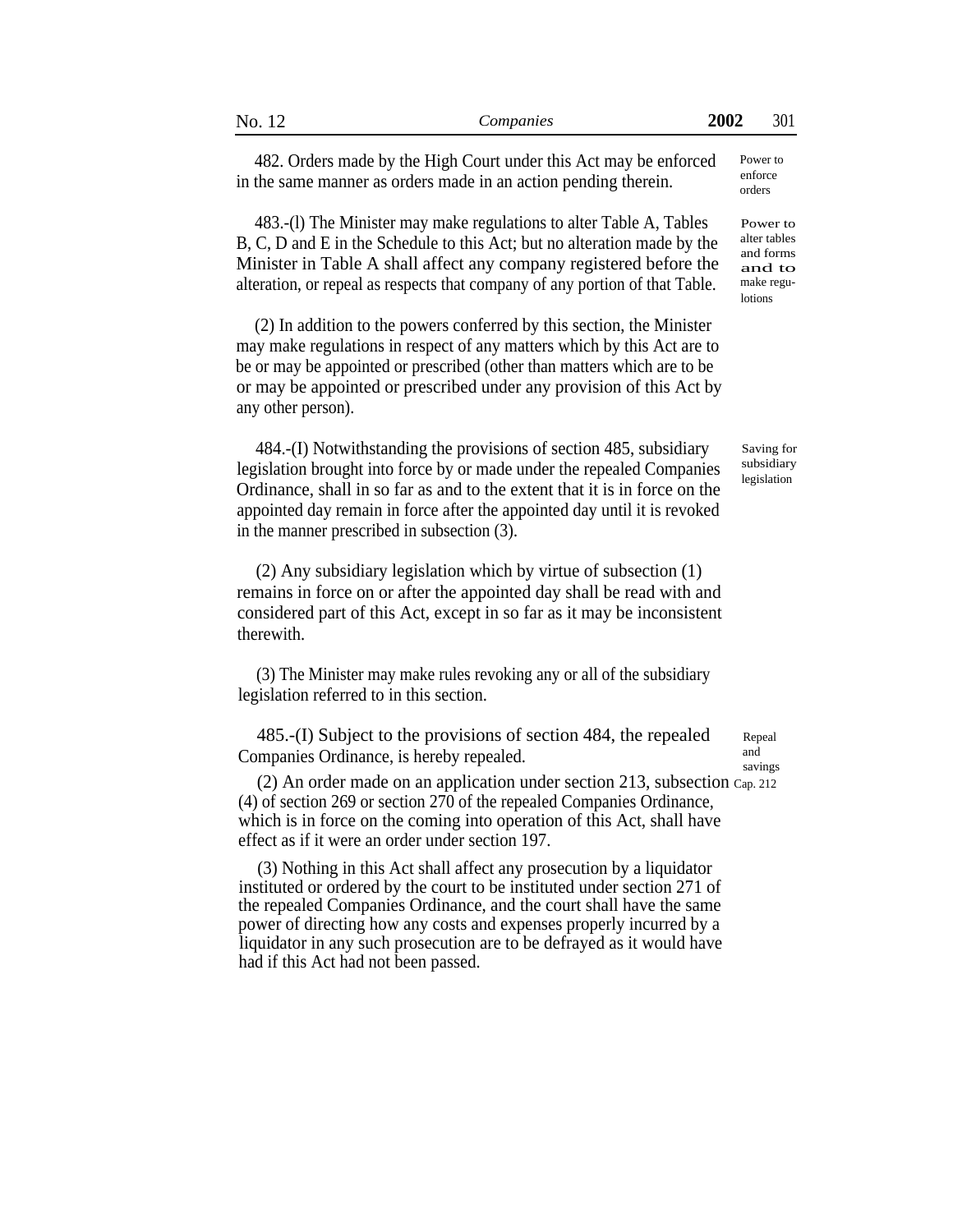Provision as to winding up commenced prior to appointed day

486. The provisions of this Act with respect to winding up shall not apply to any company of which the winding up has commenced before the coming into operation of this Act, but every such company shall be wound up in the same manner and with the same incidents as if this Act had not been passed, and for the purposes of the winding up, the repealed Companies Ordinance shall be deemed to remain in full force.

# PART XV

# FINAL PROVISIONS

**487.-(I)** For the purposes of this Act, a company shall subject to the provisions of subsection (3), be deemed to be a subsidiary of another if, but only if -

(a) that other either-

- (i) is a member of it and controls the composition of its board of directors; or
- (ii) holds more than half in nominal value of its equity share capital; or
- (b) the first-mentioned company is a subsidiary of any company which is that other's subsidiary.

(2) For the purposes of subsection (1), the composition of a company's board of directors shall be deemed to be controlled by another company if, but only if, that other company by the exercise of some power exercisable by it without the consent or concurrence of any other person can appoint or remove the holdings of all or a majority of the directorships; but for the purposes of this provision that other company shall be deemed to have power to appoint to a directorship with respect to which any of the following conditions is satisfied, that is to say-

- (a) that a person cannot be appointed thereto without the exercise in his favour by that other company of such a power; or
- (b) that a person's appointment thereto follows necessarily from his appointment as director of that other company; or
- (c) that the directorship is held by that other company itself or by a subsidiary of it.
- (3) In determining whether one company is a subsidiary of another-
- (a) any shares held or power exercisable by that other in a fiduciary capacity shall be treated as not held or exercisable by it;

Meaning of "'holding company'' and ''subsidiary''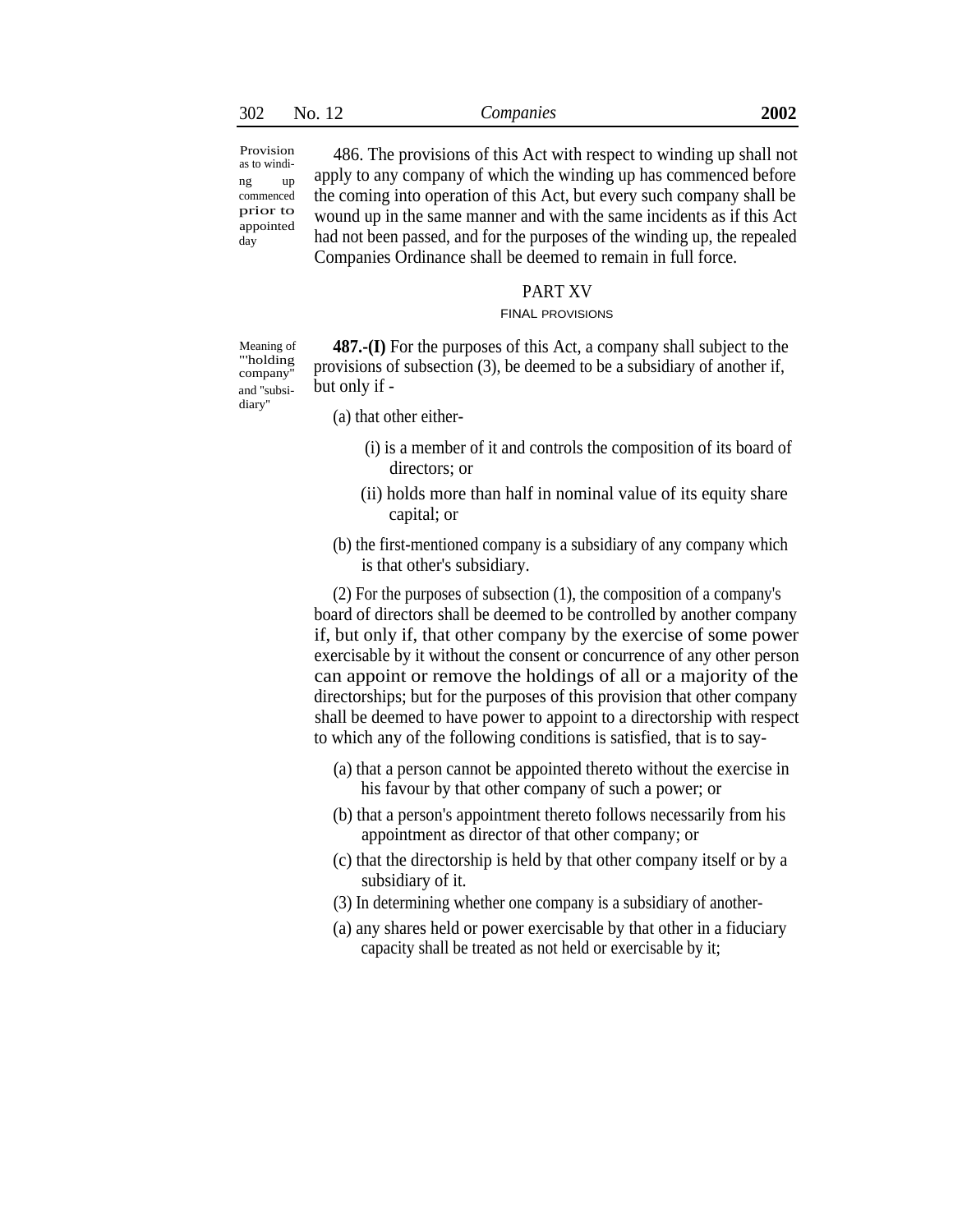| No. 12                                 | Companies                                                                                                                                                                                                                                                                                                                                                                                                                                                                                                   | 2002 | 303                                  |
|----------------------------------------|-------------------------------------------------------------------------------------------------------------------------------------------------------------------------------------------------------------------------------------------------------------------------------------------------------------------------------------------------------------------------------------------------------------------------------------------------------------------------------------------------------------|------|--------------------------------------|
|                                        | (3) In determining whether one company is a subsidiary of another-                                                                                                                                                                                                                                                                                                                                                                                                                                          |      |                                      |
|                                        | (a) any shares held or power exercisable by that other in a fiduciary<br>capacity shall be treated as not held or exercisable by it;                                                                                                                                                                                                                                                                                                                                                                        |      |                                      |
| exercisable-                           | (b) subject to the two following paragraphs, any shares held or power                                                                                                                                                                                                                                                                                                                                                                                                                                       |      |                                      |
|                                        | (i) by any person as a nominee for that other (except where that<br>other is concerned only in a fiduciary capacity); or                                                                                                                                                                                                                                                                                                                                                                                    |      |                                      |
|                                        | (ii) by, or by a nominee for, a subsidiary of that other, not being a<br>subsidiary which is concerned only in a fiduciary capacity;<br>Shall be treated as held or exercisable by that other;                                                                                                                                                                                                                                                                                                              |      |                                      |
| be disregarded;                        | (c) any shares held or power exercisable by any person by virtue of<br>the provisions of any debentures of the first-mentioned company<br>or of a trust deed for securing any issue of such debentures shall                                                                                                                                                                                                                                                                                                |      |                                      |
| of that business.                      | (d) any shares held or power exercisable by, or by a nominee for, that<br>other or its subsidiary (not being held or exercisable as mentioned<br>in paragraph (c)) shall be treated as not held or exercisable by<br>that other if the ordinary business of that other or its subsidiary,<br>as the case may be, includes the lending of money and the shares<br>are held or power is exercisable as above by way of security only<br>for the purposes of a transaction entered into in the ordinary course |      |                                      |
| only if, that other is its subsidiary. | (4) For the purposes of this Act, a company shall be deemed to be<br>another's holding company or alternatively its parent company if, but                                                                                                                                                                                                                                                                                                                                                                  |      |                                      |
|                                        | (5) In this section the expression "company" includes any body<br>corporate, and the expression "equity share capital" means, in relation<br>to a company, its issued share capital excluding any part thereof which,<br>neither as respects dividends nor as respects capital, carries any right to<br>participate beyond a specified amount in a distribution.                                                                                                                                            |      |                                      |
|                                        | 488. The following Table shows provisions defining or otherwise<br>explaining expressions for the purposes of this Act generally -                                                                                                                                                                                                                                                                                                                                                                          |      | Index of<br>defined ex-<br>pressions |
| accounting period                      | section 152                                                                                                                                                                                                                                                                                                                                                                                                                                                                                                 |      |                                      |

| accounting period       | section $152$    |
|-------------------------|------------------|
| administrative receiver | section $405(c)$ |
| administrator           | section 235      |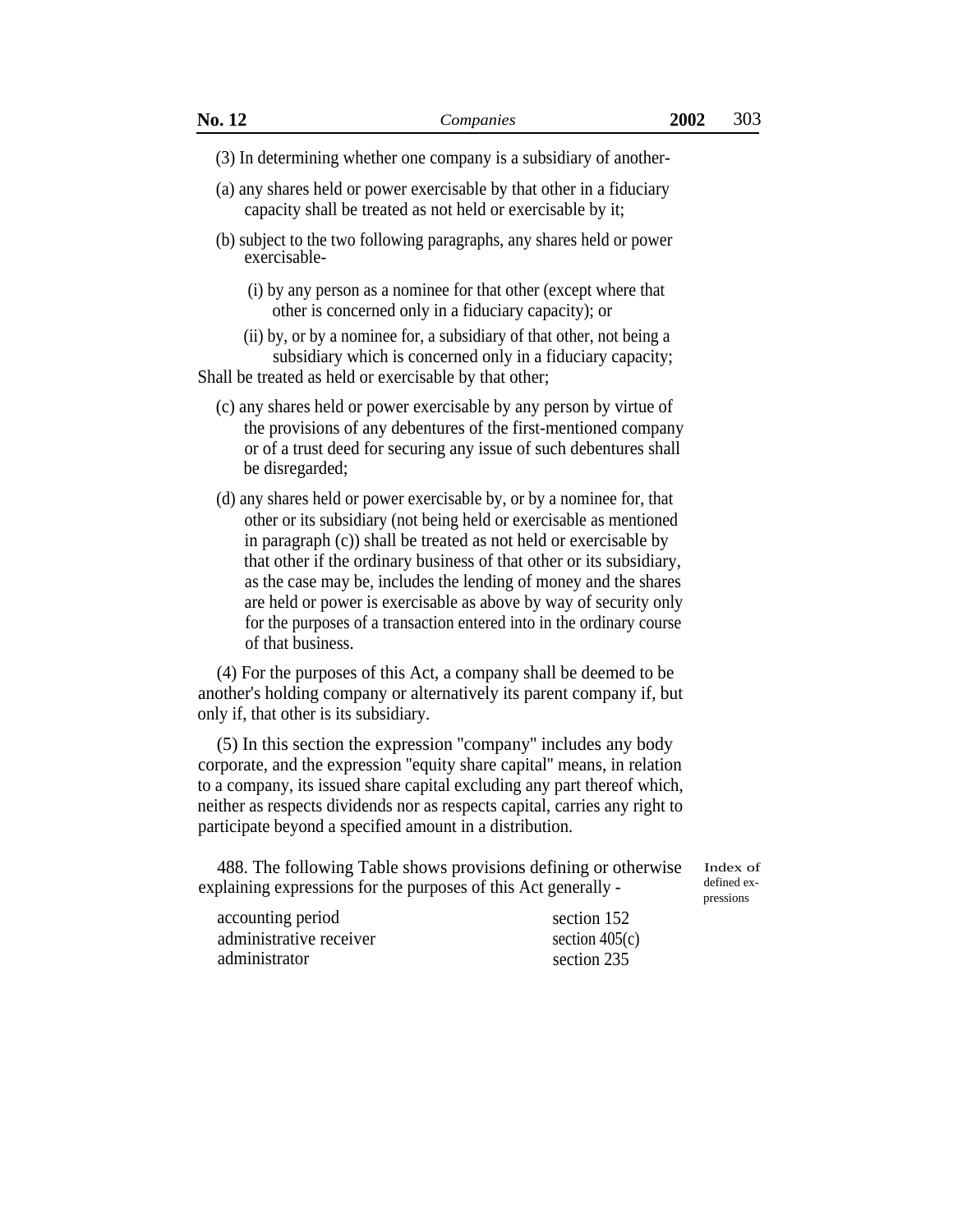| annual accounts<br>annual general meeting<br>annual return<br>articles<br>body corporate<br>book and paper, book or paper<br>branch register<br>capital redemption reserve fund<br>certified<br>certified public accountant<br>commencement of winding up<br>company | section $151(7)$<br>section 133<br>section 128<br>section 2<br>section 489<br>section 2<br>section $124(1)$<br>section $61(1)$<br>section 2<br>section 2<br>section 286;<br>section 335<br>section 2 |
|----------------------------------------------------------------------------------------------------------------------------------------------------------------------------------------------------------------------------------------------------------------------|------------------------------------------------------------------------------------------------------------------------------------------------------------------------------------------------------|
| company limited by guarantee                                                                                                                                                                                                                                         | section $3(2)$                                                                                                                                                                                       |
| company limited by shares                                                                                                                                                                                                                                            | section $3(2)$                                                                                                                                                                                       |
| connected person                                                                                                                                                                                                                                                     | section $200(4)$                                                                                                                                                                                     |
| contributory                                                                                                                                                                                                                                                         | section 271                                                                                                                                                                                          |
| court                                                                                                                                                                                                                                                                | section 2                                                                                                                                                                                            |
| creditors' voluntary winding up                                                                                                                                                                                                                                      | section $338(4)$                                                                                                                                                                                     |
| debenture                                                                                                                                                                                                                                                            | section 2                                                                                                                                                                                            |
| default fine                                                                                                                                                                                                                                                         | section $473(1)$                                                                                                                                                                                     |
| director                                                                                                                                                                                                                                                             | section 2                                                                                                                                                                                            |
| document                                                                                                                                                                                                                                                             | section 2                                                                                                                                                                                            |
| equity share capital                                                                                                                                                                                                                                                 | section $487(5)$                                                                                                                                                                                     |
| existing company                                                                                                                                                                                                                                                     | section 2                                                                                                                                                                                            |
| expert                                                                                                                                                                                                                                                               | section $48(3)$                                                                                                                                                                                      |
| extraordinary general meeting                                                                                                                                                                                                                                        | section 134                                                                                                                                                                                          |
| foreign company                                                                                                                                                                                                                                                      | section 433(1)                                                                                                                                                                                       |
| group                                                                                                                                                                                                                                                                | section 2                                                                                                                                                                                            |
| group accounts                                                                                                                                                                                                                                                       | section $155(2)$                                                                                                                                                                                     |
| holding company                                                                                                                                                                                                                                                      | section $487(4)$                                                                                                                                                                                     |
| individual accounts                                                                                                                                                                                                                                                  | section 153                                                                                                                                                                                          |
| ineligible group                                                                                                                                                                                                                                                     | section $171(5)$                                                                                                                                                                                     |
| insolvency practitioner                                                                                                                                                                                                                                              | section 2                                                                                                                                                                                            |
| insurance company                                                                                                                                                                                                                                                    | section 2                                                                                                                                                                                            |
| interim liquidator                                                                                                                                                                                                                                                   | section 295                                                                                                                                                                                          |
| limited company                                                                                                                                                                                                                                                      | section 2                                                                                                                                                                                            |
| member                                                                                                                                                                                                                                                               | section 24                                                                                                                                                                                           |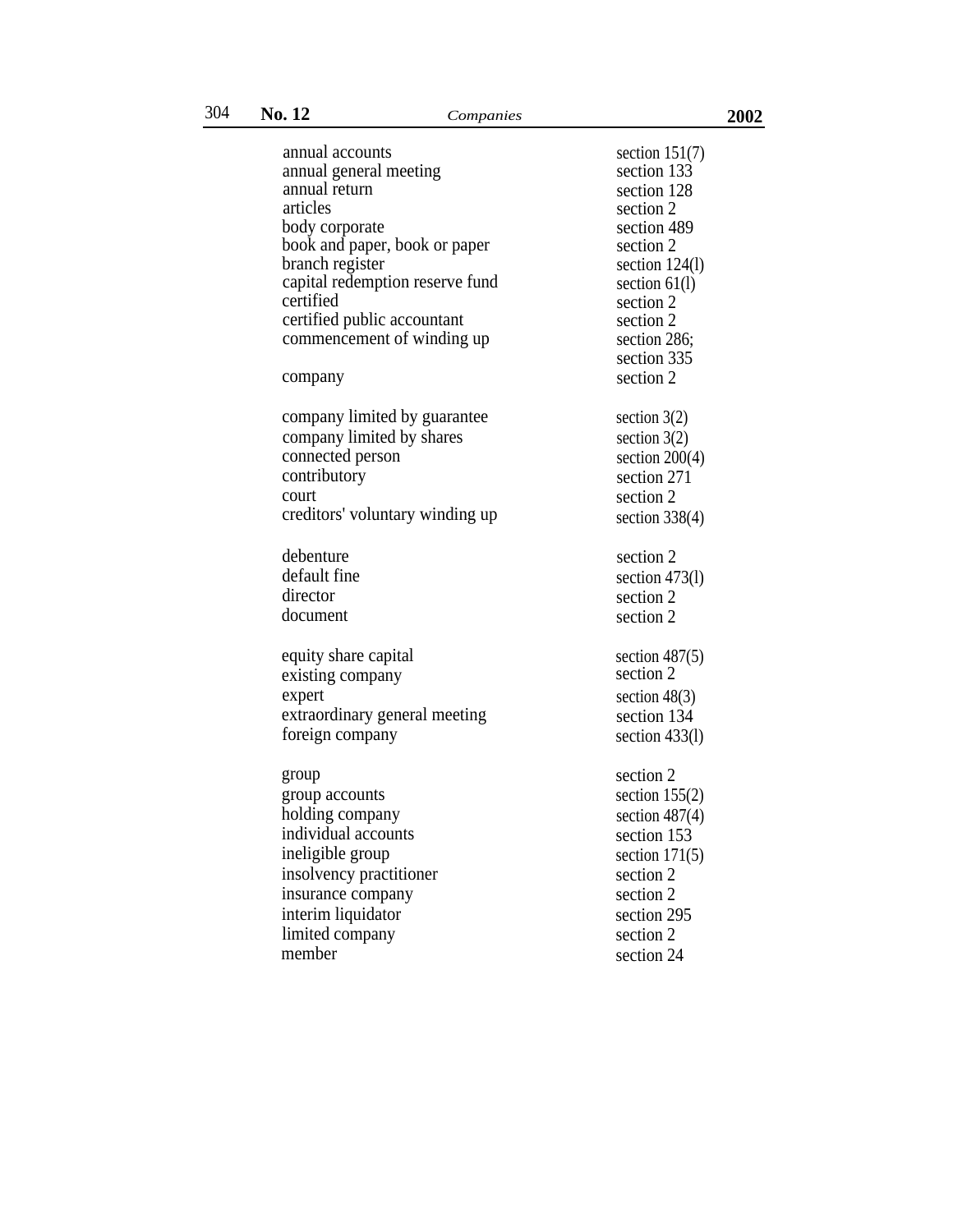| member's voluntary winding up                | section $338(4)$   |
|----------------------------------------------|--------------------|
| memorandum                                   | section 2          |
| Minister                                     | section 2          |
| offer document                               | section 2          |
| offering shares or debentures to the public  | section 58         |
| officer (in relation to a body corporate)    | section 2          |
| official receiver                            | section 290; 291   |
| parent company                               | section $487(4)$   |
| personal representative                      | section 2          |
| preference                                   | section $369(3)$   |
| preferential debts                           | section 367        |
| printed                                      | section 2          |
| private company                              | section 27         |
| offer document                               | section 2          |
| public company                               | section $3(3)$     |
| receiver                                     | section $405(a)$   |
| registered office                            | section I $1 0(1)$ |
| registrar                                    | section 2          |
| the repealed Ordinances                      | section 2          |
| the repealed Companies Ordinance             | section 2          |
| resolution for reducing share capital        | section 69         |
| resolution for voluntary winding up          | section $333(2)$   |
| rules                                        | 479                |
| share                                        | section 2          |
| share premium account                        | section 59(1)      |
| share warrant                                | section $85(2)$    |
| special notice (in relation to a resolution) | section $144(1)$   |
| special resolution                           | section 143        |
| statutory corporation                        | section 2          |
| subsidiary                                   | section $487(1)$   |
| Tanzania                                     | section 2          |
| transaction at an undervalue                 | section $368(3)$   |
| undertaking                                  | section 2          |
| unlimited company                            | section $3(2)$     |
| unregistered company                         | section 425        |
| untrue statements in offer documents         | section $53(a)$    |
| wholly-owned subsidiary                      | section 2          |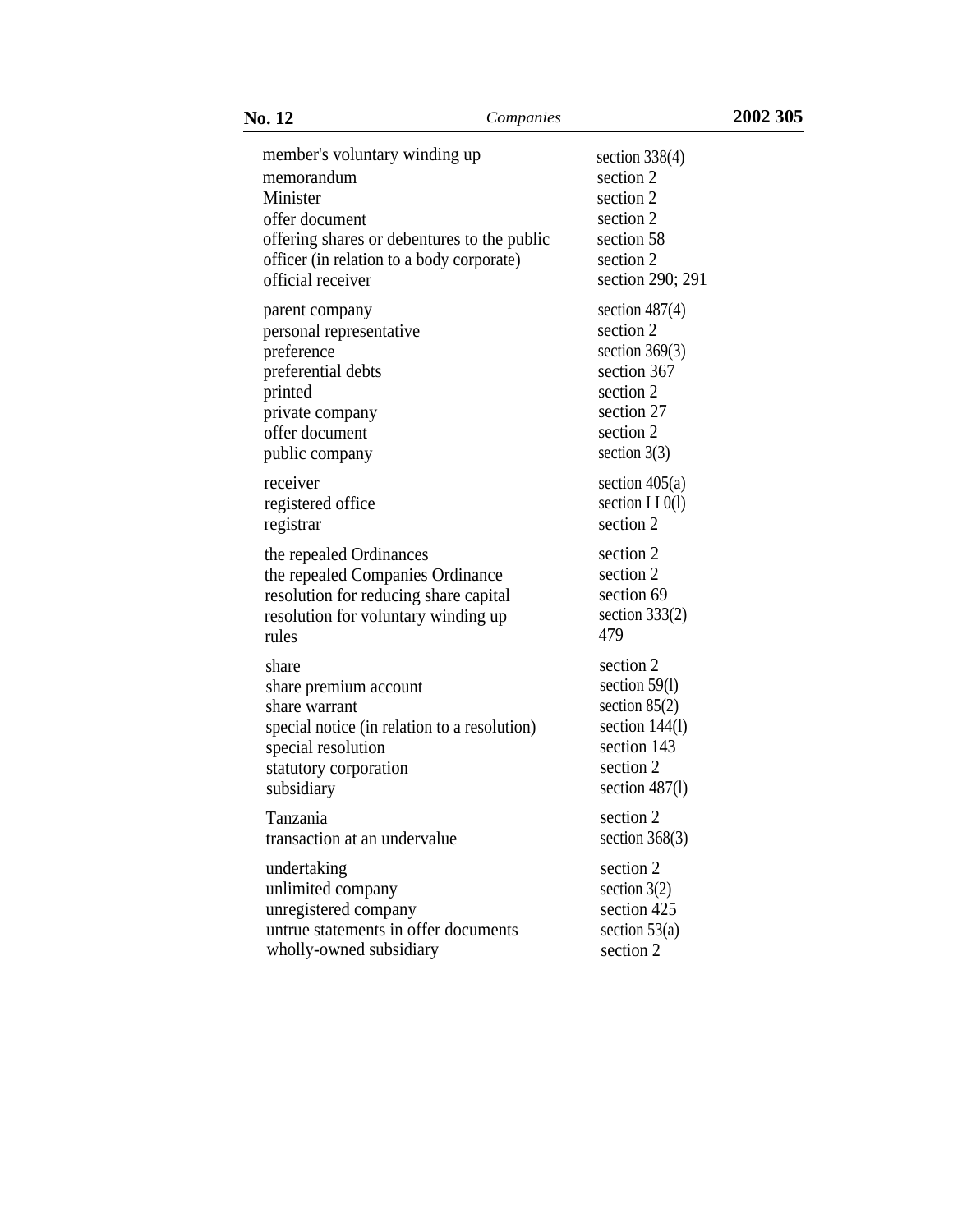*306 No. 12 Companies 2002*

neous prov i s i o n s rela-ting to directors, bodies corporate and articles

Miscella- 489.-(I) A person shall not be deemed to be within the meaning of any provision of this Act a person in accordance with whose directions or instructions the directors of a company are accustomed to act, by reason only that the directors of the company act on advice given by him in a professional capacity.

> (2) References in this Act to a body corporate or to a corporation shall be construed as not including a corporation sole but as including a company incorporated outside Tanzania.

> *(3)* Any provision of this Act overriding or interpreting a company's articles, shall, except as provided by this Act, apply in relation to articles in force at the commencement of this Act, as well as to articles coming into force thereafter, and shall apply also in relation to a company's memorandum as it applies in relation to its articles.

References to Parts, etc.

490. All references in this Act to Parts, Chapters, sections or subsections are, unless the contrary appears from the text, references respectively to Parts, Chapters, sections and subsections of this Act.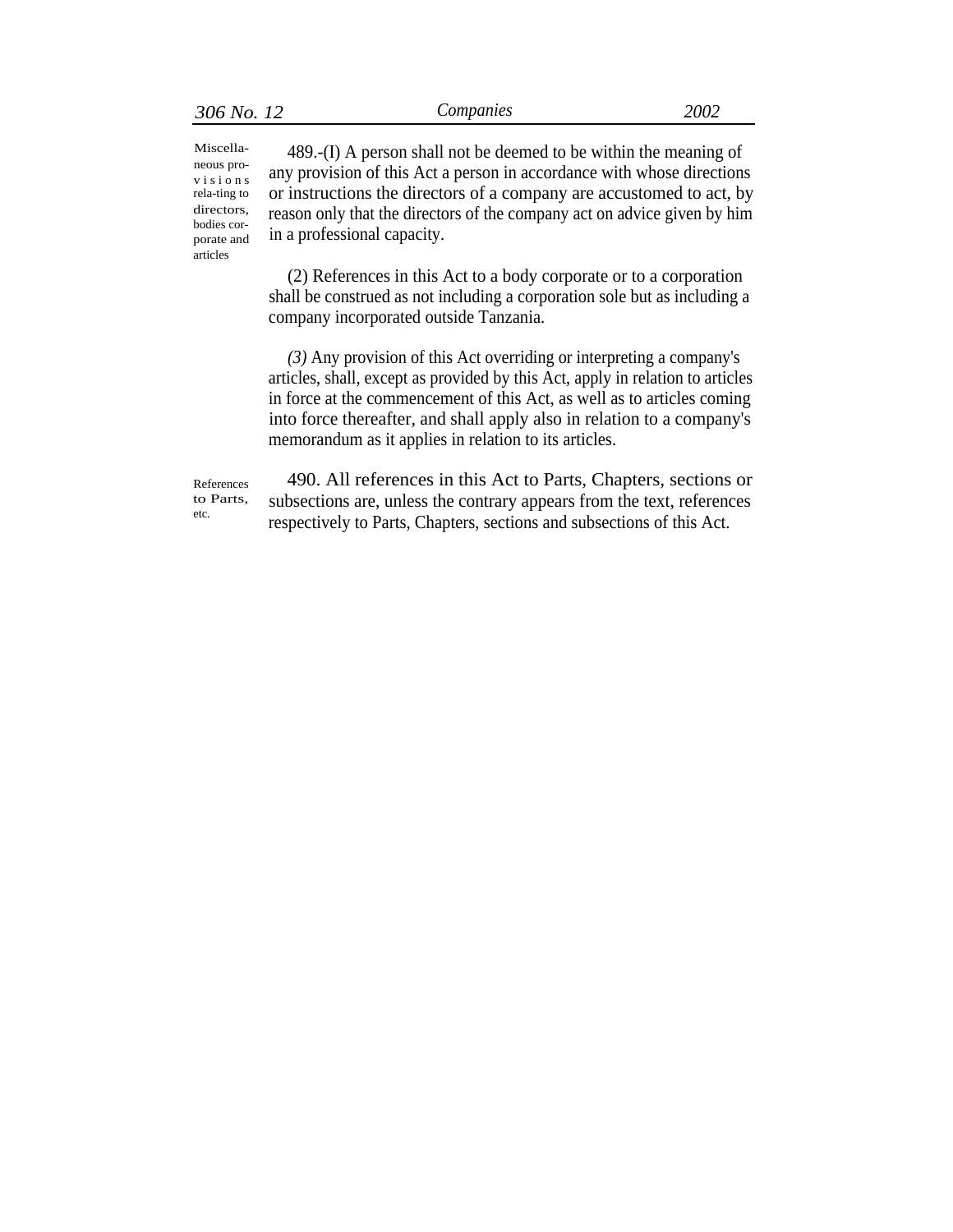## SCHEDULE

## TABLE A,B,C,D and E

# TABLE A

## PART I

# REGULATIONS FOR MANAGEMENT OF A PUBLIC COMPANY LIMITED BY SHARES

## *Interpretation*

## 01. In these Regulations-

''the Act'' means the Companies Act;

''the articles'' means the articles of the company;

"clear days" in relation to the period of a notice means that period excluding the day when the notice is given or on which it is to take effect;

''the holder'' in relation to shares means the member whose name is entered in the register of members as the holder of the shares;

''the seal'' means the common seal of the company;

''secretary'' means the secretary of the company or any person appointed to perform the duties of the secretary of the company.

Expressions referred to writing shall, unless the contrary intention appears, be construed as including references to printing, lithography, photography, and other modes of representing or reproducing words in a visible form.

Unless the context otherwise requires, words or expressions contained in these Regulations shall bear the same meaning as in the Act or any statutory modification thereof in force at the date at which these Regulations become binding on the company.

## *Share Capital and Variation of Rights*

2. Subject to the provisions of the Act, and without prejudice to any rights attached to any existing shares, any share may be issued with such rights or restrictions, whether in regard to dividend, voting, return of capital or otherwise as the company may by ordinary resolution determine.

3. Subject to the provisions of section 61 of the Act, any shares may, with the sanction of an ordinary resolution, be issued on the terms that they are, or at the option of the company are liable, to be redeemed on such terms and in such manner as the company before the issue of the shares may by special resolution determine.

4. If at any time the share capital is divided into different classes of shares, the rights attached to any class (unless otherwise provided by the terms of issue of the shares of that class) may, whether or not the company is being wound up, be varied with the consent in writing of the holders of three-fourths of the issued shares of that class, or with the sanction of a special resolution passed at a separate general meeting of the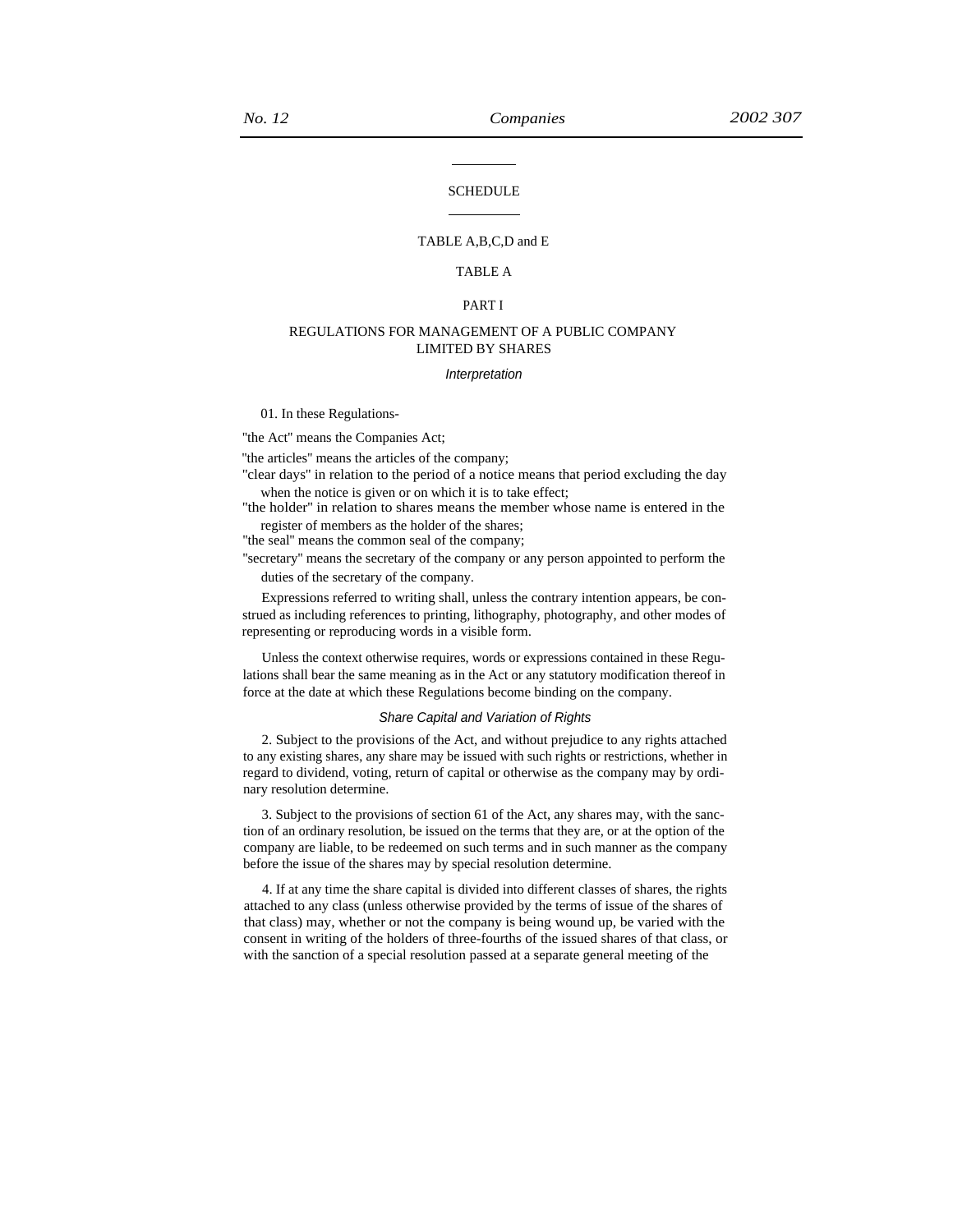holders of the shares of the class. To every such separate general meeting the provisions of these Regulations relating to general meetings shall apply, but so that the necessary quorum shall be two persons at least holding or representing by proxy one-third of the issued shares of the class and that any holder of shares of the class present in person or by proxy may demand a poll.

5. The rights conferred upon the holders of the shares of any class shall not, unless otherwise expressly provided by the terms of issue of the shares of that class, be deemed to be varied by the creation or issue of further shares ranking *pari passu* therewith.

6. The company may exercise the powers of paying commissions conferred by section 56 of the Act. Subject to the provisions of the Act, such commission may be satisfled by the payment of cash or the allotment of fully or partly paid shares or partly in one way and partly in the other.

7. Except as required by law, no person shall be recognised by the company as holding any share upon any trust, and the company shall not be bound by or be compelled in any way to recognise (even when having notice thereof) any equitable, contingent, future or partial interest in any share or any interest in any fractional part of a share or (except as otherwise provided by the articles or by law) any other rights or interests in respect of any share except an absolute right to the entirety thereof in the registered holder.

#### *Share Certificates*

8. Every member, upon becoming the holder of any shares, shall be entitled without payment to receive within two months after allotment or lodgement of transfer (or within such other period as the conditions of issue shall provide) one certificate for all the shares of each class held by him (and, upon transferring a part of his holding of shares of any class, to a certificate for the balance of such holding) or several certificates each for one or more of his shares upon payment for every certificate after the first such reasonable sum as the directors may determine. Every certificate shall be sealed with the seal and shall specify the number, class and distinguishing numbers (if any) of the shares to which it relates and the amount or respective amounts paid thereon. In respect of a share of shares held jointly by several persons, the company shall not be bound to issue more than one certificate, and delivery of a certificate for a share to one joint holder shall be sufficient delivery to all joint holders.

9. If a share certificate is defaced, worn out, lost or destroyed, it may be renewed on such terms (if any) as to evidence and indemnity and payment of expenses reasonably incurred by the company in investigating evidence as the directors may determine but otherwise free of charge, and (in the case of defacement or wearing out) on delivery up of the old certificate.

#### *Lien*

10. The company shall have a first and paramount lien on every share (not being a fully paid share) for all moneys (whether presently payable or not) called or payable at a fixed time in respect of that share; but the directors may at any time declare any share to be wholly or in part exempt from the provisions of this regulation. The company's lien, if any, on a share shall extend to any amounts payable in respect of it.

11. The company may sell, in such manner as the directors determine, any shares on which the company has a lien if a sum in respect of which the lien exists is presently payable and is not paid within fourteen clear days after a notice in writing has been given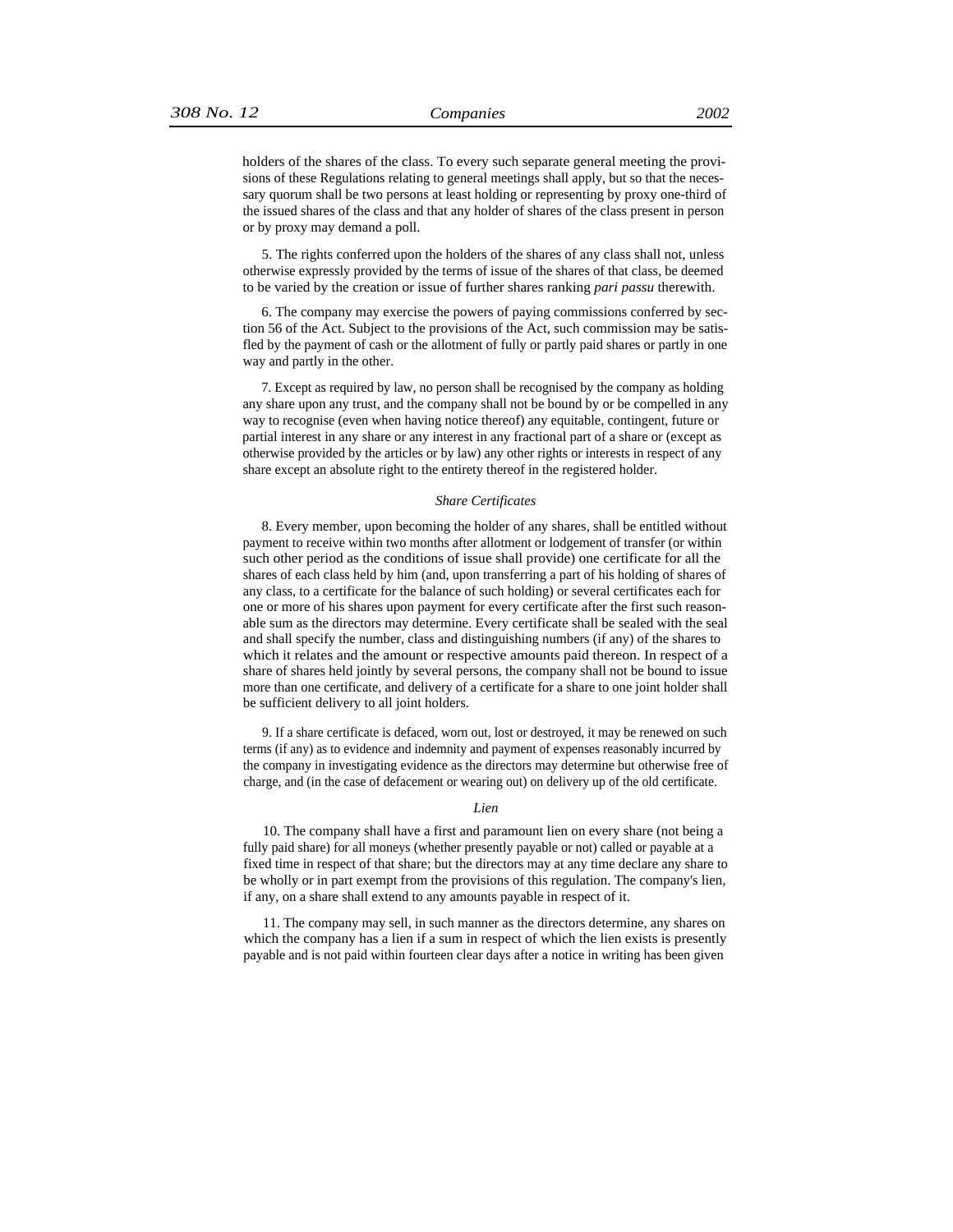to the holder of the share, or the person entitled thereto by reason of the death or bankruptcy of the holder, demanding payment and stating that if the notice is not complied with the shares may be sold.

12. To give effect to any such sale the directors may authorise some person to transfer the shares sold to , or in accordance with the directions of, the purchaser thereof The purchaser shall be registered as the holder of the shares comprised in any such transfer, and he shall not be bound to see to the application of the purchase money, nor shall his title to the shares be affected by any irregularity or invalidity in the proceedings in reference to the sale.

13. The net proceeds of the sale shall be received by the company and applied in payment of such part of the amount in respect of which the lien exists as is presently payable, and the residue, if any, shall (upon surrender to the company for cancellation of the certificate for the shares sold and subject to a like lien for sums not presently payable as existed upon the shares before the sale) be paid to the person entitled to the shares, at the date of the sale.

## Calls on Shares

14. Subject to the terms of allotment, the directors may make calls upon the members in respect of any moneys unpaid on their shares (whether in respect of nominal value or premium) and not by the conditions of allotment thereof made payable at fixed times, provided that no call shall exceed one-fourth of the nominal value of the share or be payable at less than one month from the date fixed for the payment of the last preceding call, and each member shall (subject to receiving at least fourteen clear days notice specifying when and where payment is to be made) pay to the company as required by the notice the amount called on his shares. A call may be required to be paid by installments. A call may, before receipt by the company of any sum due thereunder, be revoked in whole or part and payment of a call may be postponed in whole or part. A person upon whom a call is made shall remain liable for calls made upon him not withstanding the subsequent transfer of the shares in respect of which the call was made.

15. A call shall be deemed to have been made at the time when the resolution of the directors authorising the call was passed.

16. The joint holders of a share shall be jointly and severally liable to pay all calls in respect thereof.

17. If a call remains unpaid after it has become due and payable, the person from whom the sum is due shall pay interest on the amount unpaid from the day it became due and payable to the time of actual payment at the rate fixed by the term of allotment of the share or, if no rate is fixed, at a rate not exceeding five percent per annum as the directors may determine, but the directors may waive payment of such interest wholly or in part.

18. An amount payable in respect of a share on allotment or at any fixed date, whether in respect of nominal value or premium or as an installment of a call, shall be deemed to be a call, and if it is not paid the provisions of the articles shall apply as if that amount had become due and payable by virtue of a call.

19. Subject to the terms of allotment, the directors may, on the issue of shares, differentiate between the holders as to the amount of calls to be paid and the times of payment.

20. The directors may, if they think fit, receive from any member willing to advance the same, all or any part of the moneys un-called and unpaid upon any shares held by him, and upon all or any of the moneys so advanced may (until the same would, but for such advance, become [payable) pay interest at such rate not exceeding ( unless the company in general meeting shall otherwise direct) six per cent per annum, as may be agreed upon between the directors and the members paying such sum in advance.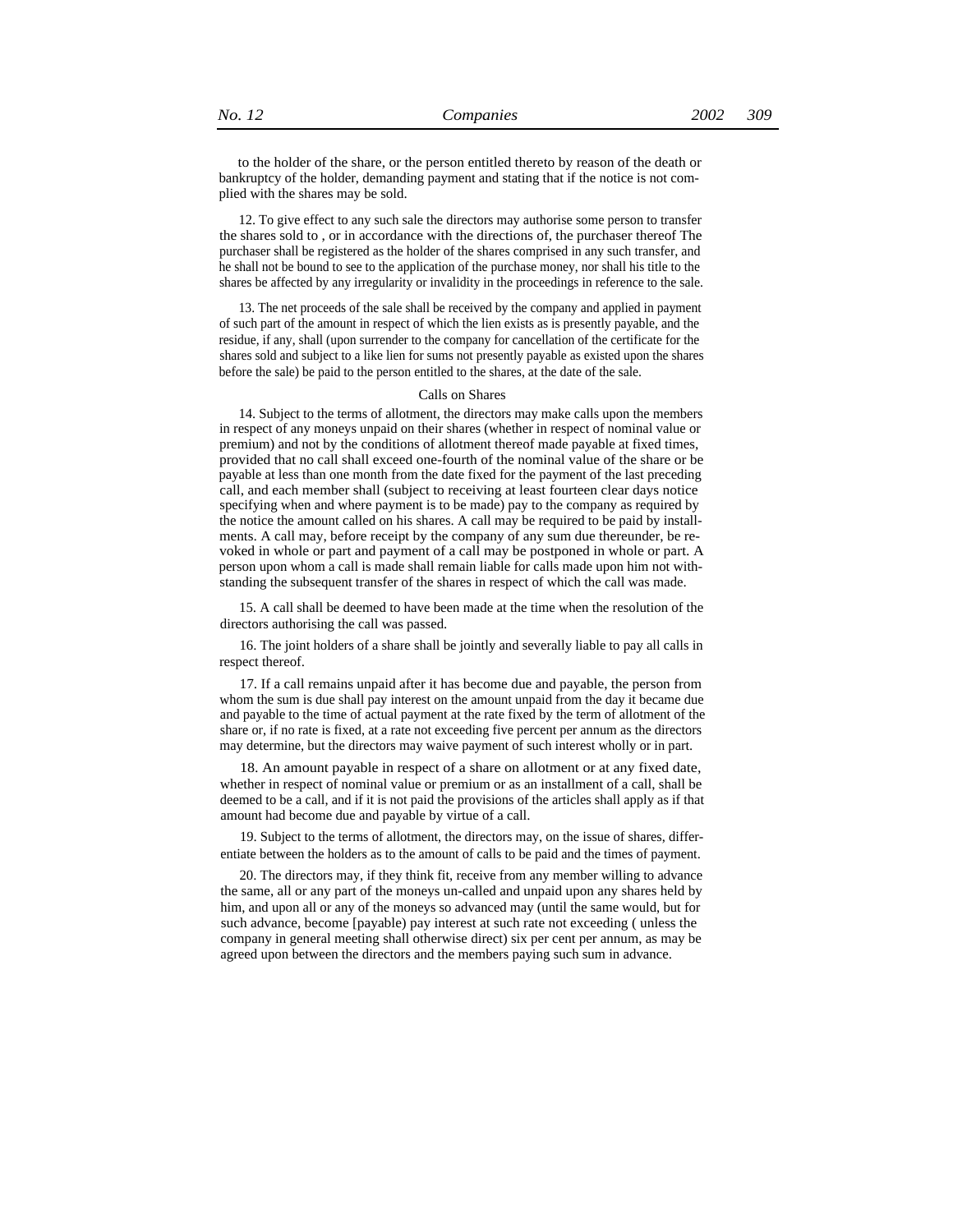#### *Transfer of Shares*

21. The instrument of transfer of any share shall be in any usual forrn or any other form which the directors may approve and shall be executed by or on behalf of the transferor and, unless the share is fully paid up, by or on behalf of the transferee, and the transferor shall be deemed to remain a holder of the share until the name of the transferee is entered in the register of members in respect thereof

22. The director may refuse to register the transfer of a share which is not fully paid to a person of whom they do not approve and they may refuse to register the transfer of a share on which the company has a lien. They may also refuse to register a transfer unless-

- (a) it is lodged at the office or such other place as the directors may appoint, and is accompanied by the certificate of the shares to which it relates, and such other evidence as the directors may reasonably require to show the right of the transferor to make the transfer; and
- (b) it is in respect of only one class of share; and
- (c) it is in favor of not more than four transferees.

23. If the directors refuse to register a transfer they shall within sixty days after the date on which the transfer was lodged with the company send to the transferee notice of the refusal.

24. The registration of transfers of shares or any transfers of any class of shares may be suspended at such times and for such periods (not exceeding thirty days in any year) as the directors may determine.

25. No fee shall be charged for the registration of any instrument of transfer or other document relating to or affecting title to any share.

#### *Transmission of Shares*

26. In case of the death of a member, the survivor of survivors where the deceased was a joint holder, and the personal representatives of the deceased where he was a sole holder or the only survivor of joint holders, shall be the only persons recognised by the company as having any title to his interest in the shares; but nothing herein contained shall release the estate of a deceased member from any liability in respect of any share which had been jointly held by him.

27. A person becoming entitled to a share in consequence of the death or bankruptcy of a member may, upon such evidence being produced as may properly be required by the directors and subject as hereinafter provided, either elect by notice to the company to be registered as holder of the share, or elect to have some person nominated by him registered as the transferee in which case he shall execute the appropriate instrument of transfer. All the articles relating to the right to transfer of shares shall apply to any such notice or transfer as if it were an instrument of transfer executed by the member and the death or bankruptcy of the member had not occurred.

28. A person becoming entitled to a share by reason of the death or bankruptcy of the holder shall have the rights to which he would be entitled if he were the registered holder of the share, except that he shall not, before being registered as the holder of the share, be entitled in respect of it to exercise any right conferred by membership in relation to meetings of the company.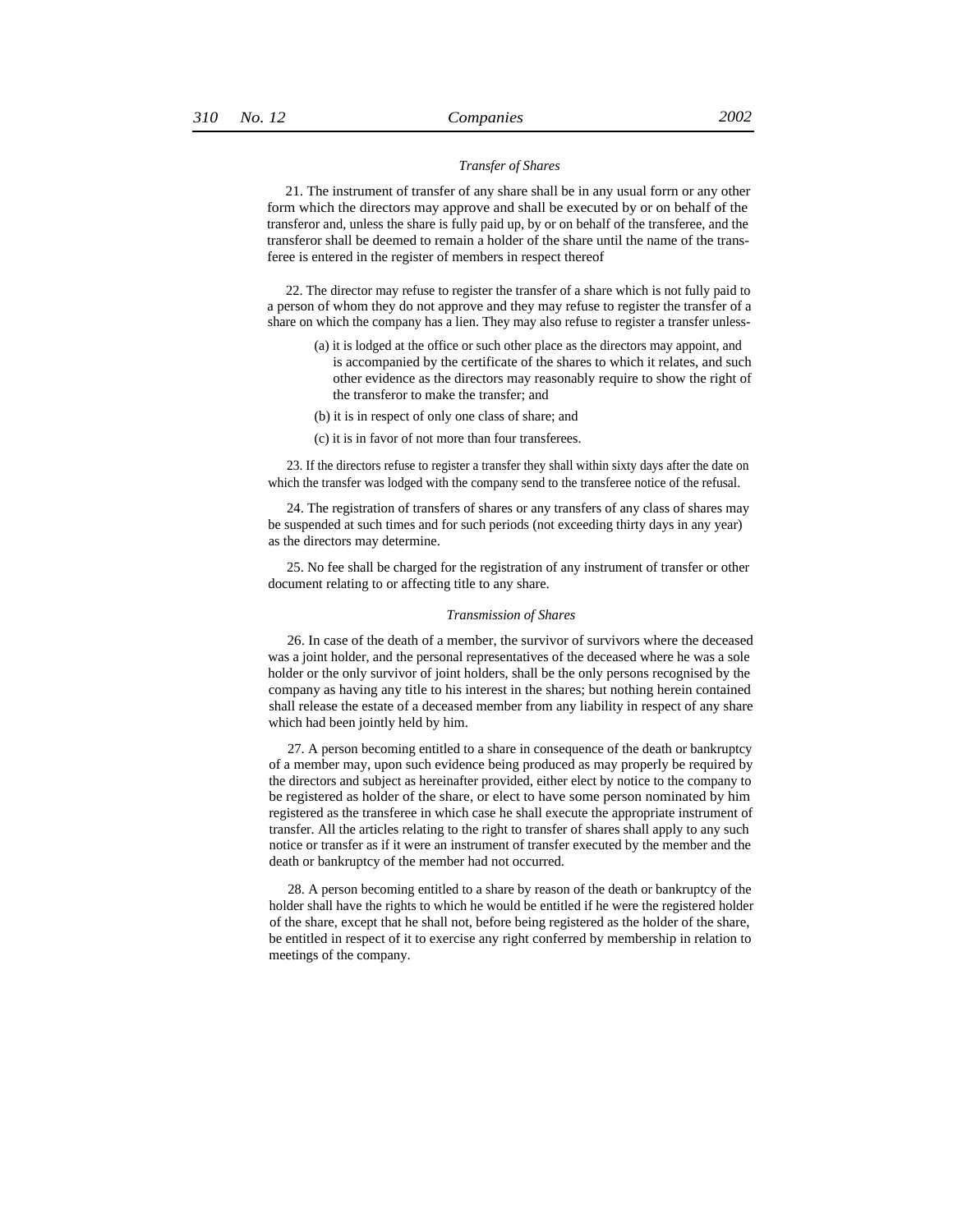#### *Alteration of Capital*

29. If a call remains unpaid after it has become due and payable, the directors may give to the person from whom it is due not less than fourteen clear days notice requiring payment of the amount unpaid, together with any interest which may have accrued. The notice shall name the place where payment is to be made and shall state that if the notice is not complied with, the shares in respect of which the call was made will be liable to be forfeited.

30. If the notice is not complied with, any share in respect of which it was given may, before the payment required by the notice has been made, be forfeited by a resolution of the directors to that effect and the forfeiture shall include all dividends or other moneys payable in respect of the forfeited shares and not paid before the forfeiture.

31. Subject to the provisions of this Act, a forfeited share maybe sold, re-allotted or otherwise disposed of on such terms and in such manner as the directors determine either to the person who was before the forfeiture the holder or to any other person, and at any time before a sale, re-allotment or other disposition the forfeiture may be cancelled on such terms as the directors think fit. Where for the purposes of its disposal a forfeited share is to be transferred to any person, the directors may authorise some person to execute an instrument of transfer of the share in question.

32. A person any of whose shares have been forfeited shall cease to be a member in respect of the forfeited shares and shall surrender to the company for cancellation the certificate for the shares forfeited, but shall remain liable to the company for all moneys which, at the date of forfeiture, were payable by him to the company in respect of the shares, but his liability shall cease if and when the company shall have received payment in full of all such moneys in respect of the shares, but the directors may waive payment wholly or in part or enforce payment without any allowance for the value of the shares at the time of forfeiture of for any consideration received on their disposal.

33. A statutory declaration by a director or the secretary that a share has been forfeited on a date stated in the declaration shall be conclusive evidence of the facts stated therein as against all persons claiming to be entitled to the share, and the declaration shall (subject to the execution of an instrument of transfer if necessary) constitute a good title to the share, and the person to whom the share is disposed of shall not be bound to see to the application of the consideration, if any, nor shall his title to the share be affected by any irregularity or invalidity of the proceedings in reference to the forfeiture or disposal of the share.

#### *Alteration of Capital*

- 34. The company may by ordinary resolution:-
	- (a) increase its share capital by new shares of such amount, as the resolution prescribes;
	- (b) consolidate and divide all or any of its share capital into shares of larger amount than its existing shares;
	- (c) subject to the provisions of section  $65(l)(d)$  of the Act, sub-divide its existing shares, or any of them, into shares of smaller amount than is fixed by the memorandum of association;
	- (d) cancel shares which, at the date of the passing of the resolution, have not been taken or agreed to be taken by any person and diminish the amount of it share capital by the amount of the shares so cancelled.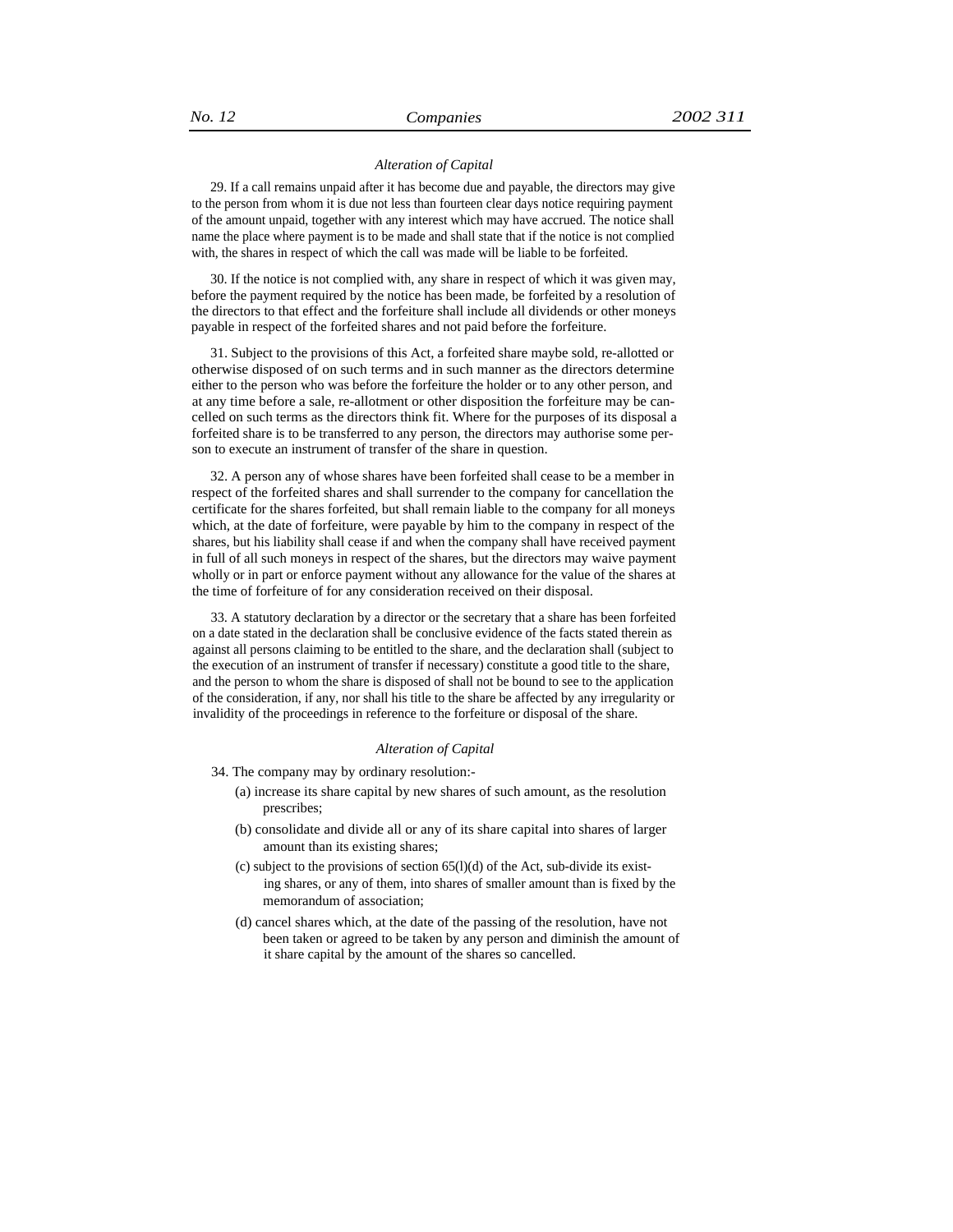35. Whenever as a result of a consolidation of shares any members would become entitled to fractions of a share, the directors may, on behalf of those members, sell the shares representing the fractions for the best price reasonably obtainable to any person (including subject to the provisions of this Act, the company) and distribute the net proceeds of sale in due proportion among those members, and the directors may authorise some person to execute an instrument of transfer of the shares to or in accordance with the directions of the purchaser. The transferee shall not be bound to see to the application of the purchase money nor shall his title to the share be affected by any irregularity in or invalidity of the proceedings in reference to the sale.

36. Subject tot he provisions of the Act, the company may by special resolution reduce its share capital, any capital redemption reserve fund or any share premium account in any way.

37. The company shall in each year hold a general meeting as its annual general meeting in addition to any other meetings in that year, and shall specify the meeting as such in the notices calling it; and not more than fifteen months shall elapse between the date of one annual general meeting of the company and that of the next.

38. All general meetings other than annual general meetings shall be called extraordinary general meetings.

39. The directors may, whenever they think fit, call an extraordinary general meeting, and extraordinary general meetings shall also be convened on such requistionists, or, in default, maybe convened by such requistionists, as provided by section 134 of the Act. If at any time there are not within the Territory sufficient directors to call the meeting, any director or any two members of the company may call the meeting in the sarne manner as nearly as possible as that in which meetings may be convened by the directors.

## *Notice of General Meetings*

40. Every general meeting shall be called by twenty-one clear days notice in writing. The notice shall specify the time and place of the meeting and the general nature of the business and, in the case of an annual general meeting, shall specify the meeting as such;

Provided that a meeting of the company may be called by shorter notice if it is so agreed:-

- (a) in the case of an annual general meeting, by all the members entitled to attend and vote thereat; and
- (b) in the case of any other meeting by a majority in number of the members having a right to attend and vote at the meeting, being a majority together holding not less than 95 per cent in nominal value of the shares giving that right.

41. Subject tot the provisions of the articles and to any restrictions imposed on any shares, the notice shall be given to all the members, to all persons entitled to a share in consequence of the death or bankruptcy of a member and to the directors and auditors. The accidental omissions to give notice of a meeting to, or the non-receipt of notice of a meeting by, any person entitled to receive notice shall not invalidate the proceedings at the meeting.

#### *Proceedings at General Meetings*

42. All business shall be deemed special that is transacted at an extra ordinary general meeting, and also all that is transacted at an annual general meeting, with the exception of declaring a dividend, the consideration of the accounts, and the reports of the directors and auditors, the election of directors in the place of those retiring and the appointment of, and the fixing of the remuneration of, the auditors.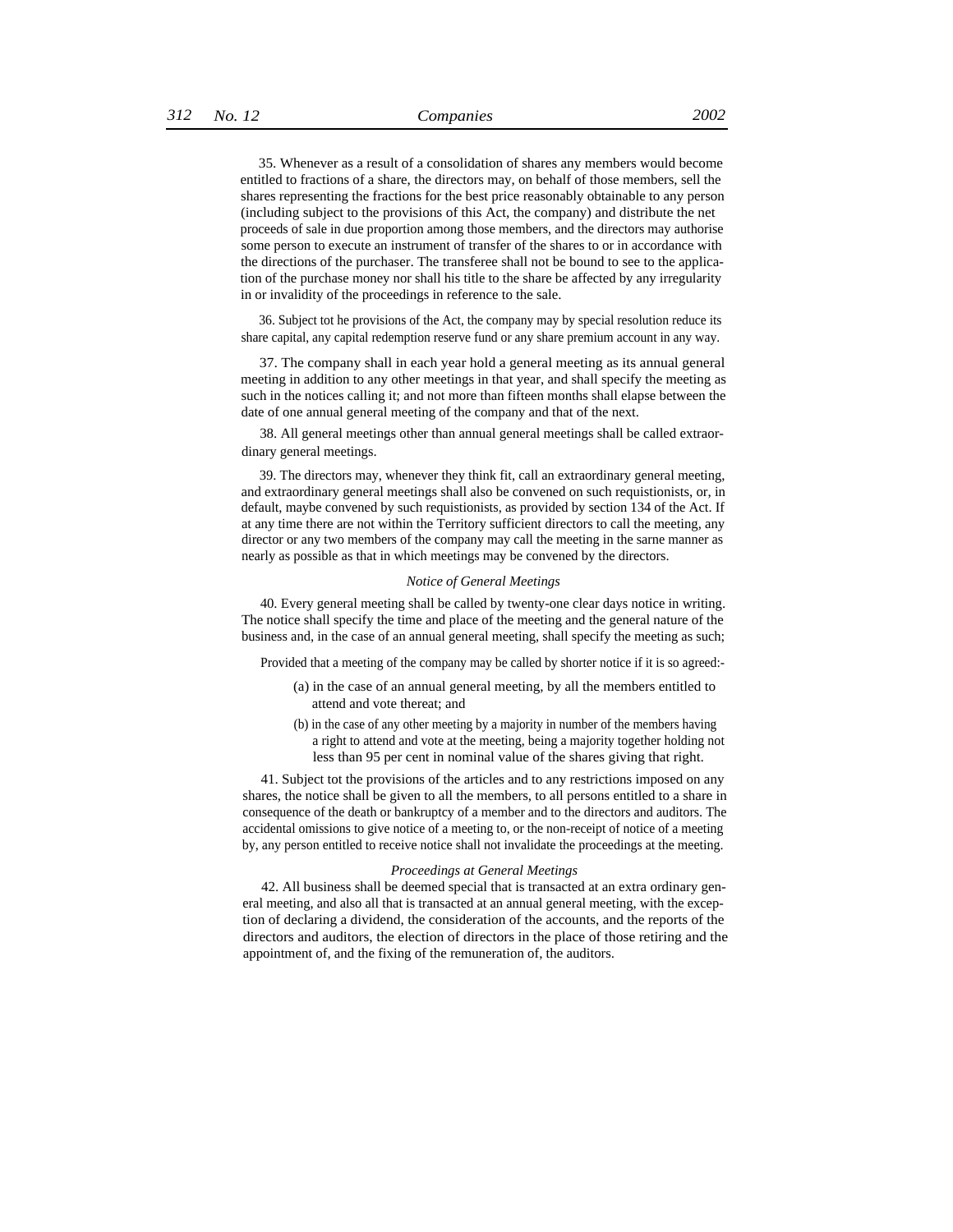43. No business shall be transacted at any general meeting unless a quorum of members is present at the time when the meeting proceeds to business; two persons entitled to vote on the business to be transacted, each being a member or a proxy for a member or a duly authorised representative of a corporation, shall be a quorum.

44. If within half an hour from the time appointed for the meeting a quorum is not present, or if during the course of a meeting a quorum ceases to be present, the meeting shall stand adjourned to the same day in the next week, at the same time and place or to such other day at such other time and place as the directors may determine.

45. The chairman, if any, of the board of directors or in his absence some other director nominated by the directors shall preside as chairman of the general meeting, but if neither the chairman nor such other director (if any) be present within fifteen minutes after the time appointed for the holding of the meeting and willing to act, the directors present shall elect one of their number to be chairman of the meeting and, if there is only one director present and willing to act, he shall be chairman.

46. If at any meeting no director is willing to act as chairman or if no director is Present within fifteen minutes after the time appointed for holding the meeting, the members present shall choose one of their number to be chairman of the meeting.

47. A director shall, notwithstanding that he is not a member, be entitled to attend and speak at a general meeting and at any separate meeting of the holders of any class of shares in the company.

48. The chairman may, with the consent of any meeting at which a quorum is present and shall if so directed by the meeting), adjourn the meeting from time to time and from place to place, but no business shall be transacted at any adjourned meeting other than the business which might properly have been transacted at the meeting had the adjournment not taken place. When a meeting is adjourned for fourteen days or more, at least seven clear days and the general nature of the business to be transacted at an adjourned meeting.

49. At any general meeting a resolution put to the vote of the meeting shall be decided on a show of hands unless a poll is (before or on the declaration of the result of the show of hands) demanded:

- (a) by the chairman or;
- (b) by at least two members having the right to vote at the meeting; or
- (c) by a member or members representing not less than one-tenth of the total voting rights of all the members having the right to vote at the meeting; or
- (d) by a member or members holding shares conferring a right to vote at the meeting being shares on which an aggregate sum has been paid up equal to not less than one-tenth of the total sum paid up on all the shares conferring that right;

and a demand by a person as proxy for a member shall be the same as a demand by the member.

50. Unless a poll be so demanded, a declaration by the chairman that a resolution has on a show of hands been carried or carried unanimously, or by a particular majority, or lost, or not carried by a particular majority and an entry to that effect in the minutes of the meeting shall be evidence of that fact.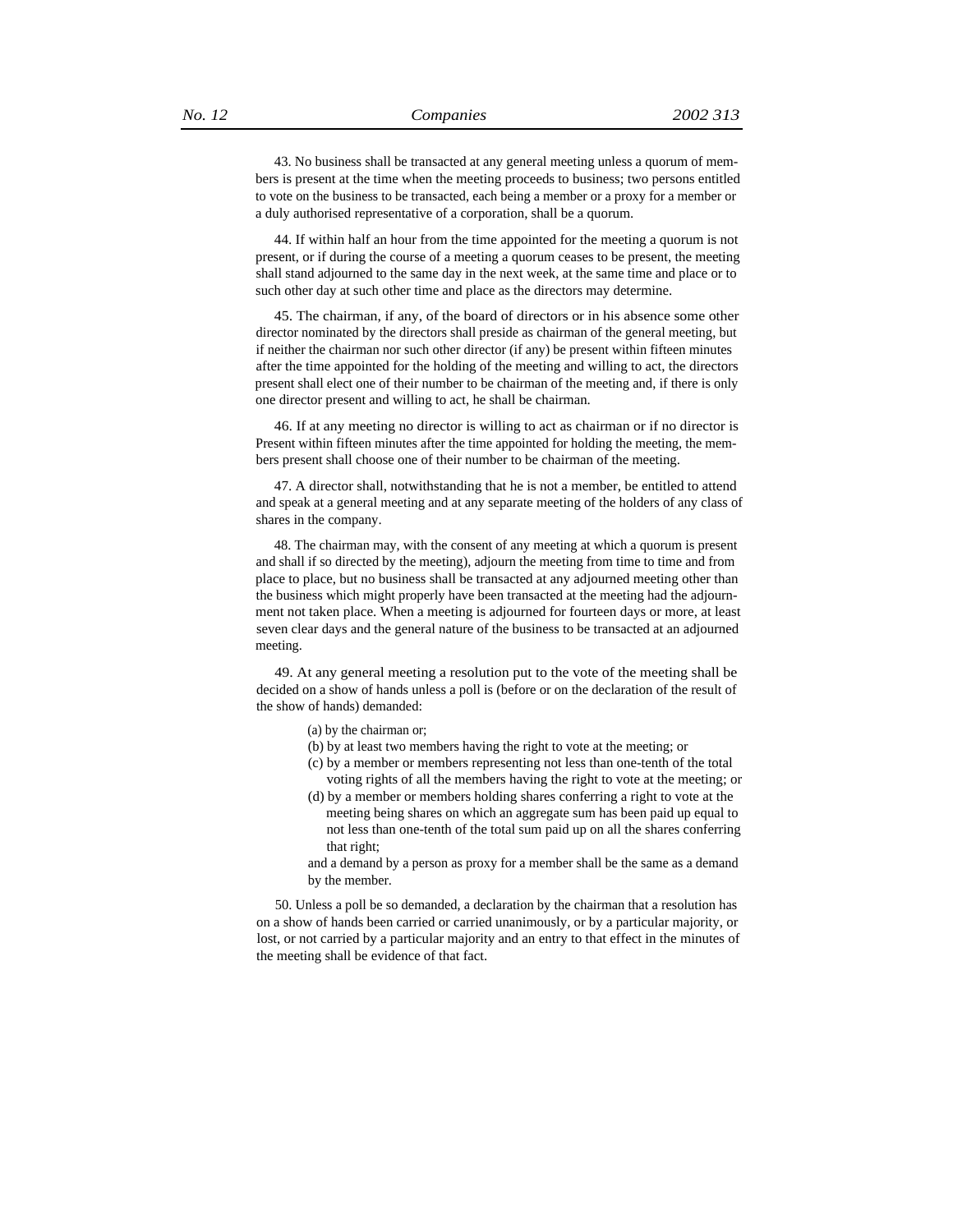51. The demand for a poll may, before the poll is taken, be withdrawn.

52. Except as provided in article 54, if a poll is duly demanded it shall be taken in such manner as the chairman directs, and the result of the poll shall be deemed to be the resolution of the meeting at which the poll was demanded.

53. In the case of an equality of votes, whether on as how of hands or on a poll, the chairman of the meeting shall be entitled to a casting vote in addition to any other vote he may have.

54. A poll demanded on the election of a chairman or on a question of adjournment shall be taken immediately. A poll demanded on any other question shall be taken either immediately or at such time not being more than thirty days after the poll is demanded as the chairman of the meeting directs, and any business other than that upon which a poll has been demanded may be proceeded with pending the taking of the poll.

55. A resolution in writing executed by or on behalf of each member who would have been entitled to vote upon it if it had been proposed at a general meeting at which he was present shall have effect as if it had been passed at a general meeting duly convened and held, and may consist of several instruments in the like form each executed by or on behalf of one or more members.

#### *Votes of Members*

56. Subject to any rights or restrictions attached to any share or class or classes of shares, on a show of hands every member (being an individual) present in person or (being a corporation) present by a duly authorised representative, not being himself a member entitled to vote, and on a poll every member shall have one vote for each share of which he is the holder.

57. In the case of joint holders the vote of the senior who tenders a vote, whether in person or by proxy, shall be accepted to the exclusion of the votes of the other joint holders; and for this purpose seniority shall be determined by the order in which the names stand in the register of members.

58. A member in respect of whose estate a manager has been appointed under section 26 of the Mental Diseases Ordinance, may vote, whether on a show of hands or on a poll, by his manager, and any such manager may, on a poll, vote by proxy.

59. No member shall be entitled to vote at a general meeting or at a separate meeting of the holders of any class of shares in the company unless all calls or other sums presently payable by him in respect of shares in the company have been paid.

60. No objection shall be raised to the qualification of any voter except at the meeting or adjourned meeting at which the vote objected to is tendered, and every vote not disallowed at such meeting shall be valid for all purposes. Any objection made in due time shall be referred to the chairman of the meeting, whose decision shall be final and conclusive.

61. On a poll votes may be given either personally or by proxy. A member may appoint more than one proxy to attend on the same occasion.

62. The instrument appointing proxy shall be in writing executed by or on behalf of the appointor or of his attorney duty authorised in wnting, or, if the appoint or is a corporation, either under seal, or under the hand of an officer or attorney duly authorised. A proxy need not be a member of the company.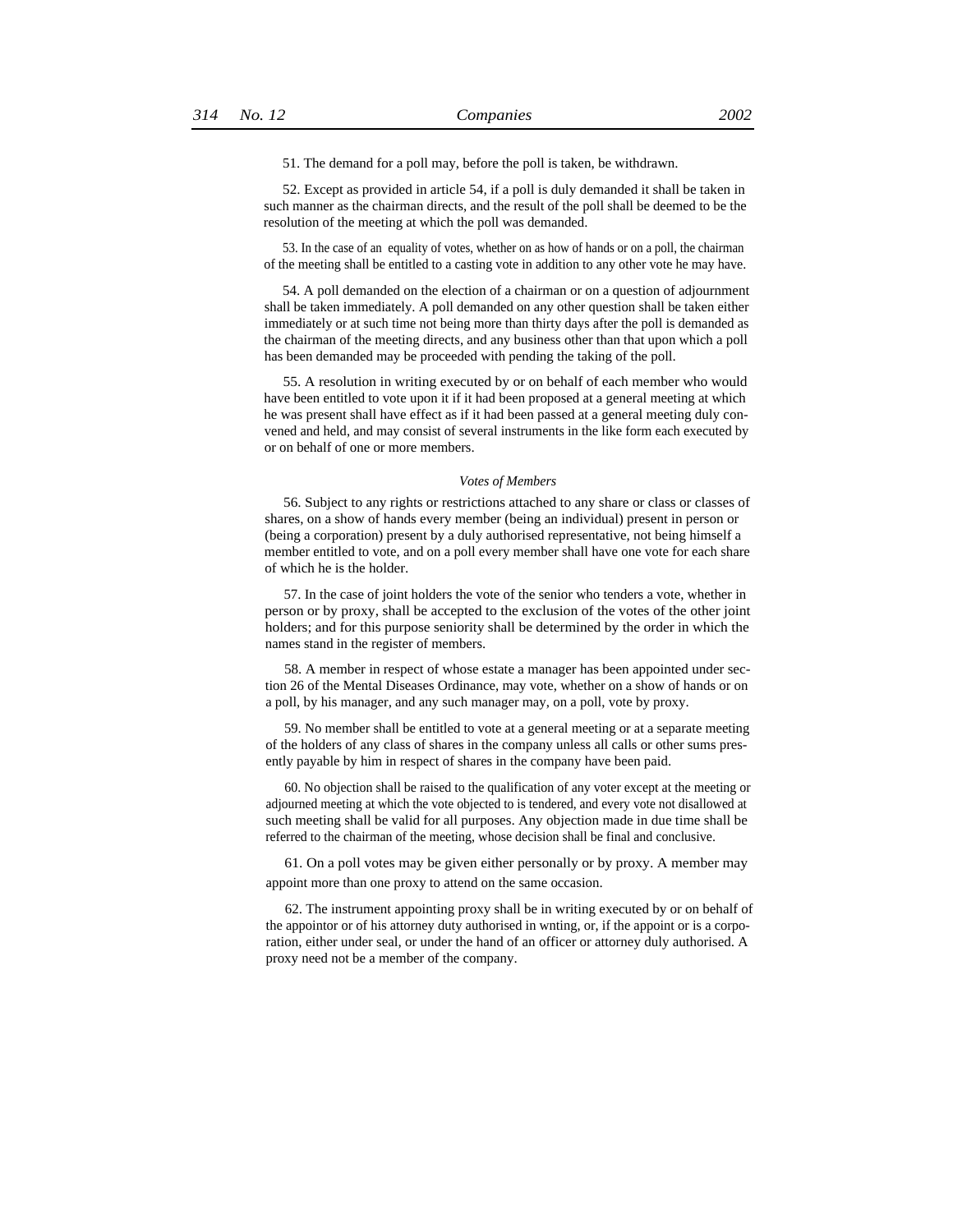63. The instrument appointing a proxy and any authority under which it is executed a copy of that authority certified notarially or in such other manner as approved by the directors shall be deposited at the registered office of the company or at such other place within the Tanzania as is specified for that purpose in the notice convening the meeting, not less than 48 hours before the time for holding the meeting or adjourned meeting at which the person named in the instrument proposes to vote, or, in the case of a poll, not less than 24 hours before the time appointed for the taking of the poll, and in default the instrument of proxy shall not be treated as valid.

64. An instrument appointing a proxy shall be in the following form or a forrn as near thereto as circumstances admit:

| $\mathbf{H}$ |                                                                                        |  |
|--------------|----------------------------------------------------------------------------------------|--|
|              |                                                                                        |  |
|              |                                                                                        |  |
|              |                                                                                        |  |
|              | as my/our proxy to vote for me/us on my/our behalf at the (annual or extraordinary, as |  |
|              |                                                                                        |  |
|              |                                                                                        |  |
|              |                                                                                        |  |
|              |                                                                                        |  |

Signed this day of 200 <sup>11</sup> I

65. Where it is desired to afford members an opportunity of voting for or against a resolution the instrument appointing a proxy shall be in the following form or a form as near thereto as circumstances admit:

....Limited ..................... I/we of. , being a Member/members of the above named company, hereby appoint of <u>or failing</u> him, **and the contract of contract of and the set of all in the set of assume as** my/our proxy to vote for me/us on my/our behalf at the (annual or extraordinary, as the case may be) general meeting of the company to be held on the day of Influencement thereof

Signed this day of. 200 <sup>11</sup> I

This form is to be used \* in favour of/against resolutions  $\overline{I}$  1/2/3 etc. ~. Unless otherwise instructed, the proxy will vote as he thinks fit or abstain from voting.

66. The instrument appointing a proxy shall be deemed to confer authority to demand or join in demanding a poll.

67. A vote given in accordance with the terms of an instrument of proxy, or poll demanded by proxy, or by the duly authorised representative of a corporation shall be valid notwithstanding the previous determination was received by the company at its registered office (or at such other place at which the instrument or proxy was duly deposited) before the commencement of the meeting or adjourned meeting at which the proxy is used.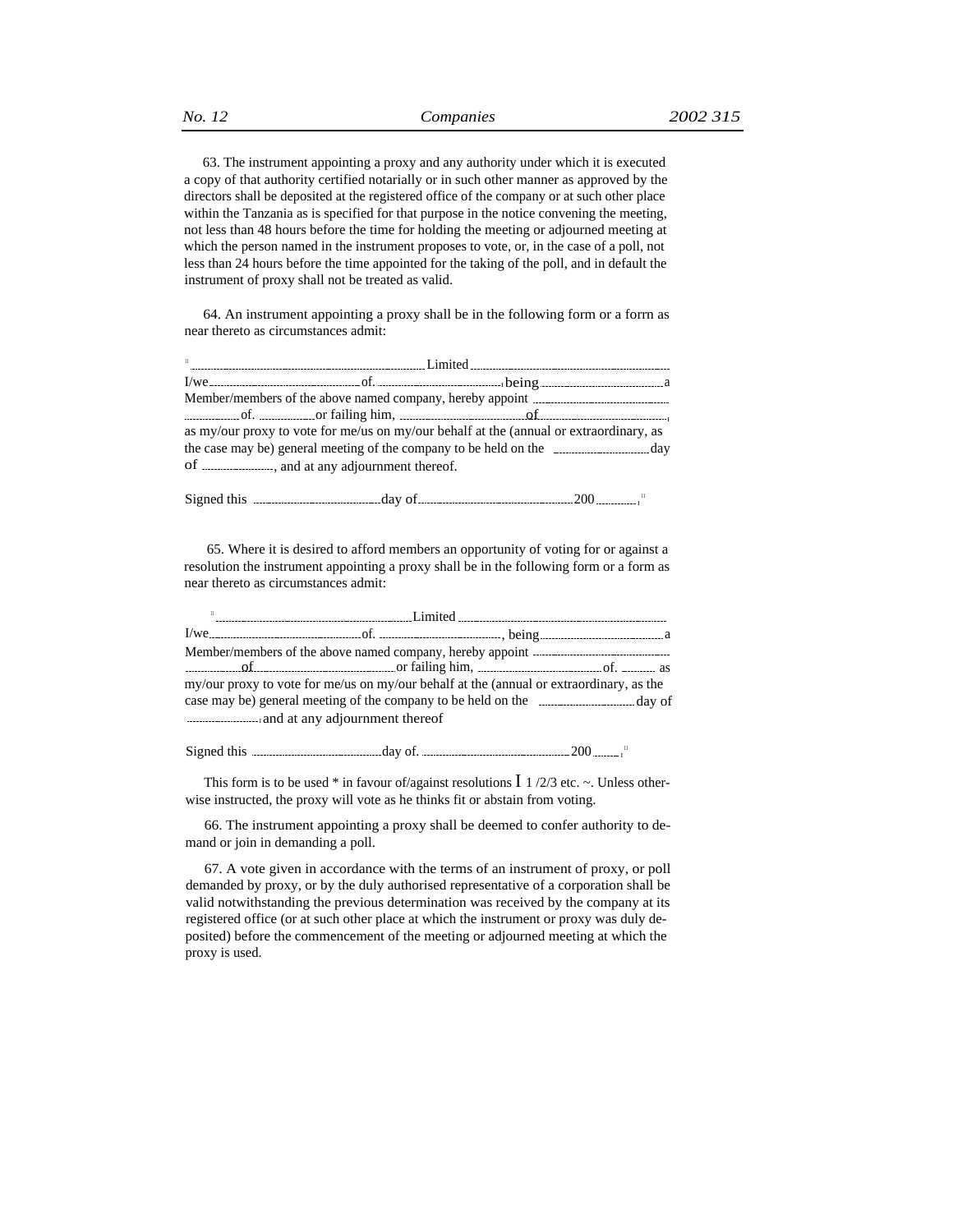## *Corporations acting by Representatives at Meetings*

68. Any corporation which is a member of the company may by resolution of its directors or other governing body authorise such person as it thinks fit to act as its representative at any meeting of the company or of any class of members of the company, and the person so authorised shall be entitled to exercise the same powers on behalf of the corporation which he represents as that corporation could exercise if it were an individual member of the company

#### *Directors*

69. The number of the directors and the names of the first directors shall be determined in writing by the subscribers of the memorandum of association or a majority of them and until such determination the signatories to the Memorandum of Association shall be the first directors. Unless otherwise determined by ordinary resolution, the number of directors shall not be subject to any maximum but shall be not less than two.

70. The shareholding qualification for directors may be fixed by the company in general meeting, and unless and until so fixed no qualification shall be required.

#### *Powers and Duties of Directors*

71. Subject tot he provisions of the Act, the memorandum and the articles and to any directions given by special resolution, the business of the company shall be managed by the directors, who may exercise all the powers of the company. No alteration of the memorandum or articles and no such directions shall invalidate any prior act of the directors which would otherwise have been valid. The powers given by this article shall not be limited by any special power given to the directors by the articles and a meeting of directors at which a quorum is present may exercise all powers exercisable by the directors.

72. The directors may by power of attorney appoint any person to be the attorney or agent of the company for such purposes and on such conditions as they determine, including authority for the attorney or agent to delegate all or any of his powers.

73. The directors may exercise all the powers of the company to borrow money, and to mortgage or charge its undertaking, property and uncalled capital, or any part thereof, and to issue debentures, debenture stock, and other securities whether outright or as security for any debt, liability or obligation of the company or of any third party.

74. The company may exercise the powers conferred upon the company by sections 124 to 127 of the Act with regard to the keeping of a branch register, and the directors may (subject to the provisions of those sections) make and vary such regulations as they may think fit respecting the keeping of any such register.

## *Directors' Appointments and Interests*

75. The directors may appoint one or more of their number to the office of managing director or to any other executive office under the company and may enter into an agreement or arrangement with any director for his employment by the company or for the provision by him of any services outside the scope of the ordinary duties of a director. Any such appointment, agreement or arrangement may be made on such terms as the directors determine and they may remunerate any such director for his services as they think fit. Any appointment of a director to an executive office shall terminate if he ceases to be a director, but without prejudice to any claim to damages for breach of the contract of service between the director and the company. A managing director and a director holding any other executive office shall not be subject to retirement by rotation.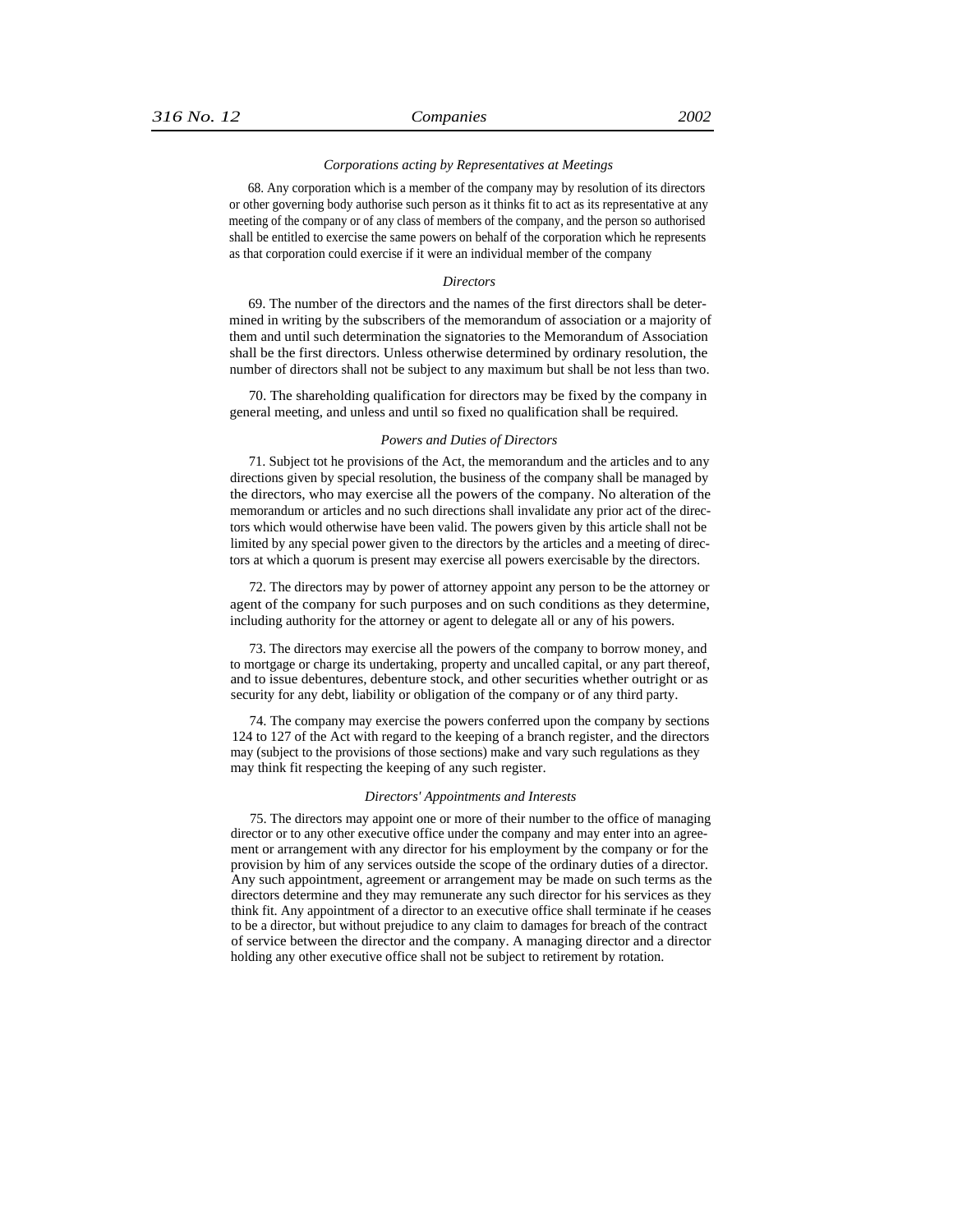76. A director who is in any way, whether directly or indirectly, interested in a contract or proposed contract with the company shall declare the nature of his interest at a meeting of the directors in accordance with section 209 of the Act.

77. Subject to the provisions for the Act, and provided that he has disclosed to the directors the nature and extent of any material interest of his, a director notwithstanding his office -

- (a) may be a party to, or otherwise interested in, any transaction or arrangement with the company or in which the company is otherwise interested;
- (b) may be a director or other officer of, or employed by, or a party to any transaction or arrangement with, or otherwise interested in any body corporate promoted by the company or in which the company may be interested;
- (c) shall not, by reason of his office, be accountable to the company for any benefit which he derives from any such office or employment remuneration or other benefits received by him as a director or officer of, or from his interest in, such other company unless the company otherwise directs.

Provided that nothing herein contained shall authorise a director or his firm to act as auditor to the company.

78. For the purposes of articles 76 and 77 -

- (a) a general notice given to the directors that a director is to be regarded as having an interest of the nature and extent specified in the notice in any transaction or arrangement in which a specified person or class of persons is interested shall be deemed to be a disclosure that the director has an interest in such transaction of the nature and extent specified; and
- (b) an interest of which a director has no knowledge and of which it is unreasonable to expect him to have knowledge shall not be treated as an interest of his.

79. All cheques, promissory notes, drafts, bills of exchange and other negotiable instruments, and all receipts for moneys paid to the company, shall be signed, drawn accepted, endorsed, or otherwise executed in such manner as the directors shall from time to time by resolution determine.

#### *Minutes*

- 80. The directors shall cause minutes to be made in books kept for the purpose-
	- (a) of all appointments of officers made by the directors;
	- (b) of the names of the directors present at each meeting of the directors and of any committee of the directors;
	- (c) of all resolutions and proceedings at all meetings of the company, of the holders of any class of shares in the company, and of the directors, and of committees of directors.

#### *Remuneration and Expenses; Gratuities and Pensions*

81. The remuneration of the directors shall be determined by ordinary resolution of the company and, unless the resolution otherwise provides, such remuneration shall be deemed to accrue from day to day. The directors may also be paid all travelling, hotel and other expenses properly incurred by them in attending and returning from meetings of the directors or any committee of the directors or general meetings or separate meetings of the holders of any class of shares or of debentures of the company or otherwise in connection with the business of the company.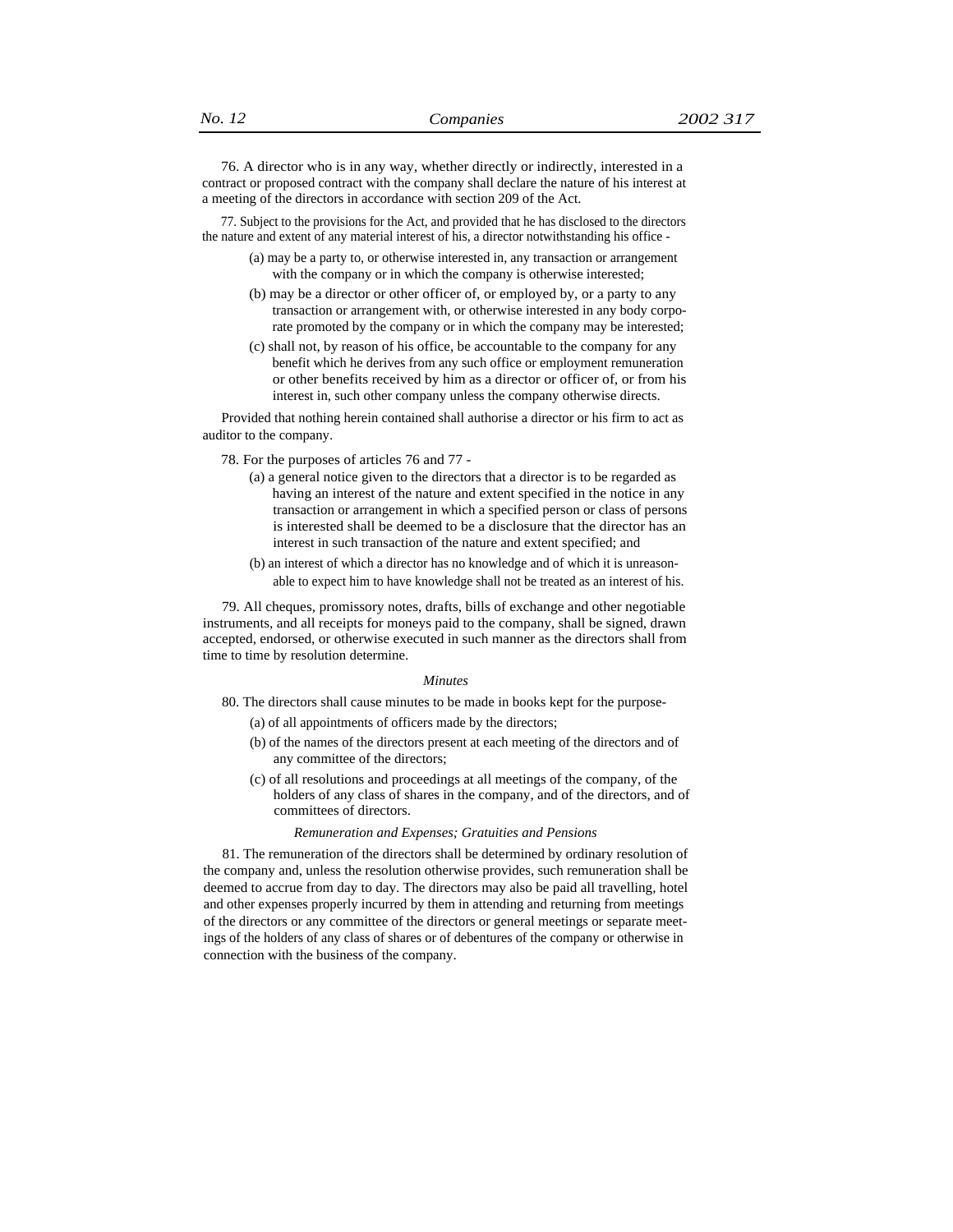82. The directors on behalf of the company may pay a gratuity or pension or allowance on retirement to any director who had held any other salaries office or place of profit with the company or to his widow or dependants and may make contributions to any fund and pay premiums for the purchase or provisions of any such gratuity, pension or allowance.

## *Disqualification and Removal of Directors*

83. The office of director shall be vacated if the director-

- (a) ceases to be a director by virtue of any provision of the Act or he becomes prohibited by law from being a director; or
- (b) becomes bankrupt or makes any arrangement or composition with his creditors generally; or
- (c) becomes of unsound mind; or
- (d) resigns his office by notice in writing to the company; or
- (c) shall for more than six consecutive months have been absent without permission of the directors from meetings of the directors held during that period and the directors resolve that his office be vacated.

#### *Appointment and Retirement of Directors*

84. The company may by ordinary resolution appoint a person who is willing to act to be a director either to fill a vacancy or to be an additional director.

85. The directors may appoint a person who is willing to act to be a director, either to fill a vacancy or as an additional director, provided that the total number of directors does not exceed the number fixed by or in accordance with these articles. A director so appointed shall hold office only until the next following annual general meeting, and shall then be eligible for re-election.

86. The company may by ordinary resolution, of which special notice has been given in accordance with section 144 of the Act, remove any director before the expiration of his period of office notwithstanding anything in these articles or in any agreement between the company and the director. Such removal shall be without prejudice to any claim the director may have for damages for breach of any service contract with the company.

87. The company may by ordinary resolution appoint another person in place of a director removed from office under the immediately preceding regulation, and without prejudice to the powers of the directors under article 85 the company may by ordinary resolution appoint any person to be a director either to fill a vacancy or as an additional director.

#### *Proceedings of Directors*

88. Subject to the provisions of the articles, the directors may regulate their meetings as they think fit. Questions arising at a meeting shall be decided by a majority of votes. In case of an equality of votes, the chairman shall have a second or casting vote. A director may, and the secretary at the request of a director shall, call a meeting of the directors, It shall not be necessary to give notice of a meeting directors to any director who is absent from the Tanzania.

89. The quorum necessary for the transaction of the business of the directors may be fixed by the directors, and unless so fixed shall be two.

90. The continuing directors may act notwithstanding any vacancy in their number, but, if their number is reduced below the number fixed as the necessary quorum, the continuing directors or director may act only for the purpose of filling vacancies or of calling a general meeting.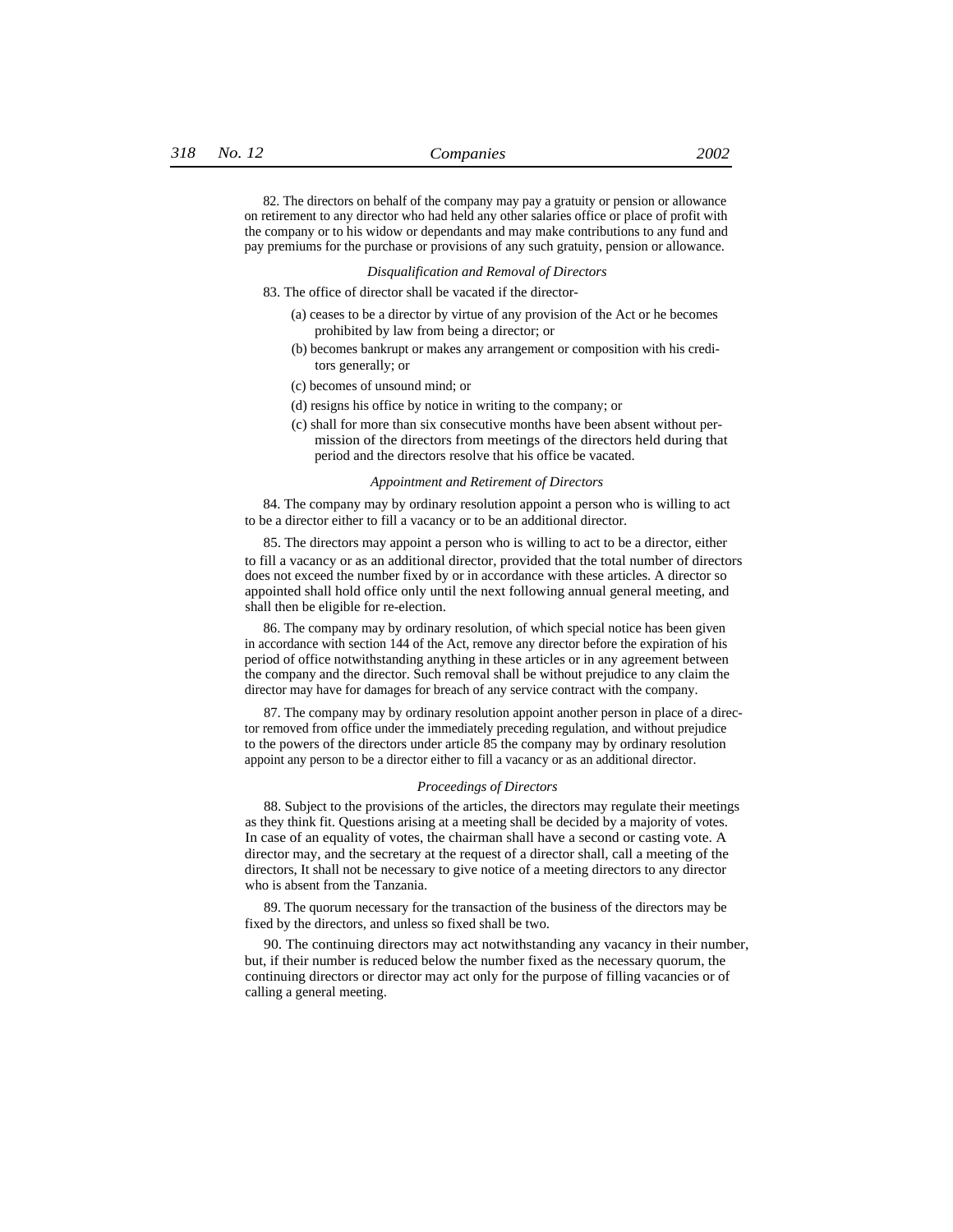91. The directors may appoint one of their number to be the chairman of the board of directors and determine the period of which he is to hold office. Unless he is unwilling to do so, the director so appointed shall preside at every meeting of directors as which he is present. But if no such chairman is appointed, or if he is unwilling to preside, or if at any meeting the chairman is not present within five minutes after the time appointed for holding the same, directors present may choose one of their number to be chairman of the meeting.

92. The directors may delegate any Of their powers to any committee consisting of one or more directors; any committee so formed shall in the exercise of the powers so delegated conform to any regulations that may be imposed on it by the directors. Subject to any such regulations, the proceedings of a Committee with two or more members shall be governed by the articles regulating the proceedings of directors so far as they are capable of applying.

93. A] I acts done by a meeting of the directors or of a committee of directors or by a person acting as a director shall, notwithstanding that it be after-wards discovered that there was some defect in the appointment of any such director, or that any of them were disqualified from holding office, or had vacated office, or were not entitled to vote, be as valid as if every such person had been duly appointed and was qualified and had continued to be a director and was entitled to vote.

94. A resolution in writing, signed by all the directors entitled to receive notice of a meeting of the directors, or of a committee of directors, shall be as valid and effectual as if it had been passed at a meeting of the directors or (as the case may be) a committee of directors duly convened and held, and may consist of several documents in the like form each signed by one or more directors.

95. Save as otherwise provided in the articles, a director shall not vote at a meeting of directors or of a committee of directors on any resolution concerning a matter in which he has, directly or indirectly, an interest or duty which is material and which conflicts or may conflict with the interests of the company. Subject to and in accordance with the provisions of the Act, an interest of a person who is connected with a director shall be treated as an interest of the director.

96. A director shall not be counted in the quorum present at a meeting in relation to a resolution on which he is not entitled to vote.

97. The company may by ordinary resolution suspend or relax to any extent, either generally or in respect of any particular matter, any provision of the articles prohibiting a director from voting at a meeting of directors or of a committee of directors.

98. Where proposals are under consideration concerning the appointment of two or more directors to offices or employment with the company or any body corporate in which the company is interested, the proposals may be divided and considered in relation to each director separately and (provided he is not for another reason precluded from voting) each of the directors concerned shall be entitled to vote and be counted in the quorum in respect of each resolution except than concerning his own appointment.

99. If a question arises at a meeting of directors or of a committee of directors as to the right of a director to vote, the question may, before the conclusion of the meeting, be referred to the chairman of the meeting and his ruling in relation to any director other than himself shall be final and conclusive.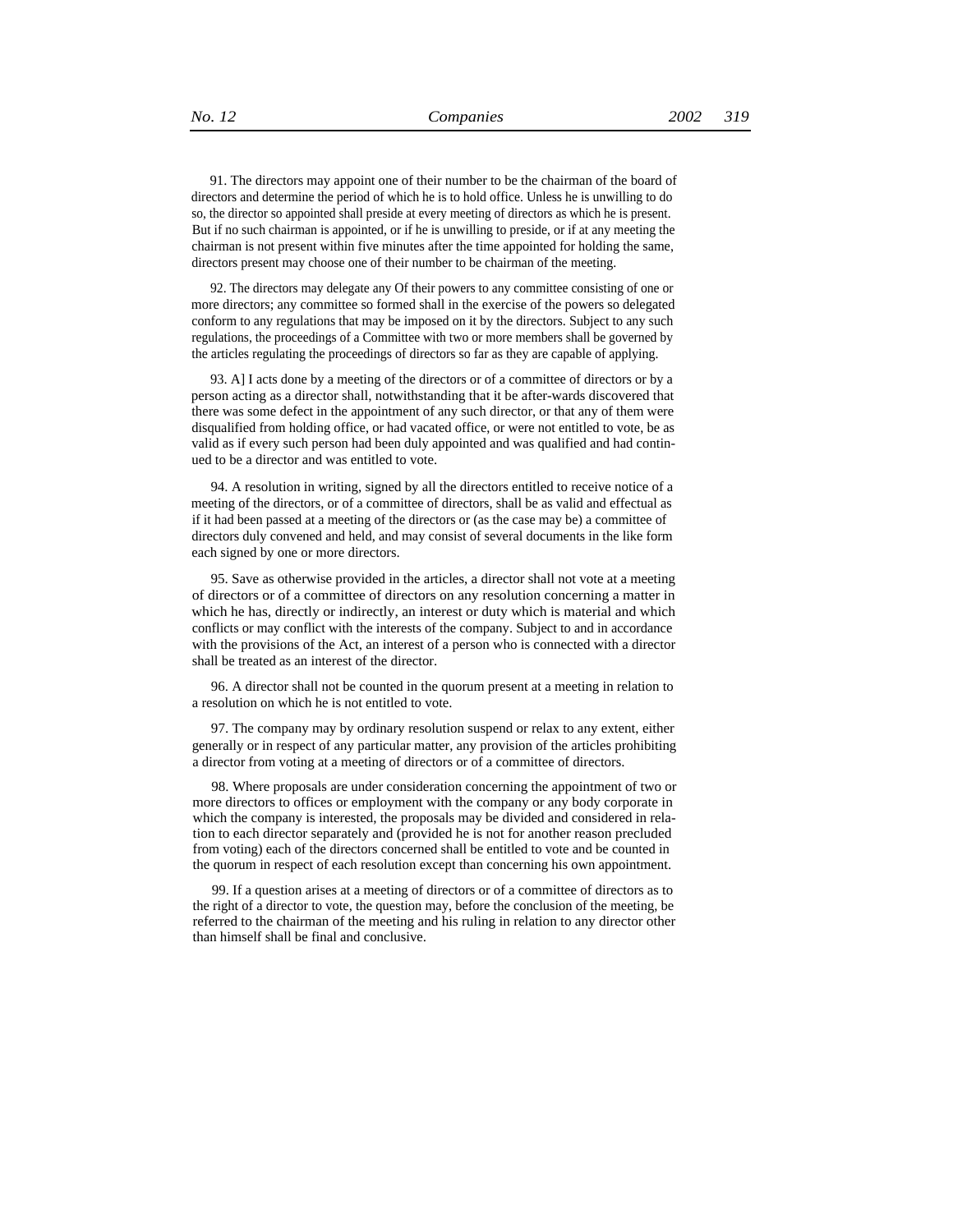## *Secretary*

100. The secretary shall be appointed by the directors for such term, at such remuneration and upon such conditions as they may think fit; and any secretary so appointed may be removed by them.

101. A provision of the Act or these Regulations requiring or authorising a thing to be done by or to a director and the secretary shall not be satisfied by its being done by or to the same person acting both as director and as, or in place of, the secretary.

## *The Seal*

102. The sea] shall only be used by the authority of the directors or of a committee of the directors authorised by the directors. The directors may determine who shall sign any instrument to which the seal is affixed and unless otherwise so determined it shall be signed by a director and by the secretary or by a second director.

## *Dividends and Reserve*

103. Subject to section 180 of the Act, the company may by ordinary resolution declare dividends in accordance with the respective rights of the members, but no dividend shall exceed the amount recommended by the directors,

104. Subject to the provisions of the Act, the directors may from time to time pay to the members such interim dividends as appear to the directors to be justified by the profits of the company available for distribution.

105. The directors may, before recommending any dividend, set aside out of the profits of the company such sums as they think proper as a reserve or reserves which shall, at the discretion of the directors, be applicable for any purpose to which the profits of the company may be properly applied, and pending such application may, at the like discretion, either be employed in the business of the company or be invested in such investments (other than shares of the company) as the directors may from time to time think fit. The directors may also without placing the same to reserve carry for-ward and any profits which they may think prudent not to divide.

106. Except as otherwise provided by the tights attached to shares, all dividends shall be declared and paid according to the amounts paid on the shares in respect of which the dividend is paid. All dividends shall be apportioned and paid proportionately to the amounts paid on the shares during any portion or portions of the period in respect of which the dividend is paid; but if any share is issued on terms providing that it shall rank for dividend as from a particular date, that share shall rank for dividend accordingly.

107. Any general meeting declaring a dividend may, upon the recommendation of the directors, direct payment of such dividend wholly or partly by the distribution of assets and, where any difficult arises in regard to the distribution, the directors may settle the same, and in particular may issue fractional certificates and fix the value for distribution of any assets and may determine that cash payments shall be made to any members upon the footing of the value so fixed in order to adjust the rights of members, and may vest any assets in trustees.

108. Any dividend, interest or other moneys payable in cash in respect of shares may be paid by cheque sent through the post to the registered address of the holder or, in the case of joint holders, tot he registered address of that one of the joint holders who is first named in the register of members or to such person and to such address as the holder or joint holders may in writing direct. Every such cheque or warrant shall be made payable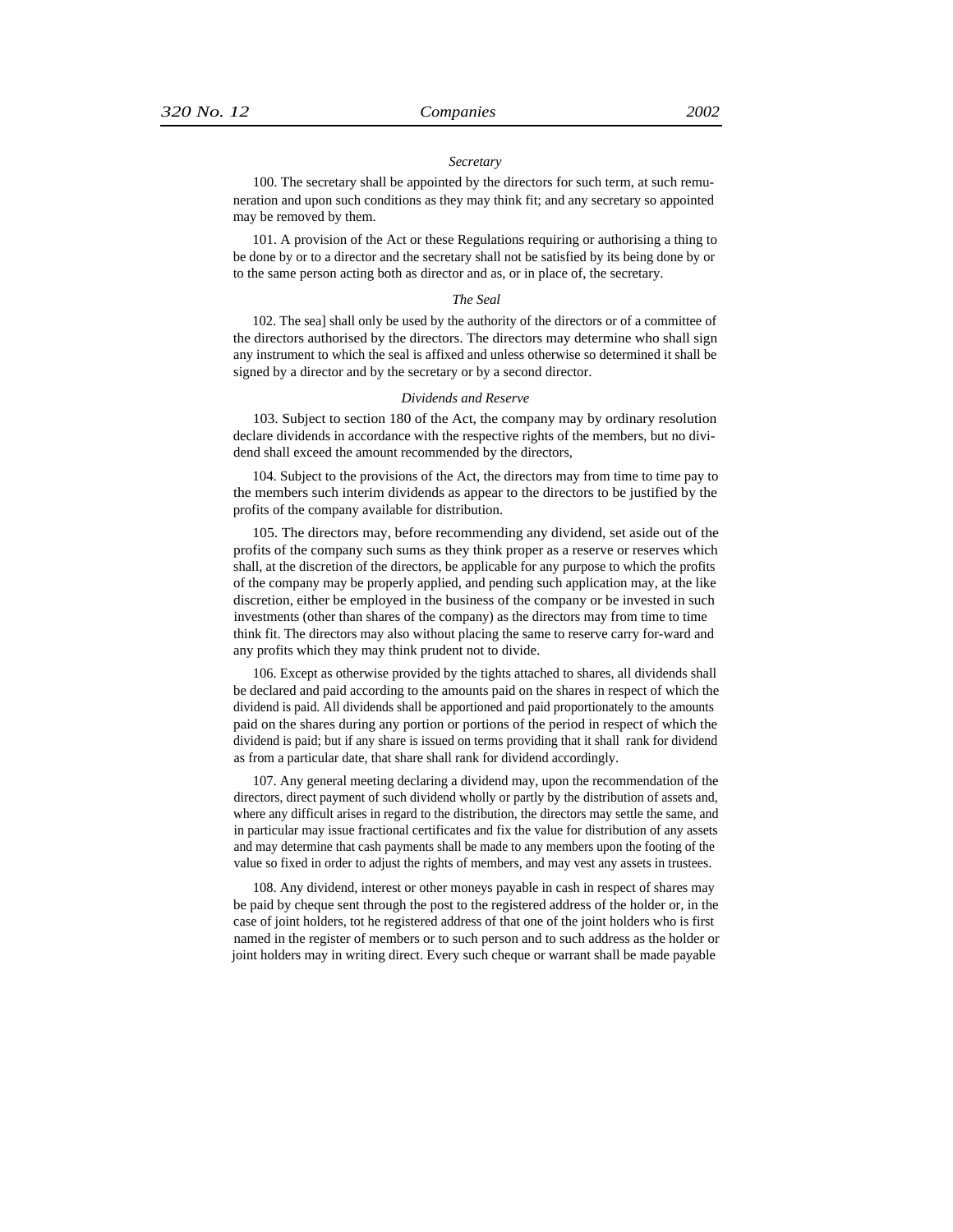to the order of the person to whom it is sent, and payment of the cheque shall be a good discharge to the company Any one of two or more joint holders may give effectual receipts for any dividends or other moneys payable in respect of the shares held by them as joint holders.

109. No dividend or other moneys payable in respect of a share shall bear interest against the company unless otherwise provided by the rights attached to the share.

110. Any dividend which has remained unclaimed for twelve years from the date when it became due for payment shall, if the directors so resolve, be forfeited and cease to remain owing by the company.

## Accounts

111. The directors shall cause proper books of account to be kept with respect to:-

- (a) all sums of money received and expended by the company and the matters in respect of which the receipt and expenditure takes place;
- (b) all sales and purchases of goods by the company; and
- (c) the assets and liabilities of the company.

Proper books shall not be deemed to be kept if there are not kept such books of account as are necessary to give a true and fair view of the state of the company's affairs and to explain its transactions.

112. The books of account shall be kept at the registered office of the company, or, subject to section 151 (4) of the Act, at such other place or places as the directors think fit, and shall always be open to the inspection of the directors.

113. No member shall (as such) have any right of inspecting any accounting records or other book or document of the company except as conferred by statute or authorised by the directors or by ordinary resolution of the company.

114. The directors shall, in accordance with sections 153, 155 and 159 of the Act, cause to be prepared and to be laid before the company in general meeting such profit and loss accounts, balance sheets, cash flow statements, group accounts (if any) and reports as are referred to in those sections.

115. In accordance with section 163 of the Act, the copy of the company's annual accounts to be laid before the company in general meeting together with a copy of the director's report and the auditor's report shall not less than twenty-one days before the date of the meeting be sent to every member of, and every holder of debentures of, the company. Provided that this regulation shall not require a copy of those documents to be sent to any person of whose address the company is not aware or to more than one of the joint holders of any shares or debentures.

## Capitalisation of Profits

116. The directors may, with the authority of an ordinary resolution of the company:

(a) Resolve to capitalise any part of the amount for the time being standing to the credit of any of the company's reserve accounts or to the credit of the profit and loss account or otherwise available for distribution, and that such sum be capitalised to the members who would have been entitled to it were distributed by way of dividend and in the same proportions and apply such sum either in or towards paying up any amounts for the time being unpaid on any shares held by such members respectively or in paying up in full in issued shares or debentures of the company to be allotted and distributed;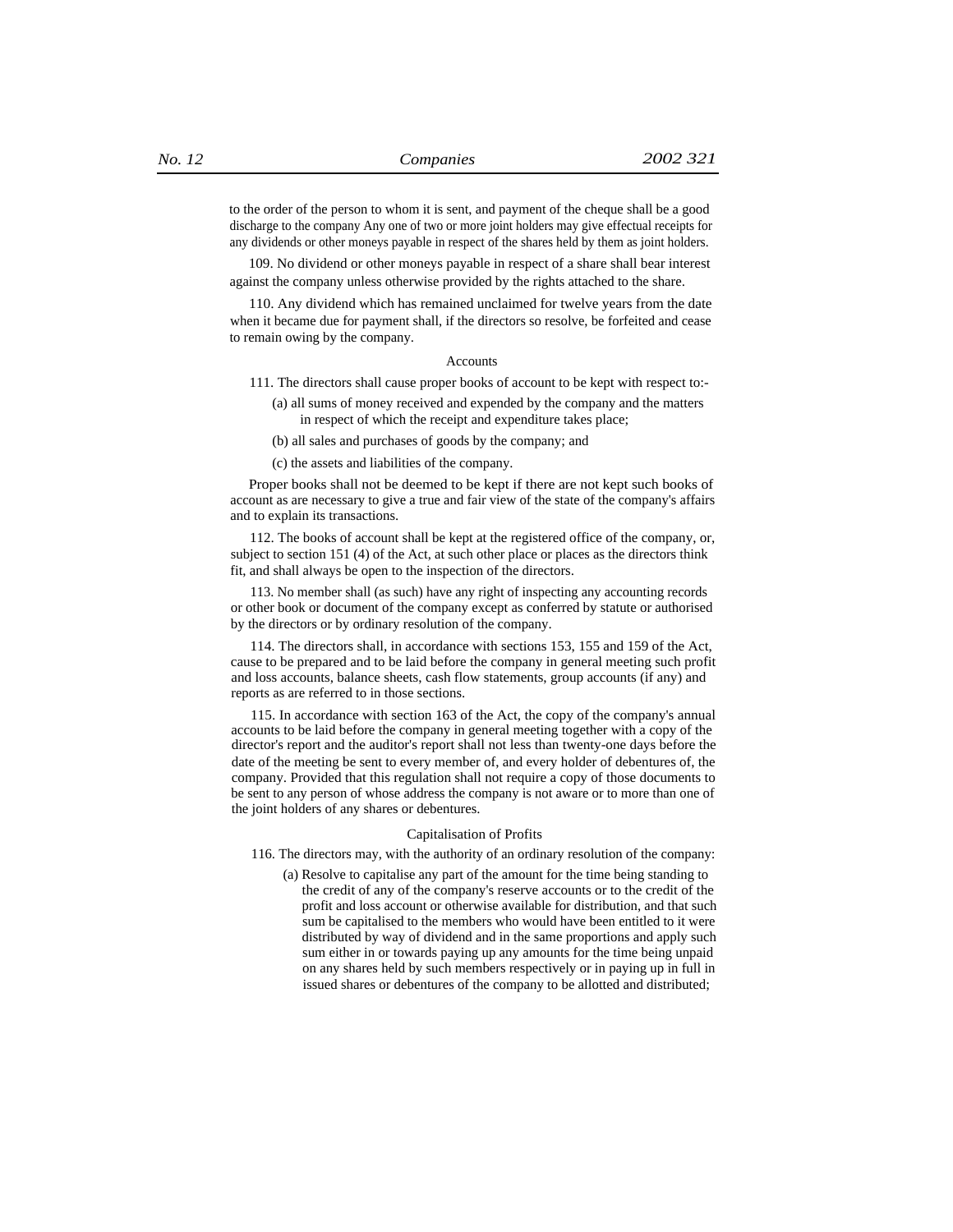(b) Make such provision the issue of fractional certificates or by payment in cash or otherwise as they think fit for the case of shares or debentures becoming distributable in fractions, and authorise any person to enter on behalf of all the members entitled thereto into an agreement with the company providing for the allotment to them respectively, credited as fully paid up, of any shares or debentures to which they are entitled upon such capitalisation, and any agreement made under such authority shall be effective and binding on all such members.

#### *Audit*

117. Auditors shall be appointed and their duties regulated in accordance with sections 170 to 179 of the Act.

#### *Notices*

118. Any notice to be given to or by any person pursuant to the articles shall be in writing except that a notice calling a meeting of directors need not be in writing. The company may give any notice to a member wither personally or by sending it by post in a prepaid envelop addressed to the member at his registered address, or by leaving it at that address. Where a notice is sent by post, service of the notice shall be deemed to be effected by properly addressing, preparing, and posting a letter containing the notice, and to have been effected at the expiration of (seventy-two) hours after the letter containing the sarne was posted. A member whose registered address is not within the Tanzania and who gives to the company and address within the Tanzania at which notices may be given him shall be entitled to receive any notice from the company.

119. A notice maybe given by the company to the joint holders of a share by giving the notice to the joint holder first named in the register of members in respect of the share.

120. A notice may be given by the company to the persons entitled to a share in consequence of the death or bankruptcy of a member by sending or delivering it, in any manner authorised by the articles, addressed to them by name, or by the title of representatives of the deceased, or trustee of the bankrupt, or by any like description, at the address, if any, within the Tanzania supplied for the purpose by the persons claiming to be so entitled. Until such an address has been supplied, a notice may be given in any manner in which it might have been given if the death or bankruptcy had not occurred.

121. A member present, either in person or by proxy, at any meeting of the company or of the holders of any class of shares in the company shall be deemed to have received purpose for which it was called.

#### Winding up

122. If the company is wound up the liquidator may, with sanction of a special resolution of the company and any other sanction required by the Act divide amongst the members in specie the whole or any part of the assets of the company and may, for that purpose, set such value as he deems fair upon any property to be divided and may determined how such division shall be carried out as between the members or different classes of members. The liquidator may, with the like sanction, vest the whole or any part of the assets in trustees upon such trusts for the benefit of the members as the liquidator, with the like sanction, shall determine, but no member shall be complied to accept any shares or other securities upon which there is a liability.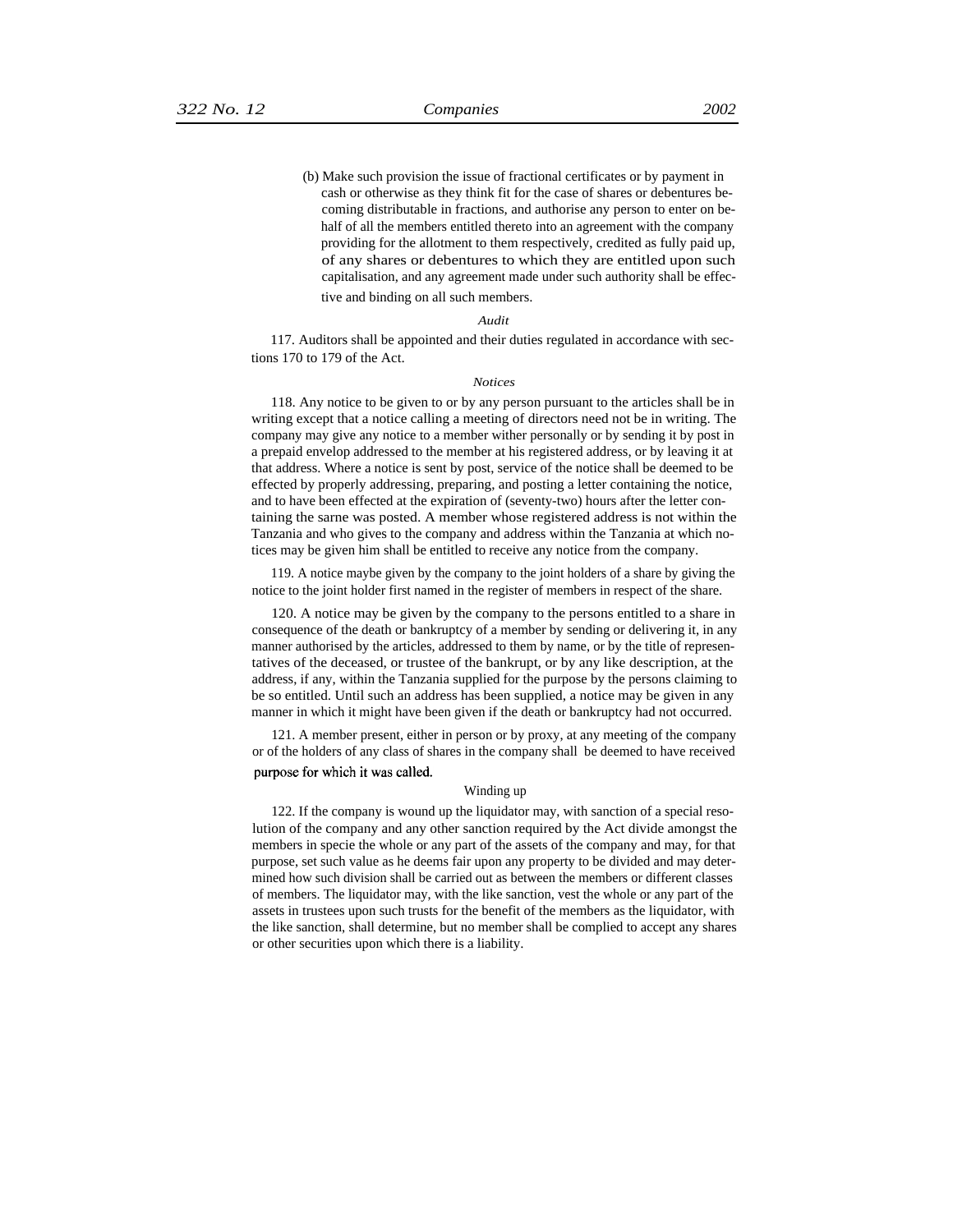## *Indemnity* **Indemnity**

123. Subject to the provisions of the Act, but without prejudice to any indemnity to which a director may otherwise be entitled, every director or other officer or auditor of the company shall be indemnified out of the assets of the company against any liability incurred by him in defending any proceedings, whether civil or criminal, in which judgment is given in his favour or in which he is acquitted or in connection with any application under section 481 of the Act in which relief is granted to him by the court from liability for negligence, default, breach of duty or breach of trust in relation to the affairs of the company.

# PART 11

## REGULATIONS FOR MANAGEMENT OF A PRIVATE COMPANY LIMITED BY SHARES

1. The regulations contained in Part I of Table A shall apply save for regulation 22.

2. The company is a private company and accordingly: -

- (a) the right to transfer shares is restricted in manner hereinafter prescribed;
- (b) the number of members of the company is limited to fifty as further provided for in the Act;
- (c) any invitation to the public to subscribe for any shares or debenture of the public is prohibited;
- (d) the company shall not have power to issue share warrants to bearer.

3. The directors may, in their absolute discretion and without assigning any reason there for, decline to register any transfer of any share, whether or not it is a fully paid share.

## TABLE B

### FORM OF MEMORANDUM OF ASSOCIATION OF A COMPANY LIMITED By SHARES

- I st The name of the company is '' Limited.''
- 2nd The Objects for which the company is established are,
- 3rd The liability of the members is limited.

4th The share capital of the company is  $\frac{1}{100}$  shillings divided into shares of shillings each.

WE, the persons whose names and addresses are subscribed, desire to be formed into a company, in pursuance of this memorandum of association, and we respectively agree to take the number of shares in the capital of the company set opposite our respective names.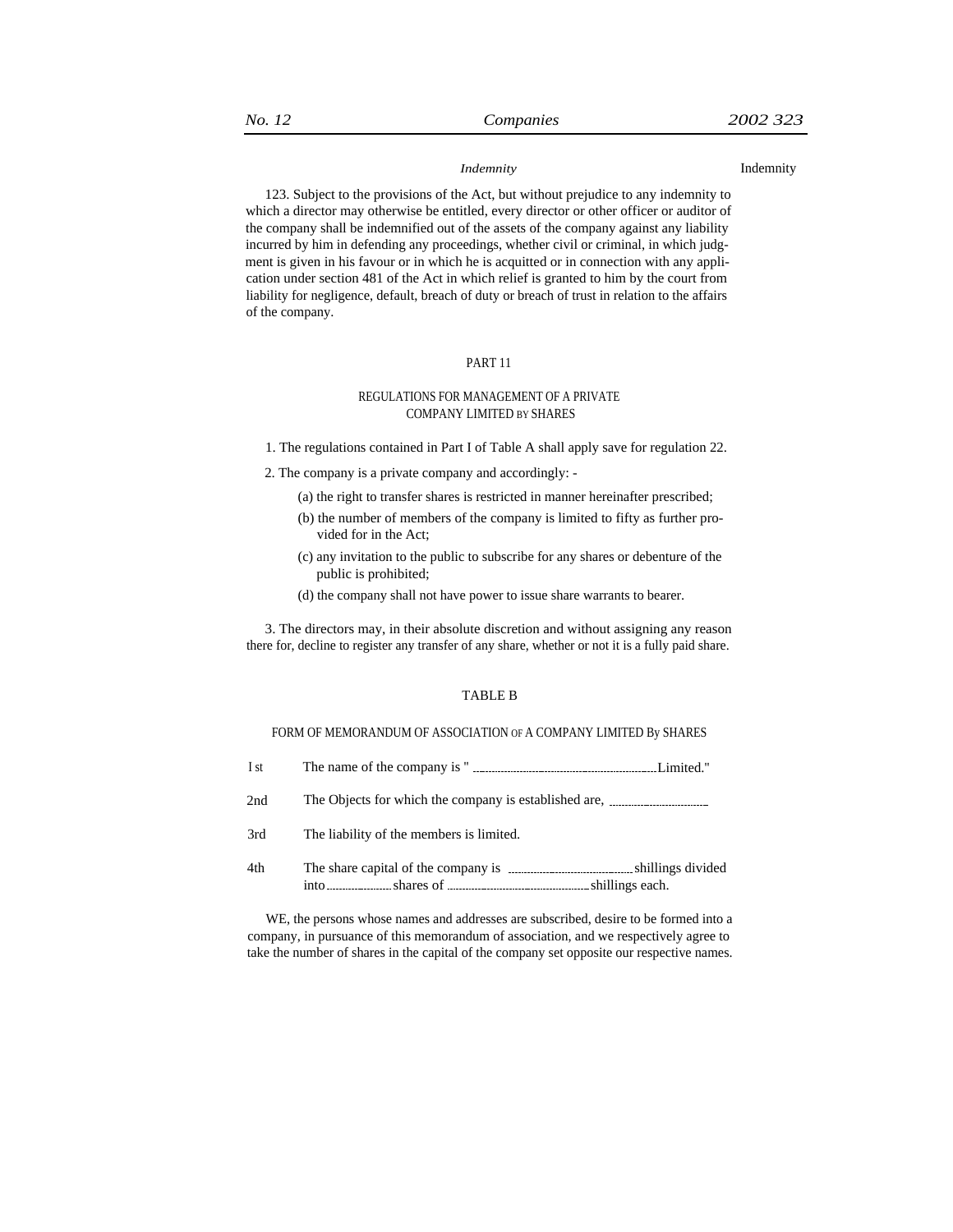|    | Names, address and Number of Shares taken by each  Signatures of subscribers<br>Subscriber |  |
|----|--------------------------------------------------------------------------------------------|--|
| Ι. |                                                                                            |  |
| 2. |                                                                                            |  |
| 3. |                                                                                            |  |
| 4. |                                                                                            |  |
| 5. |                                                                                            |  |
| 6. |                                                                                            |  |
| 7. |                                                                                            |  |
|    | Total shares taken                                                                         |  |

Dated the day of 200

Witness to the above signatures.

# TABLE C

# FORM OF MEMORANDUM AND ARTICLES OF ASSOCIATION OF A COMPANY LIMITED BY GUARANTEE, AND NOT HAVING A SHARE CAPITAL

I st The name of the company is '' Limited.''

2nd The Objects for which the company is established are,

3rd The liability of the members is limited.

4th Every member of the company under takes to contribute to the assets of the company in the event of its being wound up while he is a member, or within one year afterwards, for payment of the debts and liabilities of the company contracted before he ceases to be a member, and the costs, charges and expenses of winding up, and for the adjustment of the rights of the contributories among themselves, such amount as may be required not exceeding shillings.

WE, the persons whose names and addresses are subscribed, desire to be formed into a company, in pursuance of this memorandum of association.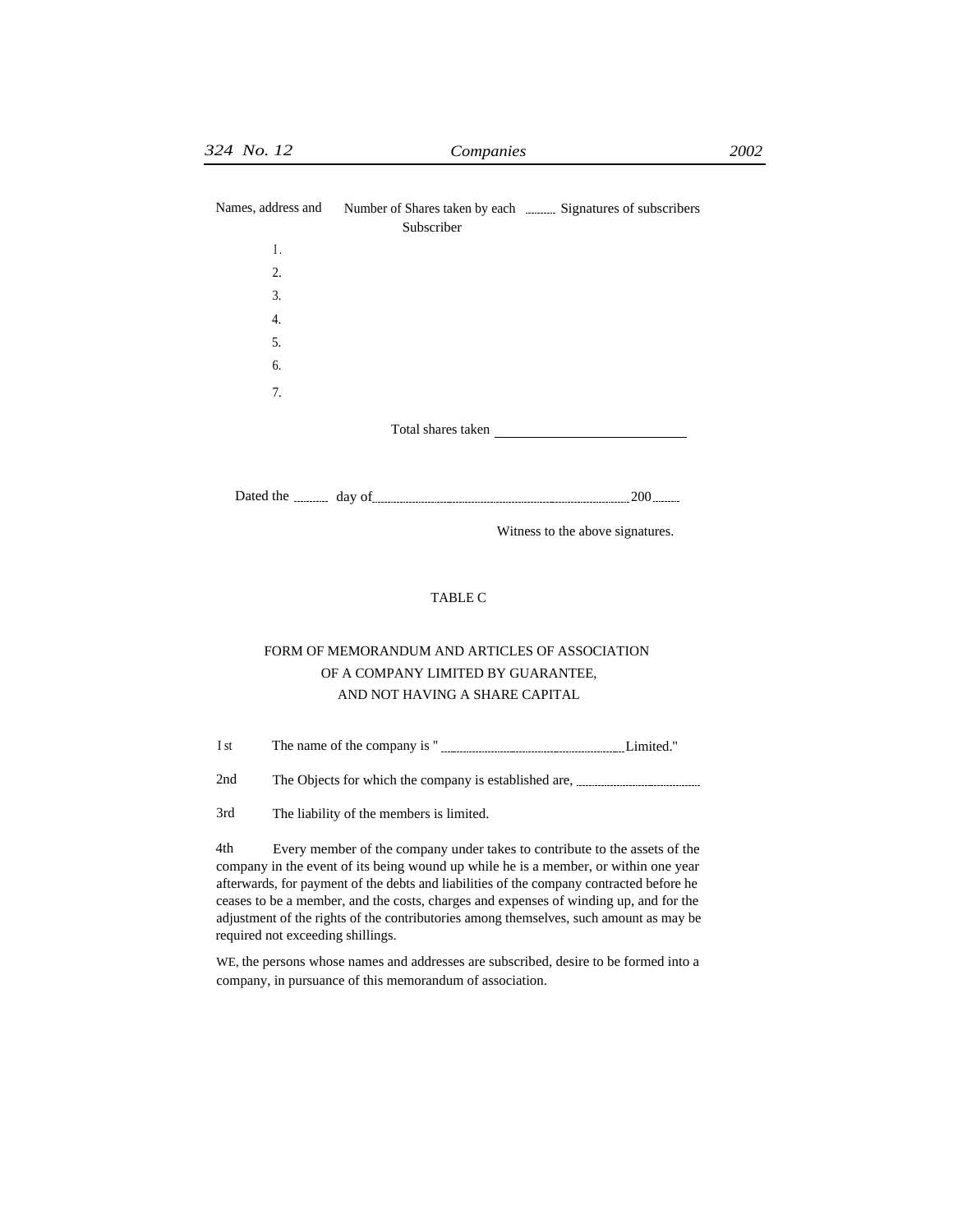| No. 12                                        | Companies                        |  |
|-----------------------------------------------|----------------------------------|--|
| Names, address and occupations of subscribers | Signatures of subscribers        |  |
| 1.                                            |                                  |  |
| 2.                                            |                                  |  |
| 3.                                            |                                  |  |
| 4.                                            |                                  |  |
| 5.                                            |                                  |  |
| 6.                                            |                                  |  |
| 7.                                            |                                  |  |
|                                               |                                  |  |
|                                               | Witness to the above signatures. |  |

# ARTICLES OF ASSOCIATION TO A COMPANY PRECEDING

# MEMORANDUM OF ASSOCIATION

## *Interpretation*

1. In these articles:-

''the Act'' means the Companies Act;

''the articles'' means the articles of the company;

''clear days'' in relation to the period of a notice means that period excluding the day when the notice is given or deemed to be given and the day for which it is given or on which it is to take effect;

''the seal'' means the common seal of the company;

''Secretary'' means any person appointed to perform the duties of the secretary of the company.

Expressions referring to writing shall, unless the contrary intention appears, be construed as including references to printing, lithography, photograph, and other modes of representing or reproducing words in a visible form.

Unless the context otherwise requires, words or expressions contained in these articles shall bear the same meaning as in the Act or any statutory modification thereof in force at the date at which these articles become binding on the company.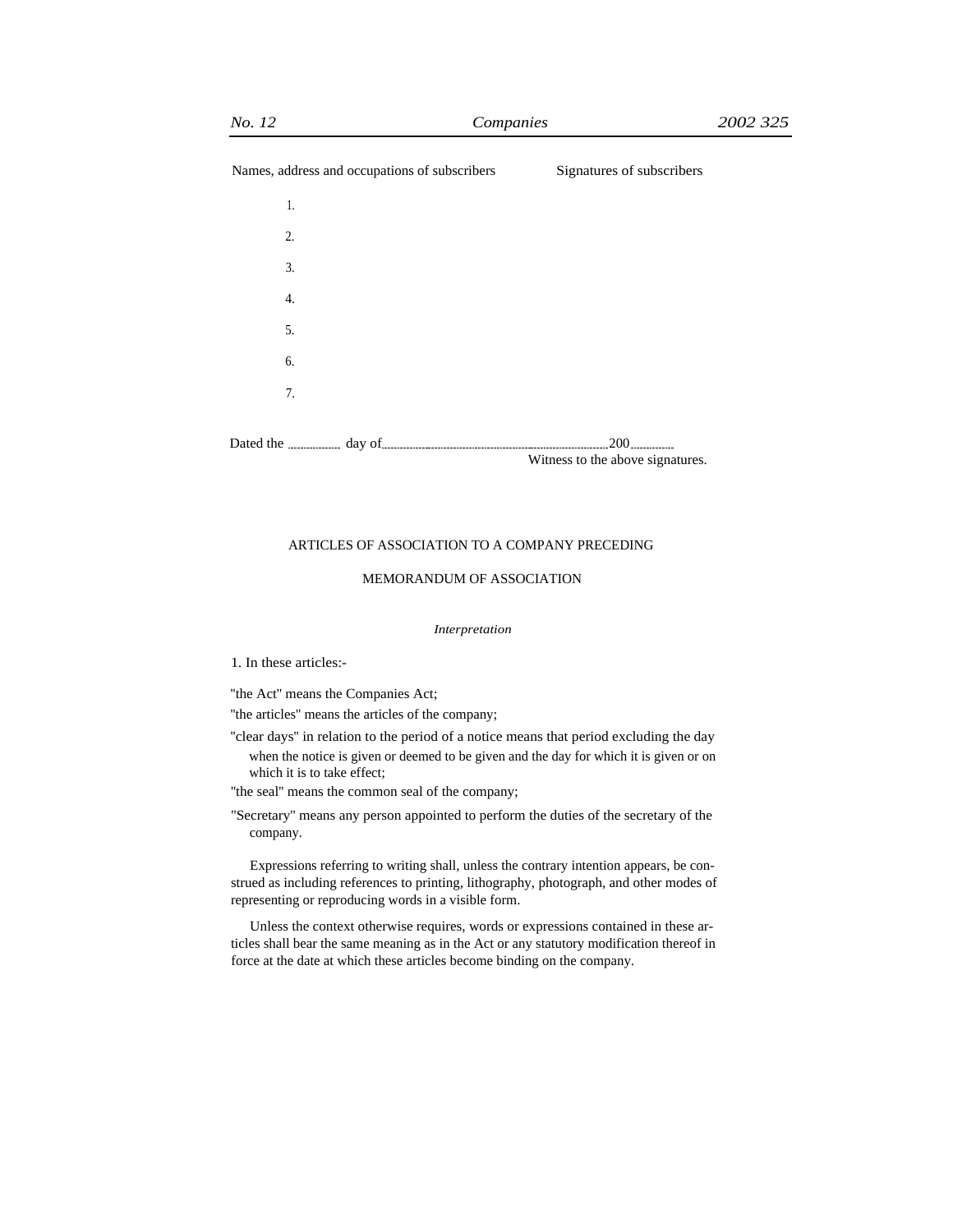### *Members*

2. The number of members with which the company proposes to be registered is but the directors may from time to time register an increase of members.

3. The subscribers to the memorandum of association and such other persons as the directors shall admit to membership shall be members of the company.

## *General Meetings*

4. The Company shall in each year hold a general meeting as its annual general meeting in addition to any other meetings in that year, and shall specify the meeting as such in the notice calling it; and not more than fifteen months shall elapse between the date of one annual general meeting of the company and that of the next:

Provided that so long as the company holds its first annual general meeting within eighteen months of its incorporation, it need not hold it in the year of its incorporation or in the following year. The annual general meeting shall be held at such time and place as the directors shall appoint.

5. All general meetings other than annual general meetings shall be called extraordinary general meetings.

6. The directors may, whenever they think fit, convene an extraordinary general meeting, and extraordinary general meetings shall also be convened on such requisition, or, in default, may be convened by such requisitionists, as provided by section 133 of the Act. If at any time there are not within the Tanzania sufficient directors capable of acting to form a quorum, any director or any two members of the company may convene an extraordinary general meeting in the same manner as nearly as possible as that in which meetings may be convened by the directors.

### *Notice of General Meetings*

7. Every general meeting shall be called by twenty-one clear days' notice in writing at the least. The notice shall specify the place, the day and hour of meeting and, in case of special business, the general nature of that business:

Provided that a meeting of the company shall, notwithstanding that it is called by shorter notice than that specified in this article be deemed to have been duly called if it so agreed-

- (a) in the case of a meeting called as the annual general meeting, by all the members entitled to attend and vote thereat; and
- (b) in the case of any other meeting, by a majority in number of the members having a right to attend and vote at the meeting, being a majority together representing not less than ninety-five percent of the total voting rights at that meeting of all the members.

8. Subject to the provisions of the articles, the notice shall be given to all the members, to all persons entitled to a share in consequence of the death or bankruptcy of a member and to the directors and auditors. The accidental omission to give notice of a meeting to, or the non receipt of notice of a meeting by, any person entitled to receive notice shall not invalidate the proceedings at that meeting.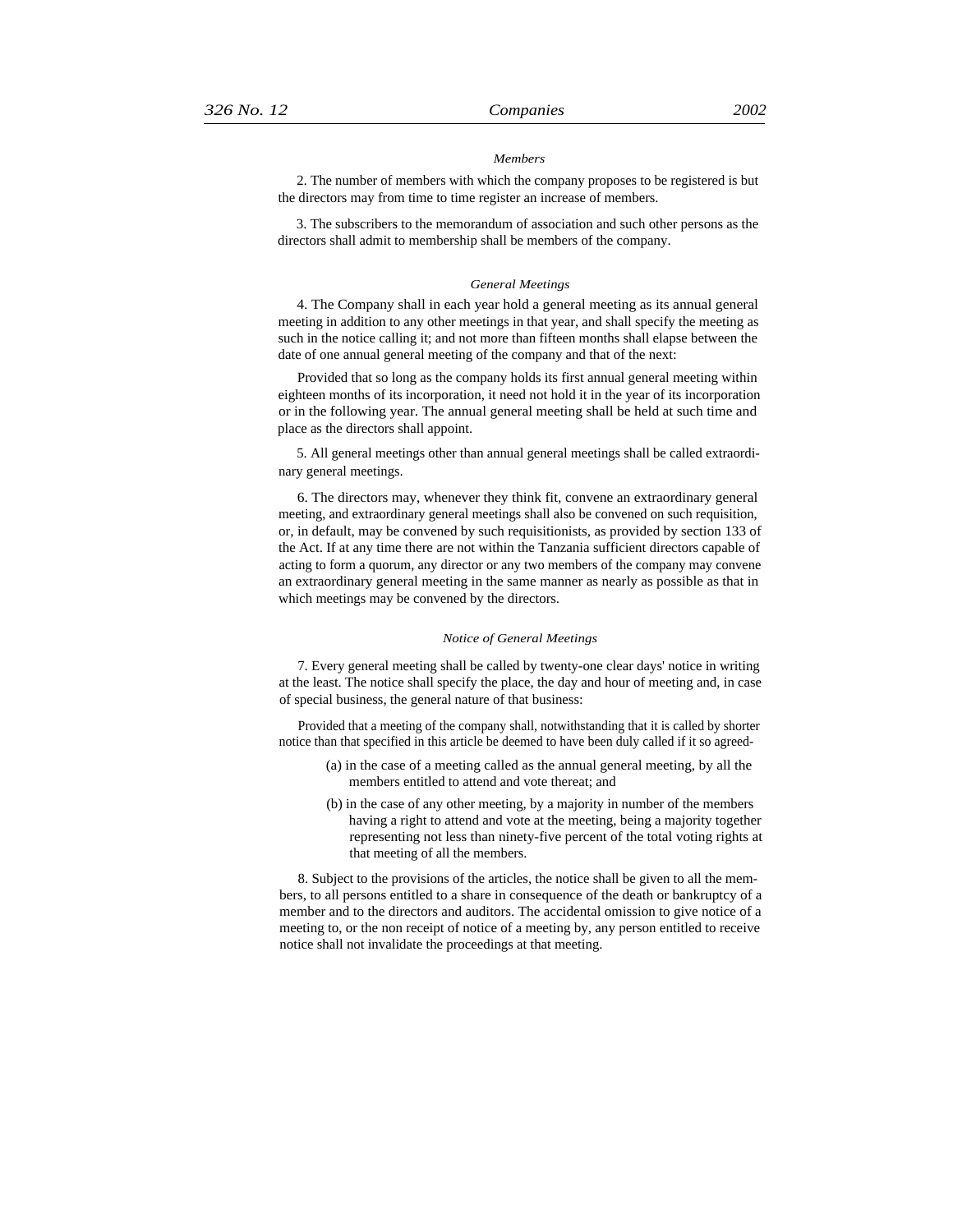## *Proceedings at General Meetings*

9. All business shall be deemed special that is transacted at an extraordinary general meeting, and also all that is transacted at an annual general meeting, with the exception of declaring a dividend, the consideration of the accounts, balance sheets, and the reports of the directors and auditors, the election in the place of those retiring and the appointment of, and the fixing of the remuneration of the auditors.

10. No business shall be transacted at any general meeting unless a quorum of members is present at the time when the meeting proceeds to business; two persons, entitled to vote on the business to be transacted, each being a member or a proxy for a member or a duly authorised representative of a corporation, shall be a quorum.

11. if within half an hour from the time appointed for the meeting a quorum is not present, or if during the course of a meeting a quorum is not present, the meeting shall stand adjourned to the same day in the next week, at the same time and place, or to such other day and at such other time and place as the directors may determine.

12. The chairman, if any, of the board of directors or in his absence some other director nominated by the directors shall preside as chairman of the general meeting, but if neither the chairman nor such other director (if any) be present within fifteen minutes after the time appointed for the holding of the meeting and willing to act, the directors present shall elect one of their number to be chairman of the meeting and, if there is only one director present and willing to act, he shall be chairman.

13. If at any meeting no director is willing to act as chairman or if no director is present within fifteen minutes after the time appointed for holding the meeting, the members present shall choose one of their number to be a chairman of the meeting.

14. The chairman may, with the consent of any meeting at which a quorum is present (and shall if so directed by the meeting), adjourn the meeting from time to time and from place to place, but no business shall be transacted at any adjourned meeting other than the business which might properly have been transacted at the meeting had the adjournment not taken palace. When a meeting is adjourned for fourteen days or more, at least seven clear days notice of the adjourned meeting shall be given specifying the time and place of the meeting and the general nature of the business to be transacted. Save as aforesaid it shall not be necessary to give any notice of an adjournment or of the business to be transacted at an adjourned meeting.

15. At any general meeting a resolution put to the vote of the meeting shall be decided on a show of hands unless a poll is (before or on the declaration of the result of the show of hands demanded-

- (a) by the chairman; or
- (b) by at least {three) members present in person or by proxy; or
- (c) by any member or members present in person or by proxy and representing not less than one-tenth of the total voting rights of all the members having the right to vote at the meeting.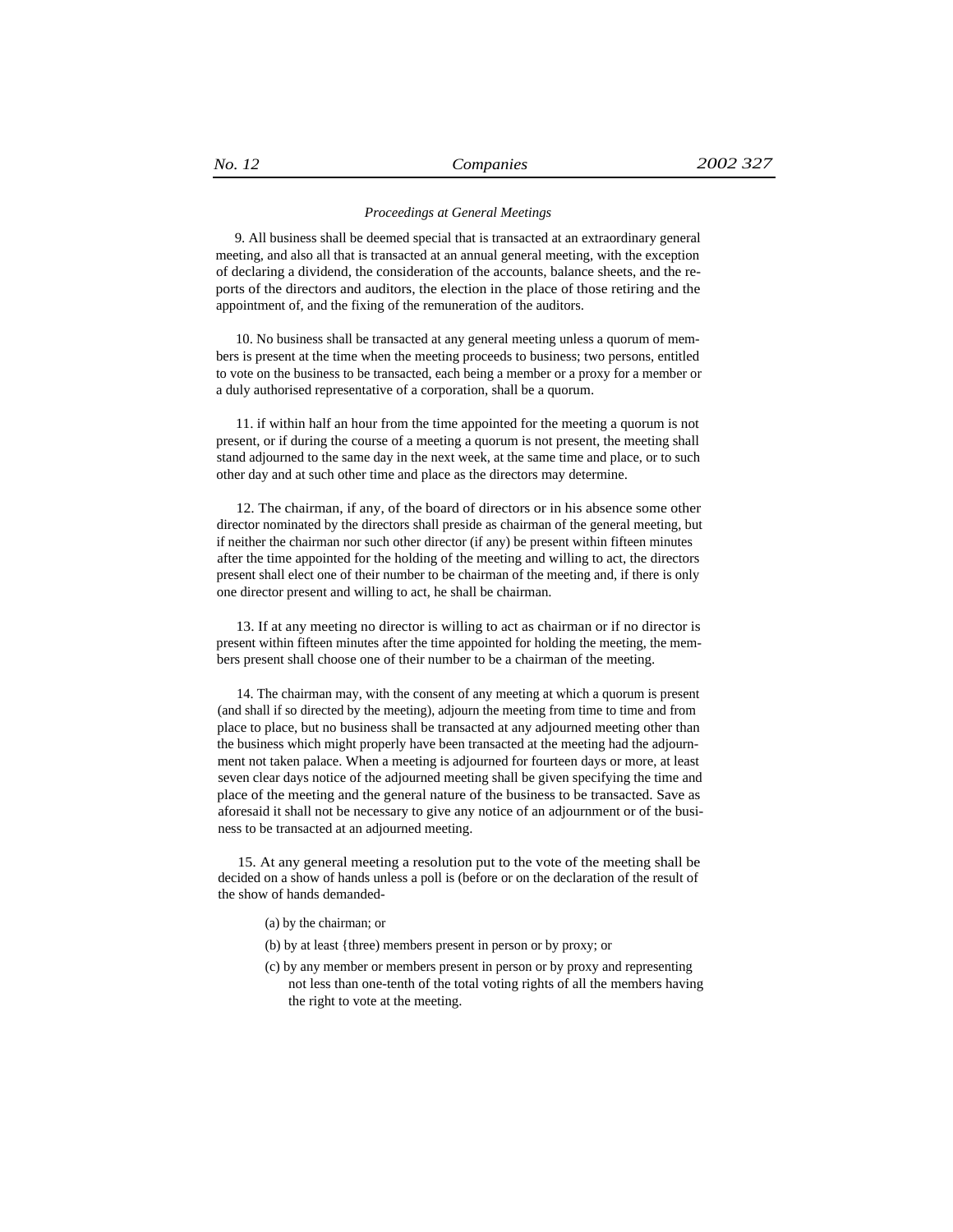Unless a poll be so demanded a declaration by the chairman that a resolution has on a show of hands been carried or carried unanimously, or by a particular majority, or lost and an entry to the effect in the book containing the minutes of proceedings of the company shall be conclusive evidence of the fact without proof of the number or proportion of the votes recorded in favour of or against such resolution.

The demand for a poll may, before the poll is taken, be withdrawn.

16. Except as provided in article 18, if a poll is duly demanded it shall be taken in such manner as the chairman directs, and the result of the poll shall be deemed to be the resolution of the meeting at which the poll was demanded.

17. In the case of an equality of votes, whether on a show of hands or on a poll, the chairman of the meeting shall be entitled to a second or casting vote.

18. A poll demanded on the election of a chairman, or on a question of adjournment, shall be taken immediately. A poll demanded on any other question shall be taken either immediately or at such time as the chairman of the meeting directs, and any business other than upon which a poll has been demanded may be proceeded with pending the taking of the poll

19. A resolution in writing executed by or on behalf of each member who would have been entitled to vote upon it if it had been proposed at a general meeting at which he was present shall have effect as if it had been passed at a general meeting duly convened and held, and may consist of several instruments in the like form each executed by or on behalf of one or more member.

# *Vote of Members*

20. Every member shall have one vote.

2 1. A member in respect of whose estate a manager has been appointed under section 26 of the Mental Diseases Ordinance, may vote, whether on a show of hands or on a poll, by his said manager, and any such manager may, on a poll, vote by proxy.

22. No member shall be entitled to vote at any general meeting unless all moneys presently payable by him to the company have been paid.

23. On a poll votes may be given either personally or by proxy.

24. The instrument appointing a proxy shall be in writing under the hand of the appointer or of his attorney duly authorised in writing, or, if the appointer is a corporation, either under sea] or under the hand of an officer or attorney duly authorised. A proxy need not be a member of the company.

25. The instrument appointing a proxy and the power of attorney or other authority, if any, under which it is signed or a notarially certified copy of that power or authority shall be deposited at the registered office of the company or at such other place within the Territory as is specified for that purpose in the notice convening the meeting, not less than 48 hours before the time for holding the meeting of adjourned meeting at which the per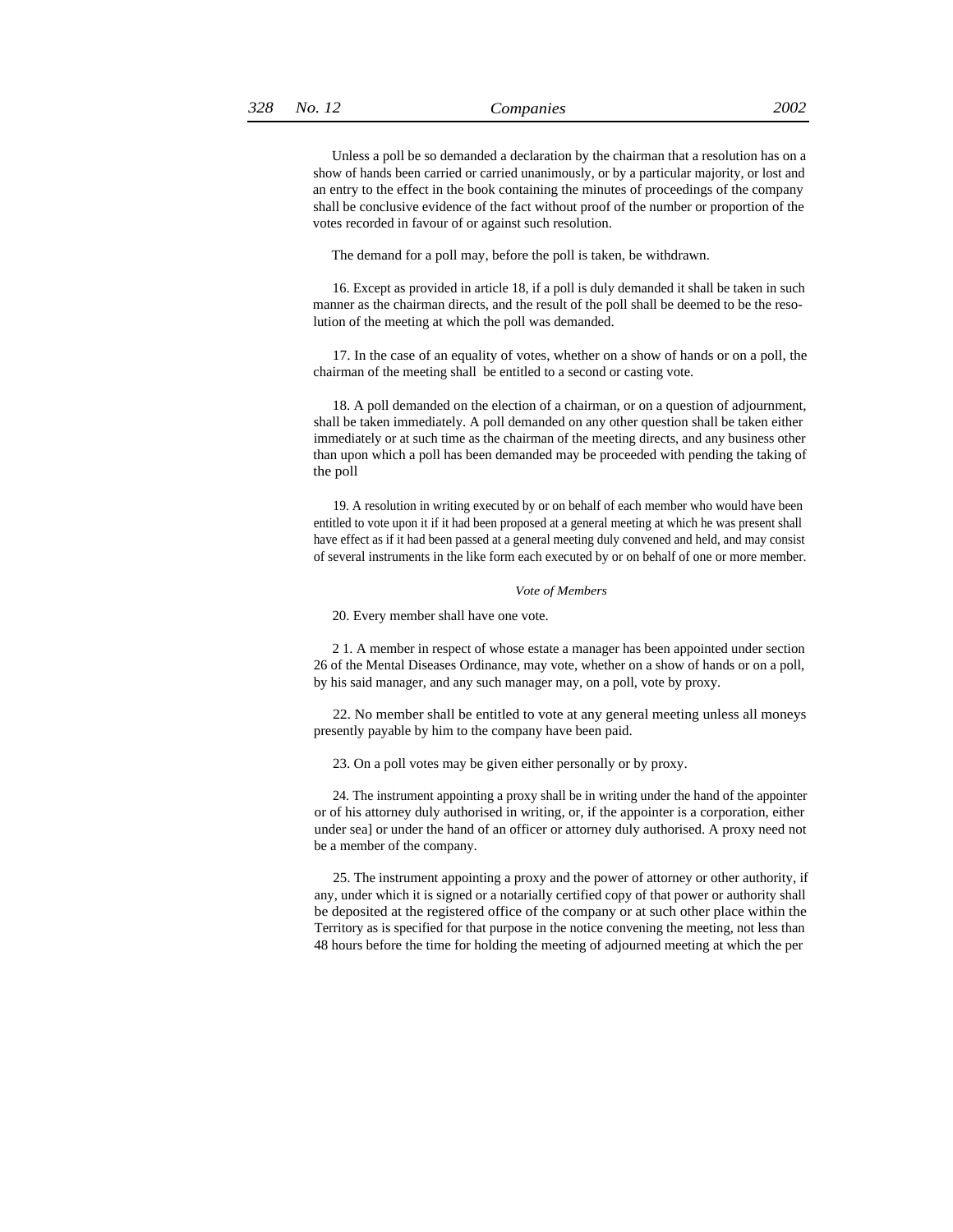26. An instrument appointing a proxy shall be in the following form or a form as near thereto as circumstances admit: -

Limited

I/We of. , being a member/ members of the above-named company, hereby appoint , of or failing him of <sup>I</sup>as my/our proxy to vote for me/us on my/or behalf at the{ annual or extraordinary, as the case maybe} general meeting of the company to be held on the day of 200 , and at any adjournment thereof.

Signed this day of. 200 <sup>11</sup>

27. Where it is desired to afford members an opportunity of voting for or against a resolution the instrument appointing a proxy shall be in the following form or a form as near thereto as circumstances admit:-

Limited.

I/WE of being a member/members of the above named company, hereby appoint of <u>maximum</u> of <u>maximum</u> or failing him <u>Iam of.</u> International methods in the method is my-our proxy to vote for me/us on my/our behalf at the (annual or extraordinary, as the case may be} general meeting of the company to be held on the  $\ldots$   $\ldots$   $\ldots$   $\ldots$   $\ldots$   $\ldots$   $\ldots$   $\ldots$   $\ldots$   $\ldots$   $\ldots$   $\ldots$   $\ldots$   $\ldots$  and at any adjournment thereof.

Signed this day of 200

This form is to be used \* in favour of /against the resolution. Unless otherwise instructed, the proxy will vote as he thinks fit.

\*Strike out which ever is not desired.''

28. The instrument appointing a proxy shall be deemed to confer authority to demand or join in demanding a poll.

29. A vote given in accordance with the terms of an instrument of proxy, or poll demanded by proxy, or by the duty authorised representative of a corporation shall be valid notwithstanding the previous determination of the authority of the person voting or demanding a poll unless notice of the determination was received by the company at its registered office (or at such other place at which the instrument of proxy was duly deposited) before the commencement of the meeting or adjourned meeting at which the proxy is used.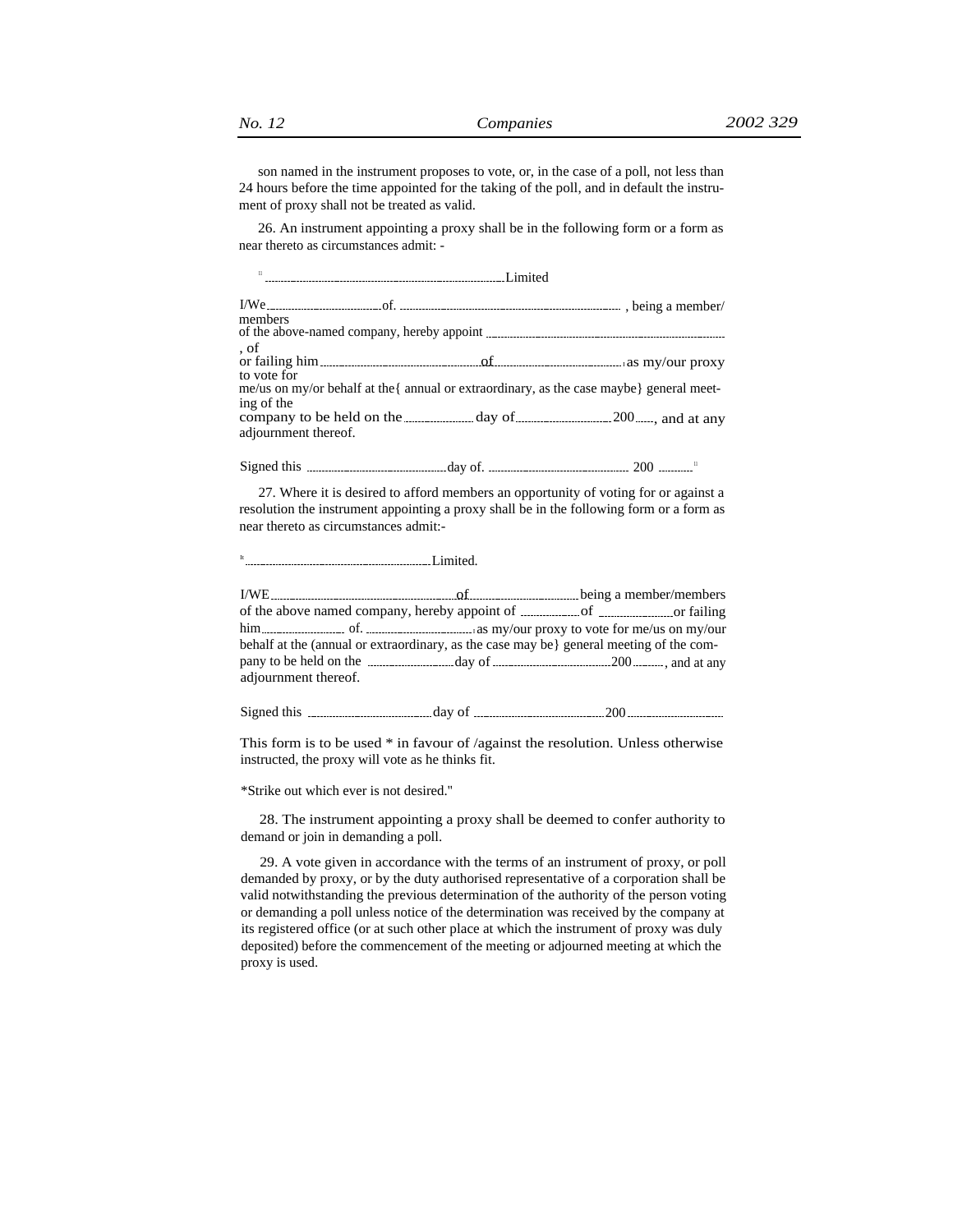## *Corporations Acting By Representation at Meetings*

30. Any corporation which is a member of the company may by resolution of its directors or other governing body authorise such person as it thinks fit to act as its representative at any meeting Of the company, and the person so authorised shall be entitled to exercise the same powers on behalf of the corporation which he represents as that corporation could exercise if it were an individual member of the company.

## *Directors*

31. The Number of the directors and the names of the first directors shall be determined in writing by the subscribers of the memorandum of association or a majority of them and until such determination the signatories to the Memorandum of Association shall be the first directors. Unless otherwise determined by ordinary resolution, the number of directors shall not be subject to any maximum but shall be not less than two.

32. The remuneration of the directors shall from time to time be determined by the Company in general meeting. Such remuneration shall be deemed to accrue from day to day. The directors shall also be paid all travelling, hotel and other expenses properly incurred by them in attending and returning from meetings of the directors or any committee of the directors or general meetings of the company or in connection with the business of the company.

## *Borrowing Powers*

33. The director may exercise all the powers of the company to borrow money, and to mortgage or charge its undertaking and property, or any part thereof, and to issue debentures, debenture stock and other securities, whether outright or as security for any debt, liability or obligation of the company or any third party.

## *Powers and Duties of Directors*

34. Subject to the provisions of the Act, the memorandum and the articles and to any directions given by special resolution, the business of the company shall be managed by the directors, who may exercise all the powers of the company. No alteration of the memorandum or articles and no such directions shall invalidate any prior act of the directors which would otherwise have been valid. The powers given by this article shall not be limited by any special power given to the directors by the articles and a meeting of directors at which a quorum is present may exercise all powers exercisable by the directors.

35. The directors may by power of attorney appoint any person to be the attorney or agent of the company for such purposes and on such conditions as they determine, ineluding authority for the attorney or agent to delegate all or any of his powers.

36. All cheques, promissory notes, drafts, bills of exchange and other negotiable instruments, and all receipts for moneys paid to the company, shall be signed, drawn, accepted, endorsed, or otherwise executed, as they case may be, in such manner as the directors shall from time to time by resolution determine,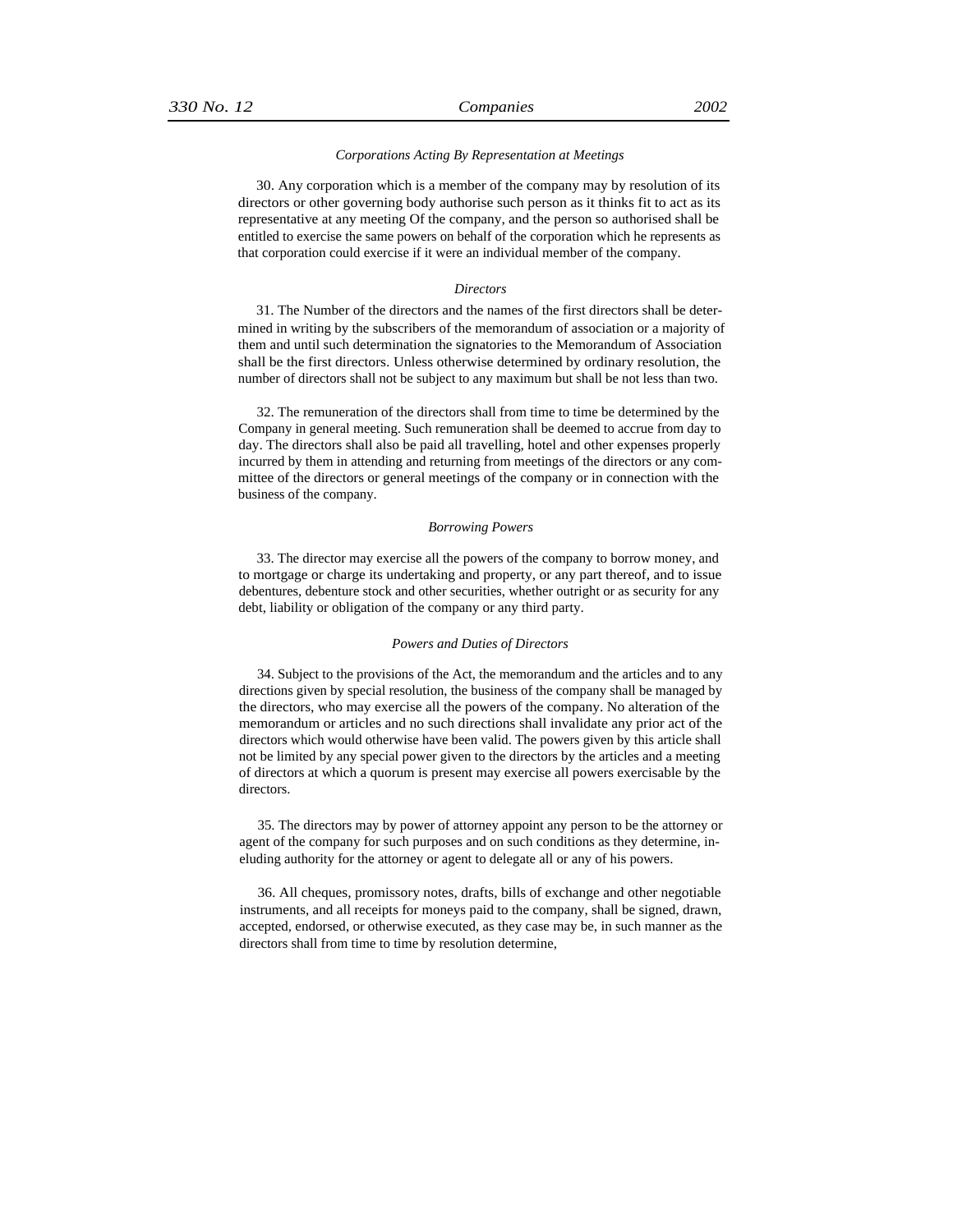37. The directors shall cause minutes to be made in books provided for the purpose:-

- (a) of all appointments of officers made by the directors;
- (b) of the names of the directors present at each meeting of the directors and of any committee of the directors;
- (c) of all resolutions and proceedings at all meetings of the company, and of the directors, and of committees of directors.

*Disqualification of Directors*

- 38. The office of director shall be vacated if the director:-
	- (a) Without the consent of the company in general meeting holds any other office of profit under the company; or
	- (b) Becomes bankrupt or makes any arrangement or composition with his creditors generally; or
	- (c) Ceases to be a director by virtue of any provision of the Act or becomes prohibited by law from being a director; or
	- (d) Becomes of unsound mind; or
	- (e) Resigns his office by notice in writing to the company; or
	- (f) Is directly or indirectly interested in any contract with the company and fails to declare the nature of his interest in manner required by the Act.

A director shall not vote in respect of any contract in which he is interested or any matter arising thereat, and if he does so vote shall not be counted.

39. The company may by ordinary resolution appoint a person who is willing to act as director to fill a vacancy or be an additional director.

40. The directors may appoint a person who is willing to act to be a director, either to fill a vacancy or as an additional director, but so that the total number of directors shall not at anytime exceed the number fixed by or in accordance with these articles. Any director so appointed shall hold office only until the next following annual general meeting, and shall then be eligible for re-election.

41. The company may by ordinary resolution, of which special notice had been given in accordance with section 144 of the Act, remove any director before the expiration of his period of office notwithstanding anything in the article or any agreement between the company and such director. Such removal shall be without prejudice to any claim such director may have for damages for breach of any contract of service between him and the company.

42. The company may by ordinary resolution appoint another person in place of a director removed from office under the immediately preceding article. Without prejudice to the powers of the directors under article 40 the company in general meeting may appoint any person to be a director either to fill a vacancy or as an additional director.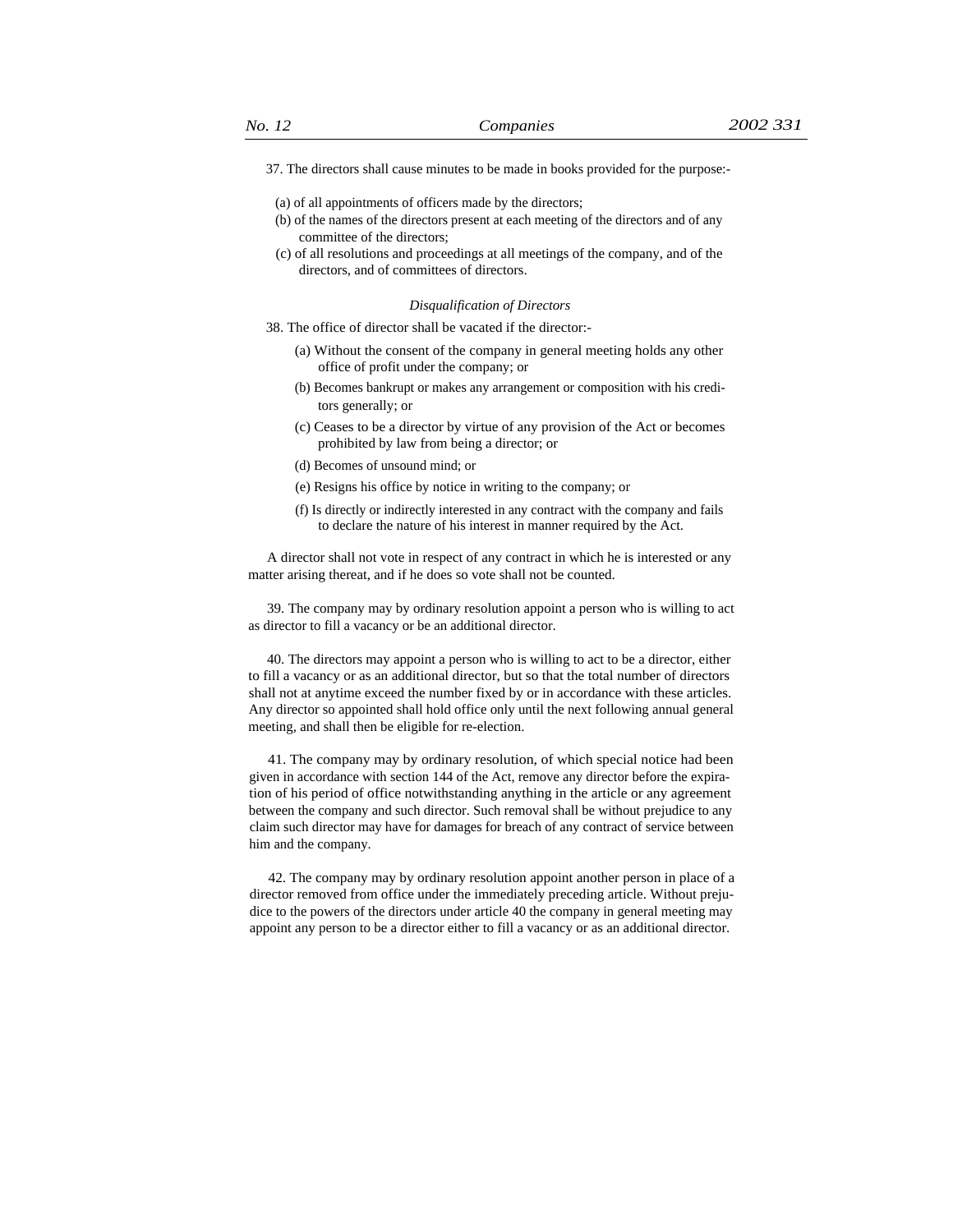# *Proceedings of Directors*

43. Subject to the provisions of the articles, the directors may regulate their meeting s as they think fit. Questions arising at a meeting shall be decided by a Majority of votes. In case of an equality of votes, the chairman shall have a second or casting vote. A director may, and the secretary at the request of a director shall, call a meeting of the directors. It shall not be necessary to give notice of a meeting of directors to any director who is absent from Tanzania.

44. The quorum necessary for the transaction of the business of the directions may be fixed by the directors, and unless so fixed shall be two.

45. The continuing directors may act notwithstanding any vacancy but, if and so long as their number is reduced below the number fixed by or pursuant to the articles of the company as the necessary quorum of directors, the continuing directors or director may act for the purpose of increasing the number of directors to that number, or of summoning a general meeting of the company, but for no other purpose.

46. The directors may appoint one of their number to be the chairman of the board of directors and determine the period of which he is to hold office. Unless he is unwilling to do so, the director so appointed shall preside at every meeting of directors at which he is present. But if no such chairman is appointed, or if he is unwilling to preside, or if at any meeting the chairman is not present within five minutes after the time appointed for holding the same, the directors present may choose one of their number to be chairman of the meeting.

47. The directors may delegate any of their powers to any committee consisting of one or more directors; any committee so formed shall in the exercise of the powers so delegated conform to any regulations that may be imposed on it by the directors. Subject to any such regulations, the proceedings of a committee with two or more members shall be governed by the articles regulating the proceedings of directors so far as they are capable of applying.

48. All acts done by a meeting of the directors or of a committee of directors or by a person acting as a director shall, notwithstanding that it be afterwards discovered that there was some defect in the appointment of any such director, or that any of them were disqualified from holding office, or had vacated office, or were not entitled to vote, be as valid as if every such person had been duly appointed and was qualified and had continued to be a director and was entitled to vote.

49. A resolution in writing, signed by all the directors entitled to receive notice of a meeting of the directors, or of a committee of directors, shall be as valid and effectual as if it had been passed at a meeting of the directors or (as the case may be) a committee of directors duly convened and held, and may consist of several documents in the like form each signed by one or more directors.

#### *Secretary*

50. The secretary shall be appointed by the directors for such term, at such remuneration and upon such conditions as they may think fit; and any secretary so appointed may be removed by them.

51. A provisions of the Act or these articles requiring or authorising a thing to be done by or to a director and the secretary shall not be satisfied by its being done by or to the same person acting both as director and as, or in place of, the secretary.

## *The Seal*

52. The seal shall only be used by the authority of the directors or of a committee of the directors authorised by the directors. The directors may determine who shall sign any instrument to which the seal is affixed and unless otherwise so determined it shall be signed by a director and by the secretary or by a second director.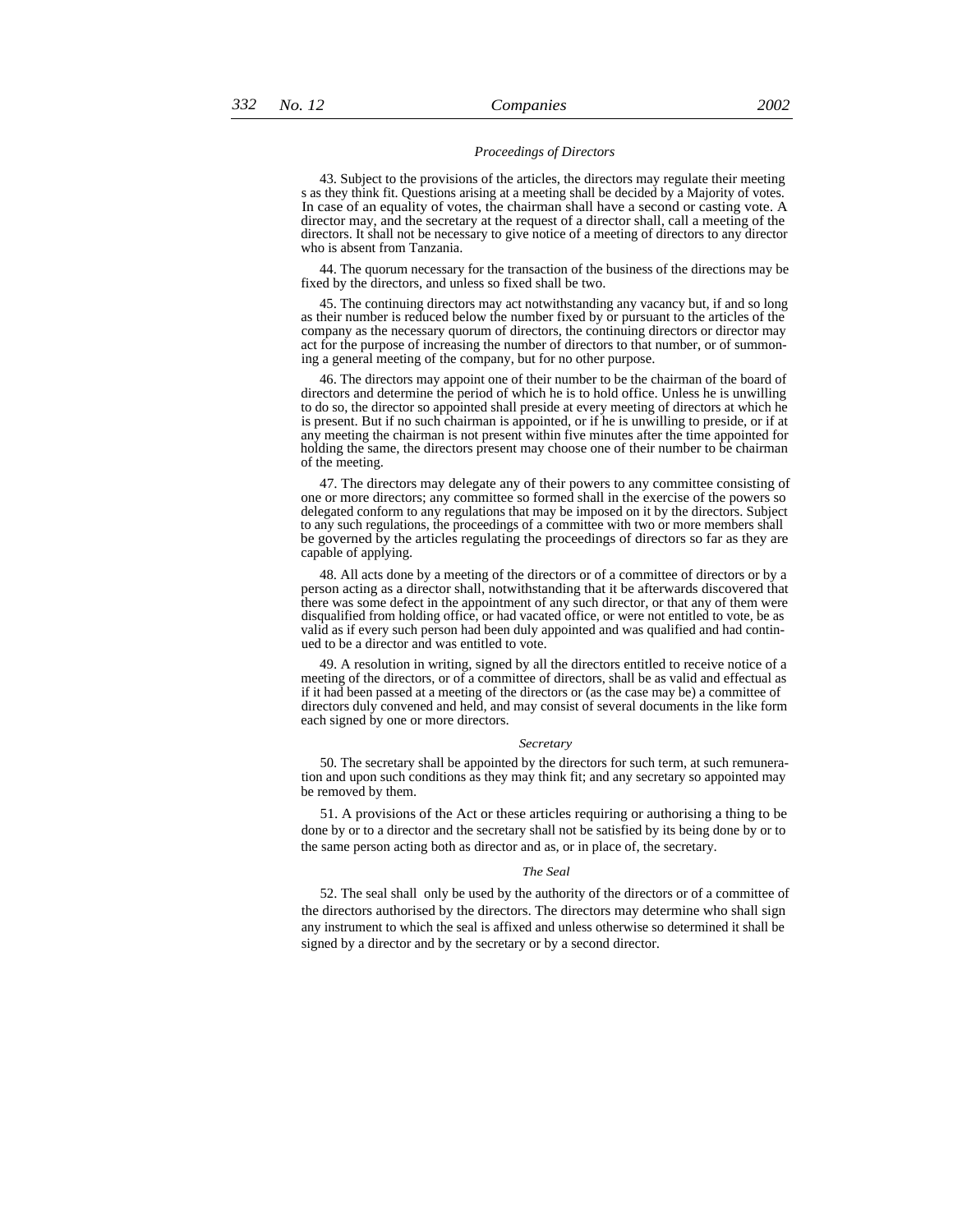## *Accounts*

53. The directors shall cause proper books of account to be kept with respect to:-

- (a) all sums of money received and expended by the company and the matters in respect of which the receipt and expenditure takes place;
- (b) all sales and purchase of goods by the company; and
- (c) the assets and liabilities of the company.

Property books shall not be deemed to be kept if there are not kept such books of account as are necessary to give a true and fair view of the state of the company's affairs and to explain its transactions.

54. The books of account shall be kept at the registered officer of the company, or subject to section 151(4) of the Act, at such other place or places as the directors think fit, and shall always be open to the inspection of the directors.

55. No member shall (as such) have any right of inspecting any accounting records or other book or document of the company except as conferred by statute or authorised by the directores or by ordinary resolution of the company.

56. The directors shall from time to time in accordance with sections 153, 155 and 150 of the Act, cause to be prepared and to be laid before the company in general meeting, such profit and loss accounts, balance sheets, group accounts (if any) and reports as are referred to in those sections.

57. In accordance with section 164 of the Act, the copy of the company's annual accounts to be laid before the company in general meeting together with a copy of the director's report and the auditor's report shall not less than twenty-one days before the date of the meeting be sent to every member of, and every holder of debentures of, the company. Provided that this regulation shall not require a copy of those documents to be sent to any person of whose address the company is not aware or to more than one of the joint holders of any debentures.

# *Audit*

58. Auditors shall be appointed and their duties regulated in accordance with sections 170 to 179 of the Act.

# *Notices*

59. Any notice to be given to or by any person pursuant to the articles shall be in writing except that a notice calling a meeting of directors need not be in writing. The company may give any notice to a member either personally or by sending it by post in a prepaid envelope addressed to the member at his registered address, or by leaving it at that address. Where a notice is sent by post, service of the notice shall be deemed to be effected by properly addressing, prepaying, and posting a letter containing the notice, and to have been effected at the expiration of seventy-two hours after the letter containing the same was posted. A member whose registered address is not within the Tanzania and who gives to the company an address within the Tanzania at which notices may be given him shall be entitled to have notices given to him at that address, but otherwise no such member shall be entitled to receive any notice from the company.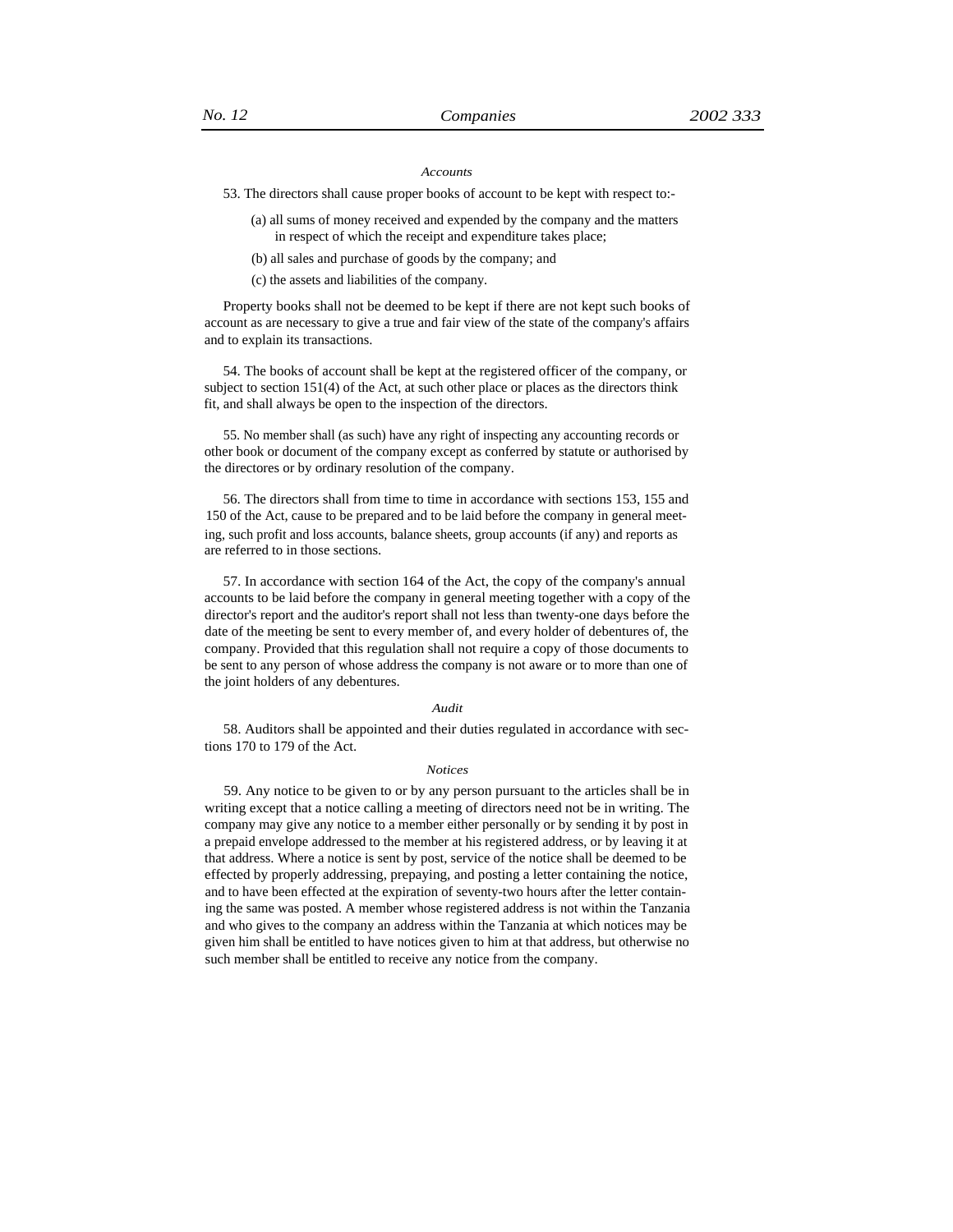| 334 No. 12 |  | Companies                                                            |  | 2002 |                                  |
|------------|--|----------------------------------------------------------------------|--|------|----------------------------------|
|            |  | Names, addresses, and occupations of Number of shares<br>subscribers |  | ken  | Signatures of subscribers        |
|            |  |                                                                      |  |      |                                  |
|            |  |                                                                      |  |      |                                  |
|            |  |                                                                      |  |      |                                  |
|            |  |                                                                      |  |      |                                  |
|            |  |                                                                      |  |      |                                  |
|            |  |                                                                      |  |      |                                  |
|            |  |                                                                      |  |      |                                  |
|            |  | Total shares taken                                                   |  |      |                                  |
|            |  |                                                                      |  |      |                                  |
|            |  |                                                                      |  |      | Witness to the above signatures. |

TABLE D

# MEMORANDUM AND ARTICLES OF ASSOCIATION OF A COMPANY LIMITED BY GUARANTEE AND HAVING A SHARE CAPITAL

# Memorandum of Association is

| I st | The name of the company is "                        | Limited" |
|------|-----------------------------------------------------|----------|
| 2nd  | The objects for which the company' established are: |          |

3rd The liability of the members is limited.

4th Every member of the company undertakes to contribute to the assets of the company in the event of its being wound up while he is a member, or within one year afterwards, for payment of the debts and liabilities of the company contracted before he ceases to be a member, and the costs, charges and expenses of winding up, and for the adjustment of the rights of the contributors among themselves, such amount as may be required not exceeding shillings.

5th The share capital of the company shall consist of shillings divided into shares of  $\frac{1}{2}$  shillings each.

We, the persons whose names and addresses are subscribed, desire to be formed into a company, in pursuance of this memorandum of association, and we respectively agree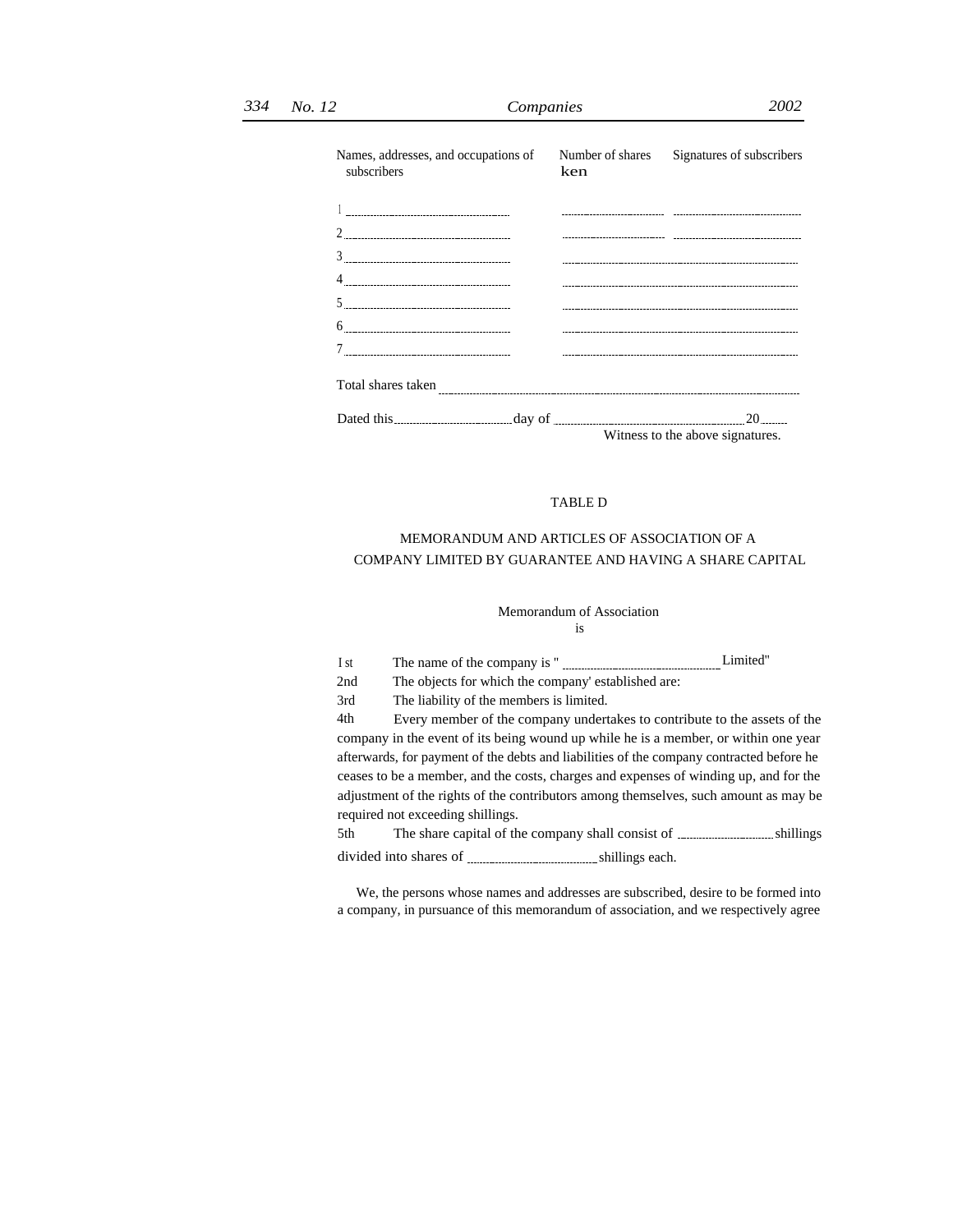to take the number of shares in the capital of the company set opposite our respective names.

| Names, addresses and<br>occupations of<br>subscribers | Number of shares taken by<br>each subscriber | Signatures of subscribers |
|-------------------------------------------------------|----------------------------------------------|---------------------------|
|                                                       |                                              |                           |
| -------------------------------------                 |                                              |                           |
|                                                       |                                              |                           |
|                                                       |                                              |                           |
| --------------------------------------                |                                              |                           |
| -------------------------------------                 |                                              |                           |
|                                                       |                                              |                           |
| Total shares taken                                    |                                              |                           |

| Dated this |  |                                 |
|------------|--|---------------------------------|
|            |  | Witness to the above Signatures |

# ARTICLES OF ASSOCIATION TO A COMPANY PRECEDING MEMORANDUM OF ASSOCIATION

1. The number of members with which the company proposes to be registered is, but the directors may from time to time register an increase of members.

2. The regulations of table A set out in the Schedule to the Companies Act shall be deemed to be incorporated with these articles and shall apply to the company.

| Names, addresses and      | Signatures of subscribers       |
|---------------------------|---------------------------------|
| occupation of subscribers |                                 |
|                           |                                 |
|                           |                                 |
|                           |                                 |
|                           |                                 |
|                           |                                 |
|                           |                                 |
|                           |                                 |
|                           |                                 |
|                           |                                 |
|                           |                                 |
|                           | Witness to the above Signatures |